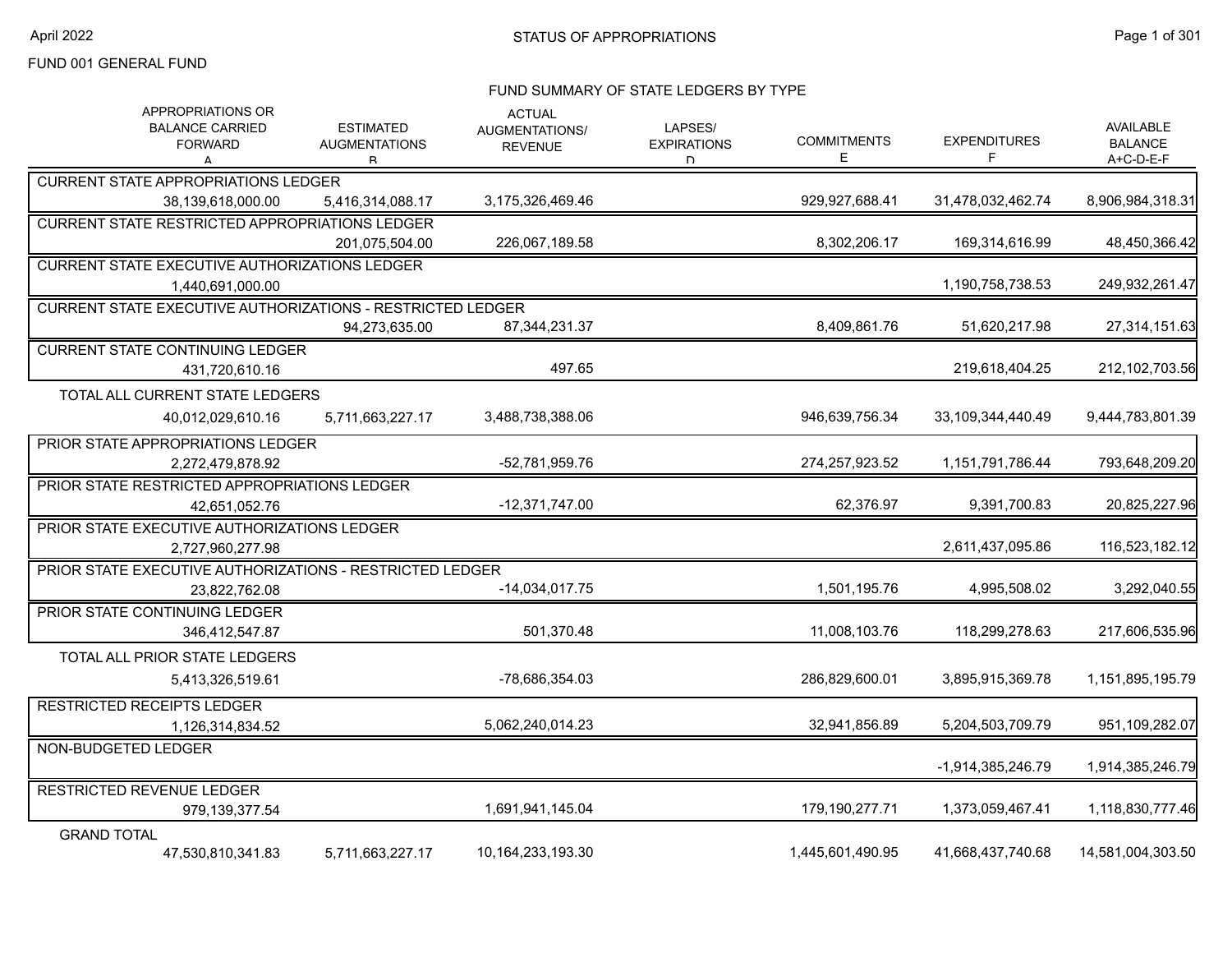## SUMMARY OF ALL CURRENT STATE LEDGERS BY DEPARTMENT

| APPROPRIATIONS OR<br><b>BALANCE CARRIED</b><br><b>FORWARD</b><br>A | <b>ESTIMATED</b><br><b>AUGMENTATIONS</b><br>В | <b>ACTUAL</b><br>AUGMENTATIONS/<br><b>REVENUE</b> | LAPSES/<br><b>EXPIRATIONS</b><br>D | <b>COMMITMENTS</b><br>Е | <b>EXPENDITURES</b><br>F. | <b>AVAILABLE</b><br><b>BALANCE</b><br>A+C-D-E-F |
|--------------------------------------------------------------------|-----------------------------------------------|---------------------------------------------------|------------------------------------|-------------------------|---------------------------|-------------------------------------------------|
| <b>EXECUTIVE BRANCH</b>                                            |                                               |                                                   |                                    |                         |                           |                                                 |
| BA 99 - Governor's Office                                          |                                               |                                                   |                                    |                         |                           |                                                 |
| 6,706,000.00                                                       | 2,734,000.00                                  | 1,774,439.75                                      |                                    | 635,450.70              | 6,945,116.43              | 899,872.62                                      |
| BA 81 - Executive Offices                                          |                                               |                                                   |                                    |                         |                           |                                                 |
| 182,727,000.00                                                     | 511,410,747.06                                | 414,954,031.87                                    |                                    | 73,624,451.78           | 486,504,656.88            | 37,551,923.21                                   |
| BA 28 - Lieutenant Governor                                        |                                               |                                                   |                                    |                         |                           |                                                 |
| 2,043,000.00                                                       |                                               |                                                   |                                    | 180,459.61              | 1,234,097.01              | 628,443.38                                      |
| BA 14 - Attorney General                                           |                                               |                                                   |                                    |                         |                           |                                                 |
| 114,262,000.00                                                     | 39,425,088.00                                 | 28,911,111.45                                     |                                    | 6,132,801.69            | 104,959,738.87            | 32,080,570.89                                   |
| BA 92 - Auditor General                                            |                                               |                                                   |                                    |                         |                           |                                                 |
| 40,609,000.00                                                      | 11,247,000.00                                 | 6,294,404.48                                      |                                    | 960,174.53              | 39,553,961.05             | 6,389,268.90                                    |
| BA 73 - Treasury                                                   |                                               |                                                   |                                    |                         |                           |                                                 |
| 1,225,464,000.00                                                   |                                               | 8,131,356.61                                      |                                    |                         | 1,142,119,771.85          | 91,475,584.76                                   |
| BA 68 - Agriculture                                                |                                               |                                                   |                                    |                         |                           |                                                 |
| 174,515,000.00                                                     | 9,698,800.00                                  | 8,816,572.27                                      |                                    | 13,944,428.02           | 145,997,341.17            | 23,389,803.08                                   |
| BA 75 - Banking & Securities                                       |                                               |                                                   |                                    |                         |                           |                                                 |
|                                                                    | 9,477,000.00                                  | 9,477,000.00                                      |                                    | 235,866.01              | 5,697,924.04              | 3,543,209.95                                    |
| BA 32 - Civil Service Commission                                   |                                               |                                                   |                                    |                         |                           |                                                 |
|                                                                    | 3,800,000.00                                  | 4,571,130.88                                      |                                    | 161,331.17              | 3,076,811.75              | 1,332,987.96                                    |
| BA 24 - Community & Economic Develop                               |                                               |                                                   |                                    |                         |                           |                                                 |
| 193,969,000.00                                                     | 14,129,504.00                                 | 12,332,315.87                                     |                                    | 51,180,442.80           | 85,793,483.19             | 69,327,389.88                                   |
| BA 38 - Conservation & Natural Resourc                             |                                               |                                                   |                                    |                         |                           |                                                 |
| 139,054,000.00                                                     | 71,199,000.00                                 | 68,504,953.58                                     |                                    | 14,875,257.64           | 139, 182, 945. 38         | 53,500,750.56                                   |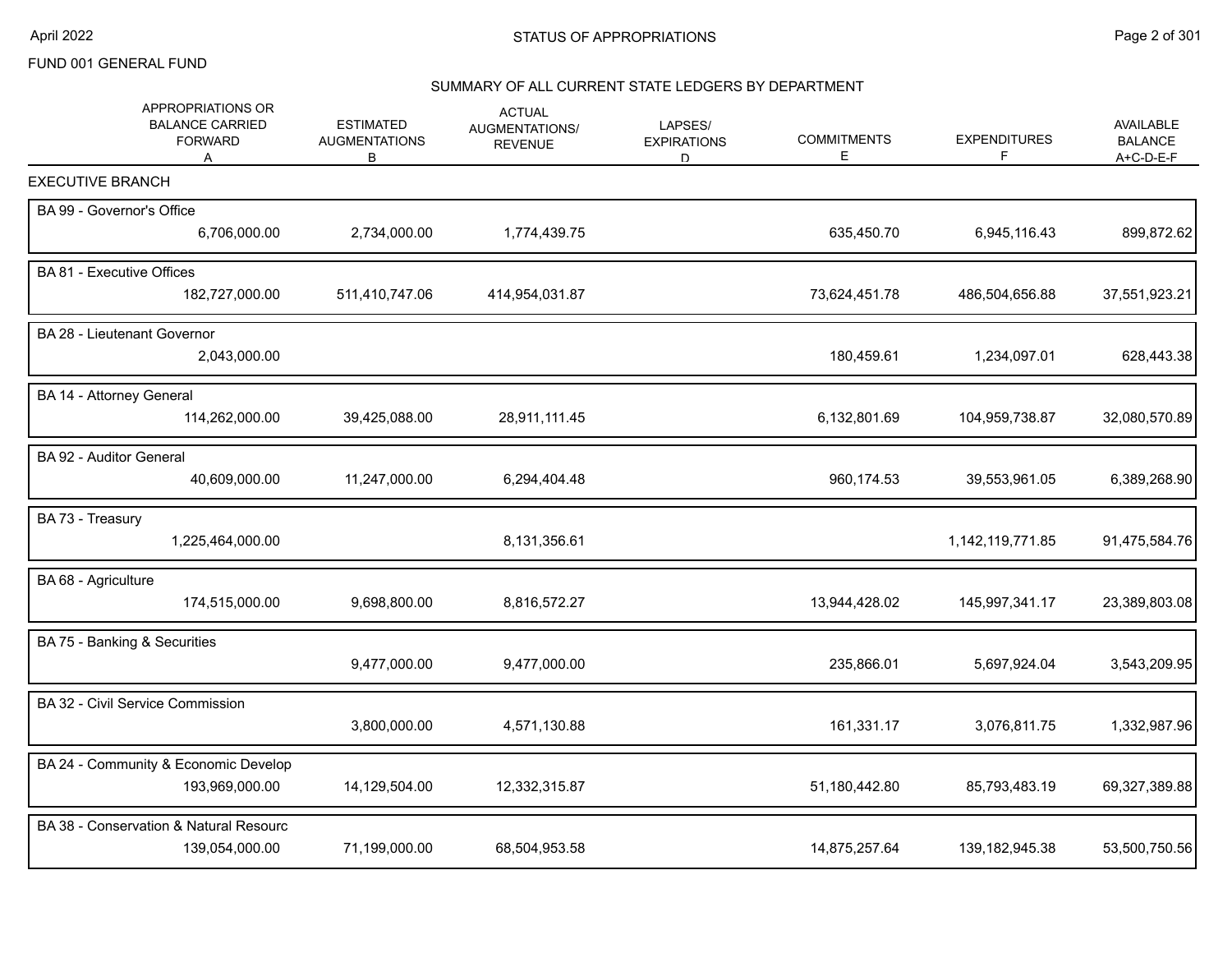## SUMMARY OF ALL CURRENT STATE LEDGERS BY DEPARTMENT

| APPROPRIATIONS OR<br><b>BALANCE CARRIED</b><br><b>FORWARD</b><br>A |                  | <b>ESTIMATED</b><br><b>AUGMENTATIONS</b><br>В | <b>ACTUAL</b><br><b>AUGMENTATIONS/</b><br><b>REVENUE</b> | LAPSES/<br><b>EXPIRATIONS</b><br>D | <b>COMMITMENTS</b><br>Е | <b>EXPENDITURES</b><br>F | <b>AVAILABLE</b><br><b>BALANCE</b><br>A+C-D-E-F |
|--------------------------------------------------------------------|------------------|-----------------------------------------------|----------------------------------------------------------|------------------------------------|-------------------------|--------------------------|-------------------------------------------------|
| <b>BA 11 - Corrections</b>                                         | 2,664,454,000.00 | 9,292,000.00                                  | 3,664,380.28                                             |                                    | 160,755,081.97          | 2,069,646,976.90         | 437,716,321.41                                  |
| BA 74 - Drug and Alcohol Programs                                  | 47,729,000.00    | 5,126,000.00                                  | 21,245.00                                                |                                    | 11,800,708.84           | 33,279,017.28            | 2,670,518.88                                    |
| BA 16 - Education<br>14,525,026,000.00                             |                  | 6,216,000.00                                  | 5,517,477.80                                             |                                    | 190,555,272.30          | 10,822,111,781.62        | 3,517,876,423.88                                |
| BA 31 - PA Emergency Management Agency                             | 13,890,000.00    | 1,405,650.00                                  | 1,406,590.47                                             |                                    | 610,123.30              | 12,045,803.50            | 2,640,663.67                                    |
| BA 37 - Environmental Hearing Board                                | 2,593,000.00     |                                               |                                                          |                                    | 180,652.53              | 1,583,975.88             | 828,371.59                                      |
| <b>BA 35 - Environmental Protection</b>                            | 169,042,000.00   | 38,498,000.00                                 | 15,445,488.06                                            |                                    | 17,541,406.12           | 160,179,207.25           | 6,766,874.69                                    |
| <b>BA 15 - General Services</b>                                    | 130,314,000.00   | 69,171,229.41                                 | 44,039,826.34                                            |                                    | 11,087,710.14           | 150,029,685.20           | 13,236,431.00                                   |
| BA 67 - Health                                                     | 209,815,000.00   | 24,416,635.00                                 | 15,900,122.04                                            |                                    | 28,769,452.69           | 150, 157, 887.04         | 46,787,782.31                                   |
| BA 39 - PA Higher Education Assistance                             | 369,382,000.00   |                                               |                                                          |                                    |                         | 366,053,600.00           | 3,328,400.00                                    |
| BA 30 - Historical & Museum Commission                             | 23,150,000.00    | 1,458,000.00                                  | 843,564.30                                               |                                    | 625,654.96              | 17,196,937.43            | 6,170,971.91                                    |
| BA 12 - Labor & Industry                                           | 79,033,000.00    | 12,331,000.00                                 | 12,285,648.17                                            |                                    | 6,669,491.56            | 69,905,070.21            | 14,744,086.40                                   |
| BA 13 - Military & Veterans Affairs                                | 160,534,000.00   | 24,066,060.00                                 | 20,587,081.81                                            |                                    | 15,118,797.84           | 139,284,792.33           | 26,717,491.64                                   |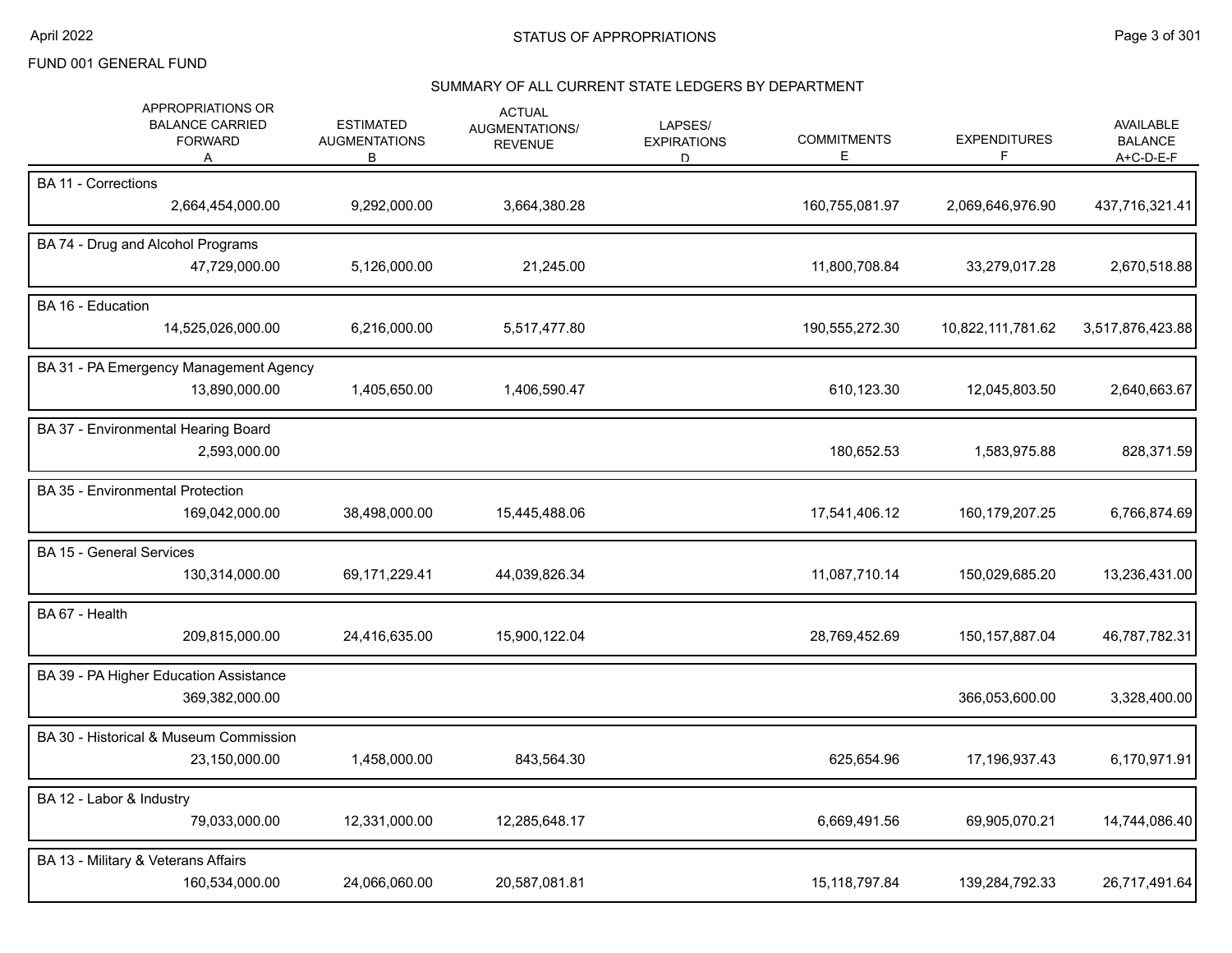#### SUMMARY OF ALL CURRENT STATE LEDGERS BY DEPARTMENT

| APPROPRIATIONS OR<br><b>BALANCE CARRIED</b><br><b>FORWARD</b><br>A | <b>ESTIMATED</b><br><b>AUGMENTATIONS</b><br>B | <b>ACTUAL</b><br>AUGMENTATIONS/<br><b>REVENUE</b> | LAPSES/<br><b>EXPIRATIONS</b><br>D. | <b>COMMITMENTS</b><br>Е | <b>EXPENDITURES</b><br>F | AVAILABLE<br><b>BALANCE</b><br>A+C-D-E-F |
|--------------------------------------------------------------------|-----------------------------------------------|---------------------------------------------------|-------------------------------------|-------------------------|--------------------------|------------------------------------------|
| BA 17 - Public Utility Commission                                  | 78,477,000.00                                 | 78,477,000.00                                     |                                     | 3,658,936.86            | 56,248,504.81            | 18,569,558.33                            |
| <b>BA 21 - Human Services</b><br>16,136,498,000.00                 | 3,866,406,444.00                              | 1,744,346,705.25                                  |                                     | 289, 117, 516. 71       | 13,476,252,217.10        | 4,115,474,971.44                         |
| BA 18 - Revenue<br>1,614,704,000.00                                | 59,958,000.00                                 | 51,773,463.89                                     |                                     | 9,177,444.36            | 1,357,881,895.96         | 299,418,123.57                           |
| BA 19 - State Department<br>36,428,000.00                          | 86,548,069.70                                 | 73,997,744.26                                     |                                     | 8,306,117.14            | 83,103,616.89            | 19,016,010.23                            |
| BA 20 - State Police<br>462,250,000.00                             | 755,172,000.00                                | 734,652,390.25                                    |                                     | 30,729,463.66           | 955, 193, 543.84         | 210,979,382.75                           |
| BA 90 - System of Higher Education<br>477,470,000.00               |                                               |                                                   |                                     |                         | 397,891,660.00           | 79,578,340.00                            |
| BA 78 - Transportation<br>2,970,000.00                             |                                               |                                                   |                                     |                         | 2,420,000.00             | 550,000.00                               |
| BA 40 - Ethics Commission<br>3,015,000.00                          |                                               |                                                   |                                     | 5,261.41                | 2,130,937.62             | 878,800.97                               |
| BA 43 - Health Care Cost Containment<br>3,167,000.00               |                                               |                                                   |                                     |                         | 2,841,478.72             | 325,521.28                               |
| BA 64 - Thaddeus Stevens Coll of Tech<br>18,701,000.00             |                                               |                                                   |                                     |                         | 18,701,000.00            |                                          |
| TOTAL EXECUTIVE BRANCH<br>39,229,514,000.00                        | 5,711,663,227.17                              | 3,366,726,044.68                                  |                                     | 946,639,756.34          | 32,505,205,437.20        | 9,144,394,851.14                         |

LEGISLATIVE BRANCH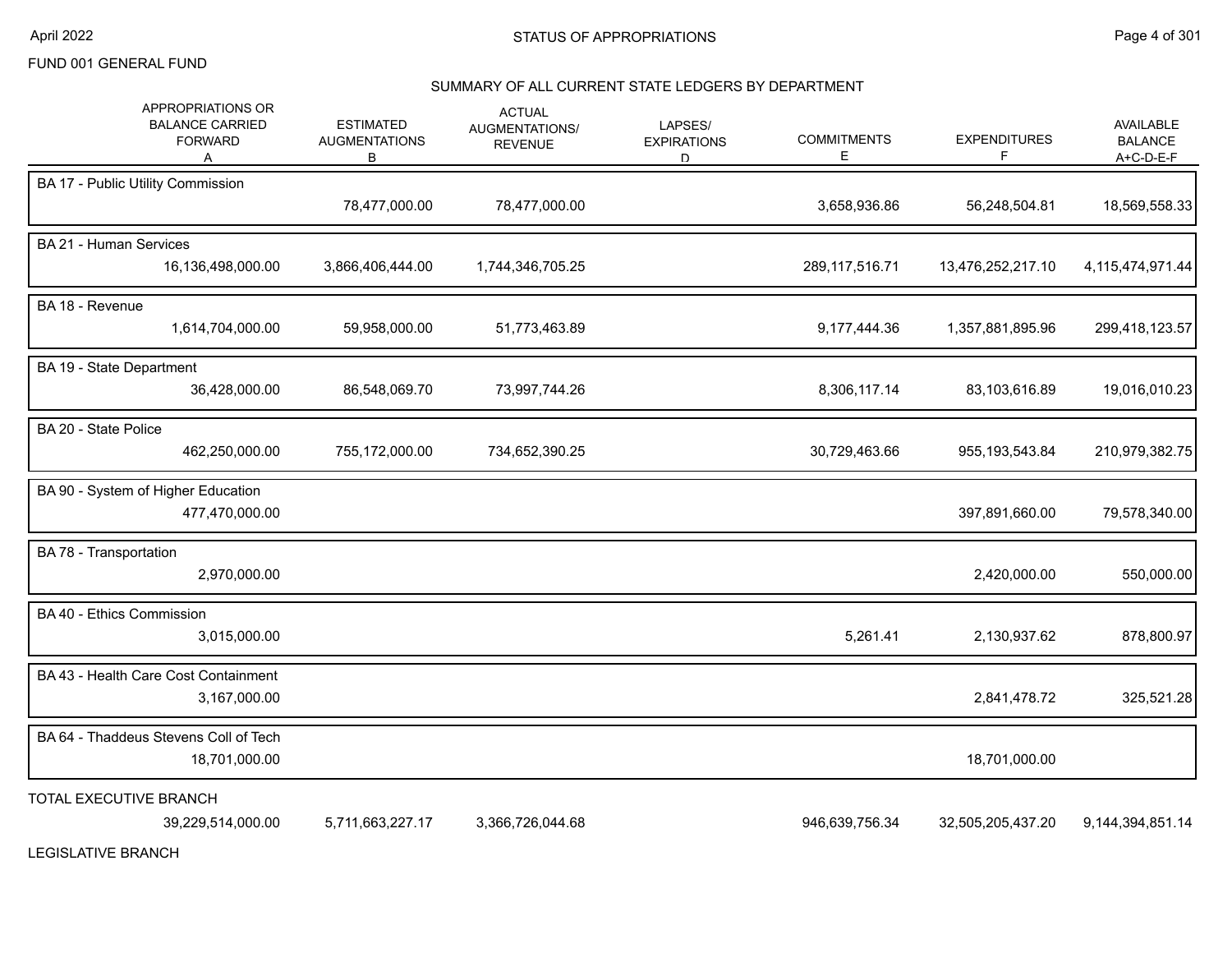#### SUMMARY OF ALL CURRENT STATE LEDGERS BY DEPARTMENT

| APPROPRIATIONS OR<br><b>BALANCE CARRIED</b><br><b>FORWARD</b><br>Α |              | <b>ESTIMATED</b><br><b>AUGMENTATIONS</b><br>В | <b>ACTUAL</b><br>AUGMENTATIONS/<br><b>REVENUE</b> | LAPSES/<br><b>EXPIRATIONS</b><br>D. | <b>COMMITMENTS</b><br>Е | <b>EXPENDITURES</b><br>F | <b>AVAILABLE</b><br><b>BALANCE</b><br>A+C-D-E-F |
|--------------------------------------------------------------------|--------------|-----------------------------------------------|---------------------------------------------------|-------------------------------------|-------------------------|--------------------------|-------------------------------------------------|
| BA41 - Senate<br>127,106,610.16                                    |              |                                               |                                                   |                                     |                         | 70,707,182.18            | 56,399,427.98                                   |
| BA 42 - House of Representatives<br>231,682,000.00                 |              |                                               |                                                   |                                     |                         | 130,915,568.94           | 100,766,431.06                                  |
| BA 44 - Legislative Reference Bureau<br>10,896,000.00              |              |                                               |                                                   |                                     |                         | 1,651,209.92             | 9,244,790.08                                    |
| BA 45 - Legislative Misc & Commissions<br>16,236,000.00            |              |                                               | 19.80                                             |                                     |                         | 2,558,806.12             | 13,677,213.68                                   |
| BA 46 - Joint State Government Comm.                               | 1,701,000.00 |                                               |                                                   |                                     |                         | 714,091.95               | 986,908.05                                      |
| BA 47 - Legislative Budget and Finance                             | 2,020,000.00 |                                               |                                                   |                                     |                         | 736,506.31               | 1,283,493.69                                    |
| BA 48 - Legislative Data Processing<br>34,755,000.00               |              |                                               |                                                   |                                     |                         | 8,982,620.75             | 25,772,379.25                                   |
| BA 63 - Regulatory Review Commission                               | 2,155,000.00 |                                               |                                                   |                                     |                         |                          | 2,155,000.00                                    |
| TOTAL LEGISLATIVE BRANCH<br>426,551,610.16<br>JUDICIAL BRANCH      |              |                                               | 19.80                                             |                                     |                         | 216,265,986.17           | 210,285,643.79                                  |
| BA 51 - Supreme Court<br>59,456,000.00                             |              |                                               | 70,156,810.21                                     |                                     |                         | 98,391,350.34            | 31,221,459.87                                   |
| BA 52 - Superior Court<br>32,560,000.00                            |              |                                               | 9,191,929.21                                      |                                     |                         | 33,042,475.54            | 8,709,453.67                                    |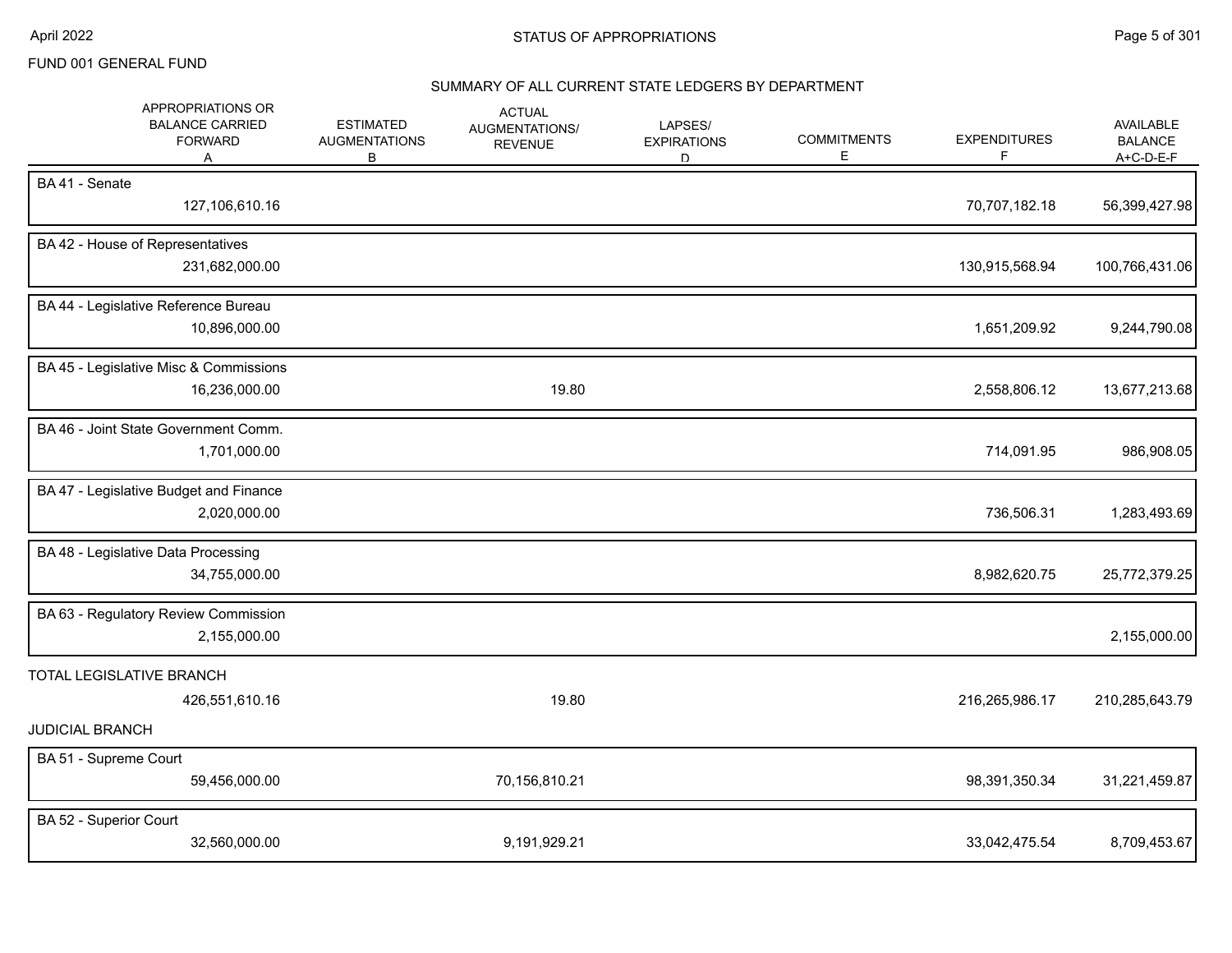# SUMMARY OF ALL CURRENT STATE LEDGERS BY DEPARTMENT

| <b>APPROPRIATIONS OR</b><br><b>BALANCE CARRIED</b><br><b>FORWARD</b> | <b>ESTIMATED</b><br><b>AUGMENTATIONS</b><br>В | <b>ACTUAL</b><br>AUGMENTATIONS/<br><b>REVENUE</b> | LAPSES/<br><b>EXPIRATIONS</b><br>D. | <b>COMMITMENTS</b><br>Е | <b>EXPENDITURES</b><br>F | <b>AVAILABLE</b><br><b>BALANCE</b><br>A+C-D-E-F |
|----------------------------------------------------------------------|-----------------------------------------------|---------------------------------------------------|-------------------------------------|-------------------------|--------------------------|-------------------------------------------------|
| BA 53 - Courts of Common Pleas                                       |                                               |                                                   |                                     |                         |                          |                                                 |
| 124,155,000.00                                                       |                                               | 27,426,745.53                                     |                                     |                         | 125,377,339.28           | 26,204,406.25                                   |
| BA 57 - Miscellaneous Judges                                         |                                               |                                                   |                                     |                         |                          |                                                 |
| 27,129,000.00                                                        |                                               |                                                   |                                     |                         | 23,460,498.20            | 3,668,501.80                                    |
| BA 58 - Commonwealth Court                                           |                                               |                                                   |                                     |                         |                          |                                                 |
| 21,324,000.00                                                        |                                               | 126,104.29                                        |                                     |                         | 18, 143, 484. 78         | 3,306,619.51                                    |
| BA 59 - Magisterial District Judges                                  |                                               |                                                   |                                     |                         |                          |                                                 |
| 83,546,000.00                                                        |                                               | 12,781,747.67                                     |                                     |                         | 80,970,796.26            | 15,356,951.41                                   |
| BA 62 - Philadelphia Municipal Court                                 |                                               |                                                   |                                     |                         |                          |                                                 |
| 7,794,000.00                                                         |                                               | 2,328,986.67                                      |                                     |                         | 8,487,072.72             | 1,635,913.95                                    |
| TOTAL JUDICIAL BRANCH                                                |                                               |                                                   |                                     |                         |                          |                                                 |
| 355,964,000.00                                                       |                                               | 122,012,323.58                                    |                                     |                         | 387,873,017.12           | 90,103,306.46                                   |
| <b>GRAND TOTAL</b>                                                   |                                               |                                                   |                                     |                         |                          |                                                 |
| 40,012,029,610.16                                                    | 5,711,663,227.17                              | 3,488,738,388.06                                  |                                     | 946,639,756.34          | 33,109,344,440.49        | 9,444,783,801.39                                |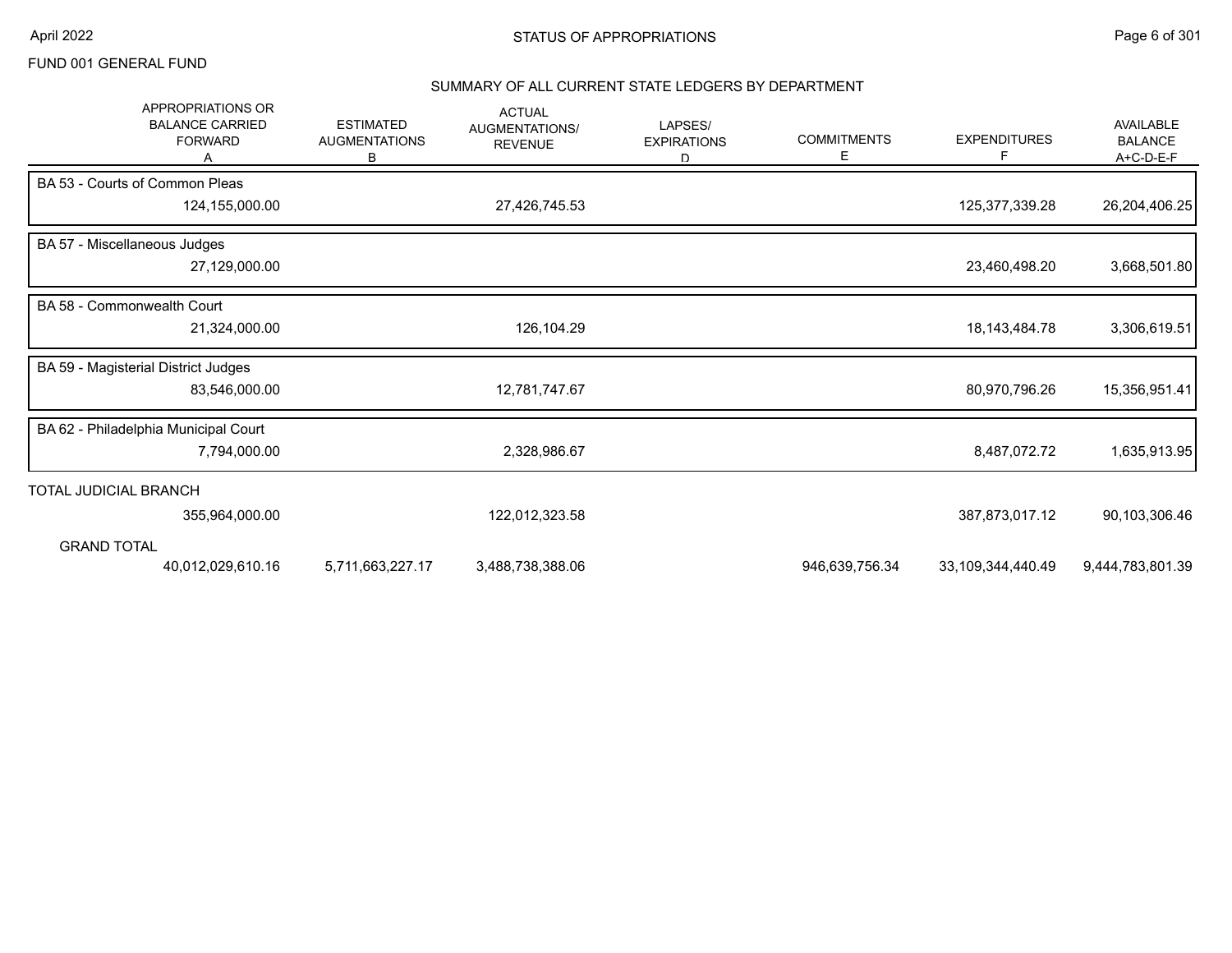# April 2022 **STATUS OF APPROPRIATIONS** STATUS OF APPROPRIATIONS

## FUND 001 GENERAL FUND

#### SUMMARY OF ALL CURRENT STATE LEDGERS BY CHARACTER OF EXPENDITURE

|                             | APPROPRIATIONS OR<br><b>BALANCE CARRIED</b><br><b>FORWARD</b> | <b>ESTIMATED</b><br><b>AUGMENTATIONS</b><br>R | <b>ACTUAL</b><br>AUGMENTATIONS/<br><b>REVENUE</b> | LAPSES/EXPIRATIONS<br>D | <b>COMMITMENTS</b><br>E. | <b>EXPENDITURES</b><br>F | AVAILABLE<br><b>BALANCE</b><br>A+C-D-E-F |
|-----------------------------|---------------------------------------------------------------|-----------------------------------------------|---------------------------------------------------|-------------------------|--------------------------|--------------------------|------------------------------------------|
| <b>GENERAL GOVERNMENT</b>   |                                                               |                                               |                                                   |                         |                          |                          |                                          |
|                             | 3,341,854,610.16                                              | 1,838,363,783.17                              | 1,733,819,772.30                                  |                         | 345,021,371.53           | 3,805,817,212.88         | 924,835,798.05                           |
| <b>INSTITUTIONAL</b>        |                                                               |                                               |                                                   |                         |                          |                          |                                          |
|                             | 3,582,584,000.00                                              | 96,370,010.00                                 | 35,295,958.14                                     |                         | 215,855,269.83           | 2,896,876,773.39         | 505, 147, 914. 92                        |
| <b>GRANTS AND SUBSIDIES</b> |                                                               |                                               |                                                   |                         |                          |                          |                                          |
|                             | 30,489,055,000.00                                             | 3,776,929,434.00                              | 1,719,622,657.62                                  |                         | 385,763,114.98           | 24,128,938,378.28        | 7,693,976,164.36                         |
| <b>REFUNDS</b>              |                                                               |                                               |                                                   |                         |                          |                          |                                          |
|                             | 1,420,000,000.00                                              |                                               |                                                   |                         |                          | 1,176,914,446.75         | 243,085,553.25                           |
| <b>DEBT SERVICE</b>         |                                                               |                                               |                                                   |                         |                          |                          |                                          |
|                             | 1,178,536,000.00                                              |                                               |                                                   |                         |                          | 1,100,797,629.19         | 77,738,370.81                            |
| <b>GRAND TOTAL</b>          |                                                               |                                               |                                                   |                         |                          |                          |                                          |
|                             | 40,012,029,610.16                                             | 5,711,663,227.17                              | 3,488,738,388.06                                  |                         | 946,639,756.34           | 33,109,344,440.49        | 9,444,783,801.39                         |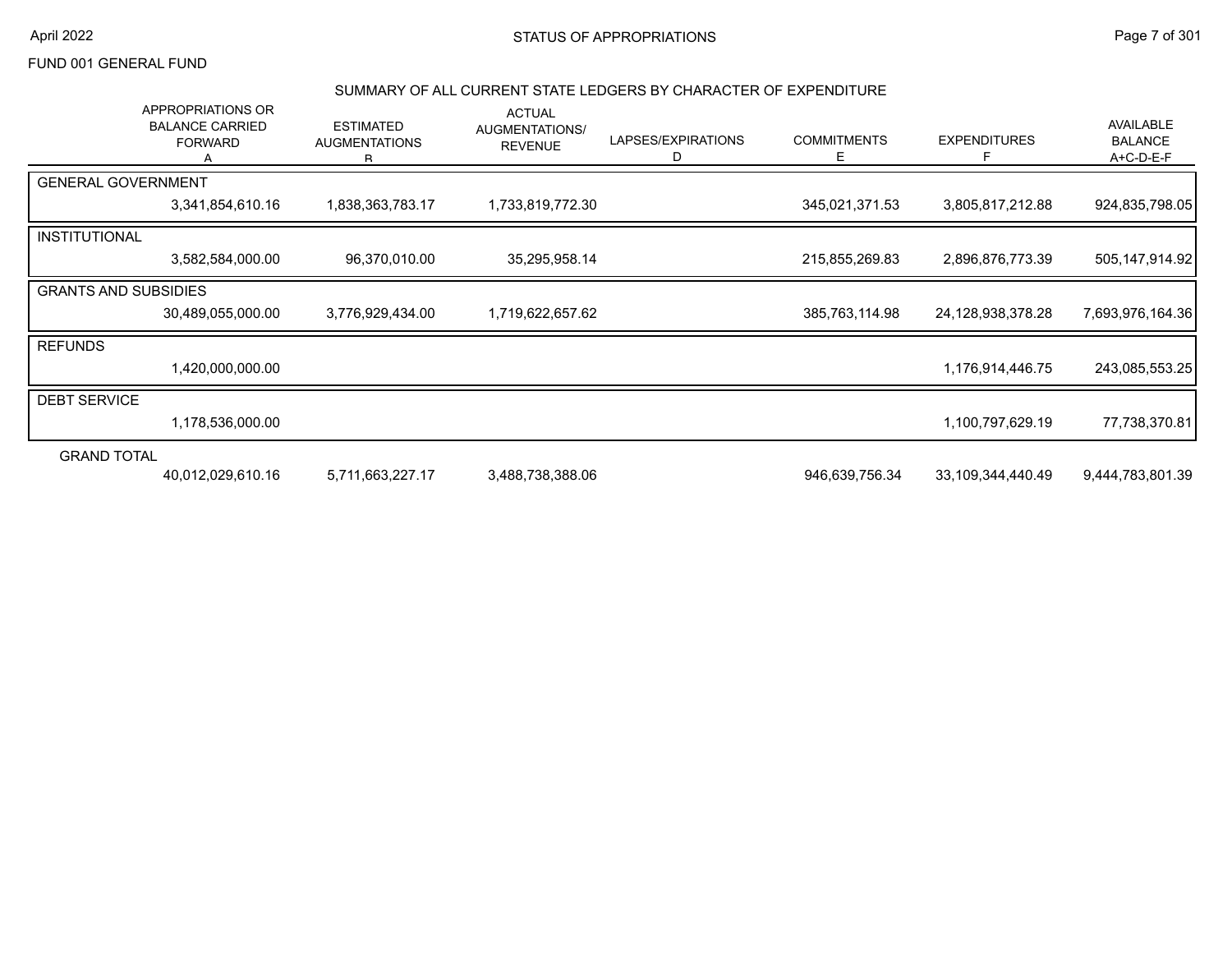|                                  | APPROPRIATIONS OR<br><b>BALANCE CARRIED</b><br><b>FORWARD</b><br>Α | <b>ESTIMATED</b><br><b>AUGMENTATIONS</b><br>В | <b>ACTUAL</b><br>AUGMENTATIONS/<br><b>REVENUE</b> | LAPSES/EXPIRATIONS<br>D | <b>COMMITMENTS</b><br>Е | <b>EXPENDITURES</b><br>F | <b>AVAILABLE</b><br><b>BALANCE</b><br>A+C-D-E-F |
|----------------------------------|--------------------------------------------------------------------|-----------------------------------------------|---------------------------------------------------|-------------------------|-------------------------|--------------------------|-------------------------------------------------|
| <b>BA 99 - Governor's Office</b> |                                                                    |                                               |                                                   |                         |                         |                          |                                                 |
| <b>GENERAL GOVERNMENT</b>        |                                                                    |                                               |                                                   |                         |                         |                          |                                                 |
| 10648 2021                       | Governor's Office                                                  |                                               |                                                   |                         |                         |                          |                                                 |
|                                  | 6,706,000.00                                                       | 2,734,000.00                                  | 1,774,439.75                                      |                         | 635,450.70              | 6,945,116.43             | 899,872.62                                      |
| <b>DEPT TOTAL</b>                |                                                                    |                                               |                                                   |                         |                         |                          |                                                 |
|                                  | 6,706,000.00                                                       | 2,734,000.00                                  | 1,774,439.75                                      |                         | 635,450.70              | 6,945,116.43             | 899,872.62                                      |
| <b>BA 81 - Executive Offices</b> |                                                                    |                                               |                                                   |                         |                         |                          |                                                 |
| <b>GENERAL GOVERNMENT</b>        |                                                                    |                                               |                                                   |                         |                         |                          |                                                 |
| 10595 2021                       | Office of State Inspector General                                  |                                               |                                                   |                         |                         |                          |                                                 |
|                                  | 4,276,000.00                                                       | 1,111,000.00                                  |                                                   |                         | 62,988.18               | 3,801,117.12             | 411,894.70                                      |
| 10596 2021                       | Juvenile Court Judges Commission                                   |                                               |                                                   |                         |                         |                          |                                                 |
|                                  | 2,980,000.00                                                       |                                               |                                                   |                         | 55,661.01               | 1,910,817.77             | 1,013,521.22                                    |
| 10599 2021                       | Office of General Counsel                                          |                                               |                                                   |                         |                         |                          |                                                 |
|                                  | 5,838,000.00                                                       | 376,000.00                                    | 109,170.19                                        |                         | 228,651.14              | 4,666,439.08             | 1,052,079.97                                    |
| 10600 2021                       | Inspector General - Welfare Fraud                                  |                                               |                                                   |                         |                         |                          |                                                 |
|                                  | 11,799,000.00                                                      |                                               |                                                   |                         | 153,360.04              | 8,433,076.05             | 3,212,563.91                                    |
| 10620 2021                       | Office of Administration                                           |                                               |                                                   |                         |                         |                          |                                                 |
|                                  | 10,453,000.00                                                      | 412,627,000.00                                | 329,524,138.23                                    |                         | 28,001,436.08           | 320,336,792.54           | $-8,361,090.39$                                 |
| 10621 2021                       | Pennsylvania Council on the Arts                                   |                                               |                                                   |                         |                         |                          |                                                 |
|                                  | 867,000.00                                                         | 60,000.00                                     | 48,000.00                                         |                         | 107,430.08              | 830,110.60               | $-22,540.68$                                    |
| 10622 2021                       | Office of the Budget                                               |                                               |                                                   |                         |                         |                          |                                                 |
|                                  | 18,788,000.00                                                      | 56,402,000.00                                 | 42,955,185.88                                     |                         | 2,103,451.01            | 50,040,076.88            | 9,599,657.99                                    |
| 10624 2021                       | Commission on Crime and Delinquency                                |                                               |                                                   |                         |                         |                          |                                                 |
|                                  | 11,377,000.00                                                      | 10,910,747.06                                 | 10,790,747.06                                     |                         | 7,175,358.88            | 7,922,682.20             | 7,069,705.98                                    |
| 10633 2021                       | Human Relations Commission                                         |                                               |                                                   |                         |                         |                          |                                                 |
|                                  | 9,713,000.00                                                       | 5,000.00                                      | 432.34                                            |                         | 339,994.86              | 7,257,119.39             | 2,116,318.09                                    |
| 11003 2021                       |                                                                    | Violence & Delinquency Prevention Prgms       |                                                   |                         |                         |                          |                                                 |
|                                  | 4,033,000.00                                                       | 4,919,000.00                                  | 4,967,821.71                                      |                         | 4,577,289.93            | 3,209,382.22             | 1,214,149.56                                    |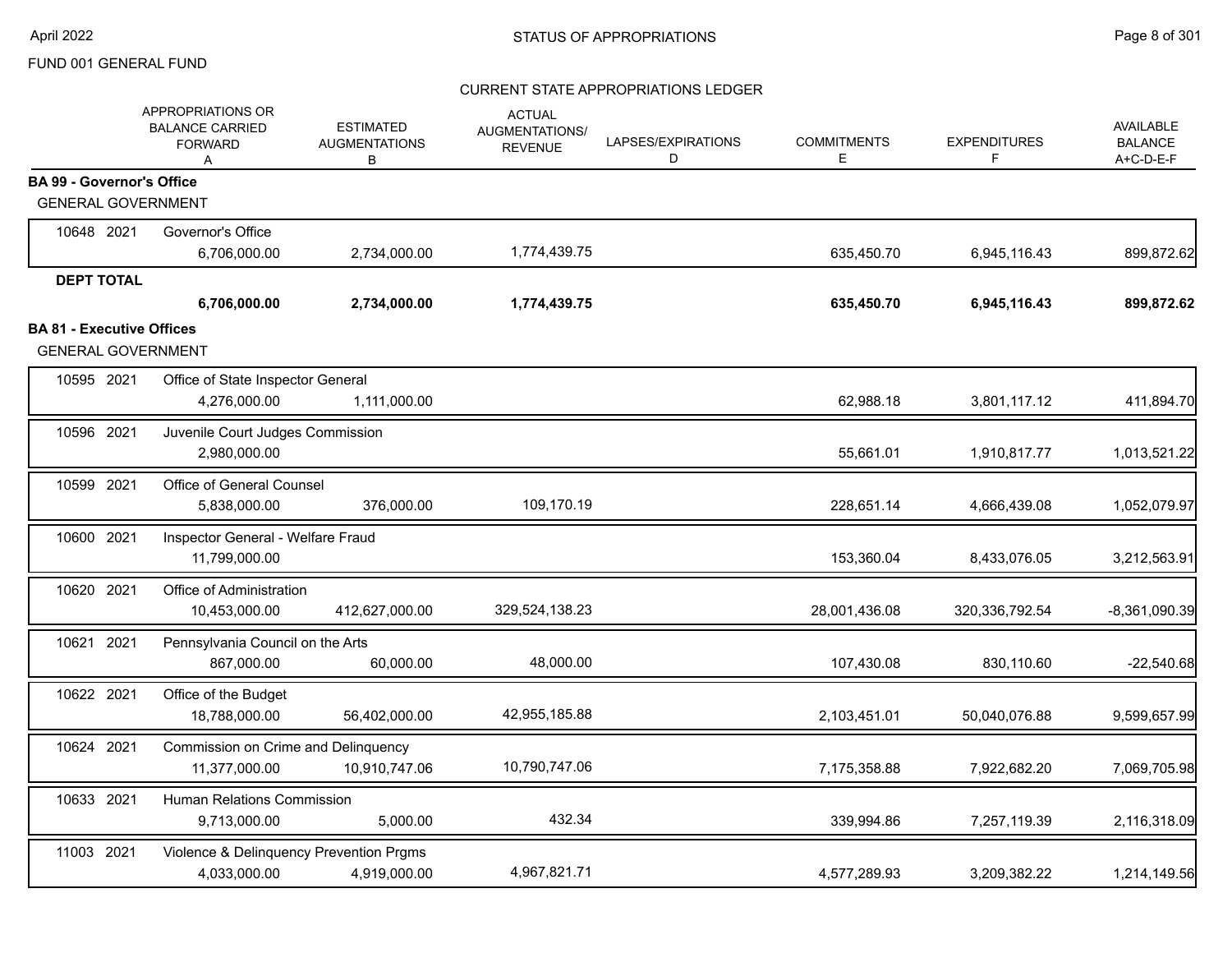|                                                                 | <b>APPROPRIATIONS OR</b><br><b>BALANCE CARRIED</b><br><b>FORWARD</b><br>A | <b>ESTIMATED</b><br><b>AUGMENTATIONS</b><br>B | <b>ACTUAL</b><br>AUGMENTATIONS/<br><b>REVENUE</b> | LAPSES/EXPIRATIONS<br>D | <b>COMMITMENTS</b><br>E | <b>EXPENDITURES</b><br>F | AVAILABLE<br><b>BALANCE</b><br>A+C-D-E-F |
|-----------------------------------------------------------------|---------------------------------------------------------------------------|-----------------------------------------------|---------------------------------------------------|-------------------------|-------------------------|--------------------------|------------------------------------------|
| 11015 2021                                                      | Office for Safe Schools Advocate<br>379.000.00                            |                                               |                                                   |                         | 13,768.73               | 167,977.44               | 197,253.83                               |
| 11172 2021                                                      | 5,000,000.00                                                              | Trnsfr CommnwlthFinancngAuthrty-Broadbnd      |                                                   |                         |                         | 5,000,000.00             |                                          |
| 11174 2021                                                      | Violence Intervention and Prevention<br>30,000,000.00                     |                                               |                                                   |                         | 14,461,631.85           | 558,010.15               | 14,980,358.00                            |
| <b>GRANTS AND SUBSIDIES</b>                                     |                                                                           |                                               |                                                   |                         |                         |                          |                                          |
| 10616 2021                                                      | <b>Law Enforcement Activities</b><br>3,000,000.00                         |                                               |                                                   |                         |                         | 3,000,000.00             |                                          |
| 10619 2021                                                      | Grants to the Arts<br>9,590,000.00                                        |                                               |                                                   |                         | 2,959,034.85            | 6,465,188.15             | 165,777.00                               |
| 11004 2021                                                      | 18,167,000.00                                                             | Intermed Punishment Treatment Programs        |                                                   |                         | 7,142,329.98            | 9,502,611.46             | 1,522,058.56                             |
| 11005 2021                                                      | <b>Juvenile Probation Services</b><br>18,945,000.00                       |                                               |                                                   |                         |                         | 18,064,395.00            | 880,605.00                               |
| 11045 2021                                                      | Victims of Juvenile Offenders<br>1,300,000.00                             |                                               |                                                   |                         | 449,913.28              | 847,285.22               | 2,801.50                                 |
| 11171 2021                                                      | 16,222,000.00                                                             | Improvement of Adult Probation Services       |                                                   |                         | 2,029,150.98            | 14, 146, 015. 78         | 46,833.24                                |
| <b>DEPT TOTAL</b>                                               |                                                                           |                                               |                                                   |                         |                         |                          |                                          |
|                                                                 | 182,727,000.00                                                            | 486,410,747.06                                | 388,395,495.41                                    |                         | 69,861,450.88           | 466,159,097.05           | 35,101,947.48                            |
| <b>BA 28 - Lieutenant Governor</b><br><b>GENERAL GOVERNMENT</b> |                                                                           |                                               |                                                   |                         |                         |                          |                                          |
| 10666 2021                                                      | Board Of Pardons<br>906,000.00                                            |                                               |                                                   |                         | 180,140.75              | 507,108.14               | 218,751.11                               |
| 10667 2021                                                      | Lieutenant Governor's Office<br>1,137,000.00                              |                                               |                                                   |                         | 318.86                  | 726,988.87               | 409,692.27                               |
| <b>DEPT TOTAL</b>                                               |                                                                           |                                               |                                                   |                         |                         |                          |                                          |
|                                                                 | 2,043,000.00                                                              |                                               |                                                   |                         | 180,459.61              | 1,234,097.01             | 628,443.38                               |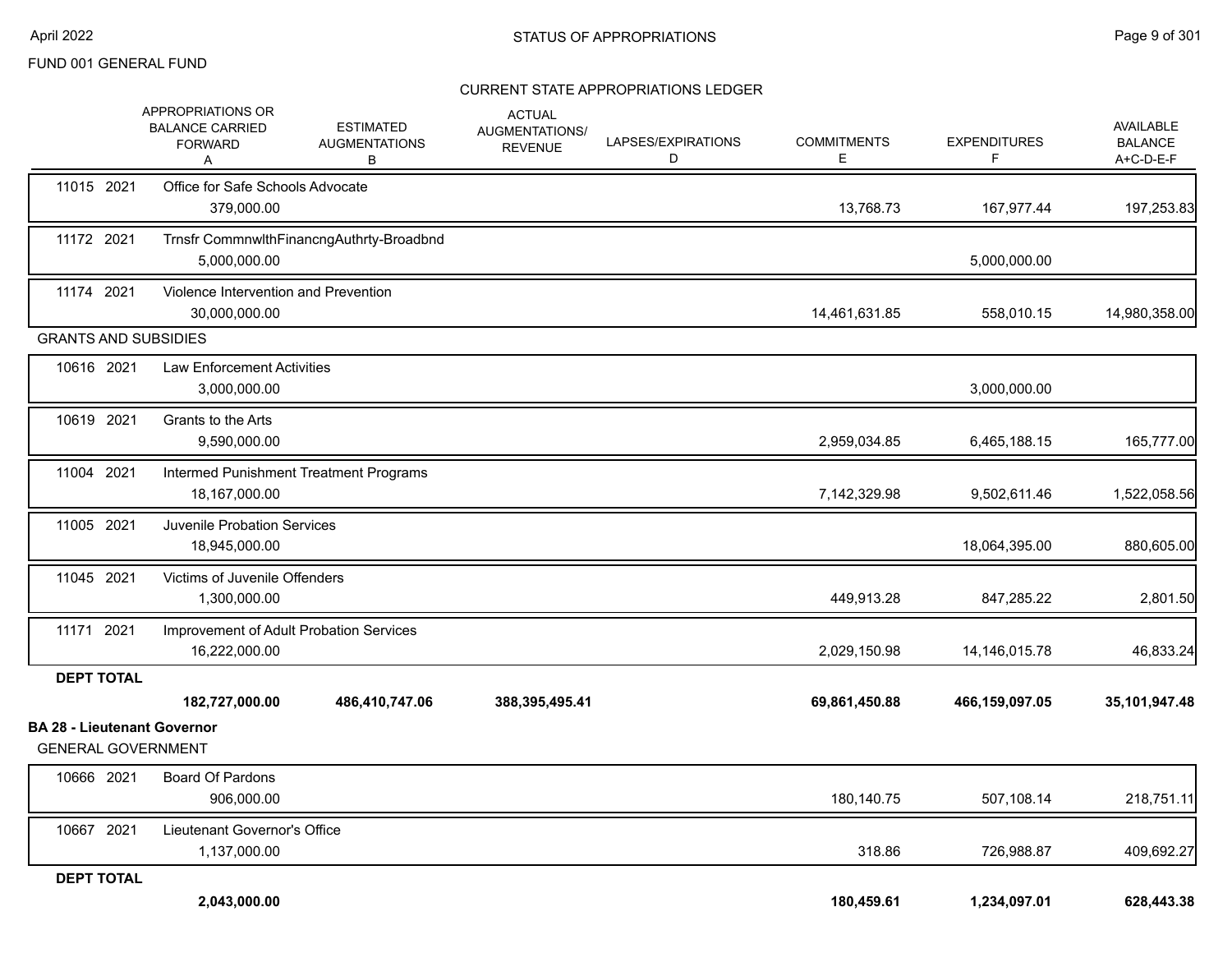|                                                             | APPROPRIATIONS OR<br><b>BALANCE CARRIED</b><br><b>FORWARD</b><br>A | <b>ESTIMATED</b><br><b>AUGMENTATIONS</b><br>B | <b>ACTUAL</b><br>AUGMENTATIONS/<br><b>REVENUE</b> | LAPSES/EXPIRATIONS<br>D | <b>COMMITMENTS</b><br>Е | <b>EXPENDITURES</b><br>F. | AVAILABLE<br><b>BALANCE</b><br>A+C-D-E-F |
|-------------------------------------------------------------|--------------------------------------------------------------------|-----------------------------------------------|---------------------------------------------------|-------------------------|-------------------------|---------------------------|------------------------------------------|
| <b>BA 14 - Attorney General</b>                             |                                                                    |                                               |                                                   |                         |                         |                           |                                          |
| <b>GENERAL GOVERNMENT</b>                                   |                                                                    |                                               |                                                   |                         |                         |                           |                                          |
| 10057 2021                                                  | <b>Tobacco Law Enforcement</b><br>1,353,000.00                     |                                               |                                                   |                         | 397,320.22              | 394,496.03                | 561,183.75                               |
| 10059 2021                                                  | Drug Law Enforcement<br>49,455,000.00                              | 125,000.00                                    | 242,149.20                                        |                         | 1,725,456.09            | 38,086,579.75             | 9,885,113.36                             |
| 10063 2021                                                  | <b>General Government Operations</b><br>47,408,000.00              | 22,479,088.00                                 | 11,848,298.25                                     |                         | 2,617,795.58            | 51,431,015.93             | 5,207,486.74                             |
| 10731 2021                                                  | Child Predator Interception<br>5,755,000.00                        |                                               |                                                   |                         | 353,298.31              | 4,320,541.64              | 1,081,160.05                             |
| 10732 2021                                                  | Witness Relocation Program<br>1,215,000.00                         |                                               |                                                   |                         |                         | 365,853.59                | 849,146.41                               |
| 10796 2021                                                  | Joint Local - State FirearmTask Force<br>7,115,000.00              |                                               |                                                   |                         | 259,801.07              | 3,989,647.62              | 2,865,551.31                             |
| 11124 2021                                                  | School Safety<br>1,761,000.00                                      |                                               |                                                   |                         | 24,420.70               | 843,984.74                | 892,594.56                               |
| <b>GRANTS AND SUBSIDIES</b>                                 |                                                                    |                                               |                                                   |                         |                         |                           |                                          |
| 10058 2021                                                  | <b>County Trial Reimbursement</b><br>200,000.00                    |                                               |                                                   |                         |                         |                           | 200,000.00                               |
| <b>DEPT TOTAL</b>                                           |                                                                    |                                               |                                                   |                         |                         |                           |                                          |
|                                                             | 114,262,000.00                                                     | 22,604,088.00                                 | 12,090,447.45                                     |                         | 5,378,091.97            | 99,432,119.30             | 21,542,236.18                            |
| <b>BA 92 - Auditor General</b><br><b>GENERAL GOVERNMENT</b> |                                                                    |                                               |                                                   |                         |                         |                           |                                          |
| 10640 2021                                                  | <b>Board of Claims</b><br>1,768,000.00                             |                                               |                                                   |                         | 26,406.53               | 1,297,842.17              | 443,751.30                               |
| 10642 2021                                                  | <b>Auditor General's Office</b><br>38,341,000.00                   | 11,247,000.00                                 | 6,294,404.48                                      |                         | 933,768.00              | 38,162,869.70             | 5,538,766.78                             |
| 11125 2021                                                  | <b>Special Financial Audits</b><br>500,000.00                      |                                               |                                                   |                         |                         | 93,249.18                 | 406,750.82                               |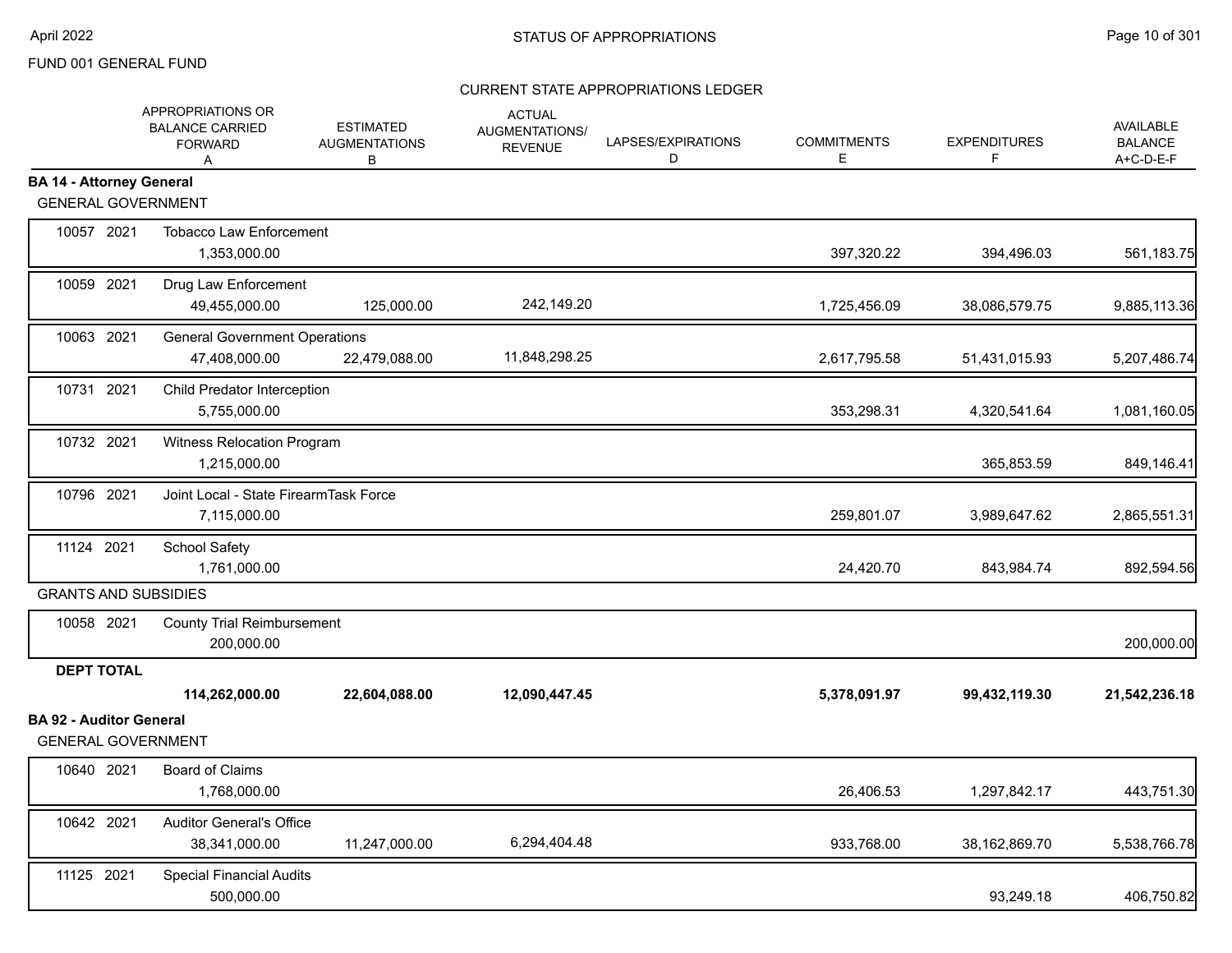#### CURRENT STATE APPROPRIATIONS LEDGER

|                             | <b>APPROPRIATIONS OR</b><br><b>BALANCE CARRIED</b><br><b>FORWARD</b><br>Α | <b>ESTIMATED</b><br><b>AUGMENTATIONS</b><br>в | <b>ACTUAL</b><br>AUGMENTATIONS/<br><b>REVENUE</b> | LAPSES/EXPIRATIONS<br>D | <b>COMMITMENTS</b><br>Е | <b>EXPENDITURES</b><br>F. | AVAILABLE<br><b>BALANCE</b><br>A+C-D-E-F |
|-----------------------------|---------------------------------------------------------------------------|-----------------------------------------------|---------------------------------------------------|-------------------------|-------------------------|---------------------------|------------------------------------------|
| <b>DEPT TOTAL</b>           |                                                                           |                                               |                                                   |                         |                         |                           |                                          |
|                             | 40,609,000.00                                                             | 11,247,000.00                                 | 6,294,404.48                                      |                         | 960,174.53              | 39,553,961.05             | 6,389,268.90                             |
| <b>BA 73 - Treasury</b>     |                                                                           |                                               |                                                   |                         |                         |                           |                                          |
| <b>GENERAL GOVERNMENT</b>   |                                                                           |                                               |                                                   |                         |                         |                           |                                          |
| 10537 2021                  | Board of Finanace and Revenue<br>2,992,000.00                             |                                               |                                                   |                         |                         | 2,162,057.10              | 829,942.90                               |
| 10538 2021                  | <b>Publishing Monthly Statements</b>                                      |                                               |                                                   |                         |                         |                           |                                          |
|                             | 5,000.00                                                                  |                                               |                                                   |                         |                         |                           | 5,000.00                                 |
| 10544 2021                  | <b>General Government Operations</b>                                      |                                               |                                                   |                         |                         |                           |                                          |
|                             | 37,206,000.00                                                             |                                               | 8,131,356.61                                      |                         |                         | 35,358,216.96             | 9,979,139.65                             |
| 10553 2021                  | Intergovernmental Organizations                                           |                                               |                                                   |                         |                         |                           |                                          |
|                             | 1,195,000.00                                                              |                                               |                                                   |                         |                         | 1,120,494.00              | 74,506.00                                |
| 11030 2021                  | Divestiture Reimbursement                                                 |                                               |                                                   |                         |                         |                           |                                          |
|                             | 300,000.00                                                                |                                               |                                                   |                         |                         | 300,000.00                |                                          |
| 11139 2021                  | Information Technology Cyber Security                                     |                                               |                                                   |                         |                         |                           |                                          |
|                             | 1,000,000.00                                                              |                                               |                                                   |                         |                         | 688,840.33                | 311,159.67                               |
| <b>GRANTS AND SUBSIDIES</b> |                                                                           |                                               |                                                   |                         |                         |                           |                                          |
| 10540 2021                  | Law Enforcement Officers Death Benefits                                   |                                               |                                                   |                         |                         |                           |                                          |
|                             | 3,330,000.00                                                              |                                               |                                                   |                         |                         | 792,534.27                | 2,537,465.73                             |
| 11112 2021                  | Transfer To ABLE Fund                                                     |                                               |                                                   |                         |                         |                           |                                          |
|                             | 900,000.00                                                                |                                               |                                                   |                         |                         | 900,000.00                |                                          |
| <b>DEBT SERVICE</b>         |                                                                           |                                               |                                                   |                         |                         |                           |                                          |
| 10539 2021                  | Loan & Transfer Agents                                                    |                                               |                                                   |                         |                         |                           |                                          |
|                             | 40,000.00                                                                 |                                               |                                                   |                         |                         | 7,000.00                  | 33,000.00                                |
| 10543 2021                  | <b>General Obligation Debt Service</b>                                    |                                               |                                                   |                         |                         |                           |                                          |
|                             | 1,178,496,000.00                                                          |                                               |                                                   |                         |                         | 1,100,790,629.19          | 77,705,370.81                            |
| <b>DEPT TOTAL</b>           |                                                                           |                                               |                                                   |                         |                         |                           |                                          |
|                             | 1,225,464,000.00                                                          |                                               | 8,131,356.61                                      |                         |                         | 1,142,119,771.85          | 91,475,584.76                            |

**BA 68 - Agriculture**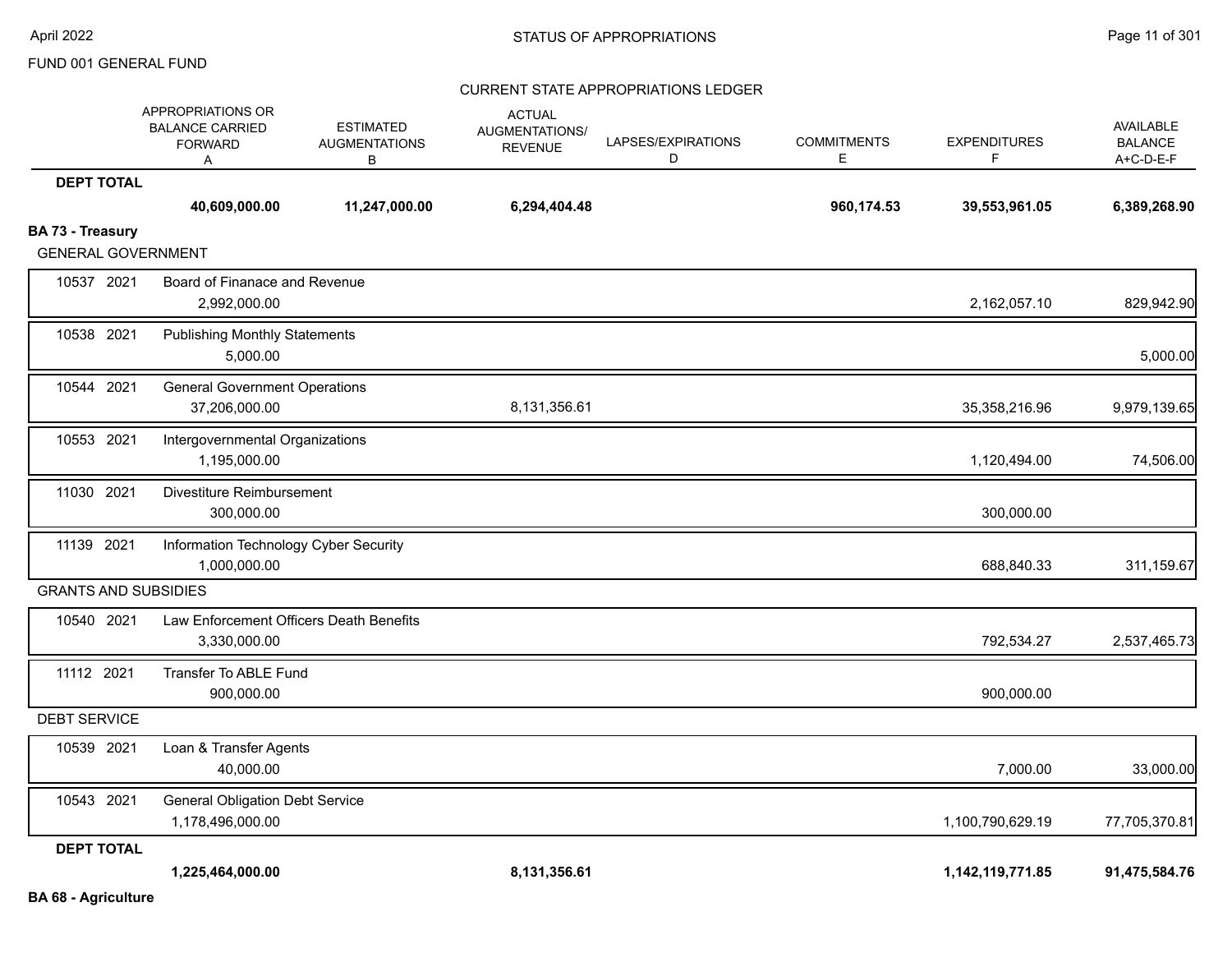|            | APPROPRIATIONS OR<br><b>BALANCE CARRIED</b><br><b>FORWARD</b><br>A | <b>ESTIMATED</b><br><b>AUGMENTATIONS</b><br>В | <b>ACTUAL</b><br>AUGMENTATIONS/<br><b>REVENUE</b> | LAPSES/EXPIRATIONS<br>D | <b>COMMITMENTS</b><br>Е | <b>EXPENDITURES</b><br>F. | <b>AVAILABLE</b><br><b>BALANCE</b><br>A+C-D-E-F |
|------------|--------------------------------------------------------------------|-----------------------------------------------|---------------------------------------------------|-------------------------|-------------------------|---------------------------|-------------------------------------------------|
|            | <b>GENERAL GOVERNMENT</b>                                          |                                               |                                                   |                         |                         |                           |                                                 |
| 10508 2021 | Agri Promo Edctn & Exprt<br>553,000.00                             |                                               |                                                   |                         | 296,977.54              | 9,322.46                  | 246,700.00                                      |
| 10516 2021 | <b>Agricultural Research</b><br>2,187,000.00                       |                                               |                                                   |                         | 2,003,877.22            | 56,916.78                 | 126,206.00                                      |
| 10525 2021 | Farmers' Market Food Coupons<br>2,079,000.00                       |                                               |                                                   |                         | 320,646.18              | 212,183.97                | 1,546,169.85                                    |
| 10527 2021 | Hardwoods Research and Promotion<br>474,000.00                     |                                               |                                                   |                         | 241,916.53              | 232,083.47                |                                                 |
| 10528 2021 | <b>General Government Operations</b><br>34,952,000.00              | 9,698,800.00                                  | 8,816,572.27                                      |                         | 6,031,545.26            | 30,229,445.39             | 7,507,581.62                                    |
| 10784 2021 | <b>Agricultural Excellence</b><br>2,800,000.00                     |                                               |                                                   |                         | 2,004,964.20            | 795,035.80                |                                                 |
| 11142 2021 | Agric Business and Workforce Investment<br>4,500,000.00            |                                               |                                                   |                         | 890,806.29              | 2,507,149.62              | 1,102,044.09                                    |
| 11145 2021 | Agricultural Preparedness and Response<br>3,000,000.00             |                                               |                                                   |                         |                         | 3,000,000.00              |                                                 |
|            | <b>GRANTS AND SUBSIDIES</b>                                        |                                               |                                                   |                         |                         |                           |                                                 |
| 10510 2021 | State Food Purchase<br>22,688,000.00                               |                                               |                                                   |                         |                         | 22,687,999.98             | 0.02                                            |
| 10511 2021 | Livestock Show<br>215,000.00                                       |                                               |                                                   |                         |                         | 215,000.00                |                                                 |
| 10515 2021 | Open Dairy Show<br>215,000.00                                      |                                               |                                                   |                         |                         | 215,000.00                |                                                 |
| 10521 2021 | Trsfr to Conservation District Fund<br>869,000.00                  |                                               |                                                   |                         |                         | 869,000.00                |                                                 |
| 10523 2021 | Transfer to Nutrient Management fund<br>6,200,000.00               |                                               |                                                   |                         |                         | 6,200,000.00              |                                                 |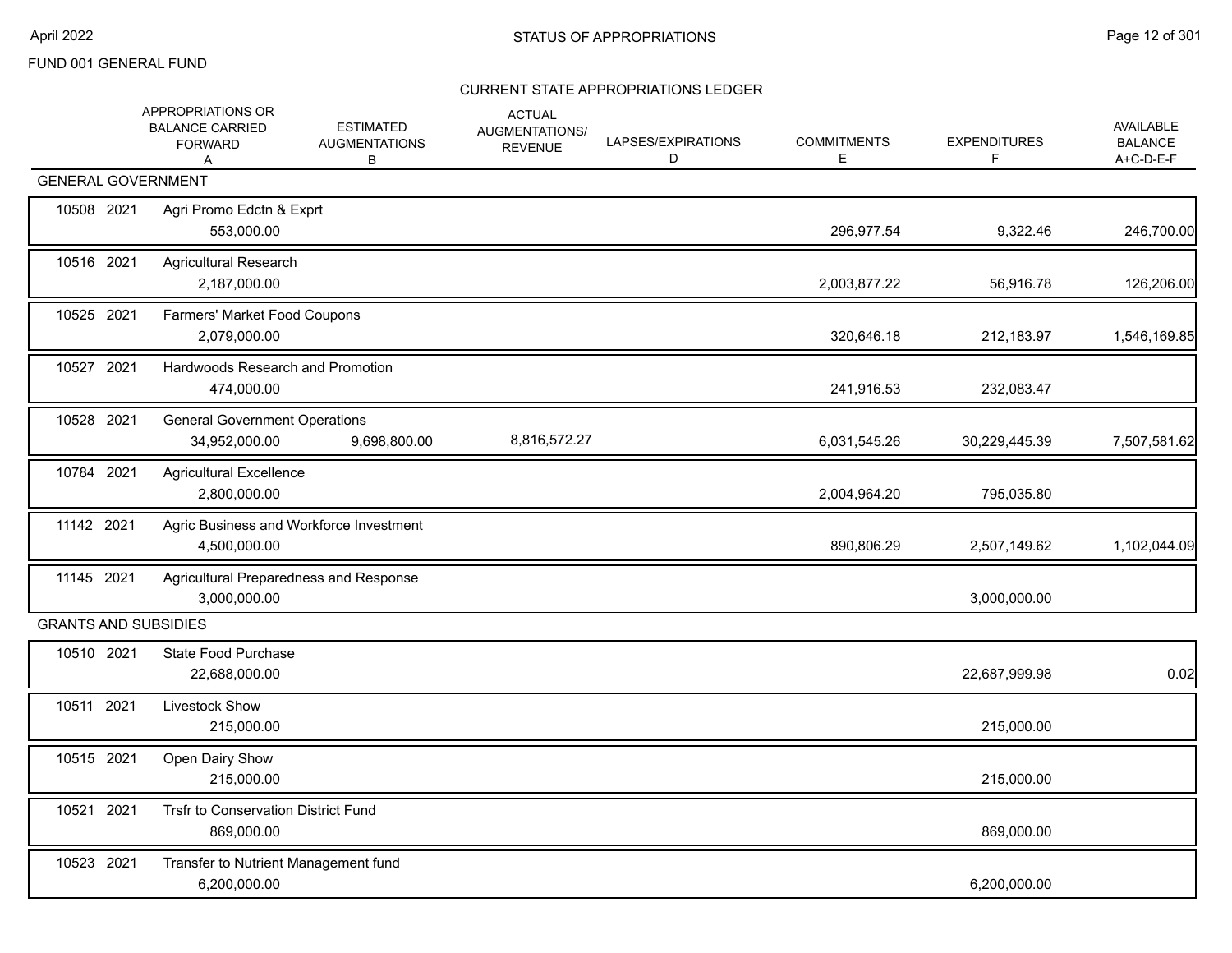|                   | APPROPRIATIONS OR<br><b>BALANCE CARRIED</b><br><b>FORWARD</b><br>A           | <b>ESTIMATED</b><br><b>AUGMENTATIONS</b><br>В | <b>ACTUAL</b><br>AUGMENTATIONS/<br><b>REVENUE</b> | LAPSES/EXPIRATIONS<br>D | <b>COMMITMENTS</b><br>Е | <b>EXPENDITURES</b><br>F. | AVAILABLE<br><b>BALANCE</b><br>A+C-D-E-F |
|-------------------|------------------------------------------------------------------------------|-----------------------------------------------|---------------------------------------------------|-------------------------|-------------------------|---------------------------|------------------------------------------|
| 10864 2021        | Food Marketing and Research<br>494,000.00                                    |                                               |                                                   |                         | 494,000.00              |                           |                                          |
| 11006 2021        | Youth Shows<br>169,000.00                                                    |                                               |                                                   |                         |                         | 112,666.66                | 56,333.34                                |
| 11020 2021        | Transf-Agricultural College Land Scrip<br>54,960,000.00                      |                                               |                                                   |                         |                         | 50,380,000.00             | 4,580,000.00                             |
| 11021 2021        | University of PA-Veterinary Activities<br>31,660,000.00                      |                                               |                                                   |                         |                         | 23,745,000.00             | 7,915,000.00                             |
| 11022 2021        | <b>UPA-Center for Infectious Disease</b><br>295,000.00                       |                                               |                                                   |                         |                         | 221,250.00                | 73,750.00                                |
| 11042 2021        | 3,205,000.00                                                                 | PA Preferred Program Trademark Licensing      |                                                   |                         |                         | 3,205,000.00              |                                          |
| 11143 2021        | 1,000,000.00                                                                 | Livestock and Consumer Health Protection      |                                                   |                         |                         | 763,981.84                | 236,018.16                               |
| 11144 2021        | 2,000,000.00                                                                 | Animal Health and Diagnostic Commission       |                                                   |                         | 1,659,694.80            | 340,305.20                |                                          |
| <b>DEPT TOTAL</b> | 174,515,000.00                                                               | 9,698,800.00                                  | 8,816,572.27                                      |                         | 13,944,428.02           | 145,997,341.17            | 23,389,803.08                            |
|                   | <b>BA 24 - Community &amp; Economic Develop</b><br><b>GENERAL GOVERNMENT</b> |                                               |                                                   |                         |                         |                           |                                          |
| 10274 2021        | <b>Base Realignment and Closure</b><br>556,000.00                            |                                               |                                                   |                         | 122,852.00              | 244,179.88                | 188,968.12                               |
| 10294 2021        | Marketing to Attract Tourists<br>30,151,000.00                               | 120,000.00                                    | 124,545.09                                        |                         | 6,107,203.40            | 8,561,795.15              | 15,606,546.54                            |
| 10302 2021        | 5,830,000.00                                                                 | Office of InternationalBusinessDevelopmt      |                                                   |                         | 571,118.75              | 3,381,767.38              | 1,877,113.87                             |
| 10303 2021        | Marketing to Attract Business<br>2.016.000.00                                |                                               |                                                   |                         | 268,332.05              | 1,061,063.99              | 686,603.96                               |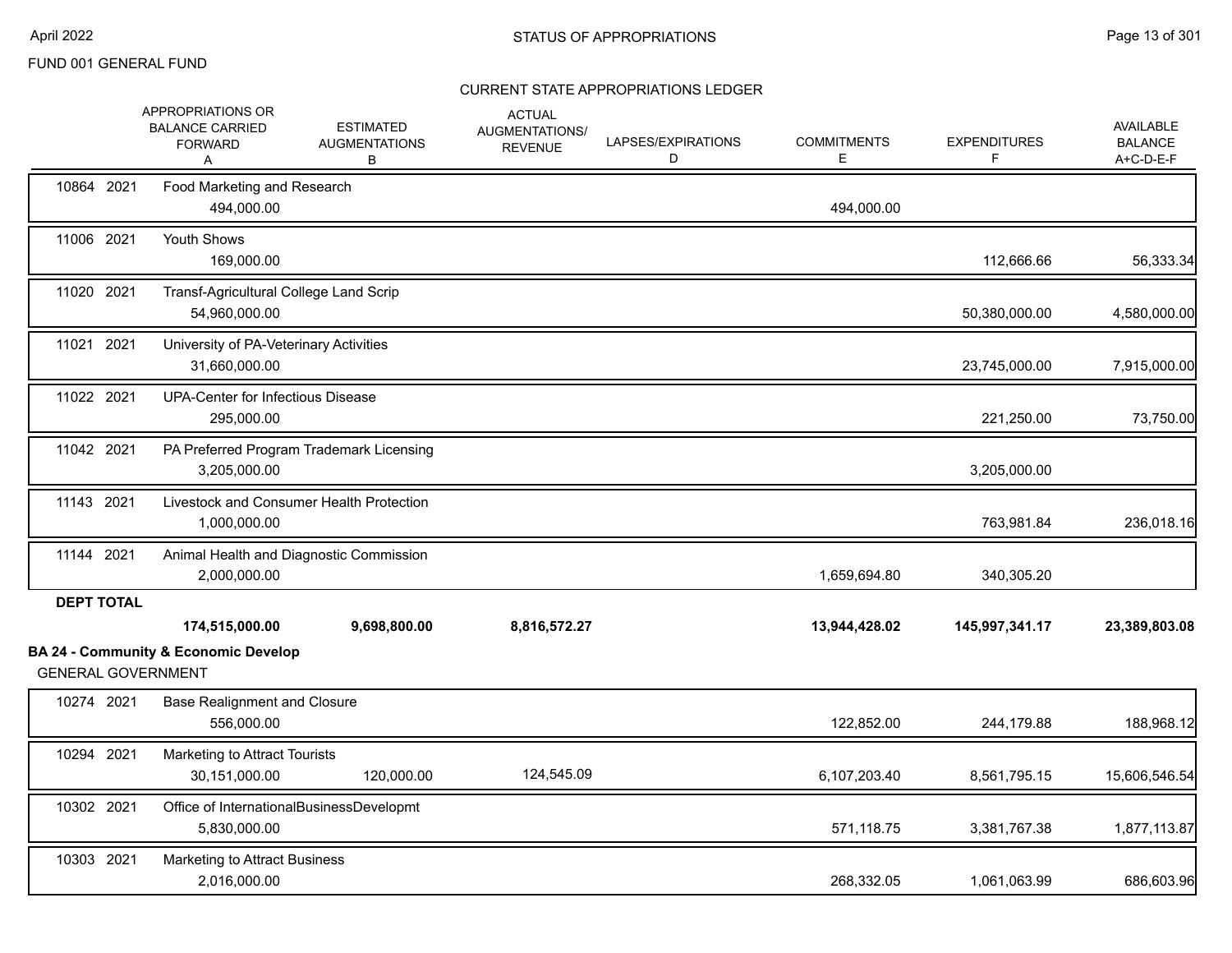|            | APPROPRIATIONS OR<br><b>BALANCE CARRIED</b><br><b>FORWARD</b><br>A | <b>ESTIMATED</b><br><b>AUGMENTATIONS</b><br>В | <b>ACTUAL</b><br>AUGMENTATIONS/<br><b>REVENUE</b> | LAPSES/EXPIRATIONS<br>D | <b>COMMITMENTS</b><br>Е | <b>EXPENDITURES</b><br>F. | AVAILABLE<br><b>BALANCE</b><br>A+C-D-E-F |
|------------|--------------------------------------------------------------------|-----------------------------------------------|---------------------------------------------------|-------------------------|-------------------------|---------------------------|------------------------------------------|
| 10313 2021 | <b>General Government Operations</b><br>21,032,000.00              | 7,180,000.00                                  | 5,378,266.78                                      |                         | 399,772.16              | 21,316,209.49             | 4,694,285.13                             |
| 10949 2021 | Office of Open Records<br>3,299,000.00                             |                                               |                                                   |                         | 8,311.94                | 2,278,385.96              | 1,012,302.10                             |
| 11052 2021 | <b>Center For Local Government Services</b><br>4,217,000.00        | 5,000.00                                      | 5,000.00                                          |                         | 143,974.17              | 3,076,642.52              | 1,001,383.31                             |
|            | <b>GRANTS AND SUBSIDIES</b>                                        |                                               |                                                   |                         |                         |                           |                                          |
| 10283 2021 | <b>Rural Leadership Training</b><br>100,000.00                     |                                               |                                                   |                         |                         | 99,999.00                 | 1.00                                     |
| 10284 2021 | <b>Tourism-Accredited Zoos</b><br>800,000.00                       |                                               |                                                   |                         |                         | 679,760.00                | 120,240.00                               |
| 10285 2021 | <b>Super Computer Center</b><br>500,000.00                         |                                               |                                                   |                         | 178,930.00              | 321,070.00                |                                          |
| 10290 2021 | <b>Powdered Metals</b><br>100,000.00                               |                                               |                                                   |                         | 100,000.00              |                           |                                          |
| 10312 2021 | Transfer to Ben Franklin Tech Dvlp Fund<br>14,500,000.00           |                                               |                                                   |                         |                         | 14,500,000.00             |                                          |
| 10318 2021 | Trnsfr to Municipalities Finan Rec Fund<br>4,500,000.00            |                                               |                                                   |                         |                         | 4,500,000.00              |                                          |
| 10326 2021 | PA Infrastructure Tech Assistance Prgram<br>2,000,000.00           |                                               |                                                   |                         | 1,985,073.02            | 14,926.98                 |                                          |
| 10844 2021 | Strategic Management Planning Program<br>2,367,000.00              |                                               |                                                   |                         | 1,503,291.88            | 186,672.34                | 677,035.78                               |
| 10856 2021 | Infrastructure & Facilities Improvement<br>10,000,000.00           |                                               |                                                   |                         | 6,611,280.00            |                           | 3,388,720.00                             |
| 11007 2021 | Pennsylvania First<br>20,000,000.00                                |                                               |                                                   |                         | 6,250,552.30            | 6,838,790.17              | 6,910,657.53                             |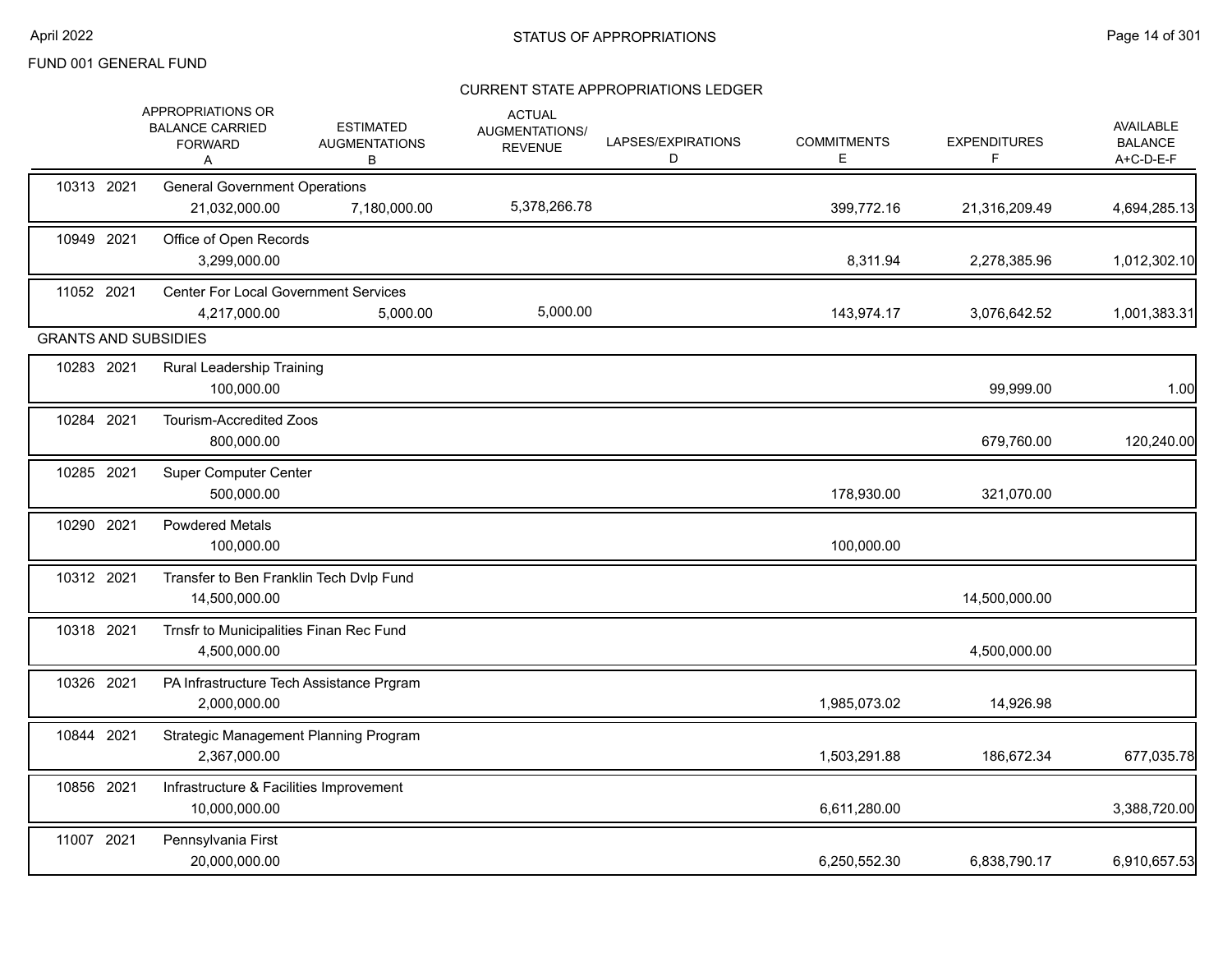|                                         | <b>APPROPRIATIONS OR</b><br><b>BALANCE CARRIED</b><br><b>FORWARD</b><br>A | <b>ESTIMATED</b><br><b>AUGMENTATIONS</b><br>В | <b>ACTUAL</b><br>AUGMENTATIONS/<br><b>REVENUE</b> | LAPSES/EXPIRATIONS<br>D | <b>COMMITMENTS</b><br>E | <b>EXPENDITURES</b><br>F | AVAILABLE<br><b>BALANCE</b><br>$A+C-D-E-F$ |
|-----------------------------------------|---------------------------------------------------------------------------|-----------------------------------------------|---------------------------------------------------|-------------------------|-------------------------|--------------------------|--------------------------------------------|
| 11008 2021                              | Municipal Assistance Program<br>546,000.00                                |                                               |                                                   |                         | 307,485.68              | 23,000.00                | 215,514.32                                 |
| 11009 2021                              | Keystone Communities<br>29,700,000.00                                     |                                               |                                                   |                         | 8,905,616.23            | 1,449,161.84             | 19,345,221.93                              |
| 11010 2021                              | Partnerships/Regional Econom Performance<br>9,880,000.00                  |                                               |                                                   |                         | 8,468,925.21            | 1,411,074.79             |                                            |
| 11077 2021                              | Manufacturing PA<br>12,000,000.00                                         |                                               |                                                   |                         | 5,890,654.39            | 2,590,529.48             | 3,518,816.13                               |
| 11104 2021                              | <b>Local Municipal Emergcy Relief</b><br>18,775,000.00                    |                                               |                                                   |                         | 1,844,600.00            | 8,819,079.00             | 8,111,321.00                               |
| 11127 2021                              | <b>Food Access Initiative</b><br>1,000,000.00                             |                                               |                                                   |                         | 1,000,000.00            |                          |                                            |
| 11141 2021                              | IntrgvrnmntlCooperatnAuth3rdClassCities<br>100,000.00                     |                                               |                                                   |                         |                         | 100,000.00               |                                            |
| <b>DEPT TOTAL</b>                       | 193,969,000.00<br><b>BA 38 - Conservation &amp; Natural Resourc</b>       | 7,305,000.00                                  | 5,507,811.87                                      |                         | 50,667,973.18           | 81,454,107.97            | 67,354,730.72                              |
| <b>GENERAL GOVERNMENT</b><br>10394 2021 | <b>State Forest Operations</b>                                            |                                               |                                                   |                         |                         |                          |                                            |
|                                         | 43,187,000.00                                                             | 17,384,000.00                                 | 12,695,937.86                                     |                         | 3,876,943.79            | 39,819,524.56            | 12,186,469.51                              |
| 10395 2021                              | <b>State Park Operations</b><br>54,326,000.00                             | 37,901,000.00                                 | 40,057,347.42                                     |                         | 7,088,589.42            | 63,843,448.06            | 23,451,309.94                              |
| 10399 2021                              | <b>General Government Operations</b><br>28,350,000.00                     | 3,414,000.00                                  | 3,421,668.30                                      |                         | 1,342,455.47            | 23,771,527.04            | 6,657,685.79                               |
| 11128 2021                              | Parks & Forests Infrastructure Projects<br>900,000.00                     |                                               |                                                   |                         |                         |                          | 900,000.00                                 |
| <b>GRANTS AND SUBSIDIES</b>             |                                                                           |                                               |                                                   |                         |                         |                          |                                            |
| 10396 2021                              | Heritage and Other Parks<br>3,852,000.00                                  |                                               |                                                   |                         | 1,106,500.00            | 1,031,000.00             | 1,714,500.00                               |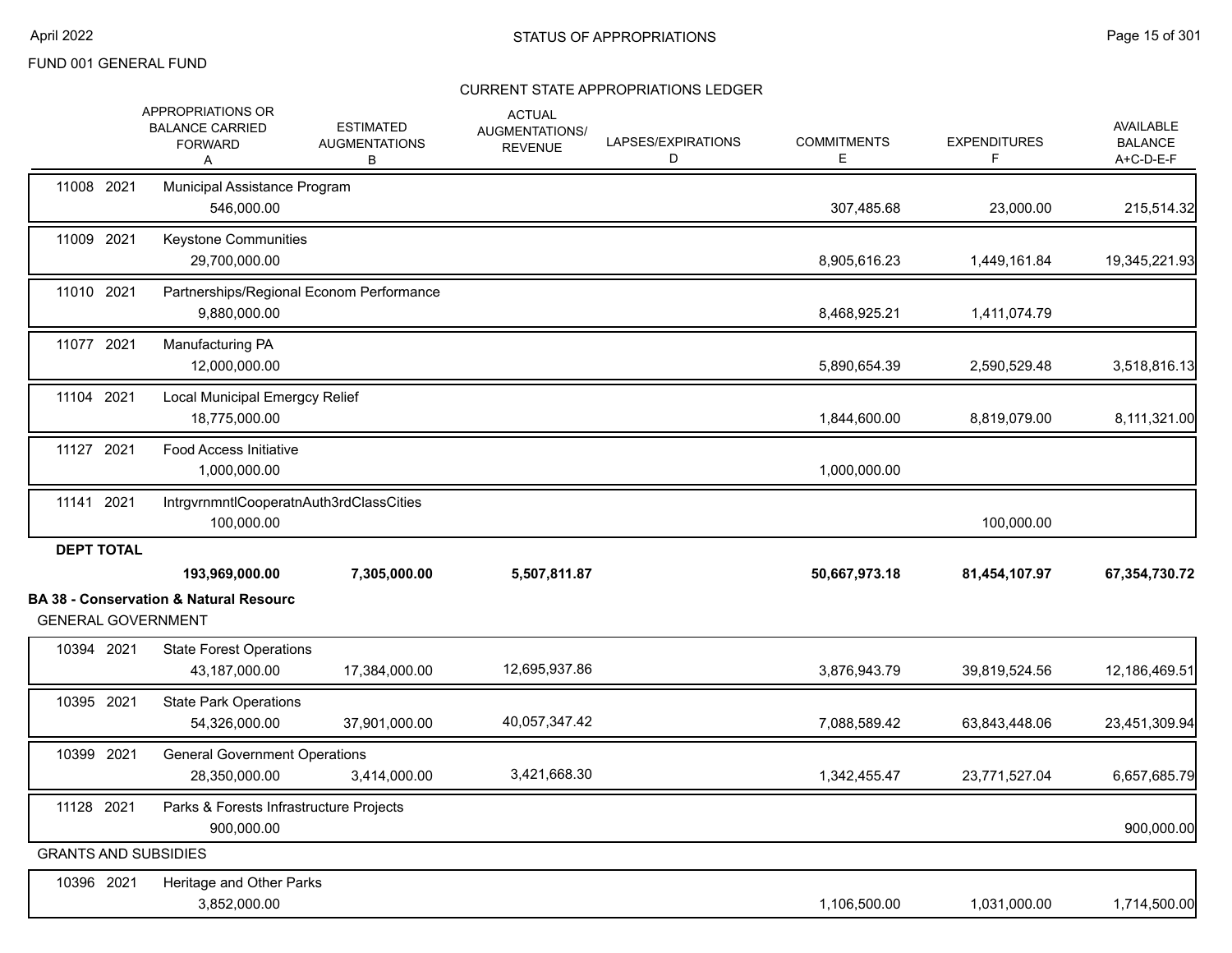|                            | 2,664,454,000.00                                                          | 8,935,000.00                                  | 3,407,380.28                                      |                         | 160,689,186.56          | 2,069,470,388.91         | 437,701,804.81                                  |
|----------------------------|---------------------------------------------------------------------------|-----------------------------------------------|---------------------------------------------------|-------------------------|-------------------------|--------------------------|-------------------------------------------------|
| <b>DEPT TOTAL</b>          |                                                                           |                                               |                                                   |                         |                         |                          |                                                 |
| 10013 2021                 | <b>State Correctional Institutions</b><br>2,083,044,000.00                | 3,776,000.00                                  | 3,104,465.00                                      |                         | 100,689,446.57          | 1,633,545,297.08         | 351,913,721.35                                  |
| 10012 2021                 | Inmate Education and Training<br>42,597,000.00                            |                                               |                                                   |                         | 206,248.79              | 31,341,709.35            | 11,049,041.86                                   |
| 10011 2021                 | <b>Medical Care</b><br>331,486,000.00                                     | 424,000.00                                    | 148,563.70                                        |                         | 54,647,718.66           | 238,762,156.26           | 38,224,688.78                                   |
| <b>INSTITUTIONAL</b>       |                                                                           |                                               |                                                   |                         |                         |                          |                                                 |
| 11119 2021                 | Sexual Offenders Assessment Board<br>6,582,000.00                         |                                               |                                                   |                         | 106,107.67              | 4,728,745.45             | 1,747,146.88                                    |
| 11117 2021                 | Pennsylvania Parole Board<br>12,121,000.00                                |                                               |                                                   |                         | 76,412.27               | 9,322,871.32             | 2,721,716.41                                    |
| 11116 2021                 | <b>State Field Supervision</b><br>146,356,000.00                          | 4,571,000.00                                  | 154,026.09                                        |                         | 2,986,121.19            | 122,612,812.21           | 20,911,092.69                                   |
| 10014 2021                 | <b>General Government Operations</b><br>42,268,000.00                     | 164,000.00                                    | 325.49                                            |                         | 1,977,131.41            | 29, 156, 797. 24         | 11,134,396.84                                   |
| <b>GENERAL GOVERNMENT</b>  |                                                                           |                                               |                                                   |                         |                         |                          |                                                 |
| <b>BA 11 - Corrections</b> | 139,054,000.00                                                            | 58,699,000.00                                 | 56,174,953.58                                     |                         | 13,414,488.68           | 136,420,612.77           | 45,393,852.13                                   |
| <b>DEPT TOTAL</b>          |                                                                           |                                               |                                                   |                         |                         |                          |                                                 |
| 10676 2021                 | Annual Fixed Charges - Forest Lands<br>7,851,000.00                       |                                               |                                                   |                         |                         | 7,758,889.62             | 92,110.38                                       |
| 10675 2021                 | Annual Fixed Charges - Flood Lands<br>70,000.00                           |                                               |                                                   |                         |                         | 48,494.46                | 21,505.54                                       |
| 10674 2021                 | Annual Fixed Charges - Park Lands<br>430,000.00                           |                                               |                                                   |                         |                         | 59,732.08                | 370,267.92                                      |
| 10673 2021                 | Annual Fixed Charges - Project 70<br>88,000.00                            |                                               |                                                   |                         |                         | 87,996.95                | 3.05                                            |
|                            | <b>APPROPRIATIONS OR</b><br><b>BALANCE CARRIED</b><br><b>FORWARD</b><br>Α | <b>ESTIMATED</b><br><b>AUGMENTATIONS</b><br>В | <b>ACTUAL</b><br>AUGMENTATIONS/<br><b>REVENUE</b> | LAPSES/EXPIRATIONS<br>D | <b>COMMITMENTS</b><br>Е | <b>EXPENDITURES</b><br>F | <b>AVAILABLE</b><br><b>BALANCE</b><br>A+C-D-E-F |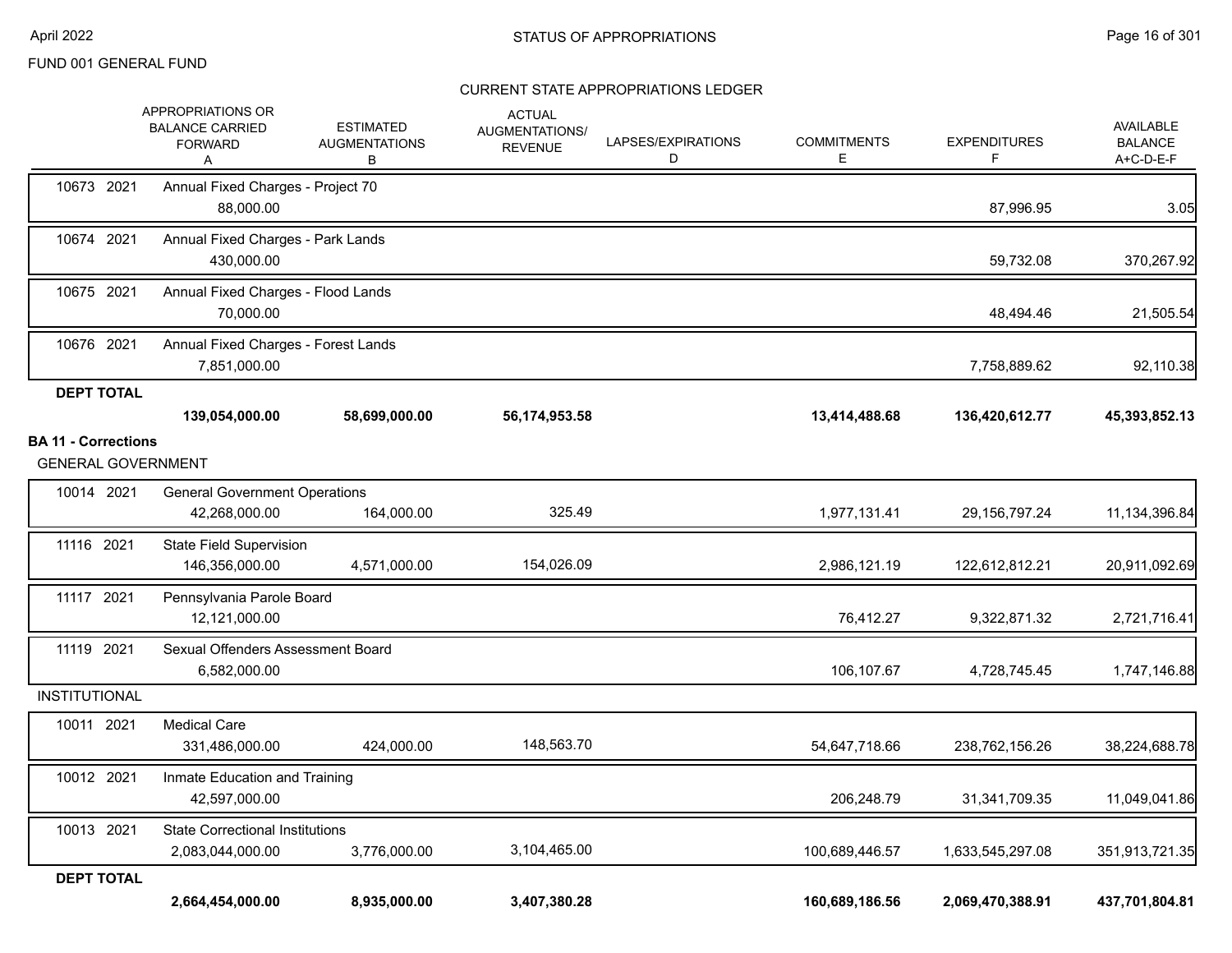|                             | APPROPRIATIONS OR<br><b>BALANCE CARRIED</b><br><b>FORWARD</b><br>A | <b>ESTIMATED</b><br><b>AUGMENTATIONS</b><br>B | <b>ACTUAL</b><br>AUGMENTATIONS/<br><b>REVENUE</b> | LAPSES/EXPIRATIONS<br>D | <b>COMMITMENTS</b><br>E. | <b>EXPENDITURES</b><br>F | AVAILABLE<br><b>BALANCE</b><br>A+C-D-E-F |
|-----------------------------|--------------------------------------------------------------------|-----------------------------------------------|---------------------------------------------------|-------------------------|--------------------------|--------------------------|------------------------------------------|
| <b>GENERAL GOVERNMENT</b>   | <b>BA 74 - Drug and Alcohol Programs</b>                           |                                               |                                                   |                         |                          |                          |                                          |
|                             |                                                                    |                                               |                                                   |                         |                          |                          |                                          |
| 11028 2021                  | <b>General Government Operations</b><br>2,997,000.00               |                                               | 21,245.00                                         |                         | 42,687.87                | 2,450,337.66             | 525,219.47                               |
| <b>GRANTS AND SUBSIDIES</b> |                                                                    |                                               |                                                   |                         |                          |                          |                                          |
| 11029 2021                  |                                                                    | Assistance to Drug and Alcohol Programs       |                                                   |                         |                          |                          |                                          |
|                             | 44,732,000.00                                                      | 1,000.00                                      |                                                   |                         | 11,758,020.97            | 30,828,679.62            | 2,145,299.41                             |
| <b>DEPT TOTAL</b>           |                                                                    |                                               |                                                   |                         |                          |                          |                                          |
|                             | 47,729,000.00                                                      | 1,000.00                                      | 21,245.00                                         |                         | 11,800,708.84            | 33,279,017.28            | 2,670,518.88                             |
| <b>BA 16 - Education</b>    |                                                                    |                                               |                                                   |                         |                          |                          |                                          |
| <b>GENERAL GOVERNMENT</b>   |                                                                    |                                               |                                                   |                         |                          |                          |                                          |
| 10094 2021                  | <b>PA Assessments</b>                                              |                                               |                                                   |                         |                          |                          |                                          |
|                             | 45,265,000.00                                                      |                                               |                                                   |                         | 15,100,333.74            | 27,724,661.46            | 2,440,004.80                             |
| 10141 2021                  | <b>General Government Operations</b>                               |                                               |                                                   |                         |                          |                          |                                          |
|                             | 29,981,000.00                                                      | 6,110,000.00                                  | 5,412,477.80                                      |                         | 2,396,674.57             | 25,834,554.72            | 7,162,248.51                             |
| 10142 2021                  | <b>State Library</b>                                               |                                               |                                                   |                         |                          |                          |                                          |
|                             | 2,238,000.00                                                       | 106,000.00                                    | 105,000.00                                        |                         | 54,198.12                | 1,706,188.84             | 582,613.04                               |
| 10149 2021                  | Information & Technology Improvement                               |                                               |                                                   |                         |                          |                          |                                          |
|                             | 3,740,000.00                                                       |                                               |                                                   |                         | 709,489.46               | 2,685,872.90             | 344,637.64                               |
| 11206 2021                  | Recovery Schools                                                   |                                               |                                                   |                         |                          |                          |                                          |
|                             | 250,000.00                                                         |                                               |                                                   |                         | 215,008.00               | 34,992.00                |                                          |
| <b>INSTITUTIONAL</b>        |                                                                    |                                               |                                                   |                         |                          |                          |                                          |
| 10093 2021                  | Youth Development Centers                                          |                                               |                                                   |                         |                          |                          |                                          |
|                             | 8,283,000.00                                                       |                                               |                                                   |                         | 36.02                    | 8,210,915.88             | 72,048.10                                |
| <b>GRANTS AND SUBSIDIES</b> |                                                                    |                                               |                                                   |                         |                          |                          |                                          |
| 10085 2021                  | Libr Srvs - Visually Impaired & Disabled                           |                                               |                                                   |                         |                          |                          |                                          |
|                             | 2,567,000.00                                                       |                                               |                                                   |                         | 1,930,833.35             | 636,166.65               |                                          |
| 10086 2021                  | Improvement of Library Services                                    |                                               |                                                   |                         |                          |                          |                                          |
|                             | 59,470,000.00                                                      |                                               |                                                   |                         |                          | 59,298,410.81            | 171,589.19                               |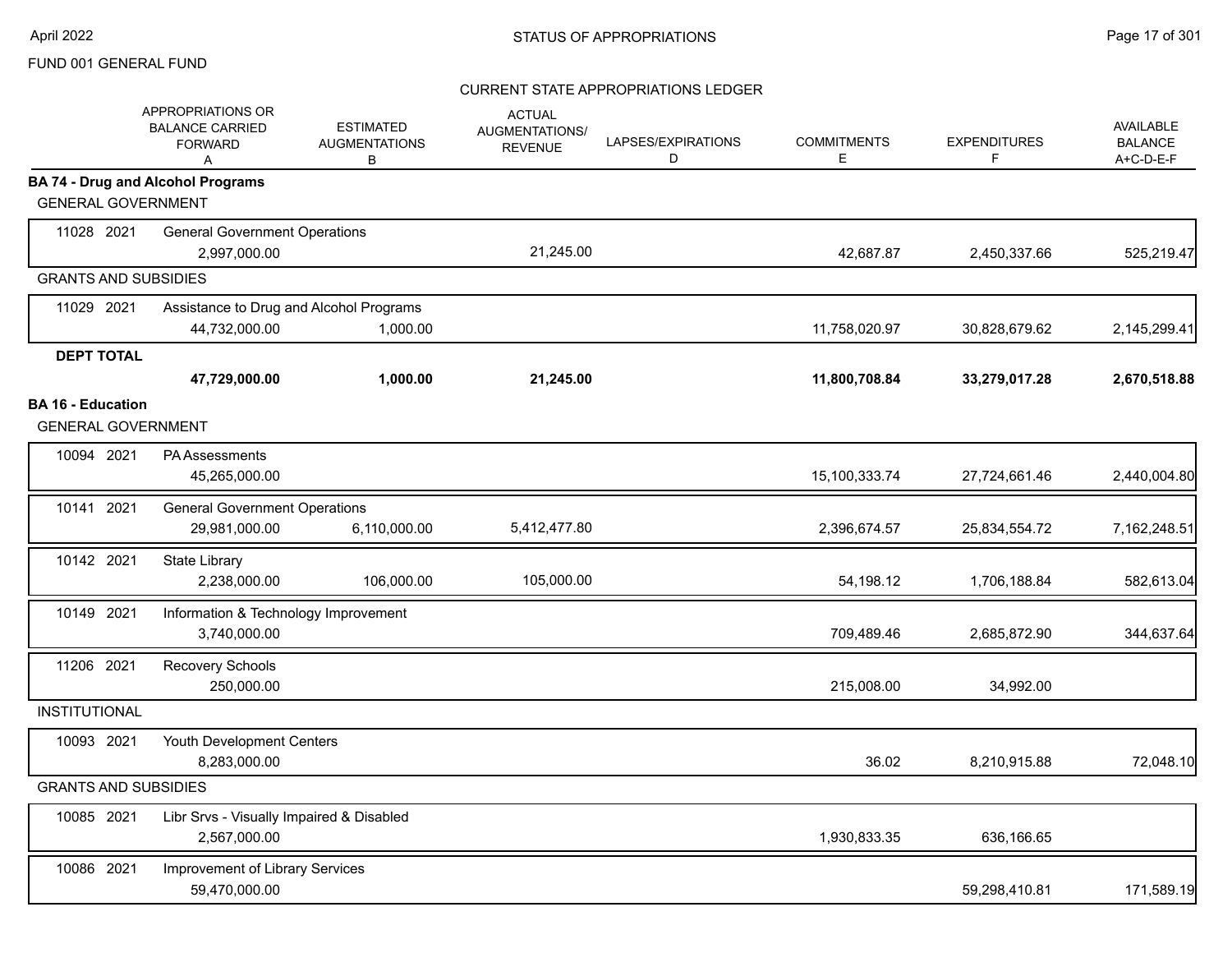|            | APPROPRIATIONS OR<br><b>BALANCE CARRIED</b><br><b>FORWARD</b><br>A | <b>ESTIMATED</b><br><b>AUGMENTATIONS</b><br>В | <b>ACTUAL</b><br>AUGMENTATIONS/<br><b>REVENUE</b> | LAPSES/EXPIRATIONS<br>D | <b>COMMITMENTS</b><br>Е | <b>EXPENDITURES</b><br>F | AVAILABLE<br><b>BALANCE</b><br>A+C-D-E-F |
|------------|--------------------------------------------------------------------|-----------------------------------------------|---------------------------------------------------|-------------------------|-------------------------|--------------------------|------------------------------------------|
| 10087 2021 | <b>School Food Services</b><br>30,000,000.00                       |                                               |                                                   |                         |                         | 22,026,113.48            | 7,973,886.52                             |
| 10089 2021 | <b>Community Colleges</b><br>245,240,000.00                        |                                               |                                                   |                         |                         | 183,930,000.00           | 61,310,000.00                            |
| 10090 2021 | <b>Basic Education Funding</b><br>7,066,773,000.00                 |                                               |                                                   |                         |                         | 5, 157, 274, 343. 58     | 1,909,498,656.42                         |
| 10097 2021 | Pa Charter Schools for the Deaf & Blind<br>57,722,000.00           |                                               |                                                   |                         |                         | 55,470,768.10            | 2,251,231.90                             |
| 10098 2021 | <b>Community Education Councils</b><br>2,393,000.00                |                                               |                                                   |                         | 239,300.00              | 2,153,700.00             |                                          |
| 10103 2021 | Services to Nonpublic Schools<br>87,939,000.00                     |                                               |                                                   |                         |                         | 87,939,000.00            |                                          |
| 10104 2021 | Textbooks/Instruct Mat for Nonpublic Sch<br>26,751,000.00          |                                               |                                                   |                         |                         | 25,288,840.59            | 1,462,159.41                             |
| 10106 2021 | Auth Rental & Sinking Fund Requirements<br>201,303,000.00          |                                               |                                                   |                         |                         | 198,358,012.55           | 2,944,987.45                             |
| 10107 2021 | <b>Pupil Transportation</b><br>597,408,000.00                      |                                               |                                                   |                         |                         | 523,071,437.00           | 74,336,563.00                            |
| 10109 2021 | <b>Special Education</b><br>1,236,815,000.00                       |                                               |                                                   |                         | 563,000.00              | 927,000,004.97           | 309,251,995.03                           |
| 10110 2021 | Special Educ Approved Private Schools<br>122,656,000.00            |                                               |                                                   |                         |                         | 107,122,596.45           | 15,533,403.55                            |
| 10114 2021 | Tuition for Orphans & Children<br>49,374,000.00                    |                                               |                                                   |                         |                         | 5,101,702.69             | 44,272,297.31                            |
| 10115 2021 | Payments in Lieu of Taxes<br>170,000.00                            |                                               |                                                   |                         |                         | 165,001.08               | 4,998.92                                 |
| 10116 2021 | Education of Migrant Laborers Children<br>853,000.00               |                                               |                                                   |                         | 548,430.73              | 268,138.27               | 36,431.00                                |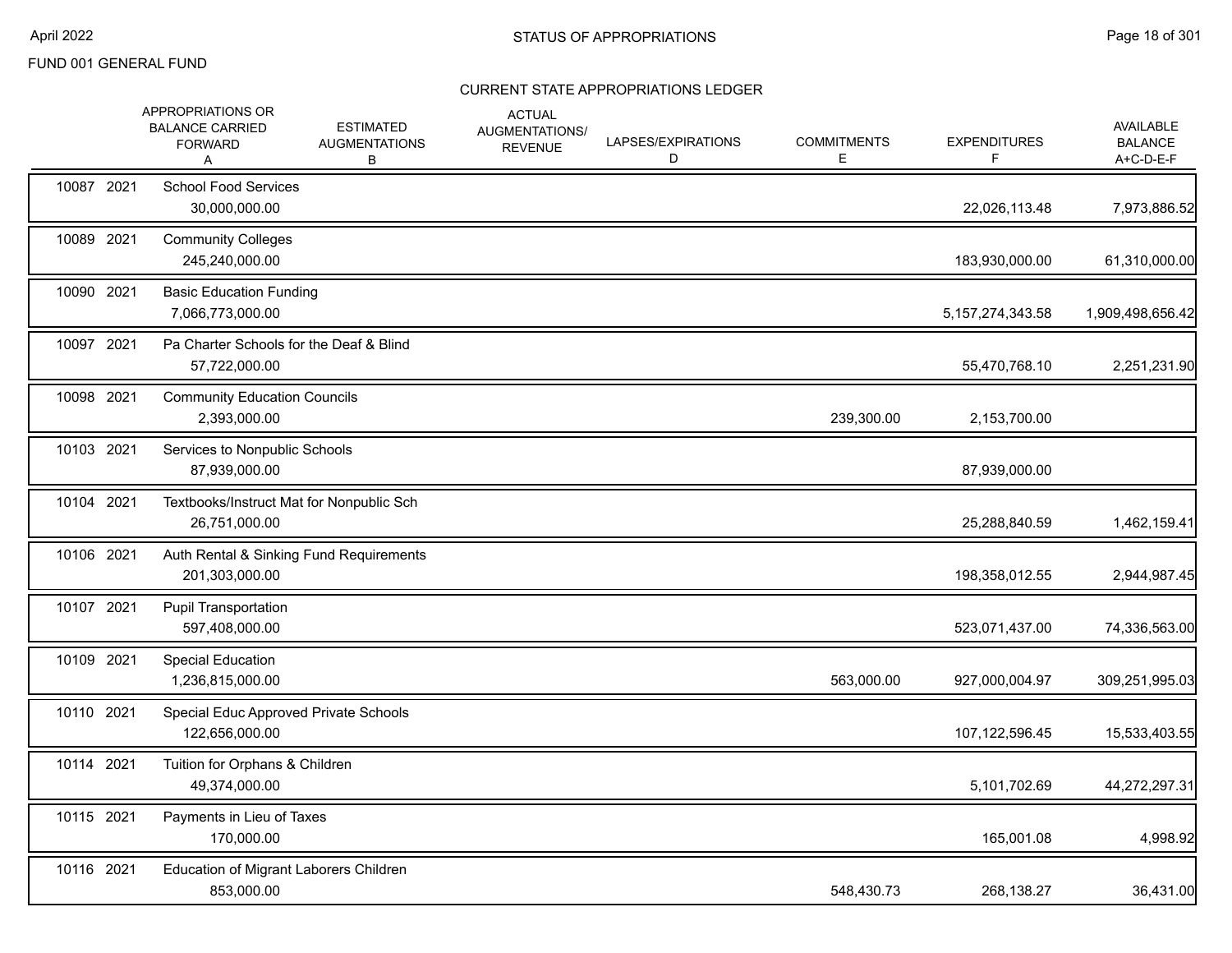|            | APPROPRIATIONS OR<br><b>BALANCE CARRIED</b><br><b>FORWARD</b><br>A | <b>ESTIMATED</b><br><b>AUGMENTATIONS</b><br>В | <b>ACTUAL</b><br>AUGMENTATIONS/<br><b>REVENUE</b> | LAPSES/EXPIRATIONS<br>D | <b>COMMITMENTS</b><br>Е | <b>EXPENDITURES</b><br>F | <b>AVAILABLE</b><br><b>BALANCE</b><br>A+C-D-E-F |
|------------|--------------------------------------------------------------------|-----------------------------------------------|---------------------------------------------------|-------------------------|-------------------------|--------------------------|-------------------------------------------------|
| 10121 2021 | 5,044,000.00                                                       | Teacher Professional Development              |                                                   |                         | 1,614,655.65            | 1,722,758.08             | 1,706,586.27                                    |
| 10123 2021 | Early Intervention<br>336,500,000.00                               |                                               |                                                   |                         | 60,838,284.23           | 261, 183, 321. 77        | 14,478,394.00                                   |
| 10125 2021 | 79,442,000.00                                                      | Nonpub & Charter School Pupil Transport       |                                                   |                         |                         | 29,414,305.00            | 50,027,695.00                                   |
| 10126 2021 | 5,550,000.00                                                       | <b>Vocational Education Equipment Grants</b>  |                                                   |                         |                         | 5,550,000.00             |                                                 |
| 10133 2021 | <b>School Employes Retirement</b><br>2,734,000,000.00              |                                               |                                                   |                         |                         | 2,028,272,065.94         | 705,727,934.06                                  |
| 10134 2021 | 2,136,000.00                                                       | <b>Regional Community Colleges Servces</b>    |                                                   |                         | 278,986.00              | 1,857,014.00             |                                                 |
| 10135 2021 | 3,214,000.00                                                       | Mobile Science & Math Education Programs      |                                                   |                         |                         | 1,100,000.00             | 2,114,000.00                                    |
| 10136 2021 | <b>School Employes Social Security</b><br>68,061,000.00            |                                               |                                                   |                         |                         | 51,687,968.09            | 16,373,031.91                                   |
| 10138 2021 | <b>Adult and Family Literacy</b><br>12,475,000.00                  |                                               |                                                   |                         | 866,817.12              | 10,558,865.88            | 1,049,317.00                                    |
| 10139 2021 | <b>Library Access</b><br>3,071,000.00                              |                                               |                                                   |                         | 592,481.22              | 1,914,329.15             | 564,189.63                                      |
| 10146 2021 | <b>Vocational Education</b><br>99,000,000.00                       |                                               |                                                   |                         | 5,434,880.33            | 69, 184, 127.55          | 24,380,992.12                                   |
| 10148 2021 | 30,995,000.00                                                      | Job Training & Education Programs             |                                                   |                         | 2,242,500.00            | 5,277,178.77             | 23,475,321.23                                   |
| 10152 2021 | PSU-Pa. College of Technology<br>26,736,000.00                     |                                               |                                                   |                         |                         | 22,280,000.00            | 4,456,000.00                                    |
| 10168 2021 | 3,346,000.00                                                       | U of Pitt-Rural Education Outreach            |                                                   |                         |                         | 2,788,333.30             | 557,666.70                                      |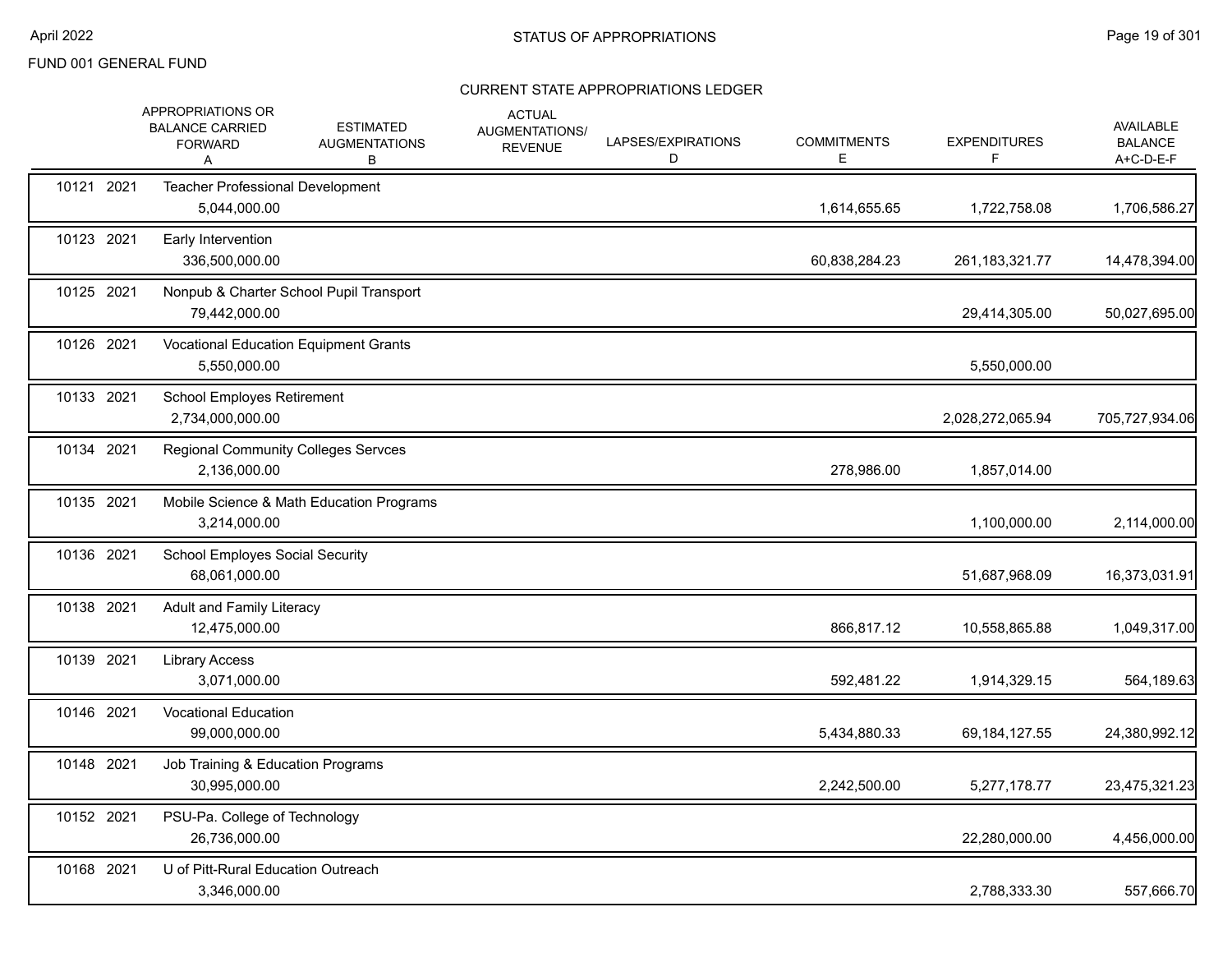| <b>GENERAL GOVERNMENT</b> | <b>BA 31 - PA Emergency Management Agency</b>                      |                                               |                                                   |                         |                         |                          |                                          |
|---------------------------|--------------------------------------------------------------------|-----------------------------------------------|---------------------------------------------------|-------------------------|-------------------------|--------------------------|------------------------------------------|
|                           | 14,525,026,000.00                                                  | 6,216,000.00                                  | 5,517,477.80                                      |                         | 190,555,272.30          | 10,822,111,781.62        | 3,517,876,423.88                         |
| <b>DEPT TOTAL</b>         | 7,000,000.00                                                       |                                               |                                                   |                         |                         |                          | 7,000,000.00                             |
| 11208 2021                | 750,000.00<br>Northern PA Regional College                         |                                               |                                                   |                         |                         |                          | 750,000.00                               |
| 11207 2021                | <b>Trauma-Informed Education</b>                                   |                                               |                                                   |                         |                         |                          |                                          |
| 11067 2021                | Ready To Learn Block Grant<br>288,000,000.00                       |                                               |                                                   |                         |                         | 269,491,285.00           | 18,508,715.00                            |
| 11011 2021                | Safe School Initiative<br>11,000,000.00                            |                                               |                                                   |                         | 7,976,786.37            | 865,369.63               | 2,157,844.00                             |
| 10986 2021                | General Support - Lincoln<br>15,166,000.00                         |                                               |                                                   |                         |                         | 12,638,333.33            | 2,527,666.67                             |
| 10985 2021                | General Support - Temple<br>158,206,000.00                         |                                               |                                                   |                         |                         | 79,103,000.00            | 79,103,000.00                            |
| 10984 2021                | General Support - Pitt<br>151,507,000.00                           |                                               |                                                   |                         |                         | 70,205,000.00            | 81,302,000.00                            |
| 10983 2021                | General Support - PSU<br>242,096,000.00                            |                                               |                                                   |                         |                         | 201,746,660.00           | 40,349,340.00                            |
| 10924 2021                | Pre-K Counts<br>242,284,000.00                                     |                                               |                                                   |                         | 69,180,589.43           | 172,292,575.57           | 810,835.00                               |
| 10838 2021                | Head Start Supplemental Assistance<br>69,178,000.00                |                                               |                                                   |                         | 19,625,131.46           | 49,315,341.54            | 237,527.00                               |
| 10832 2021                | <b>Community Colleges Facilities</b><br>52,078,000.00              |                                               |                                                   |                         |                         | 52,078,000.00            |                                          |
| 10829 2021                | <b>Higher Education Assistance</b><br>1,000,000.00                 |                                               |                                                   |                         | 146,856.50              | 284,527.00               | 568,616.50                               |
|                           | APPROPRIATIONS OR<br><b>BALANCE CARRIED</b><br><b>FORWARD</b><br>Α | <b>ESTIMATED</b><br><b>AUGMENTATIONS</b><br>В | <b>ACTUAL</b><br>AUGMENTATIONS/<br><b>REVENUE</b> | LAPSES/EXPIRATIONS<br>D | <b>COMMITMENTS</b><br>Е | <b>EXPENDITURES</b><br>F | AVAILABLE<br><b>BALANCE</b><br>A+C-D-E-F |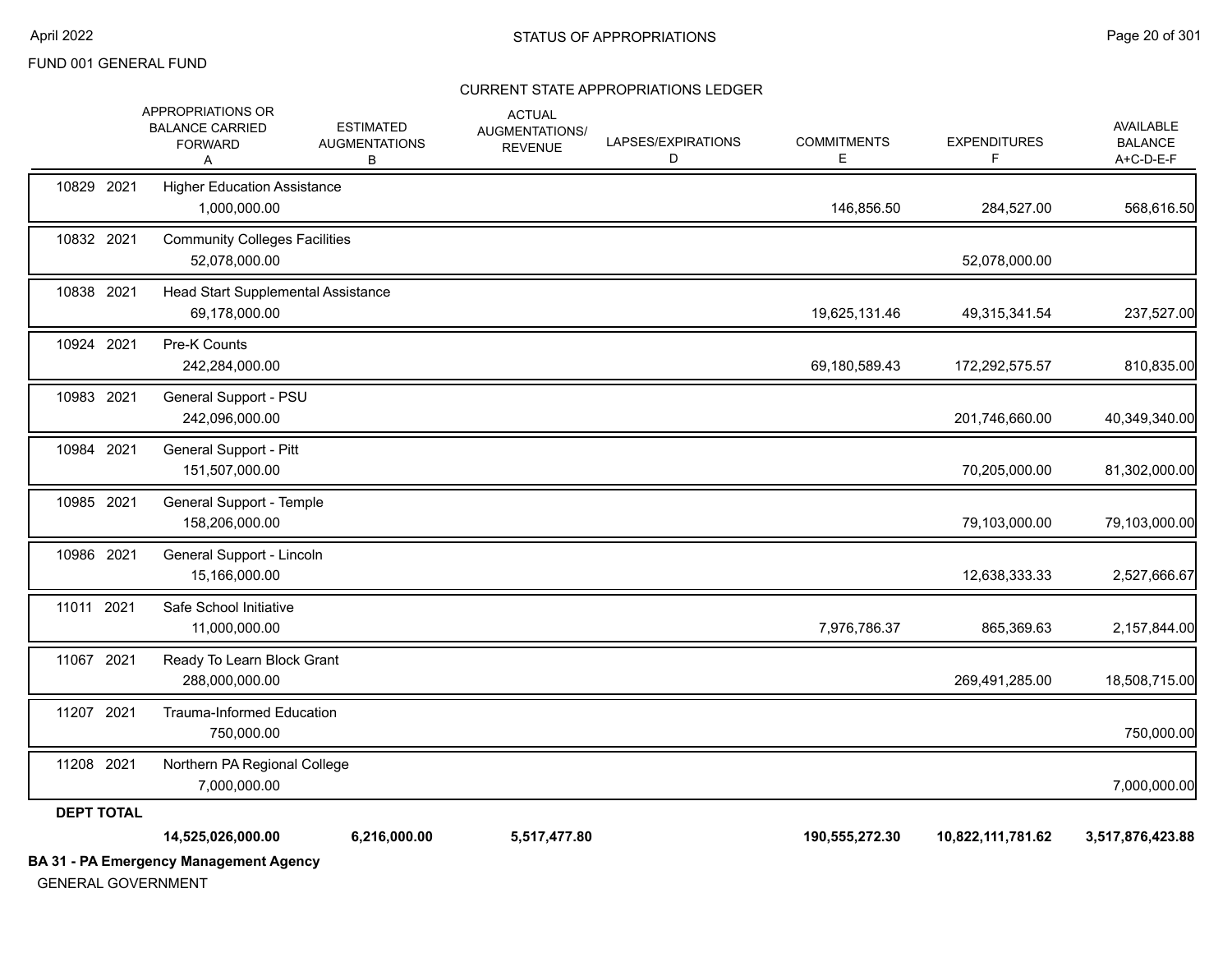|                             | <b>APPROPRIATIONS OR</b><br><b>BALANCE CARRIED</b><br><b>FORWARD</b><br>Α | <b>ESTIMATED</b><br><b>AUGMENTATIONS</b><br>В | <b>ACTUAL</b><br>AUGMENTATIONS/<br><b>REVENUE</b> | LAPSES/EXPIRATIONS<br>D | <b>COMMITMENTS</b><br>E. | <b>EXPENDITURES</b><br>F | <b>AVAILABLE</b><br><b>BALANCE</b><br>A+C-D-E-F |
|-----------------------------|---------------------------------------------------------------------------|-----------------------------------------------|---------------------------------------------------|-------------------------|--------------------------|--------------------------|-------------------------------------------------|
| 10354 2021                  | <b>State Fire Commissioners Office</b>                                    |                                               |                                                   |                         |                          |                          |                                                 |
|                             | 2,777,000.00                                                              | 1,401,000.00                                  | 1,401,788.10                                      |                         | 13,923.08                | 3,112,702.38             | 1,052,162.64                                    |
| 10355 2021                  | <b>General Government Operations</b><br>10,603,000.00                     | 4,650.00                                      | 4,802.37                                          |                         | 596,200.22               | 8,423,363.64             | 1,588,238.51                                    |
| <b>GRANTS AND SUBSIDIES</b> |                                                                           |                                               |                                                   |                         |                          |                          |                                                 |
| 10349 2021                  | Red Cross Extended Care Program<br>250,000.00                             |                                               |                                                   |                         |                          | 250,000.00               |                                                 |
| 10352 2021                  | Firefighters' Memorial Flag<br>10,000.00                                  |                                               |                                                   |                         |                          | 9,737.48                 | 262.52                                          |
| 11069 2021                  | Search And Rescue<br>250,000.00                                           |                                               |                                                   |                         |                          | 250,000.00               |                                                 |
| <b>DEPT TOTAL</b>           | 13,890,000.00                                                             | 1,405,650.00                                  | 1,406,590.47                                      |                         | 610,123.30               | 12,045,803.50            | 2,640,663.67                                    |
| <b>GENERAL GOVERNMENT</b>   | <b>BA 37 - Environmental Hearing Board</b>                                |                                               |                                                   |                         |                          |                          |                                                 |
| 10393 2021                  | <b>Environmental Hearing Board</b><br>2,593,000.00                        |                                               |                                                   |                         | 180,652.53               | 1,583,975.88             | 828,371.59                                      |
| <b>DEPT TOTAL</b>           |                                                                           |                                               |                                                   |                         |                          |                          |                                                 |
|                             | 2,593,000.00                                                              |                                               |                                                   |                         | 180,652.53               | 1,583,975.88             | 828,371.59                                      |
| <b>GENERAL GOVERNMENT</b>   | <b>BA 35 - Environmental Protection</b>                                   |                                               |                                                   |                         |                          |                          |                                                 |
| 10381 2021                  | <b>Environmental Protection Operations</b><br>98,036,000.00               | 24,641,000.00                                 | 5,437,400.25                                      |                         | 4,589,914.89             | 97,866,463.05            | 1,017,022.31                                    |
| 10382 2021                  | Environmental Program Management<br>34,160,000.00                         | 1,706,000.00                                  | 478,969.16                                        |                         | 683,696.35               | 27,484,820.14            | 6,470,452.67                                    |
| 10385 2021                  | Chesapeake Bay Agr Source Abatement<br>3,461,000.00                       |                                               |                                                   |                         | 325,328.77               | 819,916.28               | 2,315,754.95                                    |
| 10386 2021                  | <b>Blackfly Control and Research</b><br>7,645,000.00                      | 750,000.00                                    | 1,076,354.00                                      |                         | 3,843,672.71             | 4,160,817.61             | 716,863.68                                      |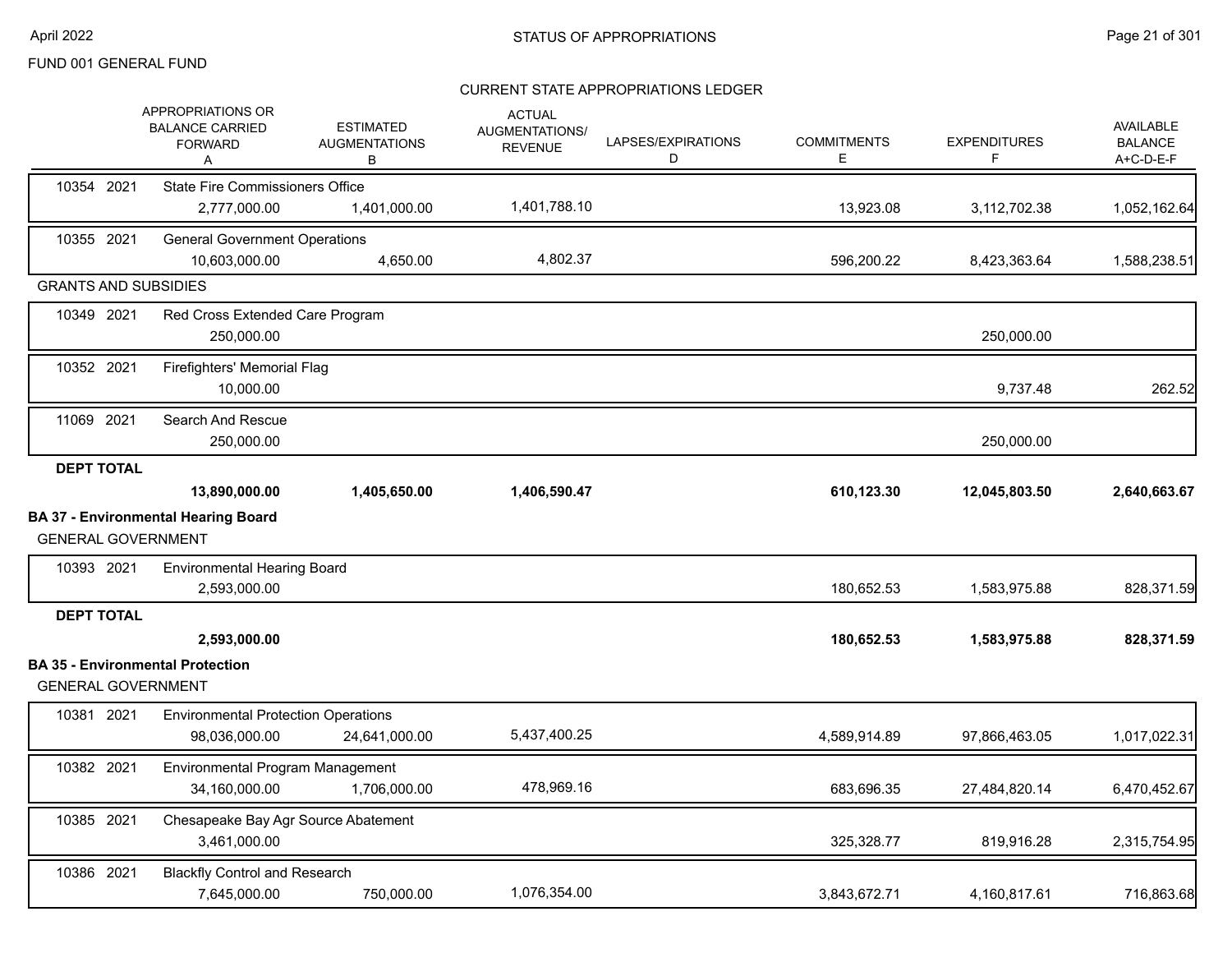|                                                              | APPROPRIATIONS OR<br><b>BALANCE CARRIED</b><br><b>FORWARD</b><br>Α | <b>ESTIMATED</b><br><b>AUGMENTATIONS</b><br>В | <b>ACTUAL</b><br>AUGMENTATIONS/<br><b>REVENUE</b> | LAPSES/EXPIRATIONS<br>D | <b>COMMITMENTS</b><br>Е | <b>EXPENDITURES</b><br>F | AVAILABLE<br><b>BALANCE</b><br>A+C-D-E-F |
|--------------------------------------------------------------|--------------------------------------------------------------------|-----------------------------------------------|---------------------------------------------------|-------------------------|-------------------------|--------------------------|------------------------------------------|
| 10389 2021                                                   | <b>West Nile Virus Control</b><br>5,609,000.00                     | 740,000.00                                    | 312,909.80                                        |                         | 1,547,152.05            | 3,609,071.85             | 765,685.90                               |
| 10390 2021                                                   | <b>General Government Operations</b><br>16,759,000.00              | 10,006,000.00                                 | 7,487,854.85                                      |                         | 6,462,391.35            | 22,317,819.61            | $-4,533,356.11$                          |
| <b>GRANTS AND SUBSIDIES</b>                                  |                                                                    |                                               |                                                   |                         |                         |                          |                                          |
| 10368 2021                                                   | <b>Delaware River Master</b><br>38,000.00                          |                                               |                                                   |                         | 38,000.00               |                          |                                          |
| 10372 2021                                                   | Transfer to Conservation District Fund<br>2,506,000.00             |                                               |                                                   |                         |                         | 2,506,000.00             |                                          |
| 10374 2021                                                   | Ohio River Valley Water Sanitation Comm<br>68,000.00               |                                               |                                                   |                         |                         | 68,000.00                |                                          |
| 10375 2021                                                   | Interstate Commission/The Potomac River<br>23,000.00               |                                               |                                                   |                         |                         | 23,000.00                |                                          |
| 10376 2021                                                   | Susquehanna River Basin Commission<br>205,000.00                   |                                               |                                                   |                         | 51,250.00               | 153,750.00               |                                          |
| 10377 2021                                                   | Delaware River Basin Commission<br>217,000.00                      |                                               |                                                   |                         |                         | 217,000.00               |                                          |
| 10378 2021                                                   | Interstate Mining Commission<br>15,000.00                          |                                               |                                                   |                         |                         | 15,000.00                |                                          |
| 10671 2021                                                   | Chesapeake Bay Commission<br>300,000.00                            |                                               |                                                   |                         |                         | 300,000.00               |                                          |
| <b>DEPT TOTAL</b>                                            |                                                                    |                                               |                                                   |                         |                         |                          |                                          |
|                                                              | 169,042,000.00                                                     | 37,843,000.00                                 | 14,793,488.06                                     |                         | 17,541,406.12           | 159,541,658.54           | 6,752,423.40                             |
| <b>BA 15 - General Services</b><br><b>GENERAL GOVERNMENT</b> |                                                                    |                                               |                                                   |                         |                         |                          |                                          |
| 10067 2021                                                   | <b>Capitol Police Operations</b><br>14,286,000.00                  | 1,200,000.00                                  | 816,574.44                                        |                         | 235,765.40              | 11,454,948.60            | 3,411,860.44                             |
| 10070 2021                                                   | Rental and Municipal Charges<br>26,150,000.00                      | 30,330,000.00                                 | 23,513,598.85                                     |                         | 4,151,379.05            | 49,162,853.89            | $-3,650,634.09$                          |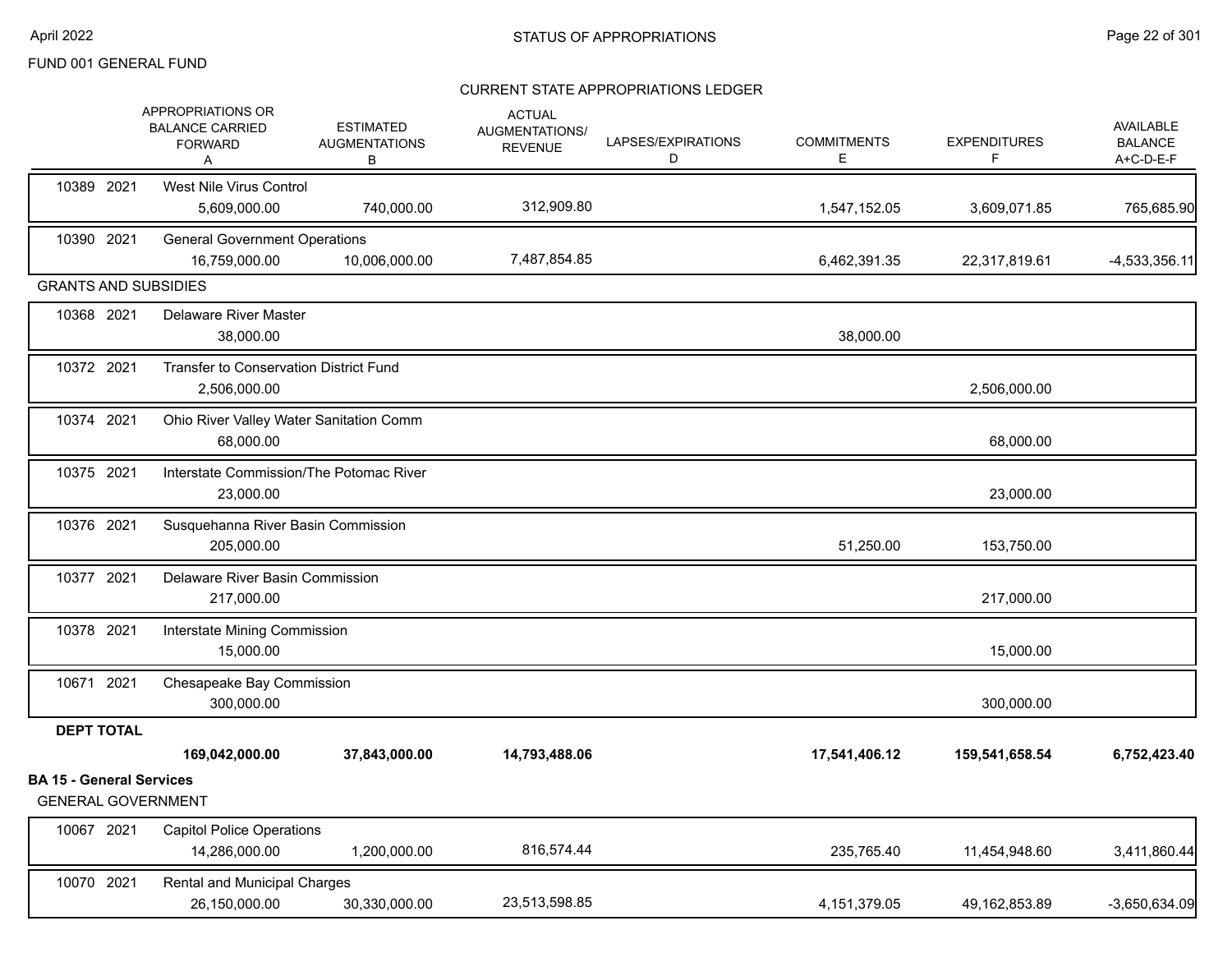#### CURRENT STATE APPROPRIATIONS LEDGER

|                                     | APPROPRIATIONS OR<br><b>BALANCE CARRIED</b><br><b>FORWARD</b><br>Α | <b>ESTIMATED</b><br><b>AUGMENTATIONS</b><br>В | <b>ACTUAL</b><br>AUGMENTATIONS/<br><b>REVENUE</b> | LAPSES/EXPIRATIONS<br>D | <b>COMMITMENTS</b><br>E | <b>EXPENDITURES</b><br>F. | AVAILABLE<br><b>BALANCE</b><br>A+C-D-E-F |
|-------------------------------------|--------------------------------------------------------------------|-----------------------------------------------|---------------------------------------------------|-------------------------|-------------------------|---------------------------|------------------------------------------|
| 10072 2021                          | Capitol Fire Protection<br>5,000,000.00                            |                                               |                                                   |                         |                         | 5,000,000.00              |                                          |
| 10073 2021                          | <b>Excess Insurance Coverage</b><br>4,977,000.00                   |                                               |                                                   |                         |                         | 2,955,342.82              | 2,021,657.18                             |
| 10074 2021                          | <b>General Government Operations</b><br>55,275,000.00              | 37,196,229.41                                 | 19,705,482.91                                     |                         | 5,420,887.76            | 61,839,065.60             | 7,720,529.55                             |
| 10075 2021                          | <b>Utility Costs</b><br>24,626,000.00                              | 445,000.00                                    | 4,170.14                                          |                         | 1,279,677.93            | 19,617,474.29             | 3,733,017.92                             |
| <b>DEPT TOTAL</b><br>BA 67 - Health | 130,314,000.00                                                     | 69,171,229.41                                 | 44,039,826.34                                     |                         | 11,087,710.14           | 150,029,685.20            | 13,236,431.00                            |
|                                     | <b>GENERAL GOVERNMENT</b>                                          |                                               |                                                   |                         |                         |                           |                                          |
| 10467 2021                          | <b>Quality Assurance</b><br>24,393,000.00                          | 119,000.00                                    | 28.00                                             |                         | 1,582,060.03            | 19,797,452.89             | 3,013,515.08                             |
| 10469 2021                          | <b>Vital Statistics</b><br>100,000.00                              |                                               |                                                   |                         | 12,041.82               | 62,154.94                 | 25,803.24                                |
| 10470 2021                          | State Laboratory<br>4,028,000.00                                   | 2,876,000.00                                  | 2,901,871.94                                      |                         | 207,914.12              | 5,252,878.47              | 1,469,079.35                             |
| 10471 2021                          | <b>State Health Care Centers</b><br>24,972,000.00                  |                                               |                                                   |                         | 707,843.44              | 18,831,695.99             | 5,432,460.57                             |
| 10497 2021                          | <b>General Government Operations</b><br>30,268,000.00              | 1,245,000.00                                  | 248,322.07                                        |                         | 1,817,415.96            | 21,717,548.41             | 6,981,357.70                             |
| 10658 2021                          | STD - Screening And Treatment<br>1,757,000.00                      |                                               |                                                   |                         | 284,027.37              | 1,118,175.85              | 354,796.78                               |
| 11012 2021                          | Health Innovation<br>753,000.00                                    |                                               |                                                   |                         | 52,006.00               | 321,755.70                | 379,238.30                               |
| 11080 2021                          | Achieve Better Care-MAP Admin<br>2,989,000.00                      |                                               |                                                   |                         | 393,493.66              | 978,000.22                | 1,617,506.12                             |
|                                     |                                                                    |                                               |                                                   |                         |                         |                           |                                          |

GRANTS AND SUBSIDIES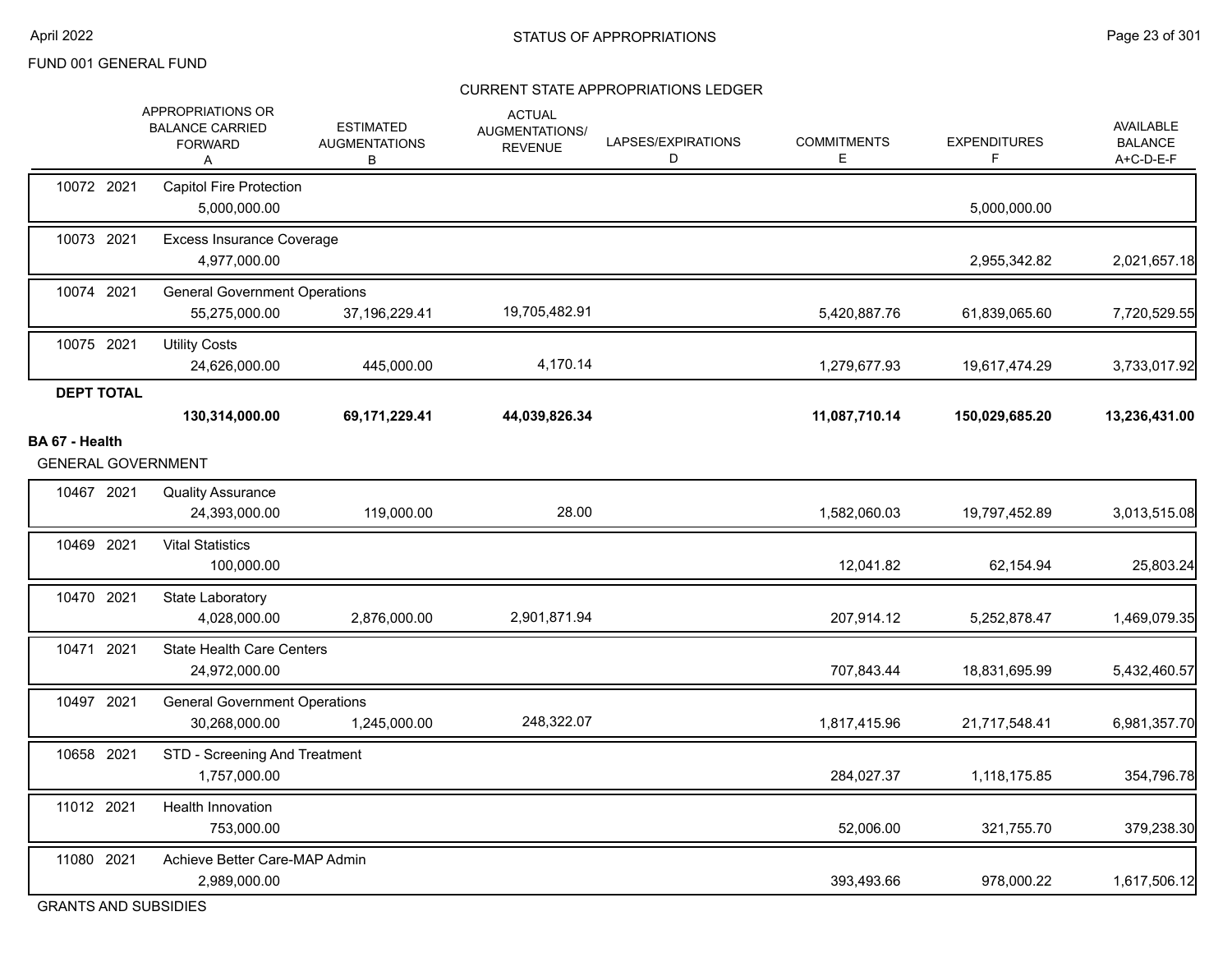|            | APPROPRIATIONS OR<br><b>BALANCE CARRIED</b><br><b>FORWARD</b><br>A | <b>ESTIMATED</b><br><b>AUGMENTATIONS</b><br>В | <b>ACTUAL</b><br>AUGMENTATIONS/<br><b>REVENUE</b> | LAPSES/EXPIRATIONS<br>D | <b>COMMITMENTS</b><br>Е | <b>EXPENDITURES</b><br>F | AVAILABLE<br><b>BALANCE</b><br>A+C-D-E-F |
|------------|--------------------------------------------------------------------|-----------------------------------------------|---------------------------------------------------|-------------------------|-------------------------|--------------------------|------------------------------------------|
| 10461 2021 | TB Screening & Treatment<br>913,000.00                             |                                               |                                                   |                         | 242,758.36              | 474,248.72               | 195,992.92                               |
| 10462 2021 | Sickle Cell<br>1,260,000.00                                        |                                               |                                                   |                         | 576,589.22              | 683,410.78               |                                          |
| 10463 2021 | 750,000.00                                                         | AdultCysticFibros&OthrChroncResprtryIlln      |                                                   |                         | 238,176.33              | 412,017.07               | 99,806.60                                |
| 10464 2021 | Hemophilia<br>959,000.00                                           |                                               |                                                   |                         | 310,138.32              | 648,861.68               |                                          |
| 10465 2021 | Local Health-Environmental<br>2,564,000.00                         |                                               |                                                   |                         |                         | 1,282,000.00             | 1,282,000.00                             |
| 10466 2021 | Cooley's Anemia<br>100,000.00                                      |                                               |                                                   |                         | 30,039.78               | 69,960.22                |                                          |
| 10472 2021 | Tourette Syndrome<br>150,000.00                                    |                                               |                                                   |                         | 53,982.11               | 96,017.89                |                                          |
| 10473 2021 | <b>Trauma Prevention</b><br>460,000.00                             |                                               |                                                   |                         | 144,466.88              | 315,533.12               |                                          |
| 10474 2021 | Lupus<br>100,000.00                                                |                                               |                                                   |                         | 62,550.88               | 37,449.12                |                                          |
| 10475 2021 | <b>Regional Poison Control Centers</b><br>700,000.00               |                                               |                                                   |                         | 350,000.00              | 350,000.00               |                                          |
| 10477 2021 | <b>Primary Health Care Practitioner</b><br>4,550,000.00            |                                               |                                                   |                         | 2,973,509.11            | 1,264,655.80             | 311,835.09                               |
| 10479 2021 | Servs for Children with Special Needs<br>1,728,000.00              |                                               |                                                   |                         | 616,332.24              | 859,128.45               | 252,539.31                               |
| 10491 2021 | <b>Epilepsy Support Services</b><br>550,000.00                     |                                               |                                                   |                         | 132,588.67              | 417,411.33               |                                          |
| 10493 2021 | <b>Regional Cancer Institutes</b><br>1,200,000.00                  |                                               |                                                   |                         | 389,008.58              | 810,991.42               |                                          |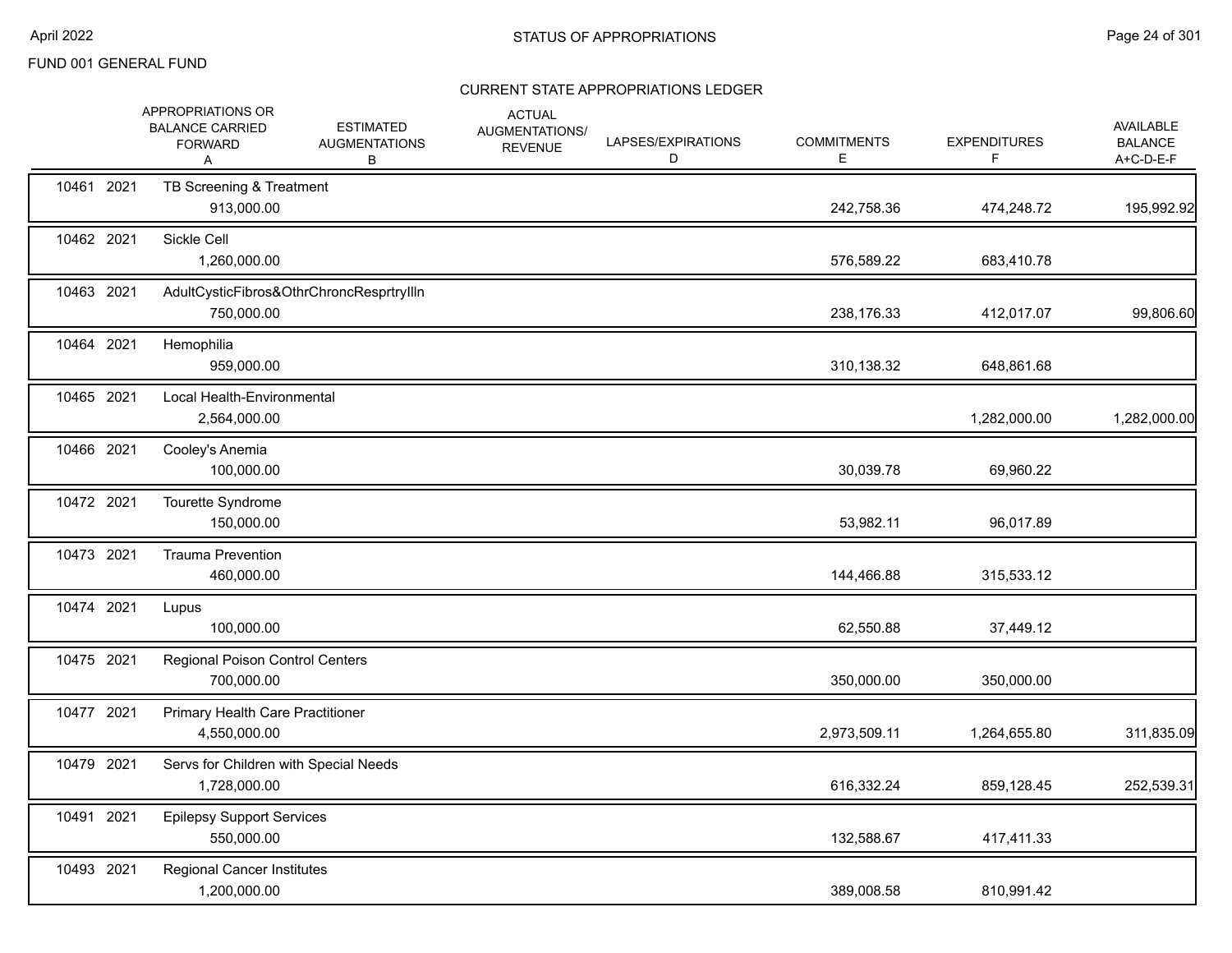|                   | APPROPRIATIONS OR<br><b>BALANCE CARRIED</b><br><b>FORWARD</b><br>A | <b>ESTIMATED</b><br><b>AUGMENTATIONS</b><br>В | <b>ACTUAL</b><br>AUGMENTATIONS/<br><b>REVENUE</b> | LAPSES/EXPIRATIONS<br>D | <b>COMMITMENTS</b><br>Е | <b>EXPENDITURES</b><br>F | AVAILABLE<br><b>BALANCE</b><br>A+C-D-E-F |
|-------------------|--------------------------------------------------------------------|-----------------------------------------------|---------------------------------------------------|-------------------------|-------------------------|--------------------------|------------------------------------------|
| 10495 2021        | Bio-Technology Research<br>8,550,000.00                            |                                               |                                                   |                         | 550,000.00              | 6,200,000.00             | 1,800,000.00                             |
| 10502 2021        | Newborn Screening<br>7,092,000.00                                  |                                               |                                                   |                         | 3,185,870.36            | 3,719,957.94             | 186,171.70                               |
| 10651 2021        | Maternal And Child Health<br>1,398,000.00                          |                                               |                                                   |                         | 565,363.25              | 703,889.93               | 128,746.82                               |
| 10652 2021        | Local Health Departments<br>27,362,000.00                          |                                               |                                                   |                         |                         | 12,710,500.01            | 14,651,499.99                            |
| 10654 2021        | <b>School District Health Services</b><br>34,620,000.00            |                                               |                                                   |                         |                         | 30,775,734.27            | 3,844,265.73                             |
| 10655 2021        | <b>Renal Dialysis</b><br>6,300,000.00                              |                                               |                                                   |                         | 3,138,781.13            | 2,524,215.65             | 637,003.22                               |
| 10657 2021        | Diabetes Programs<br>200,000.00                                    |                                               |                                                   |                         | 126,361.69              | 73,638.31                |                                          |
| 11014 2021        | <b>Cancer Screening Services</b><br>2,563,000.00                   |                                               |                                                   |                         | 1,408,578.07            | 1,154,421.92             | 0.01                                     |
| 11043 2021        | 850,000.00                                                         | Amyotrophic Lateral Sclerosis Supp Serv       |                                                   |                         | 423,435.09              | 426,564.91               |                                          |
| 11055 2021        | 2,000,000.00                                                       | Community-Based Health Care Subsidy           |                                                   |                         | 1,014,114.84            | 971,315.48               | 14,569.68                                |
| 11068 2021        | 10,436,000.00                                                      | AIDS Programs & Special Pharm Services        |                                                   |                         | 5,117,953.86            | 4,127,881.70             | 1,190,164.44                             |
| 11129 2021        | Lyme Disease<br>3,000,000.00                                       |                                               |                                                   |                         | 607,098.81              | 1,146,287.70             | 1,246,613.49                             |
| 11130 2021        | Leukemia/Lymphoma<br>200,000.00                                    |                                               |                                                   |                         |                         | 200,000.00               |                                          |
| <b>DEPT TOTAL</b> | 209,815,000.00                                                     | 4,240,000.00                                  | 3,150,222.01                                      |                         | 27,314,499.98           | 140,535,755.89           | 45, 114, 966. 14                         |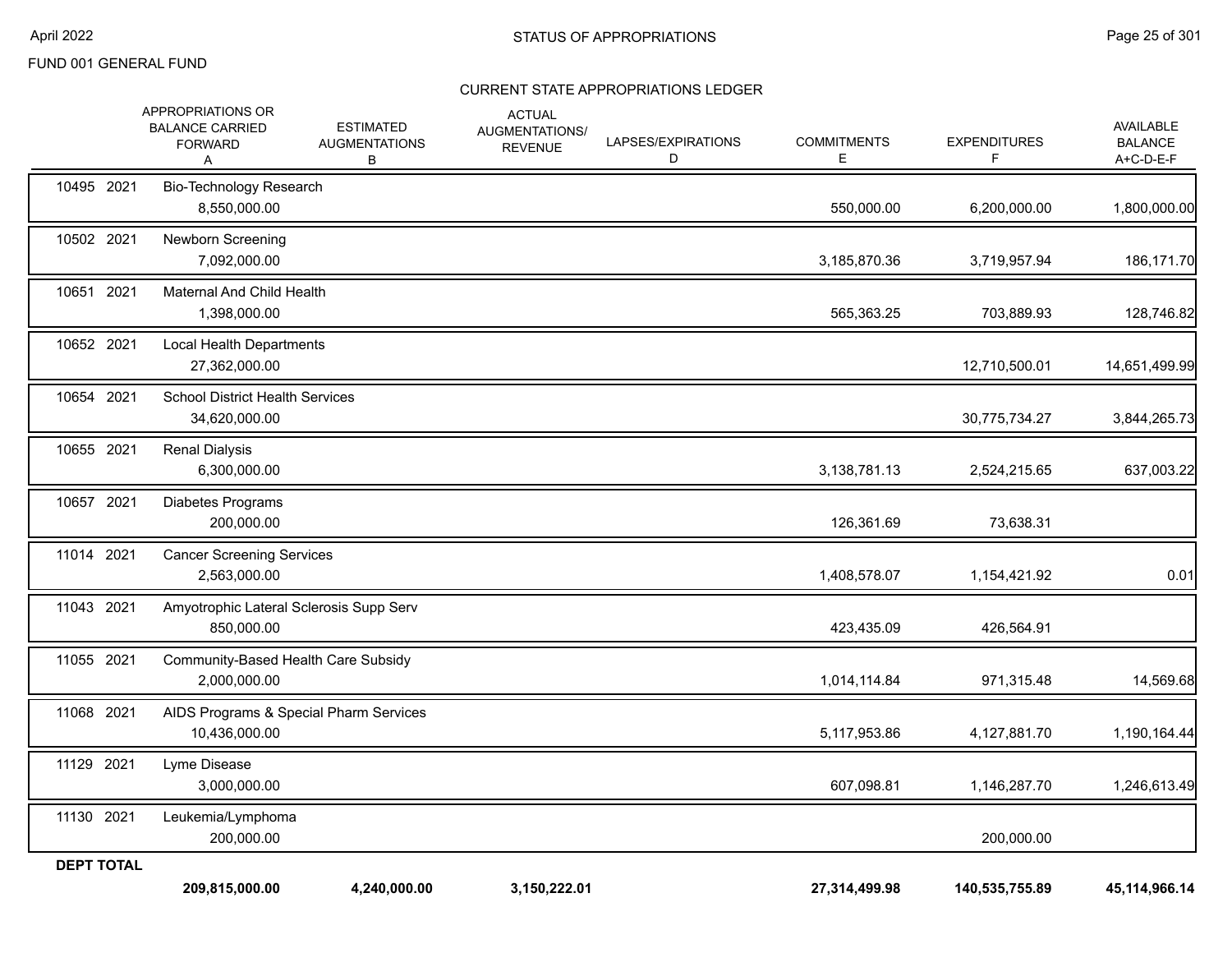#### CURRENT STATE APPROPRIATIONS LEDGER

|                             | APPROPRIATIONS OR<br><b>BALANCE CARRIED</b><br><b>FORWARD</b><br>A  | <b>ESTIMATED</b><br><b>AUGMENTATIONS</b><br>B | <b>ACTUAL</b><br><b>AUGMENTATIONS/</b><br><b>REVENUE</b> | LAPSES/EXPIRATIONS<br>D | <b>COMMITMENTS</b><br>E | <b>EXPENDITURES</b><br>F | <b>AVAILABLE</b><br><b>BALANCE</b><br>A+C-D-E-F |
|-----------------------------|---------------------------------------------------------------------|-----------------------------------------------|----------------------------------------------------------|-------------------------|-------------------------|--------------------------|-------------------------------------------------|
| <b>GRANTS AND SUBSIDIES</b> | <b>BA 39 - PA Higher Education Assistance</b>                       |                                               |                                                          |                         |                         |                          |                                                 |
| 10400 2021                  | Gr To Students-Transfer to High Ed. assi<br>310,733,000.00          |                                               |                                                          |                         |                         | 310,733,000.00           |                                                 |
| 10401 2021                  | Matching Payment for Student Aid Funds<br>13,121,000.00             |                                               |                                                          |                         |                         | 13,121,000.00            |                                                 |
| 10402 2021                  | 800,000.00                                                          | Horace Mann Bds-Leslie Pinckney Hill Sch      |                                                          |                         |                         | 800,000.00               |                                                 |
| 10405 2021                  | Institutional Assistance Grants<br>26,521,000.00                    |                                               |                                                          |                         |                         | 23,900,000.00            | 2,621,000.00                                    |
| 10408 2021                  | Cheyney University Keystone Academy<br>3,500,000.00                 |                                               |                                                          |                         |                         | 3,500,000.00             |                                                 |
| 10833 2021                  | PA Internship Program Grants<br>450,000.00                          |                                               |                                                          |                         |                         | 450,000.00               |                                                 |
| 11017 2021                  | Higher Education for the Disadvantaged<br>2,358,000.00              |                                               |                                                          |                         |                         | 1,650,600.00             | 707,400.00                                      |
| 11018 2021                  | Higher Education - Blind or Deaf Students<br>49,000.00              |                                               |                                                          |                         |                         | 49,000.00                |                                                 |
| 11071 2021                  | Ready To Succeed Scholarships<br>5,550,000.00                       |                                               |                                                          |                         |                         | 5,550,000.00             |                                                 |
| 11146 2021                  | Targeted Industry Scholarship Program<br>6,300,000.00               |                                               |                                                          |                         |                         | 6,300,000.00             |                                                 |
| <b>DEPT TOTAL</b>           | 369,382,000.00<br><b>BA 30 - Historical &amp; Museum Commission</b> |                                               |                                                          |                         |                         | 366,053,600.00           | 3,328,400.00                                    |
| <b>GENERAL GOVERNMENT</b>   |                                                                     |                                               |                                                          |                         |                         |                          |                                                 |
| 10347 2021                  | <b>General Government Operations</b><br>21,150,000.00               | 1,458,000.00                                  | 843,564.30                                               |                         | 247,008.86              | 16,169,330.85            | 5,577,224.59                                    |

GRANTS AND SUBSIDIES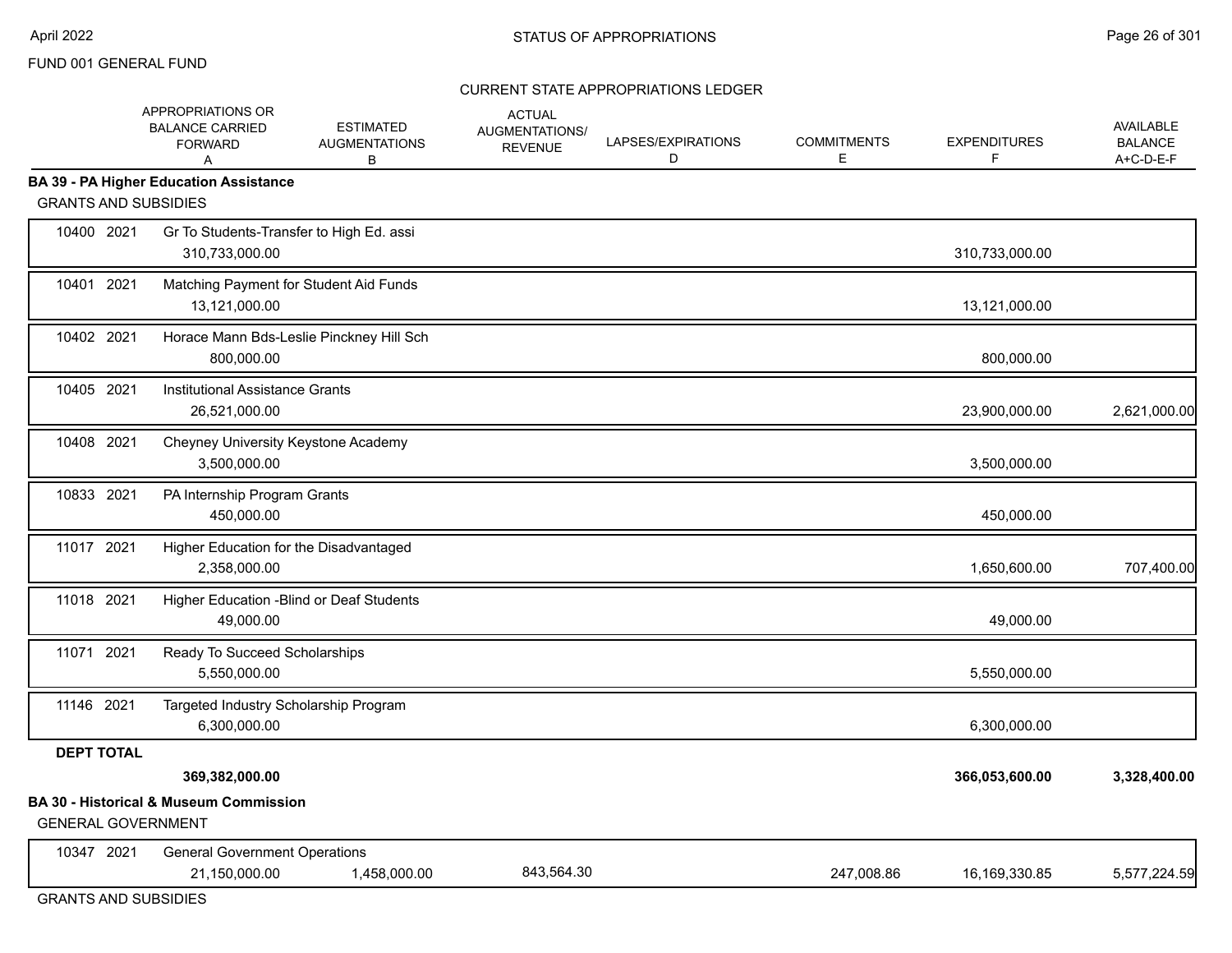|                          | APPROPRIATIONS OR<br><b>BALANCE CARRIED</b><br><b>FORWARD</b><br>Α | <b>ESTIMATED</b><br><b>AUGMENTATIONS</b><br>В | <b>ACTUAL</b><br>AUGMENTATIONS/<br><b>REVENUE</b> | LAPSES/EXPIRATIONS<br>D | <b>COMMITMENTS</b><br>Е | <b>EXPENDITURES</b> | AVAILABLE<br><b>BALANCE</b><br>A+C-D-E-F |
|--------------------------|--------------------------------------------------------------------|-----------------------------------------------|---------------------------------------------------|-------------------------|-------------------------|---------------------|------------------------------------------|
| 11057 2021               | <b>Cultural And Historical Support</b><br>2,000,000.00             |                                               |                                                   |                         | 378,646.10              | 1,027,606.58        | 593,747.32                               |
| <b>DEPT TOTAL</b>        | 23,150,000.00                                                      | 1,458,000.00                                  | 843,564.30                                        |                         | 625,654.96              | 17,196,937.43       | 6,170,971.91                             |
| BA 12 - Labor & Industry | <b>GENERAL GOVERNMENT</b>                                          |                                               |                                                   |                         |                         |                     |                                          |
| 10028 2021               | Occupational & Industrial Safety<br>2,945,000.00                   | 10,000,000.00                                 | 10,000,000.00                                     |                         | 529,592.39              | 9,282,505.36        | 3,132,902.25                             |
| 10031 2021               | <b>General Government Operations</b><br>13,844,000.00              | 306,000.00                                    | 260,648.17                                        |                         | 2,159,774.89            | 9,041,680.84        | 2,903,192.44                             |
|                          | <b>GRANTS AND SUBSIDIES</b>                                        |                                               |                                                   |                         |                         |                     |                                          |
| 10016 2021               | Transfer to Vocational Rehab Fund<br>47,942,000.00                 |                                               |                                                   |                         |                         | 47,942,000.00       |                                          |
| 10017 2021               | <b>Workers Compensation Payments</b><br>278,000.00                 |                                               |                                                   |                         |                         | 180,387.03          | 97,612.97                                |
| 10018 2021               | Occupational Disease Payments<br>164,000.00                        |                                               |                                                   |                         |                         | 108,195.11          | 55,804.89                                |
| 10020 2021               | <b>Supported Employment</b><br>397,000.00                          |                                               |                                                   |                         | 253,249.83              | 143,750.17          |                                          |
| 10030 2021               | Center for Independent Living<br>1,950,000.00                      |                                               |                                                   |                         | 761,601.88              | 1,187,826.13        | 571.99                                   |
| 10707 2021               | Industry Partnership<br>2,813,000.00                               |                                               |                                                   |                         | 839,282.48              | 170,621.65          | 1,803,095.87                             |
| 10967 2021               | New Choices / New Options<br>750,000.00                            |                                               |                                                   |                         | 296,197.80              | 453,802.20          |                                          |
| 11035 2021               | Assistive Technology Devices<br>500,000.00                         |                                               |                                                   |                         | 231,427.72              | 264,758.35          | 3,813.93                                 |
| 11036 2021               | Assistive Technology Demo&Training<br>450,000.00                   |                                               |                                                   |                         | 378,642.08              | 65,462.55           | 5,895.37                                 |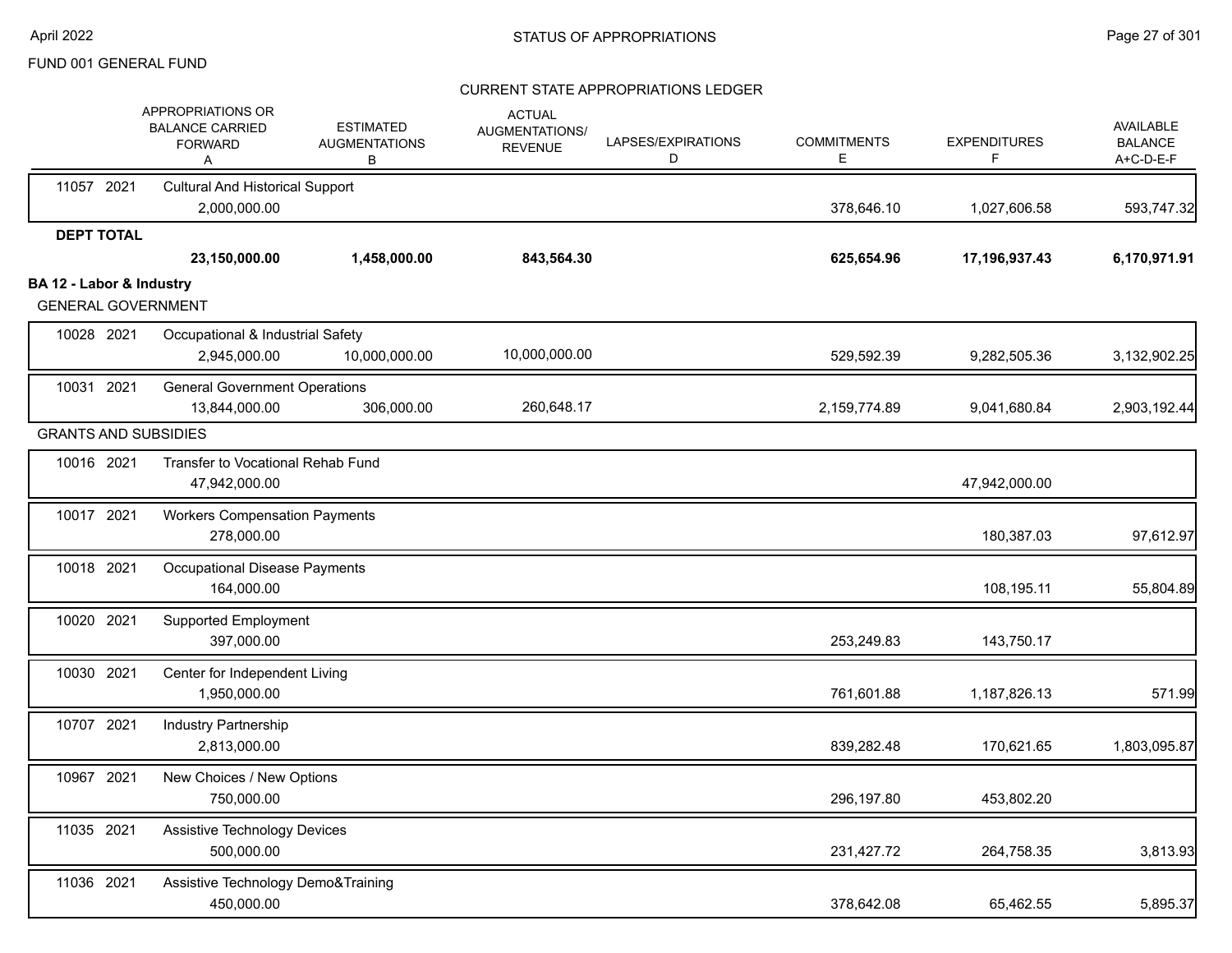|                             | APPROPRIATIONS OR<br><b>BALANCE CARRIED</b><br><b>FORWARD</b><br>A | <b>ESTIMATED</b><br><b>AUGMENTATIONS</b><br>В | <b>ACTUAL</b><br>AUGMENTATIONS/<br><b>REVENUE</b> | LAPSES/EXPIRATIONS<br>D | <b>COMMITMENTS</b><br>Е | <b>EXPENDITURES</b><br>F | <b>AVAILABLE</b><br><b>BALANCE</b><br>A+C-D-E-F |
|-----------------------------|--------------------------------------------------------------------|-----------------------------------------------|---------------------------------------------------|-------------------------|-------------------------|--------------------------|-------------------------------------------------|
| 11136 2021                  | <b>Apprenticeship Training</b><br>7,000,000.00                     |                                               |                                                   |                         | 1,032,990.27            | 342,748.20               | 5,624,261.53                                    |
| <b>DEPT TOTAL</b>           |                                                                    |                                               |                                                   |                         |                         |                          |                                                 |
|                             | 79,033,000.00                                                      | 10,306,000.00                                 | 10,260,648.17                                     |                         | 6,482,759.34            | 69, 183, 737.59          | 13,627,151.24                                   |
| <b>GENERAL GOVERNMENT</b>   | <b>BA 13 - Military &amp; Veterans Affairs</b>                     |                                               |                                                   |                         |                         |                          |                                                 |
| 10041 2021                  | <b>American Battle Monuments</b><br>50,000.00                      |                                               |                                                   |                         |                         | 50,000.00                |                                                 |
| 10043 2021                  | Armory Maintenance and Repair<br>1,645,000.00                      |                                               |                                                   |                         | 467,680.03              | 251,635.05               | 925,684.92                                      |
| 10048 2021                  | <b>Special State Duty</b><br>35,000.00                             |                                               |                                                   |                         |                         | 3,128.37                 | 31,871.63                                       |
| 10051 2021                  | <b>Burial Detail Honor Guard</b><br>99,000.00                      |                                               |                                                   |                         |                         | 99,000.00                |                                                 |
| 10053 2021                  | <b>General Government Operations</b><br>26,401,000.00              | 395,060.00                                    | 322,371.59                                        |                         | 1,573,275.44            | 21,586,715.27            | 3,563,380.88                                    |
| 11147 2021                  | National Guard Youth Challenge Program<br>1,400,000.00             |                                               |                                                   |                         | 627,283.97              | 467,601.79               | 305,114.24                                      |
| <b>INSTITUTIONAL</b>        |                                                                    |                                               |                                                   |                         |                         |                          |                                                 |
| 10702 2021                  | Veterans Homes<br>110,260,000.00                                   | 23,671,000.00                                 | 20,264,710.22                                     |                         | 12,425,558.40           | 97,221,066.55            | 20,878,085.27                                   |
| <b>GRANTS AND SUBSIDIES</b> |                                                                    |                                               |                                                   |                         |                         |                          |                                                 |
| 10034 2021                  | <b>Education of Veterans Children</b><br>135,000.00                |                                               |                                                   |                         |                         | 122,895.30               | 12,104.70                                       |
| 10035 2021                  | <b>National Guard Pension</b><br>5,000.00                          |                                               |                                                   |                         |                         |                          | 5,000.00                                        |
| 10036 2021                  | <b>Blind Veterans Pension</b><br>222,000.00                        |                                               |                                                   |                         |                         | 156,000.00               | 66,000.00                                       |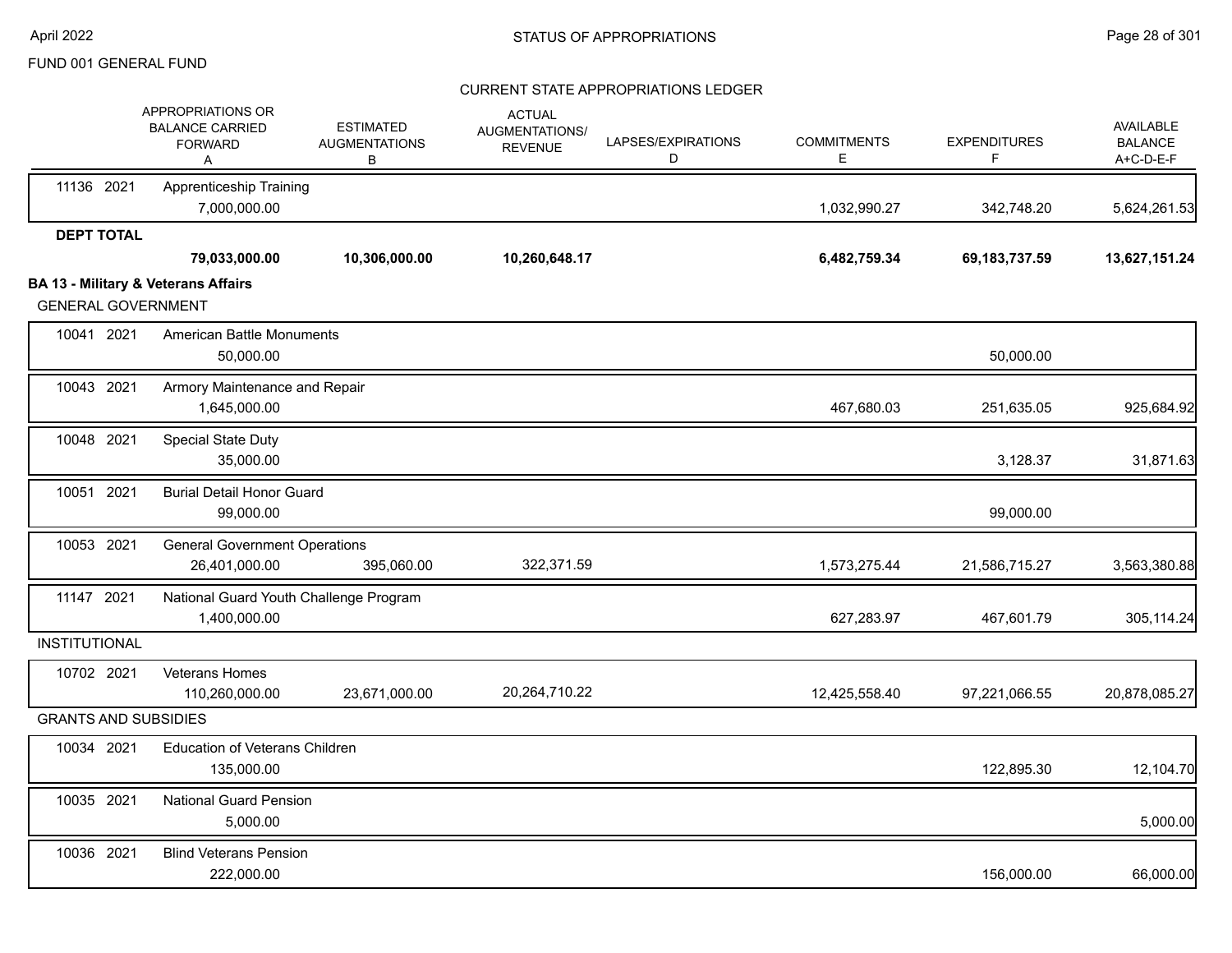|                                                            | APPROPRIATIONS OR<br><b>BALANCE CARRIED</b><br><b>FORWARD</b><br>A | <b>ESTIMATED</b><br><b>AUGMENTATIONS</b><br>в | <b>ACTUAL</b><br>AUGMENTATIONS/<br><b>REVENUE</b> | LAPSES/EXPIRATIONS<br>D | <b>COMMITMENTS</b><br>E | <b>EXPENDITURES</b><br>F | <b>AVAILABLE</b><br><b>BALANCE</b><br>A+C-D-E-F |
|------------------------------------------------------------|--------------------------------------------------------------------|-----------------------------------------------|---------------------------------------------------|-------------------------|-------------------------|--------------------------|-------------------------------------------------|
| 10045 2021                                                 | Amputee and Paralyzed Veterans Pension<br>3,878,000.00             |                                               |                                                   |                         |                         | 3,111,750.00             | 766,250.00                                      |
| 10050 2021                                                 | Civil Air Patrol<br>100,000.00                                     |                                               |                                                   |                         | 25,000.00               | 75,000.00                |                                                 |
| 10660 2021                                                 | DisabledAmericanVeteransTransportation<br>336,000.00               |                                               |                                                   |                         |                         | 336,000.00               |                                                 |
| 10705 2021                                                 | TransferToEducationalAssistanceProgamFnd<br>12,525,000.00          |                                               |                                                   |                         |                         | 12,525,000.00            |                                                 |
| 10785 2021                                                 | Supplemental Life Insurance Premiums<br>164,000.00                 |                                               |                                                   |                         |                         |                          | 164,000.00                                      |
| 10936 2021                                                 | <b>Veterans Outreach Services</b><br>3,279,000.00                  |                                               |                                                   |                         |                         | 3,279,000.00             |                                                 |
| <b>DEPT TOTAL</b>                                          | 160,534,000.00                                                     | 24,066,060.00                                 | 20,587,081.81                                     |                         | 15, 118, 797.84         | 139,284,792.33           | 26,717,491.64                                   |
|                                                            |                                                                    |                                               |                                                   |                         |                         |                          |                                                 |
| <b>BA 21 - Human Services</b><br><b>GENERAL GOVERNMENT</b> |                                                                    |                                               |                                                   |                         |                         |                          |                                                 |
| 10233 2021                                                 | <b>County Administration-Statewide</b><br>51,334,000.00            | 2,669,000.00                                  | 1,835,398.91                                      |                         | 9,693,014.48            | 34,520,881.85            | 8,955,502.58                                    |
| 10238 2021                                                 | <b>Child Support Enforcement</b><br>16,250,000.00                  | 12,163,000.00                                 | 3,169,059.85                                      |                         | 12,139,785.69           | 12,555,612.05            | $-5,276,337.89$                                 |
| 10244 2021                                                 | <b>New Directions</b><br>20,712,000.00                             |                                               |                                                   |                         | 1,783,549.03            | 12,463,600.94            | 6,464,850.03                                    |
| 10257 2021                                                 | <b>Information Systems</b><br>91,885,000.00                        | 533,000.00                                    | 520,000.00                                        |                         | 53,960,841.26           | 61,779,406.42            | -23,335,247.68                                  |
| 10263 2021                                                 | <b>General Government Operations</b><br>120,570,000.00             | 10,614,000.00                                 | 7,421,369.65                                      |                         | 27,418,988.61           | 86,289,995.10            | 14,282,385.94                                   |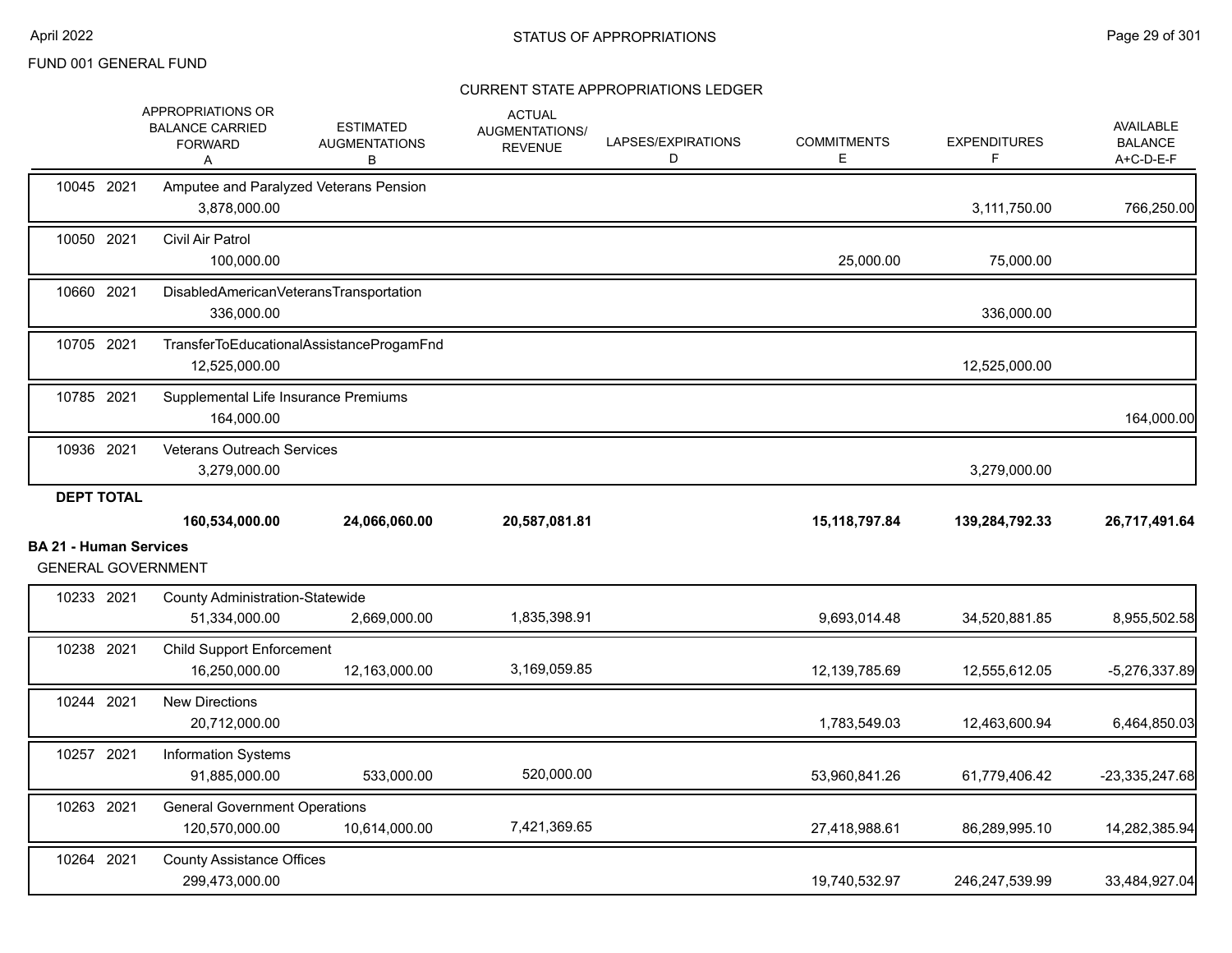|                             | APPROPRIATIONS OR<br><b>BALANCE CARRIED</b><br><b>FORWARD</b><br>A | <b>ESTIMATED</b><br><b>AUGMENTATIONS</b><br>В        | <b>ACTUAL</b><br>AUGMENTATIONS/<br><b>REVENUE</b> | LAPSES/EXPIRATIONS<br>D | <b>COMMITMENTS</b><br>Е | <b>EXPENDITURES</b><br>F | <b>AVAILABLE</b><br><b>BALANCE</b><br>A+C-D-E-F |
|-----------------------------|--------------------------------------------------------------------|------------------------------------------------------|---------------------------------------------------|-------------------------|-------------------------|--------------------------|-------------------------------------------------|
| 11096 2021                  | Children's Health Insurance Admin                                  |                                                      |                                                   |                         |                         | 0.01                     | $-0.01$                                         |
| <b>INSTITUTIONAL</b>        |                                                                    |                                                      |                                                   |                         |                         |                          |                                                 |
| 10248 2021                  | <b>Mental Health Services</b><br>833,145,000.00                    | 43,953,010.00                                        | 5,881,265.89                                      |                         | 30,827,642.33           | 766,170,879.93           | 42,027,743.63                                   |
| 10249 2021                  | <b>State Centers Intellectual Disabilities</b><br>109,204,000.00   | 24,536,000.00                                        | 5,896,919.33                                      |                         | 12,644,194.43           | 78,693,778.41            | 23,762,946.49                                   |
| 10261 2021                  | 64,565,000.00                                                      | Youth Development Center-Forestry Camps<br>10,000.00 | 34.00                                             |                         | 4,414,424.63            | 42,930,969.93            | 17,219,639.44                                   |
| <b>GRANTS AND SUBSIDIES</b> |                                                                    |                                                      |                                                   |                         |                         |                          |                                                 |
| 10226 2021                  | Medical Assistance-Capitation<br>3,982,395,000.00                  | 2,737,183,000.00                                     | 1,391,413,986.92                                  |                         | 17,297,512.15           | 3,636,675,399.95         | 1,719,836,074.82                                |
| 10227 2021                  | <b>Special Pharmaceutical Services</b><br>600.000.00               |                                                      |                                                   |                         | 401,646.58              | 176,453.00               | 21,900.42                                       |
| 10229 2021                  | Domestic Violence<br>20,093,000.00                                 | 833,000.00                                           |                                                   |                         | 3,812,452.15            | 17,113,093.88            | $-832,546.03$                                   |
| 10230 2021                  | Human Services Development Fund<br>13,460,000.00                   |                                                      |                                                   |                         |                         | 13,219,862.00            | 240,138.00                                      |
| 10232 2021                  | Medical Assistance - Transportation<br>62,340,000.00               |                                                      |                                                   |                         | 6,379,387.32            | 48,290,844.18            | 7,669,768.50                                    |
| 10235 2021                  | Early Intervention<br>172.657.000.00                               |                                                      |                                                   |                         | 343,604.06              | 146,889,576.99           | 25,423,818.95                                   |
| 10236 2021                  | ID Residential Services-Lansdowne<br>200,000.00                    |                                                      |                                                   |                         |                         | 150,000.00               | 50,000.00                                       |
| 10245 2021                  | <b>Breast Cancer Screening</b><br>1,723,000.00                     |                                                      |                                                   |                         | 596,948.00              | 1,126,052.00             |                                                 |
| 10247 2021                  | <b>Legal Services</b><br>4,161,000.00                              |                                                      |                                                   |                         | 2,495,615.58            | 1,665,384.42             |                                                 |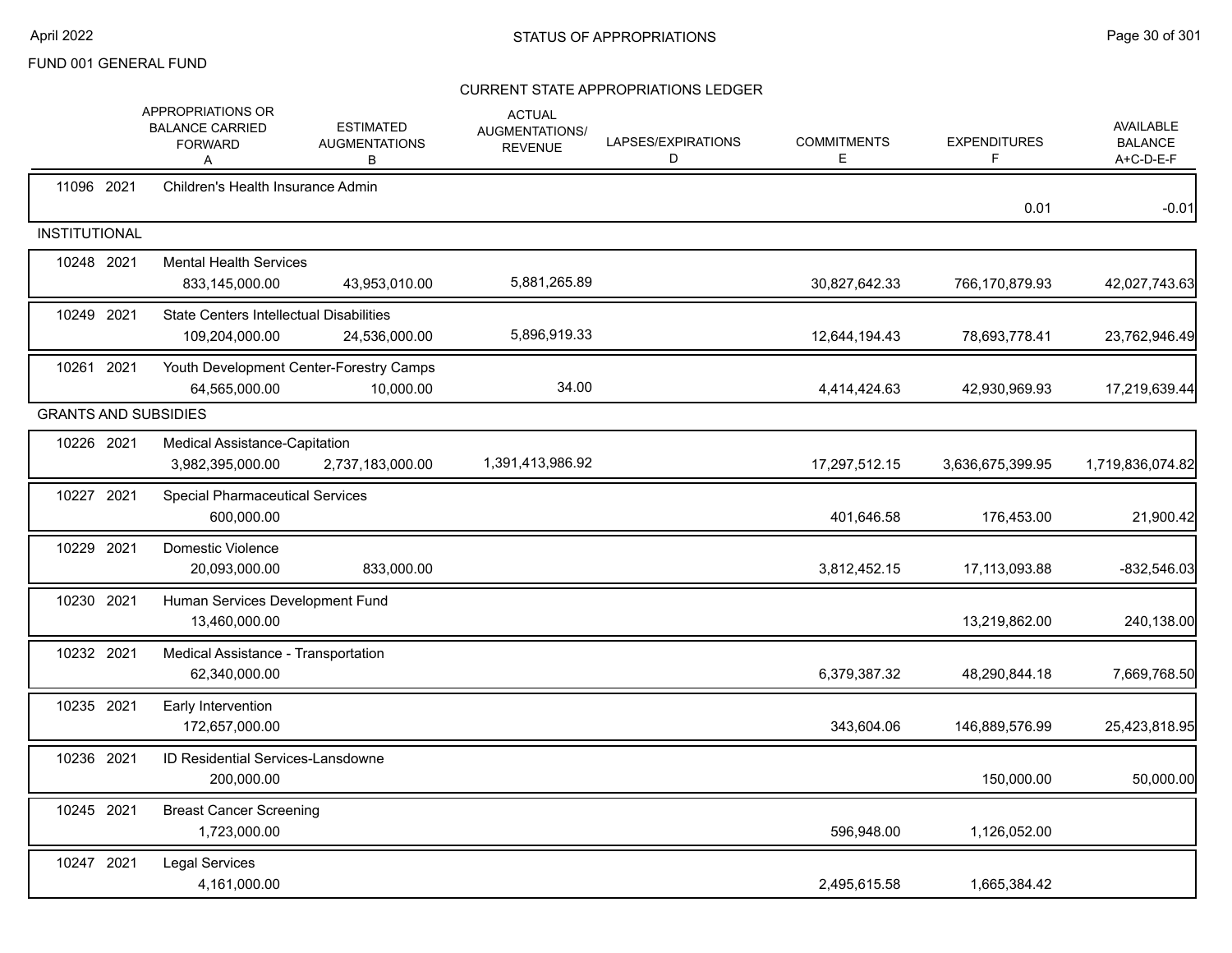|            | APPROPRIATIONS OR<br><b>BALANCE CARRIED</b><br><b>FORWARD</b><br>A | <b>ESTIMATED</b><br><b>AUGMENTATIONS</b><br>В | <b>ACTUAL</b><br>AUGMENTATIONS/<br><b>REVENUE</b> | LAPSES/EXPIRATIONS<br>D | <b>COMMITMENTS</b><br>Е | <b>EXPENDITURES</b><br>F. | <b>AVAILABLE</b><br><b>BALANCE</b><br>A+C-D-E-F |
|------------|--------------------------------------------------------------------|-----------------------------------------------|---------------------------------------------------|-------------------------|-------------------------|---------------------------|-------------------------------------------------|
| 10250 2021 | Rape Crisis<br>11,921,000.00                                       |                                               |                                                   |                         | 1,152,774.68            | 10,768,225.32             |                                                 |
| 10251 2021 | Intermediate Care Facilities-ID<br>168,399,000.00                  | 20,900,000.00                                 | 20,315,790.00                                     |                         |                         | 130,537,268.66            | 58, 177, 521.34                                 |
| 10252 2021 | Supplemental Grants-Aged, Blind & Disabl<br>115,032,000.00         |                                               |                                                   |                         | 63,241.17               | 91,333,748.39             | 23,635,010.44                                   |
| 10253 2021 | <b>Child Care Services</b><br>156,482,000.00                       |                                               |                                                   |                         | 702,420.52              | 148,828,743.83            | 6,950,835.65                                    |
| 10254 2021 | Expanded Medical Serv. For Women<br>6,263,000.00                   |                                               |                                                   |                         | 1,565,808.00            | 4,697,192.00              |                                                 |
| 10255 2021 | ID Community Base Program<br>144,716,000.00                        |                                               |                                                   |                         | 3,911,396.77            | 96,691,708.57             | 44,112,894.66                                   |
| 10256 2021 | <b>Community-Based Family Centers</b><br>19,558,000.00             |                                               |                                                   |                         | 2,021,090.86            | 17,536,909.14             |                                                 |
| 10258 2021 | Homeless Assistance<br>18,496,000.00                               |                                               |                                                   |                         |                         | 18,152,066.00             | 343,934.00                                      |
| 10262 2021 | <b>Behavioral Health Services</b><br>57,149,000.00                 |                                               |                                                   |                         |                         | 52,203,898.00             | 4,945,102.00                                    |
| 10265 2021 | <b>Cash Grants</b><br>13,740,000.00                                |                                               |                                                   |                         | 3,330,572.57            | 8,638,924.89              | 1,770,502.54                                    |
| 10266 2021 | <b>County Child Welfare</b><br>1,325,309,000.00                    | 953,000.00                                    |                                                   |                         | 21,113,074.05           | 1,044,466,096.18          | 259,729,829.77                                  |
| 10267 2021 | MA-Long-Term Living<br>138,160,000.00                              | 537,000.00                                    | 201,674.58                                        |                         |                         | 50,160,086.42             | 88,201,588.16                                   |
| 10709 2021 | 24,681,000.00                                                      | Medical Assistance-Academic Medical Cntr      |                                                   |                         |                         | 15,103,692.30             | 9,577,307.70                                    |
| 10741 2021 | Autism Intervention and Services<br>29,204,000.00                  |                                               |                                                   |                         | 2,013,926.18            | 12,893,378.99             | 14,296,694.83                                   |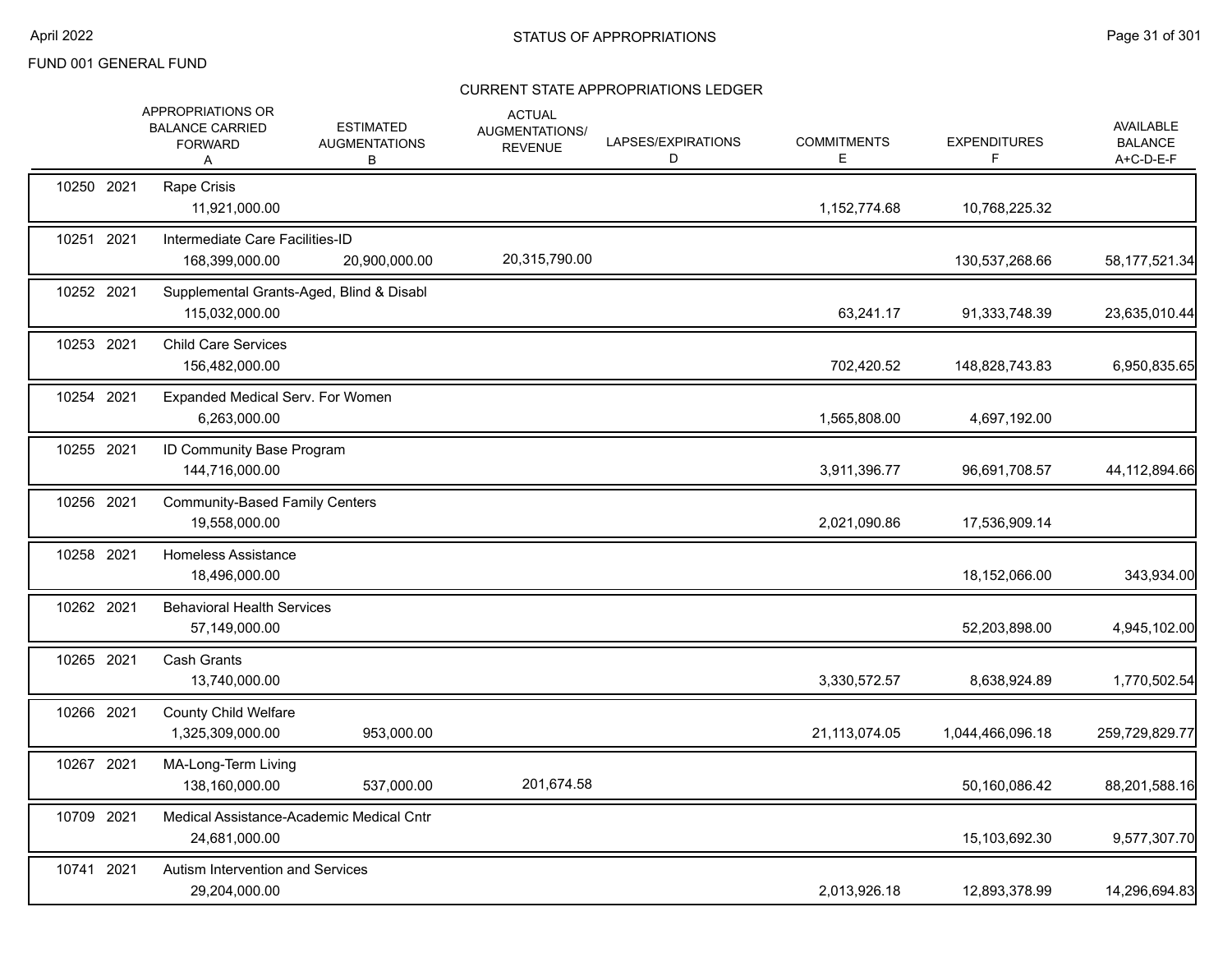|            | APPROPRIATIONS OR<br><b>BALANCE CARRIED</b><br><b>FORWARD</b><br>A | <b>ESTIMATED</b><br><b>AUGMENTATIONS</b><br>В | <b>ACTUAL</b><br><b>AUGMENTATIONS/</b><br><b>REVENUE</b> | LAPSES/EXPIRATIONS<br>D | <b>COMMITMENTS</b><br>Е | <b>EXPENDITURES</b> | <b>AVAILABLE</b><br><b>BALANCE</b><br>A+C-D-E-F |
|------------|--------------------------------------------------------------------|-----------------------------------------------|----------------------------------------------------------|-------------------------|-------------------------|---------------------|-------------------------------------------------|
| 10760 2021 | <b>Nurse Family Partnership</b><br>13.131.000.00                   |                                               |                                                          |                         | 1,672,540.99            | 11,129,200.46       | 329,258.55                                      |
| 10763 2021 | 815,075,000.00                                                     | Paymnt to Fed Govt -Medicare Drug Progrm      |                                                          |                         |                         | 713,860,622.28      | 101,214,377.72                                  |
| 10789 2021 | <b>Hospital Based Burn Center</b><br>4,438,000.00                  |                                               |                                                          |                         |                         |                     | 4,438,000.00                                    |
| 10830 2021 | <b>MA-Trauma Centers</b><br>8,657,000.00                           |                                               |                                                          |                         |                         |                     | 8,657,000.00                                    |
| 10912 2021 | <b>Child Care Assistance</b><br>109,885,000.00                     | 1,705,000.00                                  | 1,651,774.58                                             |                         | 6,512,077.39            | 71,032,364.76       | 33,992,332.43                                   |
| 10946 2021 | MA-Obstetric & Neonatal Services<br>3,681,000.00                   | 3,000,000.00                                  | 3,000,000.00                                             |                         |                         | 5,783,137.62        | 897,862.38                                      |
| 10952 2021 | Med Assist- Physician Practice Plans<br>10,071,000.00              |                                               |                                                          |                         |                         | 4,907,000.86        | 5,163,999.14                                    |
| 10958 2021 | Med Assist - Critical Access Hospitals<br>13,057,000.00            | 3,200,000.00                                  | 3,200,000.00                                             |                         |                         | 13,274,850.82       | 2,982,149.18                                    |
| 10975 2021 | 1,867,429,000.00                                                   | Community Intellectual Disab Waiver Prgm      |                                                          |                         |                         | 1,260,871,692.59    | 606,557,307.41                                  |
| 10996 2021 | <b>MA- Workers with Disabilities</b><br>64,307,000.00              |                                               |                                                          |                         |                         |                     | 64,307,000.00                                   |
| 11025 2021 | Long-Term Care Managed Care<br>161,754,000.00                      |                                               |                                                          |                         |                         | 119,857,383.87      | 41,896,616.13                                   |
| 11076 2021 | Medical Assistance-Fee for Service<br>647,560,000.00               | 403,286,000.00                                | 268, 149, 794. 17                                        |                         | 10,099,819.78           | 808,776,785.41      | 96,833,188.98                                   |
| 11095 2021 | Children's Health Insurance Program<br>67,657,000.00               | 13,373,434.00                                 | 3,984,041.42                                             |                         | 17,664,708.76           | 61,041,502.44       | -7,065,169.78                                   |
| 11121 2021 | Services for the Visually Impaired<br>3,102,000.00                 |                                               |                                                          |                         |                         | 3,102,000.00        |                                                 |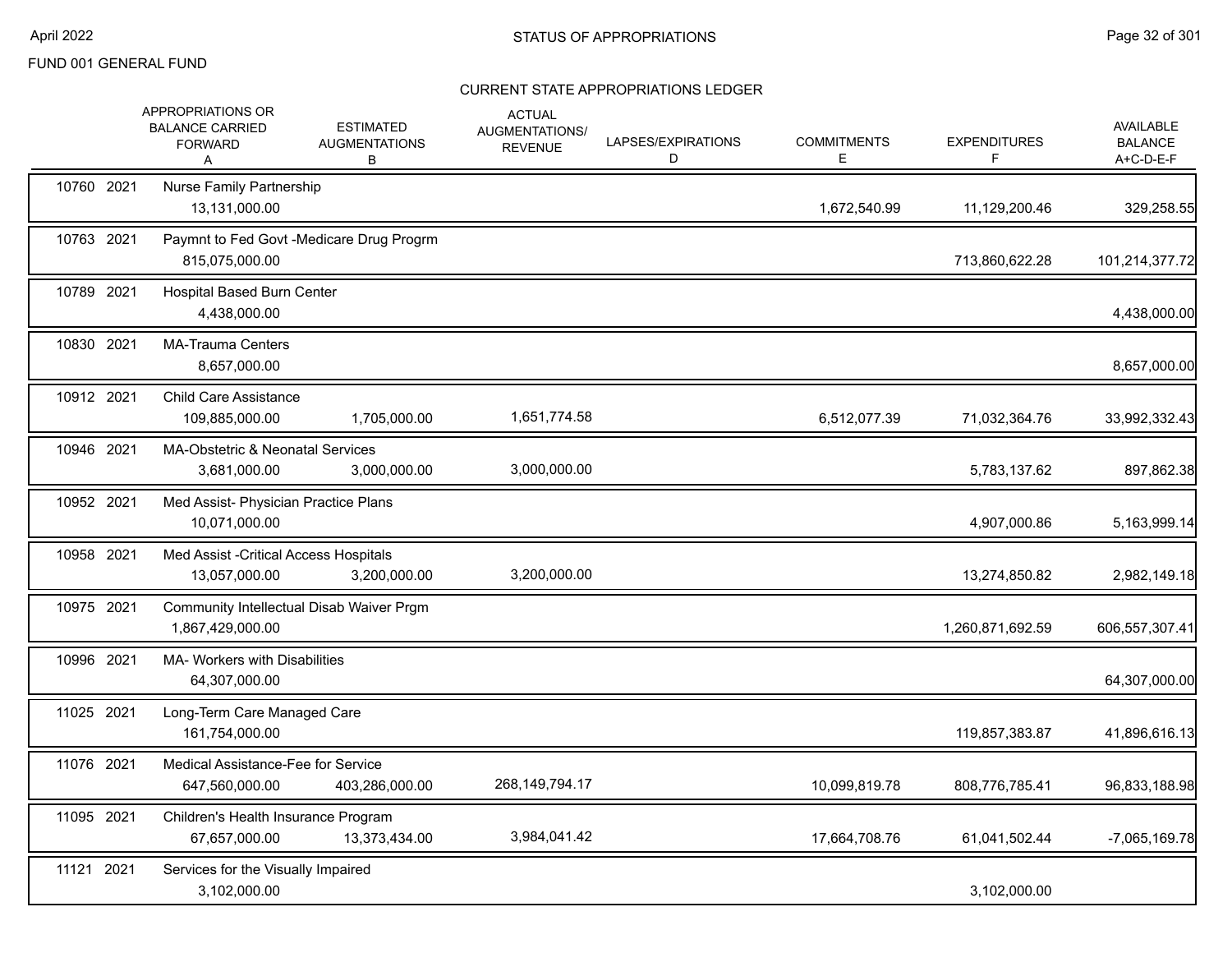|                                                              | APPROPRIATIONS OR<br><b>BALANCE CARRIED</b><br><b>FORWARD</b><br>Α | <b>ESTIMATED</b><br><b>AUGMENTATIONS</b><br>в              | <b>ACTUAL</b><br>AUGMENTATIONS/<br><b>REVENUE</b> | LAPSES/EXPIRATIONS<br>D | <b>COMMITMENTS</b><br>E | <b>EXPENDITURES</b><br>F | AVAILABLE<br><b>BALANCE</b><br>A+C-D-E-F |
|--------------------------------------------------------------|--------------------------------------------------------------------|------------------------------------------------------------|---------------------------------------------------|-------------------------|-------------------------|--------------------------|------------------------------------------|
| 11122 2021                                                   | Health Program Assistance and Services<br>19,890,000.00            |                                                            |                                                   |                         |                         | 6,777,867.00             | 13,112,133.00                            |
| 11132 2021                                                   | 211 Communications<br>750,000.00                                   |                                                            |                                                   |                         |                         | 750,000.00               |                                          |
| 11133 2021                                                   | 4,232,177,000.00                                                   | Medical Assist - Community Healthchoices<br>586,958,000.00 | 27,705,595.95                                     |                         | 13,343,925.72           | 3,486,116,539.25         | 760,422,130.98                           |
| <b>DEPT TOTAL</b>                                            |                                                                    |                                                            |                                                   |                         |                         |                          |                                          |
|                                                              | 16,136,498,000.00                                                  | 3,866,406,444.00                                           | 1,744,346,705.25                                  |                         | 289, 117, 516. 71       | 13,476,252,217.10        | 4,115,474,971.44                         |
| BA 18 - Revenue<br><b>GENERAL GOVERNMENT</b>                 |                                                                    |                                                            |                                                   |                         |                         |                          |                                          |
| 10208 2021                                                   | <b>General Government Operations</b><br>142,954,000.00             | 29,958,000.00                                              | 26,773,463.89                                     |                         | 8,590,490.59            | 116,354,608.84           | 44,782,364.46                            |
| 10953 2021                                                   | Technology and Process Modernization<br>4,750,000.00               |                                                            |                                                   |                         | 586,953.77              | 798,197.35               | 3,364,848.88                             |
| <b>GRANTS AND SUBSIDIES</b>                                  |                                                                    |                                                            |                                                   |                         |                         |                          |                                          |
| 10209 2021                                                   | Distribution of Pub Utility Realty Tax<br>32,209,000.00            |                                                            |                                                   |                         |                         | 30, 162, 734. 26         | 2,046,265.74                             |
| <b>DEPT TOTAL</b>                                            |                                                                    |                                                            |                                                   |                         |                         |                          |                                          |
|                                                              | 179,913,000.00                                                     | 29,958,000.00                                              | 26,773,463.89                                     |                         | 9,177,444.36            | 147,315,540.45           | 50,193,479.08                            |
| <b>BA 19 - State Department</b><br><b>GENERAL GOVERNMENT</b> |                                                                    |                                                            |                                                   |                         |                         |                          |                                          |
| 10212 2021                                                   | <b>Voter Registration</b><br>462,000.00                            |                                                            |                                                   |                         | 80,431.11               | 247,281.70               | 134,287.19                               |
| 10213 2021                                                   | <b>General Government Operations</b>                               |                                                            |                                                   |                         |                         |                          |                                          |
|                                                              | 5,795,000.00                                                       | 5,673,069.70                                               | 5,470,744.26                                      |                         | 257,111.36              | 7,774,819.59             | 3,233,813.31                             |
| 10699 2021                                                   | Publishing Fed Reapportionment Maps<br>400,000.00                  |                                                            |                                                   |                         |                         | 176,262.80               | 223,737.20                               |
| 10719 2021                                                   | Publishing State Reapportionment Maps<br>2,500,000.00              |                                                            |                                                   |                         | 2,499.73                | 1,335,612.76             | 1,161,887.51                             |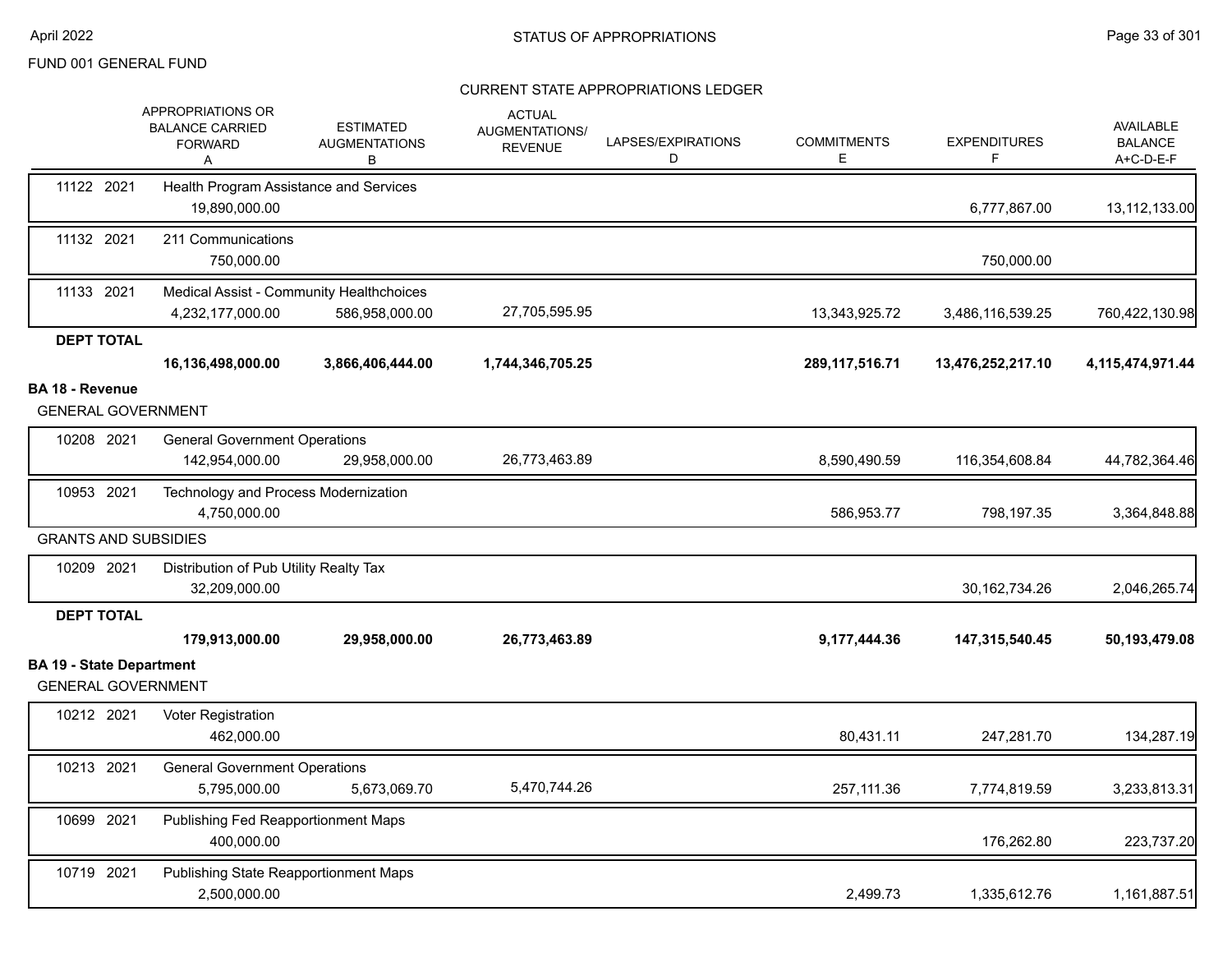#### CURRENT STATE APPROPRIATIONS LEDGER

|                                                          | <b>BA 90 - System of Higher Education</b>                                 |                                               |                                                   |                         |                         |                          |                                                 |
|----------------------------------------------------------|---------------------------------------------------------------------------|-----------------------------------------------|---------------------------------------------------|-------------------------|-------------------------|--------------------------|-------------------------------------------------|
|                                                          | 462,250,000.00                                                            | 751,420,000.00                                | 734,452,390.25                                    |                         | 30,725,540.03           | 955,013,985.22           | 210,962,865.00                                  |
| <b>DEPT TOTAL</b>                                        |                                                                           |                                               |                                                   |                         |                         |                          |                                                 |
|                                                          | 6,992,000.00                                                              | 20,977,000.00                                 | 20,977,000.00                                     |                         | 7,829,121.62            | 19,095,848.01            | 1,044,030.37                                    |
| 11040 2021                                               | 4,400,000.00<br>Public Safety Radio System                                |                                               |                                                   |                         |                         | 4,400,000.00             |                                                 |
| 10221 2021                                               | <b>Gun Checks</b>                                                         |                                               |                                                   |                         |                         |                          |                                                 |
| 10220 2021                                               | <b>General Government Operations</b><br>441,366,000.00                    | 707,983,000.00                                | 690,944,204.15                                    |                         | 16,473,698.80           | 910,512,799.40           | 205,323,705.95                                  |
| 10217 2021                                               | Automated Fingerprint ID System<br>885.000.00                             |                                               |                                                   |                         | 39,250.00               | 699,162.50               | 146,587.50                                      |
| 10216 2021                                               | Law Enforcement Information Technology<br>6,899,000.00                    | 20,697,000.00                                 | 20,697,000.00                                     |                         | 6,309,710.31            | 18,708,510.52            | 2,577,779.17                                    |
| 10214 2021                                               | <b>Municipal Police Training</b><br>1,708,000.00                          | 1,763,000.00                                  | 1,834,186.10                                      |                         | 73,759.30               | 1,597,664.79             | 1,870,762.01                                    |
| <b>BA 20 - State Police</b><br><b>GENERAL GOVERNMENT</b> |                                                                           |                                               |                                                   |                         |                         |                          |                                                 |
|                                                          | 30,528,000.00                                                             | 6,189,069.70                                  | 5,986,744.26                                      |                         | 3,852,636.42            | 26,037,153.38            | 6,624,954.46                                    |
| <b>DEPT TOTAL</b>                                        |                                                                           |                                               |                                                   |                         |                         |                          |                                                 |
| 11170 2021                                               | <b>Election Code Debt Service</b><br>9,275,000.00                         |                                               |                                                   |                         |                         | 9,274,082.89             | 917.11                                          |
| 10210 2021                                               | Voting of Citizens in Military Service<br>20,000.00                       |                                               |                                                   |                         |                         |                          | 20,000.00                                       |
| <b>GRANTS AND SUBSIDIES</b>                              |                                                                           |                                               |                                                   |                         |                         |                          |                                                 |
| 10903 2021                                               | Lobbying Disclosure<br>285,000.00                                         | 516,000.00                                    | 516.000.00                                        |                         | 61,521.17               | 619,955.84               | 119,522.99                                      |
| 10759 2021                                               | Statewide Uniform Registry of Electors<br>11,791,000.00                   |                                               |                                                   |                         | 3,451,073.05            | 6,609,137.80             | 1,730,789.15                                    |
|                                                          | <b>APPROPRIATIONS OR</b><br><b>BALANCE CARRIED</b><br><b>FORWARD</b><br>Α | <b>ESTIMATED</b><br><b>AUGMENTATIONS</b><br>В | <b>ACTUAL</b><br>AUGMENTATIONS/<br><b>REVENUE</b> | LAPSES/EXPIRATIONS<br>D | <b>COMMITMENTS</b><br>Е | <b>EXPENDITURES</b><br>F | <b>AVAILABLE</b><br><b>BALANCE</b><br>A+C-D-E-F |

GRANTS AND SUBSIDIES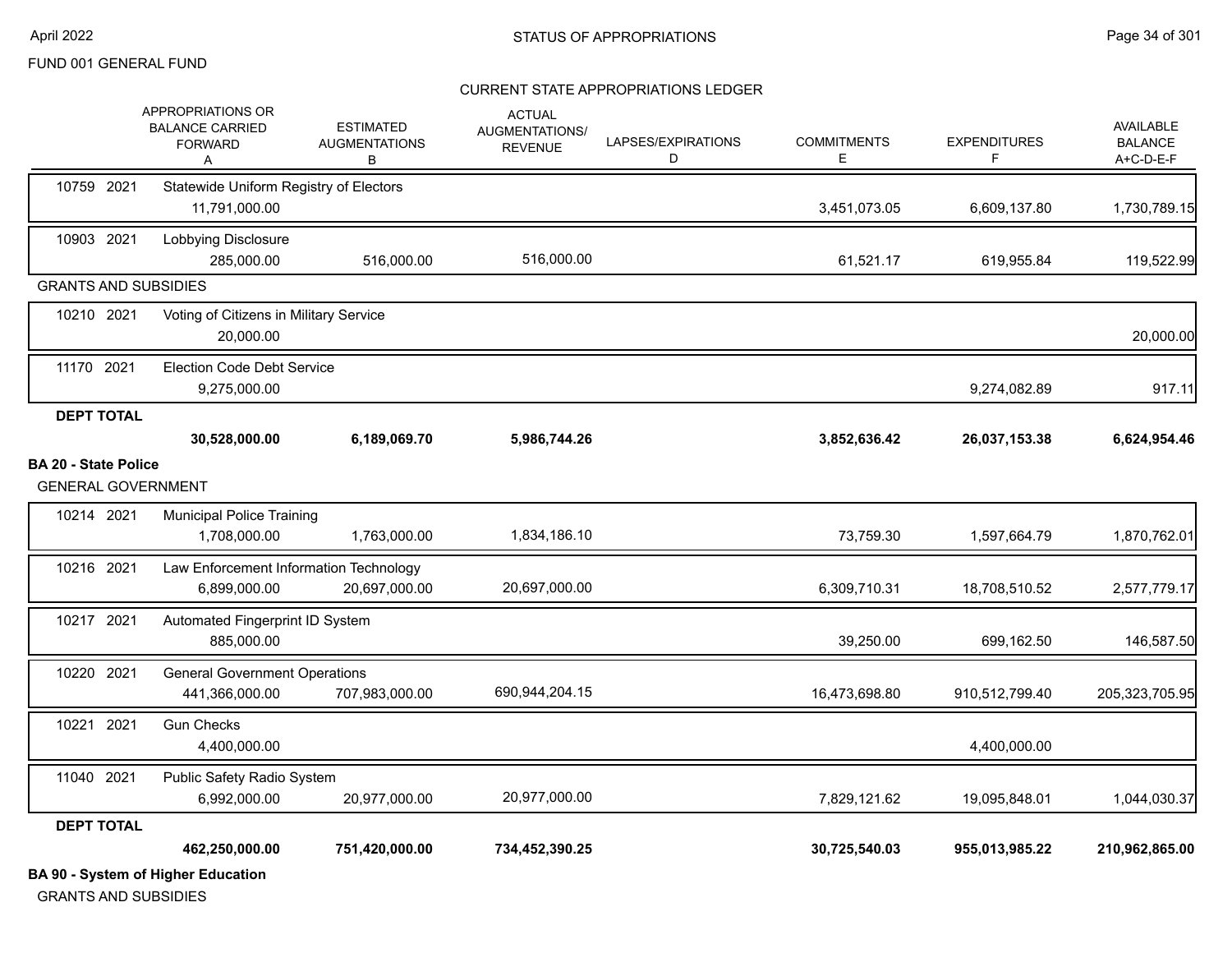|                                  | APPROPRIATIONS OR<br><b>BALANCE CARRIED</b><br><b>FORWARD</b><br>A | <b>ESTIMATED</b><br><b>AUGMENTATIONS</b><br>В | <b>ACTUAL</b><br><b>AUGMENTATIONS/</b><br><b>REVENUE</b> | LAPSES/EXPIRATIONS<br>D | <b>COMMITMENTS</b><br>Е | <b>EXPENDITURES</b><br>F | <b>AVAILABLE</b><br><b>BALANCE</b><br>A+C-D-E-F |
|----------------------------------|--------------------------------------------------------------------|-----------------------------------------------|----------------------------------------------------------|-------------------------|-------------------------|--------------------------|-------------------------------------------------|
| 10634 2021                       | <b>SSHE-State Universities</b><br>477,470,000.00                   |                                               |                                                          |                         |                         | 397,891,660.00           | 79,578,340.00                                   |
| <b>DEPT TOTAL</b>                |                                                                    |                                               |                                                          |                         |                         |                          |                                                 |
|                                  | 477,470,000.00                                                     |                                               |                                                          |                         |                         | 397,891,660.00           | 79,578,340.00                                   |
| <b>BA 78 - Transportation</b>    |                                                                    |                                               |                                                          |                         |                         |                          |                                                 |
| <b>GENERAL GOVERNMENT</b>        |                                                                    |                                               |                                                          |                         |                         |                          |                                                 |
| 10567 2021                       | Voter Registration                                                 |                                               |                                                          |                         |                         |                          |                                                 |
|                                  | 550,000.00                                                         |                                               |                                                          |                         |                         |                          | 550,000.00                                      |
| 10568 2021                       | Vehicle Sales Tax Collections                                      |                                               |                                                          |                         |                         |                          |                                                 |
|                                  | 520,000.00                                                         |                                               |                                                          |                         |                         | 520,000.00               |                                                 |
| 11148 2021                       | Infrastructure Projects                                            |                                               |                                                          |                         |                         |                          |                                                 |
|                                  | 1,900,000.00                                                       |                                               |                                                          |                         |                         | 1,900,000.00             |                                                 |
| <b>DEPT TOTAL</b>                |                                                                    |                                               |                                                          |                         |                         |                          |                                                 |
|                                  | 2,970,000.00                                                       |                                               |                                                          |                         |                         | 2,420,000.00             | 550,000.00                                      |
| <b>BA 40 - Ethics Commission</b> |                                                                    |                                               |                                                          |                         |                         |                          |                                                 |
| <b>GENERAL GOVERNMENT</b>        |                                                                    |                                               |                                                          |                         |                         |                          |                                                 |
| 10677 2021                       | <b>State Ethics Commission</b>                                     |                                               |                                                          |                         |                         |                          |                                                 |
|                                  | 3,015,000.00                                                       |                                               |                                                          |                         | 5,261.41                | 2,130,937.62             | 878,800.97                                      |
| <b>DEPT TOTAL</b>                |                                                                    |                                               |                                                          |                         |                         |                          |                                                 |
|                                  | 3,015,000.00                                                       |                                               |                                                          |                         | 5,261.41                | 2,130,937.62             | 878,800.97                                      |
| <b>BA 51 - Supreme Court</b>     |                                                                    |                                               |                                                          |                         |                         |                          |                                                 |
| <b>GENERAL GOVERNMENT</b>        |                                                                    |                                               |                                                          |                         |                         |                          |                                                 |
| 10414 2021                       | <b>Court Administrator</b>                                         |                                               |                                                          |                         |                         |                          |                                                 |
|                                  | 11,577,000.00                                                      |                                               | 5,024,539.27                                             |                         |                         | 13,624,661.79            | 2,976,877.48                                    |
| 10417 2021                       | Supreme Court                                                      |                                               |                                                          |                         |                         |                          |                                                 |
|                                  | 17,150,000.00                                                      |                                               | 4,459,664.23                                             |                         |                         | 18,074,712.36            | 3,534,951.87                                    |
| 10420 2021                       | Justice Expenses                                                   |                                               |                                                          |                         |                         |                          |                                                 |
|                                  | 118,000.00                                                         |                                               |                                                          |                         |                         | 44,131.76                | 73,868.24                                       |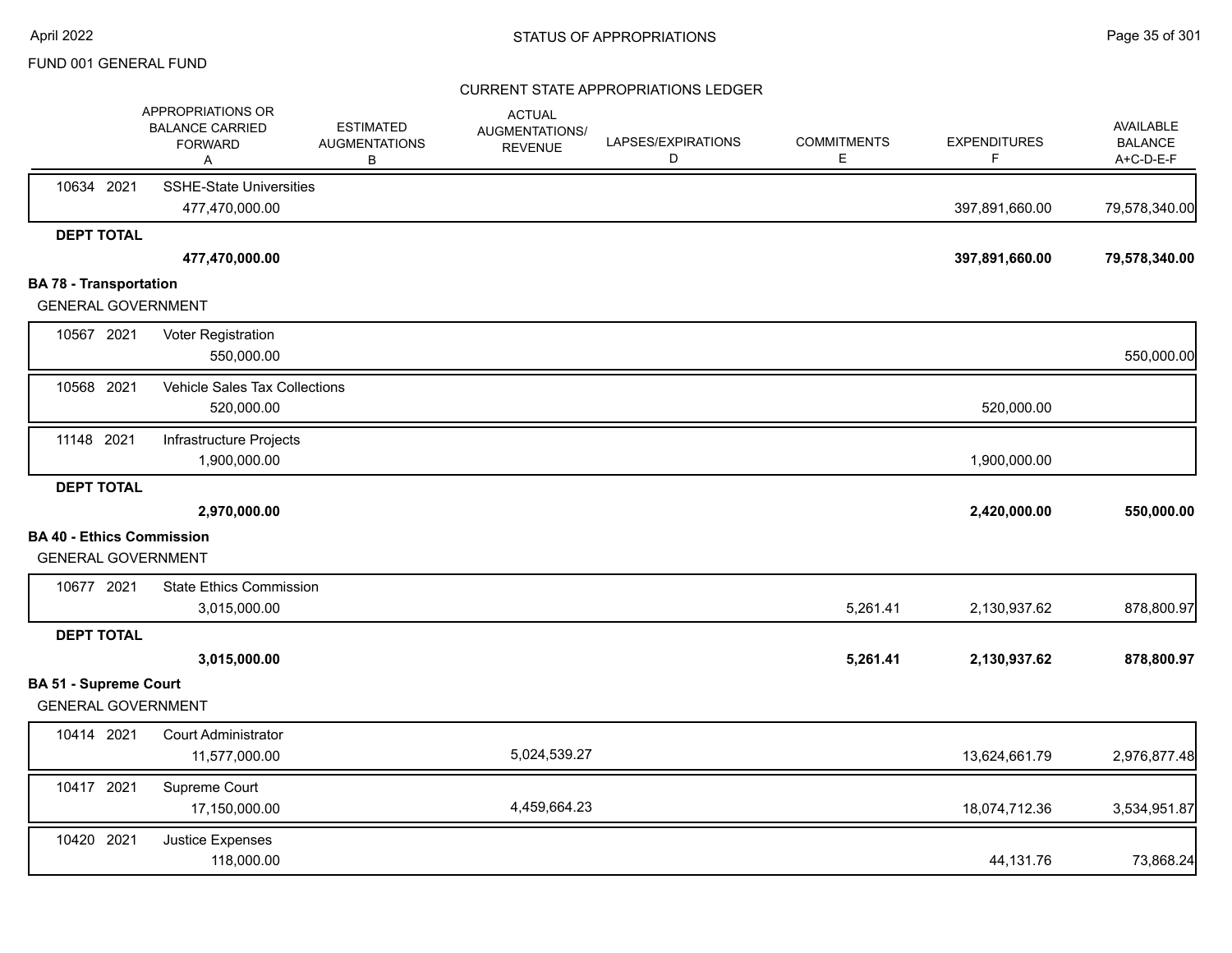|                                                            | APPROPRIATIONS OR<br><b>BALANCE CARRIED</b><br><b>FORWARD</b><br>Α | <b>ESTIMATED</b><br><b>AUGMENTATIONS</b><br>В | <b>ACTUAL</b><br>AUGMENTATIONS/<br><b>REVENUE</b> | LAPSES/EXPIRATIONS<br>D | <b>COMMITMENTS</b><br>E | <b>EXPENDITURES</b><br>F. | AVAILABLE<br><b>BALANCE</b><br>A+C-D-E-F |
|------------------------------------------------------------|--------------------------------------------------------------------|-----------------------------------------------|---------------------------------------------------|-------------------------|-------------------------|---------------------------|------------------------------------------|
| 10423 2021                                                 | <b>Judicial Conduct Board</b><br>2,505,000.00                      |                                               | 4,697.74                                          |                         |                         | 1,855,650.96              | 654,046.78                               |
| 10424 2021                                                 | Court of Judicial Discipline<br>606,000.00                         |                                               | 803.17                                            |                         |                         | 374,139.30                | 232,663.87                               |
| 10426 2021                                                 | Integrated Criminal Justice System<br>2,372,000.00                 |                                               |                                                   |                         |                         | 1,290,416.79              | 1,081,583.21                             |
| 10429 2021                                                 | 73,000.00                                                          | Statewide Funding-Court Management Ed         |                                                   |                         |                         | 30,166.69                 | 42,833.31                                |
| 10430 2021                                                 | <b>District Court Administrators</b><br>19,657,000.00              |                                               | 10,166,937.71                                     |                         |                         | 24,716,988.85             | 5,106,948.86                             |
| 10431 2021                                                 | Statewide Funding-Judicial Council<br>141,000.00                   |                                               |                                                   |                         |                         | 10,063.01                 | 130,936.99                               |
| 10913 2021                                                 | Interbranch Commission<br>350,000.00                               |                                               |                                                   |                         |                         | 268,110.81                | 81,889.19                                |
| 10956 2021                                                 | <b>Judicial Center Operations</b><br>814,000.00                    |                                               | 1,038,659.69                                      |                         |                         | 1,410,095.38              | 442,564.31                               |
| 11019 2021                                                 | <b>Rules Committees</b><br>1,595,000.00                            |                                               | 3,344.97                                          |                         |                         | 1,155,069.91              | 443,275.06                               |
| 11110 2021                                                 | Office Of Elder Justice<br>496,000.00                              |                                               |                                                   |                         |                         | 300,735.81                | 195,264.19                               |
| <b>DEPT TOTAL</b>                                          |                                                                    |                                               |                                                   |                         |                         |                           |                                          |
|                                                            | 57,454,000.00                                                      |                                               | 20,698,646.78                                     |                         |                         | 63, 154, 943. 42          | 14,997,703.36                            |
| <b>BA 52 - Superior Court</b><br><b>GENERAL GOVERNMENT</b> |                                                                    |                                               |                                                   |                         |                         |                           |                                          |
| 10432 2021                                                 | <b>Superior Court</b><br>32,377,000.00                             |                                               | 9,191,929.21                                      |                         |                         | 33,001,471.43             | 8,567,457.78                             |
| 10433 2021                                                 | Judges Expenses<br>183,000.00                                      |                                               |                                                   |                         |                         | 41,004.11                 | 141,995.89                               |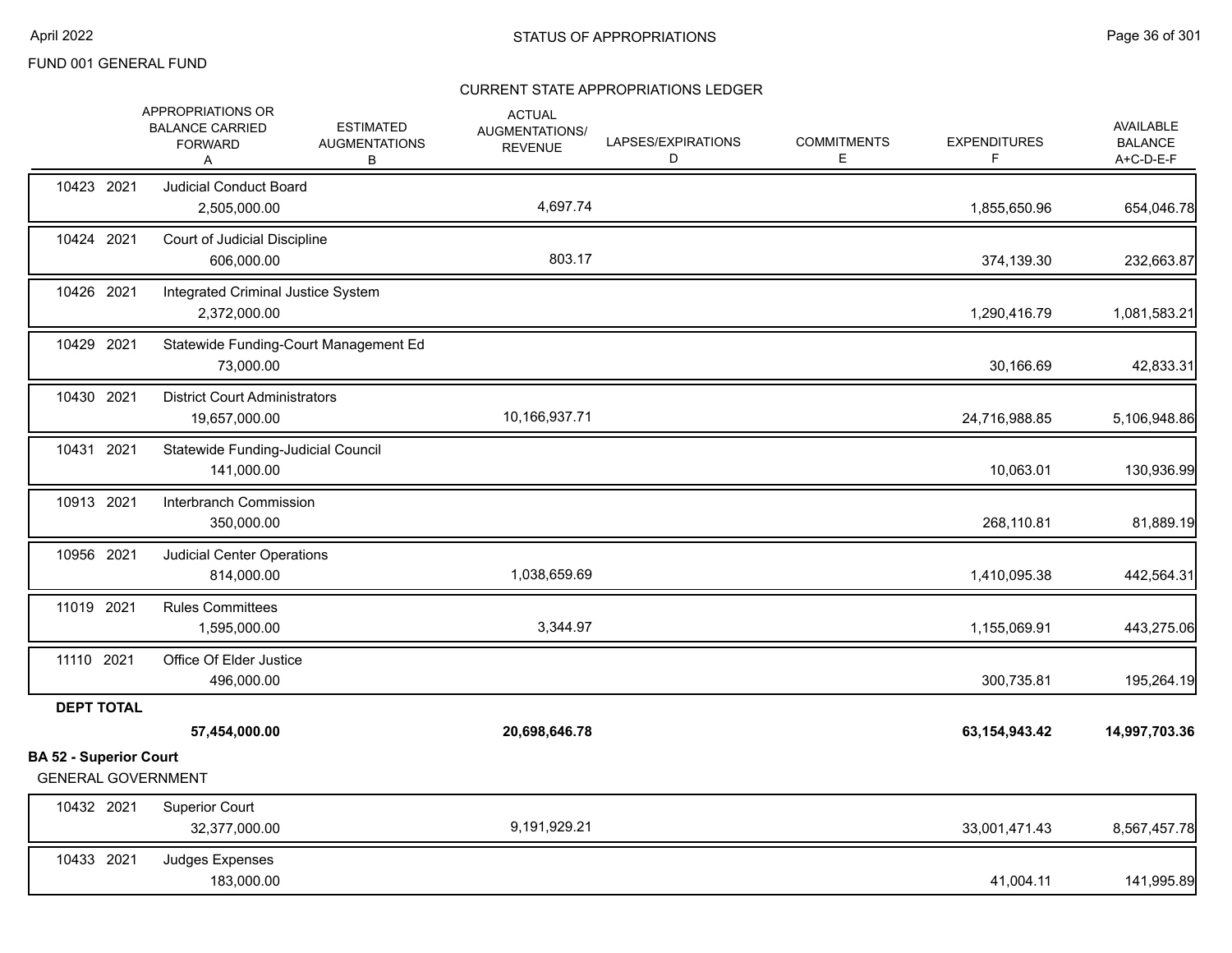### CURRENT STATE APPROPRIATIONS LEDGER

|                                                                    | APPROPRIATIONS OR<br><b>BALANCE CARRIED</b><br><b>FORWARD</b><br>A | <b>ESTIMATED</b><br><b>AUGMENTATIONS</b><br>В | <b>ACTUAL</b><br>AUGMENTATIONS/<br><b>REVENUE</b> | LAPSES/EXPIRATIONS<br>D | <b>COMMITMENTS</b><br>Е | <b>EXPENDITURES</b><br>F | AVAILABLE<br><b>BALANCE</b><br>A+C-D-E-F |
|--------------------------------------------------------------------|--------------------------------------------------------------------|-----------------------------------------------|---------------------------------------------------|-------------------------|-------------------------|--------------------------|------------------------------------------|
| <b>DEPT TOTAL</b>                                                  |                                                                    |                                               |                                                   |                         |                         |                          |                                          |
|                                                                    | 32,560,000.00                                                      |                                               | 9,191,929.21                                      |                         |                         | 33,042,475.54            | 8,709,453.67                             |
| <b>GENERAL GOVERNMENT</b>                                          | <b>BA 53 - Courts of Common Pleas</b>                              |                                               |                                                   |                         |                         |                          |                                          |
| 10435 2021                                                         | Court of Common Pleas<br>117,739,000.00                            |                                               | 26,548,296.53                                     |                         |                         | 121,577,800.98           | 22,709,495.55                            |
| 10436 2021                                                         | Senior Judges<br>4,004,000.00                                      |                                               | 664,306.00                                        |                         |                         | 2,732,594.59             | 1,935,711.41                             |
| 10437 2021                                                         | <b>Judicial Education</b><br>1,247,000.00                          |                                               | 214,143.00                                        |                         |                         | 706,755.18               | 754,387.82                               |
| 10438 2021                                                         | <b>Ethics Committee</b><br>62,000.00                               |                                               |                                                   |                         |                         | 3,536.27                 | 58,463.73                                |
| 11044 2021                                                         | Problem-Solving Courts<br>1,103,000.00                             |                                               |                                                   |                         |                         | 356,652.26               | 746,347.74                               |
| <b>DEPT TOTAL</b>                                                  |                                                                    |                                               |                                                   |                         |                         |                          |                                          |
|                                                                    | 124,155,000.00                                                     |                                               | 27,426,745.53                                     |                         |                         | 125,377,339.28           | 26,204,406.25                            |
| <b>BA 57 - Miscellaneous Judges</b><br><b>GRANTS AND SUBSIDIES</b> |                                                                    |                                               |                                                   |                         |                         |                          |                                          |
| 10439 2021                                                         | <b>County Courts Reimbursement</b><br>23,136,000.00                |                                               |                                                   |                         |                         | 23,136,000.00            |                                          |
| 10440 2021                                                         | Jurors Cost Reimbursement<br>1,118,000.00                          |                                               |                                                   |                         |                         | 324,498.20               | 793,501.80                               |
| 10441 2021                                                         | Senior Judge Reimbursement<br>1,375,000.00                         |                                               |                                                   |                         |                         |                          | 1,375,000.00                             |
| 11091 2021                                                         | Court Interpreter County Grant<br>1,500,000.00                     |                                               |                                                   |                         |                         |                          | 1,500,000.00                             |
| <b>DEPT TOTAL</b>                                                  |                                                                    |                                               |                                                   |                         |                         |                          |                                          |
| <b>BA 58 - Commonwealth Court</b>                                  | 27,129,000.00                                                      |                                               |                                                   |                         |                         | 23,460,498.20            | 3,668,501.80                             |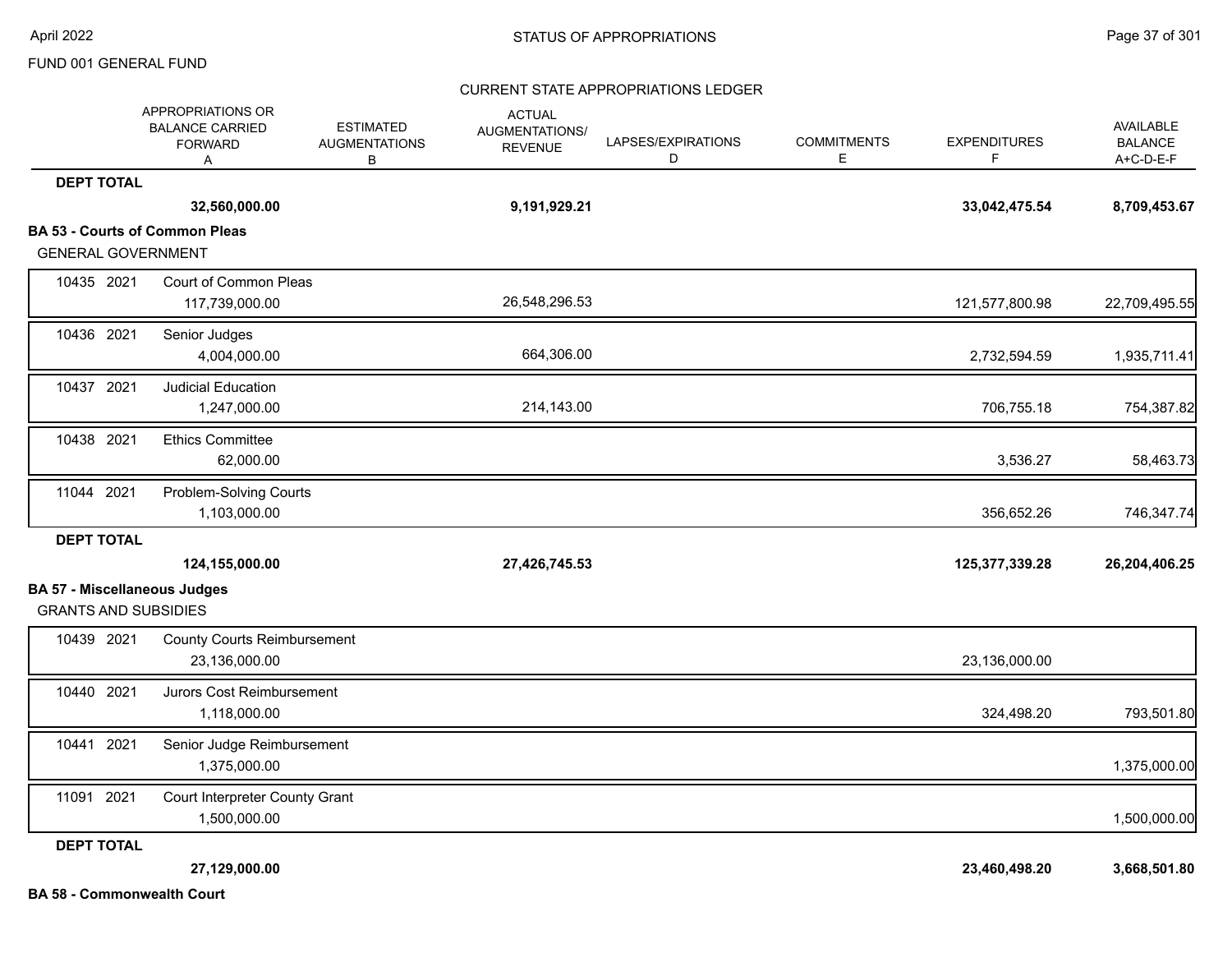### CURRENT STATE APPROPRIATIONS LEDGER

|                             | APPROPRIATIONS OR<br><b>BALANCE CARRIED</b><br><b>FORWARD</b><br>A | <b>ESTIMATED</b><br><b>AUGMENTATIONS</b><br>В | <b>ACTUAL</b><br>AUGMENTATIONS/<br><b>REVENUE</b> | LAPSES/EXPIRATIONS<br>D | <b>COMMITMENTS</b><br>Е | <b>EXPENDITURES</b><br>F. | AVAILABLE<br><b>BALANCE</b><br>$A+C-D-E-F$ |
|-----------------------------|--------------------------------------------------------------------|-----------------------------------------------|---------------------------------------------------|-------------------------|-------------------------|---------------------------|--------------------------------------------|
| <b>GENERAL GOVERNMENT</b>   |                                                                    |                                               |                                                   |                         |                         |                           |                                            |
| 10447 2021                  | <b>Commonwealth Court</b><br>21,192,000.00                         |                                               | 126,104.29                                        |                         |                         | 18,082,005.48             | 3,236,098.81                               |
| 10448 2021                  | Judges Expenses<br>132,000.00                                      |                                               |                                                   |                         |                         | 61,479.30                 | 70,520.70                                  |
| <b>DEPT TOTAL</b>           |                                                                    |                                               |                                                   |                         |                         |                           |                                            |
|                             | 21,324,000.00                                                      |                                               | 126,104.29                                        |                         |                         | 18, 143, 484. 78          | 3,306,619.51                               |
|                             | <b>BA 59 - Magisterial District Judges</b>                         |                                               |                                                   |                         |                         |                           |                                            |
| <b>GENERAL GOVERNMENT</b>   |                                                                    |                                               |                                                   |                         |                         |                           |                                            |
| 10451 2021                  | <b>Magisterial District Justices</b><br>82,802,000.00              |                                               | 12,760,179.81                                     |                         |                         | 80,527,383.86             | 15,034,795.95                              |
| 10452 2021                  | Magisterial District Justices Education<br>744,000.00              |                                               | 21,567.86                                         |                         |                         | 443,412.40                | 322,155.46                                 |
| <b>DEPT TOTAL</b>           |                                                                    |                                               |                                                   |                         |                         |                           |                                            |
|                             | 83,546,000.00                                                      |                                               | 12,781,747.67                                     |                         |                         | 80,970,796.26             | 15,356,951.41                              |
| <b>GENERAL GOVERNMENT</b>   | BA 62 - Philadelphia Municipal Court                               |                                               |                                                   |                         |                         |                           |                                            |
| 10456 2021                  | <b>Municipal Court</b><br>7,794,000.00                             |                                               | 2,328,986.67                                      |                         |                         | 8,487,072.72              | 1,635,913.95                               |
| <b>DEPT TOTAL</b>           |                                                                    |                                               |                                                   |                         |                         |                           |                                            |
|                             | 7,794,000.00                                                       |                                               | 2,328,986.67                                      |                         |                         | 8,487,072.72              | 1,635,913.95                               |
| <b>GRANTS AND SUBSIDIES</b> | <b>BA 64 - Thaddeus Stevens Coll of Tech</b>                       |                                               |                                                   |                         |                         |                           |                                            |
| 10876 2021                  | Thaddeus Stevens College of Technology<br>18,701,000.00            |                                               |                                                   |                         |                         | 18,701,000.00             |                                            |
| <b>DEPT TOTAL</b>           |                                                                    |                                               |                                                   |                         |                         |                           |                                            |
|                             | 18,701,000.00                                                      |                                               |                                                   |                         |                         | 18,701,000.00             |                                            |
| <b>LEDGER TOTAL</b>         |                                                                    |                                               |                                                   |                         |                         |                           |                                            |
|                             | 38,139,618,000.00                                                  | 5,416,314,088.17                              | 3,175,326,469.46                                  |                         | 929,927,688.41          | 31,478,032,462.74         | 8,906,984,318.31                           |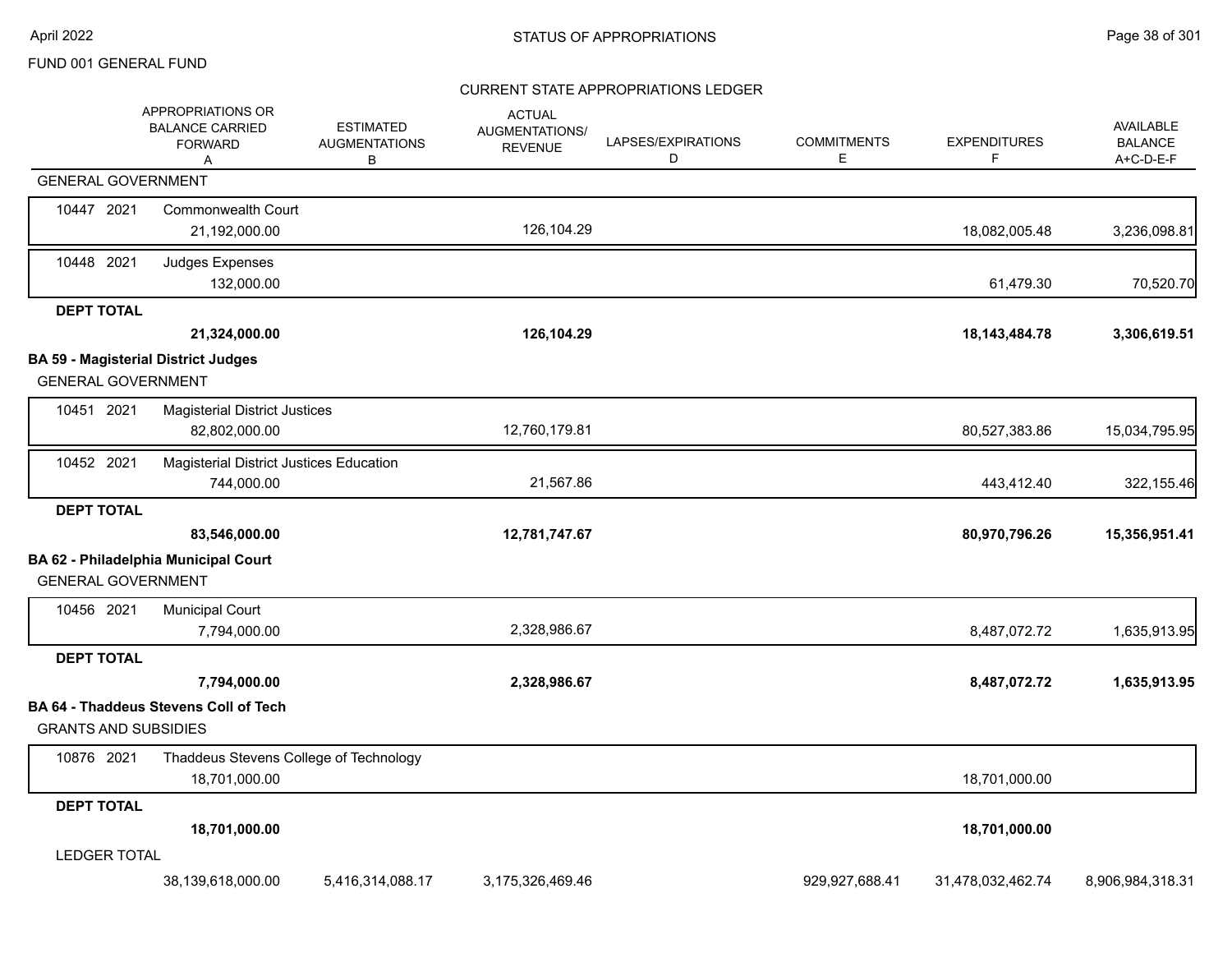#### CURRENT STATE RESTRICTED APPROPRIATIONS LEDGER

|                                 | APPROPRIATIONS OR<br><b>BALANCE CARRIED</b><br><b>FORWARD</b><br>A | <b>ESTIMATED</b><br><b>AUGMENTATIONS</b><br>В | <b>ACTUAL</b><br>AUGMENTATIONS/<br><b>REVENUE</b> | LAPSES/EXPIRATIONS<br>D | <b>COMMITMENTS</b><br>Е | <b>EXPENDITURES</b><br>F | <b>AVAILABLE</b><br><b>BALANCE</b><br>A+C-D-E-F |
|---------------------------------|--------------------------------------------------------------------|-----------------------------------------------|---------------------------------------------------|-------------------------|-------------------------|--------------------------|-------------------------------------------------|
| <b>BA 14 - Attorney General</b> |                                                                    |                                               |                                                   |                         |                         |                          |                                                 |
| <b>GENERAL GOVERNMENT</b>       |                                                                    |                                               |                                                   |                         |                         |                          |                                                 |
| 16054 2021                      | Office of Consumer Advocate                                        |                                               |                                                   |                         |                         |                          |                                                 |
|                                 |                                                                    | 6,204,000.00                                  | 6,204,000.00                                      |                         | 745,146.73              | 3,696,219.86             | 1,762,633.41                                    |
| 16819 2021                      | Home Improvement Consumer Protection                               |                                               |                                                   |                         |                         |                          |                                                 |
|                                 |                                                                    | 2,893,000.00                                  | 2,893,000.00                                      |                         | 9,562.99                | 1,831,399.71             | 1,052,037.30                                    |
| <b>DEPT TOTAL</b>               |                                                                    |                                               |                                                   |                         |                         |                          |                                                 |
|                                 |                                                                    | 9,097,000.00                                  | 9,097,000.00                                      |                         | 754,709.72              | 5,527,619.57             | 2,814,670.71                                    |
|                                 | BA 24 - Community & Economic Develop                               |                                               |                                                   |                         |                         |                          |                                                 |
| <b>GENERAL GOVERNMENT</b>       |                                                                    |                                               |                                                   |                         |                         |                          |                                                 |
| 16297 2021                      | <b>Small Business Advocate</b>                                     |                                               |                                                   |                         |                         |                          |                                                 |
|                                 |                                                                    | 1,824,504.00                                  | 1,824,504.00                                      |                         | 407,012.74              | 1,012,379.66             | 405,111.60                                      |
| 16902 2021                      | Marketing to Attract Tourists                                      |                                               |                                                   |                         |                         |                          |                                                 |
|                                 |                                                                    | 5,000,000.00                                  | 5,000,000.00                                      |                         | 105,456.88              | 3,326,995.56             | 1,567,547.56                                    |
| <b>DEPT TOTAL</b>               |                                                                    |                                               |                                                   |                         |                         |                          |                                                 |
|                                 |                                                                    | 6,824,504.00                                  | 6,824,504.00                                      |                         | 512,469.62              | 4,339,375.22             | 1,972,659.16                                    |
|                                 | <b>BA 74 - Drug and Alcohol Programs</b>                           |                                               |                                                   |                         |                         |                          |                                                 |
| <b>GRANTS AND SUBSIDIES</b>     |                                                                    |                                               |                                                   |                         |                         |                          |                                                 |
| 16967 2021                      | <b>Opioid Settlement</b>                                           |                                               |                                                   |                         |                         |                          |                                                 |
|                                 |                                                                    | 5,000,000.00                                  |                                                   |                         |                         |                          |                                                 |
| <b>DEPT TOTAL</b>               |                                                                    |                                               |                                                   |                         |                         |                          |                                                 |
|                                 |                                                                    | 5,000,000.00                                  |                                                   |                         |                         |                          |                                                 |
|                                 | <b>BA 17 - Public Utility Commission</b>                           |                                               |                                                   |                         |                         |                          |                                                 |
| <b>GENERAL GOVERNMENT</b>       |                                                                    |                                               |                                                   |                         |                         |                          |                                                 |
| 16205 2021                      | <b>General Government Operations</b>                               |                                               |                                                   |                         |                         |                          |                                                 |
|                                 |                                                                    | 78,477,000.00                                 | 78,477,000.00                                     |                         | 3,658,936.86            | 56,248,504.81            | 18,569,558.33                                   |
| <b>DEPT TOTAL</b>               |                                                                    |                                               |                                                   |                         |                         |                          |                                                 |
|                                 |                                                                    | 78,477,000.00                                 | 78,477,000.00                                     |                         | 3,658,936.86            | 56,248,504.81            | 18,569,558.33                                   |

**BA 18 - Revenue**

GENERAL GOVERNMENT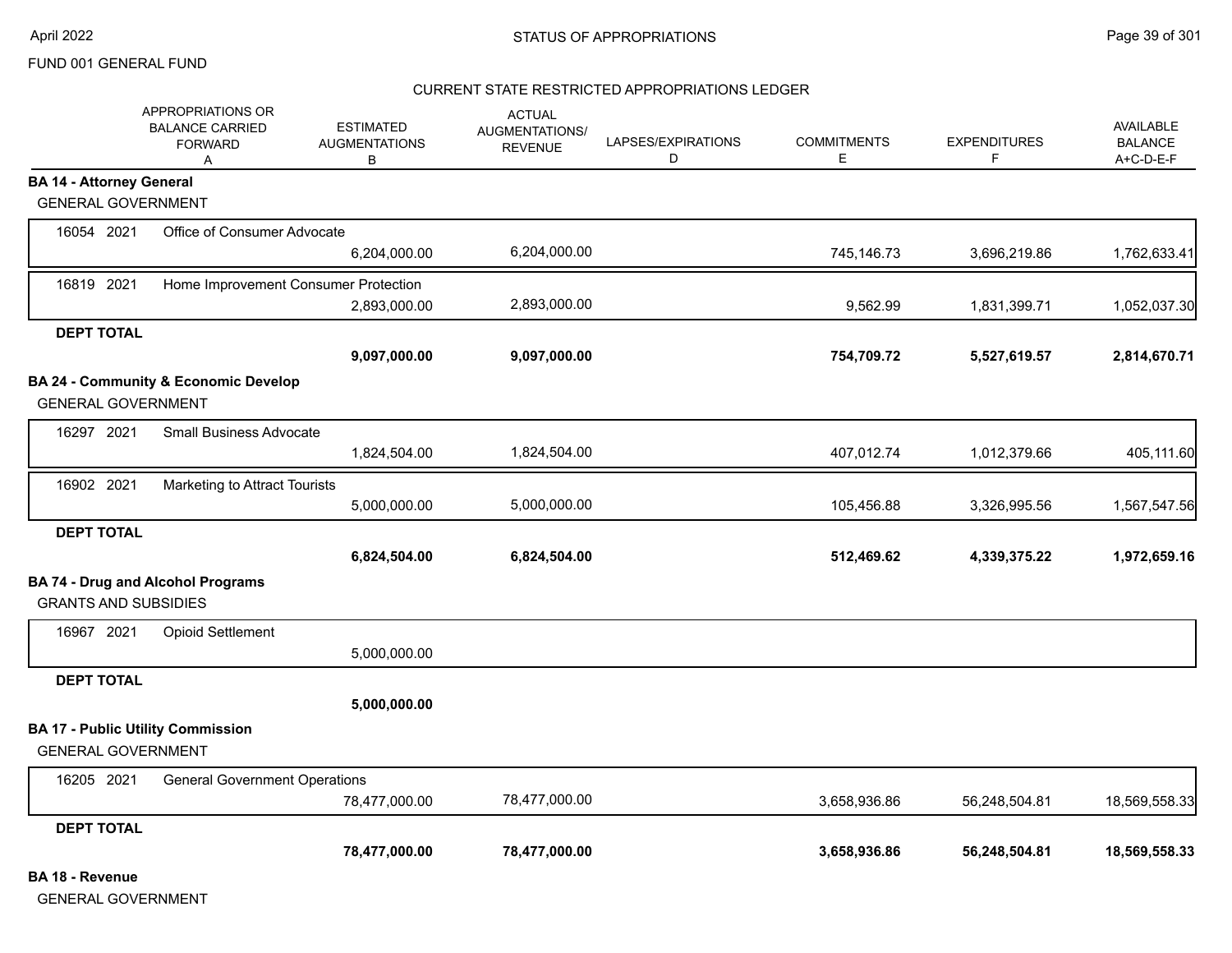### CURRENT STATE RESTRICTED APPROPRIATIONS LEDGER

|                                 | APPROPRIATIONS OR<br><b>BALANCE CARRIED</b><br><b>FORWARD</b><br>A | <b>ESTIMATED</b><br><b>AUGMENTATIONS</b><br>в | <b>ACTUAL</b><br>AUGMENTATIONS/<br><b>REVENUE</b> | LAPSES/EXPIRATIONS<br>D | <b>COMMITMENTS</b><br>Е | <b>EXPENDITURES</b><br>F | <b>AVAILABLE</b><br><b>BALANCE</b><br>A+C-D-E-F |
|---------------------------------|--------------------------------------------------------------------|-----------------------------------------------|---------------------------------------------------|-------------------------|-------------------------|--------------------------|-------------------------------------------------|
| 16903 2021                      | <b>Enhanced Revenue Collection Account</b>                         |                                               |                                                   |                         |                         |                          |                                                 |
|                                 |                                                                    | 30,000,000.00                                 | 25,000,000.00                                     |                         |                         | 20,924,797.56            | 4,075,202.44                                    |
| <b>DEPT TOTAL</b>               |                                                                    |                                               |                                                   |                         |                         |                          |                                                 |
|                                 |                                                                    | 30,000,000.00                                 | 25,000,000.00                                     |                         |                         | 20,924,797.56            | 4,075,202.44                                    |
| <b>BA 19 - State Department</b> |                                                                    |                                               |                                                   |                         |                         |                          |                                                 |
|                                 | <b>GENERAL GOVERNMENT</b>                                          |                                               |                                                   |                         |                         |                          |                                                 |
| 16239 2021                      | Professional and Occupational Affairs                              |                                               |                                                   |                         |                         |                          |                                                 |
|                                 |                                                                    | 55,325,000.00                                 | 44,411,000.00                                     |                         | 2,726,139.11            | 40,628,488.15            | 1,056,372.74                                    |
| 16240 2021                      | State Board of Podiatry                                            |                                               |                                                   |                         |                         |                          |                                                 |
|                                 |                                                                    | 393,000.00                                    | 393,000.00                                        |                         | 20,403.00               | 242,429.17               | 130,167.83                                      |
| 16646 2021                      | State Board of Medicine                                            |                                               |                                                   |                         |                         |                          |                                                 |
|                                 |                                                                    | 8,849,000.00                                  | 8,849,000.00                                      |                         | 445,634.05              | 5,011,266.80             | 3,392,099.15                                    |
| 16647 2021                      | State Board of Osteopathic Medicine                                |                                               |                                                   |                         |                         |                          |                                                 |
|                                 |                                                                    | 2,490,000.00                                  | 2,490,000.00                                      |                         | 176,317.82              | 1,035,862.33             | 1,277,819.85                                    |
| 16663 2021                      | <b>State Athletic Commission</b>                                   |                                               |                                                   |                         |                         |                          |                                                 |
|                                 |                                                                    | 868,000.00                                    | 868,000.00                                        |                         | 3,672.36                | 451,247.20               | 413,080.44                                      |
| <b>DEPT TOTAL</b>               |                                                                    |                                               |                                                   |                         |                         |                          |                                                 |
|                                 |                                                                    | 67,925,000.00                                 | 57,011,000.00                                     |                         | 3,372,166.34            | 47,369,293.65            | 6,269,540.01                                    |
| <b>BA 20 - State Police</b>     | <b>GENERAL GOVERNMENT</b>                                          |                                               |                                                   |                         |                         |                          |                                                 |
| 16218 2021                      | <b>Firearms Records Check</b>                                      |                                               |                                                   |                         |                         |                          |                                                 |
|                                 |                                                                    | 3,752,000.00                                  | 200,000.00                                        |                         | 3,923.63                | 179,558.62               | 16,517.75                                       |
| <b>DEPT TOTAL</b>               |                                                                    |                                               |                                                   |                         |                         |                          |                                                 |
|                                 |                                                                    | 3,752,000.00                                  | 200,000.00                                        |                         | 3,923.63                | 179,558.62               | 16,517.75                                       |
| <b>BA 51 - Supreme Court</b>    | <b>GENERAL GOVERNMENT</b>                                          |                                               |                                                   |                         |                         |                          |                                                 |
| 14421 2021                      | Statewide Judicial Computer System                                 |                                               |                                                   |                         |                         |                          |                                                 |
|                                 |                                                                    |                                               | 49,457,685.58                                     |                         |                         | 34,725,467.56            | 14,732,218.02                                   |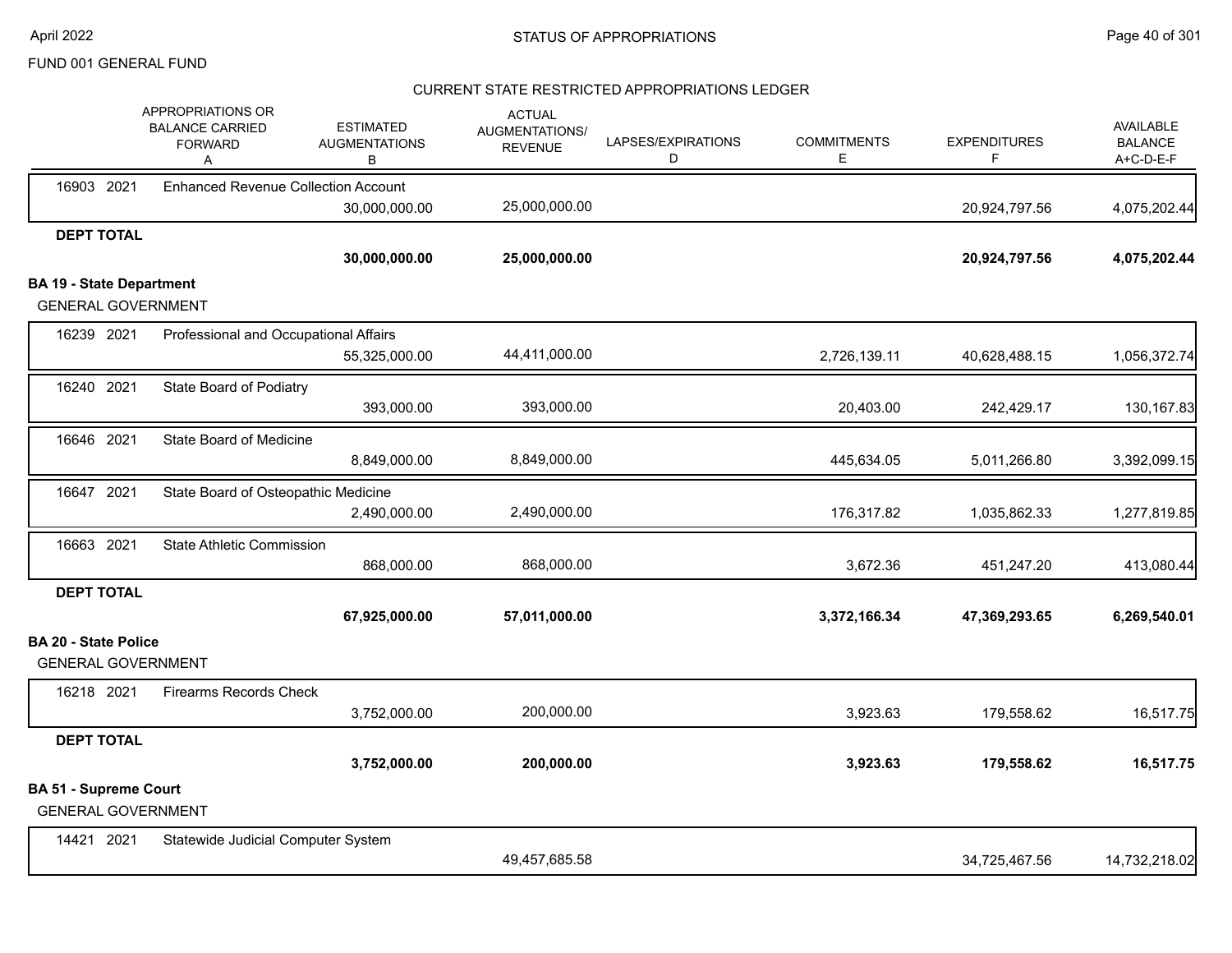### CURRENT STATE RESTRICTED APPROPRIATIONS LEDGER

|                     | APPROPRIATIONS OR<br><b>BALANCE CARRIED</b><br><b>FORWARD</b><br>A | <b>ESTIMATED</b><br><b>AUGMENTATIONS</b><br>в | <b>ACTUAL</b><br>AUGMENTATIONS/<br><b>REVENUE</b> | LAPSES/EXPIRATIONS | <b>COMMITMENTS</b> | <b>EXPENDITURES</b> | AVAILABLE<br><b>BALANCE</b><br>A+C-D-E-F |
|---------------------|--------------------------------------------------------------------|-----------------------------------------------|---------------------------------------------------|--------------------|--------------------|---------------------|------------------------------------------|
| <b>DEPT TOTAL</b>   |                                                                    |                                               |                                                   |                    |                    |                     |                                          |
|                     |                                                                    |                                               | 49,457,685.58                                     |                    |                    | 34,725,467.56       | 14,732,218.02                            |
| <b>LEDGER TOTAL</b> |                                                                    |                                               |                                                   |                    |                    |                     |                                          |
|                     |                                                                    | 201,075,504.00                                | 226,067,189.58                                    |                    | 8,302,206.17       | 169,314,616.99      | 48,450,366.42                            |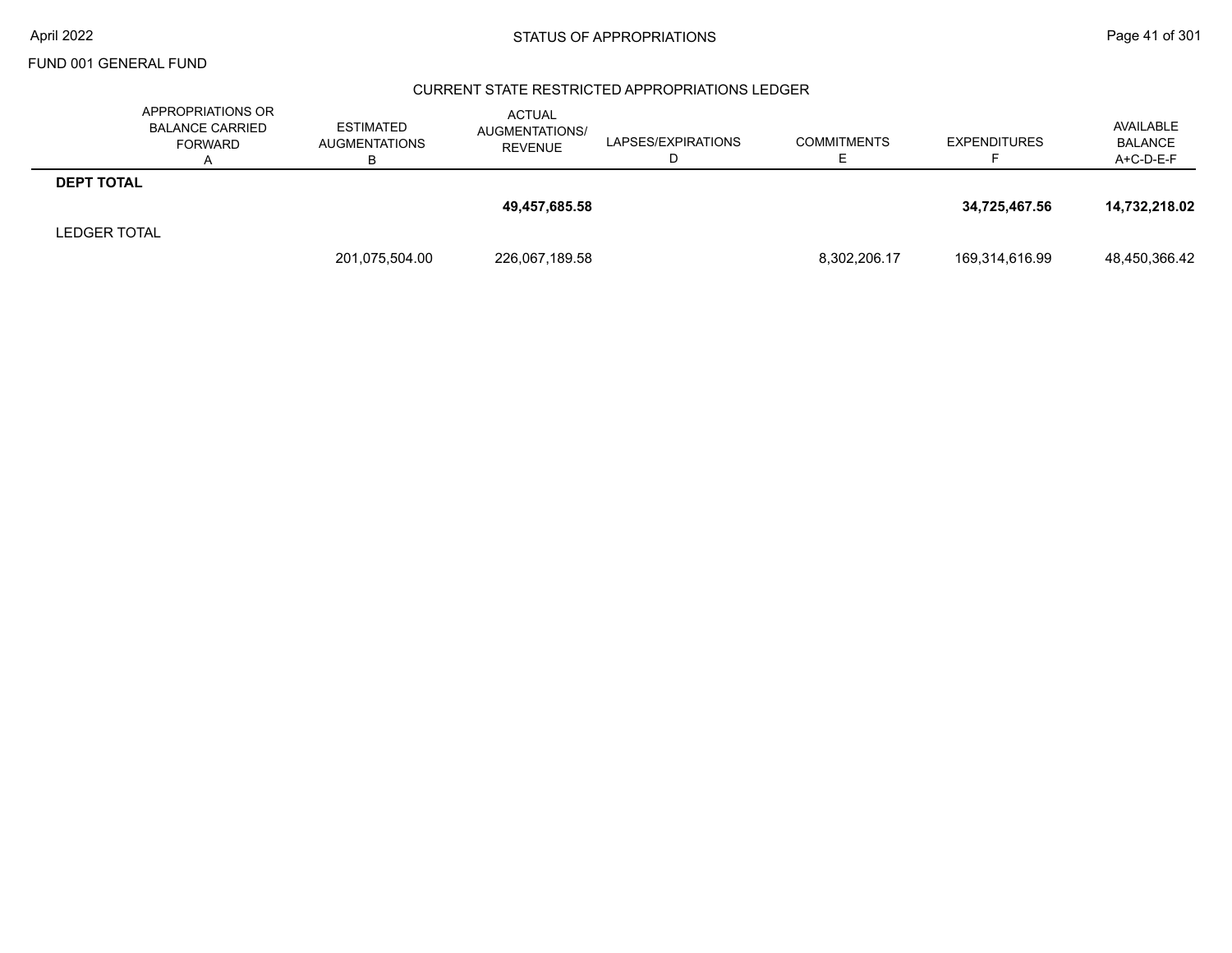### CURRENT STATE EXECUTIVE AUTHORIZATIONS LEDGER

|                                 | APPROPRIATIONS OR<br><b>BALANCE CARRIED</b><br><b>FORWARD</b><br>Α | <b>ESTIMATED</b><br><b>AUGMENTATIONS</b><br>в | <b>ACTUAL</b><br>AUGMENTATIONS/<br><b>REVENUE</b> | LAPSES/EXPIRATIONS<br>D | <b>COMMITMENTS</b><br>Е | <b>EXPENDITURES</b><br>F | <b>AVAILABLE</b><br><b>BALANCE</b><br>$A+C-D-E-F$ |
|---------------------------------|--------------------------------------------------------------------|-----------------------------------------------|---------------------------------------------------|-------------------------|-------------------------|--------------------------|---------------------------------------------------|
| <b>BA 18 - Revenue</b>          |                                                                    |                                               |                                                   |                         |                         |                          |                                                   |
| <b>GENERAL GOVERNMENT</b>       |                                                                    |                                               |                                                   |                         |                         |                          |                                                   |
| 20019 2021                      | Comm-Inherit & Realty Transfer Tax Col                             |                                               |                                                   |                         |                         |                          |                                                   |
|                                 | 14,791,000.00                                                      |                                               |                                                   |                         |                         | 12,727,111.20            | 2,063,888.80                                      |
| <b>REFUNDS</b>                  |                                                                    |                                               |                                                   |                         |                         |                          |                                                   |
| 20018 2021                      | <b>Refunding Tax Collections</b>                                   |                                               |                                                   |                         |                         |                          |                                                   |
|                                 | 1,420,000,000.00                                                   |                                               |                                                   |                         |                         | 1,176,914,446.75         | 243,085,553.25                                    |
| <b>DEPT TOTAL</b>               |                                                                    |                                               |                                                   |                         |                         |                          |                                                   |
|                                 | 1,434,791,000.00                                                   |                                               |                                                   |                         |                         | 1,189,641,557.95         | 245, 149, 442.05                                  |
| <b>BA 19 - State Department</b> |                                                                    |                                               |                                                   |                         |                         |                          |                                                   |
| <b>GENERAL GOVERNMENT</b>       |                                                                    |                                               |                                                   |                         |                         |                          |                                                   |
| 20027 2021                      | <b>Publishing Constitutional Amendments</b>                        |                                               |                                                   |                         |                         |                          |                                                   |
|                                 | 4,500,000.00                                                       |                                               |                                                   |                         |                         |                          | 4,500,000.00                                      |
| <b>GRANTS AND SUBSIDIES</b>     |                                                                    |                                               |                                                   |                         |                         |                          |                                                   |
| 20028 2021                      | <b>County Election Expenses</b>                                    |                                               |                                                   |                         |                         |                          |                                                   |
|                                 | 1,400,000.00                                                       |                                               |                                                   |                         |                         | 1,117,180.58             | 282,819.42                                        |
| <b>DEPT TOTAL</b>               |                                                                    |                                               |                                                   |                         |                         |                          |                                                   |
|                                 | 5,900,000.00                                                       |                                               |                                                   |                         |                         | 1,117,180.58             | 4,782,819.42                                      |
| <b>LEDGER TOTAL</b>             |                                                                    |                                               |                                                   |                         |                         |                          |                                                   |
|                                 | 1,440,691,000.00                                                   |                                               |                                                   |                         |                         | 1,190,758,738.53         | 249,932,261.47                                    |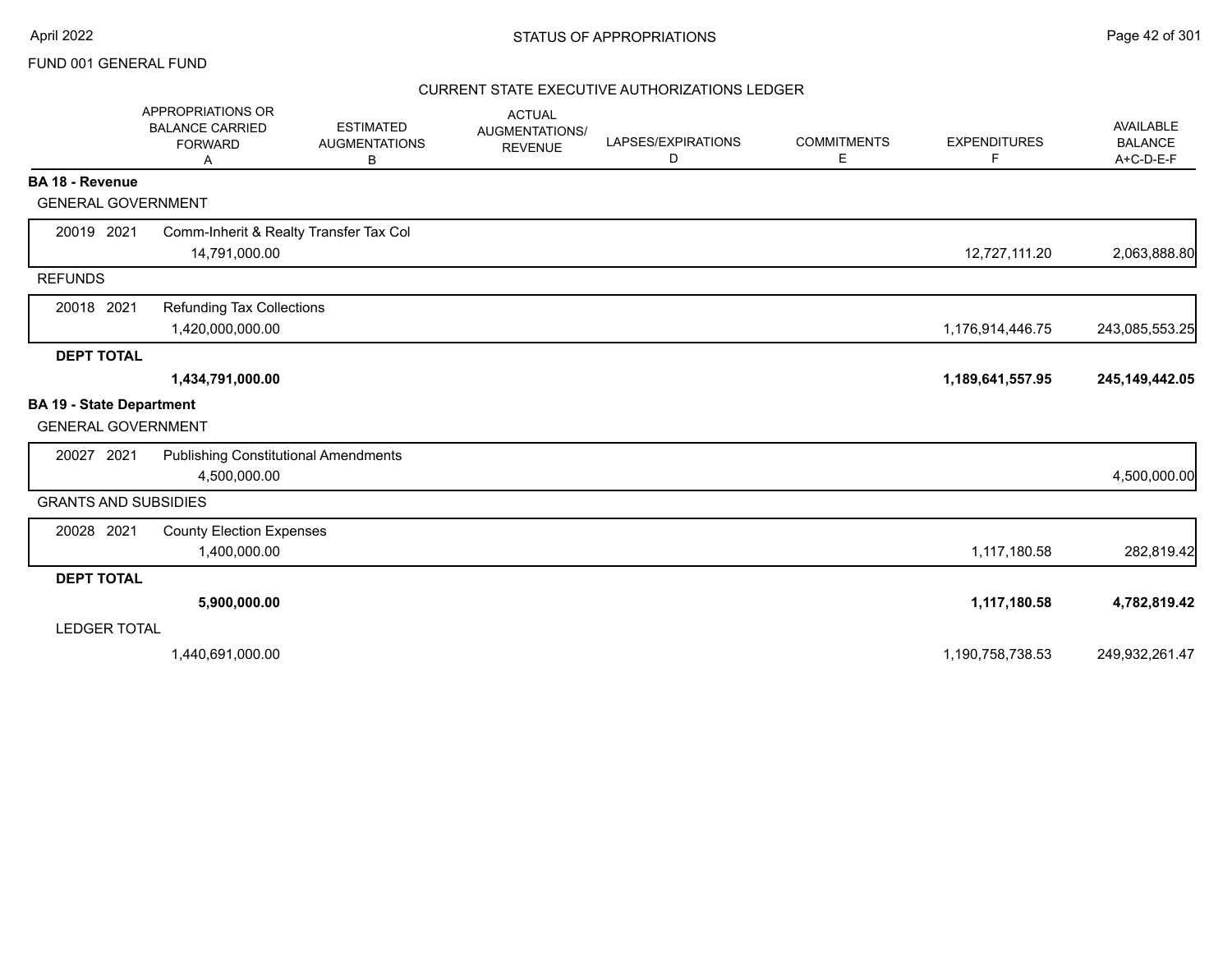### CURRENT STATE EXECUTIVE AUTHORIZATIONS - RESTRICTED LEDGER

|                                  | APPROPRIATIONS OR<br><b>BALANCE CARRIED</b><br><b>FORWARD</b><br>A | <b>ESTIMATED</b><br><b>AUGMENTATIONS</b><br>B | <b>ACTUAL</b><br>AUGMENTATIONS/<br><b>REVENUE</b> | LAPSES/EXPIRATIONS<br>D | <b>COMMITMENTS</b><br>Е | <b>EXPENDITURES</b><br>F. | AVAILABLE<br><b>BALANCE</b><br>A+C-D-E-F |
|----------------------------------|--------------------------------------------------------------------|-----------------------------------------------|---------------------------------------------------|-------------------------|-------------------------|---------------------------|------------------------------------------|
| <b>BA 81 - Executive Offices</b> |                                                                    |                                               |                                                   |                         |                         |                           |                                          |
|                                  | <b>GENERAL GOVERNMENT</b>                                          |                                               |                                                   |                         |                         |                           |                                          |
| 26434 2021                       | <b>Agency IT Projects</b>                                          |                                               |                                                   |                         |                         |                           |                                          |
|                                  |                                                                    | 25,000,000.00                                 | 26,558,536.46                                     |                         | 3,763,000.90            | 20,345,559.83             | 2,449,975.73                             |
| <b>DEPT TOTAL</b>                |                                                                    |                                               |                                                   |                         |                         |                           |                                          |
|                                  |                                                                    | 25,000,000.00                                 | 26,558,536.46                                     |                         | 3,763,000.90            | 20,345,559.83             | 2,449,975.73                             |
| <b>BA 14 - Attorney General</b>  |                                                                    |                                               |                                                   |                         |                         |                           |                                          |
|                                  | <b>GENERAL GOVERNMENT</b>                                          |                                               |                                                   |                         |                         |                           |                                          |
| 26346 2021                       | Reimb to Counties-FT District Attorneys                            |                                               |                                                   |                         |                         |                           |                                          |
|                                  |                                                                    | 7,724,000.00                                  | 7,723,664.00                                      |                         |                         |                           | 7,723,664.00                             |
| <b>DEPT TOTAL</b>                |                                                                    |                                               |                                                   |                         |                         |                           |                                          |
|                                  |                                                                    | 7,724,000.00                                  | 7,723,664.00                                      |                         |                         |                           | 7,723,664.00                             |
|                                  | <b>BA 75 - Banking &amp; Securities</b>                            |                                               |                                                   |                         |                         |                           |                                          |
|                                  | <b>GENERAL GOVERNMENT</b>                                          |                                               |                                                   |                         |                         |                           |                                          |
| 26385 2021                       | Securities Operation                                               |                                               |                                                   |                         |                         |                           |                                          |
|                                  |                                                                    | 9,477,000.00                                  | 9,477,000.00                                      |                         | 235,866.01              | 5,697,924.04              | 3,543,209.95                             |
| <b>DEPT TOTAL</b>                |                                                                    |                                               |                                                   |                         |                         |                           |                                          |
|                                  |                                                                    | 9,477,000.00                                  | 9,477,000.00                                      |                         | 235,866.01              | 5,697,924.04              | 3,543,209.95                             |
|                                  | <b>BA 32 - Civil Service Commission</b>                            |                                               |                                                   |                         |                         |                           |                                          |
|                                  | <b>GENERAL GOVERNMENT</b>                                          |                                               |                                                   |                         |                         |                           |                                          |
| 26469 2021                       | <b>Civil Service Commission</b>                                    |                                               |                                                   |                         |                         |                           |                                          |
|                                  |                                                                    | 3,800,000.00                                  | 4,571,130.88                                      |                         | 161,331.17              | 3,076,811.75              | 1,332,987.96                             |
| <b>DEPT TOTAL</b>                |                                                                    |                                               |                                                   |                         |                         |                           |                                          |
|                                  |                                                                    | 3,800,000.00                                  | 4,571,130.88                                      |                         | 161,331.17              | 3,076,811.75              | 1,332,987.96                             |
|                                  | <b>BA 38 - Conservation &amp; Natural Resourc</b>                  |                                               |                                                   |                         |                         |                           |                                          |
|                                  | <b>GENERAL GOVERNMENT</b>                                          |                                               |                                                   |                         |                         |                           |                                          |
| 26452 2021                       | <b>ATV Management</b>                                              |                                               |                                                   |                         |                         |                           |                                          |
|                                  |                                                                    | 7,000,000.00                                  | 6,830,000.00                                      |                         | 784,191.01              | 1,602,062.44              | 4,443,746.55                             |
| 26453 2021                       | Snowmobile Management                                              |                                               |                                                   |                         |                         |                           |                                          |
|                                  |                                                                    | 1,000,000.00                                  | 1,000,000.00                                      |                         | 213,007.06              | 384,793.52                | 402,199.42                               |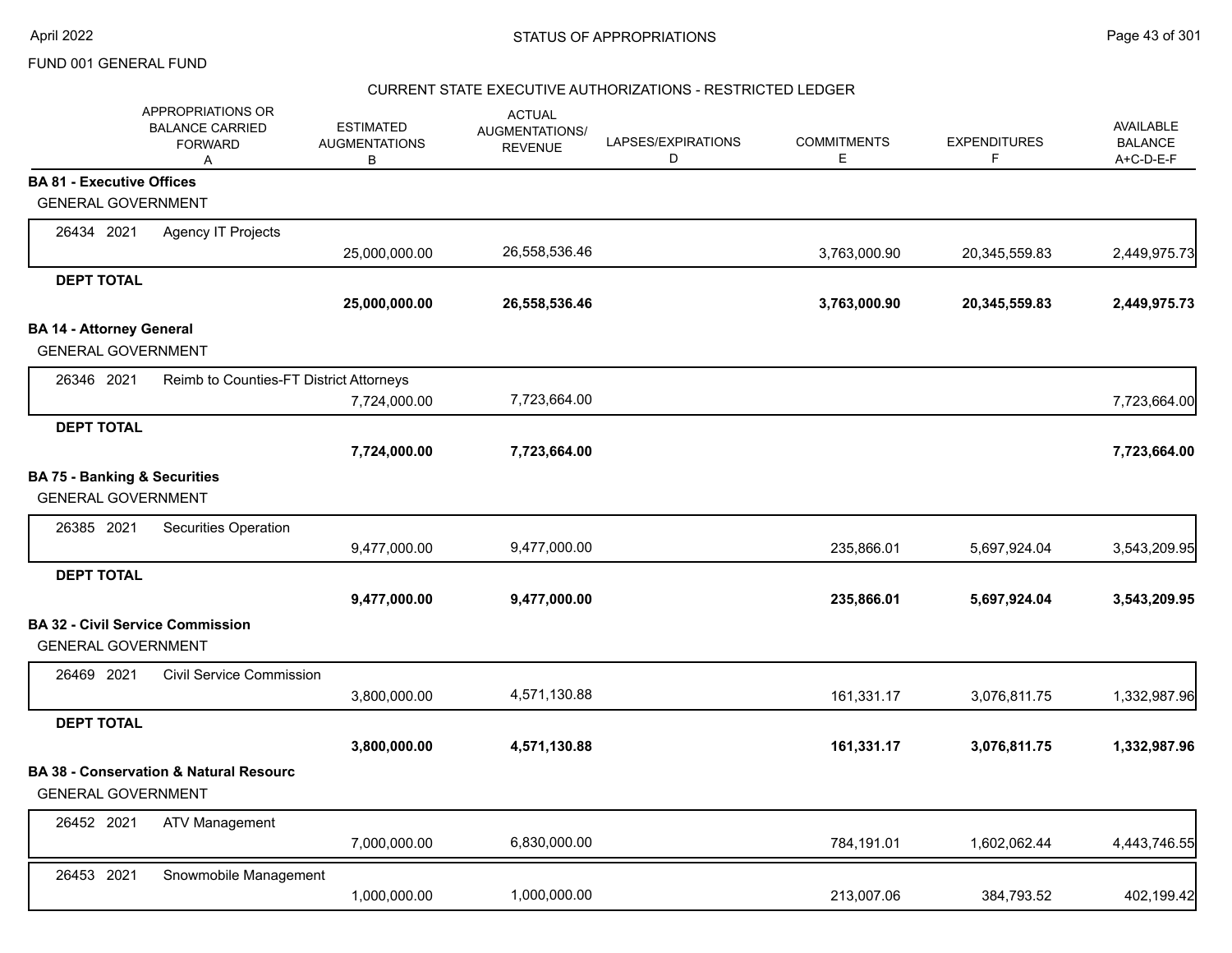#### CURRENT STATE EXECUTIVE AUTHORIZATIONS - RESTRICTED LEDGER

|                            | APPROPRIATIONS OR<br><b>BALANCE CARRIED</b><br><b>FORWARD</b><br>Α | <b>ESTIMATED</b><br><b>AUGMENTATIONS</b><br>В | <b>ACTUAL</b><br>AUGMENTATIONS/<br><b>REVENUE</b> | LAPSES/EXPIRATIONS<br>D | <b>COMMITMENTS</b><br>E. | <b>EXPENDITURES</b><br>F. | <b>AVAILABLE</b><br><b>BALANCE</b><br>A+C-D-E-F |
|----------------------------|--------------------------------------------------------------------|-----------------------------------------------|---------------------------------------------------|-------------------------|--------------------------|---------------------------|-------------------------------------------------|
| 26464 2021                 | <b>Forest Regeneration</b>                                         | 4,500,000.00                                  | 4,500,000.00                                      |                         | 463,570.89               | 775,476.65                | 3,260,952.46                                    |
| <b>DEPT TOTAL</b>          |                                                                    |                                               |                                                   |                         |                          |                           |                                                 |
|                            |                                                                    | 12,500,000.00                                 | 12,330,000.00                                     |                         | 1,460,768.96             | 2,762,332.61              | 8,106,898.43                                    |
| <b>BA 11 - Corrections</b> |                                                                    |                                               |                                                   |                         |                          |                           |                                                 |
| <b>GENERAL GOVERNMENT</b>  |                                                                    |                                               |                                                   |                         |                          |                           |                                                 |
| 26450 2021                 | Rockview Farm Program                                              |                                               |                                                   |                         |                          |                           |                                                 |
|                            |                                                                    | 357,000.00                                    | 257,000.00                                        |                         | 65,895.41                | 176,587.99                | 14,516.60                                       |
| <b>DEPT TOTAL</b>          |                                                                    |                                               |                                                   |                         |                          |                           |                                                 |
|                            |                                                                    | 357,000.00                                    | 257,000.00                                        |                         | 65,895.41                | 176,587.99                | 14,516.60                                       |
| <b>GENERAL GOVERNMENT</b>  | <b>BA 74 - Drug and Alcohol Programs</b>                           |                                               |                                                   |                         |                          |                           |                                                 |
| 26470 2021                 | Recovery House Certification                                       |                                               |                                                   |                         |                          |                           |                                                 |
|                            |                                                                    | 125,000.00                                    |                                                   |                         |                          |                           |                                                 |
| <b>DEPT TOTAL</b>          |                                                                    |                                               |                                                   |                         |                          |                           |                                                 |
|                            |                                                                    | 125,000.00                                    |                                                   |                         |                          |                           |                                                 |
|                            | <b>BA 35 - Environmental Protection</b>                            |                                               |                                                   |                         |                          |                           |                                                 |
| <b>GENERAL GOVERNMENT</b>  |                                                                    |                                               |                                                   |                         |                          |                           |                                                 |
| 26250 2021                 | Used Tire Pile Remediation                                         |                                               |                                                   |                         |                          |                           |                                                 |
|                            |                                                                    | 3,000.00                                      |                                                   |                         |                          |                           |                                                 |
| 26251 2021                 | Sewage Facilities Program Administration                           | 652,000.00                                    | 652,000.00                                        |                         |                          | 637,548.71                | 14,451.29                                       |
| <b>DEPT TOTAL</b>          |                                                                    |                                               |                                                   |                         |                          |                           |                                                 |
|                            |                                                                    | 655,000.00                                    | 652,000.00                                        |                         |                          | 637,548.71                | 14,451.29                                       |
| BA 67 - Health             |                                                                    |                                               |                                                   |                         |                          |                           |                                                 |
| <b>GENERAL GOVERNMENT</b>  |                                                                    |                                               |                                                   |                         |                          |                           |                                                 |
| 26322 2021                 | Vital Statistics Improvement Admin                                 |                                               |                                                   |                         |                          |                           |                                                 |
|                            |                                                                    | 18,151,000.00                                 | 11,834,700.03                                     |                         | 1,454,952.71             | 9,622,131.15              | 757,616.17                                      |
| 26328 2021                 | County Coroner / Medical Examiner Distri                           |                                               |                                                   |                         |                          |                           |                                                 |
|                            |                                                                    | 1,110,435.00                                  |                                                   |                         |                          |                           |                                                 |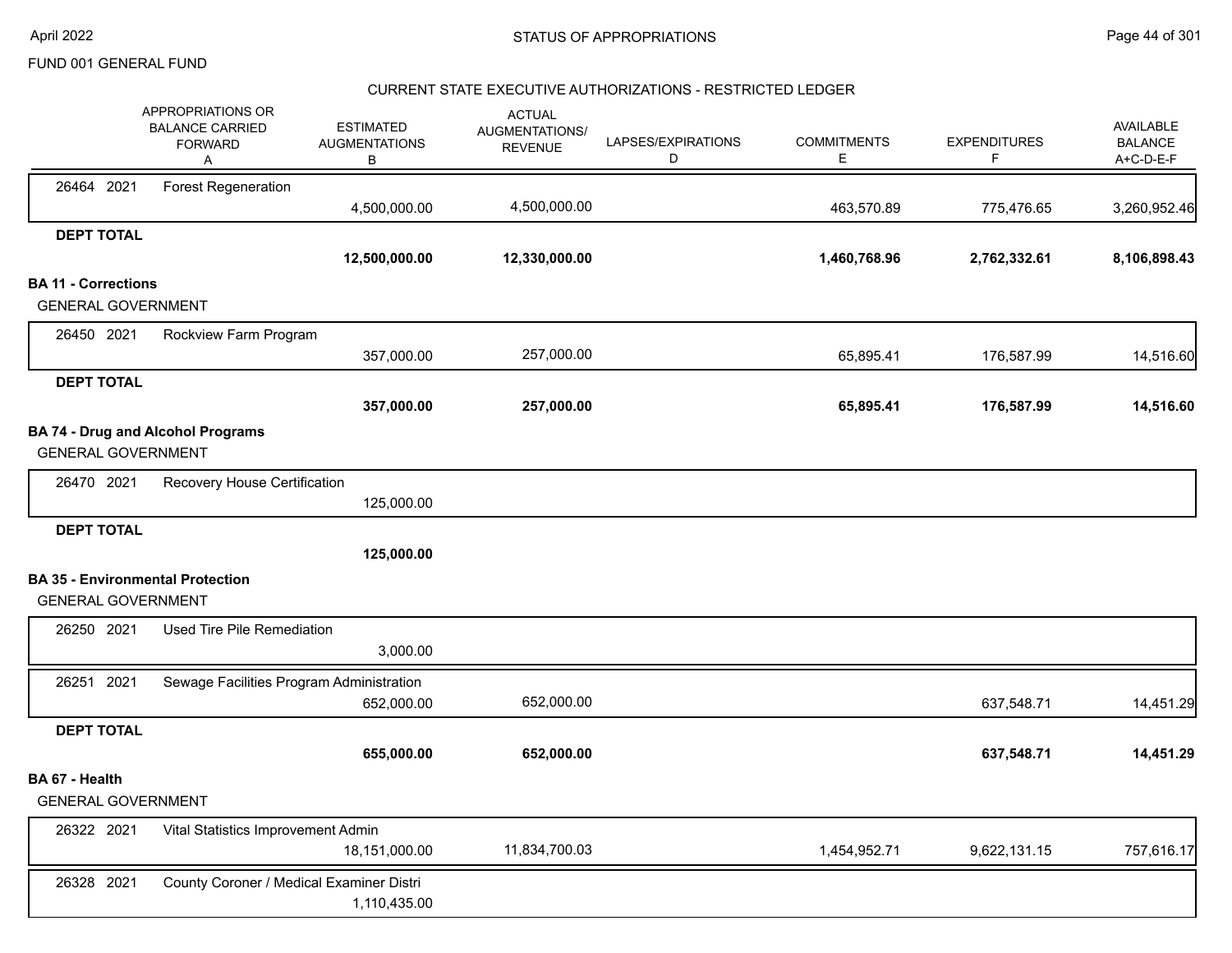### CURRENT STATE EXECUTIVE AUTHORIZATIONS - RESTRICTED LEDGER

|                                 | APPROPRIATIONS OR<br><b>BALANCE CARRIED</b><br><b>FORWARD</b> | <b>ESTIMATED</b><br><b>AUGMENTATIONS</b><br>В | <b>ACTUAL</b><br><b>AUGMENTATIONS/</b><br><b>REVENUE</b> | LAPSES/EXPIRATIONS<br>D | <b>COMMITMENTS</b><br>E. | <b>EXPENDITURES</b><br>F | AVAILABLE<br><b>BALANCE</b><br>A+C-D-E-F |
|---------------------------------|---------------------------------------------------------------|-----------------------------------------------|----------------------------------------------------------|-------------------------|--------------------------|--------------------------|------------------------------------------|
| 2021<br>26509                   | LT Care Infection Prevention & Control                        |                                               |                                                          |                         |                          |                          |                                          |
|                                 |                                                               | 915,200.00                                    | 915,200.00                                               |                         |                          |                          | 915,200.00                               |
| <b>DEPT TOTAL</b>               |                                                               |                                               |                                                          |                         |                          |                          |                                          |
|                                 |                                                               | 20,176,635.00                                 | 12,749,900.03                                            |                         | 1,454,952.71             | 9,622,131.15             | 1,672,816.17                             |
| BA 12 - Labor & Industry        |                                                               |                                               |                                                          |                         |                          |                          |                                          |
| <b>GENERAL GOVERNMENT</b>       |                                                               |                                               |                                                          |                         |                          |                          |                                          |
| 26235 2021                      | Asbestos and Lead Certification                               |                                               |                                                          |                         |                          |                          |                                          |
|                                 |                                                               | 2,025,000.00                                  | 2,025,000.00                                             |                         | 186,732.22               | 721,332.62               | 1,116,935.16                             |
| <b>DEPT TOTAL</b>               |                                                               |                                               |                                                          |                         |                          |                          |                                          |
|                                 |                                                               | 2,025,000.00                                  | 2,025,000.00                                             |                         | 186,732.22               | 721,332.62               | 1,116,935.16                             |
| <b>BA 19 - State Department</b> |                                                               |                                               |                                                          |                         |                          |                          |                                          |
| <b>GENERAL GOVERNMENT</b>       |                                                               |                                               |                                                          |                         |                          |                          |                                          |
| 26239 2021                      |                                                               | Bureau ofCorporatns&CharitableOrganizatn      |                                                          |                         |                          |                          |                                          |
|                                 |                                                               | 12,434,000.00                                 | 11,000,000.00                                            |                         | 1,081,314.38             | 8,579,989.28             | 1,338,696.34                             |
| <b>DEPT TOTAL</b>               |                                                               |                                               |                                                          |                         |                          |                          |                                          |
|                                 |                                                               | 12,434,000.00                                 | 11,000,000.00                                            |                         | 1,081,314.38             | 8,579,989.28             | 1,338,696.34                             |
| <b>LEDGER TOTAL</b>             |                                                               |                                               |                                                          |                         |                          |                          |                                          |
|                                 |                                                               | 94,273,635.00                                 | 87, 344, 231. 37                                         |                         | 8,409,861.76             | 51,620,217.98            | 27,314,151.63                            |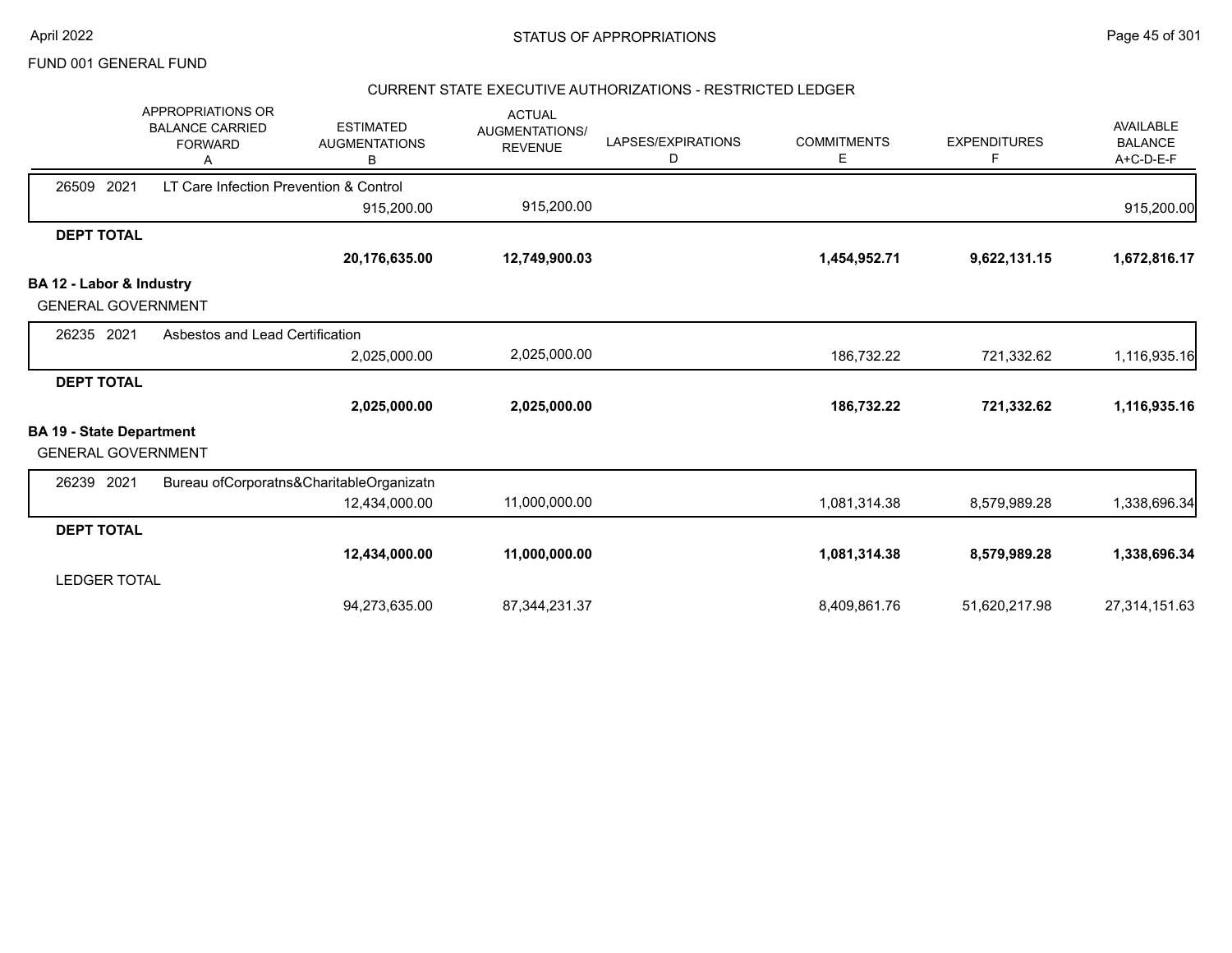|                                             | APPROPRIATIONS OR<br><b>BALANCE CARRIED</b><br><b>FORWARD</b><br>A | <b>ESTIMATED</b><br><b>AUGMENTATIONS</b><br>В | <b>ACTUAL</b><br>AUGMENTATIONS/<br><b>REVENUE</b> | LAPSES/EXPIRATIONS<br>D | <b>COMMITMENTS</b><br>E | <b>EXPENDITURES</b><br>F. | <b>AVAILABLE</b><br><b>BALANCE</b><br>A+C-D-E-F |
|---------------------------------------------|--------------------------------------------------------------------|-----------------------------------------------|---------------------------------------------------|-------------------------|-------------------------|---------------------------|-------------------------------------------------|
|                                             | <b>BA 43 - Health Care Cost Containment</b>                        |                                               |                                                   |                         |                         |                           |                                                 |
| <b>GENERAL GOVERNMENT</b>                   |                                                                    |                                               |                                                   |                         |                         |                           |                                                 |
| 30309 2021                                  | Health Care Cost Containment Council                               |                                               |                                                   |                         |                         |                           |                                                 |
|                                             | 3,167,000.00                                                       |                                               |                                                   |                         |                         | 2,841,478.72              | 325,521.28                                      |
| <b>DEPT TOTAL</b>                           |                                                                    |                                               |                                                   |                         |                         |                           |                                                 |
|                                             | 3,167,000.00                                                       |                                               |                                                   |                         |                         | 2,841,478.72              | 325,521.28                                      |
| BA 41 - Senate<br><b>GENERAL GOVERNMENT</b> |                                                                    |                                               |                                                   |                         |                         |                           |                                                 |
|                                             |                                                                    |                                               |                                                   |                         |                         |                           |                                                 |
| 30037 2021                                  | Senators' Salaries<br>8,864,000.00                                 |                                               |                                                   |                         |                         | 5,538,690.35              | 3,325,309.65                                    |
| 30039 2021                                  | Employes of Chief Clerk<br>3,085,000.00                            |                                               |                                                   |                         |                         |                           | 3,085,000.00                                    |
| 30040 2021                                  | Salaried Officers & Employes                                       |                                               |                                                   |                         |                         |                           |                                                 |
|                                             | 13,973,000.00                                                      |                                               |                                                   |                         |                         | 10,902,954.15             | 3,070,045.85                                    |
| 30041 2021                                  | <b>Reapportionment Expenses</b><br>800,000.00                      |                                               |                                                   |                         |                         | 26,300.00                 | 773,700.00                                      |
| 30047 2021                                  | Committee on Appropriations (R)                                    |                                               |                                                   |                         |                         |                           |                                                 |
|                                             | 1,507,500.00                                                       |                                               |                                                   |                         |                         | 125,620.60                | 1,381,879.40                                    |
| 30060 2021                                  | <b>Incidental Expenses</b>                                         |                                               |                                                   |                         |                         |                           |                                                 |
|                                             | 3,595,000.00                                                       |                                               |                                                   |                         |                         | 49,986.26                 | 3,545,013.74                                    |
| 30061 2021                                  | Committee on Appropriations (D)                                    |                                               |                                                   |                         |                         |                           |                                                 |
|                                             | 1,507,500.00                                                       |                                               |                                                   |                         |                         | 111,692.74                | 1,395,807.26                                    |
| 30062 2021                                  | Expenses-Senators                                                  |                                               |                                                   |                         |                         |                           |                                                 |
|                                             | 1,416,000.00                                                       |                                               |                                                   |                         |                         | 51,122.82                 | 1,364,877.18                                    |
| 30063 2021                                  | Legislative Printing & Expenses                                    |                                               |                                                   |                         |                         |                           |                                                 |
|                                             | 8,048,000.00                                                       |                                               |                                                   |                         |                         | 120,465.03                | 7,927,534.97                                    |
| 30218 2021                                  | Caucus Operations (D)                                              |                                               |                                                   |                         |                         |                           |                                                 |
|                                             | 37, 371, 822. 21                                                   |                                               |                                                   |                         |                         | 26,711,921.60             | 10,659,900.61                                   |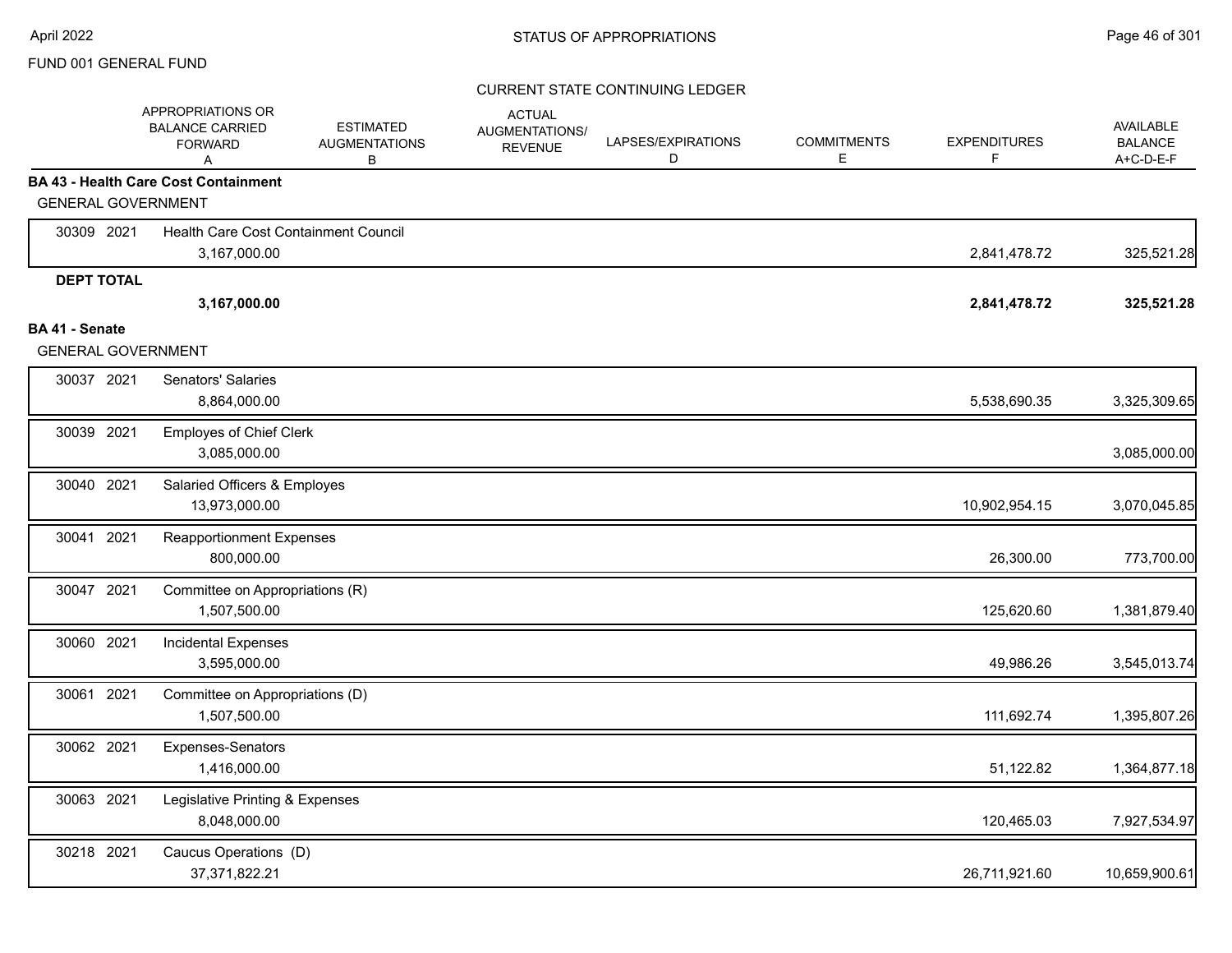|                           | APPROPRIATIONS OR<br><b>BALANCE CARRIED</b><br><b>FORWARD</b><br>A | <b>ESTIMATED</b><br><b>AUGMENTATIONS</b><br>В | <b>ACTUAL</b><br>AUGMENTATIONS/<br><b>REVENUE</b> | LAPSES/EXPIRATIONS<br>D | <b>COMMITMENTS</b><br>Е | <b>EXPENDITURES</b><br>F | <b>AVAILABLE</b><br><b>BALANCE</b><br>A+C-D-E-F |
|---------------------------|--------------------------------------------------------------------|-----------------------------------------------|---------------------------------------------------|-------------------------|-------------------------|--------------------------|-------------------------------------------------|
| 30219 2021                | Caucus Operations (R)<br>46,938,787.95                             |                                               |                                                   |                         |                         | 27,068,428.63            | 19,870,359.32                                   |
| <b>DEPT TOTAL</b>         |                                                                    |                                               |                                                   |                         |                         |                          |                                                 |
|                           | 127,106,610.16                                                     |                                               |                                                   |                         |                         | 70,707,182.18            | 56,399,427.98                                   |
| <b>GENERAL GOVERNMENT</b> | <b>BA 42 - House of Representatives</b>                            |                                               |                                                   |                         |                         |                          |                                                 |
| 30073 2021                | 35,290,000.00                                                      | Members' Salaries, Speaker's Extra Comp       |                                                   |                         |                         | 27,314,779.91            | 7,975,220.09                                    |
| 30076 2021                | Reappropriationment Expenses-House<br>800,000.00                   |                                               |                                                   |                         |                         | 267,756.74               | 532,243.26                                      |
| 30077 2021                | Speaker's Office<br>1,756,000.00                                   |                                               |                                                   |                         |                         |                          | 1,756,000.00                                    |
| 30078 2021                | 14,834,000.00                                                      | Bi-Partisan Committee, Chief Clerk & Com      |                                                   |                         |                         | 6,493,295.29             | 8,340,704.71                                    |
| 30080 2021                | Mileage: Reps, Officers, & Employees<br>572,000.00                 |                                               |                                                   |                         |                         | 199,806.24               | 372,193.76                                      |
| 30082 2021                | Chief Clerk & Legislative Journal<br>2,816,000.00                  |                                               |                                                   |                         |                         | 227,944.33               | 2,588,055.67                                    |
| 30083 2021                | Speaker<br>20,000.00                                               |                                               |                                                   |                         |                         |                          | 20,000.00                                       |
| 30084 2021                | <b>Chief Clerk</b><br>1,091,000.00                                 |                                               |                                                   |                         |                         | 460,896.76               | 630,103.24                                      |
| 30085 2021                | Floor Leader (R)<br>7,000.00                                       |                                               |                                                   |                         |                         |                          | 7,000.00                                        |
| 30086 2021                | Floor Leader (D)<br>7,000.00                                       |                                               |                                                   |                         |                         |                          | 7,000.00                                        |
| 30087 2021                | WHIP(R)<br>6,000.00                                                |                                               |                                                   |                         |                         | 6,000.00                 |                                                 |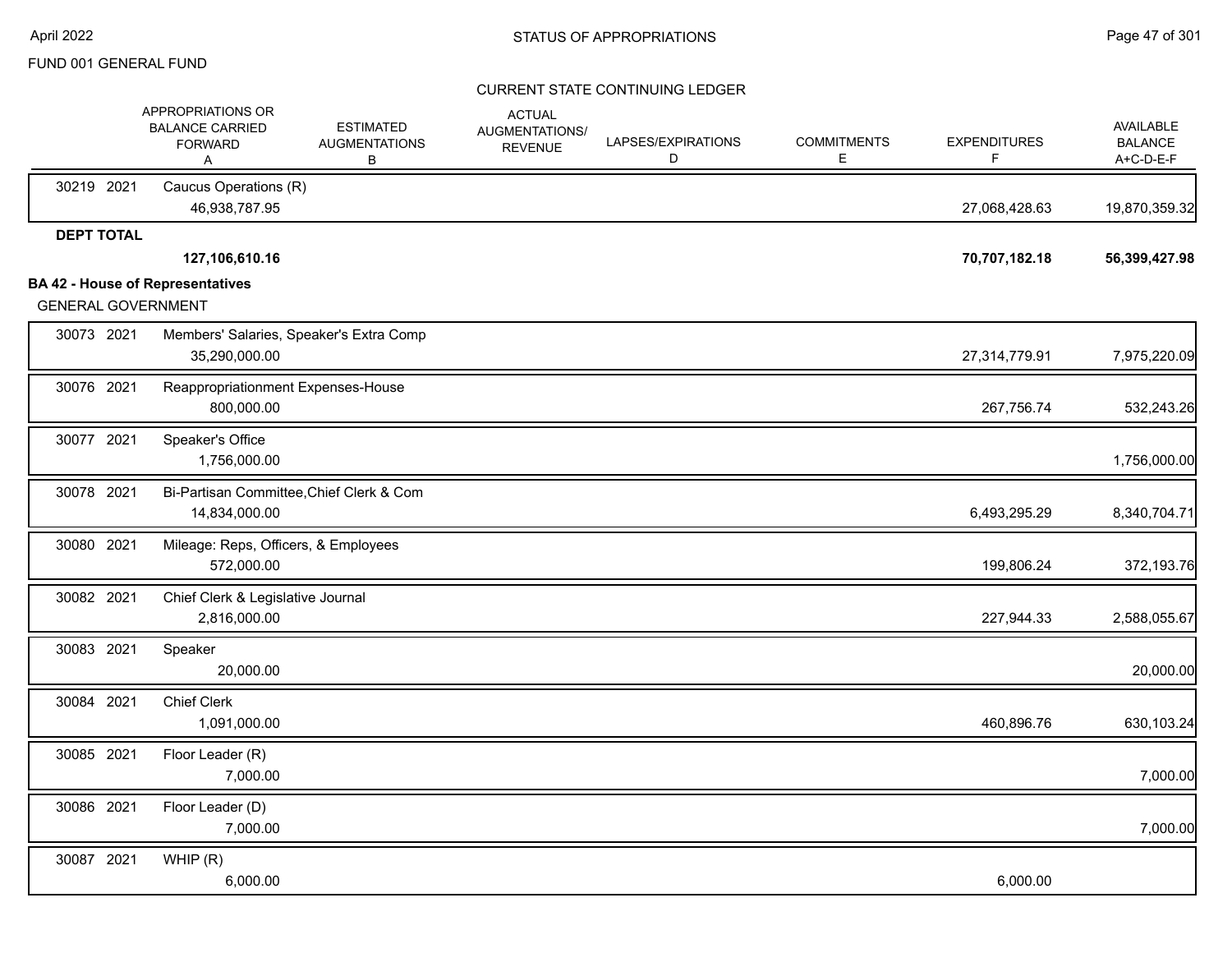|            | APPROPRIATIONS OR<br><b>BALANCE CARRIED</b><br><b>FORWARD</b><br>A | <b>ESTIMATED</b><br><b>AUGMENTATIONS</b><br>В | <b>ACTUAL</b><br>AUGMENTATIONS/<br><b>REVENUE</b> | LAPSES/EXPIRATIONS<br>D | <b>COMMITMENTS</b><br>E | <b>EXPENDITURES</b><br>F | <b>AVAILABLE</b><br><b>BALANCE</b><br>A+C-D-E-F |
|------------|--------------------------------------------------------------------|-----------------------------------------------|---------------------------------------------------|-------------------------|-------------------------|--------------------------|-------------------------------------------------|
| 30088 2021 | WHIP (D)<br>6,000.00                                               |                                               |                                                   |                         |                         |                          | 6,000.00                                        |
| 30089 2021 | Chairman Caucus Operations (R)<br>3,000.00                         |                                               |                                                   |                         |                         | 3,000.00                 |                                                 |
| 30090 2021 | Chairman Caucus Operations (D)<br>3,000.00                         |                                               |                                                   |                         |                         | 3,000.00                 |                                                 |
| 30091 2021 | Chairman-Appropriations Committee (R)<br>6,000.00                  |                                               |                                                   |                         |                         |                          | 6,000.00                                        |
| 30092 2021 | Caucus Administrator (R)<br>2,000.00                               |                                               |                                                   |                         |                         | 2,000.00                 |                                                 |
| 30093 2021 | Caucus Administrator (D)<br>2,000.00                               |                                               |                                                   |                         |                         | 2,000.00                 |                                                 |
| 30094 2021 | Secretary-Caucus (R)<br>3,000.00                                   |                                               |                                                   |                         |                         | 3,000.00                 |                                                 |
| 30095 2021 | <b>Incidental Expenses</b><br>7,569,000.00                         |                                               |                                                   |                         |                         | 2,951,570.15             | 4,617,429.85                                    |
| 30097 2021 | Committee on Appropriations (R)<br>3,223,000.00                    |                                               |                                                   |                         |                         |                          | 3,223,000.00                                    |
| 30099 2021 | Expenses-Representative<br>4,251,000.00                            |                                               |                                                   |                         |                         | 1,226,567.97             | 3,024,432.03                                    |
| 30100 2021 | Legislative Printing & Expenses<br>10,674,000.00                   |                                               |                                                   |                         |                         | 3,983,372.87             | 6,690,627.13                                    |
| 30101 2021 | Secretary-Caucus (D)<br>3,000.00                                   |                                               |                                                   |                         |                         | 3,000.00                 |                                                 |
| 30102 2021 | Special Leadership Account (R)<br>6,045,000.00                     |                                               |                                                   |                         |                         |                          | 6,045,000.00                                    |
| 30103 2021 | Special Leadership Account (D)<br>6,045,000.00                     |                                               |                                                   |                         |                         |                          | 6,045,000.00                                    |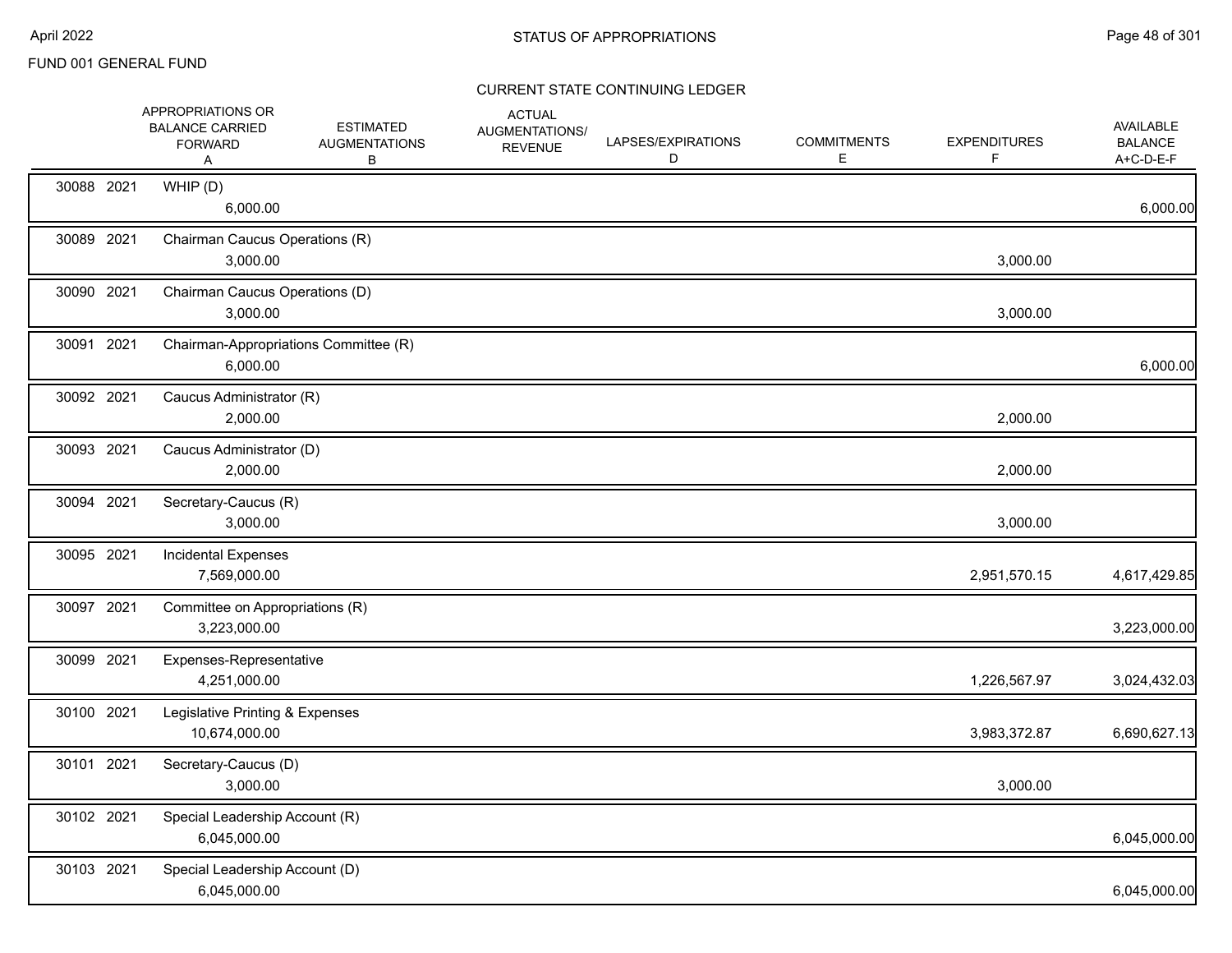|                                                | APPROPRIATIONS OR<br><b>BALANCE CARRIED</b><br><b>FORWARD</b><br>A | <b>ESTIMATED</b><br><b>AUGMENTATIONS</b><br>В | <b>ACTUAL</b><br>AUGMENTATIONS/<br><b>REVENUE</b> | LAPSES/EXPIRATIONS<br>D | <b>COMMITMENTS</b><br>E. | <b>EXPENDITURES</b><br>F. | <b>AVAILABLE</b><br><b>BALANCE</b><br>A+C-D-E-F |
|------------------------------------------------|--------------------------------------------------------------------|-----------------------------------------------|---------------------------------------------------|-------------------------|--------------------------|---------------------------|-------------------------------------------------|
| 30104 2021                                     | Chairman-Policy Committee (D)<br>2,000.00                          |                                               |                                                   |                         |                          | 2,000.00                  |                                                 |
| 30105 2021                                     | Committee on Appropriations (D)<br>3,223,000.00                    |                                               |                                                   |                         |                          |                           | 3,223,000.00                                    |
| 30106 2021                                     | Chairman Policy Committee (R)<br>2,000.00                          |                                               |                                                   |                         |                          | 2,000.00                  |                                                 |
| 30107 2021                                     | Administrator for Staff (D)<br>20,000.00                           |                                               |                                                   |                         |                          |                           | 20,000.00                                       |
| 30108 2021                                     | Chairman Appropriations Committee (D)<br>6,000.00                  |                                               |                                                   |                         |                          | 6,000.00                  |                                                 |
| 30109 2021                                     | Administrator for Staff (R)<br>20,000.00                           |                                               |                                                   |                         |                          |                           | 20,000.00                                       |
| 30311 2021                                     | Caucus Operations (R)<br>69,275,000.00                             |                                               |                                                   |                         |                          | 48,607,268.31             | 20,667,731.69                                   |
| 30312 2021                                     | Caucus Operations (D)<br>64,100,000.00                             |                                               |                                                   |                         |                          | 39,150,310.37             | 24,949,689.63                                   |
| <b>DEPT TOTAL</b><br><b>GENERAL GOVERNMENT</b> | 231,682,000.00<br><b>BA 44 - Legislative Reference Bureau</b>      |                                               |                                                   |                         |                          | 130,915,568.94            | 100,766,431.06                                  |
| 30115 2021                                     | <b>LRB-Salaries &amp; Expenses</b><br>9,985,000.00                 |                                               |                                                   |                         |                          | 1,626,209.92              | 8,358,790.08                                    |
| 30117 2021                                     | Printing of Pa Bulletin & Pa Code<br>886,000.00                    |                                               |                                                   |                         |                          |                           | 886,000.00                                      |
| 30359 2021                                     | <b>Contingent Expenses</b><br>25,000.00                            |                                               |                                                   |                         |                          | 25,000.00                 |                                                 |
| <b>DEPT TOTAL</b>                              | 10,896,000.00<br><b>BA 45 - Legislative Misc &amp; Commissions</b> |                                               |                                                   |                         |                          | 1,651,209.92              | 9,244,790.08                                    |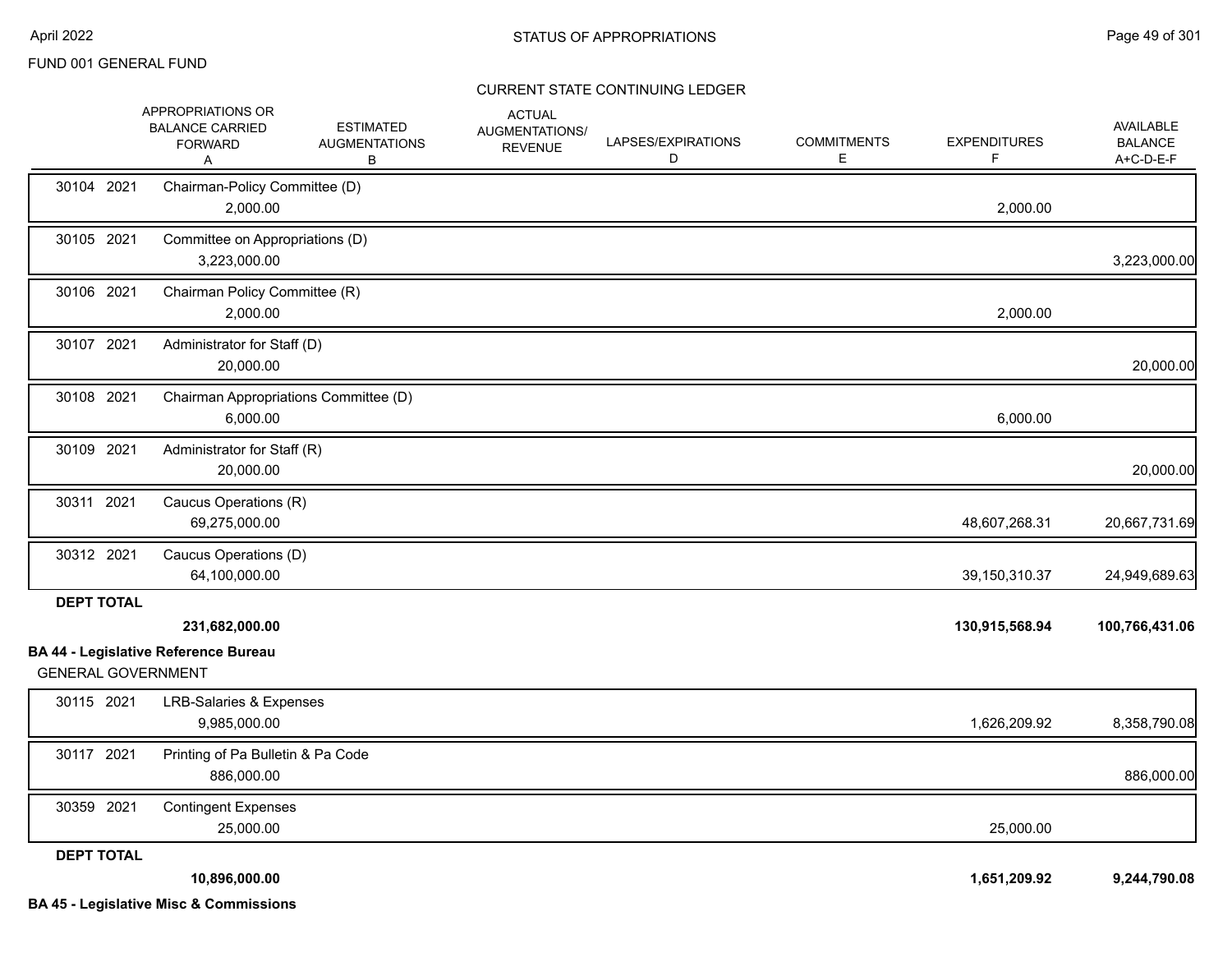|                           | APPROPRIATIONS OR<br><b>BALANCE CARRIED</b><br><b>FORWARD</b><br>Α | <b>ESTIMATED</b><br><b>AUGMENTATIONS</b><br>В | <b>ACTUAL</b><br>AUGMENTATIONS/<br><b>REVENUE</b> | LAPSES/EXPIRATIONS<br>D | <b>COMMITMENTS</b><br>Е | <b>EXPENDITURES</b><br>F | AVAILABLE<br><b>BALANCE</b><br>A+C-D-E-F |
|---------------------------|--------------------------------------------------------------------|-----------------------------------------------|---------------------------------------------------|-------------------------|-------------------------|--------------------------|------------------------------------------|
| <b>GENERAL GOVERNMENT</b> |                                                                    |                                               |                                                   |                         |                         |                          |                                          |
| 30118 2021                | <b>Local Government Commission</b><br>1,283,000.00                 |                                               |                                                   |                         |                         | 62,547.76                | 1,220,452.24                             |
| 30119 2021                | Legislative Audit Advisory Commission<br>285,000.00                |                                               |                                                   |                         |                         |                          | 285,000.00                               |
| 30121 2021                | <b>Local Government Codes</b><br>24,000.00                         |                                               | 19.80                                             |                         |                         | 180.00                   | 23,839.80                                |
| 30122 2021                | <b>Capitol Preservation Committee</b><br>827,000.00                |                                               |                                                   |                         |                         | 306,478.73               | 520,521.27                               |
| 30123 2021                | <b>Capitol Restoration</b><br>3,157,000.00                         |                                               |                                                   |                         |                         |                          | 3,157,000.00                             |
| 30127 2021                | <b>Commission on Sentencing</b><br>2,553,000.00                    |                                               |                                                   |                         |                         | 1,882,471.81             | 670,528.19                               |
| 30129 2021                | Center for Rural Pennsylvania<br>1,128,000.00                      |                                               |                                                   |                         |                         | 61,745.57                | 1,066,254.43                             |
| 30131 2021                | 1,053,000.00                                                       | Legislative Reapportionment Commissions       |                                                   |                         |                         |                          | 1,053,000.00                             |
| 30308 2021                | Independent Fiscal Office<br>2,343,000.00                          |                                               |                                                   |                         |                         |                          | 2,343,000.00                             |
| 30721 2021                | <b>Commonwealth Mail Processing Center</b><br>3,583,000.00         |                                               |                                                   |                         |                         | 245,382.25               | 3,337,617.75                             |
| <b>DEPT TOTAL</b>         |                                                                    |                                               |                                                   |                         |                         |                          |                                          |
|                           | 16,236,000.00                                                      |                                               | 19.80                                             |                         |                         | 2,558,806.12             | 13,677,213.68                            |
| <b>GENERAL GOVERNMENT</b> | <b>BA 46 - Joint State Government Comm.</b>                        |                                               |                                                   |                         |                         |                          |                                          |
| 30133 2021                | Joint State Government Commission<br>1,701,000.00                  |                                               |                                                   |                         |                         | 714,091.95               | 986,908.05                               |
| <b>DEPT TOTAL</b>         | 1,701,000.00                                                       |                                               |                                                   |                         |                         | 714,091.95               | 986,908.05                               |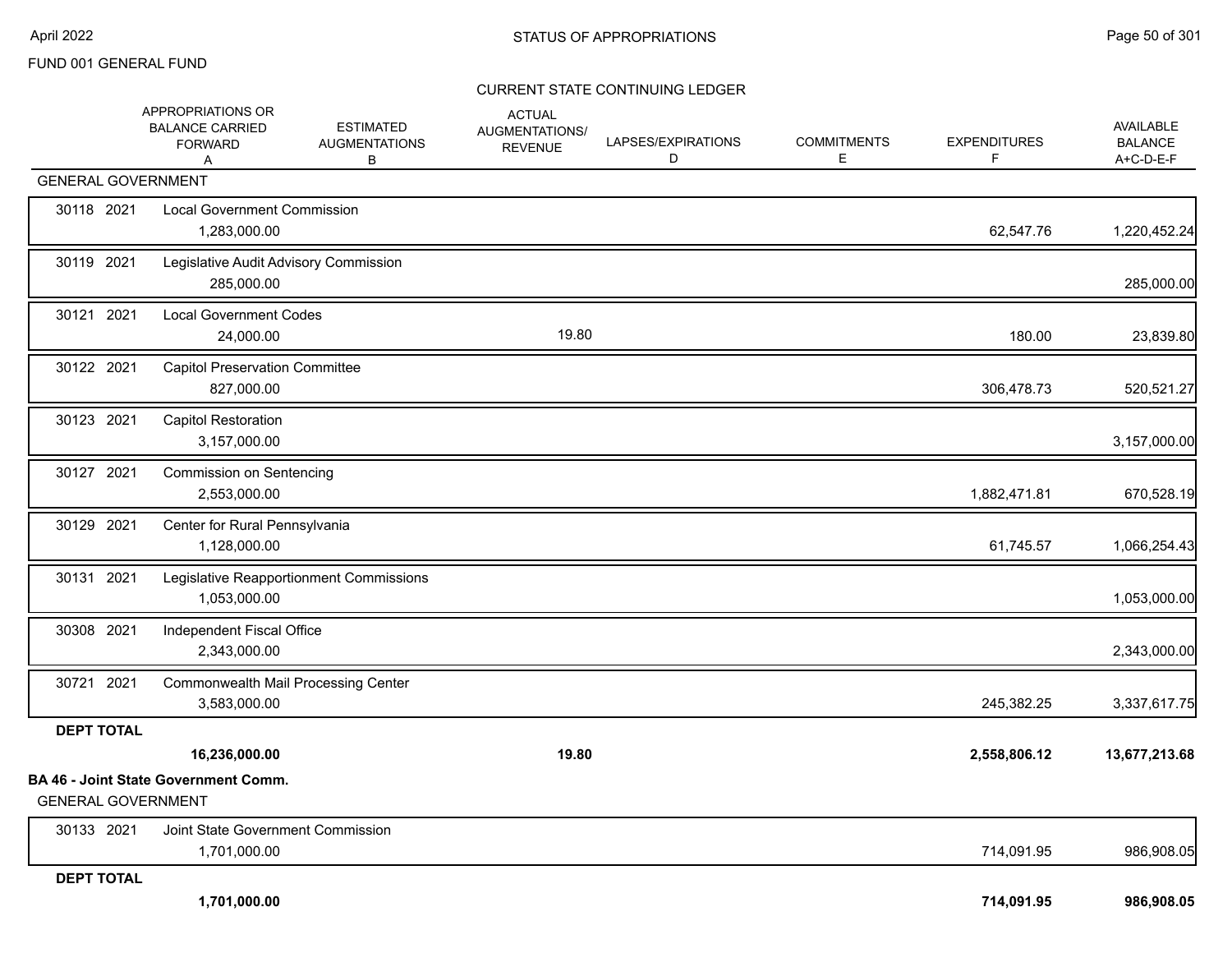|                              | APPROPRIATIONS OR<br><b>BALANCE CARRIED</b><br><b>FORWARD</b><br>A | <b>ESTIMATED</b><br><b>AUGMENTATIONS</b><br>в | <b>ACTUAL</b><br>AUGMENTATIONS/<br><b>REVENUE</b> | LAPSES/EXPIRATIONS<br>D | <b>COMMITMENTS</b><br>Е | <b>EXPENDITURES</b><br>F | <b>AVAILABLE</b><br><b>BALANCE</b><br>A+C-D-E-F |
|------------------------------|--------------------------------------------------------------------|-----------------------------------------------|---------------------------------------------------|-------------------------|-------------------------|--------------------------|-------------------------------------------------|
|                              | <b>BA 47 - Legislative Budget and Finance</b>                      |                                               |                                                   |                         |                         |                          |                                                 |
| <b>GENERAL GOVERNMENT</b>    |                                                                    |                                               |                                                   |                         |                         |                          |                                                 |
| 30134 2021                   | Legislative Budget & Finance Committee                             |                                               |                                                   |                         |                         |                          |                                                 |
|                              | 2,020,000.00                                                       |                                               |                                                   |                         |                         | 736,506.31               | 1,283,493.69                                    |
| <b>DEPT TOTAL</b>            |                                                                    |                                               |                                                   |                         |                         |                          |                                                 |
|                              | 2,020,000.00                                                       |                                               |                                                   |                         |                         | 736,506.31               | 1,283,493.69                                    |
|                              | <b>BA 48 - Legislative Data Processing</b>                         |                                               |                                                   |                         |                         |                          |                                                 |
| <b>GENERAL GOVERNMENT</b>    |                                                                    |                                               |                                                   |                         |                         |                          |                                                 |
| 30135 2021                   | Legislative Data Processing Center                                 |                                               |                                                   |                         |                         |                          |                                                 |
|                              | 32,255,000.00                                                      |                                               |                                                   |                         |                         | 8,982,620.75             | 23,272,379.25                                   |
| 30360 2021                   |                                                                    | LDP-Information Technology Modernization      |                                                   |                         |                         |                          |                                                 |
|                              | 2,500,000.00                                                       |                                               |                                                   |                         |                         |                          | 2,500,000.00                                    |
| <b>DEPT TOTAL</b>            |                                                                    |                                               |                                                   |                         |                         |                          |                                                 |
|                              | 34,755,000.00                                                      |                                               |                                                   |                         |                         | 8,982,620.75             | 25,772,379.25                                   |
|                              | <b>BA 63 - Regulatory Review Commission</b>                        |                                               |                                                   |                         |                         |                          |                                                 |
| <b>GENERAL GOVERNMENT</b>    |                                                                    |                                               |                                                   |                         |                         |                          |                                                 |
| 30138 2021                   |                                                                    | Independent Regulatory Review Commission      |                                                   |                         |                         |                          |                                                 |
|                              | 2,155,000.00                                                       |                                               |                                                   |                         |                         |                          | 2,155,000.00                                    |
| <b>DEPT TOTAL</b>            |                                                                    |                                               |                                                   |                         |                         |                          |                                                 |
|                              | 2,155,000.00                                                       |                                               |                                                   |                         |                         |                          | 2,155,000.00                                    |
| <b>BA 51 - Supreme Court</b> |                                                                    |                                               |                                                   |                         |                         |                          |                                                 |
| <b>GENERAL GOVERNMENT</b>    |                                                                    |                                               |                                                   |                         |                         |                          |                                                 |
| 30249 2021                   | Unified Judicial System Security                                   |                                               |                                                   |                         |                         |                          |                                                 |
|                              | 2,002,000.00                                                       |                                               | 477.85                                            |                         |                         | 510,939.36               | 1,491,538.49                                    |
| <b>DEPT TOTAL</b>            |                                                                    |                                               |                                                   |                         |                         |                          |                                                 |
|                              | 2,002,000.00                                                       |                                               | 477.85                                            |                         |                         | 510,939.36               | 1,491,538.49                                    |
| <b>LEDGER TOTAL</b>          |                                                                    |                                               |                                                   |                         |                         |                          |                                                 |
|                              | 431,720,610.16                                                     |                                               | 497.65                                            |                         |                         | 219,618,404.25           | 212,102,703.56                                  |
|                              | TOTAL TOTAL ALL CURRENT STATE LEDGERS                              |                                               |                                                   |                         |                         |                          |                                                 |
|                              | 40,012,029,610.16                                                  | 5,711,663,227.17                              | 3,488,738,388.06                                  |                         | 946,639,756.34          | 33,109,344,440.49        | 9,444,783,801.39                                |
|                              |                                                                    |                                               |                                                   |                         |                         |                          |                                                 |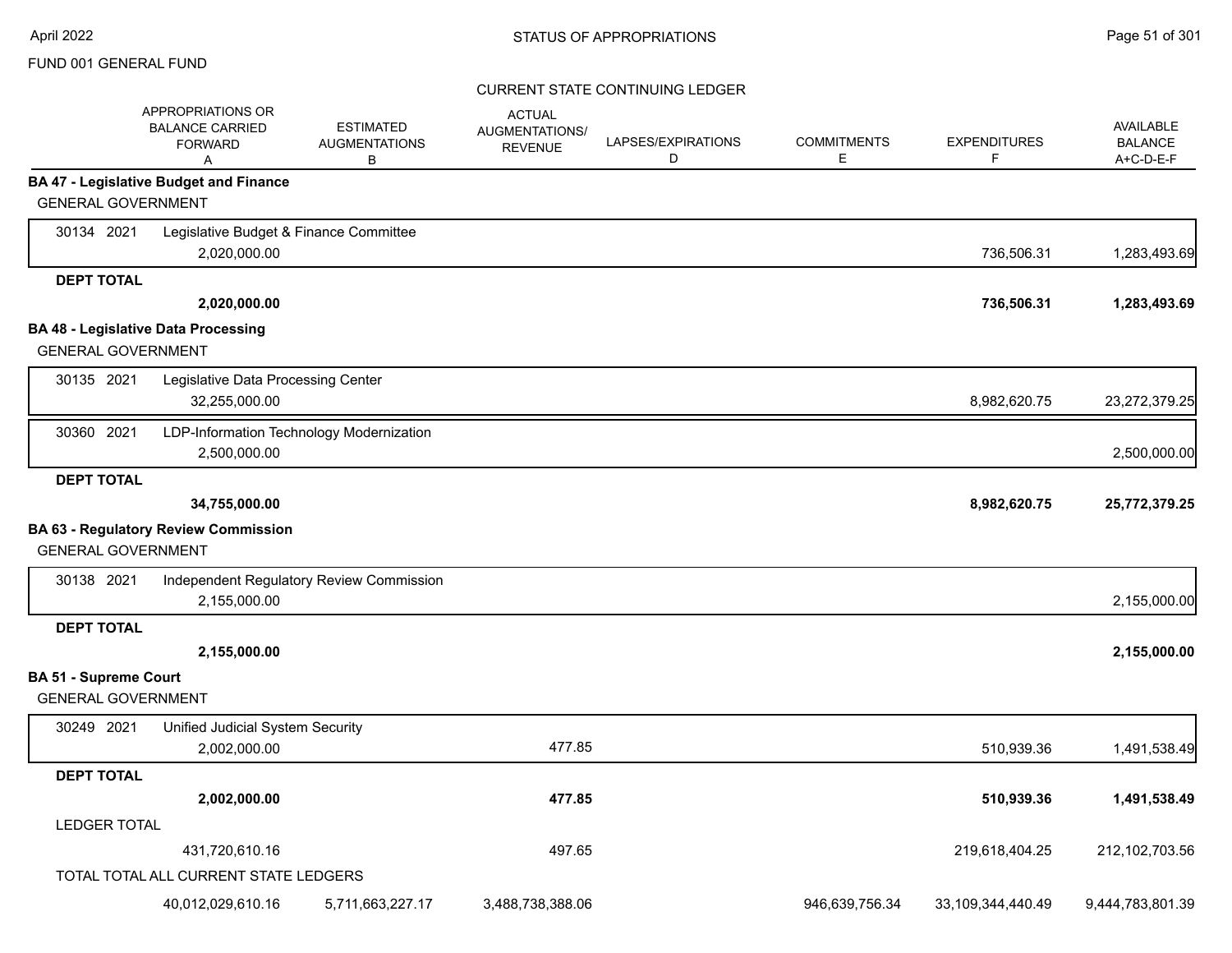|                                  | APPROPRIATIONS OR<br><b>BALANCE CARRIED</b><br><b>FORWARD</b><br>A | <b>ESTIMATED</b><br><b>AUGMENTATIONS</b><br>B | <b>ACTUAL</b><br>AUGMENTATIONS/<br><b>REVENUE</b> | LAPSES/EXPIRATIONS<br>D | <b>COMMITMENTS</b><br>E | <b>EXPENDITURES</b><br>F | AVAILABLE<br><b>BALANCE</b><br>A+C-D-E-F |
|----------------------------------|--------------------------------------------------------------------|-----------------------------------------------|---------------------------------------------------|-------------------------|-------------------------|--------------------------|------------------------------------------|
| <b>BA 99 - Governor's Office</b> |                                                                    |                                               |                                                   |                         |                         |                          |                                          |
|                                  | <b>GENERAL GOVERNMENT</b>                                          |                                               |                                                   |                         |                         |                          |                                          |
| 10648 2017                       | Governor's Office<br>1,824.00                                      |                                               |                                                   |                         |                         | 1,824.00                 |                                          |
| 10648 2018                       | Governor's Office<br>121,232.61                                    |                                               |                                                   |                         | 121,232.61              |                          |                                          |
| 10648 2019                       | Governor's Office<br>1,595,308.23                                  |                                               |                                                   |                         | 61,259.43               | 739,914.26               | 794,134.54                               |
| 10648 2020                       | Governor's Office<br>1,925,374.02                                  |                                               | $-200,000.00$                                     |                         | 136,112.66              | 479,476.97               | 1,109,784.39                             |
| <b>DEPT TOTAL</b>                |                                                                    |                                               |                                                   |                         |                         |                          |                                          |
|                                  | 3,643,738.86                                                       |                                               | $-200,000.00$                                     |                         | 318,604.70              | 1,221,215.23             | 1,903,918.93                             |
| <b>BA 81 - Executive Offices</b> | <b>GENERAL GOVERNMENT</b>                                          |                                               |                                                   |                         |                         |                          |                                          |
| 10595 2017                       | Office of State Inspector General<br>163,055.60                    |                                               |                                                   |                         |                         | 158,220.70               | 4,834.90                                 |
| 10595 2018                       | Office of State Inspector General<br>4.21                          |                                               |                                                   |                         |                         |                          | 4.21                                     |
| 10595 2019                       | Office of State Inspector General<br>385,940.96                    |                                               |                                                   |                         | 20,066.43               | 233,854.38               | 132,020.15                               |
| 10595 2020                       | Office of State Inspector General<br>1,132,591.34                  |                                               |                                                   |                         | 39,399.14               | 607,285.05               | 485,907.15                               |
| 10596 2019                       | Juvenile Court Judges Commission<br>346,386.71                     |                                               |                                                   |                         |                         | 116.49                   | 346,270.22                               |
| 10596 2020                       | Juvenile Court Judges Commission<br>457,279.44                     |                                               |                                                   |                         |                         | 82,355.98                | 374,923.46                               |
| 10599 2019                       | Office of General Counsel<br>56,351.23                             |                                               |                                                   |                         |                         |                          | 56,351.23                                |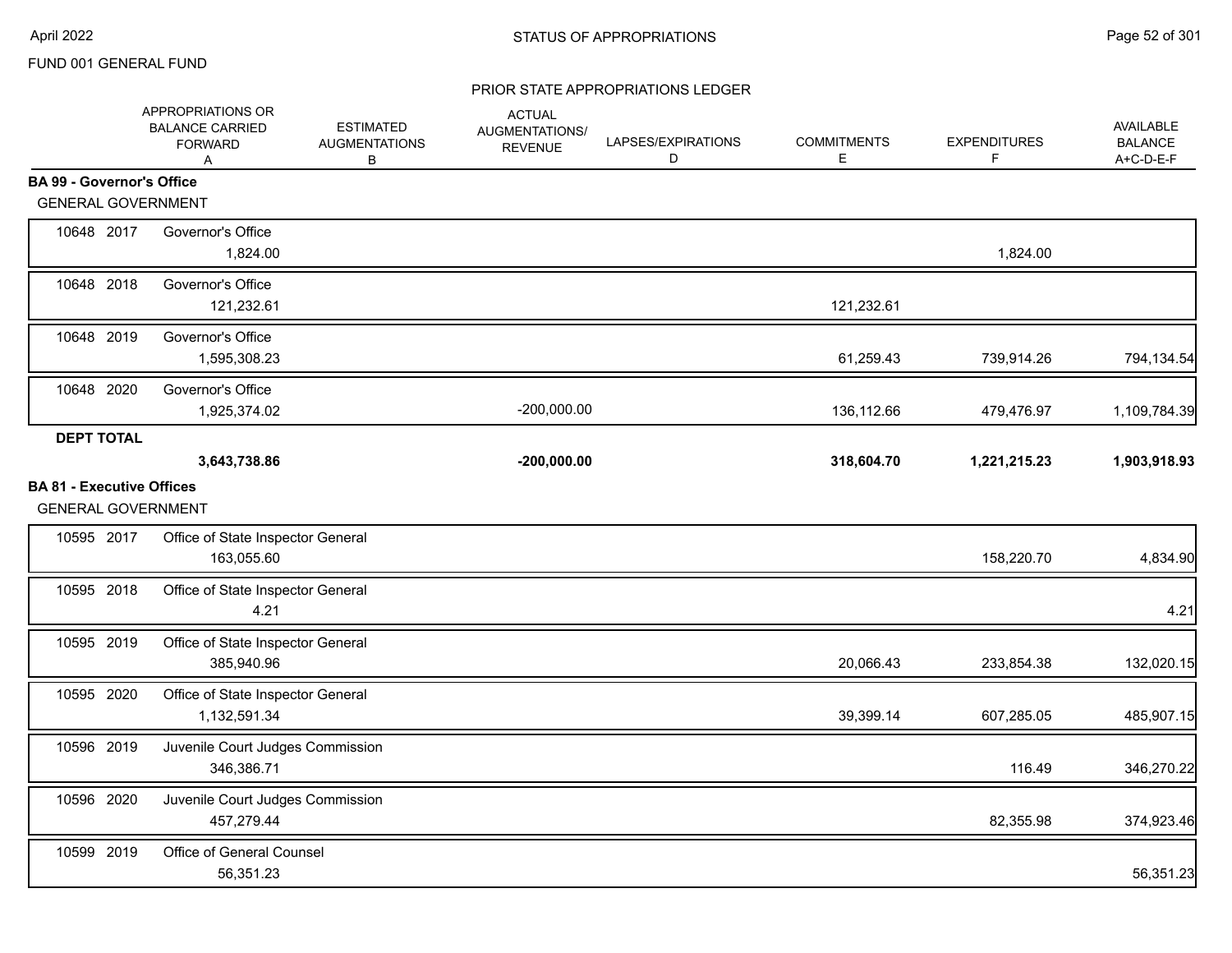|            | APPROPRIATIONS OR<br><b>BALANCE CARRIED</b><br><b>FORWARD</b><br>A | <b>ESTIMATED</b><br><b>AUGMENTATIONS</b><br>В | <b>ACTUAL</b><br>AUGMENTATIONS/<br><b>REVENUE</b> | LAPSES/EXPIRATIONS<br>D | <b>COMMITMENTS</b><br>Е | <b>EXPENDITURES</b><br>F | AVAILABLE<br><b>BALANCE</b><br>A+C-D-E-F |
|------------|--------------------------------------------------------------------|-----------------------------------------------|---------------------------------------------------|-------------------------|-------------------------|--------------------------|------------------------------------------|
| 10599 2020 | Office of General Counsel<br>622,279.58                            |                                               | $-38,595.19$                                      |                         |                         | 221,077.60               | 362,606.79                               |
| 10600 2017 | Inspector General - Welfare Fraud<br>1,640,649.83                  |                                               |                                                   |                         | 185.00                  | $-64.00$                 | 1,640,528.83                             |
| 10600 2018 | Inspector General - Welfare Fraud<br>330,934.58                    |                                               |                                                   |                         | 3,152.90                | 327,698.73               | 82.95                                    |
| 10600 2019 | Inspector General - Welfare Fraud<br>2,781,696.52                  |                                               |                                                   |                         | 102,382.54              |                          | 2,679,313.98                             |
| 10600 2020 | Inspector General - Welfare Fraud<br>6,227,011.83                  |                                               |                                                   |                         | 97,555.41               | 314,282.23               | 5,815,174.19                             |
| 10605 2015 | <b>Commonwealth Technology Services</b><br>2,921.24                |                                               |                                                   |                         |                         |                          | 2,921.24                                 |
| 10620 2018 | Office of Administration<br>388.05                                 |                                               |                                                   |                         |                         |                          | 388.05                                   |
| 10620 2019 | Office of Administration<br>836,299.06                             |                                               | $-241,183.95$                                     |                         | 173,594.94              | 81,305.88                | 340,214.29                               |
| 10620 2020 | Office of Administration<br>42,584,667.28                          |                                               | -15,434,644.80                                    |                         | 1,280,256.00            | 24,988,843.90            | 880,922.58                               |
| 10621 2019 | Pennsylvania Council on the Arts<br>68,554.60                      |                                               |                                                   |                         |                         |                          | 68,554.60                                |
| 10621 2020 | Pennsylvania Council on the Arts<br>123,217.70                     |                                               |                                                   |                         |                         | 70,682.65                | 52,535.05                                |
| 10622 2016 | Office of the Budget<br>6,608.85                                   |                                               |                                                   |                         |                         |                          | 6,608.85                                 |
| 10622 2019 | Office of the Budget<br>5,897,312.94                               |                                               |                                                   |                         |                         | $-8,105.14$              | 5,905,418.08                             |
| 10622 2020 | Office of the Budget<br>13,285,143.89                              |                                               | $-6,493,910.92$                                   |                         | 93,369.96               | 3,234,605.19             | 3,463,257.82                             |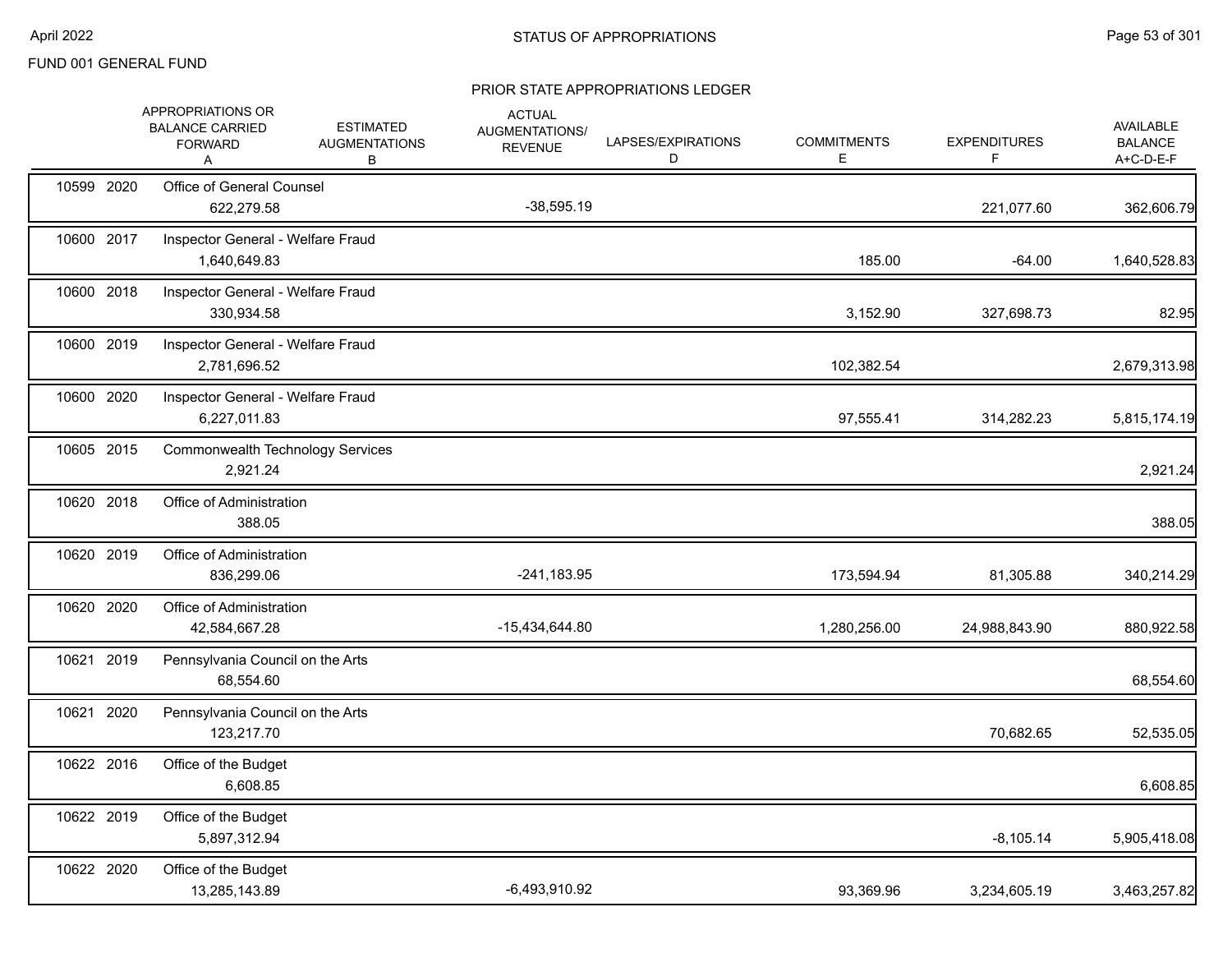|            | APPROPRIATIONS OR<br><b>ESTIMATED</b><br><b>BALANCE CARRIED</b><br><b>AUGMENTATIONS</b><br><b>FORWARD</b><br>В<br>Α | <b>ACTUAL</b><br>AUGMENTATIONS/<br><b>REVENUE</b> | LAPSES/EXPIRATIONS<br>D | <b>COMMITMENTS</b><br>Е | <b>EXPENDITURES</b><br>F | AVAILABLE<br><b>BALANCE</b><br>A+C-D-E-F |
|------------|---------------------------------------------------------------------------------------------------------------------|---------------------------------------------------|-------------------------|-------------------------|--------------------------|------------------------------------------|
| 10624 2017 | Commission on Crime and Delinquency<br>342,493.25                                                                   |                                                   |                         | 224.93                  | 0.05                     | 342,268.27                               |
| 10624 2018 | Commission on Crime and Delinquency<br>379,988.92                                                                   |                                                   |                         |                         | 379,779.13               | 209.79                                   |
| 10624 2019 | Commission on Crime and Delinquency<br>1,082,578.67                                                                 |                                                   |                         | 745,477.33              | 334,389.08               | 2,712.26                                 |
| 10624 2020 | Commission on Crime and Delinquency<br>11,707,633.29                                                                | $-8,191,734.06$                                   |                         | 1,229,324.77            | 2,147,794.42             | 138,780.04                               |
| 10624 2013 | Commission on Crime and Delinquency<br>500,000.00                                                                   |                                                   |                         |                         | 500,000.00               |                                          |
| 10633 2017 | <b>Human Relations Commission</b><br>0.01                                                                           |                                                   |                         |                         |                          | 0.01                                     |
| 10633 2018 | Human Relations Commission<br>550,000.22                                                                            |                                                   |                         |                         | 0.22                     | 550,000.00                               |
| 10633 2019 | <b>Human Relations Commission</b><br>1,060.00                                                                       | $-250.00$                                         |                         | 810.00                  |                          |                                          |
| 10633 2020 | <b>Human Relations Commission</b><br>6,399,034.94                                                                   |                                                   |                         | 4,240.00                | 467,895.92               | 5,926,899.02                             |
| 10711 2020 | Audit of the Auditor General<br>99,000.00                                                                           |                                                   |                         | 89,750.00               |                          | 9,250.00                                 |
| 11003 2017 | Violence & Delinquency Prevention Prgms<br>0.02                                                                     |                                                   |                         |                         | 0.02                     |                                          |
| 11003 2018 | Violence & Delinquency Prevention Prgms<br>163,506.69                                                               |                                                   |                         |                         | 163,506.69               |                                          |
| 11003 2019 | Violence & Delinquency Prevention Prgms<br>444.000.58                                                               |                                                   |                         |                         | 376,586.83               | 67,413.75                                |
| 11003 2020 | Violence & Delinquency Prevention Prgms<br>5,712,632.38                                                             | $-3,164,973.39$                                   |                         | 1,824,226.71            | 640,508.53               | 82,923.75                                |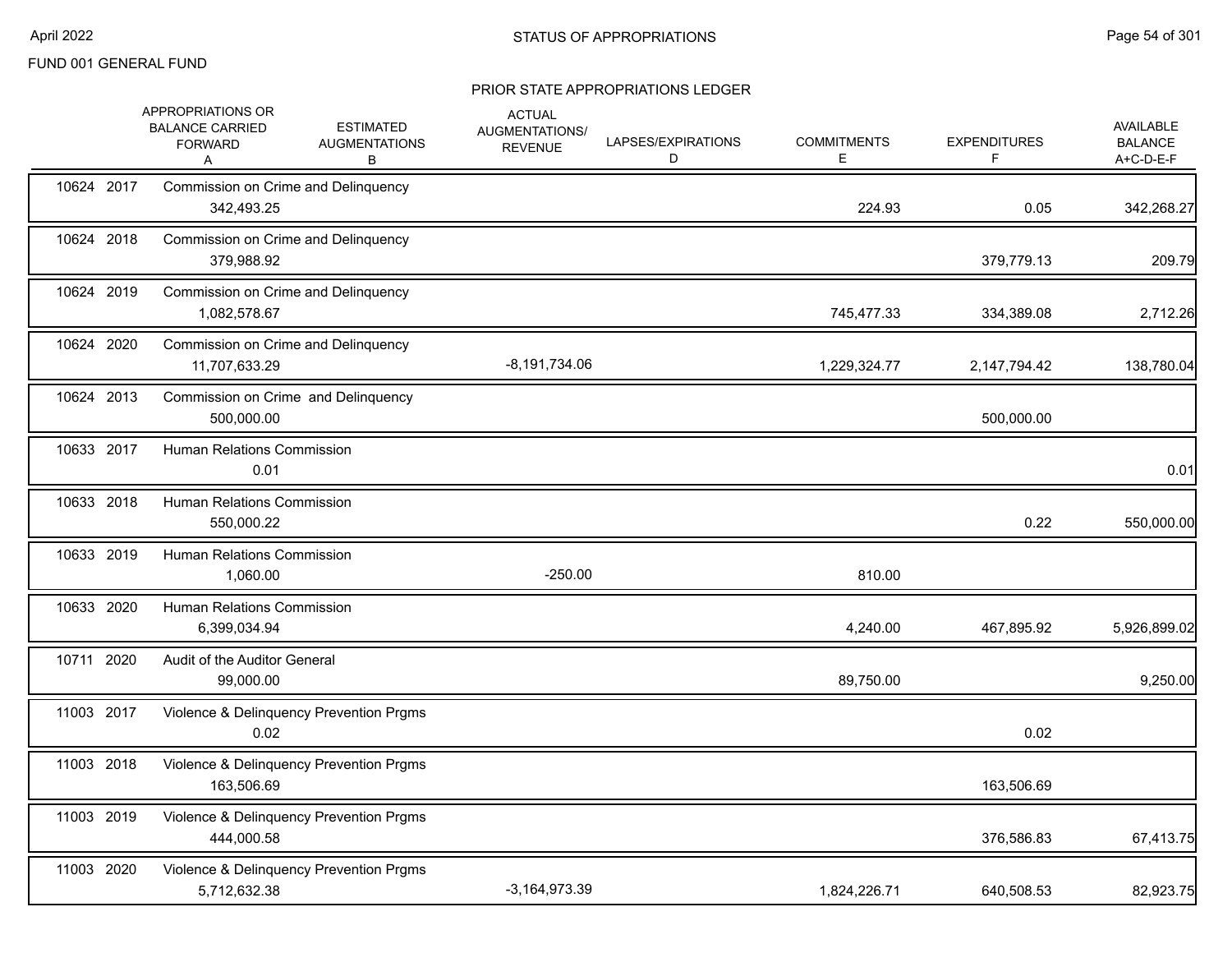|                             | APPROPRIATIONS OR<br><b>BALANCE CARRIED</b><br><b>FORWARD</b><br>A | <b>ESTIMATED</b><br><b>AUGMENTATIONS</b><br>в | <b>ACTUAL</b><br>AUGMENTATIONS/<br><b>REVENUE</b> | LAPSES/EXPIRATIONS<br>D | <b>COMMITMENTS</b><br>Е | <b>EXPENDITURES</b><br>F. | AVAILABLE<br><b>BALANCE</b><br>A+C-D-E-F |
|-----------------------------|--------------------------------------------------------------------|-----------------------------------------------|---------------------------------------------------|-------------------------|-------------------------|---------------------------|------------------------------------------|
| 11015 2020                  | Office for Safe Schools Advocate<br>188,386.18                     |                                               |                                                   |                         | 1,000.00                | 21,967.85                 | 165,418.33                               |
| 11168 2020                  | Transfer to Nonprofit Security Grant Fnd<br>5,000,000.00           |                                               |                                                   |                         |                         | 5,000,000.00              |                                          |
| <b>GRANTS AND SUBSIDIES</b> |                                                                    |                                               |                                                   |                         |                         |                           |                                          |
| 10619 2015                  | Grants to the Arts<br>10,082.39                                    |                                               |                                                   |                         |                         |                           | 10,082.39                                |
| 10619 2017                  | Grants to the Arts<br>1,042.00                                     |                                               |                                                   |                         |                         |                           | 1,042.00                                 |
| 10619 2018                  | Grants to the Arts<br>1,744.00                                     |                                               |                                                   |                         |                         | $-5,851.16$               | 7,595.16                                 |
| 10619 2019                  | Grants to the Arts<br>50,201.00                                    |                                               |                                                   |                         |                         | 50,201.00                 |                                          |
| 10619 2020                  | Grants to the Arts<br>2,042,894.96                                 |                                               |                                                   |                         | 53,000.00               | 1,892,436.96              | 97,458.00                                |
| 11004 2017                  | 0.03                                                               | Intermed Punishment Treatment Programs        |                                                   |                         |                         | 0.03                      |                                          |
| 11004 2019                  | 3,996,109.18                                                       | Intermed Punishment Treatment Programs        |                                                   |                         |                         |                           | 3,996,109.18                             |
| 11004 2020                  | 8,394,807.24                                                       | Intermed Punishment Treatment Programs        |                                                   |                         | 162,622.52              | 4,181,179.90              | 4,051,004.82                             |
| 11005 2020                  | Juvenile Probation Services<br>57,375.00                           |                                               |                                                   |                         |                         | 57,375.00                 |                                          |
| 11045 2019                  | Victims of Juvenile Offenders<br>138,289.71                        |                                               |                                                   |                         |                         |                           | 138,289.71                               |
| 11045 2020                  | Victims of Juvenile Offenders<br>368,374.76                        |                                               |                                                   |                         | 12,265.00               | 302,148.86                | 53,960.90                                |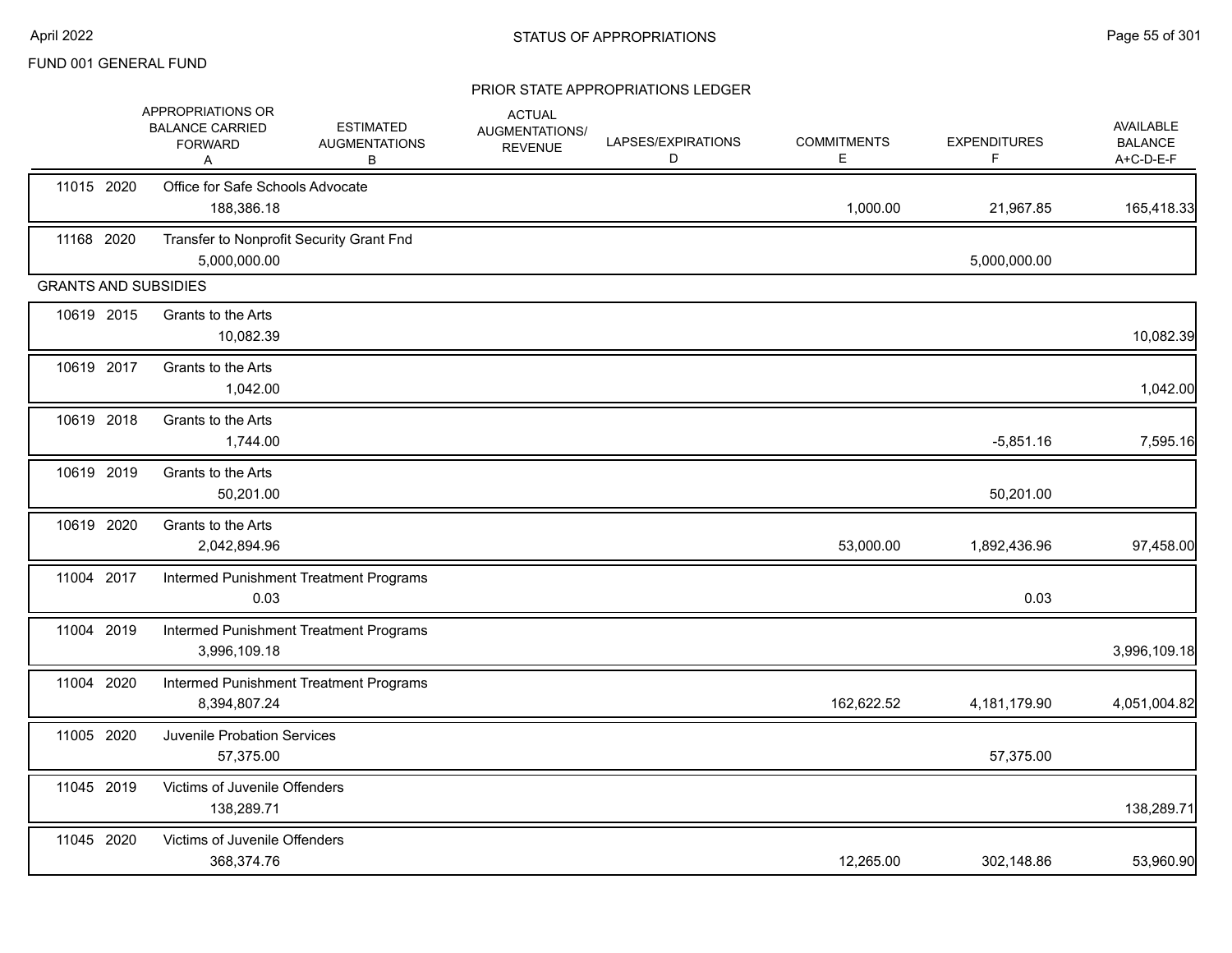|                                    | APPROPRIATIONS OR<br><b>BALANCE CARRIED</b><br><b>FORWARD</b><br>Α | <b>ESTIMATED</b><br><b>AUGMENTATIONS</b><br>B | <b>ACTUAL</b><br>AUGMENTATIONS/<br><b>REVENUE</b> | LAPSES/EXPIRATIONS<br>D | <b>COMMITMENTS</b><br>Е | <b>EXPENDITURES</b><br>F | <b>AVAILABLE</b><br><b>BALANCE</b><br>A+C-D-E-F |
|------------------------------------|--------------------------------------------------------------------|-----------------------------------------------|---------------------------------------------------|-------------------------|-------------------------|--------------------------|-------------------------------------------------|
| 11171 2020                         | Improvement of Adult Probation Services                            |                                               |                                                   |                         |                         |                          |                                                 |
|                                    | 6,923,780.84                                                       |                                               |                                                   |                         | 38,054.20               | 6,812,158.23             | 73,568.41                                       |
| <b>DEPT TOTAL</b>                  |                                                                    |                                               |                                                   |                         |                         |                          |                                                 |
|                                    | 131,504,311.70                                                     |                                               | $-33,565,292.31$                                  |                         | 5,970,957.78            | 53,634,237.20            | 38, 333, 824.41                                 |
| <b>BA 28 - Lieutenant Governor</b> |                                                                    |                                               |                                                   |                         |                         |                          |                                                 |
| <b>GENERAL GOVERNMENT</b>          |                                                                    |                                               |                                                   |                         |                         |                          |                                                 |
| 10666 2019                         | <b>Board Of Pardons</b>                                            |                                               |                                                   |                         |                         |                          |                                                 |
|                                    | 517,018.54                                                         |                                               |                                                   |                         |                         | 517,018.54               |                                                 |
| 10666 2020                         | <b>Board Of Pardons</b>                                            |                                               |                                                   |                         |                         |                          |                                                 |
|                                    | 195,020.97                                                         |                                               |                                                   |                         | 6,533.66                | 188,483.48               | 3.83                                            |
| 10667 2018                         | Lieutenant Governor's Office                                       |                                               |                                                   |                         |                         |                          |                                                 |
|                                    | 80.00                                                              |                                               |                                                   |                         | 80.00                   |                          |                                                 |
| 10667 2019                         | Lieutenant Governor's Office                                       |                                               |                                                   |                         |                         |                          |                                                 |
|                                    | 372,454.03                                                         |                                               |                                                   |                         |                         | 372,101.35               | 352.68                                          |
| 10667 2020                         | Lieutenant Governor's Office                                       |                                               |                                                   |                         |                         |                          |                                                 |
|                                    | 527,057.29                                                         |                                               |                                                   |                         |                         | 132,064.50               | 394,992.79                                      |
| <b>DEPT TOTAL</b>                  |                                                                    |                                               |                                                   |                         |                         |                          |                                                 |
|                                    | 1,611,630.83                                                       |                                               |                                                   |                         | 6,613.66                | 1,209,667.87             | 395,349.30                                      |
| <b>BA 14 - Attorney General</b>    |                                                                    |                                               |                                                   |                         |                         |                          |                                                 |
| <b>GENERAL GOVERNMENT</b>          |                                                                    |                                               |                                                   |                         |                         |                          |                                                 |
| 10057 2020                         | <b>Tobacco Law Enforcement</b>                                     |                                               |                                                   |                         |                         |                          |                                                 |
|                                    | 707,889.28                                                         |                                               |                                                   |                         |                         | 707,889.28               |                                                 |
| 10059 2020                         | Drug Law Enforcement                                               |                                               |                                                   |                         |                         |                          |                                                 |
|                                    | 2,465,329.86                                                       |                                               |                                                   |                         |                         | 2,465,329.86             |                                                 |
| 10063 2020                         | <b>General Government Operations</b>                               |                                               |                                                   |                         |                         |                          |                                                 |
|                                    | 4,294,798.63                                                       |                                               | 2,561.53                                          |                         |                         | 4,295,835.31             | 1,524.85                                        |
| 10731 2020                         | Child Predator Interception                                        |                                               |                                                   |                         |                         |                          |                                                 |
|                                    | 374,524.84                                                         |                                               |                                                   |                         |                         | 374,524.84               |                                                 |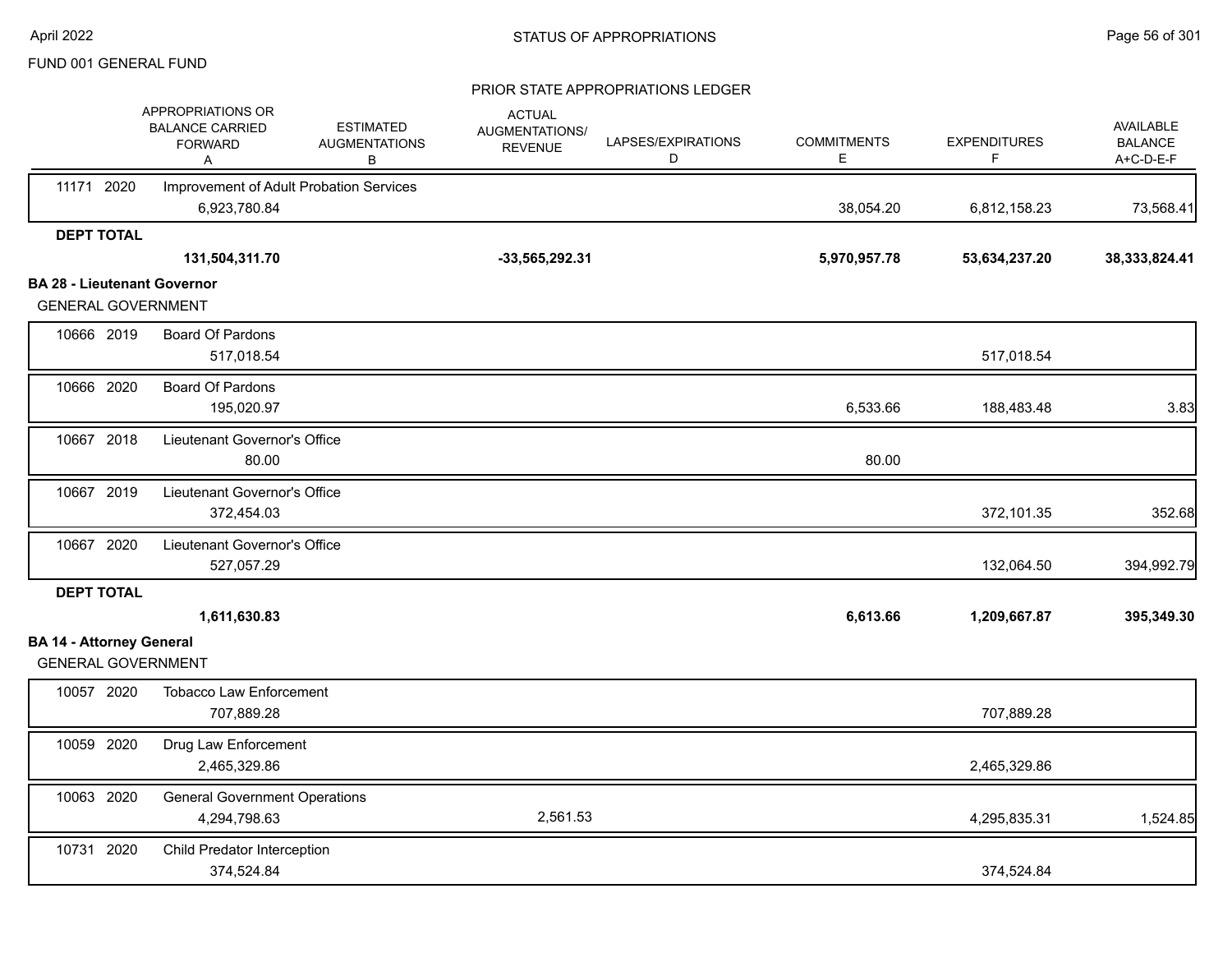|                                                             | APPROPRIATIONS OR<br><b>BALANCE CARRIED</b><br><b>FORWARD</b><br>A | <b>ESTIMATED</b><br><b>AUGMENTATIONS</b><br>В | <b>ACTUAL</b><br>AUGMENTATIONS/<br><b>REVENUE</b> | LAPSES/EXPIRATIONS<br>D | <b>COMMITMENTS</b><br>Е | <b>EXPENDITURES</b><br>F | AVAILABLE<br><b>BALANCE</b><br>A+C-D-E-F |
|-------------------------------------------------------------|--------------------------------------------------------------------|-----------------------------------------------|---------------------------------------------------|-------------------------|-------------------------|--------------------------|------------------------------------------|
| 10732 2020                                                  | Witness Relocation Program<br>501,213.99                           |                                               |                                                   |                         |                         | 501,213.99               |                                          |
| 10796 2020                                                  | Joint Local - State FirearmTask Force<br>2,380,728.89              |                                               |                                                   |                         | 170,183.24              | 2,210,545.65             |                                          |
| 11124 2020                                                  | <b>School Safety</b><br>390,829.26                                 |                                               |                                                   |                         | 5,866.00                | 383,029.69               | 1,933.57                                 |
| <b>GRANTS AND SUBSIDIES</b>                                 |                                                                    |                                               |                                                   |                         |                         |                          |                                          |
| 10058 2020                                                  | <b>County Trial Reimbursement</b><br>200,000.00                    |                                               |                                                   |                         |                         |                          | 200,000.00                               |
| <b>DEPT TOTAL</b>                                           |                                                                    |                                               |                                                   |                         |                         |                          |                                          |
|                                                             | 11,315,314.75                                                      |                                               | 2,561.53                                          |                         | 176,049.24              | 10,938,368.62            | 203,458.42                               |
| <b>BA 92 - Auditor General</b><br><b>GENERAL GOVERNMENT</b> |                                                                    |                                               |                                                   |                         |                         |                          |                                          |
| 10640 2019                                                  | <b>Board of Claims</b><br>164,456.16                               |                                               |                                                   |                         |                         |                          | 164,456.16                               |
| 10640 2020                                                  | <b>Board of Claims</b><br>273,944.02                               |                                               |                                                   |                         |                         | 40,568.83                | 233,375.19                               |
| 10642 2014                                                  | <b>Auditor General's Office</b><br>101.66                          |                                               |                                                   |                         |                         |                          | 101.66                                   |
| 10642 2015                                                  | <b>Auditor General's Office</b><br>177.78                          |                                               |                                                   |                         |                         |                          | 177.78                                   |
| 10642 2019                                                  | <b>Auditor General's Office</b><br>5,847.71                        |                                               |                                                   |                         |                         |                          | 5,847.71                                 |
| 10642 2020                                                  | <b>Auditor General's Office</b><br>2,569,046.20                    |                                               | $-1,041,884.13$                                   |                         |                         | 1,527,162.07             |                                          |
| 11125 2020                                                  | <b>Special Financial Audits</b><br>82,002.49                       |                                               |                                                   |                         |                         |                          | 82,002.49                                |
| <b>DEPT TOTAL</b>                                           |                                                                    |                                               |                                                   |                         |                         |                          |                                          |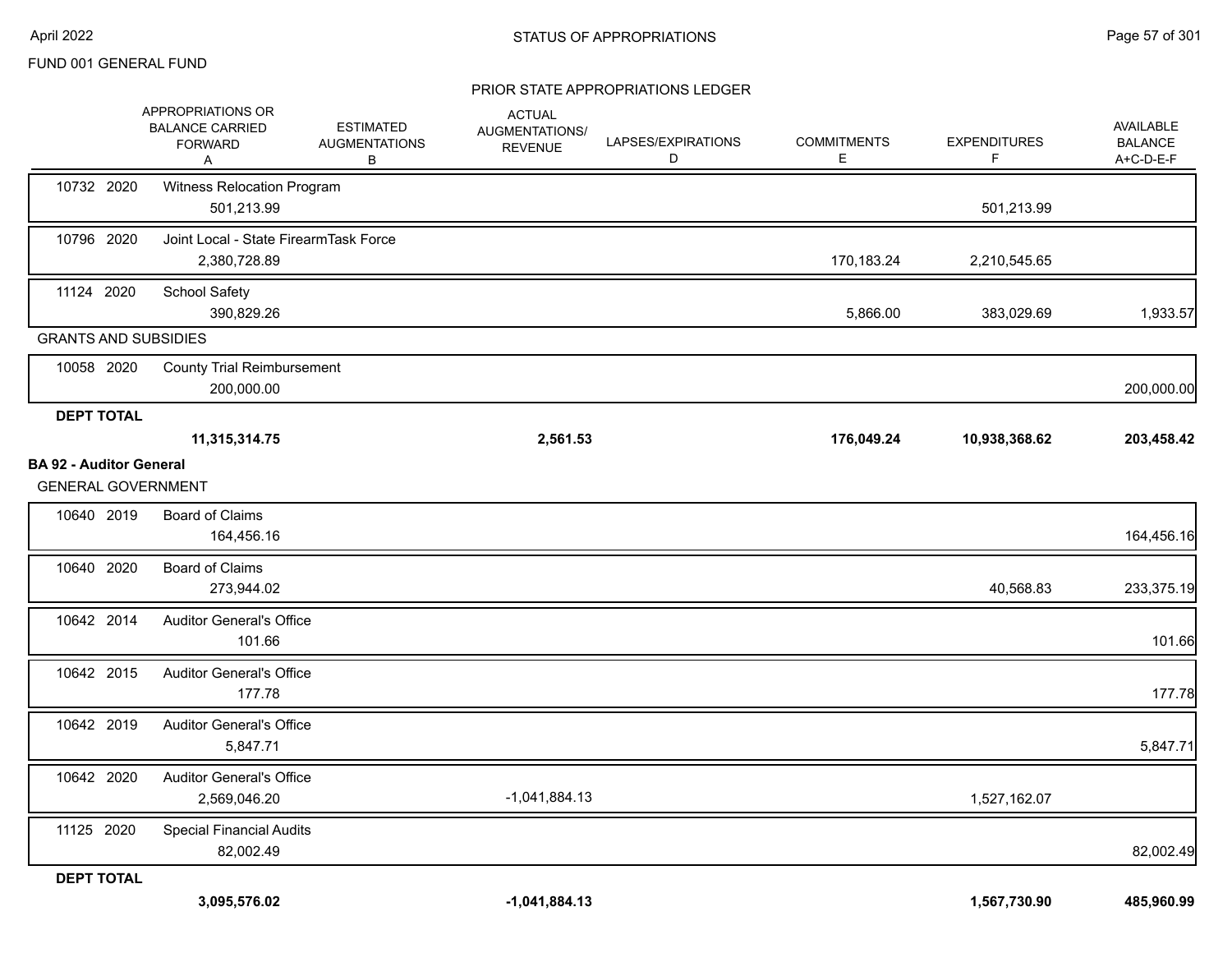|                  | APPROPRIATIONS OR<br><b>BALANCE CARRIED</b><br><b>FORWARD</b><br>A | <b>ESTIMATED</b><br><b>AUGMENTATIONS</b><br>B | <b>ACTUAL</b><br>AUGMENTATIONS/<br><b>REVENUE</b> | LAPSES/EXPIRATIONS<br>D | <b>COMMITMENTS</b><br>E | <b>EXPENDITURES</b><br>F | AVAILABLE<br><b>BALANCE</b><br>A+C-D-E-F |
|------------------|--------------------------------------------------------------------|-----------------------------------------------|---------------------------------------------------|-------------------------|-------------------------|--------------------------|------------------------------------------|
| BA 73 - Treasury | <b>GENERAL GOVERNMENT</b>                                          |                                               |                                                   |                         |                         |                          |                                          |
| 10537 2018       | Board of Finanace and Revenue<br>30,733.49                         |                                               |                                                   |                         |                         |                          | 30,733.49                                |
| 10537 2019       | Board of Finanace and Revenue<br>28,619.07                         |                                               |                                                   |                         |                         |                          | 28,619.07                                |
| 10537 2020       | Board of Finanace and Revenue<br>147,089.91                        |                                               |                                                   |                         |                         | 124,748.94               | 22,340.97                                |
| 10538 2018       | <b>Publishing Monthly Statements</b><br>15,000.00                  |                                               |                                                   |                         |                         |                          | 15,000.00                                |
| 10538 2019       | <b>Publishing Monthly Statements</b><br>10,000.00                  |                                               |                                                   |                         |                         |                          | 10,000.00                                |
| 10538 2020       | <b>Publishing Monthly Statements</b><br>5,000.00                   |                                               |                                                   |                         |                         |                          | 5,000.00                                 |
| 10544 2018       | <b>General Government Operations</b><br>513,771.75                 |                                               |                                                   |                         |                         | 331,981.35               | 181,790.40                               |
| 10544 2019       | <b>General Government Operations</b><br>192,256.41                 |                                               |                                                   |                         |                         | 164,195.90               | 28,060.51                                |
| 10544 2020       | <b>General Government Operations</b><br>2,805,107.98               |                                               |                                                   |                         |                         | 2,780,004.30             | 25,103.68                                |
| 10553 2019       | Intergovernmental Organizations<br>38,247.00                       |                                               |                                                   |                         |                         |                          | 38,247.00                                |
| 10553 2020       | Intergovernmental Organizations<br>40,360.00                       |                                               |                                                   |                         |                         |                          | 40,360.00                                |
| 11139 2019       | Information Technology Cyber Security<br>56,207.62                 |                                               |                                                   |                         |                         |                          | 56,207.62                                |
| 11139 2020       | Information Technology Cyber Security<br>32,803.90                 |                                               |                                                   |                         |                         | 29,093.54                | 3,710.36                                 |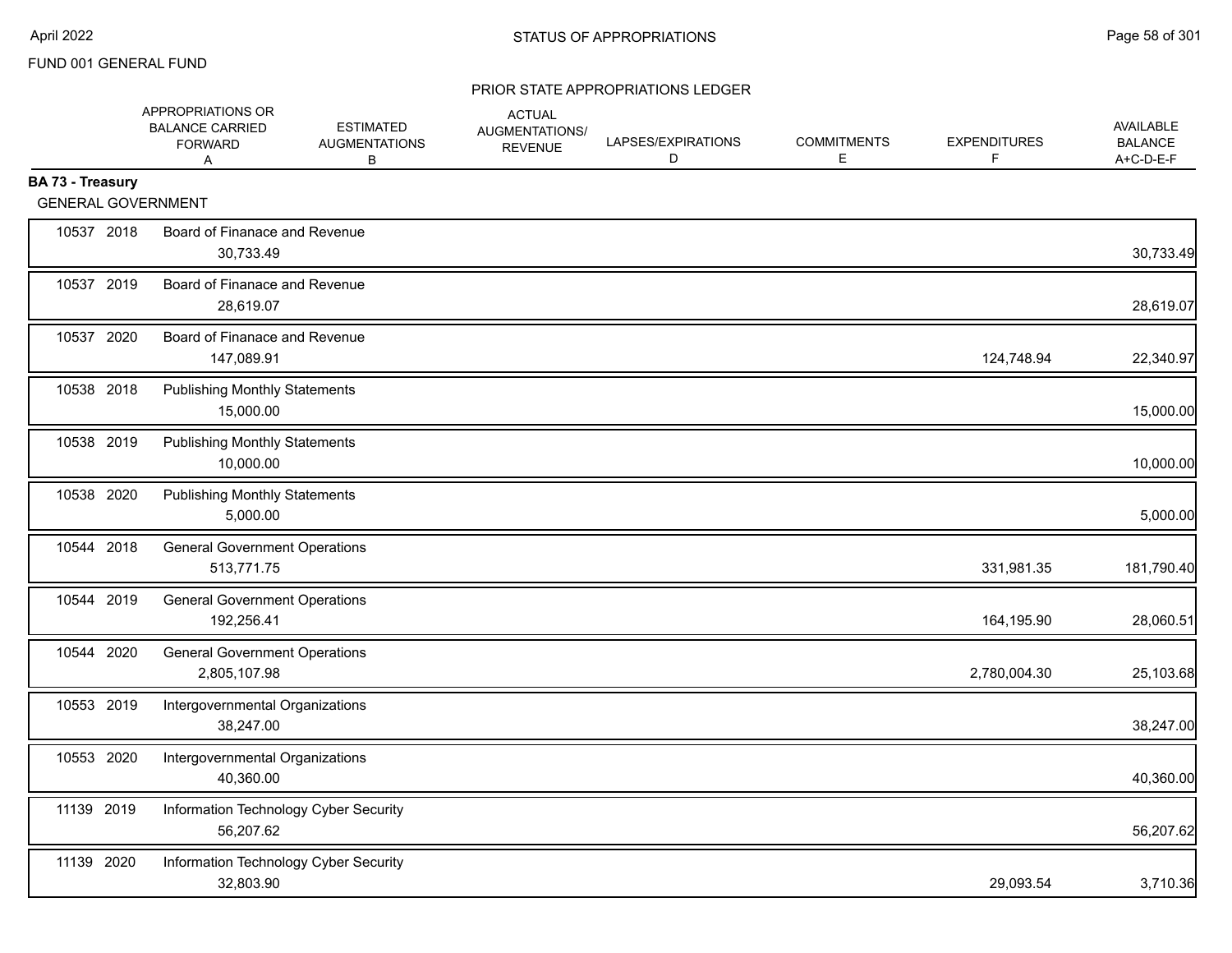|                             | APPROPRIATIONS OR<br><b>BALANCE CARRIED</b><br><b>FORWARD</b><br>Α | <b>ESTIMATED</b><br><b>AUGMENTATIONS</b><br>В | <b>ACTUAL</b><br>AUGMENTATIONS/<br><b>REVENUE</b> | LAPSES/EXPIRATIONS<br>D | <b>COMMITMENTS</b><br>Е | <b>EXPENDITURES</b><br>F. | AVAILABLE<br><b>BALANCE</b><br>A+C-D-E-F |
|-----------------------------|--------------------------------------------------------------------|-----------------------------------------------|---------------------------------------------------|-------------------------|-------------------------|---------------------------|------------------------------------------|
| <b>GRANTS AND SUBSIDIES</b> |                                                                    |                                               |                                                   |                         |                         |                           |                                          |
| 10540 2018                  | Law Enforcement Officers Death Benefits<br>464,353.46              |                                               |                                                   |                         |                         | 238,671.49                | 225,681.97                               |
| 10540 2019                  | Law Enforcement Officers Death Benefits<br>1,433,015.86            |                                               |                                                   |                         |                         | 318,071.35                | 1,114,944.51                             |
| 10540 2020                  | Law Enforcement Officers Death Benefits<br>1,812,627.97            |                                               |                                                   |                         |                         | 1,285,291.08              | 527,336.89                               |
| <b>DEBT SERVICE</b>         |                                                                    |                                               |                                                   |                         |                         |                           |                                          |
| 10539 2018                  | Loan & Transfer Agents<br>30,500.00                                |                                               |                                                   |                         |                         |                           | 30,500.00                                |
| 10539 2019                  | Loan & Transfer Agents<br>32,000.00                                |                                               |                                                   |                         |                         |                           | 32,000.00                                |
| 10539 2020                  | Loan & Transfer Agents<br>29,500.00                                |                                               |                                                   |                         |                         |                           | 29,500.00                                |
| <b>DEPT TOTAL</b>           |                                                                    |                                               |                                                   |                         |                         |                           |                                          |
| <b>BA 68 - Agriculture</b>  | 7,717,194.42                                                       |                                               |                                                   |                         |                         | 5,272,057.95              | 2,445,136.47                             |
| <b>GENERAL GOVERNMENT</b>   |                                                                    |                                               |                                                   |                         |                         |                           |                                          |
| 10508 2019                  | Agri Promo Edctn & Exprt<br>253,145.65                             |                                               |                                                   |                         | 7,415.29                | 150,415.00                | 95,315.36                                |
| 10508 2020                  | Agri Promo Edctn & Exprt<br>553,000.00                             |                                               |                                                   |                         | 106,477.05              | 193,522.95                | 253,000.00                               |
| 10516 2019                  | <b>Agricultural Research</b><br>593,207.25                         |                                               |                                                   |                         | 128,400.11              | 464,803.19                | 3.95                                     |
| 10516 2020                  | Agricultural Research<br>1,520,055.46                              |                                               |                                                   |                         | 820,840.38              | 697,534.08                | 1,681.00                                 |
| 10525 2019                  | Farmers' Market Food Coupons<br>179,662.74                         |                                               |                                                   |                         |                         |                           | 179,662.74                               |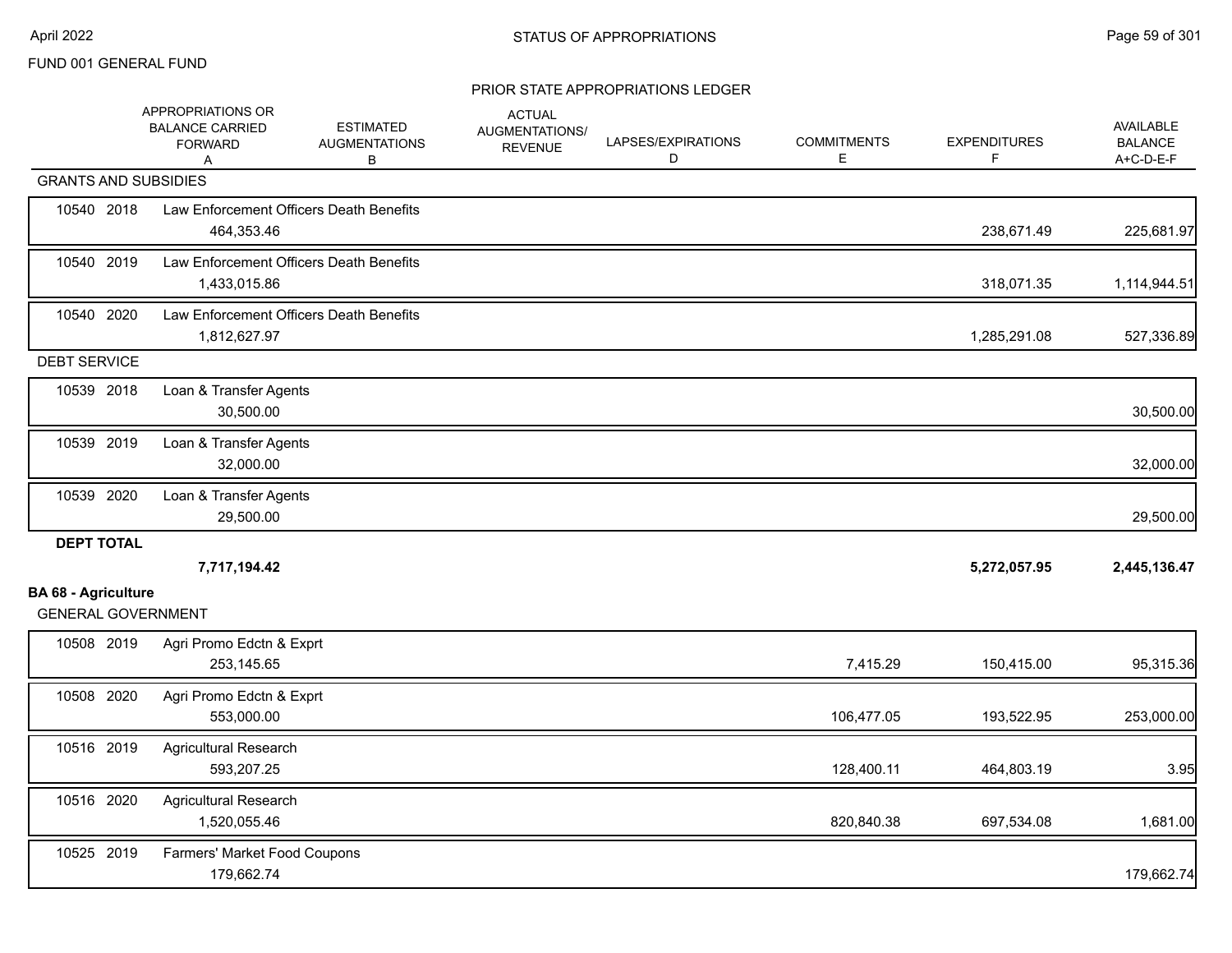|                             | APPROPRIATIONS OR<br><b>BALANCE CARRIED</b><br><b>FORWARD</b><br>Α | <b>ESTIMATED</b><br><b>AUGMENTATIONS</b><br>В | <b>ACTUAL</b><br>AUGMENTATIONS/<br><b>REVENUE</b> | LAPSES/EXPIRATIONS<br>D | <b>COMMITMENTS</b><br>Е | <b>EXPENDITURES</b><br>F | <b>AVAILABLE</b><br><b>BALANCE</b><br>A+C-D-E-F |
|-----------------------------|--------------------------------------------------------------------|-----------------------------------------------|---------------------------------------------------|-------------------------|-------------------------|--------------------------|-------------------------------------------------|
| 10525 2020                  | <b>Farmers' Market Food Coupons</b><br>1,846,127.08                |                                               |                                                   |                         | 135,691.16              | 1,141,976.97             | 568,458.95                                      |
| 10527 2020                  | Hardwoods Research and Promotion<br>131,956.51                     |                                               |                                                   |                         |                         | 131,956.51               |                                                 |
| 10528 2018                  | <b>General Government Operations</b>                               |                                               |                                                   |                         |                         | $-560.82$                | 560.82                                          |
| 10528 2019                  | <b>General Government Operations</b><br>460,642.38                 |                                               |                                                   |                         | 92,970.00               | 366,699.38               | 973.00                                          |
| 10528 2020                  | <b>General Government Operations</b><br>12,257,285.53              |                                               | $-5,058.50$                                       |                         | 2,661,868.26            | 8,102,346.92             | 1,488,011.85                                    |
| 10784 2019                  | <b>Agricultural Excellence</b><br>276.35                           |                                               |                                                   |                         |                         |                          | 276.35                                          |
| 10784 2020                  | <b>Agricultural Excellence</b><br>677,017.62                       |                                               |                                                   |                         | 236.03                  | 676,781.59               |                                                 |
| 11103 2016                  | AvianFlu Preparedness&Response<br>2,000,000.00                     |                                               |                                                   |                         |                         | 2,000,000.00             |                                                 |
| 11142 2019                  | 1,127,336.63                                                       | Agric Business and Workforce Investment       |                                                   |                         | 372,907.66              | 535,532.91               | 218,896.06                                      |
| 11142 2020                  | 1,985,294.00                                                       | Agric Business and Workforce Investment       |                                                   |                         | 874,945.74              | 434,817.49               | 675,530.77                                      |
| 11145 2019                  | 585.12                                                             | Agricultural Preparedness and Response        |                                                   |                         |                         |                          | 585.12                                          |
| <b>GRANTS AND SUBSIDIES</b> |                                                                    |                                               |                                                   |                         |                         |                          |                                                 |
| 10511 2020                  | <b>Livestock Show</b><br>201,708.40                                |                                               |                                                   |                         |                         | 26,708.40                | 175,000.00                                      |
| 10515 2020                  | Open Dairy Show<br>166,083.91                                      |                                               |                                                   |                         |                         | 26,083.91                | 140,000.00                                      |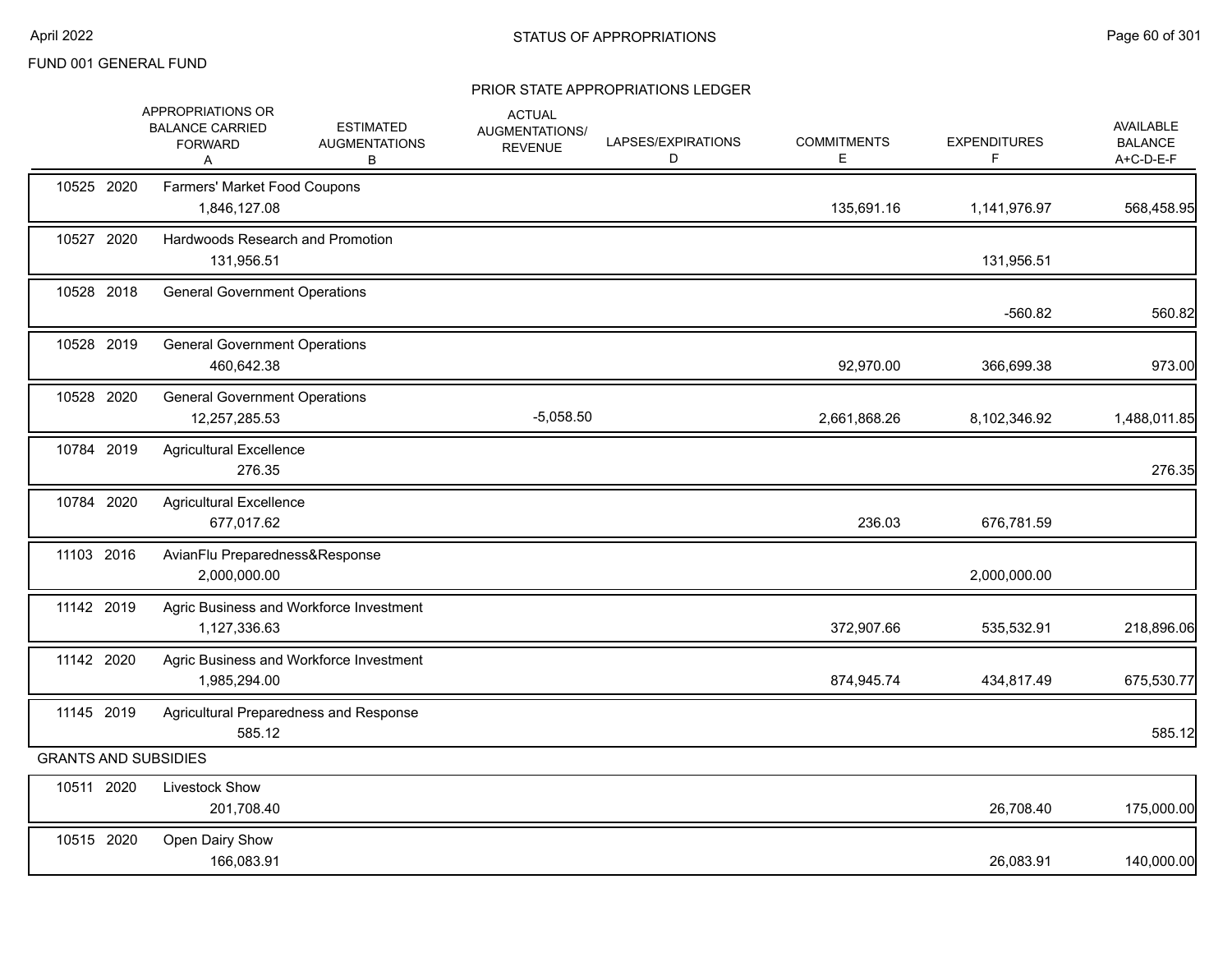|                   | APPROPRIATIONS OR<br><b>BALANCE CARRIED</b><br><b>FORWARD</b><br>Α           | <b>ESTIMATED</b><br><b>AUGMENTATIONS</b><br>В | <b>ACTUAL</b><br>AUGMENTATIONS/<br><b>REVENUE</b> | LAPSES/EXPIRATIONS<br>D | <b>COMMITMENTS</b><br>Е | <b>EXPENDITURES</b><br>F. | <b>AVAILABLE</b><br><b>BALANCE</b><br>A+C-D-E-F |
|-------------------|------------------------------------------------------------------------------|-----------------------------------------------|---------------------------------------------------|-------------------------|-------------------------|---------------------------|-------------------------------------------------|
| 10864 2020        | Food Marketing and Research<br>494,000.00                                    |                                               |                                                   |                         |                         | 494,000.00                |                                                 |
| 11006 2020        | Youth Shows<br>56,333.34                                                     |                                               |                                                   |                         | 56,333.33               |                           | 0.01                                            |
| 11143 2019        | 38,779.34                                                                    | Livestock and Consumer Health Protection      |                                                   |                         |                         | 38,779.34                 |                                                 |
| 11143 2020        | 25,114.70                                                                    | Livestock and Consumer Health Protection      |                                                   |                         |                         | 25,114.70                 |                                                 |
| 11144 2019        | 37,982.99                                                                    | Animal Health and Diagnostic Commission       |                                                   |                         |                         | 19,189.50                 | 18,793.49                                       |
| 11144 2020        | 1,716,964.30                                                                 | Animal Health and Diagnostic Commission       |                                                   |                         | 558,163.27              | 1,135,890.89              | 22,910.14                                       |
|                   |                                                                              |                                               |                                                   |                         |                         |                           |                                                 |
| <b>DEPT TOTAL</b> | 26,322,559.30                                                                |                                               | $-5,058.50$                                       |                         | 5,816,248.28            | 16,661,592.91             |                                                 |
|                   | <b>BA 24 - Community &amp; Economic Develop</b><br><b>GENERAL GOVERNMENT</b> |                                               |                                                   |                         |                         |                           |                                                 |
| 10274 2017        | <b>Base Realignment and Closure</b><br>19,585.54                             |                                               |                                                   |                         |                         | 19,585.54                 | 3,839,659.61                                    |
| 10274 2018        | <b>Base Realignment and Closure</b><br>152.599.98                            |                                               |                                                   |                         | 17,089.98               | 135,510.00                |                                                 |
| 10274 2019        | <b>Base Realignment and Closure</b><br>293,436.10                            |                                               |                                                   |                         | 143,000.00              | 126,991.12                | 23,444.98                                       |
| 10274 2020        | <b>Base Realignment and Closure</b><br>275,465.55                            |                                               |                                                   |                         | 260,000.00              | 15,465.55                 |                                                 |
| 10294 2017        | Marketing to Attract Tourists<br>47,306.75                                   |                                               |                                                   |                         |                         | 3,500.00                  | 43,806.75                                       |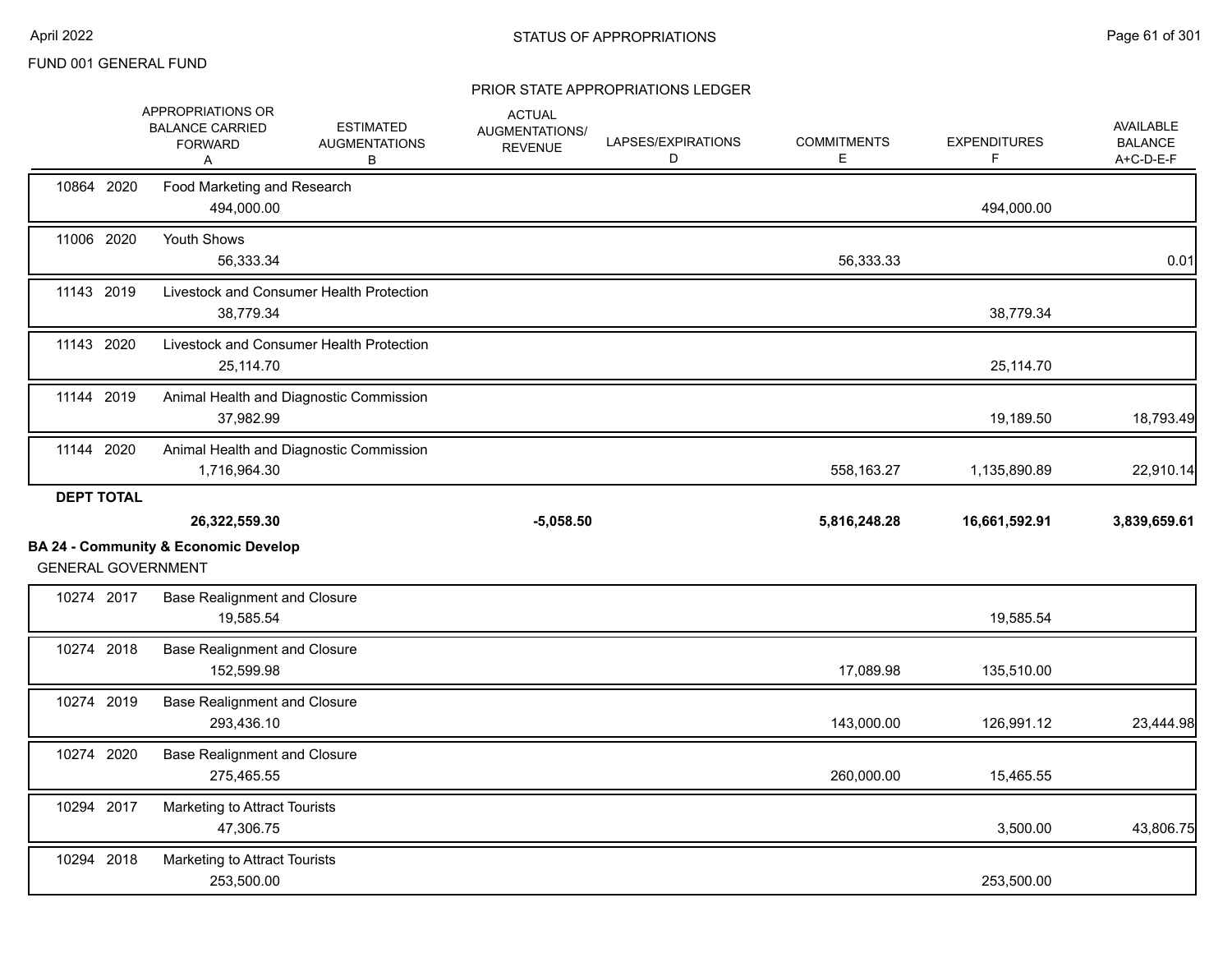|            | APPROPRIATIONS OR<br><b>BALANCE CARRIED</b><br><b>FORWARD</b><br>A | <b>ESTIMATED</b><br><b>AUGMENTATIONS</b><br>В | <b>ACTUAL</b><br>AUGMENTATIONS/<br><b>REVENUE</b> | LAPSES/EXPIRATIONS<br>D | <b>COMMITMENTS</b><br>Е | <b>EXPENDITURES</b><br>F. | <b>AVAILABLE</b><br><b>BALANCE</b><br>A+C-D-E-F |
|------------|--------------------------------------------------------------------|-----------------------------------------------|---------------------------------------------------|-------------------------|-------------------------|---------------------------|-------------------------------------------------|
| 10294 2019 | Marketing to Attract Tourists<br>542,423.83                        |                                               |                                                   |                         | 148,467.48              | 336,851.35                | 57,105.00                                       |
| 10294 2020 | Marketing to Attract Tourists<br>6,487,113.01                      |                                               |                                                   |                         | 622,338.86              | 5,272,774.07              | 592,000.08                                      |
| 10302 2018 | 40,697.52                                                          | Office of InternationalBusinessDevelopmt      |                                                   |                         |                         | 40,697.52                 |                                                 |
| 10302 2019 | 298,957.10                                                         | Office of InternationalBusinessDevelopmt      |                                                   |                         | 67,406.29               | 37,770.76                 | 193,780.05                                      |
| 10302 2020 | 1,667,380.51                                                       | Office of InternationalBusinessDevelopmt      |                                                   |                         | 182,193.53              | 1,485,186.98              |                                                 |
| 10303 2019 | <b>Marketing to Attract Business</b><br>165,321.33                 |                                               |                                                   |                         | 38,153.33               |                           | 127,168.00                                      |
| 10303 2020 | <b>Marketing to Attract Business</b><br>505,477.18                 |                                               |                                                   |                         | 140,849.79              | 364,627.39                |                                                 |
| 10313 2018 | <b>General Government Operations</b><br>1,223.60                   |                                               |                                                   |                         |                         | 1,223.60                  |                                                 |
| 10313 2019 | <b>General Government Operations</b><br>317,828.90                 |                                               |                                                   |                         |                         | 126,869.63                | 190,959.27                                      |
| 10313 2020 | <b>General Government Operations</b><br>3,293,098.40               |                                               |                                                   |                         | 147,194.82              | 3,145,903.58              |                                                 |
| 10949 2018 | Office of Open Records<br>70,548.84                                |                                               |                                                   |                         | 832.90                  | 69,715.94                 |                                                 |
| 10949 2019 | Office of Open Records<br>306,676.50                               |                                               |                                                   |                         |                         | 51,014.94                 | 255,661.56                                      |
| 10949 2020 | Office of Open Records<br>607,387.51                               |                                               |                                                   |                         |                         | 200,783.59                | 406,603.92                                      |
| 11052 2016 | 19,339.80                                                          | <b>Center For Local Government Services</b>   |                                                   |                         | 19,339.80               |                           |                                                 |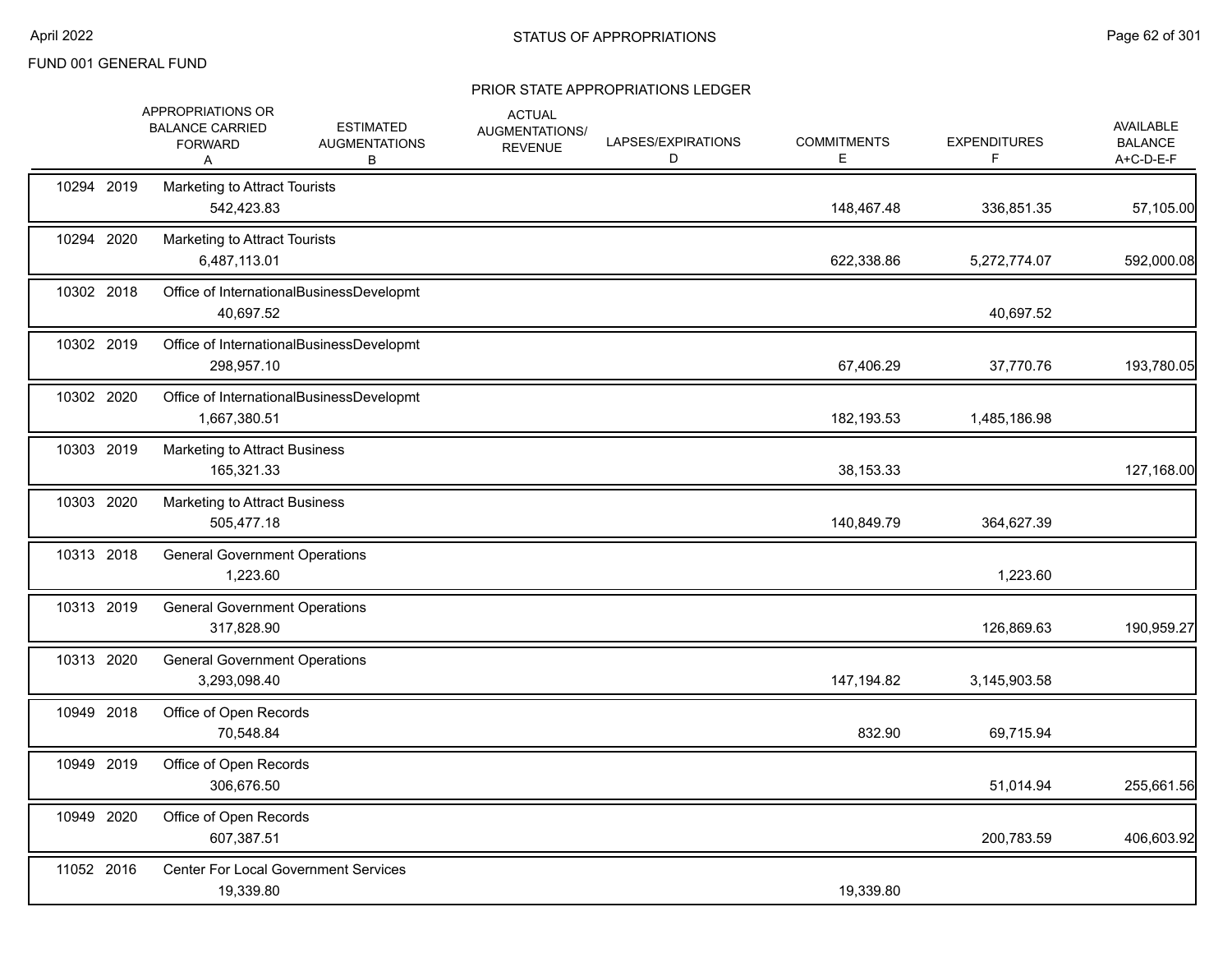|                             | APPROPRIATIONS OR<br><b>BALANCE CARRIED</b><br><b>FORWARD</b><br>A | <b>ESTIMATED</b><br><b>AUGMENTATIONS</b><br>В | <b>ACTUAL</b><br>AUGMENTATIONS/<br><b>REVENUE</b> | LAPSES/EXPIRATIONS<br>D | <b>COMMITMENTS</b><br>Е | <b>EXPENDITURES</b><br>F | AVAILABLE<br><b>BALANCE</b><br>A+C-D-E-F |
|-----------------------------|--------------------------------------------------------------------|-----------------------------------------------|---------------------------------------------------|-------------------------|-------------------------|--------------------------|------------------------------------------|
| 11052 2017                  | <b>Center For Local Government Services</b><br>9,612.86            |                                               |                                                   |                         | 9,612.86                |                          |                                          |
| 11052 2018                  | <b>Center For Local Government Services</b><br>40,649.97           |                                               |                                                   |                         | 38,098.15               | 2,551.82                 |                                          |
| 11052 2019                  | <b>Center For Local Government Services</b><br>5,292.83            |                                               |                                                   |                         | 4,242.23                | 1,050.60                 |                                          |
| 11052 2020                  | <b>Center For Local Government Services</b><br>655,521.20          |                                               |                                                   |                         | 82,384.21               | 573,136.99               |                                          |
| <b>GRANTS AND SUBSIDIES</b> |                                                                    |                                               |                                                   |                         |                         |                          |                                          |
| 10283 2020                  | Rural Leadership Training<br>100,000.00                            |                                               |                                                   |                         |                         | 99,939.00                | 61.00                                    |
| 10285 2020                  | <b>Super Computer Center</b><br>198,368.00                         |                                               |                                                   |                         |                         | 187,788.00               | 10,580.00                                |
| 10290 2019                  | <b>Powdered Metals</b><br>87,068.32                                |                                               |                                                   |                         | 57,950.39               | 29,117.93                |                                          |
| 10290 2020                  | <b>Powdered Metals</b><br>100,000.00                               |                                               |                                                   |                         | 100,000.00              |                          |                                          |
| 10305 2004                  | <b>Opportunity Grants Program</b><br>6,500.00                      |                                               |                                                   |                         |                         | 6,500.00                 |                                          |
| 10305 2005                  | <b>Opportunity Grants Program</b><br>45,000.00                     |                                               |                                                   |                         | 4,000.00                | 40,000.00                | 1,000.00                                 |
| 10305 2007                  | <b>Opportunity Grants Program</b><br>25,866.60                     |                                               |                                                   |                         |                         | 19,200.00                | 6,666.60                                 |
| 10305 2009                  | <b>Opportunity Grants Program</b><br>207,184.05                    |                                               |                                                   |                         | 194,914.05              | 12,270.00                |                                          |
| 10305 2010                  | <b>Opportunity Grants Program</b><br>68,976.25                     |                                               |                                                   |                         | 474,202.70              | $-406,226.45$            | 1,000.00                                 |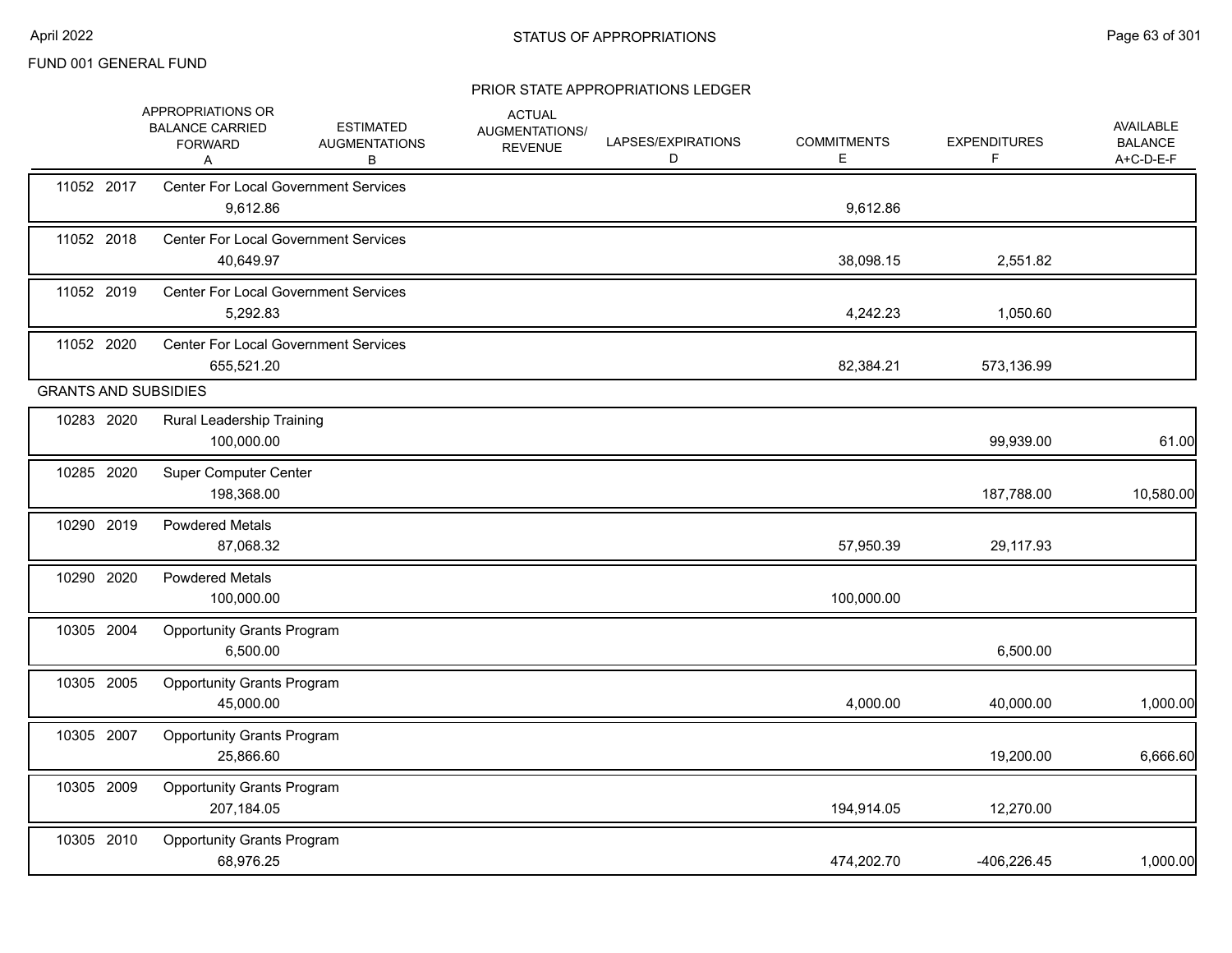|            | APPROPRIATIONS OR<br><b>BALANCE CARRIED</b><br><b>FORWARD</b><br>Α | <b>ESTIMATED</b><br><b>AUGMENTATIONS</b><br>В | <b>ACTUAL</b><br>AUGMENTATIONS/<br><b>REVENUE</b> | LAPSES/EXPIRATIONS<br>D | <b>COMMITMENTS</b><br>Е | <b>EXPENDITURES</b><br>F | <b>AVAILABLE</b><br><b>BALANCE</b><br>A+C-D-E-F |
|------------|--------------------------------------------------------------------|-----------------------------------------------|---------------------------------------------------|-------------------------|-------------------------|--------------------------|-------------------------------------------------|
| 10306 2009 | 500,000.00                                                         | HOUSING AND REDEVELOPMENT ASSIST              |                                                   |                         | 500,000.00              |                          |                                                 |
| 10308 2010 | <b>Customized Job Training</b>                                     |                                               |                                                   |                         |                         | $-48,368.00$             | 48,368.00                                       |
| 10309 2005 | Infrastructure Development<br>300.00                               |                                               |                                                   |                         |                         | $-300.00$                | 600.00                                          |
| 10309 2008 | Infrastructure Development<br>52,670.00                            |                                               |                                                   |                         |                         |                          | 52,670.00                                       |
| 10321 2008 | <b>Community Revitalization</b><br>30,780.26                       |                                               |                                                   |                         |                         | 23,423.50                | 7,356.76                                        |
| 10326 2017 | 165,191.15                                                         | PA Infrastructure Tech Assistance Prgram      |                                                   |                         |                         | 165,191.15               |                                                 |
| 10326 2018 | 746,591.93                                                         | PA Infrastructure Tech Assistance Prgram      |                                                   |                         | 48,846.66               | 697,745.27               |                                                 |
| 10326 2019 | 1,321,923.60                                                       | PA Infrastructure Tech Assistance Prgram      |                                                   |                         | 332,630.14              | 989,293.46               |                                                 |
| 10326 2020 | 1,977,137.77                                                       | PA Infrastructure Tech Assistance Prgram      |                                                   |                         | 982,562.69              | 994,575.08               |                                                 |
| 10826 2006 | 652.00                                                             | Local Government Resources & Development      |                                                   |                         | 353.98                  | $-3,944.85$              | 4,242.87                                        |
| 10844 2015 | 941.00                                                             | Strategic Management Planning Program         |                                                   |                         |                         | 941.00                   |                                                 |
| 10844 2016 | 276,000.88                                                         | Strategic Management Planning Program         |                                                   |                         | 122,633.79              | 153,367.09               |                                                 |
| 10844 2017 | 445,557.08                                                         | Strategic Management Planning Program         |                                                   |                         | 333,046.63              | 112,510.45               |                                                 |
| 10844 2018 | 516,981.89                                                         | Strategic Management Planning Program         |                                                   |                         | 407,754.06              | 109,227.83               |                                                 |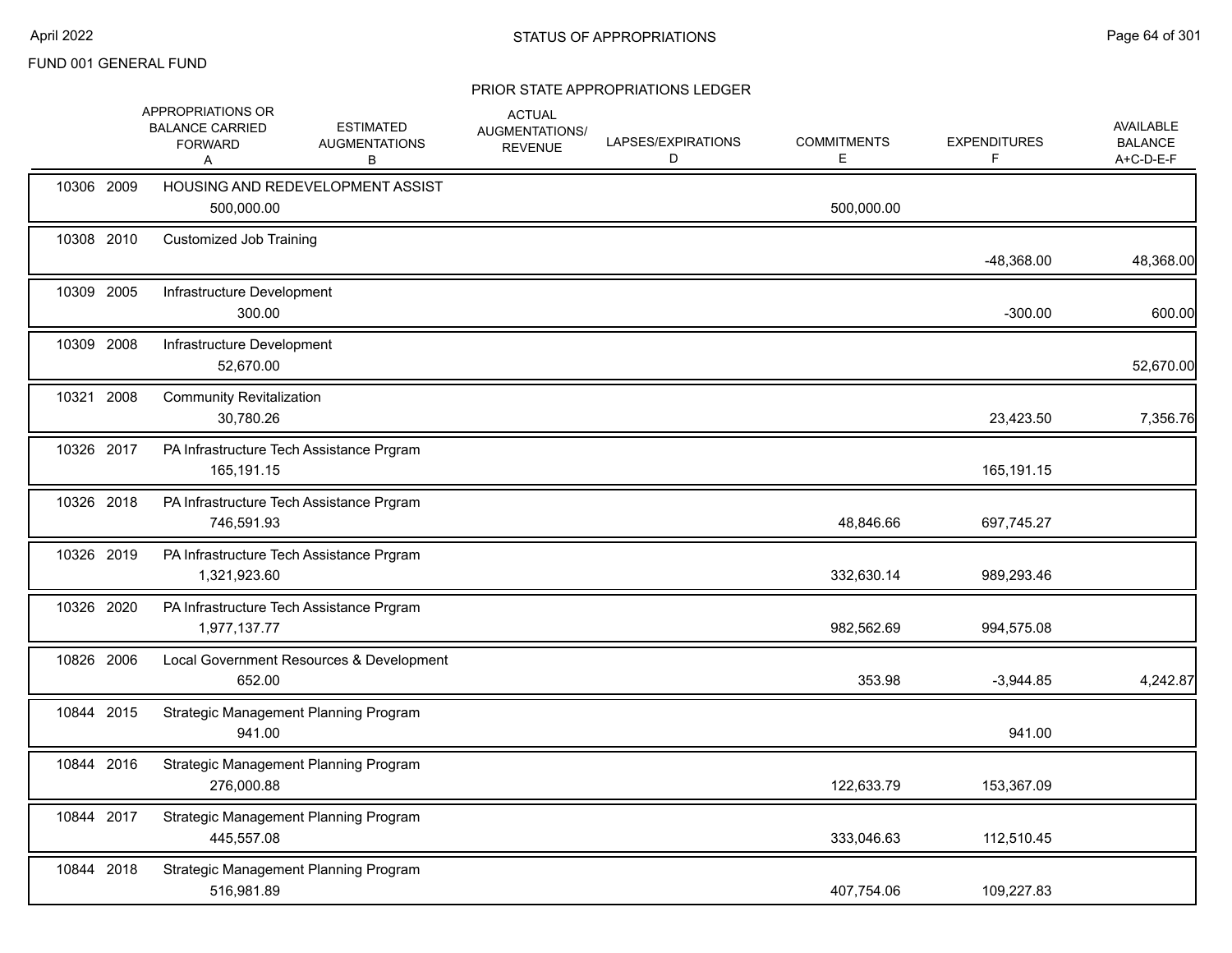|            | APPROPRIATIONS OR<br><b>BALANCE CARRIED</b><br><b>FORWARD</b><br>Α | <b>ESTIMATED</b><br><b>AUGMENTATIONS</b><br>в | <b>ACTUAL</b><br>AUGMENTATIONS/<br><b>REVENUE</b> | LAPSES/EXPIRATIONS<br>D | <b>COMMITMENTS</b><br>Е | <b>EXPENDITURES</b><br>F. | AVAILABLE<br><b>BALANCE</b><br>A+C-D-E-F |
|------------|--------------------------------------------------------------------|-----------------------------------------------|---------------------------------------------------|-------------------------|-------------------------|---------------------------|------------------------------------------|
| 10844 2019 | 719,572.63                                                         | <b>Strategic Management Planning Program</b>  |                                                   |                         | 265,516.14              | 454,056.49                |                                          |
| 10844 2020 | 2,111,806.10                                                       | Strategic Management Planning Program         |                                                   |                         | 1,488,416.60            | 623,389.50                |                                          |
| 10856 2018 | Infrastructure & Facilities Improvement<br>4,256,889.00            |                                               |                                                   |                         | 613,538.00              | 3,643,351.00              |                                          |
| 10856 2019 | Infrastructure & Facilities Improvement<br>9,835,546.00            |                                               |                                                   |                         | 78,849.00               | 555,908.00                | 9,200,789.00                             |
| 10856 2020 | Infrastructure & Facilities Improvement<br>9,600,000.00            |                                               |                                                   |                         | 7,371,366.00            | 2,228,634.00              |                                          |
| 11007 2014 | Pennsylvania First<br>195,085.53                                   |                                               |                                                   |                         | 33,177.53               | 159,689.29                | 2,218.71                                 |
| 11007 2015 | Pennsylvania First<br>810,488.63                                   |                                               |                                                   |                         | 770,964.05              | 39,524.58                 |                                          |
| 11007 2016 | Pennsylvania First<br>405,983.89                                   |                                               |                                                   |                         | 87,396.22               | 318,587.67                |                                          |
| 11007 2017 | Pennsylvania First<br>553,673.41                                   |                                               |                                                   |                         | 518,673.41              | 35,000.00                 |                                          |
| 11007 2018 | Pennsylvania First<br>4,525,761.42                                 |                                               |                                                   |                         | 1,496,475.08            | 3,029,286.34              |                                          |
| 11007 2019 | Pennsylvania First<br>13,556,755.22                                |                                               |                                                   |                         | 2,769,312.31            | 1,579,022.91              | 9,208,420.00                             |
| 11007 2020 | Pennsylvania First<br>16,093,783.71                                |                                               |                                                   |                         | 7,540,008.18            | 8,078,775.53              | 475,000.00                               |
| 11007 2011 | Pennsylvania First<br>309,424.38                                   |                                               |                                                   |                         | 318,960.34              | $-9,552.46$               | 16.50                                    |
| 11007 2012 | Pennsylvania First<br>336,280.03                                   |                                               |                                                   |                         | 371,460.49              | $-35,180.46$              |                                          |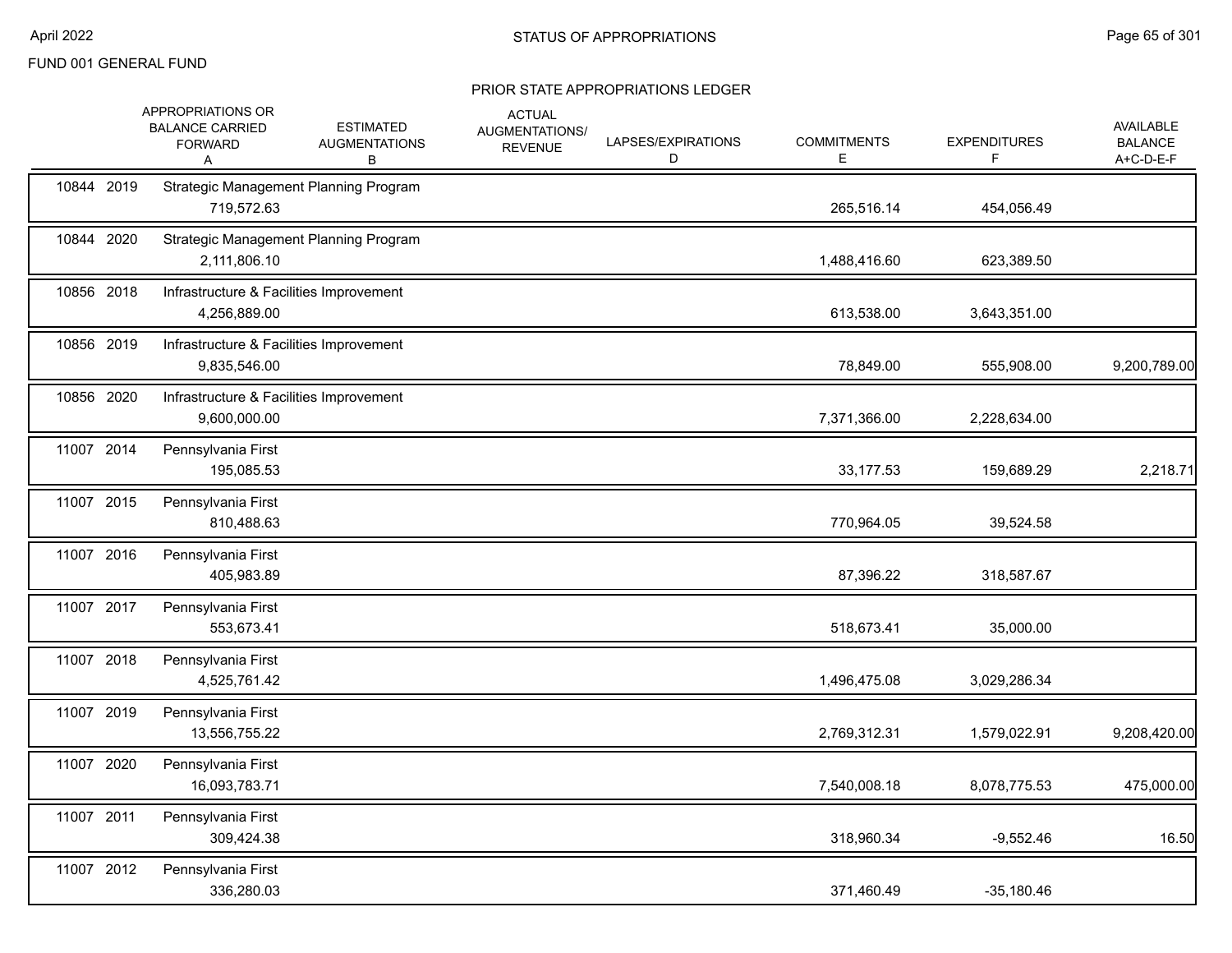|            | APPROPRIATIONS OR<br><b>BALANCE CARRIED</b><br><b>FORWARD</b><br>Α | <b>ESTIMATED</b><br><b>AUGMENTATIONS</b><br>В | <b>ACTUAL</b><br>AUGMENTATIONS/<br><b>REVENUE</b> | LAPSES/EXPIRATIONS<br>D | <b>COMMITMENTS</b><br>Ε | <b>EXPENDITURES</b><br>F. | <b>AVAILABLE</b><br><b>BALANCE</b><br>A+C-D-E-F |
|------------|--------------------------------------------------------------------|-----------------------------------------------|---------------------------------------------------|-------------------------|-------------------------|---------------------------|-------------------------------------------------|
| 11007 2013 | Pennsylvania First<br>881,875.52                                   |                                               |                                                   |                         | 881,875.52              | $-6,930.00$               | 6,930.00                                        |
| 11008 2016 | Municipal Assistance Program<br>32,375.00                          |                                               |                                                   |                         | 32,375.00               |                           |                                                 |
| 11008 2017 | Municipal Assistance Program<br>24,214.01                          |                                               |                                                   |                         | 1,955.97                | 22,258.04                 |                                                 |
| 11008 2018 | Municipal Assistance Program<br>301,225.16                         |                                               |                                                   |                         | 160,772.92              | 140,452.24                |                                                 |
| 11008 2019 | Municipal Assistance Program<br>416,523.35                         |                                               |                                                   |                         | 253,186.00              | 163,337.35                |                                                 |
| 11008 2020 | Municipal Assistance Program<br>494,476.00                         |                                               |                                                   |                         | 283,877.35              | 210,598.65                |                                                 |
| 11009 2014 | Keystone Communities<br>22,293.73                                  |                                               |                                                   |                         |                         | 17,255.20                 | 5,038.53                                        |
| 11009 2015 | <b>Keystone Communities</b><br>1,881,872.64                        |                                               |                                                   |                         | 880,786.70              | 581,658.58                | 419,427.36                                      |
| 11009 2016 | <b>Keystone Communities</b><br>1,457,149.31                        |                                               |                                                   |                         | 532,522.27              | 824,939.99                | 99,687.05                                       |
| 11009 2017 | <b>Keystone Communities</b><br>4,884,696.46                        |                                               |                                                   |                         | 2,531,109.51            | 1,079,865.27              | 1,273,721.68                                    |
| 11009 2018 | Keystone Communities<br>8,242,855.79                               |                                               |                                                   |                         | 3,596,945.95            | 3,004,880.36              | 1,641,029.48                                    |
| 11009 2019 | <b>Keystone Communities</b><br>16,516,150.45                       |                                               |                                                   |                         | 9,188,056.14            | 5,020,060.08              | 2,308,034.23                                    |
| 11009 2020 | Keystone Communities<br>23,150,621.71                              |                                               |                                                   |                         | 15,217,398.37           | 4,198,309.21              | 3,734,914.13                                    |
| 11009 2013 | <b>Keystone Communities</b><br>18,438.00                           |                                               |                                                   |                         |                         |                           | 18,438.00                                       |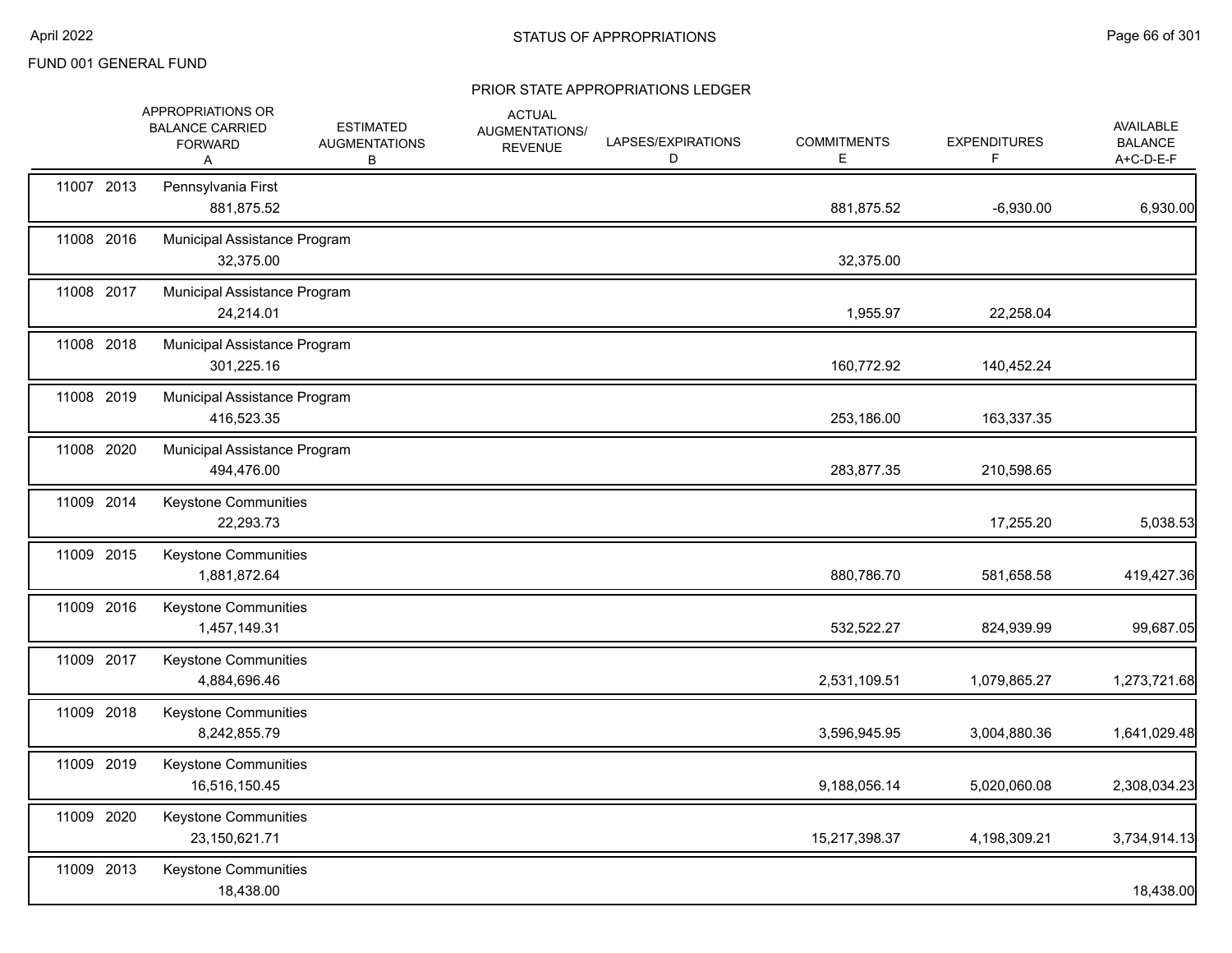|            | APPROPRIATIONS OR<br><b>BALANCE CARRIED</b><br><b>FORWARD</b><br>Α | <b>ESTIMATED</b><br><b>AUGMENTATIONS</b><br>в | <b>ACTUAL</b><br>AUGMENTATIONS/<br><b>REVENUE</b> | LAPSES/EXPIRATIONS<br>D | <b>COMMITMENTS</b><br>E | <b>EXPENDITURES</b><br>F | AVAILABLE<br><b>BALANCE</b><br>A+C-D-E-F |
|------------|--------------------------------------------------------------------|-----------------------------------------------|---------------------------------------------------|-------------------------|-------------------------|--------------------------|------------------------------------------|
| 11010 2018 | 750.00                                                             | Partnerships/Regional Econom Performance      |                                                   |                         |                         | 750.00                   |                                          |
| 11010 2019 | 491,169.90                                                         | Partnerships/Regional Econom Performance      |                                                   |                         | 258,046.38              | 177,123.48               | 56,000.04                                |
| 11010 2020 | 7,512,659.63                                                       | Partnerships/Regional Econom Performance      |                                                   |                         | 3,126,618.51            | 4,386,041.12             |                                          |
| 11023 2011 | Discovered in PA, Developed in PA                                  |                                               |                                                   |                         |                         | -70,933.30               | 70,933.30                                |
| 11077 2017 | Manufacturing PA<br>370,132.62                                     |                                               |                                                   |                         | 172,109.46              | 198,023.16               |                                          |
| 11077 2018 | Manufacturing PA<br>3,848,378.83                                   |                                               |                                                   |                         | 1,779,973.69            | 2,068,405.14             |                                          |
| 11077 2019 | Manufacturing PA<br>5,342,767.57                                   |                                               |                                                   |                         | 2,000,369.33            | 1,471,288.28             | 1,871,109.96                             |
| 11077 2020 | Manufacturing PA<br>7,708,377.98                                   |                                               |                                                   |                         | 5,301,083.40            | 2,377,594.58             | 29,700.00                                |
| 11104 2016 | <b>Local Municipal Emergcy Relief</b>                              |                                               |                                                   |                         |                         | $-145,457.00$            | 145,457.00                               |
| 11104 2017 | <b>Local Municipal Emergcy Relief</b><br>98,574.00                 |                                               |                                                   |                         |                         |                          | 98,574.00                                |
| 11104 2018 | Local Municipal Emergcy Relief<br>427,951.84                       |                                               |                                                   |                         |                         | 57,000.00                | 370,951.84                               |
| 11104 2019 | Local Municipal Emergcy Relief<br>2,495,983.76                     |                                               |                                                   |                         | 701,566.95              | 1,274,050.50             | 520,366.31                               |
| 11104 2020 | <b>Local Municipal Emergcy Relief</b><br>10,235,100.00             |                                               |                                                   |                         | 613,750.00              | 8,980,281.00             | 641,069.00                               |
| 11127 2020 | <b>Food Access Initiative</b><br>1,000,000.00                      |                                               |                                                   |                         |                         | 1,000,000.00             |                                          |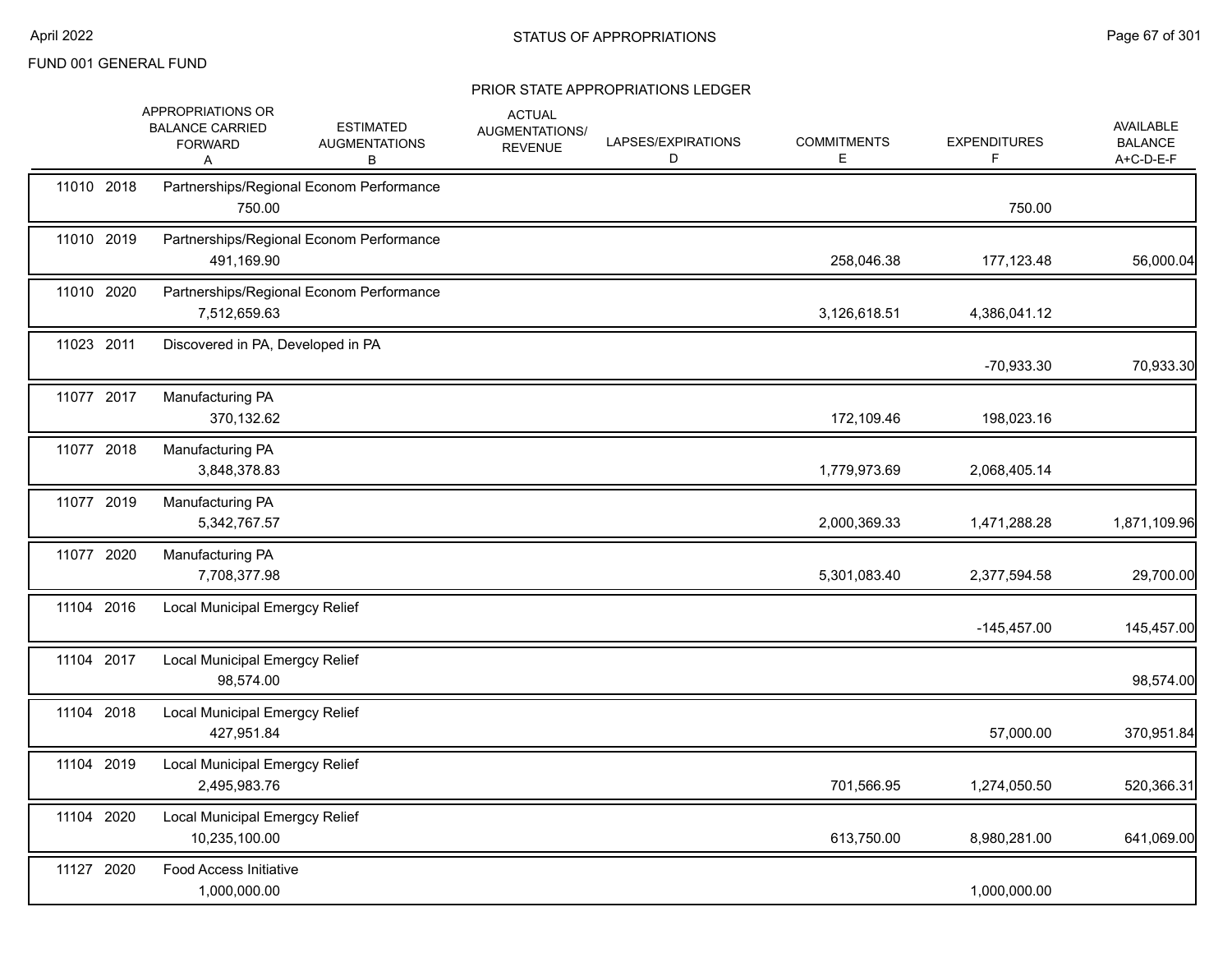|                           | APPROPRIATIONS OR<br><b>BALANCE CARRIED</b><br><b>FORWARD</b><br>Α | <b>ESTIMATED</b><br><b>AUGMENTATIONS</b><br>в | <b>ACTUAL</b><br>AUGMENTATIONS/<br><b>REVENUE</b> | LAPSES/EXPIRATIONS<br>D | <b>COMMITMENTS</b><br>E. | <b>EXPENDITURES</b><br>F | <b>AVAILABLE</b><br><b>BALANCE</b><br>A+C-D-E-F |
|---------------------------|--------------------------------------------------------------------|-----------------------------------------------|---------------------------------------------------|-------------------------|--------------------------|--------------------------|-------------------------------------------------|
| 11169 2020                | State Facility Closure TransitionProgram<br>2,386,363.63           |                                               |                                                   |                         |                          | 2,386,363.63             |                                                 |
| <b>DEPT TOTAL</b>         |                                                                    |                                               |                                                   |                         |                          |                          |                                                 |
|                           | 186,504,162.43                                                     |                                               |                                                   |                         | 76,718,592.09            | 75,564,669.38            | 34,220,900.96                                   |
|                           | <b>BA 38 - Conservation &amp; Natural Resourc</b>                  |                                               |                                                   |                         |                          |                          |                                                 |
| <b>GENERAL GOVERNMENT</b> |                                                                    |                                               |                                                   |                         |                          |                          |                                                 |
| 10394 2016                | <b>State Forest Operations</b>                                     |                                               |                                                   |                         |                          | $-4,823.00$              | 4,823.00                                        |
| 10394 2018                | <b>State Forest Operations</b>                                     |                                               |                                                   |                         |                          | $-2,375.00$              | 2,375.00                                        |
| 10394 2019                | <b>State Forest Operations</b><br>2,375,491.25                     |                                               |                                                   |                         | 236,473.27               | 540,203.98               | 1,598,814.00                                    |
| 10394 2020                | <b>State Forest Operations</b><br>4,226,542.75                     |                                               | $-360.00$                                         |                         | 253,709.86               | 3,971,884.08             | 588.81                                          |
| 10395 2016                | <b>State Park Operations</b>                                       |                                               |                                                   |                         |                          | $-5,824.00$              | 5,824.00                                        |
| 10395 2018                | <b>State Park Operations</b><br>138.75                             |                                               |                                                   |                         |                          |                          | 138.75                                          |
| 10395 2019                | <b>State Park Operations</b><br>5,612,055.90                       |                                               |                                                   |                         | 5,168,580.80             | 21,036.70                | 422,438.40                                      |
| 10395 2020                | <b>State Park Operations</b><br>11,677,241.27                      |                                               | -5,378,218.63                                     |                         | 176,691.44               | 5,903,865.04             | 218,466.16                                      |
| 10399 2018                | <b>General Government Operations</b><br>3,632.36                   |                                               |                                                   |                         |                          |                          | 3,632.36                                        |
| 10399 2019                | <b>General Government Operations</b><br>2,139,567.42               |                                               |                                                   |                         | 247,056.09               | 26,098.62                | 1,866,412.71                                    |
| 10399 2020                | <b>General Government Operations</b><br>1,690,325.95               |                                               | $-151.10$                                         |                         | 110,998.23               | 1,019,494.60             | 559,682.02                                      |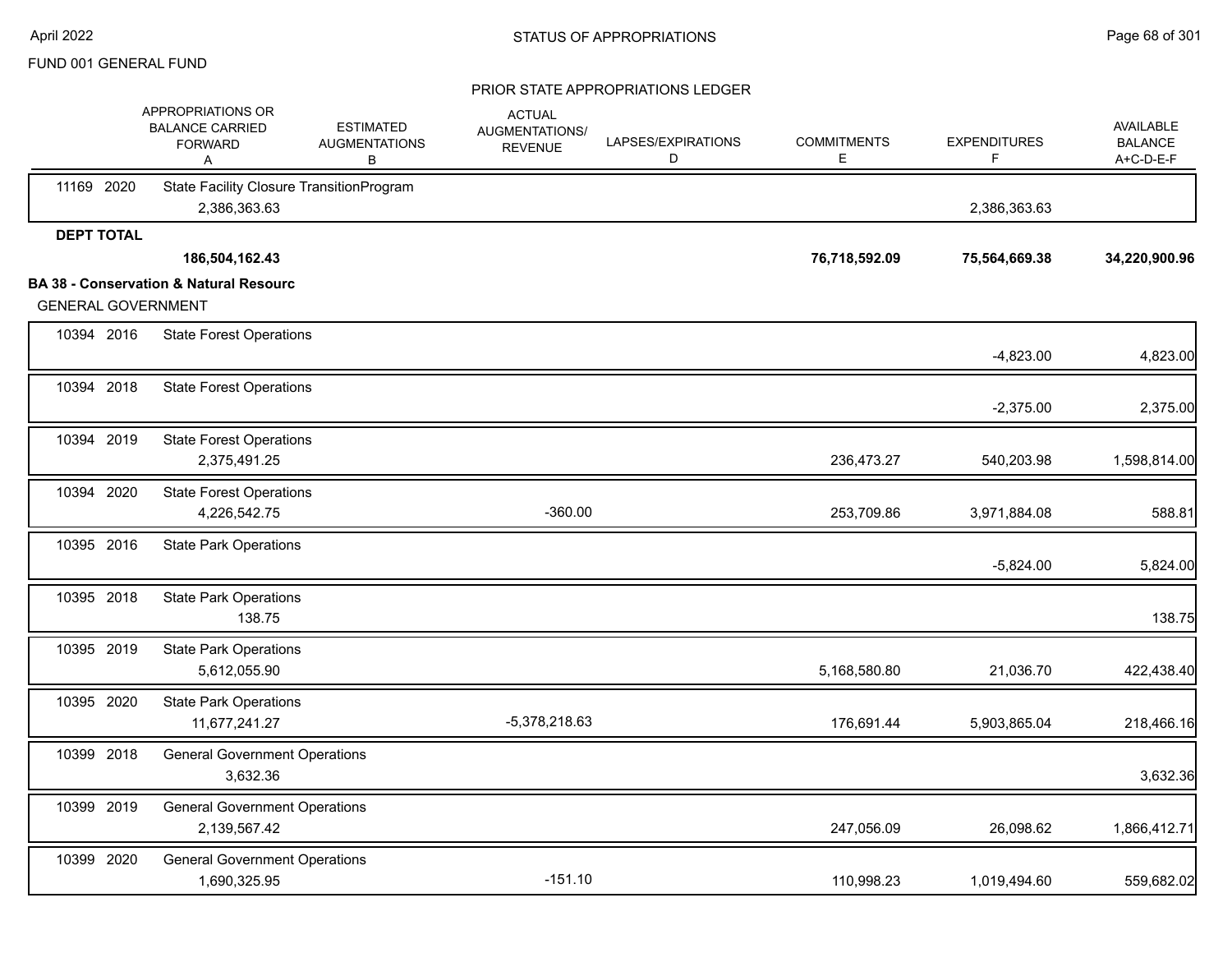|                             | APPROPRIATIONS OR<br><b>BALANCE CARRIED</b><br><b>FORWARD</b><br>A | <b>ESTIMATED</b><br><b>AUGMENTATIONS</b><br>в | <b>ACTUAL</b><br>AUGMENTATIONS/<br><b>REVENUE</b> | LAPSES/EXPIRATIONS<br>D | <b>COMMITMENTS</b><br>Е | <b>EXPENDITURES</b><br>F | AVAILABLE<br><b>BALANCE</b><br>A+C-D-E-F |
|-----------------------------|--------------------------------------------------------------------|-----------------------------------------------|---------------------------------------------------|-------------------------|-------------------------|--------------------------|------------------------------------------|
| 11128 2018                  | Parks & Forests Infrastructure Projects<br>165.80                  |                                               |                                                   |                         |                         |                          | 165.80                                   |
| 11128 2019                  | Parks & Forests Infrastructure Projects<br>810,000.00              |                                               |                                                   |                         | 810,000.00              |                          |                                          |
| 11128 2020                  | Parks & Forests Infrastructure Projects<br>900,000.00              |                                               |                                                   |                         |                         |                          | 900,000.00                               |
| <b>GRANTS AND SUBSIDIES</b> |                                                                    |                                               |                                                   |                         |                         |                          |                                          |
| 10396 2015                  | Heritage and Other Parks<br>150,000.00                             |                                               |                                                   |                         | 150,000.00              |                          |                                          |
| 10396 2016                  | Heritage and Other Parks<br>30,100.00                              |                                               |                                                   |                         | 8,100.00                | 22,000.00                |                                          |
| 10396 2017                  | Heritage and Other Parks<br>376,705.00                             |                                               |                                                   |                         | 294,000.00              | 79,150.00                | 3,555.00                                 |
| 10396 2018                  | Heritage and Other Parks<br>872,656.00                             |                                               |                                                   |                         | 194,750.00              | 117,000.00               | 560,906.00                               |
| 10396 2019                  | Heritage and Other Parks<br>1,823,600.00                           |                                               |                                                   |                         | 243,600.00              |                          | 1,580,000.00                             |
| 10396 2020                  | Heritage and Other Parks<br>2,421,375.00                           |                                               |                                                   |                         | 190,750.00              | 878,625.00               | 1,352,000.00                             |
| 10673 2020                  | Annual Fixed Charges - Project 70<br>3.05                          |                                               |                                                   |                         |                         |                          | 3.05                                     |
| 10674 2020                  | Annual Fixed Charges - Park Lands<br>106,407.89                    |                                               |                                                   |                         |                         |                          | 106,407.89                               |
| 10675 2020                  | Annual Fixed Charges - Flood Lands<br>20,090.91                    |                                               |                                                   |                         |                         | 10,277.35                | 9,813.56                                 |
| 10676 2020                  | Annual Fixed Charges - Forest Lands<br>57,764.04                   |                                               |                                                   |                         |                         |                          | 57,764.04                                |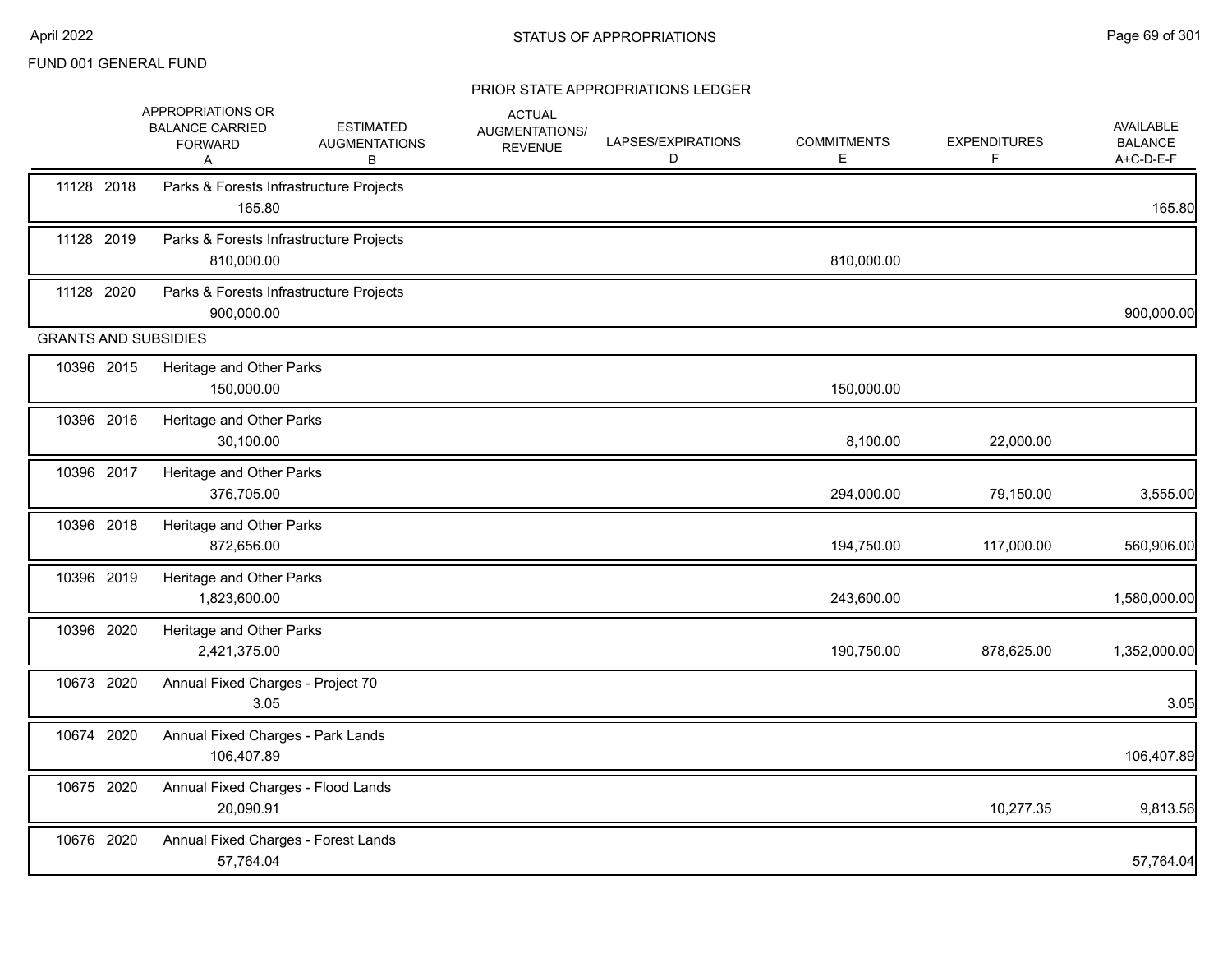|                                                         | APPROPRIATIONS OR<br><b>BALANCE CARRIED</b><br><b>FORWARD</b><br>Α | <b>ESTIMATED</b><br><b>AUGMENTATIONS</b><br>В | <b>ACTUAL</b><br>AUGMENTATIONS/<br><b>REVENUE</b> | LAPSES/EXPIRATIONS<br>D | <b>COMMITMENTS</b><br>E | <b>EXPENDITURES</b><br>F | AVAILABLE<br><b>BALANCE</b><br>A+C-D-E-F |
|---------------------------------------------------------|--------------------------------------------------------------------|-----------------------------------------------|---------------------------------------------------|-------------------------|-------------------------|--------------------------|------------------------------------------|
| <b>DEPT TOTAL</b>                                       |                                                                    |                                               |                                                   |                         |                         |                          |                                          |
|                                                         | 35,293,863.34                                                      |                                               | $-5,378,729.73$                                   |                         | 8,084,709.69            | 12,576,613.37            | 9,253,810.55                             |
| <b>BA 11 - Corrections</b><br><b>GENERAL GOVERNMENT</b> |                                                                    |                                               |                                                   |                         |                         |                          |                                          |
| 10014 2018                                              | <b>General Government Operations</b><br>1.00                       |                                               |                                                   |                         |                         |                          | 1.00                                     |
| 10014 2019                                              | <b>General Government Operations</b><br>28,520.45                  |                                               |                                                   |                         |                         | 22,388.95                | 6,131.50                                 |
| 10014 2020                                              | <b>General Government Operations</b><br>6,112,865.04               |                                               |                                                   |                         | 305,881.03              | 3,611,996.28             | 2,194,987.73                             |
| 11116 2018                                              | <b>State Field Supervision</b><br>181.90                           |                                               |                                                   |                         |                         |                          | 181.90                                   |
| 11116 2019                                              | <b>State Field Supervision</b>                                     |                                               |                                                   |                         |                         | $-5,111.17$              | 5,111.17                                 |
| 11116 2020                                              | <b>State Field Supervision</b><br>4,133,264.04                     |                                               |                                                   |                         | 153,715.64              | 3,974,420.45             | 5,127.95                                 |
| 11117 2020                                              | Pennsylvania Parole Board<br>1,240,574.90                          |                                               |                                                   |                         |                         | 352,979.36               | 887,595.54                               |
| 11119 2020                                              | Sexual Offenders Assessment Board<br>965,558.84                    |                                               |                                                   |                         |                         | 625,789.00               | 339,769.84                               |
| INSTITUTIONAL                                           |                                                                    |                                               |                                                   |                         |                         |                          |                                          |
| 10011 2018                                              | <b>Medical Care</b><br>190.48                                      |                                               |                                                   |                         |                         | $-4,736.32$              | 4,926.80                                 |
| 10011 2019                                              | <b>Medical Care</b><br>642,879.16                                  |                                               |                                                   |                         |                         | 642,399.16               | 480.00                                   |
| 10011 2020                                              | <b>Medical Care</b><br>34,156,024.06                               |                                               | 65.00                                             |                         | 851,508.13              | 32,675,033.73            | 629,547.20                               |
| 10012 2018                                              | Inmate Education and Training<br>9,106.00                          |                                               |                                                   |                         |                         | 9,106.00                 |                                          |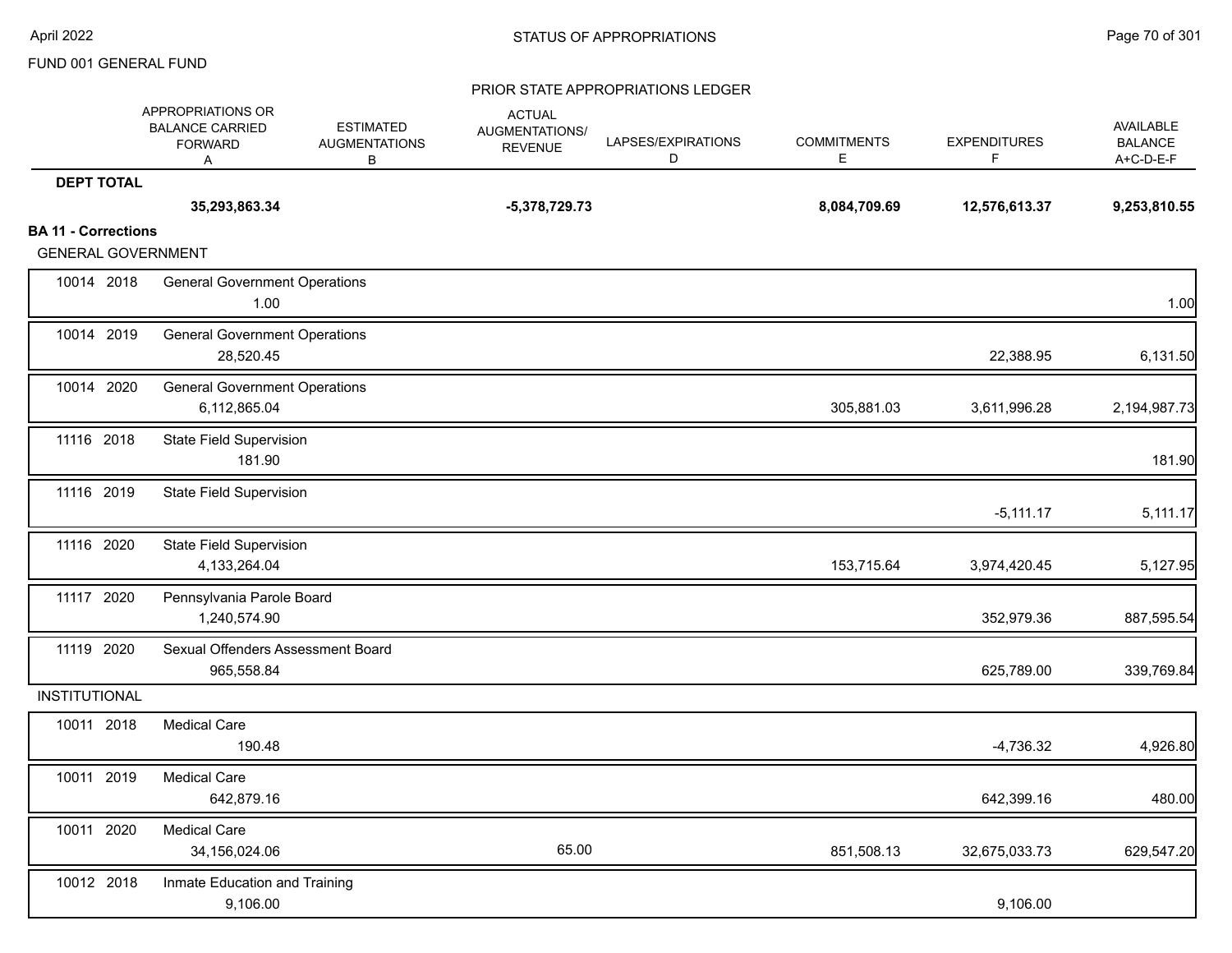|                             | <b>BA 74 - Drug and Alcohol Programs</b>                           |                                               |                                                   |                         |                         |                           |                                          |
|-----------------------------|--------------------------------------------------------------------|-----------------------------------------------|---------------------------------------------------|-------------------------|-------------------------|---------------------------|------------------------------------------|
|                             | 145,234,394.02                                                     |                                               | 64.45                                             |                         | 19,450,947.26           | 94,684,661.62             | 31,098,849.59                            |
| <b>DEPT TOTAL</b>           |                                                                    |                                               |                                                   |                         |                         |                           |                                          |
| 11120 2019                  | Improvement of Adult Probation Services<br>32,703.73               |                                               |                                                   |                         |                         |                           | 32,703.73                                |
| <b>GRANTS AND SUBSIDIES</b> |                                                                    |                                               |                                                   |                         |                         |                           |                                          |
| 10013 2012                  | <b>State Correctional Institutions</b><br>765.77                   |                                               |                                                   |                         |                         |                           | 765.77                                   |
| 10013 2010                  | <b>State Correctional Institutions</b>                             |                                               |                                                   |                         |                         | $-3,060.32$               | 3,060.32                                 |
| 10013 2020                  | <b>State Correctional Institutions</b><br>93,849,592.84            |                                               | $-0.55$                                           |                         | 18,087,472.39           | 48,813,969.78             | 26,948,150.12                            |
| 10013 2019                  | <b>State Correctional Institutions</b><br>601,775.03               |                                               |                                                   |                         | 32,158.11               | 561,672.48                | 7,944.44                                 |
| 10013 2018                  | <b>State Correctional Institutions</b>                             |                                               |                                                   |                         | 891.00                  | $-11,149.20$              | 10,258.20                                |
| 10013 2017                  | <b>State Correctional Institutions</b><br>5,280.07                 |                                               |                                                   |                         |                         | $-8,946.40$               | 14,226.47                                |
| 10013 2015                  | <b>State Correctional Institutions</b><br>56.50                    |                                               |                                                   |                         |                         |                           | 56.50                                    |
| 10013 2014                  | <b>State Correctional Institutions</b><br>985.72                   |                                               |                                                   |                         |                         |                           | 985.72                                   |
| 10012 2010                  | Inmate Education and Training                                      |                                               |                                                   |                         |                         | $-136.00$                 | 136.00                                   |
| 10012 2020                  | Inmate Education and Training<br>3,349,822.38                      |                                               |                                                   |                         | 19,320.96               | 3,330,501.42              |                                          |
| 10012 2019                  | Inmate Education and Training<br>104,246.11                        |                                               |                                                   |                         |                         | 97,544.42                 | 6,701.69                                 |
|                             | APPROPRIATIONS OR<br><b>BALANCE CARRIED</b><br><b>FORWARD</b><br>Α | <b>ESTIMATED</b><br><b>AUGMENTATIONS</b><br>В | <b>ACTUAL</b><br>AUGMENTATIONS/<br><b>REVENUE</b> | LAPSES/EXPIRATIONS<br>D | <b>COMMITMENTS</b><br>Е | <b>EXPENDITURES</b><br>F. | AVAILABLE<br><b>BALANCE</b><br>A+C-D-E-F |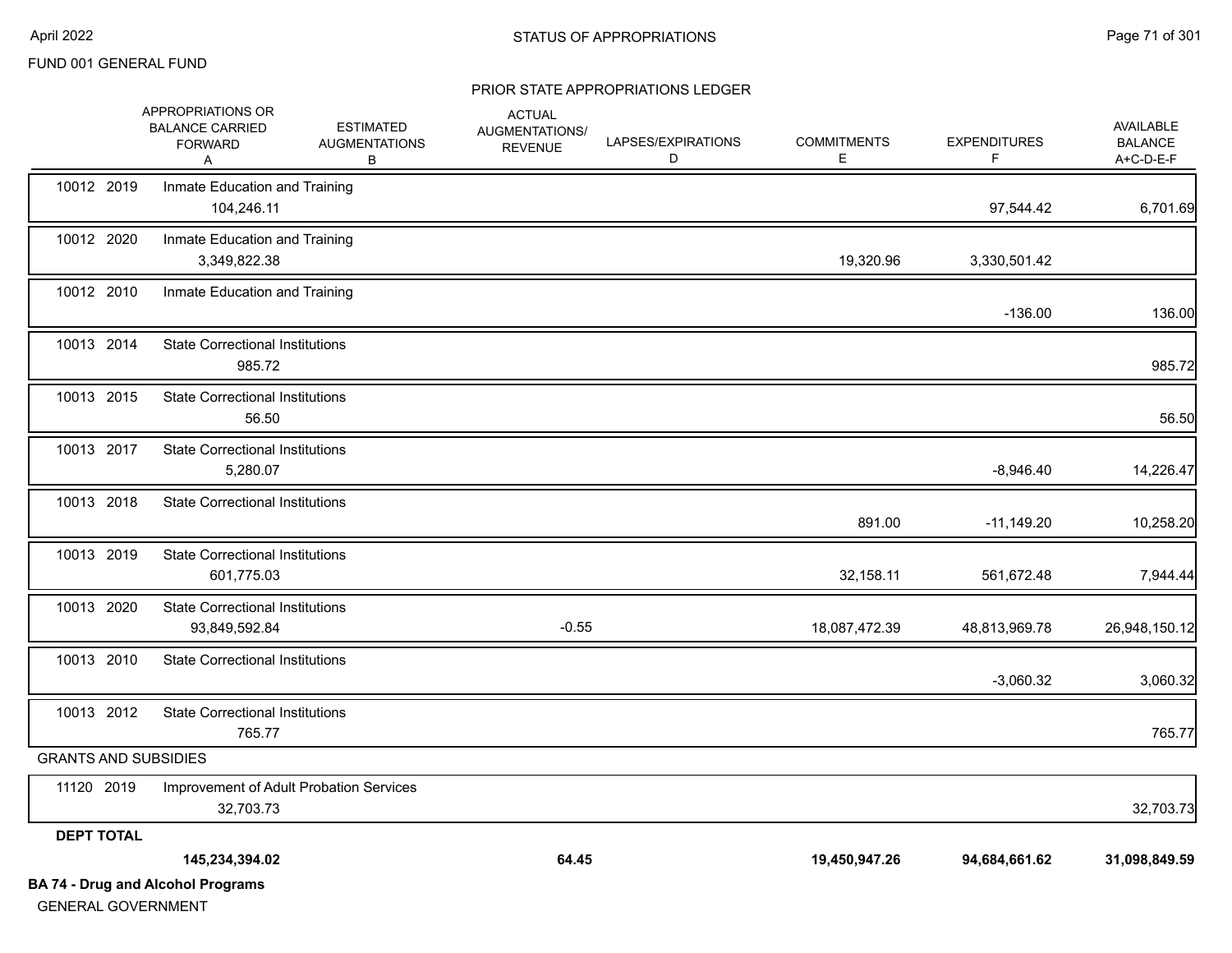|                                                       | <b>APPROPRIATIONS OR</b><br><b>BALANCE CARRIED</b><br><b>FORWARD</b><br>Α | <b>ESTIMATED</b><br><b>AUGMENTATIONS</b><br>В | <b>ACTUAL</b><br>AUGMENTATIONS/<br><b>REVENUE</b> | LAPSES/EXPIRATIONS<br>D | <b>COMMITMENTS</b><br>Е | <b>EXPENDITURES</b><br>F | AVAILABLE<br><b>BALANCE</b><br>A+C-D-E-F |
|-------------------------------------------------------|---------------------------------------------------------------------------|-----------------------------------------------|---------------------------------------------------|-------------------------|-------------------------|--------------------------|------------------------------------------|
| 11028 2020                                            | <b>General Government Operations</b><br>200,789.22                        |                                               |                                                   |                         |                         | 200,789.22               |                                          |
| <b>GRANTS AND SUBSIDIES</b>                           |                                                                           |                                               |                                                   |                         |                         |                          |                                          |
| 11029 2018                                            | 67,548.06                                                                 | Assistance to Drug and Alcohol Programs       |                                                   |                         |                         |                          | 67,548.06                                |
| 11029 2020                                            | 8,080,313.91                                                              | Assistance to Drug and Alcohol Programs       |                                                   |                         |                         | 8,012,877.90             | 67,436.01                                |
| <b>DEPT TOTAL</b>                                     |                                                                           |                                               |                                                   |                         |                         |                          |                                          |
|                                                       | 8,348,651.19                                                              |                                               |                                                   |                         |                         | 8,213,667.12             | 134,984.07                               |
| <b>BA 16 - Education</b><br><b>GENERAL GOVERNMENT</b> |                                                                           |                                               |                                                   |                         |                         |                          |                                          |
|                                                       |                                                                           |                                               |                                                   |                         |                         |                          |                                          |
| 10094 2018                                            | PA Assessments<br>1,311,368.13                                            |                                               |                                                   |                         |                         | 1,311,368.13             |                                          |
| 10094 2019                                            | PA Assessments<br>6,192,841.32                                            |                                               |                                                   |                         |                         | 3,790,751.16             | 2,402,090.16                             |
| 10094 2020                                            | PA Assessments<br>6,619,865.06                                            |                                               |                                                   |                         | 255, 193.41             | 5,853,557.55             | 511,114.10                               |
| 10141 2019                                            | <b>General Government Operations</b><br>10,802.08                         |                                               |                                                   |                         |                         | 6,428.63                 | 4,373.45                                 |
| 10141 2020                                            | <b>General Government Operations</b><br>3,478,375.90                      |                                               |                                                   |                         | 26,057.33               | 3, 142, 141. 76          | 310,176.81                               |
| 10142 2019                                            | State Library<br>329,523.51                                               |                                               |                                                   |                         | 284.00                  |                          | 329,239.51                               |
| 10142 2020                                            | State Library<br>285,875.99                                               |                                               |                                                   |                         | 784.00                  | 67,392.17                | 217,699.82                               |
| 10149 2018                                            | Information & Technology Improvement<br>1,940.25                          |                                               |                                                   |                         |                         |                          | 1,940.25                                 |
| 10149 2020                                            | Information & Technology Improvement<br>957,247.19                        |                                               |                                                   |                         |                         | 957,247.19               |                                          |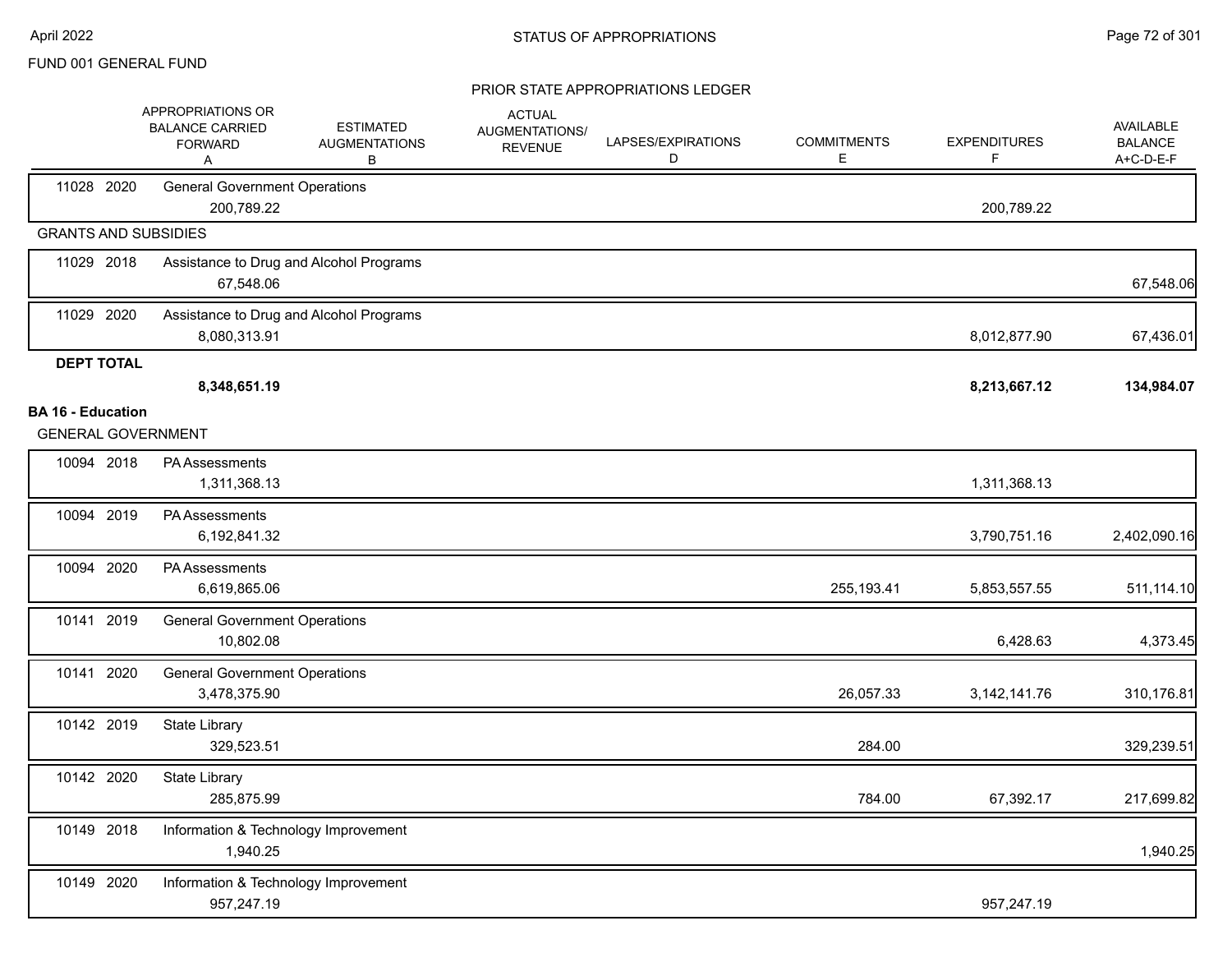|                      | APPROPRIATIONS OR<br><b>BALANCE CARRIED</b><br><b>FORWARD</b><br>Α | <b>ESTIMATED</b><br><b>AUGMENTATIONS</b><br>В | <b>ACTUAL</b><br><b>AUGMENTATIONS/</b><br><b>REVENUE</b> | LAPSES/EXPIRATIONS<br>D | <b>COMMITMENTS</b><br>Е | <b>EXPENDITURES</b><br>F. | AVAILABLE<br><b>BALANCE</b><br>A+C-D-E-F |
|----------------------|--------------------------------------------------------------------|-----------------------------------------------|----------------------------------------------------------|-------------------------|-------------------------|---------------------------|------------------------------------------|
| 11206 2017           | Recovery Schools<br>174,600.00                                     |                                               |                                                          |                         |                         |                           | 174,600.00                               |
| 11206 2018           | Recovery Schools<br>149,200.00                                     |                                               |                                                          |                         | 137,184.00              | 2,016.00                  | 10,000.00                                |
| 11206 2019           | Recovery Schools<br>122,800.00                                     |                                               |                                                          |                         | 107,076.00              | 5,724.00                  | 10,000.00                                |
| 11206 2020           | Recovery Schools<br>172,800.00                                     |                                               |                                                          |                         | 87,378.00               | 85,422.00                 |                                          |
| <b>INSTITUTIONAL</b> |                                                                    |                                               |                                                          |                         |                         |                           |                                          |
| 10093 2019           | Youth Development Centers<br>56,663.82                             |                                               |                                                          |                         |                         |                           | 56,663.82                                |
| 10093 2020           | Youth Development Centers<br>56,164.84                             |                                               |                                                          |                         |                         | 3,440.92                  | 52,723.92                                |
|                      | <b>GRANTS AND SUBSIDIES</b>                                        |                                               |                                                          |                         |                         |                           |                                          |
| 10085 2019           | Libr Srvs - Visually Impaired & Disabled<br>140,665.90             |                                               |                                                          |                         |                         |                           | 140,665.90                               |
| 10085 2020           | Libr Srvs - Visually Impaired & Disabled<br>1,153,109.98           |                                               |                                                          |                         | 165,522.15              | 987,587.83                |                                          |
| 10086 2019           | Improvement of Library Services<br>67,688.27                       |                                               |                                                          |                         |                         |                           | 67,688.27                                |
| 10086 2020           | Improvement of Library Services<br>67,442.61                       |                                               |                                                          |                         |                         |                           | 67,442.61                                |
| 10087 2016           | <b>School Food Services</b><br>748,814.41                          |                                               |                                                          |                         |                         |                           | 748,814.41                               |
| 10087 2017           | <b>School Food Services</b><br>951,055.85                          |                                               |                                                          |                         |                         |                           | 951,055.85                               |
| 10087 2018           | <b>School Food Services</b><br>1,200,861.12                        |                                               |                                                          |                         |                         |                           | 1,200,861.12                             |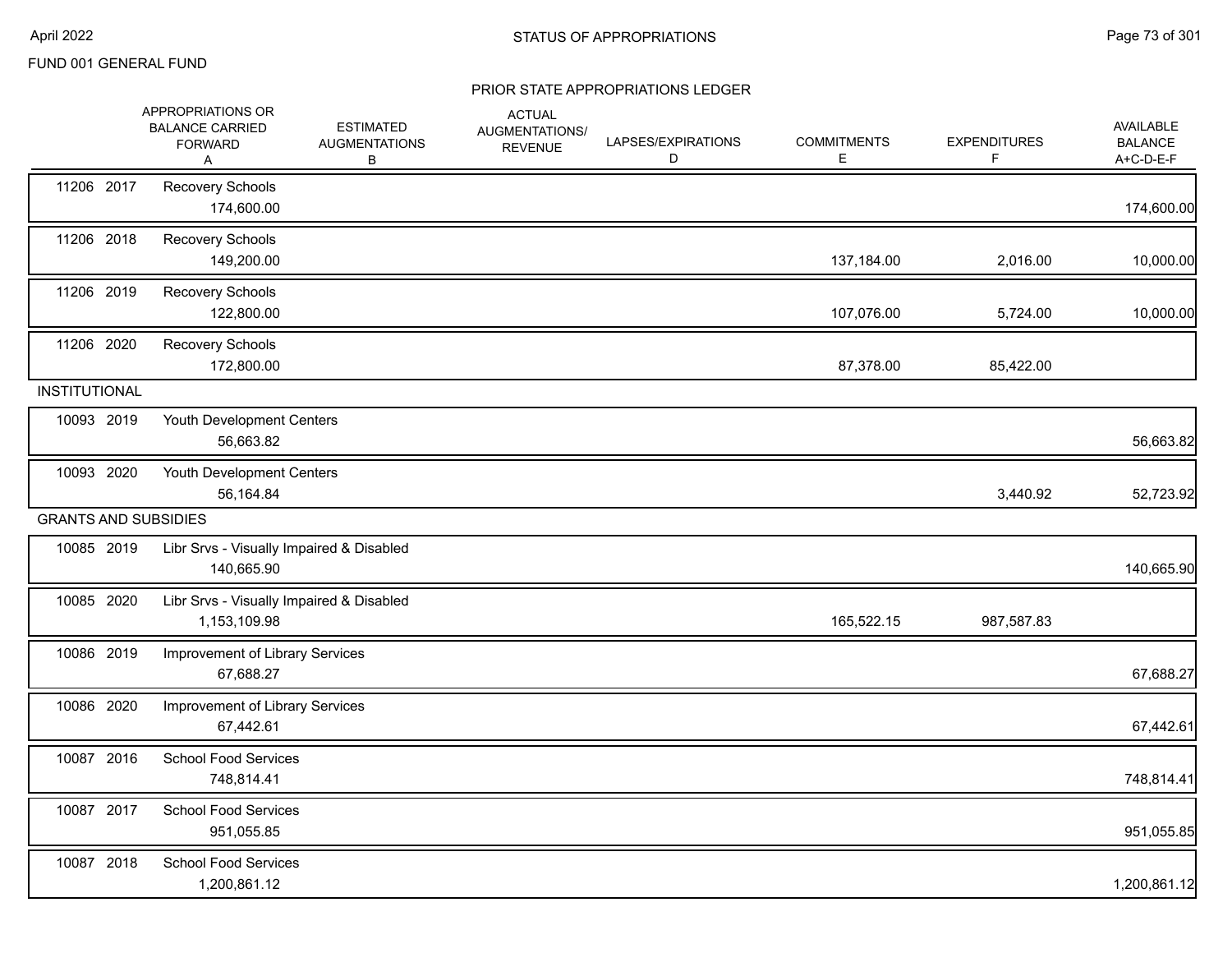|            | <b>APPROPRIATIONS OR</b><br><b>BALANCE CARRIED</b><br><b>FORWARD</b><br>A | <b>ESTIMATED</b><br><b>AUGMENTATIONS</b><br>В | <b>ACTUAL</b><br>AUGMENTATIONS/<br><b>REVENUE</b> | LAPSES/EXPIRATIONS<br>D | <b>COMMITMENTS</b><br>Е | <b>EXPENDITURES</b><br>F. | AVAILABLE<br><b>BALANCE</b><br>A+C-D-E-F |
|------------|---------------------------------------------------------------------------|-----------------------------------------------|---------------------------------------------------|-------------------------|-------------------------|---------------------------|------------------------------------------|
| 10087 2019 | <b>School Food Services</b><br>6,490,595.06                               |                                               |                                                   |                         |                         | $-5,870.34$               | 6,496,465.40                             |
| 10087 2020 | <b>School Food Services</b><br>16,669,428.72                              |                                               |                                                   |                         |                         | 983,018.72                | 15,686,410.00                            |
| 10090 2016 | <b>Basic Education Funding</b><br>741,679.69                              |                                               |                                                   |                         |                         | 741,679.69                |                                          |
| 10090 2017 | <b>Basic Education Funding</b><br>1,872,987.71                            |                                               |                                                   |                         |                         | 1,872,987.71              |                                          |
| 10090 2018 | <b>Basic Education Funding</b><br>1,601,716.09                            |                                               |                                                   |                         |                         |                           | 1,601,716.09                             |
| 10090 2019 | <b>Basic Education Funding</b><br>1,552,148.28                            |                                               |                                                   |                         |                         | 99,512.59                 | 1,452,635.69                             |
| 10090 2020 | <b>Basic Education Funding</b><br>192,881.66                              |                                               |                                                   |                         |                         | -437,553.63               | 630,435.29                               |
| 10097 2020 | Pa Charter Schools for the Deaf & Blind<br>4,045,338.07                   |                                               |                                                   |                         |                         | 4,045,338.07              |                                          |
| 10098 2016 | <b>Community Education Councils</b><br>77,201.00                          |                                               |                                                   |                         |                         |                           | 77,201.00                                |
| 10098 2019 | <b>Community Education Councils</b><br>39,832.54                          |                                               |                                                   |                         |                         |                           | 39,832.54                                |
| 10098 2020 | <b>Community Education Councils</b><br>239,299.99                         |                                               |                                                   |                         | 90,979.67               | 148,320.32                |                                          |
| 10103 2015 | Services to Nonpublic Schools<br>4,398.38                                 |                                               |                                                   |                         |                         |                           | 4,398.38                                 |
| 10103 2016 | Services to Nonpublic Schools<br>296,317.05                               |                                               |                                                   |                         |                         |                           | 296,317.05                               |
| 10103 2017 | Services to Nonpublic Schools<br>413,169.52                               |                                               |                                                   |                         |                         |                           | 413,169.52                               |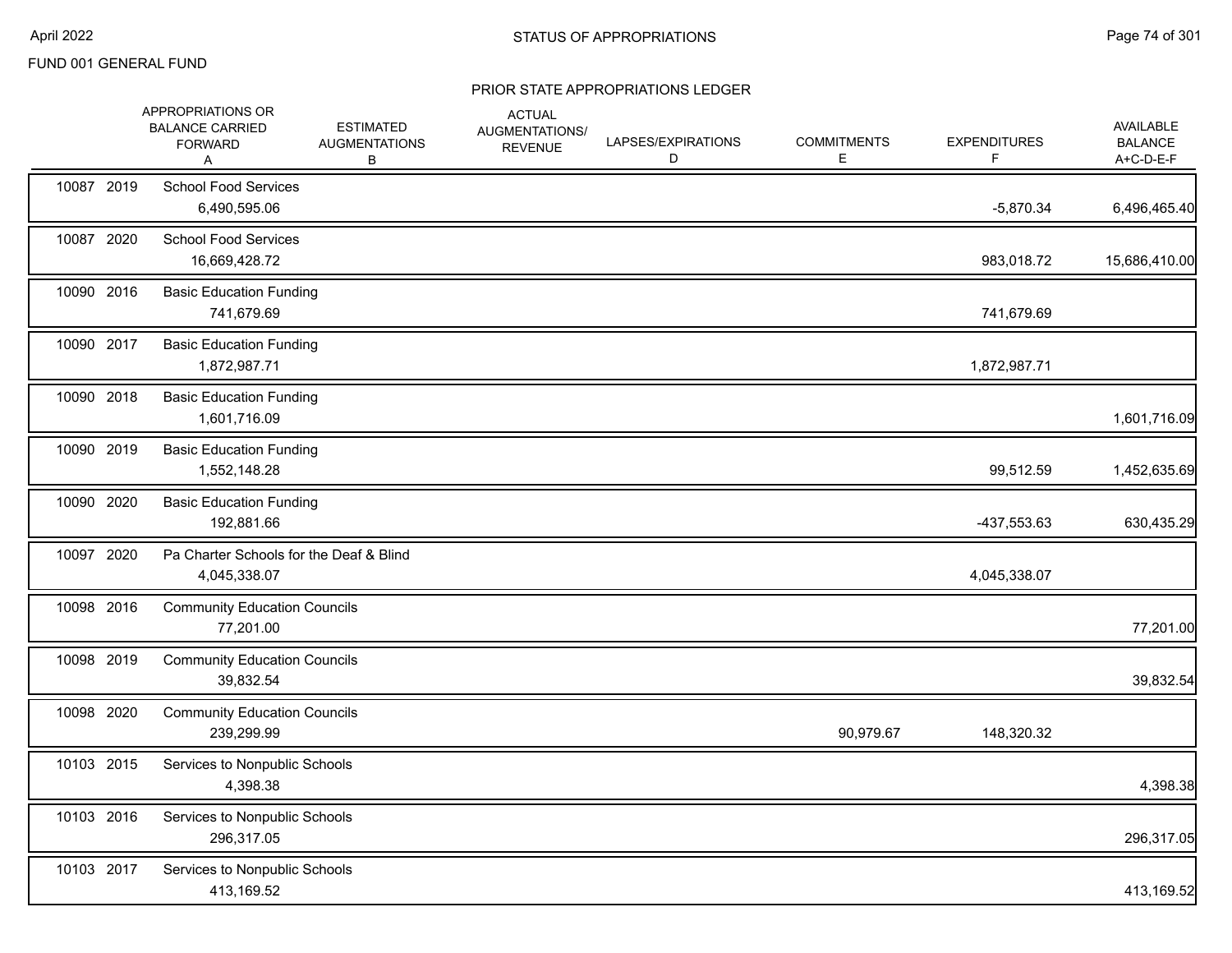|            | APPROPRIATIONS OR<br><b>BALANCE CARRIED</b><br><b>FORWARD</b><br>Α | <b>ESTIMATED</b><br><b>AUGMENTATIONS</b><br>B | <b>ACTUAL</b><br>AUGMENTATIONS/<br><b>REVENUE</b> | LAPSES/EXPIRATIONS<br>D | <b>COMMITMENTS</b><br>Е | <b>EXPENDITURES</b> | AVAILABLE<br><b>BALANCE</b><br>A+C-D-E-F |
|------------|--------------------------------------------------------------------|-----------------------------------------------|---------------------------------------------------|-------------------------|-------------------------|---------------------|------------------------------------------|
| 10103 2018 | Services to Nonpublic Schools<br>584,739.79                        |                                               |                                                   |                         |                         |                     | 584,739.79                               |
| 10103 2020 | Services to Nonpublic Schools<br>0.01                              |                                               |                                                   |                         |                         |                     | 0.01                                     |
| 10104 2016 | 148,351.00                                                         | Textbooks/Instruct Mat for Nonpublic Sch      |                                                   |                         |                         |                     | 148,351.00                               |
| 10104 2017 | 156,493.62                                                         | Textbooks/Instruct Mat for Nonpublic Sch      |                                                   |                         |                         |                     | 156,493.62                               |
| 10104 2018 |                                                                    | Textbooks/Instruct Mat for Nonpublic Sch      |                                                   |                         |                         | $-843.00$           | 843.00                                   |
| 10104 2019 | 105,455.80                                                         | Textbooks/Instruct Mat for Nonpublic Sch      |                                                   |                         |                         | 301.85              | 105,153.95                               |
| 10104 2020 | 1,123,182.54                                                       | Textbooks/Instruct Mat for Nonpublic Sch      |                                                   |                         |                         | 390,883.73          | 732,298.81                               |
| 10106 2014 | 2,891,755.22                                                       | Auth Rental & Sinking Fund Requirements       |                                                   |                         |                         |                     | 2,891,755.22                             |
| 10106 2017 | 2,249,004.64                                                       | Auth Rental & Sinking Fund Requirements       |                                                   |                         |                         |                     | 2,249,004.64                             |
| 10106 2018 | 2,317,754.20                                                       | Auth Rental & Sinking Fund Requirements       |                                                   |                         |                         |                     | 2,317,754.20                             |
| 10106 2019 | 2,282,557.53                                                       | Auth Rental & Sinking Fund Requirements       |                                                   |                         |                         | 90,772.73           | 2,191,784.80                             |
| 10106 2020 | 2,201,095.23                                                       | Auth Rental & Sinking Fund Requirements       |                                                   |                         |                         | 264,049.73          | 1,937,045.50                             |
| 10107 2020 | <b>Pupil Transportation</b><br>4,752,116.38                        |                                               |                                                   |                         |                         | $-2,710,097.96$     | 7,462,214.34                             |
| 10109 2016 | Special Education<br>262,633.47                                    |                                               |                                                   |                         |                         | 262,633.47          |                                          |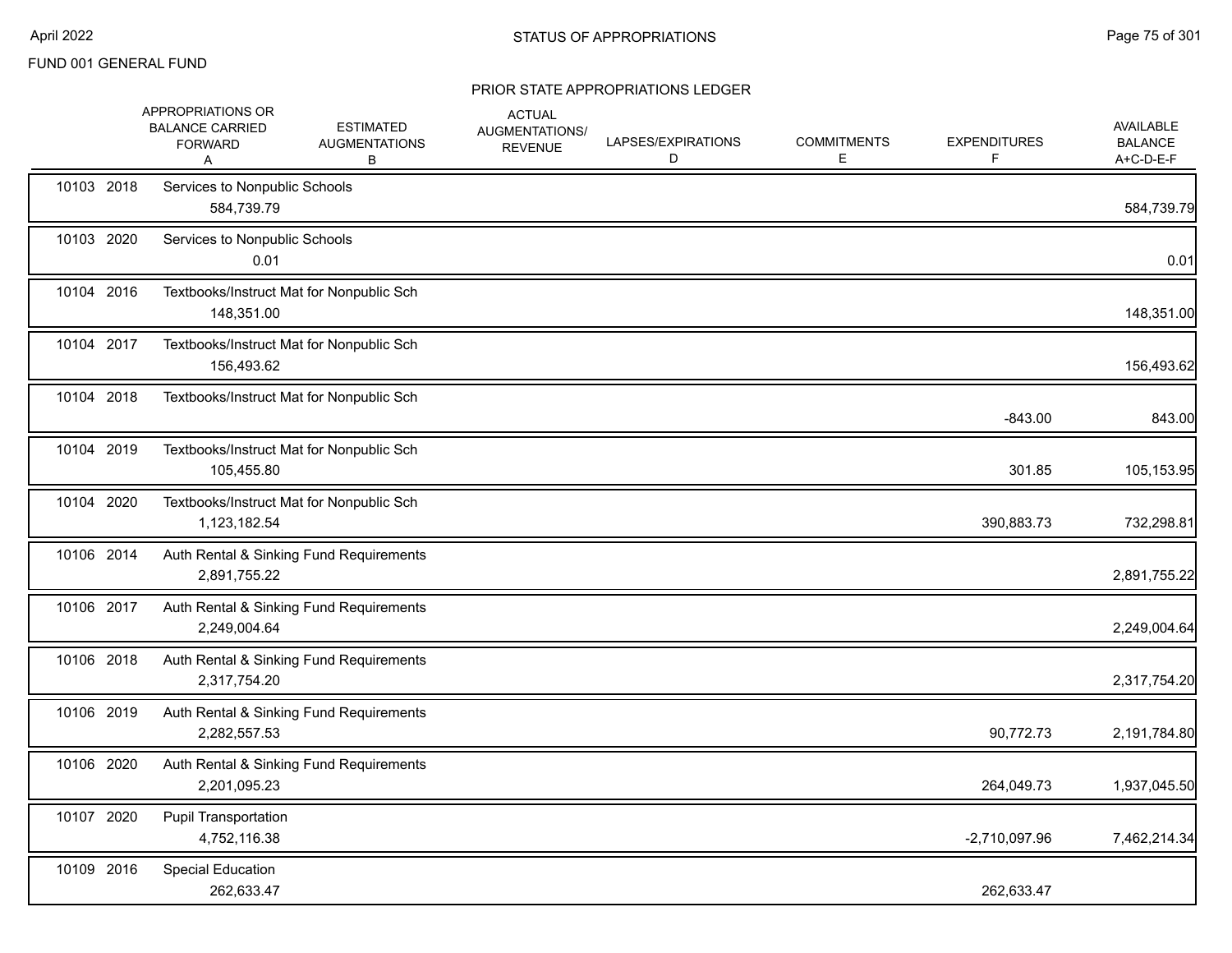|            | APPROPRIATIONS OR<br><b>BALANCE CARRIED</b><br><b>FORWARD</b><br>A | <b>ESTIMATED</b><br><b>AUGMENTATIONS</b><br>В | <b>ACTUAL</b><br><b>AUGMENTATIONS/</b><br><b>REVENUE</b> | LAPSES/EXPIRATIONS<br>D | <b>COMMITMENTS</b><br>E | <b>EXPENDITURES</b><br>F. | AVAILABLE<br><b>BALANCE</b><br>A+C-D-E-F |
|------------|--------------------------------------------------------------------|-----------------------------------------------|----------------------------------------------------------|-------------------------|-------------------------|---------------------------|------------------------------------------|
| 10109 2017 | Special Education<br>1,217,565.62                                  |                                               |                                                          |                         |                         | 1,217,565.62              |                                          |
| 10109 2018 | <b>Special Education</b><br>2,878,936.36                           |                                               |                                                          |                         |                         | 451,834.59                | 2,427,101.77                             |
| 10109 2019 | <b>Special Education</b><br>5,186,329.06                           |                                               |                                                          |                         |                         | $-22,454.08$              | 5,208,783.14                             |
| 10109 2020 | <b>Special Education</b><br>9,894,266.07                           |                                               |                                                          |                         |                         | 673,702.11                | 9,220,563.96                             |
| 10110 2015 | Special Educ Approved Private Schools<br>207,659.00                |                                               |                                                          |                         |                         |                           | 207,659.00                               |
| 10110 2016 | Special Educ Approved Private Schools<br>2,274,845.00              |                                               |                                                          |                         |                         |                           | 2,274,845.00                             |
| 10110 2017 | Special Educ Approved Private Schools<br>743,682.16                |                                               |                                                          |                         |                         |                           | 743,682.16                               |
| 10110 2018 | Special Educ Approved Private Schools<br>1,421,662.25              |                                               |                                                          |                         |                         |                           | 1,421,662.25                             |
| 10110 2019 | Special Educ Approved Private Schools<br>198,125.87                |                                               |                                                          |                         |                         |                           | 198,125.87                               |
| 10110 2020 | Special Educ Approved Private Schools<br>923,888.19                |                                               |                                                          |                         |                         |                           | 923,888.19                               |
| 10114 2016 | Tuition for Orphans & Children<br>388,531.48                       |                                               |                                                          |                         |                         | 388,531.48                |                                          |
| 10114 2017 | Tuition for Orphans & Children<br>682,897.87                       |                                               |                                                          |                         |                         | 682,897.87                |                                          |
| 10114 2018 | Tuition for Orphans & Children<br>175,132.89                       |                                               |                                                          |                         |                         | 175,132.89                |                                          |
| 10114 2019 | Tuition for Orphans & Children<br>628,398.19                       |                                               |                                                          |                         |                         | 181,545.00                | 446,853.19                               |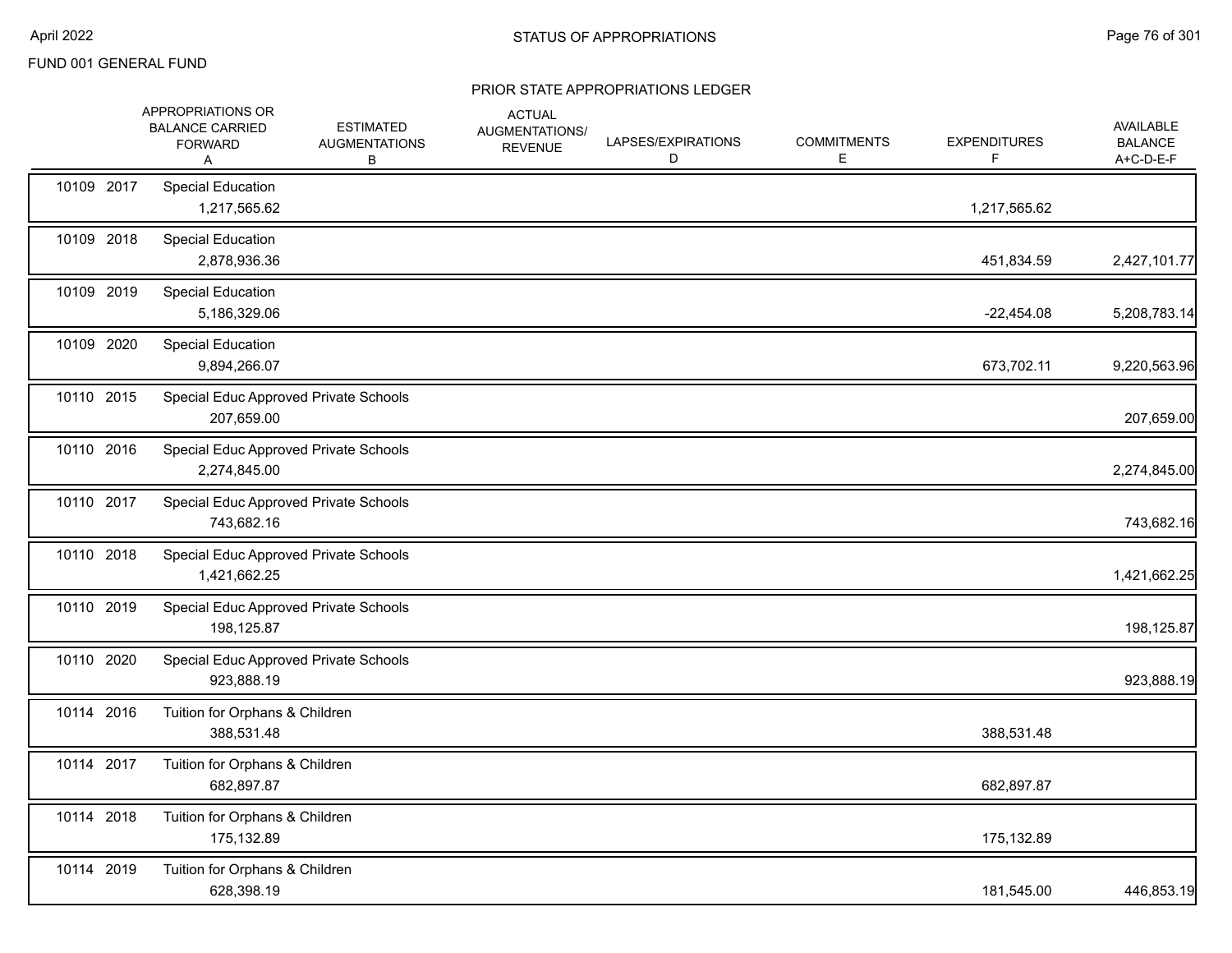|            | APPROPRIATIONS OR<br><b>BALANCE CARRIED</b><br><b>FORWARD</b><br>Α | <b>ESTIMATED</b><br><b>AUGMENTATIONS</b><br>В | <b>ACTUAL</b><br>AUGMENTATIONS/<br><b>REVENUE</b> | LAPSES/EXPIRATIONS<br>D | <b>COMMITMENTS</b><br>Е | <b>EXPENDITURES</b><br>F | <b>AVAILABLE</b><br><b>BALANCE</b><br>A+C-D-E-F |
|------------|--------------------------------------------------------------------|-----------------------------------------------|---------------------------------------------------|-------------------------|-------------------------|--------------------------|-------------------------------------------------|
| 10114 2020 | Tuition for Orphans & Children<br>1,928,592.39                     |                                               |                                                   |                         |                         |                          | 1,928,592.39                                    |
| 10115 2019 | Payments in Lieu of Taxes<br>2,686.98                              |                                               |                                                   |                         |                         | 2,686.98                 |                                                 |
| 10115 2020 | Payments in Lieu of Taxes<br>5,197.51                              |                                               |                                                   |                         |                         | 5,197.51                 |                                                 |
| 10116 2020 | Education of Migrant Laborers Children<br>551,503.96               |                                               |                                                   |                         |                         | 551,460.96               | 43.00                                           |
| 10121 2020 | Teacher Professional Development<br>4,818,450.30                   |                                               |                                                   |                         | 207,795.87              | 2,426,952.42             | 2,183,702.01                                    |
| 10123 2019 | Early Intervention<br>1,286,023.61                                 |                                               |                                                   |                         | 952,461.18              | $-160,360.57$            | 493,923.00                                      |
| 10123 2020 | Early Intervention<br>9,029,207.05                                 |                                               |                                                   |                         | 3,400,964.67            | 5,343,116.38             | 285,126.00                                      |
| 10125 2017 | 425,809.98                                                         | Nonpub & Charter School Pupil Transport       |                                                   |                         |                         | 44,018.27                | 381,791.71                                      |
| 10125 2018 | 2,525,183.33                                                       | Nonpub & Charter School Pupil Transport       |                                                   |                         |                         | 165,671.76               | 2,359,511.57                                    |
| 10125 2019 | 2,037,108.33                                                       | Nonpub & Charter School Pupil Transport       |                                                   |                         |                         |                          | 2,037,108.33                                    |
| 10125 2020 | 5,238,255.00                                                       | Nonpub & Charter School Pupil Transport       |                                                   |                         |                         |                          | 5,238,255.00                                    |
| 10133 2020 | <b>School Employes Retirement</b><br>68,851,660.75                 |                                               |                                                   |                         |                         | 68,851,660.75            |                                                 |
| 10134 2014 | <b>Regional Community Colleges Servces</b><br>70,161.00            |                                               |                                                   |                         |                         | 59,778.69                | 10,382.31                                       |
| 10134 2015 | <b>Regional Community Colleges Servces</b><br>22,888.00            |                                               |                                                   |                         |                         |                          | 22,888.00                                       |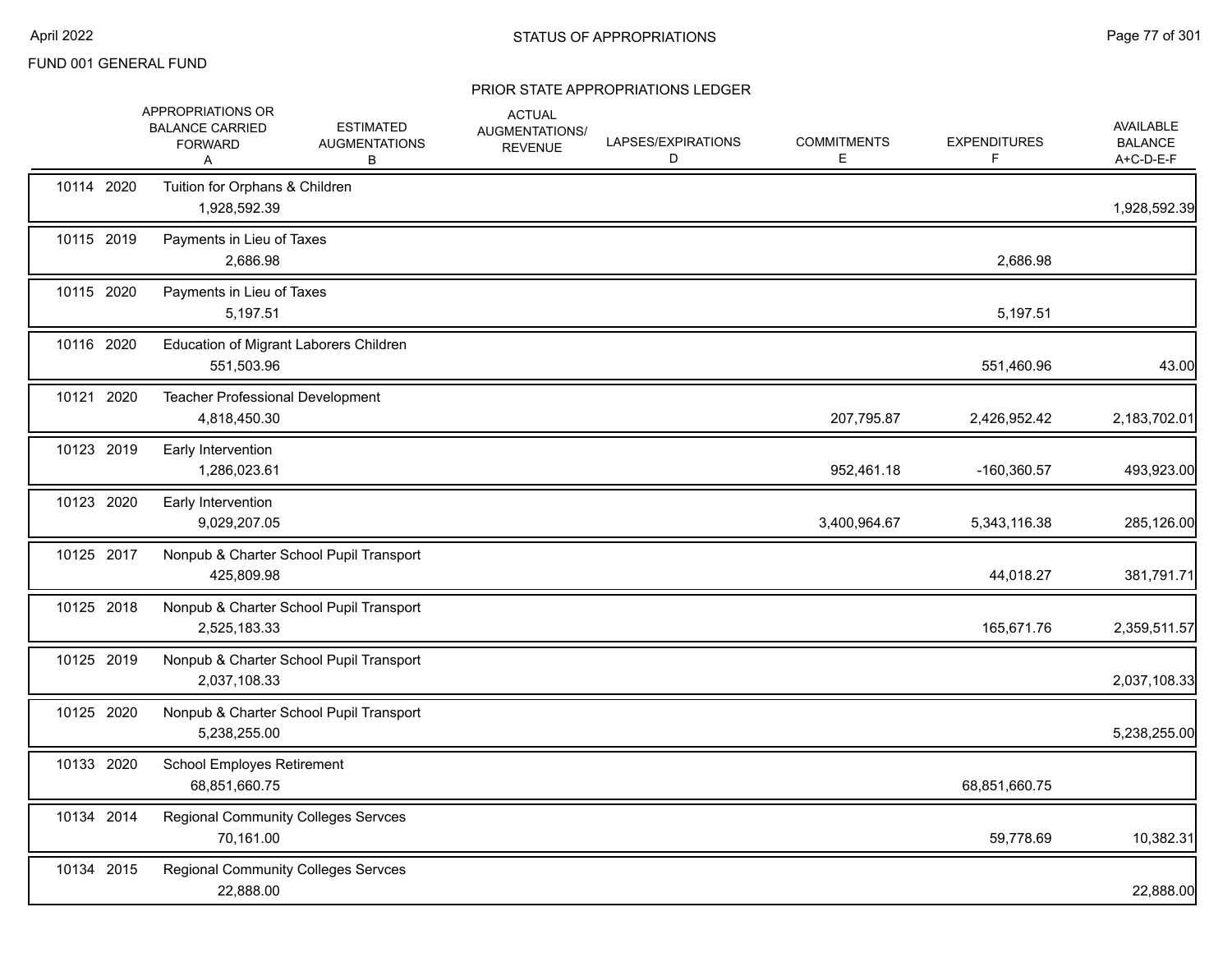|            | APPROPRIATIONS OR<br><b>BALANCE CARRIED</b><br><b>FORWARD</b><br>A | <b>ESTIMATED</b><br><b>AUGMENTATIONS</b><br>в | <b>ACTUAL</b><br>AUGMENTATIONS/<br><b>REVENUE</b> | LAPSES/EXPIRATIONS<br>D | <b>COMMITMENTS</b><br>E | <b>EXPENDITURES</b><br>F. | AVAILABLE<br><b>BALANCE</b><br>A+C-D-E-F |
|------------|--------------------------------------------------------------------|-----------------------------------------------|---------------------------------------------------|-------------------------|-------------------------|---------------------------|------------------------------------------|
| 10134 2017 | <b>Regional Community Colleges Servces</b><br>77,386.76            |                                               |                                                   |                         |                         | 77,386.76                 |                                          |
| 10134 2020 | <b>Regional Community Colleges Servces</b><br>368,200.00           |                                               |                                                   |                         |                         | 368,200.00                |                                          |
| 10135 2016 | 100,000.00                                                         | Mobile Science & Math Education Programs      |                                                   |                         |                         |                           | 100,000.00                               |
| 10135 2018 | 330,000.00                                                         | Mobile Science & Math Education Programs      |                                                   |                         | 50,000.00               |                           | 280,000.00                               |
| 10135 2019 | 239,000.00                                                         | Mobile Science & Math Education Programs      |                                                   |                         |                         |                           | 239,000.00                               |
| 10135 2020 | 3,721,317.08                                                       | Mobile Science & Math Education Programs      |                                                   |                         |                         | 2,332,281.08              | 1,389,036.00                             |
| 10136 2019 | <b>School Employes Social Security</b><br>0.01                     |                                               |                                                   |                         |                         | 0.01                      |                                          |
| 10136 2020 | <b>School Employes Social Security</b><br>136.57                   |                                               |                                                   |                         |                         | 136.57                    |                                          |
| 10138 2017 | Adult and Family Literacy<br>692,391.58                            |                                               |                                                   |                         |                         |                           | 692,391.58                               |
| 10138 2018 | <b>Adult and Family Literacy</b><br>402,310.61                     |                                               |                                                   |                         |                         |                           | 402,310.61                               |
| 10138 2019 | Adult and Family Literacy<br>349,910.22                            |                                               |                                                   |                         |                         |                           | 349,910.22                               |
| 10138 2020 | Adult and Family Literacy<br>2,160,767.03                          |                                               |                                                   |                         | 89,202.90               | 1,100,412.46              | 971,151.67                               |
| 10139 2015 | <b>Library Access</b><br>249,916.00                                |                                               |                                                   |                         |                         |                           | 249,916.00                               |
| 10139 2017 | <b>Library Access</b><br>77,000.00                                 |                                               |                                                   |                         |                         |                           | 77,000.00                                |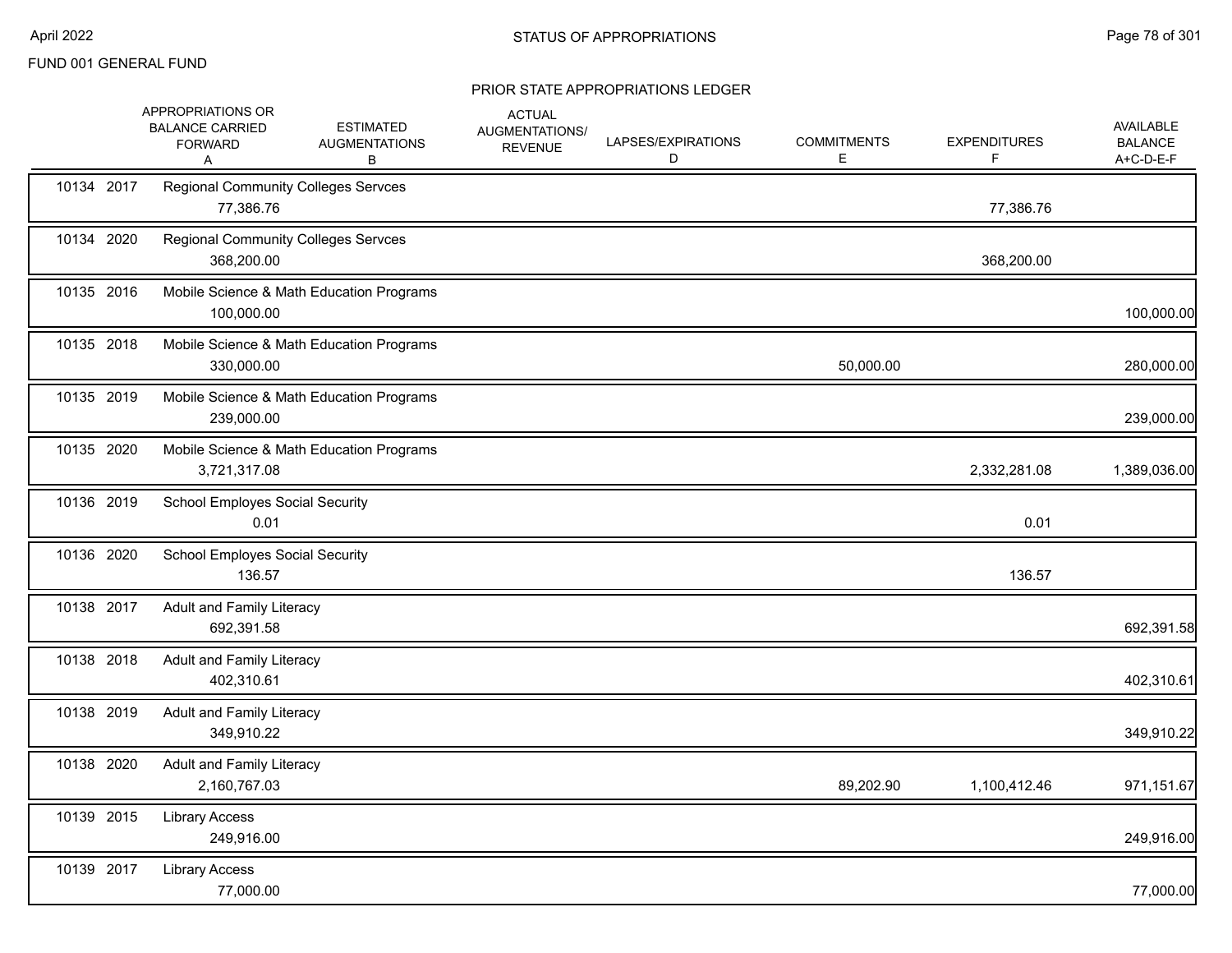|            | APPROPRIATIONS OR<br><b>BALANCE CARRIED</b><br><b>FORWARD</b><br>A | <b>ESTIMATED</b><br><b>AUGMENTATIONS</b><br>В | <b>ACTUAL</b><br>AUGMENTATIONS/<br><b>REVENUE</b> | LAPSES/EXPIRATIONS<br>D | <b>COMMITMENTS</b><br>E. | <b>EXPENDITURES</b> | AVAILABLE<br><b>BALANCE</b><br>A+C-D-E-F |
|------------|--------------------------------------------------------------------|-----------------------------------------------|---------------------------------------------------|-------------------------|--------------------------|---------------------|------------------------------------------|
| 10139 2018 | <b>Library Access</b><br>138,699.62                                |                                               |                                                   |                         | 56.00                    |                     | 138,643.62                               |
| 10139 2019 | <b>Library Access</b><br>513,574.73                                |                                               |                                                   |                         |                          | 218,221.73          | 295,353.00                               |
| 10139 2020 | <b>Library Access</b><br>540,651.68                                |                                               |                                                   |                         |                          | 463,651.68          | 77,000.00                                |
| 10146 2019 | <b>Vocational Education</b><br>9,692,939.74                        |                                               |                                                   |                         | 4,740,559.92             | 4,070,450.16        | 881,929.66                               |
| 10146 2020 | <b>Vocational Education</b><br>20,634,837.82                       |                                               |                                                   |                         | 977,653.91               | 1,577,565.52        | 18,079,618.39                            |
| 10148 2015 | Job Training & Education Programs<br>30,000.00                     |                                               |                                                   |                         |                          |                     | 30,000.00                                |
| 10148 2016 | Job Training & Education Programs<br>777,439.00                    |                                               |                                                   |                         |                          |                     | 777,439.00                               |
| 10148 2017 | Job Training & Education Programs<br>111,281.39                    |                                               |                                                   |                         | 6,907.48                 |                     | 104,373.91                               |
| 10148 2018 | Job Training & Education Programs<br>4,168,000.00                  |                                               |                                                   |                         | 25,000.00                | 692,500.00          | 3,450,500.00                             |
| 10148 2019 | Job Training & Education Programs<br>10,462,393.89                 |                                               |                                                   |                         |                          | 6,249,845.00        | 4,212,548.89                             |
| 10148 2020 | Job Training & Education Programs<br>30,277,500.00                 |                                               |                                                   |                         |                          | 11,515,500.00       | 18,762,000.00                            |
| 10829 2016 | <b>Higher Education Assistance</b><br>111,929.06                   |                                               |                                                   |                         |                          |                     | 111,929.06                               |
| 10829 2017 | <b>Higher Education Assistance</b><br>77,305.95                    |                                               |                                                   |                         |                          |                     | 77,305.95                                |
| 10829 2018 | <b>Higher Education Assistance</b><br>54,582.40                    |                                               |                                                   |                         | 8,530.60                 | 46,051.80           |                                          |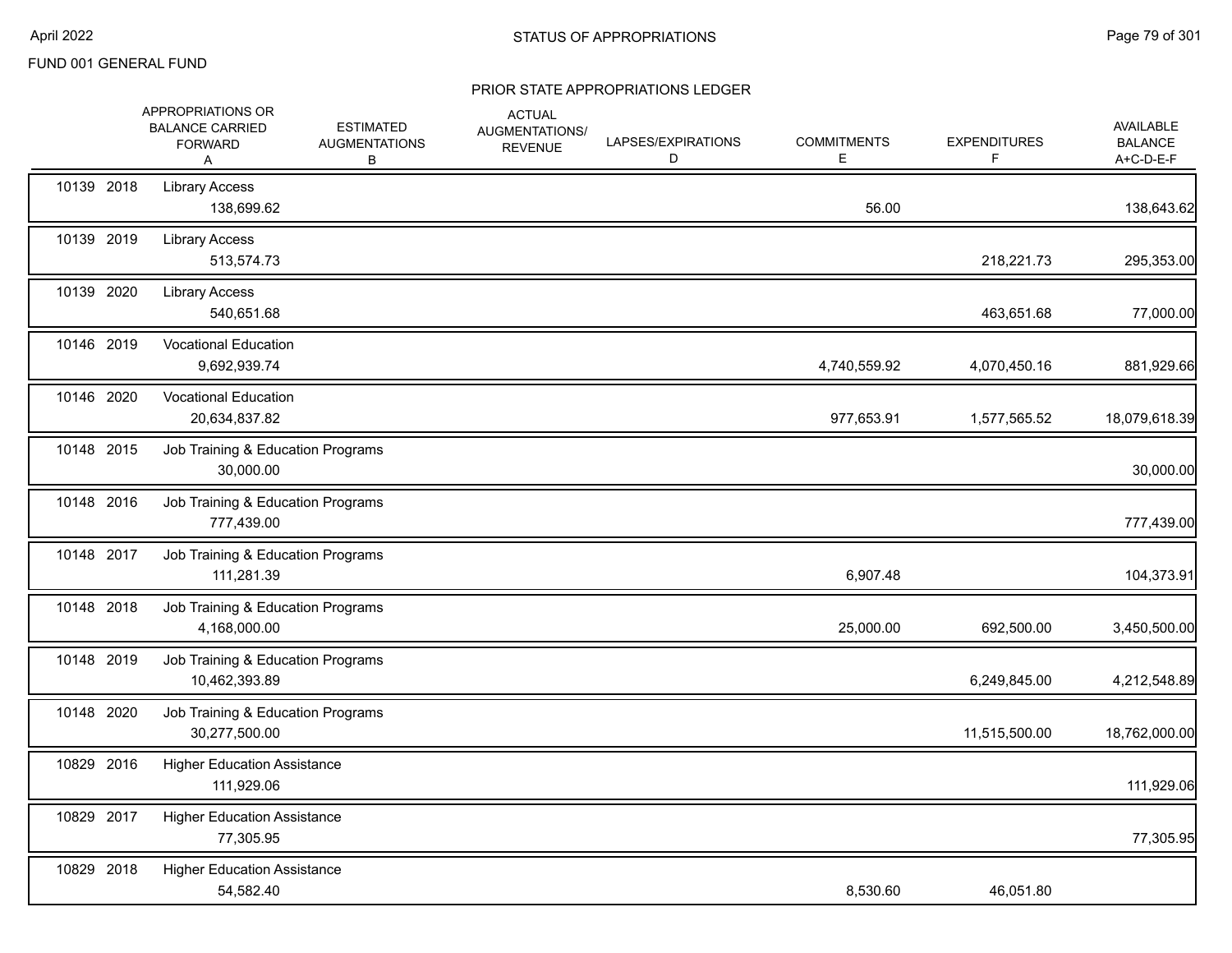|            | APPROPRIATIONS OR<br><b>BALANCE CARRIED</b><br><b>FORWARD</b><br>Α | <b>ESTIMATED</b><br><b>AUGMENTATIONS</b><br>В | <b>ACTUAL</b><br>AUGMENTATIONS/<br><b>REVENUE</b> | LAPSES/EXPIRATIONS<br>D | <b>COMMITMENTS</b><br>E | <b>EXPENDITURES</b><br>F. | AVAILABLE<br><b>BALANCE</b><br>A+C-D-E-F |
|------------|--------------------------------------------------------------------|-----------------------------------------------|---------------------------------------------------|-------------------------|-------------------------|---------------------------|------------------------------------------|
| 10829 2019 | <b>Higher Education Assistance</b><br>63,599.07                    |                                               |                                                   |                         | 82,287.00               | $-116,385.58$             | 97,697.65                                |
| 10829 2020 | <b>Higher Education Assistance</b><br>541,216.30                   |                                               |                                                   |                         | 30,000.00               | 511,216.30                |                                          |
| 10838 2017 | Head Start Supplemental Assistance<br>259,619.85                   |                                               |                                                   |                         |                         | 259,619.85                |                                          |
| 10838 2018 | Head Start Supplemental Assistance<br>30,836.90                    |                                               |                                                   |                         |                         | 30,836.90                 |                                          |
| 10838 2019 | Head Start Supplemental Assistance<br>206,409.98                   |                                               |                                                   |                         |                         |                           | 206,409.98                               |
| 10838 2020 | Head Start Supplemental Assistance<br>3,692,755.89                 |                                               |                                                   |                         |                         | 3,667,577.23              | 25,178.66                                |
| 10924 2015 | Pre-K Counts<br>215,602.00                                         |                                               |                                                   |                         |                         | 215,602.00                |                                          |
| 10924 2016 | Pre-K Counts<br>54,101.00                                          |                                               |                                                   |                         |                         | 54,101.00                 |                                          |
| 10924 2017 | Pre-K Counts<br>557,989.68                                         |                                               |                                                   |                         |                         | 557,989.68                |                                          |
| 10924 2018 | Pre-K Counts<br>241,055.61                                         |                                               |                                                   |                         |                         | 241,055.61                |                                          |
| 10924 2019 | Pre-K Counts<br>563,427.65                                         |                                               |                                                   |                         | 220,904.00              | 263,538.14                | 78,985.51                                |
| 10924 2020 | Pre-K Counts<br>12,301,925.19                                      |                                               |                                                   |                         |                         | 11,659,307.45             | 642,617.74                               |
| 10984 2020 | General Support - Pitt<br>73,123,000.00                            |                                               |                                                   |                         |                         |                           | 73,123,000.00                            |
| 10985 2020 | General Support - Temple<br>79,103,000.00                          |                                               |                                                   |                         |                         |                           | 79,103,000.00                            |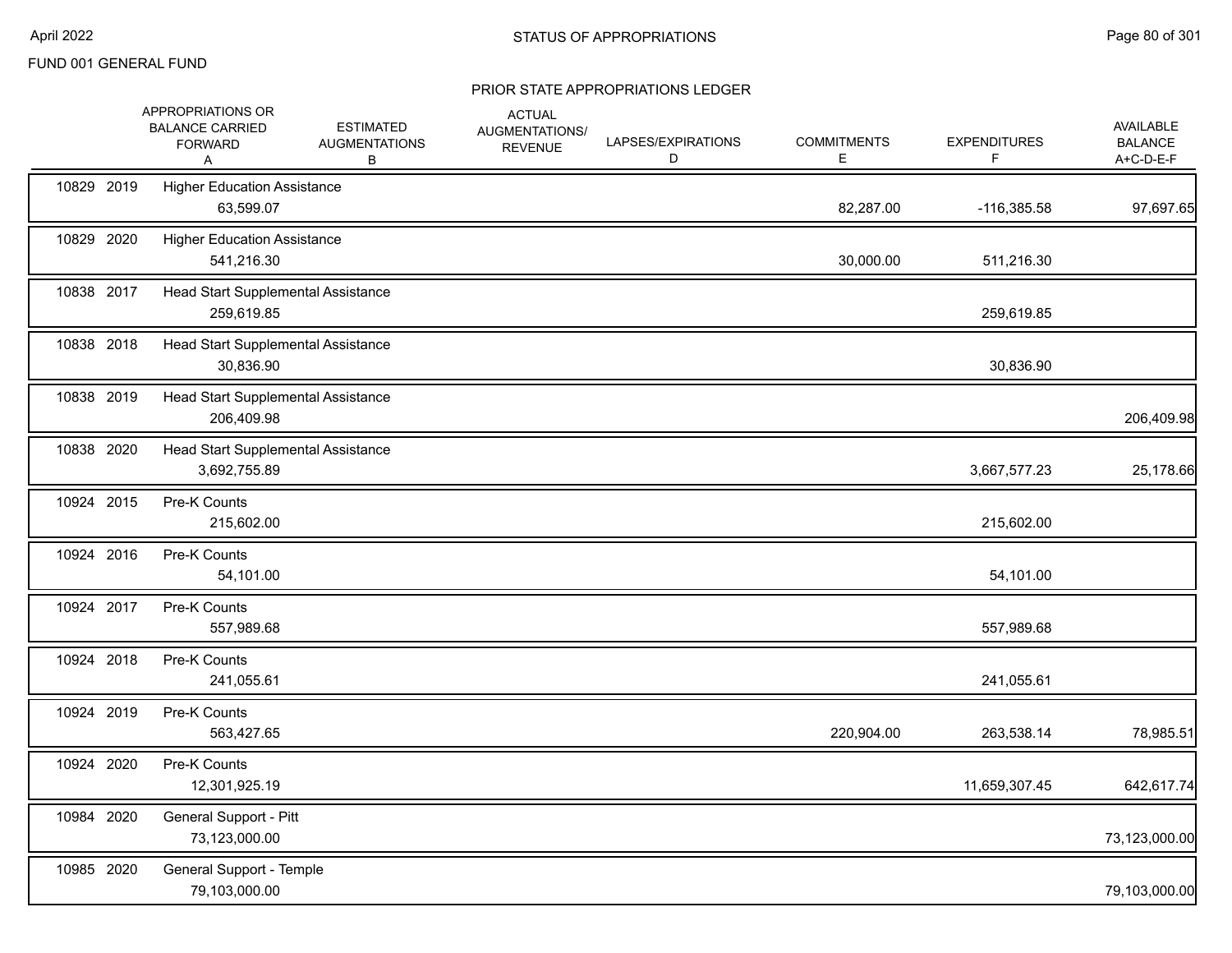|            | APPROPRIATIONS OR<br><b>BALANCE CARRIED</b><br><b>FORWARD</b><br>Α | <b>ESTIMATED</b><br><b>AUGMENTATIONS</b><br>В | <b>ACTUAL</b><br>AUGMENTATIONS/<br><b>REVENUE</b> | LAPSES/EXPIRATIONS<br>D | <b>COMMITMENTS</b><br>E. | <b>EXPENDITURES</b><br>F | <b>AVAILABLE</b><br><b>BALANCE</b><br>A+C-D-E-F |
|------------|--------------------------------------------------------------------|-----------------------------------------------|---------------------------------------------------|-------------------------|--------------------------|--------------------------|-------------------------------------------------|
| 11011 2015 | Safe School Initiative<br>1,850.56                                 |                                               |                                                   |                         |                          |                          | 1,850.56                                        |
| 11011 2016 | Safe School Initiative<br>26,865.78                                |                                               |                                                   |                         |                          |                          | 26,865.78                                       |
| 11011 2017 | Safe School Initiative<br>1,004,763.86                             |                                               |                                                   |                         |                          | 798,905.26               | 205,858.60                                      |
| 11011 2018 | Safe School Initiative<br>2,337,528.97                             |                                               |                                                   |                         |                          | 1,240,006.78             | 1,097,522.19                                    |
| 11011 2019 | Safe School Initiative<br>4,046,941.41                             |                                               |                                                   |                         | 1,409,042.33             | 1,831,361.35             | 806,537.73                                      |
| 11011 2020 | Safe School Initiative<br>10,029,057.20                            |                                               |                                                   |                         | 2,336,128.49             | 6,227,503.86             | 1,465,424.85                                    |
| 11067 2018 | Ready To Learn Block Grant<br>385,534.00                           |                                               |                                                   |                         |                          |                          | 385,534.00                                      |
| 11067 2020 | Ready To Learn Block Grant<br>653,484.00                           |                                               |                                                   |                         |                          | $-25,746.00$             | 679,230.00                                      |
| 11205 2015 | <b>Educational Access Programs</b><br>133,644.00                   |                                               |                                                   |                         |                          |                          | 133,644.00                                      |
| 11205 2016 | <b>Educational Access Programs</b><br>149,941.48                   |                                               |                                                   |                         |                          | 20,475.20                | 129,466.28                                      |
| 11205 2017 | <b>Educational Access Programs</b><br>51,869.52                    |                                               |                                                   |                         |                          |                          | 51,869.52                                       |
| 11207 2020 | Trauma-Informed Education<br>750,000.00                            |                                               |                                                   |                         |                          |                          | 750,000.00                                      |
| 11208 2019 | Northern PA Regional College<br>7,000,000.00                       |                                               |                                                   |                         |                          | 7,000,000.00             |                                                 |
| 11208 2020 | Northern PA Regional College<br>7,000,000.00                       |                                               |                                                   |                         |                          | 7,000,000.00             |                                                 |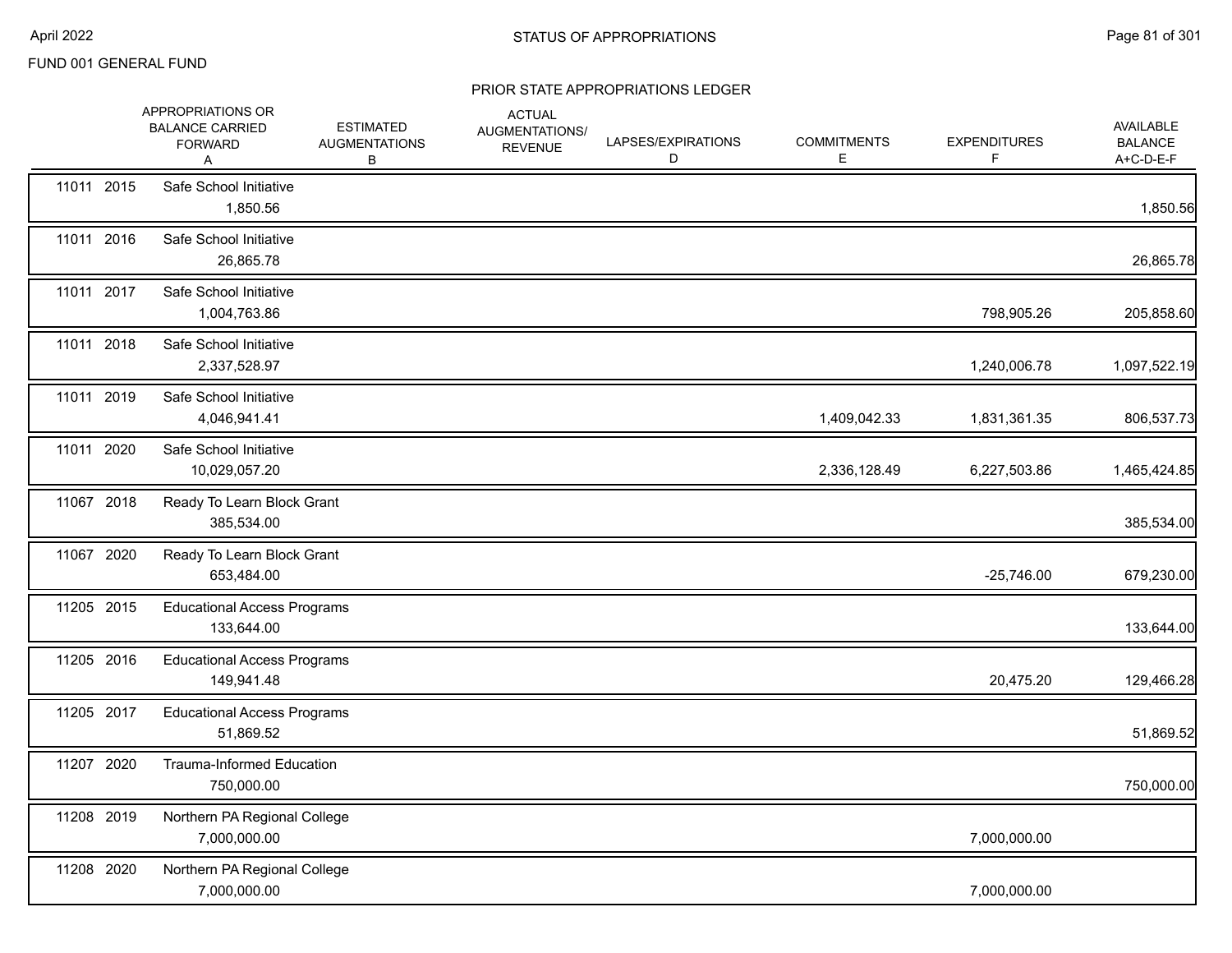|                             | APPROPRIATIONS OR<br><b>BALANCE CARRIED</b><br><b>FORWARD</b><br>A | <b>ESTIMATED</b><br><b>AUGMENTATIONS</b><br>В | <b>ACTUAL</b><br><b>AUGMENTATIONS/</b><br><b>REVENUE</b> | LAPSES/EXPIRATIONS<br>D | <b>COMMITMENTS</b><br>E. | <b>EXPENDITURES</b> | AVAILABLE<br><b>BALANCE</b><br>A+C-D-E-F |
|-----------------------------|--------------------------------------------------------------------|-----------------------------------------------|----------------------------------------------------------|-------------------------|--------------------------|---------------------|------------------------------------------|
| <b>DEPT TOTAL</b>           |                                                                    |                                               |                                                          |                         |                          |                     |                                          |
|                             | 492,061,978.66                                                     |                                               |                                                          |                         | 15,407,952.91            | 173, 146, 317. 45   | 303,507,708.30                           |
|                             | <b>BA 31 - PA Emergency Management Agency</b>                      |                                               |                                                          |                         |                          |                     |                                          |
| <b>GENERAL GOVERNMENT</b>   |                                                                    |                                               |                                                          |                         |                          |                     |                                          |
| 10354 2019                  | <b>State Fire Commissioners Office</b><br>606,320.95               |                                               |                                                          |                         | 272.00                   | 112,108.05          | 493,940.90                               |
| 10354 2020                  | <b>State Fire Commissioners Office</b><br>1,380,748.13             |                                               |                                                          |                         | 124,614.02               | 211,510.71          | 1,044,623.40                             |
| 10355 2018                  | <b>General Government Operations</b><br>10,148.32                  |                                               |                                                          |                         |                          | 10,148.32           |                                          |
| 10355 2019                  | <b>General Government Operations</b><br>539,055.29                 |                                               |                                                          |                         | 20,844.99                | 517,762.42          | 447.88                                   |
| 10355 2020                  | <b>General Government Operations</b>                               |                                               |                                                          |                         |                          |                     |                                          |
|                             | 4,782,808.75                                                       |                                               |                                                          |                         | 894,096.79               | 2,047,750.26        | 1,840,961.70                             |
| <b>GRANTS AND SUBSIDIES</b> |                                                                    |                                               |                                                          |                         |                          |                     |                                          |
| 10352 2019                  | Firefighters' Memorial Flag<br>975.32                              |                                               |                                                          |                         |                          |                     | 975.32                                   |
| 10352 2020                  | Firefighters' Memorial Flag<br>4,904.02                            |                                               |                                                          |                         |                          | 1,059.39            | 3,844.63                                 |
| <b>DEPT TOTAL</b>           |                                                                    |                                               |                                                          |                         |                          |                     |                                          |
|                             | 7,324,960.78                                                       |                                               |                                                          |                         | 1,039,827.80             | 2,900,339.15        | 3,384,793.83                             |
| <b>GENERAL GOVERNMENT</b>   | <b>BA 37 - Environmental Hearing Board</b>                         |                                               |                                                          |                         |                          |                     |                                          |
| 10393 2020                  | <b>Environmental Hearing Board</b><br>974,441.88                   |                                               |                                                          |                         | 5,803.15                 | 87,695.56           | 880,943.17                               |
| <b>DEPT TOTAL</b>           |                                                                    |                                               |                                                          |                         |                          |                     |                                          |
|                             | 974,441.88                                                         |                                               |                                                          |                         | 5,803.15                 | 87,695.56           | 880,943.17                               |
| <b>GENERAL GOVERNMENT</b>   | <b>BA 35 - Environmental Protection</b>                            |                                               |                                                          |                         |                          |                     |                                          |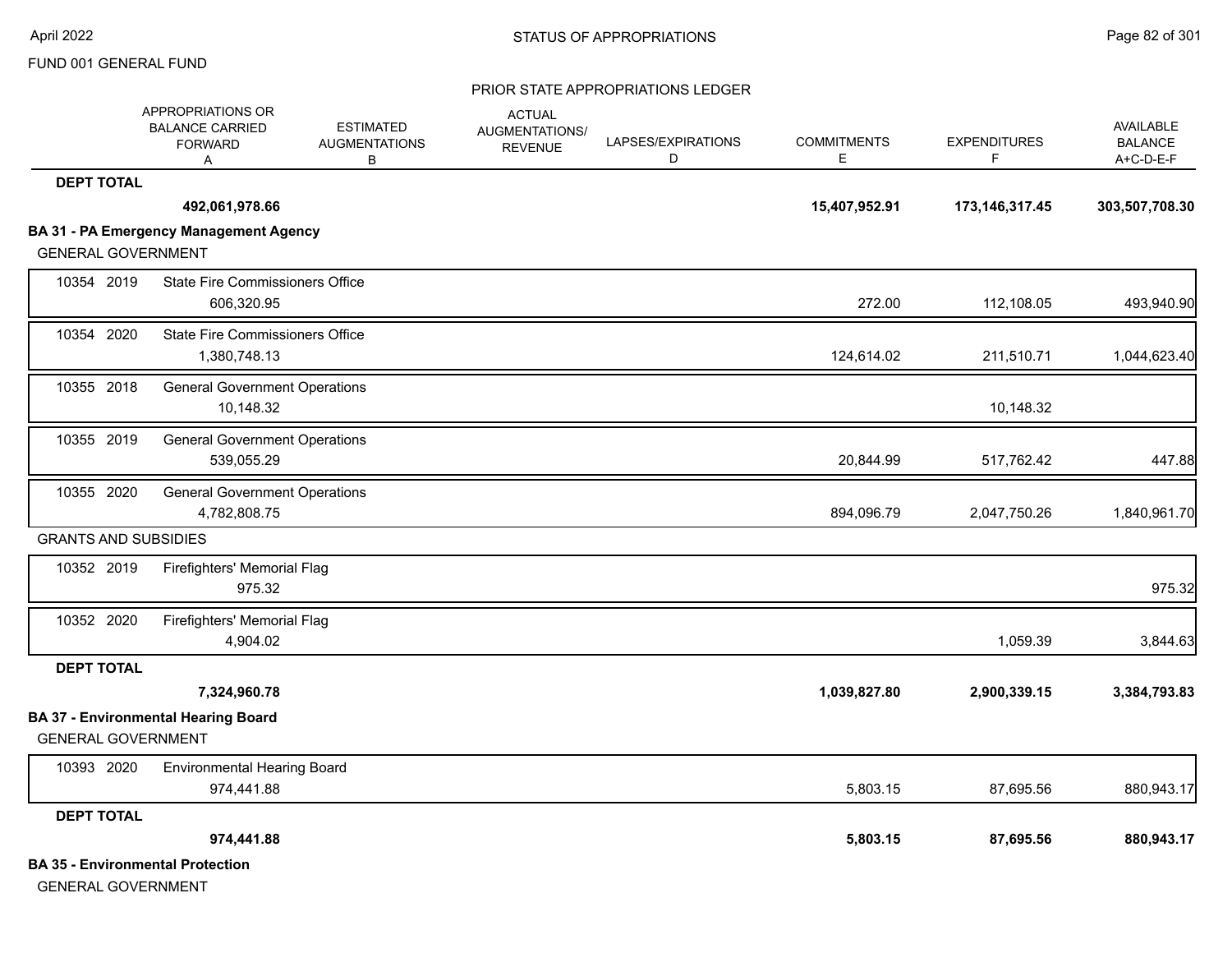|            | APPROPRIATIONS OR<br><b>BALANCE CARRIED</b><br><b>FORWARD</b><br>A | <b>ESTIMATED</b><br><b>AUGMENTATIONS</b><br>в | <b>ACTUAL</b><br>AUGMENTATIONS/<br><b>REVENUE</b> | LAPSES/EXPIRATIONS<br>D | <b>COMMITMENTS</b><br>E | <b>EXPENDITURES</b><br>F | <b>AVAILABLE</b><br><b>BALANCE</b><br>A+C-D-E-F |
|------------|--------------------------------------------------------------------|-----------------------------------------------|---------------------------------------------------|-------------------------|-------------------------|--------------------------|-------------------------------------------------|
| 10381 2015 | <b>Environmental Protection Operations</b><br>2,959.89             |                                               |                                                   |                         |                         |                          | 2,959.89                                        |
| 10381 2019 | <b>Environmental Protection Operations</b><br>170,514.50           |                                               |                                                   |                         | 57,782.51               | 112,713.77               | 18.22                                           |
| 10381 2020 | <b>Environmental Protection Operations</b><br>4,360,209.36         |                                               | 209.00                                            |                         | 138,137.53              | 4,247,098.41             | $-24,817.58$                                    |
| 10382 2014 | Environmental Program Management<br>0.16                           |                                               |                                                   |                         |                         |                          | 0.16                                            |
| 10382 2019 | Environmental Program Management<br>974,255.14                     |                                               |                                                   |                         |                         | 248,548.80               | 725,706.34                                      |
| 10382 2020 | Environmental Program Management<br>2,146,068.72                   |                                               |                                                   |                         | 6,452.25                | 2,123,089.66             | 16,526.81                                       |
| 10382 2011 | Environmental Program Management                                   |                                               | 1,957.00                                          |                         |                         |                          | 1,957.00                                        |
| 10385 2020 | 1,117,152.88                                                       | Chesapeake Bay Agr Source Abatement           |                                                   |                         | 232,722.69              | 515,946.84               | 368,483.35                                      |
| 10386 2020 | <b>Blackfly Control and Research</b><br>1,473,088.05               |                                               |                                                   |                         | 350.90                  | 1,472,737.15             |                                                 |
| 10389 2018 | West Nile Virus Control<br>296.30                                  |                                               |                                                   |                         |                         |                          | 296.30                                          |
| 10389 2019 | West Nile Virus Control<br>27,353.22                               |                                               |                                                   |                         | 4,722.50                | 22,630.72                |                                                 |
| 10389 2020 | West Nile Virus Control<br>2,704,334.97                            |                                               |                                                   |                         | 302,622.13              | 1,434,167.46             | 967,545.38                                      |
| 10390 2015 | <b>General Government Operations</b><br>401,280.00                 |                                               |                                                   |                         |                         |                          | 401,280.00                                      |
| 10390 2018 | <b>General Government Operations</b><br>7,460.07                   |                                               |                                                   |                         | 6,760.11                |                          | 699.96                                          |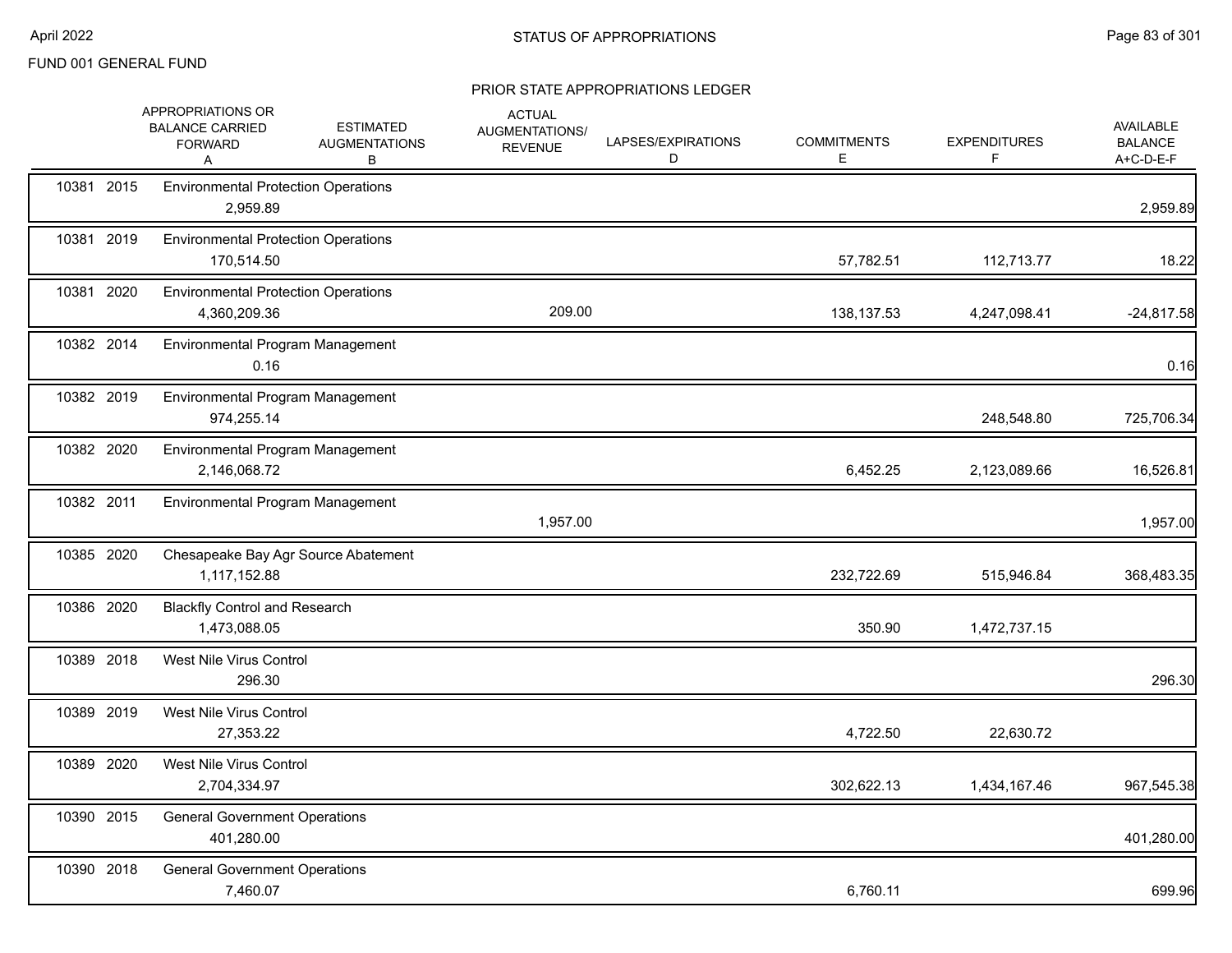|                                 | APPROPRIATIONS OR<br><b>BALANCE CARRIED</b><br><b>FORWARD</b><br>Α | <b>ESTIMATED</b><br><b>AUGMENTATIONS</b><br>В | <b>ACTUAL</b><br><b>AUGMENTATIONS/</b><br><b>REVENUE</b> | LAPSES/EXPIRATIONS<br>D | <b>COMMITMENTS</b><br>E. | <b>EXPENDITURES</b><br>F | AVAILABLE<br><b>BALANCE</b><br>A+C-D-E-F |
|---------------------------------|--------------------------------------------------------------------|-----------------------------------------------|----------------------------------------------------------|-------------------------|--------------------------|--------------------------|------------------------------------------|
| 10390 2019                      | <b>General Government Operations</b><br>5,209,276.34               |                                               |                                                          |                         | 360,272.47               | 1,548,574.85             | 3,300,429.02                             |
| 10390 2020                      | <b>General Government Operations</b><br>5,132,455.01               |                                               |                                                          |                         | 1,729,693.16             | 2,598,418.27             | 804,343.58                               |
| 10390 2011                      | <b>General Government Operations</b>                               |                                               |                                                          |                         |                          | $-1,500.00$              | 1,500.00                                 |
| <b>DEPT TOTAL</b>               | 23,726,704.61                                                      |                                               | 2,166.00                                                 |                         | 2,839,516.25             | 14,322,425.93            | 6,566,928.43                             |
| <b>BA 15 - General Services</b> | <b>GENERAL GOVERNMENT</b>                                          |                                               |                                                          |                         |                          |                          |                                          |
| 10067 2019                      | <b>Capitol Police Operations</b>                                   |                                               | 4,255.00                                                 |                         |                          |                          | 4,255.00                                 |
| 10067 2020                      | <b>Capitol Police Operations</b><br>692,752.14                     |                                               | 12,627.25                                                |                         | 7,149.54                 | 677,659.67               | 20,570.18                                |
| 10070 2018                      | Rental and Municipal Charges<br>328,674.42                         |                                               |                                                          |                         |                          |                          | 328,674.42                               |
| 10070 2019                      | <b>Rental and Municipal Charges</b><br>594,531.28                  |                                               |                                                          |                         |                          | 364,325.91               | 230,205.37                               |
| 10070 2020                      | <b>Rental and Municipal Charges</b><br>3,238,156.19                |                                               | 8,055.60                                                 |                         |                          | 139,061.58               | 3,107,150.21                             |
| 10070 2013                      | <b>Rental and Municipal Charges</b>                                |                                               | 2,500.00                                                 |                         |                          |                          | 2,500.00                                 |
| 10073 2020                      | <b>Excess Insurance Coverage</b><br>198.00                         |                                               |                                                          |                         |                          |                          | 198.00                                   |
| 10074 2017                      | <b>General Government Operations</b><br>250.00                     |                                               | $-250.00$                                                |                         |                          |                          |                                          |
| 10074 2018                      | <b>General Government Operations</b><br>81,532.99                  |                                               | $-26,264.05$                                             |                         | 111,651.28               | $-2,965,186.87$          | 2,908,804.53                             |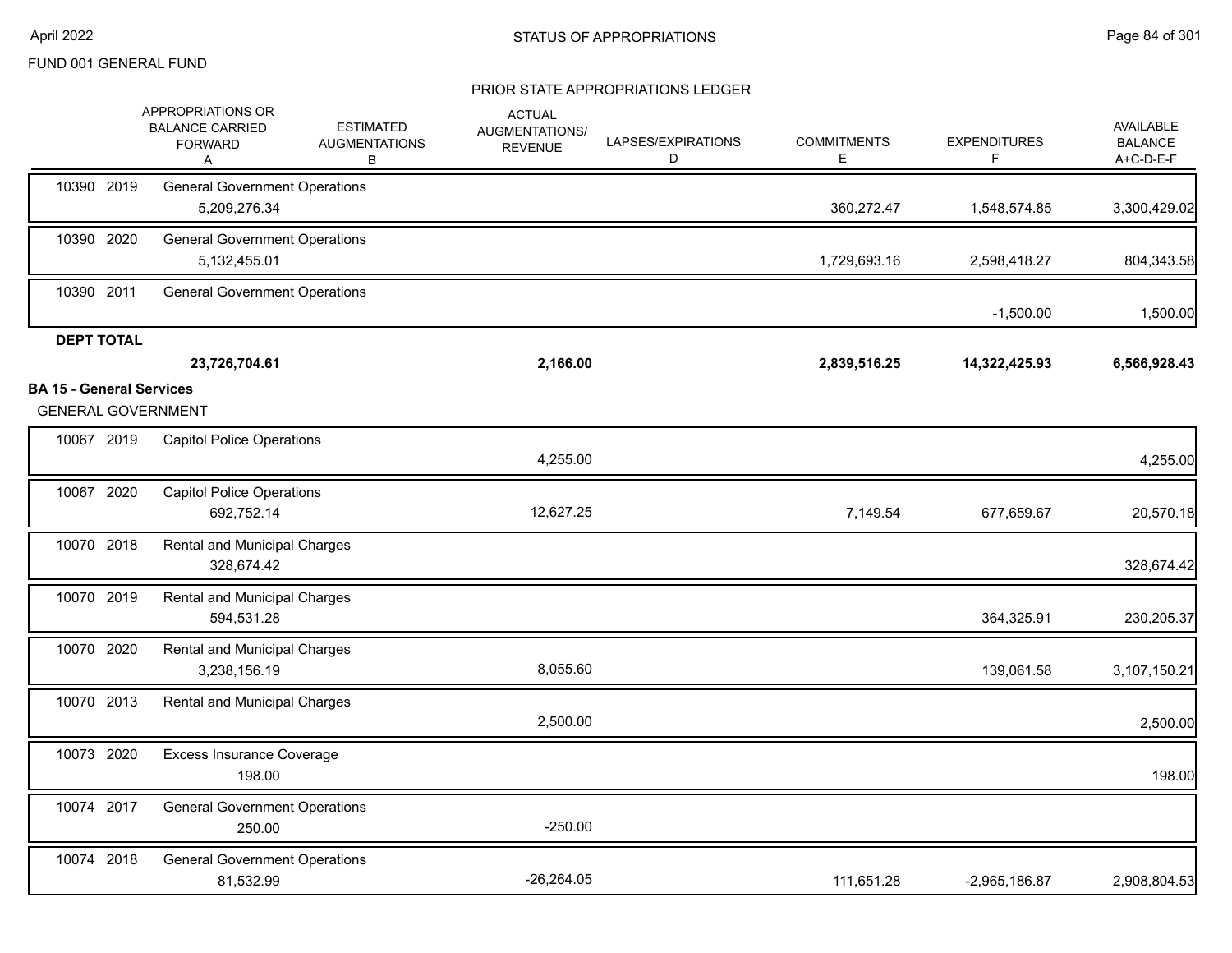|                                             | APPROPRIATIONS OR<br><b>BALANCE CARRIED</b><br><b>FORWARD</b><br>Α | <b>ESTIMATED</b><br><b>AUGMENTATIONS</b><br>В | <b>ACTUAL</b><br>AUGMENTATIONS/<br><b>REVENUE</b> | LAPSES/EXPIRATIONS<br>D | <b>COMMITMENTS</b><br>E | <b>EXPENDITURES</b><br>F. | AVAILABLE<br><b>BALANCE</b><br>A+C-D-E-F |
|---------------------------------------------|--------------------------------------------------------------------|-----------------------------------------------|---------------------------------------------------|-------------------------|-------------------------|---------------------------|------------------------------------------|
| 10074 2019                                  | <b>General Government Operations</b><br>1,714,423.23               |                                               | $-11,658.96$                                      |                         | 446,629.16              | $-354,293.31$             | 1,610,428.42                             |
| 10074 2020                                  | <b>General Government Operations</b><br>14,104,681.76              |                                               | 23,641.76                                         |                         | 829,133.35              | 3,323,970.22              | 9,975,219.95                             |
| 10075 2017                                  | <b>Utility Costs</b><br>24,443.04                                  |                                               |                                                   |                         | 24,443.04               |                           |                                          |
| 10075 2018                                  | <b>Utility Costs</b><br>187,071.45                                 |                                               |                                                   |                         | 3,031.00                |                           | 184,040.45                               |
| 10075 2019                                  | <b>Utility Costs</b><br>164,790.97                                 |                                               |                                                   |                         |                         |                           | 164,790.97                               |
| 10075 2020                                  | <b>Utility Costs</b><br>1,548,164.15                               |                                               | 35,599.46                                         |                         |                         | 1,445,457.62              | 138,305.99                               |
| <b>DEPT TOTAL</b>                           | 22,679,669.62                                                      |                                               | 48,506.06                                         |                         | 1,422,037.37            | 2,630,994.82              | 18,675,143.49                            |
| BA 67 - Health<br><b>GENERAL GOVERNMENT</b> |                                                                    |                                               |                                                   |                         |                         |                           |                                          |
| 10467 2017                                  | <b>Quality Assurance</b><br>362,079.21                             |                                               |                                                   |                         |                         |                           | 362,079.21                               |
| 10467 2019                                  | <b>Quality Assurance</b><br>3,131,352.88                           |                                               |                                                   |                         | 160,433.00              | 1,280,000.00              | 1,690,919.88                             |
| 10467 2020                                  | <b>Quality Assurance</b><br>4,413,322.27                           |                                               |                                                   |                         | 632,014.29              | 1,905,543.48              | 1,875,764.50                             |
| 10469 2020                                  | <b>Vital Statistics</b><br>26,738.67                               |                                               |                                                   |                         |                         | 26,738.67                 |                                          |
| 10470 2019                                  | State Laboratory<br>3,479.96                                       |                                               |                                                   |                         | 300.00                  |                           | 3,179.96                                 |
| 10470 2020                                  | State Laboratory<br>948,165.99                                     |                                               | 47,017.00                                         |                         | 7,208.06                | 368,311.44                | 619,663.49                               |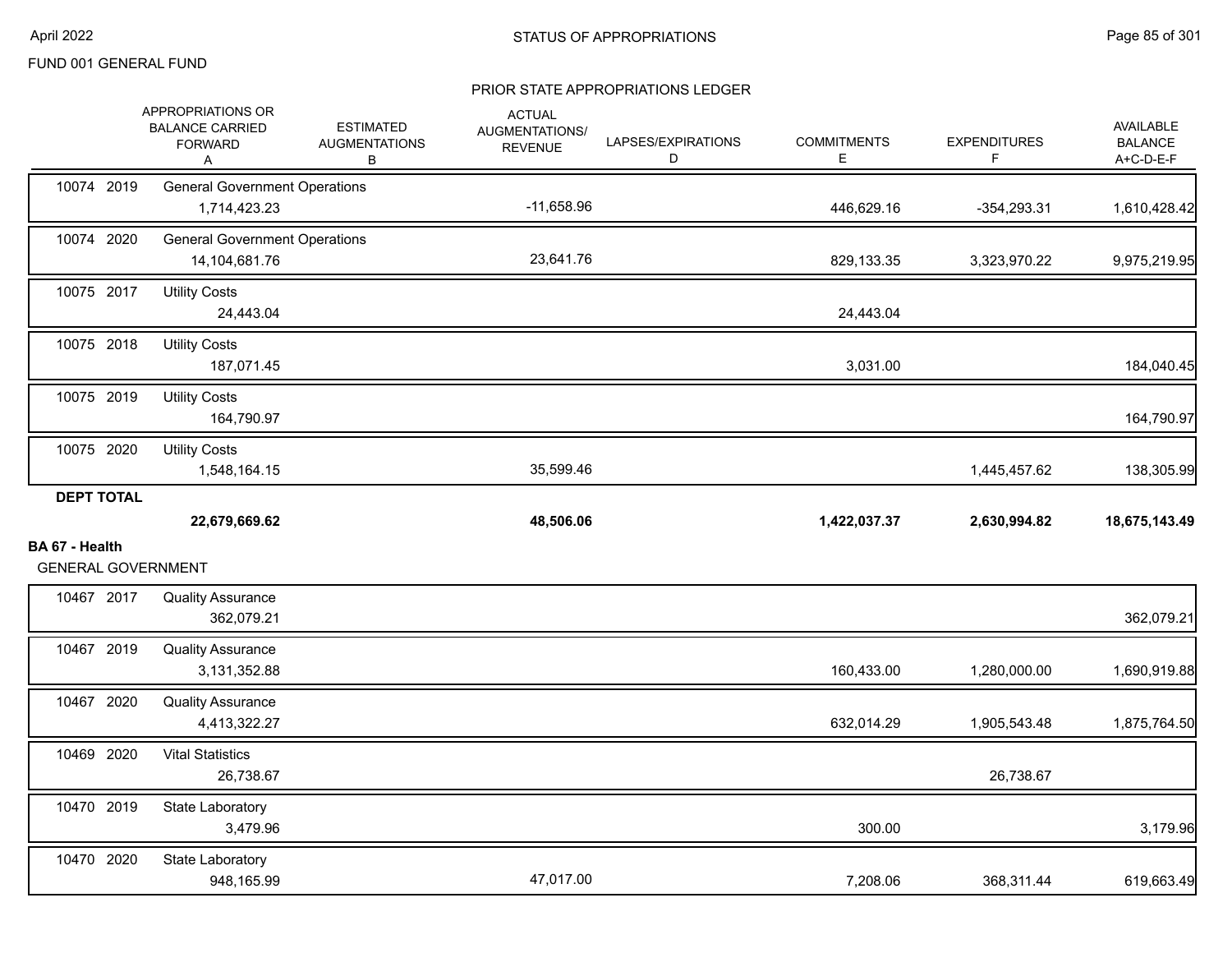|            | APPROPRIATIONS OR<br><b>BALANCE CARRIED</b><br><b>FORWARD</b><br>Α | <b>ESTIMATED</b><br><b>AUGMENTATIONS</b><br>В | <b>ACTUAL</b><br>AUGMENTATIONS/<br><b>REVENUE</b> | LAPSES/EXPIRATIONS<br>D | <b>COMMITMENTS</b><br>Е | <b>EXPENDITURES</b><br>F | AVAILABLE<br><b>BALANCE</b><br>A+C-D-E-F |
|------------|--------------------------------------------------------------------|-----------------------------------------------|---------------------------------------------------|-------------------------|-------------------------|--------------------------|------------------------------------------|
| 10471 2018 | <b>State Health Care Centers</b><br>71,557.73                      |                                               |                                                   |                         |                         |                          | 71,557.73                                |
| 10471 2019 | <b>State Health Care Centers</b><br>1,640,936.17                   |                                               |                                                   |                         |                         | 21.00                    | 1,640,915.17                             |
| 10471 2020 | <b>State Health Care Centers</b><br>1,655,849.39                   |                                               |                                                   |                         | 31,500.00               | 780,635.77               | 843,713.62                               |
| 10497 2018 | <b>General Government Operations</b><br>585,079.14                 |                                               |                                                   |                         |                         | 198,025.16               | 387,053.98                               |
| 10497 2019 | <b>General Government Operations</b><br>5,098,171.20               |                                               |                                                   |                         | 2,861,485.85            | 1,740,372.83             | 496,312.52                               |
| 10497 2020 | <b>General Government Operations</b><br>5,651,380.61               |                                               | $-48,562.50$                                      |                         | 2,944,680.40            | 918,087.44               | 1,740,050.27                             |
| 10658 2018 | STD - Screening And Treatment                                      |                                               |                                                   |                         |                         | $-4,733.40$              | 4,733.40                                 |
| 10658 2019 | STD - Screening And Treatment<br>212,025.16                        |                                               |                                                   |                         |                         |                          | 212,025.16                               |
| 10658 2020 | STD - Screening And Treatment<br>487,468.46                        |                                               |                                                   |                         |                         | 130,452.27               | 357,016.19                               |
| 11012 2018 | Health Innovation<br>107,926.57                                    |                                               |                                                   |                         |                         | $-19,838.71$             | 127,765.28                               |
| 11012 2019 | Health Innovation<br>227,054.66                                    |                                               |                                                   |                         |                         | 25,550.87                | 201,503.79                               |
| 11012 2020 | <b>Health Innovation</b><br>153,140.55                             |                                               |                                                   |                         |                         | 74,164.69                | 78,975.86                                |
| 11080 2019 | Achieve Better Care-MAP Admin<br>595,631.54                        |                                               |                                                   |                         |                         |                          | 595,631.54                               |
| 11080 2020 | Achieve Better Care-MAP Admin<br>1,338,360.17                      |                                               |                                                   |                         |                         | 958,326.05               | 380,034.12                               |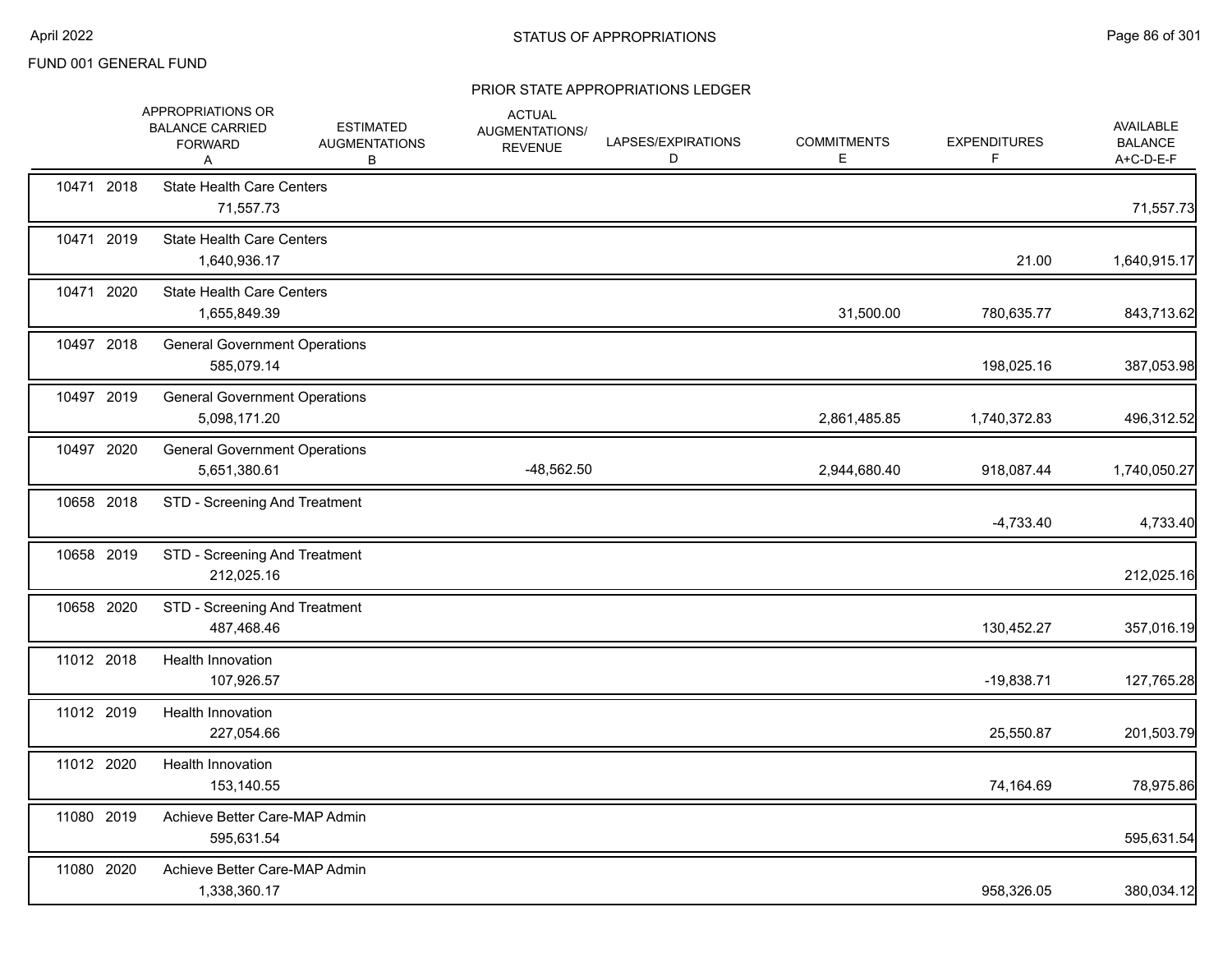|                             | APPROPRIATIONS OR<br><b>BALANCE CARRIED</b><br><b>FORWARD</b><br>Α | <b>ESTIMATED</b><br><b>AUGMENTATIONS</b><br>В | <b>ACTUAL</b><br>AUGMENTATIONS/<br><b>REVENUE</b> | LAPSES/EXPIRATIONS<br>D | <b>COMMITMENTS</b><br>Е | <b>EXPENDITURES</b><br>F | <b>AVAILABLE</b><br><b>BALANCE</b><br>A+C-D-E-F |
|-----------------------------|--------------------------------------------------------------------|-----------------------------------------------|---------------------------------------------------|-------------------------|-------------------------|--------------------------|-------------------------------------------------|
| <b>GRANTS AND SUBSIDIES</b> |                                                                    |                                               |                                                   |                         |                         |                          |                                                 |
| 10461 2019                  | TB Screening & Treatment<br>87,725.09                              |                                               |                                                   |                         |                         |                          | 87,725.09                                       |
| 10461 2020                  | TB Screening & Treatment<br>449,741.28                             |                                               |                                                   |                         |                         | 240,734.41               | 209,006.87                                      |
| 10462 2019                  | Sickle Cell<br>18,275.00                                           |                                               |                                                   |                         | 2,239.76                | $-2,239.76$              | 18,275.00                                       |
| 10462 2020                  | Sickle Cell<br>246,217.04                                          |                                               |                                                   |                         |                         | 205,579.83               | 40,637.21                                       |
| 10463 2019                  | 47,052.27                                                          | AdultCysticFibros&OthrChroncResprtryIlln      |                                                   |                         | 98,657.97               | -98,657.97               | 47,052.27                                       |
| 10463 2020                  | 235,965.34                                                         | AdultCysticFibros&OthrChroncResprtryllIn      |                                                   |                         |                         | 150,089.34               | 85,876.00                                       |
| 10464 2019                  | Hemophilia<br>57,189.76                                            |                                               |                                                   |                         |                         |                          | 57,189.76                                       |
| 10464 2020                  | Hemophilia<br>153,981.04                                           |                                               |                                                   |                         |                         | 133,725.22               | 20,255.82                                       |
| 10465 2020                  | Local Health-Environmental<br>0.01                                 |                                               |                                                   |                         |                         |                          | 0.01                                            |
| 10466 2019                  | Cooley's Anemia<br>6,789.42                                        |                                               |                                                   |                         |                         |                          | 6,789.42                                        |
| 10466 2020                  | Cooley's Anemia<br>2,882.79                                        |                                               |                                                   |                         |                         | 2,882.55                 | 0.24                                            |
| 10472 2020                  | Tourette Syndrome<br>30,031.01                                     |                                               |                                                   |                         |                         | 30,031.01                |                                                 |
| 10473 2020                  | <b>Trauma Prevention</b><br>99,835.25                              |                                               |                                                   |                         |                         | 99,835.25                |                                                 |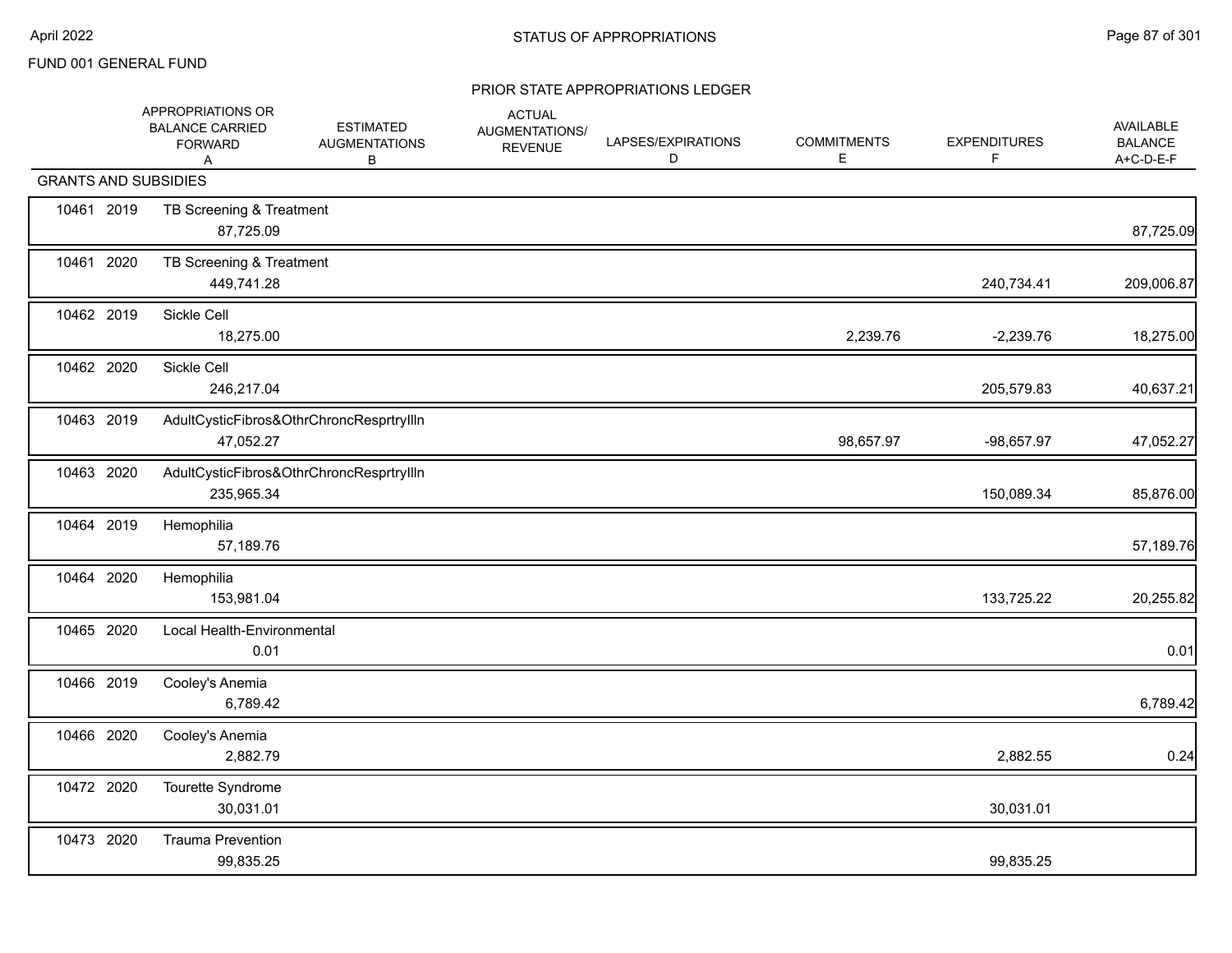|            | APPROPRIATIONS OR<br><b>BALANCE CARRIED</b><br><b>FORWARD</b><br>Α | <b>ESTIMATED</b><br><b>AUGMENTATIONS</b><br>В | <b>ACTUAL</b><br>AUGMENTATIONS/<br><b>REVENUE</b> | LAPSES/EXPIRATIONS<br>D | <b>COMMITMENTS</b><br>E | <b>EXPENDITURES</b><br>F | <b>AVAILABLE</b><br><b>BALANCE</b><br>A+C-D-E-F |
|------------|--------------------------------------------------------------------|-----------------------------------------------|---------------------------------------------------|-------------------------|-------------------------|--------------------------|-------------------------------------------------|
| 10474 2020 | Lupus<br>35,981.70                                                 |                                               |                                                   |                         |                         | 35,981.70                |                                                 |
| 10475 2020 | Regional Poison Control Centers<br>350,000.00                      |                                               |                                                   |                         |                         | 350,000.00               |                                                 |
| 10477 2019 | <b>Primary Health Care Practitioner</b><br>362,718.28              |                                               |                                                   |                         |                         |                          | 362,718.28                                      |
| 10477 2020 | Primary Health Care Practitioner<br>1,156,718.49                   |                                               |                                                   |                         |                         | 791,732.33               | 364,986.16                                      |
| 10479 2019 | Servs for Children with Special Needs<br>132,085.17                |                                               |                                                   |                         |                         |                          | 132,085.17                                      |
| 10479 2020 | Servs for Children with Special Needs<br>487,452.96                |                                               |                                                   |                         |                         | 276,098.40               | 211,354.56                                      |
| 10491 2020 | <b>Epilepsy Support Services</b><br>74,843.52                      |                                               |                                                   |                         |                         | 74,843.52                |                                                 |
| 10493 2016 | <b>Regional Cancer Institutes</b><br>150,000.00                    |                                               |                                                   |                         | 150,000.00              |                          |                                                 |
| 10493 2019 | <b>Regional Cancer Institutes</b><br>154,372.07                    |                                               |                                                   |                         |                         |                          | 154,372.07                                      |
| 10493 2020 | <b>Regional Cancer Institutes</b><br>278,246.08                    |                                               |                                                   |                         |                         | 171,082.03               | 107,164.05                                      |
| 10495 2015 | Bio-Technology Research<br>44,517.43                               |                                               |                                                   |                         | 44,517.43               |                          |                                                 |
| 10495 2018 | Bio-Technology Research<br>201,670.78                              |                                               |                                                   |                         | 14,514.73               | 37,156.05                | 150,000.00                                      |
| 10502 2019 | <b>Newborn Screening</b><br>789,199.69                             |                                               |                                                   |                         |                         |                          | 789,199.69                                      |
| 10502 2020 | Newborn Screening<br>1,591,982.28                                  |                                               |                                                   |                         |                         | 949,542.62               | 642,439.66                                      |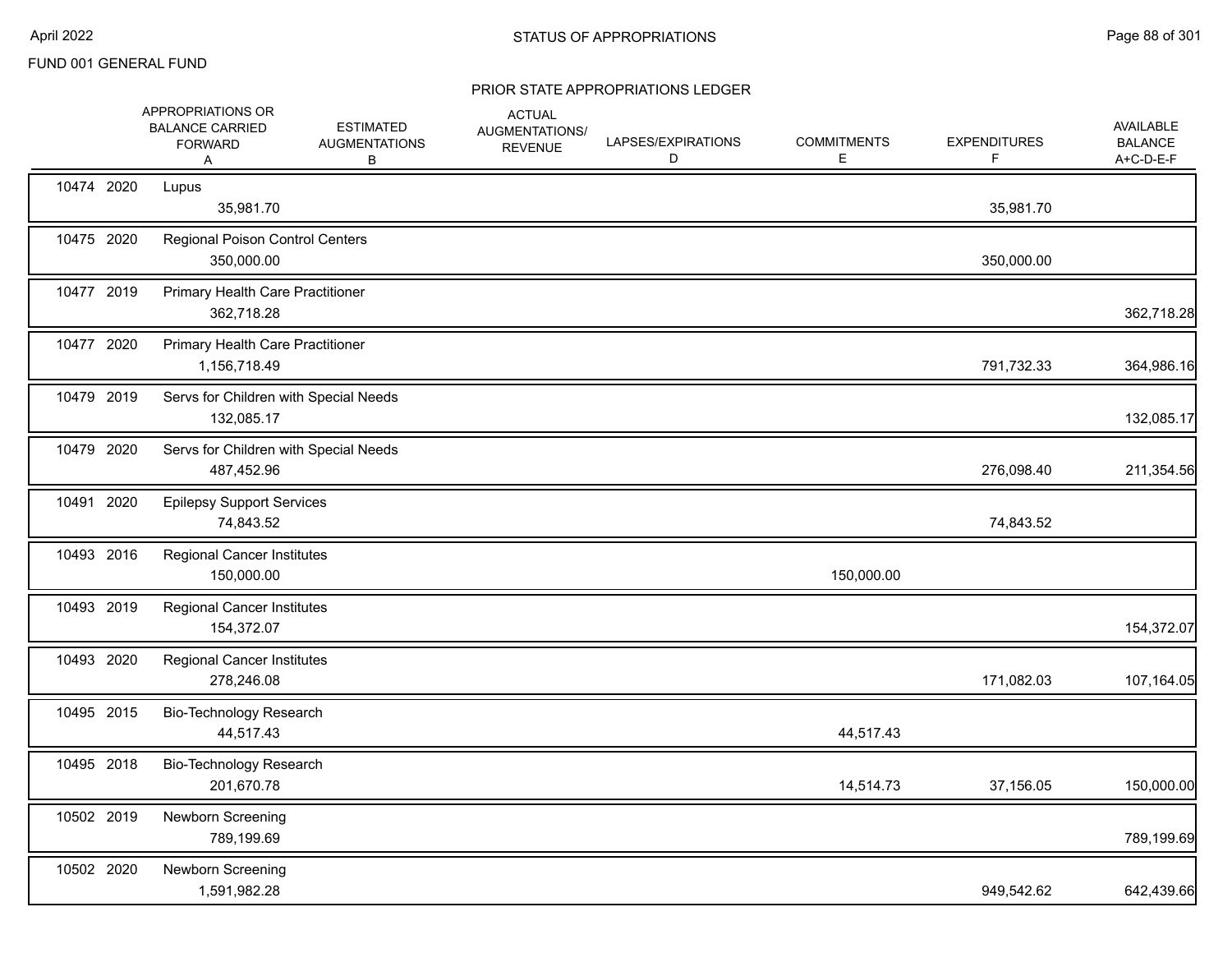|            | APPROPRIATIONS OR<br><b>BALANCE CARRIED</b><br><b>FORWARD</b><br>Α | <b>ESTIMATED</b><br><b>AUGMENTATIONS</b><br>В | <b>ACTUAL</b><br>AUGMENTATIONS/<br><b>REVENUE</b> | LAPSES/EXPIRATIONS<br>D | <b>COMMITMENTS</b><br>Е | <b>EXPENDITURES</b><br>F | AVAILABLE<br><b>BALANCE</b><br>A+C-D-E-F |
|------------|--------------------------------------------------------------------|-----------------------------------------------|---------------------------------------------------|-------------------------|-------------------------|--------------------------|------------------------------------------|
| 10651 2019 | Maternal And Child Health<br>257,075.30                            |                                               |                                                   |                         |                         |                          | 257,075.30                               |
| 10651 2020 | <b>Maternal And Child Health</b><br>317,812.11                     |                                               |                                                   |                         |                         | 136,099.97               | 181,712.14                               |
| 10654 2019 | <b>School District Health Services</b><br>617,520.89               |                                               |                                                   |                         |                         | 833.60                   | 616,687.29                               |
| 10654 2020 | <b>School District Health Services</b><br>616,217.38               |                                               |                                                   |                         |                         |                          | 616,217.38                               |
| 10655 2018 | <b>Renal Dialysis</b><br>52.16                                     |                                               |                                                   |                         |                         |                          | 52.16                                    |
| 10655 2019 | <b>Renal Dialysis</b><br>895,544.69                                |                                               |                                                   |                         |                         | $-16,751.26$             | 912,295.95                               |
| 10655 2020 | <b>Renal Dialysis</b><br>3,696,041.53                              |                                               |                                                   |                         |                         | 2,013,330.73             | 1,682,710.80                             |
| 10657 2019 | Diabetes Programs<br>35,019.35                                     |                                               |                                                   |                         |                         |                          | 35,019.35                                |
| 10657 2020 | Diabetes Programs<br>59,456.77                                     |                                               |                                                   |                         |                         | 25,749.90                | 33,706.87                                |
| 11014 2019 | <b>Cancer Screening Services</b><br>1,235,109.40                   |                                               |                                                   |                         |                         |                          | 1,235,109.40                             |
| 11014 2020 | <b>Cancer Screening Services</b><br>1,684,754.23                   |                                               |                                                   |                         |                         | 366,080.90               | 1,318,673.33                             |
| 11043 2020 | Amyotrophic Lateral Sclerosis Supp Serv<br>276,165.14              |                                               |                                                   |                         |                         | 273,038.36               | 3,126.78                                 |
| 11055 2018 | Community-Based Health Care Subsidy<br>11,009.06                   |                                               |                                                   |                         |                         |                          | 11,009.06                                |
| 11055 2019 | Community-Based Health Care Subsidy<br>309,472.44                  |                                               |                                                   |                         |                         |                          | 309,472.44                               |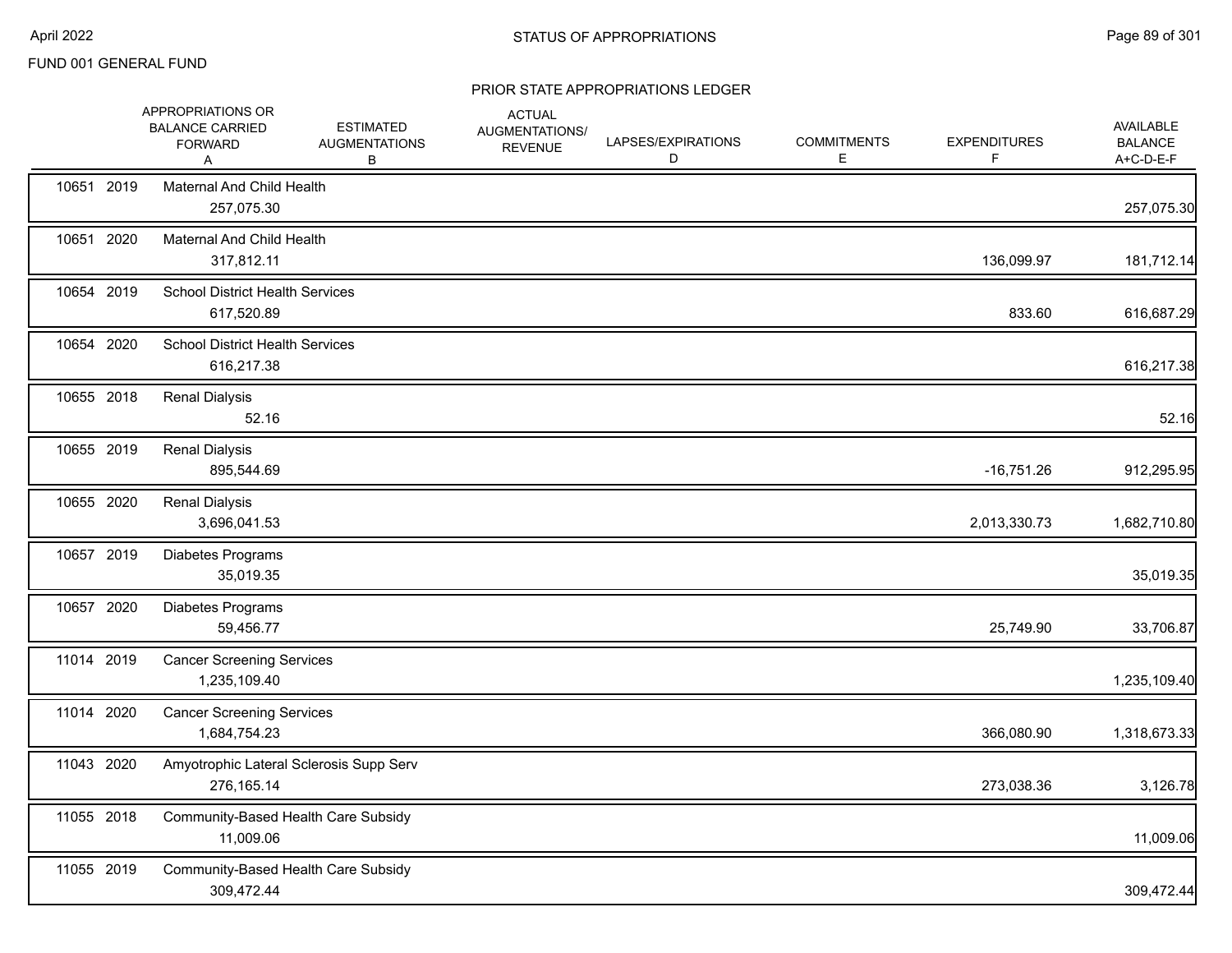|                                                         | APPROPRIATIONS OR<br><b>BALANCE CARRIED</b><br><b>FORWARD</b><br>Α    | <b>ESTIMATED</b><br><b>AUGMENTATIONS</b><br>в | <b>ACTUAL</b><br>AUGMENTATIONS/<br><b>REVENUE</b> | LAPSES/EXPIRATIONS<br>D | <b>COMMITMENTS</b><br>E. | <b>EXPENDITURES</b><br>F | <b>AVAILABLE</b><br><b>BALANCE</b><br>A+C-D-E-F |
|---------------------------------------------------------|-----------------------------------------------------------------------|-----------------------------------------------|---------------------------------------------------|-------------------------|--------------------------|--------------------------|-------------------------------------------------|
| 11055 2020                                              | Community-Based Health Care Subsidy<br>853,722.55                     |                                               |                                                   |                         |                          | 411,495.95               | 442,226.60                                      |
| 11068 2018                                              |                                                                       | AIDS Programs & Special Pharm Services        |                                                   |                         |                          | $-3,713.60$              | 3,713.60                                        |
| 11068 2019                                              | 3.014.960.72                                                          | AIDS Programs & Special Pharm Services        |                                                   |                         |                          | 150,223.50               | 2,864,737.22                                    |
| 11068 2020                                              | 4,576,280.75                                                          | AIDS Programs & Special Pharm Services        |                                                   |                         |                          | 2,897,596.89             | 1,678,683.86                                    |
| 11129 2019                                              | Lyme Disease<br>671,059.08                                            |                                               |                                                   |                         | 156,738.70               |                          | 514,320.38                                      |
| 11129 2020                                              | Lyme Disease<br>2,054,604.55                                          |                                               |                                                   |                         | 511,792.85               | 130,639.60               | 1,412,172.10                                    |
| <b>DEPT TOTAL</b><br><b>GENERAL GOVERNMENT</b>          | 55, 137, 072. 18<br><b>BA 30 - Historical &amp; Museum Commission</b> |                                               | $-1,545.50$                                       |                         | 7,616,083.04             | 18,214,698.63            | 29,304,745.01                                   |
| 10347 2019                                              | <b>General Government Operations</b><br>3,498,752.23                  |                                               |                                                   |                         | 1,550,386.96             | 629,222.71               | 1,319,142.56                                    |
| 10347 2020                                              | <b>General Government Operations</b><br>2,984,095.98                  |                                               | $-87,458.37$                                      |                         | 637,500.00               | 932,115.33               | 1,327,022.28                                    |
| <b>GRANTS AND SUBSIDIES</b>                             |                                                                       |                                               |                                                   |                         |                          |                          |                                                 |
| 11057 2020                                              | <b>Cultural And Historical Support</b><br>83,443.00                   |                                               |                                                   |                         |                          | 76,379.00                | 7,064.00                                        |
| <b>DEPT TOTAL</b>                                       | 6,566,291.21                                                          |                                               | $-87,458.37$                                      |                         | 2,187,886.96             | 1,637,717.04             | 2,653,228.84                                    |
| <b>BA 79 - Insurance</b><br><b>GRANTS AND SUBSIDIES</b> |                                                                       |                                               |                                                   |                         |                          |                          |                                                 |
| 10824 2020                                              | <b>USTIF Loan Payment</b><br>4,074.32                                 |                                               |                                                   |                         |                          |                          | 4,074.32                                        |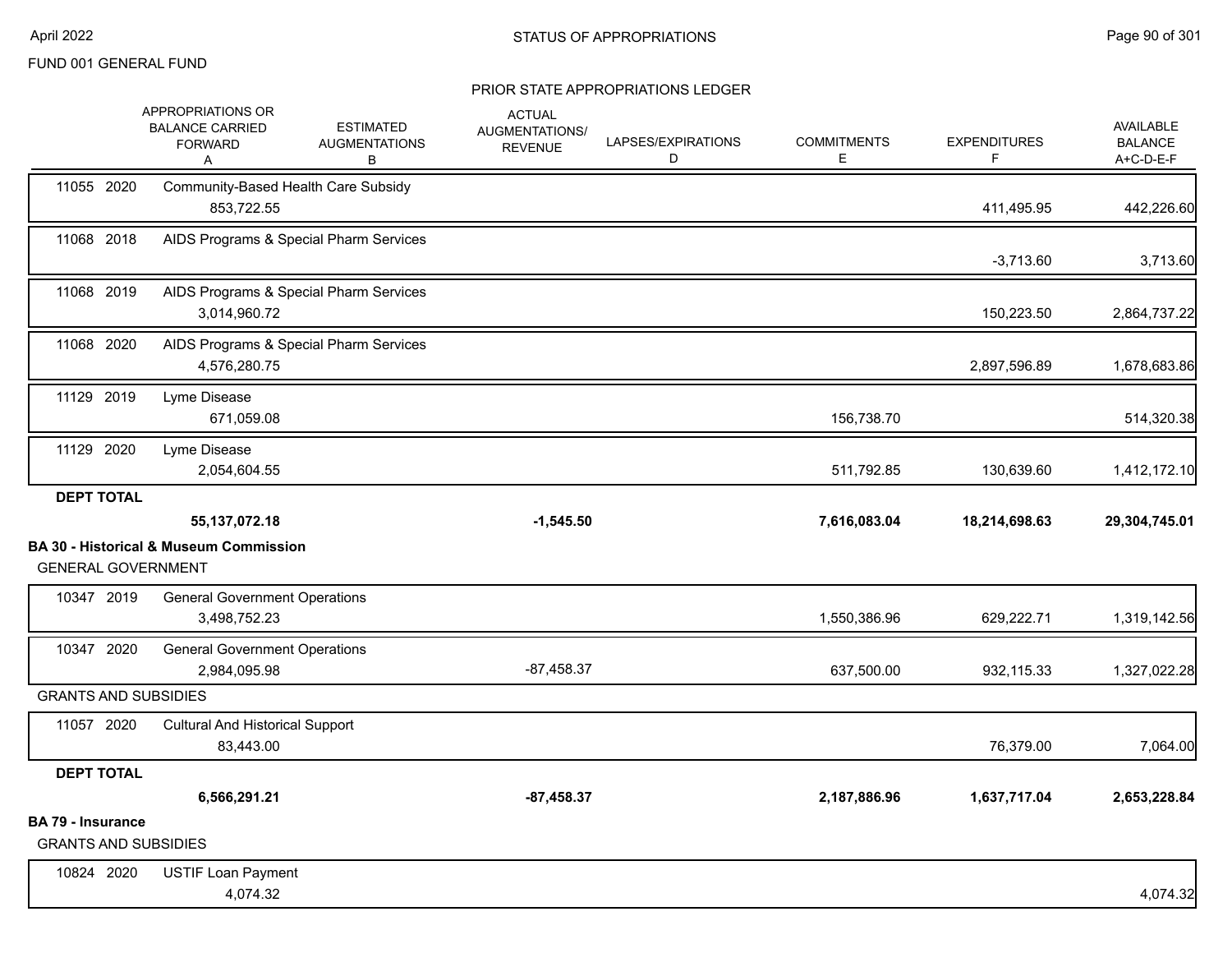|                                                       | <b>APPROPRIATIONS OR</b><br><b>BALANCE CARRIED</b><br><b>FORWARD</b><br>A | <b>ESTIMATED</b><br><b>AUGMENTATIONS</b><br>В | <b>ACTUAL</b><br>AUGMENTATIONS/<br><b>REVENUE</b> | LAPSES/EXPIRATIONS<br>D | <b>COMMITMENTS</b><br>Ε | <b>EXPENDITURES</b><br>F | AVAILABLE<br><b>BALANCE</b><br>A+C-D-E-F |
|-------------------------------------------------------|---------------------------------------------------------------------------|-----------------------------------------------|---------------------------------------------------|-------------------------|-------------------------|--------------------------|------------------------------------------|
| <b>DEPT TOTAL</b>                                     |                                                                           |                                               |                                                   |                         |                         |                          |                                          |
|                                                       | 4,074.32                                                                  |                                               |                                                   |                         |                         |                          | 4,074.32                                 |
| BA 12 - Labor & Industry<br><b>GENERAL GOVERNMENT</b> |                                                                           |                                               |                                                   |                         |                         |                          |                                          |
| 10028 2018                                            | Occupational & Industrial Safety<br>1,240.14                              |                                               |                                                   |                         |                         |                          | 1,240.14                                 |
| 10028 2019                                            | Occupational & Industrial Safety<br>699,474.16                            |                                               |                                                   |                         |                         |                          | 699,474.16                               |
| 10028 2020                                            | Occupational & Industrial Safety<br>2,389,670.47                          |                                               |                                                   |                         |                         | 728,197.20               | 1,661,473.27                             |
| 10031 2018                                            | <b>General Government Operations</b><br>1,246,449.57                      |                                               |                                                   |                         | 189,925.23              | 1,044,307.69             | 12,216.65                                |
| 10031 2019                                            | <b>General Government Operations</b><br>1,891,215.75                      |                                               |                                                   |                         | 215,085.48              | 36,214.17                | 1,639,916.10                             |
| 10031 2020                                            | <b>General Government Operations</b><br>5,325,137.98                      |                                               | 18.75                                             |                         | 285,880.79              | 1,035,839.03             | 4,003,436.91                             |
| <b>GRANTS AND SUBSIDIES</b>                           |                                                                           |                                               |                                                   |                         |                         |                          |                                          |
| 10017 2019                                            | <b>Workers Compensation Payments</b><br>117,476.66                        |                                               |                                                   |                         |                         |                          | 117,476.66                               |
| 10017 2020                                            | <b>Workers Compensation Payments</b><br>128,247.54                        |                                               |                                                   |                         |                         | 7,024.34                 | 121,223.20                               |
| 10018 2019                                            | Occupational Disease Payments<br>93,622.51                                |                                               |                                                   |                         |                         |                          | 93,622.51                                |
| 10018 2020                                            | <b>Occupational Disease Payments</b><br>38,644.68                         |                                               |                                                   |                         |                         | 16,794.40                | 21,850.28                                |
| 10020 2020                                            | <b>Supported Employment</b><br>283,676.05                                 |                                               |                                                   |                         | 308.05                  | 283,368.00               |                                          |
| 10030 2020                                            | Center for Independent Living<br>369,482.44                               |                                               |                                                   |                         |                         | 348,770.42               | 20,712.02                                |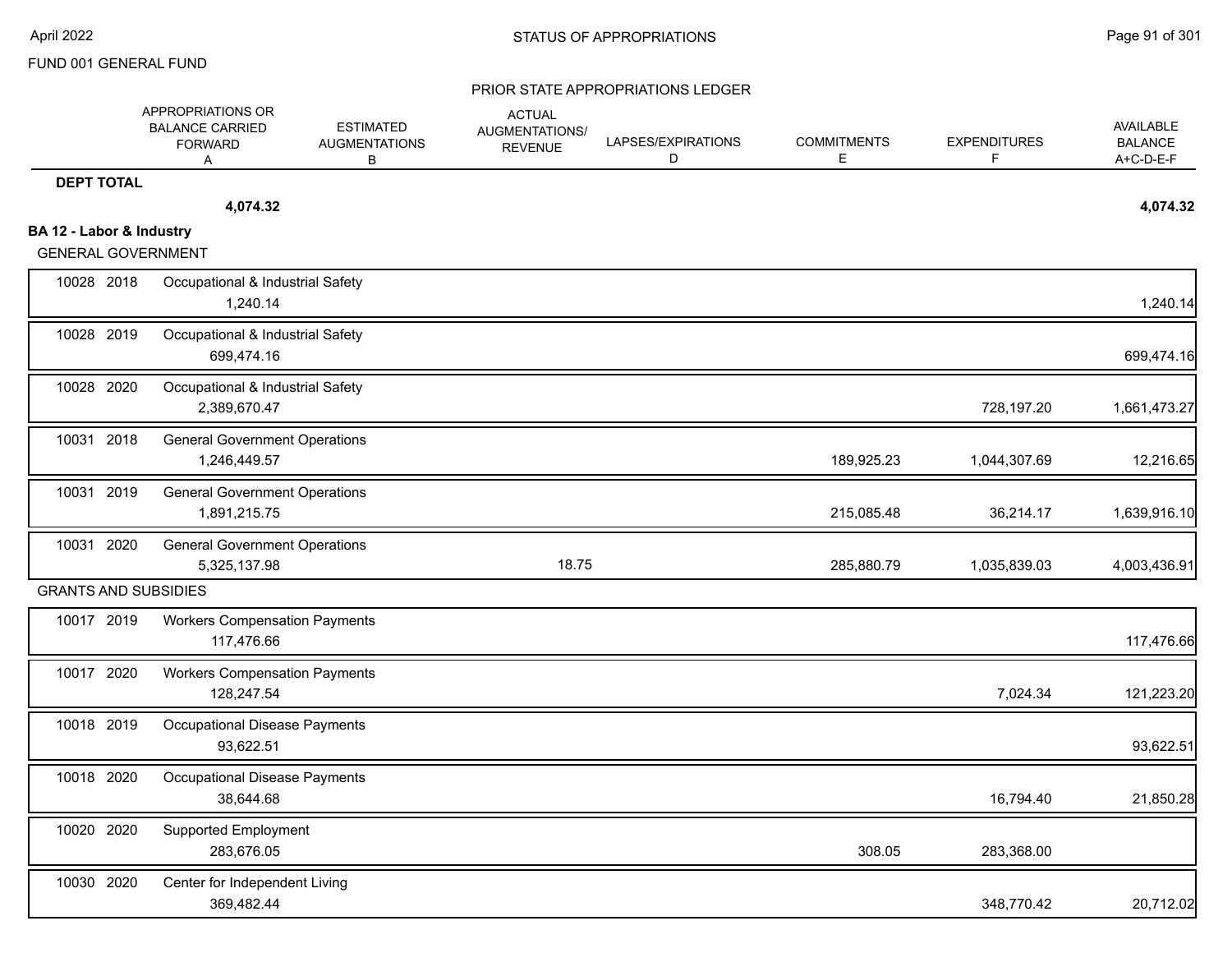|                           | APPROPRIATIONS OR<br><b>BALANCE CARRIED</b><br><b>FORWARD</b><br>Α | <b>ESTIMATED</b><br><b>AUGMENTATIONS</b><br>В | <b>ACTUAL</b><br>AUGMENTATIONS/<br><b>REVENUE</b> | LAPSES/EXPIRATIONS<br>D | <b>COMMITMENTS</b><br>Е | <b>EXPENDITURES</b><br>F | AVAILABLE<br><b>BALANCE</b><br>A+C-D-E-F |
|---------------------------|--------------------------------------------------------------------|-----------------------------------------------|---------------------------------------------------|-------------------------|-------------------------|--------------------------|------------------------------------------|
| 10707 2017                | <b>Industry Partnership</b><br>489,206.28                          |                                               |                                                   |                         | 284,088.40              | 205, 117.88              |                                          |
| 10707 2018                | <b>Industry Partnership</b><br>1,926,260.30                        |                                               |                                                   |                         | 1,457,600.77            | 468,659.53               |                                          |
| 10707 2019                | Industry Partnership<br>4,559,611.73                               |                                               |                                                   |                         | 3,504,215.14            | 1,055,396.59             |                                          |
| 10707 2020                | Industry Partnership<br>2,726,296.92                               |                                               |                                                   |                         | 2,315,750.87            | 96,871.78                | 313,674.27                               |
| 10967 2020                | New Choices / New Options<br>226,377.29                            |                                               |                                                   |                         |                         | 226,377.29               |                                          |
| 11035 2020                | <b>Assistive Technology Devices</b><br>111,380.07                  |                                               |                                                   |                         |                         | 102,560.21               | 8,819.86                                 |
| 11036 2020                | Assistive Technology Demo&Training<br>427,576.06                   |                                               |                                                   |                         |                         | 376,585.01               | 50,991.05                                |
| 11136 2018                | <b>Apprenticeship Training</b><br>1,737,395.68                     |                                               |                                                   |                         | 517,032.59              | 942,979.22               | 277,383.87                               |
| 11136 2019                | <b>Apprenticeship Training</b><br>5,760,738.83                     |                                               |                                                   |                         | 3,626,913.80            | 1,738,677.86             | 395,147.17                               |
| 11136 2020                | Apprenticeship Training<br>6,999,998.83                            |                                               |                                                   |                         |                         | $-1.17$                  | 7,000,000.00                             |
| <b>DEPT TOTAL</b>         |                                                                    |                                               |                                                   |                         |                         |                          |                                          |
|                           | 37,549,179.94                                                      |                                               | 18.75                                             |                         | 12,396,801.12           | 8,713,739.45             | 16,438,658.12                            |
| <b>GENERAL GOVERNMENT</b> | <b>BA 13 - Military &amp; Veterans Affairs</b>                     |                                               |                                                   |                         |                         |                          |                                          |
| 10041 2020                | <b>American Battle Monuments</b><br>50,000.00                      |                                               |                                                   |                         |                         | 50,000.00                |                                          |
| 10043 2020                | Armory Maintenance and Repair<br>807,792.07                        |                                               |                                                   |                         | 118,491.12              | 675,203.24               | 14,097.71                                |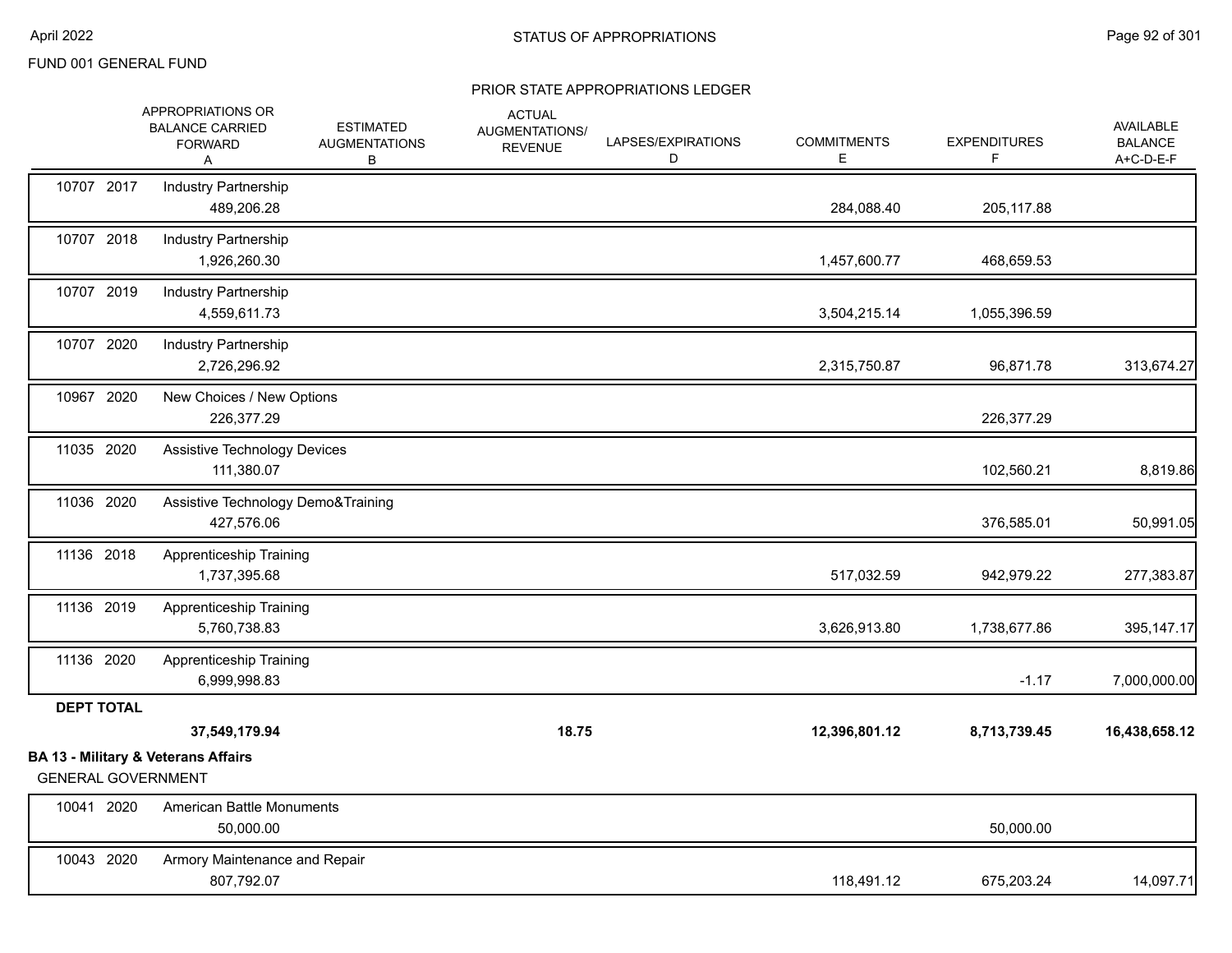#### PRIOR STATE APPROPRIATIONS LEDGER

|                      | APPROPRIATIONS OR<br><b>BALANCE CARRIED</b><br><b>FORWARD</b><br>A | <b>ESTIMATED</b><br><b>AUGMENTATIONS</b><br>В | <b>ACTUAL</b><br>AUGMENTATIONS/<br><b>REVENUE</b> | LAPSES/EXPIRATIONS<br>D | <b>COMMITMENTS</b><br>Е | <b>EXPENDITURES</b><br>F | <b>AVAILABLE</b><br><b>BALANCE</b><br>A+C-D-E-F |
|----------------------|--------------------------------------------------------------------|-----------------------------------------------|---------------------------------------------------|-------------------------|-------------------------|--------------------------|-------------------------------------------------|
| 10048 2019           | <b>Special State Duty</b><br>14,984.21                             |                                               |                                                   |                         |                         |                          | 14,984.21                                       |
| 10048 2020           | <b>Special State Duty</b><br>28,485.13                             |                                               |                                                   |                         |                         |                          | 28,485.13                                       |
| 10051 2018           | <b>Burial Detail Honor Guard</b><br>5,730.12                       |                                               |                                                   |                         |                         |                          | 5,730.12                                        |
| 10051 2020           | <b>Burial Detail Honor Guard</b><br>47,450.00                      |                                               |                                                   |                         |                         | 1,200.00                 | 46,250.00                                       |
| 10053 2019           | <b>General Government Operations</b><br>1,881,957.20               |                                               |                                                   |                         | 422,919.35              | 309,853.75               | 1,149,184.10                                    |
| 10053 2020           | <b>General Government Operations</b><br>4,396,737.72               |                                               | 4.56                                              |                         | 795,625.13              | 3,089,430.36             | 511,686.79                                      |
| 11147 2019           | 729,280.92                                                         | National Guard Youth Challenge Program        |                                                   |                         | 69,917.15               | 658,918.74               | 445.03                                          |
| 11147 2020           | 1,179,601.10                                                       | National Guard Youth Challenge Program        |                                                   |                         | 192,328.71              | 981,015.43               | 6,256.96                                        |
| <b>INSTITUTIONAL</b> |                                                                    |                                               |                                                   |                         |                         |                          |                                                 |
| 10702 2015           | <b>Veterans Homes</b>                                              |                                               | 144.00                                            |                         |                         |                          | 144.00                                          |
| 10702 2016           | Veterans Homes                                                     |                                               | 776.00                                            |                         |                         |                          | 776.00                                          |
| 10702 2018           | Veterans Homes<br>256.16                                           |                                               |                                                   |                         |                         | 152.00                   | 104.16                                          |
| 10702 2019           | Veterans Homes<br>389,739.90                                       |                                               |                                                   |                         | 6,649.65                | $-1,932,847.22$          | 2,315,937.47                                    |
| 10702 2020           | <b>Veterans Homes</b><br>17,682,991.25                             |                                               |                                                   |                         | 6,785,134.00            | 9,900,725.04             | 997,132.21                                      |

GRANTS AND SUBSIDIES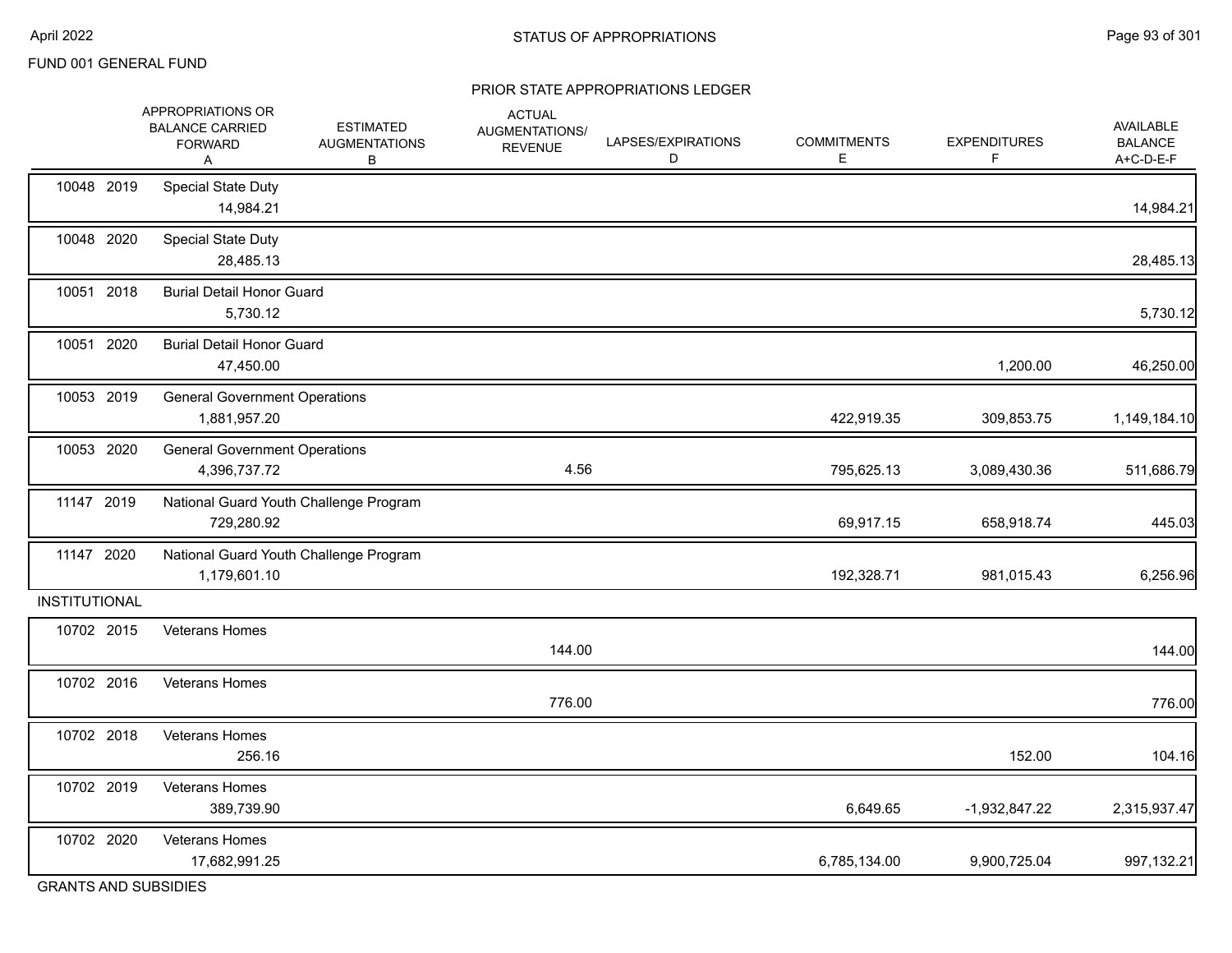|                                                                                 | APPROPRIATIONS OR<br><b>BALANCE CARRIED</b><br><b>FORWARD</b><br>A | <b>ESTIMATED</b><br><b>AUGMENTATIONS</b><br>В | <b>ACTUAL</b><br>AUGMENTATIONS/<br><b>REVENUE</b> | LAPSES/EXPIRATIONS<br>D | <b>COMMITMENTS</b><br>E | <b>EXPENDITURES</b><br>F | <b>AVAILABLE</b><br><b>BALANCE</b><br>A+C-D-E-F |
|---------------------------------------------------------------------------------|--------------------------------------------------------------------|-----------------------------------------------|---------------------------------------------------|-------------------------|-------------------------|--------------------------|-------------------------------------------------|
| 10034 2020                                                                      | <b>Education of Veterans Children</b><br>11,797.40                 |                                               |                                                   |                         |                         |                          | 11,797.40                                       |
| 10035 2020                                                                      | <b>National Guard Pension</b><br>5,000.00                          |                                               |                                                   |                         |                         |                          | 5,000.00                                        |
| 10036 2020                                                                      | <b>Blind Veterans Pension</b><br>75,750.00                         |                                               |                                                   |                         |                         |                          | 75,750.00                                       |
| 10045 2019                                                                      |                                                                    | Amputee and Paralyzed Veterans Pension        |                                                   |                         |                         | $-1,800.00$              | 1,800.00                                        |
| 10045 2020                                                                      | 145,950.00                                                         | Amputee and Paralyzed Veterans Pension        |                                                   |                         |                         | $-6,900.00$              | 152,850.00                                      |
| 10785 2019                                                                      | Supplemental Life Insurance Premiums<br>146,509.00                 |                                               |                                                   |                         |                         | 6,656.00                 | 139,853.00                                      |
| 10785 2020                                                                      | Supplemental Life Insurance Premiums<br>154,956.00                 |                                               |                                                   |                         |                         |                          | 154,956.00                                      |
| 10936 2020                                                                      | Veterans Outreach Services                                         |                                               |                                                   |                         |                         | $-92,653.00$             | 92,653.00                                       |
| <b>DEPT TOTAL</b>                                                               | 27,754,968.18                                                      |                                               | 924.56                                            |                         | 8,391,065.11            | 13,638,954.34            | 5,725,873.29                                    |
| <b>BA 25 - Parole Board</b>                                                     |                                                                    |                                               |                                                   |                         |                         |                          |                                                 |
| <b>GENERAL GOVERNMENT</b>                                                       |                                                                    |                                               |                                                   |                         |                         |                          |                                                 |
| 10331 2016                                                                      | <b>General Government Operations</b><br>182.71                     |                                               |                                                   |                         |                         |                          | 182.71                                          |
| <b>DEPT TOTAL</b><br><b>BA 21 - Human Services</b><br><b>GENERAL GOVERNMENT</b> | 182.71                                                             |                                               |                                                   |                         |                         |                          | 182.71                                          |
| 10233 2017                                                                      | <b>County Administration-Statewide</b><br>167.81                   |                                               |                                                   |                         |                         |                          | 167.81                                          |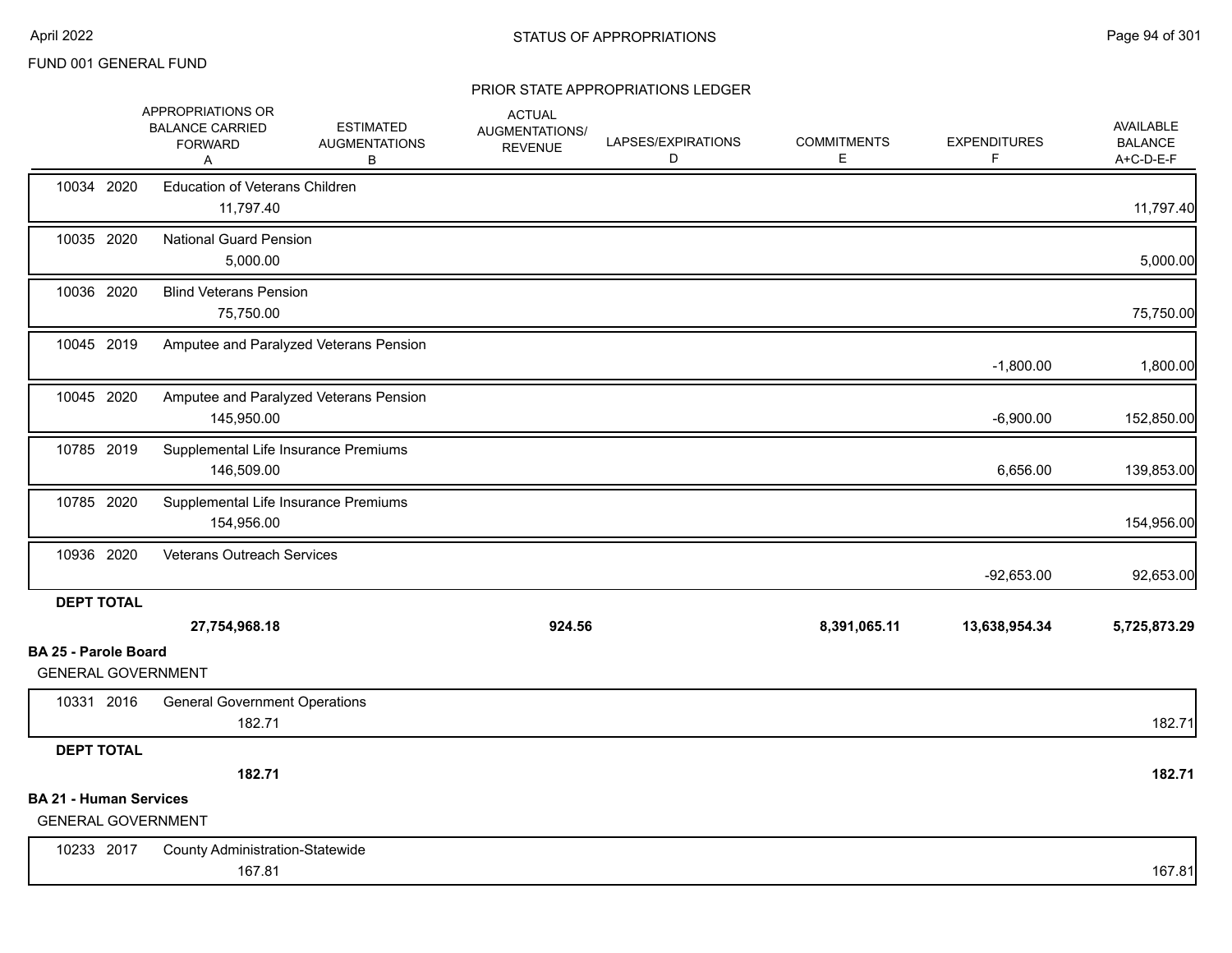|            | APPROPRIATIONS OR<br><b>BALANCE CARRIED</b><br><b>FORWARD</b><br>Α | <b>ESTIMATED</b><br><b>AUGMENTATIONS</b><br>В | <b>ACTUAL</b><br>AUGMENTATIONS/<br><b>REVENUE</b> | LAPSES/EXPIRATIONS<br>D | <b>COMMITMENTS</b><br>Е | <b>EXPENDITURES</b><br>F | <b>AVAILABLE</b><br><b>BALANCE</b><br>A+C-D-E-F |
|------------|--------------------------------------------------------------------|-----------------------------------------------|---------------------------------------------------|-------------------------|-------------------------|--------------------------|-------------------------------------------------|
| 10233 2018 | <b>County Administration-Statewide</b><br>5,948.25                 |                                               |                                                   |                         | 3,283.82                |                          | 2,664.43                                        |
| 10233 2019 | <b>County Administration-Statewide</b><br>341,362.46               |                                               |                                                   |                         | 95,507.20               | 341.68                   | 245,513.58                                      |
| 10233 2020 | <b>County Administration-Statewide</b><br>8,001,160.62             |                                               |                                                   |                         | 281,423.75              | 6,847,105.47             | 872,631.40                                      |
| 10233 2010 | <b>County Administration-Statewide</b>                             |                                               |                                                   |                         |                         | $-2,640.00$              | 2,640.00                                        |
| 10238 2019 | <b>Child Support Enforcement</b>                                   |                                               |                                                   |                         | 152,672.83              | -152,672.83              |                                                 |
| 10238 2020 | <b>Child Support Enforcement</b><br>4,899,754.29                   |                                               |                                                   |                         | 465,893.75              | 3,394,516.85             | 1,039,343.69                                    |
| 10244 2018 | <b>New Directions</b><br>272.06                                    |                                               |                                                   |                         |                         |                          | 272.06                                          |
| 10244 2019 | <b>New Directions</b><br>90,739.65                                 |                                               |                                                   |                         |                         |                          | 90,739.65                                       |
| 10244 2020 | <b>New Directions</b><br>2,024,084.82                              |                                               |                                                   |                         | 22,452.71               | 1,604,063.71             | 397,568.40                                      |
| 10257 2016 | <b>Information Systems</b><br>284.51                               |                                               |                                                   |                         |                         |                          | 284.51                                          |
| 10257 2018 | <b>Information Systems</b><br>513,281.25                           |                                               |                                                   |                         | 239.94                  |                          | 513,041.31                                      |
| 10257 2019 | <b>Information Systems</b><br>9,191,261.62                         |                                               |                                                   |                         | 1,372,645.35            | 243,129.11               | 7,575,487.16                                    |
| 10257 2020 | <b>Information Systems</b><br>41,789,618.21                        |                                               |                                                   |                         | 8,931,355.79            | 22,308,237.77            | 10,550,024.65                                   |
| 10263 2016 | <b>General Government Operations</b><br>10,696.50                  |                                               |                                                   |                         |                         |                          | 10,696.50                                       |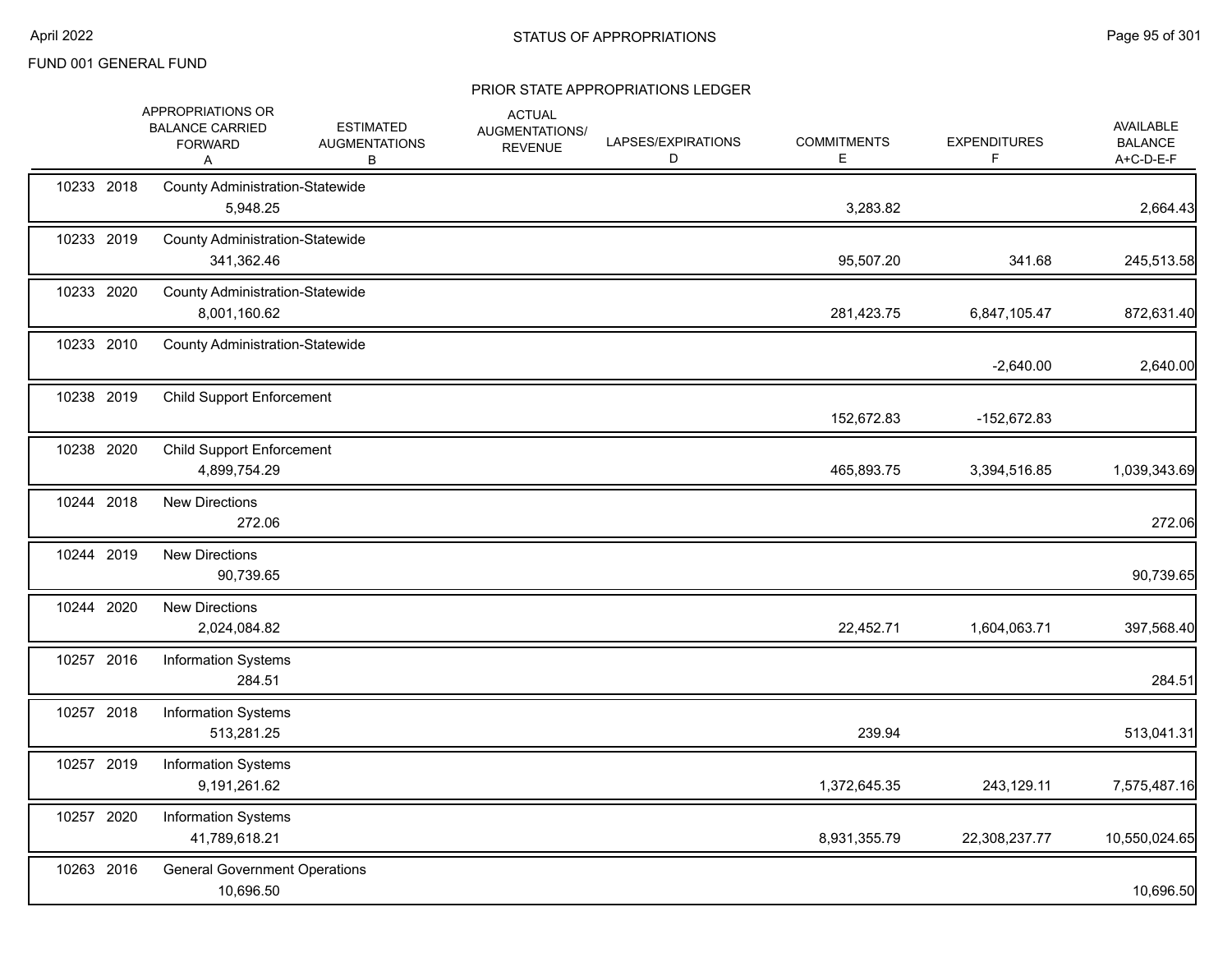|                      | APPROPRIATIONS OR<br><b>BALANCE CARRIED</b><br><b>FORWARD</b><br>Α | <b>ESTIMATED</b><br><b>AUGMENTATIONS</b><br>В | <b>ACTUAL</b><br>AUGMENTATIONS/<br><b>REVENUE</b> | LAPSES/EXPIRATIONS<br>D | <b>COMMITMENTS</b><br>Е | <b>EXPENDITURES</b><br>F | <b>AVAILABLE</b><br><b>BALANCE</b><br>A+C-D-E-F |
|----------------------|--------------------------------------------------------------------|-----------------------------------------------|---------------------------------------------------|-------------------------|-------------------------|--------------------------|-------------------------------------------------|
| 10263 2017           | <b>General Government Operations</b><br>3,491,481.89               |                                               |                                                   |                         |                         |                          | 3,491,481.89                                    |
| 10263 2018           | <b>General Government Operations</b><br>420,712.57                 |                                               |                                                   |                         | 29,758.86               |                          | 390,953.71                                      |
| 10263 2019           | <b>General Government Operations</b><br>7,181,366.33               |                                               |                                                   |                         | 154,419.57              | 74,490.56                | 6,952,456.20                                    |
| 10263 2020           | <b>General Government Operations</b><br>16,902,109.77              |                                               | $-30,981.99$                                      |                         | 5,178,998.44            | 10,501,808.72            | 1,190,320.62                                    |
| 10264 2018           | <b>County Assistance Offices</b><br>1,174,336.85                   |                                               |                                                   |                         | 184.96                  |                          | 1,174,151.89                                    |
| 10264 2019           | <b>County Assistance Offices</b><br>1,956,932.02                   |                                               |                                                   |                         | 324,991.22              | 49,079.01                | 1,582,861.79                                    |
| 10264 2020           | <b>County Assistance Offices</b><br>22,627,602.48                  |                                               |                                                   |                         | 915,913.43              | 21,356,233.57            | 355,455.48                                      |
| 11096 2018           | Children's Health Insurance Admin<br>1,741.00                      |                                               |                                                   |                         |                         |                          | 1,741.00                                        |
| 11096 2020           | Children's Health Insurance Admin<br>1,152,635.03                  |                                               |                                                   |                         |                         | 29,004.95                | 1,123,630.08                                    |
| <b>INSTITUTIONAL</b> |                                                                    |                                               |                                                   |                         |                         |                          |                                                 |
| 10248 2017           | <b>Mental Health Services</b><br>1,386,782.95                      |                                               |                                                   |                         | 311,228.51              | 12,095.23                | 1,063,459.21                                    |
| 10248 2019           | <b>Mental Health Services</b><br>10,811,361.98                     |                                               |                                                   |                         | 87,048.29               | 875,850.06               | 9,848,463.63                                    |
| 10248 2020           | <b>Mental Health Services</b><br>62,825,814.95                     |                                               |                                                   |                         | 12,268,244.98           | 32,107,197.62            | 18,450,372.35                                   |
| 10249 2019           | <b>State Centers Intellectual Disabilities</b><br>7,392,815.47     |                                               |                                                   |                         | 6,088,000.00            | 1,226,346.74             | 78,468.73                                       |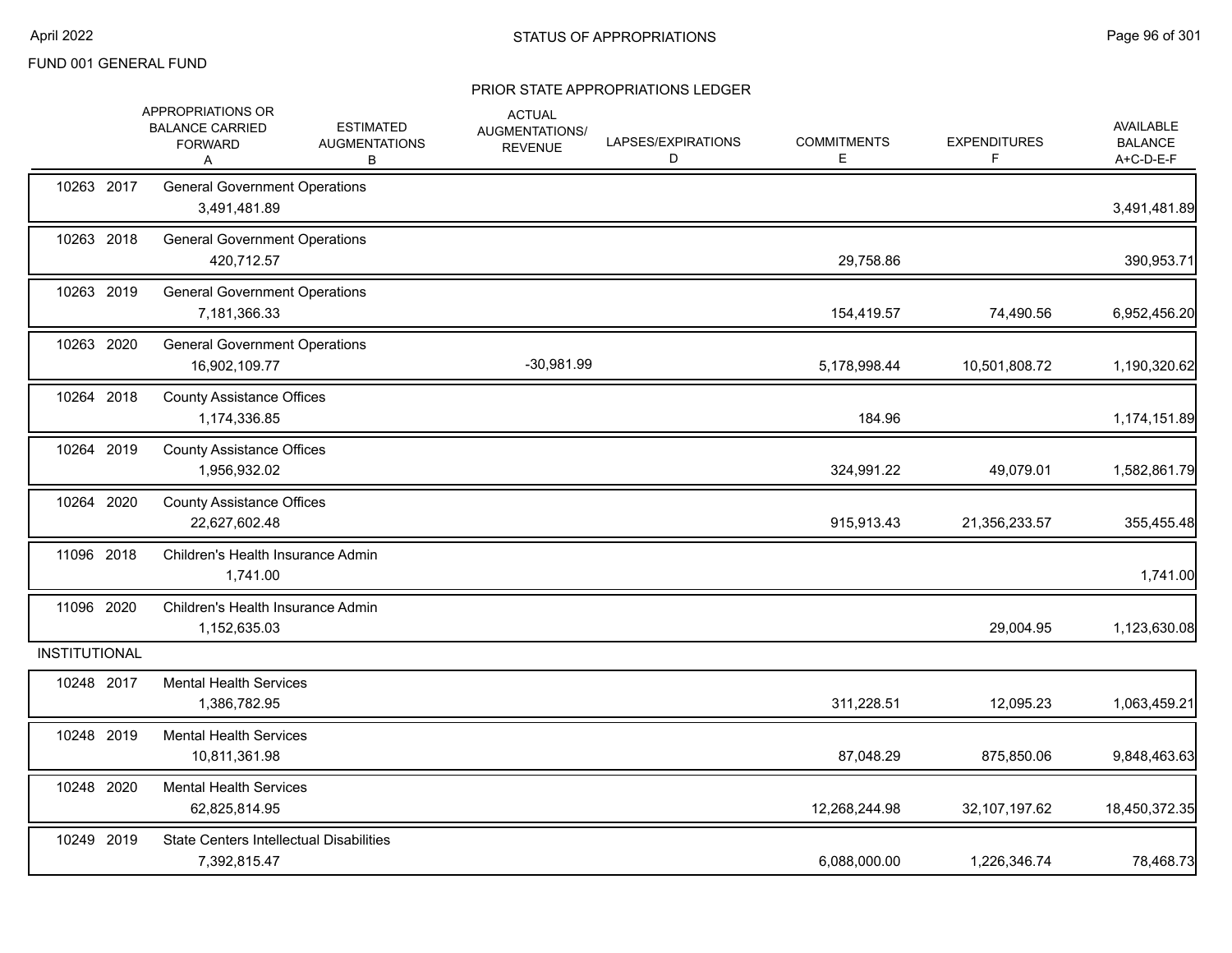|                             | APPROPRIATIONS OR<br><b>BALANCE CARRIED</b><br><b>FORWARD</b><br>Α | <b>ESTIMATED</b><br><b>AUGMENTATIONS</b><br>В | <b>ACTUAL</b><br>AUGMENTATIONS/<br><b>REVENUE</b> | LAPSES/EXPIRATIONS<br>D | <b>COMMITMENTS</b><br>E. | <b>EXPENDITURES</b><br>F | <b>AVAILABLE</b><br><b>BALANCE</b><br>A+C-D-E-F |
|-----------------------------|--------------------------------------------------------------------|-----------------------------------------------|---------------------------------------------------|-------------------------|--------------------------|--------------------------|-------------------------------------------------|
| 10249 2020                  | <b>State Centers Intellectual Disabilities</b><br>16,593,335.66    |                                               |                                                   |                         | 3,563,088.66             | 12,598,770.52            | 431,476.48                                      |
| 10261 2018                  | 413,500.00                                                         | Youth Development Center-Forestry Camps       |                                                   |                         |                          | 413,500.00               |                                                 |
| 10261 2019                  | 658,035.77                                                         | Youth Development Center-Forestry Camps       |                                                   |                         |                          | 292,824.32               | 365,211.45                                      |
| 10261 2020                  | 12,661,394.06                                                      | Youth Development Center-Forestry Camps       |                                                   |                         | 3,852,834.12             | 5,750,264.03             | 3,058,295.91                                    |
| <b>GRANTS AND SUBSIDIES</b> |                                                                    |                                               |                                                   |                         |                          |                          |                                                 |
| 10226 2018                  | Medical Assistance-Capitation<br>189,096.53                        |                                               |                                                   |                         | 86,905.96                | 102,190.57               |                                                 |
| 10226 2019                  | Medical Assistance-Capitation<br>284,904.88                        |                                               |                                                   |                         | 230,494.18               | 54,410.70                |                                                 |
| 10226 2020                  | Medical Assistance-Capitation<br>10,342,300.51                     |                                               |                                                   |                         | 90,441.33                | 10,232,503.35            | 19,355.83                                       |
| 10227 2019                  | <b>Special Pharmaceutical Services</b><br>372,334.41               |                                               |                                                   |                         |                          |                          | 372,334.41                                      |
| 10227 2020                  | <b>Special Pharmaceutical Services</b><br>263,191.73               |                                               |                                                   |                         |                          | 65,754.01                | 197,437.72                                      |
| 10229 2019                  | Domestic Violence<br>211,323.96                                    |                                               |                                                   |                         |                          |                          | 211,323.96                                      |
| 10229 2020                  | Domestic Violence<br>3,553,113.06                                  |                                               |                                                   |                         |                          | 2,987,905.14             | 565,207.92                                      |
| 10230 2020                  | Human Services Development Fund                                    |                                               |                                                   |                         |                          | $-1,958.00$              | 1,958.00                                        |
| 10232 2019                  | Medical Assistance - Transportation<br>322,468.42                  |                                               |                                                   |                         |                          | 322,468.42               |                                                 |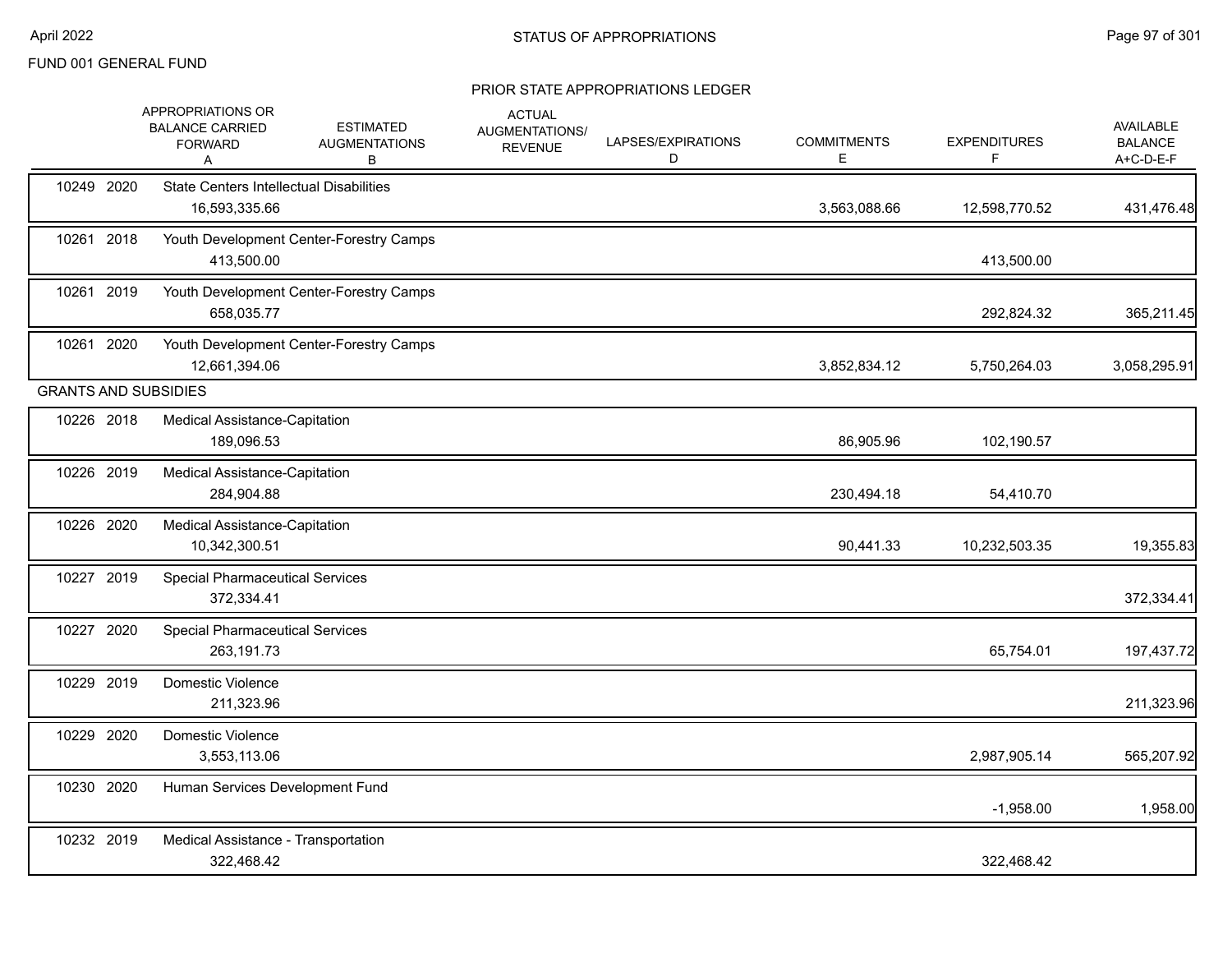|            | APPROPRIATIONS OR<br><b>BALANCE CARRIED</b><br><b>FORWARD</b><br>Α | <b>ESTIMATED</b><br><b>AUGMENTATIONS</b><br>В | <b>ACTUAL</b><br>AUGMENTATIONS/<br><b>REVENUE</b> | LAPSES/EXPIRATIONS<br>D | <b>COMMITMENTS</b><br>E. | <b>EXPENDITURES</b><br>F | AVAILABLE<br><b>BALANCE</b><br>A+C-D-E-F |
|------------|--------------------------------------------------------------------|-----------------------------------------------|---------------------------------------------------|-------------------------|--------------------------|--------------------------|------------------------------------------|
| 10232 2020 | Medical Assistance - Transportation<br>11,135,937.27               |                                               |                                                   |                         |                          | 11, 135, 937. 27         |                                          |
| 10234 2018 | <b>Attendant Care</b><br>6,874.78                                  |                                               |                                                   |                         |                          |                          | 6,874.78                                 |
| 10234 2019 | <b>Attendant Care</b><br>319.74                                    |                                               |                                                   |                         |                          |                          | 319.74                                   |
| 10235 2019 | Early Intervention<br>409.83                                       |                                               |                                                   |                         |                          | $-8,681.24$              | 9,091.07                                 |
| 10235 2020 | Early Intervention<br>895,723.95                                   |                                               |                                                   |                         |                          | 779,784.04               | 115,939.91                               |
| 10236 2019 | <b>ID Residential Services-Lansdowne</b><br>122,712.00             |                                               |                                                   |                         |                          |                          | 122,712.00                               |
| 10236 2020 | ID Residential Services-Lansdowne<br>100,000.00                    |                                               |                                                   |                         |                          | $-62,559.00$             | 162,559.00                               |
| 10243 2018 | Services to Persons with Disabilities<br>21,921.86                 |                                               |                                                   |                         |                          |                          | 21,921.86                                |
| 10243 2019 | Services to Persons with Disabilities<br>8,262.56                  |                                               |                                                   |                         |                          |                          | 8,262.56                                 |
| 10245 2020 | <b>Breast Cancer Screening</b><br>810,706.00                       |                                               |                                                   |                         | 405,006.00               | 405,700.00               |                                          |
| 10247 2020 | <b>Legal Services</b><br>333,681.26                                |                                               |                                                   |                         |                          | 333,681.26               |                                          |
| 10250 2019 | Rape Crisis<br>433.00                                              |                                               |                                                   |                         |                          |                          | 433.00                                   |
| 10250 2020 | Rape Crisis                                                        |                                               |                                                   |                         |                          | $-60,441.93$             | 60,441.93                                |
| 10251 2020 | Intermediate Care Facilities-ID<br>12,209,144.67                   |                                               |                                                   |                         |                          | 12,209,144.67            |                                          |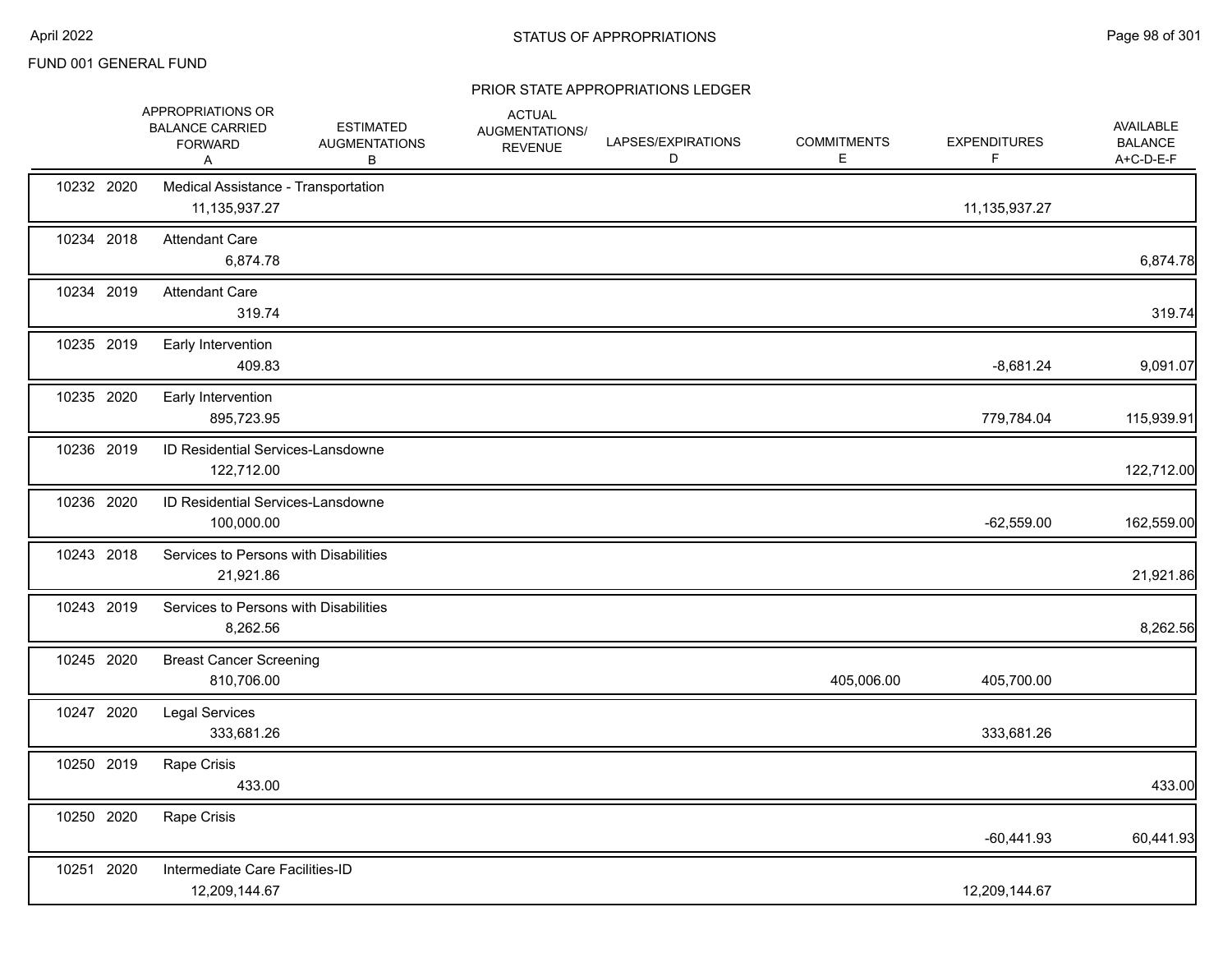|            | APPROPRIATIONS OR<br><b>BALANCE CARRIED</b><br><b>FORWARD</b><br>Α | <b>ESTIMATED</b><br><b>AUGMENTATIONS</b><br>в | <b>ACTUAL</b><br>AUGMENTATIONS/<br><b>REVENUE</b> | LAPSES/EXPIRATIONS<br>D | <b>COMMITMENTS</b><br>E. | <b>EXPENDITURES</b><br>F. | AVAILABLE<br><b>BALANCE</b><br>A+C-D-E-F |
|------------|--------------------------------------------------------------------|-----------------------------------------------|---------------------------------------------------|-------------------------|--------------------------|---------------------------|------------------------------------------|
| 10252 2019 |                                                                    | Supplemental Grants-Aged, Blind & Disabl      |                                                   |                         |                          | $-243.10$                 | 243.10                                   |
| 10252 2020 | 3,674,254.38                                                       | Supplemental Grants-Aged, Blind & Disabl      |                                                   |                         |                          | 1,081,088.81              | 2,593,165.57                             |
| 10253 2020 | <b>Child Care Services</b><br>152,527.79                           |                                               |                                                   |                         |                          | 36,897.29                 | 115,630.50                               |
| 10254 2017 | Expanded Medical Serv. For Women<br>63.22                          |                                               |                                                   |                         |                          |                           | 63.22                                    |
| 10254 2018 | Expanded Medical Serv. For Women<br>1,222.98                       |                                               |                                                   |                         |                          |                           | 1,222.98                                 |
| 10254 2020 | Expanded Medical Serv. For Women                                   |                                               |                                                   |                         |                          | $-1,810,337.62$           | 1,810,337.62                             |
| 10255 2015 | ID Community Base Program<br>474,984.72                            |                                               |                                                   |                         |                          |                           | 474,984.72                               |
| 10255 2016 | ID Community Base Program<br>179,615.67                            |                                               |                                                   |                         |                          | $-0.01$                   | 179,615.68                               |
| 10255 2017 | ID Community Base Program<br>1,321,166.23                          |                                               |                                                   |                         |                          | 22,567.21                 | 1,298,599.02                             |
| 10255 2018 | ID Community Base Program<br>2,174,471.48                          |                                               |                                                   |                         |                          | 23,336.11                 | 2,151,135.37                             |
| 10255 2019 | ID Community Base Program<br>1,226,602.16                          |                                               |                                                   |                         |                          | 7,242.14                  | 1,219,360.02                             |
| 10255 2020 | ID Community Base Program<br>5,530,125.22                          |                                               |                                                   |                         |                          | 2,755,976.36              | 2,774,148.86                             |
| 10256 2020 | <b>Community-Based Family Centers</b><br>2,760,470.18              |                                               |                                                   |                         |                          | 2,205,764.29              | 554,705.89                               |
| 10262 2018 | <b>Behavioral Health Services</b>                                  |                                               |                                                   |                         |                          | $-224,712.52$             | 224,712.52                               |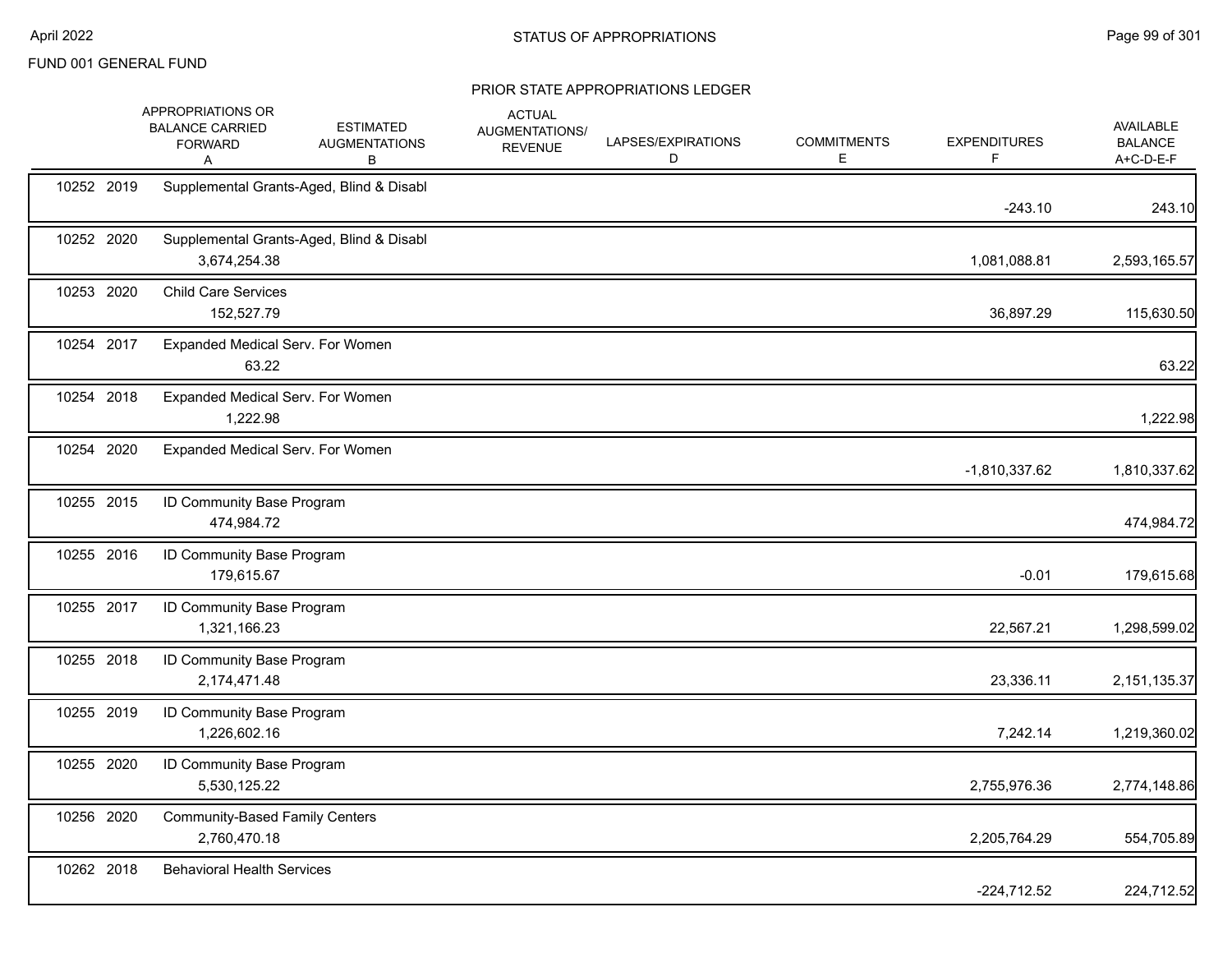|            | APPROPRIATIONS OR<br><b>BALANCE CARRIED</b><br><b>FORWARD</b><br>A | <b>ESTIMATED</b><br><b>AUGMENTATIONS</b><br>В | <b>ACTUAL</b><br>AUGMENTATIONS/<br><b>REVENUE</b> | LAPSES/EXPIRATIONS<br>D | <b>COMMITMENTS</b><br>E. | <b>EXPENDITURES</b><br>F. | AVAILABLE<br><b>BALANCE</b><br>A+C-D-E-F |
|------------|--------------------------------------------------------------------|-----------------------------------------------|---------------------------------------------------|-------------------------|--------------------------|---------------------------|------------------------------------------|
| 10262 2020 | <b>Behavioral Health Services</b><br>225,376.00                    |                                               |                                                   |                         |                          | $-92,632.32$              | 318,008.32                               |
| 10265 2019 | <b>Cash Grants</b><br>547.33                                       |                                               |                                                   |                         |                          |                           | 547.33                                   |
| 10265 2020 | <b>Cash Grants</b><br>6,691,684.98                                 |                                               |                                                   |                         |                          | 6,424,137.34              | 267,547.64                               |
| 10266 2018 | <b>County Child Welfare</b>                                        |                                               |                                                   |                         |                          | $-15,164.61$              | 15,164.61                                |
| 10266 2019 | <b>County Child Welfare</b><br>88,479,381.59                       |                                               |                                                   |                         | 830,406.39               | 34,943,690.06             | 52,705,285.14                            |
| 10266 2020 | <b>County Child Welfare</b><br>172,650,068.32                      |                                               |                                                   |                         | 9,940,959.95             | 162,705,094.79            | 4,013.58                                 |
| 10267 2017 | MA-Long-Term Living<br>73,761.44                                   |                                               |                                                   |                         | 73,761.44                |                           |                                          |
| 10267 2018 | MA-Long-Term Living<br>271,447.03                                  |                                               |                                                   |                         | 139,275.30               |                           | 132, 171. 73                             |
| 10267 2019 | MA-Long-Term Living<br>6,334,231.98                                |                                               |                                                   |                         | 4,276,976.30             | 2,916.93                  | 2,054,338.75                             |
| 10267 2020 | MA-Long-Term Living<br>9,651,001.00                                |                                               |                                                   |                         | 20,001.00                | 9,598,303.66              | 32,696.34                                |
| 10741 2018 | Autism Intervention and Services<br>730,122.02                     |                                               |                                                   |                         |                          | 241,113.44                | 489,008.58                               |
| 10741 2019 | Autism Intervention and Services<br>1,257,824.96                   |                                               |                                                   |                         |                          | 1,047,323.71              | 210,501.25                               |
| 10741 2020 | Autism Intervention and Services<br>4,926,029.22                   |                                               |                                                   |                         | 451,346.68               | 2,680,259.62              | 1,794,422.92                             |
| 10760 2020 | Nurse Family Partnership<br>1,900,197.25                           |                                               |                                                   |                         |                          | 1,437,356.93              | 462,840.32                               |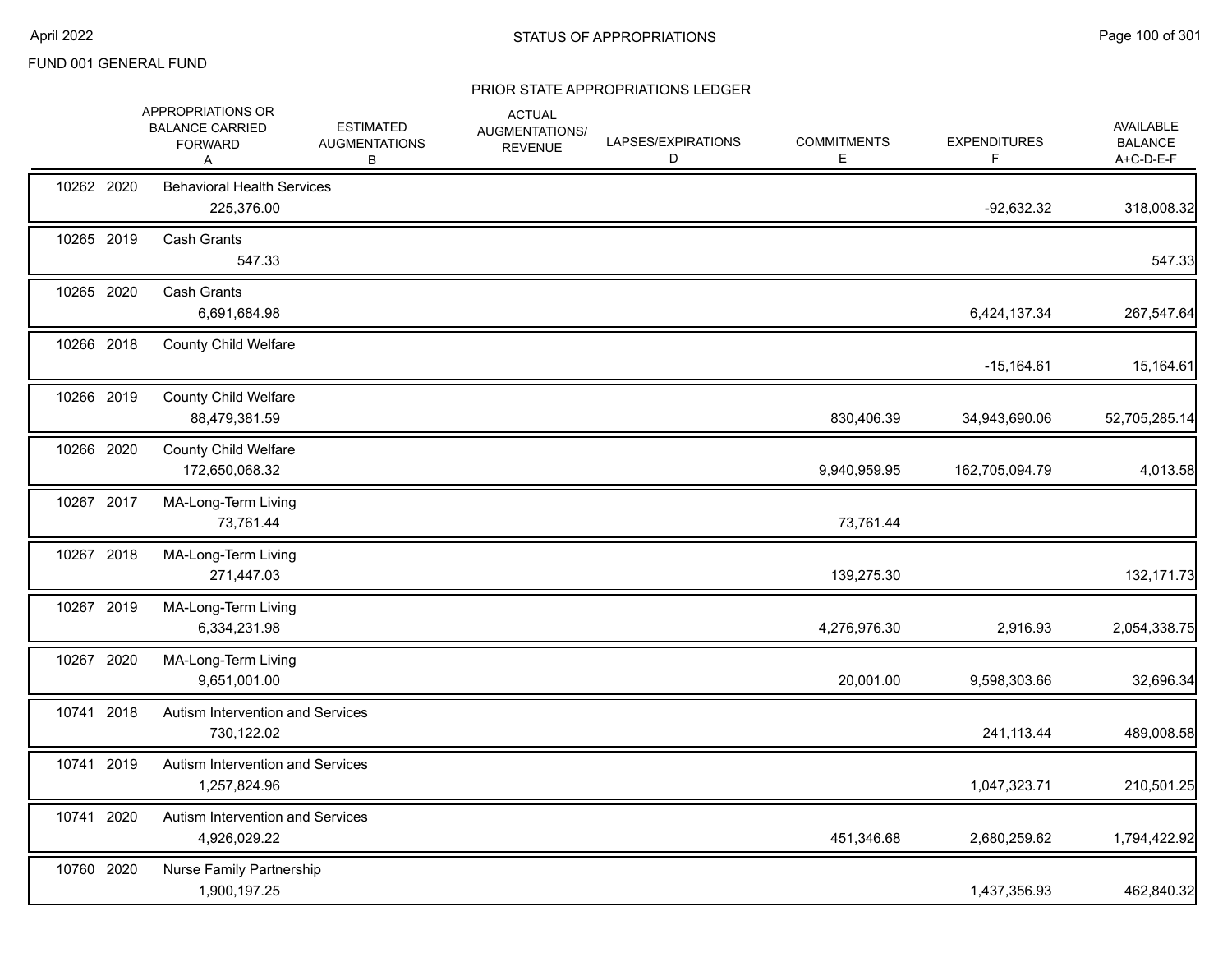|            | APPROPRIATIONS OR<br><b>BALANCE CARRIED</b><br><b>FORWARD</b><br>Α | <b>ESTIMATED</b><br><b>AUGMENTATIONS</b><br>В | <b>ACTUAL</b><br>AUGMENTATIONS/<br><b>REVENUE</b> | LAPSES/EXPIRATIONS<br>D | <b>COMMITMENTS</b><br>E | <b>EXPENDITURES</b><br>F | AVAILABLE<br><b>BALANCE</b><br>A+C-D-E-F |
|------------|--------------------------------------------------------------------|-----------------------------------------------|---------------------------------------------------|-------------------------|-------------------------|--------------------------|------------------------------------------|
| 10763 2020 | 7,026,000.00                                                       | Paymnt to Fed Govt -Medicare Drug Progrm      |                                                   |                         |                         | 7,026,000.00             |                                          |
| 10789 2020 | <b>Hospital Based Burn Center</b><br>510.46                        |                                               |                                                   |                         |                         |                          | 510.46                                   |
| 10830 2020 | <b>MA-Trauma Centers</b><br>744.77                                 |                                               |                                                   |                         |                         |                          | 744.77                                   |
| 10912 2019 | <b>Child Care Assistance</b><br>15,329,742.67                      |                                               |                                                   |                         |                         |                          | 15,329,742.67                            |
| 10912 2020 | <b>Child Care Assistance</b><br>7,352,910.86                       |                                               |                                                   |                         |                         | 177,293.66               | 7,175,617.20                             |
| 10946 2019 | MA-Obstetric & Neonatal Services<br>650,109.47                     |                                               |                                                   |                         |                         |                          | 650,109.47                               |
| 10946 2020 | MA-Obstetric & Neonatal Services<br>325,861.61                     |                                               |                                                   |                         |                         | $-343,910.71$            | 669,772.32                               |
| 10952 2020 | Med Assist- Physician Practice Plans<br>2,159,439.33               |                                               |                                                   |                         |                         | 2,159,439.33             |                                          |
| 10958 2020 | Med Assist - Critical Access Hospitals<br>1,114,956.98             |                                               |                                                   |                         |                         | 243,785.22               | 871,171.76                               |
| 10975 2018 | 8,820.02                                                           | Community Intellectual Disab Waiver Prgm      |                                                   |                         |                         |                          | 8,820.02                                 |
| 10975 2019 |                                                                    | Community Intellectual Disab Waiver Prgm      |                                                   |                         |                         | $-61,402.34$             | 61,402.34                                |
| 10975 2020 | 46,991,572.53                                                      | Community Intellectual Disab Waiver Prgm      |                                                   |                         |                         | 46,991,572.53            |                                          |
| 10996 2020 | MA- Workers with Disabilities<br>28,501,440.06                     |                                               |                                                   |                         |                         | 28,453,286.13            | 48,153.93                                |
| 11016 2018 | Home and Community - Based Services<br>23,949.69                   |                                               |                                                   |                         |                         |                          | 23,949.69                                |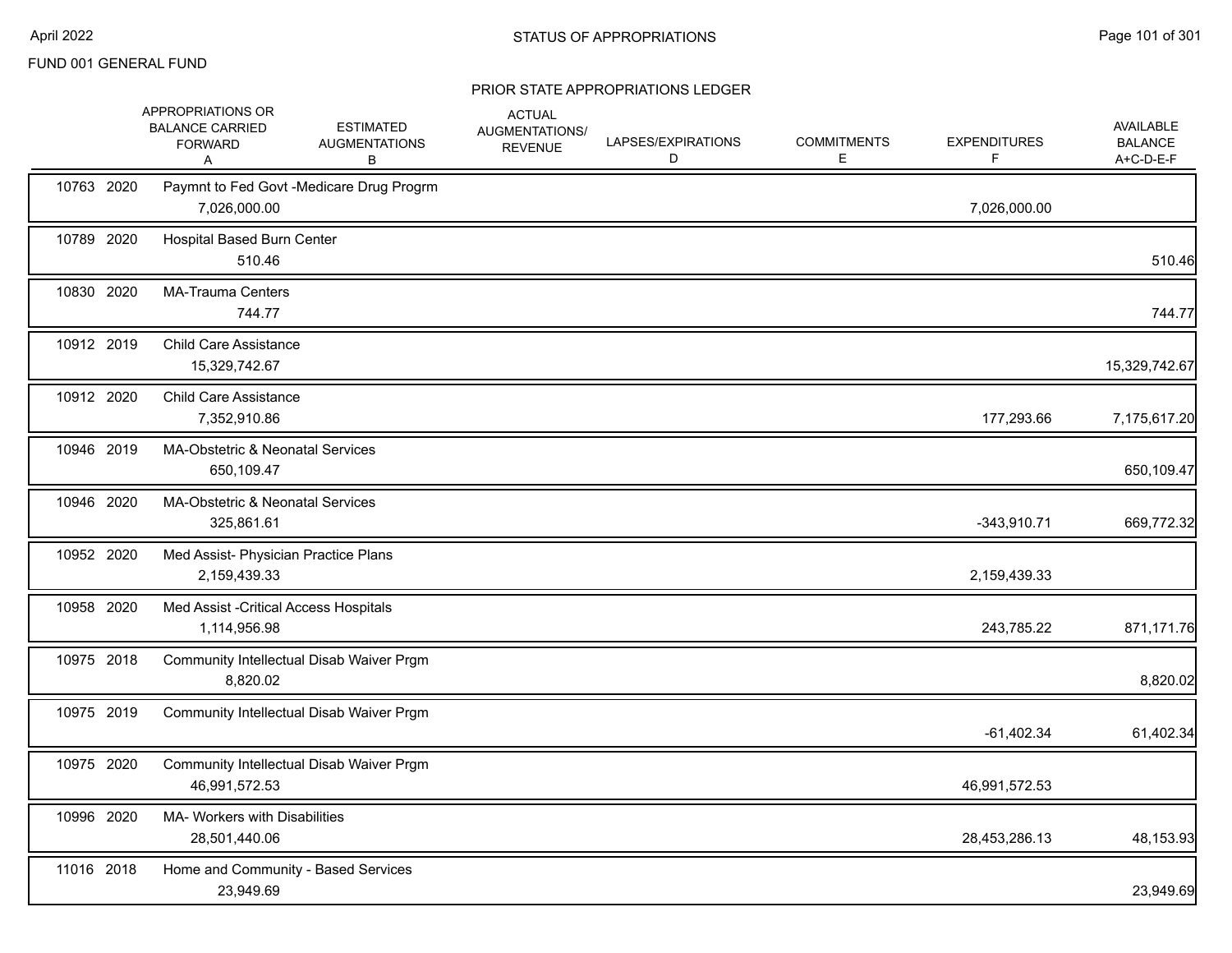|            | APPROPRIATIONS OR<br><b>BALANCE CARRIED</b><br><b>FORWARD</b><br>Α | <b>ESTIMATED</b><br><b>AUGMENTATIONS</b><br>В | <b>ACTUAL</b><br>AUGMENTATIONS/<br><b>REVENUE</b> | LAPSES/EXPIRATIONS<br>D | <b>COMMITMENTS</b><br>E | <b>EXPENDITURES</b><br>F. | AVAILABLE<br><b>BALANCE</b><br>A+C-D-E-F |
|------------|--------------------------------------------------------------------|-----------------------------------------------|---------------------------------------------------|-------------------------|-------------------------|---------------------------|------------------------------------------|
| 11016 2019 | 341.16                                                             | Home and Community - Based Services           |                                                   |                         |                         |                           | 341.16                                   |
| 11025 2019 | Long-Term Care Managed Care<br>1,985,417.03                        |                                               |                                                   |                         |                         |                           | 1,985,417.03                             |
| 11076 2017 | Medical Assistance-Fee for Service<br>1.069.750.65                 |                                               |                                                   |                         |                         |                           | 1,069,750.65                             |
| 11076 2018 | Medical Assistance-Fee for Service<br>348,325.60                   |                                               |                                                   |                         |                         |                           | 348,325.60                               |
| 11076 2019 | Medical Assistance-Fee for Service<br>29,013.52                    |                                               |                                                   |                         |                         | $-5,341.15$               | 34,354.67                                |
| 11076 2020 | Medical Assistance-Fee for Service<br>22,880,548.31                |                                               |                                                   |                         | 656.29                  | 22,348,996.61             | 530,895.41                               |
| 11095 2020 | Children's Health Insurance Program<br>9,203,093.62                |                                               |                                                   |                         |                         | 9,093,449.44              | 109,644.18                               |
| 11121 2017 | Services for the Visually Impaired<br>318.05                       |                                               |                                                   |                         |                         |                           | 318.05                                   |
| 11121 2019 | Services for the Visually Impaired                                 |                                               |                                                   |                         |                         | $-1,043.04$               | 1,043.04                                 |
| 11121 2020 | Services for the Visually Impaired<br>518,000.04                   |                                               |                                                   |                         |                         | 518,000.00                | 0.04                                     |
| 11122 2017 | 542,488.62                                                         | Health Program Assistance and Services        |                                                   |                         |                         | 186,966.24                | 355,522.38                               |
| 11122 2018 | 425,204.57                                                         | Health Program Assistance and Services        |                                                   |                         | 10,513.15               | 411,691.42                | 3,000.00                                 |
| 11122 2019 | 1,381,284.00                                                       | Health Program Assistance and Services        |                                                   |                         | 11,084.10               | 998,985.64                | 371,214.26                               |
| 11122 2020 | 13,320,157.38                                                      | Health Program Assistance and Services        |                                                   |                         |                         | 12,360,500.00             | 959,657.38                               |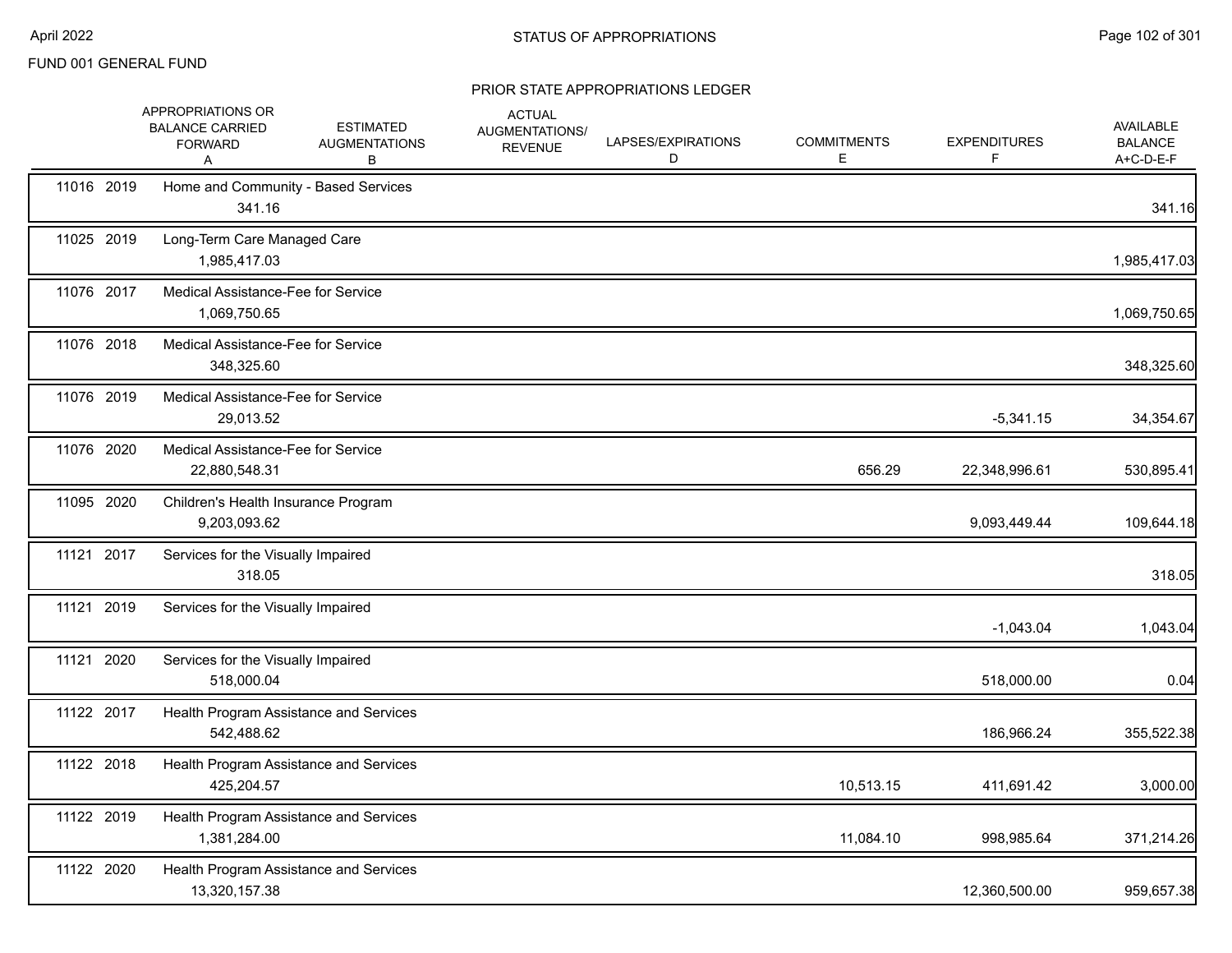|                                                              | APPROPRIATIONS OR<br><b>BALANCE CARRIED</b><br><b>FORWARD</b><br>Α | <b>ESTIMATED</b><br><b>AUGMENTATIONS</b><br>В | <b>ACTUAL</b><br>AUGMENTATIONS/<br><b>REVENUE</b> | LAPSES/EXPIRATIONS<br>D | <b>COMMITMENTS</b><br>Е | <b>EXPENDITURES</b><br>F | AVAILABLE<br><b>BALANCE</b><br>A+C-D-E-F |
|--------------------------------------------------------------|--------------------------------------------------------------------|-----------------------------------------------|---------------------------------------------------|-------------------------|-------------------------|--------------------------|------------------------------------------|
| 11132 2020                                                   | 211 Communications<br>750,000.00                                   |                                               |                                                   |                         |                         | 750,000.00               |                                          |
| 11133 2019                                                   | 510,000.00                                                         | Medical Assist - Community Healthchoices      |                                                   |                         | 510,000.00              |                          |                                          |
| 11133 2020                                                   | 14,551,765.28                                                      | Medical Assist - Community Healthchoices      |                                                   |                         | 3,540,289.12            | 5,275,910.32             | 5,735,565.84                             |
| <b>DEPT TOTAL</b>                                            |                                                                    |                                               |                                                   |                         |                         |                          |                                          |
|                                                              | 763,394,394.68                                                     |                                               | $-30,981.99$                                      |                         | 64,718,303.37           | 517,679,544.16           | 180,965,565.16                           |
| <b>BA 18 - Revenue</b><br><b>GENERAL GOVERNMENT</b>          |                                                                    |                                               |                                                   |                         |                         |                          |                                          |
| 10208 2018                                                   | <b>General Government Operations</b><br>14,612,379.52              |                                               |                                                   |                         |                         | 14,612,330.04            | 49.48                                    |
| 10208 2019                                                   | <b>General Government Operations</b><br>28,587,503.22              |                                               |                                                   |                         | 64,342.88               | 1,125,265.49             | 27,397,894.85                            |
| 10208 2020                                                   | <b>General Government Operations</b><br>45,110,756.11              |                                               |                                                   |                         | 1,616,358.76            | 9,088,568.99             | 34,405,828.36                            |
| 10953 2019                                                   | Technology and Process Modernization<br>2,335,420.35               |                                               |                                                   |                         | 6,830.02                | 187,933.33               | 2,140,657.00                             |
| 10953 2020                                                   | Technology and Process Modernization<br>4,564,302.27               |                                               |                                                   |                         |                         | 96,459.43                | 4,467,842.84                             |
| <b>GRANTS AND SUBSIDIES</b>                                  |                                                                    |                                               |                                                   |                         |                         |                          |                                          |
| 10209 2020                                                   | Distribution of Pub Utility Realty Tax<br>927.55                   |                                               |                                                   |                         |                         |                          | 927.55                                   |
| <b>DEPT TOTAL</b>                                            |                                                                    |                                               |                                                   |                         |                         |                          |                                          |
|                                                              | 95,211,289.02                                                      |                                               |                                                   |                         | 1,687,531.66            | 25, 110, 557. 28         | 68,413,200.08                            |
| <b>BA 19 - State Department</b><br><b>GENERAL GOVERNMENT</b> |                                                                    |                                               |                                                   |                         |                         |                          |                                          |
| 10211 2020                                                   | <b>Electoral College</b><br>5,867.35                               |                                               |                                                   |                         |                         |                          | 5,867.35                                 |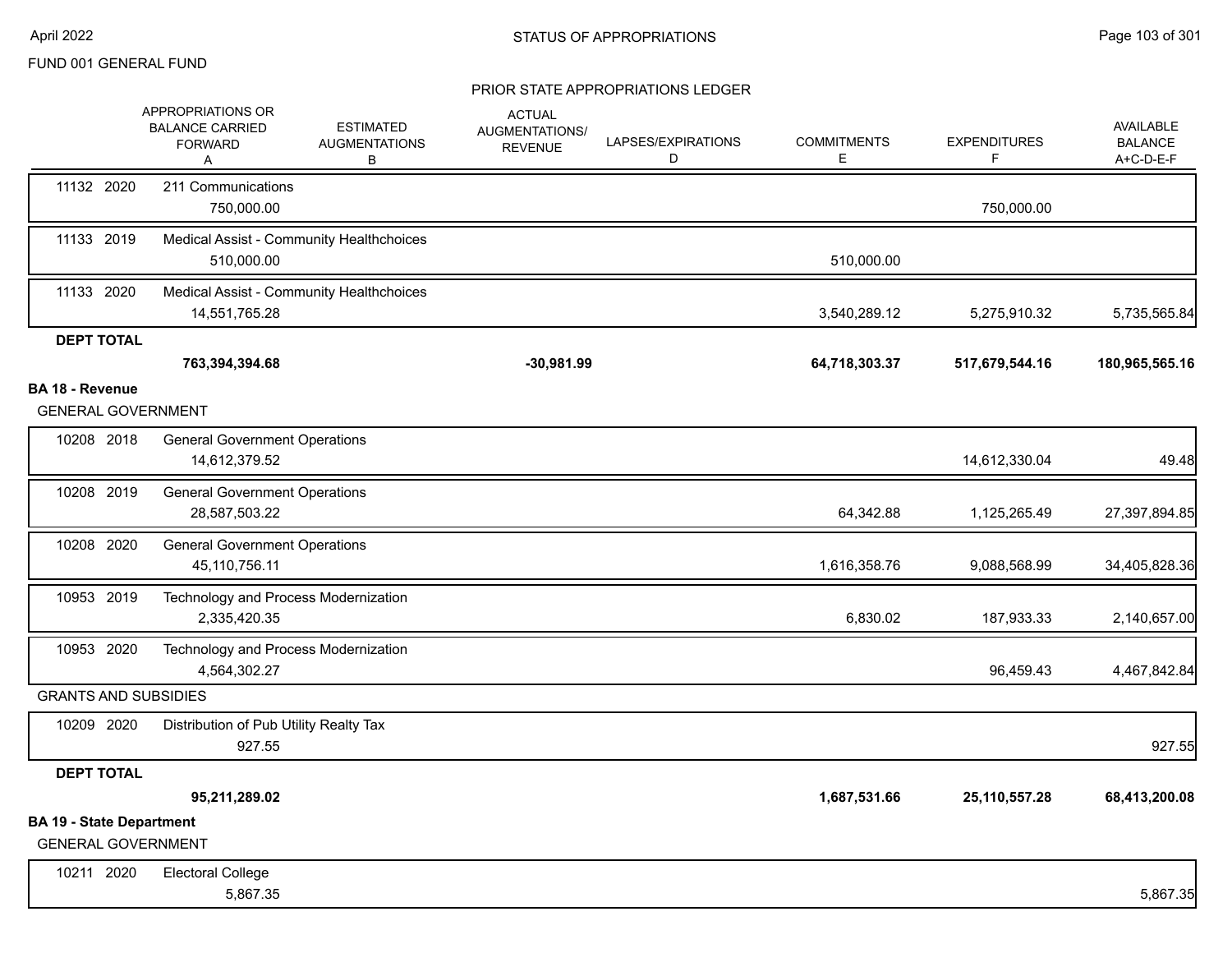|                                                  | APPROPRIATIONS OR<br><b>BALANCE CARRIED</b><br><b>FORWARD</b><br>A | <b>ESTIMATED</b><br><b>AUGMENTATIONS</b><br>В | <b>ACTUAL</b><br>AUGMENTATIONS/<br><b>REVENUE</b> | LAPSES/EXPIRATIONS<br>D | <b>COMMITMENTS</b><br>E. | <b>EXPENDITURES</b><br>F. | <b>AVAILABLE</b><br><b>BALANCE</b><br>A+C-D-E-F |
|--------------------------------------------------|--------------------------------------------------------------------|-----------------------------------------------|---------------------------------------------------|-------------------------|--------------------------|---------------------------|-------------------------------------------------|
| 10212 2017                                       | Voter Registration<br>9,628.69                                     |                                               |                                                   |                         |                          |                           | 9,628.69                                        |
| 10212 2019                                       | Voter Registration<br>1,029.58                                     |                                               |                                                   |                         |                          |                           | 1,029.58                                        |
| 10212 2020                                       | Voter Registration<br>122,378.23                                   |                                               |                                                   |                         | 394.45                   | 121,983.78                |                                                 |
| 10213 2018                                       | <b>General Government Operations</b><br>83,107.77                  |                                               |                                                   |                         |                          |                           | 83,107.77                                       |
| 10213 2020                                       | <b>General Government Operations</b><br>1,949,553.31               |                                               | $-427,231.78$                                     |                         | 82,129.35                | 711,433.16                | 728,759.02                                      |
| 10759 2019                                       | Statewide Uniform Registry of Electors<br>490,749.73               |                                               |                                                   |                         | 146,883.74               | 343,865.99                |                                                 |
| 10759 2020                                       | Statewide Uniform Registry of Electors<br>1,028,971.32             |                                               |                                                   |                         | 4,386.30                 | 1,024,058.95              | 526.07                                          |
| 10903 2019                                       | Lobbying Disclosure<br>83,526.63                                   |                                               |                                                   |                         |                          |                           | 83,526.63                                       |
| 10903 2020                                       | Lobbying Disclosure<br>42,743.83                                   |                                               |                                                   |                         |                          | 25,942.16                 | 16,801.67                                       |
| <b>GRANTS AND SUBSIDIES</b>                      |                                                                    |                                               |                                                   |                         |                          |                           |                                                 |
| 10210 2019                                       | Voting of Citizens in Military Service<br>18,674.00                |                                               |                                                   |                         |                          |                           | 18,674.00                                       |
| 10210 2020                                       | Voting of Citizens in Military Service<br>12,464.00                |                                               |                                                   |                         |                          |                           | 12,464.00                                       |
| 11170 2020                                       | <b>Election Code Debt Service</b><br>650.00                        |                                               |                                                   |                         |                          |                           | 650.00                                          |
| <b>DEPT TOTAL</b><br><b>BA 20 - State Police</b> | 3,849,344.44                                                       |                                               | $-427,231.78$                                     |                         | 233,793.84               | 2,227,284.04              | 961,034.78                                      |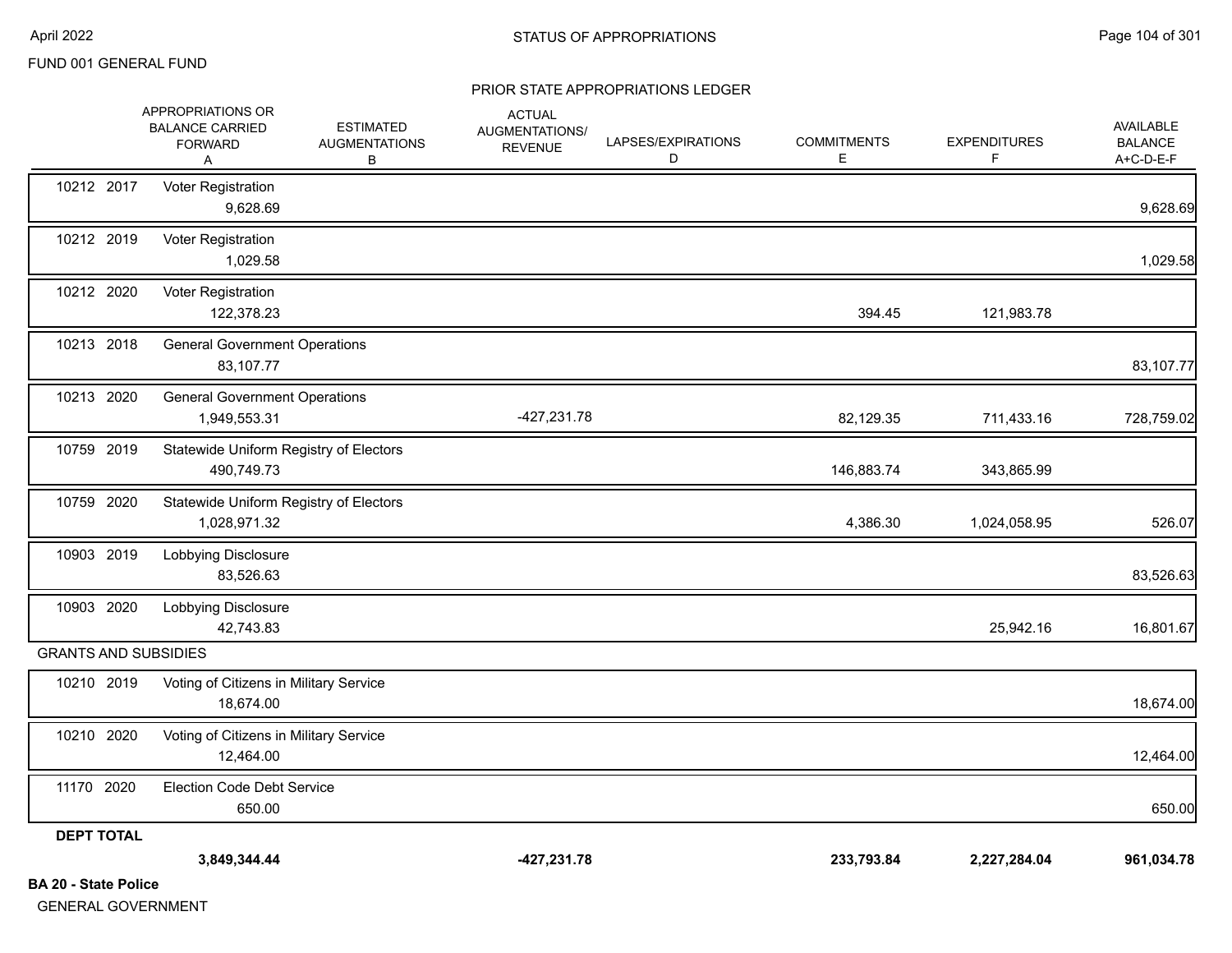| 10214 2020        | 537,536.35<br><b>Municipal Police Training</b>         |           |               |               | 537,536.35   |
|-------------------|--------------------------------------------------------|-----------|---------------|---------------|--------------|
|                   | 1,227,647.02                                           |           |               | 136,283.43    | 1,091,363.59 |
| 10216 2019        | Law Enforcement Information Technology<br>106,347.00   |           |               |               | 106,347.00   |
| 10216 2020        | Law Enforcement Information Technology<br>4,086,712.69 |           | 87,779.00     | 3,613,496.70  | 385,436.99   |
| 10220 2016        | <b>General Government Operations</b><br>15,282.79      |           |               |               | 15,282.79    |
| 10220 2018        | <b>General Government Operations</b><br>1,484,054.37   |           | 117,961.66    | 1,399,861.80  | $-33,769.09$ |
| 10220 2019        | <b>General Government Operations</b><br>15,625,445.99  |           | 14,653,242.99 | 970,443.00    | 1,760.00     |
| 10220 2020        | <b>General Government Operations</b><br>92,723,537.73  | 5,268.00  | 22,099,579.58 | 70,619,306.72 | 9,919.43     |
| 10220 2010        | <b>General Government Operations</b><br>20,381.39      | 29,185.65 |               |               | 49,567.04    |
| 10220 2011        | <b>General Government Operations</b><br>196.16         |           |               | $-683.09$     | 879.25       |
| 11040 2018        | Public Safety Radio System<br>0.01                     |           | 0.01          |               |              |
| 11040 2020        | Public Safety Radio System<br>9,183,815.48             |           | 2,810,035.00  | 6,371,130.48  | 2,650.00     |
| <b>DEPT TOTAL</b> |                                                        |           |               |               |              |
|                   | 125,010,956.98                                         | 34,453.65 | 39,768,598.24 | 83,109,839.04 | 2,166,973.35 |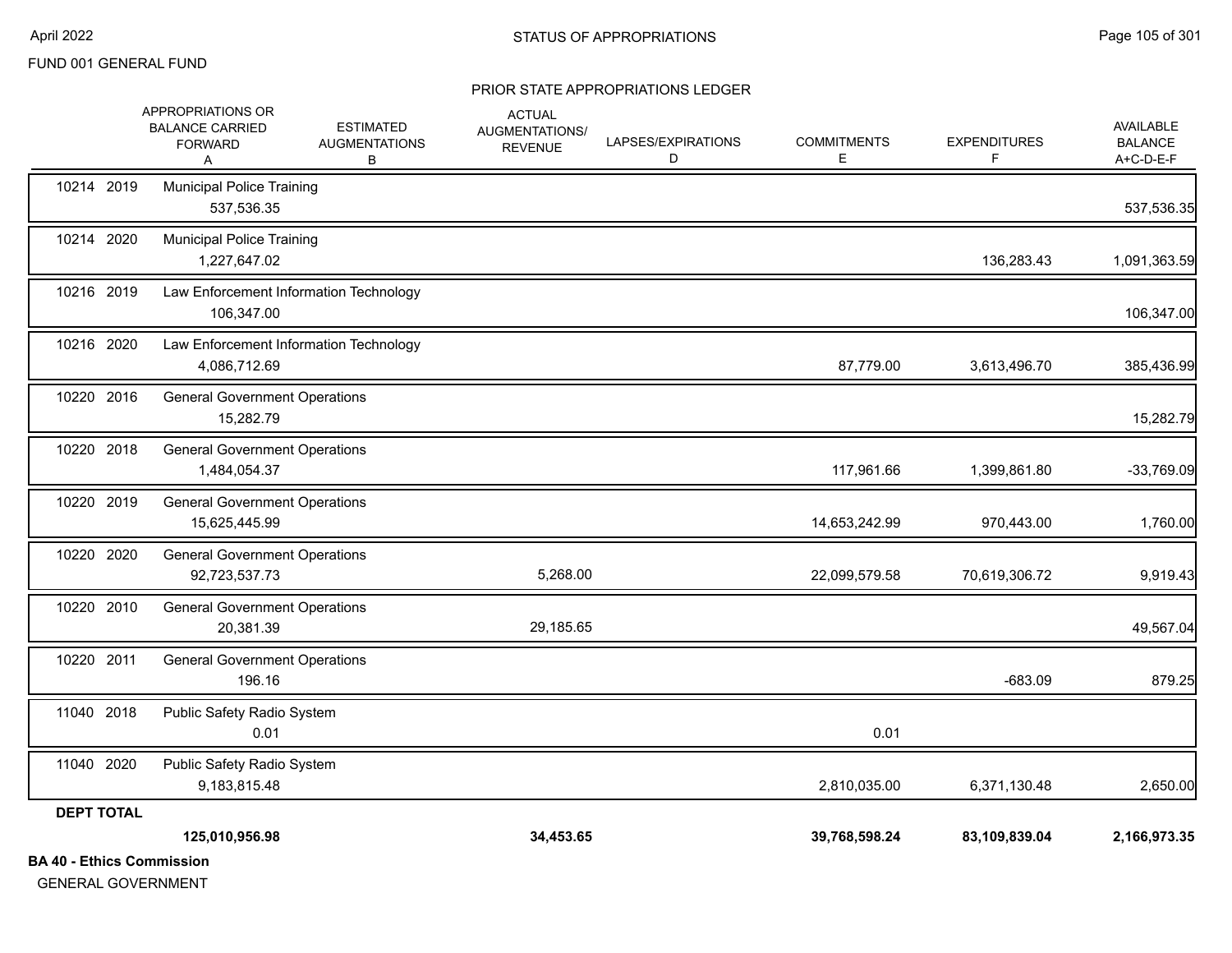|                                                           | APPROPRIATIONS OR<br><b>BALANCE CARRIED</b><br><b>FORWARD</b><br>A | <b>ESTIMATED</b><br><b>AUGMENTATIONS</b><br>в | <b>ACTUAL</b><br>AUGMENTATIONS/<br><b>REVENUE</b> | LAPSES/EXPIRATIONS<br>D | <b>COMMITMENTS</b><br>Е | <b>EXPENDITURES</b><br>F | <b>AVAILABLE</b><br><b>BALANCE</b><br>A+C-D-E-F |
|-----------------------------------------------------------|--------------------------------------------------------------------|-----------------------------------------------|---------------------------------------------------|-------------------------|-------------------------|--------------------------|-------------------------------------------------|
| 10677 2020                                                | <b>State Ethics Commission</b><br>245,433.30                       |                                               |                                                   |                         |                         | 244,951.70               | 481.60                                          |
| <b>DEPT TOTAL</b>                                         |                                                                    |                                               |                                                   |                         |                         |                          |                                                 |
|                                                           | 245,433.30                                                         |                                               |                                                   |                         |                         | 244,951.70               | 481.60                                          |
| <b>BA 51 - Supreme Court</b><br><b>GENERAL GOVERNMENT</b> |                                                                    |                                               |                                                   |                         |                         |                          |                                                 |
| 10414 2019                                                | <b>Court Administrator</b><br>482,962.04                           |                                               | -482,962.04                                       |                         |                         |                          |                                                 |
| 10414 2020                                                | <b>Court Administrator</b><br>4,300,091.36                         |                                               | 390,699.34                                        |                         |                         | 600,532.49               | 4,090,258.21                                    |
| 10417 2019                                                | Supreme Court<br>1,161,360.36                                      |                                               | $-1,161,360.36$                                   |                         |                         |                          |                                                 |
| 10417 2020                                                | Supreme Court<br>3,758,792.26                                      |                                               |                                                   |                         |                         | 670,830.28               | 3,087,961.98                                    |
| 10420 2020                                                | Justice Expenses<br>395.74                                         |                                               |                                                   |                         |                         | 395.74                   |                                                 |
| 10423 2016                                                | <b>Judicial Conduct Board</b><br>44,550.92                         |                                               |                                                   |                         |                         | 6,912.87                 | 37,638.05                                       |
| 10423 2017                                                | Judicial Conduct Board<br>37,292.21                                |                                               |                                                   |                         |                         | 19,541.31                | 17,750.90                                       |
| 10423 2019                                                | <b>Judicial Conduct Board</b><br>270,561.68                        |                                               |                                                   |                         |                         | 68,696.54                | 201,865.14                                      |
| 10423 2020                                                | Judicial Conduct Board<br>381,604.71                               |                                               |                                                   |                         |                         | 53,965.12                | 327,639.59                                      |
| 10424 2014                                                | Court of Judicial Discipline<br>23,250.27                          |                                               |                                                   |                         |                         | 8,910.98                 | 14,339.29                                       |
| 10424 2015                                                | Court of Judicial Discipline<br>1,571.47                           |                                               |                                                   |                         |                         | 348.88                   | 1,222.59                                        |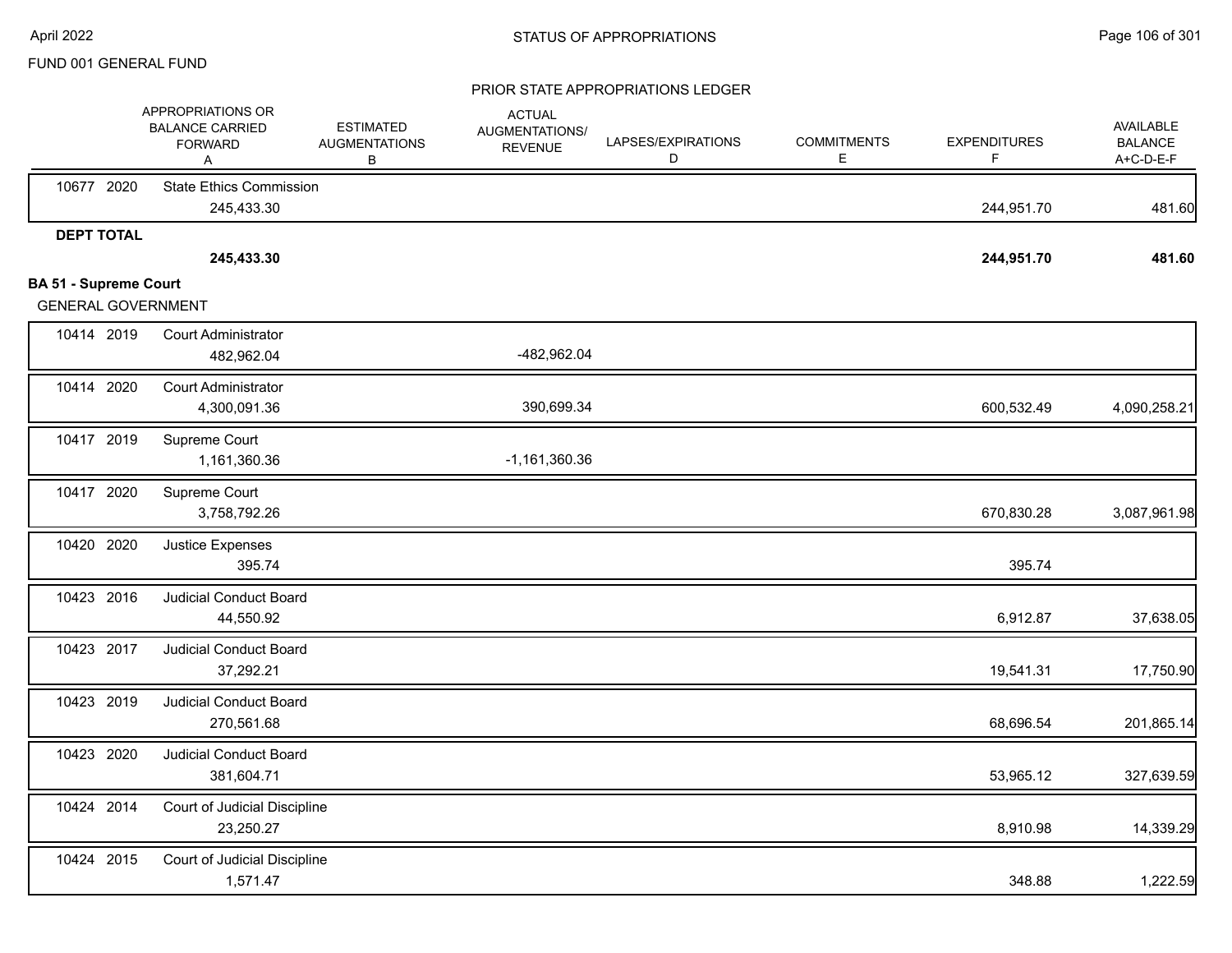|            | APPROPRIATIONS OR<br><b>BALANCE CARRIED</b><br><b>FORWARD</b><br>Α | <b>ESTIMATED</b><br><b>AUGMENTATIONS</b><br>В | <b>ACTUAL</b><br>AUGMENTATIONS/<br><b>REVENUE</b> | LAPSES/EXPIRATIONS<br>D | <b>COMMITMENTS</b><br>Е | <b>EXPENDITURES</b><br>F. | <b>AVAILABLE</b><br><b>BALANCE</b><br>A+C-D-E-F |
|------------|--------------------------------------------------------------------|-----------------------------------------------|---------------------------------------------------|-------------------------|-------------------------|---------------------------|-------------------------------------------------|
| 10424 2016 | Court of Judicial Discipline<br>10,449.90                          |                                               |                                                   |                         |                         | 2,670.22                  | 7,779.68                                        |
| 10424 2017 | Court of Judicial Discipline<br>6,286.12                           |                                               |                                                   |                         |                         | 707.44                    | 5,578.68                                        |
| 10424 2018 | Court of Judicial Discipline<br>8,944.59                           |                                               |                                                   |                         |                         | 4,727.81                  | 4,216.78                                        |
| 10424 2020 | Court of Judicial Discipline<br>37,155.93                          |                                               |                                                   |                         |                         | 15,959.15                 | 21,196.78                                       |
| 10426 2020 | Integrated Criminal Justice System<br>680,805.34                   |                                               |                                                   |                         |                         | 627,758.46                | 53,046.88                                       |
| 10429 2018 | 1,899.90                                                           | Statewide Funding-Court Management Ed         |                                                   |                         |                         | 1,899.90                  |                                                 |
| 10430 2019 | <b>District Court Administrators</b><br>369,434.09                 |                                               | -369,434.09                                       |                         |                         |                           |                                                 |
| 10430 2020 | <b>District Court Administrators</b><br>1,581,395.38               |                                               |                                                   |                         |                         | 695,899.53                | 885,495.85                                      |
| 10431 2019 | Statewide Funding-Judicial Council<br>953.44                       |                                               |                                                   |                         |                         |                           | 953.44                                          |
| 10913 2016 | Interbranch Commission<br>145.96                                   |                                               |                                                   |                         |                         | 145.96                    |                                                 |
| 10913 2017 | Interbranch Commission<br>8,044.94                                 |                                               |                                                   |                         |                         | 1,990.50                  | 6,054.44                                        |
| 10913 2018 | Interbranch Commission<br>6,835.39                                 |                                               |                                                   |                         |                         | 994.93                    | 5,840.46                                        |
| 10913 2019 | Interbranch Commission<br>41,312.51                                |                                               |                                                   |                         |                         | 16,927.05                 | 24,385.46                                       |
| 10913 2020 | Interbranch Commission<br>51,408.02                                |                                               |                                                   |                         |                         | 8,296.35                  | 43,111.67                                       |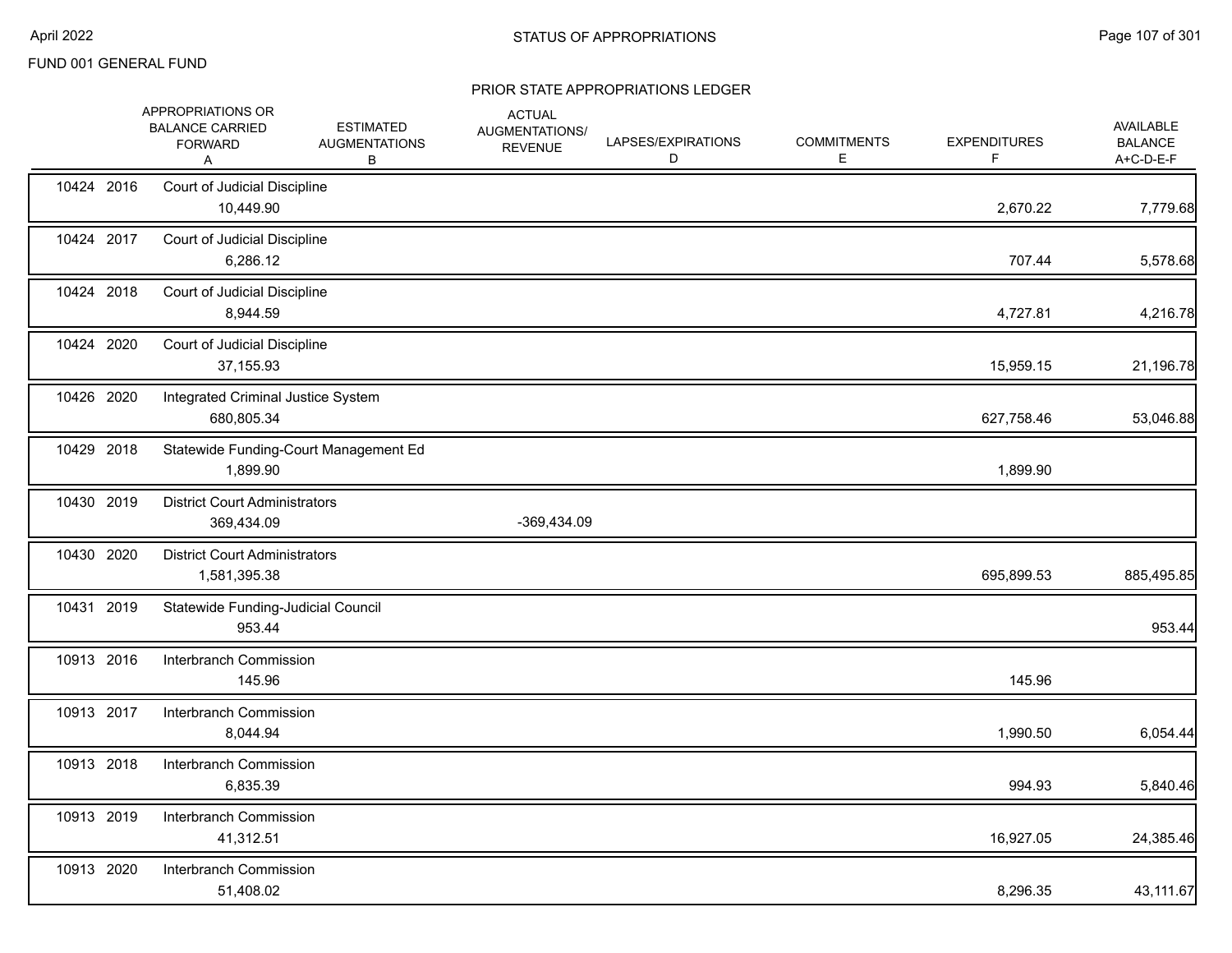|                                                    | APPROPRIATIONS OR<br><b>BALANCE CARRIED</b><br><b>FORWARD</b><br>Α | <b>ESTIMATED</b><br><b>AUGMENTATIONS</b><br>В | <b>ACTUAL</b><br>AUGMENTATIONS/<br><b>REVENUE</b> | LAPSES/EXPIRATIONS<br>D | <b>COMMITMENTS</b><br>E. | <b>EXPENDITURES</b><br>F | AVAILABLE<br><b>BALANCE</b><br>A+C-D-E-F |
|----------------------------------------------------|--------------------------------------------------------------------|-----------------------------------------------|---------------------------------------------------|-------------------------|--------------------------|--------------------------|------------------------------------------|
| 10956 2018                                         | <b>Judicial Center Operations</b><br>549,766.00                    |                                               |                                                   |                         |                          |                          | 549,766.00                               |
| 10956 2019                                         | <b>Judicial Center Operations</b><br>100,000.00                    |                                               | $-100,000.00$                                     |                         |                          |                          |                                          |
| 10956 2020                                         | <b>Judicial Center Operations</b><br>909,395.48                    |                                               |                                                   |                         |                          | 102,595.72               | 806,799.76                               |
| 11019 2018                                         | <b>Rules Committees</b><br>58,986.68                               |                                               |                                                   |                         |                          | 10,903.42                | 48,083.26                                |
| 11019 2019                                         | <b>Rules Committees</b><br>110,076.31                              |                                               |                                                   |                         |                          | 32,670.47                | 77,405.84                                |
| 11019 2020                                         | <b>Rules Committees</b><br>130,850.12                              |                                               |                                                   |                         |                          | 37,468.97                | 93,381.15                                |
| 11110 2016                                         | Office Of Elder Justice<br>51,940.12                               |                                               |                                                   |                         |                          | 1,994.79                 | 49,945.33                                |
| 11110 2017                                         | Office Of Elder Justice<br>31,623.20                               |                                               |                                                   |                         |                          | 5,406.25                 | 26,216.95                                |
| 11110 2020                                         | Office Of Elder Justice<br>10,473.90                               |                                               |                                                   |                         |                          | 10,473.90                |                                          |
| <b>DEPT TOTAL</b><br><b>BA 52 - Superior Court</b> | 15,220,616.34                                                      |                                               | $-1,723,057.15$                                   |                         |                          | 3,009,625.03             | 10,487,934.16                            |
| <b>GENERAL GOVERNMENT</b>                          |                                                                    |                                               |                                                   |                         |                          |                          |                                          |
| 10432 2019                                         | <b>Superior Court</b><br>2,029,699.55                              |                                               | $-2,029,699.55$                                   |                         |                          |                          |                                          |
| 10432 2020                                         | <b>Superior Court</b><br>6,143,544.84                              |                                               |                                                   |                         |                          | 1,047,514.89             | 5,096,029.95                             |
| 10433 2020                                         | Judges Expenses<br>289.50                                          |                                               |                                                   |                         |                          | 289.50                   |                                          |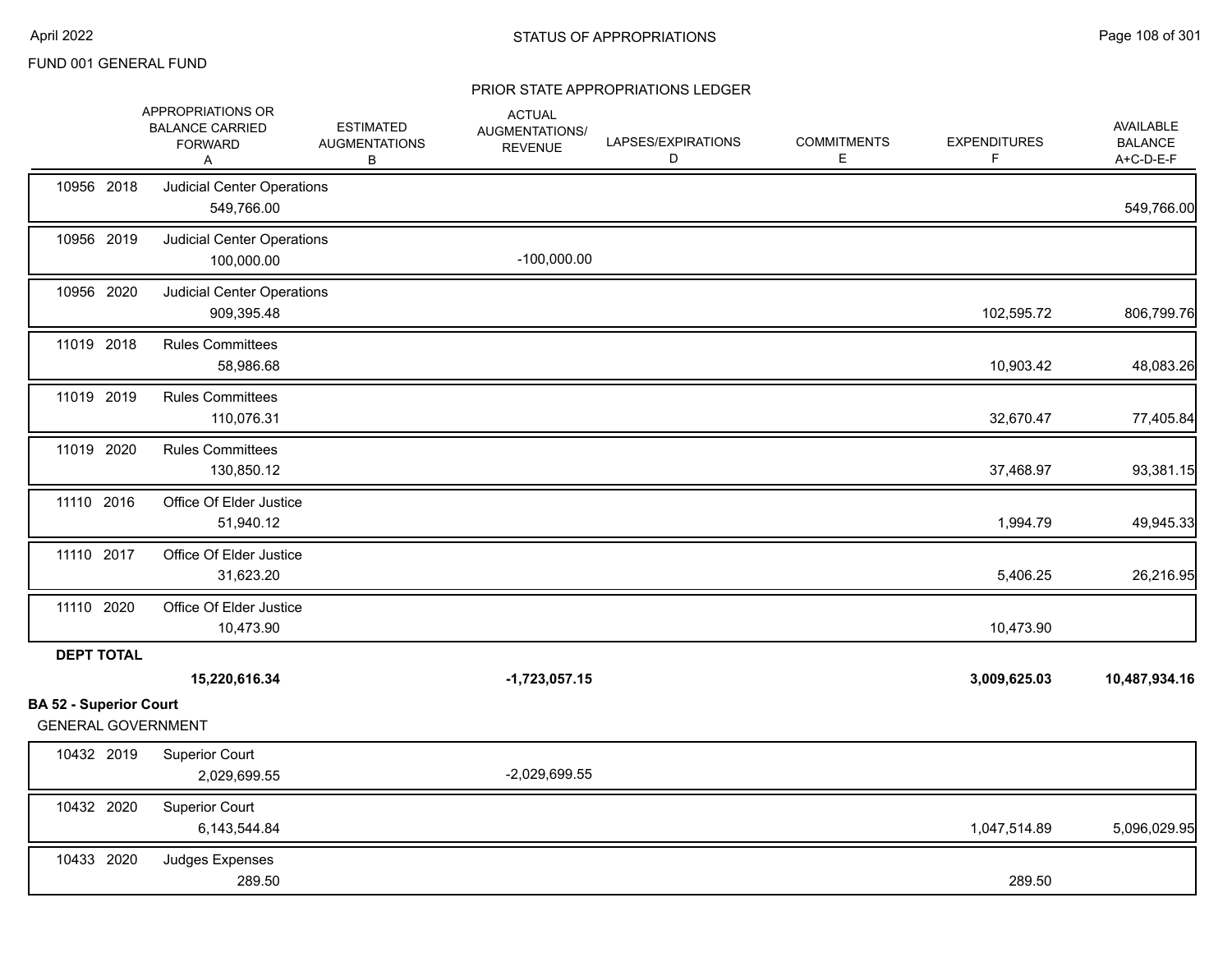#### PRIOR STATE APPROPRIATIONS LEDGER

|                                   | APPROPRIATIONS OR<br><b>BALANCE CARRIED</b><br><b>FORWARD</b><br>Α | <b>ESTIMATED</b><br><b>AUGMENTATIONS</b><br>B | <b>ACTUAL</b><br>AUGMENTATIONS/<br><b>REVENUE</b> | LAPSES/EXPIRATIONS<br>D | <b>COMMITMENTS</b><br>Е | <b>EXPENDITURES</b><br>F. | AVAILABLE<br><b>BALANCE</b><br>A+C-D-E-F |
|-----------------------------------|--------------------------------------------------------------------|-----------------------------------------------|---------------------------------------------------|-------------------------|-------------------------|---------------------------|------------------------------------------|
| <b>DEPT TOTAL</b>                 |                                                                    |                                               |                                                   |                         |                         |                           |                                          |
|                                   | 8,173,533.89                                                       |                                               | $-2,029,699.55$                                   |                         |                         | 1,047,804.39              | 5,096,029.95                             |
|                                   | <b>BA 53 - Courts of Common Pleas</b>                              |                                               |                                                   |                         |                         |                           |                                          |
| <b>GENERAL GOVERNMENT</b>         |                                                                    |                                               |                                                   |                         |                         |                           |                                          |
| 10435 2019                        | Court of Common Pleas                                              |                                               |                                                   |                         |                         |                           |                                          |
|                                   | 4,486,357.46                                                       |                                               | -4,486,357.46                                     |                         |                         |                           |                                          |
| 10435 2020                        | Court of Common Pleas                                              |                                               |                                                   |                         |                         |                           |                                          |
|                                   | 8,053,822.15                                                       |                                               |                                                   |                         |                         | $-52,358.62$              | 8,106,180.77                             |
| 10436 2020                        | Senior Judges                                                      |                                               |                                                   |                         |                         |                           |                                          |
|                                   | 126,527.31                                                         |                                               |                                                   |                         |                         | 126,527.31                |                                          |
| 10437 2019                        | <b>Judicial Education</b>                                          |                                               |                                                   |                         |                         |                           |                                          |
|                                   | 199,438.67                                                         |                                               | -199,438.67                                       |                         |                         |                           |                                          |
| 10437 2020                        | <b>Judicial Education</b>                                          |                                               |                                                   |                         |                         |                           |                                          |
|                                   | 1,589,402.15                                                       |                                               |                                                   |                         |                         | 381,641.82                | 1,207,760.33                             |
| 10438 2020                        | <b>Ethics Committee</b>                                            |                                               |                                                   |                         |                         |                           |                                          |
|                                   | 57,326.51                                                          |                                               |                                                   |                         |                         | 42,900.00                 | 14,426.51                                |
| 11044 2016                        | Problem-Solving Courts                                             |                                               |                                                   |                         |                         |                           |                                          |
|                                   | 61,655.29                                                          |                                               |                                                   |                         |                         | 61,655.29                 |                                          |
| 11044 2018                        | Problem-Solving Courts                                             |                                               |                                                   |                         |                         |                           |                                          |
|                                   | 18,883.20                                                          |                                               |                                                   |                         |                         | 18,883.20                 |                                          |
| 11044 2019                        | Problem-Solving Courts                                             |                                               |                                                   |                         |                         |                           |                                          |
|                                   | 338,512.65                                                         |                                               |                                                   |                         |                         | 299,939.03                | 38,573.62                                |
| 11044 2020                        | Problem-Solving Courts                                             |                                               |                                                   |                         |                         |                           |                                          |
|                                   | 894,678.43                                                         |                                               |                                                   |                         |                         | 396,815.99                | 497,862.44                               |
| <b>DEPT TOTAL</b>                 |                                                                    |                                               |                                                   |                         |                         |                           |                                          |
|                                   | 15,826,603.82                                                      |                                               | -4,685,796.13                                     |                         |                         | 1,276,004.02              | 9,864,803.67                             |
| <b>BA 58 - Commonwealth Court</b> |                                                                    |                                               |                                                   |                         |                         |                           |                                          |

GENERAL GOVERNMENT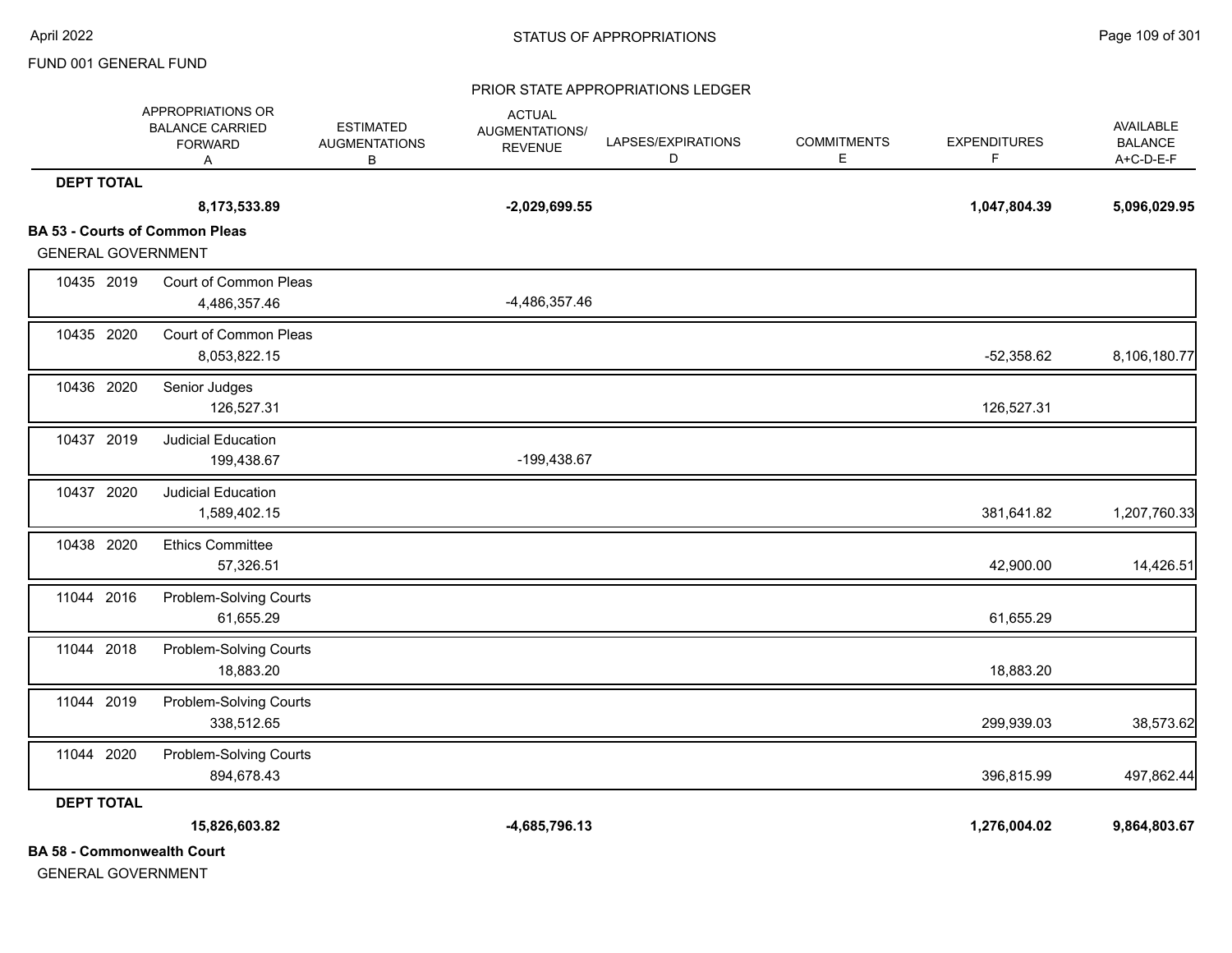#### PRIOR STATE APPROPRIATIONS LEDGER

|                           | APPROPRIATIONS OR<br><b>BALANCE CARRIED</b><br><b>FORWARD</b><br>Α | <b>ESTIMATED</b><br><b>AUGMENTATIONS</b><br>В | <b>ACTUAL</b><br>AUGMENTATIONS/<br><b>REVENUE</b> | LAPSES/EXPIRATIONS<br>D | <b>COMMITMENTS</b><br>E. | <b>EXPENDITURES</b><br>F | <b>AVAILABLE</b><br><b>BALANCE</b><br>A+C-D-E-F |
|---------------------------|--------------------------------------------------------------------|-----------------------------------------------|---------------------------------------------------|-------------------------|--------------------------|--------------------------|-------------------------------------------------|
| 10447 2016                | <b>Commonwealth Court</b><br>247,168.48                            |                                               |                                                   |                         |                          | 194,020.84               | 53,147.64                                       |
| 10447 2017                | <b>Commonwealth Court</b><br>951,284.19                            |                                               |                                                   |                         |                          | 8,422.54                 | 942,861.65                                      |
| 10447 2018                | <b>Commonwealth Court</b><br>97,307.33                             |                                               |                                                   |                         |                          | 71,347.78                | 25,959.55                                       |
| 10447 2019                | <b>Commonwealth Court</b><br>662,551.98                            |                                               |                                                   |                         |                          | 3,179.54                 | 659,372.44                                      |
| 10447 2020                | <b>Commonwealth Court</b><br>516,644.89                            |                                               |                                                   |                         |                          | 441,277.27               | 75,367.62                                       |
| 10447 2008                | <b>Commonwealth Court</b><br>92,658.50                             |                                               |                                                   |                         |                          | 92,658.50                |                                                 |
| 10448 2020                | Judges Expenses<br>682.99                                          |                                               |                                                   |                         |                          | 682.99                   |                                                 |
| <b>DEPT TOTAL</b>         | 2,568,298.36                                                       |                                               |                                                   |                         |                          | 811,589.46               | 1,756,708.90                                    |
| <b>GENERAL GOVERNMENT</b> | <b>BA 59 - Magisterial District Judges</b>                         |                                               |                                                   |                         |                          |                          |                                                 |
| 10451 2019                | <b>Magisterial District Justices</b><br>2,811,368.10               |                                               | $-2,811,368.10$                                   |                         |                          |                          |                                                 |
| 10451 2020                | <b>Magisterial District Justices</b><br>3,587,522.63               |                                               |                                                   |                         |                          | 172,167.40               | 3,415,355.23                                    |
| 10452 2019                | <b>Magisterial District Justices Education</b><br>319,000.00       |                                               | $-319,000.00$                                     |                         |                          |                          |                                                 |
| 10452 2020                | Magisterial District Justices Education<br>316,544.28              |                                               |                                                   |                         |                          | 212,545.90               | 103,998.38                                      |
| <b>DEPT TOTAL</b>         | 7,034,435.01                                                       |                                               | $-3,130,368.10$                                   |                         |                          | 384,713.30               | 3,519,353.61                                    |

**BA 62 - Philadelphia Municipal Court**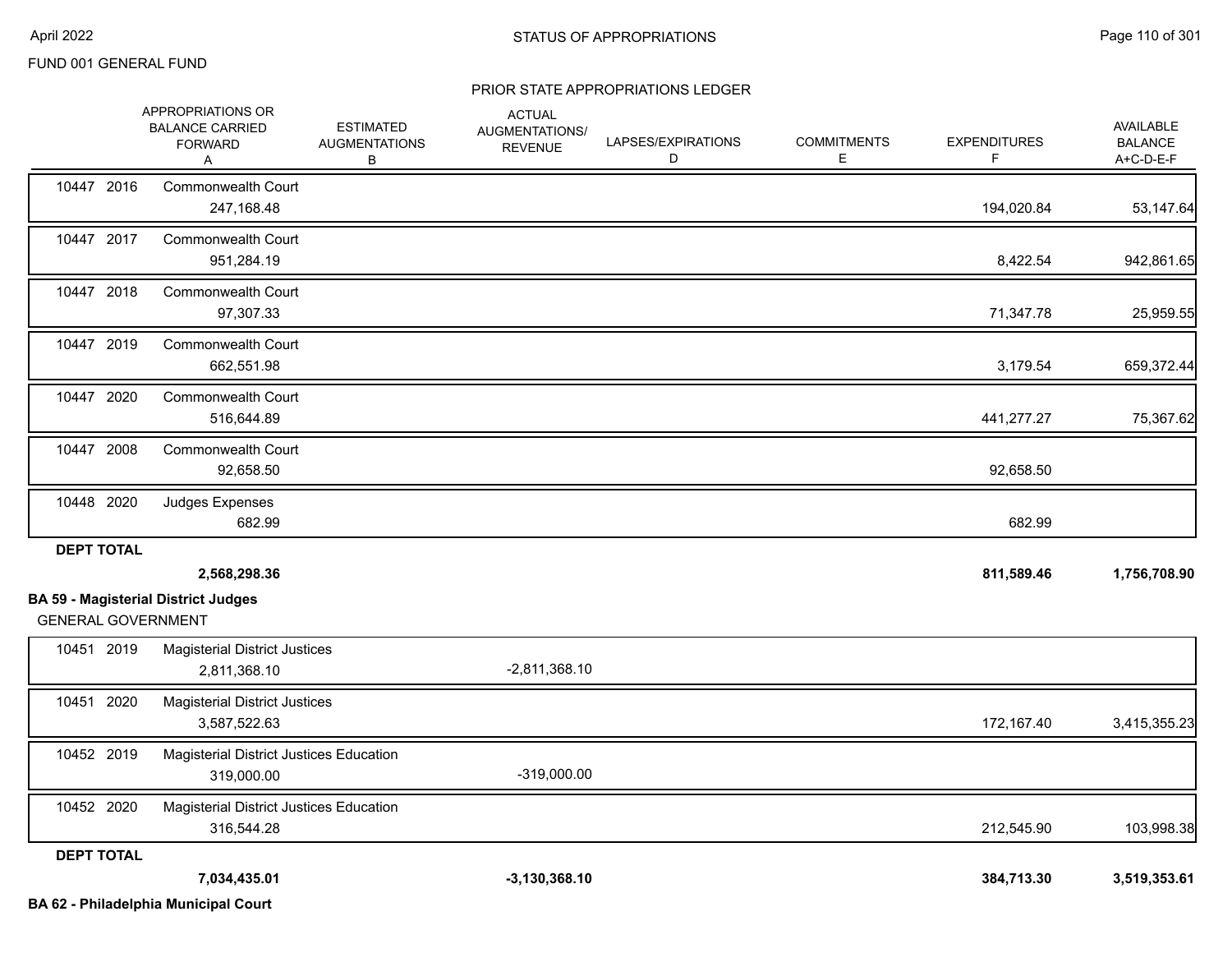#### PRIOR STATE APPROPRIATIONS LEDGER

|                           | APPROPRIATIONS OR<br><b>BALANCE CARRIED</b><br><b>FORWARD</b><br>A | <b>ESTIMATED</b><br><b>AUGMENTATIONS</b><br>В | <b>ACTUAL</b><br>AUGMENTATIONS/<br><b>REVENUE</b> | LAPSES/EXPIRATIONS | <b>COMMITMENTS</b><br>F | <b>EXPENDITURES</b> | AVAILABLE<br><b>BALANCE</b><br>A+C-D-E-F |
|---------------------------|--------------------------------------------------------------------|-----------------------------------------------|---------------------------------------------------|--------------------|-------------------------|---------------------|------------------------------------------|
| <b>GENERAL GOVERNMENT</b> |                                                                    |                                               |                                                   |                    |                         |                     |                                          |
| 10456 2019                | <b>Municipal Court</b><br>563,551.52                               |                                               | -563,551.52                                       |                    |                         |                     |                                          |
| 10456 2020                | <b>Municipal Court</b><br>1,010,500.61                             |                                               |                                                   |                    |                         | 52,509.48           | 957,991.13                               |
| <b>DEPT TOTAL</b>         |                                                                    |                                               |                                                   |                    |                         |                     |                                          |
|                           | 1,574,052.13                                                       |                                               | -563,551.52                                       |                    |                         | 52,509.48           | 957,991.13                               |
| <b>LEDGER TOTAL</b>       |                                                                    |                                               |                                                   |                    |                         |                     |                                          |
|                           | 2,272,479,878.92                                                   |                                               | -52,781,959.76                                    |                    | 274,257,923.52          | 1,151,791,786.44    | 793,648,209.20                           |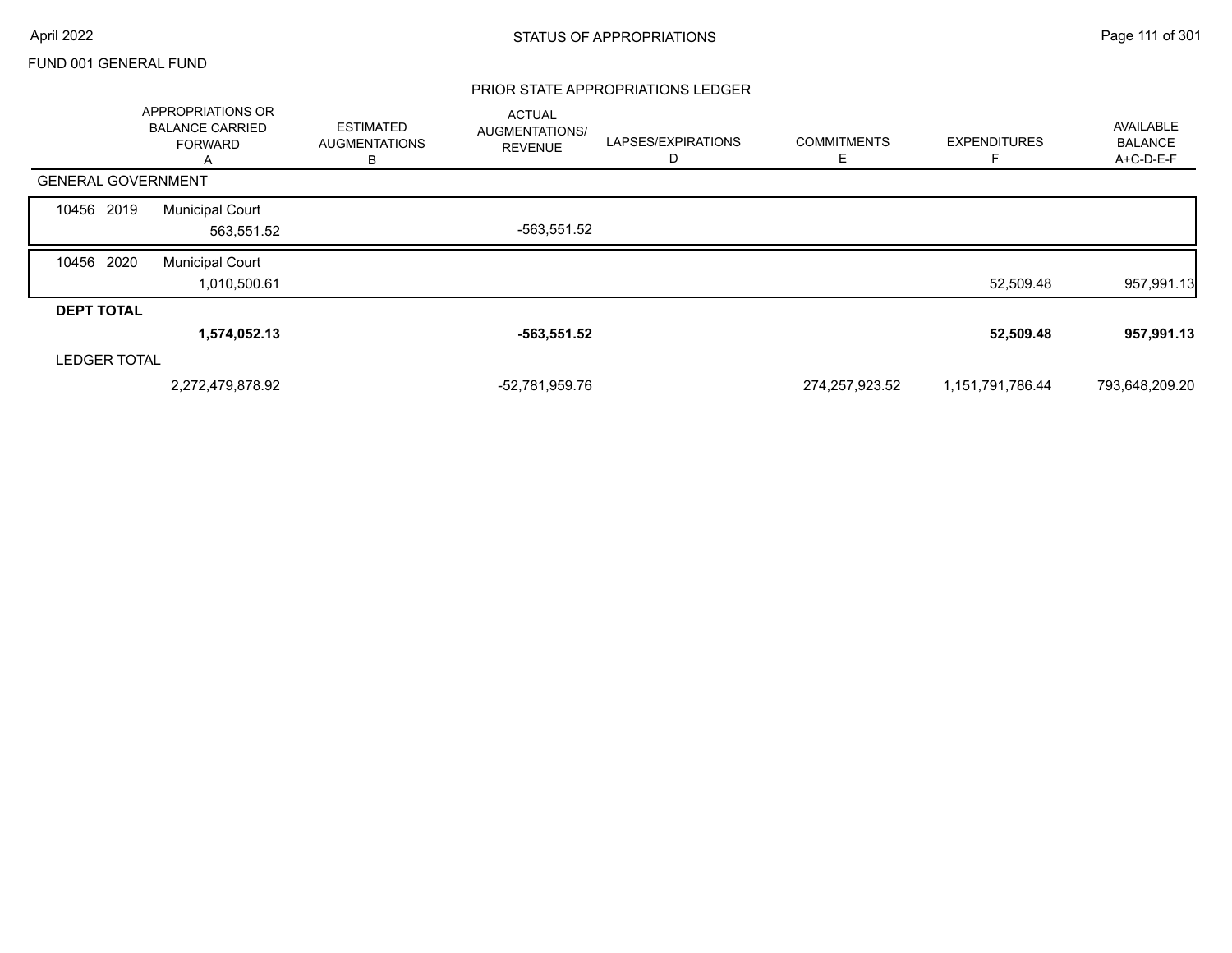#### PRIOR STATE RESTRICTED APPROPRIATIONS LEDGER

|                                  | APPROPRIATIONS OR<br><b>BALANCE CARRIED</b><br><b>FORWARD</b><br>Α | <b>ESTIMATED</b><br><b>AUGMENTATIONS</b><br>В | <b>ACTUAL</b><br><b>AUGMENTATIONS/</b><br><b>REVENUE</b> | LAPSES/EXPIRATIONS<br>D | <b>COMMITMENTS</b><br>E | <b>EXPENDITURES</b><br>F. | AVAILABLE<br><b>BALANCE</b><br>A+C-D-E-F |
|----------------------------------|--------------------------------------------------------------------|-----------------------------------------------|----------------------------------------------------------|-------------------------|-------------------------|---------------------------|------------------------------------------|
| <b>BA 81 - Executive Offices</b> |                                                                    |                                               |                                                          |                         |                         |                           |                                          |
| <b>GENERAL GOVERNMENT</b>        |                                                                    |                                               |                                                          |                         |                         |                           |                                          |
| 16857 2013                       | <b>Children's Advocacy Centers</b>                                 |                                               |                                                          |                         |                         |                           |                                          |
|                                  | 0.85                                                               |                                               |                                                          |                         |                         |                           | 0.85                                     |
| <b>DEPT TOTAL</b>                |                                                                    |                                               |                                                          |                         |                         |                           |                                          |
|                                  | 0.85                                                               |                                               |                                                          |                         |                         |                           | 0.85                                     |
| <b>BA 14 - Attorney General</b>  |                                                                    |                                               |                                                          |                         |                         |                           |                                          |
| <b>GENERAL GOVERNMENT</b>        |                                                                    |                                               |                                                          |                         |                         |                           |                                          |
| 16054 2020                       | Office of Consumer Advocate                                        |                                               |                                                          |                         |                         |                           |                                          |
|                                  | 1,279,883.27                                                       |                                               | -549,430.74                                              |                         |                         | 730,452.53                |                                          |
| 16819 2020                       | Home Improvement Consumer Protection                               |                                               |                                                          |                         |                         |                           |                                          |
|                                  | 674,909.94                                                         |                                               | -575,622.97                                              |                         |                         | 99,286.97                 |                                          |
| <b>DEPT TOTAL</b>                |                                                                    |                                               |                                                          |                         |                         |                           |                                          |
|                                  | 1,954,793.21                                                       |                                               | $-1,125,053.71$                                          |                         |                         | 829,739.50                |                                          |
|                                  | <b>BA 24 - Community &amp; Economic Develop</b>                    |                                               |                                                          |                         |                         |                           |                                          |
| <b>GENERAL GOVERNMENT</b>        |                                                                    |                                               |                                                          |                         |                         |                           |                                          |
| 16297 2020                       | <b>Small Business Advocate</b>                                     |                                               |                                                          |                         |                         |                           |                                          |
|                                  | 377,590.04                                                         |                                               | -289,953.94                                              |                         |                         | 87,636.10                 |                                          |
| 16902 2019                       | Marketing to Attract Tourists                                      |                                               |                                                          |                         |                         |                           |                                          |
|                                  | 94,960.59                                                          |                                               |                                                          |                         |                         |                           | 94,960.59                                |
| 16902 2020                       | Marketing to Attract Tourists                                      |                                               |                                                          |                         |                         |                           |                                          |
|                                  | 1,970,479.14                                                       |                                               |                                                          |                         |                         |                           | 1,970,479.14                             |
| <b>DEPT TOTAL</b>                |                                                                    |                                               |                                                          |                         |                         |                           |                                          |
|                                  | 2,443,029.77                                                       |                                               | $-289,953.94$                                            |                         |                         | 87,636.10                 | 2,065,439.73                             |
| BA 12 - Labor & Industry         |                                                                    |                                               |                                                          |                         |                         |                           |                                          |
| <b>GENERAL GOVERNMENT</b>        |                                                                    |                                               |                                                          |                         |                         |                           |                                          |
| 14845 2013                       | Asbestos Abatement                                                 |                                               |                                                          |                         |                         |                           |                                          |
|                                  | 100,000.00                                                         |                                               |                                                          |                         |                         |                           | 100,000.00                               |
| <b>DEPT TOTAL</b>                |                                                                    |                                               |                                                          |                         |                         |                           |                                          |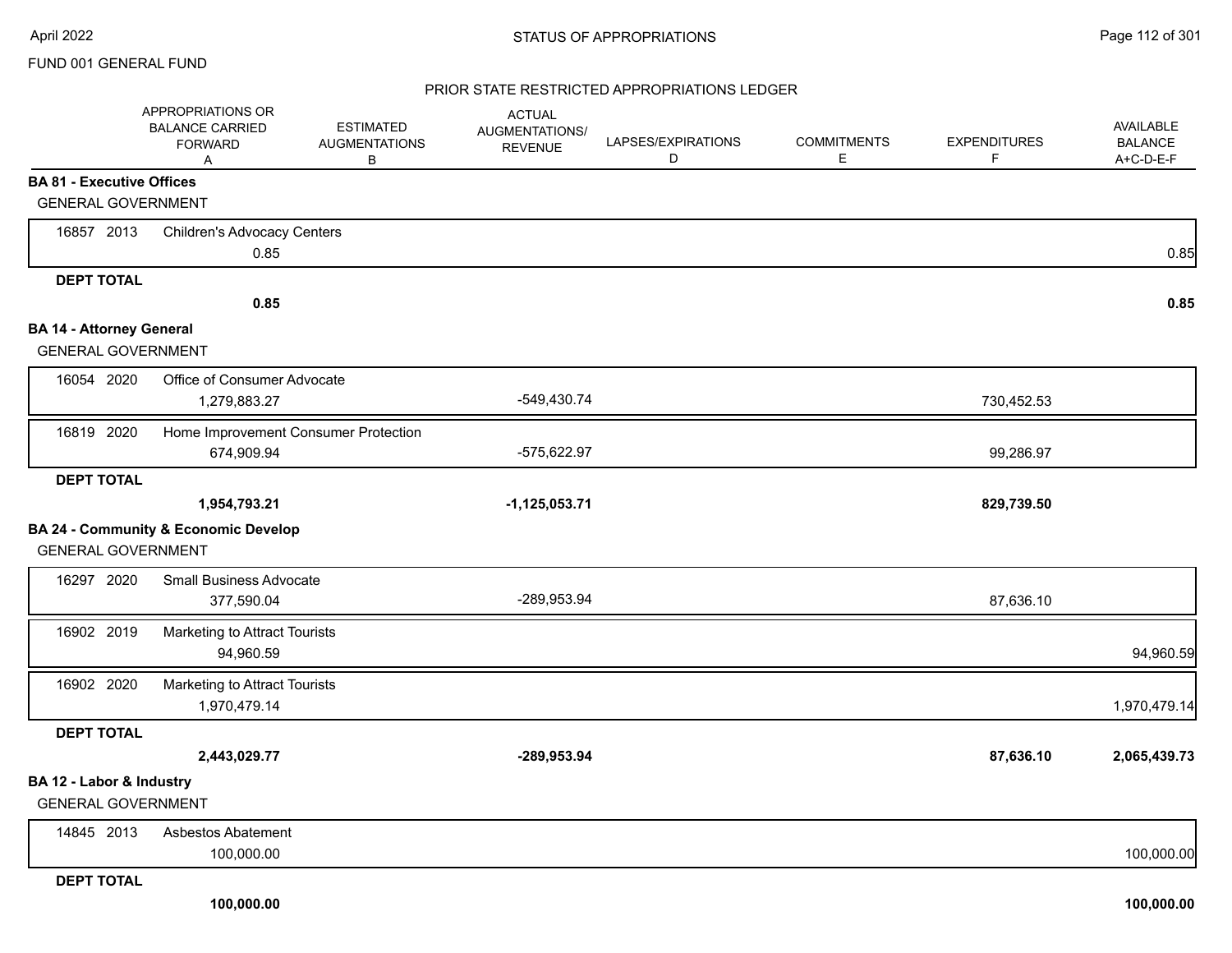#### PRIOR STATE RESTRICTED APPROPRIATIONS LEDGER

|                                                                       | APPROPRIATIONS OR<br><b>BALANCE CARRIED</b><br><b>FORWARD</b><br>Α | <b>ESTIMATED</b><br><b>AUGMENTATIONS</b><br>B | <b>ACTUAL</b><br>AUGMENTATIONS/<br><b>REVENUE</b> | LAPSES/EXPIRATIONS<br>D | <b>COMMITMENTS</b><br>E | <b>EXPENDITURES</b><br>F | <b>AVAILABLE</b><br><b>BALANCE</b><br>A+C-D-E-F |
|-----------------------------------------------------------------------|--------------------------------------------------------------------|-----------------------------------------------|---------------------------------------------------|-------------------------|-------------------------|--------------------------|-------------------------------------------------|
| <b>BA 17 - Public Utility Commission</b><br><b>GENERAL GOVERNMENT</b> |                                                                    |                                               |                                                   |                         |                         |                          |                                                 |
|                                                                       |                                                                    |                                               |                                                   |                         |                         |                          |                                                 |
| 16205 2018                                                            | <b>General Government Operations</b><br>228.74                     |                                               | $-228.74$                                         |                         |                         |                          |                                                 |
|                                                                       |                                                                    |                                               |                                                   |                         |                         |                          |                                                 |
| 16205 2019                                                            | <b>General Government Operations</b>                               |                                               |                                                   |                         | 237.25                  |                          | $-237.25$                                       |
| 16205 2020                                                            | <b>General Government Operations</b>                               |                                               |                                                   |                         |                         |                          |                                                 |
|                                                                       | 14,047,740.30                                                      |                                               | $-11,000,000.00$                                  |                         |                         | 465,284.18               | 2,582,456.12                                    |
| <b>DEPT TOTAL</b>                                                     |                                                                    |                                               |                                                   |                         |                         |                          |                                                 |
|                                                                       | 14,047,969.04                                                      |                                               | $-11,000,228.74$                                  |                         | 237.25                  | 465,284.18               | 2,582,218.87                                    |
| <b>BA 19 - State Department</b><br><b>GENERAL GOVERNMENT</b>          |                                                                    |                                               |                                                   |                         |                         |                          |                                                 |
| 16239 2019                                                            | Professional and Occupational Affairs                              |                                               |                                                   |                         |                         | $-152.96$                | 152.96                                          |
| 16239 2020                                                            | Professional and Occupational Affairs<br>9,859,491.38              |                                               |                                                   |                         | 62,139.72               | 1,450,230.75             | 8,347,120.91                                    |
| 16240 2020                                                            | State Board of Podiatry<br>82,956.11                               |                                               |                                                   |                         |                         | 39,511.35                | 43,444.76                                       |
| 16646 2020                                                            | State Board of Medicine<br>2,684,804.58                            |                                               |                                                   |                         |                         | 947,226.89               | 1,737,577.69                                    |
| 16647 2020                                                            | State Board of Osteopathic Medicine<br>1,118,285.69                |                                               |                                                   |                         |                         | 190,478.74               | 927,806.95                                      |
| 16663 2020                                                            | <b>State Athletic Commission</b><br>315,706.50                     |                                               |                                                   |                         |                         | 24,830.30                | 290,876.20                                      |
| <b>DEPT TOTAL</b>                                                     |                                                                    |                                               |                                                   |                         |                         |                          |                                                 |
|                                                                       | 14,061,244.26                                                      |                                               |                                                   |                         | 62,139.72               | 2,652,125.07             | 11,346,979.47                                   |
| <b>BA 20 - State Police</b>                                           |                                                                    |                                               |                                                   |                         |                         |                          |                                                 |

GENERAL GOVERNMENT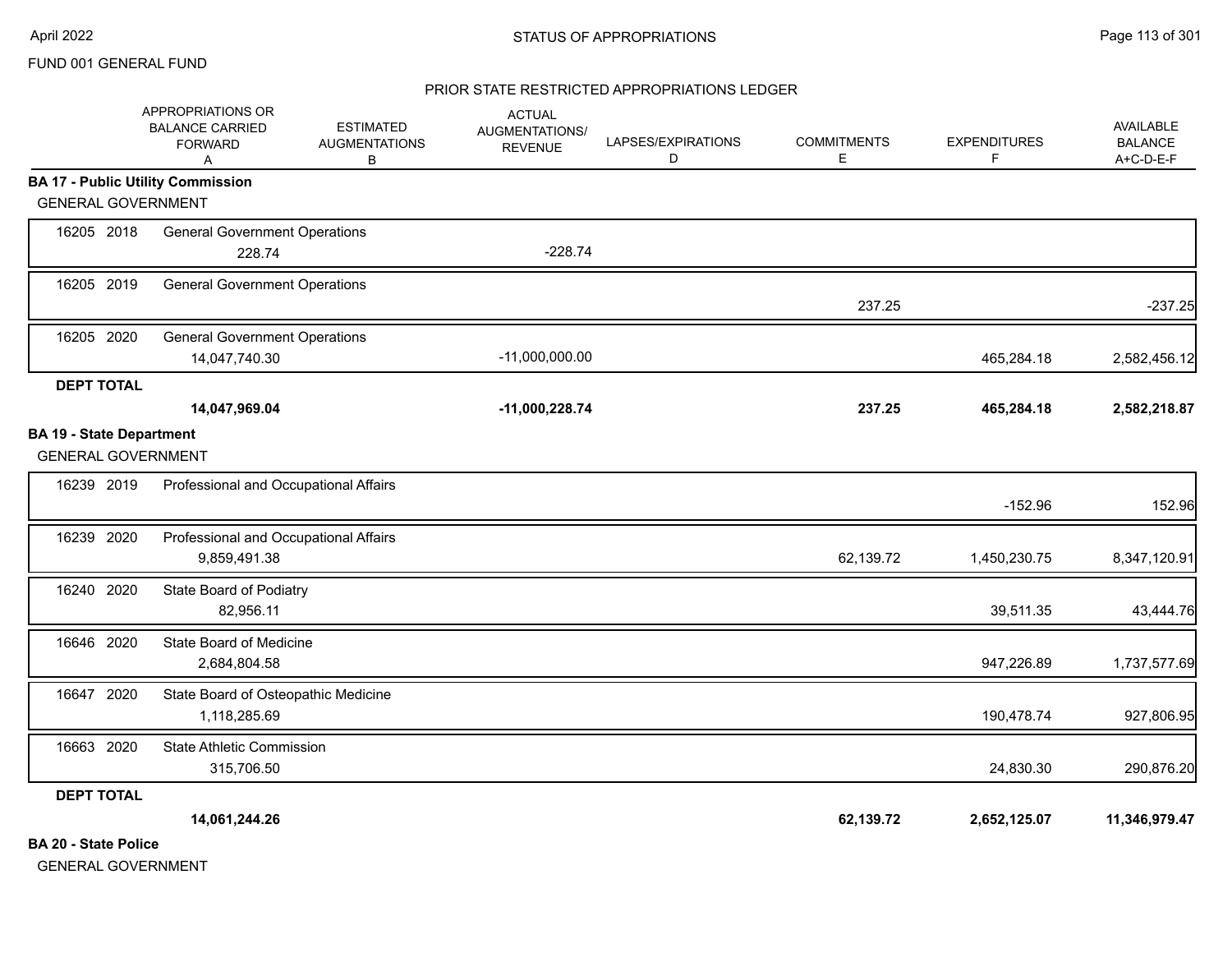### PRIOR STATE RESTRICTED APPROPRIATIONS LEDGER

|                              | APPROPRIATIONS OR<br><b>BALANCE CARRIED</b><br><b>FORWARD</b><br>Α | <b>ESTIMATED</b><br><b>AUGMENTATIONS</b><br>в | <b>ACTUAL</b><br>AUGMENTATIONS/<br><b>REVENUE</b> | LAPSES/EXPIRATIONS<br>D | <b>COMMITMENTS</b><br>E. | <b>EXPENDITURES</b><br>F | <b>AVAILABLE</b><br><b>BALANCE</b><br>A+C-D-E-F |
|------------------------------|--------------------------------------------------------------------|-----------------------------------------------|---------------------------------------------------|-------------------------|--------------------------|--------------------------|-------------------------------------------------|
| 16218 2015                   | <b>Firearms Records Check</b><br>242.71                            |                                               |                                                   |                         |                          |                          | 242.71                                          |
| 16218 2017                   | <b>Firearms Records Check</b><br>34,196.60                         |                                               |                                                   |                         |                          |                          | 34,196.60                                       |
| 16218 2018                   | <b>Firearms Records Check</b><br>6.18                              |                                               |                                                   |                         |                          |                          | 6.18                                            |
| 16218 2020                   | <b>Firearms Records Check</b><br>$-1,239.30$                       |                                               | 43,489.39                                         |                         |                          | 41,010.70                | 1,239.39                                        |
| <b>DEPT TOTAL</b>            |                                                                    |                                               |                                                   |                         |                          |                          |                                                 |
|                              | 33,206.19                                                          |                                               | 43,489.39                                         |                         |                          | 41,010.70                | 35,684.88                                       |
| <b>BA 51 - Supreme Court</b> |                                                                    |                                               |                                                   |                         |                          |                          |                                                 |
| <b>GENERAL GOVERNMENT</b>    |                                                                    |                                               |                                                   |                         |                          |                          |                                                 |
| 14421 2018                   | Statewide Judicial Computer System<br>237, 167.65                  |                                               |                                                   |                         |                          |                          | 237, 167.65                                     |
| 14421 2019                   | Statewide Judicial Computer System<br>315,000.00                   |                                               |                                                   |                         |                          | 233,264.88               | 81,735.12                                       |
| 2020<br>14421                | Statewide Judicial Computer System<br>9,458,641.79                 |                                               |                                                   |                         |                          | 5,082,640.40             | 4,376,001.39                                    |
| <b>DEPT TOTAL</b>            |                                                                    |                                               |                                                   |                         |                          |                          |                                                 |
|                              | 10,010,809.44                                                      |                                               |                                                   |                         |                          | 5,315,905.28             | 4,694,904.16                                    |
| <b>LEDGER TOTAL</b>          |                                                                    |                                               |                                                   |                         |                          |                          |                                                 |
|                              | 42,651,052.76                                                      |                                               | $-12,371,747.00$                                  |                         | 62,376.97                | 9,391,700.83             | 20,825,227.96                                   |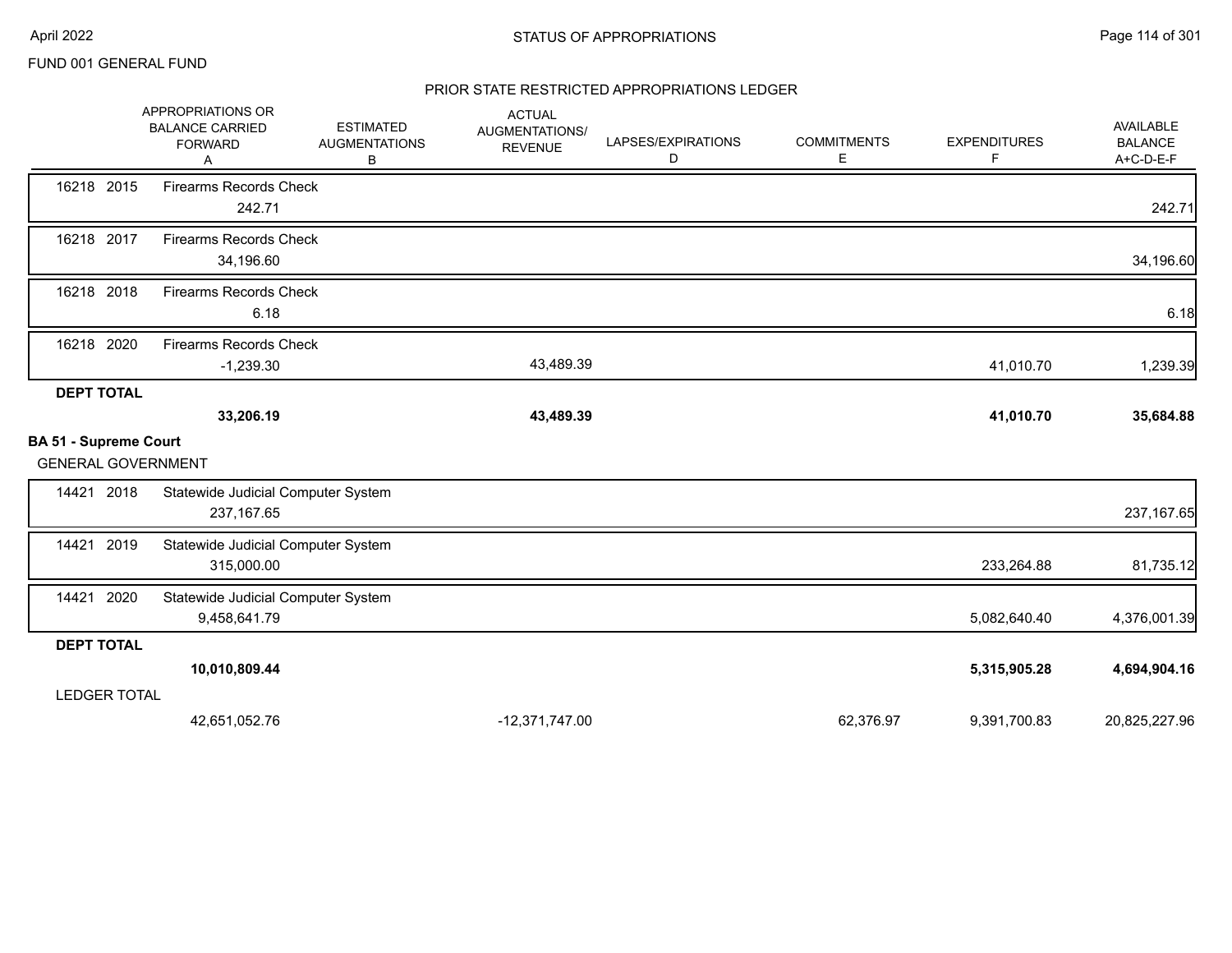## PRIOR STATE EXECUTIVE AUTHORIZATIONS LEDGER

|                                  | APPROPRIATIONS OR<br><b>BALANCE CARRIED</b><br><b>FORWARD</b><br>Α | <b>ESTIMATED</b><br><b>AUGMENTATIONS</b><br>в | <b>ACTUAL</b><br>AUGMENTATIONS/<br><b>REVENUE</b> | LAPSES/EXPIRATIONS<br>D | <b>COMMITMENTS</b><br>E. | <b>EXPENDITURES</b><br>F | AVAILABLE<br><b>BALANCE</b><br>A+C-D-E-F |
|----------------------------------|--------------------------------------------------------------------|-----------------------------------------------|---------------------------------------------------|-------------------------|--------------------------|--------------------------|------------------------------------------|
| <b>BA 81 - Executive Offices</b> |                                                                    |                                               |                                                   |                         |                          |                          |                                          |
| <b>GENERAL GOVERNMENT</b>        |                                                                    |                                               |                                                   |                         |                          |                          |                                          |
| 20517 2020                       |                                                                    | Transfer to Crime Victim's Reimbursement      |                                                   |                         |                          |                          |                                          |
|                                  | 83,486.11                                                          |                                               |                                                   |                         |                          | 83,486.11                |                                          |
| <b>GRANTS AND SUBSIDIES</b>      |                                                                    |                                               |                                                   |                         |                          |                          |                                          |
| 20304 2020                       | Tfr to Budget Stabilization Reserve Fund                           |                                               |                                                   |                         |                          |                          |                                          |
|                                  | 2,621,516,423.69                                                   |                                               |                                                   |                         |                          | 2,621,516,423.69         |                                          |
| <b>DEPT TOTAL</b>                |                                                                    |                                               |                                                   |                         |                          |                          |                                          |
|                                  | 2,621,599,909.80                                                   |                                               |                                                   |                         |                          | 2,621,599,909.80         |                                          |
| <b>BA 18 - Revenue</b>           |                                                                    |                                               |                                                   |                         |                          |                          |                                          |
| <b>GENERAL GOVERNMENT</b>        |                                                                    |                                               |                                                   |                         |                          |                          |                                          |
| 20019 2020                       | Comm-Inherit & Realty Transfer Tax Col<br>591,502.18               |                                               |                                                   |                         |                          |                          | 591,502.18                               |
| <b>REFUNDS</b>                   |                                                                    |                                               |                                                   |                         |                          |                          |                                          |
| 20018 2018                       | <b>Refunding Tax Collections</b>                                   |                                               |                                                   |                         |                          |                          |                                          |
|                                  | 262.16                                                             |                                               |                                                   |                         |                          |                          | 262.16                                   |
| 20018 2019                       | <b>Refunding Tax Collections</b>                                   |                                               |                                                   |                         |                          |                          |                                          |
|                                  | 1,170,028.29                                                       |                                               |                                                   |                         |                          | $-5,015,226.29$          | 6,185,254.58                             |
| 20018 2020                       | <b>Refunding Tax Collections</b>                                   |                                               |                                                   |                         |                          |                          |                                          |
|                                  | 104,180,244.97                                                     |                                               |                                                   |                         |                          | $-5,147,587.65$          | 109,327,832.62                           |
| <b>DEPT TOTAL</b>                |                                                                    |                                               |                                                   |                         |                          |                          |                                          |
|                                  | 105,942,037.60                                                     |                                               |                                                   |                         |                          | $-10,162,813.94$         | 116,104,851.54                           |
| <b>BA 19 - State Department</b>  |                                                                    |                                               |                                                   |                         |                          |                          |                                          |
| <b>GENERAL GOVERNMENT</b>        |                                                                    |                                               |                                                   |                         |                          |                          |                                          |
| 20027 2020                       | <b>Publishing Constitutional Amendments</b>                        |                                               |                                                   |                         |                          |                          |                                          |
|                                  | 728.39                                                             |                                               |                                                   |                         |                          |                          | 728.39                                   |
| <b>GRANTS AND SUBSIDIES</b>      |                                                                    |                                               |                                                   |                         |                          |                          |                                          |
| 20028 2019                       | <b>County Election Expenses</b>                                    |                                               |                                                   |                         |                          |                          |                                          |
|                                  | 60,730.91                                                          |                                               |                                                   |                         |                          |                          | 60,730.91                                |
|                                  |                                                                    |                                               |                                                   |                         |                          |                          |                                          |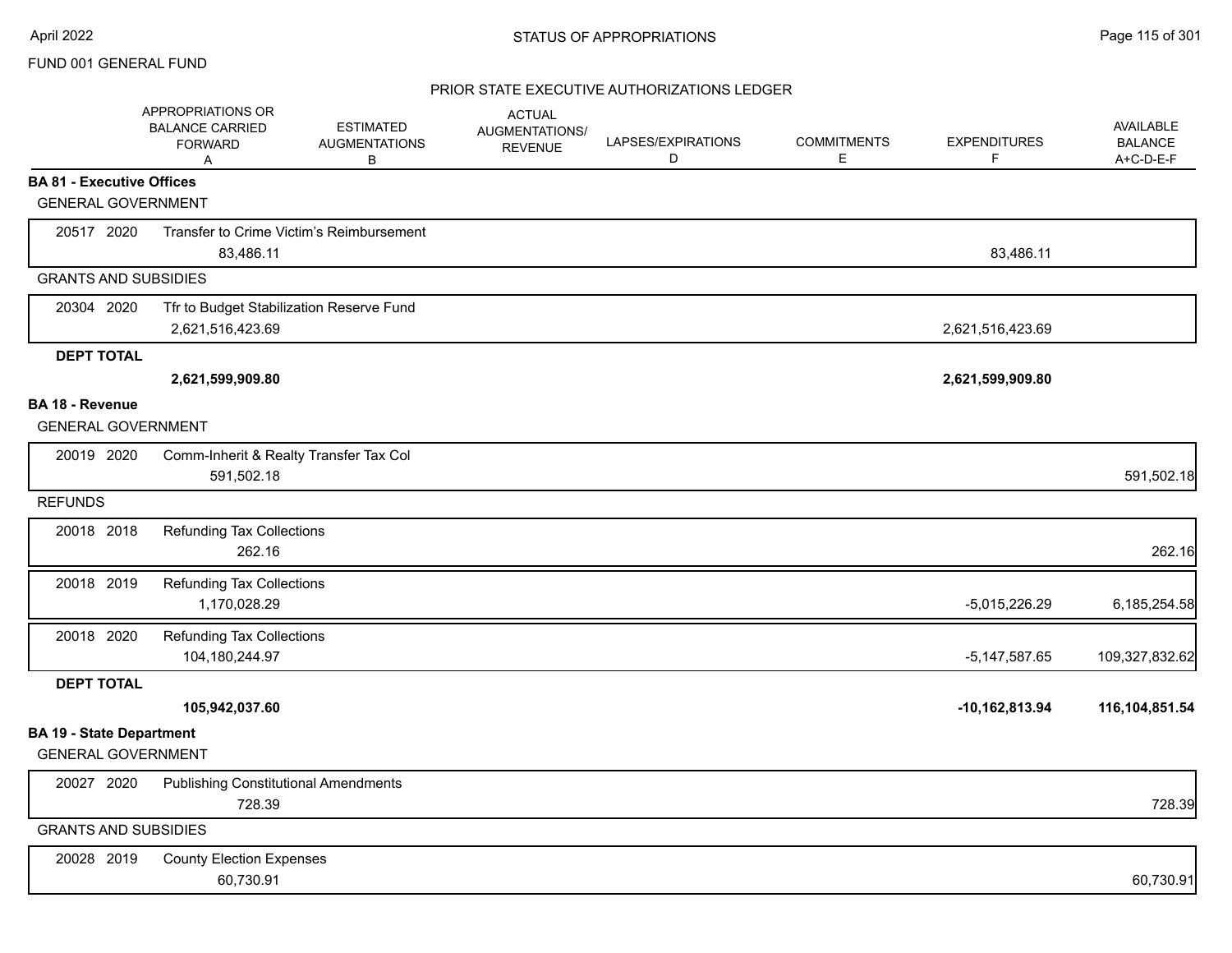#### PRIOR STATE EXECUTIVE AUTHORIZATIONS LEDGER

|                     | APPROPRIATIONS OR<br><b>BALANCE CARRIED</b><br><b>FORWARD</b><br>А | <b>ESTIMATED</b><br><b>AUGMENTATIONS</b> | <b>ACTUAL</b><br><b>AUGMENTATIONS/</b><br><b>REVENUE</b> | LAPSES/EXPIRATIONS | <b>COMMITMENTS</b> | <b>EXPENDITURES</b> | AVAILABLE<br><b>BALANCE</b><br>A+C-D-E-F |
|---------------------|--------------------------------------------------------------------|------------------------------------------|----------------------------------------------------------|--------------------|--------------------|---------------------|------------------------------------------|
| 20028 2020          | <b>County Election Expenses</b>                                    |                                          |                                                          |                    |                    |                     |                                          |
|                     | 356,871.28                                                         |                                          |                                                          |                    |                    |                     | 356,871.28                               |
| <b>DEPT TOTAL</b>   |                                                                    |                                          |                                                          |                    |                    |                     |                                          |
|                     | 418,330.58                                                         |                                          |                                                          |                    |                    |                     | 418,330.58                               |
| <b>LEDGER TOTAL</b> |                                                                    |                                          |                                                          |                    |                    |                     |                                          |
|                     | 2,727,960,277.98                                                   |                                          |                                                          |                    |                    | 2,611,437,095.86    | 116,523,182.12                           |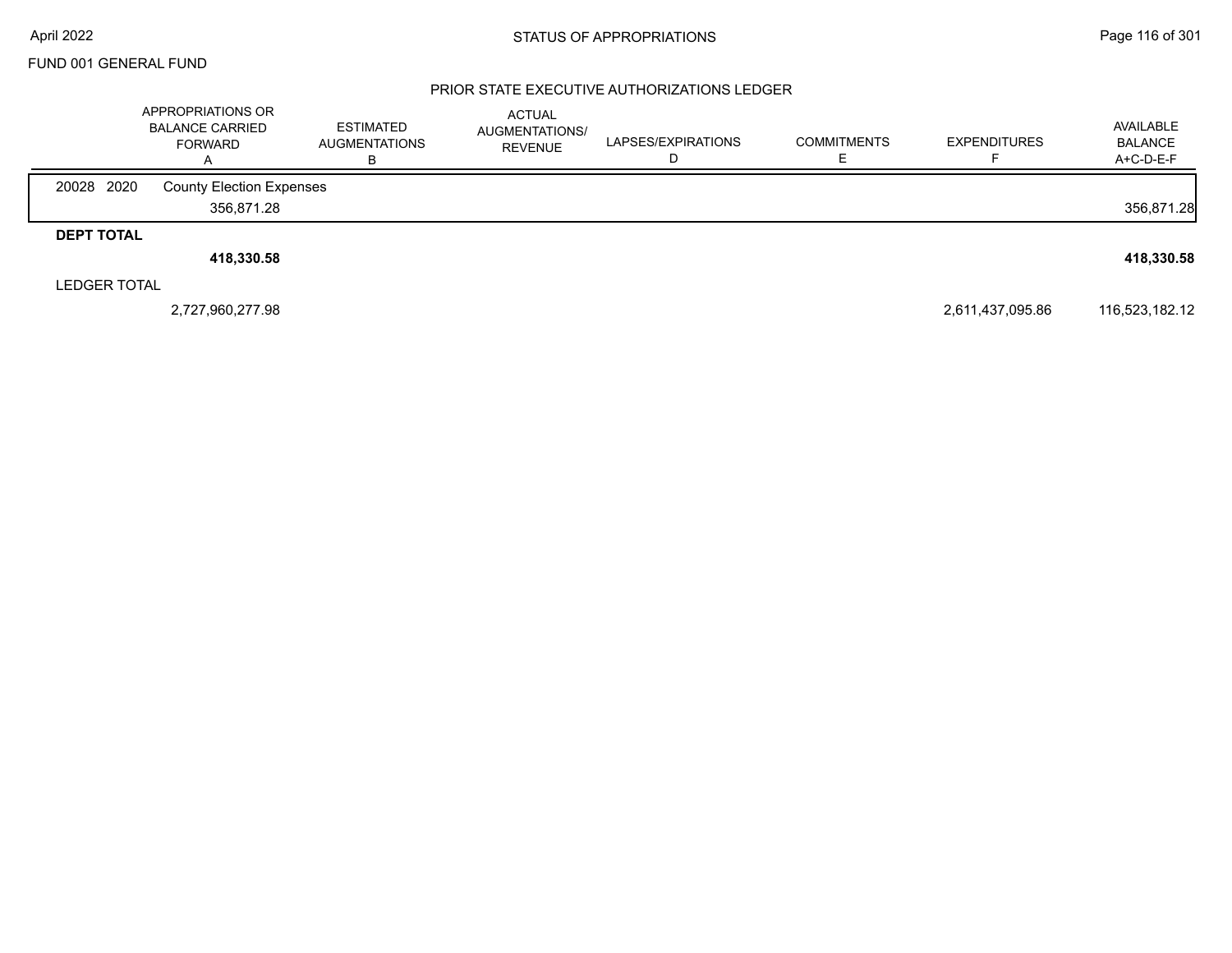### PRIOR STATE EXECUTIVE AUTHORIZATIONS - RESTRICTED LEDGER

|                                         | APPROPRIATIONS OR<br><b>BALANCE CARRIED</b><br><b>FORWARD</b><br>Α | <b>ESTIMATED</b><br><b>AUGMENTATIONS</b><br>В | <b>ACTUAL</b><br>AUGMENTATIONS/<br><b>REVENUE</b> | LAPSES/EXPIRATIONS<br>D | <b>COMMITMENTS</b><br>Е | <b>EXPENDITURES</b><br>F | AVAILABLE<br><b>BALANCE</b><br>A+C-D-E-F |
|-----------------------------------------|--------------------------------------------------------------------|-----------------------------------------------|---------------------------------------------------|-------------------------|-------------------------|--------------------------|------------------------------------------|
| <b>BA 81 - Executive Offices</b>        |                                                                    |                                               |                                                   |                         |                         |                          |                                          |
| <b>GENERAL GOVERNMENT</b>               |                                                                    |                                               |                                                   |                         |                         |                          |                                          |
| 26434 2019                              | <b>Agency IT Projects</b>                                          |                                               |                                                   |                         |                         |                          |                                          |
|                                         | 940,433.09                                                         |                                               | -860,044.08                                       |                         |                         | 80,389.01                |                                          |
| 26434 2020                              | Agency IT Projects                                                 |                                               |                                                   |                         |                         |                          |                                          |
|                                         | 9,786,876.00                                                       |                                               | $-9,042,308.85$                                   |                         |                         | 744,567.15               |                                          |
| <b>DEPT TOTAL</b>                       |                                                                    |                                               |                                                   |                         |                         |                          |                                          |
|                                         | 10,727,309.09                                                      |                                               | $-9,902,352.93$                                   |                         |                         | 824,956.16               |                                          |
| <b>BA 75 - Banking &amp; Securities</b> |                                                                    |                                               |                                                   |                         |                         |                          |                                          |
| <b>GENERAL GOVERNMENT</b>               |                                                                    |                                               |                                                   |                         |                         |                          |                                          |
| 26385 2018                              | Securities Operation                                               |                                               |                                                   |                         |                         |                          |                                          |
|                                         | 3.61                                                               |                                               |                                                   |                         |                         |                          | 3.61                                     |
| 26385 2019                              | Securities Operation                                               |                                               |                                                   |                         |                         |                          |                                          |
|                                         | 150,990.07                                                         |                                               |                                                   |                         |                         |                          | 150,990.07                               |
| 26385 2020                              | Securities Operation                                               |                                               |                                                   |                         |                         |                          |                                          |
|                                         | 1,946,394.78                                                       |                                               | $-1,753,857.70$                                   |                         |                         | 192,537.08               |                                          |
| 26385 2013                              | Securities Operation                                               |                                               |                                                   |                         |                         |                          |                                          |
|                                         | 122.48                                                             |                                               |                                                   |                         |                         |                          | 122.48                                   |
| <b>DEPT TOTAL</b>                       |                                                                    |                                               |                                                   |                         |                         |                          |                                          |
|                                         | 2,097,510.94                                                       |                                               | $-1,753,857.70$                                   |                         |                         | 192,537.08               | 151,116.16                               |
|                                         | <b>BA 32 - Civil Service Commission</b>                            |                                               |                                                   |                         |                         |                          |                                          |
| <b>GENERAL GOVERNMENT</b>               |                                                                    |                                               |                                                   |                         |                         |                          |                                          |
| 26469 2020                              | <b>Civil Service Commission</b>                                    |                                               |                                                   |                         |                         |                          |                                          |
|                                         | 1,423,825.04                                                       |                                               | $-1,338,104.28$                                   |                         |                         | 85,720.76                |                                          |
| <b>DEPT TOTAL</b>                       |                                                                    |                                               |                                                   |                         |                         |                          |                                          |
|                                         | 1,423,825.04                                                       |                                               | $-1,338,104.28$                                   |                         |                         | 85,720.76                |                                          |
|                                         | <b>BA 24 - Community &amp; Economic Develop</b>                    |                                               |                                                   |                         |                         |                          |                                          |
| <b>GRANTS AND SUBSIDIES</b>             |                                                                    |                                               |                                                   |                         |                         |                          |                                          |
| 26508 2020                              | COVID-HospitalityIndustryRecvry CBG Prgm                           |                                               |                                                   |                         |                         |                          |                                          |
|                                         |                                                                    |                                               | $-242,216.60$                                     |                         |                         | $-242,216.60$            |                                          |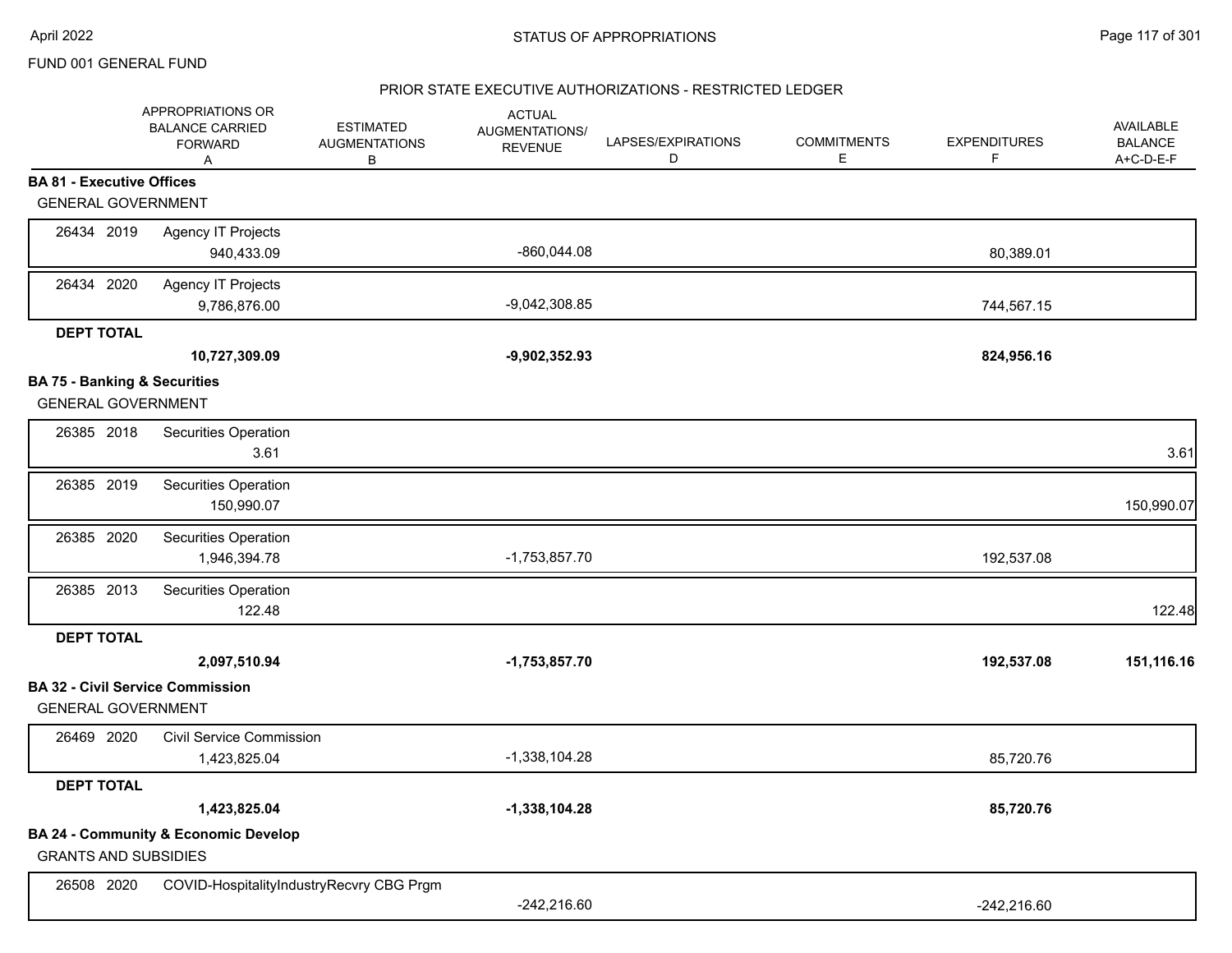#### PRIOR STATE EXECUTIVE AUTHORIZATIONS - RESTRICTED LEDGER

|                                                         | APPROPRIATIONS OR<br><b>BALANCE CARRIED</b><br><b>FORWARD</b><br>Α | <b>ESTIMATED</b><br><b>AUGMENTATIONS</b><br>В | <b>ACTUAL</b><br>AUGMENTATIONS/<br><b>REVENUE</b> | LAPSES/EXPIRATIONS<br>D | <b>COMMITMENTS</b><br>E. | <b>EXPENDITURES</b><br>F. | AVAILABLE<br><b>BALANCE</b><br>A+C-D-E-F |
|---------------------------------------------------------|--------------------------------------------------------------------|-----------------------------------------------|---------------------------------------------------|-------------------------|--------------------------|---------------------------|------------------------------------------|
| <b>DEPT TOTAL</b>                                       |                                                                    |                                               | $-242,216.60$                                     |                         |                          | $-242,216.60$             |                                          |
|                                                         | <b>BA 38 - Conservation &amp; Natural Resourc</b>                  |                                               |                                                   |                         |                          |                           |                                          |
| <b>GENERAL GOVERNMENT</b>                               |                                                                    |                                               |                                                   |                         |                          |                           |                                          |
| 26452 2018                                              | <b>ATV Management</b>                                              |                                               |                                                   |                         |                          |                           |                                          |
|                                                         | 152,060.00                                                         |                                               |                                                   |                         | 62,360.00                | 89,700.00                 |                                          |
| 26452 2019                                              | <b>ATV Management</b><br>559,432.70                                |                                               | $-0.04$                                           |                         | 279,208.00               | 280,224.66                |                                          |
| 26452 2020                                              | <b>ATV Management</b><br>2,076,183.86                              |                                               | -691,398.69                                       |                         | 860,228.23               | 524,556.94                |                                          |
| 26453 2019                                              | Snowmobile Management<br>13,290.65                                 |                                               | $-81.03$                                          |                         | 9,500.00                 | 3,709.62                  |                                          |
| 26453 2020                                              | Snowmobile Management<br>180,220.79                                |                                               | $-88,175.49$                                      |                         | 22,634.71                | 69,410.59                 |                                          |
| 26464 2019                                              | <b>Forest Regeneration</b><br>169,220.84                           |                                               |                                                   |                         |                          | 169,217.74                | 3.10                                     |
| 26464 2020                                              | Forest Regeneration<br>1,494,928.90                                |                                               |                                                   |                         | 7.51                     | 842,816.95                | 652,104.44                               |
| <b>DEPT TOTAL</b>                                       |                                                                    |                                               |                                                   |                         |                          |                           |                                          |
|                                                         | 4,645,337.74                                                       |                                               | $-779,655.25$                                     |                         | 1,233,938.45             | 1,979,636.50              | 652,107.54                               |
| <b>BA 11 - Corrections</b><br><b>GENERAL GOVERNMENT</b> |                                                                    |                                               |                                                   |                         |                          |                           |                                          |
| 26450 2020                                              | Rockview Farm Program<br>43,029.88                                 |                                               | $-7,399.18$                                       |                         |                          | 35,630.70                 |                                          |
| <b>DEPT TOTAL</b>                                       |                                                                    |                                               |                                                   |                         |                          |                           |                                          |
|                                                         | 43,029.88                                                          |                                               | $-7,399.18$                                       |                         |                          | 35,630.70                 |                                          |
| <b>GENERAL GOVERNMENT</b>                               | <b>BA 35 - Environmental Protection</b>                            |                                               |                                                   |                         |                          |                           |                                          |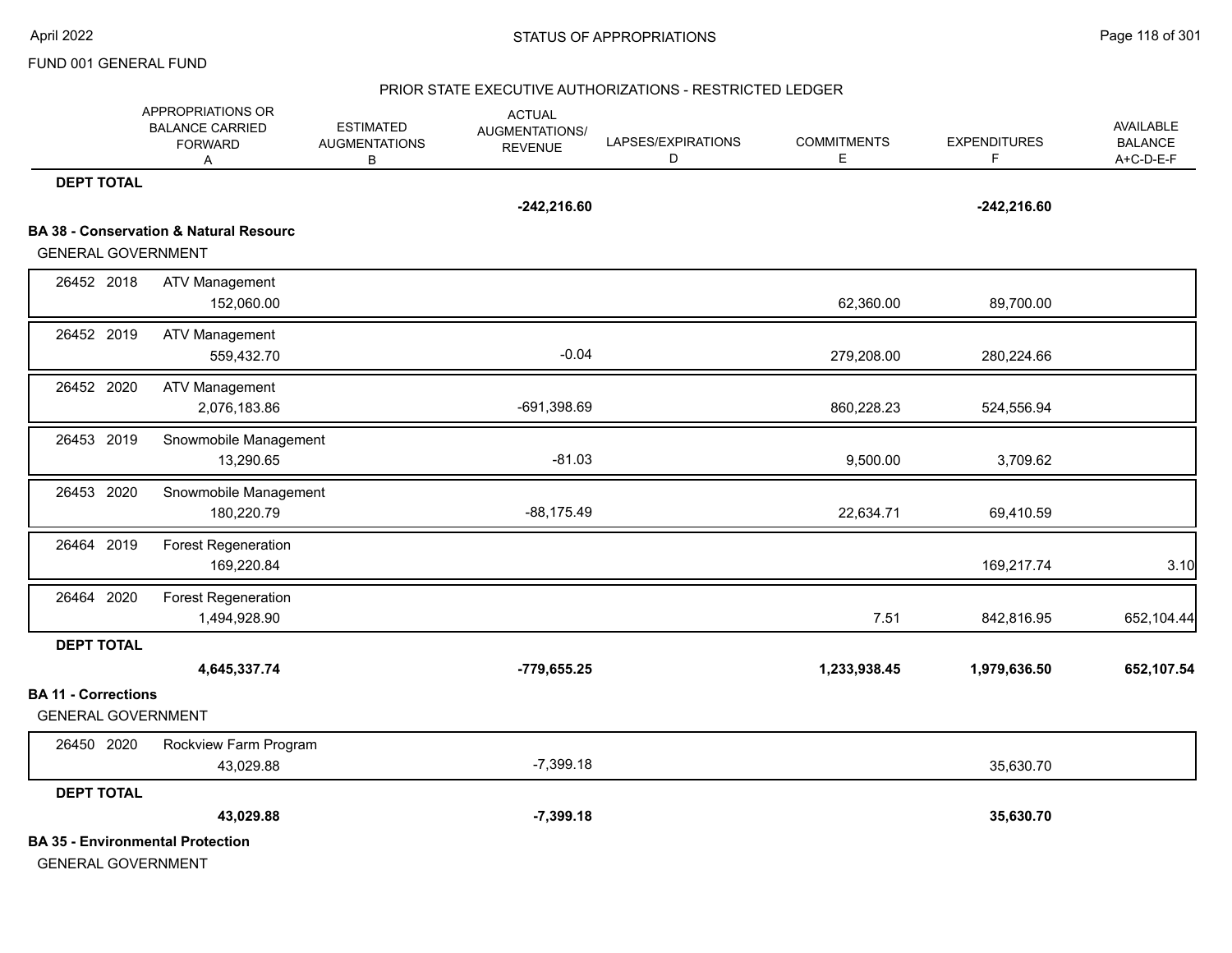#### PRIOR STATE EXECUTIVE AUTHORIZATIONS - RESTRICTED LEDGER

|                                 | APPROPRIATIONS OR<br><b>BALANCE CARRIED</b><br><b>FORWARD</b><br>Α | <b>ESTIMATED</b><br><b>AUGMENTATIONS</b><br>в | <b>ACTUAL</b><br>AUGMENTATIONS/<br><b>REVENUE</b> | LAPSES/EXPIRATIONS<br>D | <b>COMMITMENTS</b><br>Е | <b>EXPENDITURES</b><br>F | AVAILABLE<br><b>BALANCE</b><br>A+C-D-E-F |
|---------------------------------|--------------------------------------------------------------------|-----------------------------------------------|---------------------------------------------------|-------------------------|-------------------------|--------------------------|------------------------------------------|
| 26251 2020                      | Sewage Facilities Program Administration                           |                                               |                                                   |                         |                         |                          |                                          |
|                                 | 10,431.81                                                          |                                               | $-10,431.81$                                      |                         |                         |                          |                                          |
| <b>DEPT TOTAL</b>               |                                                                    |                                               |                                                   |                         |                         |                          |                                          |
|                                 | 10,431.81                                                          |                                               | $-10,431.81$                                      |                         |                         |                          |                                          |
| BA 67 - Health                  |                                                                    |                                               |                                                   |                         |                         |                          |                                          |
| <b>GENERAL GOVERNMENT</b>       |                                                                    |                                               |                                                   |                         |                         |                          |                                          |
| 26322 2020                      | Vital Statistics Improvement Admin                                 |                                               |                                                   |                         |                         |                          |                                          |
|                                 | 2,783,898.39                                                       |                                               |                                                   |                         | 178,853.54              | 1,573,576.79             | 1,031,468.06                             |
| <b>DEPT TOTAL</b>               |                                                                    |                                               |                                                   |                         |                         |                          |                                          |
|                                 | 2,783,898.39                                                       |                                               |                                                   |                         | 178,853.54              | 1,573,576.79             | 1,031,468.06                             |
| BA 12 - Labor & Industry        |                                                                    |                                               |                                                   |                         |                         |                          |                                          |
| <b>GENERAL GOVERNMENT</b>       |                                                                    |                                               |                                                   |                         |                         |                          |                                          |
| 26235 2020                      | Asbestos and Lead Certification                                    |                                               |                                                   |                         |                         |                          |                                          |
|                                 | 917,154.92                                                         |                                               |                                                   |                         | 88,200.00               | 85,619.34                | 743,335.58                               |
| <b>DEPT TOTAL</b>               |                                                                    |                                               |                                                   |                         |                         |                          |                                          |
|                                 | 917,154.92                                                         |                                               |                                                   |                         | 88,200.00               | 85,619.34                | 743,335.58                               |
| <b>BA 19 - State Department</b> |                                                                    |                                               |                                                   |                         |                         |                          |                                          |
| <b>GENERAL GOVERNMENT</b>       |                                                                    |                                               |                                                   |                         |                         |                          |                                          |
| 26239 2020                      |                                                                    | Bureau ofCorporatns&CharitableOrganizatn      |                                                   |                         |                         |                          |                                          |
|                                 | 1,174,264.27                                                       |                                               |                                                   |                         | 203.77                  | 460,047.29               | 714,013.21                               |
| <b>DEPT TOTAL</b>               |                                                                    |                                               |                                                   |                         |                         |                          |                                          |
|                                 | 1,174,264.27                                                       |                                               |                                                   |                         | 203.77                  | 460,047.29               | 714,013.21                               |
| <b>LEDGER TOTAL</b>             |                                                                    |                                               |                                                   |                         |                         |                          |                                          |
|                                 | 23,822,762.08                                                      |                                               | $-14,034,017.75$                                  |                         | 1,501,195.76            | 4,995,508.02             | 3,292,040.55                             |
|                                 |                                                                    |                                               |                                                   |                         |                         |                          |                                          |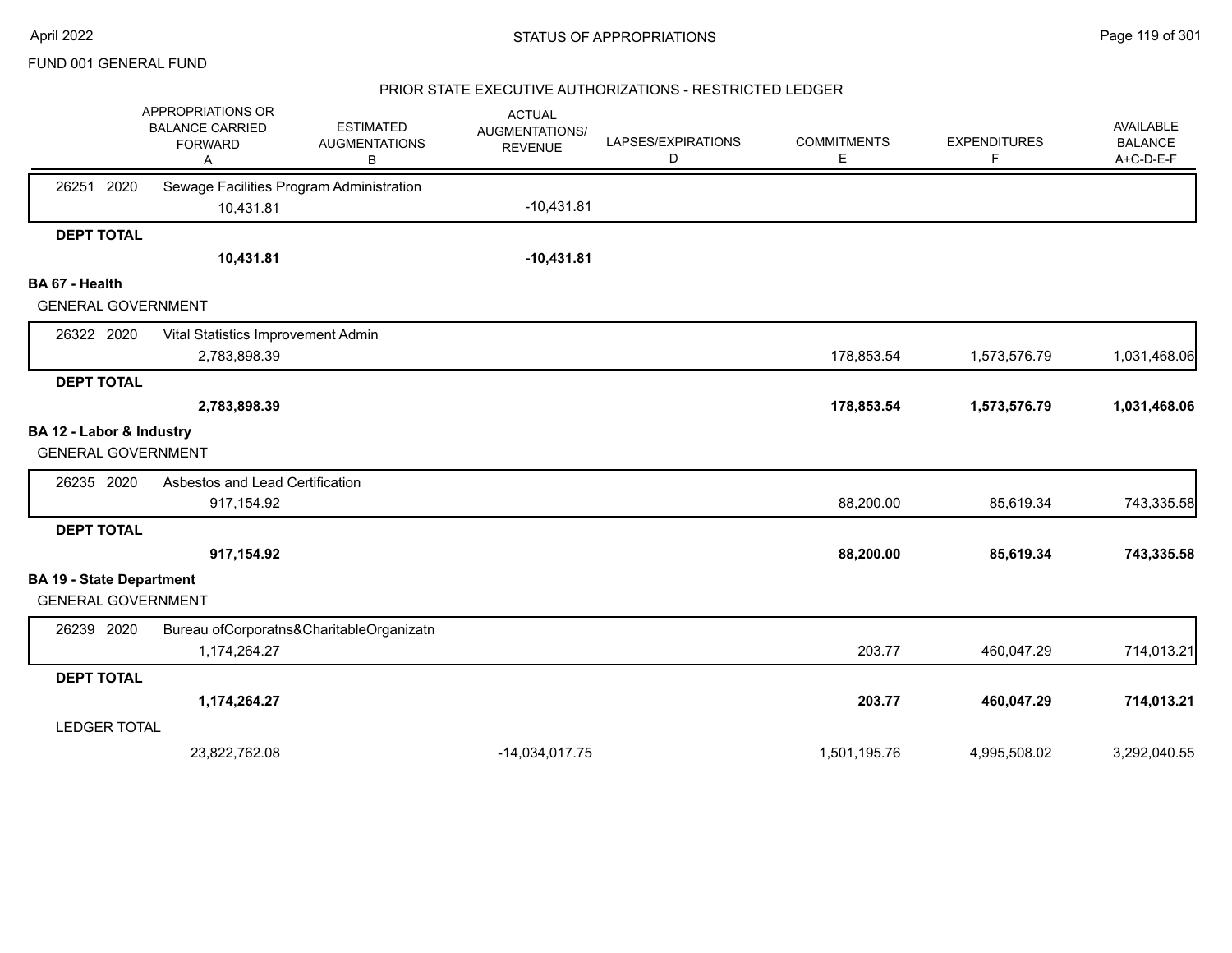|                                                               | APPROPRIATIONS OR<br><b>BALANCE CARRIED</b><br><b>FORWARD</b><br>A | <b>ESTIMATED</b><br><b>AUGMENTATIONS</b><br>B | <b>ACTUAL</b><br>AUGMENTATIONS/<br><b>REVENUE</b> | LAPSES/EXPIRATIONS<br>D | <b>COMMITMENTS</b><br>Е | <b>EXPENDITURES</b><br>F | AVAILABLE<br><b>BALANCE</b><br>A+C-D-E-F |
|---------------------------------------------------------------|--------------------------------------------------------------------|-----------------------------------------------|---------------------------------------------------|-------------------------|-------------------------|--------------------------|------------------------------------------|
|                                                               | <b>BA 31 - PA Emergency Management Agency</b>                      |                                               |                                                   |                         |                         |                          |                                          |
| <b>GRANTS AND SUBSIDIES</b>                                   |                                                                    |                                               |                                                   |                         |                         |                          |                                          |
| 30328 2018                                                    | <b>Hazard Mitigation</b><br>1,000,000.00                           |                                               |                                                   |                         |                         |                          | 1,000,000.00                             |
| 30328 2012                                                    | <b>Hazard Mitigation</b><br>1,292,236.46                           |                                               |                                                   |                         | 622,462.53              | 567,520.69               | 102,253.24                               |
| 30328 2013                                                    | <b>Hazard Mitigation</b><br>1,916,696.93                           |                                               |                                                   |                         | 1,171,509.75            | 560,617.25               | 184,569.93                               |
| 30355 2014                                                    | 616,450.80                                                         | Emergency Management Assistance Compact       |                                                   |                         |                         | $-7,103.52$              | 623,554.32                               |
| 30355 2017                                                    | 3,069,913.02                                                       | Emergency Management Assistance Compact       |                                                   |                         |                         |                          | 3,069,913.02                             |
| 30357 2016                                                    | <b>Disaster Relief</b>                                             |                                               |                                                   |                         | 15,307.24               | $-15,307.24$             |                                          |
| 30357 2018                                                    | <b>Disaster Relief</b><br>2,852,632.78                             |                                               |                                                   |                         | 1,820,684.93            | 581,987.00               | 449,960.85                               |
| 30357 2019                                                    | <b>Disaster Relief</b><br>3,723,827.77                             |                                               |                                                   |                         | 1,746,247.83            | $-3,204,999.51$          | 5,182,579.45                             |
| 30357 2020                                                    | <b>Disaster Relief</b><br>26,848,040.97                            |                                               |                                                   |                         | 5,631,891.48            | 8,581,007.77             | 12,635,141.72                            |
| <b>DEPT TOTAL</b>                                             |                                                                    |                                               |                                                   |                         |                         |                          |                                          |
|                                                               | 41,319,798.73                                                      |                                               |                                                   |                         | 11,008,103.76           | 7,063,722.44             | 23,247,972.53                            |
| <b>BA 40 - Ethics Commission</b><br><b>GENERAL GOVERNMENT</b> |                                                                    |                                               |                                                   |                         |                         |                          |                                          |
| 30310 2011                                                    | <b>State Ethics Commission</b><br>83.50                            |                                               |                                                   |                         |                         |                          | 83.50                                    |
| 30310 2012                                                    | <b>State Ethics Commission</b><br>172,991.45                       |                                               |                                                   |                         |                         |                          | 172,991.45                               |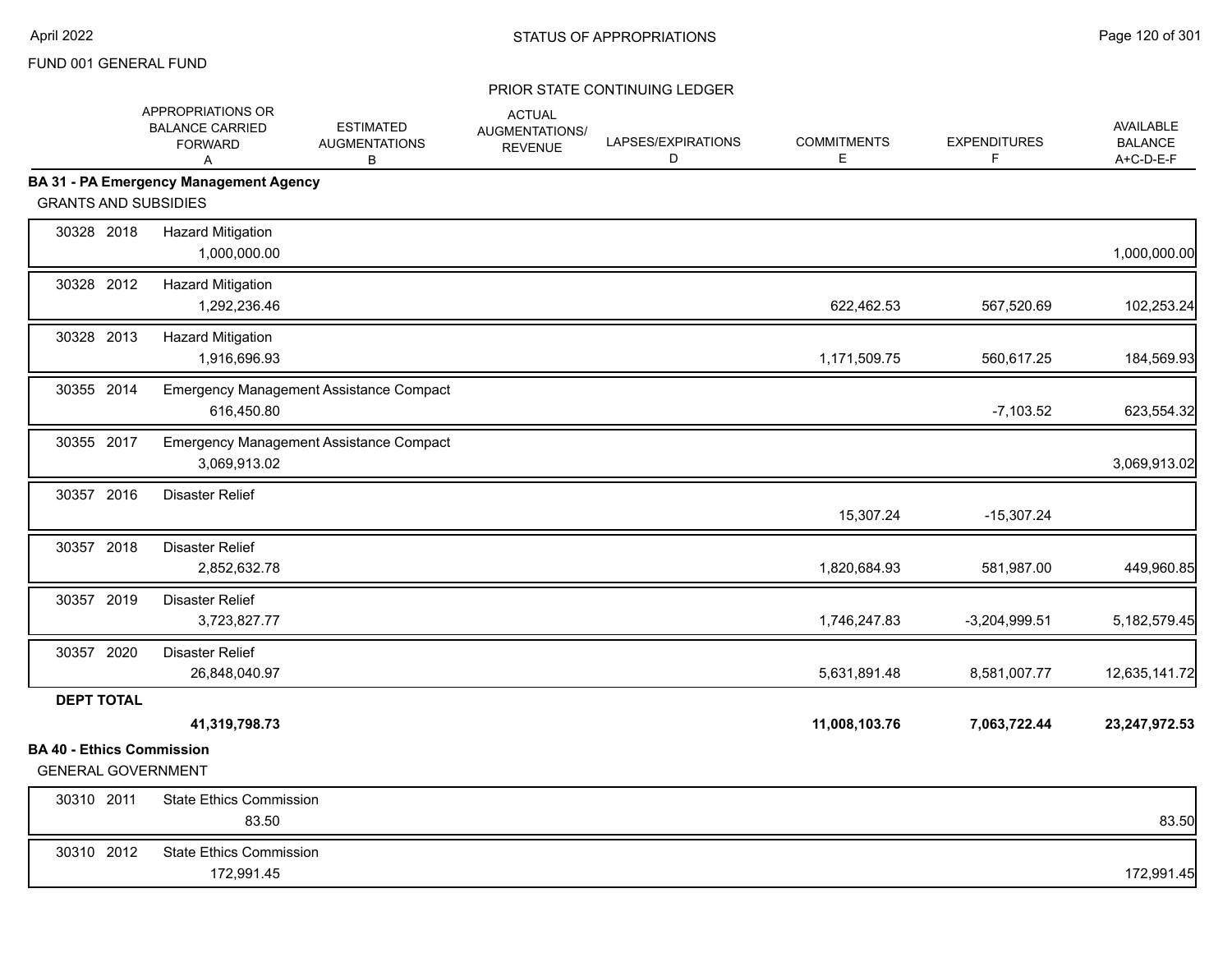|                           | APPROPRIATIONS OR<br><b>BALANCE CARRIED</b><br><b>FORWARD</b><br>Α | <b>ESTIMATED</b><br><b>AUGMENTATIONS</b><br>В | <b>ACTUAL</b><br>AUGMENTATIONS/<br><b>REVENUE</b> | LAPSES/EXPIRATIONS<br>D | <b>COMMITMENTS</b><br>E. | <b>EXPENDITURES</b><br>F | <b>AVAILABLE</b><br><b>BALANCE</b><br>A+C-D-E-F |
|---------------------------|--------------------------------------------------------------------|-----------------------------------------------|---------------------------------------------------|-------------------------|--------------------------|--------------------------|-------------------------------------------------|
| <b>DEPT TOTAL</b>         |                                                                    |                                               |                                                   |                         |                          |                          |                                                 |
|                           | 173,074.95                                                         |                                               |                                                   |                         |                          |                          | 173,074.95                                      |
|                           | <b>BA 43 - Health Care Cost Containment</b>                        |                                               |                                                   |                         |                          |                          |                                                 |
| <b>GENERAL GOVERNMENT</b> |                                                                    |                                               |                                                   |                         |                          |                          |                                                 |
| 30309 2019                | Health Care Cost Containment Council                               |                                               |                                                   |                         |                          | $-71,732.90$             | 71,732.90                                       |
| <b>DEPT TOTAL</b>         |                                                                    |                                               |                                                   |                         |                          | $-71,732.90$             | 71,732.90                                       |
| BA 41 - Senate            |                                                                    |                                               |                                                   |                         |                          |                          |                                                 |
| <b>GENERAL GOVERNMENT</b> |                                                                    |                                               |                                                   |                         |                          |                          |                                                 |
| 30037 2020                | Senators' Salaries                                                 |                                               |                                                   |                         |                          |                          |                                                 |
|                           | 2,231,347.87                                                       |                                               |                                                   |                         |                          | 2,231,347.87             |                                                 |
| 30039 2019                | <b>Employes of Chief Clerk</b>                                     |                                               |                                                   |                         |                          |                          |                                                 |
|                           | 1,025,824.22                                                       |                                               |                                                   |                         |                          | 1,025,824.22             |                                                 |
| 30039 2020                | <b>Employes of Chief Clerk</b>                                     |                                               |                                                   |                         |                          |                          |                                                 |
|                           | 3,085,000.00                                                       |                                               |                                                   |                         |                          | 1,148,971.63             | 1,936,028.37                                    |
| 30040 2020                | Salaried Officers & Employes                                       |                                               |                                                   |                         |                          |                          |                                                 |
|                           | 1,731,377.24                                                       |                                               |                                                   |                         |                          | 1,731,377.24             |                                                 |
| 30047 2019                | Committee on Appropriations (R)                                    |                                               |                                                   |                         |                          |                          |                                                 |
|                           | 652,179.95                                                         |                                               |                                                   |                         |                          | 652,179.95               |                                                 |
| 30047 2020                | Committee on Appropriations (R)                                    |                                               |                                                   |                         |                          |                          |                                                 |
|                           | 1,507,500.00                                                       |                                               |                                                   |                         |                          | 322,515.40               | 1,184,984.60                                    |
| 30060 2017                | <b>Incidental Expenses</b>                                         |                                               |                                                   |                         |                          |                          |                                                 |
|                           | 698,359.33                                                         |                                               |                                                   |                         |                          | 698,359.33               |                                                 |
| 30060 2018                | <b>Incidental Expenses</b>                                         |                                               |                                                   |                         |                          |                          |                                                 |
|                           | 2,947,424.63                                                       |                                               |                                                   |                         |                          | 146,383.66               | 2,801,040.97                                    |
| 30060 2019                | <b>Incidental Expenses</b>                                         |                                               |                                                   |                         |                          |                          |                                                 |
|                           | 3,593,476.80                                                       |                                               |                                                   |                         |                          | $-573.85$                | 3,594,050.65                                    |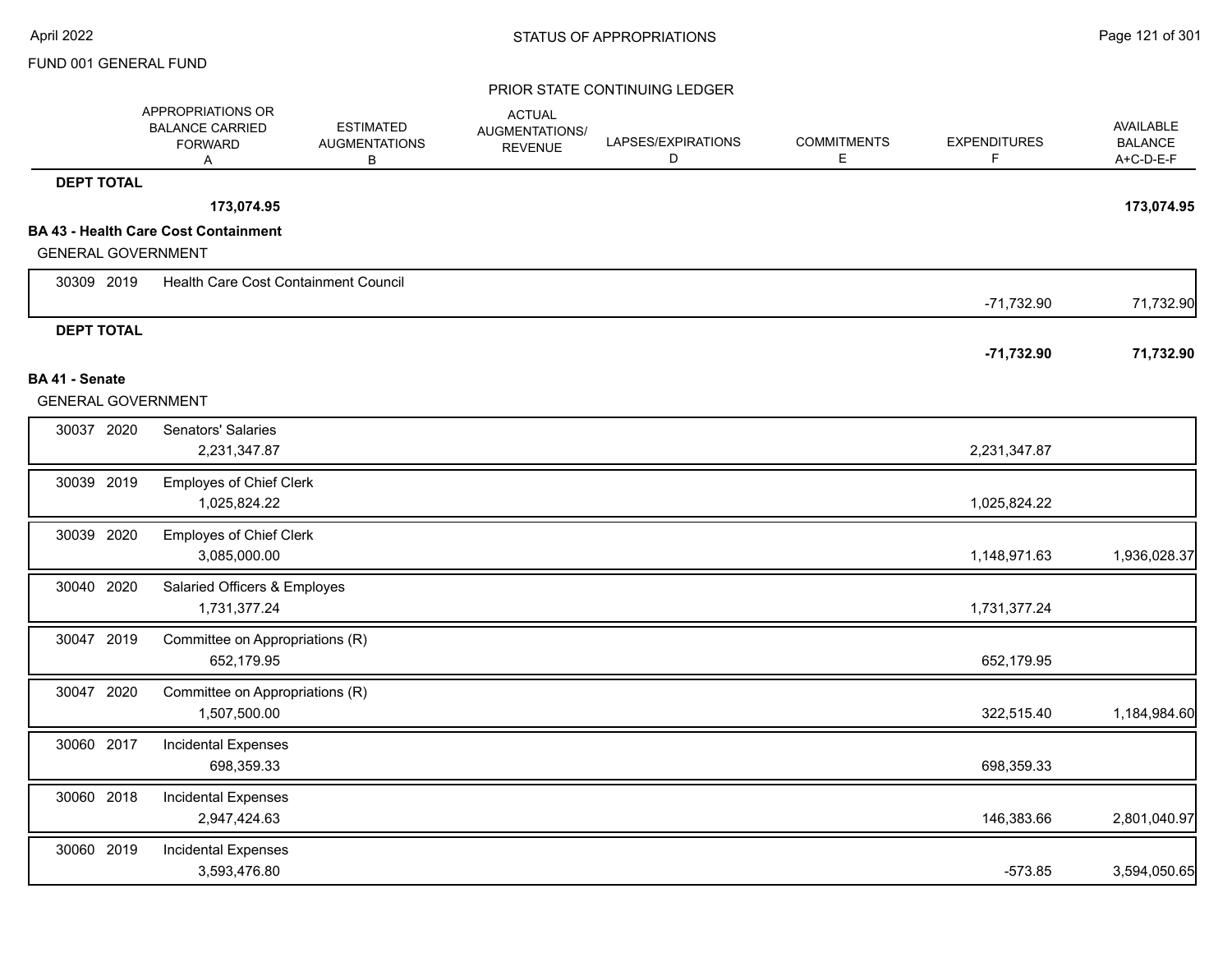|                           | APPROPRIATIONS OR<br><b>BALANCE CARRIED</b><br><b>FORWARD</b><br>Α | <b>ESTIMATED</b><br><b>AUGMENTATIONS</b><br>В | <b>ACTUAL</b><br>AUGMENTATIONS/<br><b>REVENUE</b> | LAPSES/EXPIRATIONS<br>D | <b>COMMITMENTS</b><br>Ε | <b>EXPENDITURES</b><br>F | AVAILABLE<br><b>BALANCE</b><br>A+C-D-E-F |
|---------------------------|--------------------------------------------------------------------|-----------------------------------------------|---------------------------------------------------|-------------------------|-------------------------|--------------------------|------------------------------------------|
| 30060 2020                | Incidental Expenses<br>3,585,542.77                                |                                               |                                                   |                         |                         | 1,476.71                 | 3,584,066.06                             |
| 30061 2019                | Committee on Appropriations (D)<br>528,820.02                      |                                               |                                                   |                         |                         | 528,820.02               |                                          |
| 30061 2020                | Committee on Appropriations (D)<br>1,458,779.71                    |                                               |                                                   |                         |                         | $-29,233.09$             | 1,488,012.80                             |
| 30062 2019                | Expenses-Senators<br>7,869.02                                      |                                               |                                                   |                         |                         | 7,869.02                 |                                          |
| 30062 2020                | Expenses-Senators<br>1,404,455.91                                  |                                               |                                                   |                         |                         | 614,355.61               | 790,100.30                               |
| 30063 2018                | Legislative Printing & Expenses<br>3,532,245.80                    |                                               |                                                   |                         |                         | 3,532,245.80             |                                          |
| 30063 2019                | Legislative Printing & Expenses<br>8,048,000.00                    |                                               |                                                   |                         |                         | 4,621,952.73             | 3,426,047.27                             |
| 30063 2020                | Legislative Printing & Expenses<br>6,174,174.57                    |                                               |                                                   |                         |                         | $-1,752,107.99$          | 7,926,282.56                             |
| 30218 2020                | Caucus Operations (D)<br>6,319,845.58                              |                                               |                                                   |                         |                         | 6,319,845.58             |                                          |
| 30219 2020                | Caucus Operations (R)<br>12,968,835.36                             |                                               |                                                   |                         |                         | 12,968,835.36            |                                          |
| <b>DEPT TOTAL</b>         | 61,501,058.78                                                      |                                               |                                                   |                         |                         | 34,770,445.20            | 26,730,613.58                            |
| <b>GENERAL GOVERNMENT</b> | <b>BA 42 - House of Representatives</b>                            |                                               |                                                   |                         |                         |                          |                                          |
| 30073 2020                | Members' Salaries, Speaker's Extra Comp<br>3,239,649.52            |                                               |                                                   |                         |                         | 2,385,180.10             | 854,469.42                               |
| 30075 2016                | National Legislative Conference Expenses<br>18,446.48              |                                               |                                                   |                         |                         | 13,410.37                | 5,036.11                                 |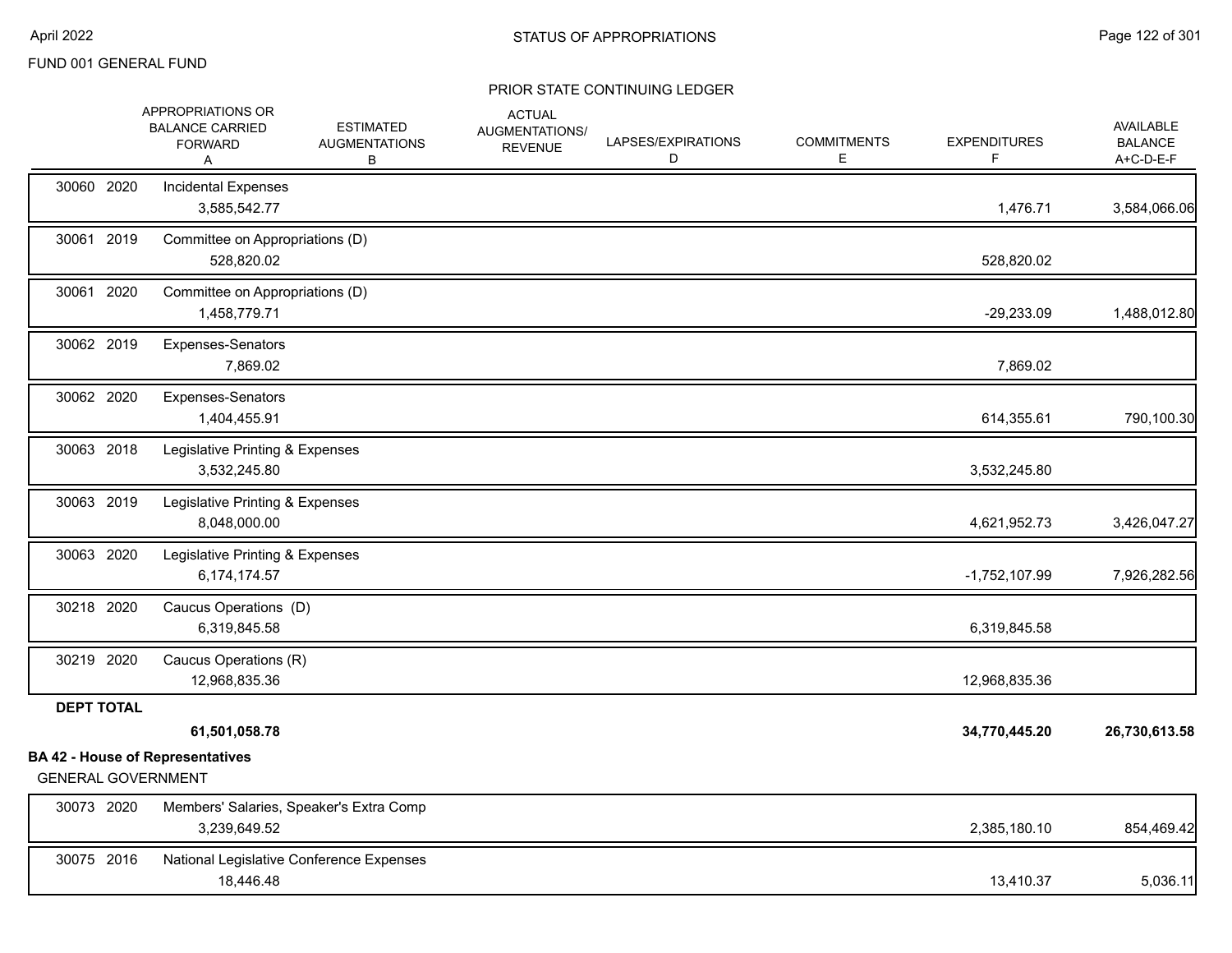|            | APPROPRIATIONS OR<br><b>BALANCE CARRIED</b><br><b>FORWARD</b><br>Α | <b>ESTIMATED</b><br><b>AUGMENTATIONS</b><br>В | <b>ACTUAL</b><br>AUGMENTATIONS/<br><b>REVENUE</b> | LAPSES/EXPIRATIONS<br>D | <b>COMMITMENTS</b><br>E. | <b>EXPENDITURES</b><br>F. | <b>AVAILABLE</b><br><b>BALANCE</b><br>A+C-D-E-F |
|------------|--------------------------------------------------------------------|-----------------------------------------------|---------------------------------------------------|-------------------------|--------------------------|---------------------------|-------------------------------------------------|
| 30075 2017 | 11,000.00                                                          | National Legislative Conference Expenses      |                                                   |                         |                          | 3,284.75                  | 7,715.25                                        |
| 30077 2014 | Speaker's Office<br>553,781.96                                     |                                               |                                                   |                         |                          | 553,781.96                |                                                 |
| 30077 2015 | Speaker's Office<br>1,757,000.00                                   |                                               |                                                   |                         |                          | 1,757,000.00              |                                                 |
| 30077 2016 | Speaker's Office<br>1,810,000.00                                   |                                               |                                                   |                         |                          | 25,805.21                 | 1,784,194.79                                    |
| 30077 2017 | Speaker's Office<br>1,810,000.00                                   |                                               |                                                   |                         |                          |                           | 1,810,000.00                                    |
| 30077 2018 | Speaker's Office<br>1,810,000.00                                   |                                               |                                                   |                         |                          |                           | 1,810,000.00                                    |
| 30077 2019 | Speaker's Office<br>1,810,000.00                                   |                                               |                                                   |                         |                          |                           | 1,810,000.00                                    |
| 30077 2020 | Speaker's Office<br>1,810,000.00                                   |                                               |                                                   |                         |                          |                           | 1,810,000.00                                    |
| 30078 2020 | 4,766,611.25                                                       | Bi-Partisan Committee, Chief Clerk & Com      |                                                   |                         |                          | 4,471,609.53              | 295,001.72                                      |
| 30080 2019 | 30,896.01                                                          | Mileage: Reps, Officers, & Employees          |                                                   |                         |                          | 23,298.08                 | 7,597.93                                        |
| 30080 2020 | 393,093.55                                                         | Mileage: Reps, Officers, & Employees          |                                                   |                         |                          | 95,405.10                 | 297,688.45                                      |
| 30082 2019 | Chief Clerk & Legislative Journal<br>1,362,656.87                  |                                               |                                                   |                         |                          | 772,331.74                | 590,325.13                                      |
| 30082 2020 | Chief Clerk & Legislative Journal<br>2,619,720.76                  |                                               |                                                   |                         |                          | 257,523.54                | 2,362,197.22                                    |
| 30083 2016 | Speaker<br>16,000.00                                               |                                               |                                                   |                         |                          | 16,000.00                 |                                                 |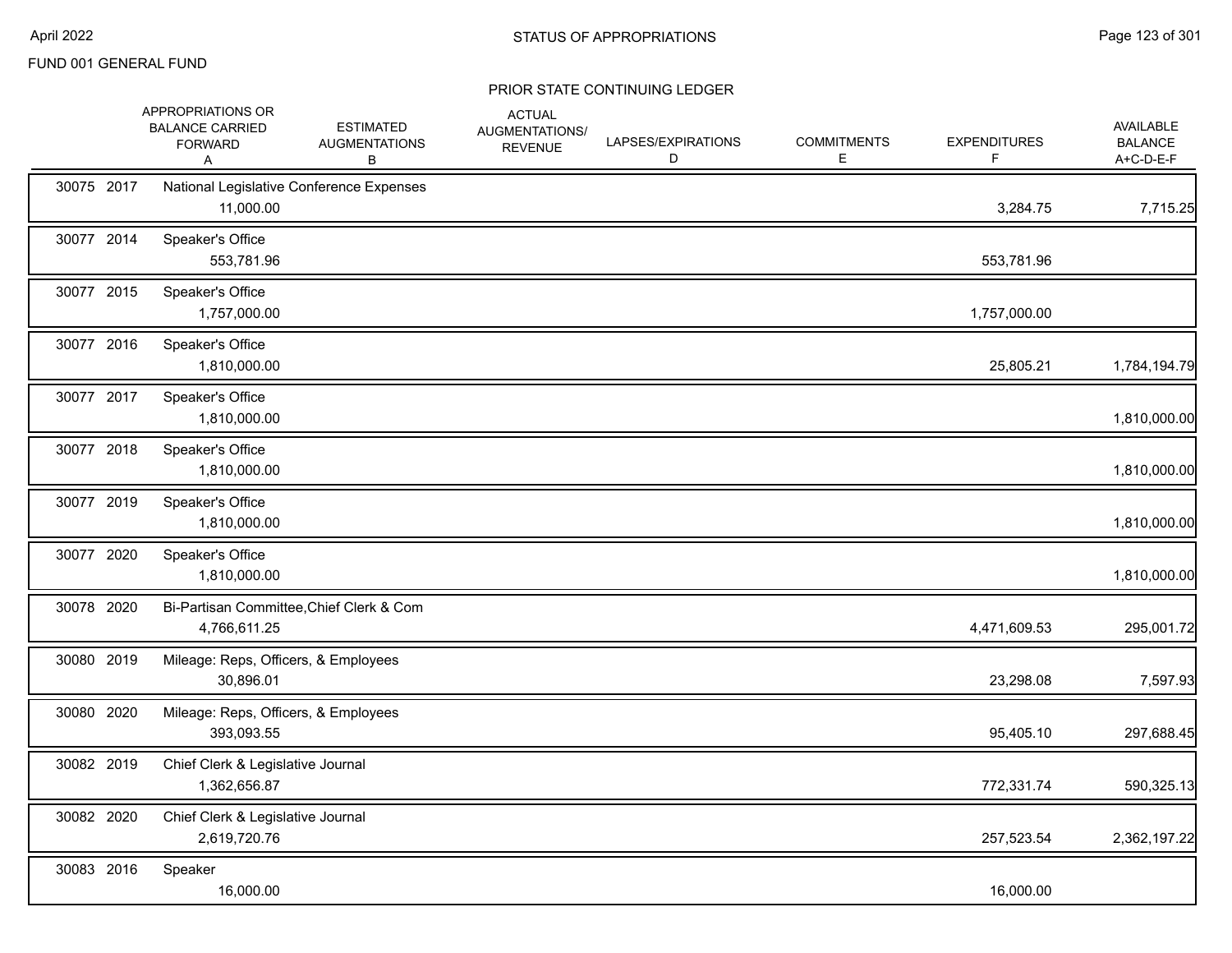|            | APPROPRIATIONS OR<br><b>BALANCE CARRIED</b><br><b>FORWARD</b><br>Α | <b>ESTIMATED</b><br><b>AUGMENTATIONS</b><br>В | <b>ACTUAL</b><br>AUGMENTATIONS/<br><b>REVENUE</b> | LAPSES/EXPIRATIONS<br>D | <b>COMMITMENTS</b><br>E. | <b>EXPENDITURES</b> | AVAILABLE<br><b>BALANCE</b><br>A+C-D-E-F |
|------------|--------------------------------------------------------------------|-----------------------------------------------|---------------------------------------------------|-------------------------|--------------------------|---------------------|------------------------------------------|
| 30083 2017 | Speaker<br>20,000.00                                               |                                               |                                                   |                         |                          |                     | 20,000.00                                |
| 30083 2018 | Speaker<br>20,000.00                                               |                                               |                                                   |                         |                          |                     | 20,000.00                                |
| 30083 2019 | Speaker<br>20,000.00                                               |                                               |                                                   |                         |                          |                     | 20,000.00                                |
| 30083 2020 | Speaker<br>20,000.00                                               |                                               |                                                   |                         |                          |                     | 20,000.00                                |
| 30084 2020 | <b>Chief Clerk</b><br>468,368.37                                   |                                               |                                                   |                         |                          | 372,143.27          | 96,225.10                                |
| 30085 2015 | Floor Leader (R)<br>5,000.00                                       |                                               |                                                   |                         |                          | 5,000.00            |                                          |
| 30085 2016 | Floor Leader (R)<br>7,000.00                                       |                                               |                                                   |                         |                          |                     | 7,000.00                                 |
| 30085 2017 | Floor Leader (R)<br>7,000.00                                       |                                               |                                                   |                         |                          |                     | 7,000.00                                 |
| 30085 2018 | Floor Leader (R)<br>7,000.00                                       |                                               |                                                   |                         |                          |                     | 7,000.00                                 |
| 30085 2019 | Floor Leader (R)<br>7,000.00                                       |                                               |                                                   |                         |                          |                     | 7,000.00                                 |
| 30085 2020 | Floor Leader (R)<br>7,000.00                                       |                                               |                                                   |                         |                          |                     | 7,000.00                                 |
| 30086 2020 | Floor Leader (D)<br>4,760.26                                       |                                               |                                                   |                         |                          | 1,817.32            | 2,942.94                                 |
| 30091 2019 | Chairman-Appropriations Committee (R)<br>6,000.00                  |                                               |                                                   |                         |                          |                     | 6,000.00                                 |
| 30091 2020 | Chairman-Appropriations Committee (R)<br>6,000.00                  |                                               |                                                   |                         |                          |                     | 6,000.00                                 |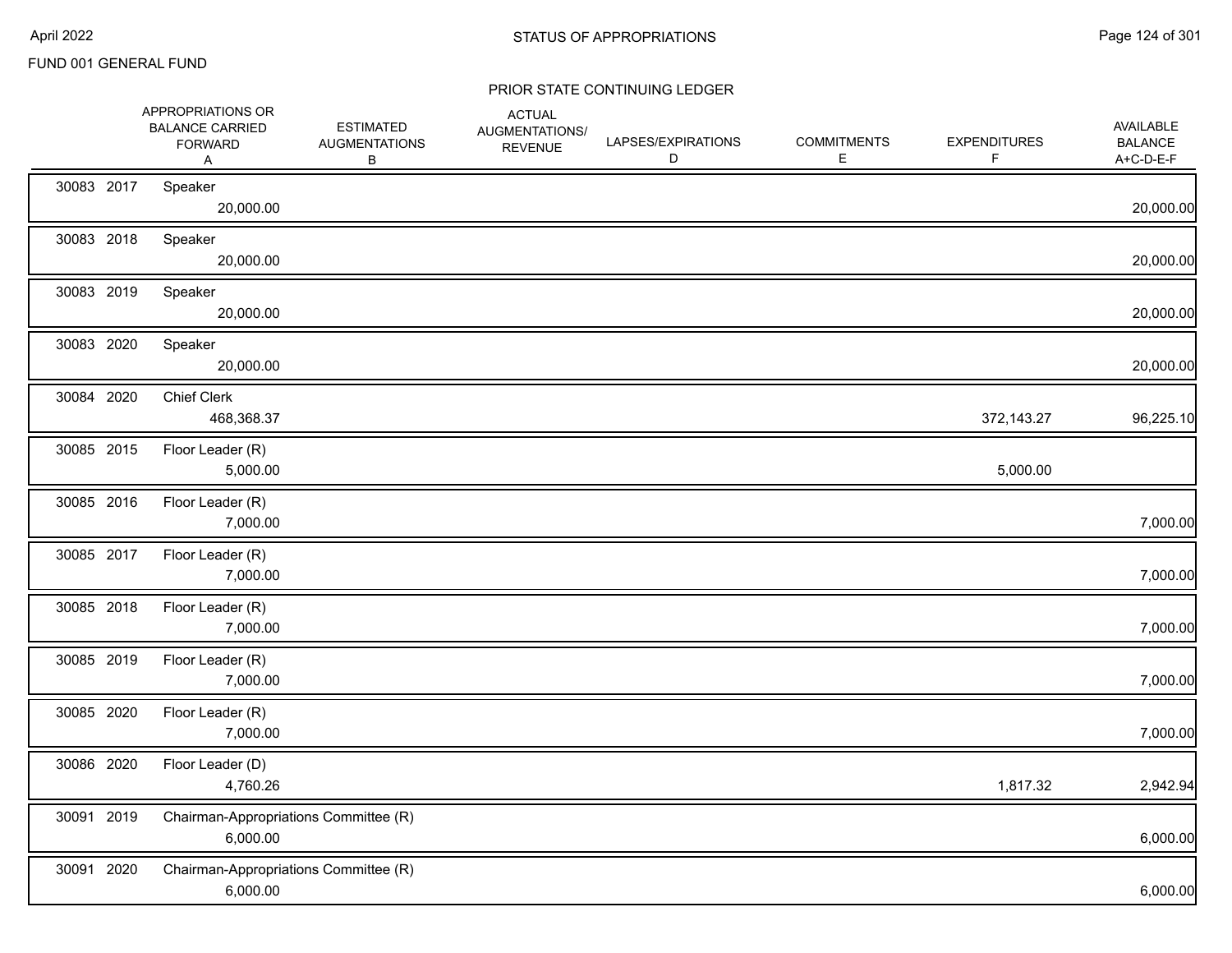|            | APPROPRIATIONS OR<br><b>BALANCE CARRIED</b><br><b>FORWARD</b><br>A | <b>ESTIMATED</b><br><b>AUGMENTATIONS</b><br>В | <b>ACTUAL</b><br>AUGMENTATIONS/<br><b>REVENUE</b> | LAPSES/EXPIRATIONS<br>D | <b>COMMITMENTS</b><br>Е | <b>EXPENDITURES</b><br>F. | <b>AVAILABLE</b><br><b>BALANCE</b><br>A+C-D-E-F |
|------------|--------------------------------------------------------------------|-----------------------------------------------|---------------------------------------------------|-------------------------|-------------------------|---------------------------|-------------------------------------------------|
| 30095 2018 | <b>Incidental Expenses</b><br>163,249.25                           |                                               |                                                   |                         |                         |                           | 163,249.25                                      |
| 30095 2019 | Incidental Expenses<br>46,700.05                                   |                                               |                                                   |                         |                         |                           | 46,700.05                                       |
| 30095 2020 | <b>Incidental Expenses</b><br>3,528,551.15                         |                                               |                                                   |                         |                         | 2,392,822.61              | 1,135,728.54                                    |
| 30097 2019 | Committee on Appropriations (R)<br>2,781,977.50                    |                                               |                                                   |                         |                         | 2,781,977.50              |                                                 |
| 30097 2020 | Committee on Appropriations (R)<br>3,223,000.00                    |                                               |                                                   |                         |                         | 531,551.96                | 2,691,448.04                                    |
| 30099 2018 | Expenses-Representative<br>1,012,391.44                            |                                               |                                                   |                         |                         | 1,012,391.44              |                                                 |
| 30099 2019 | Expenses-Representative<br>1,205,649.20                            |                                               |                                                   |                         |                         | 1,205,564.20              | 85.00                                           |
| 30099 2020 | Expenses-Representative<br>3,113,127.18                            |                                               |                                                   |                         |                         | 1,118,950.19              | 1,994,176.99                                    |
| 30100 2019 | Legislative Printing & Expenses<br>111,331.78                      |                                               |                                                   |                         |                         | 111,331.78                |                                                 |
| 30100 2020 | Legislative Printing & Expenses<br>4,825,649.25                    |                                               |                                                   |                         |                         | 4,236,453.50              | 589,195.75                                      |
| 30102 2014 | Special Leadership Account (R)                                     |                                               |                                                   |                         |                         | $-44,200.00$              | 44,200.00                                       |
| 30102 2015 | Special Leadership Account (R)<br>3,497,013.06                     |                                               |                                                   |                         |                         | $-933, 198.04$            | 4,430,211.10                                    |
| 30102 2016 | Special Leadership Account (R)<br>6,045,000.00                     |                                               |                                                   |                         |                         |                           | 6,045,000.00                                    |
| 30102 2017 | Special Leadership Account (R)<br>6,045,000.00                     |                                               |                                                   |                         |                         |                           | 6,045,000.00                                    |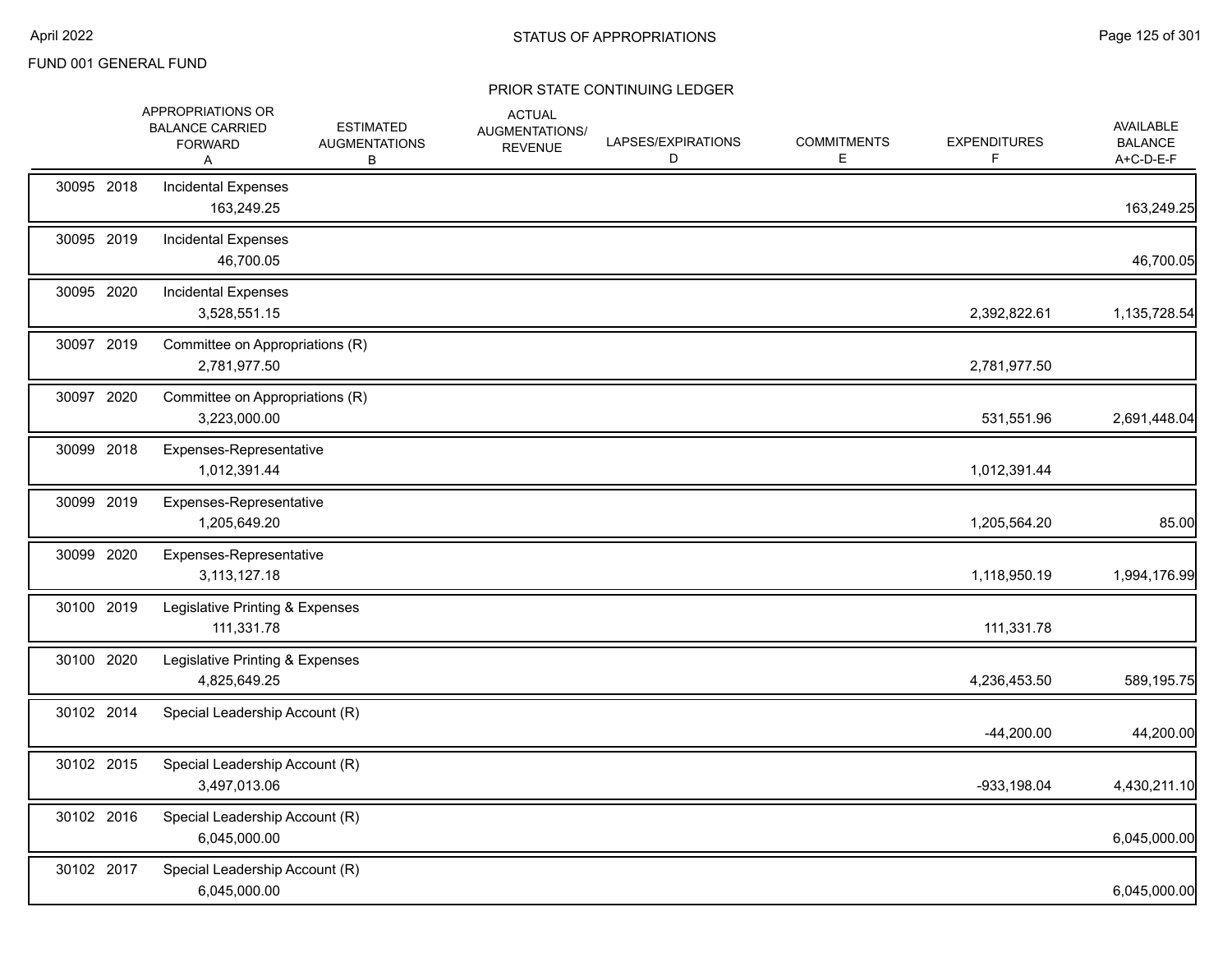|            | APPROPRIATIONS OR<br><b>BALANCE CARRIED</b><br><b>FORWARD</b><br>A | <b>ESTIMATED</b><br><b>AUGMENTATIONS</b><br>В | <b>ACTUAL</b><br>AUGMENTATIONS/<br><b>REVENUE</b> | LAPSES/EXPIRATIONS<br>D | <b>COMMITMENTS</b><br>E. | <b>EXPENDITURES</b> | <b>AVAILABLE</b><br><b>BALANCE</b><br>A+C-D-E-F |
|------------|--------------------------------------------------------------------|-----------------------------------------------|---------------------------------------------------|-------------------------|--------------------------|---------------------|-------------------------------------------------|
| 30102 2018 | Special Leadership Account (R)<br>6,045,000.00                     |                                               |                                                   |                         |                          |                     | 6,045,000.00                                    |
| 30102 2019 | Special Leadership Account (R)<br>6,045,000.00                     |                                               |                                                   |                         |                          |                     | 6,045,000.00                                    |
| 30102 2020 | Special Leadership Account (R)<br>6,045,000.00                     |                                               |                                                   |                         |                          |                     | 6,045,000.00                                    |
| 30103 2015 | Special Leadership Account (D)<br>452,138.77                       |                                               |                                                   |                         |                          | -4,010,981.70       | 4,463,120.47                                    |
| 30103 2016 | Special Leadership Account (D)<br>6,018,646.40                     |                                               |                                                   |                         |                          | 36.58               | 6,018,609.82                                    |
| 30103 2017 | Special Leadership Account (D)<br>6,045,000.00                     |                                               |                                                   |                         |                          |                     | 6,045,000.00                                    |
| 30103 2018 | Special Leadership Account (D)<br>6,045,000.00                     |                                               |                                                   |                         |                          |                     | 6,045,000.00                                    |
| 30103 2019 | Special Leadership Account (D)<br>6,045,000.00                     |                                               |                                                   |                         |                          |                     | 6,045,000.00                                    |
| 30103 2020 | Special Leadership Account (D)<br>6,045,000.00                     |                                               |                                                   |                         |                          |                     | 6,045,000.00                                    |
| 30105 2018 | Committee on Appropriations (D)<br>625,427.26                      |                                               |                                                   |                         |                          | 625,427.26          |                                                 |
| 30105 2019 | Committee on Appropriations (D)<br>3,223,000.00                    |                                               |                                                   |                         |                          | 1,774,572.74        | 1,448,427.26                                    |
| 30105 2020 | Committee on Appropriations (D)<br>3,223,000.00                    |                                               |                                                   |                         |                          |                     | 3,223,000.00                                    |
| 30107 2016 | Administrator for Staff (D)<br>12,636.00                           |                                               |                                                   |                         |                          | 9.00                | 12,627.00                                       |
| 30107 2017 | Administrator for Staff (D)<br>20,000.00                           |                                               |                                                   |                         |                          |                     | 20,000.00                                       |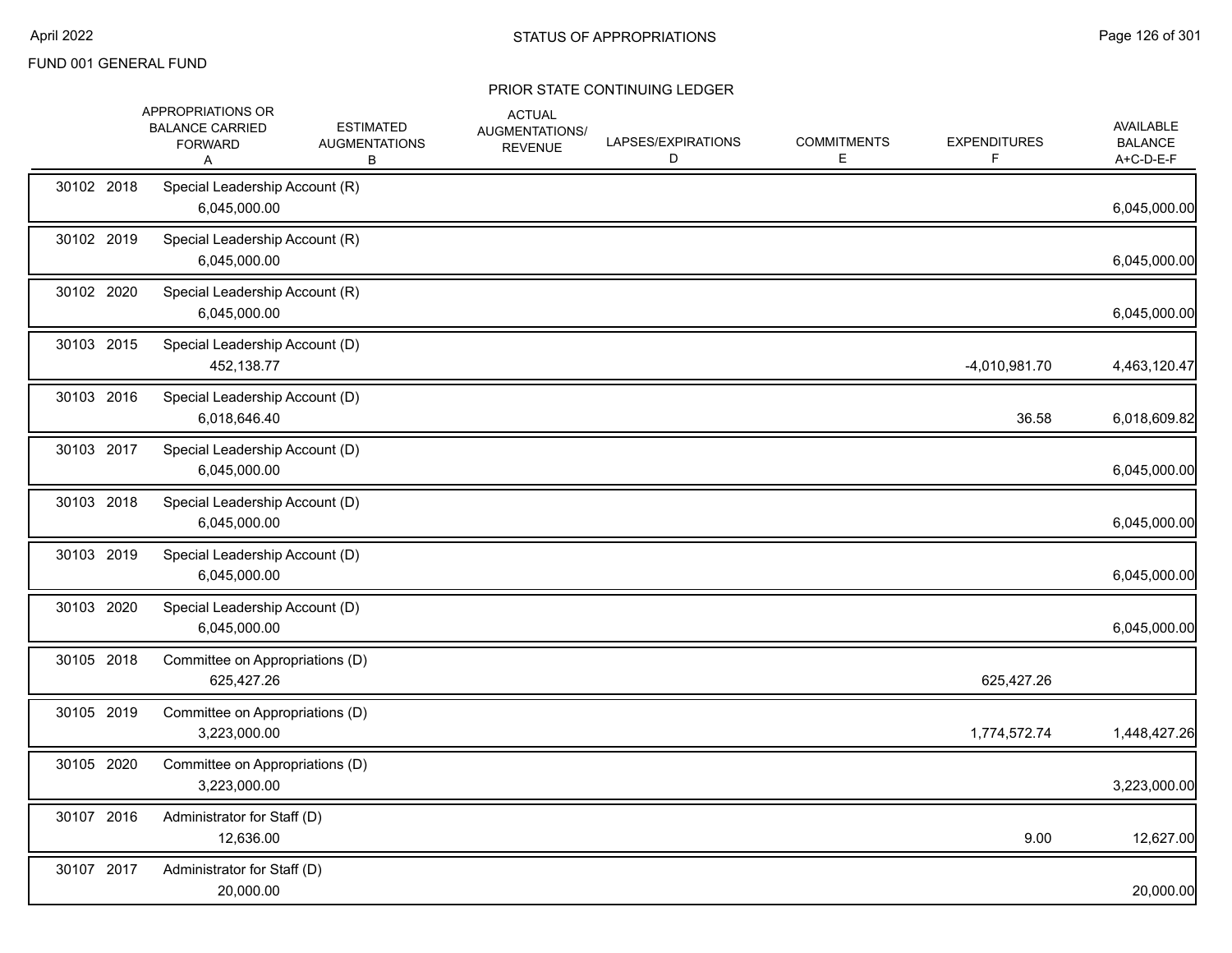|            | APPROPRIATIONS OR<br><b>BALANCE CARRIED</b><br><b>FORWARD</b><br>Α | <b>ESTIMATED</b><br><b>AUGMENTATIONS</b><br>В | <b>ACTUAL</b><br>AUGMENTATIONS/<br><b>REVENUE</b> | LAPSES/EXPIRATIONS<br>D | <b>COMMITMENTS</b><br>Е | <b>EXPENDITURES</b> | <b>AVAILABLE</b><br><b>BALANCE</b><br>A+C-D-E-F |
|------------|--------------------------------------------------------------------|-----------------------------------------------|---------------------------------------------------|-------------------------|-------------------------|---------------------|-------------------------------------------------|
| 30107 2018 | Administrator for Staff (D)<br>20,000.00                           |                                               |                                                   |                         |                         |                     | 20,000.00                                       |
| 30107 2019 | Administrator for Staff (D)<br>20,000.00                           |                                               |                                                   |                         |                         |                     | 20,000.00                                       |
| 30107 2020 | Administrator for Staff (D)<br>20,000.00                           |                                               |                                                   |                         |                         |                     | 20,000.00                                       |
| 30108 2019 | Chairman Appropriations Committee (D)<br>6,000.00                  |                                               |                                                   |                         |                         | 6,000.00            |                                                 |
| 30108 2020 | Chairman Appropriations Committee (D)<br>6,000.00                  |                                               |                                                   |                         |                         | 6,000.00            |                                                 |
| 30109 2014 | Administrator for Staff (R)<br>20,000.00                           |                                               |                                                   |                         |                         |                     | 20,000.00                                       |
| 30109 2015 | Administrator for Staff (R)<br>20,000.00                           |                                               |                                                   |                         |                         |                     | 20,000.00                                       |
| 30109 2016 | Administrator for Staff (R)<br>20,000.00                           |                                               |                                                   |                         |                         |                     | 20,000.00                                       |
| 30109 2017 | Administrator for Staff (R)<br>20,000.00                           |                                               |                                                   |                         |                         |                     | 20,000.00                                       |
| 30109 2018 | Administrator for Staff (R)<br>20,000.00                           |                                               |                                                   |                         |                         |                     | 20,000.00                                       |
| 30109 2019 | Administrator for Staff (R)<br>20,000.00                           |                                               |                                                   |                         |                         |                     | 20,000.00                                       |
| 30109 2020 | Administrator for Staff (R)<br>20,000.00                           |                                               |                                                   |                         |                         |                     | 20,000.00                                       |
| 30109 2012 | Administrator for Staff (R)<br>20,000.00                           |                                               |                                                   |                         |                         | 20,000.00           |                                                 |
| 30109 2013 | Administrator for Staff (R)<br>20,000.00                           |                                               |                                                   |                         |                         |                     | 20,000.00                                       |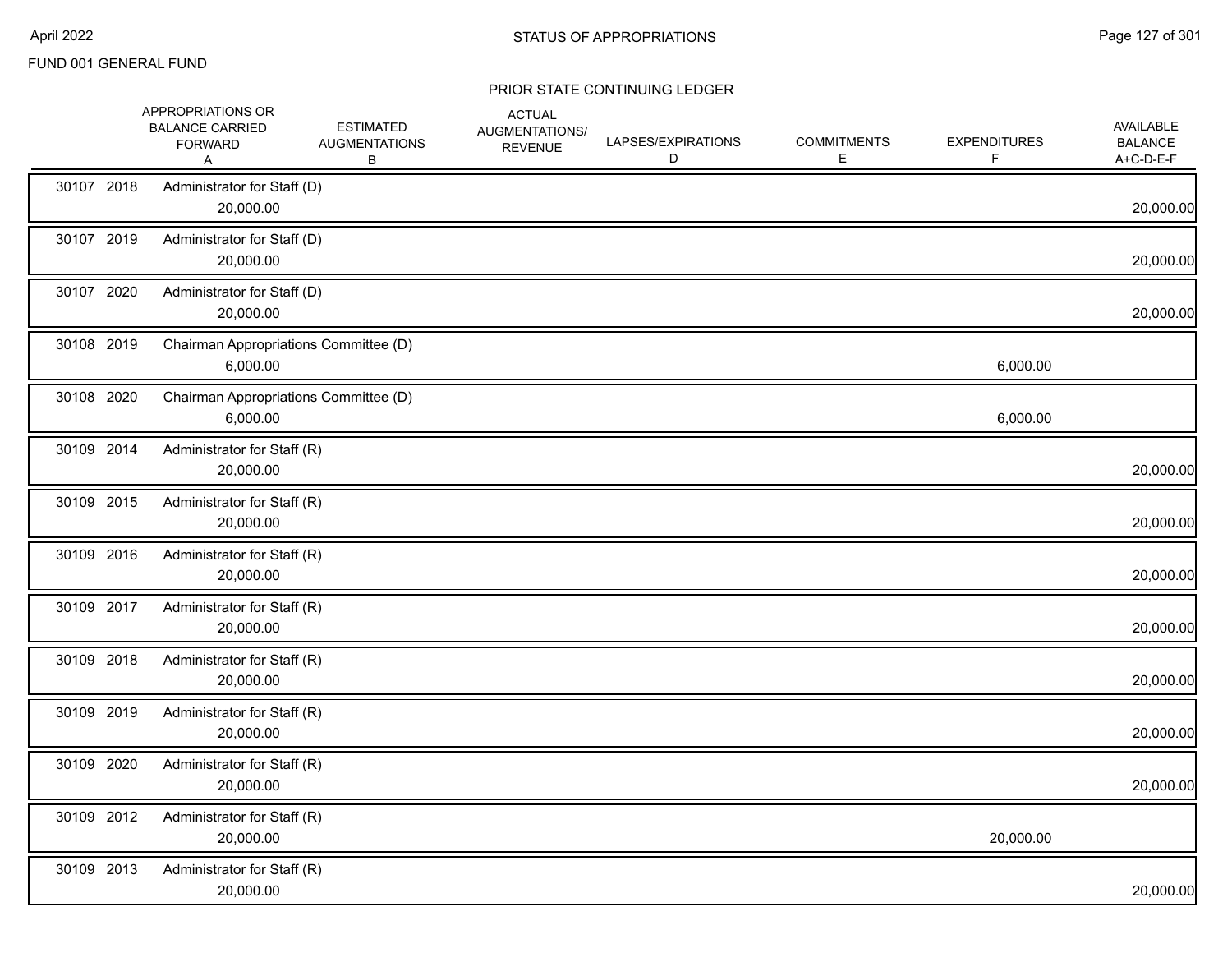|                   | APPROPRIATIONS OR<br><b>BALANCE CARRIED</b><br><b>FORWARD</b><br>Α             | <b>ESTIMATED</b><br><b>AUGMENTATIONS</b><br>В | <b>ACTUAL</b><br>AUGMENTATIONS/<br><b>REVENUE</b> | LAPSES/EXPIRATIONS<br>D | <b>COMMITMENTS</b><br>Е | <b>EXPENDITURES</b><br>F | <b>AVAILABLE</b><br><b>BALANCE</b><br>$A+C-D-E-F$ |
|-------------------|--------------------------------------------------------------------------------|-----------------------------------------------|---------------------------------------------------|-------------------------|-------------------------|--------------------------|---------------------------------------------------|
| 30311 2020        | Caucus Operations (R)<br>7,926,490.64                                          |                                               |                                                   |                         |                         | 6,063,381.72             | 1,863,108.92                                      |
| 30312 2020        | Caucus Operations (D)<br>17,304,458.71                                         |                                               |                                                   |                         |                         | 17,304,458.71            |                                                   |
| <b>DEPT TOTAL</b> |                                                                                |                                               |                                                   |                         |                         |                          |                                                   |
|                   | 141,395,422.67                                                                 |                                               |                                                   |                         |                         | 44,956,140.42            | 96,439,282.25                                     |
|                   | BA 44 - Legislative Reference Bureau<br><b>GENERAL GOVERNMENT</b>              |                                               |                                                   |                         |                         |                          |                                                   |
| 30115 2019        | <b>LRB-Salaries &amp; Expenses</b><br>62,552.03                                |                                               |                                                   |                         |                         | 62,552.03                |                                                   |
| 30115 2020        | <b>LRB-Salaries &amp; Expenses</b><br>6,881,047.98                             |                                               |                                                   |                         |                         | 6,624,365.79             | 256,682.19                                        |
| 30117 2019        | Printing of Pa Bulletin & Pa Code<br>149,520.34                                |                                               |                                                   |                         |                         | 149,520.34               |                                                   |
| 30117 2020        | Printing of Pa Bulletin & Pa Code<br>886,000.00                                |                                               |                                                   |                         |                         | 641,738.41               | 244,261.59                                        |
| 30286 2006        | Legislative Drafting System<br>66,053.10                                       |                                               |                                                   |                         |                         |                          | 66,053.10                                         |
| <b>DEPT TOTAL</b> |                                                                                |                                               |                                                   |                         |                         |                          |                                                   |
|                   | 8,045,173.45                                                                   |                                               |                                                   |                         |                         | 7,478,176.57             | 566,996.88                                        |
|                   | <b>BA 45 - Legislative Misc &amp; Commissions</b><br><b>GENERAL GOVERNMENT</b> |                                               |                                                   |                         |                         |                          |                                                   |
| 30118 2019        | <b>Local Government Commission</b><br>375,146.48                               |                                               |                                                   |                         |                         | 375,146.48               |                                                   |
| 30118 2020        | <b>Local Government Commission</b><br>1,081,980.72                             |                                               |                                                   |                         |                         | 372,781.74               | 709,198.98                                        |
| 30119 2017        | Legislative Audit Advisory Commission<br>6,242.00                              |                                               |                                                   |                         |                         |                          | 6,242.00                                          |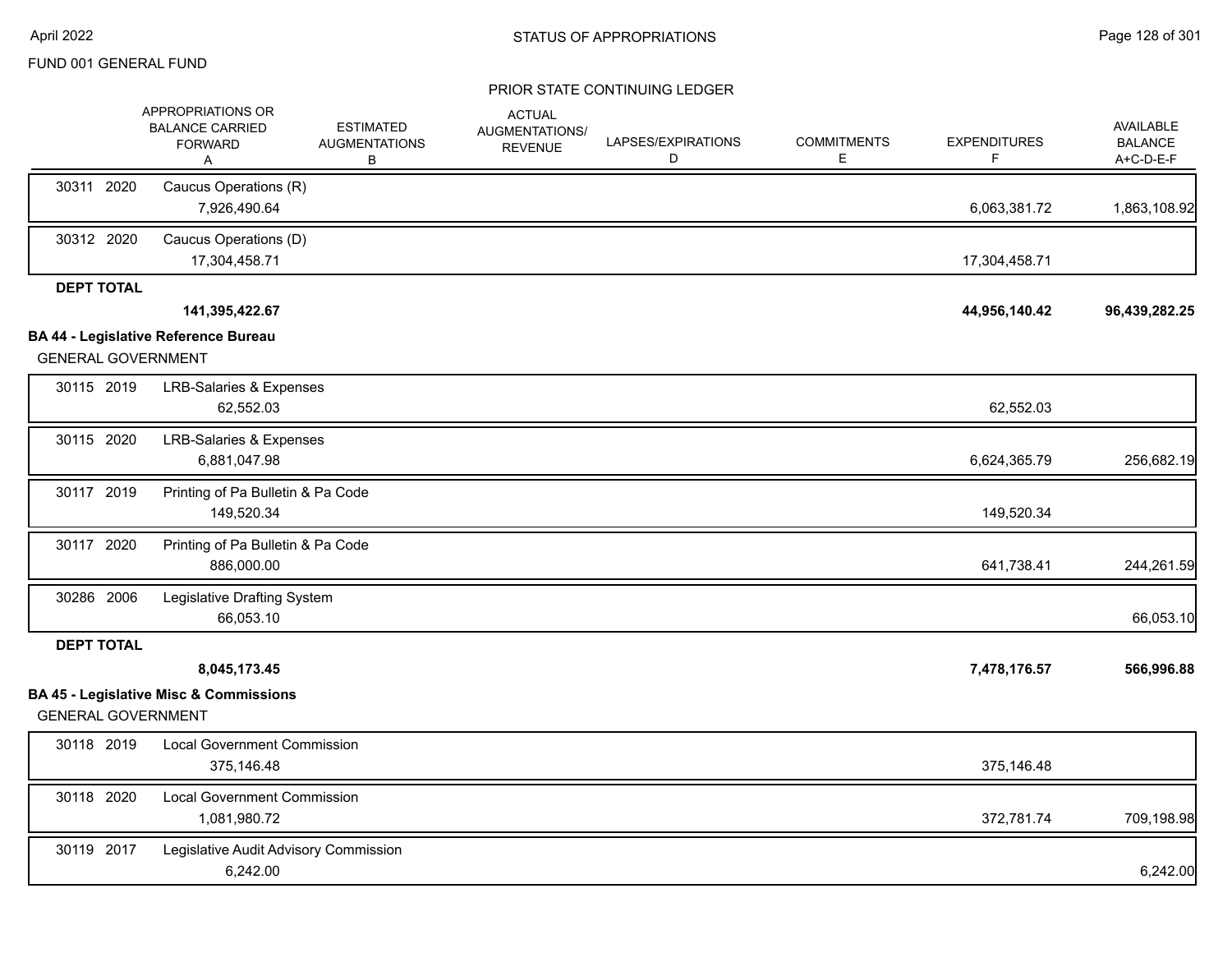|            | APPROPRIATIONS OR<br><b>BALANCE CARRIED</b><br><b>FORWARD</b><br>A | <b>ESTIMATED</b><br><b>AUGMENTATIONS</b><br>В | <b>ACTUAL</b><br>AUGMENTATIONS/<br><b>REVENUE</b> | LAPSES/EXPIRATIONS<br>D | <b>COMMITMENTS</b><br>E | <b>EXPENDITURES</b><br>F | AVAILABLE<br><b>BALANCE</b><br>A+C-D-E-F |
|------------|--------------------------------------------------------------------|-----------------------------------------------|---------------------------------------------------|-------------------------|-------------------------|--------------------------|------------------------------------------|
| 30119 2018 | Legislative Audit Advisory Commission<br>244,000.00                |                                               |                                                   |                         |                         | 167,500.00               | 76,500.00                                |
| 30119 2019 | Legislative Audit Advisory Commission<br>285,000.00                |                                               |                                                   |                         |                         |                          | 285,000.00                               |
| 30119 2020 | Legislative Audit Advisory Commission<br>285,000.00                |                                               |                                                   |                         |                         |                          | 285,000.00                               |
| 30121 2017 | <b>Local Government Codes</b><br>117,355.54                        |                                               |                                                   |                         |                         |                          | 117,355.54                               |
| 30121 2018 | <b>Local Government Codes</b><br>23,065.40                         |                                               |                                                   |                         |                         |                          | 23,065.40                                |
| 30121 2019 | <b>Local Government Codes</b><br>24,063.00                         |                                               |                                                   |                         |                         |                          | 24,063.00                                |
| 30121 2020 | <b>Local Government Codes</b><br>24,000.00                         |                                               |                                                   |                         |                         |                          | 24,000.00                                |
| 30122 2020 | <b>Capitol Preservation Committee</b><br>381,319.90                |                                               |                                                   |                         |                         | 381,319.90               |                                          |
| 30123 2019 | <b>Capitol Restoration</b><br>485,469.37                           |                                               |                                                   |                         |                         | 485,469.37               |                                          |
| 30123 2020 | <b>Capitol Restoration</b><br>3,157,000.00                         |                                               |                                                   |                         |                         | 1,740,109.34             | 1,416,890.66                             |
| 30127 2015 | <b>Commission on Sentencing</b><br>615,100.00                      |                                               |                                                   |                         |                         | $-132,000.00$            | 747,100.00                               |
| 30127 2019 | <b>Commission on Sentencing</b><br>244,000.00                      |                                               |                                                   |                         |                         | 33,127.63                | 210,872.37                               |
| 30127 2020 | <b>Commission on Sentencing</b><br>603,306.20                      |                                               |                                                   |                         |                         | 252,438.66               | 350,867.54                               |
| 30128 1989 | Health Care Cost Containment<br>1,927,492.95                       |                                               | 501,370.48                                        |                         |                         | 151,387.72               | 2,277,475.71                             |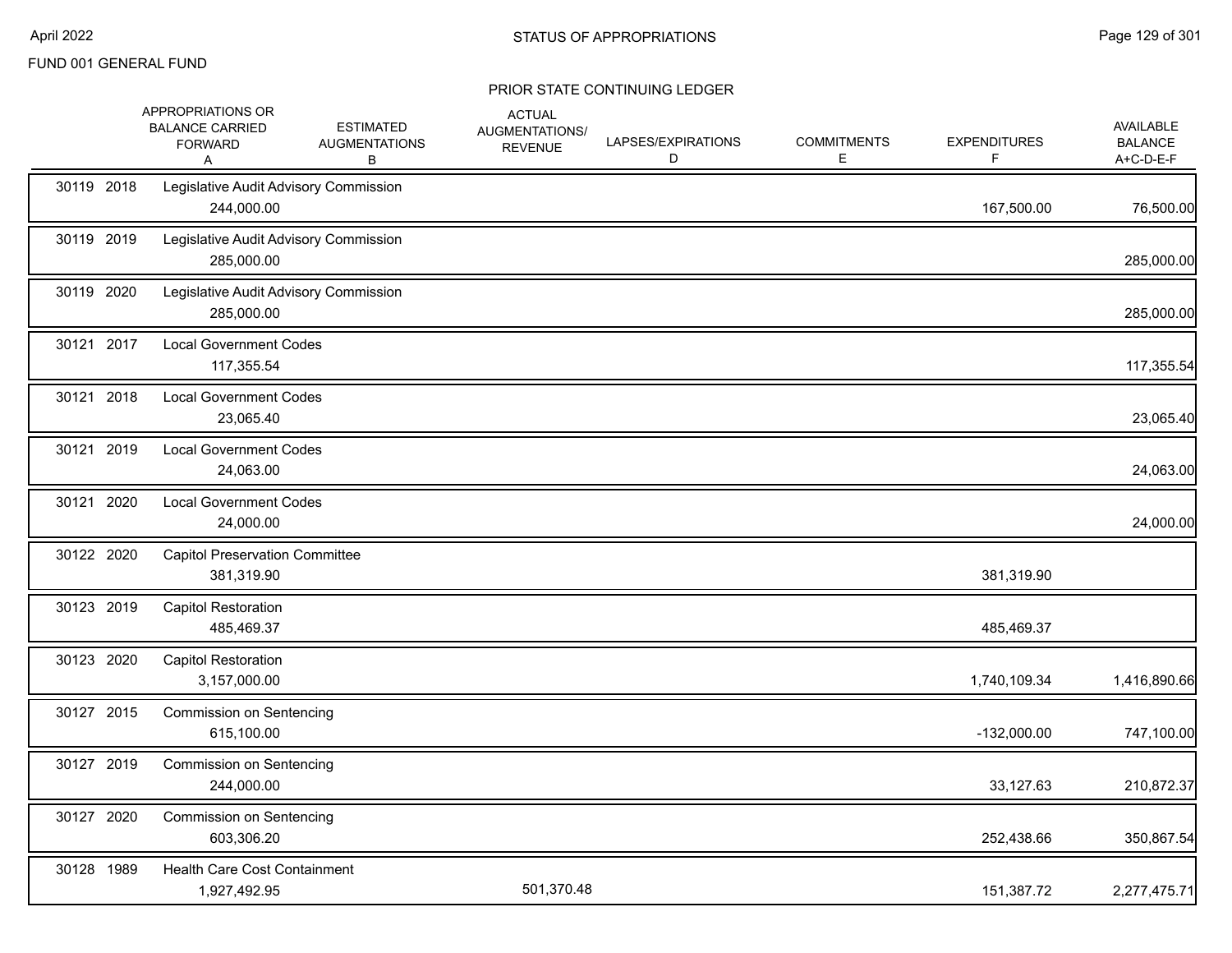|            | APPROPRIATIONS OR<br><b>BALANCE CARRIED</b><br><b>FORWARD</b><br>A | <b>ESTIMATED</b><br><b>AUGMENTATIONS</b><br>В | <b>ACTUAL</b><br>AUGMENTATIONS/<br><b>REVENUE</b> | LAPSES/EXPIRATIONS<br>D | <b>COMMITMENTS</b><br>Е | <b>EXPENDITURES</b><br>F. | AVAILABLE<br><b>BALANCE</b><br>A+C-D-E-F |
|------------|--------------------------------------------------------------------|-----------------------------------------------|---------------------------------------------------|-------------------------|-------------------------|---------------------------|------------------------------------------|
| 30129 2019 | Center for Rural Pennsylvania<br>194,132.85                        |                                               |                                                   |                         |                         | 194,132.85                |                                          |
| 30129 2020 | Center for Rural Pennsylvania<br>785,766.47                        |                                               |                                                   |                         |                         | 735,939.89                | 49,826.58                                |
| 30131 2014 | 177,000.00                                                         | Legislative Reapportionment Commissions       |                                                   |                         |                         | 177,000.00                |                                          |
| 30131 2015 | 707,000.00                                                         | Legislative Reapportionment Commissions       |                                                   |                         |                         | 707,000.00                |                                          |
| 30131 2016 | 756,000.00                                                         | Legislative Reapportionment Commissions       |                                                   |                         |                         | 429,577.20                | 326,422.80                               |
| 30131 2017 | 1,000,000.00                                                       | Legislative Reapportionment Commissions       |                                                   |                         |                         |                           | 1,000,000.00                             |
| 30131 2018 | 1,030,000.00                                                       | Legislative Reapportionment Commissions       |                                                   |                         |                         |                           | 1,030,000.00                             |
| 30131 2019 | 1,053,000.00                                                       | Legislative Reapportionment Commissions       |                                                   |                         |                         |                           | 1,053,000.00                             |
| 30131 2020 | 1,053,000.00                                                       | Legislative Reapportionment Commissions       |                                                   |                         |                         |                           | 1,053,000.00                             |
| 30131 2012 | 14,999.53                                                          | Legislative Reapportionment Commissions       |                                                   |                         |                         | 14,999.53                 |                                          |
| 30131 2013 | 105,000.00                                                         | Legislative Reapportionment Commissions       |                                                   |                         |                         | 105,000.00                |                                          |
| 30308 2017 | Independent Fiscal Office<br>7.75                                  |                                               |                                                   |                         |                         | 7.75                      |                                          |
| 30308 2018 | Independent Fiscal Office<br>1,728,592.54                          |                                               |                                                   |                         |                         | 1,728,592.54              |                                          |
| 30308 2019 | Independent Fiscal Office<br>98,532.30                             |                                               |                                                   |                         |                         | $-1,032,862.26$           | 1,131,394.56                             |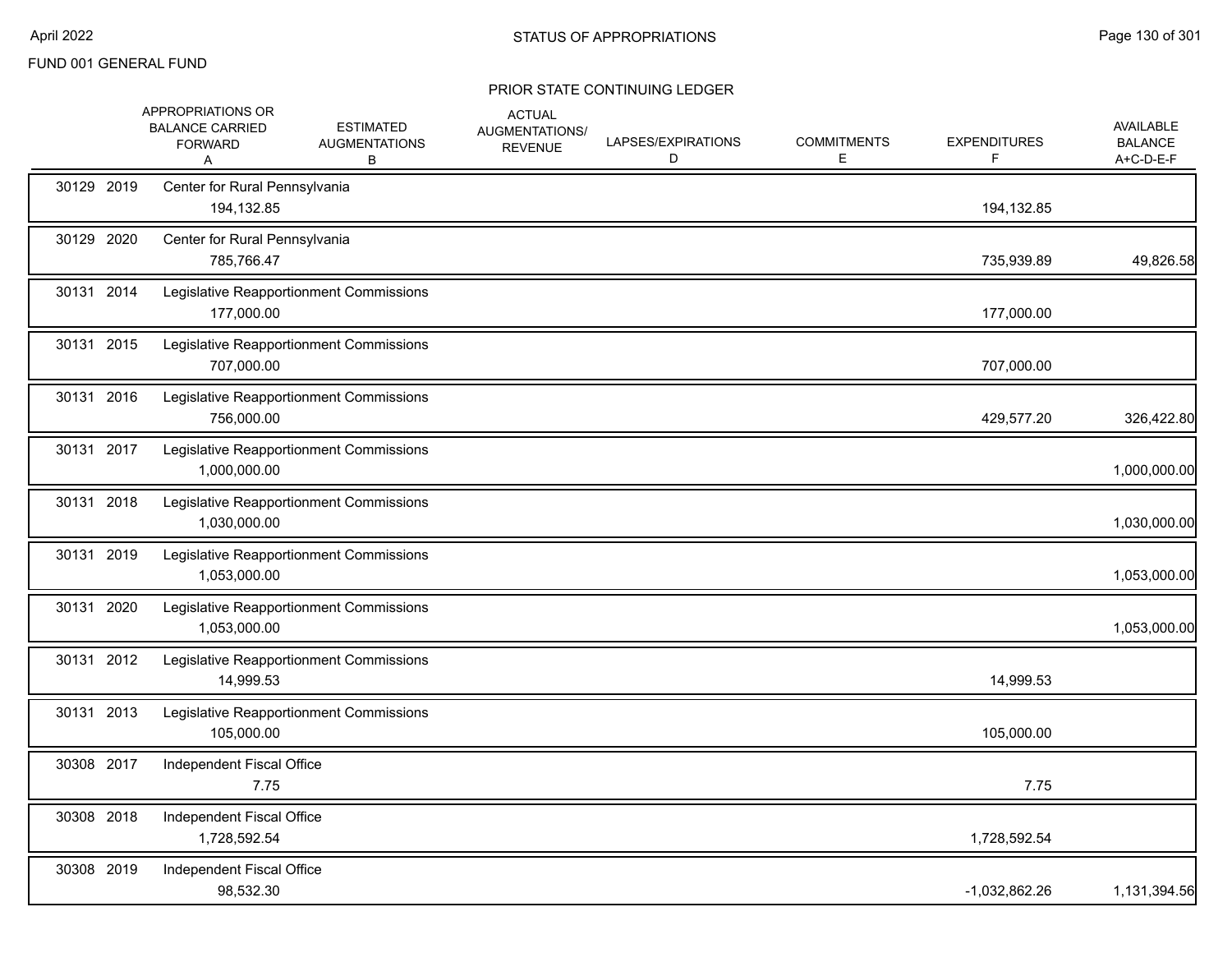|                   | <b>APPROPRIATIONS OR</b><br><b>BALANCE CARRIED</b><br><b>FORWARD</b><br>Α                  |                                                          | <b>ESTIMATED</b><br><b>AUGMENTATIONS</b><br>В | <b>ACTUAL</b><br><b>AUGMENTATIONS/</b><br><b>REVENUE</b> | LAPSES/EXPIRATIONS<br>D | <b>COMMITMENTS</b><br>E. | <b>EXPENDITURES</b><br>F | AVAILABLE<br><b>BALANCE</b><br>A+C-D-E-F |
|-------------------|--------------------------------------------------------------------------------------------|----------------------------------------------------------|-----------------------------------------------|----------------------------------------------------------|-------------------------|--------------------------|--------------------------|------------------------------------------|
| 30308 2020        | Independent Fiscal Office<br>2,272,369.57                                                  |                                                          |                                               |                                                          |                         |                          | 1,456,913.15             | 815,456.42                               |
| 30721 2018        |                                                                                            | <b>Commonwealth Mail Processing Center</b><br>198,475.18 |                                               |                                                          |                         |                          | 198,475.18               |                                          |
| 30721 2019        | 2,207,784.60                                                                               | <b>Commonwealth Mail Processing Center</b>               |                                               |                                                          |                         |                          | 1,467,229.65             | 740,554.95                               |
| 30721 2020        | 3,396,335.94                                                                               | <b>Commonwealth Mail Processing Center</b>               |                                               |                                                          |                         |                          | 34,507.74                | 3,361,828.20                             |
| <b>DEPT TOTAL</b> | 26,657,538.29                                                                              |                                                          |                                               | 501,370.48                                               |                         |                          | 10,043,794.06            | 17, 115, 114. 71                         |
|                   | <b>BA 46 - Joint State Government Comm.</b><br><b>GENERAL GOVERNMENT</b>                   |                                                          |                                               |                                                          |                         |                          |                          |                                          |
| 30133 2019        |                                                                                            | Joint State Government Commission<br>937,448.49          |                                               |                                                          |                         |                          | 727,016.41               | 210,432.08                               |
| 30133 2020        |                                                                                            | Joint State Government Commission<br>551,139.43          |                                               |                                                          |                         |                          |                          | 551,139.43                               |
| <b>DEPT TOTAL</b> |                                                                                            |                                                          |                                               |                                                          |                         |                          |                          |                                          |
|                   | 1,488,587.92<br><b>BA 47 - Legislative Budget and Finance</b><br><b>GENERAL GOVERNMENT</b> |                                                          |                                               |                                                          |                         |                          | 727,016.41               | 761,571.51                               |
| 30134 2015        |                                                                                            | Legislative Budget & Finance Committee<br>336.88         |                                               |                                                          |                         |                          | 285.00                   | 51.88                                    |
| 30134 2018        |                                                                                            | Legislative Budget & Finance Committee<br>593,258.92     |                                               |                                                          |                         |                          | 98,268.28                | 494,990.64                               |
| 30134 2019        | 1,689,191.11                                                                               | Legislative Budget & Finance Committee                   |                                               |                                                          |                         |                          | 232,363.70               | 1,456,827.41                             |
| 30134 2020        |                                                                                            | Legislative Budget & Finance Committee<br>629,283.30     |                                               |                                                          |                         |                          | 509,476.21               | 119,807.09                               |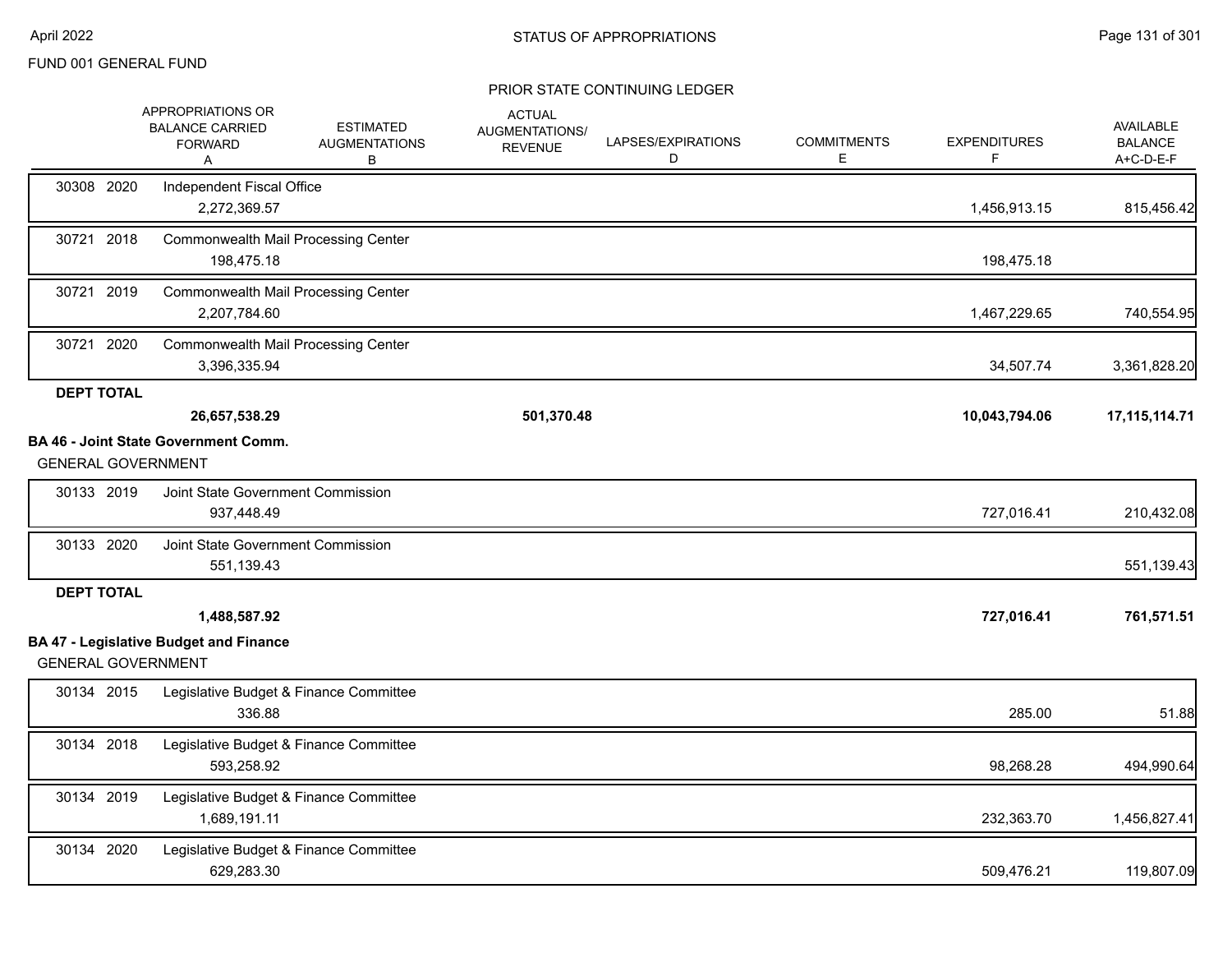|                           | APPROPRIATIONS OR<br><b>BALANCE CARRIED</b><br><b>FORWARD</b><br>Α | <b>ESTIMATED</b><br><b>AUGMENTATIONS</b><br>в | <b>ACTUAL</b><br>AUGMENTATIONS/<br><b>REVENUE</b> | LAPSES/EXPIRATIONS<br>D | <b>COMMITMENTS</b><br>E | <b>EXPENDITURES</b><br>F. | AVAILABLE<br><b>BALANCE</b><br>A+C-D-E-F |
|---------------------------|--------------------------------------------------------------------|-----------------------------------------------|---------------------------------------------------|-------------------------|-------------------------|---------------------------|------------------------------------------|
| <b>DEPT TOTAL</b>         |                                                                    |                                               |                                                   |                         |                         |                           |                                          |
|                           | 2,912,070.21                                                       |                                               |                                                   |                         |                         | 840,393.19                | 2,071,677.02                             |
|                           | <b>BA 48 - Legislative Data Processing</b>                         |                                               |                                                   |                         |                         |                           |                                          |
| <b>GENERAL GOVERNMENT</b> |                                                                    |                                               |                                                   |                         |                         |                           |                                          |
| 30135 2015                | Legislative Data Processing Center<br>400,000.00                   |                                               |                                                   |                         |                         |                           | 400,000.00                               |
| 30135 2016                | Legislative Data Processing Center<br>400,000.00                   |                                               |                                                   |                         |                         |                           | 400,000.00                               |
| 30135 2017                | Legislative Data Processing Center<br>2,109,536.83                 |                                               |                                                   |                         |                         | 274,898.26                | 1,834,638.57                             |
| 30135 2018                | Legislative Data Processing Center<br>9,286,976.85                 |                                               |                                                   |                         |                         | 3,255,066.51              | 6,031,910.34                             |
| 30135 2019                | Legislative Data Processing Center<br>13,209,372.51                |                                               |                                                   |                         |                         | 2,145,372.51              | 11,064,000.00                            |
| 30135 2020                | Legislative Data Processing Center<br>24,212,749.12                |                                               |                                                   |                         |                         | 4,335,920.71              | 19,876,828.41                            |
| 30360 2019                | 2,420,543.76                                                       | LDP-Information Technology Modernization      |                                                   |                         |                         | 38,070.00                 | 2,382,473.76                             |
| 30360 2020                | 2,500,000.00                                                       | LDP-Information Technology Modernization      |                                                   |                         |                         |                           | 2,500,000.00                             |
| <b>DEPT TOTAL</b>         |                                                                    |                                               |                                                   |                         |                         |                           |                                          |
|                           | 54,539,179.07                                                      |                                               |                                                   |                         |                         | 10,049,327.99             | 44,489,851.08                            |
| <b>GENERAL GOVERNMENT</b> | BA 49 - Air & Water Pollution Control                              |                                               |                                                   |                         |                         |                           |                                          |
| 30136 2019                | 112,300.23                                                         | Joint Leg Air & Water Poll Cont Committ       |                                                   |                         |                         | 112,300.23                |                                          |
| <b>DEPT TOTAL</b>         |                                                                    |                                               |                                                   |                         |                         |                           |                                          |
|                           | 112,300.23                                                         |                                               |                                                   |                         |                         | 112,300.23                |                                          |
|                           | <b>BA 63 - Regulatory Review Commission</b>                        |                                               |                                                   |                         |                         |                           |                                          |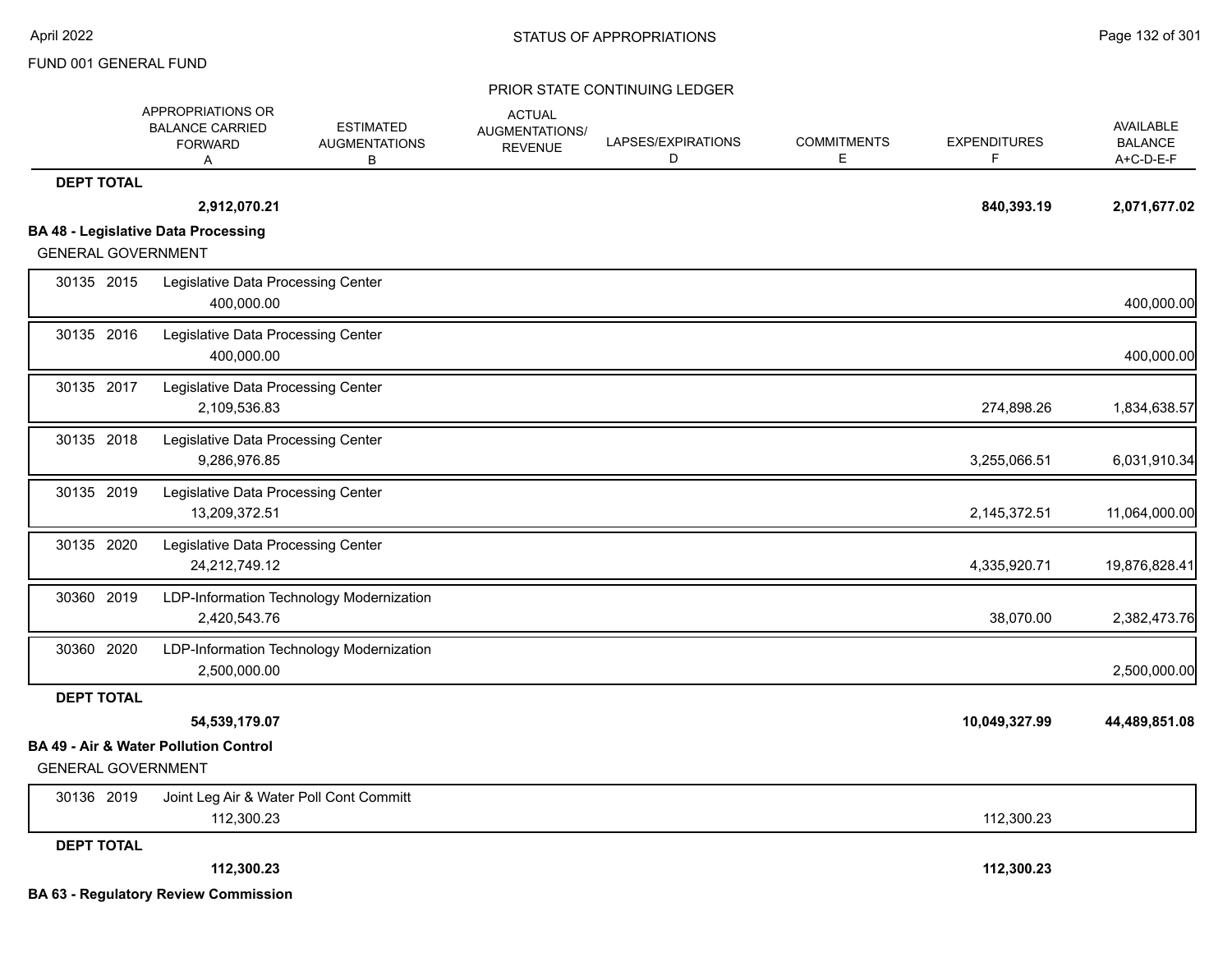|                                                                | APPROPRIATIONS OR<br><b>BALANCE CARRIED</b><br><b>FORWARD</b><br>A | <b>ESTIMATED</b><br><b>AUGMENTATIONS</b><br>в | <b>ACTUAL</b><br>AUGMENTATIONS/<br><b>REVENUE</b> | LAPSES/EXPIRATIONS<br>D | <b>COMMITMENTS</b><br>Е | <b>EXPENDITURES</b><br>F | AVAILABLE<br><b>BALANCE</b><br>A+C-D-E-F |
|----------------------------------------------------------------|--------------------------------------------------------------------|-----------------------------------------------|---------------------------------------------------|-------------------------|-------------------------|--------------------------|------------------------------------------|
| <b>GENERAL GOVERNMENT</b>                                      |                                                                    |                                               |                                                   |                         |                         |                          |                                          |
| 30138 2019                                                     | 400,419.38                                                         | Independent Regulatory Review Commission      |                                                   |                         |                         | 400,419.38               |                                          |
| 30138 2020                                                     | 2,155,000.00                                                       | Independent Regulatory Review Commission      |                                                   |                         |                         | 1,358,336.38             | 796,663.62                               |
| <b>DEPT TOTAL</b>                                              |                                                                    |                                               |                                                   |                         |                         |                          |                                          |
|                                                                | 2,555,419.38                                                       |                                               |                                                   |                         |                         | 1,758,755.76             | 796,663.62                               |
| <b>BA 51 - Supreme Court</b><br><b>GENERAL GOVERNMENT</b>      |                                                                    |                                               |                                                   |                         |                         |                          |                                          |
| 30249 2018                                                     | Unified Judicial System Security<br>620,414.56                     |                                               |                                                   |                         |                         | 558,325.37               | 62,089.19                                |
| 30249 2019                                                     | Unified Judicial System Security<br>1,434,550.80                   |                                               |                                                   |                         |                         |                          | 1,434,550.80                             |
| 30249 2020                                                     | Unified Judicial System Security<br>1,473,232.36                   |                                               |                                                   |                         |                         | 12,613.89                | 1,460,618.47                             |
| <b>DEPT TOTAL</b>                                              |                                                                    |                                               |                                                   |                         |                         |                          |                                          |
|                                                                | 3,528,197.72                                                       |                                               |                                                   |                         |                         | 570,939.26               | 2,957,258.46                             |
| <b>BA 58 - Commonwealth Court</b><br><b>GENERAL GOVERNMENT</b> |                                                                    |                                               |                                                   |                         |                         |                          |                                          |
| 30300 2007                                                     | <b>Commonwealth Court</b><br>2,184,726.47                          |                                               |                                                   |                         |                         |                          | 2,184,726.47                             |
| <b>DEPT TOTAL</b>                                              |                                                                    |                                               |                                                   |                         |                         |                          |                                          |
|                                                                | 2,184,726.47                                                       |                                               |                                                   |                         |                         |                          | 2,184,726.47                             |
| <b>LEDGER TOTAL</b>                                            |                                                                    |                                               |                                                   |                         |                         |                          |                                          |
|                                                                | 346,412,547.87                                                     |                                               | 501,370.48                                        |                         | 11,008,103.76           | 118,299,278.63           | 217,606,535.96                           |
|                                                                | TOTAL TOTAL ALL PRIOR STATE LEDGERS                                |                                               |                                                   |                         |                         |                          |                                          |
|                                                                | 5,413,326,519.61                                                   |                                               | -78.686.354.03                                    |                         | 286,829,600.01          | 3,895,915,369.78         | 1,151,895,195.79                         |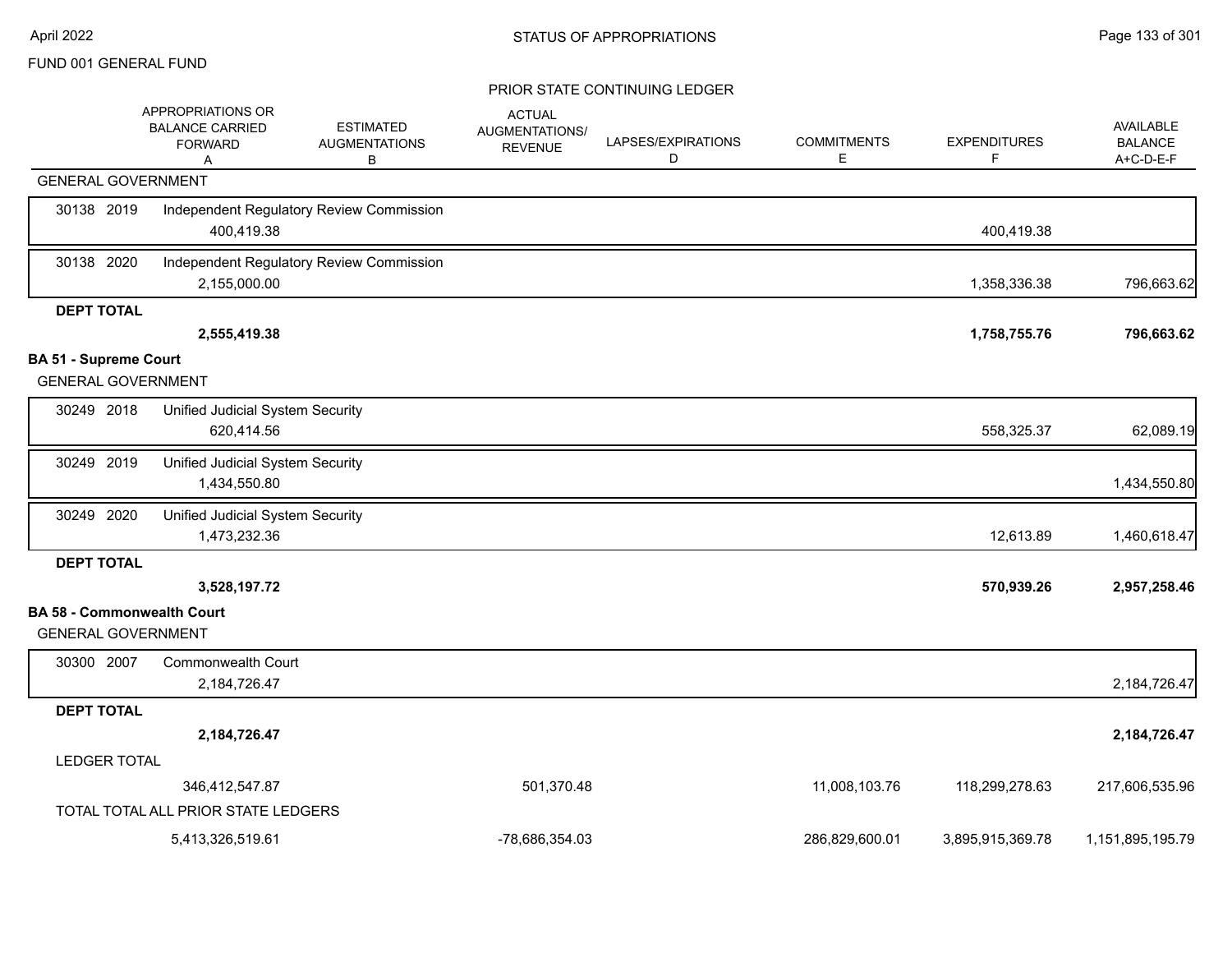|                                                              | APPROPRIATIONS OR<br><b>BALANCE CARRIED</b><br><b>FORWARD</b><br>A | <b>ESTIMATED</b><br><b>AUGMENTATIONS</b><br>В | <b>ACTUAL</b><br>AUGMENTATIONS/<br><b>REVENUE</b> | LAPSES/EXPIRATIONS<br>D | <b>COMMITMENTS</b><br>Е | <b>EXPENDITURES</b><br>F | AVAILABLE<br><b>BALANCE</b><br>A+C-D-E-F |
|--------------------------------------------------------------|--------------------------------------------------------------------|-----------------------------------------------|---------------------------------------------------|-------------------------|-------------------------|--------------------------|------------------------------------------|
| <b>BA 81 - Executive Offices</b>                             |                                                                    |                                               |                                                   |                         |                         |                          |                                          |
| <b>GENERAL GOVERNMENT</b>                                    |                                                                    |                                               |                                                   |                         |                         |                          |                                          |
| 40092 2021                                                   | State Workmen's Comp Third Party Admin<br>3,884,324.72             |                                               |                                                   |                         | 17,614,597.30           |                          | -13,730,272.58                           |
| 40123 2021                                                   | <b>Payroll Deductions</b><br>900,919,111.38                        |                                               | 4,548,104,324.59                                  |                         | 12,195,269.71           | 4,728,583,728.36         | 708,244,437.90                           |
| 40161 2021                                                   | State Employees Combined Appeal<br>698,040.65                      |                                               | 2,037,517.79                                      |                         | 45,000.00               | 2,157,187.53             | 533,370.91                               |
| 40245 2021                                                   |                                                                    | PPA-Assess of Fares of Prearranged Rides      | 5,713,026.00                                      |                         |                         | 5,713,026.00             |                                          |
| <b>DEPT TOTAL</b>                                            |                                                                    |                                               |                                                   |                         |                         |                          |                                          |
|                                                              | 905,501,476.75                                                     |                                               | 4,555,854,868.38                                  |                         | 29,854,867.01           | 4,736,453,941.89         | 695,047,536.23                           |
| <b>BA 14 - Attorney General</b><br><b>GENERAL GOVERNMENT</b> |                                                                    |                                               |                                                   |                         |                         |                          |                                          |
| 40010 2021                                                   | Fee Duction System - Collect of Bad Debt<br>571,097.98             |                                               | 1,430,205.81                                      |                         | 591,171.66              | 1,255,679.26             | 154,452.87                               |
| <b>DEPT TOTAL</b>                                            | 571,097.98                                                         |                                               | 1,430,205.81                                      |                         | 591,171.66              | 1,255,679.26             | 154,452.87                               |
| BA 73 - Treasury<br><b>GENERAL GOVERNMENT</b>                |                                                                    |                                               |                                                   |                         |                         |                          |                                          |
| 40064 2021                                                   | Claim Payment for Unclaimed Property<br>1,049,154.95               |                                               | 120,000,000.00                                    |                         |                         | 117,756,041.26           | 3,293,113.69                             |
| 40066 2021                                                   | <b>US Savings Bond Deductions</b><br>1,480.00                      |                                               |                                                   |                         |                         |                          | 1,480.00                                 |
| 40069 2021                                                   | Payroll Deduction<br>1,341,601.15                                  |                                               | 5,748,404.68                                      |                         |                         | 5,751,898.38             | 1,338,107.45                             |
| 40072 2021                                                   | Purchase of Saving Bonds-Series I<br>950.00                        |                                               |                                                   |                         |                         |                          | 950.00                                   |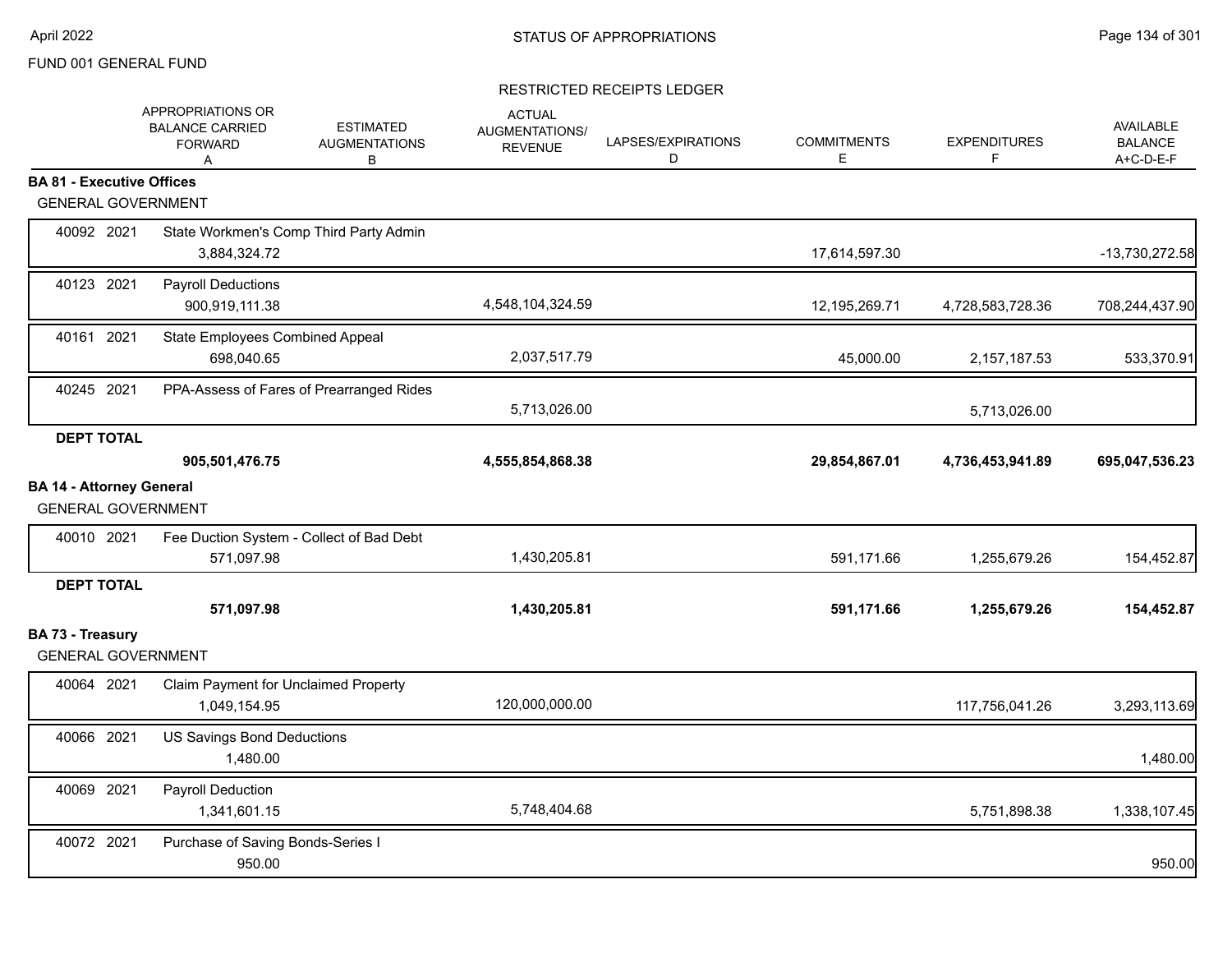#### RESTRICTED RECEIPTS LEDGER

|                            | APPROPRIATIONS OR<br><b>BALANCE CARRIED</b><br><b>FORWARD</b><br>Α | <b>ESTIMATED</b><br><b>AUGMENTATIONS</b><br>в | <b>ACTUAL</b><br>AUGMENTATIONS/<br><b>REVENUE</b> | LAPSES/EXPIRATIONS<br>D | <b>COMMITMENTS</b><br>Е | <b>EXPENDITURES</b><br>F | <b>AVAILABLE</b><br><b>BALANCE</b><br>A+C-D-E-F |
|----------------------------|--------------------------------------------------------------------|-----------------------------------------------|---------------------------------------------------|-------------------------|-------------------------|--------------------------|-------------------------------------------------|
| 40359 2021                 | Unclaimed Property- Restitution Transfer<br>594,737.41             |                                               | 740,640.14                                        |                         |                         | 486,184.43               | 849,193.12                                      |
| <b>DEPT TOTAL</b>          |                                                                    |                                               |                                                   |                         |                         |                          |                                                 |
|                            | 2,987,923.51                                                       |                                               | 126,489,044.82                                    |                         |                         | 123,994,124.07           | 5,482,844.26                                    |
|                            | <b>BA 24 - Community &amp; Economic Develop</b>                    |                                               |                                                   |                         |                         |                          |                                                 |
|                            | <b>GENERAL GOVERNMENT</b>                                          |                                               |                                                   |                         |                         |                          |                                                 |
| 40037 2021                 | 1989 Trade Shows                                                   |                                               |                                                   |                         |                         |                          |                                                 |
|                            | 73,009.02                                                          |                                               | 10,800.00                                         |                         |                         |                          | 83,809.02                                       |
| 40166 2021                 | CDBG Section 108 Loan Guarantee                                    |                                               |                                                   |                         |                         |                          |                                                 |
|                            | 2,655,677.84                                                       |                                               |                                                   |                         |                         | 1,264,360.00             | 1,391,317.84                                    |
| <b>DEPT TOTAL</b>          |                                                                    |                                               |                                                   |                         |                         |                          |                                                 |
|                            | 2,728,686.86                                                       |                                               | 10,800.00                                         |                         |                         | 1,264,360.00             | 1,475,126.86                                    |
|                            | <b>BA 38 - Conservation &amp; Natural Resourc</b>                  |                                               |                                                   |                         |                         |                          |                                                 |
|                            | <b>GENERAL GOVERNMENT</b>                                          |                                               |                                                   |                         |                         |                          |                                                 |
| 40099 2021                 | <b>State Parks User Fees</b>                                       |                                               |                                                   |                         |                         |                          |                                                 |
|                            | 10,700,128.87                                                      |                                               | 26,561,712.28                                     |                         |                         | 32,575,333.83            | 4,686,507.32                                    |
| 40100 2021                 | Forestry Stumpage Sales                                            |                                               |                                                   |                         |                         |                          |                                                 |
|                            | 7,695,173.79                                                       |                                               | 13,392,049.76                                     |                         |                         | 9,712,746.00             | 11,374,477.55                                   |
| 40102 2021                 | <b>Security Deposit Receipts</b>                                   |                                               |                                                   |                         |                         |                          |                                                 |
|                            | 2,312,986.20                                                       |                                               | 857,451.73                                        |                         |                         | 197,427.00               | 2,973,010.93                                    |
| 40272 2021                 | Military Installation Forest Products                              |                                               |                                                   |                         |                         |                          |                                                 |
|                            |                                                                    |                                               | 2,638.53                                          |                         |                         | 2,638.53                 |                                                 |
| <b>DEPT TOTAL</b>          |                                                                    |                                               |                                                   |                         |                         |                          |                                                 |
|                            | 20,708,288.86                                                      |                                               | 40,813,852.30                                     |                         |                         | 42,488,145.36            | 19,033,995.80                                   |
| <b>BA 11 - Corrections</b> | <b>GENERAL GOVERNMENT</b>                                          |                                               |                                                   |                         |                         |                          |                                                 |
| 42041 2021                 |                                                                    |                                               |                                                   |                         |                         |                          |                                                 |
|                            | <b>State Supervision Fees</b><br>142,235.24                        |                                               | 2,748,519.21                                      |                         |                         |                          | 2,890,754.45                                    |
|                            |                                                                    |                                               |                                                   |                         |                         |                          |                                                 |

INSTITUTIONAL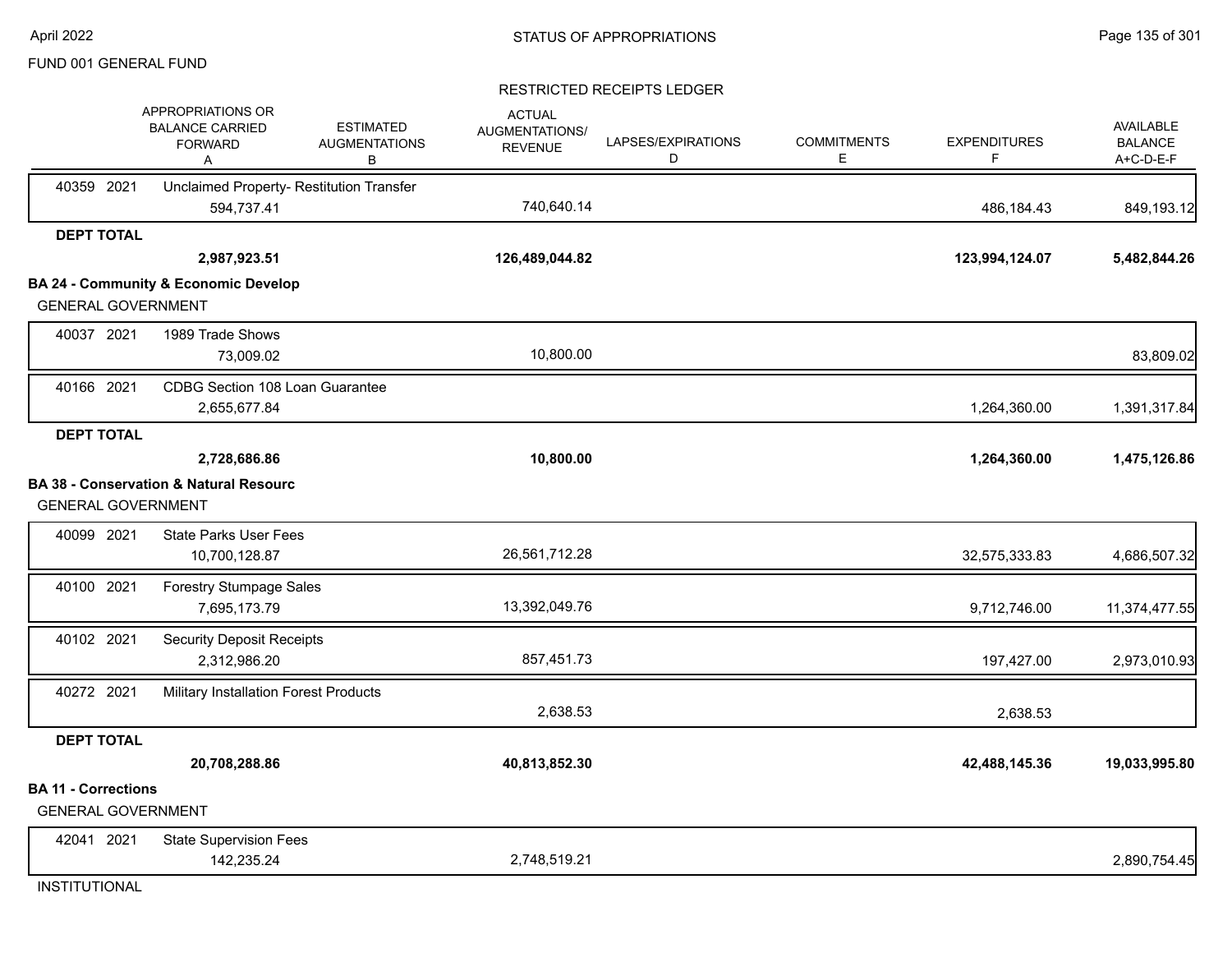|                                                         | APPROPRIATIONS OR<br><b>BALANCE CARRIED</b><br><b>FORWARD</b><br>Α | <b>ESTIMATED</b><br><b>AUGMENTATIONS</b><br>В | <b>ACTUAL</b><br>AUGMENTATIONS/<br><b>REVENUE</b> | LAPSES/EXPIRATIONS<br>D | <b>COMMITMENTS</b><br>Е | <b>EXPENDITURES</b><br>F | <b>AVAILABLE</b><br><b>BALANCE</b><br>A+C-D-E-F |
|---------------------------------------------------------|--------------------------------------------------------------------|-----------------------------------------------|---------------------------------------------------|-------------------------|-------------------------|--------------------------|-------------------------------------------------|
| 40109 2021                                              | Fines-Correction Officers-SCI Pittsburgh<br>91,376.27              |                                               |                                                   |                         |                         |                          | 91,376.27                                       |
| <b>GRANTS AND SUBSIDIES</b>                             |                                                                    |                                               |                                                   |                         |                         |                          |                                                 |
| 42042 2021                                              | <b>County Supervision Fees</b>                                     |                                               |                                                   |                         |                         |                          |                                                 |
|                                                         | 1,977,204.42                                                       |                                               | 13,240,756.04                                     |                         | 25,468.78               | 1,914,782.27             | 13,277,709.41                                   |
| <b>DEPT TOTAL</b>                                       |                                                                    |                                               |                                                   |                         |                         |                          |                                                 |
|                                                         | 2,210,815.93                                                       |                                               | 15,989,275.25                                     |                         | 25,468.78               | 1,914,782.27             | 16,259,840.13                                   |
| <b>BA 16 - Education</b><br><b>GRANTS AND SUBSIDIES</b> |                                                                    |                                               |                                                   |                         |                         |                          |                                                 |
| 40018 2021                                              | 510.20                                                             | Sur Bond Proceeds-Bankrupt Private Schls      |                                                   |                         |                         |                          | 510.20                                          |
| 40114 2021                                              | 24,198.34                                                          | LEA-Interest Earned On Federal Funds (F)      |                                                   |                         |                         |                          | 24,198.34                                       |
| 40132 2021                                              | <b>Empowerment School Districts</b><br>3,267,350.65                |                                               | 7,000,000.00                                      |                         | 1,141,766.26            | 5,253,926.45             | 3,871,657.94                                    |
| <b>DEPT TOTAL</b>                                       |                                                                    |                                               |                                                   |                         |                         |                          |                                                 |
|                                                         | 3,292,059.19                                                       |                                               | 7,000,000.00                                      |                         | 1,141,766.26            | 5,253,926.45             | 3,896,366.48                                    |
| <b>GRANTS AND SUBSIDIES</b>                             | <b>BA 31 - PA Emergency Management Agency</b>                      |                                               |                                                   |                         |                         |                          |                                                 |
| 40357 2021                                              | Aloca Foundation Grant<br>49.69                                    |                                               |                                                   |                         |                         |                          | 49.69                                           |
| <b>DEPT TOTAL</b>                                       |                                                                    |                                               |                                                   |                         |                         |                          |                                                 |
|                                                         | 49.69                                                              |                                               |                                                   |                         |                         |                          | 49.69                                           |
| <b>GENERAL GOVERNMENT</b>                               | <b>BA 37 - Environmental Hearing Board</b>                         |                                               |                                                   |                         |                         |                          |                                                 |
| 40229 2021                                              | <b>EHB - Appellant Escrow</b>                                      |                                               |                                                   |                         |                         |                          |                                                 |
|                                                         | 1,582.59                                                           |                                               | 0.12                                              |                         |                         |                          | 1,582.71                                        |
| <b>DEPT TOTAL</b>                                       |                                                                    |                                               |                                                   |                         |                         |                          |                                                 |
|                                                         | 1,582.59                                                           |                                               | 0.12                                              |                         |                         |                          | 1,582.71                                        |
|                                                         | <b>BA 35 - Environmental Protection</b>                            |                                               |                                                   |                         |                         |                          |                                                 |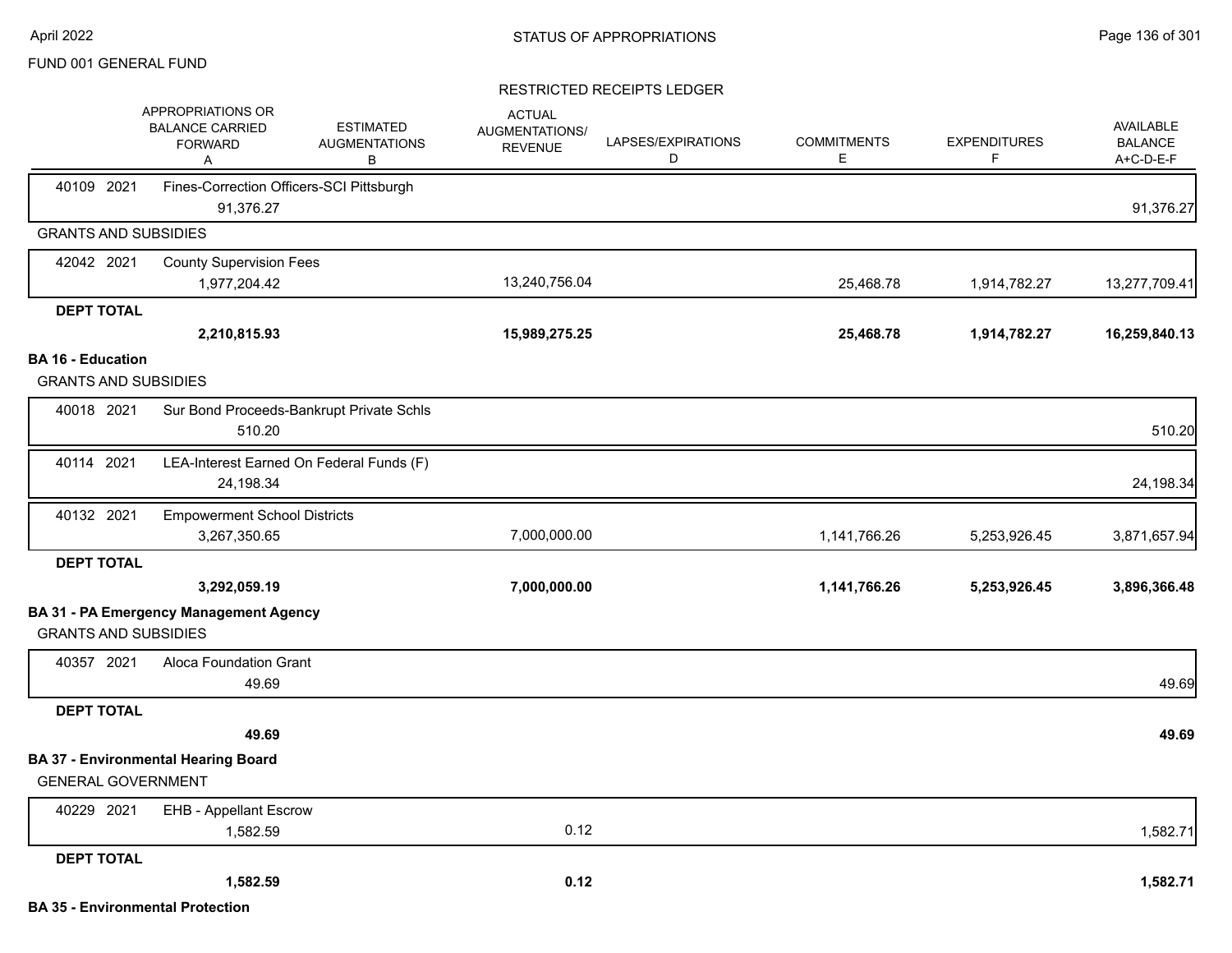|                                 | APPROPRIATIONS OR<br><b>BALANCE CARRIED</b><br><b>FORWARD</b><br>A | <b>ESTIMATED</b><br><b>AUGMENTATIONS</b><br>В | <b>ACTUAL</b><br>AUGMENTATIONS/<br><b>REVENUE</b> | LAPSES/EXPIRATIONS<br>D | <b>COMMITMENTS</b><br>Е | <b>EXPENDITURES</b><br>F | AVAILABLE<br><b>BALANCE</b><br>A+C-D-E-F |
|---------------------------------|--------------------------------------------------------------------|-----------------------------------------------|---------------------------------------------------|-------------------------|-------------------------|--------------------------|------------------------------------------|
|                                 | <b>GENERAL GOVERNMENT</b>                                          |                                               |                                                   |                         |                         |                          |                                          |
| 40047 2021                      | <b>Security Deposit Receipts</b><br>99,385,084.18                  |                                               | 13,963,073.41                                     |                         |                         | -569,926.00              | 113,918,083.59                           |
| 40049 2021                      | Depositis for Susidence Claims<br>117,400.00                       |                                               |                                                   |                         |                         |                          | 117,400.00                               |
| <b>DEPT TOTAL</b>               |                                                                    |                                               |                                                   |                         |                         |                          |                                          |
|                                 | 99,502,484.18                                                      |                                               | 13,963,073.41                                     |                         |                         | $-569,926.00$            | 114,035,483.59                           |
| <b>BA 15 - General Services</b> |                                                                    |                                               |                                                   |                         |                         |                          |                                          |
|                                 | <b>GENERAL GOVERNMENT</b>                                          |                                               |                                                   |                         |                         |                          |                                          |
| 40011 2021                      | <b>Rmbrsmnt Bd-Prfrmnc Scurity Payment</b><br>33,175.00            |                                               |                                                   |                         |                         |                          | 33,175.00                                |
| 40012 2021                      | <b>Tort Claims</b><br>24,829.51                                    |                                               | 605,000.03                                        |                         |                         | 332,529.07               | 297,300.47                               |
| 40013 2021                      | Emplye Lblty SIf Insrnc Prgrm<br>102,814.76                        |                                               | 6,499,999.99                                      |                         | 68,741.25               | 6,889,025.34             | $-354,951.84$                            |
| 40014 2021                      | Auto Lblty Slf-Insrnc Program<br>3,367,300.86                      |                                               | 2,500,149.99                                      |                         |                         | 1,126,713.84             | 4,740,737.01                             |
| 40015 2021                      | <b>Agency Construction Projects</b><br>8,740,926.31                |                                               | 295,104.70                                        |                         | 1,259,841.93            | 206,933.34               | 7,569,255.74                             |
| <b>DEPT TOTAL</b>               |                                                                    |                                               |                                                   |                         |                         |                          |                                          |
|                                 | 12,269,046.44                                                      |                                               | 9,900,254.71                                      |                         | 1,328,583.18            | 8,555,201.59             | 12,285,516.38                            |
| BA 67 - Health                  | <b>GENERAL GOVERNMENT</b>                                          |                                               |                                                   |                         |                         |                          |                                          |
| 40350 2021                      | Med Facility Lic Fee Surcharge Asmt Acct<br>1,330,597.29           |                                               | $-198,821.10$                                     |                         |                         |                          | 1,131,776.19                             |
| <b>DEPT TOTAL</b>               |                                                                    |                                               |                                                   |                         |                         |                          |                                          |
|                                 | 1,330,597.29                                                       |                                               | $-198,821.10$                                     |                         |                         |                          | 1,131,776.19                             |
| <b>BA 79 - Insurance</b>        | <b>GENERAL GOVERNMENT</b>                                          |                                               |                                                   |                         |                         |                          |                                          |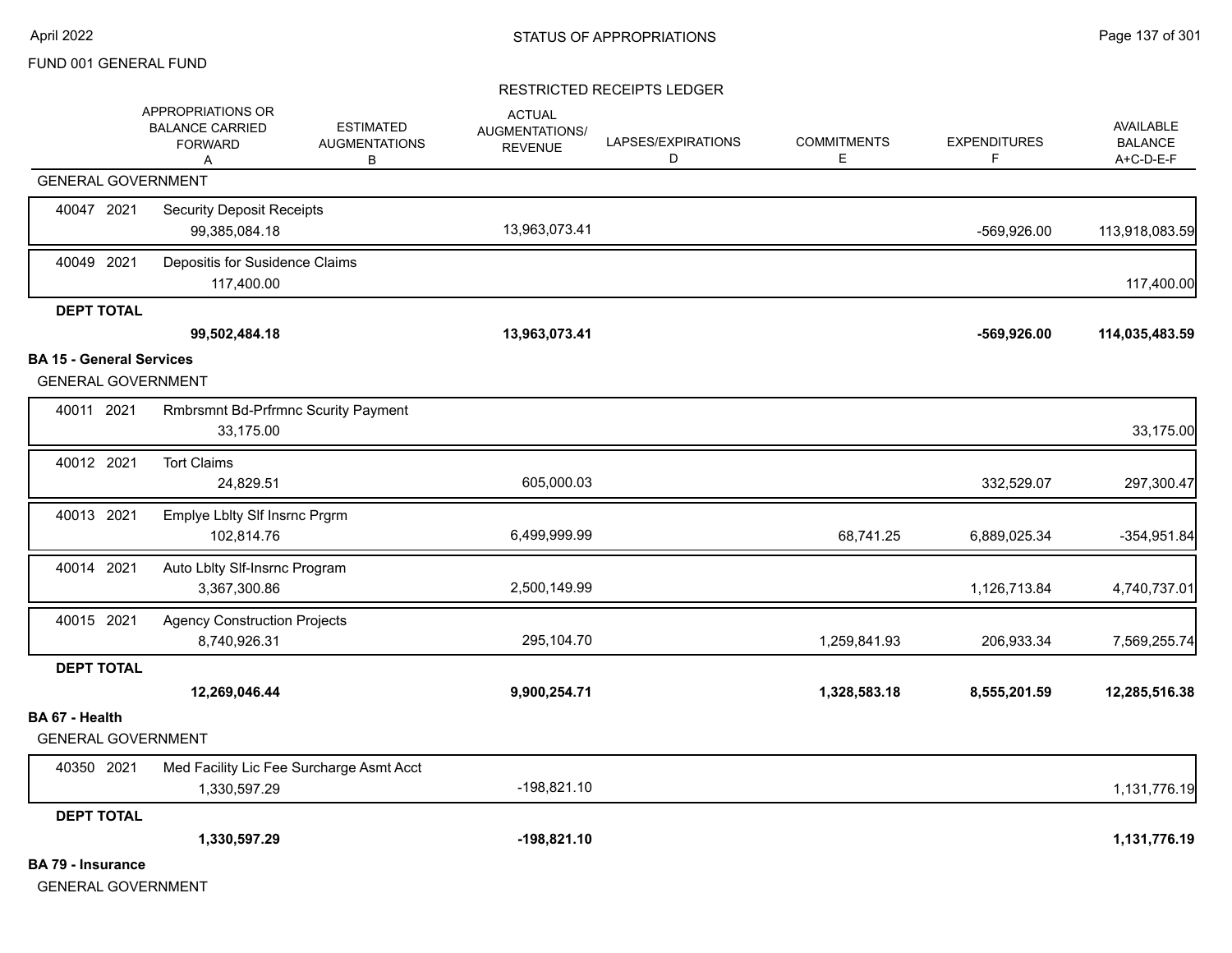|                                                            | APPROPRIATIONS OR<br><b>BALANCE CARRIED</b><br><b>FORWARD</b><br>Α | <b>ESTIMATED</b><br><b>AUGMENTATIONS</b><br>В | <b>ACTUAL</b><br>AUGMENTATIONS/<br><b>REVENUE</b> | LAPSES/EXPIRATIONS<br>D | <b>COMMITMENTS</b><br>E | <b>EXPENDITURES</b><br>F | <b>AVAILABLE</b><br><b>BALANCE</b><br>A+C-D-E-F |
|------------------------------------------------------------|--------------------------------------------------------------------|-----------------------------------------------|---------------------------------------------------|-------------------------|-------------------------|--------------------------|-------------------------------------------------|
| 40107 2021                                                 | <b>Statutory Liquidator Unclaimed Funds</b><br>13,108,127.17       |                                               |                                                   |                         |                         |                          | 13,108,127.17                                   |
| <b>DEPT TOTAL</b>                                          |                                                                    |                                               |                                                   |                         |                         |                          |                                                 |
| BA 12 - Labor & Industry                                   | 13,108,127.17                                                      |                                               |                                                   |                         |                         |                          | 13,108,127.17                                   |
| <b>GENERAL GOVERNMENT</b>                                  |                                                                    |                                               |                                                   |                         |                         |                          |                                                 |
| 40001 2021                                                 | Subsequent Injury Account                                          |                                               |                                                   |                         |                         |                          |                                                 |
|                                                            | 304,841.25                                                         |                                               | 147,873.00                                        |                         |                         | 112,693.20               | 340,021.05                                      |
| 40131 2021                                                 | <b>Labor Law Settlements</b>                                       |                                               |                                                   |                         |                         |                          |                                                 |
|                                                            | 371,855.46                                                         |                                               | 22,553.52                                         |                         |                         | 26,105.21                | 368,303.77                                      |
| <b>DEPT TOTAL</b>                                          |                                                                    |                                               |                                                   |                         |                         |                          |                                                 |
|                                                            | 676,696.71                                                         |                                               | 170,426.52                                        |                         |                         | 138,798.41               | 708,324.82                                      |
| INSTITUTIONAL                                              | <b>BA 13 - Military &amp; Veterans Affairs</b>                     |                                               |                                                   |                         |                         |                          |                                                 |
| 40226 2021                                                 | Holding Account-Member Funds<br>1,554,872.90                       |                                               | 452,434.95                                        |                         |                         | 859,512.89               | 1,147,794.96                                    |
| <b>DEPT TOTAL</b>                                          |                                                                    |                                               |                                                   |                         |                         |                          |                                                 |
|                                                            | 1,554,872.90                                                       |                                               | 452,434.95                                        |                         |                         | 859,512.89               | 1,147,794.96                                    |
| <b>BA 21 - Human Services</b><br><b>GENERAL GOVERNMENT</b> |                                                                    |                                               |                                                   |                         |                         |                          |                                                 |
| 40030 2021                                                 | Non-Welfare Child Support Collections<br>528,096.64                |                                               | 193,885.28                                        |                         |                         | 190,160.80               | 531,821.12                                      |
| 40032 2021                                                 | 33,359.00                                                          | Unemployment Compensation Intercept Fund      | 30,379,633.81                                     |                         |                         | 30,379,429.81            | 33,563.00                                       |
| 40034 2021                                                 | Gift to State Owned Institutions<br>20,392.28                      |                                               |                                                   |                         |                         | 2,640.60                 | 17,751.68                                       |
| 40035 2021                                                 | Stwd Child Support Collections & Disb<br>66,587.45                 |                                               | 22,597.14                                         |                         |                         |                          | 89,184.59                                       |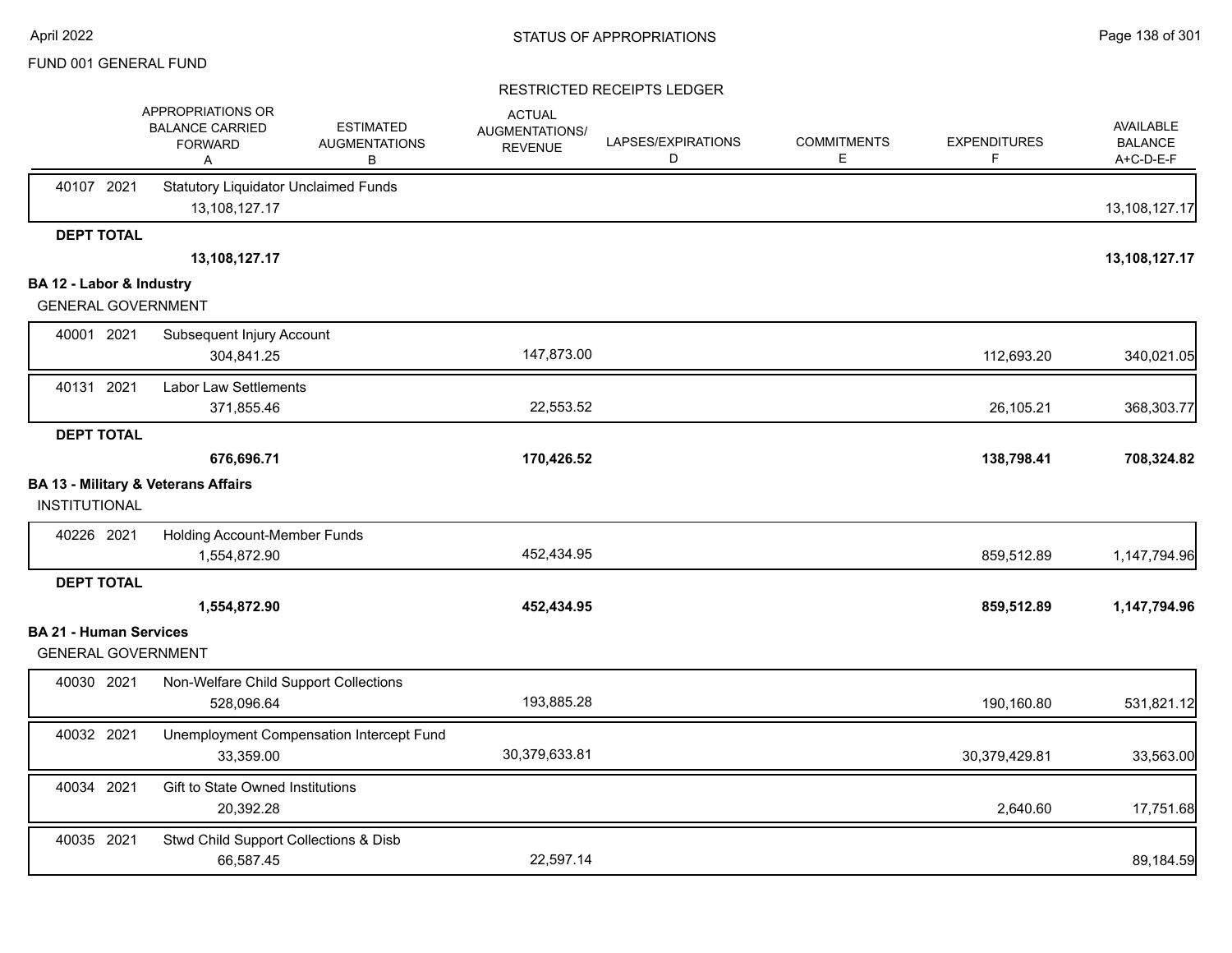|                                                                | APPROPRIATIONS OR<br><b>BALANCE CARRIED</b><br><b>FORWARD</b><br>Α | <b>ESTIMATED</b><br><b>AUGMENTATIONS</b><br>В | <b>ACTUAL</b><br><b>AUGMENTATIONS/</b><br><b>REVENUE</b> | LAPSES/EXPIRATIONS<br>D | <b>COMMITMENTS</b><br>E. | <b>EXPENDITURES</b><br>F | <b>AVAILABLE</b><br><b>BALANCE</b><br>A+C-D-E-F |
|----------------------------------------------------------------|--------------------------------------------------------------------|-----------------------------------------------|----------------------------------------------------------|-------------------------|--------------------------|--------------------------|-------------------------------------------------|
| 40151 2021                                                     | 199,522.28                                                         | Act 66-Protection From Abuse Fee Account      | 34,669.12                                                |                         |                          |                          | 234,191.40                                      |
| <b>GRANTS AND SUBSIDIES</b>                                    |                                                                    |                                               |                                                          |                         |                          |                          |                                                 |
| 40028 2021                                                     | Act 222 Domestic Violence Programs<br>80,509.85                    |                                               | 590,663.25                                               |                         |                          |                          | 671,173.10                                      |
| 40029 2021                                                     | State Tax Refund Intercept Program<br>10,768.52                    |                                               | 759,048.72                                               |                         |                          | 765,091.62               | 4,725.62                                        |
| 40031 2021                                                     | Act 170-94 Attendant Care Program<br>60,071.20                     |                                               | 39,142.42                                                |                         |                          |                          | 99,213.62                                       |
| <b>DEPT TOTAL</b>                                              | 999,307.22                                                         |                                               | 32,019,639.74                                            |                         |                          | 31,337,322.83            | 1,681,624.13                                    |
| <b>BA 18 - Revenue</b><br><b>GENERAL GOVERNMENT</b>            |                                                                    |                                               |                                                          |                         |                          |                          |                                                 |
| 40019 2021                                                     | Offer in Compromice Program<br>756,391.01                          |                                               | 238.00                                                   |                         |                          |                          | 756,629.01                                      |
| 40022 2021                                                     | <b>Transient Vendor's Bond</b><br>28,000.00                        |                                               |                                                          |                         |                          |                          | 28,000.00                                       |
| 40024 2021                                                     | Cigarette Tax Enforcement<br>373,286.54                            |                                               |                                                          |                         |                          | 199,000.00               | 174,286.54                                      |
| 40025 2021                                                     | Auto Rental Tax<br>10,658,807.06                                   |                                               | 23,460,053.80                                            |                         |                          |                          | 34,118,860.86                                   |
| 40230 2021                                                     | 40,357.14                                                          | HostMunicipalityTavernGamesLocalShareAcc      | 78,144.54                                                |                         |                          | 96,665.20                | 21,836.48                                       |
| <b>DEPT TOTAL</b>                                              |                                                                    |                                               |                                                          |                         |                          |                          |                                                 |
|                                                                | 11,856,841.75                                                      |                                               | 23,538,436.34                                            |                         |                          | 295,665.20               | 35,099,612.89                                   |
| <b>BA 19 - State Department</b><br><b>GRANTS AND SUBSIDIES</b> |                                                                    |                                               |                                                          |                         |                          |                          |                                                 |
| 40027 2021                                                     | App Fees-National Registry of Real Est<br>78,497.30                |                                               | 131,125.00                                               |                         |                          | 145,950.00               | 63,672.30                                       |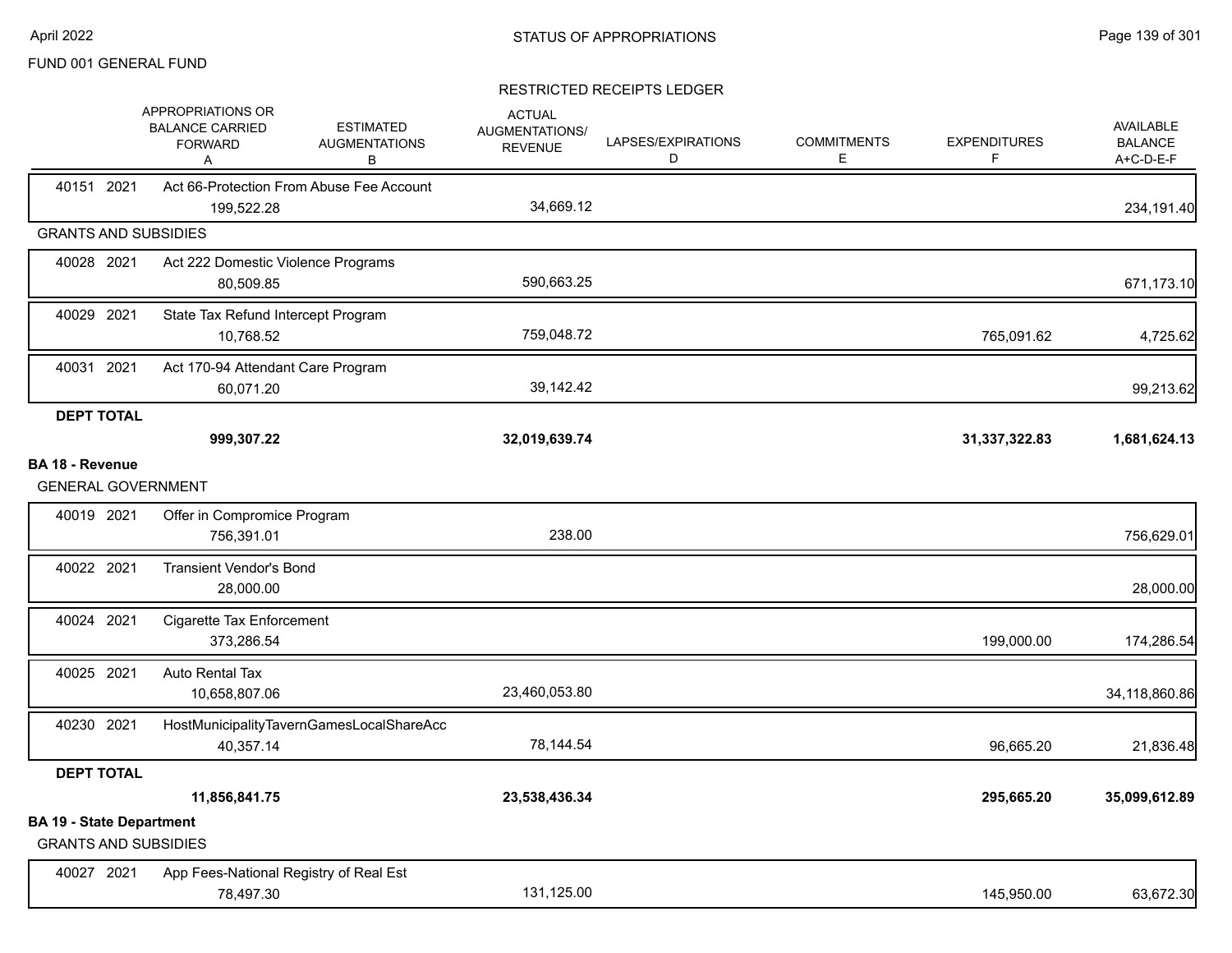#### RESTRICTED RECEIPTS LEDGER

|                               | APPROPRIATIONS OR<br><b>BALANCE CARRIED</b><br><b>FORWARD</b><br>Α | <b>ESTIMATED</b><br><b>AUGMENTATIONS</b><br>В | <b>ACTUAL</b><br>AUGMENTATIONS/<br><b>REVENUE</b> | LAPSES/EXPIRATIONS<br>D | <b>COMMITMENTS</b><br>E | <b>EXPENDITURES</b><br>F | <b>AVAILABLE</b><br><b>BALANCE</b><br>$A+C-D-E-F$ |
|-------------------------------|--------------------------------------------------------------------|-----------------------------------------------|---------------------------------------------------|-------------------------|-------------------------|--------------------------|---------------------------------------------------|
| <b>DEPT TOTAL</b>             |                                                                    |                                               |                                                   |                         |                         |                          |                                                   |
|                               | 78,497.30                                                          |                                               | 131,125.00                                        |                         |                         | 145,950.00               | 63,672.30                                         |
| <b>BA 78 - Transportation</b> |                                                                    |                                               |                                                   |                         |                         |                          |                                                   |
| <b>GRANTS AND SUBSIDIES</b>   |                                                                    |                                               |                                                   |                         |                         |                          |                                                   |
| 40228 2021                    | ReimburseMuncipalitiesVehicleCodeFines<br>1,521,881.26             |                                               | 4,797,466.77                                      |                         |                         | 5,498,457.27             | 820,890.76                                        |
| <b>DEPT TOTAL</b>             |                                                                    |                                               |                                                   |                         |                         |                          |                                                   |
|                               | 1,521,881.26                                                       |                                               | 4,797,466.77                                      |                         |                         | 5,498,457.27             | 820,890.76                                        |
| <b>BA 41 - Senate</b>         |                                                                    |                                               |                                                   |                         |                         |                          |                                                   |
| <b>GENERAL GOVERNMENT</b>     |                                                                    |                                               |                                                   |                         |                         |                          |                                                   |
| 40170 2021                    | Local Services Tax - Senate<br>21,787.36                           |                                               | 67,471.88                                         |                         |                         | 79,887.50                | 9,371.74                                          |
| 40203 2021                    | Earned Income Tax-Senate (EIT)<br>89,635.17                        |                                               | 644,373.90                                        |                         |                         | 643,242.71               | 90,766.36                                         |
| 40246 2021                    | PA Unemployment Compensation - Senate<br>8,093.74                  |                                               | 27,616.92                                         |                         |                         | 32,177.36                | 3,533.30                                          |
| <b>DEPT TOTAL</b>             |                                                                    |                                               |                                                   |                         |                         |                          |                                                   |
|                               | 119,516.27                                                         |                                               | 739,462.70                                        |                         |                         | 755,307.57               | 103,671.40                                        |
|                               | <b>BA 42 - House of Representatives</b>                            |                                               |                                                   |                         |                         |                          |                                                   |
| <b>GENERAL GOVERNMENT</b>     |                                                                    |                                               |                                                   |                         |                         |                          |                                                   |
| 40171 2021                    | Local Services Tax - House<br>42,259.48                            |                                               | 130,756.43                                        |                         |                         | 154,664.54               | 18,351.37                                         |
| 40204 2021                    | Earned Income Tax-House (EIT)<br>142,062.68                        |                                               | 982,787.60                                        |                         |                         | 978,083.51               | 146,766.77                                        |
| 40247 2021                    | PA Unemployment Compensation - House<br>11,503.93                  |                                               | 36,672.26                                         |                         |                         | 43,168.40                | 5,007.79                                          |
| <b>DEPT TOTAL</b>             |                                                                    |                                               |                                                   |                         |                         |                          |                                                   |
|                               | 195,826.09                                                         |                                               | 1,150,216.29                                      |                         |                         | 1,175,916.45             | 170,125.93                                        |
|                               | <b>BA 44 - Legislative Reference Bureau</b>                        |                                               |                                                   |                         |                         |                          |                                                   |

GENERAL GOVERNMENT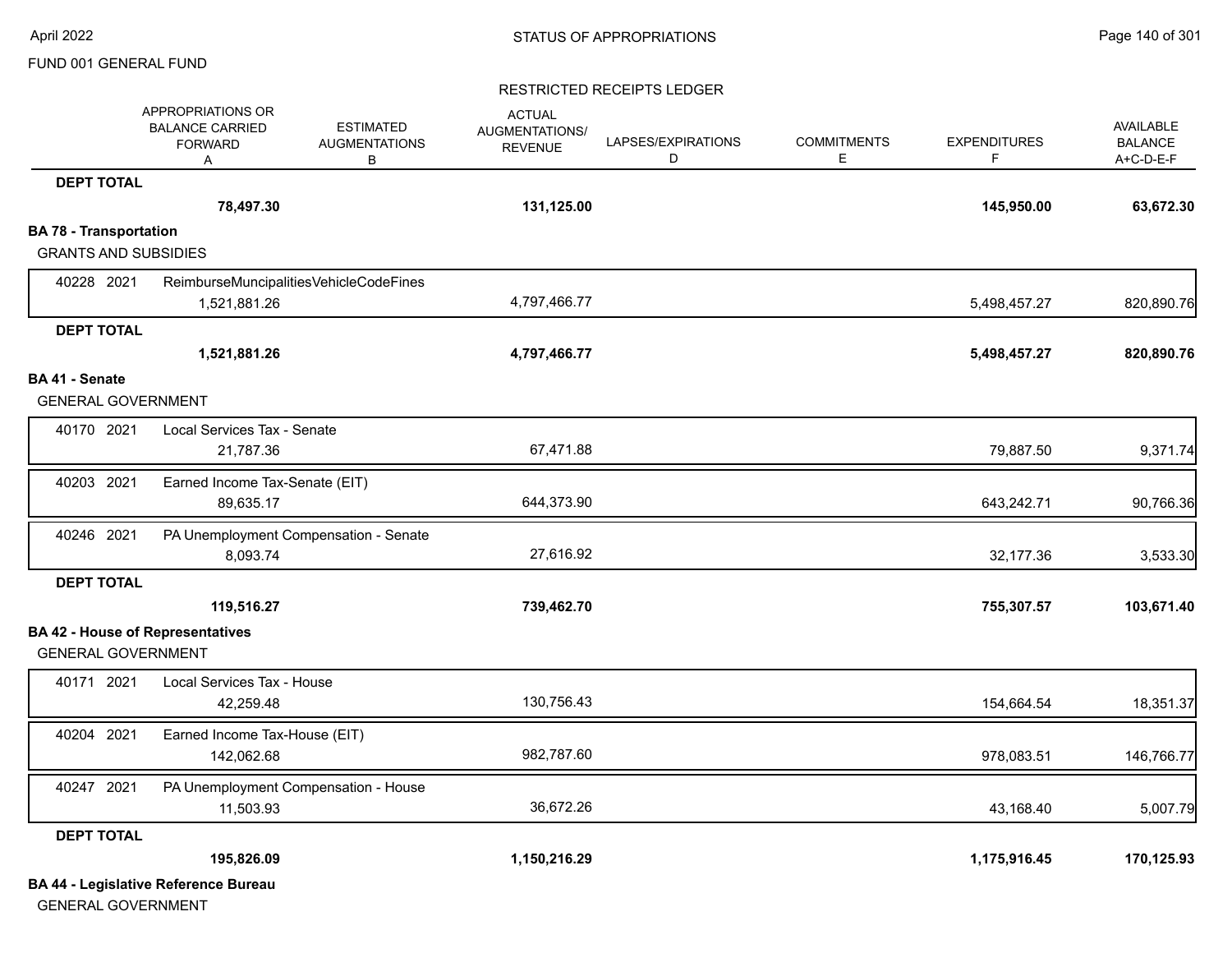|                   | APPROPRIATIONS OR<br><b>BALANCE CARRIED</b><br><b>FORWARD</b><br>Α         | <b>ESTIMATED</b><br><b>AUGMENTATIONS</b><br>в | <b>ACTUAL</b><br>AUGMENTATIONS/<br><b>REVENUE</b> | LAPSES/EXPIRATIONS<br>D | <b>COMMITMENTS</b><br>Е | <b>EXPENDITURES</b><br>F | <b>AVAILABLE</b><br><b>BALANCE</b><br>A+C-D-E-F |
|-------------------|----------------------------------------------------------------------------|-----------------------------------------------|---------------------------------------------------|-------------------------|-------------------------|--------------------------|-------------------------------------------------|
| 40208 2021        | 16.805.00                                                                  | EarnedIncomeTaxLegislativeReferencBureau      | 62,958.46                                         |                         |                         | 73,481.33                | 6,282.13                                        |
|                   | <b>GRANTS AND SUBSIDIES</b>                                                |                                               |                                                   |                         |                         |                          |                                                 |
| 40056 2021        | Pa Consolidated Statues                                                    |                                               |                                                   |                         |                         |                          |                                                 |
|                   | 218,202.04                                                                 |                                               | 15,925.50                                         |                         |                         | 70,203.38                | 163,924.16                                      |
| <b>DEPT TOTAL</b> |                                                                            |                                               |                                                   |                         |                         |                          |                                                 |
|                   | 235,007.04                                                                 |                                               | 78,883.96                                         |                         |                         | 143,684.71               | 170,206.29                                      |
|                   | <b>BA 45 - Legislative Misc &amp; Commissions</b>                          |                                               |                                                   |                         |                         |                          |                                                 |
|                   | <b>GENERAL GOVERNMENT</b>                                                  |                                               |                                                   |                         |                         |                          |                                                 |
| 40209 2021        |                                                                            | EarnedIncomeTaxLocalGovernmentCommission      |                                                   |                         |                         |                          |                                                 |
|                   | 2,054.82                                                                   |                                               | 8,741.54                                          |                         |                         | 8,997.62                 | 1,798.74                                        |
| 40210 2021        |                                                                            | EarnedIncomeTaxCapitolPreservationCommit      |                                                   |                         |                         |                          |                                                 |
|                   | 1,751.20                                                                   |                                               | 4,885.48                                          |                         |                         | 5,737.88                 | 898.80                                          |
| 40216 2021        |                                                                            | EarnedIncomeTax IndependentFiscalOffice       |                                                   |                         |                         |                          |                                                 |
|                   | 4,932.07                                                                   |                                               | 12,605.22                                         |                         |                         | 15,779.18                | 1,758.11                                        |
| 40217 2021        | EarnedIncomeTaxCenterForRuralPA                                            |                                               |                                                   |                         |                         |                          |                                                 |
|                   | 1,502.21                                                                   |                                               | 4,471.16                                          |                         |                         | 5,269.54                 | 703.83                                          |
| 40224 2021        | Leave Payout Expense                                                       |                                               |                                                   |                         |                         |                          |                                                 |
|                   | 717,233.31                                                                 |                                               |                                                   |                         |                         | 298,583.64               | 418,649.67                                      |
| <b>DEPT TOTAL</b> |                                                                            |                                               |                                                   |                         |                         |                          |                                                 |
|                   | 727,473.61                                                                 |                                               | 30,703.40                                         |                         |                         | 334,367.86               | 423,809.15                                      |
|                   | <b>BA 46 - Joint State Government Comm.</b><br><b>GENERAL GOVERNMENT</b>   |                                               |                                                   |                         |                         |                          |                                                 |
| 40211 2021        |                                                                            | EarnedIncomeTaxJointStateGovtCommission       |                                                   |                         |                         |                          |                                                 |
|                   | 2,590.92                                                                   |                                               | 9,032.81                                          |                         |                         | 10,679.43                | 944.30                                          |
| <b>DEPT TOTAL</b> |                                                                            |                                               |                                                   |                         |                         |                          |                                                 |
|                   | 2,590.92                                                                   |                                               | 9,032.81                                          |                         |                         | 10,679.43                | 944.30                                          |
|                   | <b>BA 47 - Legislative Budget and Finance</b><br><b>GENERAL GOVERNMENT</b> |                                               |                                                   |                         |                         |                          |                                                 |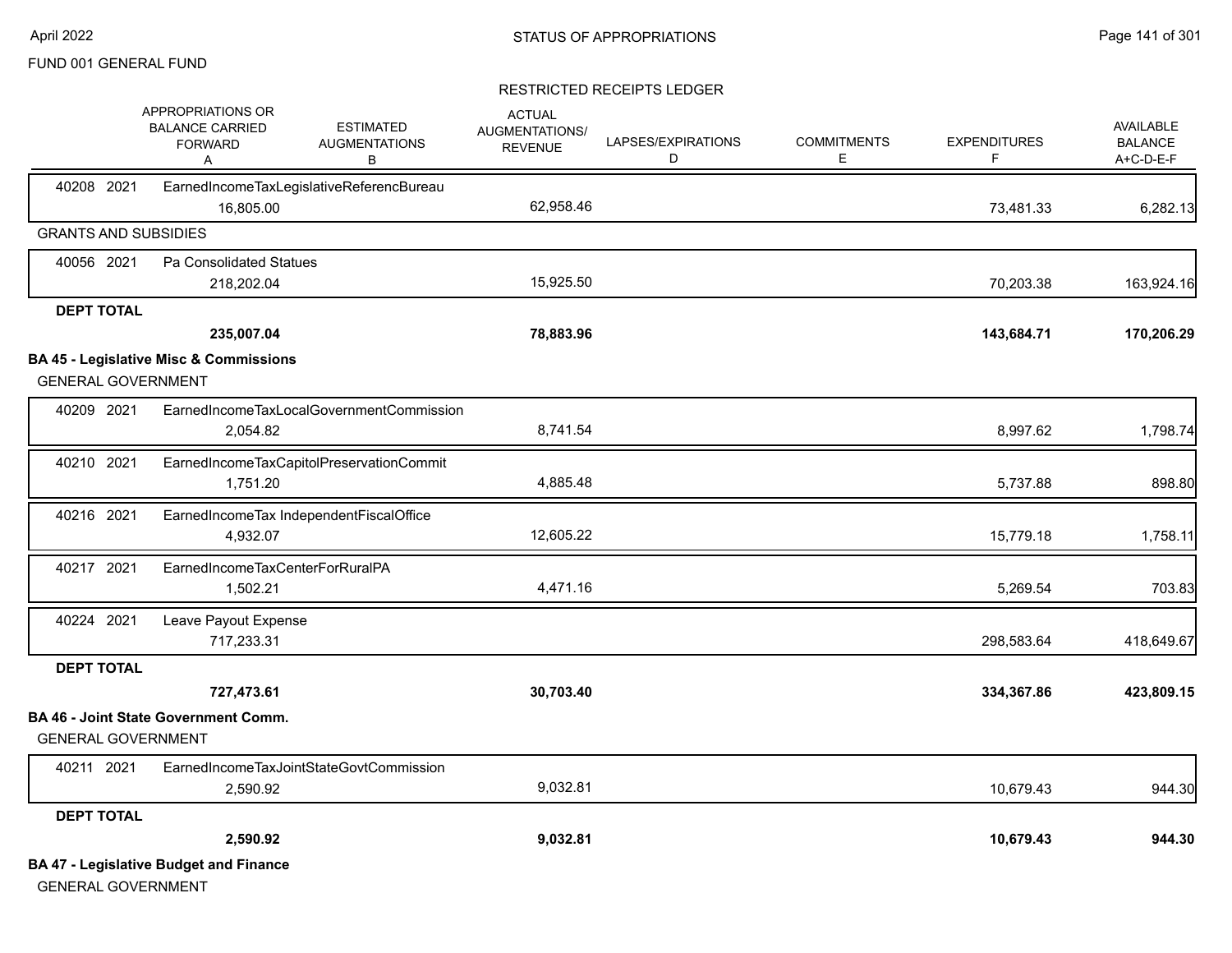|                                                           | APPROPRIATIONS OR<br><b>BALANCE CARRIED</b><br><b>FORWARD</b><br>Α | <b>ESTIMATED</b><br><b>AUGMENTATIONS</b><br>В | <b>ACTUAL</b><br>AUGMENTATIONS/<br><b>REVENUE</b> | LAPSES/EXPIRATIONS<br>D | <b>COMMITMENTS</b><br>E. | <b>EXPENDITURES</b><br>F | <b>AVAILABLE</b><br><b>BALANCE</b><br>A+C-D-E-F |
|-----------------------------------------------------------|--------------------------------------------------------------------|-----------------------------------------------|---------------------------------------------------|-------------------------|--------------------------|--------------------------|-------------------------------------------------|
| 40212 2021                                                | 3,066.31                                                           | EarnedIncomeTaxLegisItvBdgtFinanceComm        | 10,668.86                                         |                         |                          | 12,481.99                | 1,253.18                                        |
| <b>DEPT TOTAL</b>                                         |                                                                    |                                               |                                                   |                         |                          |                          |                                                 |
|                                                           | 3,066.31                                                           |                                               | 10,668.86                                         |                         |                          | 12,481.99                | 1,253.18                                        |
|                                                           | <b>BA 48 - Legislative Data Processing</b>                         |                                               |                                                   |                         |                          |                          |                                                 |
| <b>GENERAL GOVERNMENT</b>                                 |                                                                    |                                               |                                                   |                         |                          |                          |                                                 |
| 40213 2021                                                |                                                                    | EarnedIncomeTaxLegislaDataProcessingCntr      |                                                   |                         |                          |                          |                                                 |
|                                                           | 8,082.81                                                           |                                               | 30,014.15                                         |                         |                          | 33,609.76                | 4,487.20                                        |
| <b>DEPT TOTAL</b>                                         |                                                                    |                                               |                                                   |                         |                          |                          |                                                 |
|                                                           | 8,082.81                                                           |                                               | 30,014.15                                         |                         |                          | 33,609.76                | 4,487.20                                        |
| <b>GENERAL GOVERNMENT</b>                                 | BA 49 - Air & Water Pollution Control                              |                                               |                                                   |                         |                          |                          |                                                 |
| 40214 2021                                                |                                                                    | EarnedIncomeTaxJointLegislAirWaterComm        |                                                   |                         |                          |                          |                                                 |
|                                                           | 2,335.15                                                           |                                               |                                                   |                         |                          | 2,335.15                 |                                                 |
| <b>DEPT TOTAL</b>                                         |                                                                    |                                               |                                                   |                         |                          |                          |                                                 |
|                                                           | 2,335.15                                                           |                                               |                                                   |                         |                          | 2,335.15                 |                                                 |
|                                                           | <b>BA 63 - Regulatory Review Commission</b>                        |                                               |                                                   |                         |                          |                          |                                                 |
| <b>GENERAL GOVERNMENT</b>                                 |                                                                    |                                               |                                                   |                         |                          |                          |                                                 |
| 40215 2021                                                |                                                                    | EarnedIncomeTaxIndepndtRegulatoryRvwComm      |                                                   |                         |                          |                          |                                                 |
|                                                           | 4,972.08                                                           |                                               | 15,034.40                                         |                         |                          | 16,689.90                | 3,316.58                                        |
| <b>DEPT TOTAL</b>                                         |                                                                    |                                               |                                                   |                         |                          |                          |                                                 |
|                                                           | 4,972.08                                                           |                                               | 15,034.40                                         |                         |                          | 16,689.90                | 3,316.58                                        |
| <b>BA 51 - Supreme Court</b><br><b>GENERAL GOVERNMENT</b> |                                                                    |                                               |                                                   |                         |                          |                          |                                                 |
| 40057 2021                                                | <b>Payroll Deduction Account</b><br>$-200,040.02$                  |                                               | 153,920,777.46                                    |                         |                          | 151,829,643.60           | 1,891,093.84                                    |
| 40058 2021                                                | <b>Benefits</b><br>17,853.79                                       |                                               | 78,546,061.23                                     |                         |                          | 74,179,371.67            | 4,384,543.35                                    |
| 40059 2021                                                | Judicial Computer System<br>38,028,349.02                          |                                               | -21,635,930.02                                    |                         |                          |                          | 16,392,419.00                                   |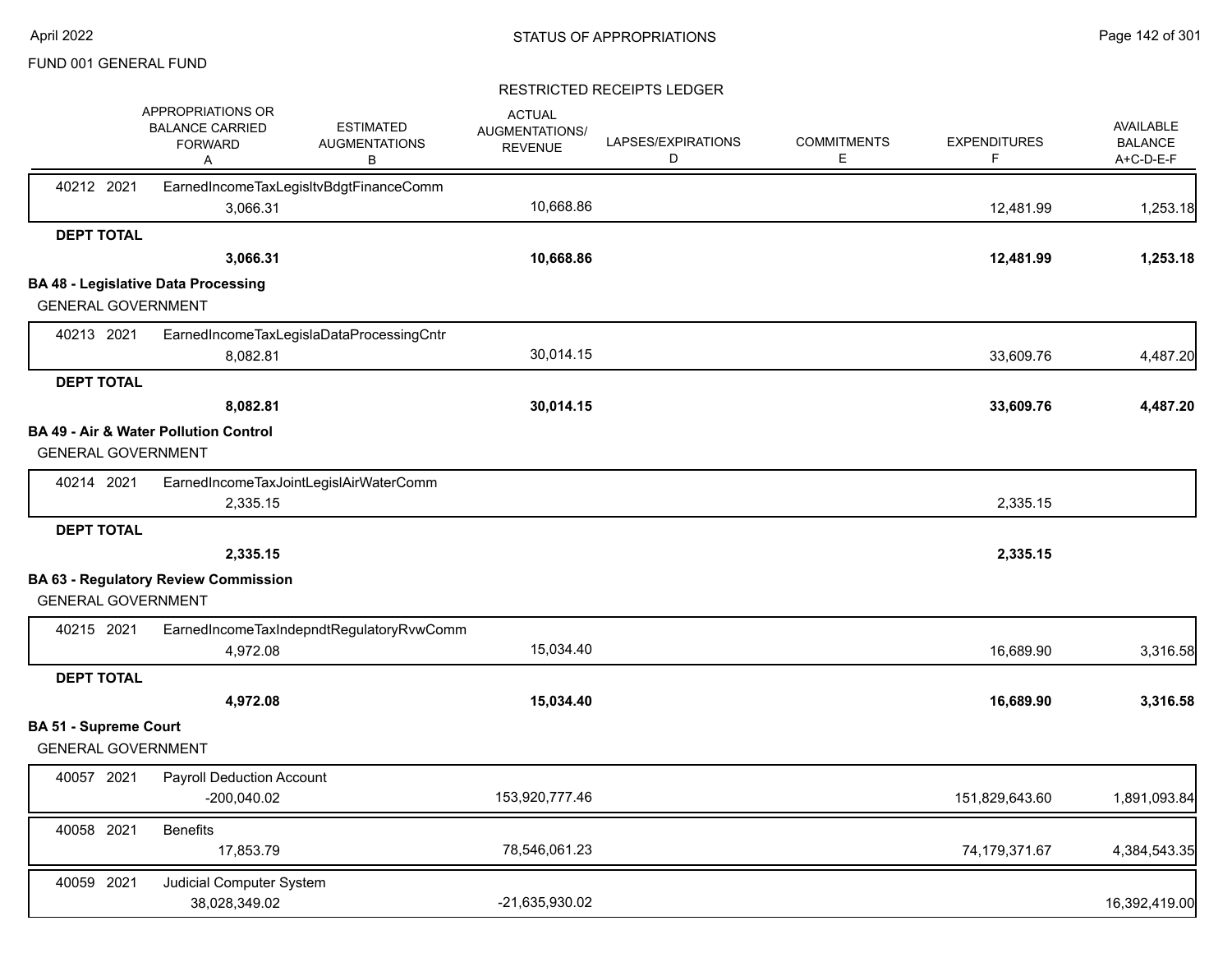|                                                                | APPROPRIATIONS OR<br><b>BALANCE CARRIED</b><br><b>FORWARD</b><br>А | <b>ESTIMATED</b><br><b>AUGMENTATIONS</b><br>В | <b>ACTUAL</b><br><b>AUGMENTATIONS/</b><br><b>REVENUE</b> | LAPSES/EXPIRATIONS<br>D | <b>COMMITMENTS</b><br>Е | <b>EXPENDITURES</b><br>F | <b>AVAILABLE</b><br><b>BALANCE</b><br>A+C-D-E-F |
|----------------------------------------------------------------|--------------------------------------------------------------------|-----------------------------------------------|----------------------------------------------------------|-------------------------|-------------------------|--------------------------|-------------------------------------------------|
| 40060 2021                                                     | Jen and Dave's Law<br>50,000.00                                    |                                               | 110,105.63                                               |                         |                         |                          | 160,105.63                                      |
| 40140 2021                                                     | Access to Justice Account<br>1,353,407.34                          |                                               | 14,808,334.89                                            |                         |                         | 15,034,859.96            | 1,126,882.27                                    |
| 40354 2021                                                     | <b>Health Benefits Reserve Account</b><br>253,955.31               |                                               | 2,059,844.36                                             |                         |                         | 2,088,820.25             | 224,979.42                                      |
| <b>DEPT TOTAL</b>                                              | 39,503,525.44                                                      |                                               | 227,809,193.55                                           |                         |                         | 243, 132, 695. 48        | 24,180,023.51                                   |
| <b>BA 58 - Commonwealth Court</b><br><b>GENERAL GOVERNMENT</b> |                                                                    |                                               |                                                          |                         |                         |                          |                                                 |
| 40242 2021                                                     | <b>Commonwealth Court Escrow Account</b><br>4,612,105.22           |                                               | 4,721.09                                                 |                         |                         |                          | 4,616,826.31                                    |
| <b>DEPT TOTAL</b>                                              |                                                                    |                                               |                                                          |                         |                         |                          |                                                 |
|                                                                | 4,612,105.22                                                       |                                               | 4,721.09                                                 |                         |                         |                          | 4,616,826.31                                    |
| <b>LEDGER TOTAL</b>                                            |                                                                    |                                               |                                                          |                         |                         |                          |                                                 |
|                                                                | 1,126,314,834.52                                                   |                                               | 5,062,240,014.23                                         |                         | 32,941,856.89           | 5,204,503,709.79         | 951,109,282.07                                  |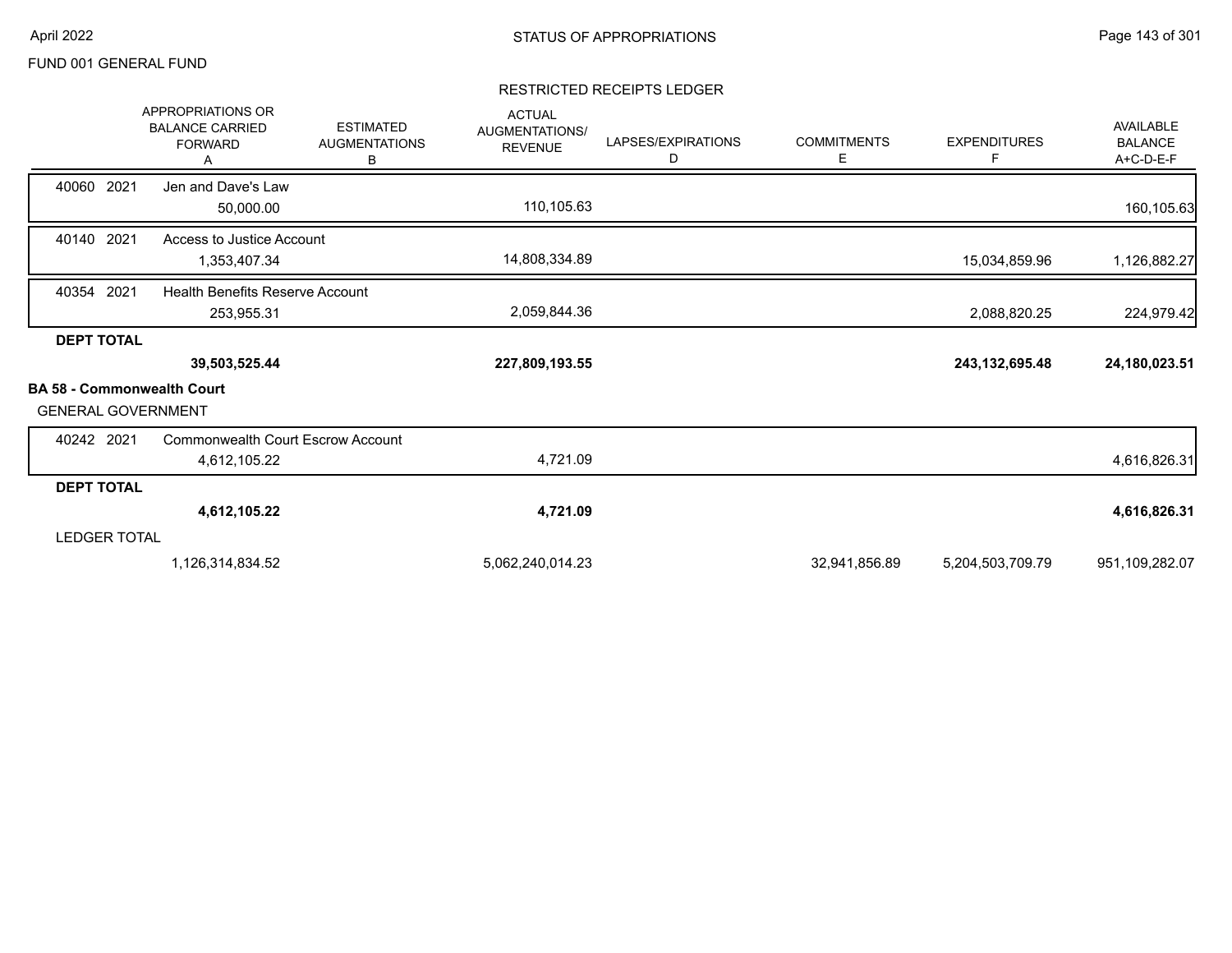#### NON-BUDGETED LEDGER

|                               |                     | <b>APPROPRIATIONS OR</b><br><b>BALANCE CARRIED</b><br><b>FORWARD</b><br>Α | <b>ESTIMATED</b><br><b>AUGMENTATIONS</b><br>В | <b>ACTUAL</b><br>AUGMENTATIONS/<br><b>REVENUE</b> | LAPSES/EXPIRATIONS<br>D | <b>COMMITMENTS</b><br>Е | <b>EXPENDITURES</b><br>F | AVAILABLE<br><b>BALANCE</b><br>A+C-D-E-F |
|-------------------------------|---------------------|---------------------------------------------------------------------------|-----------------------------------------------|---------------------------------------------------|-------------------------|-------------------------|--------------------------|------------------------------------------|
| <b>BA 21 - Human Services</b> |                     |                                                                           |                                               |                                                   |                         |                         |                          |                                          |
| <b>GENERAL GOVERNMENT</b>     |                     |                                                                           |                                               |                                                   |                         |                         |                          |                                          |
| 50150 2021                    |                     | <b>Mandatory Programs</b>                                                 |                                               |                                                   |                         |                         |                          |                                          |
|                               |                     |                                                                           |                                               |                                                   |                         |                         | -4,879,348,546.72        | 4,879,348,546.72                         |
| 54076 2021                    |                     | MP-Medical Assistance-Fee for Service                                     |                                               |                                                   |                         |                         |                          |                                          |
|                               |                     |                                                                           |                                               |                                                   |                         |                         | 85,756,712.00            | $-85,756,712.00$                         |
| 54133 2021                    |                     |                                                                           | MP-MedicalAssist-Community HealthChoices      |                                                   |                         |                         |                          |                                          |
|                               |                     |                                                                           |                                               |                                                   |                         |                         | 475,837,731.66           | -475,837,731.66                          |
| 54226 2021                    |                     | MP-Medical Assistance-Capitation                                          |                                               |                                                   |                         |                         |                          |                                          |
|                               |                     |                                                                           |                                               |                                                   |                         |                         | 2,403,368,856.27         | $-2,403,368,856.27$                      |
| <b>DEPT TOTAL</b>             |                     |                                                                           |                                               |                                                   |                         |                         |                          |                                          |
|                               |                     |                                                                           |                                               |                                                   |                         |                         | -1,914,385,246.79        | 1,914,385,246.79                         |
|                               | <b>LEDGER TOTAL</b> |                                                                           |                                               |                                                   |                         |                         |                          |                                          |
|                               |                     |                                                                           |                                               |                                                   |                         |                         | -1,914,385,246.79        | 1,914,385,246.79                         |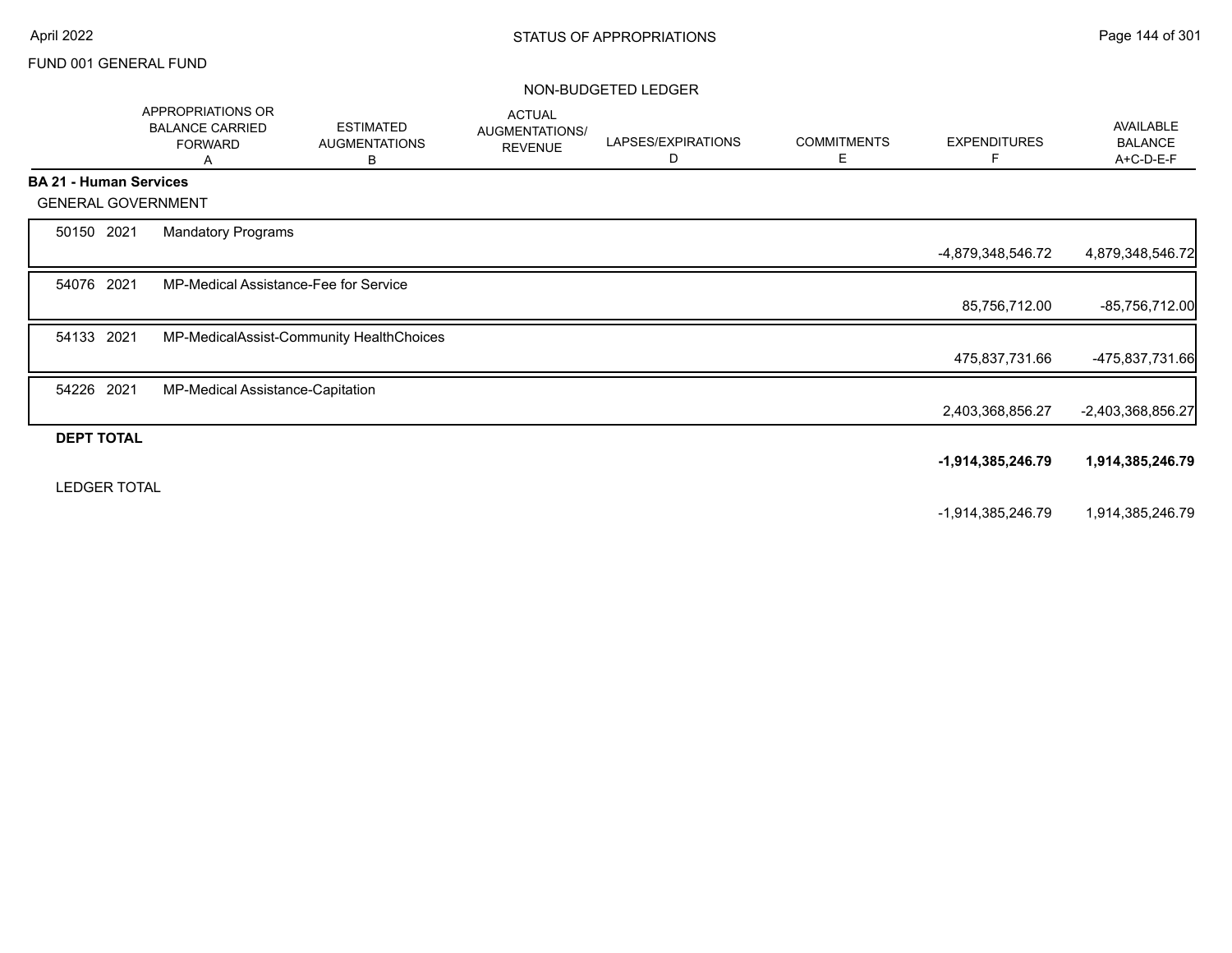## RESTRICTED REVENUE LEDGER

|                                                               | APPROPRIATIONS OR<br><b>ESTIMATED</b><br><b>BALANCE CARRIED</b><br><b>AUGMENTATIONS</b><br><b>FORWARD</b><br>B<br>A | <b>ACTUAL</b><br><b>AUGMENTATIONS/</b><br><b>REVENUE</b> | LAPSES/EXPIRATIONS<br>D | <b>COMMITMENTS</b><br>E | <b>EXPENDITURES</b><br>F | <b>AVAILABLE</b><br><b>BALANCE</b><br>A+C-D-E-F |
|---------------------------------------------------------------|---------------------------------------------------------------------------------------------------------------------|----------------------------------------------------------|-------------------------|-------------------------|--------------------------|-------------------------------------------------|
| <b>BA 81 - Executive Offices</b><br><b>GENERAL GOVERNMENT</b> |                                                                                                                     |                                                          |                         |                         |                          |                                                 |
| 60135 2021                                                    | Victim/Witness Services<br>4,120,425.56                                                                             | 4,122,032.25                                             |                         | 5,033,239.11            | 5,009,863.87             | $-1,800,645.17$                                 |
| 60136 2021                                                    | <b>Crime Victims Payments</b><br>5,261,298.96                                                                       | 6,320,213.81                                             |                         | 215,023.87              | 7,320,825.99             | 4,045,662.91                                    |
| 60137 2021                                                    | <b>Constables Education &amp; Training Account</b><br>2,478,756.38                                                  | 1,032,338.56                                             |                         | 2,677,371.57            | 525,072.69               | 308,650.68                                      |
| 60184 2021                                                    | <b>CULTURAL PROGRAMS</b><br>1,578.49                                                                                |                                                          |                         |                         |                          | 1,578.49                                        |
| 60185 2021                                                    | <b>AUDIT SETTLEMENTS</b><br>146,336.56                                                                              |                                                          |                         |                         | 57,975.00                | 88,361.56                                       |
| 60221 2021                                                    | Firearms License to Carry Modernization<br>2,840.00                                                                 |                                                          |                         |                         |                          | 2,840.00                                        |
| 60291 2021                                                    | Sheriff & Deputy Sheriff's Educ&Trng Acc<br>4,439,405.55                                                            | 4,079,706.51                                             |                         | 6,678,459.81            | 5,315,647.54             | -3,474,995.29                                   |
| 60308 2021                                                    | <b>Agency IT Projects</b><br>2,757,453.01                                                                           | 25,246,810.64                                            |                         |                         | 16,655,183.53            | 11,349,080.12                                   |
| 60326 2021                                                    | Luzerne County Youth Settlement<br>72.35                                                                            |                                                          |                         |                         |                          | 72.35                                           |
| 60380 2021                                                    | <b>Child Advocacy Centers</b><br>3,029,891.47                                                                       | 1,596,639.24                                             |                         | 1,854,627.51            | 2,292,943.76             | 478,959.44                                      |
| 60484 2021                                                    | Nonprofit Security Grant Fund<br>2,345,224.18                                                                       | 9,503,349.23                                             |                         | 3,668,218.23            | 2,481,291.35             | 5,699,063.83                                    |
| 63054 2021                                                    | Firearms Education & Training Commission<br>929,553.89                                                              | 279,170.67                                               |                         | 305, 155.53             | 306,453.12               | 597,115.91                                      |

GRANTS AND SUBSIDIES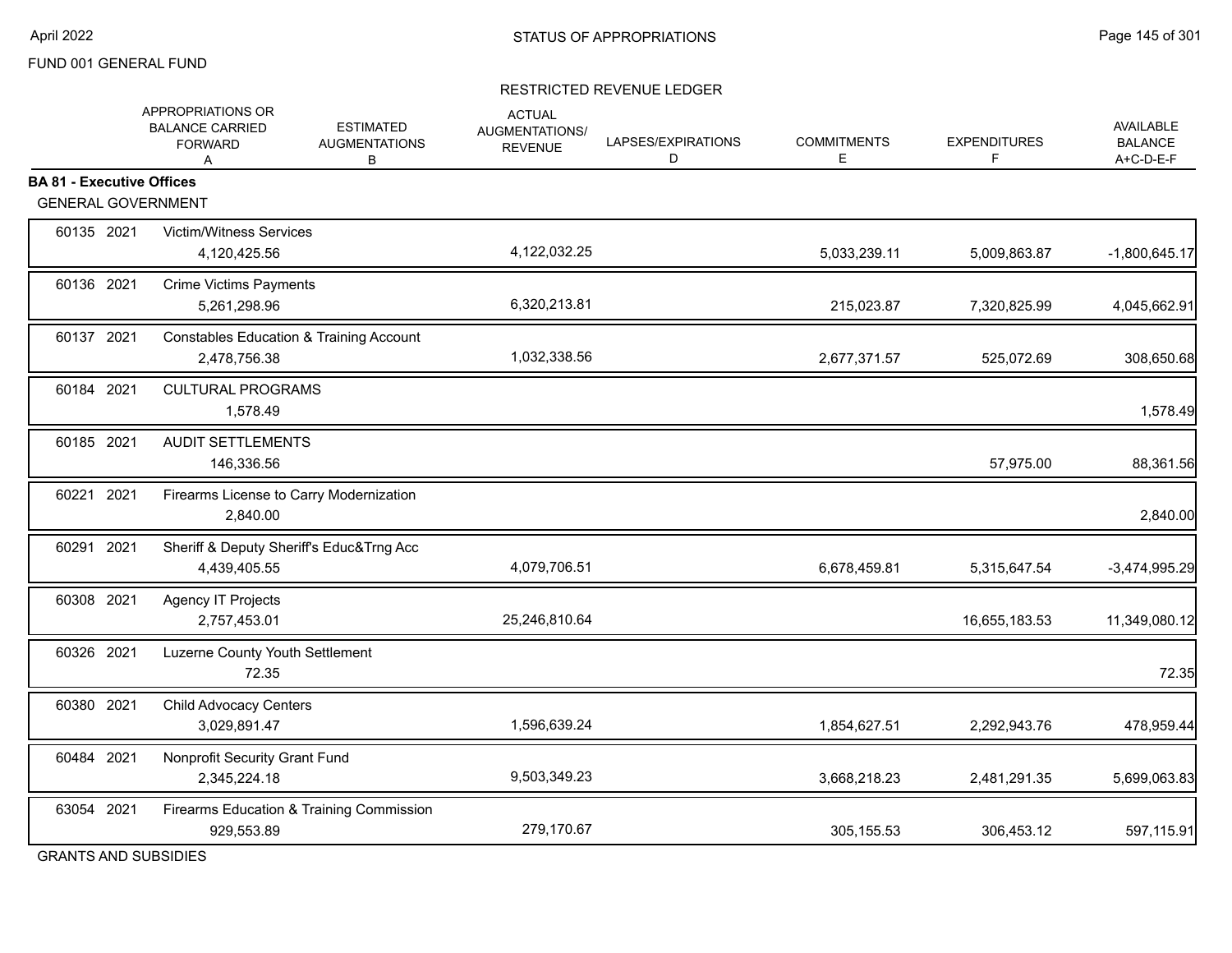|                                 | <b>APPROPRIATIONS OR</b><br><b>BALANCE CARRIED</b><br><b>ESTIMATED</b><br><b>AUGMENTATIONS</b><br><b>FORWARD</b><br>В<br>Α | <b>ACTUAL</b><br>AUGMENTATIONS/<br><b>REVENUE</b> | LAPSES/EXPIRATIONS<br>D | <b>COMMITMENTS</b><br>Е | <b>EXPENDITURES</b><br>F | AVAILABLE<br><b>BALANCE</b><br>A+C-D-E-F |
|---------------------------------|----------------------------------------------------------------------------------------------------------------------------|---------------------------------------------------|-------------------------|-------------------------|--------------------------|------------------------------------------|
| 60503 2021                      | Angel Investment Venture Capital                                                                                           | 5,000,000.00                                      |                         |                         |                          | 5,000,000.00                             |
| <b>DEPT TOTAL</b>               | 25,512,836.40                                                                                                              | 57,180,260.91                                     |                         | 20,432,095.63           | 39,965,256.85            | 22,295,744.83                            |
| <b>BA 14 - Attorney General</b> | <b>GENERAL GOVERNMENT</b>                                                                                                  |                                                   |                         |                         |                          |                                          |
| 60009 2021                      | Seized/Forfeit Prop-State Court Awarded<br>18,388,141.14                                                                   | 11,846,038.44                                     |                         | 629,693.25              | 14,058,060.30            | 15,546,426.03                            |
| 60010 2021                      | Seized/Forfeit Prop-U.S.Depart Justice<br>3,470,513.67                                                                     | 31,537.49                                         |                         | 276,414.56              | 1,636,601.90             | 1,589,034.70                             |
| 60012 2021                      | OAG Investigative Funds-Outside Sources<br>1,506,988.82                                                                    | 6,608,090.42                                      |                         | 25,485.52               | 6,667,452.07             | 1,422,141.65                             |
| 60013 2021                      | Seized/Forfeit Prop-US Treasury Depart<br>443,729.79                                                                       | 196.22                                            |                         |                         | 136,775.14               | 307,150.87                               |
| 60014 2021                      | <b>Public Protection Law Enforcement</b><br>46,234,204.02                                                                  | 11,019,284.11                                     |                         | 3,282,211.74            | 10,108,721.78            | 43,862,554.61                            |
| 60015 2021                      | <b>Coroners Education Board</b><br>24,955.57                                                                               | 59,725.00                                         |                         |                         |                          | 84,680.57                                |
| 60215 2021                      | Seized/Forfeited Prpty-Dpt-HomeInd Scrty<br>2,685,697.17                                                                   | 587,499.21                                        |                         | 145,467.72              | 491,290.72               | 2,636,437.94                             |
| 60238 2021                      | <b>Criminal Justice Enhancement Account</b><br>3,534,149.05                                                                | 7,000,196.13                                      |                         |                         | 7,723,664.00             | 2,810,681.18                             |
| 60298 2021                      | Community Drug Abuse Prevention Grant Pr<br>2,186,525.24                                                                   | 341,160.00                                        |                         | 29,911.80               | 280,905.55               | 2,216,867.89                             |
| 60316 2021                      | Home Improvement Account<br>3,218,481.27                                                                                   | 1,746,571.04                                      |                         |                         | 2,317,377.03             | 2,647,675.28                             |
| 60431 2021                      | Judicial Fee Account<br>421,447.71                                                                                         | 4,922,407.80                                      |                         |                         | 4,629,707.86             | 714,147.65                               |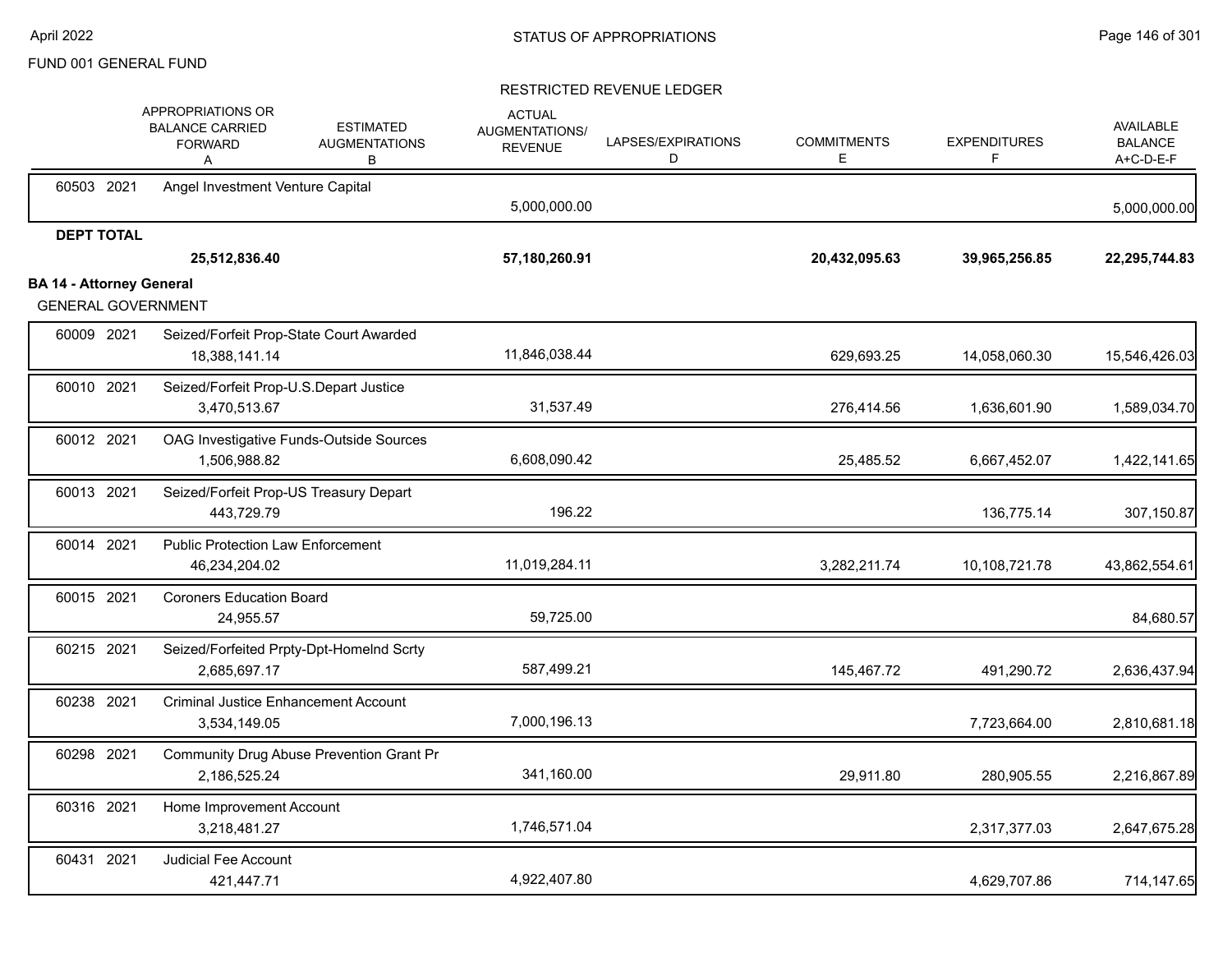|                            |                   | APPROPRIATIONS OR<br><b>BALANCE CARRIED</b><br><b>FORWARD</b><br>Α | <b>ESTIMATED</b><br><b>AUGMENTATIONS</b><br>в | <b>ACTUAL</b><br>AUGMENTATIONS/<br><b>REVENUE</b> | LAPSES/EXPIRATIONS<br>D | <b>COMMITMENTS</b><br>E | <b>EXPENDITURES</b><br>F | <b>AVAILABLE</b><br><b>BALANCE</b><br>A+C-D-E-F |
|----------------------------|-------------------|--------------------------------------------------------------------|-----------------------------------------------|---------------------------------------------------|-------------------------|-------------------------|--------------------------|-------------------------------------------------|
|                            | 60437 2021        | <b>Collection Adminstration Account</b>                            |                                               | 2,784,422.20                                      |                         |                         | 2,610,761.66             | 173,660.54                                      |
|                            | 60449 2021        | <b>Criminal Enforcement Account</b><br>15,400,000.00               |                                               |                                                   |                         | 1,880,057.59            | 39,163.51                | 13,480,778.90                                   |
|                            | <b>DEPT TOTAL</b> | 97,514,833.45                                                      |                                               | 46,947,128.06                                     |                         | 6,269,242.18            | 50,700,481.52            | 87,492,237.81                                   |
| <b>BA 68 - Agriculture</b> |                   | <b>GENERAL GOVERNMENT</b>                                          |                                               |                                                   |                         |                         |                          |                                                 |
|                            | 60118 2021        | Dog Law<br>1,421,436.68                                            |                                               | 5,162,300.84                                      |                         | 96,568.00               | 5,575,702.57             | 911,466.95                                      |
|                            | 60119 2021        | PA Rural Rehabilitation Program<br>32,316.17                       |                                               |                                                   |                         |                         |                          | 32,316.17                                       |
|                            | 60120 2021        | Farm Operations<br>595,044.91                                      |                                               | 346,518.72                                        |                         | 127,891.30              | 297,006.73               | 516,665.60                                      |
|                            | 60121 2021        | Pesticide Regulatory Account<br>14,407,307.56                      |                                               | 5,131,686.50                                      |                         | 4,697,845.36            | 2,751,133.63             | 12,090,015.07                                   |
|                            | 60123 2021        | Plant Pest Management<br>376,087.75                                |                                               | 398,730.26                                        |                         |                         | 445,745.36               | 329,072.65                                      |
|                            | 60124 2021        | <b>Federal State Option Contract</b><br>1,695,314.60               |                                               |                                                   |                         | 36,368.56               | $-29,149.97$             | 1,688,096.01                                    |
|                            | 60152 2021        | AGRONOMIC REGULATORY ACCOUNT<br>1,621,170.93                       |                                               | 448,164.95                                        |                         | 6,196.03                | 275,378.06               | 1,787,761.79                                    |
|                            | 60268 2021        | Fruit & Vegetable Inspection & Grading<br>349,519.84               |                                               | 166,895.03                                        |                         |                         | 183,442.41               | 332,972.46                                      |
|                            | 60310 2021        | Cervidae Livestock Operations<br>430,009.11                        |                                               | 9,085.00                                          |                         |                         | 25,007.46                | 414,086.65                                      |
|                            | 60327 2021        | PA Preferred Trademark Licensing Fund<br>4,156,635.21              |                                               | 3,238,306.80                                      |                         | 779,225.20              | 1,825,144.91             | 4,790,571.90                                    |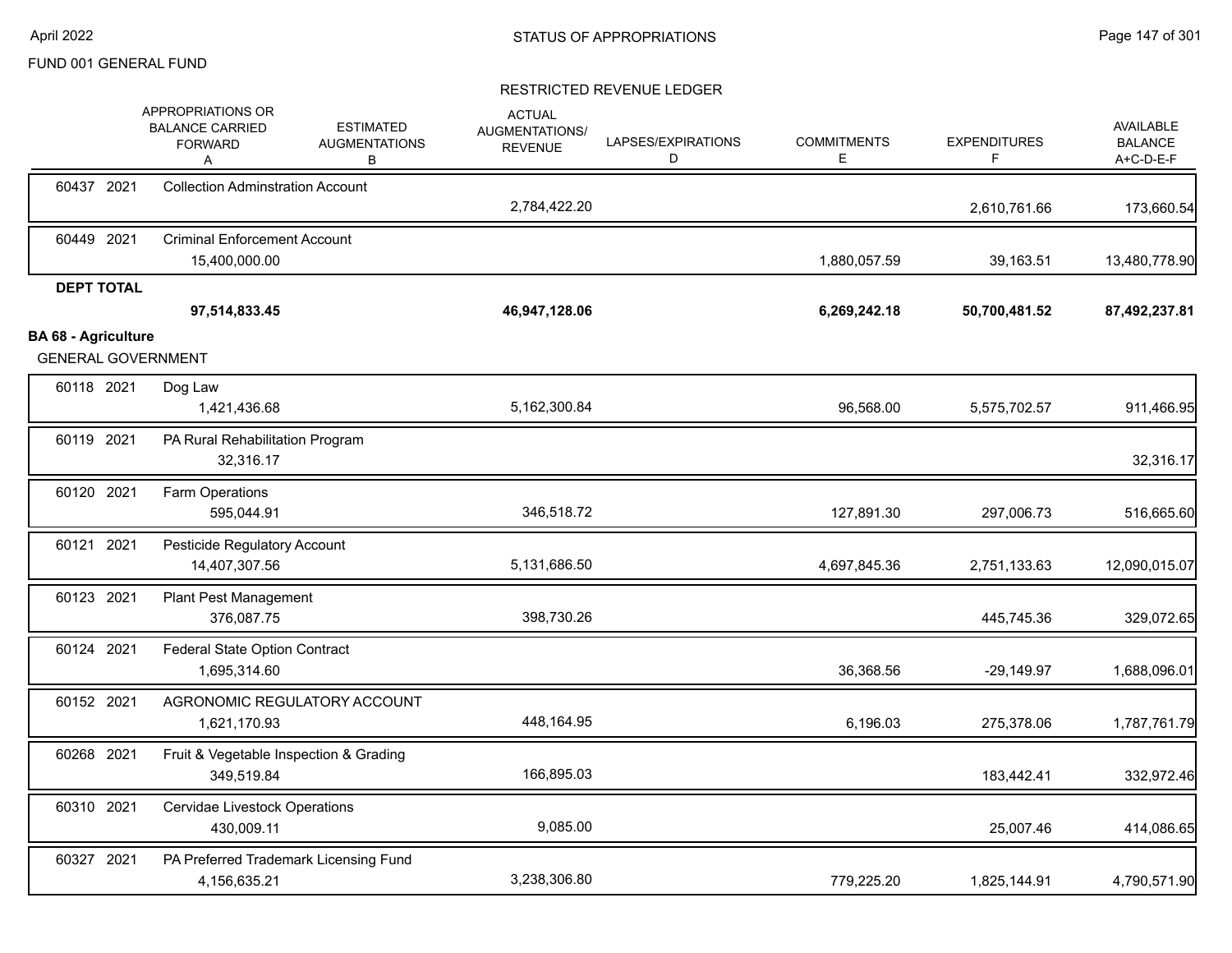|                                                                      | APPROPRIATIONS OR<br><b>BALANCE CARRIED</b><br><b>FORWARD</b><br>Α | <b>ESTIMATED</b><br><b>AUGMENTATIONS</b><br>В | <b>ACTUAL</b><br><b>AUGMENTATIONS/</b><br><b>REVENUE</b> | LAPSES/EXPIRATIONS<br>D | <b>COMMITMENTS</b><br>E | <b>EXPENDITURES</b> | <b>AVAILABLE</b><br><b>BALANCE</b><br>A+C-D-E-F |
|----------------------------------------------------------------------|--------------------------------------------------------------------|-----------------------------------------------|----------------------------------------------------------|-------------------------|-------------------------|---------------------|-------------------------------------------------|
| 60477 2021                                                           | Rapid Response Disaster Readiness<br>3,074,753.71                  |                                               | 5,001,834.73                                             |                         | 908,833.91              | 3,695,405.25        | 3,472,349.28                                    |
| 60478 2021                                                           | 2,462,347.83                                                       | AgriculturalBusinessDevelopmentCenterFnd      | 2,001,863.07                                             |                         | 1,370,371.27            | 1,102,145.32        | 1,991,694.31                                    |
| 60479 2021                                                           | Specialty Crop Block Grant Fund<br>972,460.65                      |                                               | 500,543.42                                               |                         | 833,854.42              | 343,858.35          | 295,291.30                                      |
| <b>GRANTS AND SUBSIDIES</b>                                          |                                                                    |                                               |                                                          |                         |                         |                     |                                                 |
| 60114 2021                                                           | Animal Health and Diagnostic Program<br>916,123.91                 |                                               | 5,352,699.43                                             |                         | 2,961,952.09            | 3,107,657.00        | 199,214.25                                      |
| 60116 2021                                                           | Aquaculture Development Account<br>57,670.55                       |                                               | 7,550.00                                                 |                         |                         | 10,000.00           | 55,220.55                                       |
| <b>DEPT TOTAL</b>                                                    |                                                                    |                                               |                                                          |                         |                         |                     |                                                 |
|                                                                      | 32,568,199.41                                                      |                                               | 27,766,178.75                                            |                         | 11,819,106.14           | 19,608,477.08       | 28,906,794.94                                   |
| <b>BA 75 - Banking &amp; Securities</b><br><b>GENERAL GOVERNMENT</b> |                                                                    |                                               |                                                          |                         |                         |                     |                                                 |
| 60339 2021                                                           | Securities Operation<br>22,011,505.18                              |                                               | 14,519,897.97                                            |                         |                         | 9,477,000.00        | 27,054,403.15                                   |
| 60372 2021                                                           | <b>Securities Regulation Account</b><br>8,662,055.69               |                                               |                                                          |                         |                         |                     | 8,662,055.69                                    |
| <b>DEPT TOTAL</b>                                                    |                                                                    |                                               |                                                          |                         |                         |                     |                                                 |
|                                                                      | 30,673,560.87                                                      |                                               | 14,519,897.97                                            |                         |                         | 9,477,000.00        | 35,716,458.84                                   |
| <b>GENERAL GOVERNMENT</b>                                            | <b>BA 24 - Community &amp; Economic Develop</b>                    |                                               |                                                          |                         |                         |                     |                                                 |
| 60199 2021                                                           | Municipal Code Official Training account<br>722,472.50             |                                               | 1,001,495.63                                             |                         | 398,060.61              | 643,883.63          | 682,023.89                                      |
| 60414 2021                                                           | <b>Comm Finance Auth Debt Service</b>                              |                                               | 164,170,800.00                                           |                         |                         | 164,129,888.91      | 40,911.09                                       |
| 60455 2021                                                           | Private Dam Financial Assurance Program                            |                                               |                                                          |                         |                         |                     |                                                 |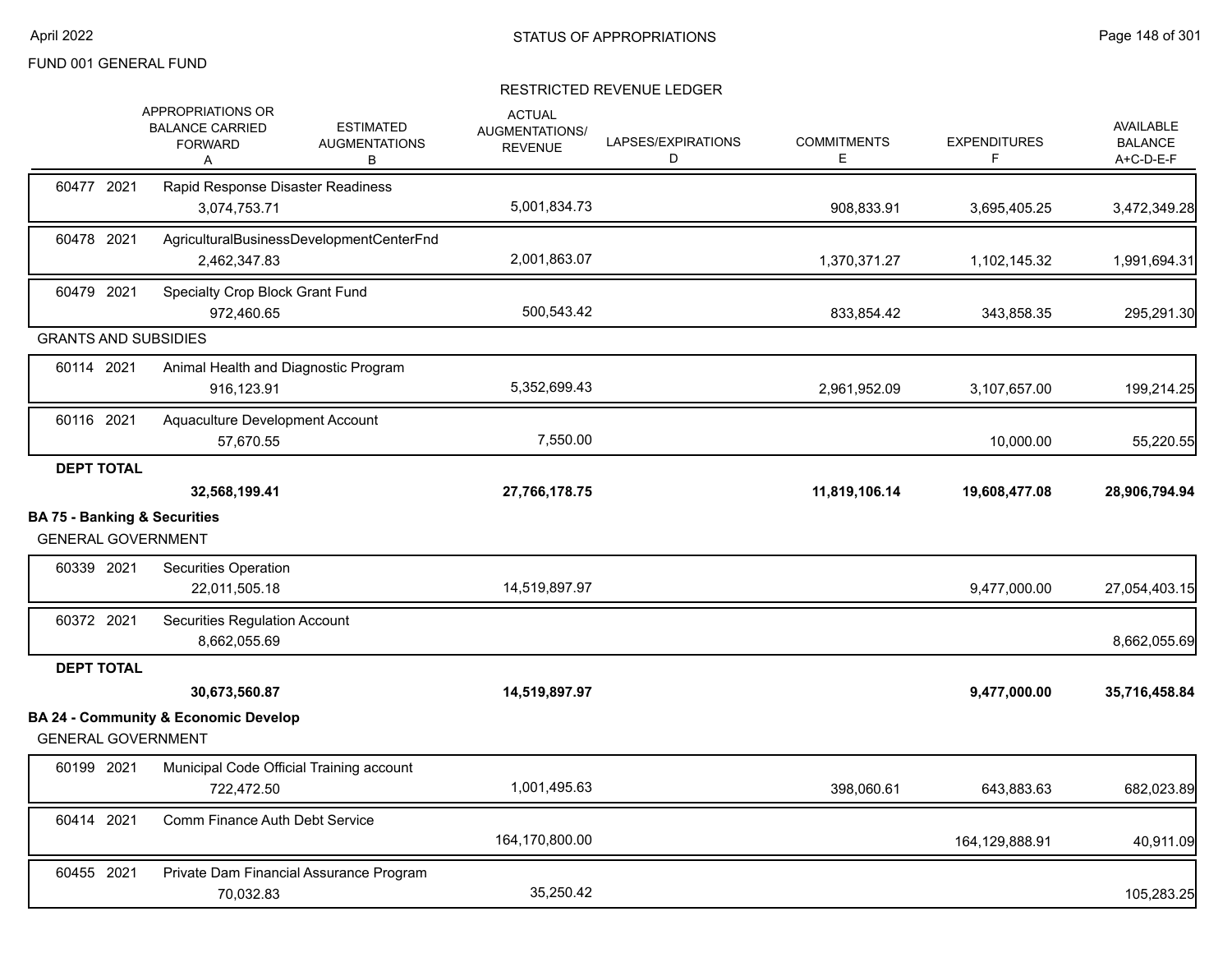# FUND 001 GENERAL FUND

|                   |                                                                                |                                               |                                                          | RESTRICTED REVENUE LEDGER |                         |                          |                                                 |
|-------------------|--------------------------------------------------------------------------------|-----------------------------------------------|----------------------------------------------------------|---------------------------|-------------------------|--------------------------|-------------------------------------------------|
|                   | APPROPRIATIONS OR<br><b>BALANCE CARRIED</b><br><b>FORWARD</b><br>Α             | <b>ESTIMATED</b><br><b>AUGMENTATIONS</b><br>В | <b>ACTUAL</b><br><b>AUGMENTATIONS/</b><br><b>REVENUE</b> | LAPSES/EXPIRATIONS<br>D   | <b>COMMITMENTS</b><br>Е | <b>EXPENDITURES</b><br>F | <b>AVAILABLE</b><br><b>BALANCE</b><br>A+C-D-E-F |
| 60456 2021        | <b>Tourism Promotion Fund</b>                                                  |                                               |                                                          |                           |                         |                          |                                                 |
|                   | 4,508,807.84                                                                   |                                               | 5,396,503.51                                             |                           |                         | 5,000,000.00             | 4,905,311.35                                    |
| 60472 2021        |                                                                                | TobaccoRevenue Bond Debt Service Account      | 115,337,650.00                                           |                           |                         | 115,337,650.00           |                                                 |
|                   | <b>GRANTS AND SUBSIDIES</b>                                                    |                                               |                                                          |                           |                         |                          |                                                 |
| 60051 2021        | 9,080,434.82                                                                   | Indust, Sites Environmental Assmt, Fund       |                                                          |                           | 2,066,798.00            | 825,720.00               | 6,187,916.82                                    |
| 60052 2021        | Zoological Enhancement Fund<br>116,624.95                                      |                                               | 1,545.29                                                 |                           |                         |                          | 118,170.24                                      |
| 60368 2021        | <b>Industrialized Housing</b><br>253,623.83                                    |                                               | 257,836.00                                               |                           | 5,507.28                | 264,339.81               | 241,612.74                                      |
| 60399 2021        | CDBG Program Income<br>847,845.24                                              |                                               | 17,255.63                                                |                           | 38,155.95               | $-38,155.95$             | 865,100.87                                      |
| 60424 2021        | TransitRevitalizationInvestmentDistricts<br>0.04                               |                                               | 25.07                                                    |                           |                         |                          | 25.11                                           |
| <b>DEPT TOTAL</b> |                                                                                |                                               |                                                          |                           |                         |                          |                                                 |
|                   | 15,599,842.05                                                                  |                                               | 286,218,361.55                                           |                           | 2,508,521.84            | 286, 163, 326. 40        | 13,146,355.36                                   |
|                   | <b>BA 38 - Conservation &amp; Natural Resourc</b><br><b>GENERAL GOVERNMENT</b> |                                               |                                                          |                           |                         |                          |                                                 |
| 60145 2021        | <b>Forest Regeneration</b><br>143,295.13                                       |                                               | 4,500,000.00                                             |                           |                         | 4,448,835.46             | 194,459.67                                      |
| 60146 2021        | <b>Forest Lands Beautification</b><br>307.37                                   |                                               |                                                          |                           |                         |                          | 307.37                                          |
| 60147 2021        | Quehanna Fund-Act 275<br>41,009.44                                             |                                               | 25,000.00                                                |                           |                         | 400.00                   | 65,609.44                                       |
| 60149 2021        |                                                                                | Snowmobile/All Terrain Vehicle (ATV) Prg      | 2,671.17                                                 |                           |                         |                          | 2,671.17                                        |
| 60150 2021        | Quehanna Fund-Act 55                                                           |                                               |                                                          |                           |                         |                          |                                                 |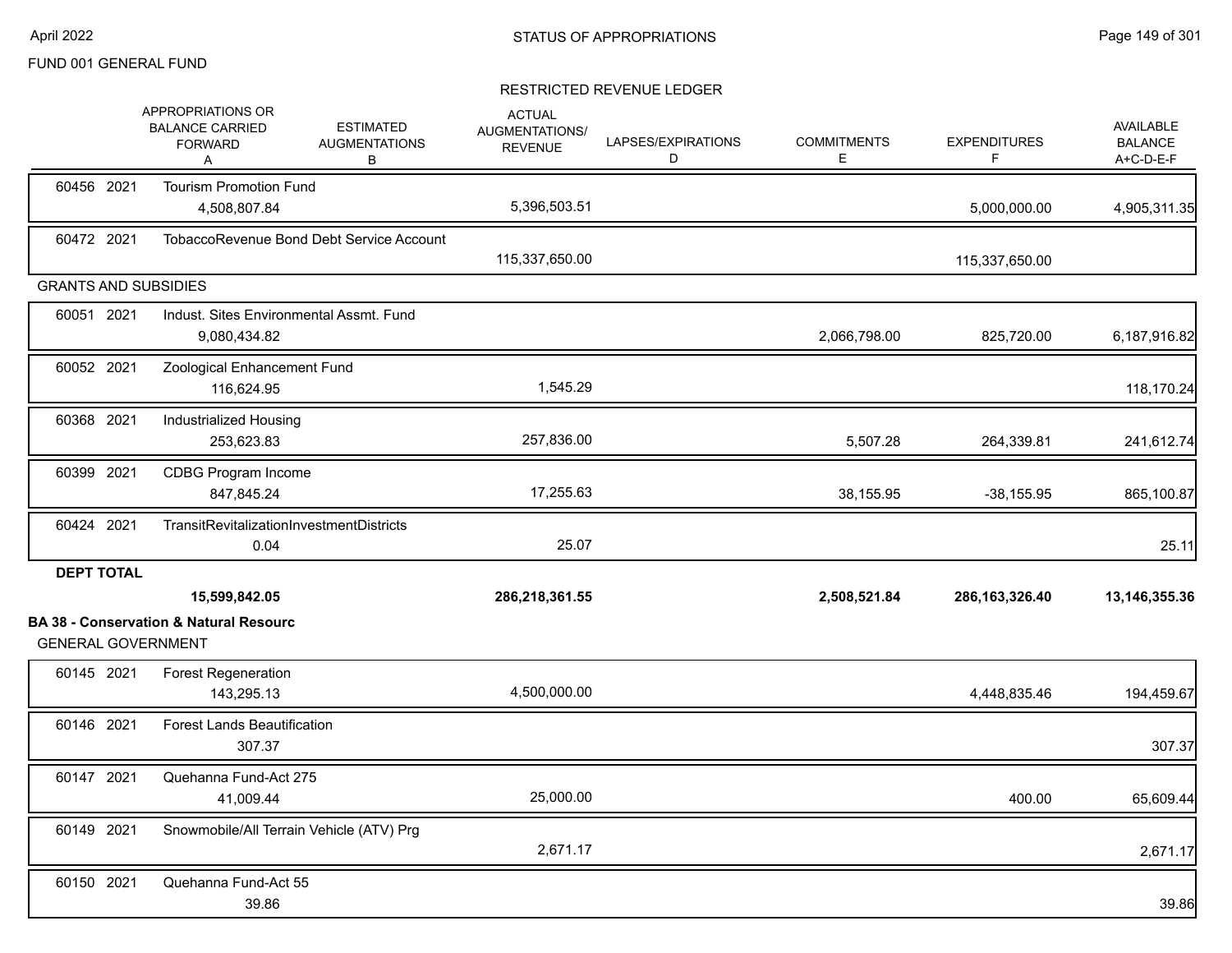|                            | APPROPRIATIONS OR<br><b>BALANCE CARRIED</b><br><b>FORWARD</b><br>Α | <b>ESTIMATED</b><br><b>AUGMENTATIONS</b><br>В | <b>ACTUAL</b><br>AUGMENTATIONS/<br><b>REVENUE</b> | LAPSES/EXPIRATIONS<br>D | <b>COMMITMENTS</b><br>E. | <b>EXPENDITURES</b><br>F | <b>AVAILABLE</b><br><b>BALANCE</b><br>A+C-D-E-F |
|----------------------------|--------------------------------------------------------------------|-----------------------------------------------|---------------------------------------------------|-------------------------|--------------------------|--------------------------|-------------------------------------------------|
| 60151 2021                 | Purchase of State Forest Land<br>3,503,640.19                      |                                               | 1,460,407.50                                      |                         | 1,424,000.00             | 1,729,444.35             | 1,810,603.34                                    |
| 60290 2021                 | Forestry Rearch Account<br>105,245.79                              |                                               | 250,000.00                                        |                         | 86.81                    | 24,786.81                | 330, 372.17                                     |
| 60362 2021                 | <b>Foundation Grants</b><br>10,832.80                              |                                               | 17,712.69                                         |                         |                          | 10,302.09                | 18,243.40                                       |
| 60419 2021                 | <b>ATV Management</b><br>7,684,006.67                              |                                               | $-2,330,394.76$                                   |                         | 3,500,000.00             | 57,137.36                | 1,796,474.55                                    |
| 60420 2021                 | Snowmobile Management<br>654,153.98                                |                                               | -338,969.07                                       |                         | 91,061.87                | 91,761.04                | 132,362.00                                      |
| 60425 2021                 | PENNVEST Riparian Buffer<br>741,276.50                             |                                               | 59.35                                             |                         | 284,826.00               | 432,794.00               | 23,715.85                                       |
| 60429 2021                 | State Park Resource Restoration<br>458,703.24                      |                                               | 4,087,521.59                                      |                         | 4,000,807.17             | 23,872.75                | 521,544.91                                      |
|                            | <b>GRANTS AND SUBSIDIES</b>                                        |                                               |                                                   |                         |                          |                          |                                                 |
| 60481 2021                 | Keystone Tree Account<br>184,920.52                                |                                               | 226,443.00                                        |                         |                          | 110,952.00               | 300,411.52                                      |
| <b>DEPT TOTAL</b>          | 13,527,431.49                                                      |                                               | 7,900,451.47                                      |                         | 9,300,781.85             | 6,930,285.86             | 5,196,815.25                                    |
| <b>BA 11 - Corrections</b> | <b>GENERAL GOVERNMENT</b>                                          |                                               |                                                   |                         |                          |                          |                                                 |
| 60440 2021                 | Rockview Farm Program<br>65,698.17                                 |                                               | 291,983.79                                        |                         |                          | 249,600.82               | 108,081.14                                      |
| 62054 2021                 | County Firearms Trng & Education Comm<br>61,768.00                 |                                               |                                                   |                         |                          | 61,768.00                |                                                 |
| 62359 2021                 | Seized/Forfeiture Property-OAG<br>56,333.89                        |                                               | 31,302.29                                         |                         |                          | 5,210.25                 | 82,425.93                                       |
| 62408 2021                 | Delegated Agency Construction Projects<br>12,807.05                |                                               |                                                   |                         |                          |                          | 12,807.05                                       |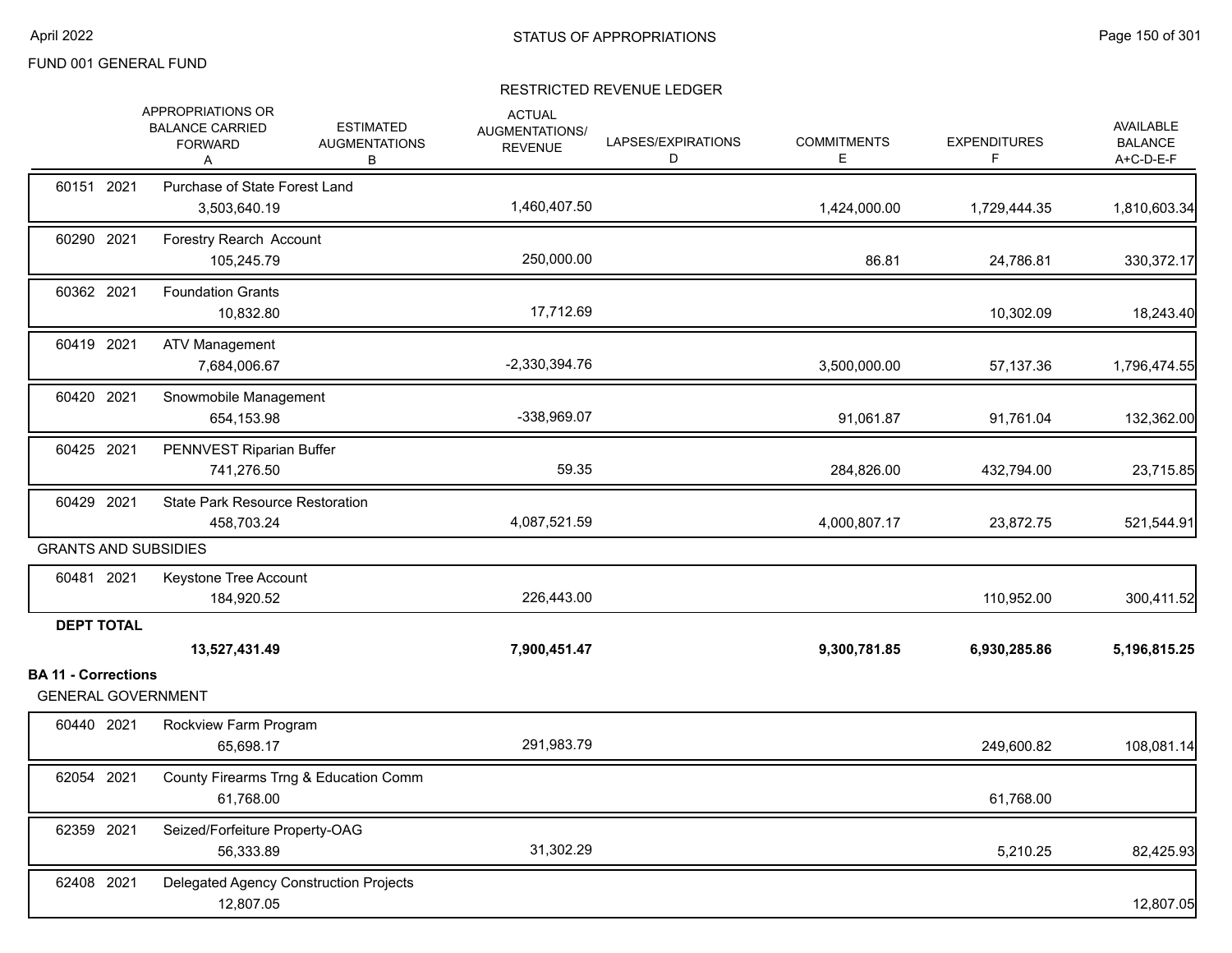|                                                       | APPROPRIATIONS OR<br><b>BALANCE CARRIED</b><br><b>FORWARD</b><br>A | <b>ESTIMATED</b><br><b>AUGMENTATIONS</b><br>B | <b>ACTUAL</b><br>AUGMENTATIONS/<br><b>REVENUE</b> | LAPSES/EXPIRATIONS<br>D | <b>COMMITMENTS</b><br>Е | <b>EXPENDITURES</b><br>F. | <b>AVAILABLE</b><br><b>BALANCE</b><br>A+C-D-E-F |
|-------------------------------------------------------|--------------------------------------------------------------------|-----------------------------------------------|---------------------------------------------------|-------------------------|-------------------------|---------------------------|-------------------------------------------------|
| <b>INSTITUTIONAL</b>                                  |                                                                    |                                               |                                                   |                         |                         |                           |                                                 |
| 60337 2021                                            | PSCOA Scholarship Fund<br>28,506.09                                |                                               | 15.64                                             |                         |                         |                           | 28,521.73                                       |
| <b>DEPT TOTAL</b>                                     |                                                                    |                                               |                                                   |                         |                         |                           |                                                 |
|                                                       | 225,113.20                                                         |                                               | 323,301.72                                        |                         |                         | 316,579.07                | 231,835.85                                      |
|                                                       | <b>BA 74 - Drug and Alcohol Programs</b>                           |                                               |                                                   |                         |                         |                           |                                                 |
| <b>GENERAL GOVERNMENT</b>                             |                                                                    |                                               |                                                   |                         |                         |                           |                                                 |
| 60441 2021                                            | Drug & Alcohol Recovery House Fund                                 |                                               |                                                   |                         |                         |                           |                                                 |
|                                                       |                                                                    |                                               | 6,963.51                                          |                         |                         |                           | 6,963.51                                        |
| <b>GRANTS AND SUBSIDIES</b>                           |                                                                    |                                               |                                                   |                         |                         |                           |                                                 |
| 60497 2021                                            | <b>Opioid Settlements</b>                                          |                                               |                                                   |                         |                         |                           |                                                 |
|                                                       | 21,347,602.00                                                      |                                               | 10,908.23                                         |                         |                         |                           | 21,358,510.23                                   |
| <b>DEPT TOTAL</b>                                     |                                                                    |                                               |                                                   |                         |                         |                           |                                                 |
|                                                       | 21,347,602.00                                                      |                                               | 17,871.74                                         |                         |                         |                           | 21,365,473.74                                   |
| <b>BA 16 - Education</b><br><b>GENERAL GOVERNMENT</b> |                                                                    |                                               |                                                   |                         |                         |                           |                                                 |
| 60018 2021                                            | <b>Private Licensed Schools</b>                                    |                                               |                                                   |                         |                         |                           |                                                 |
|                                                       | 1,078,042.50                                                       |                                               | 835,375.00                                        |                         | 4,046.28                | 445,383.86                | 1,463,987.36                                    |
| 60022 2021                                            | <b>Telcommunications Education Fund Grant</b><br>0.90              |                                               |                                                   |                         |                         |                           | 0.90                                            |
| 60194 2021                                            | Dormitary Sprinklers - Interest Subsidy<br>832,024.00              |                                               |                                                   |                         |                         | 108,557.00                | 723,467.00                                      |
| 60212 2021                                            | 2.32                                                               | Community College Nonmandated Capital Pr      |                                                   |                         |                         |                           | 2.32                                            |
| 60351 2021                                            | Cross State Learning Collaborative(CSLC)<br>228.41                 |                                               | 0.13                                              |                         |                         |                           | 228.54                                          |
| 60353 2021                                            | ProfessionIEducatrDisciplineAcctFees<br>4,285,696.62               |                                               | 1,336,003.78                                      |                         |                         | 1,709,992.10              | 3,911,708.30                                    |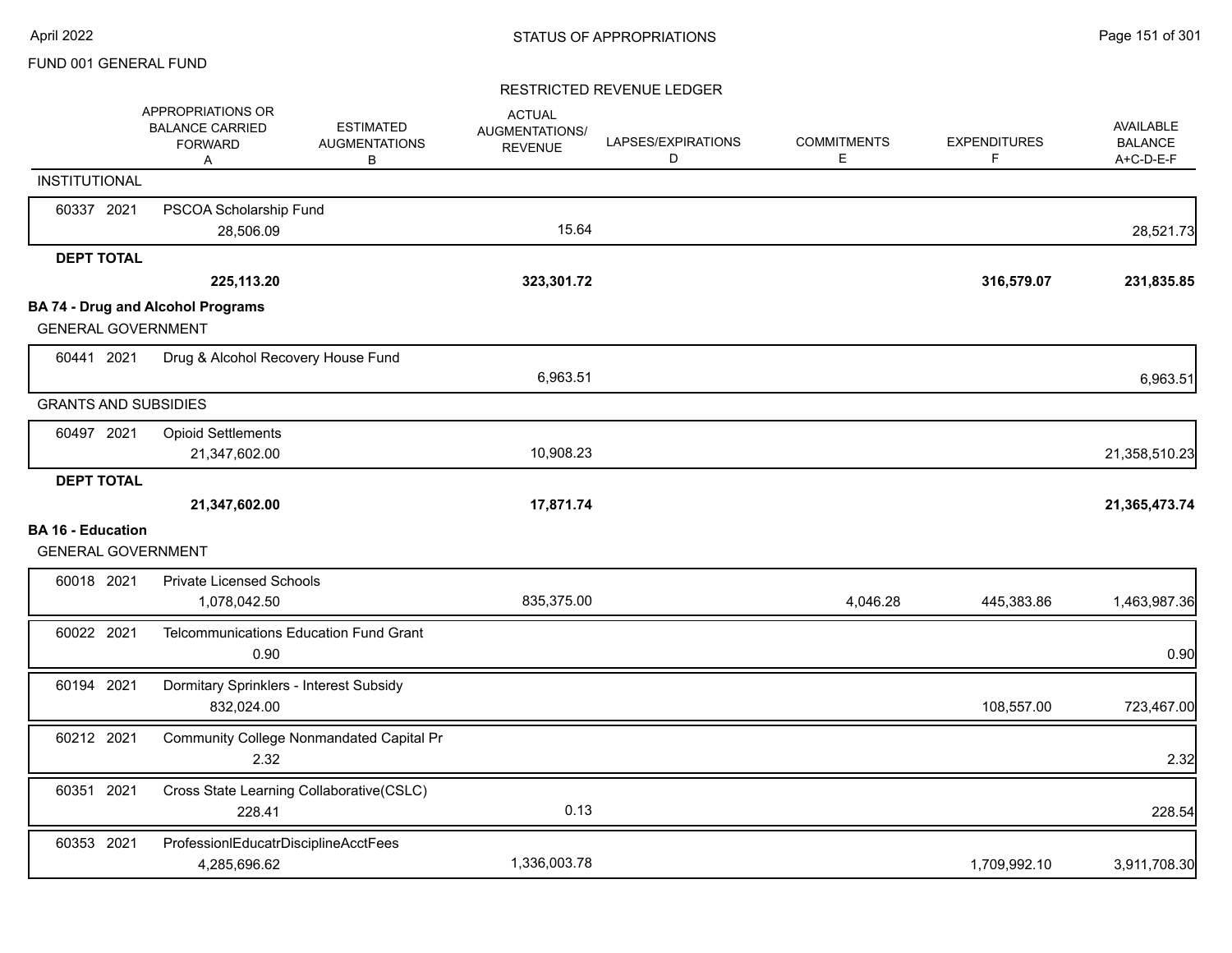|                             | APPROPRIATIONS OR<br><b>BALANCE CARRIED</b><br><b>FORWARD</b><br>Α | <b>ESTIMATED</b><br><b>AUGMENTATIONS</b><br>В | <b>ACTUAL</b><br>AUGMENTATIONS/<br><b>REVENUE</b> | LAPSES/EXPIRATIONS<br>D | <b>COMMITMENTS</b><br>Е | <b>EXPENDITURES</b><br>F. | <b>AVAILABLE</b><br><b>BALANCE</b><br>A+C-D-E-F |
|-----------------------------|--------------------------------------------------------------------|-----------------------------------------------|---------------------------------------------------|-------------------------|-------------------------|---------------------------|-------------------------------------------------|
| 60371 2021                  | Alternative Education Program Account<br>263,911.47                |                                               | 25,000.00                                         |                         | 24,968.90               | 68,735.51                 | 195,207.06                                      |
| 60402 2021                  | New Skills For Youth Grant<br>10,379.38                            |                                               |                                                   |                         |                         |                           | 10,379.38                                       |
| 60416 2021                  | PDE Interstate Reciprocity Agreement<br>1,274,381.14               |                                               |                                                   |                         |                         | 140,150.69                | 1,134,230.45                                    |
| 60439 2021                  | <b>Higher Education Regulatory Account</b><br>553,072.86           |                                               | 205,400.00                                        |                         |                         | 168,728.75                | 589,744.11                                      |
| <b>GRANTS AND SUBSIDIES</b> |                                                                    |                                               |                                                   |                         |                         |                           |                                                 |
| 60020 2021                  | Panet-Local Education Agencies<br>59,221.84                        |                                               |                                                   |                         |                         |                           | 59,221.84                                       |
| 60159 2021                  | TEMPORARY SPECIAL AID<br>693.00                                    |                                               |                                                   |                         |                         |                           | 693.00                                          |
| 60332 2021                  | FinanclRecovrySchoolDistrctTransLoanAcct<br>2,535,000.00           |                                               | 60,000.00                                         |                         |                         |                           | 2,595,000.00                                    |
| 60476 2021                  | KeystoneTelepresenceEducationGrant Prgrm<br>314,922.56             |                                               | 300,000.00                                        |                         | 85,142.26               | 162,277.62                | 367,502.68                                      |
| <b>DEPT TOTAL</b>           |                                                                    |                                               |                                                   |                         |                         |                           |                                                 |
|                             | 11,207,577.00                                                      |                                               | 2,761,778.91                                      |                         | 114,157.44              | 2,803,825.53              | 11,051,372.94                                   |
| <b>GENERAL GOVERNMENT</b>   | <b>BA 31 - PA Emergency Management Agency</b>                      |                                               |                                                   |                         |                         |                           |                                                 |
| 60060 2021                  | Act147-RERF<br>78,592.86                                           |                                               | 750,000.00                                        |                         | 95,621.79               | 624,718.65                | 108,252.42                                      |
| 60061 2021                  | Act147-RTERF<br>817,933.83                                         |                                               | 55,000.00                                         |                         |                         | $-5,221.01$               | 878,154.84                                      |
| 60063 2021                  | Act85-RERP<br>755,798.33                                           |                                               | 1,411,697.50                                      |                         | 526,737.06              | 1,183,500.57              | 457,258.20                                      |
| 60249 2021                  | VoIP 911 Emergency Servies Fund<br>1.14                            |                                               |                                                   |                         |                         |                           | 1.14                                            |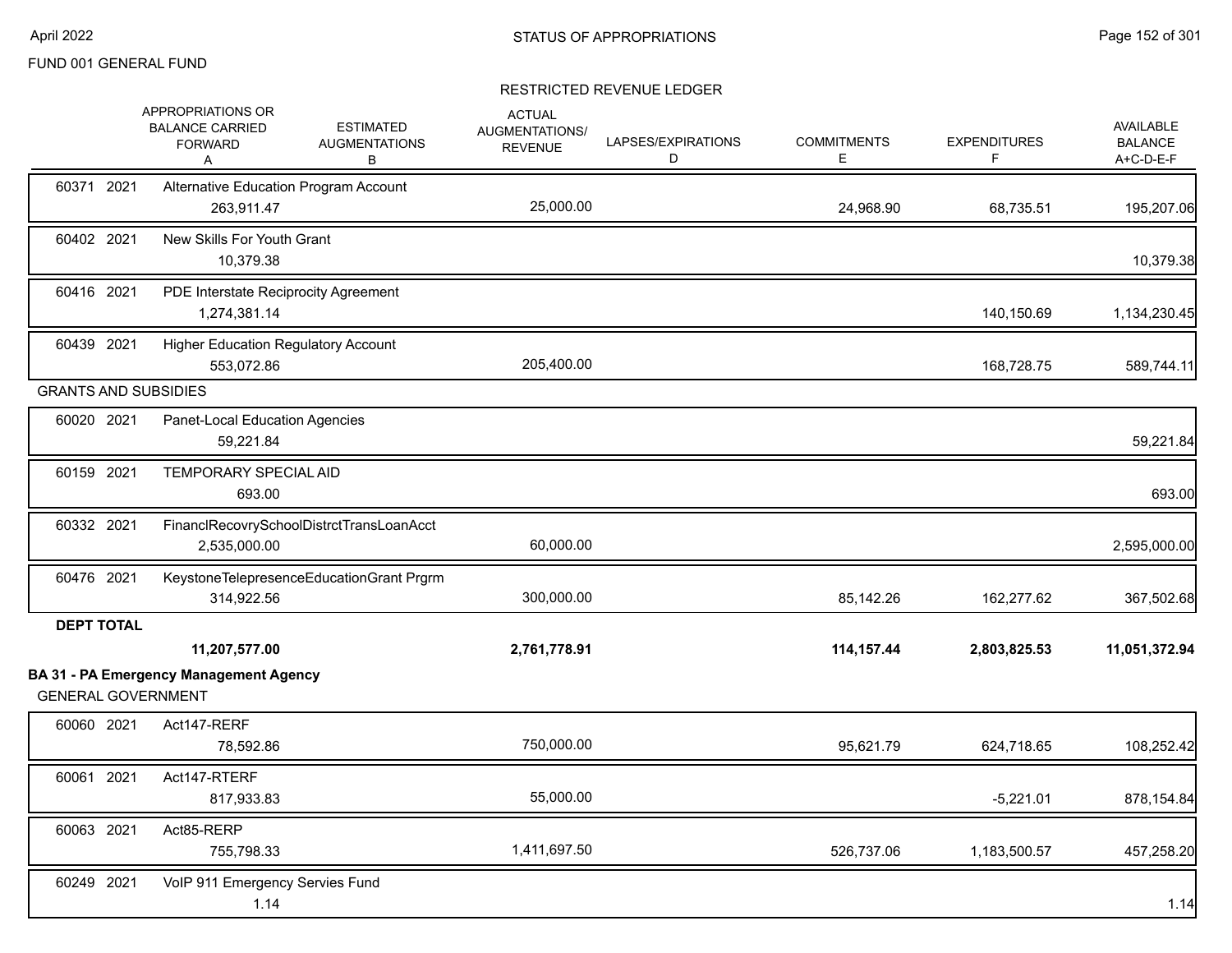|                             | <b>APPROPRIATIONS OR</b><br><b>BALANCE CARRIED</b><br><b>FORWARD</b><br>Α | <b>ESTIMATED</b><br><b>AUGMENTATIONS</b><br>в | <b>ACTUAL</b><br>AUGMENTATIONS/<br><b>REVENUE</b> | LAPSES/EXPIRATIONS<br>D | <b>COMMITMENTS</b><br>Е | <b>EXPENDITURES</b><br>F | AVAILABLE<br><b>BALANCE</b><br>A+C-D-E-F |
|-----------------------------|---------------------------------------------------------------------------|-----------------------------------------------|---------------------------------------------------|-------------------------|-------------------------|--------------------------|------------------------------------------|
| 60410 2021                  | DelegatedAgencyConstructionProjects-PEMA<br>25,417.58                     |                                               |                                                   |                         | 5,853.45                | 25,417.58                | $-5,853.45$                              |
| 60436 2021                  | OnlineTraingEducatr&TrngReimbursementAcc<br>621,058.65                    |                                               | 500,000.00                                        |                         | 196,880.15              | 480,418.95               | 443,759.55                               |
| <b>GRANTS AND SUBSIDIES</b> |                                                                           |                                               |                                                   |                         |                         |                          |                                          |
| 60062 2021                  | <b>Satellite Truck</b><br>685.41                                          |                                               |                                                   |                         |                         |                          | 685.41                                   |
| 60227 2021                  | Volunteer Company Grants Program<br>12,917,224.26                         |                                               | 31,500,324.65                                     |                         | 6,313.46                | 36,030,557.36            | 8,380,678.09                             |
| <b>DEPT TOTAL</b>           | 15,216,712.06                                                             |                                               | 34,217,022.15                                     |                         | 831,405.91              | 38,339,392.10            | 10,262,936.20                            |
| <b>GENERAL GOVERNMENT</b>   | <b>BA 35 - Environmental Protection</b>                                   |                                               |                                                   |                         |                         |                          |                                          |
| 60065 2021                  | Safe Drinking Water Account<br>19,111,012.05                              |                                               | 8,089,360.78                                      |                         | 666,465.27              | 8,058,718.62             | 18,475,188.94                            |
| 60066 2021                  | Used Tire Pile Remediation<br>1,285,631.20                                |                                               | 27,650.00                                         |                         |                         |                          | 1,313,281.20                             |
| 60067 2021                  | Coal Refuse Disposal Control Fd Act-154<br>4,686,154.99                   |                                               | 80,928.36                                         |                         | 38,982.50               | 144,213.06               | 4,583,887.79                             |
| 60069 2021                  | Bituminous Mine Sub&Land Cons Fd Act-156<br>453,448.42                    |                                               | 79,112.65                                         |                         |                         | 205.49                   | 532,355.58                               |
| 60070 2021                  | <b>Radiation Protection Fund</b><br>12,371,016.29                         |                                               | 11,257,132.76                                     |                         | 1,068,205.79            | 9,916,332.38             | 12,643,610.88                            |
| 60072 2021                  | <b>Clean Water Fund</b><br>16,774,871.07                                  |                                               | 14,921,170.51                                     |                         | 7,633,869.69            | 16,758,919.79            | 7,303,252.10                             |
| 60073 2021                  | Sewage Facilities Program Admin<br>765,989.30                             |                                               | 576,949.85                                        |                         |                         | 641,568.19               | 701,370.96                               |
| 60074 2021                  | Solid Waste Abatement Fund<br>6,508,873.98                                |                                               | 1,046,714.18                                      |                         | 1,673,473.63            | 2,949,866.95             | 2,932,247.58                             |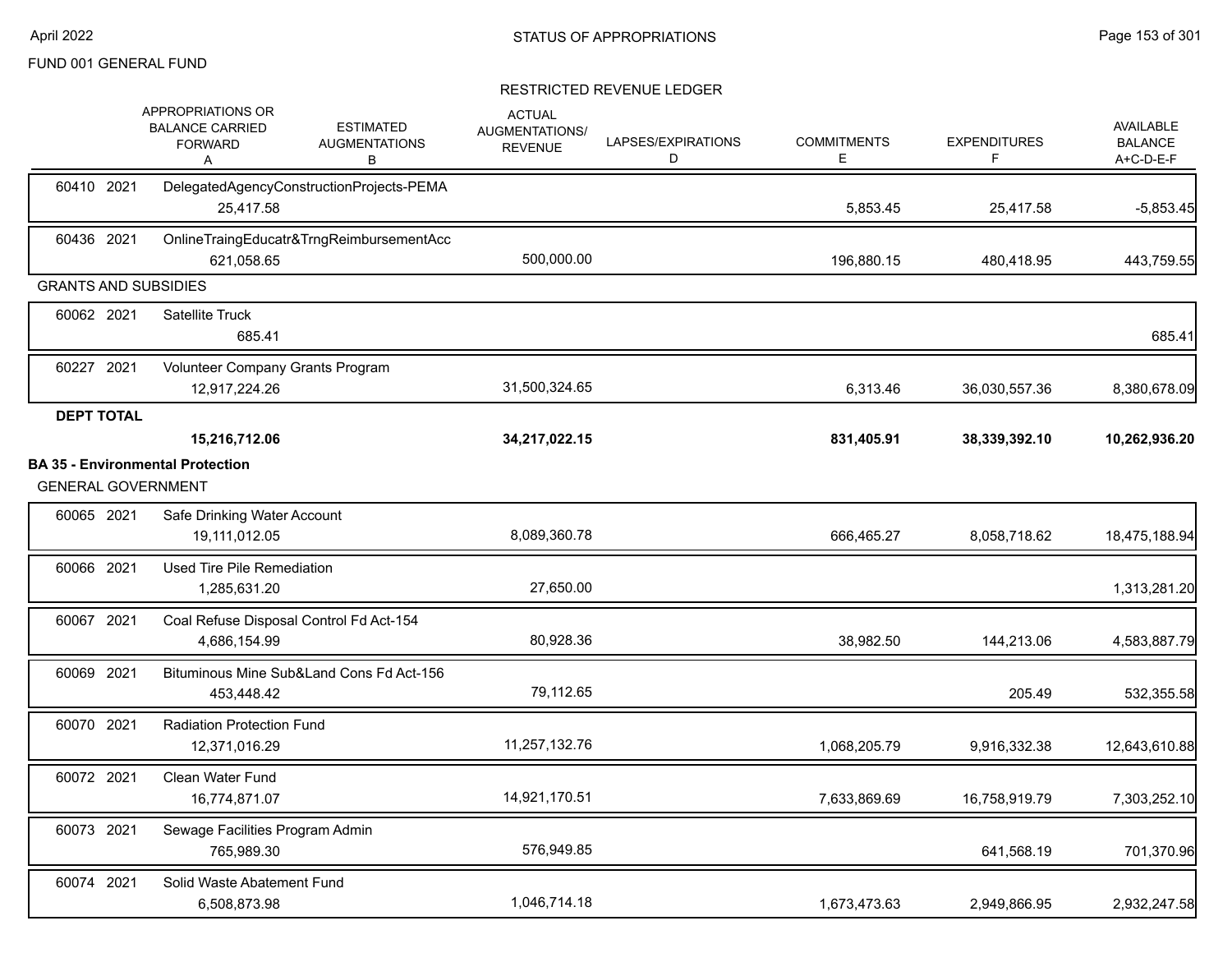|                                 | APPROPRIATIONS OR<br><b>BALANCE CARRIED</b><br><b>FORWARD</b><br>Α | <b>ESTIMATED</b><br><b>AUGMENTATIONS</b><br>В | <b>ACTUAL</b><br>AUGMENTATIONS/<br><b>REVENUE</b> | LAPSES/EXPIRATIONS<br>D | <b>COMMITMENTS</b><br>Е | <b>EXPENDITURES</b><br>F. | <b>AVAILABLE</b><br><b>BALANCE</b><br>A+C-D-E-F |
|---------------------------------|--------------------------------------------------------------------|-----------------------------------------------|---------------------------------------------------|-------------------------|-------------------------|---------------------------|-------------------------------------------------|
| 60075 2021                      | Abandoned Well Plugging Fund<br>771,626.99                         |                                               | 1,046,406.51                                      |                         | 152,920.00              | 48,865.99                 | 1,616,247.51                                    |
| 60076 2021                      | Orphan Well Plugging Fund<br>1,378,355.64                          |                                               | 269,023.60                                        |                         | 14,310.33               | 214,023.05                | 1,419,045.86                                    |
| 60077 2021                      | Dams and Encroachment Fund<br>2,677,673.58                         |                                               | 298,279.87                                        |                         | 1,010,187.62            | 73,473.21                 | 1,892,292.62                                    |
| 60078 2021                      | Municipalities Sewage Facilities Compl<br>48,750.00                |                                               |                                                   |                         |                         |                           | 48,750.00                                       |
| 60079 2021                      | Alter Fuels Inc. Grants<br>16,948,096.90                           |                                               |                                                   |                         | 6,807,271.89            | 4,447,789.52              | 5,693,035.49                                    |
| 60080 2021                      | Industrial Land Recycling Fund<br>1,844,201.57                     |                                               | 204,950.00                                        |                         | 5,955.15                | 257,381.13                | 1,785,815.29                                    |
| 60083 2021                      | <b>Well Plugging Account</b><br>21,971,727.06                      |                                               | 9,410,251.57                                      |                         | 2,189,428.20            | 19,804,289.83             | 9,388,260.60                                    |
| 60202 2021                      | Waste Transportation Safety Account<br>18, 124, 414. 19            |                                               | 2,957,008.86                                      |                         | 3,700,721.30            | 2,218,519.68              | 15, 162, 182.07                                 |
| 60314 2021                      | <b>Electronic Materials Recycling</b><br>1,357,169.12              |                                               | 318,067.54                                        |                         |                         | 383,976.51                | 1,291,260.15                                    |
|                                 | <b>GRANTS AND SUBSIDIES</b>                                        |                                               |                                                   |                         |                         |                           |                                                 |
| 60487 2021                      | 1,149,665.02                                                       | EnvironmentalMitigationTrustAgreementAc       | 5,750,298.70                                      |                         | 19,480,255.61           | 4,688,735.56              | $-17,269,027.45$                                |
| <b>DEPT TOTAL</b>               |                                                                    |                                               |                                                   |                         |                         |                           |                                                 |
|                                 | 128,228,677.37                                                     |                                               | 56,333,305.74                                     |                         | 44,442,046.98           | 70,606,878.96             | 69,513,057.17                                   |
| <b>BA 15 - General Services</b> | <b>GENERAL GOVERNMENT</b>                                          |                                               |                                                   |                         |                         |                           |                                                 |
| 60017 2021                      | <b>Temporary Fleet Vehicles</b><br>755,222.55                      |                                               | 54,600.09                                         |                         |                         | $-83,861.22$              | 893,683.86                                      |
| 60395 2021                      | Act 147 Lease Payments<br>47,355.83                                |                                               | 46,580.74                                         |                         |                         | 885.61                    | 93,050.96                                       |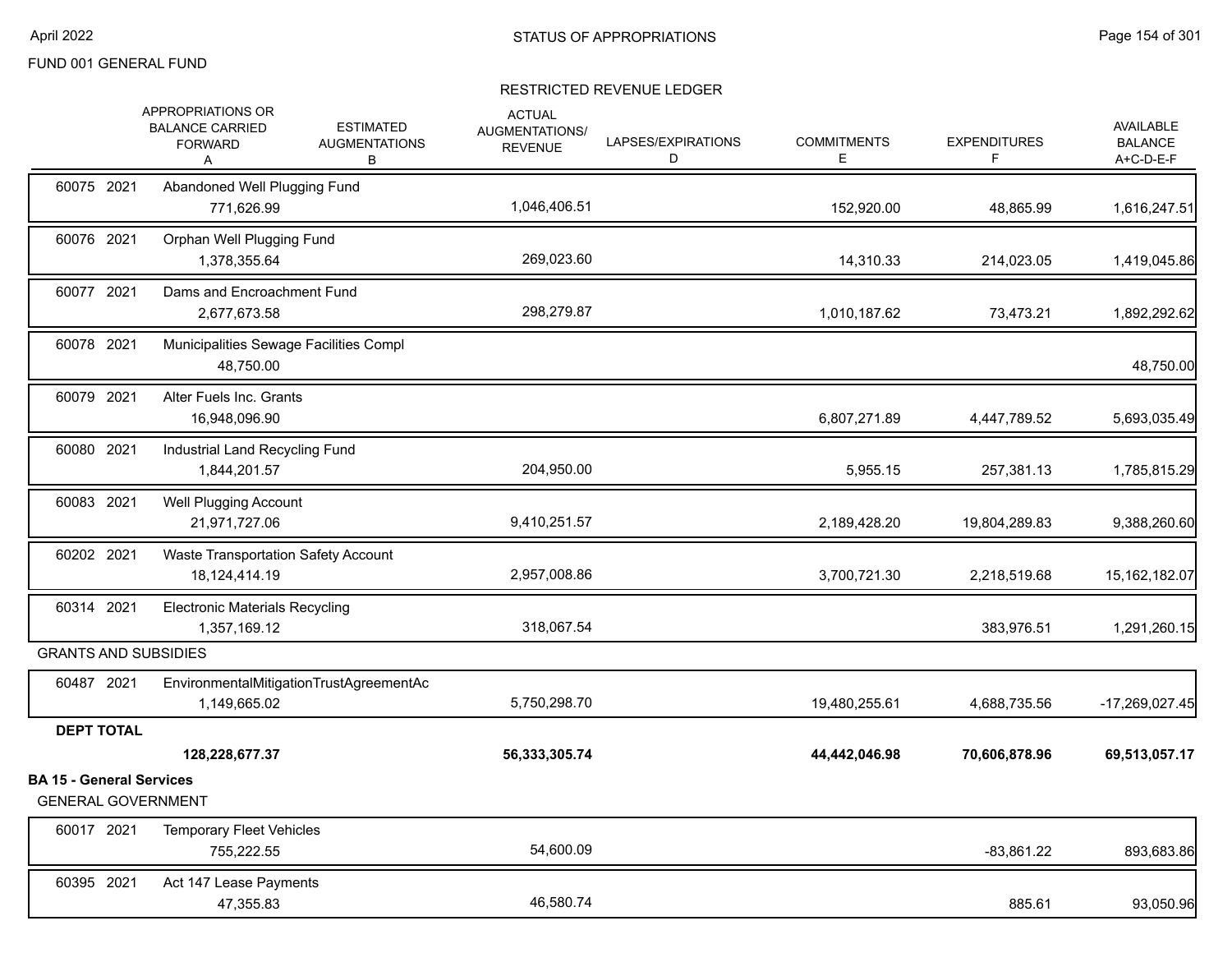|                                             | APPROPRIATIONS OR<br><b>BALANCE CARRIED</b><br><b>FORWARD</b><br>A | <b>ESTIMATED</b><br><b>AUGMENTATIONS</b><br>В | <b>ACTUAL</b><br>AUGMENTATIONS/<br><b>REVENUE</b> | LAPSES/EXPIRATIONS<br>D | <b>COMMITMENTS</b><br>Е | <b>EXPENDITURES</b><br>F | <b>AVAILABLE</b><br><b>BALANCE</b><br>A+C-D-E-F |
|---------------------------------------------|--------------------------------------------------------------------|-----------------------------------------------|---------------------------------------------------|-------------------------|-------------------------|--------------------------|-------------------------------------------------|
| 60415 2021                                  | Delegated Agency Construction Projects<br>251,229.68               |                                               |                                                   |                         |                         | 50.10                    | 251,179.58                                      |
| 60475 2021                                  | Farm Show Complex Account                                          |                                               | 4,567,118.75                                      |                         |                         | 4,567,118.68             | 0.07                                            |
| <b>DEPT TOTAL</b>                           |                                                                    |                                               |                                                   |                         |                         |                          |                                                 |
|                                             | 1,053,808.06                                                       |                                               | 4,668,299.58                                      |                         |                         | 4,484,193.17             | 1,237,914.47                                    |
| BA 67 - Health<br><b>GENERAL GOVERNMENT</b> |                                                                    |                                               |                                                   |                         |                         |                          |                                                 |
| 60108 2021                                  | Hodge Trust Fund - Butler County<br>130,510.16                     |                                               | 71.58                                             |                         |                         |                          | 130,581.74                                      |
| 60109 2021                                  | <b>Health Care Facilities - Civil Penalties</b><br>7,006,094.54    |                                               | 2,176,250.00                                      |                         | 1,343,221.26            | 1,692,003.57             | 6, 147, 119. 71                                 |
| 60110 2021                                  | Reimold Trust Funds<br>191,214.72                                  |                                               | 14,250.00                                         |                         |                         | 10,371.68                | 195,093.04                                      |
| 60220 2021                                  | Juvenile Diebetes Cure Research<br>202,731.67                      |                                               | 14,218.55                                         |                         | 5.15                    | 33.40                    | 216,911.67                                      |
| 60222 2021                                  | Vital Statistics Improvement Account<br>25,298,394.50              |                                               | 15,264,559.21                                     |                         |                         | 9,655,000.00             | 30,907,953.71                                   |
| 60369 2021                                  | Indoor Tanning Regulation Fund<br>343,542.68                       |                                               | 120,850.00                                        |                         |                         |                          | 464,392.68                                      |
| 60423 2021                                  | <b>Nursing Home Oversight</b><br>634,194.99                        |                                               |                                                   |                         |                         |                          | 634,194.99                                      |
| 60443 2021                                  | PA Opioid Dashboard<br>179,443.43                                  |                                               | 91.50                                             |                         |                         | 93,812.62                | 85,722.31                                       |
| <b>GRANTS AND SUBSIDIES</b>                 |                                                                    |                                               |                                                   |                         |                         |                          |                                                 |
| 60341 2021                                  | SPBP Manufacturer Drug Rebates<br>2,500,000.00                     |                                               |                                                   |                         | 121,618.00              | 2,305,956.00             | 72,426.00                                       |
| 60427 2021                                  | <b>RWHAP Rebates</b><br>77,940,927.07                              |                                               | 87,213,371.73                                     |                         | 49.195.068.56           | 57,480,338.42            | 58,478,891.82                                   |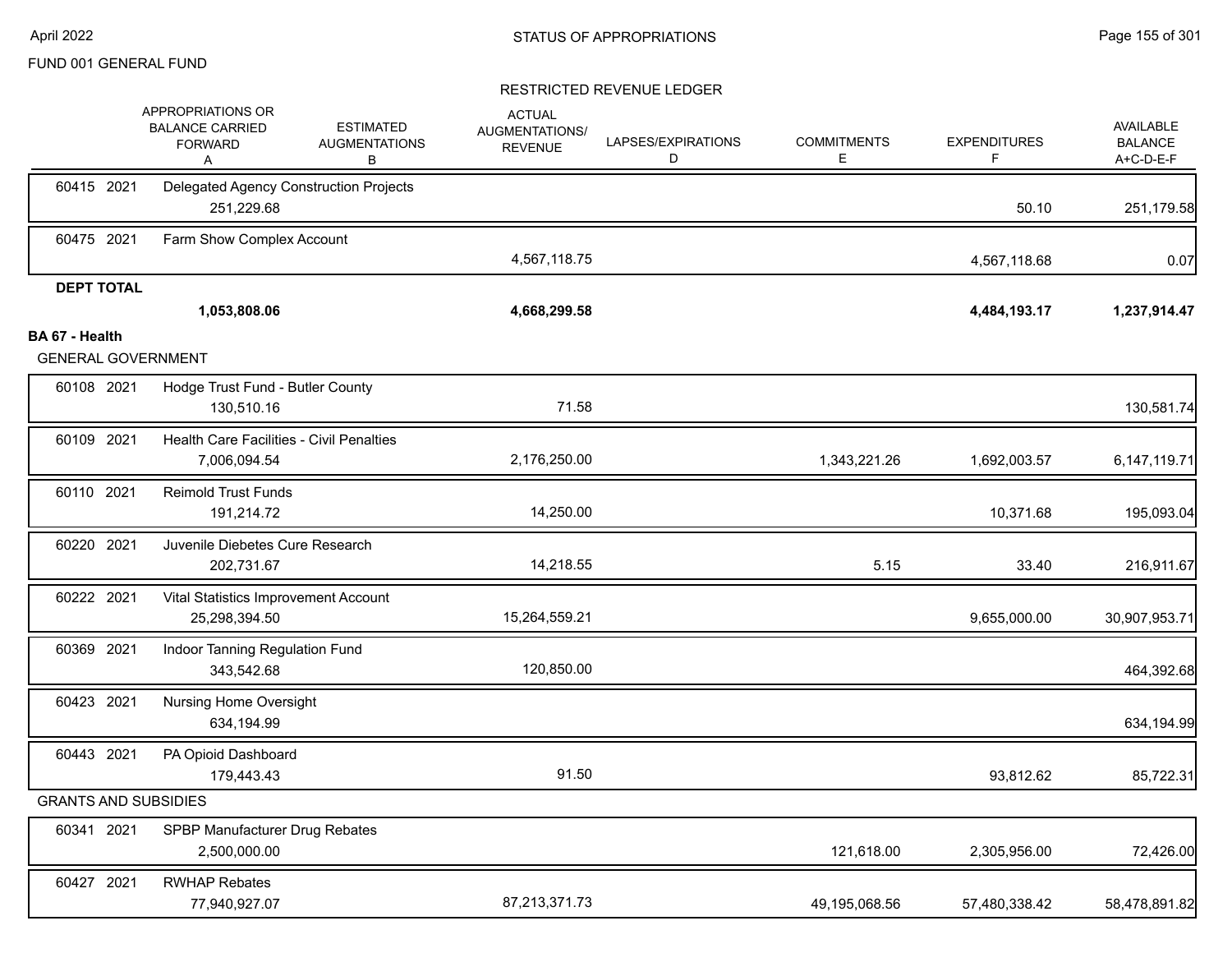|                                                       | APPROPRIATIONS OR<br><b>BALANCE CARRIED</b><br><b>FORWARD</b><br>Α | <b>ESTIMATED</b><br><b>AUGMENTATIONS</b><br>В | <b>ACTUAL</b><br>AUGMENTATIONS/<br><b>REVENUE</b> | LAPSES/EXPIRATIONS<br>D | <b>COMMITMENTS</b><br>Е | <b>EXPENDITURES</b><br>F | AVAILABLE<br><b>BALANCE</b><br>A+C-D-E-F |
|-------------------------------------------------------|--------------------------------------------------------------------|-----------------------------------------------|---------------------------------------------------|-------------------------|-------------------------|--------------------------|------------------------------------------|
| 60452 2021                                            | Pediatric Cancer Research Fund<br>1,828,328.15                     |                                               | 668,679.68                                        |                         |                         |                          | 2,497,007.83                             |
| <b>DEPT TOTAL</b>                                     |                                                                    |                                               |                                                   |                         |                         |                          |                                          |
|                                                       | 116,255,381.91                                                     |                                               | 105,472,342.25                                    |                         | 50,659,912.97           | 71,237,515.69            | 99,830,295.50                            |
| <b>GENERAL GOVERNMENT</b>                             | <b>BA 30 - Historical &amp; Museum Commission</b>                  |                                               |                                                   |                         |                         |                          |                                          |
| 60056 2021                                            | Rent/Other Income Hist Sites and Mseum<br>433,508.07               |                                               | 34,000.00                                         |                         | 55,977.13               | 156,005.67               | 255,525.27                               |
| 60058 2021                                            | Sarah Mellon Scaife Found Grant WP Mseum<br>194.00                 |                                               |                                                   |                         |                         |                          | 194.00                                   |
| 60059 2021                                            | Pur And Item-Donation-A Atwater Kent Jr<br>17,189.75               |                                               |                                                   |                         |                         |                          | 17,189.75                                |
| 60409 2021                                            | Delegated Agency Construction Projects<br>8,339.74                 |                                               |                                                   |                         | 421.39                  | 6,108.60                 | 1,809.75                                 |
| <b>DEPT TOTAL</b>                                     | 459,231.56                                                         |                                               | 34,000.00                                         |                         | 56,398.52               | 162,114.27               | 274,718.77                               |
| <b>BA 79 - Insurance</b><br><b>GENERAL GOVERNMENT</b> |                                                                    |                                               |                                                   |                         |                         |                          |                                          |
| 60154 2021                                            | <b>Single Licensing Conversion</b><br>55,393.05                    |                                               |                                                   |                         |                         |                          | 55,393.05                                |
| <b>GRANTS AND SUBSIDIES</b>                           |                                                                    |                                               |                                                   |                         |                         |                          |                                          |
| 60376 2021                                            | WestPAConsumerResrchMarktg&OutreachFund<br>366,606.84              |                                               |                                                   |                         |                         |                          | 366,606.84                               |
| <b>DEPT TOTAL</b>                                     |                                                                    |                                               |                                                   |                         |                         |                          |                                          |
|                                                       | 421,999.89                                                         |                                               |                                                   |                         |                         |                          | 421,999.89                               |
| BA 12 - Labor & Industry<br><b>GENERAL GOVERNMENT</b> |                                                                    |                                               |                                                   |                         |                         |                          |                                          |
| 60004 2021                                            | Vending Machine Proceeds<br>674,324.45                             |                                               | 183,560.68                                        |                         |                         | 58,681.86                | 799,203.27                               |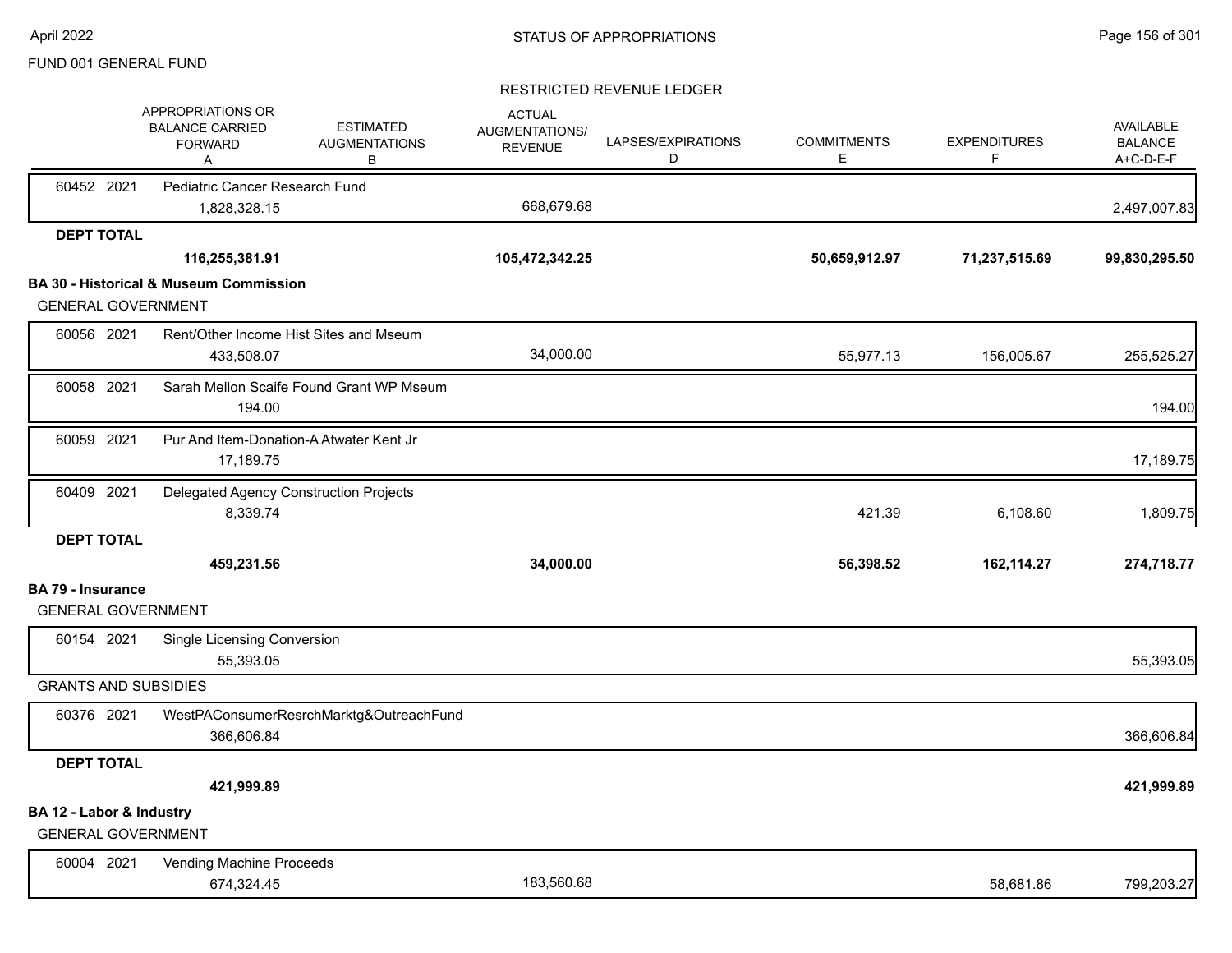### RESTRICTED REVENUE LEDGER

|                               | <b>APPROPRIATIONS OR</b><br><b>BALANCE CARRIED</b>    | <b>ESTIMATED</b>                         | <b>ACTUAL</b><br>AUGMENTATIONS/ |                         |                         |                          | <b>AVAILABLE</b>            |
|-------------------------------|-------------------------------------------------------|------------------------------------------|---------------------------------|-------------------------|-------------------------|--------------------------|-----------------------------|
|                               | <b>FORWARD</b><br>Α                                   | <b>AUGMENTATIONS</b><br>в                | <b>REVENUE</b>                  | LAPSES/EXPIRATIONS<br>D | <b>COMMITMENTS</b><br>E | <b>EXPENDITURES</b><br>F | <b>BALANCE</b><br>A+C-D-E-F |
| 60005 2021                    | Asbestos Occ Accreditation & Cert                     |                                          |                                 |                         |                         |                          |                             |
|                               | 5,857,149.78                                          |                                          | 1,206,872.49                    |                         |                         | 2,025,608.27             | 5,038,414.00                |
| 60404 2021                    | 50,729.23                                             | Delegated Agency Construction Projects   |                                 |                         | 3,161.19                | 65,257.47                | $-17,689.43$                |
| 60432 2021                    | 485,214.40                                            | Review & Advisory Council Administration | 126,804.05                      |                         |                         | 105.00                   | 611,913.45                  |
| <b>DEPT TOTAL</b>             |                                                       |                                          |                                 |                         |                         |                          |                             |
|                               | 7,067,417.86                                          |                                          | 1,517,237.22                    |                         | 3,161.19                | 2,149,652.60             | 6,431,841.29                |
| <b>GENERAL GOVERNMENT</b>     | <b>BA 13 - Military &amp; Veterans Affairs</b>        |                                          |                                 |                         |                         |                          |                             |
| 60157 2021                    | Distance Learning Project- Civilian Use<br>1,719.23   |                                          |                                 |                         |                         |                          | 1,719.23                    |
| 60158 2021                    | Seized/Forfeited Property - Federal<br>63,009.18      |                                          | 13,162.38                       |                         | 5,999.00                | 44,807.00                | 25,365.56                   |
| 60216 2021                    | Military Family Relief Assistance<br>1,045,783.46     |                                          | 50,658.37                       |                         |                         | 15,500.00                | 1,080,941.83                |
| 60356 2021                    | State Military Justice Fund<br>17,557.53              |                                          | 850.00                          |                         |                         |                          | 18,407.53                   |
| <b>DEPT TOTAL</b>             |                                                       |                                          |                                 |                         |                         |                          |                             |
|                               | 1,128,069.40                                          |                                          | 64,670.75                       |                         | 5,999.00                | 60,307.00                | 1,126,434.15                |
| <b>GENERAL GOVERNMENT</b>     | <b>BA 17 - Public Utility Commission</b>              |                                          |                                 |                         |                         |                          |                             |
| 60024 2021                    | <b>General Government Operations</b><br>38,674,989.03 |                                          | 75,944,670.00                   |                         |                         | 74,665,890.58            | 39,953,768.45               |
| <b>DEPT TOTAL</b>             |                                                       |                                          |                                 |                         |                         |                          |                             |
|                               | 38,674,989.03                                         |                                          | 75,944,670.00                   |                         |                         | 74,665,890.58            | 39,953,768.45               |
| <b>BA 21 - Human Services</b> |                                                       |                                          |                                 |                         |                         |                          |                             |

GENERAL GOVERNMENT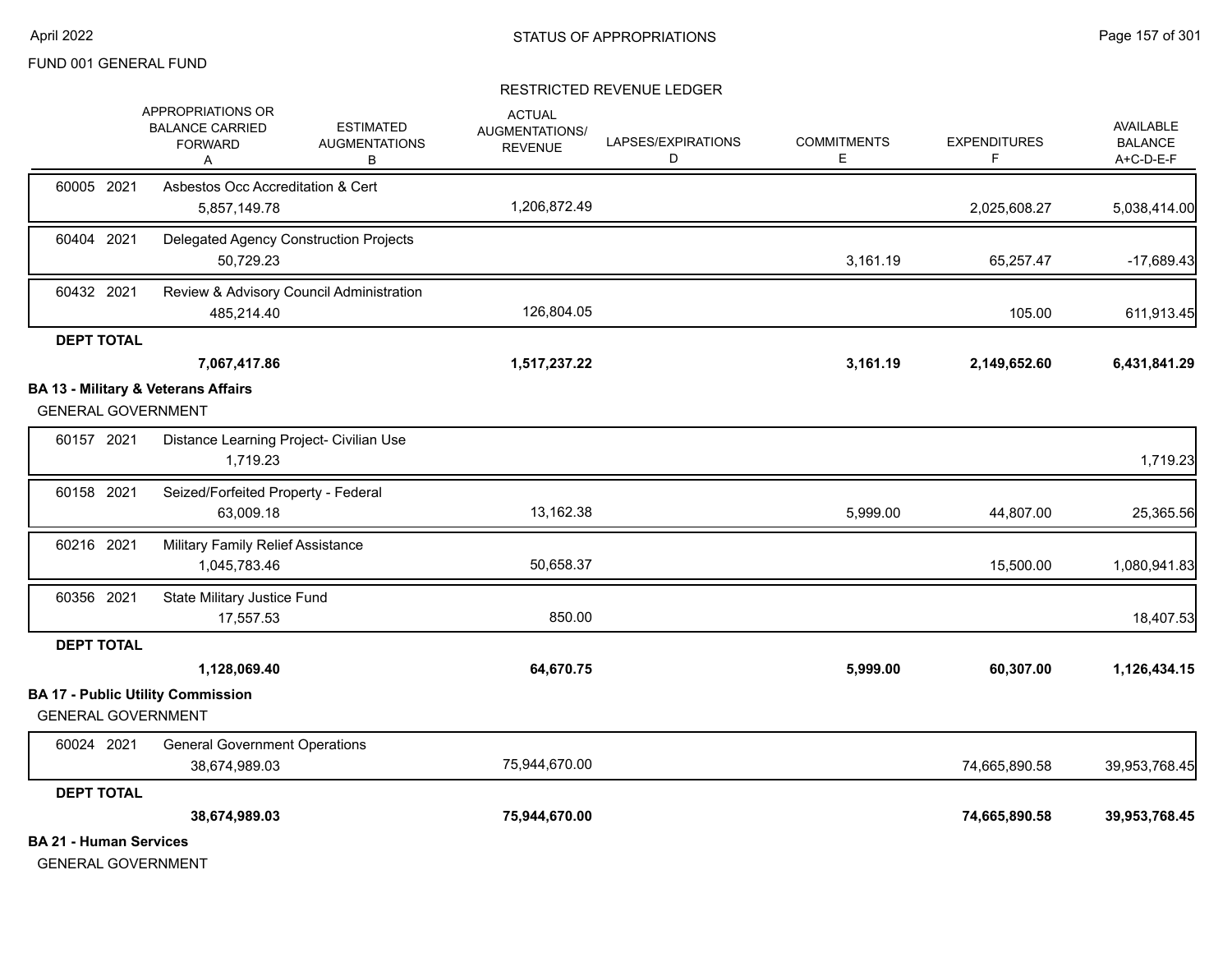|            | APPROPRIATIONS OR<br><b>BALANCE CARRIED</b><br><b>FORWARD</b><br>A | <b>ESTIMATED</b><br><b>AUGMENTATIONS</b><br>B | <b>ACTUAL</b><br>AUGMENTATIONS/<br><b>REVENUE</b> | LAPSES/EXPIRATIONS<br>D | <b>COMMITMENTS</b><br>Е | <b>EXPENDITURES</b><br>F | <b>AVAILABLE</b><br><b>BALANCE</b><br>A+C-D-E-F |
|------------|--------------------------------------------------------------------|-----------------------------------------------|---------------------------------------------------|-------------------------|-------------------------|--------------------------|-------------------------------------------------|
| 60033 2021 | Act 185 Personal Care Homes<br>1,306,643.68                        |                                               | 187,676.00                                        |                         |                         | 49,805.27                | 1,444,514.41                                    |
| 60034 2021 | <b>OBRA 87-Civil Monetary Penalties</b><br>16,907,830.39           |                                               | 668,671.19                                        |                         | 305,163.88              | 1,011,344.00             | 16,259,993.70                                   |
| 60035 2021 | 5,330,722.99                                                       | Title IV-D Child Support Incentive Funds      | 23,651,786.00                                     |                         |                         | 14,085,745.56            | 14,896,763.43                                   |
| 60243 2021 | 16,070,982.25                                                      | Food Stamp Quality Control Enhanced Fndg      |                                                   |                         |                         |                          | 16,070,982.25                                   |
| 60289 2021 | <b>Nursing Facility Assessments</b>                                |                                               | 69,077,383.69                                     |                         |                         |                          | 69,077,383.69                                   |
| 60370 2021 | Act 28 Training<br>1,173,817.83                                    |                                               | 532,213.08                                        |                         |                         |                          | 1,706,030.91                                    |
| 60462 2021 | 307.84                                                             | SafeHarborForSexuallyExploitedChildrenFd      | 389.27                                            |                         |                         |                          | 697.11                                          |
|            | <b>GRANTS AND SUBSIDIES</b>                                        |                                               |                                                   |                         |                         |                          |                                                 |
| 60260 2021 | <b>Hospital Assessment Program</b><br>11,309,661.12                |                                               | $-11,294,783.43$                                  |                         |                         |                          | 14,877.69                                       |
| 60262 2021 |                                                                    | Medicaid Managed Care Gross Receipt Tax       | 109,672.42                                        |                         |                         |                          | 109,672.42                                      |
| 60309 2021 | Quality Care Assessment Account<br>202,569,691.68                  |                                               | 164,883,178.65                                    |                         |                         |                          | 367,452,870.33                                  |
| 60396 2021 | Children's Health Insurance Program<br>7,952,597.94                |                                               | 30,730,000.00                                     |                         | 12,216,359.62           | 19,374,594.83            | 7,091,643.49                                    |
| 60397 2021 | <b>Medical Assistance Enrollment</b><br>602,241.00                 |                                               | 94,656.00                                         |                         |                         |                          | 696,897.00                                      |
| 60398 2021 | MA - MCO Assessment                                                |                                               | 50,414,894.36                                     |                         |                         |                          | 50,414,894.36                                   |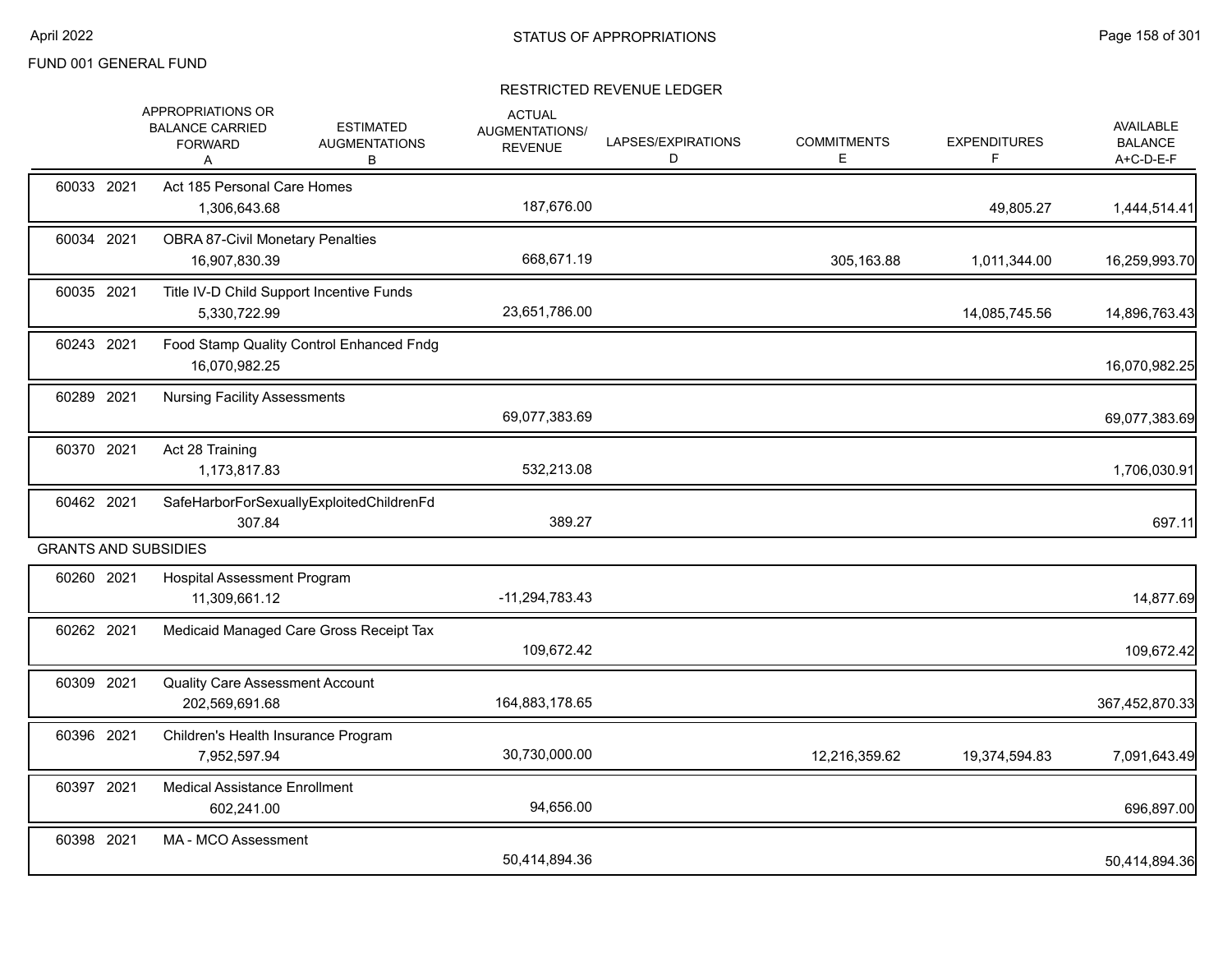|                                                              | APPROPRIATIONS OR<br><b>ESTIMATED</b><br><b>BALANCE CARRIED</b><br><b>AUGMENTATIONS</b><br><b>FORWARD</b><br>в<br>Α | <b>ACTUAL</b><br>AUGMENTATIONS/<br><b>REVENUE</b> | LAPSES/EXPIRATIONS<br>D | <b>COMMITMENTS</b><br>Е | <b>EXPENDITURES</b><br>F. | AVAILABLE<br><b>BALANCE</b><br>A+C-D-E-F |
|--------------------------------------------------------------|---------------------------------------------------------------------------------------------------------------------|---------------------------------------------------|-------------------------|-------------------------|---------------------------|------------------------------------------|
| <b>DEPT TOTAL</b>                                            |                                                                                                                     |                                                   |                         |                         |                           |                                          |
|                                                              | 263,224,496.72                                                                                                      | 329,055,737.23                                    |                         | 12,521,523.50           | 34,521,489.66             | 545,237,220.79                           |
| <b>BA 18 - Revenue</b>                                       |                                                                                                                     |                                                   |                         |                         |                           |                                          |
| <b>GENERAL GOVERNMENT</b>                                    |                                                                                                                     |                                                   |                         |                         |                           |                                          |
| 60277 2021                                                   | <b>Enhanced Revenue Collection</b>                                                                                  | 580,307,115.39                                    |                         |                         | 580,307,115.39            |                                          |
| 60342 2021                                                   | <b>Contingent Fee Contract Collections</b>                                                                          |                                                   |                         |                         |                           |                                          |
|                                                              | 97,084.61                                                                                                           | 458,141.71                                        |                         |                         | 458,141.71                | 97,084.61                                |
| <b>GRANTS AND SUBSIDIES</b>                                  |                                                                                                                     |                                                   |                         |                         |                           |                                          |
| 60473 2021                                                   | Certified Service Provider Fees Act 43                                                                              |                                                   |                         |                         |                           |                                          |
|                                                              | 167,728.43                                                                                                          | 2,262,212.60                                      |                         | 4,069,267.92            | 2,311,436.63              | $-3,950,763.52$                          |
| <b>DEPT TOTAL</b>                                            |                                                                                                                     |                                                   |                         |                         |                           |                                          |
|                                                              | 264,813.04                                                                                                          | 583,027,469.70                                    |                         | 4,069,267.92            | 583,076,693.73            | $-3,853,678.91$                          |
| <b>BA 19 - State Department</b><br><b>GENERAL GOVERNMENT</b> |                                                                                                                     |                                                   |                         |                         |                           |                                          |
| 60027 2021                                                   | <b>Corporation Bureau</b><br>10,910,485.38                                                                          | 9,929,203.63                                      |                         |                         | 11,000,000.00             | 9,839,689.01                             |
| 60028 2021                                                   | Professional Licensure Augmentation Acct<br>23,752,396.72                                                           | 42,084,024.30                                     |                         |                         | 44,411,000.00             | 21,425,421.02                            |
| 60029 2021                                                   | State Board of Podiatry<br>2,227,950.50                                                                             | 18,958.20                                         |                         |                         | 393,000.00                | 1,853,908.70                             |
| 60030 2021                                                   | State Board of Medicine Account<br>26,260,223.39                                                                    | 845,637.32                                        |                         |                         | 8,849,000.00              | 18,256,860.71                            |
| 60031 2021                                                   | State Board of Osteopathic Medicine<br>2,991,795.84                                                                 | 382,767.08                                        |                         |                         | 2,490,000.00              | 884,562.92                               |
| 60032 2021                                                   | Athletic Commission Augmentation Account<br>1,131,219.77                                                            | 478,254.75                                        |                         |                         | 868,000.00                | 741,474.52                               |
| 60226 2021                                                   | Lobbying Disclosure Fund<br>751,520.20                                                                              | 118,746.84                                        |                         |                         | 516,000.00                | 354,267.04                               |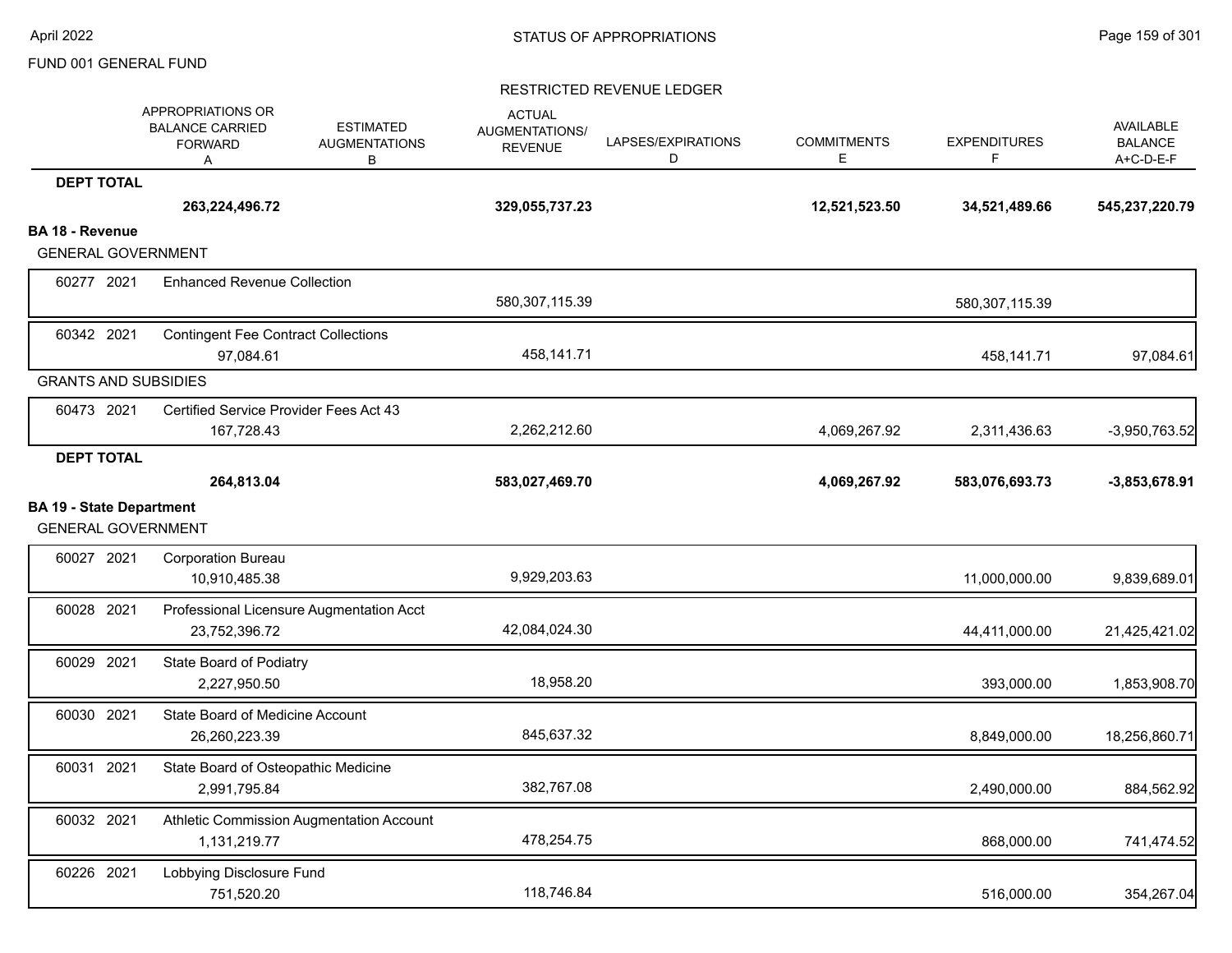|                             | APPROPRIATIONS OR<br><b>BALANCE CARRIED</b><br><b>FORWARD</b><br>Α | <b>ESTIMATED</b><br><b>AUGMENTATIONS</b><br>В | <b>ACTUAL</b><br>AUGMENTATIONS/<br><b>REVENUE</b> | LAPSES/EXPIRATIONS<br>D | <b>COMMITMENTS</b><br>Е | <b>EXPENDITURES</b><br>F | <b>AVAILABLE</b><br><b>BALANCE</b><br>A+C-D-E-F |
|-----------------------------|--------------------------------------------------------------------|-----------------------------------------------|---------------------------------------------------|-------------------------|-------------------------|--------------------------|-------------------------------------------------|
| 60483 2021                  | Census Outreach - Complete Count                                   |                                               |                                                   |                         |                         |                          |                                                 |
|                             | 180,186.79                                                         |                                               | 1,036.61                                          |                         |                         |                          | 181,223.40                                      |
|                             | <b>GRANTS AND SUBSIDIES</b>                                        |                                               |                                                   |                         |                         |                          |                                                 |
| 60201 2021                  | Help America Vote Act                                              |                                               |                                                   |                         |                         |                          |                                                 |
|                             | 14,309,507.27                                                      |                                               | $-5,042,271.70$                                   |                         |                         |                          | 9,267,235.57                                    |
| <b>DEPT TOTAL</b>           |                                                                    |                                               |                                                   |                         |                         |                          |                                                 |
|                             | 82,515,285.86                                                      |                                               | 48,816,357.03                                     |                         |                         | 68,527,000.00            | 62,804,642.89                                   |
| <b>BA 20 - State Police</b> | <b>GENERAL GOVERNMENT</b>                                          |                                               |                                                   |                         |                         |                          |                                                 |
| 60160 2021                  | Auto Theft & Insurance Fraud Investigati<br>1,885,143.68           |                                               | 2,519,360.72                                      |                         | 1,376,559.44            | 2,293,760.29             | 734,184.67                                      |
| 60161 2021                  | CRIMINAL LABORATORY USER FEE FUND<br>7,567,337.73                  |                                               | 1,382,582.00                                      |                         | 812,149.91              | 1,087,240.00             | 7,050,529.82                                    |
| 60163 2021                  | Firearm Records Check Fund<br>3,594,361.26                         |                                               | 1,764,423.79                                      |                         |                         | 243,449.39               | 5,115,335.66                                    |
| 60164 2021                  | State Criminal Enforcement/Forfeiture<br>119,222.19                |                                               | 750,000.00                                        |                         |                         |                          | 869,222.19                                      |
| 60165 2021                  | State Drug Act-Forfeiture-Attg<br>11,080,849.29                    |                                               | 4,983,486.26                                      |                         | 7,899,638.35            | 1,174,158.47             | 6,990,538.73                                    |
| 60166 2021                  | State Drug Act-Forfeiture-Municipal<br>360,362.91                  |                                               | 92,170.89                                         |                         |                         |                          | 452,533.80                                      |
| 60167 2021                  | SEIZED/FORFEITED PROP-FED COURT AWARDED<br>9,102,600.62            |                                               | 2,914,439.27                                      |                         | 5,674,824.95            | 1,132,015.04             | 5,210,199.90                                    |
| 60223 2021                  | Firearms License Validation System Acct.<br>975,940.53             |                                               |                                                   |                         |                         |                          | 975,940.53                                      |
| 60333 2021                  | Radio Systems Development Project<br>1,306,437.77                  |                                               |                                                   |                         |                         | 1,025,227.00             | 281,210.77                                      |
| 60334 2021                  | <b>Tower Management</b><br>2,742,189.04                            |                                               | 928,314.53                                        |                         | 171,827.92              | 222,412.00               | 3,276,263.65                                    |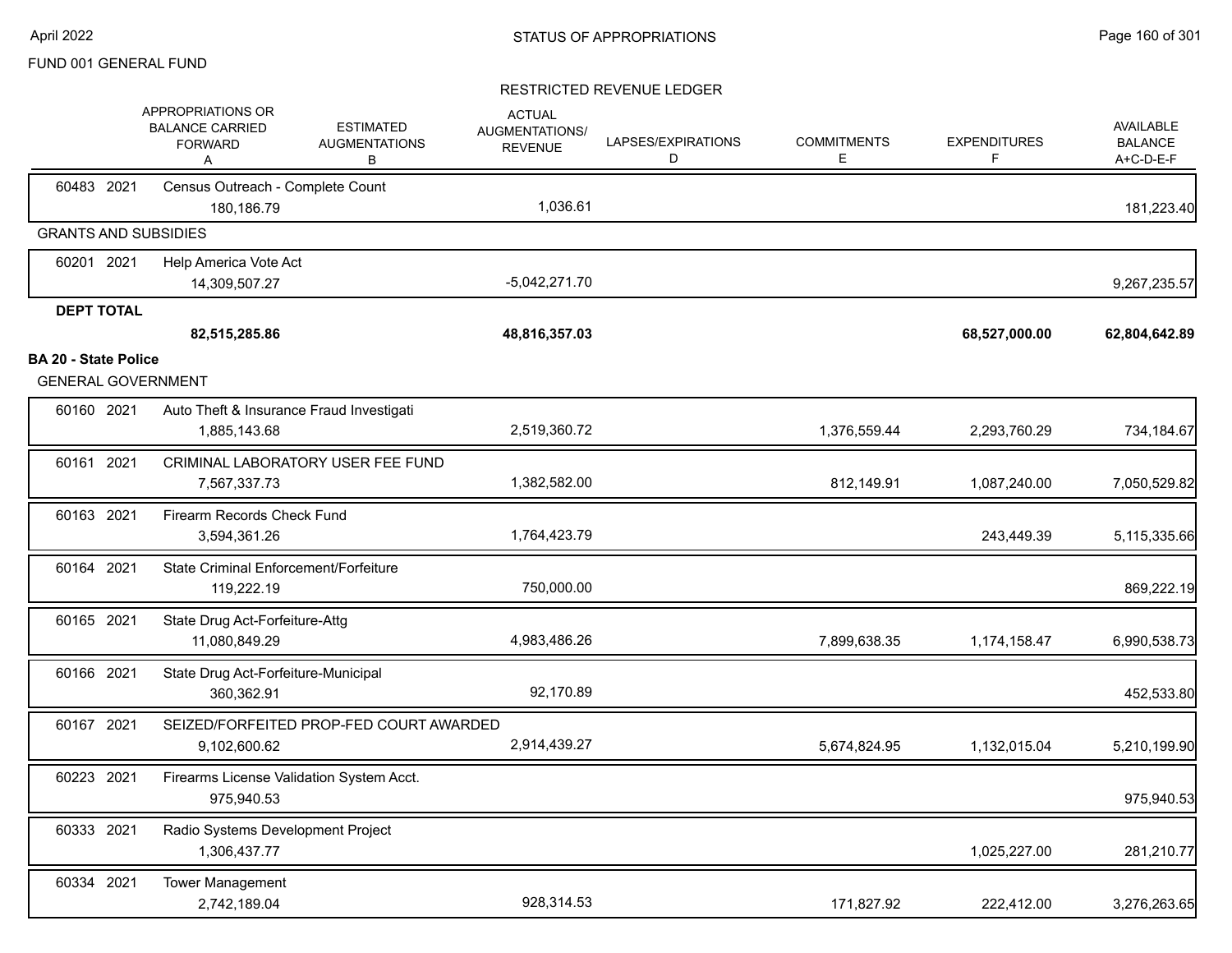|                                                            | APPROPRIATIONS OR<br><b>BALANCE CARRIED</b><br><b>FORWARD</b><br>Α | <b>ESTIMATED</b><br><b>AUGMENTATIONS</b><br>В | <b>ACTUAL</b><br>AUGMENTATIONS/<br><b>REVENUE</b> | LAPSES/EXPIRATIONS<br>D | <b>COMMITMENTS</b><br>E. | <b>EXPENDITURES</b><br>F | <b>AVAILABLE</b><br><b>BALANCE</b><br>A+C-D-E-F |
|------------------------------------------------------------|--------------------------------------------------------------------|-----------------------------------------------|---------------------------------------------------|-------------------------|--------------------------|--------------------------|-------------------------------------------------|
| 60335 2021                                                 | <b>ARRA Broadband Middle Mile</b><br>33,318.64                     |                                               | 18,638.24                                         |                         |                          |                          | 51,956.88                                       |
| 60360 2021                                                 | Vehicle Code Fines<br>2,345,583.90                                 |                                               | 440,028.59                                        |                         |                          |                          | 2,785,612.49                                    |
| 60406 2021                                                 | Delegated Agency Construction Projects<br>646.82                   |                                               |                                                   |                         |                          | 646.82                   |                                                 |
| <b>GRANTS AND SUBSIDIES</b>                                |                                                                    |                                               |                                                   |                         |                          |                          |                                                 |
| 60336 2021                                                 | PSTA Scholarship Fund<br>370,485.14                                |                                               | 203.21                                            |                         |                          |                          | 370,688.35                                      |
| <b>DEPT TOTAL</b>                                          |                                                                    |                                               |                                                   |                         |                          |                          |                                                 |
|                                                            | 41,484,479.52                                                      |                                               | 15,793,647.50                                     |                         | 15,935,000.57            | 7,178,909.01             | 34, 164, 217. 44                                |
| <b>BA 78 - Transportation</b><br><b>GENERAL GOVERNMENT</b> |                                                                    |                                               |                                                   |                         |                          |                          |                                                 |
| 60129 2021                                                 | Child Passenger Restraint Fund<br>537,770.95                       |                                               | 126,612.26                                        |                         | 221,656.07               | 83,738.15                | 358,988.99                                      |
| 60461 2021                                                 | School Bus Safety Grant Program<br>19,296.60                       |                                               | 10,723.83                                         |                         |                          |                          | 30,020.43                                       |
| <b>DEPT TOTAL</b>                                          | 557,067.55                                                         |                                               | 137,336.09                                        |                         | 221,656.07               | 83,738.15                | 389,009.42                                      |
| <b>BA 51 - Supreme Court</b>                               |                                                                    |                                               |                                                   |                         |                          |                          |                                                 |
| <b>GENERAL GOVERNMENT</b>                                  |                                                                    |                                               |                                                   |                         |                          |                          |                                                 |
| 60106 2021                                                 | <b>State Board of Law Examiners</b><br>348,267.79                  |                                               | 1,995,391.41                                      |                         |                          | 2,000,460.18             | 343,199.02                                      |
| 60428 2021                                                 | Administrv Office Of Pennsylvania Courts<br>34,061,684.05          |                                               | $-8,771,572.69$                                   |                         |                          |                          | 25,290,111.36                                   |
| <b>DEPT TOTAL</b>                                          |                                                                    |                                               |                                                   |                         |                          |                          |                                                 |
|                                                            | 34,409,951.84                                                      |                                               | $-6,776,181.28$                                   |                         |                          | 2,000,460.18             | 25,633,310.38                                   |
| <b>LEDGER TOTAL</b>                                        |                                                                    |                                               |                                                   |                         |                          |                          |                                                 |
|                                                            | 979,139,377.54                                                     |                                               | 1,691,941,145.04                                  |                         | 179,190,277.71           | 1,373,059,467.41         | 1,118,830,777.46                                |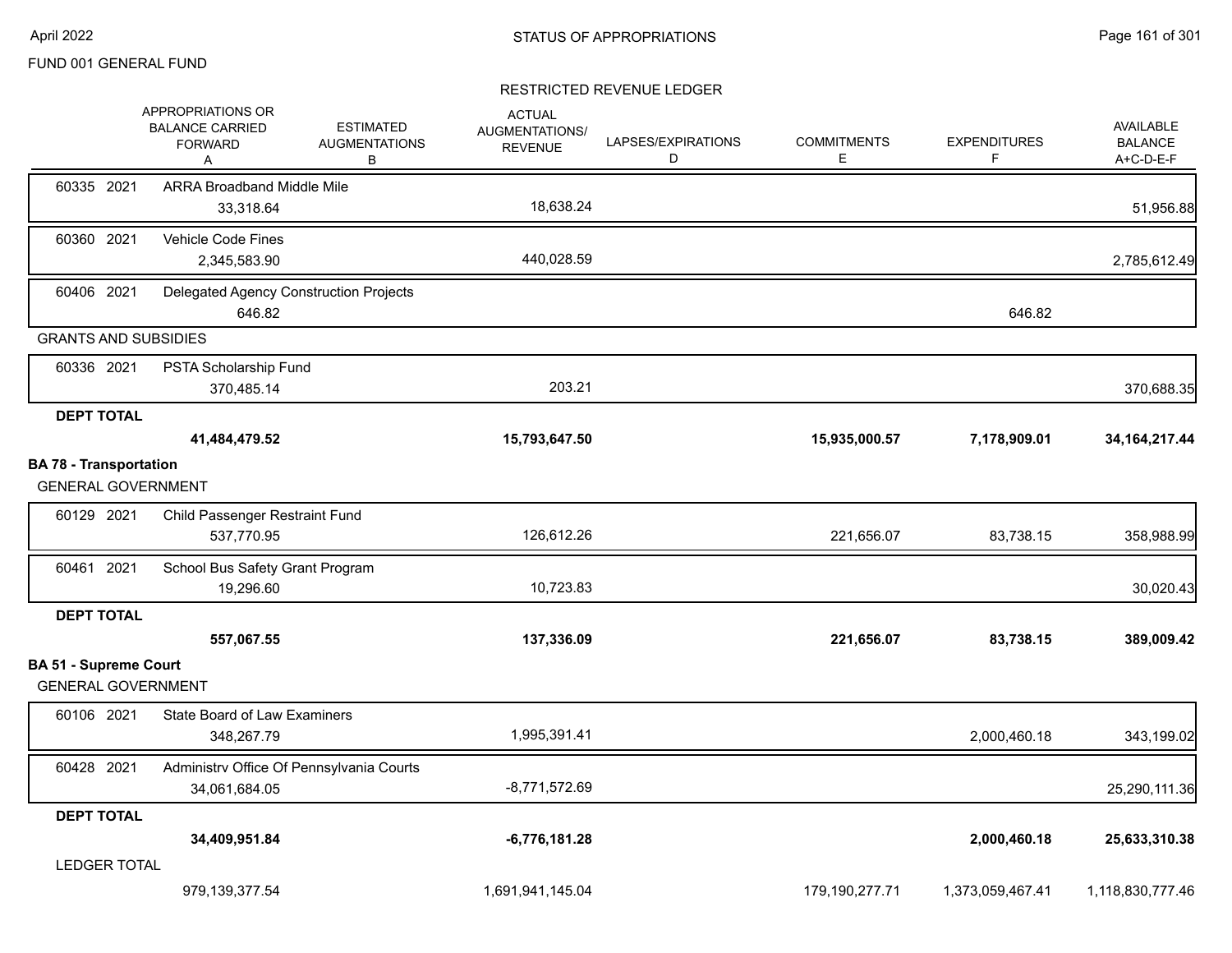### FUND SUMMARY OF FEDERAL LEDGERS BY TYPE

| <b>APPROPRIATIONS OR</b><br><b>BALANCE CARRIED</b><br><b>FORWARD</b><br>A | <b>ESTIMATED</b><br><b>AUGMENTATIONS</b><br>B | <b>ACTUAL</b><br><b>AUGMENTATIONS/</b><br><b>REVENUE</b> | LAPSES/EXPIRATIONS<br>D | <b>COMMITMENTS</b><br>Е | <b>EXPENDITURES</b><br>F. | <b>AVAILABLE</b><br><b>BALANCE</b><br>A+C-D-E-F |
|---------------------------------------------------------------------------|-----------------------------------------------|----------------------------------------------------------|-------------------------|-------------------------|---------------------------|-------------------------------------------------|
| ICURRENT FEDERAL APPROPRIATIONS LEDGER                                    |                                               |                                                          |                         |                         |                           |                                                 |
| 33,585,374,000.00                                                         |                                               | 25,910,322,332.17                                        |                         | 1,645,496,954.59        | 26,483,615,305.41         | 5,456,261,740.00                                |
| ICURRENT FEDERAL EXECUTIVE AUTHORIZATIONS LEDGER                          |                                               |                                                          |                         |                         |                           |                                                 |
| 16,822,472,693.00                                                         |                                               | 8,761,735,295.44                                         |                         | 4,700,434,950.59        | 8,691,603,491.79          | 3,430,434,250.62                                |
| TOTAL ALL CURRENT FEDERAL LEDGERS                                         |                                               |                                                          |                         |                         |                           |                                                 |
| 50,407,846,693.00                                                         |                                               | 34,672,057,627.61                                        |                         | 6,345,931,905.18        | 35, 175, 218, 797. 20     | 8,886,695,990.62                                |
| PRIOR FEDERAL APPROPRIATIONS LEDGER                                       |                                               |                                                          |                         |                         |                           |                                                 |
| 5,095,824,138.30                                                          |                                               | 1,020,139,318.48                                         |                         | 91,221,276.50           | 640.541.728.22            | 4,364,061,133.58                                |
| PRIOR FEDERAL EXECUTIVE AUTHORIZATIONS LEDGER                             |                                               |                                                          |                         |                         |                           |                                                 |
| 9,123,976,163.69                                                          |                                               | -3,010,354,237.45                                        |                         | 2,142,120,443.57        | 2,183,308,543.18          | 4,798,547,176.94                                |
| TOTAL ALL PRIOR FEDERAL LEDGERS                                           |                                               |                                                          |                         |                         |                           |                                                 |
| 14,219,800,301.99                                                         |                                               | -1,990,214,918.97                                        |                         | 2,233,341,720.07        | 2,823,850,271.40          | 9,162,608,310.52                                |
| <b>FEDERAL RESTRICTED RECEIPTS LEDGER</b>                                 |                                               |                                                          |                         |                         |                           |                                                 |
| 232,025,841.36                                                            |                                               | 152,357,141.25                                           |                         | 256,741,100.62          | 97.316.942.62             | 30,324,939.37                                   |
| <b>GRAND TOTAL</b>                                                        |                                               |                                                          |                         |                         |                           |                                                 |
| 64.859.672.836.35                                                         |                                               | 32,834,199,849.89                                        |                         | 8.836.014.725.87        | 38.096.386.011.22         | 18.079.629.240.51                               |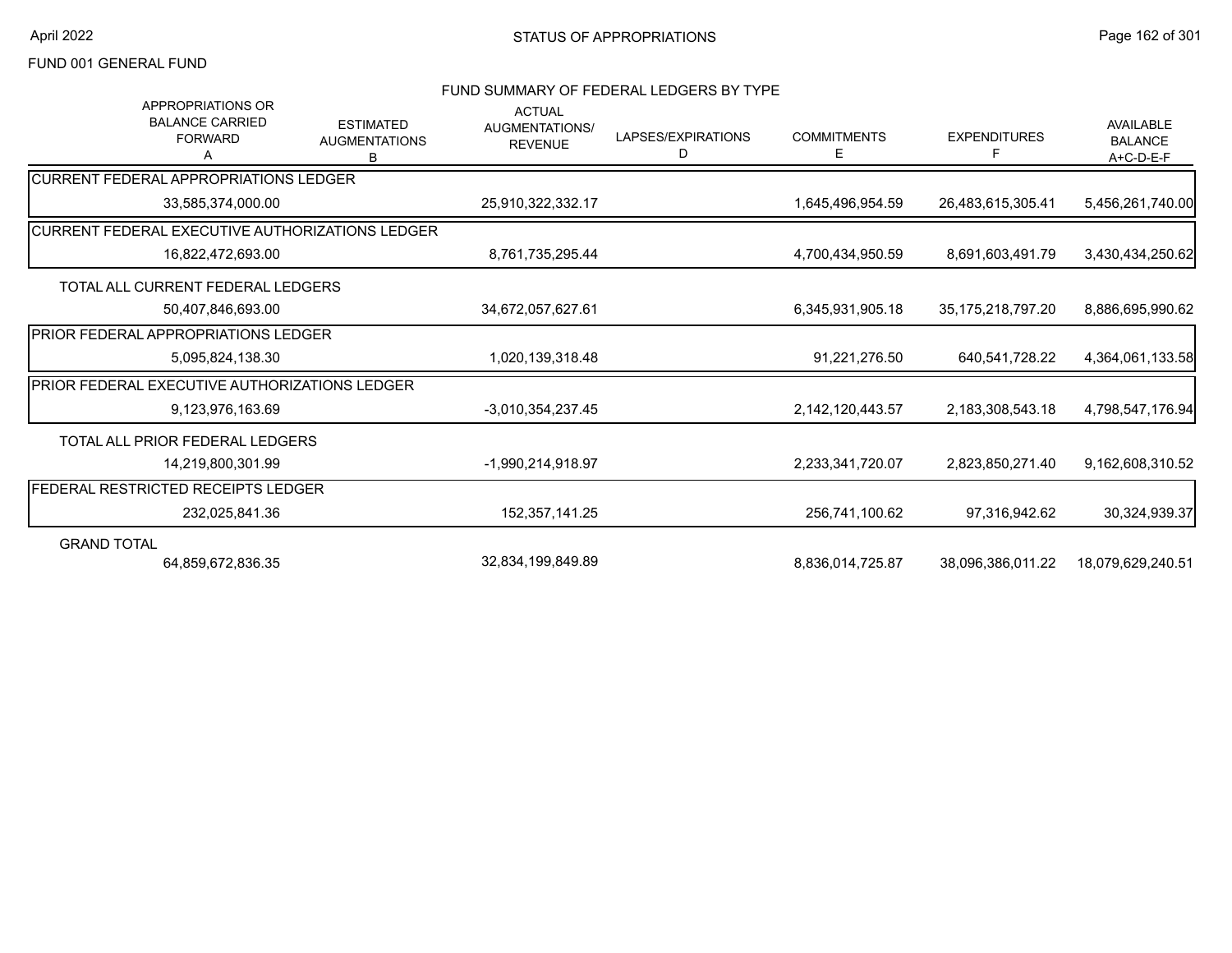#### SUMMARY OF ALL CURRENT FEDERAL LEDGERS BY DEPARTMENT

| APPROPRIATIONS OR<br><b>BALANCE CARRIED</b><br><b>FORWARD</b><br>A |                  | <b>ESTIMATED</b><br><b>AUGMENTATIONS</b><br>R. | <b>ACTUAL</b><br>AUGMENTATIONS/<br><b>REVENUE</b> | LAPSES/EXPIRATIONS<br>D | <b>COMMITMENTS</b><br>E | <b>EXPENDITURES</b><br>F | <b>AVAILABLE</b><br><b>BALANCE</b><br>$A + C - D - F - F$ |
|--------------------------------------------------------------------|------------------|------------------------------------------------|---------------------------------------------------|-------------------------|-------------------------|--------------------------|-----------------------------------------------------------|
| <b>EXECUTIVE BRANCH</b>                                            |                  |                                                |                                                   |                         |                         |                          |                                                           |
| BA 81 - Executive Offices                                          | 4,312,131,655.00 |                                                | 4, 151, 290, 173.51                               |                         | 56, 165, 834. 72        | 3,942,648,162.54         | 313,317,657.74                                            |
| BA 14 - Attorney General                                           | 17,539,000.00    |                                                | 8,889,120.46                                      |                         | 93,398.79               | 10,277,201.61            | 7,168,399.60                                              |
| BA 10 - Aging                                                      | 114,099,052.00   |                                                | 45,388,809.21                                     |                         | 16,598,102.16           | 62,192,316.54            | 35,308,633.30                                             |
| BA 68 - Agriculture                                                | 108,124,249.00   |                                                | 20,558,846.08                                     |                         | 3,899,663.76            | 23,322,602.25            | 80,901,982.99                                             |
| BA 24 - Community & Economic Develop                               | 701,999,396.00   |                                                | 151,370,883.70                                    |                         | 66,137,428.53           | 103,330,425.65           | 532,531,541.82                                            |
| BA 38 - Conservation & Natural Resourc                             | 67,290,000.00    |                                                | 916,613.80                                        |                         | 3,367,348.23            | 2,016,013.28             | 61,906,638.49                                             |
| <b>BA 11 - Corrections</b>                                         | 25,206,000.00    |                                                | 7,020,765.52                                      |                         | 2,136,514.66            | 8,424,657.85             | 14,644,827.49                                             |
| BA 74 - Drug and Alcohol Programs                                  | 305,198,000.00   |                                                | 61,960,549.02                                     |                         | 47,407,473.35           | 75,568,030.13            | 182,222,496.52                                            |
| BA 16 - Education                                                  | 7,892,738,000.00 |                                                | 1,957,873,304.63                                  |                         | 4,959,860,473.46        | 2,017,124,073.15         | 915,753,453.39                                            |
| BA 31 - PA Emergency Management Agency                             | 581,257,000.00   |                                                | 179,914,061.15                                    |                         | 92,862,800.39           | 169,066,408.51           | 319,327,791.10                                            |
| BA 35 - Environmental Protection                                   | 256, 157, 000.00 |                                                | 73,830,966.97                                     |                         | 43,948,887.59           | 65,554,449.30            | 146,653,663.11                                            |
| BA 67 - Health                                                     | 835,006,555.00   |                                                | 210,200,988.53                                    |                         | 173,589,383.12          | 229,218,238.89           | 432,198,932.99                                            |
| BA 39 - PA Higher Education Assistance                             | 20,000,000.00    |                                                | 20,000,000.00                                     |                         |                         | 20,000,000.00            |                                                           |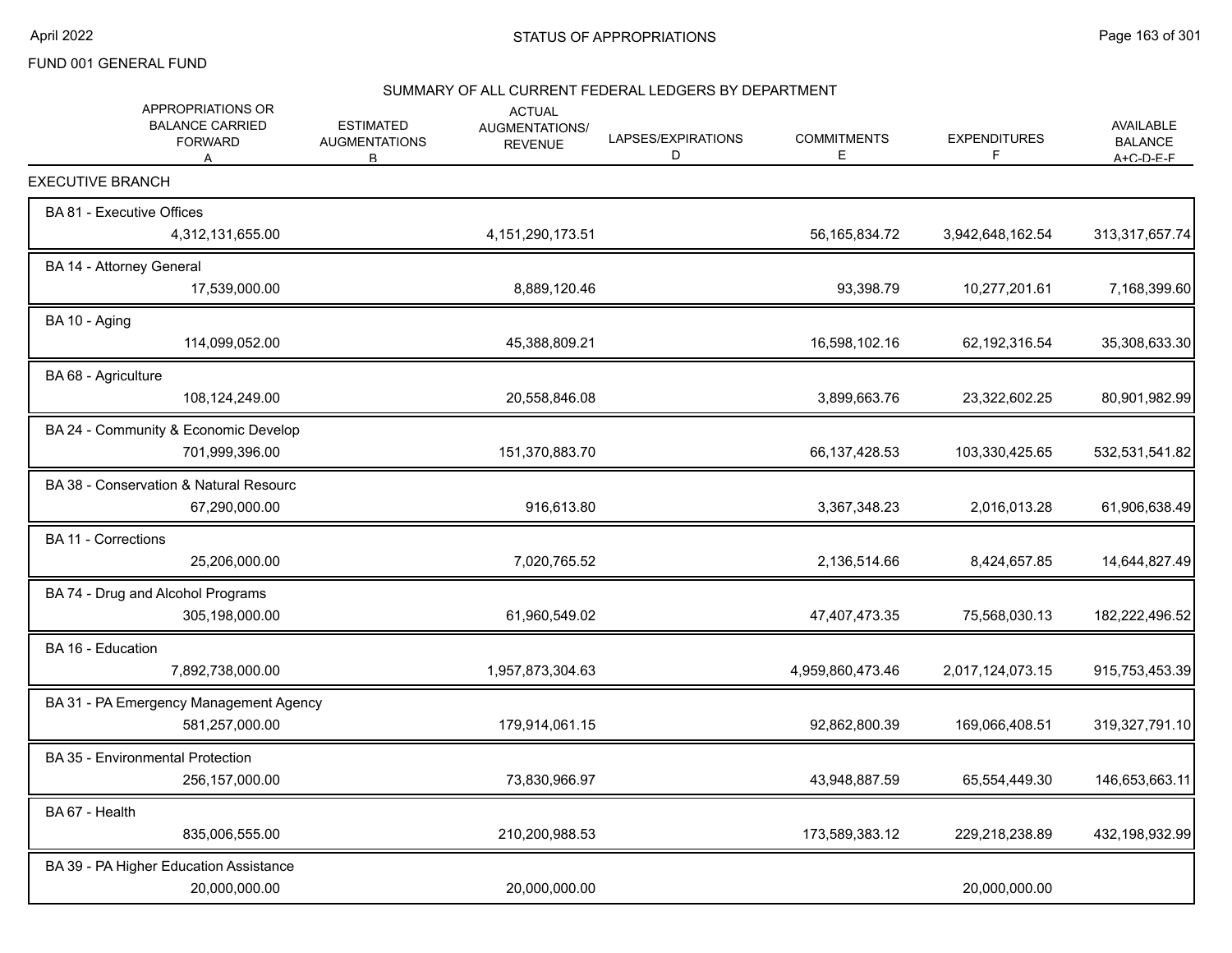#### SUMMARY OF ALL CURRENT FEDERAL LEDGERS BY DEPARTMENT

| APPROPRIATIONS OR<br><b>BALANCE CARRIED</b><br><b>FORWARD</b><br>A | <b>ESTIMATED</b><br><b>AUGMENTATIONS</b><br>B. | <b>ACTUAL</b><br><b>AUGMENTATIONS/</b><br><b>REVENUE</b> | LAPSES/EXPIRATIONS<br>D | <b>COMMITMENTS</b><br>Ε | <b>EXPENDITURES</b><br>F | <b>AVAILABLE</b><br><b>BALANCE</b><br>$A + C - D - F - F$ |
|--------------------------------------------------------------------|------------------------------------------------|----------------------------------------------------------|-------------------------|-------------------------|--------------------------|-----------------------------------------------------------|
| BA 30 - Historical & Museum Commission<br>12,375,000.00            |                                                | 485,264.79                                               |                         | 48,649.04               | 1,254,276.39             | 11,072,074.57                                             |
| BA 79 - Insurance<br>5,000,000.00                                  |                                                |                                                          |                         | 260,775.00              |                          | 4,739,225.00                                              |
| BA 12 - Labor & Industry<br>538,220,831.00                         |                                                | 204,644,663.96                                           |                         | 153,462,668.18          | 212,537,394.35           | 172,220,768.47                                            |
| BA 13 - Military & Veterans Affairs<br>223,651,000.00              |                                                | 103,170,853.59                                           |                         | 26,532,712.81           | 126,386,248.34           | 70,732,038.85                                             |
| BA 17 - Public Utility Commission<br>5,128,000.00                  |                                                | 461,075.42                                               |                         |                         | 3,010,926.70             | 2,117,073.30                                              |
| BA 21 - Human Services<br>33,670,063,955.00                        |                                                | 27,325,486,752.44                                        |                         | 606,883,941.23          | 27,936,602,681.07        | 5,126,577,332.70                                          |
| BA 19 - State Department<br>18,199,000.00                          |                                                | 818,833.00                                               |                         | 6,749,690.91            | 1,128,697.31             | 10,320,611.78                                             |
| BA 20 - State Police<br>40,609,000.00                              |                                                | 8,311,247.97                                             |                         | 2,143,972.45            | 10,762,129.37            | 27,702,898.18                                             |
| BA 90 - System of Higher Education<br>50,000,000.00                |                                                | 50,000,000.00                                            |                         |                         | 26,000,000.00            | 24,000,000.00                                             |
| BA 78 - Transportation<br>205,750,000.00                           |                                                | 38,720,580.35                                            |                         | 83,782,186.80           | 43,327,035.02            | 78,640,778.18                                             |
| BA 94 - PA Housing Finance Agency<br>400,362,000.00                |                                                | 50,000,000.00                                            |                         |                         | 85,036,165.50            | 315,325,834.50                                            |
| TOTAL EXECUTIVE BRANCH<br>50,406,104,693.00                        |                                                | 34,671,314,354.10                                        |                         | 6,345,931,905.18        | 35, 174, 788, 133. 75    | 8,885,384,654.07                                          |
| <b>JUDICIAL BRANCH</b>                                             |                                                |                                                          |                         |                         |                          |                                                           |
| BA 51 - Supreme Court<br>1,742,000.00                              |                                                | 743,273.51                                               |                         |                         | 430,663.45               | 1,311,336.55                                              |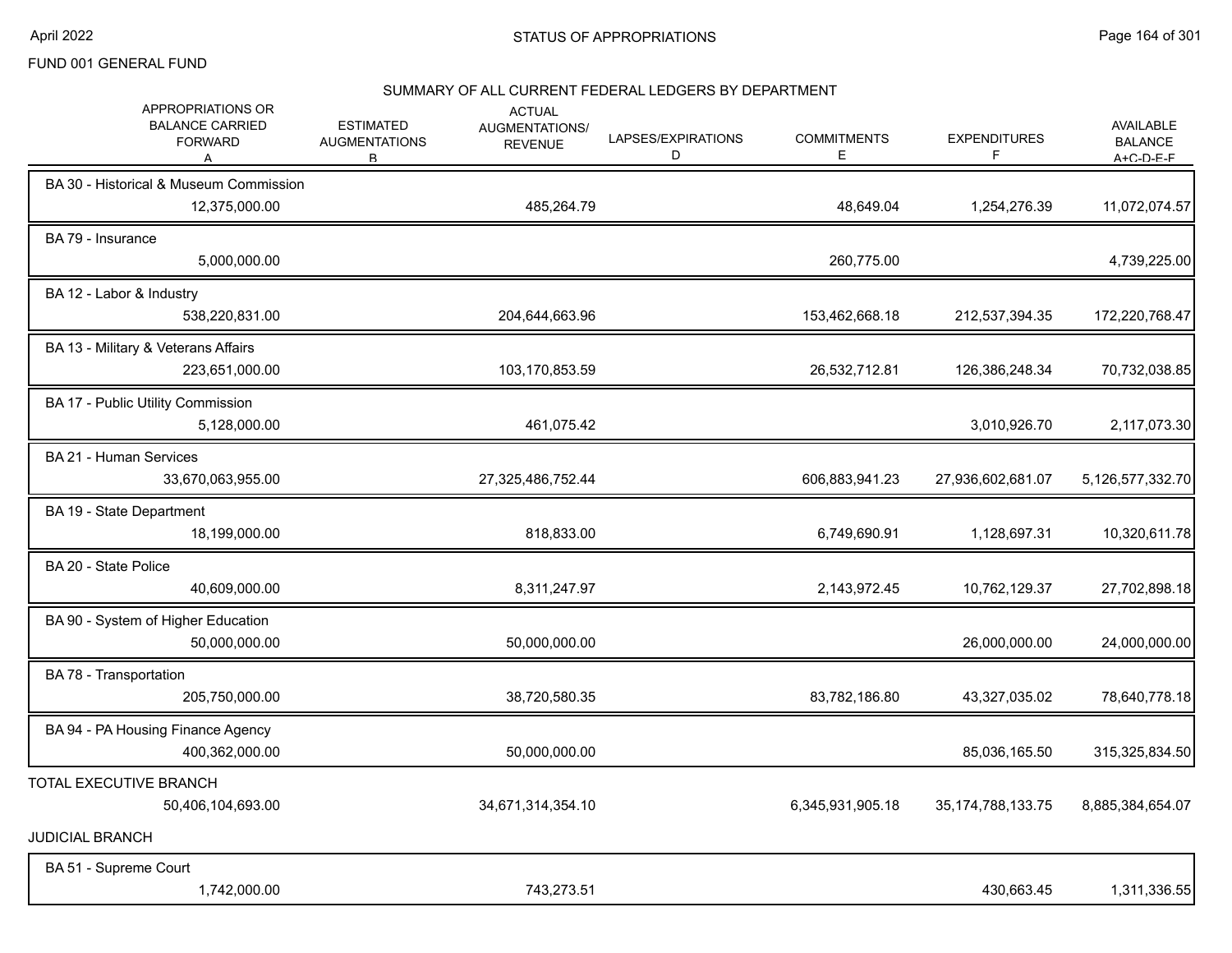### SUMMARY OF ALL CURRENT FEDERAL LEDGERS BY DEPARTMENT

|                       | APPROPRIATIONS OR<br><b>BALANCE CARRIED</b><br><b>FORWARD</b> | <b>ESTIMATED</b><br><b>AUGMENTATIONS</b> | <b>ACTUAL</b><br><b>AUGMENTATIONS/</b><br><b>REVENUE</b> | LAPSES/EXPIRATIONS | <b>COMMITMENTS</b> | <b>EXPENDITURES</b> | AVAILABLE<br><b>BALANCE</b><br>$A + C - D - F - F$ |
|-----------------------|---------------------------------------------------------------|------------------------------------------|----------------------------------------------------------|--------------------|--------------------|---------------------|----------------------------------------------------|
| TOTAL JUDICIAL BRANCH |                                                               |                                          |                                                          |                    |                    |                     |                                                    |
|                       | 1,742,000.00                                                  |                                          | 743,273.51                                               |                    |                    | 430.663.45          | 1,311,336.55                                       |
| <b>GRAND TOTAL</b>    |                                                               |                                          |                                                          |                    |                    |                     |                                                    |
|                       | 50.407.846.693.00                                             |                                          | 34,672,057,627.61                                        |                    | 6.345.931.905.18   | 35.175.218.797.20   | 8.886.695.990.62                                   |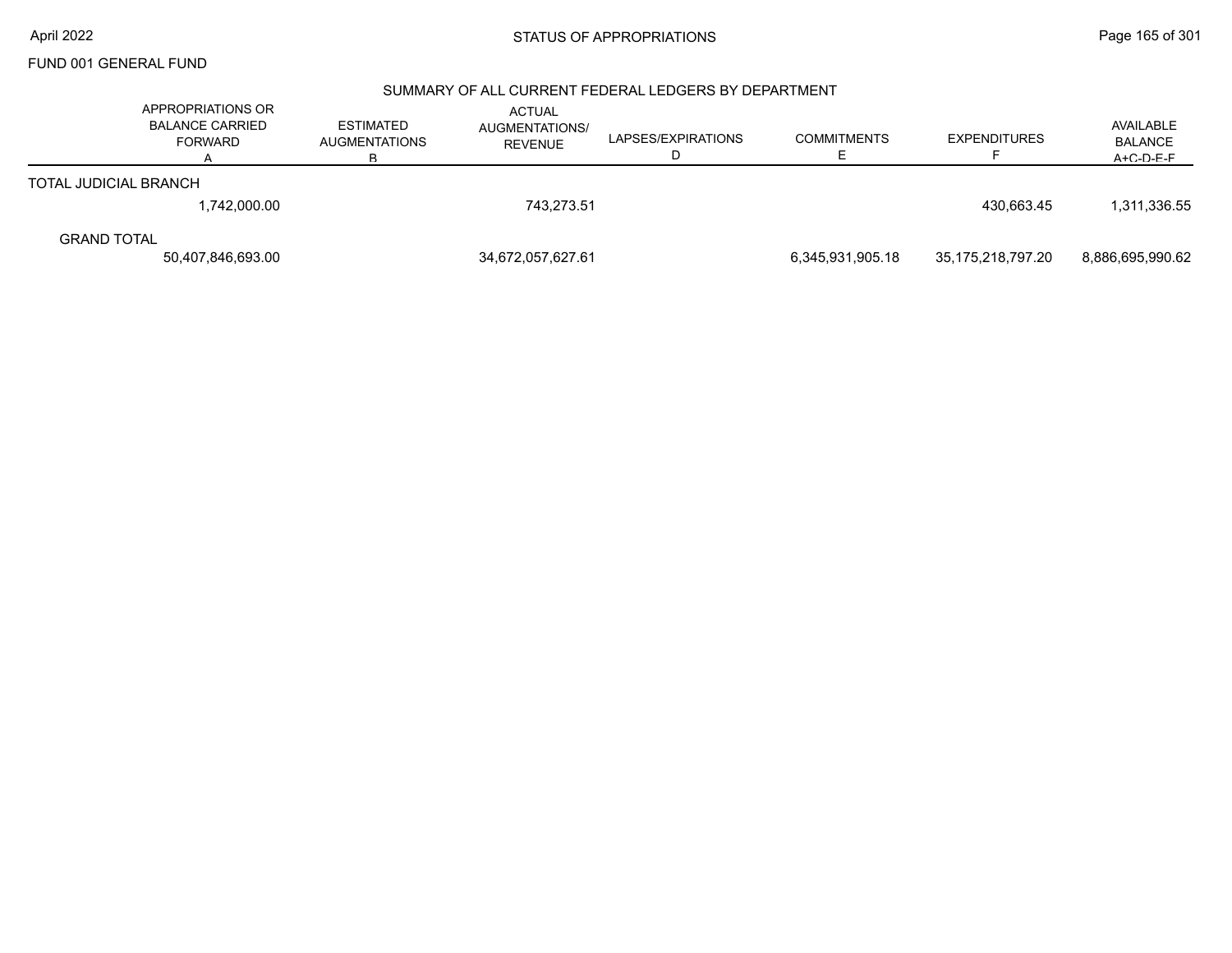## April 2022 Page 166 of 301

# FUND 001 GENERAL FUND

#### SUMMARY OF ALL CURRENT FEDERAL LEDGERS BY CHARACTER OF EXPENDITURE

|                             | <b>APPROPRIATIONS OR</b><br><b>BALANCE CARRIED</b><br><b>FORWARD</b> | <b>ESTIMATED</b><br><b>AUGMENTATIONS</b><br>R | <b>ACTUAL</b><br><b>AUGMENTATIONS/</b><br><b>REVENUE</b> | LAPSES/EXPIRATIONS | <b>COMMITMENTS</b> | <b>EXPENDITURES</b> | AVAILABLE<br><b>BALANCE</b><br>A+C-D-E-F |
|-----------------------------|----------------------------------------------------------------------|-----------------------------------------------|----------------------------------------------------------|--------------------|--------------------|---------------------|------------------------------------------|
| <b>GENERAL GOVERNMENT</b>   |                                                                      |                                               |                                                          |                    |                    |                     |                                          |
|                             | 7,140,512,681.00                                                     |                                               | 5,243,451,232.44                                         |                    | 424,528,306.57     | 5,144,617,170.18    | 1,571,367,204.25                         |
| INSTITUTIONAL               |                                                                      |                                               |                                                          |                    |                    |                     |                                          |
|                             | 596,824,000.00                                                       |                                               | 580,596,599.54                                           |                    | 5,971,729.64       | 421,314,693.17      | 169,537,577.19                           |
| <b>GRANTS AND SUBSIDIES</b> |                                                                      |                                               |                                                          |                    |                    |                     |                                          |
|                             | 42,670,510,012.00                                                    |                                               | 28,848,009,795.63                                        |                    | 5,915,431,868.97   | 29,609,286,933.85   | 7,145,791,209.18                         |
| <b>GRAND TOTAL</b>          |                                                                      |                                               |                                                          |                    |                    |                     |                                          |
|                             | 50,407,846,693.00                                                    |                                               | 34,672,057,627.61                                        |                    | 6,345,931,905.18   | 35,175,218,797.20   | 8,886,695,990.62                         |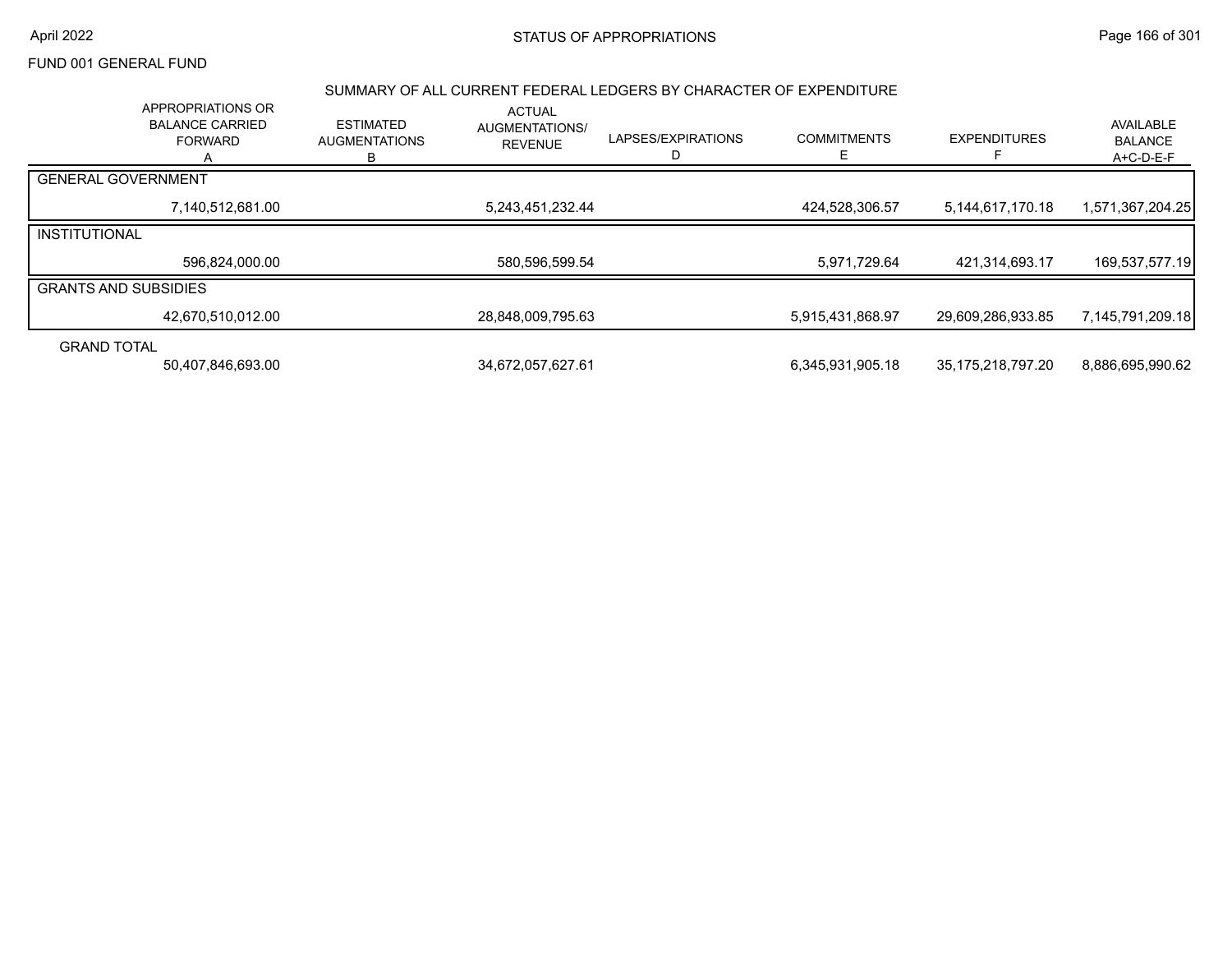|                                  | APPROPRIATIONS OR<br><b>BALANCE CARRIED</b><br><b>FORWARD</b>       | <b>ESTIMATED</b><br><b>AUGMENTATIONS</b><br>B | <b>ACTUAL</b><br><b>AUGMENTATIONS/</b><br><b>REVENUE</b> | LAPSES/EXPIRATIONS<br>D | <b>COMMITMENTS</b><br>Е | <b>EXPENDITURES</b><br>F | <b>AVAILABLE</b><br><b>BALANCE</b><br>$A+C-D-E-F$ |
|----------------------------------|---------------------------------------------------------------------|-----------------------------------------------|----------------------------------------------------------|-------------------------|-------------------------|--------------------------|---------------------------------------------------|
| <b>BA 81 - Executive Offices</b> | <b>GENERAL GOVERNMENT</b>                                           |                                               |                                                          |                         |                         |                          |                                                   |
|                                  |                                                                     |                                               |                                                          |                         |                         |                          |                                                   |
|                                  | 70366 2021 Natl Endowment for the Arts - Admin<br>1,031,000.00      |                                               | 625,855.82                                               |                         |                         | 625,855.82               | 405,144.18                                        |
|                                  | 70369 2021 SNAP - Program Accountability<br>7,000,000.00            |                                               | 3,211,520.60                                             |                         |                         | 3,211,520.60             | 3,788,479.40                                      |
|                                  | 70370 2021 Medical Assistance - Prog Accountability<br>5,500,000.00 |                                               | 2,980,018.13                                             |                         |                         | 2,980,018.13             | 2,519,981.87                                      |
|                                  | 70372 2021 TANFBG - Program Accountability<br>1,500,000.00          |                                               | 518,099.09                                               |                         |                         | 518,099.09               | 981,900.91                                        |
|                                  | 70373 2021 Subsidized Day Care Fraud<br>905,000.00                  |                                               | 113,175.75                                               |                         |                         | 113, 175. 75             | 791,824.25                                        |
|                                  | 70376 2021 Crime Victims Compensation Services<br>8,500,000.00      |                                               | 4,858,818.25                                             |                         | 740.14                  | 4,877,943.23             | 3,621,316.63                                      |
|                                  | 70382 2021 Rsdntl Sbstnc Abse Treatment Program<br>1,700,000.00     |                                               | 113,867.31                                               |                         | 616,895.96              | 123,915.50               | 959,188.54                                        |
|                                  | 70383 2021 Victims of Crime Act<br>5,000,000.00                     |                                               | 2,265,184.52                                             |                         | 94,295.26               | 2,365,756.50             | 2,539,948.24                                      |
|                                  | 70385 2021 Violence Against Women<br>7,000,000.00                   |                                               | 2,285,072.67                                             |                         | 1,785,814.85            | 3,318,287.92             | 1,895,897.23                                      |
|                                  | 70386 2021 Violence Against Women - Administration<br>600,000.00    |                                               | 250,663.96                                               |                         | 3,176.40                | 258,837.91               | 337,985.69                                        |
|                                  | 70389 2021 Plan for Juvenile Justice<br>150,000.00                  |                                               | 132,616.83                                               |                         | 234.51                  | 127,138.50               | 22,626.99                                         |
|                                  | 70390 2021 Statistical Analysis Center<br>400,000.00                |                                               | 117,025.22                                               |                         | 78,047.59               | 218,971.44               | 102,980.97                                        |
|                                  | 70391 2021 Criminal Identification Technology<br>10,500,000.00      |                                               | 282,255.27                                               |                         | 183,503.91              | 356,517.79               | 9,959,978.30                                      |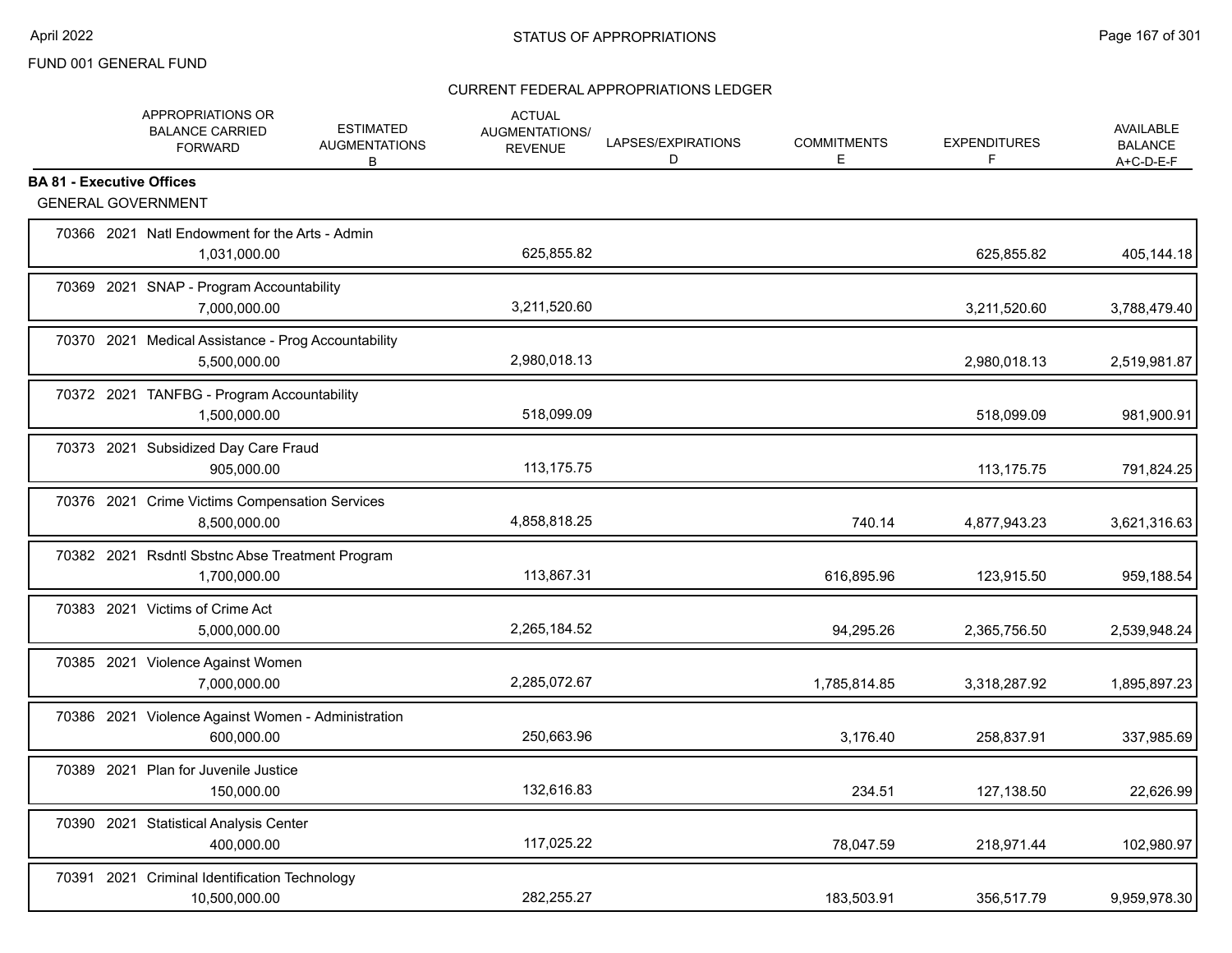|            | APPROPRIATIONS OR<br><b>BALANCE CARRIED</b><br><b>FORWARD</b>       | <b>ESTIMATED</b><br><b>AUGMENTATIONS</b><br>В | <b>ACTUAL</b><br>AUGMENTATIONS/<br><b>REVENUE</b> | LAPSES/EXPIRATIONS<br>D | <b>COMMITMENTS</b><br>E | <b>EXPENDITURES</b><br>F | <b>AVAILABLE</b><br><b>BALANCE</b><br>A+C-D-E-F |
|------------|---------------------------------------------------------------------|-----------------------------------------------|---------------------------------------------------|-------------------------|-------------------------|--------------------------|-------------------------------------------------|
|            | 70400 2021 Juvenile Justice& Delinquency Prevention<br>3,000,000.00 |                                               | 594,106.62                                        |                         | 639,823.53              | 926,486.82               | 1,433,689.65                                    |
|            | 70401 2021 Crime Victims Assistance<br>120,000,000.00               |                                               | 45,537,575.42                                     |                         | 34,763,713.48           | 56,388,602.85            | 28,847,683.67                                   |
|            | 70403 2021 HUD - Special Project Grant<br>500,000.00                |                                               | 145,332.61                                        |                         |                         | 52,100.00                | 447,900.00                                      |
|            | 70404 2021 EEOC - Special Project Grants<br>900,000.00              |                                               | 642,360.00                                        |                         |                         | 642,360.00               | 257,640.00                                      |
|            | 70452 2021 Project Safe Neighborhoods (F)<br>1,000,000.00           |                                               | 175,242.46                                        |                         | 282,015.58              | 274,168.59               | 443,815.83                                      |
|            | 70530 2021 Assault Services Program<br>700,000.00                   |                                               | 287,538.47                                        |                         | 100,882.03              | 593,194.96               | 5,923.01                                        |
|            | 70550 2021 Forence Science Program (F)<br>1,500,000.00              |                                               | 112,646.36                                        |                         | 435,595.22              | 136,600.92               | 927,803.86                                      |
|            | 70657 2021 Justice Assistance Grant<br>11.500.000.00                |                                               | 3,251,683.98                                      |                         | 2,970,133.57            | 3,251,683.98             | 5,278,182.45                                    |
|            | 70727 2021 Justice Assistance Grant-Administration<br>1,000,000.00  |                                               | 294,845.95                                        |                         | 4,985.98                | 294,845.95               | 700,168.07                                      |
|            | 70778 2021 Prosecutor and Defender Incentives<br>180,000.00         |                                               |                                                   |                         |                         |                          | 180,000.00                                      |
|            | 71001 2021 Adam Walsh Implementation (F)<br>1,000,000.00            |                                               |                                                   |                         |                         |                          | 1,000,000.00                                    |
| 71002 2021 | Byrne Competitive Program (F)<br>450,000.00                         |                                               |                                                   |                         |                         |                          | 450,000.00                                      |
|            | 71058 2021 VOCA Training<br>600,000.00                              |                                               |                                                   |                         |                         |                          | 600,000.00                                      |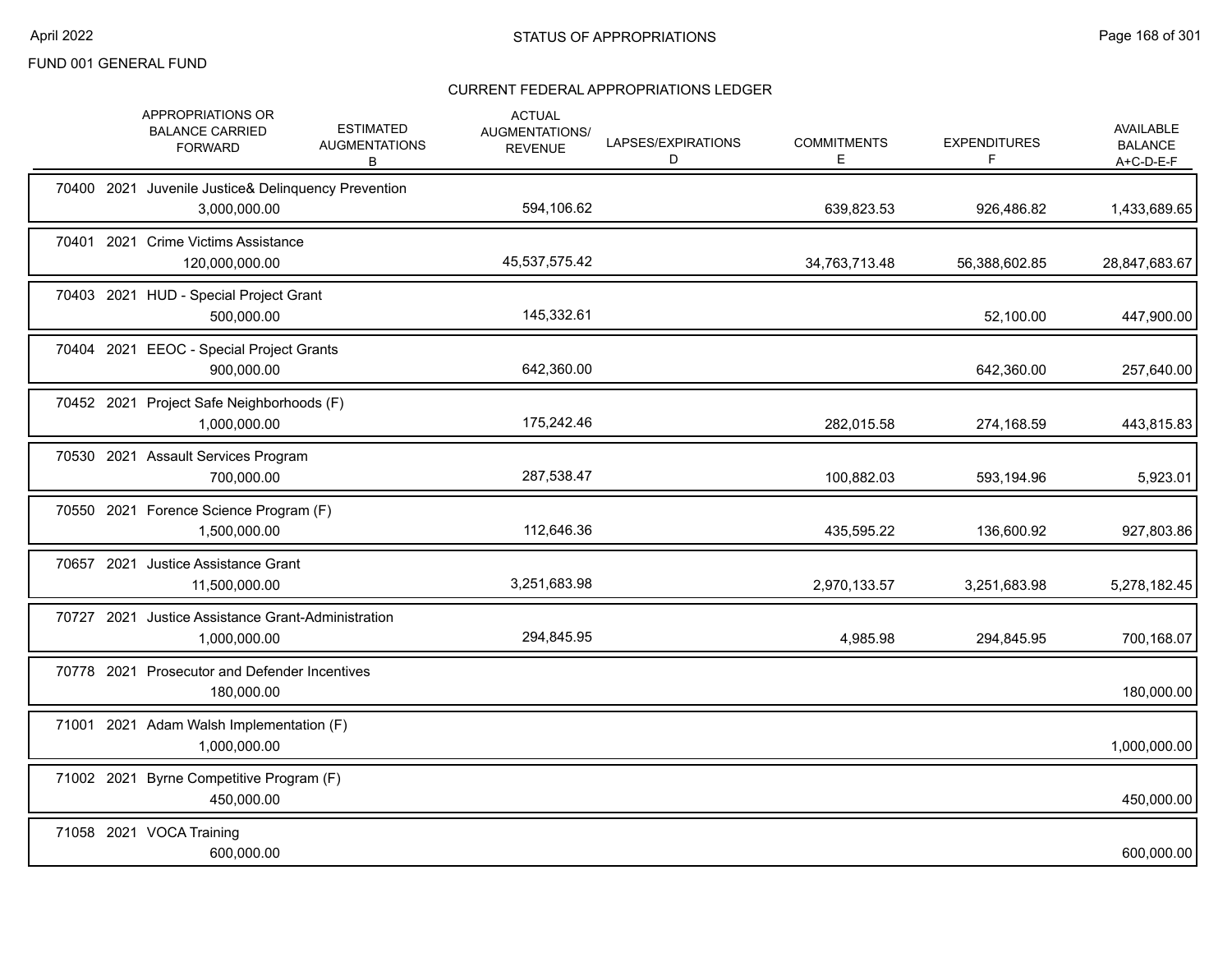## CURRENT FEDERAL APPROPRIATIONS LEDGER

|                                                              | APPROPRIATIONS OR<br><b>BALANCE CARRIED</b><br><b>FORWARD</b>      | <b>ESTIMATED</b><br><b>AUGMENTATIONS</b><br>В | <b>ACTUAL</b><br>AUGMENTATIONS/<br><b>REVENUE</b> | LAPSES/EXPIRATIONS<br>D | <b>COMMITMENTS</b><br>E. | <b>EXPENDITURES</b><br>F | <b>AVAILABLE</b><br><b>BALANCE</b><br>$A+C-D-E-F$ |
|--------------------------------------------------------------|--------------------------------------------------------------------|-----------------------------------------------|---------------------------------------------------|-------------------------|--------------------------|--------------------------|---------------------------------------------------|
|                                                              | 71092 2021 Comprehens Opioid Abuse Site-Based Prog<br>5,000,000.00 |                                               | 179,345.15                                        |                         | 3,349,291.95             | 496,635.36               | 1,154,072.69                                      |
|                                                              | 71093 2021 Pennsylvania NCS-X Implementation<br>550,000.00         |                                               | 186,643.48                                        |                         |                          | 186,643.48               | 363,356.52                                        |
|                                                              | 71094 2021 Body Worn Camera Policy and Implementat<br>2,000,000.00 |                                               | 445,924.10                                        |                         | 52,521.99                | 622,642.80               | 1,324,835.21                                      |
|                                                              | 71101 2021 State Deliquency Prevention Programs<br>200,000.00      |                                               |                                                   |                         |                          |                          | 200,000.00                                        |
|                                                              | 71115 2021 STOP School Violence<br>777,000.00                      |                                               | 138,504.01                                        |                         | 337,248.44               | 138,504.01               | 301,247.55                                        |
|                                                              | 71116 2021 Prosecuting Cold Cases Using DNA<br>446,000.00          |                                               |                                                   |                         |                          |                          | 446,000.00                                        |
|                                                              | 71117 2021 Targeted Violence & Terrorism Prevention<br>525,000.00  |                                               |                                                   |                         | 365,448.33               | 54,351.67                | 105,200.00                                        |
| <b>DEPT TOTAL</b>                                            | 201,614,000.00                                                     |                                               | 69,745,922.03                                     |                         | 46,064,368.72            | 83, 154, 859. 57         | 72,394,771.71                                     |
| <b>BA 14 - Attorney General</b><br><b>GENERAL GOVERNMENT</b> |                                                                    |                                               |                                                   |                         |                          |                          |                                                   |
|                                                              | 70046 2021 Medicaid Fraud<br>9,375,000.00                          |                                               | 5,641,420.39                                      |                         |                          | 6,275,323.65             | 3,099,676.35                                      |
|                                                              | 70047 2021 High Intensity Drug Trafficking Areas<br>5,308,000.00   |                                               | 2,161,111.85                                      |                         | 93,398.79                | 2,643,986.02             | 2,570,615.19                                      |
|                                                              | 71126 2021 Innovative Prosecution Program<br>142,000.00            |                                               | 76,451.39                                         |                         |                          | 85,416.61                | 56,583.39                                         |
| <b>DEPT TOTAL</b><br>BA 10 - Aging                           | 14,825,000.00                                                      |                                               | 7,878,983.63                                      |                         | 93,398.79                | 9,004,726.28             | 5,726,874.93                                      |

GENERAL GOVERNMENT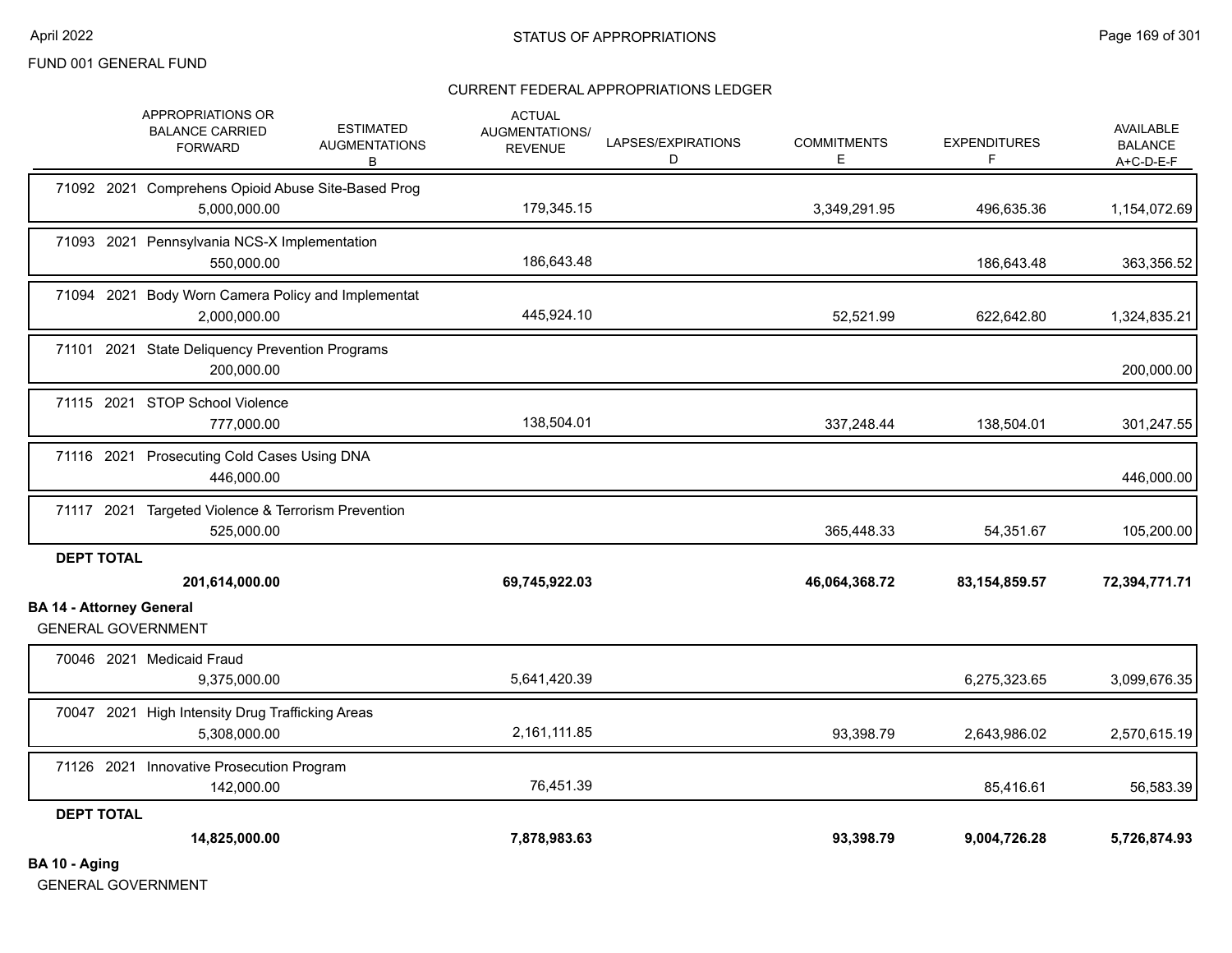|       | APPROPRIATIONS OR<br><b>ESTIMATED</b><br><b>BALANCE CARRIED</b><br><b>AUGMENTATIONS</b><br><b>FORWARD</b><br>В | <b>ACTUAL</b><br>AUGMENTATIONS/<br><b>REVENUE</b> | LAPSES/EXPIRATIONS<br>D | <b>COMMITMENTS</b><br>E | <b>EXPENDITURES</b><br>F | <b>AVAILABLE</b><br><b>BALANCE</b><br>$A+C-D-E-F$ |
|-------|----------------------------------------------------------------------------------------------------------------|---------------------------------------------------|-------------------------|-------------------------|--------------------------|---------------------------------------------------|
|       | 70007 2021 Programs for the Aging-Title III-Admin<br>1,781,000.00                                              |                                                   |                         |                         | 1,719,000.00             | 62,000.00                                         |
|       | 70008 2021 Programs for the Aging-Title V-Admin<br>127.000.00                                                  | 113,819.08                                        |                         |                         | 127,000.00               |                                                   |
|       | 70009 2021 Medical Assistance - Administration<br>888,000.00                                                   |                                                   |                         |                         | 85,093.73                | 802,906.27                                        |
|       | 71048 2021 Programs for the Aging-Title VII-Admin<br>352,000.00                                                |                                                   |                         |                         | 351,999.98               | 0.02                                              |
|       | <b>GRANTS AND SUBSIDIES</b>                                                                                    |                                                   |                         |                         |                          |                                                   |
|       | 70006 2021 Pre-Admission Assessments<br>4,000,000.00                                                           |                                                   |                         |                         |                          | 4,000,000.00                                      |
|       | 70011 2021 Prog for the Aging - Title 111 - Fam Car<br>10,000,000.00                                           | 4,701,782.00                                      |                         | 1,103,803.00            | 5,518,771.00             | 3,377,426.00                                      |
|       | 70425 2021 Medical Assistance Support<br>9,000,000.00                                                          | 2,987,465.54                                      |                         | 2,500,148.91            | 3,064,240.59             | 3,435,610.50                                      |
|       | 71049 2021 Programs for the Aging-Title III<br>52,000,000.00                                                   | 28,810,535.15                                     |                         | 7,903,171.99            | 40,957,608.56            | 3,139,219.45                                      |
|       | 71050 2021 Programs for the Aging-Nutrition<br>10,000,000.00                                                   | 3,807,915.00                                      |                         | 1,057,628.00            | 4,942,372.00             | 4,000,000.00                                      |
|       | 71051 2021 Programs/Aging-Title V-Employment<br>8,000,000.00                                                   | 2,199,550.89                                      |                         | 1,734,424.30            | 2,440,393.70             | 3,825,182.00                                      |
|       | 71052 2021 P/Aging-TitleVII-Elder Rights Protection<br>7,800,000.00                                            | 2,394,704.82                                      |                         | 1,942,210.52            | 2,560,906.08             | 3,296,883.40                                      |
|       | 71053 2021 MA Nursing Home Transition Admin<br>700.000.00                                                      |                                                   |                         |                         |                          | 700,000.00                                        |
| 71120 | 2021 Chronic Disease Self-ManagementEducation<br>271,000.00                                                    | 33,022.05                                         |                         | 21,155.00               | 38.807.75                | 211,037.25                                        |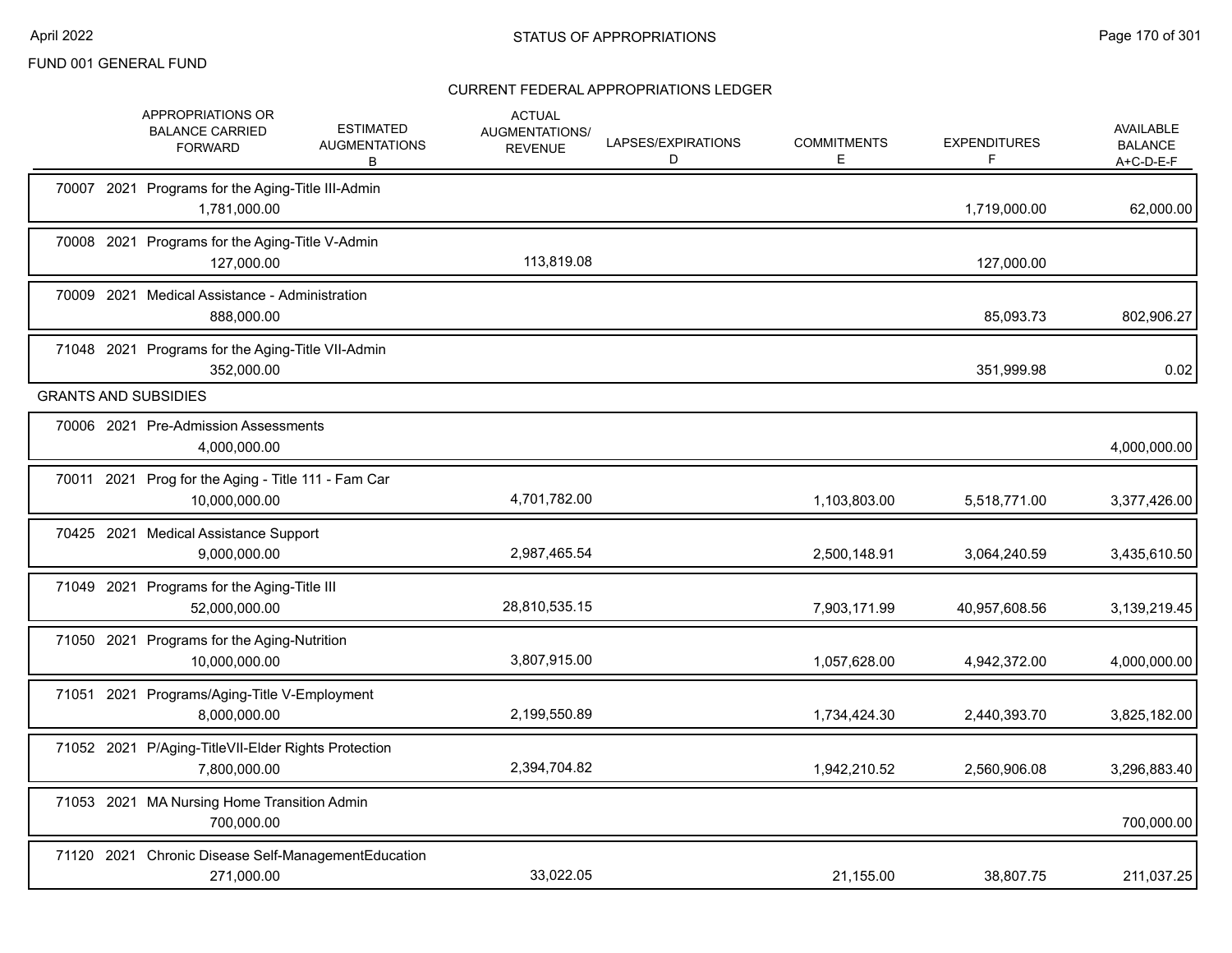|                            | APPROPRIATIONS OR<br><b>BALANCE CARRIED</b><br><b>FORWARD</b> | <b>ESTIMATED</b><br><b>AUGMENTATIONS</b><br>B | <b>ACTUAL</b><br>AUGMENTATIONS/<br><b>REVENUE</b> | LAPSES/EXPIRATIONS<br>D | <b>COMMITMENTS</b><br>Е | <b>EXPENDITURES</b><br>F | <b>AVAILABLE</b><br><b>BALANCE</b><br>$A+C-D-E-F$ |
|----------------------------|---------------------------------------------------------------|-----------------------------------------------|---------------------------------------------------|-------------------------|-------------------------|--------------------------|---------------------------------------------------|
| <b>DEPT TOTAL</b>          | 104,919,000.00                                                |                                               | 45,048,794.53                                     |                         | 16,262,541.72           | 61,806,193.39            | 26,850,264.89                                     |
| <b>BA 68 - Agriculture</b> | <b>GENERAL GOVERNMENT</b>                                     |                                               |                                                   |                         |                         |                          |                                                   |
|                            | 70341 2021 Farmers' Market Food Coupons<br>3,500,000.00       |                                               | 1,042,590.47                                      |                         |                         | 1,044,592.70             | 2,455,407.30                                      |
|                            | 70342 2021 Emergency Food Assistance Program<br>11,500,000.00 |                                               | 7,644,887.90                                      |                         | 41,425.45               | 7,672,127.44             | 3,786,447.11                                      |
|                            | 70344 2021 Farmland Protection<br>6,000,000.00                |                                               | 148,430.00                                        |                         |                         | 148,430.00               | 5,851,570.00                                      |
|                            | 70345 2021 Agricultural Risk Protection<br>1,000,000.00       |                                               |                                                   |                         |                         |                          | 1,000,000.00                                      |
|                            | 70346 2021 Medicated Feed Mill Inspection<br>200,000.00       |                                               | 40,551.74                                         |                         |                         | 40,551.74                | 159,448.26                                        |
|                            | 70347 2021 Poultry Grading Service<br>100,000.00              |                                               |                                                   |                         |                         |                          | 100,000.00                                        |
|                            | 70348 2021 National School Lunch<br>1,700,000.00              |                                               | 903,662.30                                        |                         | 103,534.70              | 954,524.03               | 641,941.27                                        |
|                            | 70349 2021 Pesticide Control<br>1,000,000.00                  |                                               | 523,289.83                                        |                         |                         | 542,751.59               | 457,248.41                                        |
|                            | 70350 2021 Plant Pest Detection System<br>1,300,000.00        |                                               | 282,716.72                                        |                         |                         | 368,230.18               | 931,769.82                                        |
|                            | 70455 2021 Commodity Supplemental Food<br>3,500,000.00        |                                               | 1,116,101.00                                      |                         |                         | 1,567,065.00             | 1,932,935.00                                      |
|                            | 70457 2021 Organic Cost Distribution<br>650,000.00            |                                               |                                                   |                         |                         |                          | 650,000.00                                        |
|                            | 70458 2021 Animal Disease Control<br>4,000,000.00             |                                               | 296,100.77                                        |                         | 460,840.53              | 257,353.65               | 3,281,805.82                                      |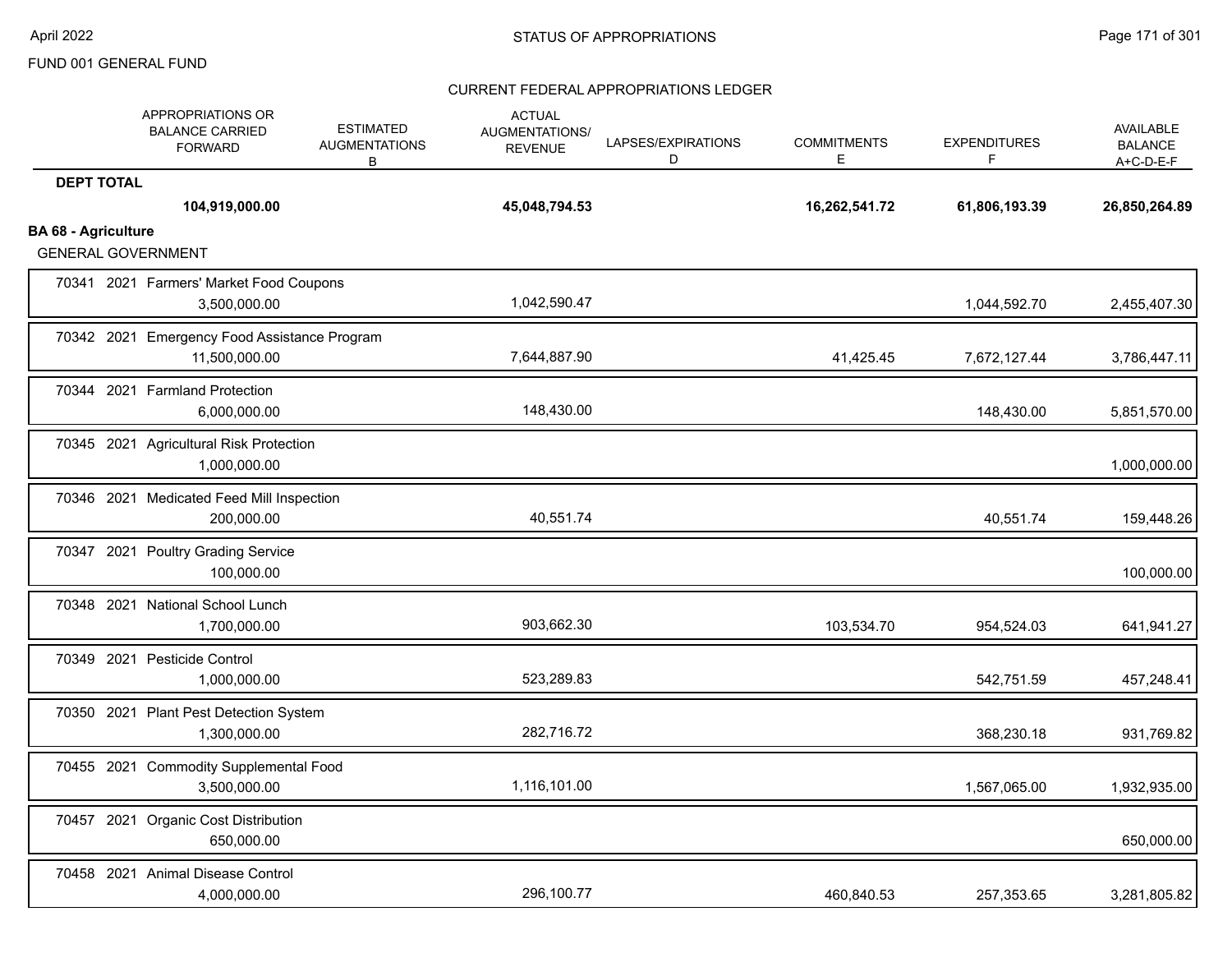|  | APPROPRIATIONS OR<br><b>BALANCE CARRIED</b><br><b>FORWARD</b>  | <b>ESTIMATED</b><br><b>AUGMENTATIONS</b><br>В | <b>ACTUAL</b><br>AUGMENTATIONS/<br><b>REVENUE</b> | LAPSES/EXPIRATIONS<br>D | <b>COMMITMENTS</b><br>Е | <b>EXPENDITURES</b><br>F | AVAILABLE<br><b>BALANCE</b><br>$A+C-D-E-F$ |
|--|----------------------------------------------------------------|-----------------------------------------------|---------------------------------------------------|-------------------------|-------------------------|--------------------------|--------------------------------------------|
|  | 70459 2021 Food Establishment Inspections<br>5,000,000.00      |                                               | 1,530,909.85                                      |                         | 45,036.95               | 1,567,231.24             | 3,387,731.81                               |
|  | 70461 2021 Senior Farmers' Market Nutrition<br>2,200,000.00    |                                               | 1,632,450.44                                      |                         |                         | 1,632,450.44             | 567,549.56                                 |
|  | 70554 2021 Integrated Pest Management (F)<br>250,000.00        |                                               |                                                   |                         |                         |                          | 250,000.00                                 |
|  | 70555 2021 Johnes Disease Herd Project (F)<br>2,000,000.00     |                                               |                                                   |                         |                         |                          | 2,000,000.00                               |
|  | 70565 2021 Avian Influenza Surveillance (F)<br>25,000,000.00   |                                               |                                                   |                         | 274,174.00              | 8,492.22                 | 24,717,333.78                              |
|  | 70567 2021 Scrapie Disease Control (F)<br>60,000.00            |                                               |                                                   |                         |                         |                          | 60,000.00                                  |
|  | 70568 2021 Crop Insurance (F)<br>2,000,000.00                  |                                               |                                                   |                         |                         |                          | 2,000,000.00                               |
|  | 70573 2021 Foot and Mouth Disease Monitoring (F)<br>150,000.00 |                                               |                                                   |                         |                         |                          | 150,000.00                                 |
|  | 70586 2021 Animal Identification<br>2,000,000.00               |                                               | 7,800.00                                          |                         |                         | 10,200.00                | 1,989,800.00                               |
|  | 70700 2021 Speciality Crops<br>3,500,000.00                    |                                               | 253,885.72                                        |                         | 1,396,792.01            | 749,006.65               | 1,354,201.34                               |
|  | 70728 2021 Emerald Ash Borer Mitigation<br>800,000.00          |                                               | 10,169.82                                         |                         |                         | 16,193.32                | 783,806.68                                 |
|  | 71041 2021 Spotted Lanternfly<br>12,000,000.00                 |                                               | 3,392,184.10                                      |                         | 200,413.25              | 4,892,400.46             | 6,907,186.29                               |
|  | 71059 2021 Innov Nutrient&Sediment Reduct<br>750,000.00        |                                               |                                                   |                         |                         |                          | 750,000.00                                 |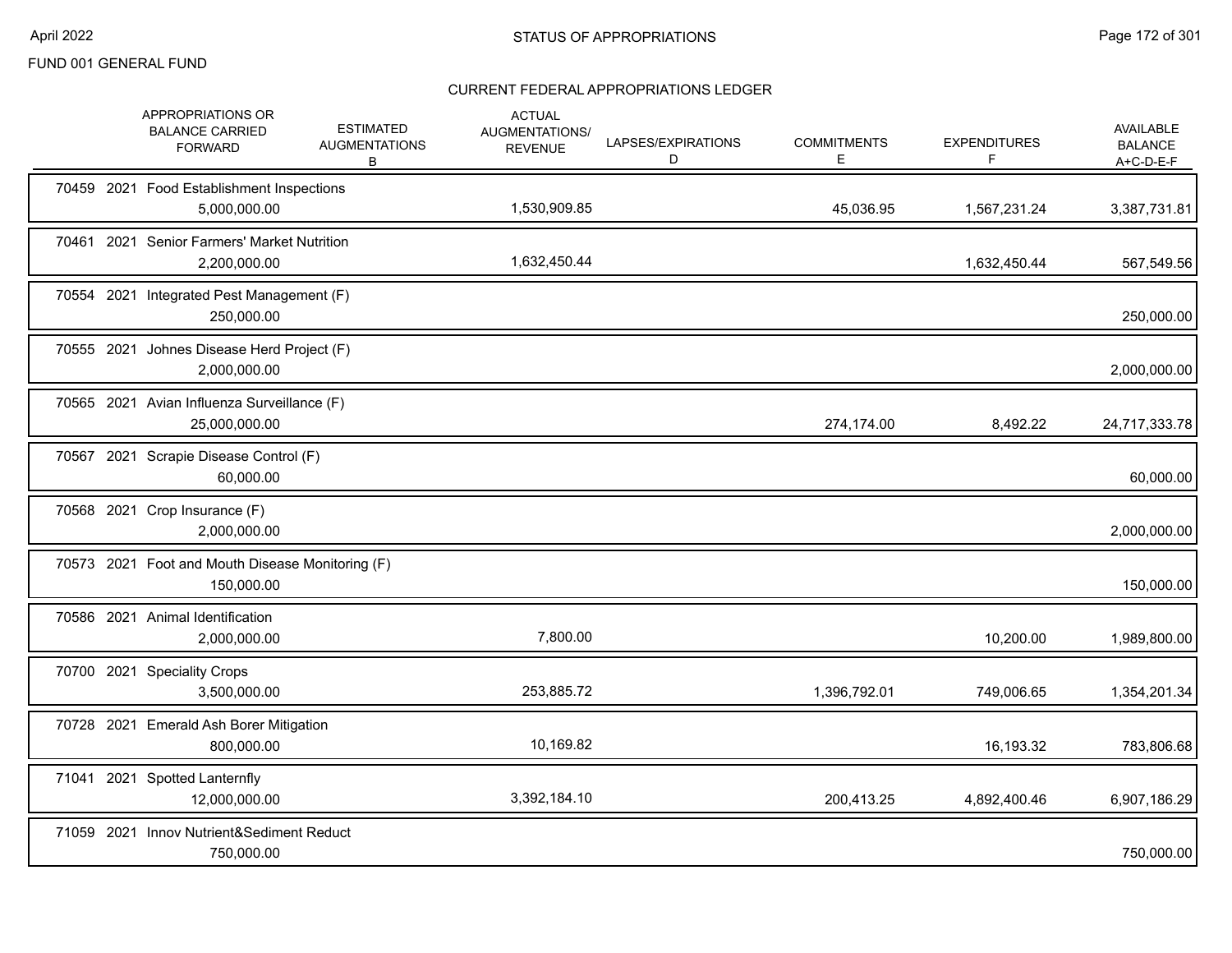| APPROPRIATIONS OR<br><b>BALANCE CARRIED</b><br><b>FORWARD</b>                | <b>ESTIMATED</b><br><b>AUGMENTATIONS</b><br>В | <b>ACTUAL</b><br>AUGMENTATIONS/<br><b>REVENUE</b> | LAPSES/EXPIRATIONS<br>D | <b>COMMITMENTS</b><br>Е | <b>EXPENDITURES</b><br>F | <b>AVAILABLE</b><br><b>BALANCE</b><br>A+C-D-E-F |
|------------------------------------------------------------------------------|-----------------------------------------------|---------------------------------------------------|-------------------------|-------------------------|--------------------------|-------------------------------------------------|
| 71060 2021 Animal Feed Regulatory Prgram<br>2,000,000.00                     |                                               | 118,004.27                                        |                         |                         | 122,391.21               | 1,877,608.79                                    |
| 71080 2021 Conservation Partnrship Farmland Preserv<br>6,500,000.00          |                                               |                                                   |                         |                         | 7,617.51                 | 6,492,382.49                                    |
| <b>GRANTS AND SUBSIDIES</b>                                                  |                                               |                                                   |                         |                         |                          |                                                 |
| 70343 2021 Market Improvement<br>250,000.00                                  |                                               |                                                   |                         |                         |                          | 250,000.00                                      |
| <b>DEPT TOTAL</b>                                                            |                                               |                                                   |                         |                         |                          |                                                 |
| 98,910,000.00                                                                |                                               | 18,943,734.93                                     |                         | 2,522,216.89            | 21,601,609.38            | 74,786,173.73                                   |
| <b>BA 24 - Community &amp; Economic Develop</b><br><b>GENERAL GOVERNMENT</b> |                                               |                                                   |                         |                         |                          |                                                 |
| 70140 2021 SCDBG Neighborhood Stabilizati<br>800,000.00                      |                                               | 24,982.71                                         |                         |                         | 56,009.03                | 743,990.97                                      |
| 70212 2021 LIHEABG Admin<br>1,500,000.00                                     |                                               | 681,621.16                                        |                         | 15,911.10               | 693,264.32               | 790,824.58                                      |
| 70215 2021 CoC Planning Grant<br>2,000,000.00                                |                                               | 297,227.41                                        |                         | 542,648.04              | 434,331.59               | 1,023,020.37                                    |
| 70216 2021 DOE Admin<br>6,000,000.00                                         |                                               | 2,351,644.49                                      |                         | 1,058,649.93            | 2,367,469.55             | 2,573,880.52                                    |
| 70224 2021 SCDBG Admin<br>4,000,000.00                                       |                                               | 756,995.03                                        |                         |                         | 702,538.30               | 3,297,461.70                                    |
| 70225 2021 CSBG Admin<br>1,607,000.00                                        |                                               | 756,712.42                                        |                         | 44,723.45               | 768,491.83               | 793,784.72                                      |
| 70229 2021 ARC Technical Assistance<br>1,000,000.00                          |                                               | 59,543.42                                         |                         |                         | 176,352.02               | 823,647.98                                      |
| 70448 2021 SBAState Trade & Export Promotion-STEP<br>1,500,000.00            |                                               | 183,169.19                                        |                         | 2,957.50                | 292,074.42               | 1,204,968.08                                    |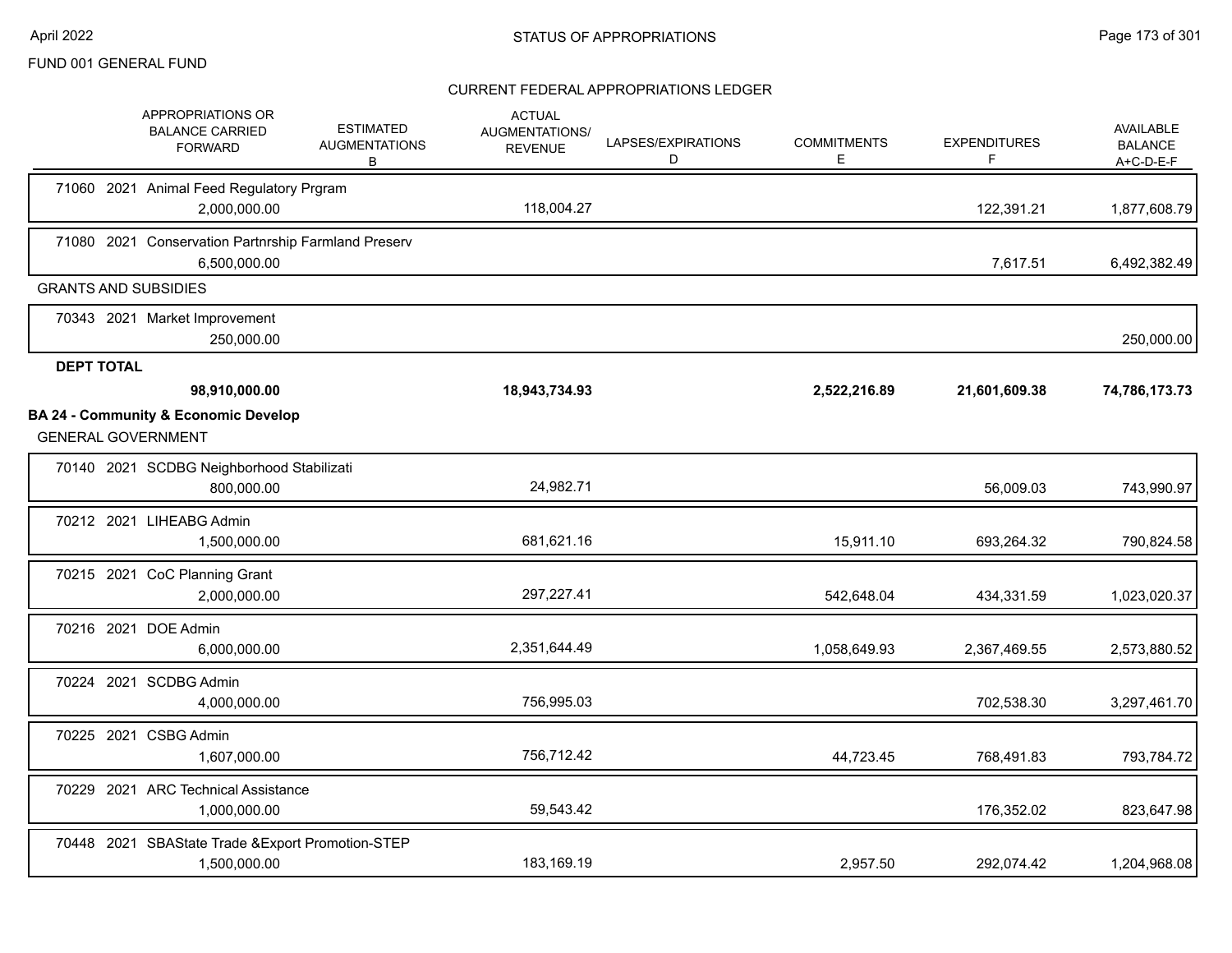|  | APPROPRIATIONS OR<br><b>BALANCE CARRIED</b><br><b>FORWARD</b>      | <b>ESTIMATED</b><br><b>AUGMENTATIONS</b><br>B | <b>ACTUAL</b><br>AUGMENTATIONS/<br><b>REVENUE</b> | LAPSES/EXPIRATIONS<br>D | <b>COMMITMENTS</b><br>Е | <b>EXPENDITURES</b><br>F | <b>AVAILABLE</b><br><b>BALANCE</b><br>$A+C-D-E-F$ |
|--|--------------------------------------------------------------------|-----------------------------------------------|---------------------------------------------------|-------------------------|-------------------------|--------------------------|---------------------------------------------------|
|  | 70512 2021 SCDBG/HUD Special Projects<br>2,000,000.00              |                                               | 249,388.38                                        |                         |                         | 259,865.79               | 1,740,134.21                                      |
|  | 70967 2021 SCDBG-Disaster Recovery Administration<br>1,500,000.00  |                                               |                                                   |                         |                         | 62,102.19                | 1,437,897.81                                      |
|  | 70970 2021 ESG Program Admin<br>1,000,000.00                       |                                               | 219,457.02                                        |                         |                         | 219,911.52               | 780,088.48                                        |
|  | 71012 2021 Economic Adjustment Assistance<br>5,000,000.00          |                                               | 38,503.83                                         |                         | 23,222.26               | 125,075.66               | 4,851,702.08                                      |
|  | 71070 2021 Federal Grant Initiatives<br>10,000,000.00              |                                               |                                                   |                         |                         | 781.40                   | 9,999,218.60                                      |
|  | 71129 2021 Recovery Housing Admin<br>1,000,000.00                  |                                               |                                                   |                         |                         | 5,993.02                 | 994,006.98                                        |
|  | 71130 2021 ARC Area Development<br>6,000,000.00                    |                                               |                                                   |                         | 46,395.00               |                          | 5,953,605.00                                      |
|  | <b>GRANTS AND SUBSIDIES</b>                                        |                                               |                                                   |                         |                         |                          |                                                   |
|  | 70139 2021 SCDBG Neighborhood Stabilization<br>5,000,000.00        |                                               | 417,779.02                                        |                         | 73,813.62               | 417,779.02               | 4,508,407.36                                      |
|  | 70213 2021 LIHEABG Weatherization<br>48,000,000.00                 |                                               | 8,929,608.26                                      |                         | 2,280,251.00            | 9,494,018.26             | 36,225,730.74                                     |
|  | 70214 2021 FEMA - Technical Assistance<br>450,000.00               |                                               |                                                   |                         |                         |                          | 450,000.00                                        |
|  | 70222 2021 DOE Weatherization<br>26,000,000.00                     |                                               | 9,058,139.00                                      |                         | 8,833,829.36            | 9,781,838.00             | 7,384,332.64                                      |
|  | 70228 2021 Community Services Block Grant Program<br>50,000,000.00 |                                               | 14,822,931.00                                     |                         | 17,253,544.00           | 15,789,539.00            | 16,956,917.00                                     |
|  | 70968 2021 SCDBG-Disaster Recovery Grant<br>56,000,000.00          |                                               | 111,834.00                                        |                         | 9,233,455.05            | 458,819.79               | 46,307,725.16                                     |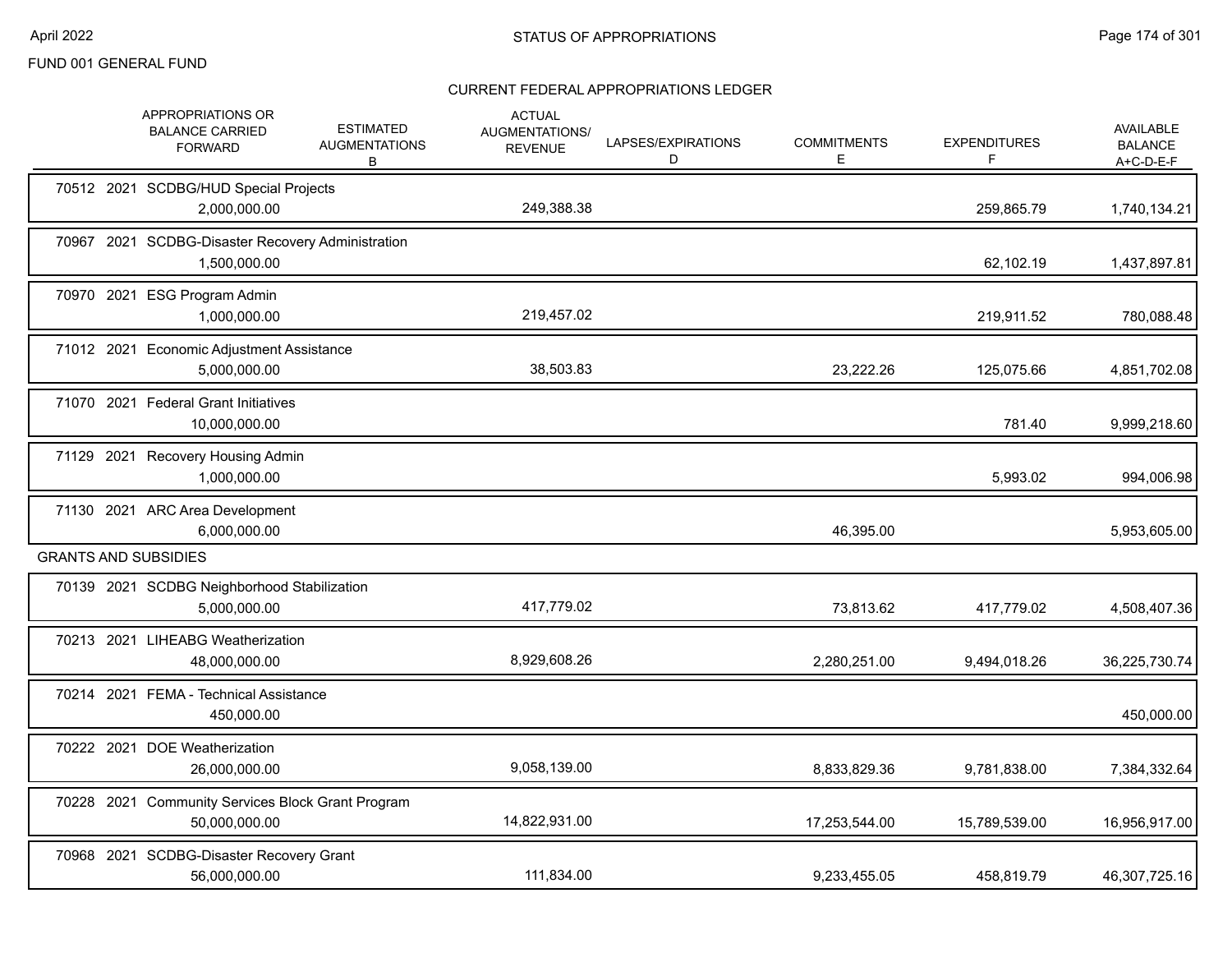|                   | APPROPRIATIONS OR<br><b>BALANCE CARRIED</b><br><b>FORWARD</b>                  | <b>ESTIMATED</b><br><b>AUGMENTATIONS</b><br>B | <b>ACTUAL</b><br>AUGMENTATIONS/<br><b>REVENUE</b> | LAPSES/EXPIRATIONS<br>D | <b>COMMITMENTS</b><br>E. | <b>EXPENDITURES</b><br>F | <b>AVAILABLE</b><br><b>BALANCE</b><br>$A+C-D-E-F$ |
|-------------------|--------------------------------------------------------------------------------|-----------------------------------------------|---------------------------------------------------|-------------------------|--------------------------|--------------------------|---------------------------------------------------|
|                   | 70972 2021 EMG Solutions Program<br>12,000,000.00                              |                                               | 1,983,481.18                                      |                         | 7,005,081.11             | 2,031,484.70             | 2,963,434.19                                      |
|                   | 71081 2021 EDA Power Grant<br>3,000,000.00                                     |                                               | 11,417.58                                         |                         | 118,354.28               | 27,528.61                | 2,854,117.11                                      |
|                   | 71095 2021 SCDBG Program<br>6,000,000.00                                       |                                               | 17,698.97                                         |                         | 408,338.39               | 22,698.97                | 5,568,962.64                                      |
|                   | 71102 2021 ARC Construction-RSBA Program<br>20,000,000.00                      |                                               | $-25,655.89$                                      |                         | 10,991,371.34            | $-17,027.23$             | 9,025,655.89                                      |
|                   | 71127 2021 Broadband Infrastructure Program<br>20,000,000.00                   |                                               |                                                   |                         |                          |                          | 20,000,000.00                                     |
|                   | 71128 2021 Recovery Housing Program<br>5,000,000.00                            |                                               |                                                   |                         |                          |                          | 5,000,000.00                                      |
|                   |                                                                                |                                               |                                                   |                         |                          |                          |                                                   |
| <b>DEPT TOTAL</b> |                                                                                |                                               |                                                   |                         |                          |                          |                                                   |
|                   | 296,357,000.00                                                                 |                                               | 40,946,478.18                                     |                         | 57,932,545.43            | 44,170,939.76            | 194,253,514.81                                    |
|                   | <b>BA 38 - Conservation &amp; Natural Resourc</b><br><b>GENERAL GOVERNMENT</b> |                                               |                                                   |                         |                          |                          |                                                   |
|                   | 70278 2021 Forest Fire Protect & Control<br>2,750,000.00                       |                                               | 394,772.30                                        |                         | 175,175.00               | 674,600.99               | 1,900,224.01                                      |
|                   | 70279 2021 Forestry Incent & Ag Control<br>50,000.00                           |                                               |                                                   |                         |                          |                          | 50,000.00                                         |
|                   | 70281 2021 Forest Management & Process<br>4,000,000.00                         |                                               | 9,304.08                                          |                         | 301,425.49               | 10,407.95                | 3,688,166.56                                      |
|                   | 70285 2021 Forest Insect & Disease Contr<br>3,000,000.00                       |                                               | 120,918.44                                        |                         | 618,956.56               | 152,825.83               | 2,228,217.61                                      |
|                   | 70286 2021 Topo and Geo Survey Grants<br>1,000,000.00                          |                                               | 84,071.56                                         |                         | 21,730.00                | 93,519.52                | 884,750.48                                        |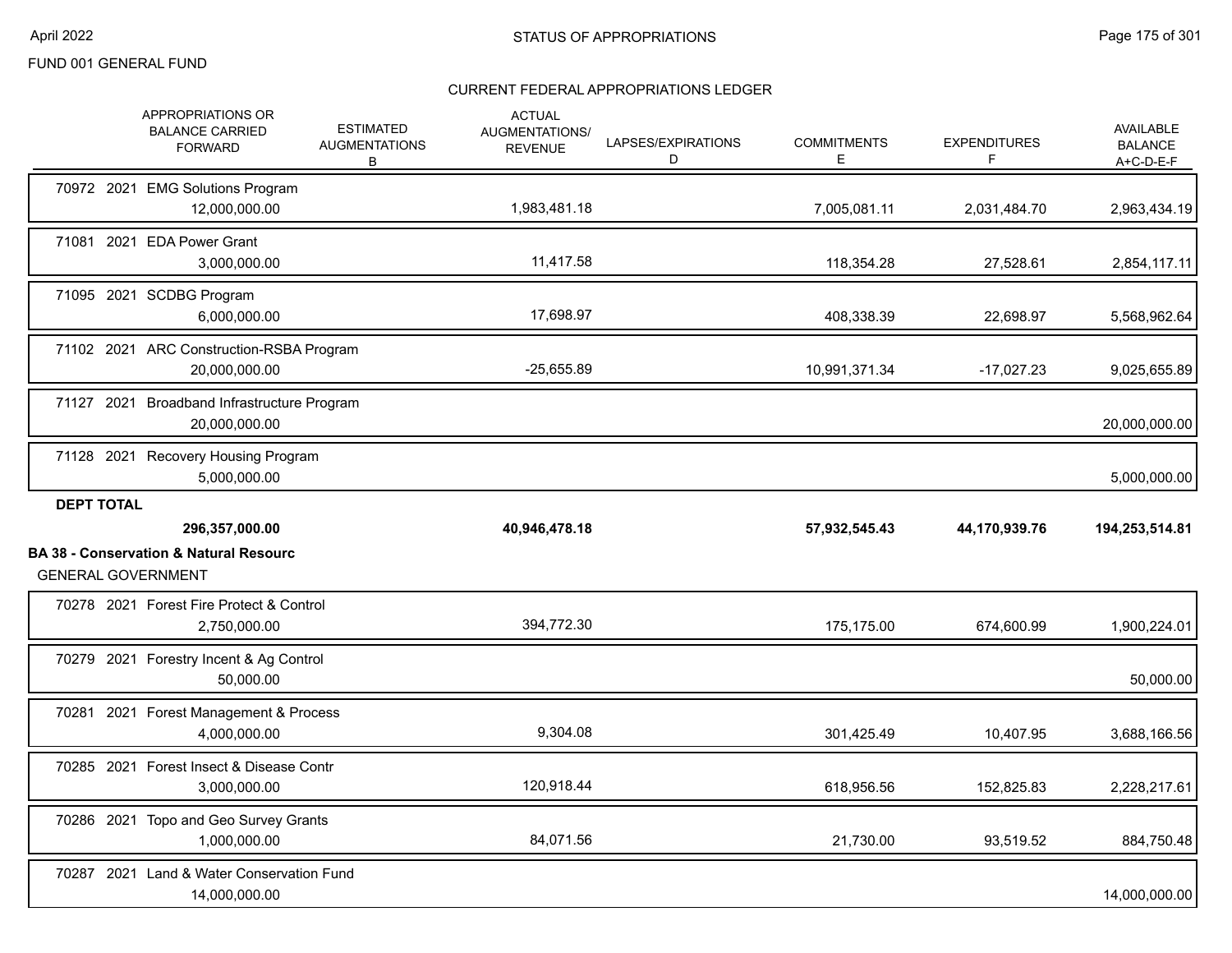|  | APPROPRIATIONS OR<br><b>BALANCE CARRIED</b><br><b>FORWARD</b>        | <b>ESTIMATED</b><br><b>AUGMENTATIONS</b><br>В | <b>ACTUAL</b><br>AUGMENTATIONS/<br><b>REVENUE</b> | LAPSES/EXPIRATIONS<br>D | <b>COMMITMENTS</b><br>E. | <b>EXPENDITURES</b><br>F | AVAILABLE<br><b>BALANCE</b><br>$A+C-D-E-F$ |
|--|----------------------------------------------------------------------|-----------------------------------------------|---------------------------------------------------|-------------------------|--------------------------|--------------------------|--------------------------------------------|
|  | 70464 2021 Aid to volunteer Fire Companies<br>1,500,000.00           |                                               | 89,516.77                                         |                         | 127,389.75               | 681,962.98               | 690,647.27                                 |
|  | 70465 2021 Wetland Protection Fund<br>400,000.00                     |                                               | 62,413.50                                         |                         | 112,885.15               | 62,413.50                | 224,701.35                                 |
|  | 70736 2021 Highlands Conservation Program<br>7,500,000.00            |                                               | 44,430.00                                         |                         |                          | 44,430.00                | 7,455,570.00                               |
|  | 70796 2021 Cooperative Endangered Species<br>40,000.00               |                                               | 2,661.43                                          |                         | 18,533.90                | 2,661.43                 | 18,804.67                                  |
|  | 71031 2021 Natural Resource Conservation Service<br>200,000.00       |                                               |                                                   |                         |                          |                          | 200,000.00                                 |
|  | 71071 2021 National Fish and Wildlife Foundation<br>1,000,000.00     |                                               | 49,773.65                                         |                         |                          |                          | 1,000,000.00                               |
|  | 71072 2021 US Endowment-Healthy Watershed<br>200,000.00              |                                               | 10,248.11                                         |                         |                          | 10,248.11                | 189,751.89                                 |
|  | 71096 2021 Chesapeake Bay Gateway Network<br>600,000.00              |                                               |                                                   |                         | 7,950.00                 |                          | 592,050.00                                 |
|  | 71097 2021 Port Security Grant Program<br>1,200,000.00               |                                               |                                                   |                         |                          |                          | 1,200,000.00                               |
|  | 71104 2021 EPA Chesapeake Bay Grant<br>1,500,000.00                  |                                               |                                                   |                         |                          |                          | 1,500,000.00                               |
|  | 71111 2021 USDA Good Neighbor Agreement<br>500,000.00                |                                               | 45,085.63                                         |                         | 19,335.38                | 53,261.49                | 427,403.13                                 |
|  | 71139 2021 Mental Health Training<br>150,000.00                      |                                               |                                                   |                         |                          |                          | 150,000.00                                 |
|  | 71140 2021 BuildResilient Infrastructur&Communities<br>10,000,000.00 |                                               |                                                   |                         |                          |                          | 10,000,000.00                              |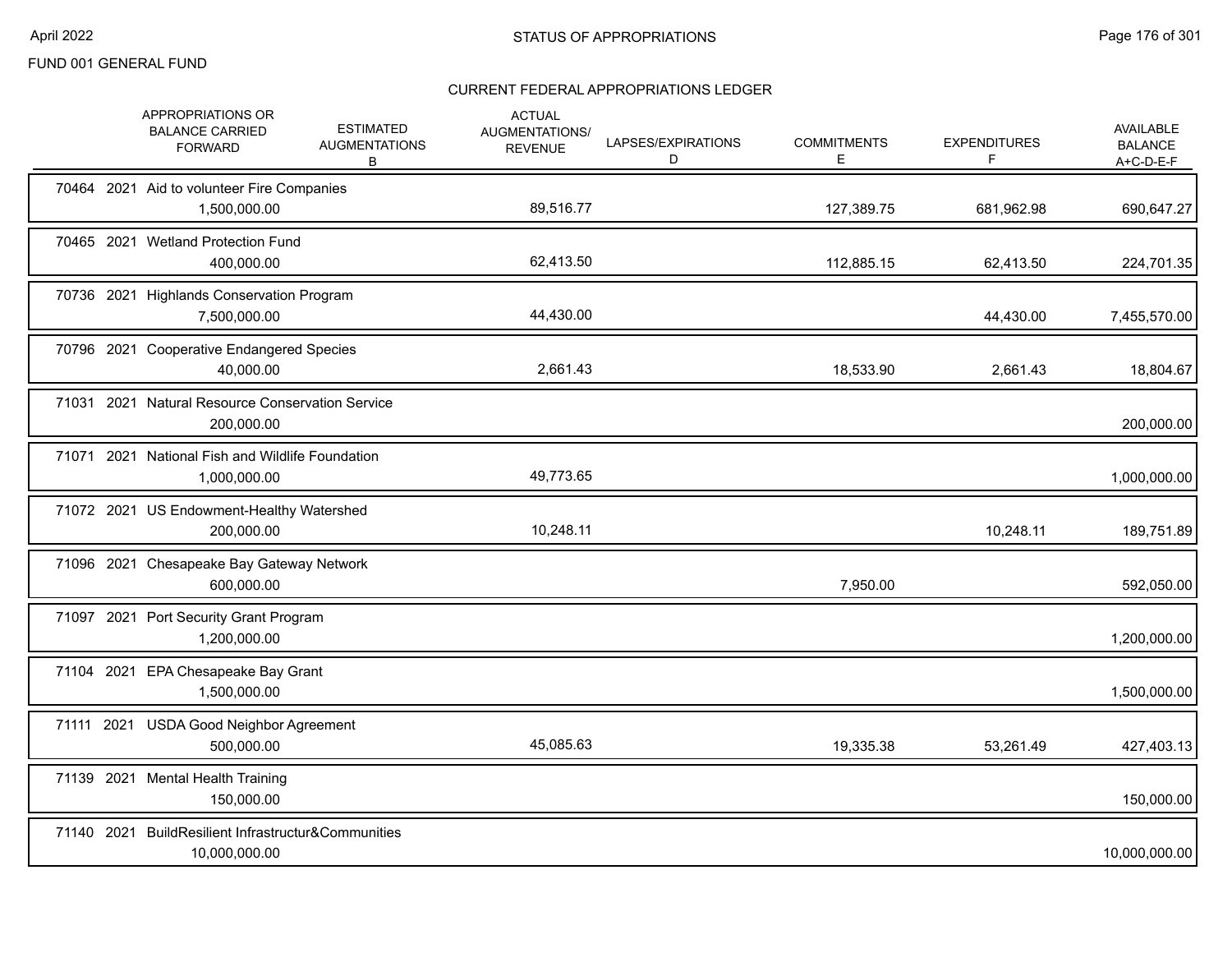|                            | APPROPRIATIONS OR<br><b>BALANCE CARRIED</b><br><b>FORWARD</b>     | <b>ESTIMATED</b><br><b>AUGMENTATIONS</b><br>B | <b>ACTUAL</b><br>AUGMENTATIONS/<br><b>REVENUE</b> | LAPSES/EXPIRATIONS<br>D | <b>COMMITMENTS</b><br>Е | <b>EXPENDITURES</b><br>F | AVAILABLE<br><b>BALANCE</b><br>$A+C-D-E-F$ |
|----------------------------|-------------------------------------------------------------------|-----------------------------------------------|---------------------------------------------------|-------------------------|-------------------------|--------------------------|--------------------------------------------|
|                            | 71141 2021 Agriculture and Food Research<br>100,000.00            |                                               |                                                   |                         |                         |                          | 100,000.00                                 |
| <b>DEPT TOTAL</b>          |                                                                   |                                               |                                                   |                         |                         |                          |                                            |
|                            | 49,690,000.00                                                     |                                               | 913,195.47                                        |                         | 1,403,381.23            | 1,786,331.80             | 46,500,286.97                              |
| <b>BA 11 - Corrections</b> | <b>GENERAL GOVERNMENT</b>                                         |                                               |                                                   |                         |                         |                          |                                            |
|                            | 71082 2021 Swift Fair And Certain<br>384,000.00                   |                                               | 120.00                                            |                         | 63,176.00               | 15,960.00                | 304,864.00                                 |
|                            | 71083 2021 Smart Supervision<br>225,000.00                        |                                               | 142,533.56                                        |                         | 26,628.00               | 145,909.56               | 52,462.44                                  |
|                            | 71121 2021 PREA Prgm Strategic Supp for PREA Implem<br>250,000.00 |                                               |                                                   |                         |                         |                          | 250,000.00                                 |
|                            | 71122 2021 Smart Probation<br>715,000.00                          |                                               |                                                   |                         |                         |                          | 715,000.00                                 |
|                            | 71123 2021 Innovations in Reentry Initiative<br>1,000,000.00      |                                               |                                                   |                         |                         |                          | 1,000,000.00                               |
|                            | 71124 2021 Pay for Success<br>1,100,000.00                        |                                               |                                                   |                         |                         |                          | 1,100,000.00                               |
|                            | 71125 2021 Adult Reentry Education Employ&Treatment<br>900,000.00 |                                               |                                                   |                         |                         |                          | 900,000.00                                 |
| <b>INSTITUTIONAL</b>       |                                                                   |                                               |                                                   |                         |                         |                          |                                            |
|                            | 70013 2021 Reimbursement for Alien Inmates<br>5,000,000.00        |                                               |                                                   |                         |                         |                          | 5,000,000.00                               |
|                            | 70017 2021 Correctional Education<br>850,000.00                   |                                               | 621,507.51                                        |                         |                         | 621,632.51               | 228,367.49                                 |
|                            | 70713 2021 Changing Offender Behavior<br>33,000.00                |                                               |                                                   |                         |                         |                          | 33,000.00                                  |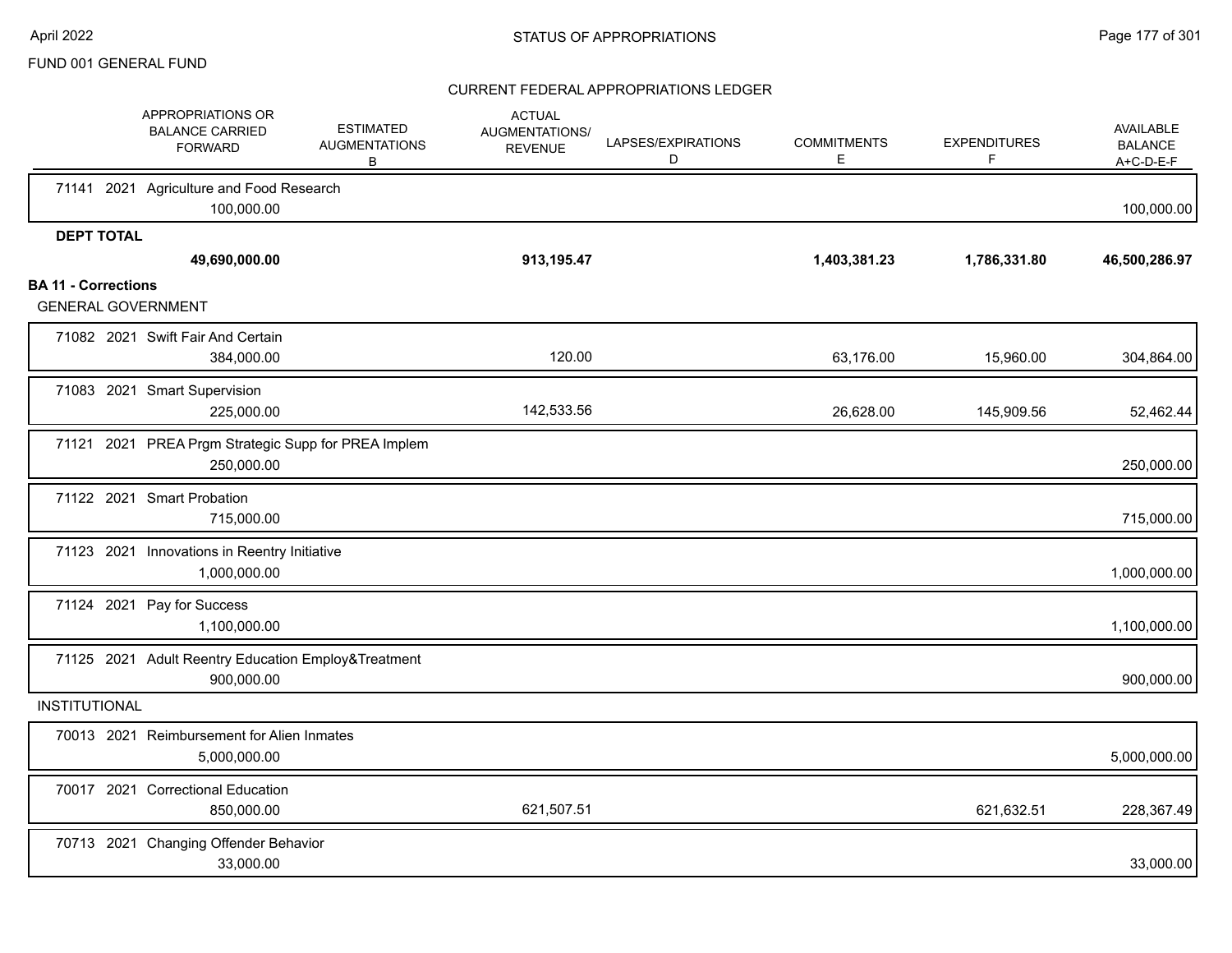|                          | <b>APPROPRIATIONS OR</b><br><b>BALANCE CARRIED</b><br><b>FORWARD</b> | <b>ESTIMATED</b><br><b>AUGMENTATIONS</b><br>B | <b>ACTUAL</b><br>AUGMENTATIONS/<br><b>REVENUE</b> | LAPSES/EXPIRATIONS<br>D | <b>COMMITMENTS</b><br>Е | <b>EXPENDITURES</b><br>F | AVAILABLE<br><b>BALANCE</b><br>$A+C-D-E-F$ |
|--------------------------|----------------------------------------------------------------------|-----------------------------------------------|---------------------------------------------------|-------------------------|-------------------------|--------------------------|--------------------------------------------|
|                          | 71098 2021 Naloxone Reentry Tracking Program                         |                                               |                                                   |                         |                         |                          |                                            |
|                          | 915,000.00                                                           |                                               | 43,173.00                                         |                         |                         | 43,173.00                | 871,827.00                                 |
|                          | 71119 2021 Second Chance Act<br>681,000.00                           |                                               | 45,877.10                                         |                         | 441,796.00              | 45,877.10                | 193,326.90                                 |
| <b>DEPT TOTAL</b>        |                                                                      |                                               |                                                   |                         |                         |                          |                                            |
|                          | 12,053,000.00                                                        |                                               | 853,211.17                                        |                         | 531,600.00              | 872,552.17               | 10,648,847.83                              |
|                          | <b>BA 74 - Drug and Alcohol Programs</b>                             |                                               |                                                   |                         |                         |                          |                                            |
|                          | <b>GENERAL GOVERNMENT</b>                                            |                                               |                                                   |                         |                         |                          |                                            |
|                          | 70961 2021 SABG Administration and Operations                        |                                               |                                                   |                         |                         |                          |                                            |
|                          | 8,785,000.00                                                         |                                               | 5,621,654.91                                      |                         | 294,921.00              | 5,892,622.88             | 2,597,456.12                               |
|                          | 70962 2021 SASP Administration and Operations                        |                                               |                                                   |                         |                         |                          |                                            |
|                          | 4,617,000.00                                                         |                                               | 363,608.76                                        |                         | 262,211.29              | 239,905.75               | 4,114,882.96                               |
|                          | 71099 2021 State Opioid Response Administration                      |                                               |                                                   |                         |                         |                          |                                            |
|                          | 6,058,000.00                                                         |                                               | 697,760.83                                        |                         | 598.58                  | 730,285.19               | 5,327,116.23                               |
|                          | <b>GRANTS AND SUBSIDIES</b>                                          |                                               |                                                   |                         |                         |                          |                                            |
|                          | 70963 2021 SABG Drug and Alcohol Services                            |                                               |                                                   |                         |                         |                          |                                            |
|                          | 79,870,000.00                                                        |                                               | 31,496,923.13                                     |                         | 17,709,185.42           | 40,299,577.77            | 21,861,236.81                              |
|                          | 70964 2021 SASP Grants                                               |                                               |                                                   |                         |                         |                          |                                            |
|                          | 25,413,000.00                                                        |                                               | 1,121,682.00                                      |                         |                         | 1,121,682.00             | 24,291,318.00                              |
|                          | 71084 2021 State Opioid Response                                     |                                               |                                                   |                         |                         |                          |                                            |
|                          | 178,261,000.00                                                       |                                               | 22,658,919.39                                     |                         | 29,140,557.06           | 27,282,113.63            | 121,838,329.31                             |
| <b>DEPT TOTAL</b>        |                                                                      |                                               |                                                   |                         |                         |                          |                                            |
|                          | 303,004,000.00                                                       |                                               | 61,960,549.02                                     |                         | 47,407,473.35           | 75,566,187.22            | 180,030,339.43                             |
| <b>BA 16 - Education</b> |                                                                      |                                               |                                                   |                         |                         |                          |                                            |
|                          | <b>GENERAL GOVERNMENT</b>                                            |                                               |                                                   |                         |                         |                          |                                            |
|                          | 70054 2021 Special Education Improvement                             |                                               |                                                   |                         |                         |                          |                                            |
|                          | 2,500,000.00                                                         |                                               | 830,054.84                                        |                         | 746,325.55              | 923,589.80               | 830,084.65                                 |
|                          | 70057 2021 ImprovingTeachrQuality-TitleII-AdmnState                  |                                               |                                                   |                         |                         |                          |                                            |
|                          | 7,400,000.00                                                         |                                               | 2,054,000.48                                      |                         | 161,112.40              | 2,413,778.05             | 4,825,109.55                               |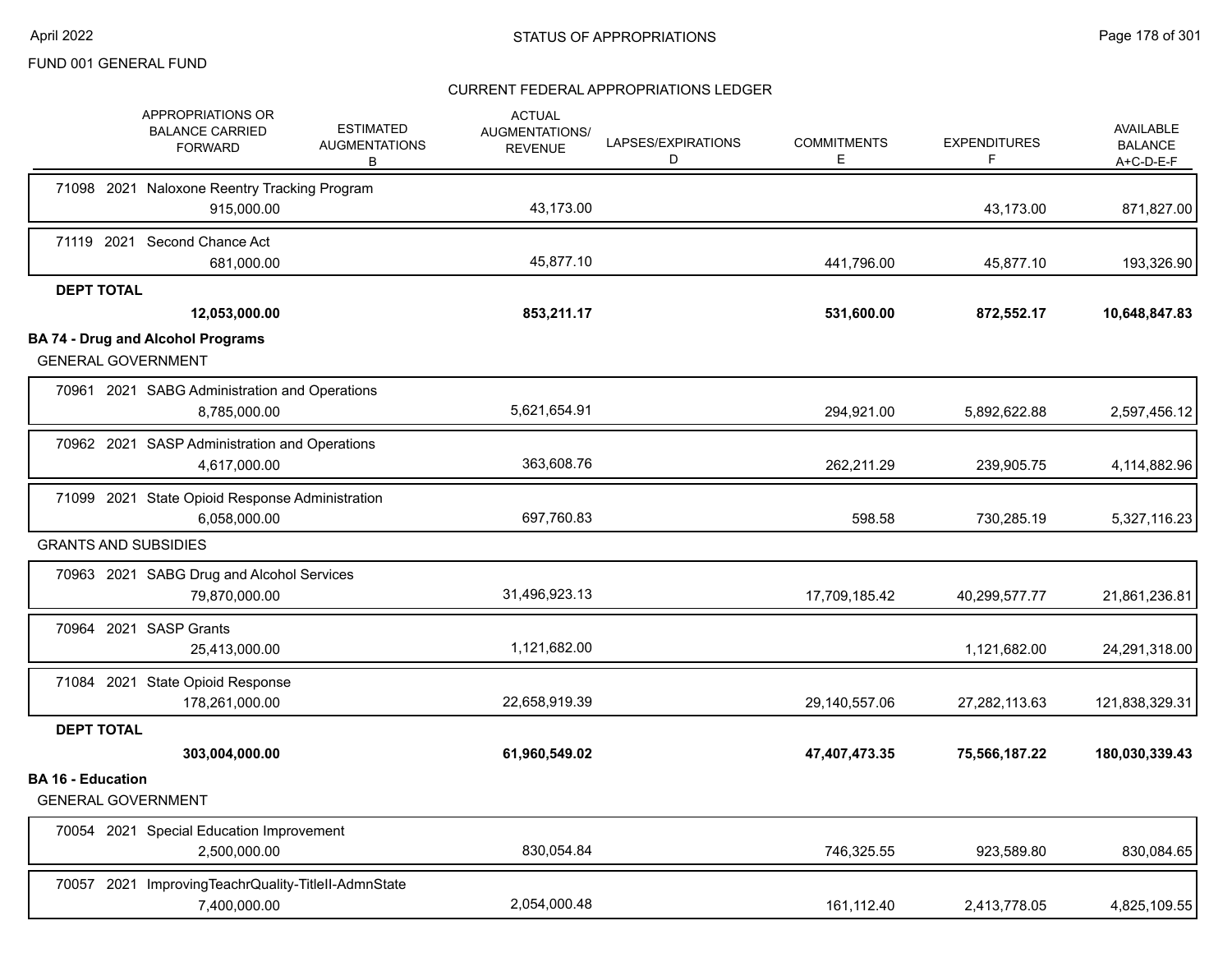| APPROPRIATIONS OR<br><b>BALANCE CARRIED</b><br><b>FORWARD</b>     | <b>ACTUAL</b><br><b>ESTIMATED</b><br><b>AUGMENTATIONS/</b><br><b>AUGMENTATIONS</b><br><b>REVENUE</b><br>B | LAPSES/EXPIRATIONS<br>D | <b>COMMITMENTS</b><br>Е | <b>EXPENDITURES</b><br>F | AVAILABLE<br><b>BALANCE</b><br>$A+C-D-E-F$ |
|-------------------------------------------------------------------|-----------------------------------------------------------------------------------------------------------|-------------------------|-------------------------|--------------------------|--------------------------------------------|
| 70059 2021 LSTA - Library Development<br>8,500,000.00             | 4,911,038.60                                                                                              |                         | 367,420.11              | 5,260,576.31             | 2,872,003.58                               |
| 70061 2021 Food and Nutrition Services<br>21,000,000.00           | 7,147,845.71                                                                                              |                         | 1,054,966.54            | 7,635,009.93             | 12,310,023.53                              |
| 70067 2021 Medical Assist - Nurse's Aide Program<br>670,000.00    | 173,920.24                                                                                                |                         |                         | 186,374.90               | 483,625.10                                 |
| 70070 2021 Adult Basic Education Admin<br>2,000,000.00            | 562,256.63                                                                                                |                         | 1,663.25                | 590,595.29               | 1,407,741.46                               |
| 70077 2021 Education of Exceptional Children<br>13,000,000.00     | 7,733,791.32                                                                                              |                         | 674,250.76              | 8,153,776.50             | 4,171,972.74                               |
| 70078 2021 ESEA Title I-Administration<br>12,333,000.00           | 2,414,032.82                                                                                              |                         | 2,393,933.13            | 2,543,034.02             | 7,396,032.85                               |
| 70079 2021 Migrant Education Administration<br>700,000.00         | 353,154.60                                                                                                |                         | 677.68                  | 369,799.49               | 329,522.83                                 |
| 70080 2021 Homeless Assistance<br>4,870,000.00                    | 2,933,371.37                                                                                              |                         | 1,553,470.31            | 2,941,070.21             | 375,459.48                                 |
| 70081 2021 Preschool Grant<br>960,000.00                          | 484,707.22                                                                                                |                         |                         | 507,058.82               | 452,941.18                                 |
| 70083 2021 Vocational Education Administration<br>3,910,000.00    | 1,477,438.73                                                                                              |                         | 21,319.62               | 1,527,567.35             | 2,361,113.03                               |
| 70085 2021 State Approving Agency (VA)<br>1,800,000.00            | 1,362,868.29                                                                                              |                         | 2,247.84                | 1,072,438.04             | 725,314.12                                 |
| 70090 2021 School Health Education Programs<br>100,000.00         | 44,042.20                                                                                                 |                         |                         | 44,042.20                | 55,957.80                                  |
| 70471 2021 Title IV-21st Cent Com Learn Cent-Admn<br>4,000,000.00 | 1,745,527.54                                                                                              |                         | 509,281.80              | 1,887,850.40             | 1,602,867.80                               |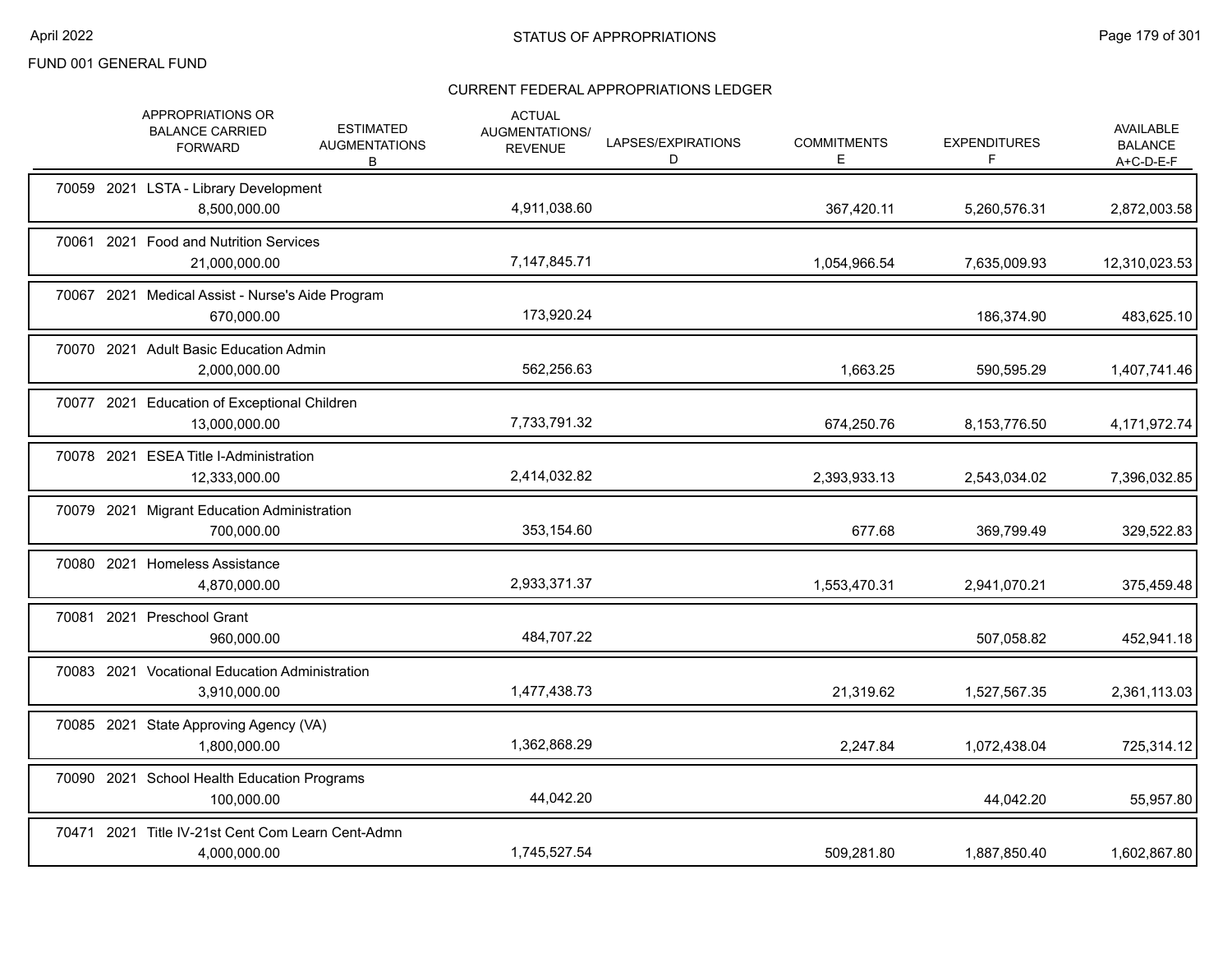|            | APPROPRIATIONS OR<br><b>BALANCE CARRIED</b><br><b>FORWARD</b>       | <b>ESTIMATED</b><br><b>AUGMENTATIONS</b><br>В | <b>ACTUAL</b><br>AUGMENTATIONS/<br><b>REVENUE</b> | LAPSES/EXPIRATIONS<br>D | <b>COMMITMENTS</b><br>Ε | <b>EXPENDITURES</b><br>F | AVAILABLE<br><b>BALANCE</b><br>$A+C-D-E-F$ |
|------------|---------------------------------------------------------------------|-----------------------------------------------|---------------------------------------------------|-------------------------|-------------------------|--------------------------|--------------------------------------------|
|            | 70514 2021 Title VI - Part A State Assessments<br>15,000,000.00     |                                               | 7,114,952.96                                      |                         | 1,677,187.28            | 8,095,976.55             | 5,226,836.17                               |
|            | 70558 2021 National Assessment of Education Progres<br>165,000.00   |                                               | 289,698.50                                        |                         | 60.99                   | 122,718.85               | 42,220.16                                  |
|            | 70624 2021 St & Community Higway Safety<br>1,500,000.00             |                                               | 184,947.70                                        |                         | 10,145.72               | 596,232.97               | 893,621.31                                 |
|            | 70693 2021 Migrant Education Coordination Prgm (F)<br>130,000.00    |                                               | 59,242.00                                         |                         |                         | 59,242.00                | 70,758.00                                  |
|            | 70715 2021 School Improvement Grants<br>12,000,000.00               |                                               | 2,167,803.91                                      |                         | 1,848,426.88            | 2,167,803.91             | 7,983,769.21                               |
|            | 71014 2021 Pennsylvania Project Aware<br>1,800,000.00               |                                               |                                                   |                         |                         |                          | 1,800,000.00                               |
|            | 71033 2021 Statewide Longitudinal Data Systems<br>5,110,000.00      |                                               | 609,853.26                                        |                         | 403,924.66              | 667,242.78               | 4,038,832.56                               |
|            | 71105 2021 StudentSupport&Academic Enrichment-Admin<br>2,200,000.00 |                                               | 530,876.50                                        |                         | 312,952.70              | 614,447.42               | 1,272,599.88                               |
|            | 71106 2021 Troops to Teachers<br>400,000.00                         |                                               | 22,032.00                                         |                         | 8,568.00                | 32,232.00                | 359,200.00                                 |
| 71109 2021 | Emergency Impact Aid Program<br>2,000,000.00                        |                                               | 1,174,099.23                                      |                         | 75,000.00               | 1,298,895.07             | 626,104.93                                 |
|            | <b>GRANTS AND SUBSIDIES</b>                                         |                                               |                                                   |                         |                         |                          |                                            |
|            | 70071 2021 Food and Nutrition - Local<br>795,869,000.00             |                                               | 747,525,146.97                                    |                         | 1,658,808.48            | 781,845,773.72           | 12,364,417.80                              |
|            | 70075 2021 ESEA-Title 1 Local<br>875,000,000.00                     |                                               | 407,467,246.82                                    |                         | 240,223,477.58          | 407,467,246.82           | 227,309,275.60                             |
|            | 70086 2021 Vocational Education Act - Local<br>49,000,000.00        |                                               | 29.743.286.51                                     |                         | 15,651,380.49           | 29,743,286.51            | 3,605,333.00                               |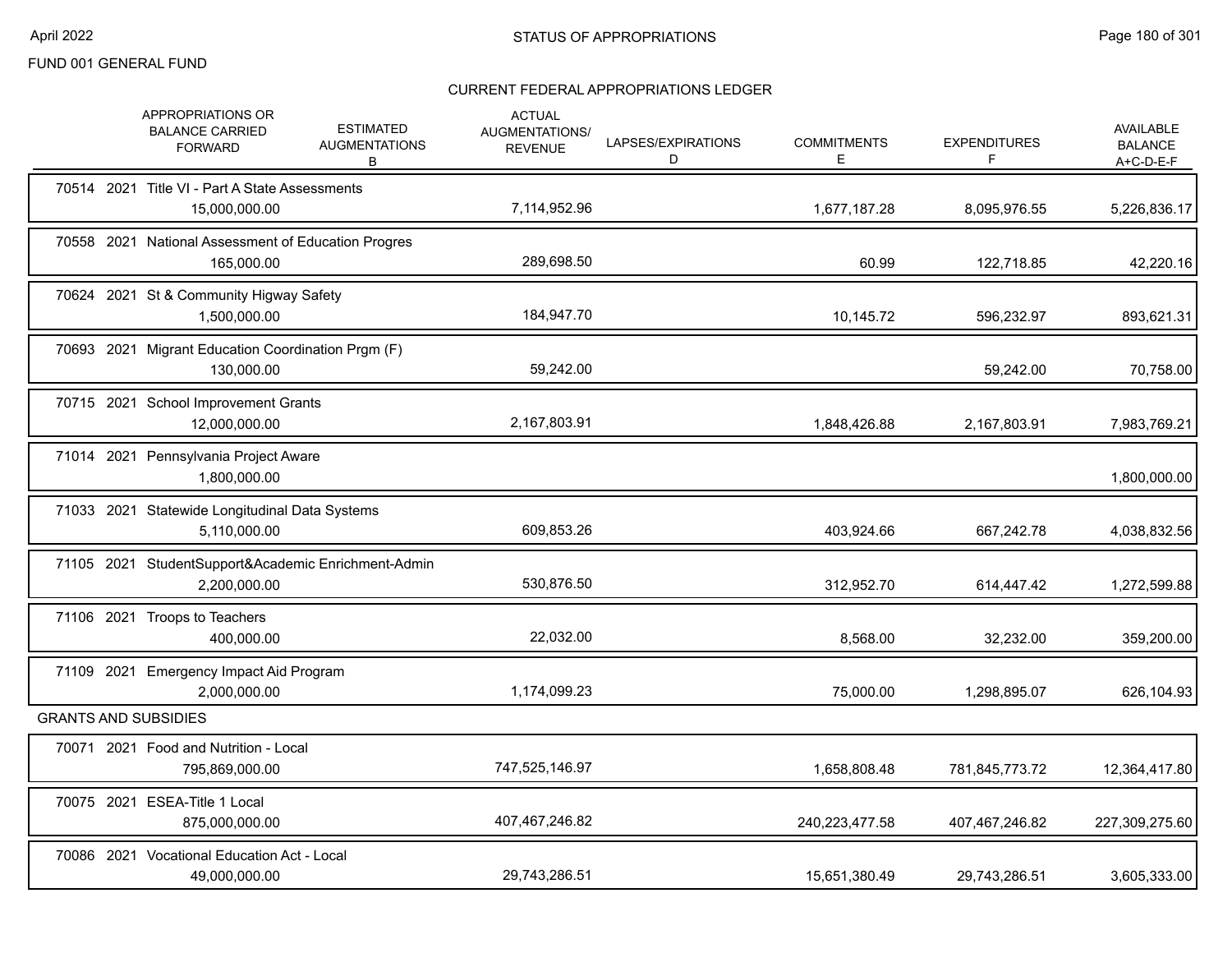|                   | APPROPRIATIONS OR<br><b>ESTIMATED</b><br><b>BALANCE CARRIED</b><br><b>AUGMENTATIONS</b><br><b>FORWARD</b><br>B | <b>ACTUAL</b><br>AUGMENTATIONS/<br><b>REVENUE</b> | LAPSES/EXPIRATIONS<br>D | <b>COMMITMENTS</b><br>Е | <b>EXPENDITURES</b><br>F | AVAILABLE<br><b>BALANCE</b><br>$A+C-D-E-F$ |
|-------------------|----------------------------------------------------------------------------------------------------------------|---------------------------------------------------|-------------------------|-------------------------|--------------------------|--------------------------------------------|
|                   | 70087 2021 Prof Development - Title II Local<br>105,000,000.00                                                 | 42,824,684.29                                     |                         | 29,034,054.30           | 42,824,684.29            | 33, 141, 261. 41                           |
|                   | 70088 2021 Individuals w/Disabilities Educ - Local<br>470,000,000.00                                           | 280,316,767.76                                    |                         | 165,986,190.86          | 280,740,001.53           | 23,273,807.61                              |
|                   | 70093 2021 Adult Basic Education - Local<br>23,000,000.00                                                      | 12, 164, 178.81                                   |                         | 5,878,029.19            | 12, 164, 178.81          | 4,957,792.00                               |
|                   | 70516 2021 Title IV - 21st Cent. Comm Learn - Local<br>90.000.000.00                                           | 22,363,950.34                                     |                         | 17,098,920.15           | 25,531,061.85            | 47,370,018.00                              |
|                   | 70517 2021 Title III - Lan Inst Lep & Immig Student<br>24,000,000.00                                           | 8,759,906.53                                      |                         | 7,295,151.11            | 8,771,585.74             | 7,933,263.15                               |
|                   | 70518 2021 Title VI Rural & Low Income School-Local<br>1,830,000.00                                            | 361,025.66                                        |                         | 423,293.18              | 361,025.66               | 1,045,681.16                               |
|                   | 70714 2021 Individuals With Disabilities-Education<br>16,000,000.00                                            | 8,730,776.57                                      |                         | 4,232,009.43            | 8,730,776.57             | 3,037,214.00                               |
|                   | 71107 2021 StudentSupport&Academic Enrichment-Local<br>60,000,000.00                                           | 27,518,232.99                                     |                         | 17, 194, 131. 12        | 27,518,232.99            | 15,287,635.89                              |
| <b>DEPT TOTAL</b> | 2,633,747,000.00                                                                                               | 1,634,156,759.90                                  |                         | 516,498,381.11          | 1,675,409,207.35         | 441,839,411.54                             |
|                   | <b>BA 31 - PA Emergency Management Agency</b><br><b>GENERAL GOVERNMENT</b>                                     |                                                   |                         |                         |                          |                                            |
|                   | 70238 2021 Fire Prevention<br>20,000.00                                                                        | 17,912.45                                         |                         |                         | 17,912.45                | 2,087.55                                   |
|                   | 70239 2021 Civil Preparedness<br>35,000,000.00                                                                 | 18,235,781.63                                     |                         | 7,876,768.16            | 19,692,316.73            | 7,430,915.11                               |
|                   | 70241 2021 Hazardous Materials Planning & Training<br>1,500,000.00                                             | 63,850.58                                         |                         | 5,600.00                | 378,378.69               | 1,116,021.31                               |
| <b>DEPT TOTAL</b> | 36,520,000.00                                                                                                  | 18,317,544.66                                     |                         | 7,882,368.16            | 20,088,607.87            | 8,549,023.97                               |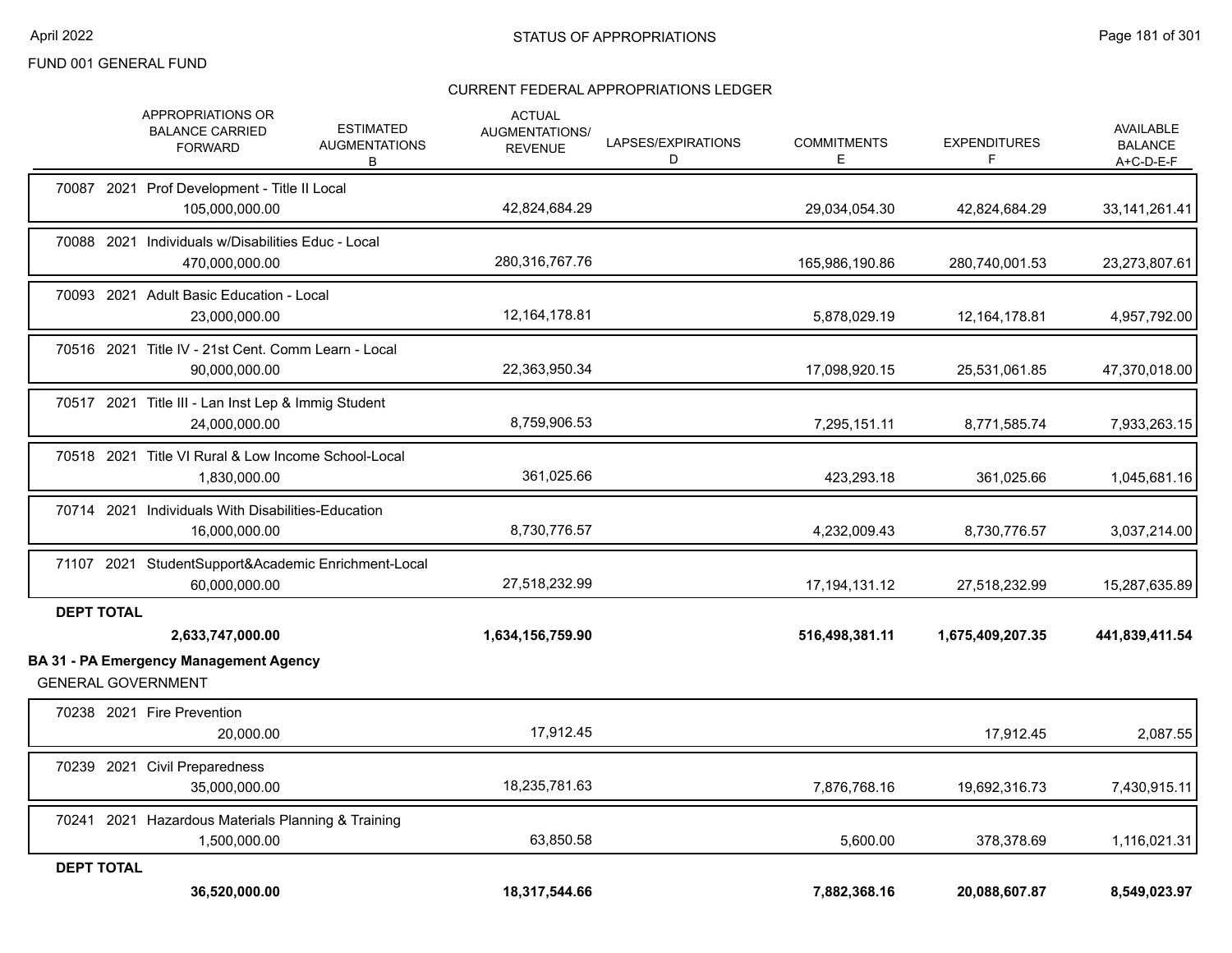|  | APPROPRIATIONS OR<br><b>BALANCE CARRIED</b><br><b>FORWARD</b>    | <b>ESTIMATED</b><br><b>AUGMENTATIONS</b><br>B | <b>ACTUAL</b><br>AUGMENTATIONS/<br><b>REVENUE</b> | LAPSES/EXPIRATIONS<br>D | <b>COMMITMENTS</b><br>E | <b>EXPENDITURES</b><br>F | <b>AVAILABLE</b><br><b>BALANCE</b><br>$A+C-D-E-F$ |
|--|------------------------------------------------------------------|-----------------------------------------------|---------------------------------------------------|-------------------------|-------------------------|--------------------------|---------------------------------------------------|
|  | <b>BA 35 - Environmental Protection</b>                          |                                               |                                                   |                         |                         |                          |                                                   |
|  | <b>GENERAL GOVERNMENT</b>                                        |                                               |                                                   |                         |                         |                          |                                                   |
|  | 70242 2021 Coastal Zone Management<br>4,700,000.00               |                                               | 2,029,504.50                                      |                         | 966,849.71              | 1,605,630.31             | 2,127,519.98                                      |
|  | 70243 2021 Surf. Mine Cons. A & E-Title V-Mgmt.<br>6,500,000.00  |                                               | 1,962,198.88                                      |                         | 33,503.29               | 1,444,418.89             | 5,022,077.82                                      |
|  | 70244 2021 State Energy Program (SEP)<br>15.000.000.00           |                                               | 1,116,353.20                                      |                         | 836,588.05              | 1,010,602.25             | 13,152,809.70                                     |
|  | 70245 2021 Surf. Mine Cons. A & E-Title V-Legal<br>680,000.00    |                                               | 433,694.46                                        |                         | 12,911.85               | 370,798.41               | 296,289.74                                        |
|  | 70246 2021 Trg & Educ of Underground Miners-MSHA<br>1,700,000.00 |                                               | 204,777.13                                        |                         | 281,899.96              | 206,560.54               | 1,211,539.50                                      |
|  | 70247 2021 Diagonstic X-Ray Equipment Testing<br>550,000.00      |                                               | 335,090.00                                        |                         |                         | 436,228.00               | 113,772.00                                        |
|  | 70249 2021 Water Quality Outreach Training<br>200,000.00         |                                               |                                                   |                         |                         |                          | 200,000.00                                        |
|  | 70250 2021 Surf. Mine Cons. A & E-Title V-Oper.<br>12,344,000.00 |                                               | 8,901,309.39                                      |                         | 360,662.78              | 6,571,617.76             | 5,411,719.46                                      |
|  | 70251 2021 Miscellaneous Survey Studies<br>6,000,000.00          |                                               | 888,803.34                                        |                         | 499,504.00              | 530,890.52               | 4,969,605.48                                      |
|  | 70252 2021 Indoor Radon Abatement - SIRG<br>700,000.00           |                                               | 456,542.22                                        |                         | 22,754.25               | 370,652.22               | 306,593.53                                        |
|  | 70253 2021 EPA Planning Grant - Admin. - RCRA<br>8,400,000.00    |                                               | 4,404,925.61                                      |                         | 146,571.28              | 3,939,443.77             | 4,313,984.95                                      |
|  | 70254 2021 Hydroelectric Power Construction Fund<br>51,000.00    |                                               | 7,410.05                                          |                         |                         |                          | 51,000.00                                         |
|  | 70255 2021 Wetland Protection Fund<br>840,000.00                 |                                               | 58,205.52                                         |                         |                         | 22,306.95                | 817,693.05                                        |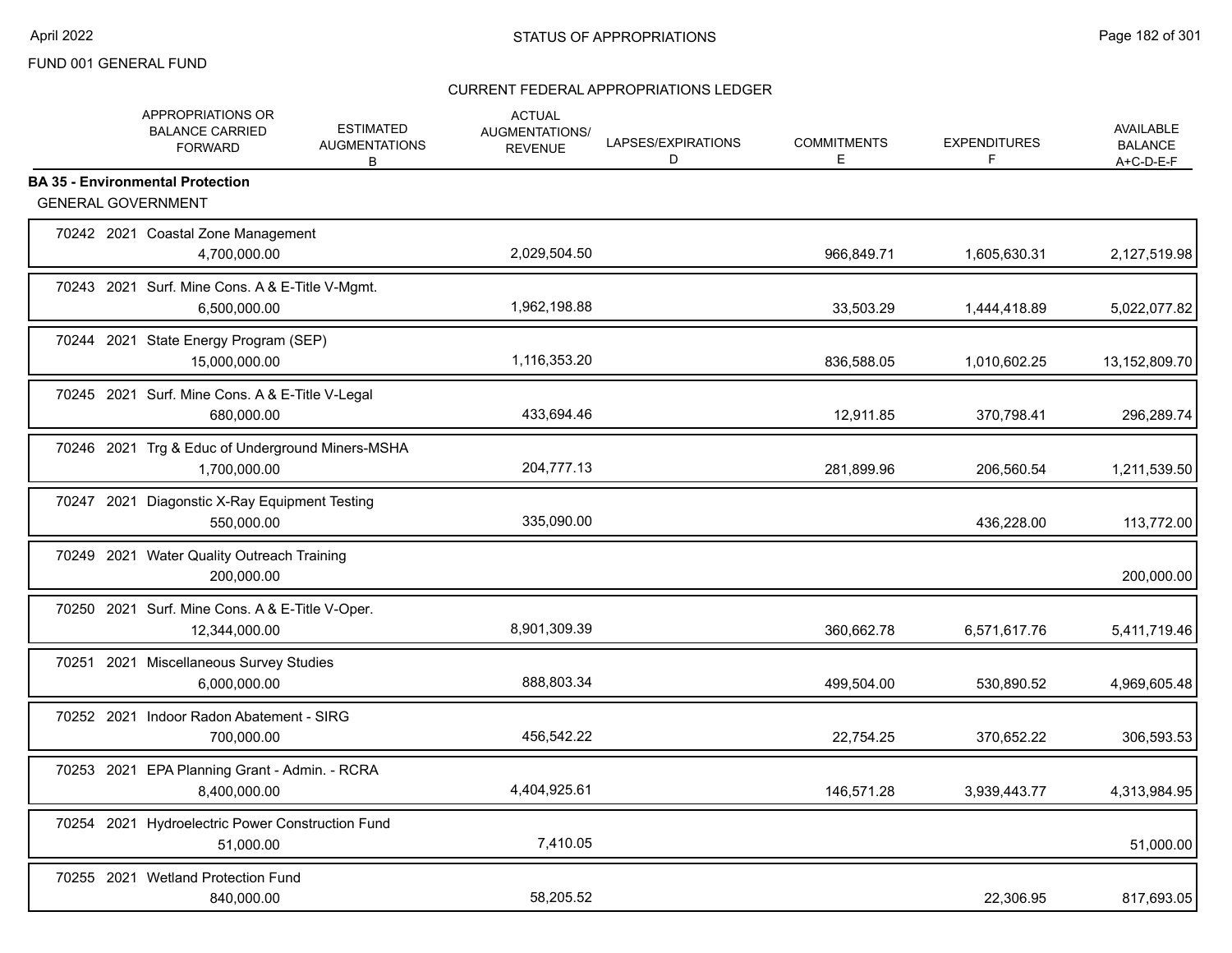|  | APPROPRIATIONS OR<br><b>BALANCE CARRIED</b><br><b>FORWARD</b>        | <b>ESTIMATED</b><br><b>AUGMENTATIONS</b><br>B | <b>ACTUAL</b><br>AUGMENTATIONS/<br><b>REVENUE</b> | LAPSES/EXPIRATIONS<br>D | <b>COMMITMENTS</b><br>Е | <b>EXPENDITURES</b><br>F | <b>AVAILABLE</b><br><b>BALANCE</b><br>A+C-D-E-F |
|--|----------------------------------------------------------------------|-----------------------------------------------|---------------------------------------------------|-------------------------|-------------------------|--------------------------|-------------------------------------------------|
|  | 70256 2021 Wellhead Protection Fund<br>250,000.00                    |                                               |                                                   |                         |                         |                          | 250,000.00                                      |
|  | 70257 2021 National Dam Safety Program<br>1,500,000.00               |                                               | 171,926.17                                        |                         |                         | 138,353.04               | 1,361,646.96                                    |
|  | 70258 2021 Chesapeake Bay Pollution Abatement<br>15,000,000.00       |                                               | 4,408,884.57                                      |                         | 3,805,623.29            | 4,644,473.05             | 6,549,903.66                                    |
|  | 70259 2021 Safe Water Drinking Act - PWSSP - Oper.<br>5,700,000.00   |                                               | 3,180,340.22                                      |                         |                         | 2,765,451.85             | 2,934,548.15                                    |
|  | 70260 2021 Non-Point Source Implementation - 319(H)<br>14,800,000.00 |                                               | 2,311,526.10                                      |                         | 10,750,139.65           | 2,329,904.66             | 1,719,955.69                                    |
|  | 70261 2021 Water Pollution Control 106 Grant-Oper.<br>8,900,000.00   |                                               | 2,633,923.36                                      |                         |                         | 4,146,970.80             | 4,753,029.20                                    |
|  | 70262 2021 Air Pollution Control 105 Grant-Oper.<br>5,500,000.00     |                                               | 458,045.25                                        |                         |                         | 1,212,400.74             | 4,287,599.26                                    |
|  | 70264 2021 Stormwtr Permit Initiative-NPDES 104(b)3<br>2,300,000.00  |                                               | 109,868.98                                        |                         | 178,119.12              | 66,410.12                | 2,055,470.76                                    |
|  | 70265 2021 Energy & Environmental Opportunities<br>1,200,000.00      |                                               |                                                   |                         |                         |                          | 1,200,000.00                                    |
|  | 70266 2021 Construction Mgmt Assistance Grant-Oper<br>350,000.00     |                                               |                                                   |                         |                         |                          | 350,000.00                                      |
|  | 70267 2021 Wtr Quality Mgmt Plan Gr 205(j)(1)-604b<br>1,150,000.00   |                                               | 797,330.89                                        |                         |                         | 615,630.17               | 534,369.83                                      |
|  | 70268 2021 Construction Mgmt Assistance Grant-Mgmt<br>1,400,000.00   |                                               | 7,859.29                                          |                         |                         |                          | 1,400,000.00                                    |
|  | 70269 2021 Pollution Prevention<br>800,000.00                        |                                               |                                                   |                         |                         |                          | 800,000.00                                      |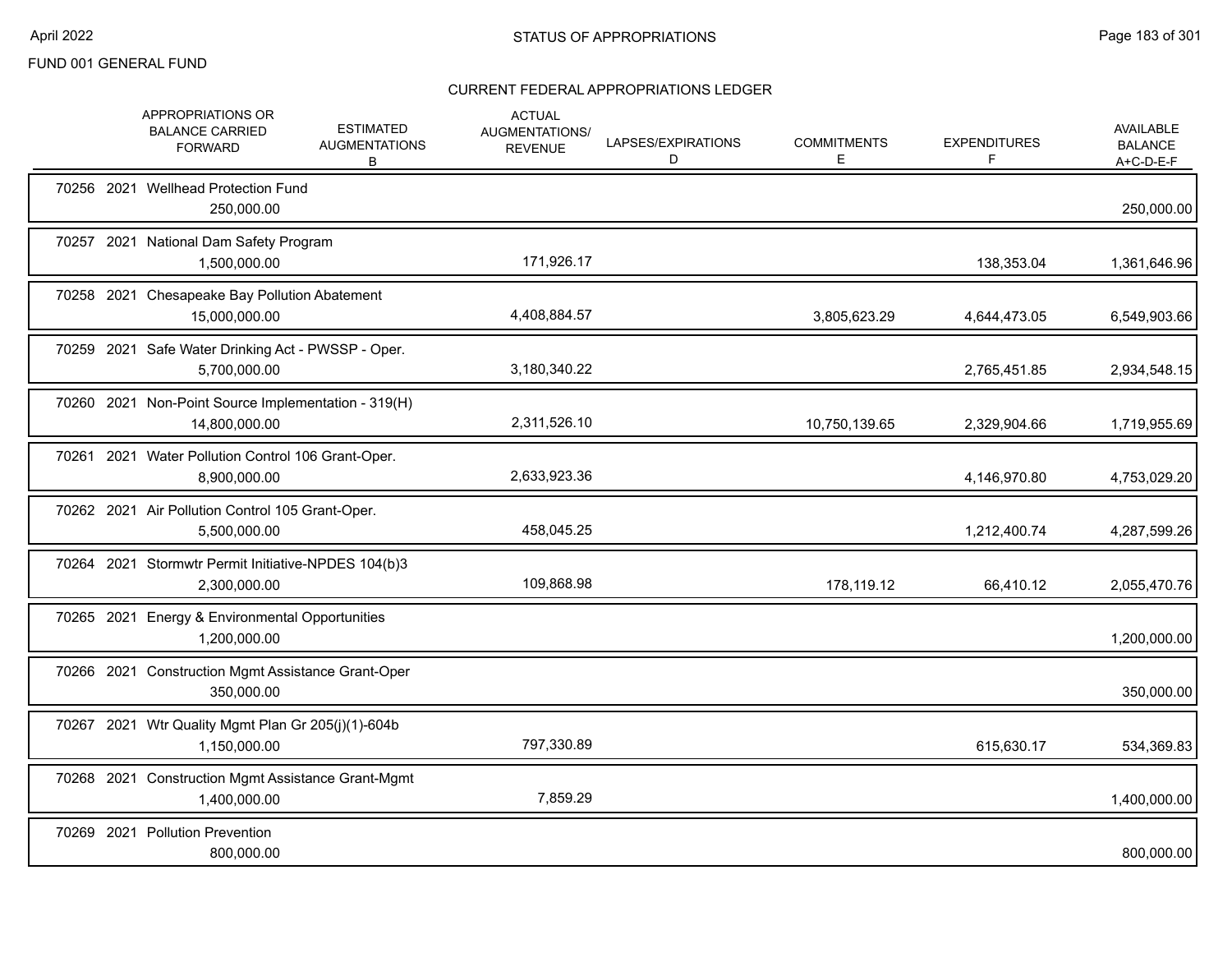|                   | APPROPRIATIONS OR<br><b>BALANCE CARRIED</b><br><b>FORWARD</b>       | <b>ACTUAL</b><br><b>ESTIMATED</b><br><b>AUGMENTATIONS/</b><br><b>AUGMENTATIONS</b><br><b>REVENUE</b><br>В | LAPSES/EXPIRATIONS<br>D | <b>COMMITMENTS</b><br>Е | <b>EXPENDITURES</b><br>F | AVAILABLE<br><b>BALANCE</b><br>A+C-D-E-F |
|-------------------|---------------------------------------------------------------------|-----------------------------------------------------------------------------------------------------------|-------------------------|-------------------------|--------------------------|------------------------------------------|
|                   | 70270 2021 Small Operators Assistance - SOAP<br>300,000.00          |                                                                                                           |                         |                         |                          | 300,000.00                               |
|                   | 70271 2021 Safe Water Drinking Act - PWSSP - Mgmt<br>7,000,000.00   | 1,291,405.20                                                                                              |                         | 1,310,998.00            | 868,782.19               | 4,820,219.81                             |
|                   | 70272 2021 Water Pollution Control 106 Grants-MGMT<br>5,500,000.00  | 708,564.33                                                                                                |                         | 257,137.52              | 1,171,164.11             | 4,071,698.37                             |
|                   | 70273 2021 Air Polution Control 105 Grant - MGMT<br>3,200,000.00    | 1,020,350.35                                                                                              |                         | 116,960.00              | 867,619.20               | 2,215,420.80                             |
|                   | 70274 2021 Oil Pollution Spills Removal<br>1,000,000.00             |                                                                                                           |                         |                         |                          | 1,000,000.00                             |
|                   | 70523 2021 Training Reimbursement for Small Systems<br>3,500,000.00 |                                                                                                           |                         |                         |                          | 3,500,000.00                             |
|                   | 71062 2021 Multipurp Grants-States&Tribes<br>600.000.00             | 103,619.69                                                                                                |                         | 30,000.00               | 92,181.18                | 477,818.82                               |
|                   | 71138 2021 USDA Good Neighbor Authority<br>200,000.00               |                                                                                                           |                         | 69,650.00               |                          | 130,350.00                               |
| <b>DEPT TOTAL</b> | 137,815,000.00                                                      | 38,002,458.70                                                                                             |                         | 19,679,872.75           | 35,428,490.73            | 82,706,636.52                            |
| BA 67 - Health    | <b>GENERAL GOVERNMENT</b>                                           |                                                                                                           |                         |                         |                          |                                          |
|                   | 70295 2021 Clinical Laboratory Improvement<br>674,000.00            | 143,575.50                                                                                                |                         |                         | 289,531.50               | 384,468.50                               |
|                   | 70296 2021 Health Assessment<br>613,000.00                          | 336,274.19                                                                                                |                         | 3,132.20                | 345,606.58               | 264,261.22                               |
|                   | 70297 2021 Primary Care Co-operative Agreement<br>463,000.00        | 183,382.84                                                                                                |                         | 33,396.39               | 198,849.17               | 230,754.44                               |
|                   | 70298 2021 TB - Administration and Operation<br>1,328,000.00        | 576,274.59                                                                                                |                         | 35,634.70               | 606,235.22               | 686,130.08                               |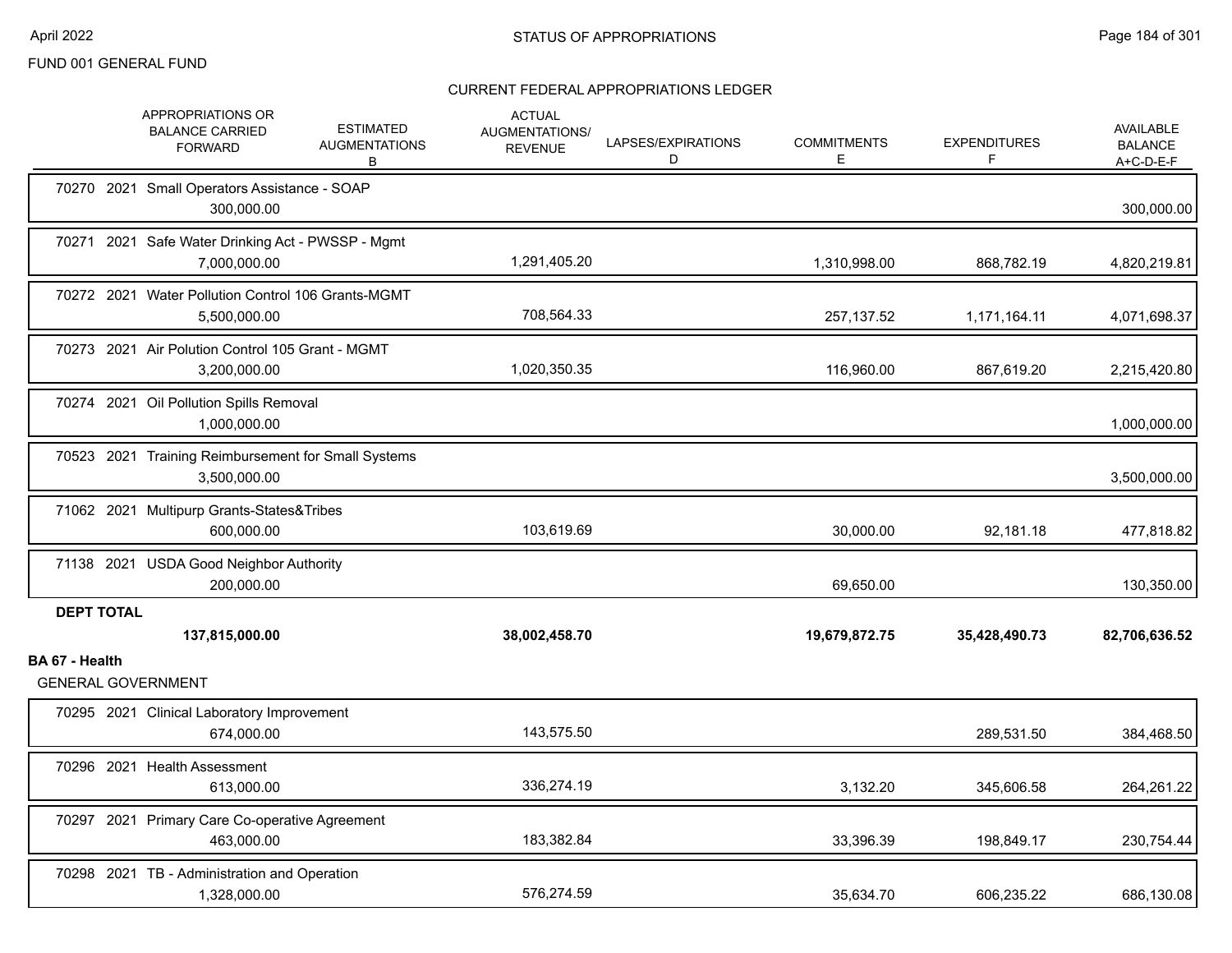|       | APPROPRIATIONS OR<br><b>BALANCE CARRIED</b><br><b>FORWARD</b>        | <b>ESTIMATED</b><br><b>AUGMENTATIONS</b><br>В | <b>ACTUAL</b><br>AUGMENTATIONS/<br><b>REVENUE</b> | LAPSES/EXPIRATIONS<br>D | <b>COMMITMENTS</b><br>E | <b>EXPENDITURES</b><br>F | <b>AVAILABLE</b><br><b>BALANCE</b><br>$A+C-D-E-F$ |
|-------|----------------------------------------------------------------------|-----------------------------------------------|---------------------------------------------------|-------------------------|-------------------------|--------------------------|---------------------------------------------------|
|       | 70300 2021 PHHSBG - Block Program Services<br>7,108,000.00           |                                               | 2,513,417.36                                      |                         | 2,778,065.25            | 2,886,084.11             | 1,443,850.64                                      |
| 70301 | 2021 Health Statistics<br>90,000.00                                  |                                               | 10,059.63                                         |                         |                         | 65,317.41                | 24,682.59                                         |
|       | 70304 2021 Disease Control Immunization<br>14,269,000.00             |                                               | 6,519,163.23                                      |                         | 1,184,428.10            | 6,946,292.49             | 6,138,279.41                                      |
|       | 70305 2021 Survey & Follow-up STD<br>3,295,000.00                    |                                               | 1,346,441.14                                      |                         | 487,711.31              | 1,436,499.97             | 1,370,788.72                                      |
|       | 70307 2021 Epidemiology & Lab Surveillance & Resp<br>6,450,000.00    |                                               | 1,594,253.98                                      |                         | 828,609.00              | 1,735,386.81             | 3,886,004.19                                      |
|       | 70310 2021 Medicare Hlth Serv. Agency Certification<br>14,100,000.00 |                                               | 8,219,160.38                                      |                         |                         | 8,280,304.00             | 5,819,696.00                                      |
|       | 70313 2021 Cooperative Health Statistics<br>2,275,000.00             |                                               | 3,890,346.57                                      |                         | 75,121.45               | 1,511,173.76             | 688,704.79                                        |
|       | 70314 2021 Lead - Administration and Operation<br>1,001,000.00       |                                               | 151,702.33                                        |                         | 1,596.67                | 177,870.95               | 821,532.38                                        |
|       | 70315 2021 Medicaid Certification<br>11,300,000.00                   |                                               | 6,247,041.59                                      |                         |                         | 6,247,041.59             | 5,052,958.41                                      |
|       | 70316 2021 AIDS HIth Ed. - Admin and Oper<br>8,511,000.00            |                                               | 2,005,499.06                                      |                         | 1,241,216.76            | 2,389,167.01             | 4,880,616.23                                      |
|       | 70317 2021 MCHSBG - Administration and Operation<br>16,659,000.00    |                                               | 6,094,921.34                                      |                         | 1,061,169.75            | 6,421,280.57             | 9,176,549.68                                      |
|       | 70318 2021 PHHSBG - Administration and Operation<br>4,693,000.00     |                                               | 537,892.83                                        |                         | 436,057.41              | 1,363,084.49             | 2,893,858.10                                      |
|       | 70319 2021 WIC Administration and Operation<br>42,959,000.00         |                                               | 8,313,992.53                                      |                         | 2,210,913.68            | 9,532,472.06             | 31,215,614.26                                     |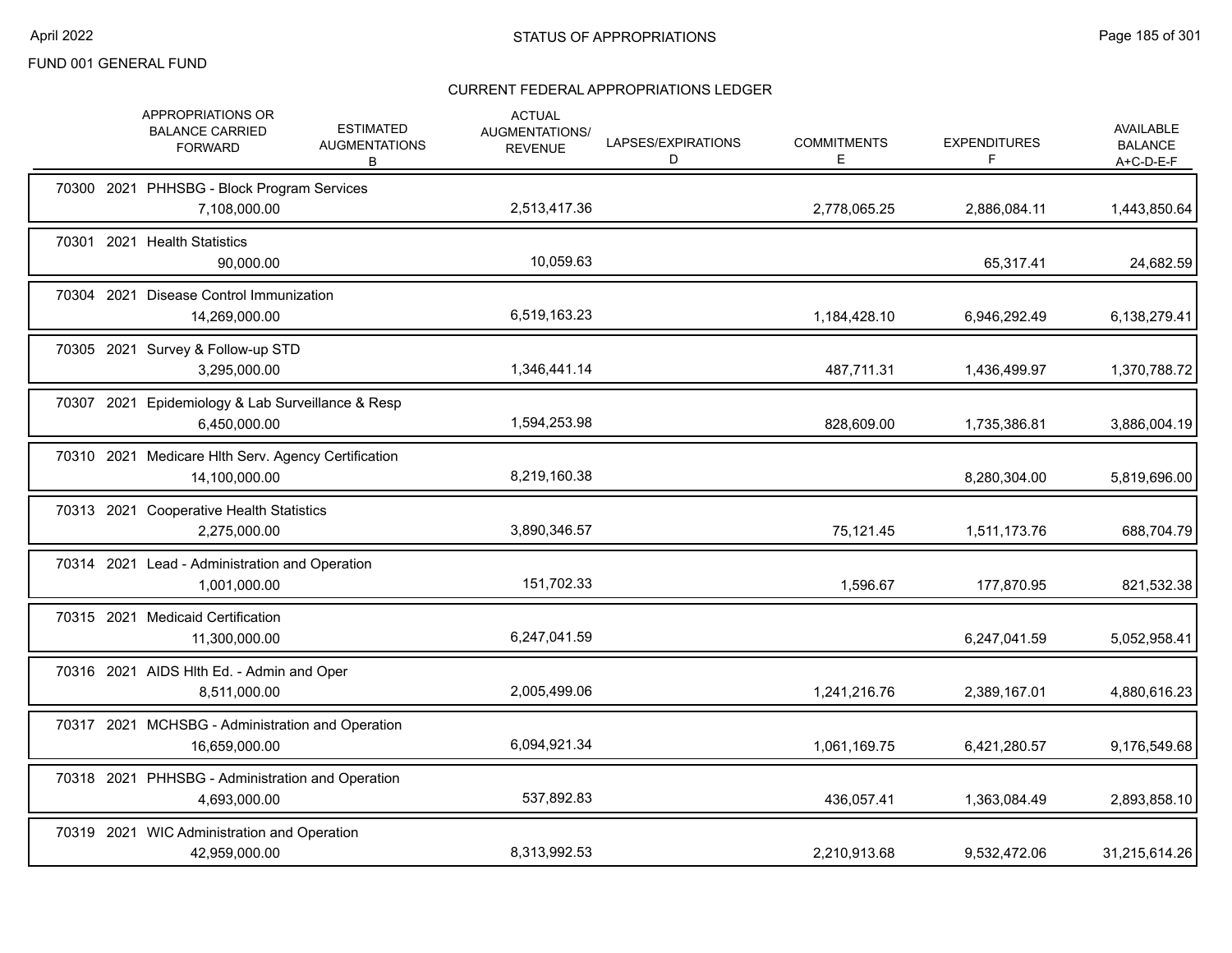|            | APPROPRIATIONS OR<br><b>BALANCE CARRIED</b><br><b>FORWARD</b>      | <b>ESTIMATED</b><br><b>AUGMENTATIONS</b><br>В | <b>ACTUAL</b><br>AUGMENTATIONS/<br><b>REVENUE</b> | LAPSES/EXPIRATIONS<br>D | <b>COMMITMENTS</b><br>E. | <b>EXPENDITURES</b><br>F | AVAILABLE<br><b>BALANCE</b><br>A+C-D-E-F |
|------------|--------------------------------------------------------------------|-----------------------------------------------|---------------------------------------------------|-------------------------|--------------------------|--------------------------|------------------------------------------|
|            | 70323 2021 HIV Care - Administration and Operation<br>4,136,000.00 |                                               | 131,717.70                                        |                         | 39.09                    | 131,985.75               | 4,003,975.16                             |
|            | 70329 2021 EMS for Children (F)<br>304,000.00                      |                                               | 65,682.00                                         |                         | 1,114.50                 | 95,436.78                | 207,448.72                               |
|            | 70331 2021 HIV / AIDS Surveillance<br>506,000.00                   |                                               | 232,676.23                                        |                         | 3,216.47                 | 234,754.86               | 268,028.67                               |
|            | 70339 2021 Preventive Health Special Projects (F)<br>3,221,000.00  |                                               | 1,107,298.61                                      |                         | 594,537.53               | 1,229,663.46             | 1,396,799.01                             |
|            | 70340 2021 Adult Blood Lead Epidemiology<br>26,000.00              |                                               |                                                   |                         |                          | 6,789.95                 | 19,210.05                                |
|            | 70528 2021 Environmental Public Health Tracking<br>244,000.00      |                                               | 7,185.78                                          |                         | 153,295.75               | 16,378.11                | 74,326.14                                |
|            | 70529 2021 Cancer Prevention & Control<br>8,308,000.00             |                                               | 3,343,180.41                                      |                         | 983,626.40               | 3,596,234.06             | 3,728,139.54                             |
|            | 70685 2021 Sexual Violence Prevention & Education<br>1,655,000.00  |                                               | 734,817.80                                        |                         | 275,479.37               | 931,133.61               | 448,387.02                               |
|            | 70952 2021 Behavorial Risk Factor Surveilance Syste<br>742,000.00  |                                               | 89,341.55                                         |                         | 119,861.50               | 99,590.20                | 522,548.30                               |
|            | 70953 2021 Collaborative Chronic Disease Programs<br>4,630,000.00  |                                               | 1,763,072.23                                      |                         | 913,936.97               | 2,078,290.46             | 1,637,772.57                             |
|            | 71005 2021 Special Preparedness Initiatives<br>500,000.00          |                                               |                                                   |                         |                          |                          | 500,000.00                               |
|            | 71036 2021 Live Healthy<br>4,703,000.00                            |                                               | 1,715,354.26                                      |                         | 932,066.17               | 1,923,318.38             | 1,847,615.45                             |
| 71037 2021 | <b>Prescription Drug Monitoring</b><br>18,124,000.00               |                                               | 3,787,149.85                                      |                         | 4,028,045.17             | 4,844,865.42             | 9,251,089.41                             |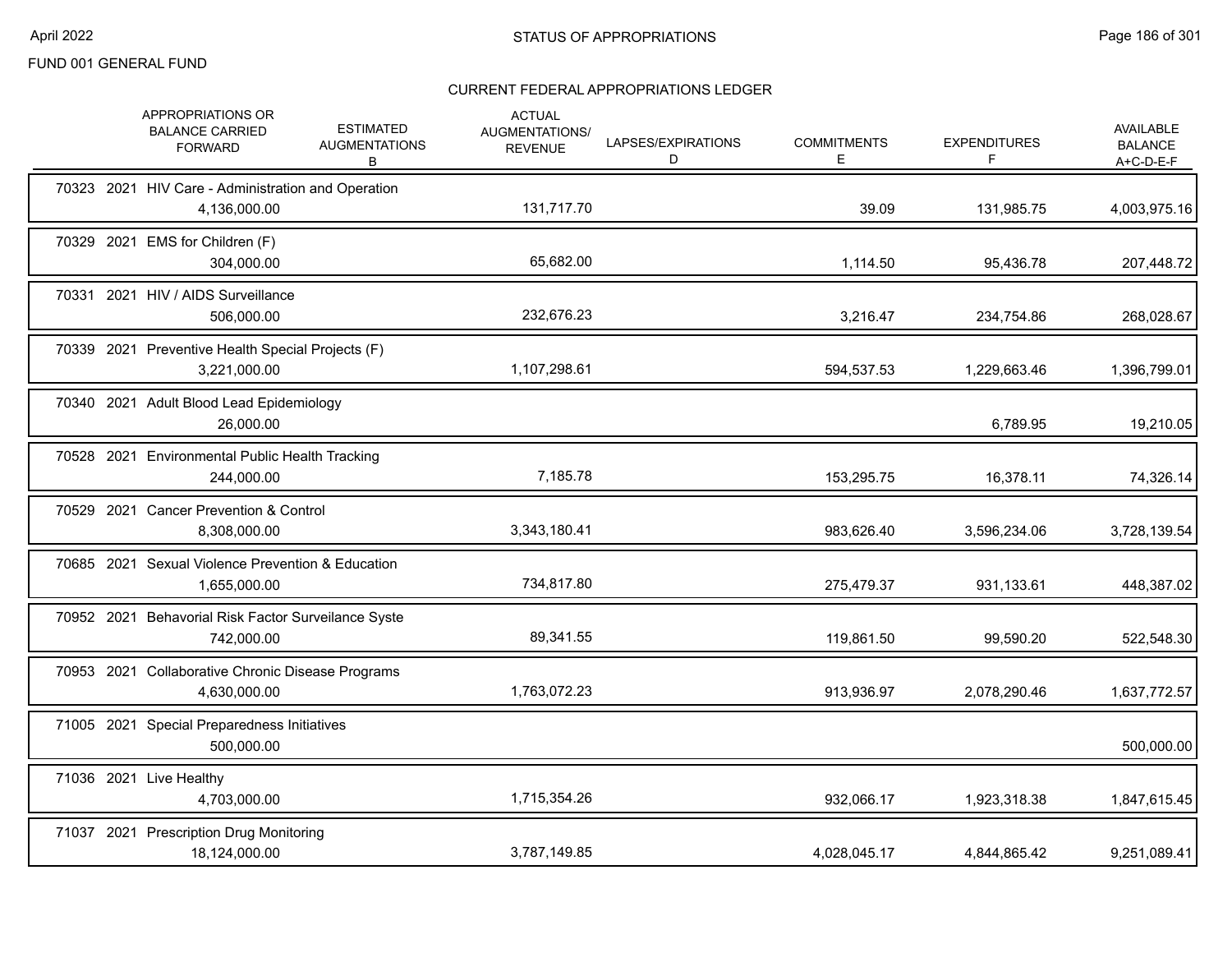|  | APPROPRIATIONS OR<br><b>BALANCE CARRIED</b><br><b>FORWARD</b>     | <b>ESTIMATED</b><br><b>AUGMENTATIONS</b><br>В | <b>ACTUAL</b><br>AUGMENTATIONS/<br><b>REVENUE</b> | LAPSES/EXPIRATIONS<br>D | <b>COMMITMENTS</b><br>Е | <b>EXPENDITURES</b><br>F | AVAILABLE<br><b>BALANCE</b><br>$A+C-D-E-F$ |
|--|-------------------------------------------------------------------|-----------------------------------------------|---------------------------------------------------|-------------------------|-------------------------|--------------------------|--------------------------------------------|
|  | 71064 2021 Rural Health<br>4,967,000.00                           |                                               | 2,468.83                                          |                         |                         | 2,467.55                 | 4,964,532.45                               |
|  | 71085 2021 State Loan Repayment Program<br>1,500,000.00           |                                               |                                                   |                         | 962,035.25              |                          | 537,964.75                                 |
|  | <b>GRANTS AND SUBSIDIES</b>                                       |                                               |                                                   |                         |                         |                          |                                            |
|  | 70293 2021 MCH Lead Poisoning Prevent.& Abatement<br>2,705,000.00 |                                               | 75,965.60                                         |                         | 994,095.97              | 219,390.42               | 1,491,513.61                               |
|  | 70294 2021 Tuberculosis Control Program<br>47,000.00              |                                               | 287.29                                            |                         | 30,085.63               | 2,058.37                 | 14,856.00                                  |
|  | 70306 2021 WIC-Women Infants and Children<br>278,219,000.00       |                                               | 93,835,621.67                                     |                         | 23,130,929.17           | 100,780,842.18           | 154,307,228.65                             |
|  | 70320 2021 MCHSBG-Program Services<br>19,855,000.00               |                                               | 8,441,508.97                                      |                         | 6,042,475.51            | 9,266,144.50             | 4,546,379.99                               |
|  | 70324 2021 Family Health Special Projects<br>2,545,000.00         |                                               | 517,574.52                                        |                         | 182,135.03              | 530,776.62               | 1,832,088.35                               |
|  | 70334 2021 Traumatic Brain Injury<br>627,000.00                   |                                               | 43,057.85                                         |                         | 157,271.18              | 47,320.85                | 422,407.97                                 |
|  | 70335 2021 Abstinence Education<br>4,609,000.00                   |                                               | 734,414.74                                        |                         | 607,276.74              | 831,501.99               | 3,170,221.27                               |
|  | 70336 2021 Screening Newborns<br>1,680,000.00                     |                                               | 759,656.70                                        |                         | 590,897.07              | 762,097.09               | 327,005.84                                 |
|  | 70338 2021 Newborn Hearing Screening & Intervention<br>528,000.00 |                                               | 69,129.29                                         |                         | 148,444.87              | 121,296.79               | 258,258.34                                 |
|  | 70776 2021 Teen Pregnancy Prevention<br>5,383,000.00              |                                               | 495,659.61                                        |                         | 892,367.82              | 538,392.75               | 3,952,239.43                               |
|  | 71015 2021 AIDS Health Education Program<br>2,613,000.00          |                                               | 529,345.42                                        |                         | 437, 157. 78            | 632,726.95               | 1,543,115.27                               |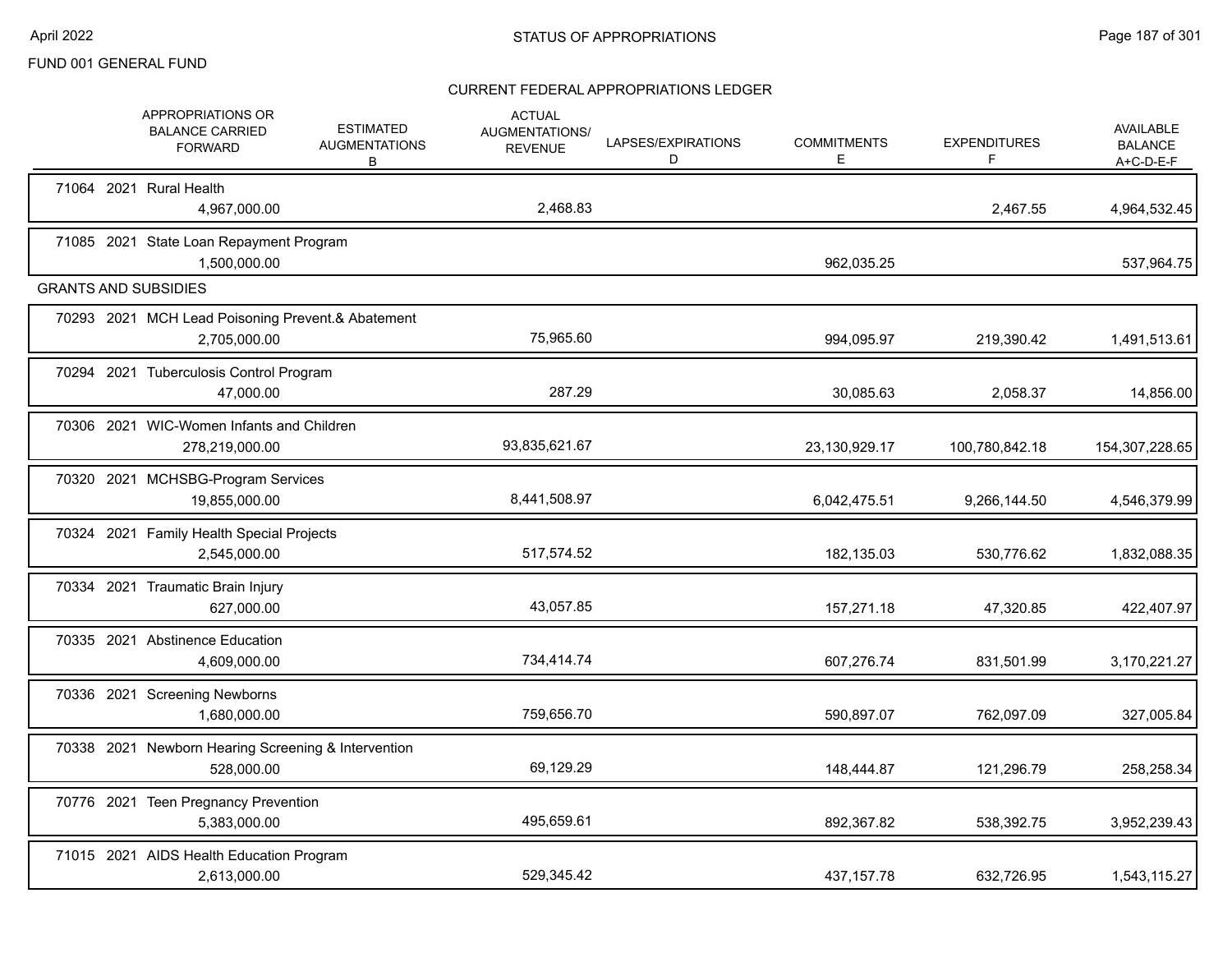|                          | APPROPRIATIONS OR<br><b>BALANCE CARRIED</b><br><b>FORWARD</b> | <b>ESTIMATED</b><br><b>AUGMENTATIONS</b><br>B | <b>ACTUAL</b><br>AUGMENTATIONS/<br><b>REVENUE</b> | LAPSES/EXPIRATIONS<br>D | <b>COMMITMENTS</b><br>E | <b>EXPENDITURES</b><br>F | <b>AVAILABLE</b><br><b>BALANCE</b><br>$A+C-D-E-F$ |
|--------------------------|---------------------------------------------------------------|-----------------------------------------------|---------------------------------------------------|-------------------------|-------------------------|--------------------------|---------------------------------------------------|
|                          | 71016 2021 AIDS Ryan White And HIV Care                       |                                               |                                                   |                         |                         |                          |                                                   |
|                          | 61,864,000.00                                                 |                                               | 16,852,800.89                                     |                         | 21,416,565.28           | 16,852,800.89            | 23,594,633.83                                     |
|                          | 71017 2021 Housing For Persons With Aids                      |                                               | 1,022,397.77                                      |                         |                         |                          |                                                   |
|                          | 4.079.000.00                                                  |                                               |                                                   |                         | 1,388,619.65            | 1,943,633.65             | 746,746.70                                        |
| <b>DEPT TOTAL</b>        | 574,108,000.00                                                |                                               | 185,040,764.66                                    |                         | 75,362,628.54           | 198,152,089.33           | 300,593,282.13                                    |
|                          | <b>BA 30 - Historical &amp; Museum Commission</b>             |                                               |                                                   |                         |                         |                          |                                                   |
|                          | <b>GENERAL GOVERNMENT</b>                                     |                                               |                                                   |                         |                         |                          |                                                   |
|                          | 70235 2021 Historic Preservation                              |                                               |                                                   |                         |                         |                          |                                                   |
|                          | 4,237,000.00                                                  |                                               | 292,416.89                                        |                         | 1,210.36                | 931,592.58               | 3,304,197.06                                      |
|                          | 70507 2021 Surface Mining Review                              |                                               |                                                   |                         |                         |                          |                                                   |
|                          | 155,000.00                                                    |                                               | 88,269.00                                         |                         |                         | 93,618.41                | 61,381.59                                         |
|                          | 70509 2021 Environmental Review                               |                                               |                                                   |                         |                         |                          |                                                   |
|                          | 358,000.00                                                    |                                               | 37,169.86                                         |                         |                         | 161,656.36               | 196,343.64                                        |
|                          | 71028 2021 American Battlefield Protection Program            |                                               |                                                   |                         |                         |                          |                                                   |
|                          | 7,000,000.00                                                  |                                               | 67,409.04                                         |                         | 47,438.68               | 67,409.04                | 6,885,152.28                                      |
|                          | 71038 2021 Maritime Heritage                                  |                                               |                                                   |                         |                         |                          |                                                   |
|                          | 525,000.00                                                    |                                               |                                                   |                         |                         |                          | 525,000.00                                        |
|                          | 71090 2021 Appalacian Development                             |                                               |                                                   |                         |                         |                          |                                                   |
|                          | 100,000.00                                                    |                                               |                                                   |                         |                         |                          | 100,000.00                                        |
| <b>DEPT TOTAL</b>        |                                                               |                                               |                                                   |                         |                         |                          |                                                   |
|                          | 12,375,000.00                                                 |                                               | 485,264.79                                        |                         | 48,649.04               | 1,254,276.39             | 11,072,074.57                                     |
| <b>BA 79 - Insurance</b> | <b>GRANTS AND SUBSIDIES</b>                                   |                                               |                                                   |                         |                         |                          |                                                   |
|                          | 71077 2021 Insurance Market Reform                            |                                               |                                                   |                         |                         |                          |                                                   |
|                          | 5,000,000.00                                                  |                                               |                                                   |                         | 260,775.00              |                          | 4,739,225.00                                      |
| <b>DEPT TOTAL</b>        |                                                               |                                               |                                                   |                         |                         |                          |                                                   |
|                          | 5,000,000.00                                                  |                                               |                                                   |                         | 260,775.00              |                          | 4,739,225.00                                      |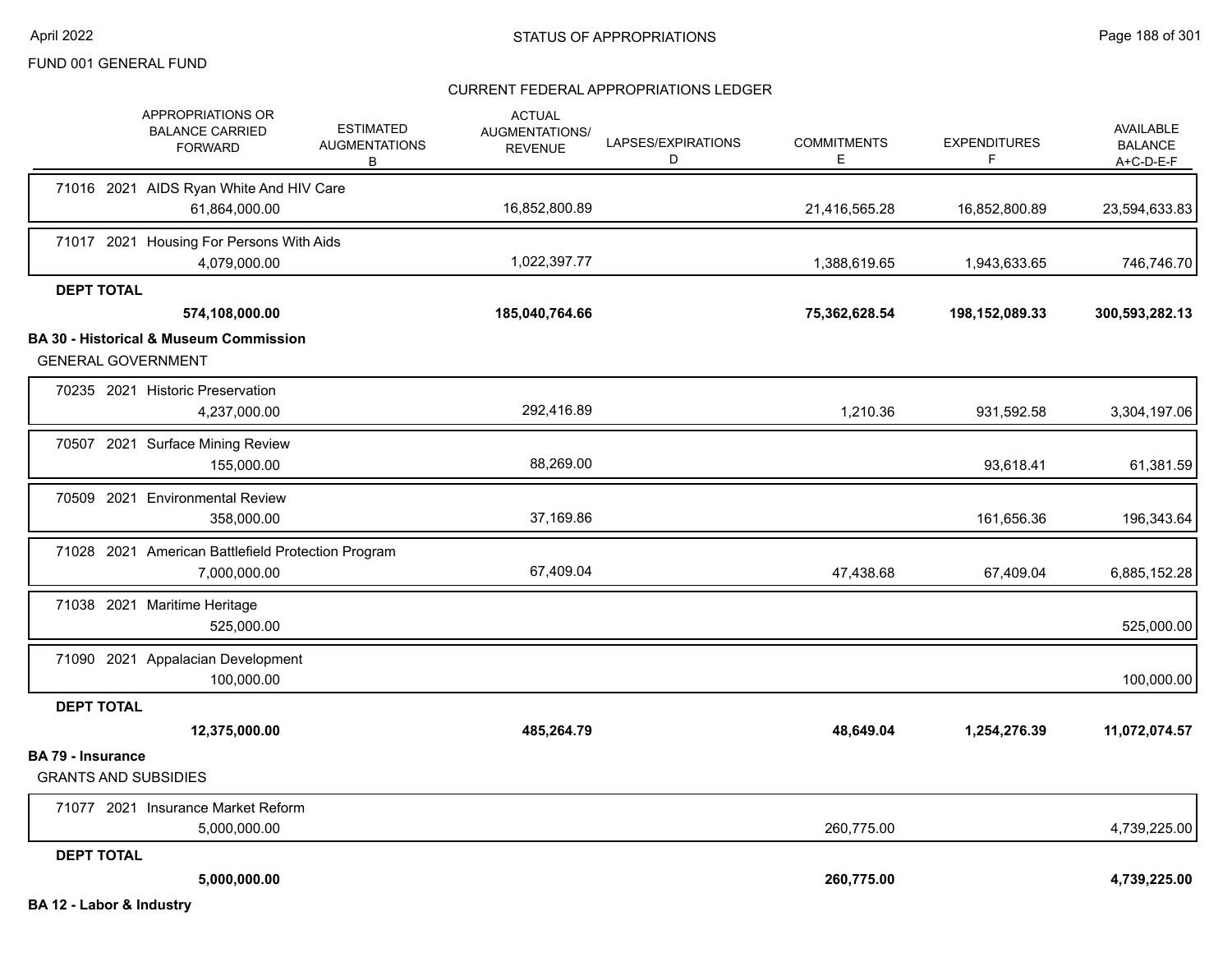|                   | APPROPRIATIONS OR<br><b>BALANCE CARRIED</b><br><b>FORWARD</b>    | <b>ESTIMATED</b><br><b>AUGMENTATIONS</b><br>В | <b>ACTUAL</b><br>AUGMENTATIONS/<br><b>REVENUE</b> | LAPSES/EXPIRATIONS<br>D | <b>COMMITMENTS</b><br>E. | <b>EXPENDITURES</b><br>F | AVAILABLE<br><b>BALANCE</b><br>A+C-D-E-F |
|-------------------|------------------------------------------------------------------|-----------------------------------------------|---------------------------------------------------|-------------------------|--------------------------|--------------------------|------------------------------------------|
|                   | <b>GENERAL GOVERNMENT</b>                                        |                                               |                                                   |                         |                          |                          |                                          |
|                   | 70023 2021 WIA-Administration<br>11,000,000.00                   |                                               | 5,888,169.34                                      |                         | 653,629.29               | 5,881,706.40             | 4,464,664.31                             |
|                   | 70024 2021 New Hires<br>1,701,000.00                             |                                               | 541,611.79                                        |                         | 100,102.04               | 567,873.95               | 1,033,024.01                             |
|                   | 70027 2021 Community Service and Corps<br>13,415,000.00          |                                               | 5,672,596.65                                      |                         | 4,496,313.31             | 6,710,369.18             | 2,208,317.51                             |
|                   | 70029 2021 Disability Determination<br>155,439,000.00            |                                               | 97,793,976.40                                     |                         | 23,366,390.57            | 103,429,035.23           | 28,643,574.20                            |
|                   | 71078 2021 Lead Certification and Accreditation<br>494,000.00    |                                               | 106,169.46                                        |                         |                          | 110,540.48               | 383,459.52                               |
|                   | <b>GRANTS AND SUBSIDIES</b>                                      |                                               |                                                   |                         |                          |                          |                                          |
|                   | 70018 2021 Reed Act-Uemployment Insurance<br>5,000,000.00        |                                               |                                                   |                         |                          |                          | 5,000,000.00                             |
|                   | 70019 2021 WIOA-Dislocated Workers<br>109,000,000.00             |                                               | 31,382,880.51                                     |                         | 36,630,202.09            | 32,753,315.09            | 39,616,482.82                            |
|                   | 70020 2021 WIA-Adult Employment and Training<br>50,000,000.00    |                                               | 21,245,841.21                                     |                         | 24,106,537.06            | 21,082,088.14            | 4,811,374.80                             |
|                   | 70021 2021 WIA-Youth Employment and Training<br>52,000,000.00    |                                               | 24,250,320.05                                     |                         | 27,789,662.96            | 24,909,916.30            | -699,579.26                              |
|                   | 70022 2021 WIOA-Statewide Activities<br>30,000,000.00            |                                               | 5,873,107.81                                      |                         | 18,349,645.98            | 6,174,225.66             | 5,476,128.36                             |
|                   | 70026 2021 TANFBG-Youth Employment and Training<br>25,000,000.00 |                                               | 7,921,195.34                                      |                         | 16,547,792.01            | 8,057,994.75             | 394,213.24                               |
|                   | 70480 2021 Reed Act - Employment Services<br>72,000,000.00       |                                               |                                                   |                         |                          |                          | 72,000,000.00                            |
| <b>DEPT TOTAL</b> |                                                                  |                                               |                                                   |                         |                          |                          |                                          |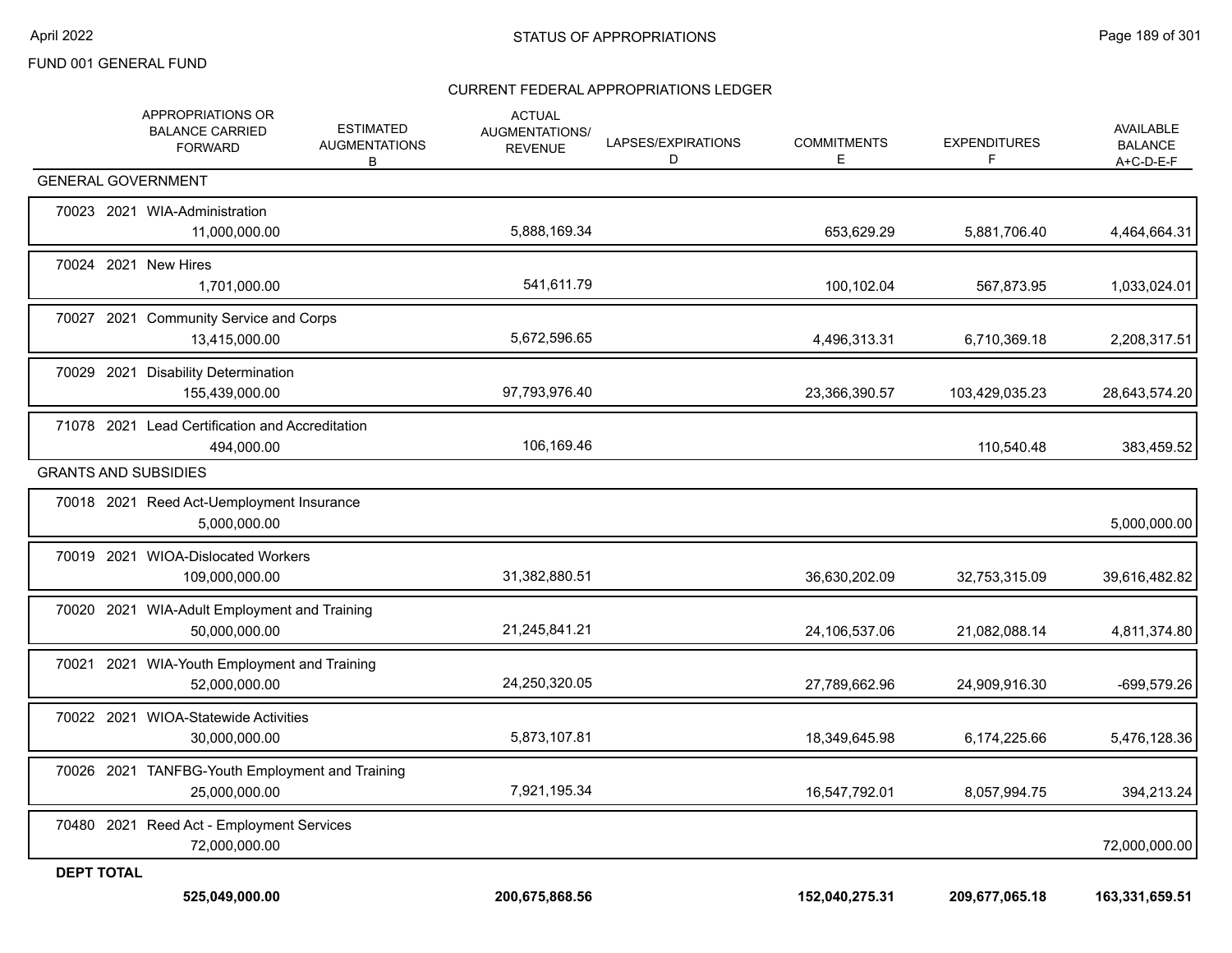|                                                            | APPROPRIATIONS OR<br><b>BALANCE CARRIED</b><br><b>FORWARD</b>    | <b>ESTIMATED</b><br><b>AUGMENTATIONS</b><br>В | <b>ACTUAL</b><br>AUGMENTATIONS/<br><b>REVENUE</b> | LAPSES/EXPIRATIONS<br>D | <b>COMMITMENTS</b><br>E. | <b>EXPENDITURES</b><br>F | AVAILABLE<br><b>BALANCE</b><br>$A+C-D-E-F$ |
|------------------------------------------------------------|------------------------------------------------------------------|-----------------------------------------------|---------------------------------------------------|-------------------------|--------------------------|--------------------------|--------------------------------------------|
|                                                            | <b>BA 13 - Military &amp; Veterans Affairs</b>                   |                                               |                                                   |                         |                          |                          |                                            |
| <b>GENERAL GOVERNMENT</b>                                  |                                                                  |                                               |                                                   |                         |                          |                          |                                            |
|                                                            | 70035 2021 Facilities Maintenance<br>84,000,000.00               |                                               | 28,110,587.53                                     |                         | 19,392,781.24            | 53,346,905.37            | 11,260,313.39                              |
|                                                            | 70481 2021 Federal Construction Grants<br>40,000,000.00          |                                               |                                                   |                         | 7,138,767.41             | 22,566.65                | 32,838,665.94                              |
| <b>INSTITUTIONAL</b>                                       |                                                                  |                                               |                                                   |                         |                          |                          |                                            |
|                                                            | 70602 2021 Operations and Maintenance<br>53,156,000.00           |                                               | 29,475,005.36                                     |                         |                          | 29,526,706.41            | 23,629,293.59                              |
|                                                            | 70603 2021 Medical Reimbursements (F)<br>159,000.00              |                                               | 86,405.53                                         |                         |                          | 82,985.22                | 76,014.78                                  |
|                                                            | 70746 2021 Enhanced Veterans Reimbursement<br>34,791,000.00      |                                               | 36,471,775.26                                     |                         |                          | 34,575,384.56            | 215,615.44                                 |
| <b>DEPT TOTAL</b>                                          |                                                                  |                                               |                                                   |                         |                          |                          |                                            |
|                                                            | 212,106,000.00                                                   |                                               | 94, 143, 773. 68                                  |                         | 26,531,548.65            | 117,554,548.21           | 68,019,903.14                              |
| <b>GENERAL GOVERNMENT</b>                                  | <b>BA 17 - Public Utility Commission</b>                         |                                               |                                                   |                         |                          |                          |                                            |
|                                                            | 70102 2021 Natural Gas Pipeline Safety<br>3,995,000.00           |                                               |                                                   |                         |                          | 2,341,989.00             | 1,653,011.00                               |
|                                                            | 70525 2021 Motor Carrier Safety(F)<br>1,133,000.00               |                                               | 461,075.42                                        |                         |                          | 668,937.70               | 464,062.30                                 |
| <b>DEPT TOTAL</b>                                          |                                                                  |                                               |                                                   |                         |                          |                          |                                            |
|                                                            | 5,128,000.00                                                     |                                               | 461,075.42                                        |                         |                          | 3,010,926.70             | 2,117,073.30                               |
| <b>BA 21 - Human Services</b><br><b>GENERAL GOVERNMENT</b> |                                                                  |                                               |                                                   |                         |                          |                          |                                            |
|                                                            | 70119 2021 Child Welfare Services - Administration<br>867,000.00 |                                               |                                                   |                         |                          |                          | 867,000.00                                 |
|                                                            | 70120 2021 Medical Assistance - Administration<br>36,779,000.00  |                                               | 19,352,381.11                                     |                         | 482,292.89               | 21,020,804.00            | 15,275,903.11                              |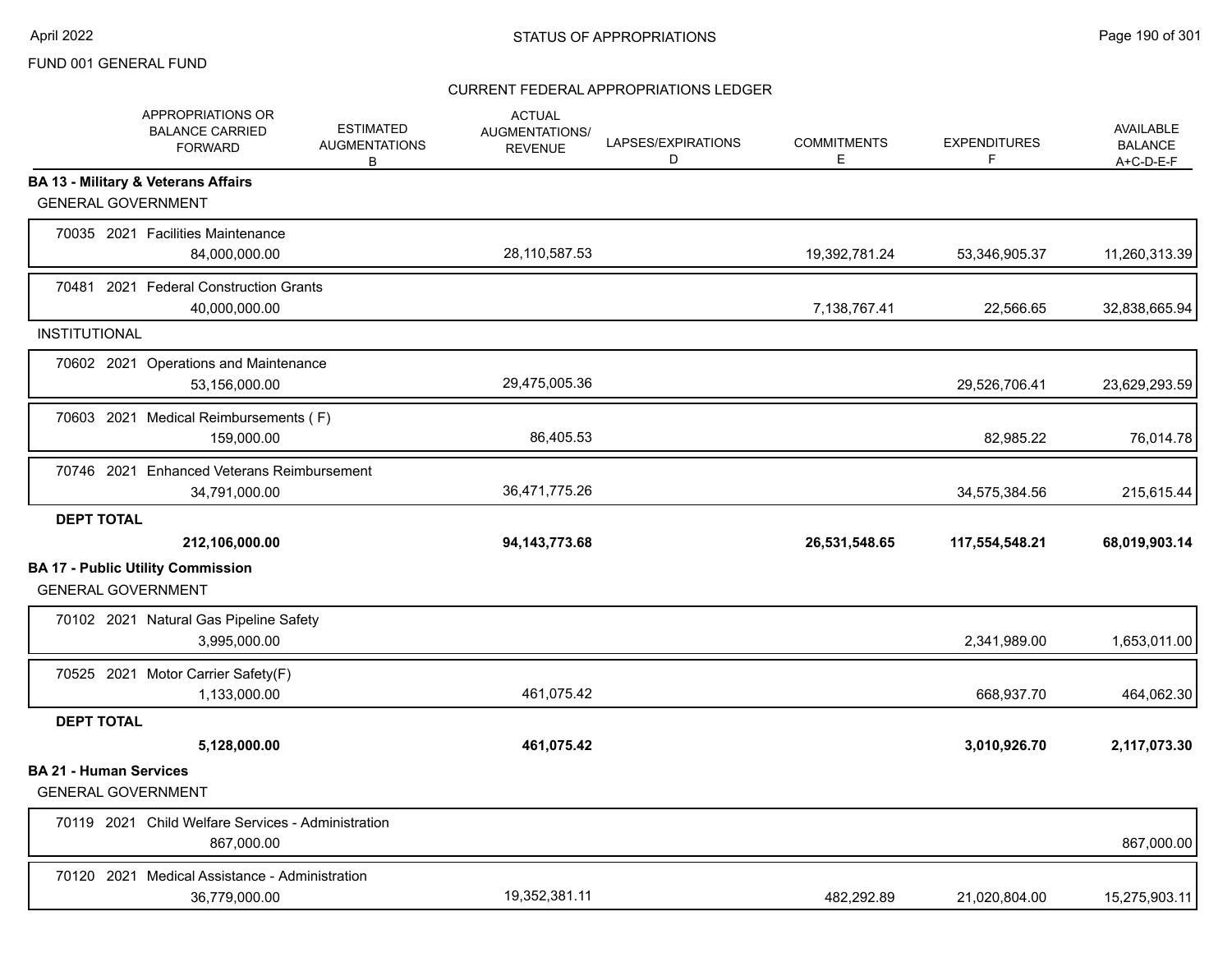|  | APPROPRIATIONS OR<br><b>BALANCE CARRIED</b><br><b>FORWARD</b>       | <b>ESTIMATED</b><br><b>AUGMENTATIONS</b><br>В | <b>ACTUAL</b><br>AUGMENTATIONS/<br><b>REVENUE</b> | LAPSES/EXPIRATIONS<br>D | <b>COMMITMENTS</b><br>E. | <b>EXPENDITURES</b><br>F | AVAILABLE<br><b>BALANCE</b><br>$A+C-D-E-F$ |
|--|---------------------------------------------------------------------|-----------------------------------------------|---------------------------------------------------|-------------------------|--------------------------|--------------------------|--------------------------------------------|
|  | 70121 2021 TANFBG - New Directions<br>126,197,000.00                |                                               | 43,733,150.80                                     |                         | 49,472,744.40            | 50,904,026.02            | 25,820,229.58                              |
|  | 70122 2021 SSBG - Administration<br>358,000.00                      |                                               | 319,000.00                                        |                         |                          | 319,000.00               | 39,000.00                                  |
|  | 70123 2021 Child Welfare - Title IV-E<br>8,329,000.00               |                                               | 7,311,055.47                                      |                         |                          | 8,329,000.00             |                                            |
|  | 70130 2021 SNAP-New Directions<br>17,817,000.00                     |                                               | 7,694,831.73                                      |                         | 6,371,601.69             | 7,876,504.47             | 3,568,893.84                               |
|  | 70131 2021 SSBG - County Assistance Offices<br>3,000,000.00         |                                               | 3,000,000.00                                      |                         |                          | 3,000,000.00             |                                            |
|  | 70132 2021 Medical Assistance-Information Systems<br>99,693,000.00  |                                               | 32,683,889.61                                     |                         | 7,634,790.15             | 49,240,005.78            | 42,818,204.07                              |
|  | 70133 2021 SNAP-Administration<br>5,747,000.00                      |                                               | 2,869,039.41                                      |                         |                          | 3,074,637.98             | 2,672,362.02                               |
|  | 70136 2021 SNAP-Information Systems<br>27,949,000.00                |                                               | 19,140,044.85                                     |                         |                          | 17,713,909.47            | 10,235,090.53                              |
|  | 70142 2021 Refugees/Persons Seeking Asylum - Adm<br>2,303,000.00    |                                               | 994,424.17                                        |                         | 79,939.48                | 1,018,123.01             | 1,204,937.51                               |
|  | 70144 2021 Disabled Education - Administration<br>392,000.00        |                                               | 1,223,526.05                                      |                         |                          | 356,000.00               | 36,000.00                                  |
|  | 70146 2021 Development Disabilities - Basic Support<br>4,299,000.00 |                                               | 1,932,184.59                                      |                         | 1,470,241.81             | 2,199,674.62             | 629,083.57                                 |
|  | 70147 2021 MHSBG - Administration<br>890,000.00                     |                                               | 589,976.05                                        |                         | 81,484.35                | 605,447.53               | 203,068.12                                 |
|  | 70148 2021 LIHEABG-Administration<br>27,000,000.00                  |                                               | 14,725,151.82                                     |                         | 4,343,666.86             | 15,527,240.55            | 7,129,092.59                               |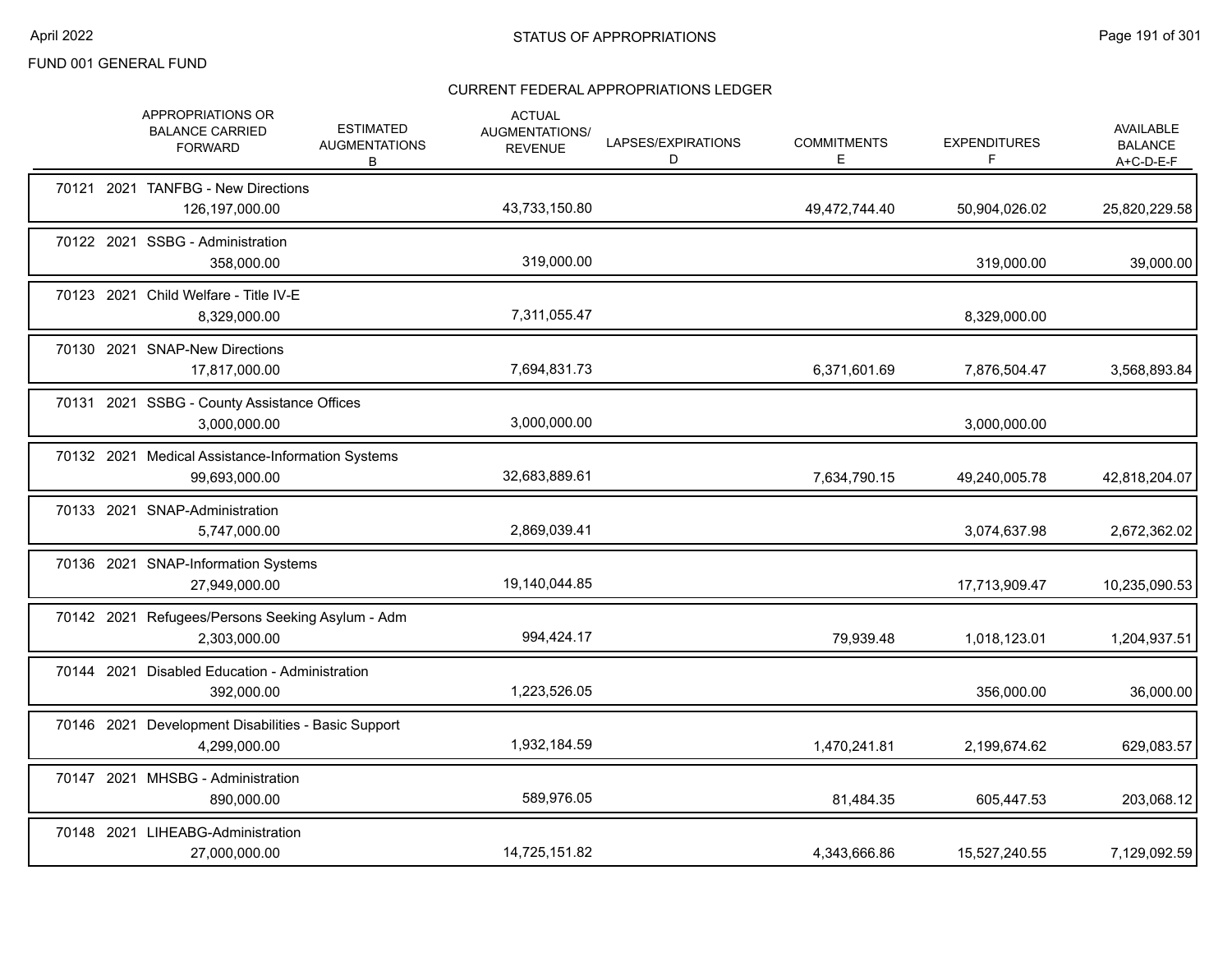| <b>APPROPRIATIONS OR</b><br><b>BALANCE CARRIED</b><br><b>FORWARD</b> | <b>ESTIMATED</b><br><b>AUGMENTATIONS</b><br>В | <b>ACTUAL</b><br>AUGMENTATIONS/<br><b>REVENUE</b> | LAPSES/EXPIRATIONS<br>D | <b>COMMITMENTS</b><br>E. | <b>EXPENDITURES</b><br>F. | <b>AVAILABLE</b><br><b>BALANCE</b><br>$A+C-D-E-F$ |
|----------------------------------------------------------------------|-----------------------------------------------|---------------------------------------------------|-------------------------|--------------------------|---------------------------|---------------------------------------------------|
| 70149 2021 TANFBG - County Assistance Offices<br>42,543,000.00       |                                               | 23,008,092.19                                     |                         |                          | 25,091,903.47             | 17,451,096.53                                     |
| 70150 2021 Medical Asst-County Assistance Offices<br>204,296,000.00  |                                               | 154,998,842.09                                    |                         |                          | 162,502,597.89            | 41,793,402.11                                     |
| 70151 2021 Title IV-D<br>159,467,000.00                              |                                               | 95,593,233.49                                     |                         | 11,469,237.91            | 103,355,396.64            | 44,642,365.45                                     |
| 70163 2021 Child Support Enf - Information Systems<br>6,712,000.00   |                                               | 4,750,896.43                                      |                         |                          | 5,213,677.80              | 1,498,322.20                                      |
| 70164 2021 SNAP-County Assistance Offices<br>124,362,000.00          |                                               | 89,124,004.87                                     |                         |                          | 82,581,535.30             | 41,780,464.70                                     |
| 70166 2021 Child Welfare Title IV-E<br>11,422,000.00                 |                                               | 4,287,614.49                                      |                         | 2,426.33                 | 5,364,263.12              | 6,055,310.55                                      |
| 70174 2021 CCDFBG - Administration<br>32,091,000.00                  |                                               | 16,585,665.57                                     |                         | 5,406,699.63             | 18,217,176.86             | 8,467,123.51                                      |
| 70179 2021 TANFBG-Statewide<br>1,072,000.00                          |                                               | 1,091,399.92                                      |                         |                          | 1,072,000.00              |                                                   |
| 70182 2021 Medical Assistance<br>67,797,000.00                       |                                               | 40,742,762.59                                     |                         | 600,724.53               | 48,750,260.29             | 18,446,015.18                                     |
| 70183 2021 SNAP-Statewide<br>37,574,000.00                           |                                               | 28, 119, 355. 27                                  |                         | 15,744,668.28            | 18,816,026.28             | 3,013,305.44                                      |
| 70193 2021 TANFBG - Administration<br>15,208,000.00                  |                                               | 6,698,424.60                                      |                         |                          | 7,299,513.47              | 7,908,486.53                                      |
| 70194 2021 TANFBG - Information Systems<br>13,424,000.00             |                                               | 4,060,434.79                                      |                         | 1,406,149.55             | 4,941,529.25              | 7,076,321.20                                      |
| 70205 2021 Comm Based Family Res & Support-Admin<br>689,000.00       |                                               | 460,257.57                                        |                         | 172,217.43               | 516,782.57                |                                                   |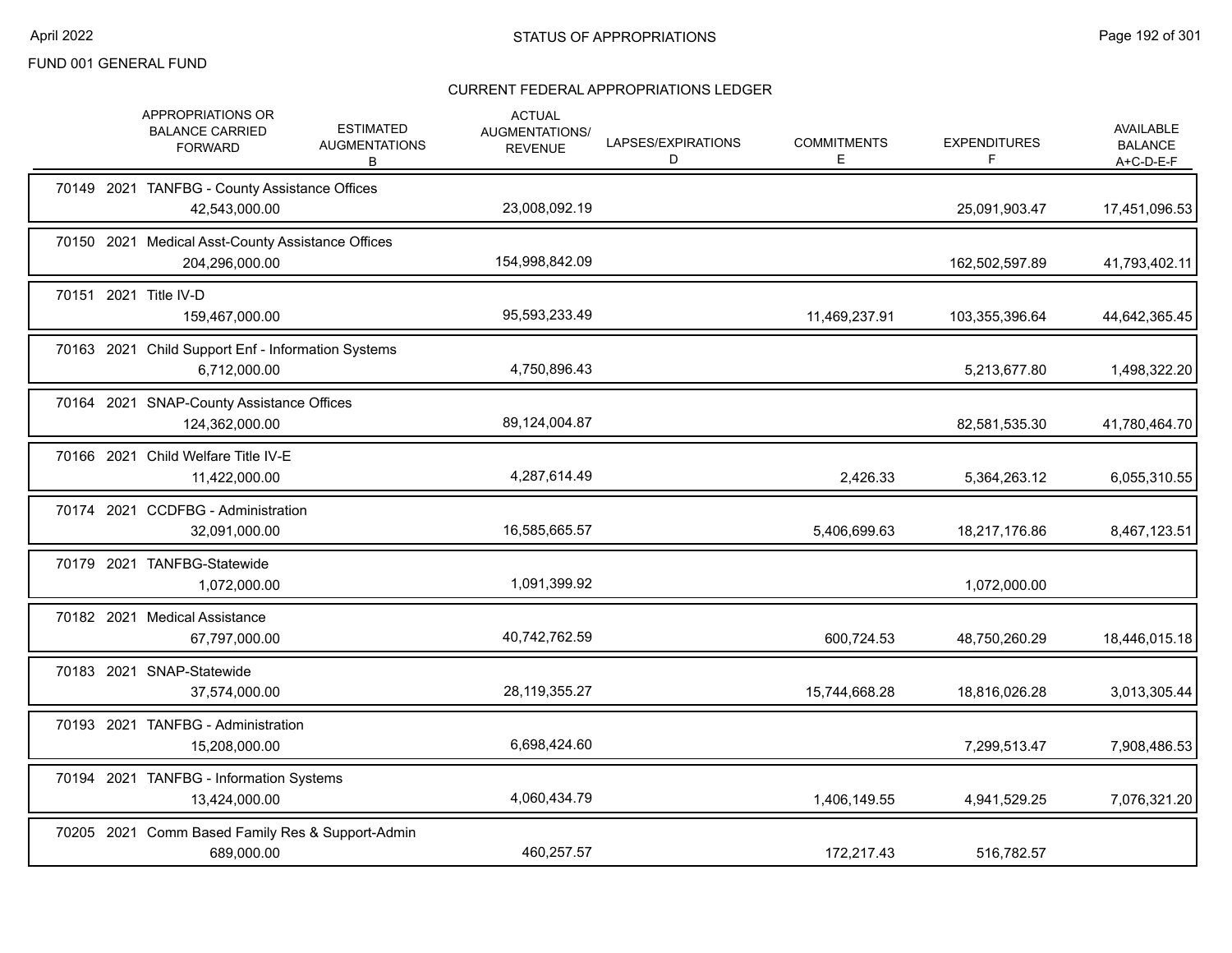|                      |            | APPROPRIATIONS OR<br><b>BALANCE CARRIED</b><br><b>FORWARD</b>        | <b>ESTIMATED</b><br><b>AUGMENTATIONS</b><br>В | <b>ACTUAL</b><br><b>AUGMENTATIONS/</b><br><b>REVENUE</b> | LAPSES/EXPIRATIONS<br>D | <b>COMMITMENTS</b><br>E. | <b>EXPENDITURES</b><br>F. | AVAILABLE<br><b>BALANCE</b><br>A+C-D-E-F |
|----------------------|------------|----------------------------------------------------------------------|-----------------------------------------------|----------------------------------------------------------|-------------------------|--------------------------|---------------------------|------------------------------------------|
|                      |            | 70206 2021 Medical Assistance - New Directions<br>8,448,000.00       |                                               | 9,326,408.25                                             |                         |                          | 8,448,000.00              |                                          |
|                      |            | 70955 2021 MCHSBG - Administration<br>236.000.00                     |                                               | 125,159.04                                               |                         |                          | 125,159.04                | 110,840.96                               |
|                      | 70975 2021 | Early Head Start Expansion Program<br>14,950,000.00                  |                                               | 6,011,837.60                                             |                         | 1,806,690.19             | 6,207,961.42              | 6,935,348.39                             |
|                      |            | 71056 2021 Children's Health Insurance Admin<br>6,366,000.00         |                                               | 1,669,277.08                                             |                         | 96,125.16                | 2,203,775.90              | 4,066,098.94                             |
|                      |            | 71074 2021 CHIP-Information Systems<br>12,887,000.00                 |                                               | 2,983,901.63                                             |                         | 1,975,477.36             | 3,500,935.03              | 7,410,587.61                             |
|                      |            | 77917 2021 ARRA-Health Information Technology<br>12,394,000.00       |                                               | 3,878,140.94                                             |                         | 190,562.39               | 3,908,723.89              | 8,294,713.72                             |
| <b>INSTITUTIONAL</b> |            |                                                                      |                                               |                                                          |                         |                          |                           |                                          |
|                      |            | 70127 2021 Medical Assistance - Mental Health<br>189,590,000.00      |                                               | 237,094,805.57                                           |                         |                          | 142,464,587.60            | 47,125,412.40                            |
|                      |            | 70134 2021 Medicare Services - State Centers<br>463,000.00           |                                               | 723,774.30                                               |                         |                          | 385,833.32                | 77,166.68                                |
|                      |            | 70135 2021 SSBG - Community Mental Health Services<br>10,366,000.00  |                                               | 7,774,485.00                                             |                         |                          | 10,366,000.00             |                                          |
|                      |            | 70145 2021 Medicare Services-State Mental Hospitals<br>17,900,000.00 |                                               | 20,374,569.66                                            |                         |                          | 14,916,666.67             | 2,983,333.33                             |
|                      |            | 70154 2021 Homeless Mentally III<br>2,496,000.00                     |                                               | 2,091,739.00                                             |                         |                          | 2,292,715.33              | 203,284.67                               |
|                      |            | 70160 2021 SSBG - Basic Institutional Program<br>10,000,000.00       |                                               | 5,000,000.00                                             |                         |                          | 7,500,000.00              | 2,500,000.00                             |
|                      |            | 70167 2021 MHSBG - Community Mental Health Service<br>38,000,000.00  |                                               | 22,977,705.51                                            |                         | 1,894,595.53             | 24,068,955.92             | 12,036,448.55                            |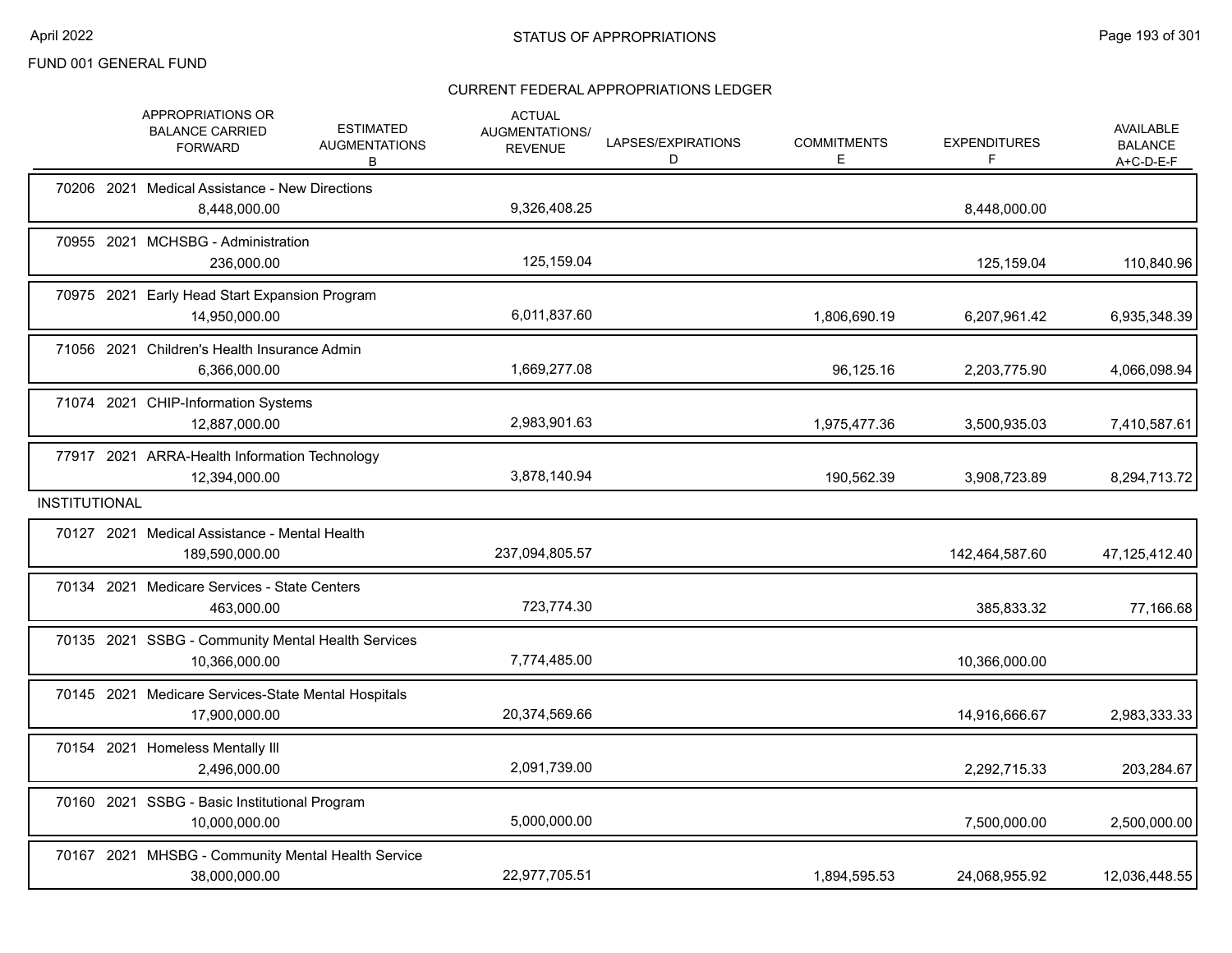|  | APPROPRIATIONS OR<br><b>BALANCE CARRIED</b><br><b>FORWARD</b>      | <b>ESTIMATED</b><br><b>AUGMENTATIONS</b><br>В | <b>ACTUAL</b><br><b>AUGMENTATIONS/</b><br><b>REVENUE</b> | LAPSES/EXPIRATIONS<br>D | <b>COMMITMENTS</b><br>Ε | <b>EXPENDITURES</b><br>F | <b>AVAILABLE</b><br><b>BALANCE</b><br>A+C-D-E-F |
|--|--------------------------------------------------------------------|-----------------------------------------------|----------------------------------------------------------|-------------------------|-------------------------|--------------------------|-------------------------------------------------|
|  | 70172 2021 Food Nutrition Services<br>650,000.00                   |                                               | 317,379.61                                               |                         |                         | 317,379.61               | 332,620.39                                      |
|  | 70409 2021 Medical Assistance-State Centers (F)<br>154,030,000.00  |                                               | 173,631,278.02                                           |                         |                         | 117,025,000.00           | 37,005,000.00                                   |
|  | 70522 2021 Mental Health Data Infrastructure<br>145,000.00         |                                               |                                                          |                         | 65,176.50               | 72,624.40                | 7,199.10                                        |
|  | 70651 2021 Suicide Prevention<br>2,236,000.00                      |                                               | 396,000.00                                               |                         | 180,000.00              | 421,000.00               | 1,635,000.00                                    |
|  | 70976 2021 Syst of Care Expansion Implementation<br>7,000,000.00   |                                               | 2,676,371.19                                             |                         | 221,533.17              | 2,676,371.19             | 4,102,095.64                                    |
|  | 71022 2021 Youth Suicide Prevention<br>736,000.00                  |                                               | 731,110.88                                               |                         |                         | 731,110.88               | 4,889.12                                        |
|  | 71076 2021 Promoting Integration of Health Care<br>3,500,000.00    |                                               | 1,021,575.60                                             |                         | 635,791.88              | 1,199,698.73             | 1,664,509.39                                    |
|  | 71087 2021 TreatmntForIndividExperiencHomelessness<br>1,000,000.00 |                                               |                                                          |                         |                         |                          | 1,000,000.00                                    |
|  | 71088 2021 Adolesc&YoungAdultAtHighRiskForPsychosis<br>400.000.00  |                                               | 399,476.00                                               |                         |                         | 399.476.00               | 524.00                                          |
|  | <b>GRANTS AND SUBSIDIES</b>                                        |                                               |                                                          |                         |                         |                          |                                                 |
|  | 70118 2021 Family Resource & Support - Family Ctrs<br>480,000.00   |                                               | 56,000.00                                                |                         | 15,500.00               | 64,500.00                | 400,000.00                                      |
|  | 70124 2021 SSBG - Domestic Violence<br>5,705,000.00                |                                               | 3,475,854.24                                             |                         | 817,777.85              | 4,887,222.15             |                                                 |
|  | 70125 2021 SSBG - Homeless Services<br>4,183,000.00                |                                               | 3,137,250.00                                             |                         |                         | 4,183,000.00             |                                                 |
|  | 70128 2021 Other Federal Supports - Cash Grants<br>6,428,000.00    |                                               | 3,145,248.08                                             |                         | 273,648.04              | 3,136,860.68             | 3,017,491.28                                    |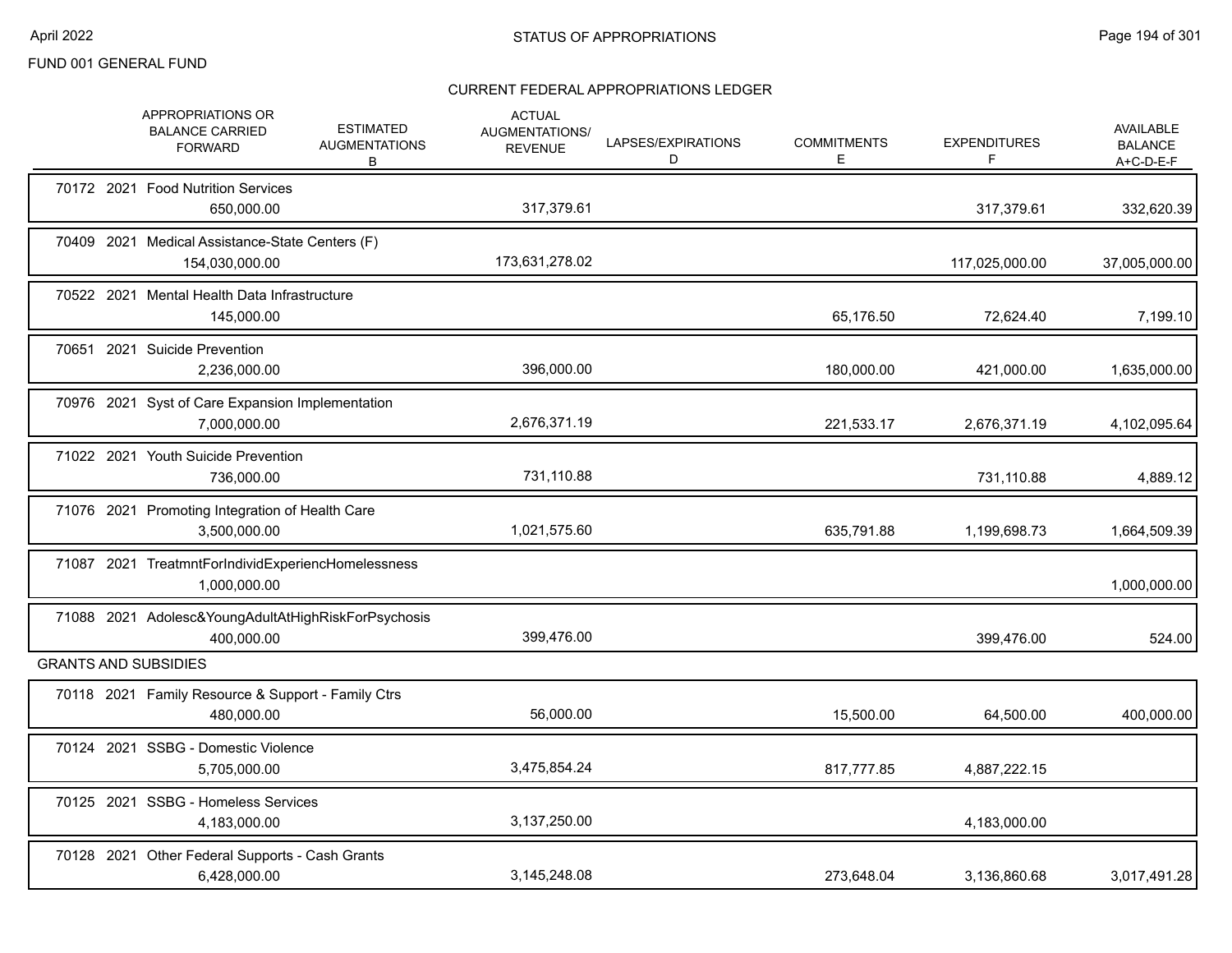|  | <b>APPROPRIATIONS OR</b><br><b>BALANCE CARRIED</b><br><b>FORWARD</b>  | <b>ESTIMATED</b><br><b>AUGMENTATIONS</b><br>B | <b>ACTUAL</b><br><b>AUGMENTATIONS/</b><br><b>REVENUE</b> | LAPSES/EXPIRATIONS<br>D | <b>COMMITMENTS</b><br>Е. | <b>EXPENDITURES</b><br>F | <b>AVAILABLE</b><br><b>BALANCE</b><br>A+C-D-E-F |
|--|-----------------------------------------------------------------------|-----------------------------------------------|----------------------------------------------------------|-------------------------|--------------------------|--------------------------|-------------------------------------------------|
|  | 70129 2021 Medical Assistance-ID/ICF (F)<br>211,607,000.00            |                                               | 184,087,180.01                                           |                         |                          | 186,652,266.40           | 24,954,733.60                                   |
|  | 70137 2021 CCDFBG - School Age<br>1,260,000.00                        |                                               |                                                          |                         |                          |                          | 1,260,000.00                                    |
|  | 70155 2021 Child Welfare Services<br>34,174,000.00                    |                                               | 7,455,417.85                                             |                         | 1,262,572.12             | 11,916,540.95            | 20,994,886.93                                   |
|  | 70157 2021 Child Welfare - Title IV-E<br>405,460,000.00               |                                               | 115,651,964.37                                           |                         | 10,989,004.07            | 125,657,972.25           | 268,813,023.68                                  |
|  | 70158 2021 SSBG - Child Care<br>30,977,000.00                         |                                               | 9,616,486.28                                             |                         | 11,607,995.31            | 19,369,004.69            |                                                 |
|  | 70159 2021 SSBG - Child Welfare<br>12,021,000.00                      |                                               | 9,015,774.00                                             |                         |                          | 12,021,000.00            |                                                 |
|  | 70161 2021 Medical Assistance-Long-Term Living<br>107,898,000.00      |                                               | 68,910,158.35                                            |                         |                          | 67,299,981.85            | 40,598,018.15                                   |
|  | 70165 2021 SSBG - Family Planning<br>2,000,000.00                     |                                               | 1,100,800.00                                             |                         | 566,800.00               | 1,433,200.00             |                                                 |
|  | 70168 2021 LIEABG-Low Income Families & Individuals<br>188,563,000.00 |                                               | 18,121,633.70                                            |                         |                          | 30,732,299.73            | 157,830,700.27                                  |
|  | 70169 2021 Medical Assistance - Child Welfare<br>1,477,000.00         |                                               | 26,029.80                                                |                         |                          | 33,075.99                | 1,443,924.01                                    |
|  | 70170 2021 Education for Children with Disabilities<br>15,026,000.00  |                                               | 14,486,239.46                                            |                         | 471,759.54               | 14,522,907.46            | 31,333.00                                       |
|  | 70171 2021 Child Welfare Training & Certification<br>20,000,000.00    |                                               | 4,904,437.62                                             |                         | 7,311,293.35             | 9,764,332.02             | 2,924,374.63                                    |
|  | 70175 2021 Med Assist-Community ID Services<br>57,133,000.00          |                                               | 20,629,023.97                                            |                         | 5,023,928.44             | 28,737,619.11            | 23,371,452.45                                   |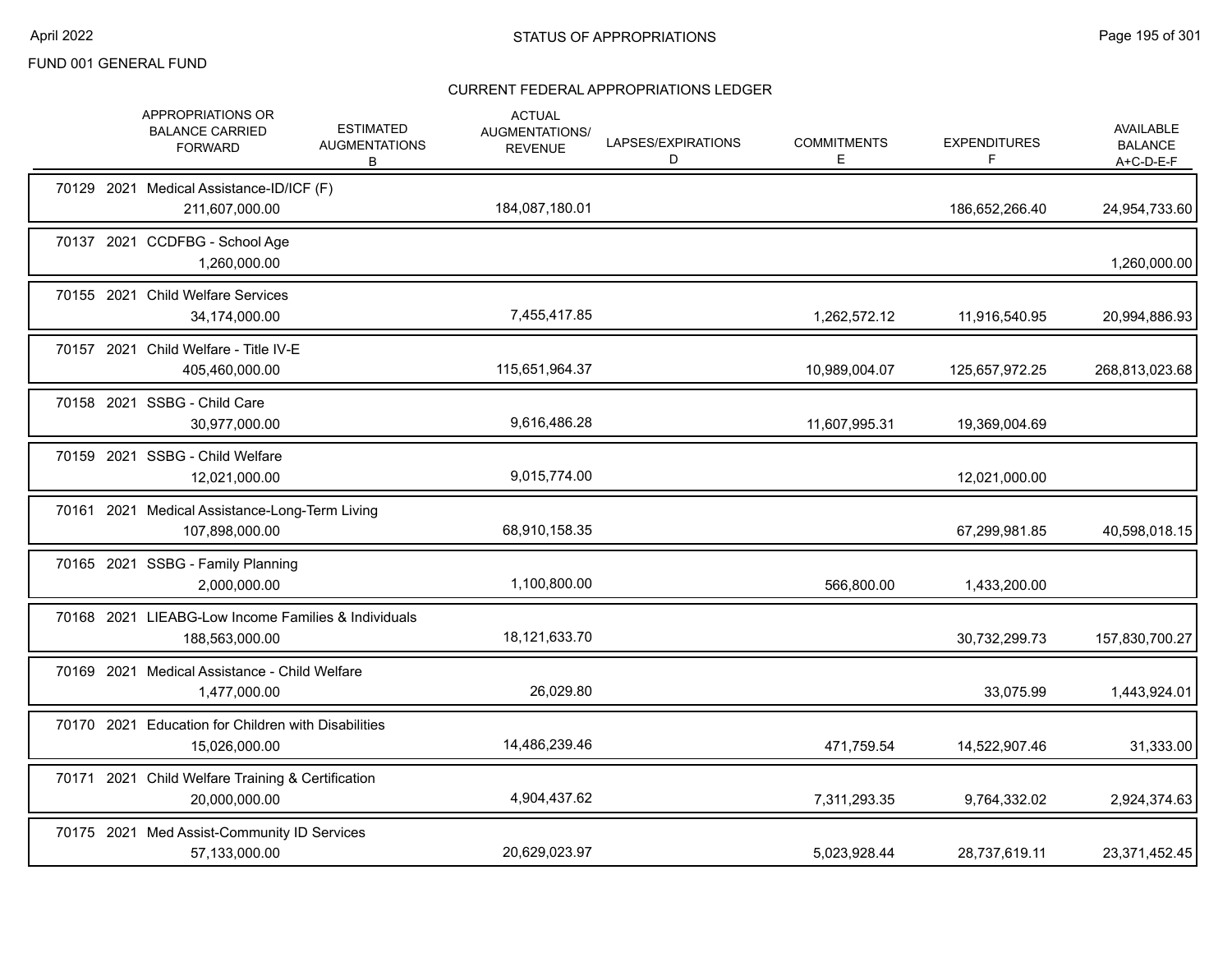|  | APPROPRIATIONS OR<br><b>BALANCE CARRIED</b><br><b>FORWARD</b>     | <b>ESTIMATED</b><br><b>AUGMENTATIONS</b><br>B | <b>ACTUAL</b><br>AUGMENTATIONS/<br><b>REVENUE</b> | LAPSES/EXPIRATIONS<br>D | <b>COMMITMENTS</b><br>E. | <b>EXPENDITURES</b><br>F | AVAILABLE<br><b>BALANCE</b><br>$A+C-D-E-F$ |
|--|-------------------------------------------------------------------|-----------------------------------------------|---------------------------------------------------|-------------------------|--------------------------|--------------------------|--------------------------------------------|
|  | 70176 2021 SSBG - Rape Crisis<br>1,721,000.00                     |                                               | 1,195,821.00                                      |                         | 382,788.32               | 1,338,211.68             |                                            |
|  | 70177 2021 SSBG-Community ID Services<br>7,451,000.00             |                                               | 5,613,755.00                                      |                         |                          | 7,451,000.00             |                                            |
|  | 70184 2021 Medical Assistance-Early Intervention<br>72,400,000.00 |                                               | 44,386,676.52                                     |                         |                          | 44,211,448.08            | 28,188,551.92                              |
|  | 70185 2021 Medical Assistance - Transportation<br>80,755,000.00   |                                               | 10,465,785.96                                     |                         | 6,705,236.44             | 51,219,495.42            | 22,830,268.14                              |
|  | 70186 2021 Medical Assistance-Capitation<br>13,280,662,000.00     |                                               | 12,623,305,054.86                                 |                         | 27,607,397.02            | 12,511,019,945.13        | 742,034,657.85                             |
|  | 70187 2021 SSBG - Legal Services<br>5,049,000.00                  |                                               | 1,655,464.92                                      |                         | 2,491,071.33             | 2,557,928.67             |                                            |
|  | 70189 2021 Family Violence Prevention Services<br>4,355,000.00    |                                               | 2,038,574.19                                      |                         | 1,482,929.35             | 2,327,408.65             | 544,662.00                                 |
|  | 70191 2021 Family Preservation - Family Centers<br>2,691,000.00   |                                               | 925,208.55                                        |                         | 936,977.09               | 1,029,022.91             | 725,000.00                                 |
|  | 70192 2021 Head Start Collaboration Project<br>225,000.00         |                                               | 138,496.17                                        |                         | 72,101.39                | 152,898.61               |                                            |
|  | 70195 2021 TANFBG - Cash Grants<br>207,093,000.00                 |                                               | 92,776,820.09                                     |                         | 606,415.66               | 94,667,541.35            | 111,819,042.99                             |
|  | 70197 2021 TANFBG - Child Welfare<br>58,508,000.00                |                                               | 360,209.01                                        |                         |                          | 360,209.01               | 58,147,790.99                              |
|  | 70199 2021 CCDFBG - Child Care<br>422,961,000.00                  |                                               | 198,654,099.82                                    |                         | 147, 198, 597. 72        | 209,309,192.38           | 66,453,209.90                              |
|  | 70204 2021 Comm. Based Family Resource & Support<br>143,000.00    |                                               | 98,168.50                                         |                         | 44,831.50                | 98,168.50                |                                            |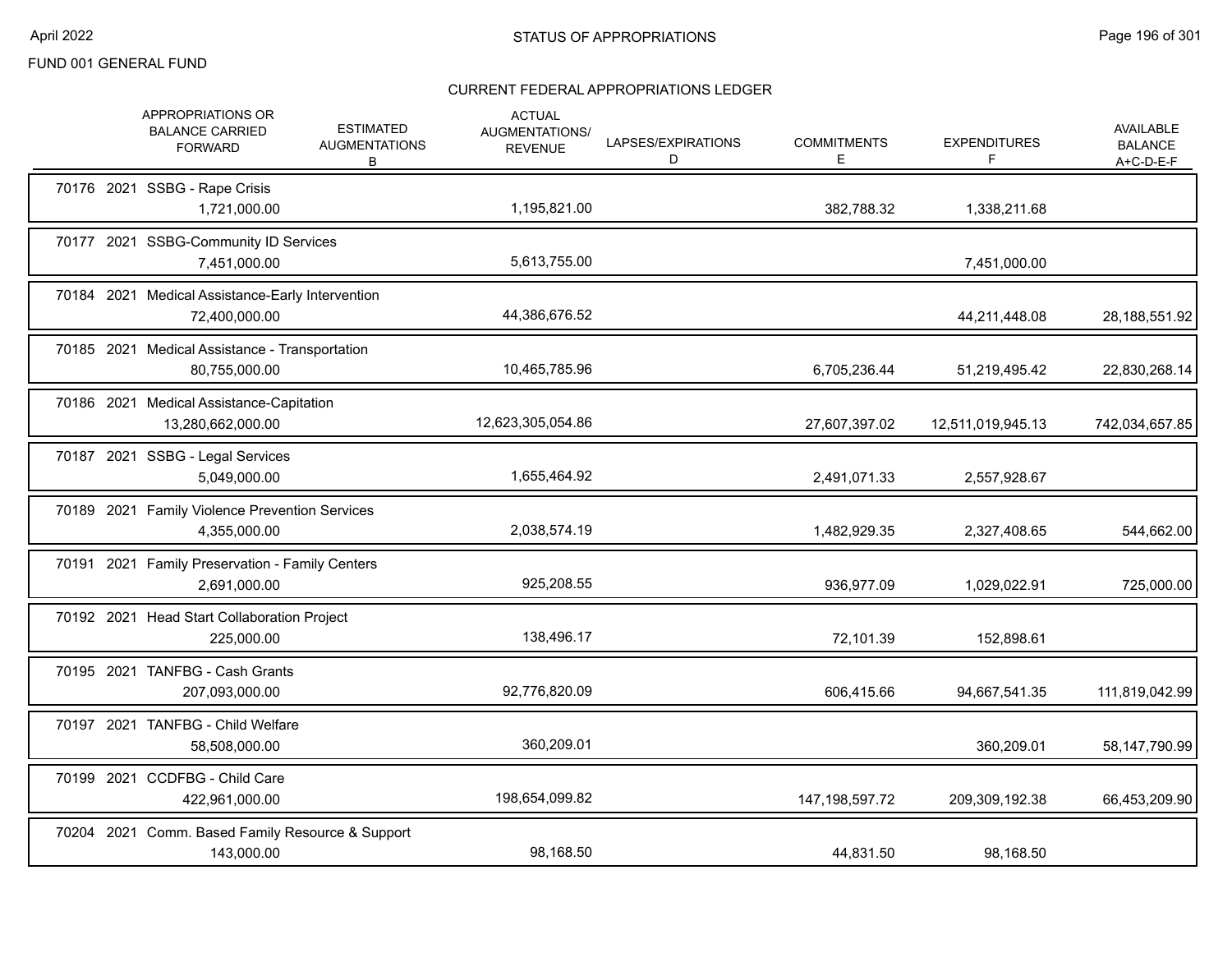|       | APPROPRIATIONS OR<br><b>BALANCE CARRIED</b><br><b>FORWARD</b>         | <b>ESTIMATED</b><br><b>AUGMENTATIONS</b><br>B | <b>ACTUAL</b><br>AUGMENTATIONS/<br><b>REVENUE</b> | LAPSES/EXPIRATIONS<br>D | <b>COMMITMENTS</b><br>E. | <b>EXPENDITURES</b><br>F | AVAILABLE<br><b>BALANCE</b><br>$A+C-D-E-F$ |
|-------|-----------------------------------------------------------------------|-----------------------------------------------|---------------------------------------------------|-------------------------|--------------------------|--------------------------|--------------------------------------------|
|       | 70527 2021 TANF - Alternatives to Abortion<br>1,000,000.00            |                                               | 750,058.00                                        |                         | 249,942.00               | 750,058.00               |                                            |
|       | 70578 2021 Medical Assistance - Trauma Centers (F)<br>9,637,000.00    |                                               |                                                   |                         |                          |                          | 9,637,000.00                               |
|       | 70600 2021 Medical Assistance Community ID Waiver<br>1,963,561,000.00 |                                               | 1,532,015,342.96                                  |                         |                          | 1,611,811,126.86         | 351,749,873.14                             |
|       | 70649 2021 Medical Assistance-Academic Medical Cntr<br>27,350,000.00  |                                               |                                                   |                         |                          | 19,349,769.22            | 8,000,230.78                               |
|       | 70661 2021 Title IV-B Family Centers<br>5,871,000.00                  |                                               | 1,418,266.68                                      |                         | 430,272.64               | 1,743,845.74             | 3,696,881.62                               |
|       | 70669 2021 Medical Astnc-Nurse Family Prtnrshp (F)<br>2,544,000.00    |                                               | 441,050.01                                        |                         |                          | 480,514.89               | 2,063,485.11                               |
|       | 70707 2021 Child Abuse Prevention and Treatment Act<br>12,500,000.00  |                                               | 860,762.99                                        |                         | 1,952,046.42             | 1,004,444.12             | 9,543,509.46                               |
|       | 70711 2021 MA-Autism Intervention and Services<br>28,953,000.00       |                                               | 22,663,132.22                                     |                         |                          | 24,162,017.61            | 4,790,982.39                               |
|       | 70718 2021 TITLE IV B Caseworker Visits<br>1,000,000.00               |                                               |                                                   |                         |                          |                          | 1,000,000.00                               |
|       | 70719 2021 TANF-Child Care Assistance<br>220,820,000.00               |                                               | 37,223,491.32                                     |                         | 119,365,683.04           | 48,618,204.98            | 52,836,111.98                              |
|       | 70720 2021 CCDFBG-Child Care Assistance<br>47,614,000.00              |                                               | 2,525,000.00                                      |                         |                          | 2,525,000.00             | 45,089,000.00                              |
| 70721 | 2021 SNAP-Child Care Assistance<br>3,093,000.00                       |                                               | 792,126.97                                        |                         | 107,676.03               | 885,900.97               | 2,099,423.00                               |
|       | 70729 2021 MA-Obstetric and Neonatal Services<br>7,438,000.00         |                                               | 176,822.61                                        |                         |                          | 7,412,718.47             | 25,281.53                                  |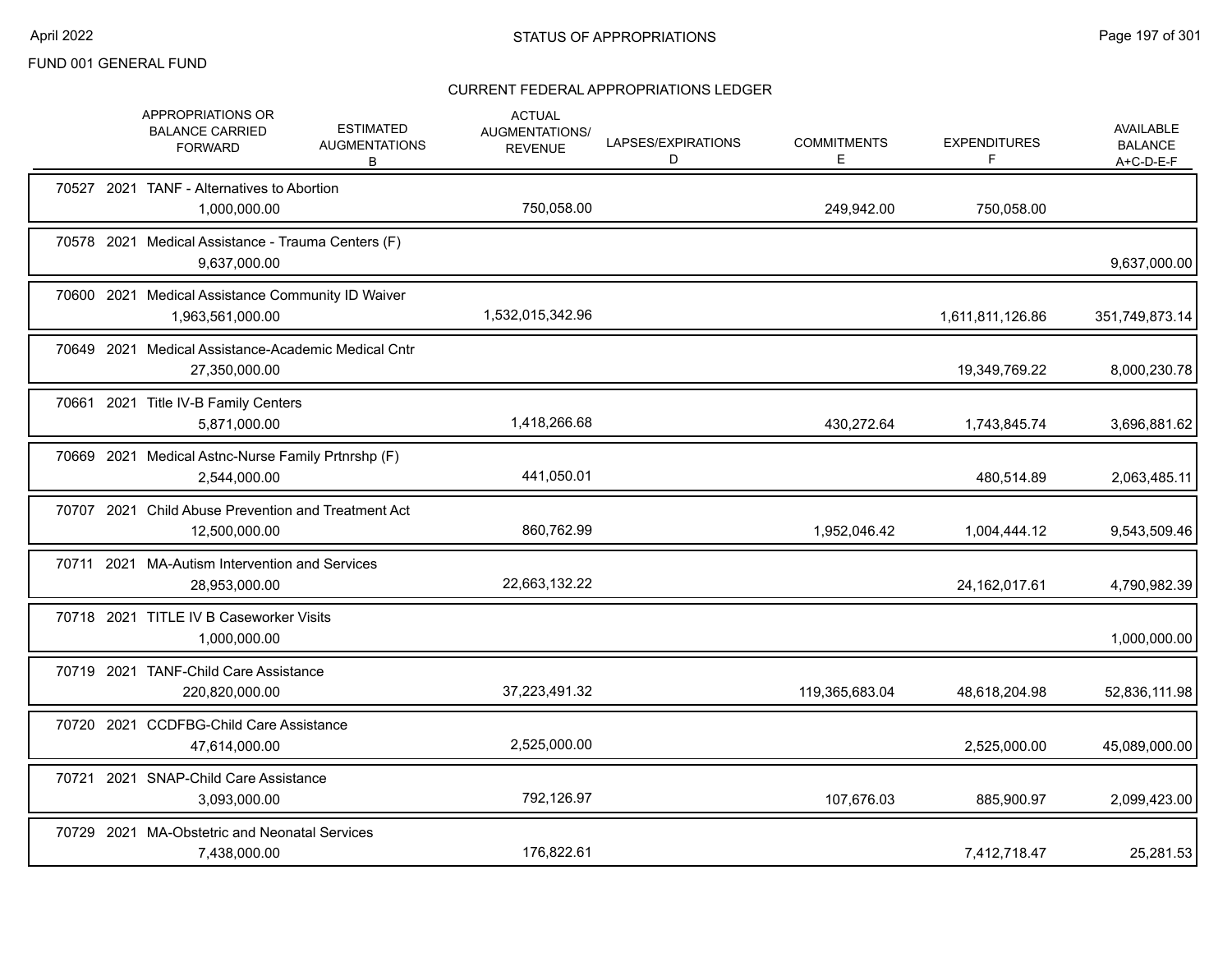#### CURRENT FEDERAL APPROPRIATIONS LEDGER

| <b>DA 40. Cinin Donominical</b> | 28,120,832,000.00                                                                                              | 23,451,178,865.08                                 |                         | 583,468,109.92          | 23,877,831,045.42        | 3,659,532,844.66                         |
|---------------------------------|----------------------------------------------------------------------------------------------------------------|---------------------------------------------------|-------------------------|-------------------------|--------------------------|------------------------------------------|
| <b>DEPT TOTAL</b>               |                                                                                                                |                                                   |                         |                         |                          |                                          |
|                                 | 77933 2021 ARRA - MA Health Information Technology<br>10,000,000.00                                            | 2,997,409.02                                      |                         |                         | 2,997,409.02             | 7,002,590.98                             |
|                                 | 71089 2021 Medical Assist - Community Healthchoices<br>6,481,347,000.00                                        | 5,576,605,010.86                                  |                         | 25,627,781.56           | 5,694,743,263.65         | 760,975,954.79                           |
|                                 | 71055 2021 Children's Health Insurance Program<br>237,906,000.00                                               | 159,994,663.35                                    |                         | 65,133,182.44           | 160,019,804.28           | 12,753,013.28                            |
|                                 | 71030 2021 Medical Assistance-Fee for Service<br>1,912,769,000.00                                              | 1,445,694,161.47                                  |                         | 22,728,702.85           | 1,648,009,734.66         | 242,030,562.49                           |
|                                 | 70977 2021 Childrens Justice Act<br>1,200,000.00                                                               | 13,880.42                                         |                         | 17,811.08               | 18,202.92                | 1,163,986.00                             |
|                                 | 70960 2021 MA - Long-Term Care Managed Care<br>193,815,000.00                                                  | 152,897,631.43                                    |                         |                         | 152,897,631.43           | 40,917,368.57                            |
|                                 | 70958 2021 Refugees/Persons Seeking Asylum-Soc Serv<br>14,758,000.00                                           | 4,601,610.56                                      |                         | 8,396,218.76            | 5,793,538.47             | 568,242.77                               |
|                                 | 70798 2021 MA- Workers with Disabilities<br>66,683,000.00                                                      | -15,278,622.12                                    |                         |                         |                          | 66,683,000.00                            |
|                                 | 70791 2021 MCHSBG - Early Childhood Home Visiting<br>16,300,000.00                                             | 8,606,139.00                                      |                         | 1,785,331.09            | 8,814,417.39             | 5,700,251.52                             |
|                                 | 70750 2021 Med Assist- Physician Practice Plans<br>11,159,000.00                                               | -53,547,339.40                                    |                         |                         | 8,452,464.42             | 2,706,535.58                             |
|                                 | 70748 2021 Med Assist - Critical Access Hospitals<br>18,098,000.00                                             |                                                   |                         |                         | 17,047,713.35            | 1,050,286.65                             |
|                                 | 70730 2021 MA-Hospital Based Burn Centers<br>4,940,000.00                                                      |                                                   |                         |                         |                          | 4,940,000.00                             |
|                                 | APPROPRIATIONS OR<br><b>ESTIMATED</b><br><b>BALANCE CARRIED</b><br><b>AUGMENTATIONS</b><br><b>FORWARD</b><br>В | <b>ACTUAL</b><br>AUGMENTATIONS/<br><b>REVENUE</b> | LAPSES/EXPIRATIONS<br>D | <b>COMMITMENTS</b><br>Е | <b>EXPENDITURES</b><br>F | AVAILABLE<br><b>BALANCE</b><br>A+C-D-E-F |

**BA 19 - State Department**

GENERAL GOVERNMENT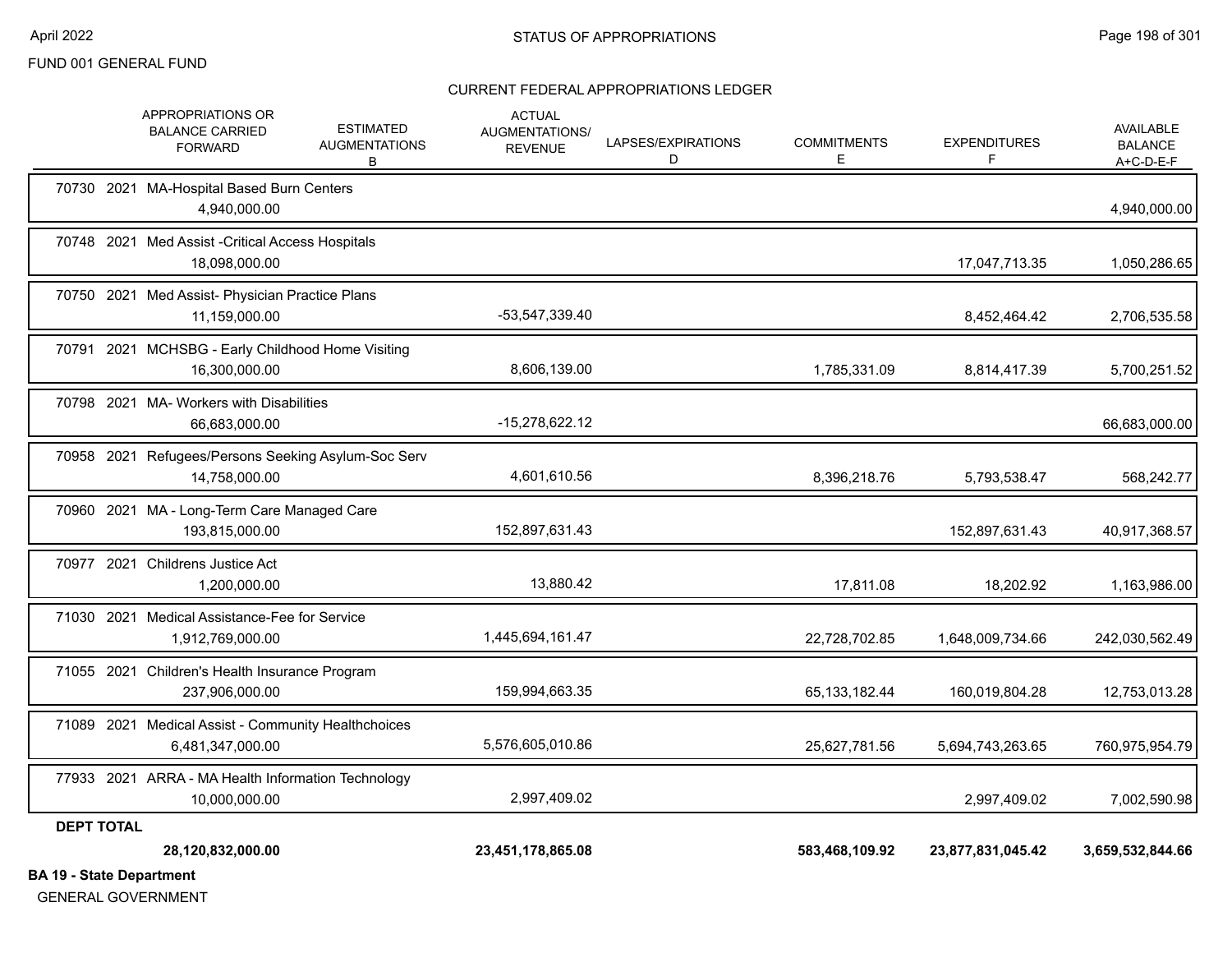|                               |                   | APPROPRIATIONS OR<br><b>BALANCE CARRIED</b><br><b>FORWARD</b>       | <b>ESTIMATED</b><br><b>AUGMENTATIONS</b><br>В | <b>ACTUAL</b><br><b>AUGMENTATIONS/</b><br><b>REVENUE</b> | LAPSES/EXPIRATIONS<br>D | <b>COMMITMENTS</b><br>E | <b>EXPENDITURES</b><br>F | AVAILABLE<br><b>BALANCE</b><br>$A+C-D-E-F$ |
|-------------------------------|-------------------|---------------------------------------------------------------------|-----------------------------------------------|----------------------------------------------------------|-------------------------|-------------------------|--------------------------|--------------------------------------------|
|                               |                   | 70490 2021 Federal Election Reform                                  |                                               |                                                          |                         |                         |                          |                                            |
|                               | <b>DEPT TOTAL</b> | 18,122,000.00                                                       |                                               | 787.793.07                                               |                         | 6,749,690.91            | 1,097,657.38             | 10,274,651.71                              |
|                               |                   | 18,122,000.00                                                       |                                               | 787,793.07                                               |                         | 6,749,690.91            | 1,097,657.38             | 10,274,651.71                              |
| <b>BA 20 - State Police</b>   |                   |                                                                     |                                               |                                                          |                         |                         |                          |                                            |
|                               |                   | <b>GENERAL GOVERNMENT</b>                                           |                                               |                                                          |                         |                         |                          |                                            |
|                               |                   | 70541 2021 Area Computer Crime<br>12,095,000.00                     |                                               | 1,425,106.17                                             |                         | 974,942.27              | 2,421,162.52             | 8,698,895.21                               |
|                               |                   | 71007 2021 Broadband Network Planning (F)<br>4,050,000.00           |                                               |                                                          |                         |                         |                          | 4,050,000.00                               |
|                               | <b>DEPT TOTAL</b> |                                                                     |                                               |                                                          |                         |                         |                          |                                            |
|                               |                   | 16,145,000.00                                                       |                                               | 1,425,106.17                                             |                         | 974,942.27              | 2,421,162.52             | 12,748,895.21                              |
| <b>BA 78 - Transportation</b> |                   | <b>GRANTS AND SUBSIDIES</b>                                         |                                               |                                                          |                         |                         |                          |                                            |
|                               |                   | 70356 2021 Surface Transportation Assist-Operating<br>15,000,000.00 |                                               | 3,703,606.00                                             |                         | 698,216.00              | 4,149,994.00             | 10,151,790.00                              |
|                               |                   | 70357 2021 Surface Transportation Assist -Capital<br>40,000,000.00  |                                               | 16,264,843.00                                            |                         | 18,290,787.00           | 19,425,839.00            | 2,283,374.00                               |
|                               |                   | 70358 2021 Sur Transp Assist-Operations & Planning<br>750,000.00    |                                               | 140,063.00                                               |                         | 460,755.00              | 248,498.00               | 40,747.00                                  |
|                               |                   | 70360 2021 TEA 21 - Access to Jobs<br>2,000,000.00                  |                                               | 451,813.00                                               |                         | 1,012,949.00            | 451,813.00               | 535,238.00                                 |
|                               |                   | 70361 2021 FTA-Capital Improvements<br>70,000,000.00                |                                               | 8,091,146.00                                             |                         | 45,766,942.37           | 8,181,976.00             | 16,051,081.63                              |
|                               |                   | 70362 2021 FTA Capital Improvement Grants<br>30,000,000.00          |                                               | 8,632,316.69                                             |                         | 13,626,913.40           | 9,315,292.69             | 7,057,793.91                               |
|                               |                   | 70752 2021 FTA-Hybrid MassTransit Vehicles<br>30,000,000.00         |                                               | 392,656.00                                               |                         | 3,566,878.61            | 503,744.47               | 25,929,376.92                              |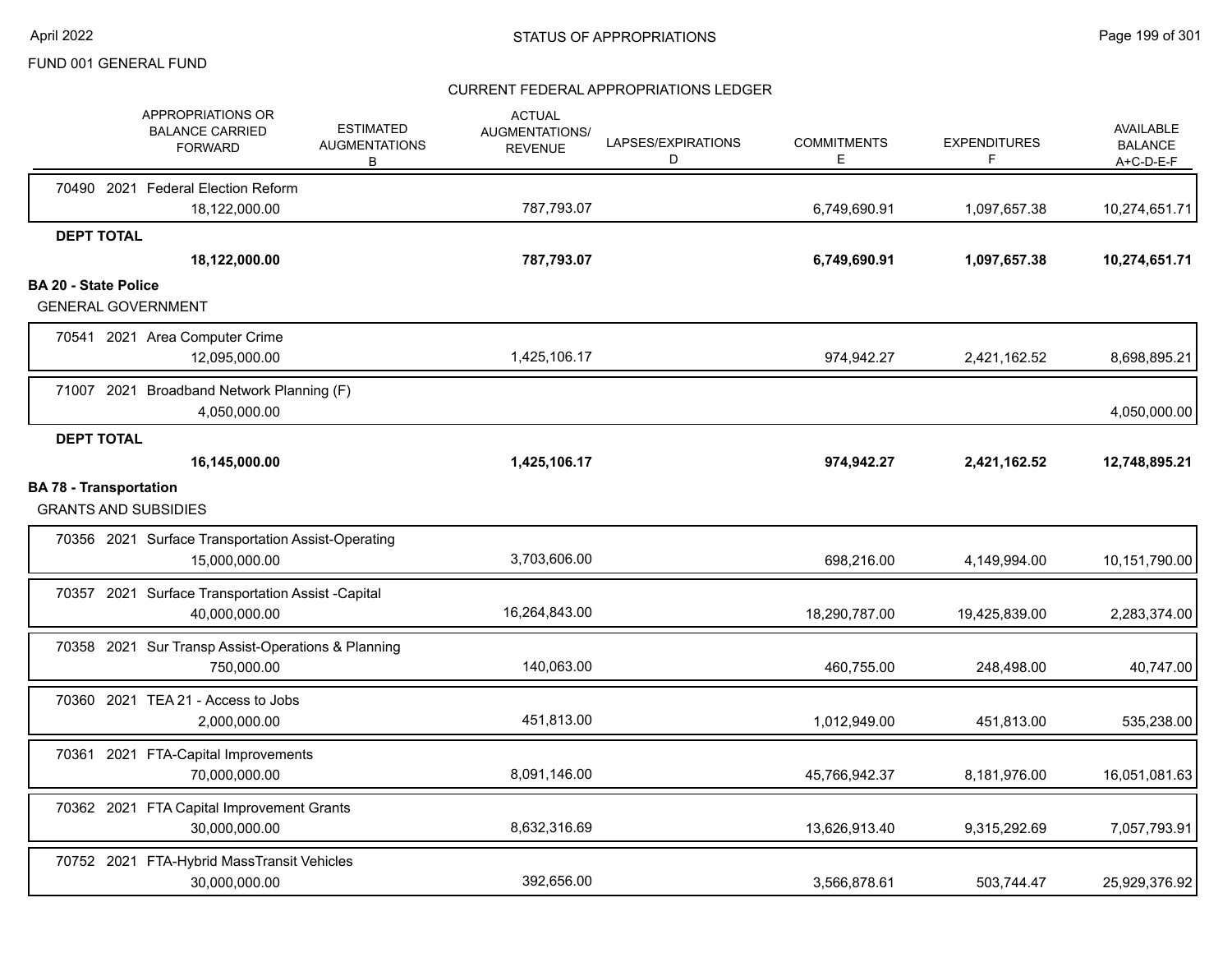|                                                           | <b>APPROPRIATIONS OR</b><br><b>BALANCE CARRIED</b><br><b>FORWARD</b> | <b>ESTIMATED</b><br><b>AUGMENTATIONS</b><br>В | <b>ACTUAL</b><br>AUGMENTATIONS/<br><b>REVENUE</b> | LAPSES/EXPIRATIONS<br>D | <b>COMMITMENTS</b><br>Е | <b>EXPENDITURES</b> | AVAILABLE<br><b>BALANCE</b><br>A+C-D-E-F |
|-----------------------------------------------------------|----------------------------------------------------------------------|-----------------------------------------------|---------------------------------------------------|-------------------------|-------------------------|---------------------|------------------------------------------|
| 71027                                                     | 2021 FTA-Safety Oversight                                            |                                               |                                                   |                         |                         |                     |                                          |
|                                                           | 3,000,000.00                                                         |                                               | 1,044,136.66                                      |                         | 358,745.42              | 1,049,877.86        | 1,591,376.72                             |
| 71112 2021                                                | FRA-State of Good Repair<br>15,000,000.00                            |                                               |                                                   |                         |                         |                     | 15,000,000.00                            |
| <b>DEPT TOTAL</b>                                         |                                                                      |                                               |                                                   |                         |                         |                     |                                          |
|                                                           | 205,750,000.00                                                       |                                               | 38,720,580.35                                     |                         | 83,782,186.80           | 43,327,035.02       | 78,640,778.18                            |
| <b>BA 51 - Supreme Court</b><br><b>GENERAL GOVERNMENT</b> |                                                                      |                                               |                                                   |                         |                         |                     |                                          |
|                                                           | 70654 2021 Court Improvement Project<br>1,130,000.00                 |                                               | 460,608.17                                        |                         |                         | 399,793.74          | 730,206.26                               |
|                                                           |                                                                      |                                               |                                                   |                         |                         |                     |                                          |
| 71068 2021                                                | Adult Drug Court Outcome Eval                                        |                                               |                                                   |                         |                         |                     |                                          |
|                                                           | 175,000.00                                                           |                                               | 175,000.00                                        |                         |                         |                     | 175,000.00                               |
| <b>DEPT TOTAL</b>                                         |                                                                      |                                               |                                                   |                         |                         |                     |                                          |
|                                                           | 1,305,000.00                                                         |                                               | 635,608.17                                        |                         |                         | 399,793.74          | 905,206.26                               |
| <b>LEDGER TOTAL</b>                                       |                                                                      |                                               |                                                   |                         |                         |                     |                                          |
|                                                           | 33,585,374,000.00                                                    |                                               | 25,910,322,332.17                                 |                         | 1,645,496,954.59        | 26,483,615,305.41   | 5,456,261,740.00                         |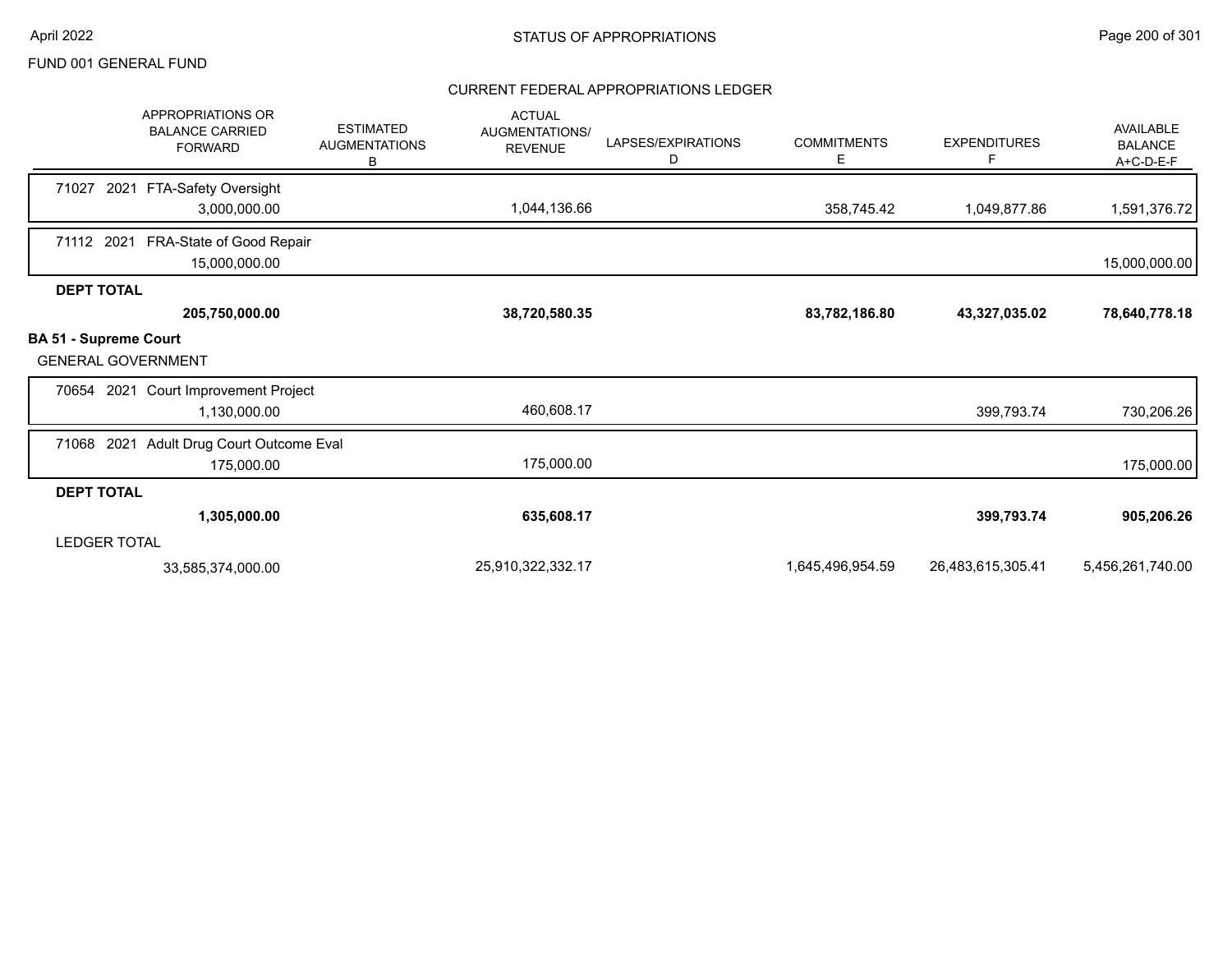#### CURRENT FEDERAL EXECUTIVE AUTHORIZATIONS LEDGER

|                                                               | <b>APPROPRIATIONS OR</b><br><b>ESTIMATED</b><br><b>BALANCE CARRIED</b><br><b>AUGMENTATIONS</b><br><b>FORWARD</b><br>B | <b>ACTUAL</b><br><b>AUGMENTATIONS/</b><br><b>REVENUE</b> | LAPSES/EXPIRATIONS<br>D | <b>COMMITMENTS</b><br>E | <b>EXPENDITURES</b><br>F | <b>AVAILABLE</b><br><b>BALANCE</b><br>$A+C-D-E-F$ |
|---------------------------------------------------------------|-----------------------------------------------------------------------------------------------------------------------|----------------------------------------------------------|-------------------------|-------------------------|--------------------------|---------------------------------------------------|
| <b>BA 81 - Executive Offices</b><br><b>GENERAL GOVERNMENT</b> |                                                                                                                       |                                                          |                         |                         |                          |                                                   |
|                                                               | 80492 2021 Children's Justice Act<br>400,000.00                                                                       | 67,860.23                                                |                         | 219,766.53              | 68,071.91                | 112,161.56                                        |
|                                                               | 80550 2021 PA JCMS Assessment Evaluation<br>200,000.00                                                                |                                                          |                         | 13,520.00               |                          | 186,480.00                                        |
|                                                               | 80569 2021 PA State Opioid Response (SOR)<br>35,305,000.00                                                            | 7,351,790.62                                             |                         | 6,261,800.10            | 8,875,285.43             | 20, 167, 914. 47                                  |
|                                                               | 80876 2021 PA Youth Survey-DDAP<br>75,000.00                                                                          |                                                          |                         | 75,000.00               |                          |                                                   |
|                                                               | 80888 2021 Substance Abuse Prevention DDAP<br>290,000.00                                                              | 49,945.63                                                |                         | 240,054.37              | 49,945.63                |                                                   |
|                                                               | 87301 2021 COVID-SFR Transfer to General Fund<br>3,841,000,000.00                                                     | 3,841,000,000.00                                         |                         |                         | 3,841,000,000.00         |                                                   |
|                                                               | 87302 2021 COVID-Trsfr EmergencyMedicalSrvcsOpFund<br>5,000,000.00                                                    | 5,000,000.00                                             |                         |                         | 5,000,000.00             |                                                   |
|                                                               | 87306 2021 COVID-SFR Pandemic Response<br>208,574,655.00                                                              | 208,574,655.00                                           |                         |                         |                          | 208,574,655.00                                    |
|                                                               | 87452 2021 COVID-SubstanceAbusePrevention&Treatment<br>173,000.00                                                     |                                                          |                         | 172,063.00              |                          | 937.00                                            |
| <b>GRANTS AND SUBSIDIES</b>                                   |                                                                                                                       |                                                          |                         |                         |                          |                                                   |
|                                                               | 87312 2021 COVID-SFR Pandemic Response PCCD<br>19,500,000.00                                                          | 19,500,000.00                                            |                         | 3,119,262.00            | 4,500,000.00             | 11,880,738.00                                     |
| <b>DEPT TOTAL</b>                                             |                                                                                                                       |                                                          |                         |                         |                          |                                                   |
| <b>BA 14 - Attorney General</b>                               | 4,110,517,655.00                                                                                                      | 4,081,544,251.48                                         |                         | 10,101,466.00           | 3,859,493,302.97         | 240,922,886.03                                    |

GENERAL GOVERNMENT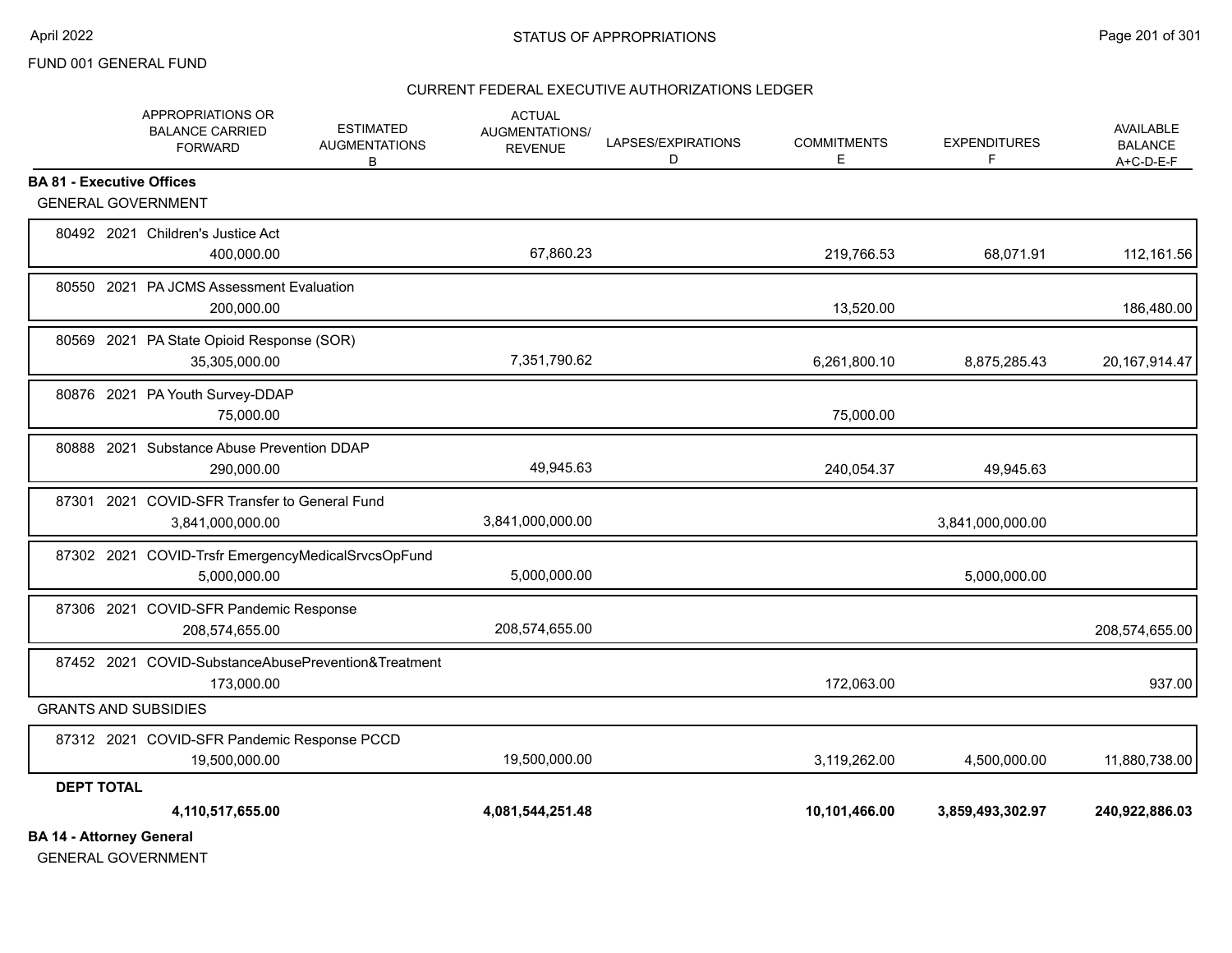|                            | APPROPRIATIONS OR<br><b>ESTIMATED</b><br><b>BALANCE CARRIED</b><br><b>AUGMENTATIONS</b><br><b>FORWARD</b><br>В | <b>ACTUAL</b><br>AUGMENTATIONS/<br><b>REVENUE</b> | LAPSES/EXPIRATIONS<br>D | <b>COMMITMENTS</b><br>Е | <b>EXPENDITURES</b><br>F | <b>AVAILABLE</b><br><b>BALANCE</b><br>$A+C-D-E-F$ |
|----------------------------|----------------------------------------------------------------------------------------------------------------|---------------------------------------------------|-------------------------|-------------------------|--------------------------|---------------------------------------------------|
|                            | 80587 2021 Project Safe Neighborhoods (F)<br>280,000.00                                                        | 163,306.05                                        |                         |                         | 163,306.05               | 116,693.95                                        |
|                            | 80599 2021 ProjectSafeNeighborhoods-SW Philadelphia<br>134,000.00                                              | 97,429.73                                         |                         |                         | 102,464.16               | 31,535.84                                         |
|                            | 82589 2021 COPS Anti-Heroin Task Force<br>1,500,000.00                                                         | 512,579.43                                        |                         |                         | 545,544.48               | 954,455.52                                        |
|                            | 82590 2021 COPS Anti-Methamphetamine Program<br>800,000.00                                                     | 236,821.62                                        |                         |                         | 461,160.64               | 338,839.36                                        |
| <b>DEPT TOTAL</b>          | 2,714,000.00                                                                                                   | 1,010,136.83                                      |                         |                         | 1,272,475.33             | 1,441,524.67                                      |
| BA 10 - Aging              | <b>GRANTS AND SUBSIDIES</b>                                                                                    |                                                   |                         |                         |                          |                                                   |
|                            | 80594 2021 Overdose Data to Action (F)<br>1,032,000.00                                                         | 331,603.00                                        |                         | 303,827.00              | 376,471.00               | 351,702.00                                        |
|                            | 80910 2021 State Opioid Response<br>57,000.00                                                                  | 8,411.68                                          |                         |                         | 9,652.15                 | 47,347.85                                         |
|                            | 87445 2021 COVID-CommunityVaccineEducation&Outreach<br>250,000.00                                              |                                                   |                         |                         |                          | 250,000.00                                        |
|                            | 87453 2021 COVID-PublicHealthWorkforceExpansnAging<br>4,321,000.00                                             |                                                   |                         |                         |                          | 4,321,000.00                                      |
|                            | 87650 2021 COVID-PFTA-Title III-Supportive Services<br>3,520,052.00                                            |                                                   |                         | 31,733.44               |                          | 3,488,318.56                                      |
| <b>DEPT TOTAL</b>          |                                                                                                                |                                                   |                         |                         |                          |                                                   |
|                            | 9,180,052.00                                                                                                   | 340,014.68                                        |                         | 335,560.44              | 386,123.15               | 8,458,368.41                                      |
| <b>BA 68 - Agriculture</b> | <b>GENERAL GOVERNMENT</b>                                                                                      |                                                   |                         |                         |                          |                                                   |
|                            | 80889 2021 Invasive Plant Suppression<br>56,000.00                                                             | 762.02                                            |                         |                         | 2,024.14                 | 53,975.86                                         |
|                            |                                                                                                                |                                                   |                         |                         |                          |                                                   |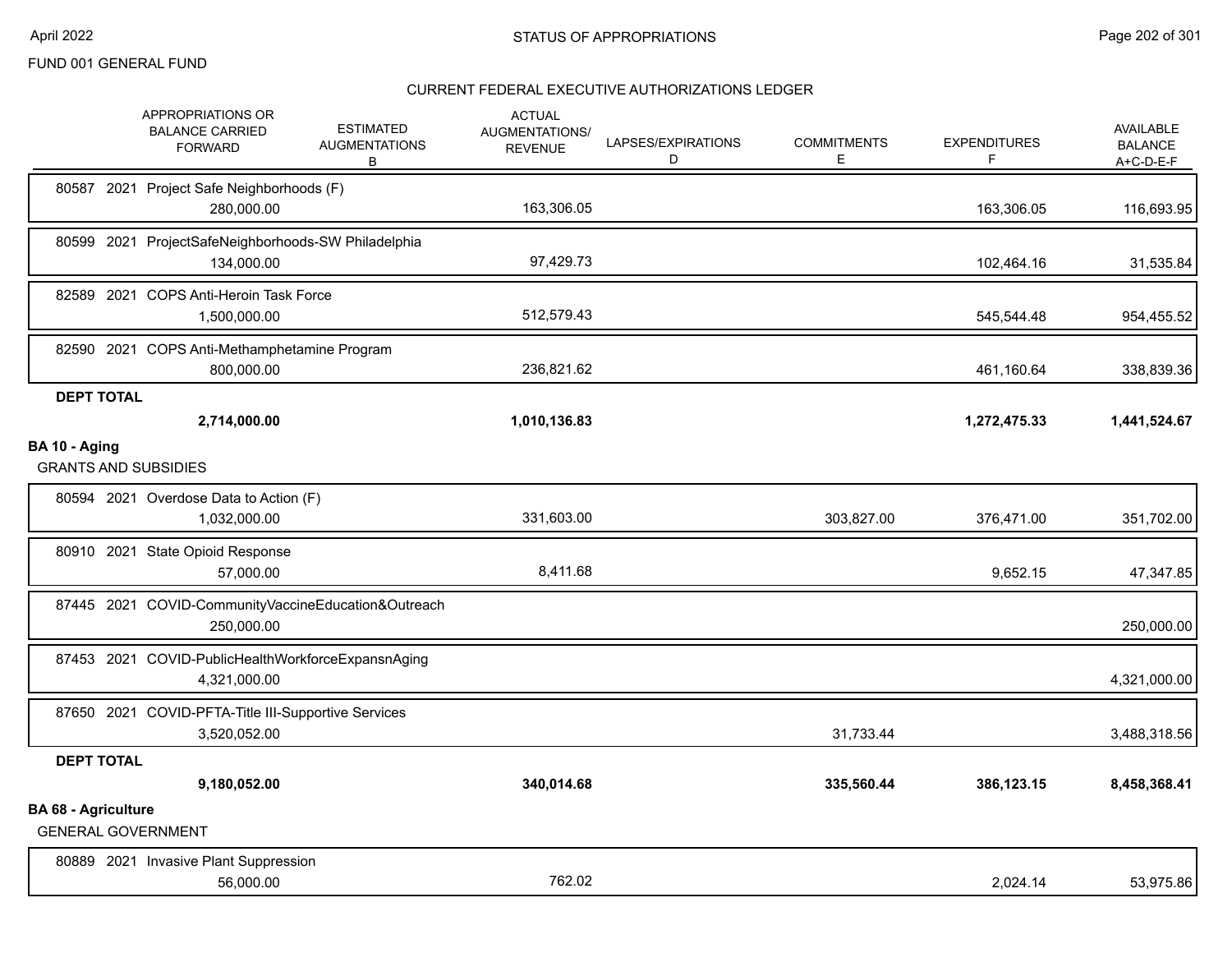|                   | APPROPRIATIONS OR<br><b>ESTIMATED</b><br><b>BALANCE CARRIED</b><br><b>AUGMENTATIONS</b><br><b>FORWARD</b><br>В | <b>ACTUAL</b><br>AUGMENTATIONS/<br><b>REVENUE</b> | LAPSES/EXPIRATIONS<br>D | <b>COMMITMENTS</b><br>Е | <b>EXPENDITURES</b><br>F | <b>AVAILABLE</b><br><b>BALANCE</b><br>$A+C-D-E-F$ |
|-------------------|----------------------------------------------------------------------------------------------------------------|---------------------------------------------------|-------------------------|-------------------------|--------------------------|---------------------------------------------------|
|                   | 80992 2021 Chesapeake Bay Pollution Abatement<br>3,118,000.00                                                  | 973,493.38                                        |                         | 1,187,080.62            | 973,493.38               | 957,426.00                                        |
|                   | 87440 2021 COVID-Epidemiology&LabSurveillance&Rspns<br>1,972,000.00                                            | 640,855.75                                        |                         | 190,366.25              | 745,475.35               | 1,036,158.40                                      |
|                   | 87646 2021 COVID-Emergency Food Assistance<br>4,068,249.00                                                     |                                                   |                         |                         |                          | 4,068,249.00                                      |
| <b>DEPT TOTAL</b> |                                                                                                                |                                                   |                         |                         |                          |                                                   |
|                   | 9,214,249.00                                                                                                   | 1,615,111.15                                      |                         | 1,377,446.87            | 1,720,992.87             | 6,115,809.26                                      |
|                   | <b>BA 24 - Community &amp; Economic Develop</b><br><b>GENERAL GOVERNMENT</b>                                   |                                                   |                         |                         |                          |                                                   |
|                   | 87656 2021 COVID-CommunityDevelopmntBlockGrantAdmin<br>600,000.00                                              | 300,526.20                                        |                         | 88,400.39               | 300,526.20               | 211,073.41                                        |
|                   | 87658 2021 COVID-Emergency Solutions Grant Admin<br>600,000.00                                                 | 346,779.24                                        |                         | 54,305.23               | 360,840.84               | 184,853.93                                        |
|                   | 87674 2021 COVID-CommunityServicesBlockGrantAdmin<br>300,000.00                                                | 118,211.06                                        |                         |                         | 123,607.72               | 176,392.28                                        |
|                   | 87678 2021 COVID-LowIncomeHomeEnergyAssistPrgmAdmin<br>1,650,722.00                                            | 200,462.01                                        |                         | 138,695.69              | 229,883.35               | 1,282,142.96                                      |
|                   | <b>GRANTS AND SUBSIDIES</b>                                                                                    |                                                   |                         |                         |                          |                                                   |
|                   | 87307 2021 COVID-SFR Pandemic Response<br>106,567,345.00                                                       | 106,567,345.00                                    |                         | 2,800,000.00            | 54,942,345.00            | 48,825,000.00                                     |
|                   | 87441 2021 COVID-CARES Vaccine Outreach<br>11,000,000.00                                                       | 2,891,082.01                                      |                         | 5,123,481.79            | 3,202,282.78             | 2,674,235.43                                      |
|                   | 87450 2021 COVID-Tourism Non-Comp<br>17,086,197.00                                                             |                                                   |                         |                         |                          | 17,086,197.00                                     |
|                   | 87486 2021 COVID-StateSmallBusinessCreditInitiative<br>267,838,132.00                                          |                                                   |                         |                         |                          | 267,838,132.00                                    |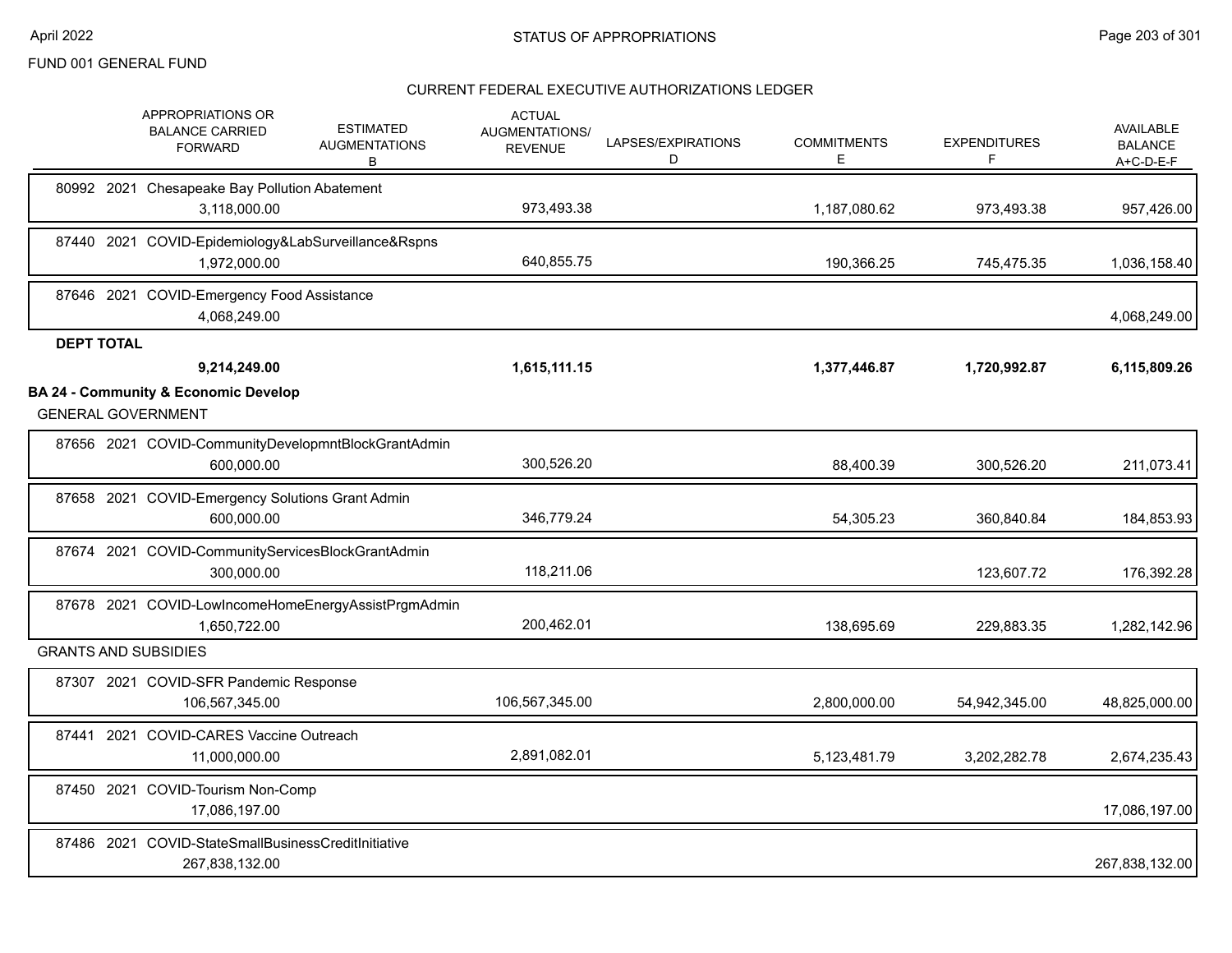|                            | APPROPRIATIONS OR<br><b>BALANCE CARRIED</b><br><b>FORWARD</b>     | <b>ESTIMATED</b><br><b>AUGMENTATIONS</b><br>В | <b>ACTUAL</b><br><b>AUGMENTATIONS/</b><br><b>REVENUE</b> | LAPSES/EXPIRATIONS<br>D | <b>COMMITMENTS</b><br>E | <b>EXPENDITURES</b><br>F | <b>AVAILABLE</b><br><b>BALANCE</b><br>$A+C-D-E-F$ |
|----------------------------|-------------------------------------------------------------------|-----------------------------------------------|----------------------------------------------------------|-------------------------|-------------------------|--------------------------|---------------------------------------------------|
| <b>DEPT TOTAL</b>          |                                                                   |                                               |                                                          |                         |                         |                          |                                                   |
|                            | 405,642,396.00                                                    |                                               | 110,424,405.52                                           |                         | 8,204,883.10            | 59, 159, 485.89          | 338,278,027.01                                    |
|                            | <b>BA 38 - Conservation &amp; Natural Resourc</b>                 |                                               |                                                          |                         |                         |                          |                                                   |
|                            | <b>GENERAL GOVERNMENT</b>                                         |                                               |                                                          |                         |                         |                          |                                                   |
|                            | 80591 2021 Chesapeake Bay Program<br>700,000.00                   |                                               |                                                          |                         |                         |                          | 700,000.00                                        |
|                            | 80848 2021 Wetlands Program Development<br>250,000.00             |                                               | 2,337.50                                                 |                         |                         | 2,337.50                 | 247,662.50                                        |
|                            | 80860 2021 PA Recreation Trails<br>8,500,000.00                   |                                               | 1,080.83                                                 |                         | 1,963,967.00            | 227,343.98               | 6,308,689.02                                      |
|                            | 80861 2021 Coastal Zone Management Special Projects<br>150,000.00 |                                               |                                                          |                         |                         |                          | 150,000.00                                        |
|                            | 82548 2021 Disaster Relief<br>8,000,000.00                        |                                               |                                                          |                         |                         |                          | 8,000,000.00                                      |
| <b>DEPT TOTAL</b>          | 17,600,000.00                                                     |                                               | 3,418.33                                                 |                         | 1,963,967.00            | 229,681.48               | 15,406,351.52                                     |
| <b>BA 11 - Corrections</b> |                                                                   |                                               |                                                          |                         |                         |                          |                                                   |
|                            | <b>GENERAL GOVERNMENT</b>                                         |                                               |                                                          |                         |                         |                          |                                                   |
|                            | 80556 2021 OVA Dialogue Program<br>27,000.00                      |                                               |                                                          |                         |                         |                          | 27,000.00                                         |
|                            | 80579 2021 OVA STOP GrantTraining&TechnicalAssistnc<br>51,000.00  |                                               | 9,346.88                                                 |                         | 3,887.60                | 12,840.63                | 34,271.77                                         |
|                            | 80580 2021 OVA TechnologicalUpgrades&TrainingGrant<br>54,000.00   |                                               | 38,641.00                                                |                         |                         | 38,641.00                | 15,359.00                                         |
|                            | 80584 2021 OVA TraumaInfrmdRetrofitng&JuvenilJustic<br>100,000.00 |                                               | 43,361.60                                                |                         |                         | 43,361.60                | 56,638.40                                         |
|                            | 80595 2021 SORNA Notifications<br>99,000.00                       |                                               | 74,390.29                                                |                         |                         | 74,390.29                | 24,609.71                                         |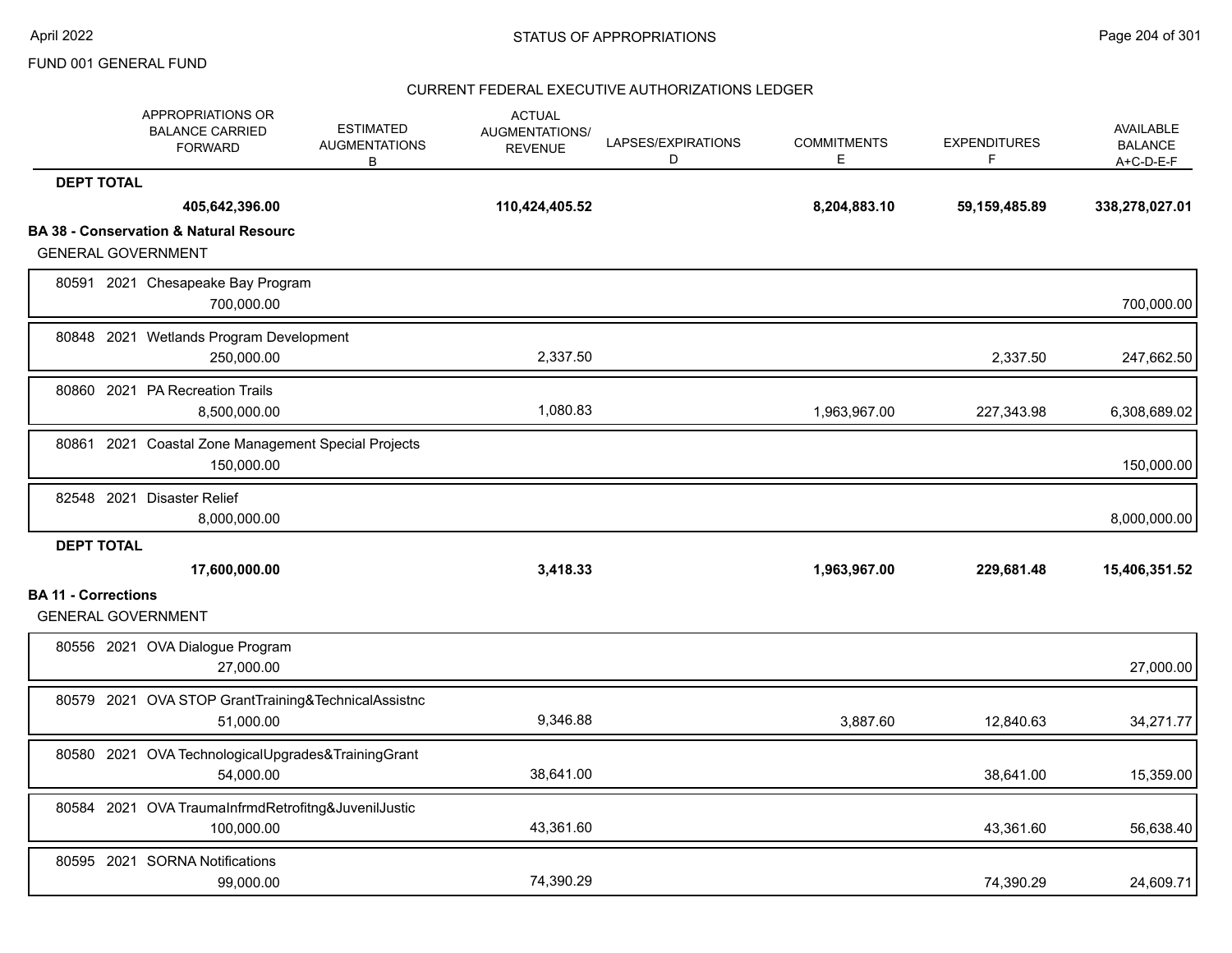|                                                       | APPROPRIATIONS OR<br><b>BALANCE CARRIED</b><br><b>FORWARD</b>     | <b>ESTIMATED</b><br><b>AUGMENTATIONS</b><br>В | <b>ACTUAL</b><br><b>AUGMENTATIONS/</b><br><b>REVENUE</b> | LAPSES/EXPIRATIONS<br>D | <b>COMMITMENTS</b><br>Е | <b>EXPENDITURES</b><br>F. | <b>AVAILABLE</b><br><b>BALANCE</b><br>$A+C-D-E-F$ |
|-------------------------------------------------------|-------------------------------------------------------------------|-----------------------------------------------|----------------------------------------------------------|-------------------------|-------------------------|---------------------------|---------------------------------------------------|
|                                                       | 80902 2021 OVA PostConvictionVictimsRights&Services<br>486,000.00 |                                               | 347,352.13                                               |                         |                         | 365,961.14                | 120,038.86                                        |
|                                                       | 80906 2021 SORNA Awareness Grant<br>110,000.00                    |                                               | 20,035.05                                                |                         | 688.50                  | 20,035.05                 | 89,276.45                                         |
|                                                       | 80911 2021 Addressing Sexual Exploitation<br>96,000.00            |                                               |                                                          |                         |                         |                           | 96,000.00                                         |
| <b>INSTITUTIONAL</b>                                  |                                                                   |                                               |                                                          |                         |                         |                           |                                                   |
|                                                       | 80419 2021 RSAT-State Incarcerated Individuals<br>465,000.00      |                                               | 254,725.97                                               |                         | 56,825.00               | 267, 187. 77              | 140,987.23                                        |
|                                                       | 80572 2021 PA State Opioid Response (SOR)<br>9,700,000.00         |                                               | 3,414,701.43                                             |                         | 1,543,513.56            | 4,764,688.20              | 3,391,798.24                                      |
|                                                       | 80880 2021 SABG-Drug & Alcohol Programs<br>1,965,000.00           |                                               | 1,965,000.00                                             |                         |                         | 1,965,000.00              |                                                   |
| <b>DEPT TOTAL</b>                                     |                                                                   |                                               |                                                          |                         |                         |                           |                                                   |
|                                                       | 13,153,000.00                                                     |                                               | 6,167,554.35                                             |                         | 1,604,914.66            | 7,552,105.68              | 3,995,979.66                                      |
| <b>GENERAL GOVERNMENT</b>                             | <b>BA 74 - Drug and Alcohol Programs</b>                          |                                               |                                                          |                         |                         |                           |                                                   |
|                                                       | 87406 2021 COVID-SABG Administration & Operation<br>724,000.00    |                                               |                                                          |                         |                         | 1,842.91                  | 722,157.09                                        |
| <b>GRANTS AND SUBSIDIES</b>                           |                                                                   |                                               |                                                          |                         |                         |                           |                                                   |
|                                                       | 87407 2021 COVID-SABG-Drug & Alcohol Services<br>1,470,000.00     |                                               |                                                          |                         |                         |                           | 1,470,000.00                                      |
| <b>DEPT TOTAL</b>                                     |                                                                   |                                               |                                                          |                         |                         |                           |                                                   |
|                                                       | 2,194,000.00                                                      |                                               |                                                          |                         |                         | 1,842.91                  | 2,192,157.09                                      |
| <b>BA 16 - Education</b><br><b>GENERAL GOVERNMENT</b> |                                                                   |                                               |                                                          |                         |                         |                           |                                                   |
|                                                       | 80399 2021 Refugee School Impact Development (F)<br>850,000.00    |                                               | 206.525.98                                               |                         | 57.38                   | 210,394.86                | 639,547.76                                        |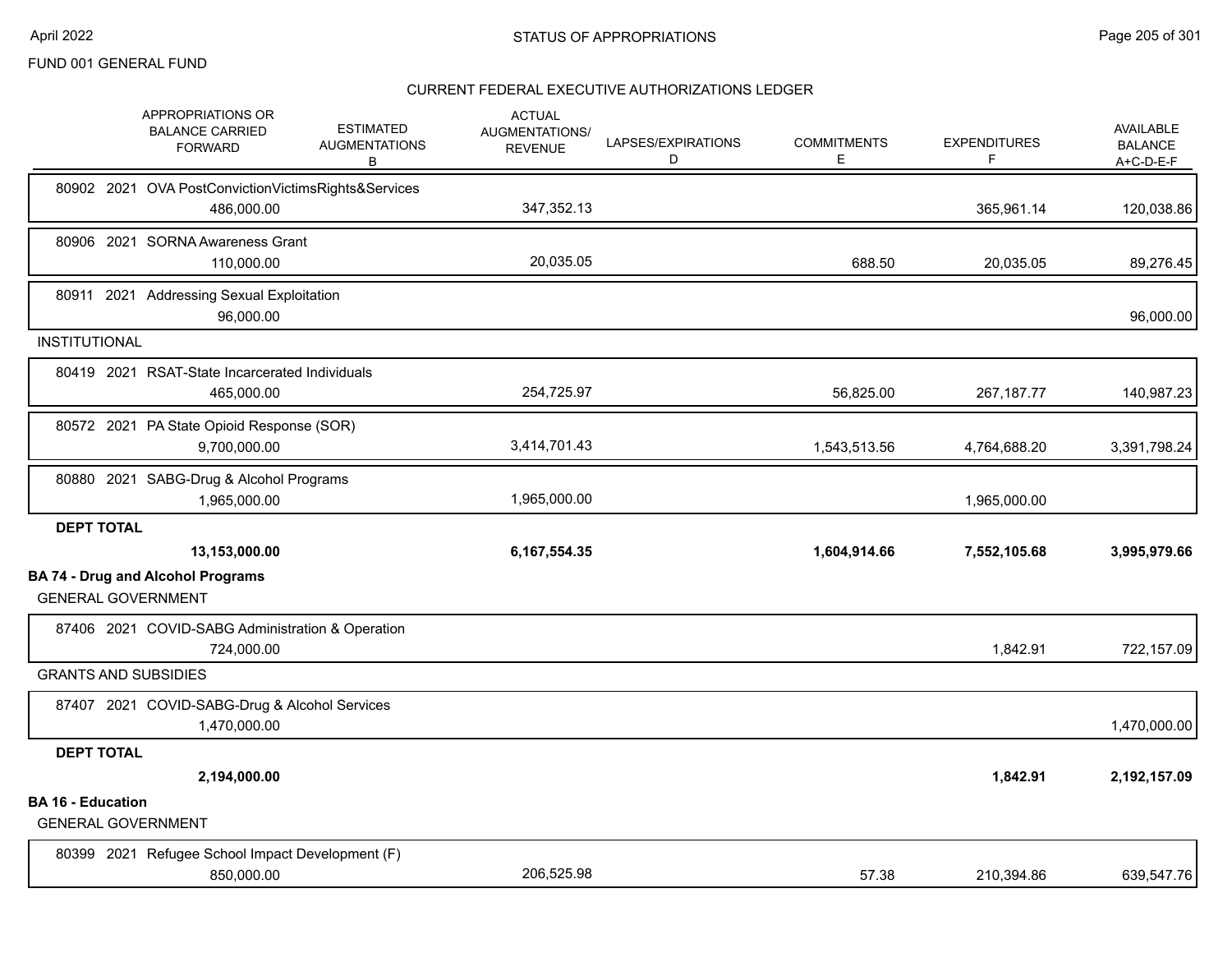|                   | APPROPRIATIONS OR<br><b>BALANCE CARRIED</b><br><b>FORWARD</b>              | <b>ESTIMATED</b><br><b>AUGMENTATIONS</b><br>В | <b>ACTUAL</b><br>AUGMENTATIONS/<br><b>REVENUE</b> | LAPSES/EXPIRATIONS<br>D | <b>COMMITMENTS</b><br>E | <b>EXPENDITURES</b><br>F | <b>AVAILABLE</b><br><b>BALANCE</b><br>$A+C-D-E-F$ |
|-------------------|----------------------------------------------------------------------------|-----------------------------------------------|---------------------------------------------------|-------------------------|-------------------------|--------------------------|---------------------------------------------------|
|                   | 87426 2021 COVID-Homeless Children & Youth<br>32,749,000.00                |                                               |                                                   |                         | 1,388,095.00            |                          | 31,360,905.00                                     |
|                   | 87666 2021 COVID-LSTA-LibraryDevelpmntEmrgncyRelief<br>4,786,000.00        |                                               | 225,839.26                                        |                         | 2,186,092.13            | 294,526.38               | 2,305,381.49                                      |
|                   | <b>GRANTS AND SUBSIDIES</b>                                                |                                               |                                                   |                         |                         |                          |                                                   |
|                   | 80027 2021 TANFBG - Teen Parenting Education<br>13,784,000.00              |                                               | 4,895,287.45                                      |                         | 8,386,590.85            | 5,347,982.70             | 49,426.45                                         |
|                   | 87309 2021 COVID-SFR Pandemic Response<br>18,375,000.00                    |                                               | 18,375,000.00                                     |                         |                         |                          | 18,375,000.00                                     |
|                   | 87444 2021 COVID-Food & Nutrition P-EBT Admin<br>1,156,000.00              |                                               | 1,154,312.96                                      |                         |                         | 1,154,312.96             | 1,687.04                                          |
|                   | 87492 2021 COVID-GovnrEmrgncyEducReliefNonPblcSchls<br>152,742,000.00      |                                               |                                                   |                         |                         |                          | 152,742,000.00                                    |
|                   | 87667 2021 COVID-Food & Nutrition Emergency Relief<br>34,039,000.00        |                                               |                                                   |                         |                         | 33,904,877.85            | 134,122.15                                        |
|                   | 87669 2021 COVID-ESSER-SEA Administration<br>14,000,000.00                 |                                               | 528,427.83                                        |                         | 1,433,450.00            | 581,916.04               | 11,984,633.96                                     |
|                   | 87670 2021 COVID-ESSER-SEA<br>485,696,000.00                               |                                               | 18,943,459.30                                     |                         | 345,597,484.70          | 18,943,459.30            | 121,155,056.00                                    |
|                   | 87671 2021 COVID-ESSER-LEA<br>4,500,814,000.00                             |                                               | 279,387,691.95                                    |                         | 4,084,370,322.29        | 281,277,395.71           | 135,166,282.00                                    |
| <b>DEPT TOTAL</b> |                                                                            |                                               |                                                   |                         |                         |                          |                                                   |
|                   | 5,258,991,000.00                                                           |                                               | 323,716,544.73                                    |                         | 4,443,362,092.35        | 341,714,865.80           | 473,914,041.85                                    |
|                   | <b>BA 31 - PA Emergency Management Agency</b><br><b>GENERAL GOVERNMENT</b> |                                               |                                                   |                         |                         |                          |                                                   |
|                   | 82284 2021 Domestic Preparedness - First Responders<br>100,000,000.00      |                                               | 12,441,280.51                                     |                         | 1,491,571.11            | 13,648,448.59            | 84,859,980.30                                     |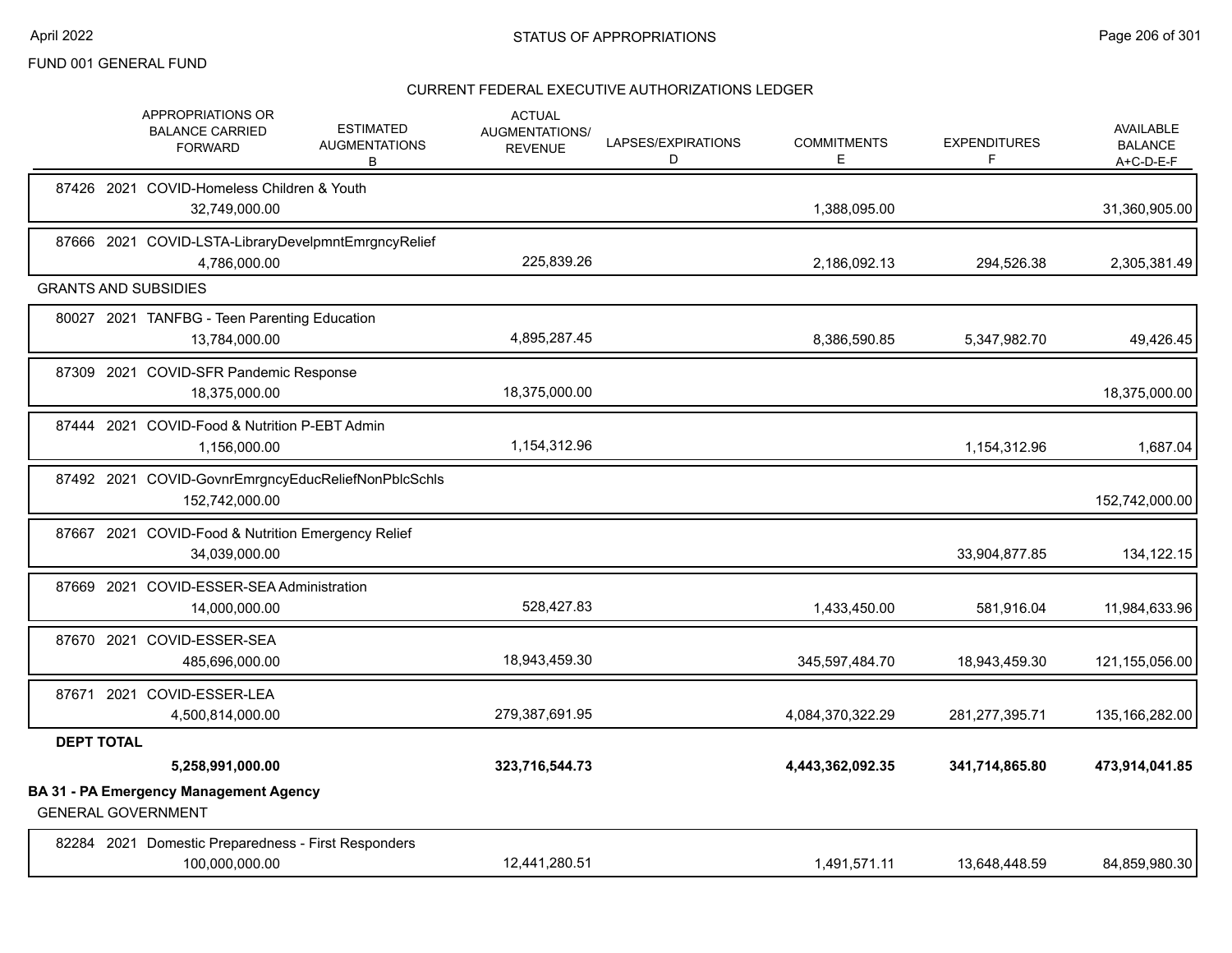|                   | APPROPRIATIONS OR<br><b>BALANCE CARRIED</b><br><b>FORWARD</b>        | <b>ESTIMATED</b><br><b>AUGMENTATIONS</b><br>В | <b>ACTUAL</b><br>AUGMENTATIONS/<br><b>REVENUE</b> | LAPSES/EXPIRATIONS<br>D | <b>COMMITMENTS</b><br>Е | <b>EXPENDITURES</b><br>F. | AVAILABLE<br><b>BALANCE</b><br>A+C-D-E-F |
|-------------------|----------------------------------------------------------------------|-----------------------------------------------|---------------------------------------------------|-------------------------|-------------------------|---------------------------|------------------------------------------|
|                   | 82588 2021 Next Generation 911 (F)<br>4,000,000.00                   |                                               | 2,766,737.00                                      |                         |                         | 2,766,737.00              | 1,233,263.00                             |
|                   | 82873 2021 Firefighters Assistance Program<br>500,000.00             |                                               |                                                   |                         |                         | 266,637.18                | 233,362.82                               |
|                   | <b>GRANTS AND SUBSIDIES</b>                                          |                                               |                                                   |                         |                         |                           |                                          |
|                   | 82545 2021 SCDBG - Disaster Recovery<br>4,450,000.00                 |                                               |                                                   |                         | 49,895.00               |                           | 4,400,105.00                             |
|                   | 82887 2021 Disaster Relief (F)<br>60,000,000.00                      |                                               | 4,185,900.56                                      |                         | 41,676,896.62           | 4,210,933.57              | 14, 112, 169.81                          |
|                   | 82894 2021 EmergencyFederalLawEnforcementAssistance<br>3,547,000.00  |                                               | 3,544,470.22                                      |                         |                         | 3,539,285.05              | 7,714.95                                 |
|                   | 82899 2021 Hazard Mitigation<br>10,000,000.00                        |                                               | 3,185,149.79                                      |                         | 5,986,992.87            | 3,188,036.37              | 824,970.76                               |
|                   | 87374 2021 COVID-SFR EMS Recovery Grant Program<br>25,000,000.00     |                                               | 25,000,000.00                                     |                         |                         |                           | 25,000,000.00                            |
|                   | 87602 2021 COVID-PA Disaster Relief (F)<br>337,240,000.00            |                                               | 110,472,978.41                                    |                         | 35,775,076.63           | 121,357,722.88            | 180, 107, 200. 49                        |
| <b>DEPT TOTAL</b> | 544,737,000.00                                                       |                                               | 161,596,516.49                                    |                         | 84,980,432.23           | 148,977,800.64            | 310,778,767.13                           |
|                   | <b>BA 35 - Environmental Protection</b><br><b>GENERAL GOVERNMENT</b> |                                               |                                                   |                         |                         |                           |                                          |
|                   | 80119 2021 Technical Assistance To Small Systems<br>1,750,000.00     |                                               | 260,771.40                                        |                         | 77,539.19               | 418,931.68                | 1,253,529.13                             |
|                   | 80120 2021 Assistance to State Program<br>7,000,000.00               |                                               | 1,814,780.74                                      |                         | 17,574.99               | 2,263,549.87              | 4,718,875.14                             |
| 80121             | 2021 Local Assistance & Source Wtr Protection<br>8,500,000.00        |                                               | 1,598,428.71                                      |                         | 541,636.52              | 1,648,405.71              | 6,309,957.77                             |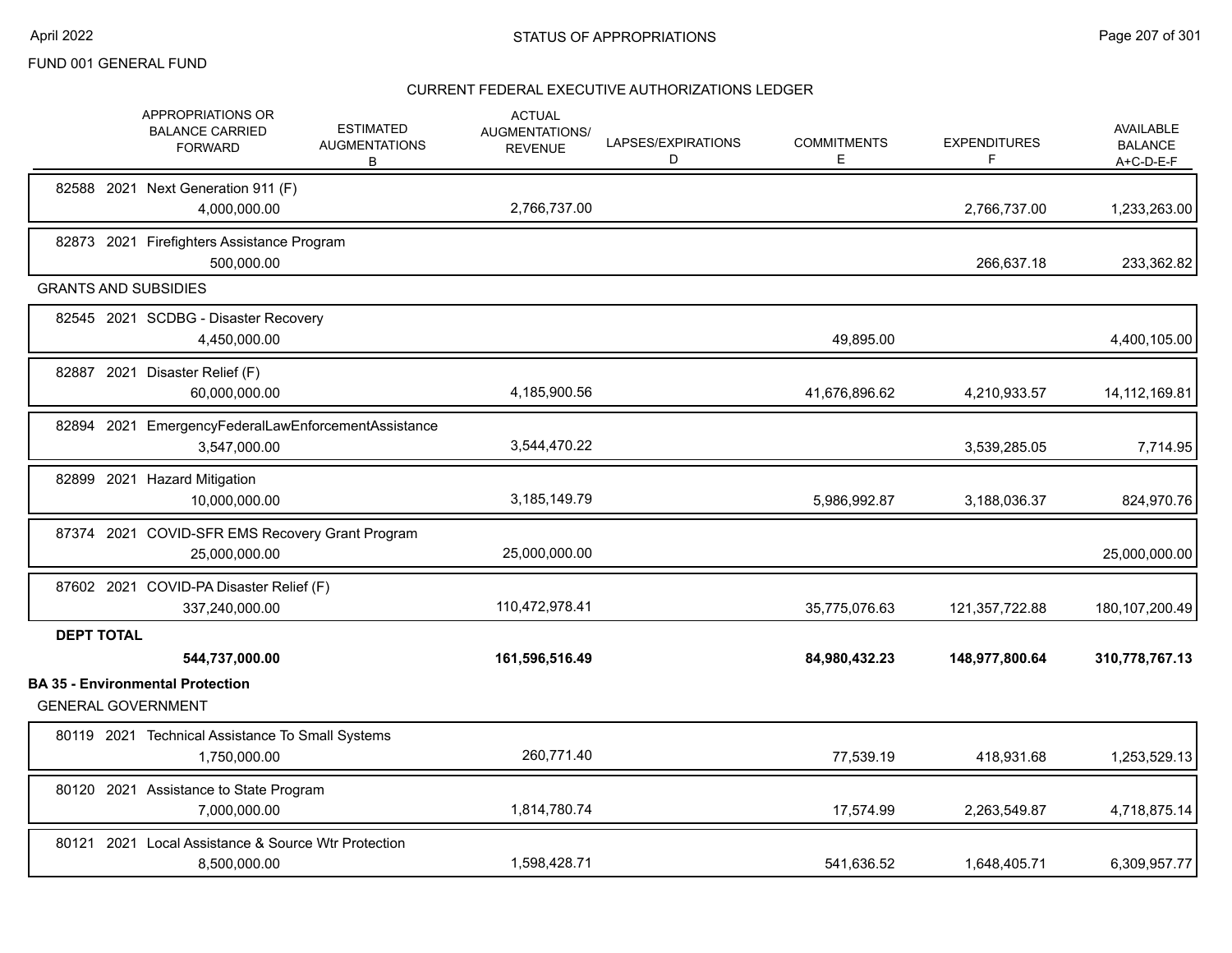|                                             | APPROPRIATIONS OR<br><b>BALANCE CARRIED</b><br><b>FORWARD</b>       | <b>ESTIMATED</b><br><b>AUGMENTATIONS</b><br>В | <b>ACTUAL</b><br>AUGMENTATIONS/<br><b>REVENUE</b> | LAPSES/EXPIRATIONS<br>D | <b>COMMITMENTS</b><br>E | <b>EXPENDITURES</b><br>F | <b>AVAILABLE</b><br><b>BALANCE</b><br>A+C-D-E-F |
|---------------------------------------------|---------------------------------------------------------------------|-----------------------------------------------|---------------------------------------------------|-------------------------|-------------------------|--------------------------|-------------------------------------------------|
|                                             | 80212 2021 Homeland Security Initiative<br>1,000,000.00             |                                               | 720,336.17                                        |                         | 640.00                  | 336,358.26               | 663,001.74                                      |
|                                             | 80546 2021 Zika Vector Control Response<br>37,000.00                |                                               |                                                   |                         | 4,854.84                | 7,405.33                 | 24,739.83                                       |
|                                             | 80995 2021 HazardousMaterialsEmergencyPreparedness<br>55,000.00     |                                               |                                                   |                         |                         | 3,777.03                 | 51,222.97                                       |
|                                             | 82122 2021 Abandoned Mine Reclamation<br>100,000,000.00             |                                               | 31,434,191.25                                     |                         | 23,626,769.30           | 25,447,530.69            | 50,925,700.01                                   |
| <b>DEPT TOTAL</b>                           |                                                                     |                                               |                                                   |                         |                         |                          |                                                 |
|                                             | 118,342,000.00                                                      |                                               | 35,828,508.27                                     |                         | 24,269,014.84           | 30,125,958.57            | 63,947,026.59                                   |
| BA 67 - Health<br><b>GENERAL GOVERNMENT</b> |                                                                     |                                               |                                                   |                         |                         |                          |                                                 |
|                                             | 80407 2021 Learning Management System (F)<br>42,000.00              |                                               |                                                   |                         |                         |                          | 42,000.00                                       |
|                                             | 80558 2021 State Opioid Response Programs<br>4,533,000.00           |                                               | 499,113.77                                        |                         | 950,783.08              | 508,388.38               | 3,073,828.54                                    |
|                                             | 80576 2021 VehicularSafetyAssessment&OutreachProgrm<br>165,000.00   |                                               | 46,257.68                                         |                         | 66,352.03               | 94,795.17                | 3,852.80                                        |
|                                             | 80837 2021 SABG-DDAP Support Services<br>120,000.00                 |                                               | 94,936.54                                         |                         |                         | 99,008.47                | 20,991.53                                       |
|                                             | 82155 2021 Public Hlth Emgcy Preparedness& Respnse<br>54,680,000.00 |                                               | 14,012,855.41                                     |                         | 6,063,628.04            | 15,864,822.48            | 32,751,549.48                                   |
|                                             | 87435 2021 COVID-Strengthening STD Prvntn & Control<br>4,186,000.00 |                                               | 2,472.28                                          |                         | 32,267.50               | 8,724.40                 | 4,145,008.10                                    |
| 87446 2021                                  | COVID-BehavorlRiskFactrSurveillanceSystm<br>313,000.00              |                                               |                                                   |                         |                         |                          | 313,000.00                                      |
|                                             | 87456 2021 COVID-FEMA Public Assistance<br>7,555,555.00             |                                               |                                                   |                         | 5,970,000.00            |                          | 1,585,555.00                                    |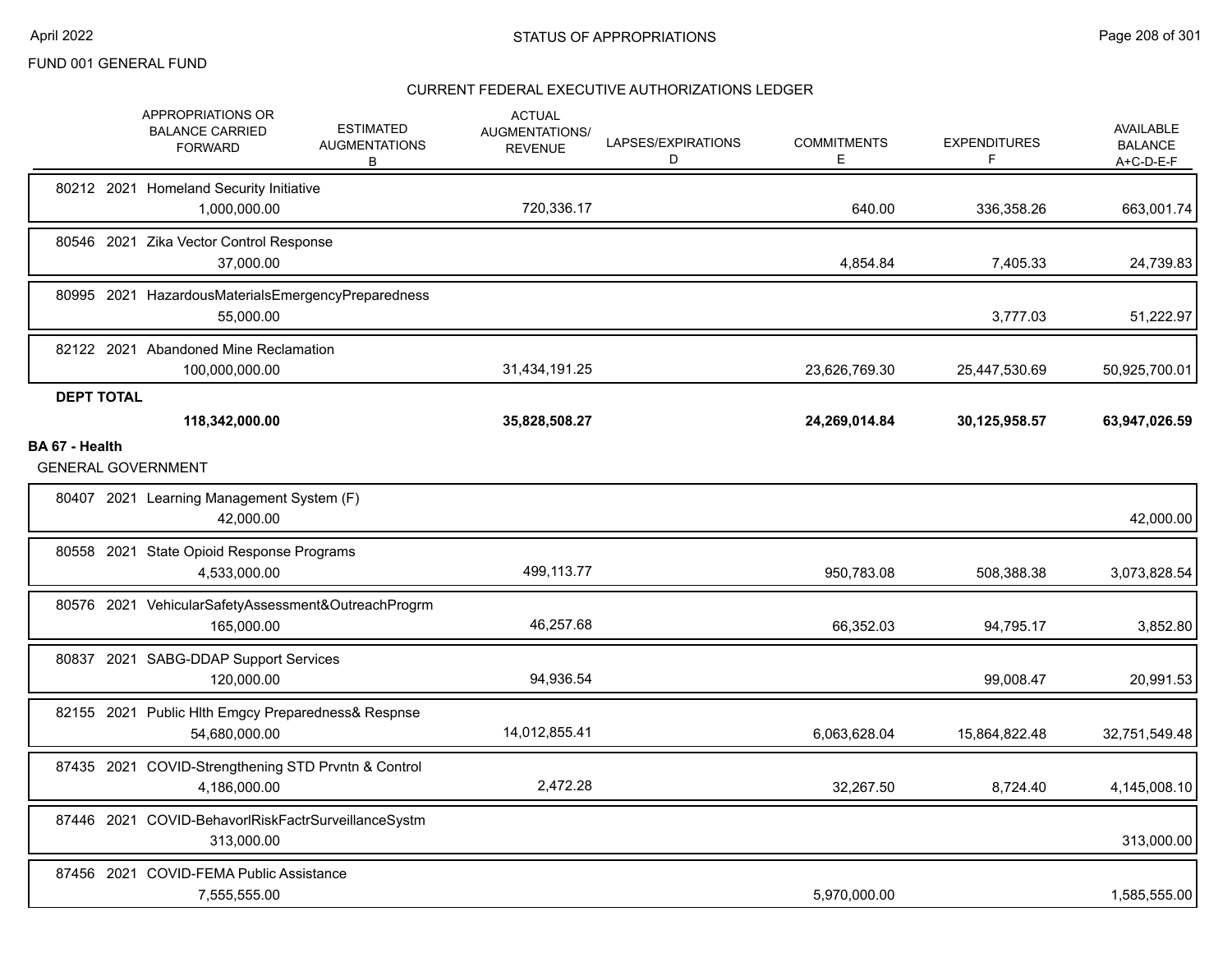#### CURRENT FEDERAL EXECUTIVE AUTHORIZATIONS LEDGER

|                                     | APPROPRIATIONS OR<br><b>BALANCE CARRIED</b><br><b>FORWARD</b>                | <b>ESTIMATED</b><br><b>AUGMENTATIONS</b><br>В | <b>ACTUAL</b><br>AUGMENTATIONS/<br><b>REVENUE</b> | LAPSES/EXPIRATIONS<br>D | <b>COMMITMENTS</b><br>E | <b>EXPENDITURES</b><br>F | <b>AVAILABLE</b><br><b>BALANCE</b><br>$A+C-D-E-F$ |
|-------------------------------------|------------------------------------------------------------------------------|-----------------------------------------------|---------------------------------------------------|-------------------------|-------------------------|--------------------------|---------------------------------------------------|
|                                     | 87604 2021 COVID-PublicHealthEmergPrepare/Response<br>1,000,000.00           |                                               | 293,420.18                                        |                         |                         | 359,201.39               | 640,798.61                                        |
|                                     | 87645 2021 COVID-Public Assistance<br>106,500,000.00                         |                                               | 21,713.75                                         |                         | 85,131,996.43           | 3,362,862.18             | 18,005,141.39                                     |
|                                     | 87664 2021 COVID-EpidemlgyLaboratrySurveilInceRespn<br>76,341,000.00         |                                               | 8,896,685.70                                      |                         | 11,727.50               | 9,174,102.91             | 67, 155, 169.59                                   |
|                                     | 87689 2021 COVID-Medicare-HIthSrvcAgncyCertificaton<br>1,495,000.00          |                                               | 267,580.00                                        |                         |                         | 423,571.00               | 1,071,429.00                                      |
|                                     | 87690 2021 COVID-Medicaid Certification<br>1,641,000.00                      |                                               | 194,028.03                                        |                         |                         | 306,073.40               | 1,334,926.60                                      |
|                                     | 87691 2021 COVID-Disease Control Immunization<br>2,000,000.00                |                                               | 803,321.48                                        |                         |                         | 836,760.73               | 1,163,239.27                                      |
|                                     | <b>GRANTS AND SUBSIDIES</b>                                                  |                                               |                                                   |                         |                         |                          |                                                   |
|                                     | 87455 2021 COVID-Traumatic Brain Injury<br>87,000.00                         |                                               |                                                   |                         |                         |                          | 87,000.00                                         |
|                                     | 87653 2021 COVID-Screening Newborns<br>240,000.00                            |                                               | 27,839.05                                         |                         |                         | 27,839.05                | 212,160.95                                        |
| <b>DEPT TOTAL</b>                   | 260,898,555.00                                                               |                                               | 25,160,223.87                                     |                         | 98,226,754.58           | 31,066,149.56            | 131,605,650.86                                    |
|                                     | <b>BA 39 - PA Higher Education Assistance</b><br><b>GRANTS AND SUBSIDIES</b> |                                               |                                                   |                         |                         |                          |                                                   |
|                                     | 87308 2021 COVID-SFR Pandemic Response<br>5,000,000.00                       |                                               | 5,000,000.00                                      |                         |                         | 5,000,000.00             |                                                   |
|                                     | 87373 2021 COVID-SFR Student Loan Relief for Nurses<br>15,000,000.00         |                                               | 15,000,000.00                                     |                         |                         | 15,000,000.00            |                                                   |
| <b>DEPT TOTAL</b>                   | 20,000,000.00                                                                |                                               | 20,000,000.00                                     |                         |                         | 20,000,000.00            |                                                   |
| <b>BA 12 - Labor &amp; Industry</b> |                                                                              |                                               |                                                   |                         |                         |                          |                                                   |

GENERAL GOVERNMENT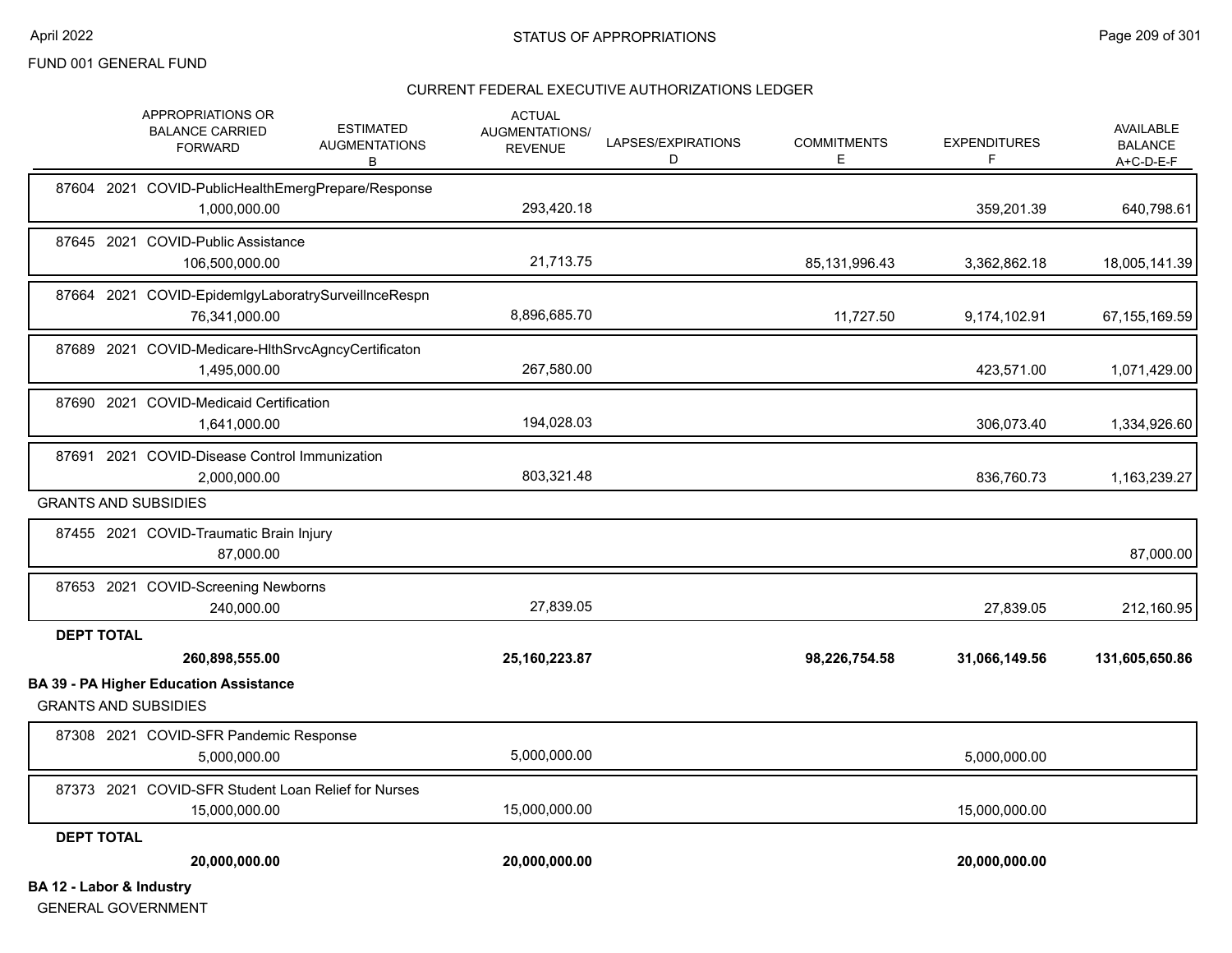|                      |                   | APPROPRIATIONS OR<br><b>ESTIMATED</b><br><b>BALANCE CARRIED</b><br><b>AUGMENTATIONS</b><br><b>FORWARD</b><br>В | <b>ACTUAL</b><br><b>AUGMENTATIONS/</b><br><b>REVENUE</b> | LAPSES/EXPIRATIONS<br>D | <b>COMMITMENTS</b><br>Е | <b>EXPENDITURES</b><br>F | <b>AVAILABLE</b><br><b>BALANCE</b><br>A+C-D-E-F |
|----------------------|-------------------|----------------------------------------------------------------------------------------------------------------|----------------------------------------------------------|-------------------------|-------------------------|--------------------------|-------------------------------------------------|
|                      |                   | 87405 2021 COVID-CommnwlthCivilianCoronavirusCorps<br>1,012,500.00                                             | 22,228.74                                                |                         | 879,493.53              | 77,505.47                | 55,501.00                                       |
|                      |                   | 87489 2021 COVID-Community Service and Corps<br>8,262,000.00                                                   | 973,860.10                                               |                         | 122,382.06              | 1,279,287.94             | 6,860,330.00                                    |
|                      |                   | <b>GRANTS AND SUBSIDIES</b>                                                                                    |                                                          |                         |                         |                          |                                                 |
|                      |                   | 80388 2021 Comprehensive Workforce Development<br>2,065,000.00                                                 | 1,337,592.74                                             |                         | 420,516.28              | 1,362,985.43             | 281,498.29                                      |
|                      |                   | 82909 2021 DUA Administration Payments<br>111,250.00                                                           | 86,250.00                                                |                         |                         | 91,526.76                | 19,723.24                                       |
|                      |                   | 87311 2021 COVID-SFR Pandemic Response<br>1,500,000.00                                                         | 1,500,000.00                                             |                         |                         |                          | 1,500,000.00                                    |
|                      |                   | 87454 2021 COVID-Public Health Workforce Expansion<br>121,081.00                                               |                                                          |                         |                         |                          | 121,081.00                                      |
|                      |                   | 87668 2021 COVID-WIOA-National Dislocated Worker<br>100,000.00                                                 | 48,863.82                                                |                         | 1.00                    | 49,023.57                | 50,975.43                                       |
|                      | <b>DEPT TOTAL</b> | 13,171,831.00                                                                                                  | 3,968,795.40                                             |                         | 1,422,392.87            | 2,860,329.17             | 8,889,108.96                                    |
|                      |                   | <b>BA 13 - Military &amp; Veterans Affairs</b><br><b>GENERAL GOVERNMENT</b>                                    |                                                          |                         |                         |                          |                                                 |
|                      |                   | 80565 2021 Spotted Lanternfly<br>100,000.00                                                                    |                                                          |                         | 1,164.16                | 17,182.94                | 81,652.90                                       |
|                      |                   | 80573 2021 PA State Opioid Response (SOR)<br>2,750,000.00                                                      | 2,000,000.00                                             |                         |                         | 2,000,000.00             | 750,000.00                                      |
|                      |                   | 87649 2021 COVID-Operations & Maintenance<br>5,482,000.00                                                      | 5,478,568.40                                             |                         |                         | 5,478,568.40             | 3,431.60                                        |
| <b>INSTITUTIONAL</b> |                   |                                                                                                                |                                                          |                         |                         |                          |                                                 |
|                      |                   | 87600 2021 COVID-Veterans'HomesEnhancdVetsReimbrsmt<br>3,000,000.00                                            | 1,335,948.79                                             |                         |                         | 1,335,948.79             | 1,664,051.21                                    |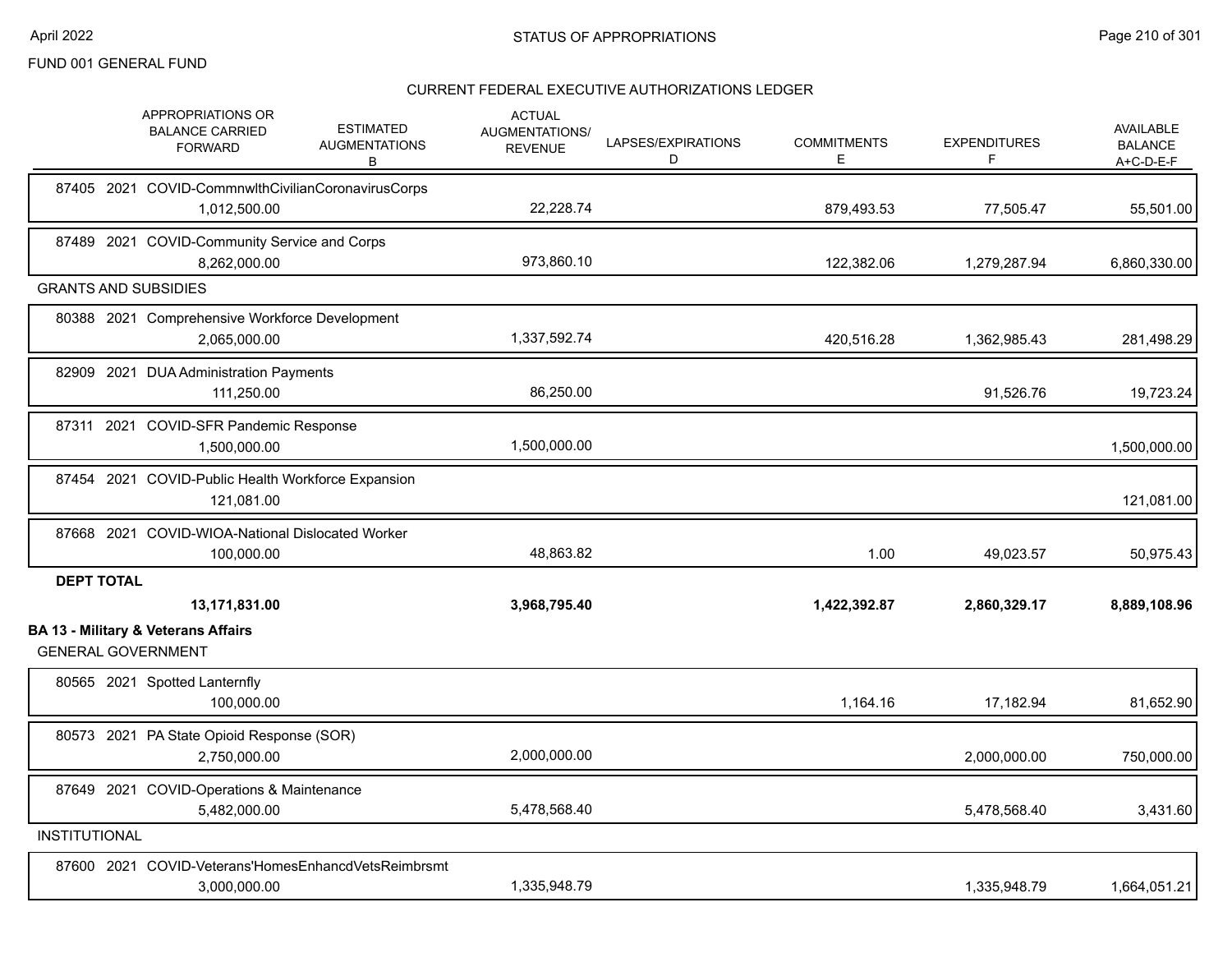|                               | APPROPRIATIONS OR<br><b>BALANCE CARRIED</b><br><b>FORWARD</b>       | <b>ESTIMATED</b><br><b>AUGMENTATIONS</b><br>B | <b>ACTUAL</b><br>AUGMENTATIONS/<br><b>REVENUE</b> | LAPSES/EXPIRATIONS<br>D | <b>COMMITMENTS</b><br>Е | <b>EXPENDITURES</b><br>F | AVAILABLE<br><b>BALANCE</b><br>A+C-D-E-F |
|-------------------------------|---------------------------------------------------------------------|-----------------------------------------------|---------------------------------------------------|-------------------------|-------------------------|--------------------------|------------------------------------------|
|                               | 87697 2021 COVID-DirectReliefProvidersVeteran'sHome<br>213,000.00   |                                               | 212,562.72                                        |                         |                         |                          | 213,000.00                               |
| <b>DEPT TOTAL</b>             |                                                                     |                                               |                                                   |                         |                         |                          |                                          |
| <b>BA 21 - Human Services</b> | 11,545,000.00                                                       |                                               | 9,027,079.91                                      |                         | 1,164.16                | 8,831,700.13             | 2,712,135.71                             |
|                               | <b>GENERAL GOVERNMENT</b>                                           |                                               |                                                   |                         |                         |                          |                                          |
|                               | 80897 2021 Homeland Security<br>75.000.00                           |                                               |                                                   |                         |                         |                          | 75,000.00                                |
|                               | 82912 2021 Disaster Case Management-FEMA<br>5,575,000.00            |                                               |                                                   |                         |                         |                          | 5,575,000.00                             |
|                               | 87415 2021 COVID-SNAP P-EBT Administration<br>20,223,000.00         |                                               | 16,536,375.37                                     |                         | 1,164,395.00            | 16,537,513.37            | 2,521,091.63                             |
|                               | 87432 2021 COVID-DvlopmntIDisabilities-BasicSupport<br>96,000.00    |                                               |                                                   |                         |                         |                          | 96,000.00                                |
|                               | 87488 2021 COVID-LIHWAP Admin<br>6,488,000.00                       |                                               | 2,625,630.55                                      |                         | 96,764.10               | 2,640,693.31             | 3,750,542.59                             |
|                               | 87607 2021 COVID-Children's Health Insurance Admin<br>331,000.00    |                                               | 273,184.63                                        |                         |                         | 273,184.63               | 57,815.37                                |
|                               | 87665 2021 COVID-CHIP-Information Systems<br>601,000.00             |                                               | 345,433.02                                        |                         |                         | 345,433.02               | 255,566.98                               |
| <b>INSTITUTIONAL</b>          |                                                                     |                                               |                                                   |                         |                         |                          |                                          |
|                               | 80343 2021 Bioterrorism Hospital Preparedness<br>45,000.00          |                                               | 26,088.00                                         |                         | 398.00                  | 37,294.00                | 7,308.00                                 |
|                               | 87410 2021 COVID-Mental Health Services Block Grant<br>1,613,000.00 |                                               | 196,545.75                                        |                         |                         | 196,545.75               | 1,416,454.25                             |
|                               | 87448 2021 COVID-MobileCrisis Intervention Services<br>773,000.00   |                                               |                                                   |                         | 669,600.00              |                          | 103,400.00                               |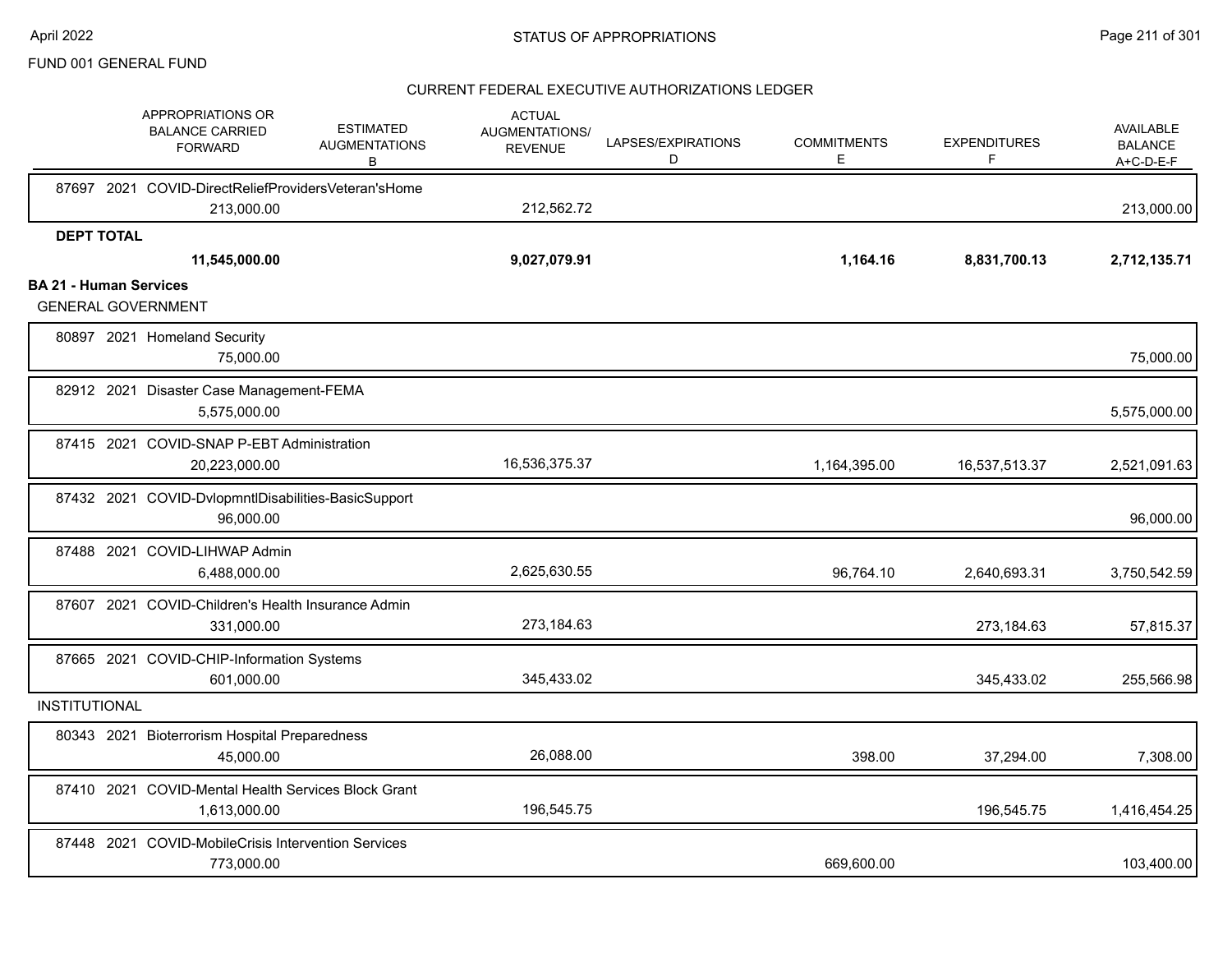|  | APPROPRIATIONS OR<br><b>ESTIMATED</b><br><b>BALANCE CARRIED</b><br><b>AUGMENTATIONS</b><br><b>FORWARD</b><br>В | <b>ACTUAL</b><br>AUGMENTATIONS/<br><b>REVENUE</b> | LAPSES/EXPIRATIONS<br>D | <b>COMMITMENTS</b><br>Ε | <b>EXPENDITURES</b><br>F | AVAILABLE<br><b>BALANCE</b><br>A+C-D-E-F |
|--|----------------------------------------------------------------------------------------------------------------|---------------------------------------------------|-------------------------|-------------------------|--------------------------|------------------------------------------|
|  | 87608 2021 COVID-Medical Assistance-Mental Health<br>21,350,000.00                                             | 16,075,839.64                                     |                         |                         | 12,586,627.22            | 8,763,372.78                             |
|  | 87609 2021 COVID-Medical Assistance-StateCenters<br>16,384,000.00                                              | 7,943,528.49                                      |                         |                         | 9,714,416.66             | 6,669,583.34                             |
|  | 87698 2021 COVID-DirectReliefProviders/StateCenters<br>4,204,000.00                                            | 4,203,122.33                                      |                         |                         | 569,957.77               | 3,634,042.23                             |
|  | 87699 2021 COVID-DirectReliefProvdrs/StateHospitals<br>3,015,000.00                                            | 3,014,522.32                                      |                         | 262,500.00              | 143,848.56               | 2,608,651.44                             |
|  | <b>GRANTS AND SUBSIDIES</b>                                                                                    |                                                   |                         |                         |                          |                                          |
|  | 80866 2021 PHHSBG Domestic Violence<br>100,000.00                                                              | 20,653.55                                         |                         | 79,346.45               | 20,653.55                |                                          |
|  | 80908 2021 Early Chldhood Comprehensive Systems<br>256,000.00                                                  | 191.35                                            |                         | 255,369.87              | 230.13                   | 400.00                                   |
|  | 87303 2021 COVID-SFR Long-Term Living Programs<br>282,000,000.00                                               | 282,000,000.00                                    |                         | 950,710.16              | 272,359,609.36           | 8,689,680.48                             |
|  | 87310 2021 COVID-SFR Pandemic Response<br>12,483,000.00                                                        | 12,483,000.00                                     |                         | 1,000,000.00            | 347,000.00               | 11,136,000.00                            |
|  | 87371 2021 COVID-SFR Hospital Workforce Assistance<br>100,000,000.00                                           | 100,000,000.00                                    |                         |                         | 100,000,000.00           |                                          |
|  | 87372 2021 COVID-SFR Healthcare WorkforceAssistance<br>110,000,000.00                                          | 110,000,000.00                                    |                         |                         | 109,875,766.00           | 124,234.00                               |
|  | 87421 2021 COVID-MCH-Early Childhood Home Visiting<br>2,780,955.00                                             |                                                   |                         |                         |                          | 2,780,955.00                             |
|  | 87436 2021 COVID-RegnalCongrigateCareAssistancTeam<br>11,500,000.00                                            | 3,460,209.19                                      |                         | 1,600,573.17            | 4,297,414.11             | 5,602,012.72                             |
|  | 87442 2021 COVID-RiskScreeningToolAmongResidntlSttg<br>460.000.00                                              | 194,048.00                                        |                         |                         | 194.048.00               | 265,952.00                               |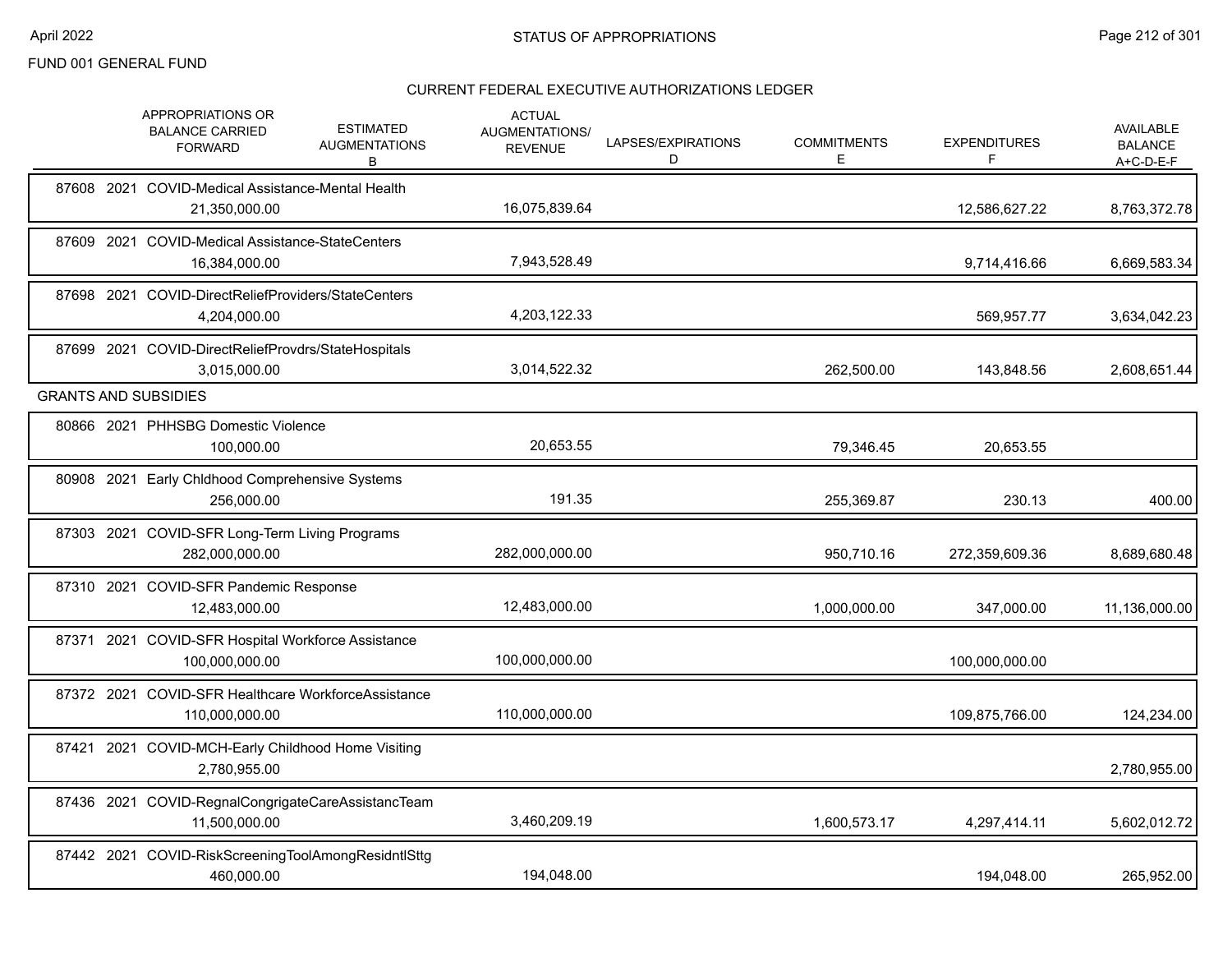|  | APPROPRIATIONS OR<br><b>BALANCE CARRIED</b><br><b>FORWARD</b>        | <b>ESTIMATED</b><br><b>AUGMENTATIONS</b><br>В | <b>ACTUAL</b><br>AUGMENTATIONS/<br><b>REVENUE</b> | LAPSES/EXPIRATIONS<br>D | <b>COMMITMENTS</b><br>E | <b>EXPENDITURES</b><br>F | <b>AVAILABLE</b><br><b>BALANCE</b><br>A+C-D-E-F |
|--|----------------------------------------------------------------------|-----------------------------------------------|---------------------------------------------------|-------------------------|-------------------------|--------------------------|-------------------------------------------------|
|  | 87443 2021 COVID-HCBS Provider Testing Needs<br>2,000,000.00         |                                               |                                                   |                         |                         |                          | 2,000,000.00                                    |
|  | 87451 2021 COVID-Rape Crisis<br>5,483,000.00                         |                                               |                                                   |                         | 5,482,654.00            |                          | 346.00                                          |
|  | 87487 2021 COVID-Low-IncomeHsholdWaterAssistancPrgm<br>36,763,000.00 |                                               | 13,277,030.33                                     |                         |                         | 16,811,635.56            | 19,951,364.44                                   |
|  | 87491 2021 COVID Rental & Utility Assistance<br>500,168,000.00       |                                               | 500,166,870.00                                    |                         | 59,990.12               | 482,359,957.29           | 17,748,052.59                                   |
|  | 87611 2021 COVID-Medical Assistance-Capitation<br>1,268,223,000.00   |                                               | 797,869,025.54                                    |                         |                         | 878,977,662.30           | 389,245,337.70                                  |
|  | 87612 2021 COVID-Medical Assistance-FeeForService<br>159,014,000.00  |                                               | 69,890,379.57                                     |                         |                         | 98,556,895.73            | 60,457,104.27                                   |
|  | 87613 2021 COVID-MA-Workers with Disabilities<br>14,287,000.00       |                                               |                                                   |                         |                         |                          | 14,287,000.00                                   |
|  | 87614 2021 COVID-MA-Physician Practice Plans<br>459,000.00           |                                               |                                                   |                         |                         | 262,045.65               | 196,954.35                                      |
|  | 87615 2021 COVID-MA-Hospital-Based Burn Centers<br>582,000.00        |                                               |                                                   |                         |                         |                          | 582,000.00                                      |
|  | 87616 2021 COVID-MA-Critical Access Hospitals<br>2,131,000.00        |                                               |                                                   |                         |                         | 2,006,698.50             | 124,301.50                                      |
|  | 87617 2021 COVID-MA-Obstetric & Neonatal Services<br>876,000.00      |                                               |                                                   |                         |                         | 875,363.48               | 636.52                                          |
|  | 87618 2021 COVID-Medical Assistance-Trauma Center<br>1,135,000.00    |                                               |                                                   |                         |                         |                          | 1,135,000.00                                    |
|  | 87619 2021 COVID-MA-Academic Medical Centers<br>3,234,000.00         |                                               |                                                   |                         |                         | 2,277,307.70             | 956,692.30                                      |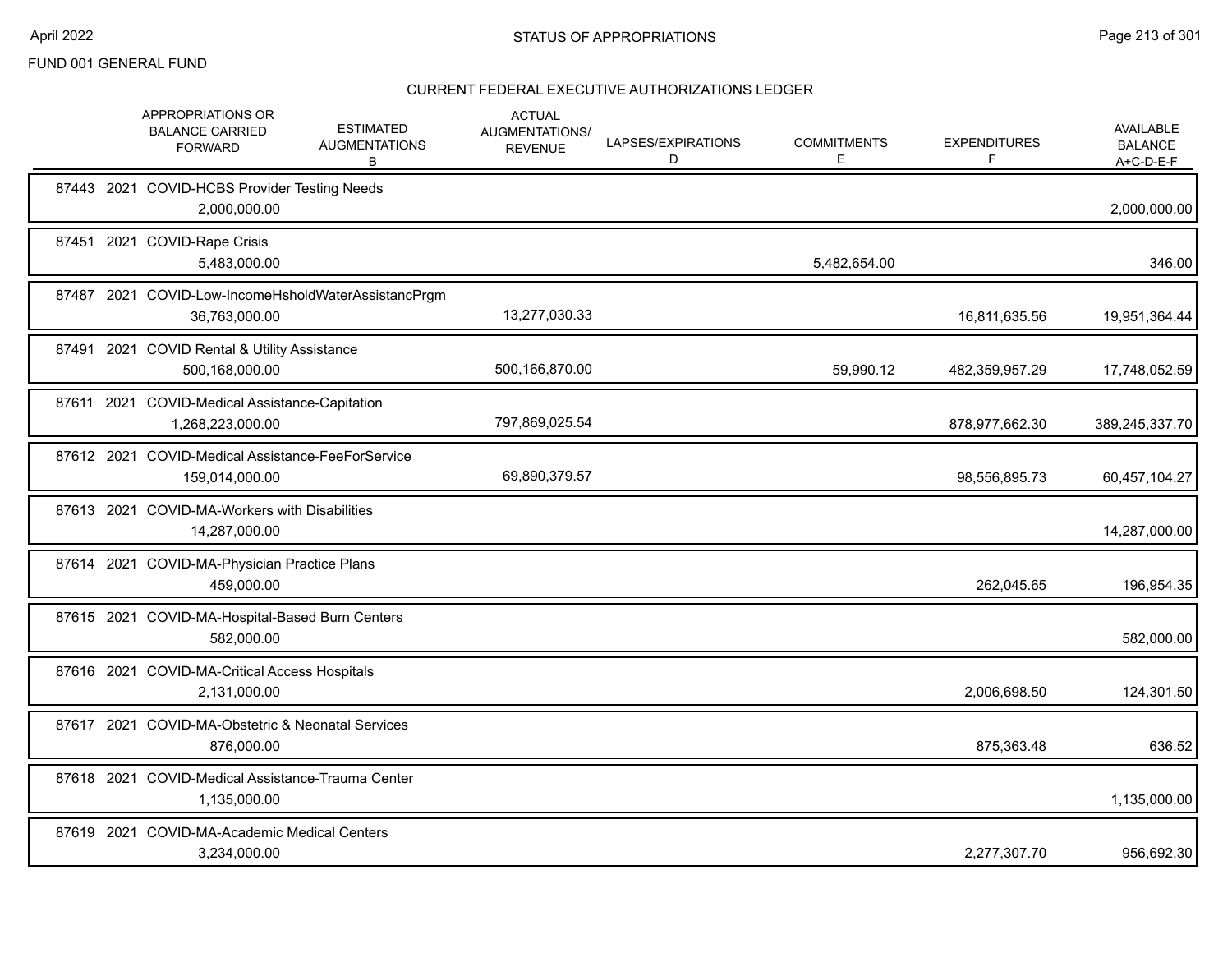|  | APPROPRIATIONS OR<br><b>BALANCE CARRIED</b><br><b>FORWARD</b>        | <b>ESTIMATED</b><br><b>AUGMENTATIONS</b><br>В | <b>ACTUAL</b><br>AUGMENTATIONS/<br><b>REVENUE</b> | LAPSES/EXPIRATIONS<br>D | <b>COMMITMENTS</b><br>Е. | <b>EXPENDITURES</b><br>F | AVAILABLE<br><b>BALANCE</b><br>$A+C-D-E-F$ |
|--|----------------------------------------------------------------------|-----------------------------------------------|---------------------------------------------------|-------------------------|--------------------------|--------------------------|--------------------------------------------|
|  | 87620 2021 COVID-Medical Assistance-Transportation<br>2,091,000.00   |                                               | 885,714.89                                        |                         |                          | 885,714.89               | 1,205,285.11                               |
|  | 87621 2021 COVID-Children's Health Insurance Prgrm<br>14,907,000.00  |                                               | 8,418,347.29                                      |                         |                          | 8,418,347.29             | 6,488,652.71                               |
|  | 87622 2021 COVID-Medical Assistance-Long-TermLiving<br>60,239,000.00 |                                               | 8,233,295.40                                      |                         |                          | 10,723,803.68            | 49,515,196.32                              |
|  | 87623 2021 COVID-MA-Community HealthChoices<br>1,463,887,000.00      |                                               | 918, 185, 199. 72                                 |                         |                          | 972,977,051.13           | 490,909,948.87                             |
|  | 87625 2021 COVID-MA-Long-Term Care Managed Care<br>45,224,000.00     |                                               | 35,140,615.20                                     |                         |                          | 35,140,615.20            | 10,083,384.80                              |
|  | 87628 2021 COVID-MA-Community ID Services<br>3,355,000.00            |                                               | 1,834,492.29                                      |                         |                          | 1,834,492.29             | 1,520,507.71                               |
|  | 87629 2021 COVID-Medical Assistance-ID/ICF<br>22,510,000.00          |                                               | 12,817,930.92                                     |                         |                          | 12,817,930.92            | 9,692,069.08                               |
|  | 87630 2021 COVID-MA-Community ID Waiver Program<br>567,669,000.00    |                                               | 273,914,902.52                                    |                         |                          | 273,914,902.52           | 293,754,097.48                             |
|  | 87631 2021 COVID-MA-Autism Intervention Services<br>8,514,000.00     |                                               | 4,248,713.57                                      |                         |                          | 4,248,713.57             | 4,265,286.43                               |
|  | 87633 2021 COVID-CCDFBG-Child Care Services<br>728,864,000.00        |                                               | 658,848,302.61                                    |                         | 114.00                   | 713,329,302.61           | 15,534,583.39                              |
|  | 87636 2021 COVID-MA-Nurse Family Partnership<br>95.000.00            |                                               | 28,469.96                                         |                         |                          | 28,469.96                | 66,530.04                                  |
|  | 87637 2021 COVID-MA-Early Intervention<br>6,995,000.00               |                                               | 4,211,448.03                                      |                         |                          | 4,211,448.03             | 2,783,551.97                               |
|  | 87638 2021 COVID-FamilyViolence PreventionServices<br>12,174,000.00  |                                               |                                                   |                         | 11,793,416.44            | 380,426.56               | 157.00                                     |
|  |                                                                      |                                               |                                                   |                         |                          |                          |                                            |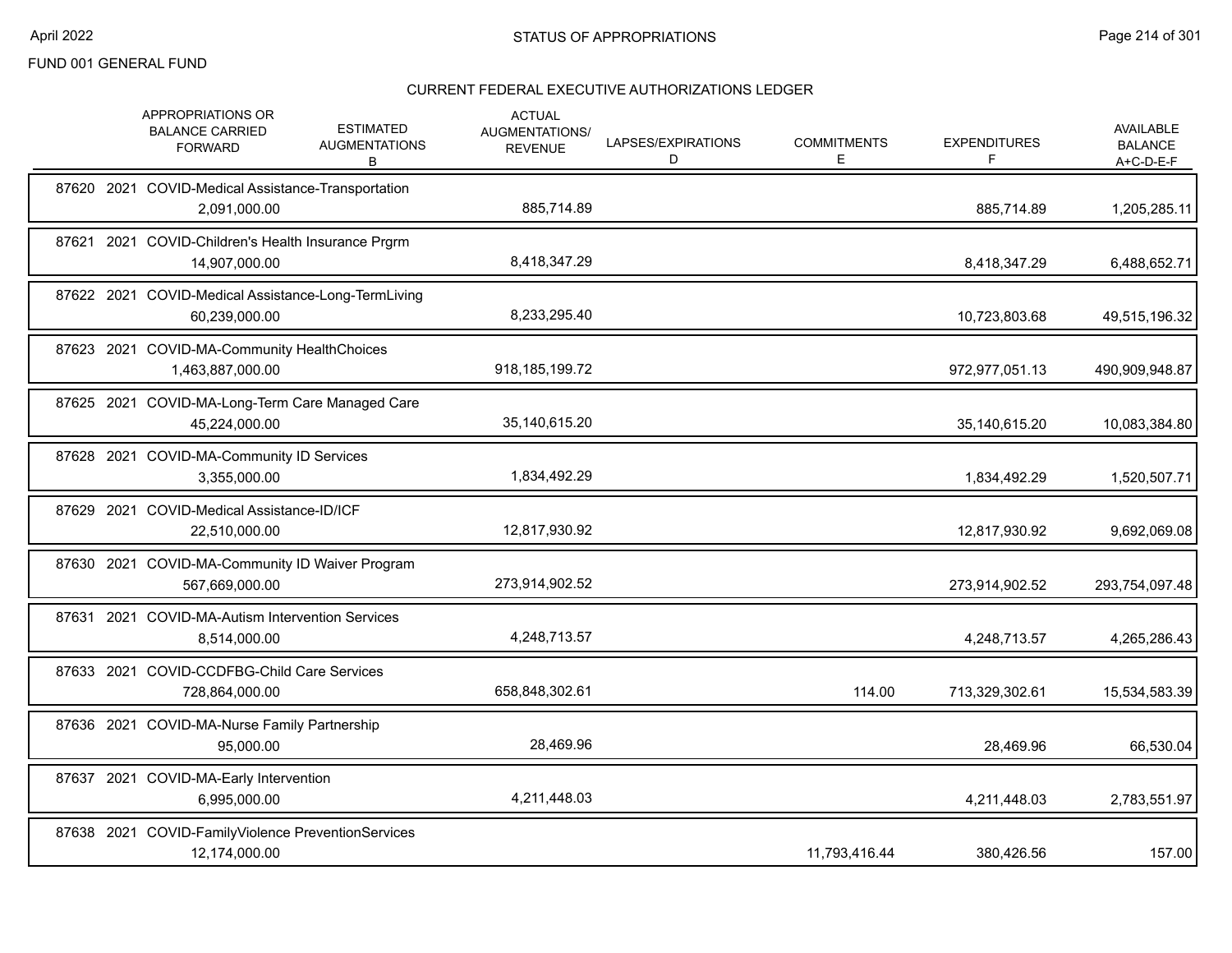|                                                                          | APPROPRIATIONS OR<br><b>BALANCE CARRIED</b><br><b>FORWARD</b> | <b>ESTIMATED</b><br><b>AUGMENTATIONS</b><br>В | <b>ACTUAL</b><br>AUGMENTATIONS/<br><b>REVENUE</b> | LAPSES/EXPIRATIONS<br>D | <b>COMMITMENTS</b><br>E | <b>EXPENDITURES</b><br>F | <b>AVAILABLE</b><br><b>BALANCE</b><br>A+C-D-E-F |
|--------------------------------------------------------------------------|---------------------------------------------------------------|-----------------------------------------------|---------------------------------------------------|-------------------------|-------------------------|--------------------------|-------------------------------------------------|
|                                                                          | 87654 2021 COVID-Child Welfare-Title IV-E                     |                                               |                                                   |                         |                         |                          |                                                 |
|                                                                          | 18,000,000.00                                                 |                                               | 6,938,777.33                                      |                         |                         | 7,592,615.35             | 10,407,384.65                                   |
| <b>DEPT TOTAL</b>                                                        |                                                               |                                               |                                                   |                         |                         |                          |                                                 |
|                                                                          | 5,549,231,955.00                                              |                                               | 3,874,307,887.36                                  |                         | 23,415,831.31           | 4,058,771,635.65         | 1,467,044,488.04                                |
| <b>BA 19 - State Department</b><br><b>GENERAL GOVERNMENT</b>             |                                                               |                                               |                                                   |                         |                         |                          |                                                 |
|                                                                          | 80566 2021 Occupational Licensing Assessment                  |                                               |                                                   |                         |                         |                          |                                                 |
|                                                                          | 77,000.00                                                     |                                               | 31,039.93                                         |                         |                         | 31,039.93                | 45,960.07                                       |
| <b>DEPT TOTAL</b>                                                        |                                                               |                                               |                                                   |                         |                         |                          |                                                 |
|                                                                          | 77,000.00                                                     |                                               | 31,039.93                                         |                         |                         | 31,039.93                | 45,960.07                                       |
| <b>BA 20 - State Police</b><br><b>GENERAL GOVERNMENT</b>                 |                                                               |                                               |                                                   |                         |                         |                          |                                                 |
|                                                                          | 80463 2021 Law Enforcements Projects<br>8,778,000.00          |                                               | 1,276,199.63                                      |                         | 926,947.25              | 1,615,351.95             | 6,235,700.80                                    |
|                                                                          | 80574 2021 PA State Opioid Response (SOR)<br>1,250,000.00     |                                               | 919,585.46                                        |                         |                         | 919,585.46               | 330,414.54                                      |
|                                                                          | 82235 2021 Law Enforcement Preparedness<br>7,450,000.00       |                                               | 3,489,305.12                                      |                         |                         | 4,592,497.14             | 2,857,502.86                                    |
|                                                                          | 82340 2021 Homeland Security Grants<br>4,965,000.00           |                                               | 524,338.51                                        |                         | 71,789.34               | 531,171.82               | 4,362,038.84                                    |
|                                                                          | 82825 2021 Office of Homeland Security<br>2,021,000.00        |                                               | 676,713.08                                        |                         | 170,293.59              | 682,360.48               | 1,168,345.93                                    |
| <b>DEPT TOTAL</b>                                                        |                                                               |                                               |                                                   |                         |                         |                          |                                                 |
|                                                                          | 24,464,000.00                                                 |                                               | 6,886,141.80                                      |                         | 1,169,030.18            | 8,340,966.85             | 14,954,002.97                                   |
| <b>BA 90 - System of Higher Education</b><br><b>GRANTS AND SUBSIDIES</b> |                                                               |                                               |                                                   |                         |                         |                          |                                                 |
|                                                                          | 87304 2021 COVID-SFR State System Higher Education            |                                               | 50,000,000.00                                     |                         |                         |                          |                                                 |
|                                                                          | 50,000,000.00                                                 |                                               |                                                   |                         |                         | 26,000,000.00            | 24,000,000.00                                   |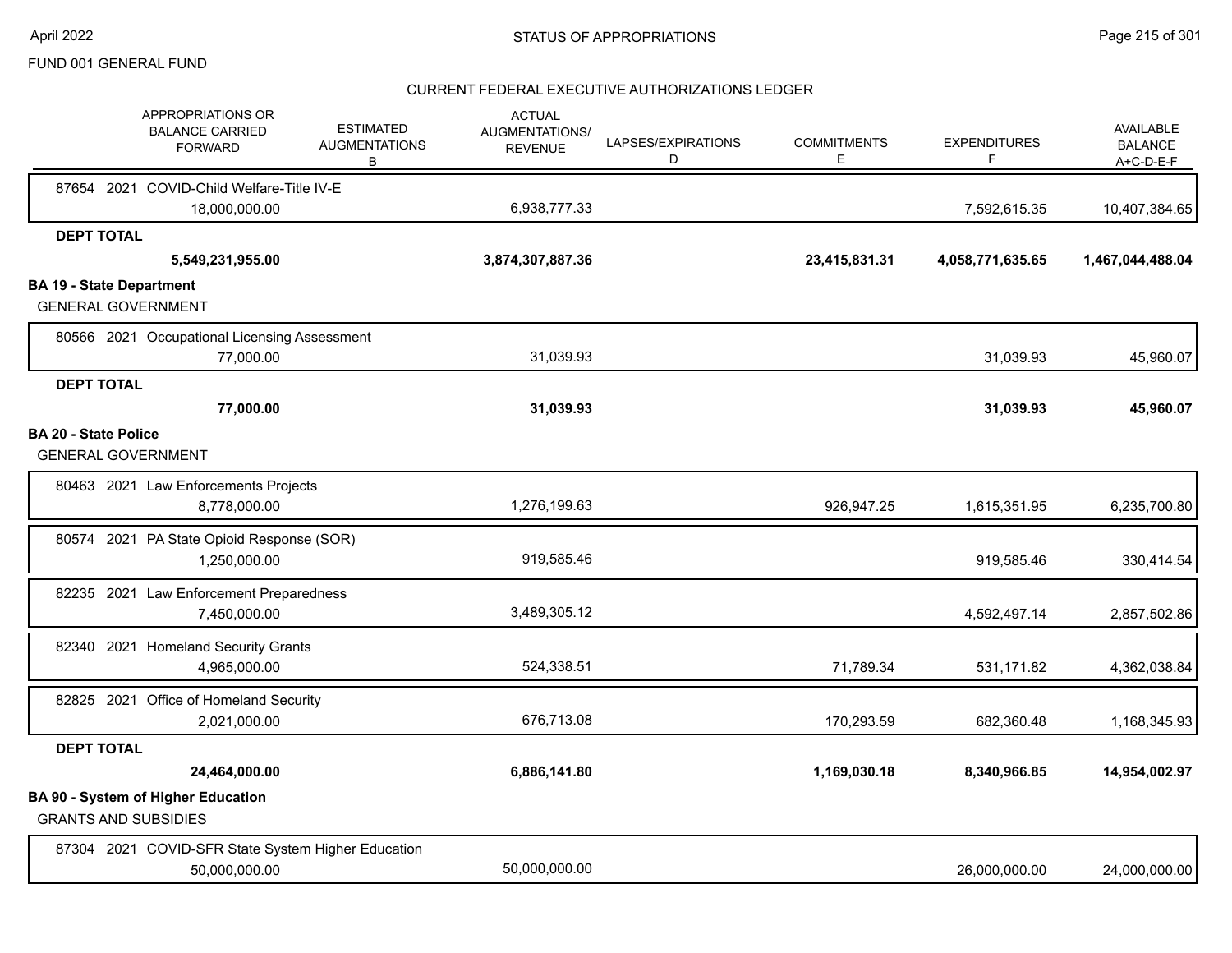| APPROPRIATIONS OR<br><b>BALANCE CARRIED</b><br><b>FORWARD</b> | <b>ESTIMATED</b><br><b>AUGMENTATIONS</b><br>В | <b>ACTUAL</b><br>AUGMENTATIONS/<br><b>REVENUE</b> | LAPSES/EXPIRATIONS<br>D | <b>COMMITMENTS</b><br>Е | <b>EXPENDITURES</b><br>F | <b>AVAILABLE</b><br><b>BALANCE</b><br>$A+C-D-E-F$ |
|---------------------------------------------------------------|-----------------------------------------------|---------------------------------------------------|-------------------------|-------------------------|--------------------------|---------------------------------------------------|
| <b>DEPT TOTAL</b>                                             |                                               |                                                   |                         |                         |                          |                                                   |
| 50,000,000.00                                                 |                                               | 50,000,000.00                                     |                         |                         | 26,000,000.00            | 24,000,000.00                                     |
| <b>BA 51 - Supreme Court</b>                                  |                                               |                                                   |                         |                         |                          |                                                   |
| <b>GENERAL GOVERNMENT</b>                                     |                                               |                                                   |                         |                         |                          |                                                   |
| 80400 2021 STOP Violence Against Women                        |                                               |                                                   |                         |                         |                          |                                                   |
| 237,000.00                                                    |                                               | 99,828.55                                         |                         |                         | 23,032.92                | 213,967.08                                        |
| 82585 2021 Veteran's Treatment Court Strategic Planning       |                                               |                                                   |                         |                         |                          |                                                   |
| 200,000.00                                                    |                                               | 7,836.79                                          |                         |                         | 7,836.79                 | 192,163.21                                        |
| <b>DEPT TOTAL</b>                                             |                                               |                                                   |                         |                         |                          |                                                   |
| 437,000.00                                                    |                                               | 107,665.34                                        |                         |                         | 30,869.71                | 406,130.29                                        |
| <b>BA 94 - PA Housing Finance Agency</b>                      |                                               |                                                   |                         |                         |                          |                                                   |
| <b>GRANTS AND SUBSIDIES</b>                                   |                                               |                                                   |                         |                         |                          |                                                   |
| 87305 2021 COVID-SFR Construction Cost Relief                 |                                               |                                                   |                         |                         |                          |                                                   |
| 50,000,000.00                                                 |                                               | 50,000,000.00                                     |                         |                         | 50,000,000.00            |                                                   |
| 87483 2021<br><b>COVID-Homeowner Assistance</b>               |                                               |                                                   |                         |                         |                          |                                                   |
| 350,362,000.00                                                |                                               |                                                   |                         |                         | 35,036,165.50            | 315,325,834.50                                    |
| <b>DEPT TOTAL</b>                                             |                                               |                                                   |                         |                         |                          |                                                   |
| 400,362,000.00                                                |                                               | 50,000,000.00                                     |                         |                         | 85,036,165.50            | 315,325,834.50                                    |
| <b>LEDGER TOTAL</b>                                           |                                               |                                                   |                         |                         |                          |                                                   |
| 16,822,472,693.00                                             |                                               | 8,761,735,295.44                                  |                         | 4,700,434,950.59        | 8,691,603,491.79         | 3,430,434,250.62                                  |
| TOTAL TOTAL ALL CURRENT FEDERAL LEDGERS                       |                                               |                                                   |                         |                         |                          |                                                   |
| 50,407,846,693.00                                             |                                               | 34,672,057,627.61                                 |                         | 6,345,931,905.18        | 35, 175, 218, 797. 20    | 8,886,695,990.62                                  |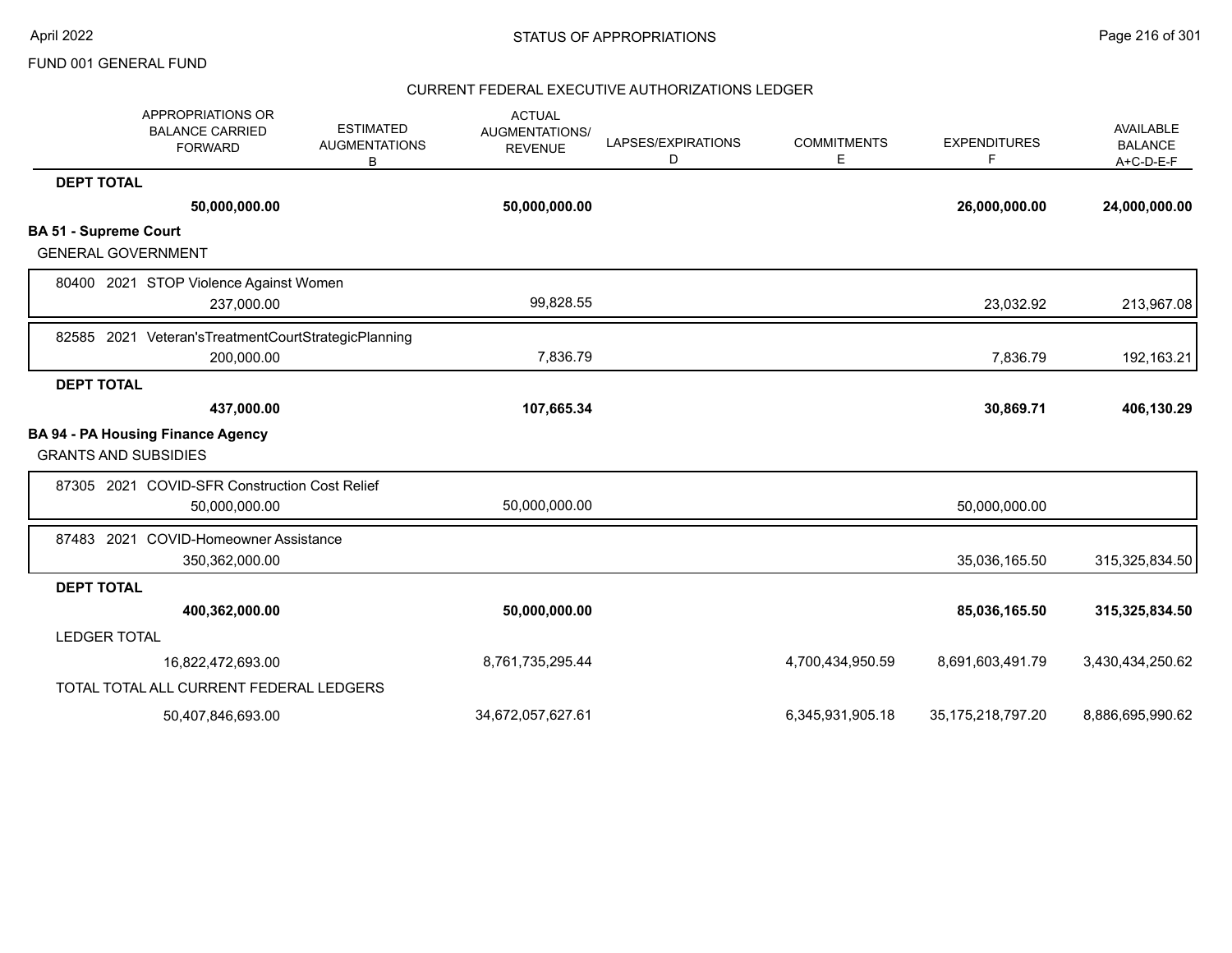|                                  | APPROPRIATIONS OR<br><b>BALANCE CARRIED</b><br><b>FORWARD</b>     | <b>ESTIMATED</b><br><b>AUGMENTATIONS</b><br>В | <b>ACTUAL</b><br>AUGMENTATIONS/<br><b>REVENUE</b> | LAPSES/EXPIRATIONS<br>D | <b>COMMITMENTS</b><br>Е | <b>EXPENDITURES</b><br>F | <b>AVAILABLE</b><br><b>BALANCE</b><br>A+C-D-E-F |
|----------------------------------|-------------------------------------------------------------------|-----------------------------------------------|---------------------------------------------------|-------------------------|-------------------------|--------------------------|-------------------------------------------------|
| <b>BA 81 - Executive Offices</b> |                                                                   |                                               |                                                   |                         |                         |                          |                                                 |
|                                  | <b>GENERAL GOVERNMENT</b>                                         |                                               |                                                   |                         |                         |                          |                                                 |
|                                  | 70366 2020 Natl Endowment for the Arts - Admin<br>179,991.28      |                                               | 311,645.68                                        |                         |                         |                          | 179,991.28                                      |
|                                  | 70369 2020 SNAP - Program Accountability<br>2,022,363.51          |                                               | 679,466.92                                        |                         |                         |                          | 2,022,363.51                                    |
|                                  | 70370 2020 Medical Assistance - Prog Accountability<br>104,228.23 |                                               |                                                   |                         |                         |                          | 104,228.23                                      |
|                                  | 70372 2020 TANFBG - Program Accountability<br>510,286.12          |                                               |                                                   |                         |                         |                          | 510,286.12                                      |
|                                  | 70373 2020 Subsidized Day Care Fraud<br>766.532.23                |                                               |                                                   |                         |                         |                          | 766,532.23                                      |
|                                  | 70376 2017 Crime Victims Compensation Services<br>0.01            |                                               |                                                   |                         |                         | 0.01                     |                                                 |
|                                  | 70376 2020 Crime Victims Compensation Services<br>4,334,029.68    |                                               | 9,412.71                                          |                         |                         | 4,183.42                 | 4,329,846.26                                    |
|                                  | 70382 2019 Rsdntl Sbstnc Abse Treatment Program                   |                                               | $-7,633.30$                                       |                         |                         |                          |                                                 |
|                                  | 70382 2020 Rsdntl Sbstnc Abse Treatment Program<br>1,307,757.93   |                                               | 29,548.69                                         |                         | 132,644.96              | 25,959.00                | 1,149,153.97                                    |
|                                  | 70383 2017 Victims of Crime Act<br>0.01                           |                                               |                                                   |                         |                         | 0.01                     |                                                 |
|                                  | 70383 2018 Victims of Crime Act                                   |                                               | $-2,737.50$                                       |                         |                         | $-2,737.50$              | 2,737.50                                        |
|                                  | 70383 2020 Victims of Crime Act<br>2,167,346.44                   |                                               | 142,286.92                                        |                         | 786.12                  | 84,266.28                | 2,082,294.04                                    |
|                                  | 70385 2020 Violence Against Women<br>3,183,320.20                 |                                               | 1,048,715.61                                      |                         |                         | 955,909.20               | 2,227,411.00                                    |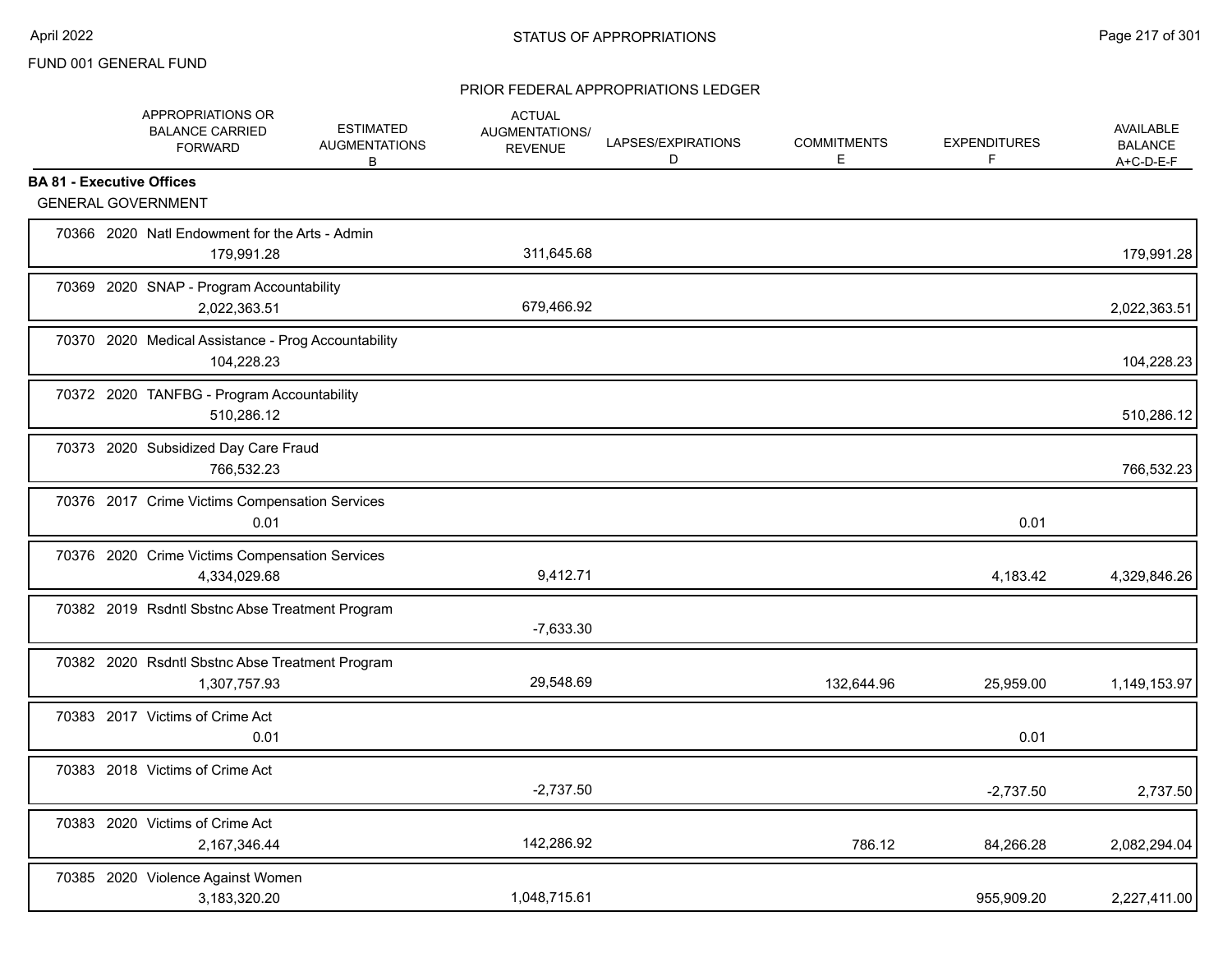|       | APPROPRIATIONS OR<br><b>BALANCE CARRIED</b><br><b>FORWARD</b>       | <b>ESTIMATED</b><br><b>AUGMENTATIONS</b><br>B | <b>ACTUAL</b><br>AUGMENTATIONS/<br><b>REVENUE</b> | LAPSES/EXPIRATIONS<br>D | <b>COMMITMENTS</b><br>E. | <b>EXPENDITURES</b> | AVAILABLE<br><b>BALANCE</b><br>$A+C-D-E-F$ |
|-------|---------------------------------------------------------------------|-----------------------------------------------|---------------------------------------------------|-------------------------|--------------------------|---------------------|--------------------------------------------|
|       | 70386 2017 Violence Against Women - Administration                  |                                               |                                                   |                         |                          | $-0.16$             | 0.16                                       |
|       | 70386 2020 Violence Against Women - Administration<br>235,645.62    |                                               | 18,855.70                                         |                         |                          | 11,333.87           | 224,311.75                                 |
|       | 70389 2020 Plan for Juvenile Justice<br>17,283.78                   |                                               | 115.23                                            |                         |                          | 177.88              | 17,105.90                                  |
|       | 70390 2020 Statistical Analysis Center<br>226,741.62                |                                               | 77,657.07                                         |                         |                          | 77,657.07           | 149,084.55                                 |
| 70391 | 2020 Criminal Identification Technology<br>7,613,846.75             |                                               | 37,385.16                                         |                         |                          | 37,385.16           | 7,576,461.59                               |
|       | 70394 2014 Juvenile Accountability Incentive Prog                   |                                               | 40,703.35                                         |                         |                          |                     |                                            |
|       | 70394 2015 Juvenile Accountability Incentive Prog                   |                                               | $-40,703.35$                                      |                         |                          |                     |                                            |
|       | 70400 2020 Juvenile Justice& Delinquency Prevention<br>2,271,789.76 |                                               | 198,235.38                                        |                         |                          | 187,511.88          | 2,084,277.88                               |
|       | 70401 2019 Crime Victims Assistance                                 |                                               | $-98,170.77$                                      |                         |                          | $-98,170.77$        | 98,170.77                                  |
| 70401 | 2020 Crime Victims Assistance<br>66,250,880.34                      |                                               | 18,505,819.66                                     |                         | 261,983.89               | 16,249,542.17       | 49,739,354.28                              |
|       | 70403 2020 HUD - Special Project Grant<br>129,236.61                |                                               |                                                   |                         |                          |                     | 129,236.61                                 |
|       | 70404 2020 EEOC - Special Project Grants<br>351,200.00              |                                               | 240,000.00                                        |                         |                          |                     | 351,200.00                                 |
|       | 70452 2020 Project Safe Neighborhoods (F)<br>817,809.56             |                                               | 81,308.04                                         |                         |                          | 81,308.04           | 736,501.52                                 |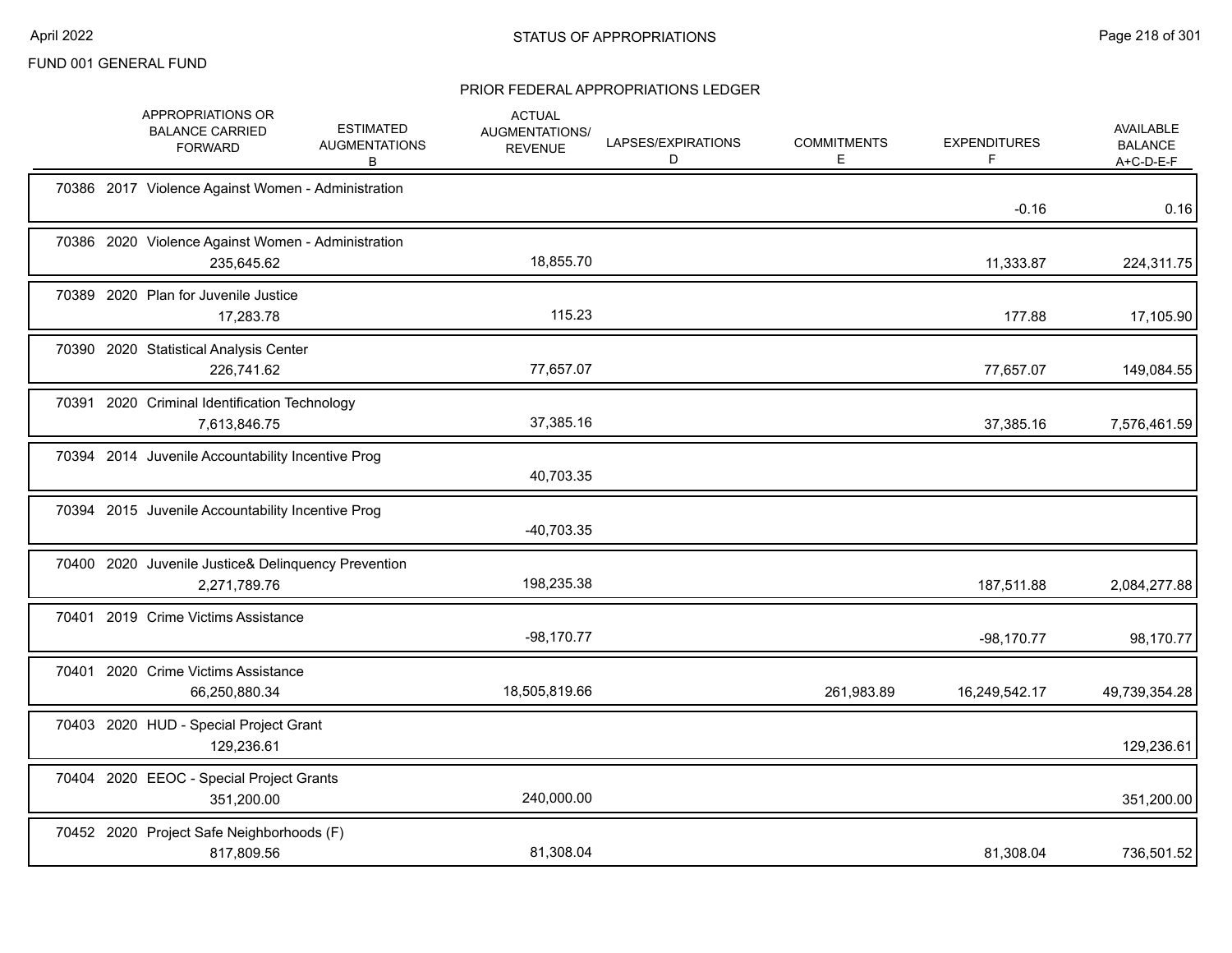|  | APPROPRIATIONS OR<br><b>BALANCE CARRIED</b><br><b>FORWARD</b>      | <b>ESTIMATED</b><br><b>AUGMENTATIONS</b><br>B | <b>ACTUAL</b><br>AUGMENTATIONS/<br><b>REVENUE</b> | LAPSES/EXPIRATIONS<br>D | <b>COMMITMENTS</b><br>Е | <b>EXPENDITURES</b><br>F. | <b>AVAILABLE</b><br><b>BALANCE</b><br>$A+C-D-E-F$ |
|--|--------------------------------------------------------------------|-----------------------------------------------|---------------------------------------------------|-------------------------|-------------------------|---------------------------|---------------------------------------------------|
|  | 70530 2020 Assault Services Program<br>185,142.67                  |                                               | 167,411.98                                        |                         |                         | 167,411.98                | 17,730.69                                         |
|  | 70550 2020 Forence Science Program (F)<br>1,260,214.05             |                                               | 24,291.03                                         |                         |                         | 24,291.03                 | 1,235,923.02                                      |
|  | 70657 2019 Justice Assistance Grant                                |                                               | 50,000.00                                         |                         |                         |                           |                                                   |
|  | 70657 2020 Justice Assistance Grant<br>6,542,564.93                |                                               | 1,023,508.48                                      |                         |                         | 1,023,508.48              | 5,519,056.45                                      |
|  | 70727 2020 Justice Assistance Grant-Administration<br>450,841.25   |                                               | 5,736.02                                          |                         |                         | 5,736.02                  | 445,105.23                                        |
|  | 70777 2020 SecondChanceAct-JuvenileOffenderReentry<br>986,025.71   |                                               |                                                   |                         |                         |                           | 986,025.71                                        |
|  | 70778 2020 Prosecutor and Defender Incentives<br>160,000.00        |                                               | 56,915.00                                         |                         |                         | 56,915.00                 | 103,085.00                                        |
|  | 71001 2020 Adam Walsh Implementation (F)<br>1,000,000.00           |                                               |                                                   |                         |                         |                           | 1,000,000.00                                      |
|  | 71002 2020 Byrne Competitive Program (F)<br>450,000.00             |                                               |                                                   |                         |                         |                           | 450,000.00                                        |
|  | 71039 2019 Justice Reinvestment Initiative<br>1,972.60             |                                               |                                                   |                         |                         |                           | 1,972.60                                          |
|  | 71058 2020 VOCA Training<br>600,000.00                             |                                               |                                                   |                         |                         |                           | 600,000.00                                        |
|  | 71092 2019 Comprehens Opioid Abuse Site-Based Prog<br>56,938.00    |                                               |                                                   |                         |                         |                           | 56,938.00                                         |
|  | 71092 2020 Comprehens Opioid Abuse Site-Based Prog<br>1,688,871.79 |                                               | 126,546.30                                        |                         |                         | 126,546.30                | 1,562,325.49                                      |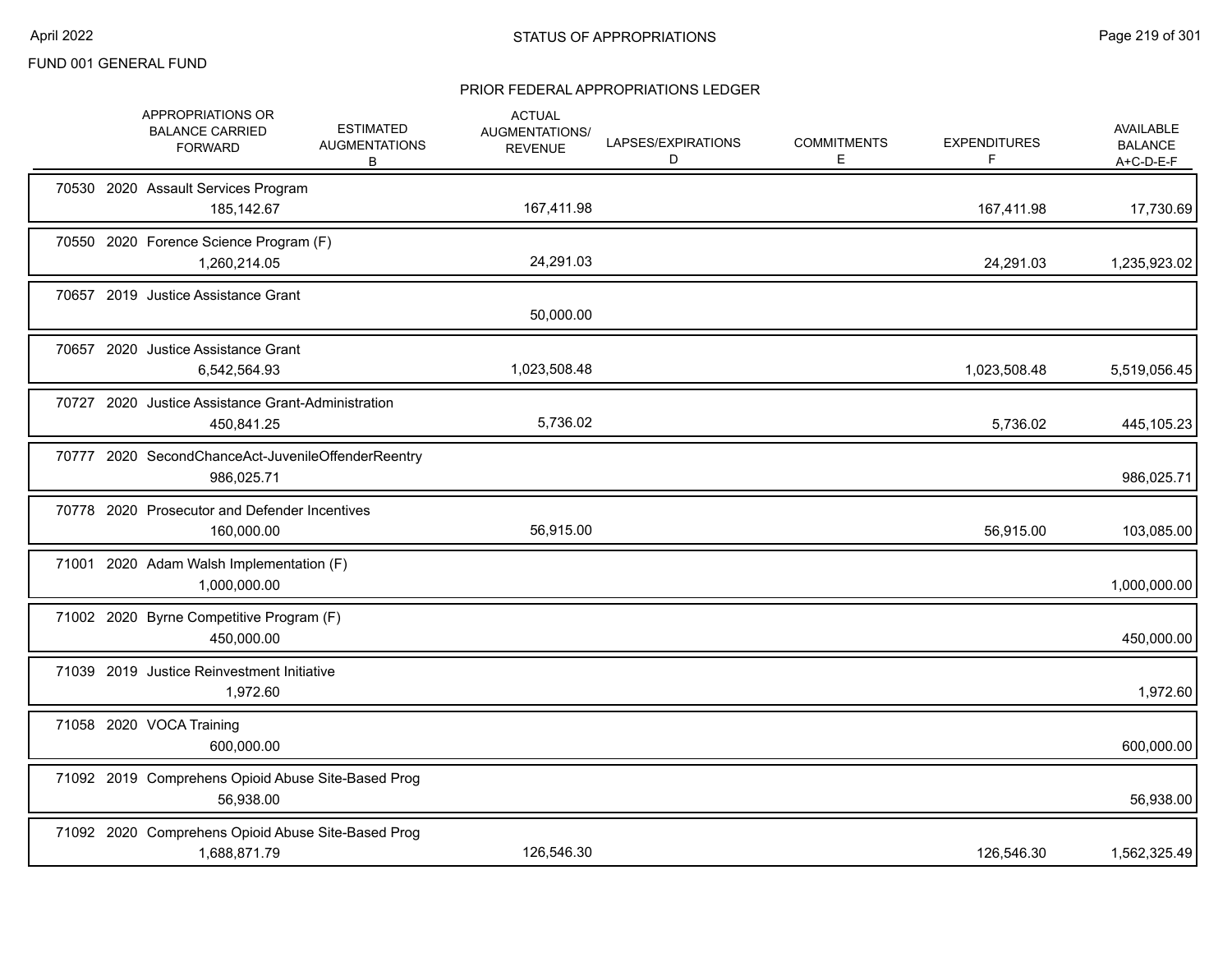#### PRIOR FEDERAL APPROPRIATIONS LEDGER

|                                 | APPROPRIATIONS OR<br><b>BALANCE CARRIED</b><br><b>FORWARD</b>     | <b>ESTIMATED</b><br><b>AUGMENTATIONS</b><br>В | <b>ACTUAL</b><br>AUGMENTATIONS/<br><b>REVENUE</b> | LAPSES/EXPIRATIONS<br>D | <b>COMMITMENTS</b><br>E. | <b>EXPENDITURES</b><br>F | AVAILABLE<br><b>BALANCE</b><br>$A+C-D-E-F$ |
|---------------------------------|-------------------------------------------------------------------|-----------------------------------------------|---------------------------------------------------|-------------------------|--------------------------|--------------------------|--------------------------------------------|
|                                 | 71093 2020 Pennsylvania NCS-X Implementation<br>447,631.88        |                                               | 1,512.29                                          |                         |                          | 1,512.29                 | 446,119.59                                 |
|                                 | 71094 2019 Body Worn Camera Policy and Implementat                |                                               |                                                   |                         |                          | $-9,147.37$              | 9,147.37                                   |
|                                 | 71094 2020 Body Worn Camera Policy and Implementat<br>541,575.32  |                                               | 32,739.83                                         |                         |                          | 161,944.56               | 379,630.76                                 |
| 71101                           | 2020 State Deliquency Prevention Programs<br>200,000.00           |                                               |                                                   |                         |                          |                          | 200,000.00                                 |
|                                 | 71115 2020 STOP School Violence<br>717,702.50                     |                                               | 113,538.05                                        |                         |                          | 113,538.05               | 604,164.45                                 |
|                                 | 71116 2020 Prosecuting Cold Cases Using DNA<br>446,000.00         |                                               |                                                   |                         |                          |                          | 446,000.00                                 |
|                                 | 71117 2020 Targeted Violence & Terrorism Prevention<br>525,000.00 |                                               |                                                   |                         |                          |                          | 525,000.00                                 |
|                                 | 71118 2020 NICS Act Record ImprovementProgram NARIP<br>245,000.00 |                                               |                                                   |                         |                          |                          | 245,000.00                                 |
| <b>DEPT TOTAL</b>               |                                                                   |                                               |                                                   |                         |                          |                          |                                            |
|                                 | 108,995,770.38                                                    |                                               | 22,874,110.18                                     |                         | 395,414.97               | 19,286,581.90            | 89,313,773.51                              |
| <b>BA 14 - Attorney General</b> | <b>GENERAL GOVERNMENT</b>                                         |                                               |                                                   |                         |                          |                          |                                            |
|                                 | 70046 2020 Medicaid Fraud                                         |                                               |                                                   |                         |                          |                          |                                            |
|                                 | 2,233,786.56                                                      |                                               | 1,004,545.34                                      |                         |                          | 371,519.33               | 1,862,267.23                               |
|                                 | 70047 2020 High Intensity Drug Trafficking Areas<br>1,845,789.26  |                                               | 928,178.00                                        |                         |                          | 544,845.21               | 1,300,944.05                               |
| <b>DEPT TOTAL</b>               |                                                                   |                                               |                                                   |                         |                          |                          |                                            |
|                                 | 4,079,575.82                                                      |                                               | 1,932,723.34                                      |                         |                          | 916,364.54               | 3, 163, 211. 28                            |
| BA 10 - Aging                   |                                                                   |                                               |                                                   |                         |                          |                          |                                            |

GENERAL GOVERNMENT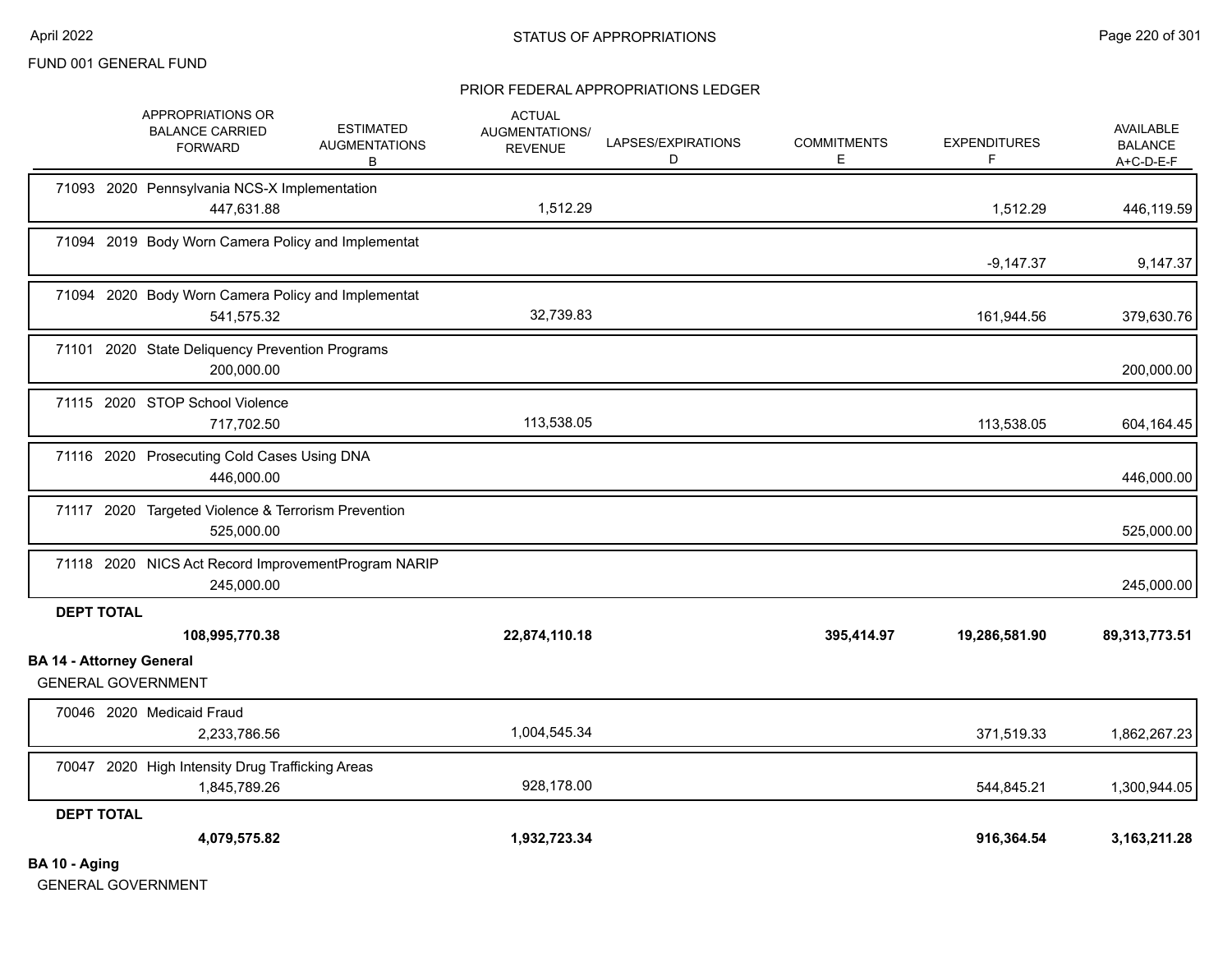|  | APPROPRIATIONS OR<br><b>BALANCE CARRIED</b><br><b>FORWARD</b>       | <b>ESTIMATED</b><br><b>AUGMENTATIONS</b><br>B | <b>ACTUAL</b><br><b>AUGMENTATIONS/</b><br><b>REVENUE</b> | LAPSES/EXPIRATIONS<br>D | <b>COMMITMENTS</b><br>Е | <b>EXPENDITURES</b><br>F | <b>AVAILABLE</b><br><b>BALANCE</b><br>$A+C-D-E-F$ |
|--|---------------------------------------------------------------------|-----------------------------------------------|----------------------------------------------------------|-------------------------|-------------------------|--------------------------|---------------------------------------------------|
|  | 70009 2020 Medical Assistance - Administration<br>166,000.00        |                                               |                                                          |                         |                         |                          | 166,000.00                                        |
|  | <b>GRANTS AND SUBSIDIES</b>                                         |                                               |                                                          |                         |                         |                          |                                                   |
|  | 70006 2020 Pre-Admission Assessments<br>4,000,000.00                |                                               |                                                          |                         |                         |                          | 4,000,000.00                                      |
|  | 70011 2019 Prog for the Aging - Title 111 - Fam Car                 |                                               | $-50.00$                                                 |                         |                         | $-50.00$                 | 50.00                                             |
|  | 70011 2020 Prog for the Aging - Title 111 - Fam Car<br>3,427,423.00 |                                               | $-959,224.14$                                            |                         | 20,094.00               | -959,224.14              | 4,366,553.14                                      |
|  | 70141 2017 Medical Assistance-Attendant Care                        |                                               | 246.20                                                   |                         |                         |                          |                                                   |
|  | 70141 2018 Medical Assistance-Attendant Care                        |                                               | $-238.66$                                                |                         |                         |                          |                                                   |
|  | 70141 2020 Medical Assistance-Attendant Care<br>54, 167. 78         |                                               | $-7,335.28$                                              |                         |                         | $-7,485.28$              | 61,653.06                                         |
|  | 70425 2019 Medical Assistance Support                               |                                               | $-7,509.95$                                              |                         |                         |                          |                                                   |
|  | 70425 2020 Medical Assistance Support<br>5,871,183.97               |                                               | 2,872,043.88                                             |                         | 55,389.97               | $-82,723.62$             | 5,898,517.62                                      |
|  | 71049 2020 Programs for the Aging-Title III<br>3,174,148.73         |                                               | 1,880,516.66                                             |                         | 7,877.00                | $-216,235.77$            | 3,382,507.50                                      |
|  | 71050 2020 Programs for the Aging-Nutrition<br>4,066,528.00         |                                               | $-25,219.00$                                             |                         |                         | $-25,219.00$             | 4,091,747.00                                      |
|  | 71051 2020 Programs/Aging-Title V-Employment<br>4,852,590.74        |                                               | 934,061.43                                               |                         |                         | 651,548.71               | 4,201,042.03                                      |
|  | 71052 2017 P/Aging-TitleVII-Elder Rights Protection<br>8.05         |                                               |                                                          |                         | 8.05                    |                          |                                                   |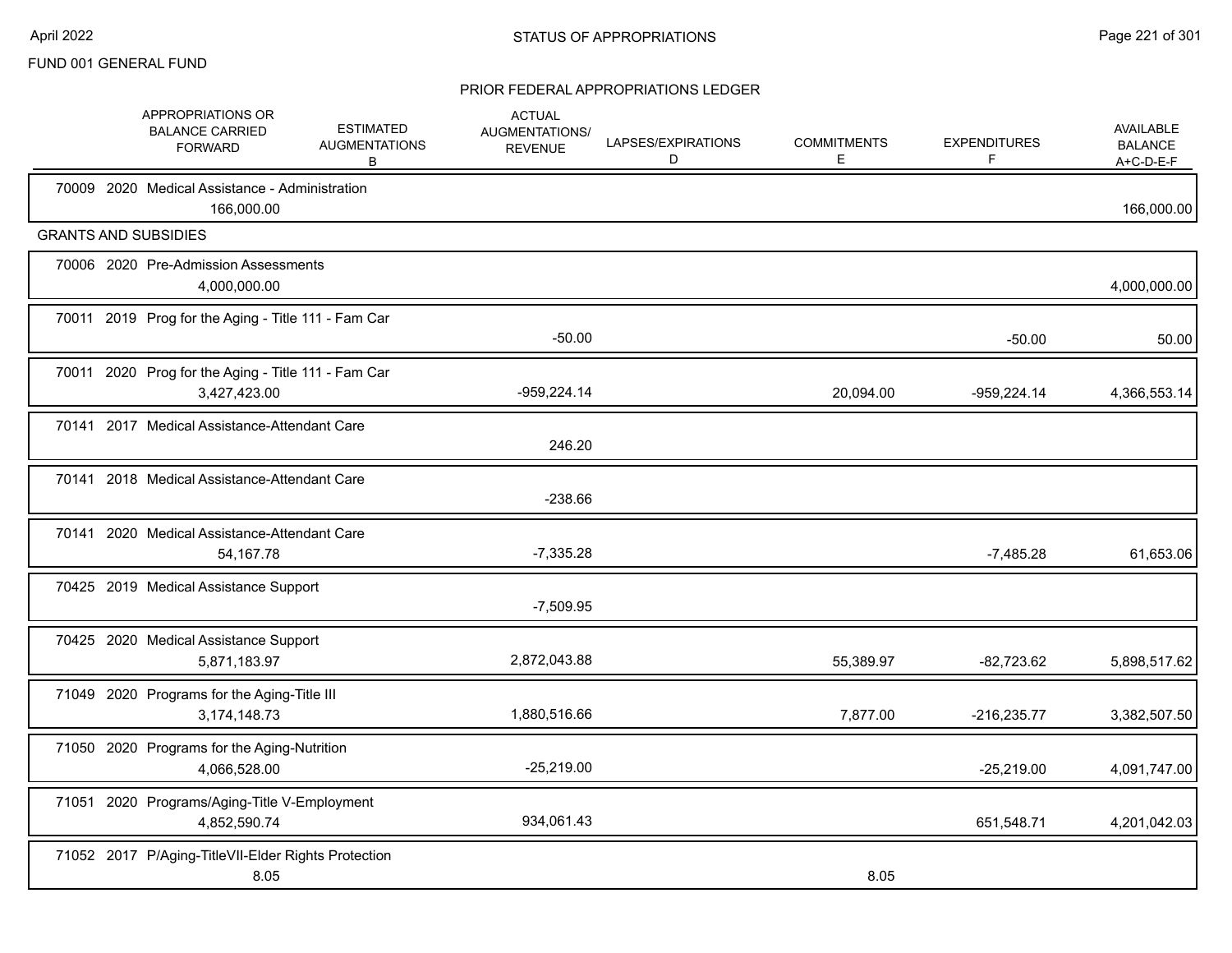|                            | APPROPRIATIONS OR<br><b>BALANCE CARRIED</b><br><b>FORWARD</b>       | <b>ESTIMATED</b><br><b>AUGMENTATIONS</b><br>В | <b>ACTUAL</b><br>AUGMENTATIONS/<br><b>REVENUE</b> | LAPSES/EXPIRATIONS<br>D | <b>COMMITMENTS</b><br>Е | <b>EXPENDITURES</b><br>F | <b>AVAILABLE</b><br><b>BALANCE</b><br>A+C-D-E-F |
|----------------------------|---------------------------------------------------------------------|-----------------------------------------------|---------------------------------------------------|-------------------------|-------------------------|--------------------------|-------------------------------------------------|
|                            | 71052 2019 P/Aging-TitleVII-Elder Rights Protection<br>8.05         |                                               |                                                   |                         | 8.05                    |                          |                                                 |
|                            | 71052 2020 P/Aging-TitleVII-Elder Rights Protection<br>4,278,600.07 |                                               | 59,616.57                                         |                         |                         | 39,859.25                | 4,238,740.82                                    |
|                            | 71053 2020 MA Nursing Home Transition Admin<br>700,000.00           |                                               |                                                   |                         |                         |                          | 700,000.00                                      |
| <b>DEPT TOTAL</b>          |                                                                     |                                               |                                                   |                         |                         |                          |                                                 |
|                            | 30,590,658.39                                                       |                                               | 4,746,907.71                                      |                         | 83,377.07               | $-599,529.85$            | 31,106,811.17                                   |
| <b>BA 68 - Agriculture</b> | <b>GENERAL GOVERNMENT</b>                                           |                                               |                                                   |                         |                         |                          |                                                 |
|                            | 70341 2020 Farmers' Market Food Coupons<br>2,441,117.69             |                                               | 67,923.80                                         |                         |                         | 67,923.80                | 2,373,193.89                                    |
|                            | 70342 2019 Emergency Food Assistance Program                        |                                               | $-603,653.02$                                     |                         |                         |                          |                                                 |
|                            | 70342 2020 Emergency Food Assistance Program<br>5,416,327.21        |                                               | 1,242,218.05                                      |                         |                         | 346,016.59               | 5,070,310.62                                    |
|                            | 70344 2020 Farmland Protection<br>5,743,162.00                      |                                               |                                                   |                         |                         |                          | 5,743,162.00                                    |
|                            | 70345 2017 Agricultural Risk Protection                             |                                               | $-9,847.14$                                       |                         |                         |                          |                                                 |
|                            | 70345 2018 Agricultural Risk Protection                             |                                               | 9,847.14                                          |                         |                         |                          |                                                 |
|                            | 70345 2020 Agricultural Risk Protection<br>1,000,000.00             |                                               |                                                   |                         |                         |                          | 1,000,000.00                                    |
|                            | 70346 2020 Medicated Feed Mill Inspection<br>70,856.09              |                                               | 3,826.68                                          |                         |                         |                          | 70,856.09                                       |
|                            | 70347 2020 Poultry Grading Service<br>100,000.00                    |                                               |                                                   |                         |                         |                          | 100,000.00                                      |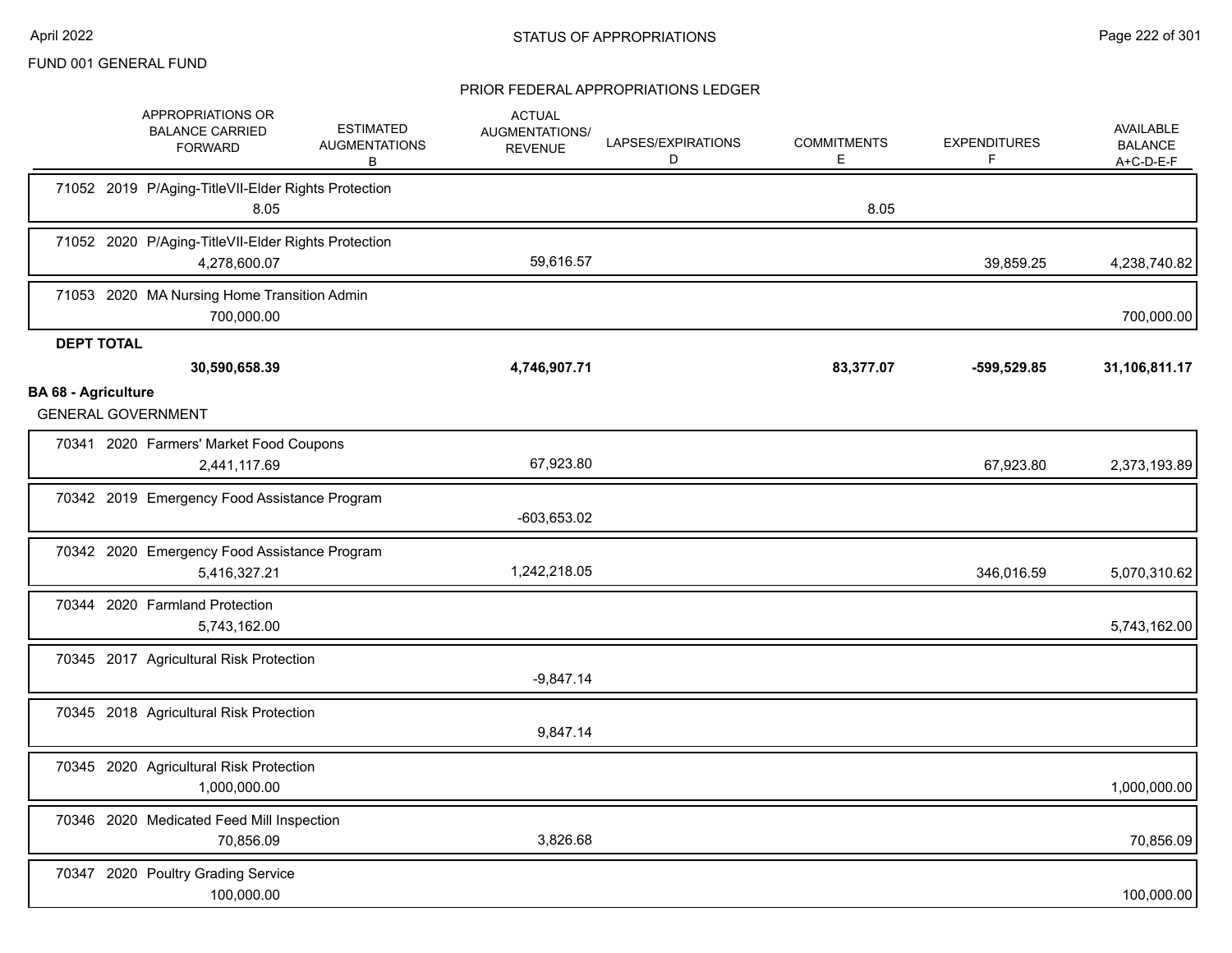|  | APPROPRIATIONS OR<br><b>BALANCE CARRIED</b><br><b>FORWARD</b> | <b>ESTIMATED</b><br><b>AUGMENTATIONS</b><br>В | <b>ACTUAL</b><br>AUGMENTATIONS/<br><b>REVENUE</b> | LAPSES/EXPIRATIONS<br>D | <b>COMMITMENTS</b><br>Е | <b>EXPENDITURES</b><br>F. | AVAILABLE<br><b>BALANCE</b><br>$A+C-D-E-F$ |
|--|---------------------------------------------------------------|-----------------------------------------------|---------------------------------------------------|-------------------------|-------------------------|---------------------------|--------------------------------------------|
|  | 70348 2020 National School Lunch<br>910,689.83                |                                               | 80,861.85                                         |                         | 150,000.00              | 69,789.54                 | 690,900.29                                 |
|  | 70349 2020 Pesticide Control<br>362,790.97                    |                                               | 31,288.18                                         |                         |                         | 14,313.04                 | 348,477.93                                 |
|  | 70350 2017 Plant Pest Detection System                        |                                               | 53,832.39                                         |                         |                         |                           |                                            |
|  | 70350 2018 Plant Pest Detection System                        |                                               | $-53,832.39$                                      |                         |                         |                           |                                            |
|  | 70350 2019 Plant Pest Detection System                        |                                               | 5,454.78                                          |                         |                         |                           |                                            |
|  | 70350 2020 Plant Pest Detection System<br>870,865.09          |                                               | 336,494.50                                        |                         |                         | 44,826.72                 | 826,038.37                                 |
|  | 70455 2020 Commodity Supplemental Food<br>364,578.75          |                                               | 745,366.00                                        |                         |                         |                           | 364,578.75                                 |
|  | 70457 2018 Organic Cost Distribution                          |                                               | $-1,115.75$                                       |                         |                         |                           |                                            |
|  | 70457 2019 Organic Cost Distribution                          |                                               | 1,115.75                                          |                         |                         |                           |                                            |
|  | 70457 2020 Organic Cost Distribution<br>474,473.64            |                                               |                                                   |                         |                         |                           | 474,473.64                                 |
|  | 70458 2020 Animal Disease Control<br>3,639,684.33             |                                               | 131,422.97                                        |                         |                         | 23,016.72                 | 3,616,667.61                               |
|  | 70459 2016 Food Establishment Inspections                     |                                               | 14,580.26                                         |                         |                         |                           |                                            |
|  | 70459 2017 Food Establishment Inspections                     |                                               | 1,847.68                                          |                         |                         |                           |                                            |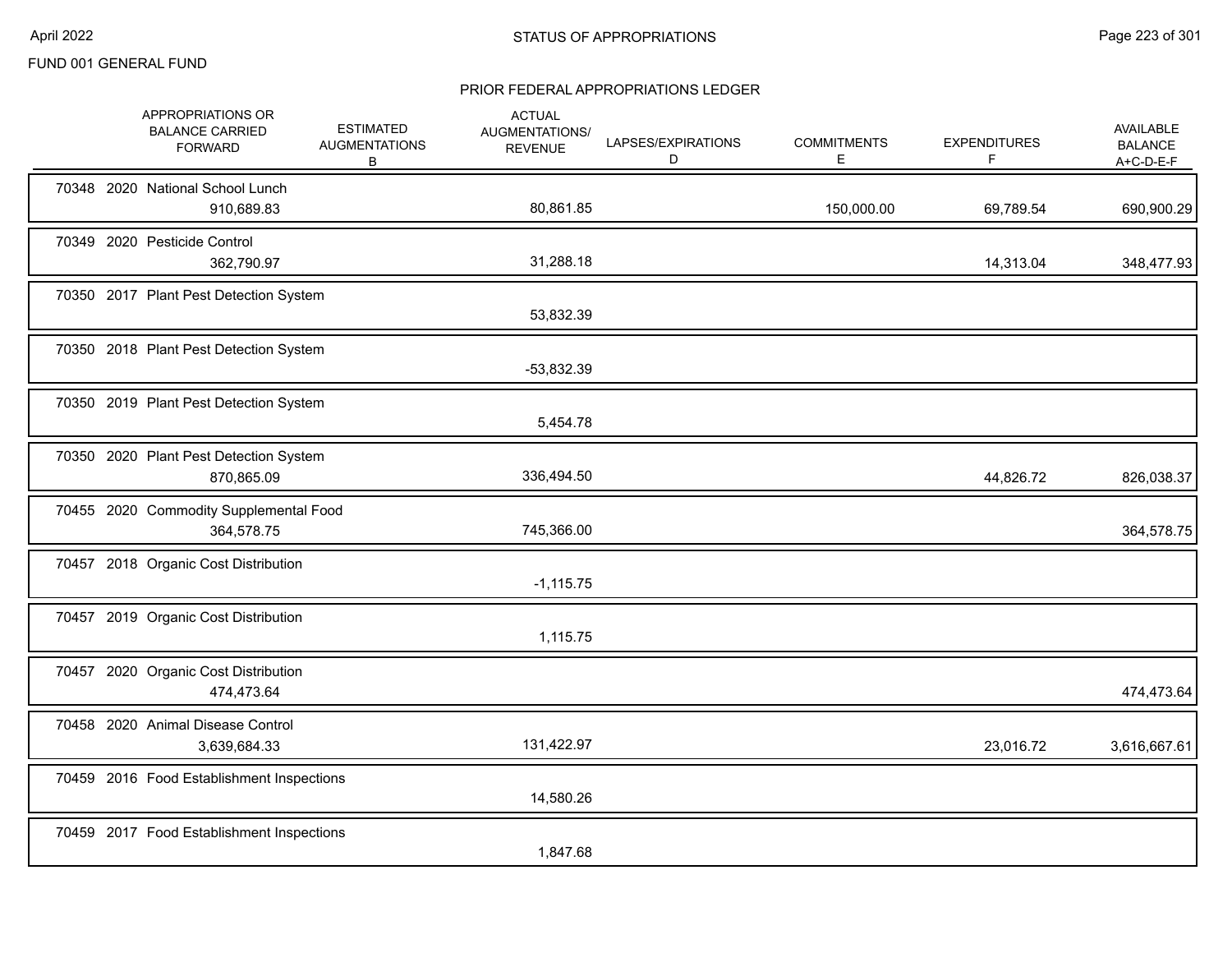|  | APPROPRIATIONS OR<br><b>BALANCE CARRIED</b><br><b>FORWARD</b>  | <b>ESTIMATED</b><br><b>AUGMENTATIONS</b><br>B | <b>ACTUAL</b><br>AUGMENTATIONS/<br><b>REVENUE</b> | LAPSES/EXPIRATIONS<br>D | <b>COMMITMENTS</b><br>Е | <b>EXPENDITURES</b><br>F | <b>AVAILABLE</b><br><b>BALANCE</b><br>A+C-D-E-F |
|--|----------------------------------------------------------------|-----------------------------------------------|---------------------------------------------------|-------------------------|-------------------------|--------------------------|-------------------------------------------------|
|  | 70459 2018 Food Establishment Inspections                      |                                               | $-16,427.94$                                      |                         |                         | $-523.03$                | 523.03                                          |
|  | 70459 2019 Food Establishment Inspections                      |                                               |                                                   |                         |                         | $-3.51$                  | 3.51                                            |
|  | 70459 2020 Food Establishment Inspections<br>2,145,758.54      |                                               | 165,340.33                                        |                         |                         | 111,521.37               | 2,034,237.17                                    |
|  | 70461 2020 Senior Farmers' Market Nutrition<br>1,172,412.00    |                                               | 36,789.34                                         |                         |                         | 36,789.34                | 1,135,622.66                                    |
|  | 70554 2020 Integrated Pest Management (F)<br>250,000.00        |                                               |                                                   |                         |                         |                          | 250,000.00                                      |
|  | 70555 2020 Johnes Disease Herd Project (F)<br>2,000,000.00     |                                               |                                                   |                         |                         |                          | 2,000,000.00                                    |
|  | 70565 2020 Avian Influenza Surveillance (F)<br>24,505,792.04   |                                               | 339,242.02                                        |                         |                         |                          | 24,505,792.04                                   |
|  | 70567 2020 Scrapie Disease Control (F)<br>60,000.00            |                                               |                                                   |                         |                         |                          | 60,000.00                                       |
|  | 70568 2020 Crop Insurance (F)<br>2,000,000.00                  |                                               |                                                   |                         |                         |                          | 2,000,000.00                                    |
|  | 70573 2020 Foot and Mouth Disease Monitoring (F)<br>150,000.00 |                                               |                                                   |                         |                         |                          | 150,000.00                                      |
|  | 70586 2020 Animal Identification<br>1,878,129.00               |                                               | 27,712.58                                         |                         |                         |                          | 1,878,129.00                                    |
|  | 70700 2016 Speciality Crops                                    |                                               | $-72,272.77$                                      |                         |                         |                          |                                                 |
|  | 70700 2017 Speciality Crops                                    |                                               | 72,272.77                                         |                         |                         |                          |                                                 |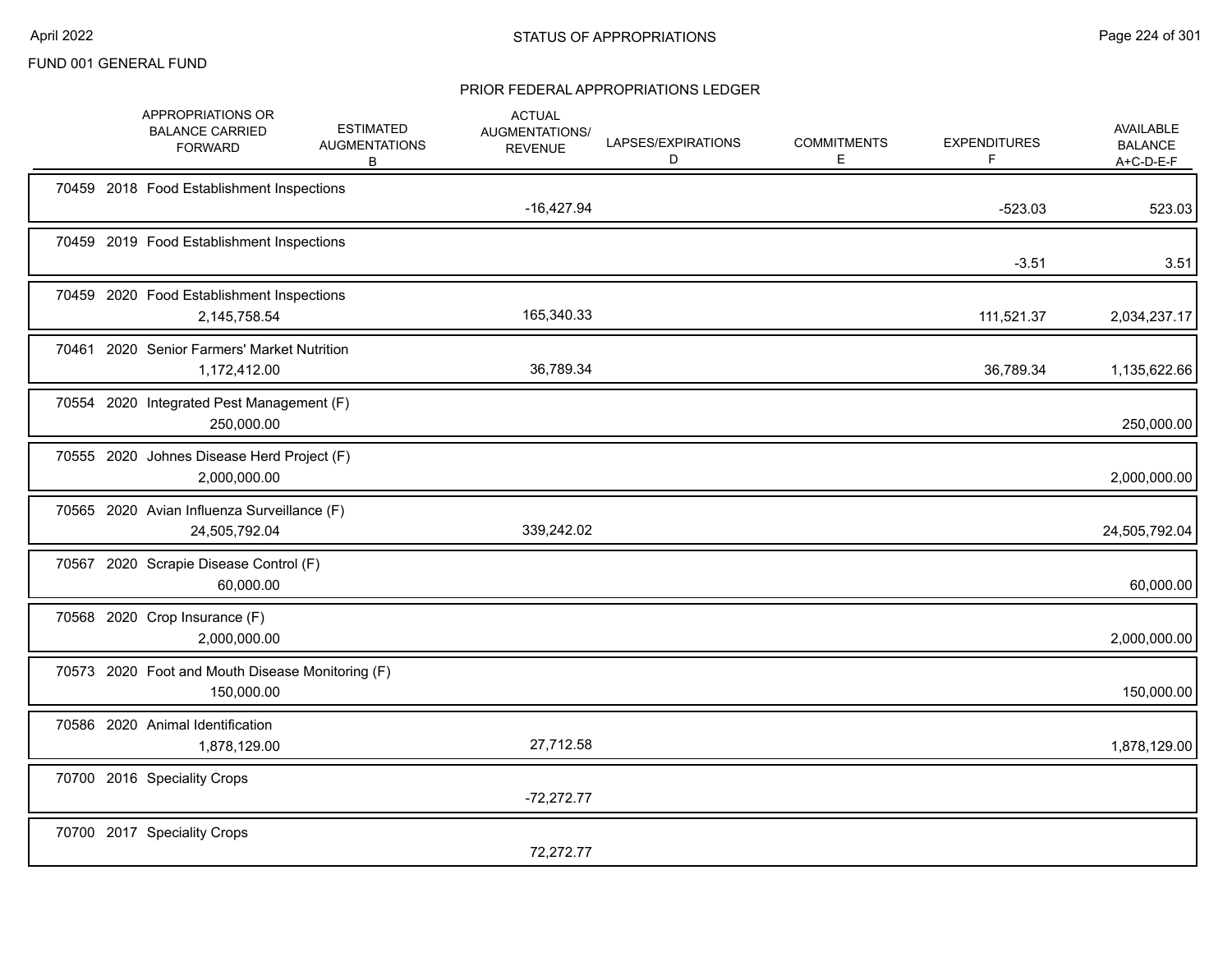|  | APPROPRIATIONS OR<br><b>BALANCE CARRIED</b><br><b>FORWARD</b>       | <b>ESTIMATED</b><br><b>AUGMENTATIONS</b><br>В | <b>ACTUAL</b><br>AUGMENTATIONS/<br><b>REVENUE</b> | LAPSES/EXPIRATIONS<br>D | <b>COMMITMENTS</b><br>E. | <b>EXPENDITURES</b><br>F | <b>AVAILABLE</b><br><b>BALANCE</b><br>$A+C-D-E-F$ |
|--|---------------------------------------------------------------------|-----------------------------------------------|---------------------------------------------------|-------------------------|--------------------------|--------------------------|---------------------------------------------------|
|  | 70700 2018 Speciality Crops<br>46,688.16                            |                                               |                                                   |                         |                          |                          | 46,688.16                                         |
|  | 70700 2019 Speciality Crops<br>488,131.99                           |                                               | 384,959.67                                        |                         | 61,544.07                | 30,207.66                | 396,380.26                                        |
|  | 70700 2020 Speciality Crops<br>3,061,444.80                         |                                               | 644,944.89                                        |                         | 587,165.61               | 1,013,039.36             | 1,461,239.83                                      |
|  | 70728 2020 Emerald Ash Borer Mitigation<br>779,251.67               |                                               | 19,719.67                                         |                         |                          | 634.59                   | 778,617.08                                        |
|  | 71041 2017 Spotted Lanternfly                                       |                                               | 635,516.09                                        |                         |                          |                          |                                                   |
|  | 71041 2018 Spotted Lanternfly                                       |                                               | $-635,516.09$                                     |                         |                          |                          |                                                   |
|  | 71041 2019 Spotted Lanternfly                                       |                                               | -761,994.42                                       |                         |                          |                          |                                                   |
|  | 71041 2020 Spotted Lanternfly<br>7,388,094.58                       |                                               | 1,988,908.09                                      |                         |                          | 86,423.72                | 7,301,670.86                                      |
|  | 71059 2020 Innov Nutrient&Sediment Reduct<br>632,232.86             |                                               | 115,266.79                                        |                         |                          | $-1,946.01$              | 634,178.87                                        |
|  | 71060 2019 Animal Feed Regulatory Prgram<br>13,500.00               |                                               |                                                   |                         |                          |                          | 13,500.00                                         |
|  | 71060 2020 Animal Feed Regulatory Prgram<br>1,859,935.63            |                                               | 719.08                                            |                         |                          | 719.08                   | 1,859,216.55                                      |
|  | 71080 2020 Conservation Partnrship Farmland Preserv<br>6,500,000.00 |                                               |                                                   |                         |                          |                          | 6,500,000.00                                      |
|  | <b>GRANTS AND SUBSIDIES</b>                                         |                                               |                                                   |                         |                          |                          |                                                   |
|  | 70343 2020 Market Improvement<br>250,000.00                         |                                               |                                                   |                         |                          |                          | 250,000.00                                        |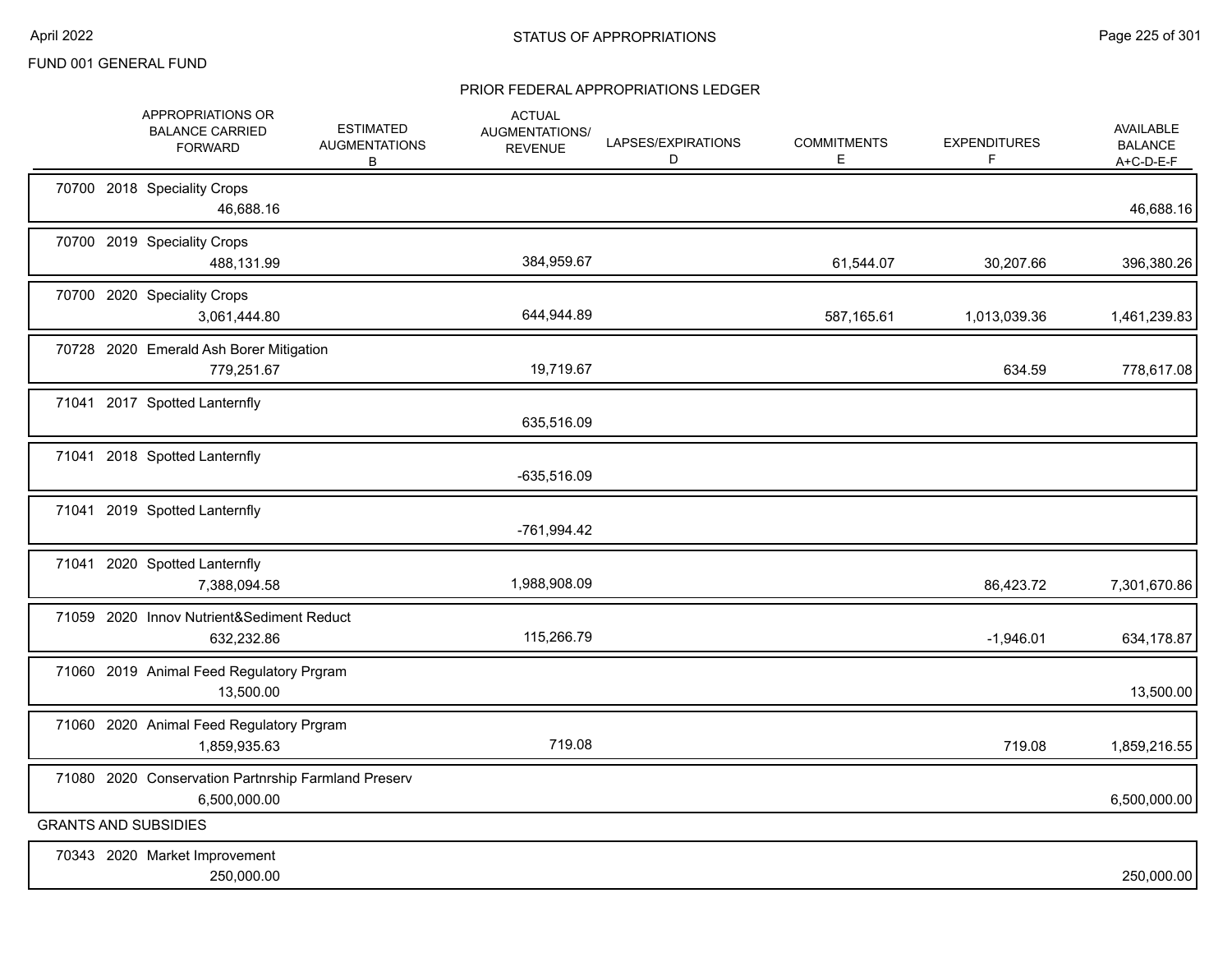|                   | APPROPRIATIONS OR<br><b>BALANCE CARRIED</b><br><b>FORWARD</b>     | <b>ESTIMATED</b><br><b>AUGMENTATIONS</b><br>B | <b>ACTUAL</b><br>AUGMENTATIONS/<br><b>REVENUE</b> | LAPSES/EXPIRATIONS<br>D | <b>COMMITMENTS</b><br>E | <b>EXPENDITURES</b><br>F | AVAILABLE<br><b>BALANCE</b><br>A+C-D-E-F |
|-------------------|-------------------------------------------------------------------|-----------------------------------------------|---------------------------------------------------|-------------------------|-------------------------|--------------------------|------------------------------------------|
| <b>DEPT TOTAL</b> |                                                                   |                                               |                                                   |                         |                         |                          |                                          |
|                   | 76,575,916.87                                                     |                                               | 5,002,811.83                                      |                         | 798,709.68              | 1,842,748.98             | 73,934,458.21                            |
|                   | <b>BA 24 - Community &amp; Economic Develop</b>                   |                                               |                                                   |                         |                         |                          |                                          |
|                   | <b>GENERAL GOVERNMENT</b>                                         |                                               |                                                   |                         |                         |                          |                                          |
|                   | 70140 2019 SCDBG Neighborhood Stabilizati                         |                                               | 15,212.59                                         |                         |                         |                          |                                          |
|                   |                                                                   |                                               |                                                   |                         |                         |                          |                                          |
|                   | 70140 2020 SCDBG Neighborhood Stabilizati<br>729,827.24           |                                               | 71,149.63                                         |                         |                         | 976.87                   | 728,850.37                               |
|                   | 70212 2020 LIHEABG Admin<br>728,504.28                            |                                               | 69,001.48                                         |                         |                         | 69,001.48                | 659,502.80                               |
|                   | 70215 2020 CoC Planning Grant<br>1,508,920.20                     |                                               | 154,508.52                                        |                         |                         | 142,508.52               | 1,366,411.68                             |
|                   | 70216 2020 DOE Admin<br>3,375,959.10                              |                                               | 670,783.83                                        |                         |                         | 438,804.83               | 2,937,154.27                             |
|                   | 70224 2020 SCDBG Admin<br>3,170,379.05                            |                                               | 57,297.65                                         |                         |                         | 57,248.38                | 3,113,130.67                             |
|                   | 70225 2020 CSBG Admin<br>1,052,652.83                             |                                               | 61,099.35                                         |                         |                         | 61,099.35                | 991,553.48                               |
|                   | 70229 2020 ARC Technical Assistance<br>773,385.82                 |                                               | 180,359.41                                        |                         |                         | 15,932.27                | 757,453.55                               |
|                   | 70448 2020 SBAState Trade & Export Promotion-STEP<br>1,318,077.03 |                                               | 312,493.66                                        |                         |                         | 221,231.20               | 1,096,845.83                             |
|                   | 70512 2018 SCDBG/HUD Special Projects                             |                                               | $-240.00$                                         |                         |                         |                          |                                          |
|                   | 70512 2019 SCDBG/HUD Special Projects                             |                                               | 240.00                                            |                         |                         |                          |                                          |
|                   | 70512 2020 SCDBG/HUD Special Projects<br>1,562,959.94             |                                               | -134,660.05                                       |                         |                         | $-143,300.05$            | 1,706,259.99                             |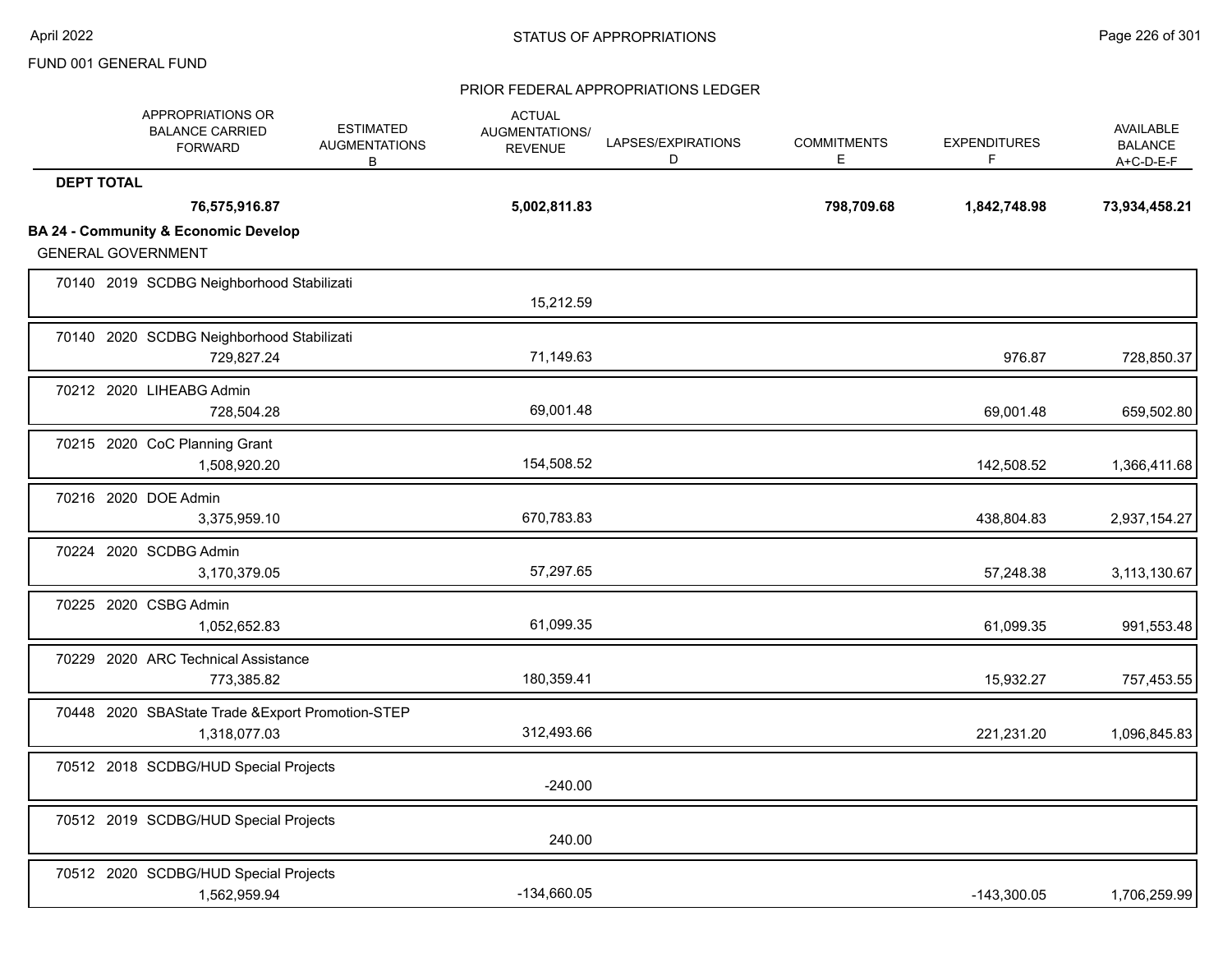|  | APPROPRIATIONS OR<br><b>BALANCE CARRIED</b><br><b>FORWARD</b>     | <b>ESTIMATED</b><br><b>AUGMENTATIONS</b><br>В | <b>ACTUAL</b><br>AUGMENTATIONS/<br><b>REVENUE</b> | LAPSES/EXPIRATIONS<br>D | <b>COMMITMENTS</b><br>Е | <b>EXPENDITURES</b><br>F | <b>AVAILABLE</b><br><b>BALANCE</b><br>$A+C-D-E-F$ |
|--|-------------------------------------------------------------------|-----------------------------------------------|---------------------------------------------------|-------------------------|-------------------------|--------------------------|---------------------------------------------------|
|  | 70967 2020 SCDBG-Disaster Recovery Administration<br>1,372,965.96 |                                               |                                                   |                         |                         | 2,326.98                 | 1,370,638.98                                      |
|  | 70970 2018 ESG Program Admin                                      |                                               | $-2.41$                                           |                         |                         |                          |                                                   |
|  | 70970 2019 ESG Program Admin                                      |                                               | 2.41                                              |                         |                         |                          |                                                   |
|  | 70970 2020 ESG Program Admin<br>754,131.64                        |                                               | 22,190.41                                         |                         |                         | 22,190.41                | 731,941.23                                        |
|  | 71012 2018 Economic Adjustment Assistance                         |                                               | 0.44                                              |                         |                         |                          |                                                   |
|  | 71012 2019 Economic Adjustment Assistance                         |                                               | 218,552.24                                        |                         |                         |                          |                                                   |
|  | 71012 2020 Economic Adjustment Assistance<br>4,187,130.98         |                                               | 645,896.88                                        |                         |                         | 26,435.70                | 4,160,695.28                                      |
|  | 71070 2020 Federal Grant Initiatives<br>4,000,000.00              |                                               |                                                   |                         |                         |                          | 4,000,000.00                                      |
|  | 71130 2020 ARC Area Development<br>6,000,000.00                   |                                               | 145,925.00                                        |                         |                         | 145.925.00               | 5,854,075.00                                      |
|  | <b>GRANTS AND SUBSIDIES</b>                                       |                                               |                                                   |                         |                         |                          |                                                   |
|  | 70139 2020 SCDBG Neighborhood Stabilization<br>4,403,346.83       |                                               | 168,257.95                                        |                         |                         | 101,780.93               | 4,301,565.90                                      |
|  | 70213 2019 LIHEABG Weatherization                                 |                                               | -79,756.56                                        |                         |                         | -79,756.56               | 79,756.56                                         |
|  | 70213 2020 LIHEABG Weatherization<br>27,232,898.00                |                                               | 6,203,280.12                                      |                         |                         | 6,767,216.12             | 20,465,681.88                                     |
|  | 70214 2020 FEMA - Technical Assistance<br>350,784.12              |                                               | 50,056.99                                         |                         |                         | 959.99                   | 349,824.13                                        |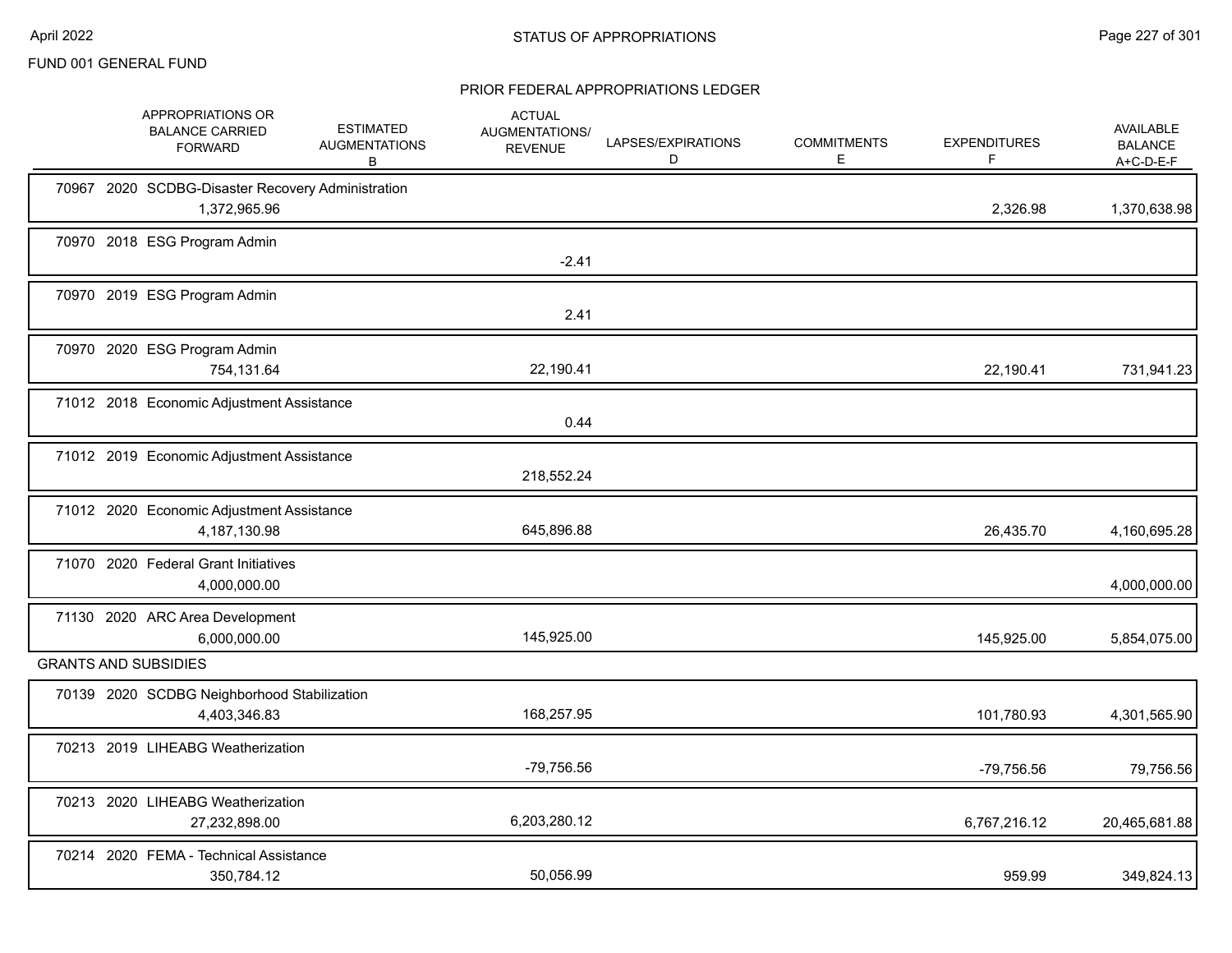|                   | APPROPRIATIONS OR<br><b>BALANCE CARRIED</b><br><b>FORWARD</b>                  | <b>ESTIMATED</b><br><b>AUGMENTATIONS</b><br>В | <b>ACTUAL</b><br>AUGMENTATIONS/<br><b>REVENUE</b> | LAPSES/EXPIRATIONS<br>D | <b>COMMITMENTS</b><br>E | <b>EXPENDITURES</b><br>F | <b>AVAILABLE</b><br><b>BALANCE</b><br>$A+C-D-E-F$ |
|-------------------|--------------------------------------------------------------------------------|-----------------------------------------------|---------------------------------------------------|-------------------------|-------------------------|--------------------------|---------------------------------------------------|
|                   | 70222 2020 DOE Weatherization<br>16,208,958.00                                 |                                               | 3,476,673.00                                      |                         |                         | 2,758,168.00             | 13,450,790.00                                     |
|                   | 70228 2020 Community Services Block Grant Program<br>33,537,788.00             |                                               | 8,368,266.00                                      |                         |                         | 7,199,082.00             | 26,338,706.00                                     |
|                   | 70968 2020 SCDBG-Disaster Recovery Grant<br>54,250,869.50                      |                                               |                                                   |                         |                         |                          | 54,250,869.50                                     |
|                   | 70972 2020 EMG Solutions Program<br>8,707,052.48                               |                                               | 1,888,174.68                                      |                         |                         | 1,606,756.47             | 7,100,296.01                                      |
|                   | 71081 2020 EDA Power Grant<br>2,791,947.73                                     |                                               | 236,498.71                                        |                         |                         | 28,446.44                | 2,763,501.29                                      |
|                   | 71095 2020 SCDBG Program<br>5,975,101.63                                       |                                               | 205,963.97                                        |                         |                         | 205,963.97               | 5,769,137.66                                      |
|                   | 71102 2020 ARC Construction-RSBA Program<br>19,958,543.92                      |                                               | 6,354.97                                          |                         |                         | 363.10                   | 19,958,180.82                                     |
| <b>DEPT TOTAL</b> | 203,952,184.28                                                                 |                                               | 23,013,580.87                                     |                         |                         | 19,649,361.40            | 184,302,822.88                                    |
|                   | <b>BA 38 - Conservation &amp; Natural Resourc</b><br><b>GENERAL GOVERNMENT</b> |                                               |                                                   |                         |                         |                          |                                                   |
|                   | 70278 2018 Forest Fire Protect & Control                                       |                                               | 26.95                                             |                         |                         |                          |                                                   |
|                   | 70278 2019 Forest Fire Protect & Control<br>26,000.00                          |                                               | $-79.33$                                          |                         |                         | 463.16                   | 25,536.84                                         |
|                   | 70278 2020 Forest Fire Protect & Control<br>1,888,593.64                       |                                               | 476,689.56                                        |                         |                         | 7,288.93                 | 1,881,304.71                                      |
|                   | 70279 2020 Forestry Incent & Ag Control<br>50,000.00                           |                                               |                                                   |                         |                         |                          | 50,000.00                                         |
|                   | 70281 2019 Forest Management & Process                                         |                                               | $-40.67$                                          |                         |                         |                          |                                                   |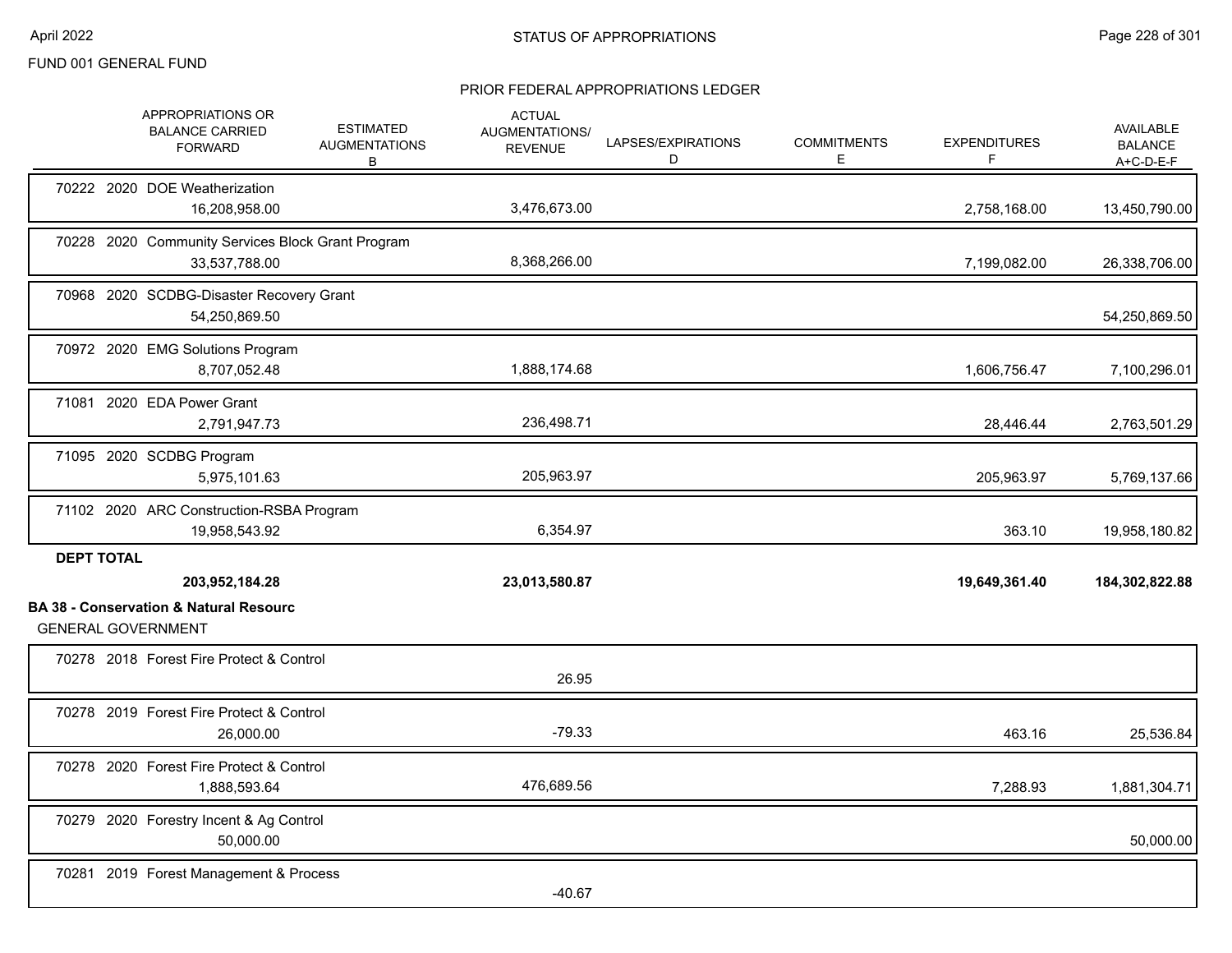|  | APPROPRIATIONS OR<br><b>BALANCE CARRIED</b><br><b>FORWARD</b> | <b>ESTIMATED</b><br><b>AUGMENTATIONS</b><br>В | <b>ACTUAL</b><br>AUGMENTATIONS/<br><b>REVENUE</b> | LAPSES/EXPIRATIONS<br>D | <b>COMMITMENTS</b><br>E | <b>EXPENDITURES</b><br>F | <b>AVAILABLE</b><br><b>BALANCE</b><br>$A+C-D-E-F$ |
|--|---------------------------------------------------------------|-----------------------------------------------|---------------------------------------------------|-------------------------|-------------------------|--------------------------|---------------------------------------------------|
|  | 70281 2020 Forest Management & Process<br>3,984,838.94        |                                               | 49,010.46                                         |                         |                         | 40,602.15                | 3,944,236.79                                      |
|  | 70285 2018 Forest Insect & Disease Contr                      |                                               | $-42.04$                                          |                         |                         |                          |                                                   |
|  | 70285 2019 Forest Insect & Disease Contr                      |                                               | $-1,247.40$                                       |                         |                         | $-0.89$                  | 0.89                                              |
|  | 70285 2020 Forest Insect & Disease Contr<br>3,381,341.37      |                                               | 548,069.46                                        |                         |                         | 17,059.74                | 3,364,281.63                                      |
|  | 70286 2020 Topo and Geo Survey Grants<br>710,405.68           |                                               | 47,162.74                                         |                         |                         | 47,191.40                | 663,214.28                                        |
|  | 70287 2015 Land & Water Conservation Fund<br>250,000.00       |                                               | 250,000.00                                        |                         |                         | 250,000.00               |                                                   |
|  | 70287 2016 Land & Water Conservation Fund<br>1,247,000.00     |                                               |                                                   |                         | 515,500.00              | 93,500.00                | 638,000.00                                        |
|  | 70287 2017 Land & Water Conservation Fund<br>6,342,550.00     |                                               | 291,400.00                                        |                         | 2,278,700.00            | 591,400.00               | 3,472,450.00                                      |
|  | 70287 2018 Land & Water Conservation Fund<br>8,979,359.09     |                                               |                                                   |                         | 233,200.00              |                          | 8,746,159.09                                      |
|  | 70287 2019 Land & Water Conservation Fund<br>11,971,516.55    |                                               |                                                   |                         | 7,333,384.00            |                          | 4,638,132.55                                      |
|  | 70287 2020 Land & Water Conservation Fund<br>13,992,752.75    |                                               |                                                   |                         | 1,500,000.00            |                          | 12,492,752.75                                     |
|  | 70464 2018 Aid to volunteer Fire Companies                    |                                               | $-8.15$                                           |                         |                         |                          |                                                   |
|  | 70464 2019 Aid to volunteer Fire Companies                    |                                               | 17.06                                             |                         |                         |                          |                                                   |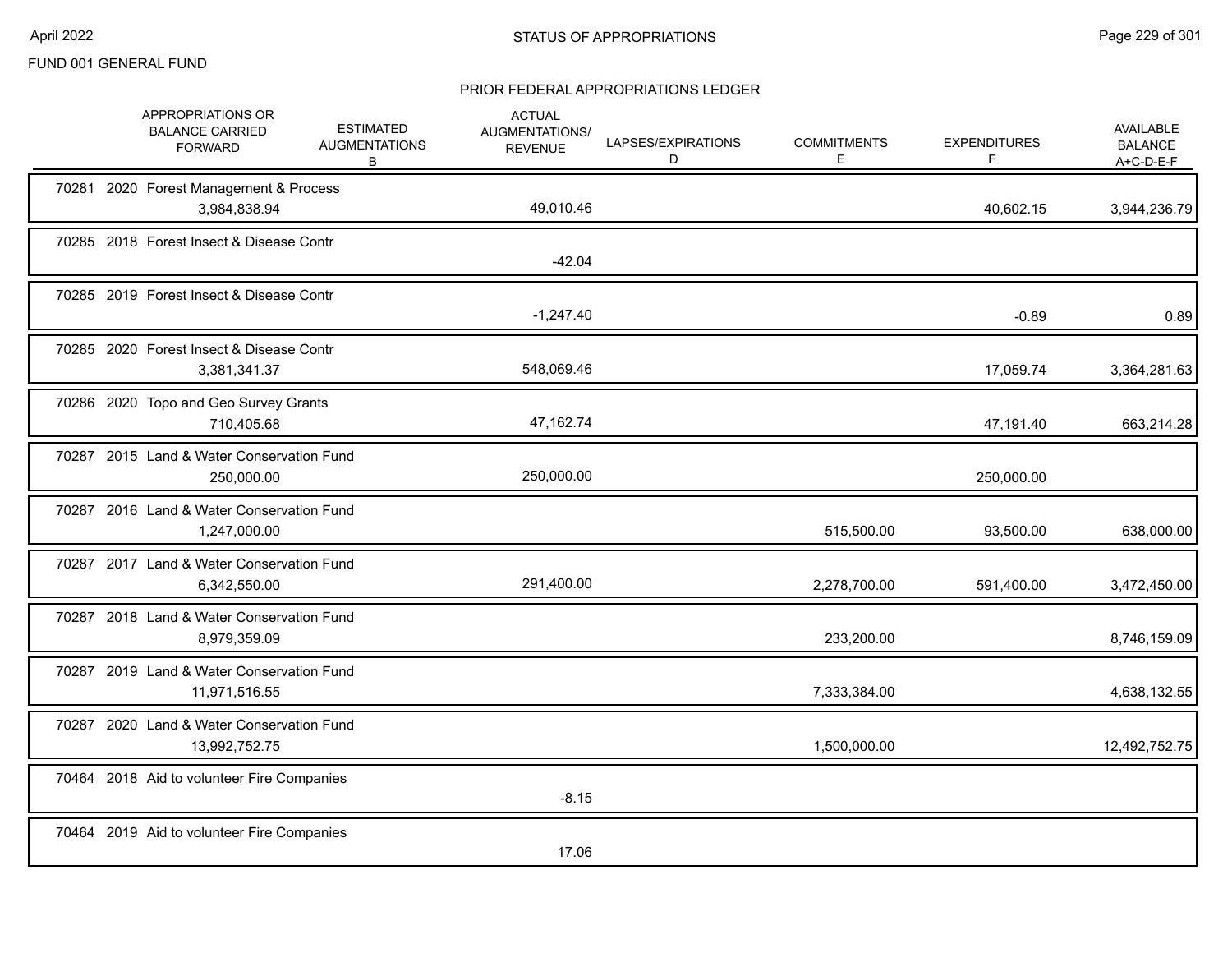#### PRIOR FEDERAL APPROPRIATIONS LEDGER

| $\mathbf{A}$ and $\mathbf{A}$ and $\mathbf{A}$ and $\mathbf{A}$ | 65,637,963.79                                                       |                                               | 3,097,052.94                                      |                         | 11,890,784.00            | 1,117,272.43              | 52,629,907.36                                   |
|-----------------------------------------------------------------|---------------------------------------------------------------------|-----------------------------------------------|---------------------------------------------------|-------------------------|--------------------------|---------------------------|-------------------------------------------------|
| <b>DEPT TOTAL</b>                                               |                                                                     |                                               |                                                   |                         |                          |                           |                                                 |
|                                                                 | 71111 2020 USDA Good Neighbor Agreement<br>467,651.88               |                                               | 20,704.07                                         |                         |                          | 18,930.70                 | 448,721.18                                      |
|                                                                 | 71104 2020 EPA Chesapeake Bay Grant<br>815,593.00                   |                                               | 301,253.00                                        |                         |                          |                           | 815,593.00                                      |
|                                                                 | 71103 2020 Regional Conservation PartnershipProgram<br>1,500,000.00 |                                               |                                                   |                         |                          |                           | 1,500,000.00                                    |
|                                                                 | 71097 2020 Port Security Grant Program<br>1,200,000.00              |                                               |                                                   |                         |                          |                           | 1,200,000.00                                    |
|                                                                 | 71096 2020 Chesapeake Bay Gateway Network<br>600,000.00             |                                               |                                                   |                         | 30,000.00                |                           | 570,000.00                                      |
|                                                                 | 71072 2020 US Endowment-Healthy Watershed<br>144,643.53             |                                               | 9,493.16                                          |                         |                          | 2,293.16                  | 142,350.37                                      |
|                                                                 | 71071 2020 National Fish and Wildlife Foundation<br>552,226.35      |                                               | 98,000.00                                         |                         |                          |                           | 552,226.35                                      |
|                                                                 | 71031 2020 Natural Resource Conservation Service<br>200,000.00      |                                               |                                                   |                         |                          |                           | 200,000.00                                      |
|                                                                 | 70796 2020 Cooperative Endangered Species<br>35,129.79              |                                               | 16,934.46                                         |                         |                          | 16,934.46                 | 18,195.33                                       |
|                                                                 | 70736 2020 Highlands Conservation Program<br>6,807,447.00           |                                               | 348,194.00                                        |                         |                          |                           | 6,807,447.00                                    |
|                                                                 | 70465 2020 Wetland Protection Fund<br>272,637.09                    |                                               | 32,973.88                                         |                         |                          | 32,973.88                 | 239,663.21                                      |
|                                                                 | 70464 2020 Aid to volunteer Fire Companies<br>218,277.13            |                                               | 608,541.73                                        |                         |                          | $-1,364.26$               | 219,641.39                                      |
|                                                                 | APPROPRIATIONS OR<br><b>BALANCE CARRIED</b><br><b>FORWARD</b>       | <b>ESTIMATED</b><br><b>AUGMENTATIONS</b><br>B | <b>ACTUAL</b><br>AUGMENTATIONS/<br><b>REVENUE</b> | LAPSES/EXPIRATIONS<br>D | <b>COMMITMENTS</b><br>E. | <b>EXPENDITURES</b><br>F. | <b>AVAILABLE</b><br><b>BALANCE</b><br>A+C-D-E-F |

**BA 11 - Corrections**

GENERAL GOVERNMENT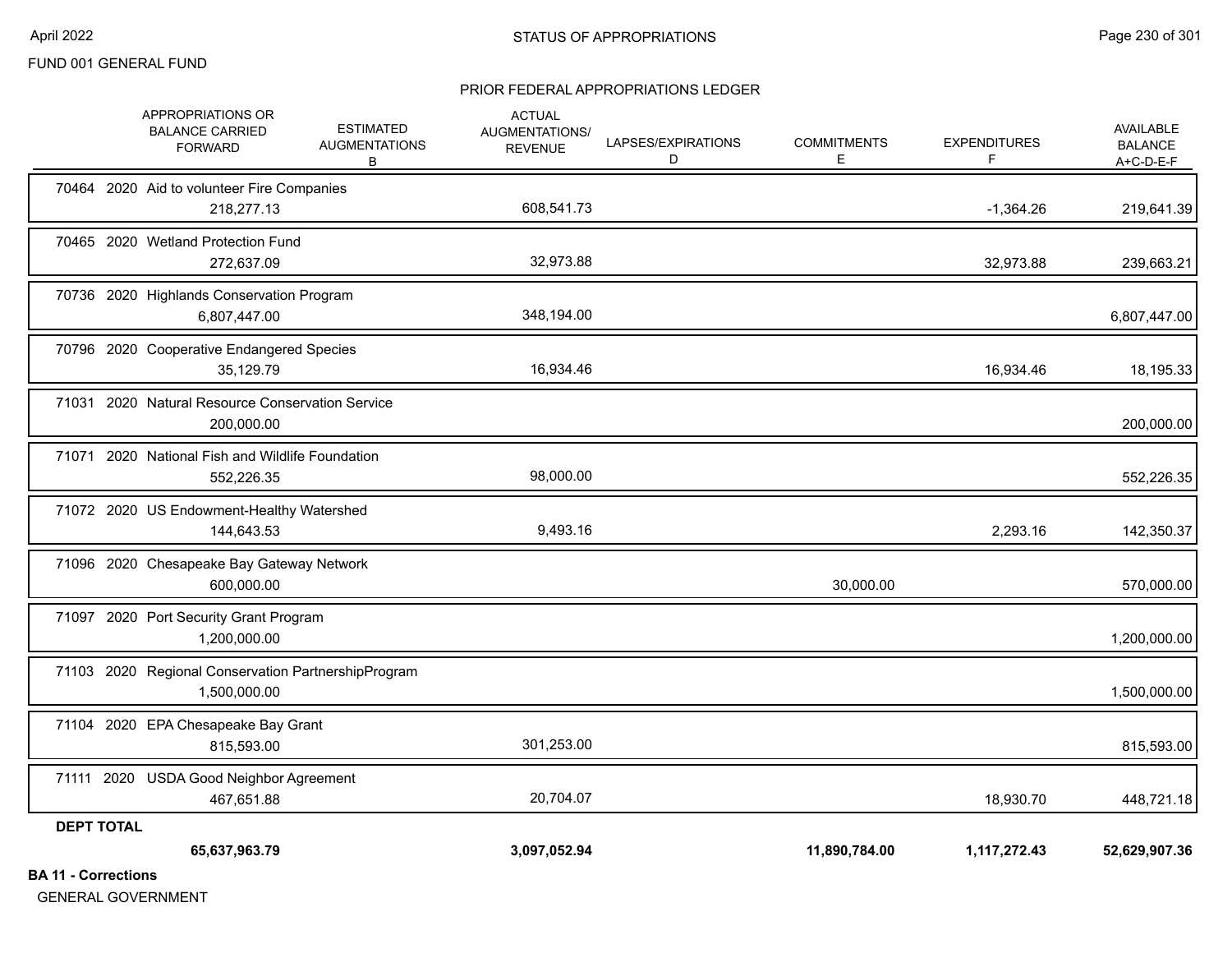|                      | APPROPRIATIONS OR<br><b>BALANCE CARRIED</b><br><b>FORWARD</b>         | <b>ESTIMATED</b><br><b>AUGMENTATIONS</b><br>В | <b>ACTUAL</b><br><b>AUGMENTATIONS/</b><br><b>REVENUE</b> | LAPSES/EXPIRATIONS<br>D | <b>COMMITMENTS</b><br>Е | <b>EXPENDITURES</b><br>F | <b>AVAILABLE</b><br><b>BALANCE</b><br>$A+C-D-E-F$ |
|----------------------|-----------------------------------------------------------------------|-----------------------------------------------|----------------------------------------------------------|-------------------------|-------------------------|--------------------------|---------------------------------------------------|
|                      | 71082 2020 Swift Fair And Certain<br>486,560.00                       |                                               | 46,974.12                                                |                         |                         | 46,854.12                | 439,705.88                                        |
|                      | 71083 2020 Smart Supervision<br>428,313.89                            |                                               | 121,269.07                                               |                         |                         | 99,599.89                | 328,714.00                                        |
| <b>INSTITUTIONAL</b> |                                                                       |                                               |                                                          |                         |                         |                          |                                                   |
|                      | 70013 2019 Reimbursement for Alien Inmates                            |                                               | $-1,540,272.00$                                          |                         |                         |                          |                                                   |
|                      | 70013 2020 Reimbursement for Alien Inmates<br>3,353,225.96            |                                               | 1,638,774.04                                             |                         |                         |                          | 3,353,225.96                                      |
|                      | 70017 2020 Correctional Education<br>124,200.17                       |                                               | 42,043.01                                                |                         |                         | 42,043.01                | 82,157.16                                         |
|                      | 70713 2020 Changing Offender Behavior<br>37,890.71                    |                                               |                                                          |                         |                         |                          | 37,890.71                                         |
|                      | 71098 2019 Naloxone Reentry Tracking Program<br>375,552.40            |                                               | 83,103.00                                                |                         | 140,056.00              | 83,103.00                | 152,393.40                                        |
|                      | 71098 2020 Naloxone Reentry Tracking Program<br>947,000.00            |                                               |                                                          |                         |                         |                          | 947,000.00                                        |
|                      | 71119 2020 Second Chance Act<br>681,000.00                            |                                               |                                                          |                         |                         |                          | 681,000.00                                        |
| <b>DEPT TOTAL</b>    |                                                                       |                                               |                                                          |                         |                         |                          |                                                   |
|                      | 6,433,743.13                                                          |                                               | 391,891.24                                               |                         | 140,056.00              | 271,600.02               | 6,022,087.11                                      |
|                      | <b>BA 74 - Drug and Alcohol Programs</b><br><b>GENERAL GOVERNMENT</b> |                                               |                                                          |                         |                         |                          |                                                   |
|                      | 70961 2014 SABG Administration and Operations                         |                                               | 12,135.13                                                |                         |                         |                          |                                                   |
|                      | 70961 2015 SABG Administration and Operations                         |                                               | $-12,135.13$                                             |                         |                         |                          |                                                   |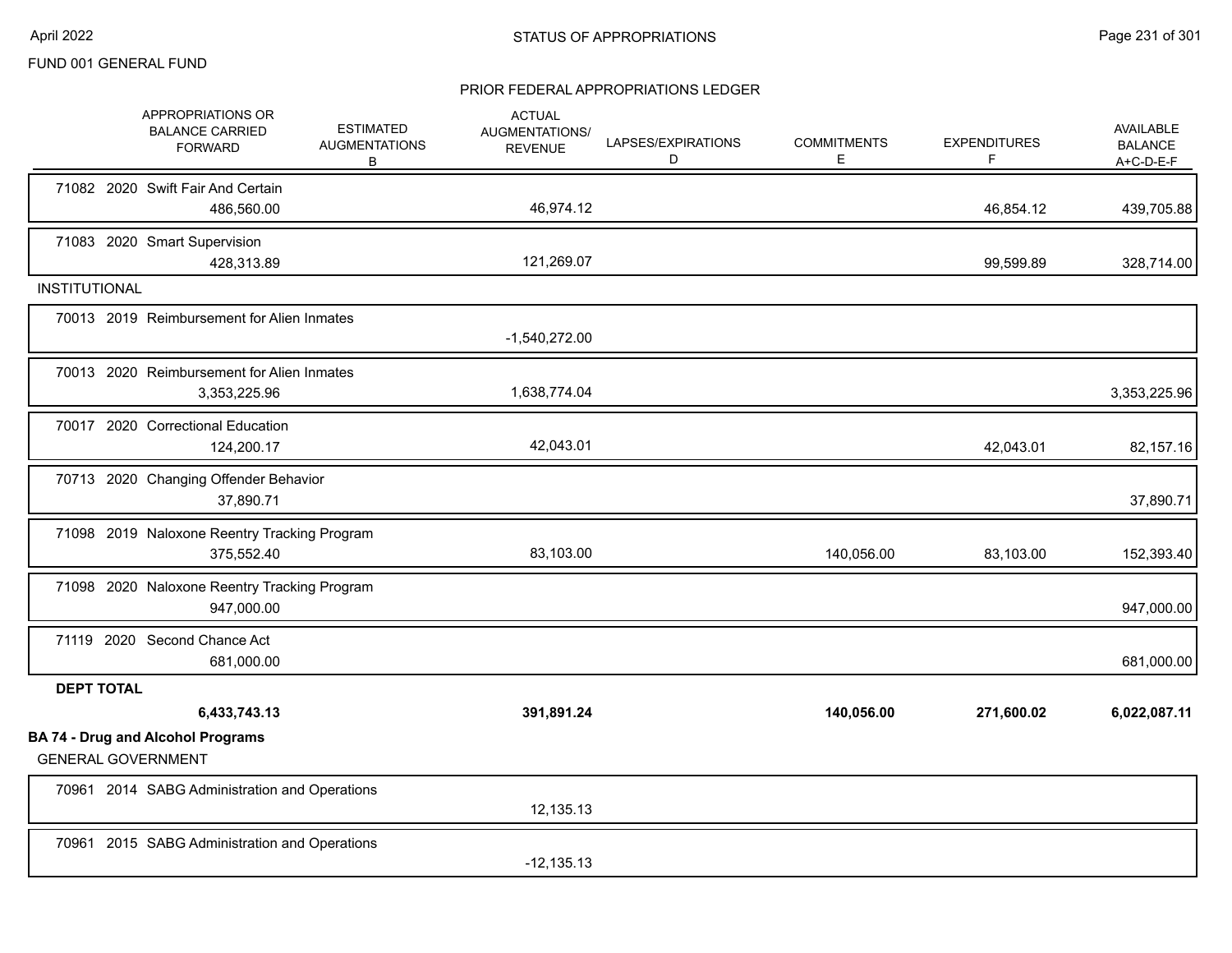|                   | APPROPRIATIONS OR<br><b>BALANCE CARRIED</b><br><b>FORWARD</b>   | <b>ESTIMATED</b><br><b>AUGMENTATIONS</b><br>B | <b>ACTUAL</b><br>AUGMENTATIONS/<br><b>REVENUE</b> | LAPSES/EXPIRATIONS<br>D | <b>COMMITMENTS</b><br>E. | <b>EXPENDITURES</b><br>F | <b>AVAILABLE</b><br><b>BALANCE</b><br>$A+C-D-E-F$ |
|-------------------|-----------------------------------------------------------------|-----------------------------------------------|---------------------------------------------------|-------------------------|--------------------------|--------------------------|---------------------------------------------------|
|                   | 70961 2020 SABG Administration and Operations<br>2,763,443.48   |                                               | 669,075.09                                        |                         |                          | 118,033.31               | 2,645,410.17                                      |
|                   | 70962 2015 SASP Administration and Operations                   |                                               | $-63,207.30$                                      |                         |                          |                          |                                                   |
|                   | 70962 2020 SASP Administration and Operations<br>4,309,062.95   |                                               | 104,463.42                                        |                         |                          | 104,485.58               | 4,204,577.37                                      |
|                   | 70962 2013 SASP Administration and Operations                   |                                               | $-47,395.08$                                      |                         |                          |                          |                                                   |
|                   | 71099 2020 State Opioid Response Administration<br>6,088,860.07 |                                               | 178,730.87                                        |                         |                          | 149,897.51               | 5,938,962.56                                      |
|                   | <b>GRANTS AND SUBSIDIES</b>                                     |                                               |                                                   |                         |                          |                          |                                                   |
|                   | 70963 2019 SABG Drug and Alcohol Services<br>1,470,496.83       |                                               | $-1,470,496.83$                                   |                         |                          |                          | 1,470,496.83                                      |
|                   | 70963 2020 SABG Drug and Alcohol Services<br>35,544,604.08      |                                               | 5,385,879.63                                      |                         |                          | 2,991,497.67             | 32,553,106.41                                     |
|                   | 70964 2019 SASP Grants<br>351,046.22                            |                                               |                                                   |                         |                          |                          | 351,046.22                                        |
|                   | 70964 2020 SASP Grants<br>26,044,436.07                         |                                               | 1,047,782.48                                      |                         |                          | 731,428.48               | 25,313,007.59                                     |
|                   | 71084 2018 State Opioid Response<br>5,000.00                    |                                               |                                                   |                         |                          |                          | 5,000.00                                          |
|                   | 71084 2019 State Opioid Response<br>797.35                      |                                               |                                                   |                         |                          |                          | 797.35                                            |
|                   | 71084 2020 State Opioid Response<br>151,434,472.64              |                                               | 10,619,189.91                                     |                         |                          | 7,349,811.62             | 144,084,661.02                                    |
| <b>DEPT TOTAL</b> | 228,012,219.69                                                  |                                               | 16,424,022.19                                     |                         |                          | 11,445,154.17            | 216,567,065.52                                    |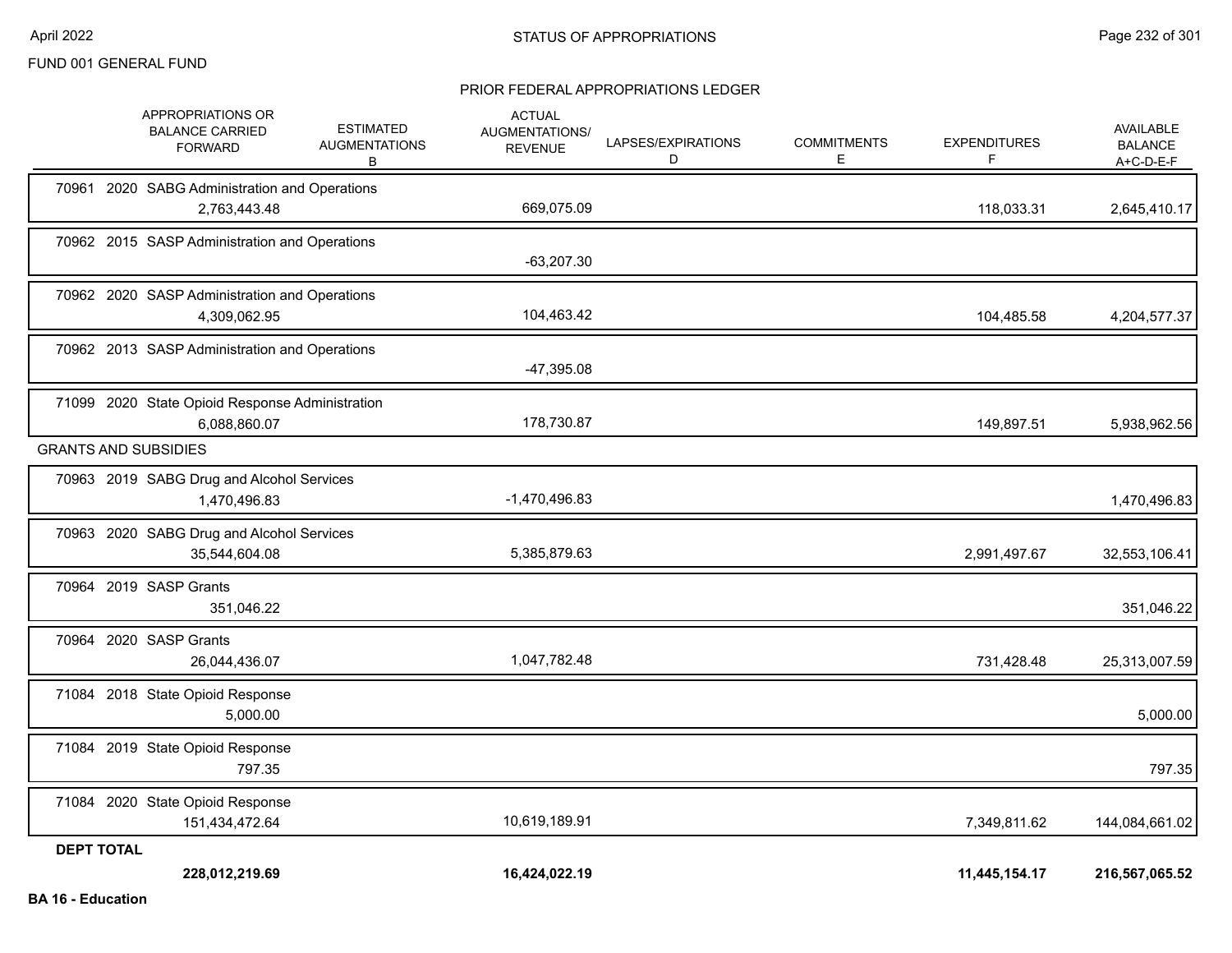|                           | APPROPRIATIONS OR<br><b>BALANCE CARRIED</b><br><b>FORWARD</b>       | <b>ESTIMATED</b><br><b>AUGMENTATIONS</b><br>В | <b>ACTUAL</b><br>AUGMENTATIONS/<br><b>REVENUE</b> | LAPSES/EXPIRATIONS<br>D | <b>COMMITMENTS</b><br>E | <b>EXPENDITURES</b><br>F | AVAILABLE<br><b>BALANCE</b><br>$A+C-D-E-F$ |
|---------------------------|---------------------------------------------------------------------|-----------------------------------------------|---------------------------------------------------|-------------------------|-------------------------|--------------------------|--------------------------------------------|
| <b>GENERAL GOVERNMENT</b> |                                                                     |                                               |                                                   |                         |                         |                          |                                            |
|                           | 70054 2020 Special Education Improvement<br>1,295,796.31            |                                               | 604,099.42                                        |                         |                         | 204,029.85               | 1,091,766.46                               |
|                           | 70057 2018 ImprovingTeachrQuality-TitleII-AdmnState<br>0.75         |                                               |                                                   |                         | 0.75                    |                          |                                            |
|                           | 70057 2019 ImprovingTeachrQuality-TitleII-AdmnState<br>70,415.93    |                                               | 11,921.93                                         |                         |                         | 11,921.93                | 58,494.00                                  |
|                           | 70057 2020 ImprovingTeachrQuality-TitleII-AdmnState<br>4,036,383.24 |                                               | 1,346,046.37                                      |                         | 224,219.56              | 884,838.72               | 2,927,324.96                               |
|                           | 70059 2020 LSTA - Library Development<br>4,420,466.38               |                                               | 1,052,557.07                                      |                         | 2,270.12                | 623,131.65               | 3,795,064.61                               |
|                           | 70061 2019 Food and Nutrition Services                              |                                               | 28,150.38                                         |                         |                         |                          |                                            |
|                           | 70061 2020 Food and Nutrition Services<br>11,705,678.42             |                                               | 981,251.91                                        |                         |                         | 641,491.75               | 11,064,186.67                              |
|                           | 70067 2020 Medical Assist - Nurse's Aide Program<br>457,633.59      |                                               | 31.25                                             |                         |                         | 31.25                    | 457,602.34                                 |
|                           | 70070 2020 Adult Basic Education Admin<br>882,049.64                |                                               | 44,908.19                                         |                         |                         | 18,723.82                | 863,325.82                                 |
|                           | 70077 2020 Education of Exceptional Children<br>2,636,100.77        |                                               | 604,763.97                                        |                         |                         | 261,106.95               | 2,374,993.82                               |
|                           | 70078 2018 ESEA Title I-Administration                              |                                               | 7,600.00                                          |                         |                         |                          |                                            |
|                           | 70078 2019 ESEA Title I-Administration<br>50,966.76                 |                                               | 17,760.60                                         |                         | 5,342.99                | 11,934.00                | 33,689.77                                  |
|                           | 70078 2020 ESEA Title I-Administration<br>7,172,808.39              |                                               | 783,320.00                                        |                         | 529,111.93              | 553,150.83               | 6,090,545.63                               |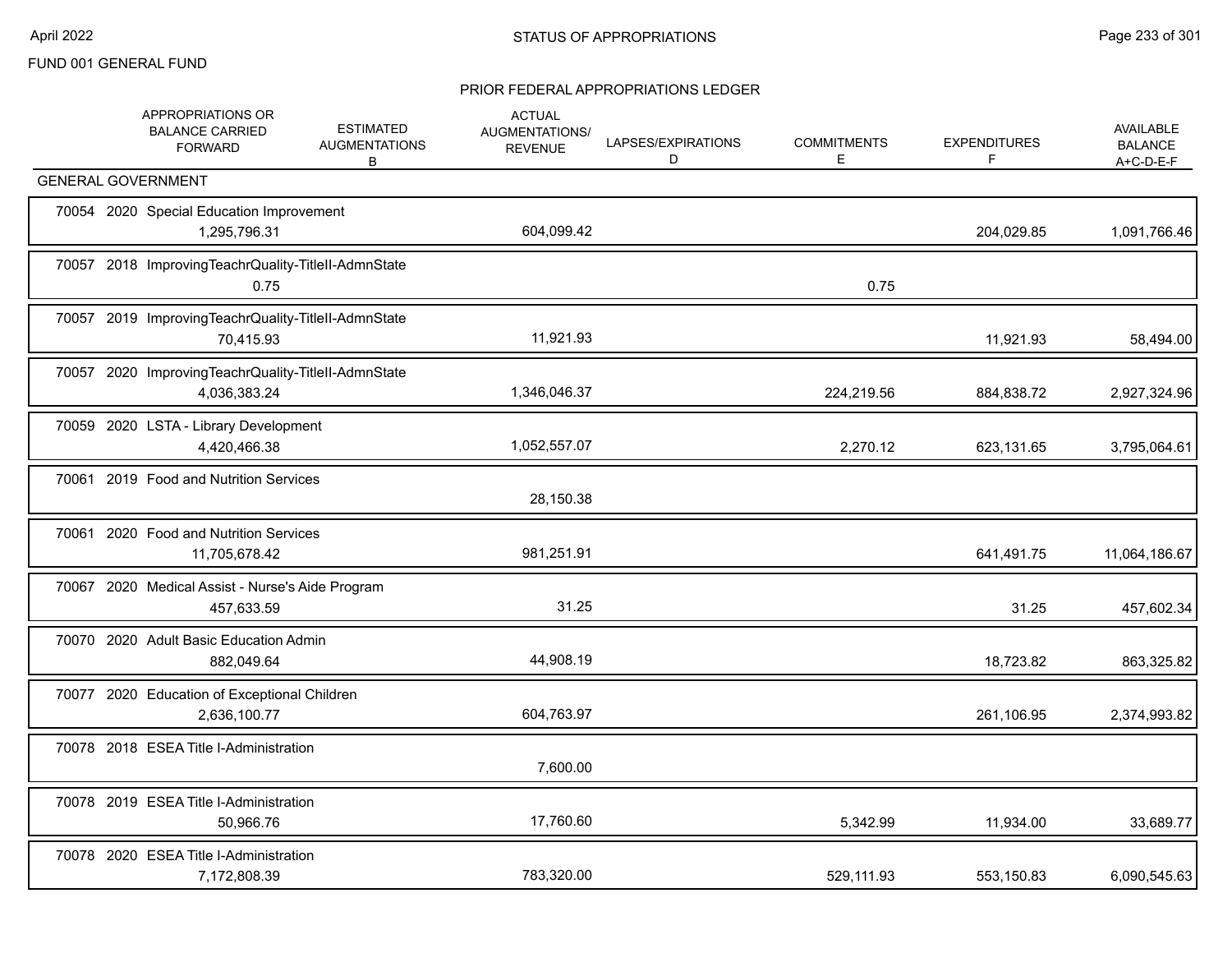|  | APPROPRIATIONS OR<br><b>BALANCE CARRIED</b><br><b>FORWARD</b>     | <b>ESTIMATED</b><br><b>AUGMENTATIONS</b><br>В | <b>ACTUAL</b><br>AUGMENTATIONS/<br><b>REVENUE</b> | LAPSES/EXPIRATIONS<br>D | <b>COMMITMENTS</b><br>E. | <b>EXPENDITURES</b><br>F. | AVAILABLE<br><b>BALANCE</b><br>A+C-D-E-F |
|--|-------------------------------------------------------------------|-----------------------------------------------|---------------------------------------------------|-------------------------|--------------------------|---------------------------|------------------------------------------|
|  | 70079 2020 Migrant Education Administration<br>287,196.59         |                                               | 29,823.42                                         |                         |                          | 13,258.76                 | 273,937.83                               |
|  | 70080 2020 Homeless Assistance<br>2,135,183.45                    |                                               | 471,771.75                                        |                         | 109,333.00               | 521,531.47                | 1,504,318.98                             |
|  | 70081 2020 Preschool Grant<br>329,046.06                          |                                               | 48,501.84                                         |                         |                          | 21,556.39                 | 307,489.67                               |
|  | 70083 2020 Vocational Education Administration<br>2,196,312.30    |                                               | 71,496.64                                         |                         |                          | 29,518.21                 | 2,166,794.09                             |
|  | 70085 2019 State Approving Agency (VA)                            |                                               | $-219,890.16$                                     |                         |                          |                           |                                          |
|  | 70085 2020 State Approving Agency (VA)<br>614,326.65              |                                               | $-143,331.13$                                     |                         |                          | 37,983.83                 | 576,342.82                               |
|  | 70090 2020 School Health Education Programs<br>95,962.62          |                                               | 53.05                                             |                         |                          |                           | 95,962.62                                |
|  | 70471 2020 Title IV-21st Cent Com Learn Cent-Admn<br>2,162,044.09 |                                               | 298,913.01                                        |                         | 69,681.71                | 191,660.30                | 1,900,702.08                             |
|  | 70514 2019 Title VI - Part A State Assessments<br>61,328.18       |                                               |                                                   |                         |                          |                           | 61,328.18                                |
|  | 70514 2020 Title VI - Part A State Assessments<br>5,363,159.26    |                                               | 2,498,994.64                                      |                         |                          | 33,167.63                 | 5,329,991.63                             |
|  | 70558 2019 National Assessment of Education Progres               |                                               | $-192,208.61$                                     |                         |                          |                           |                                          |
|  | 70558 2020 National Assessment of Education Progres<br>5,309.34   |                                               | $-85,930.89$                                      |                         |                          | 4,469.02                  | 840.32                                   |
|  | 70624 2019 St & Community Higway Safety                           |                                               | $-1,652.00$                                       |                         |                          |                           |                                          |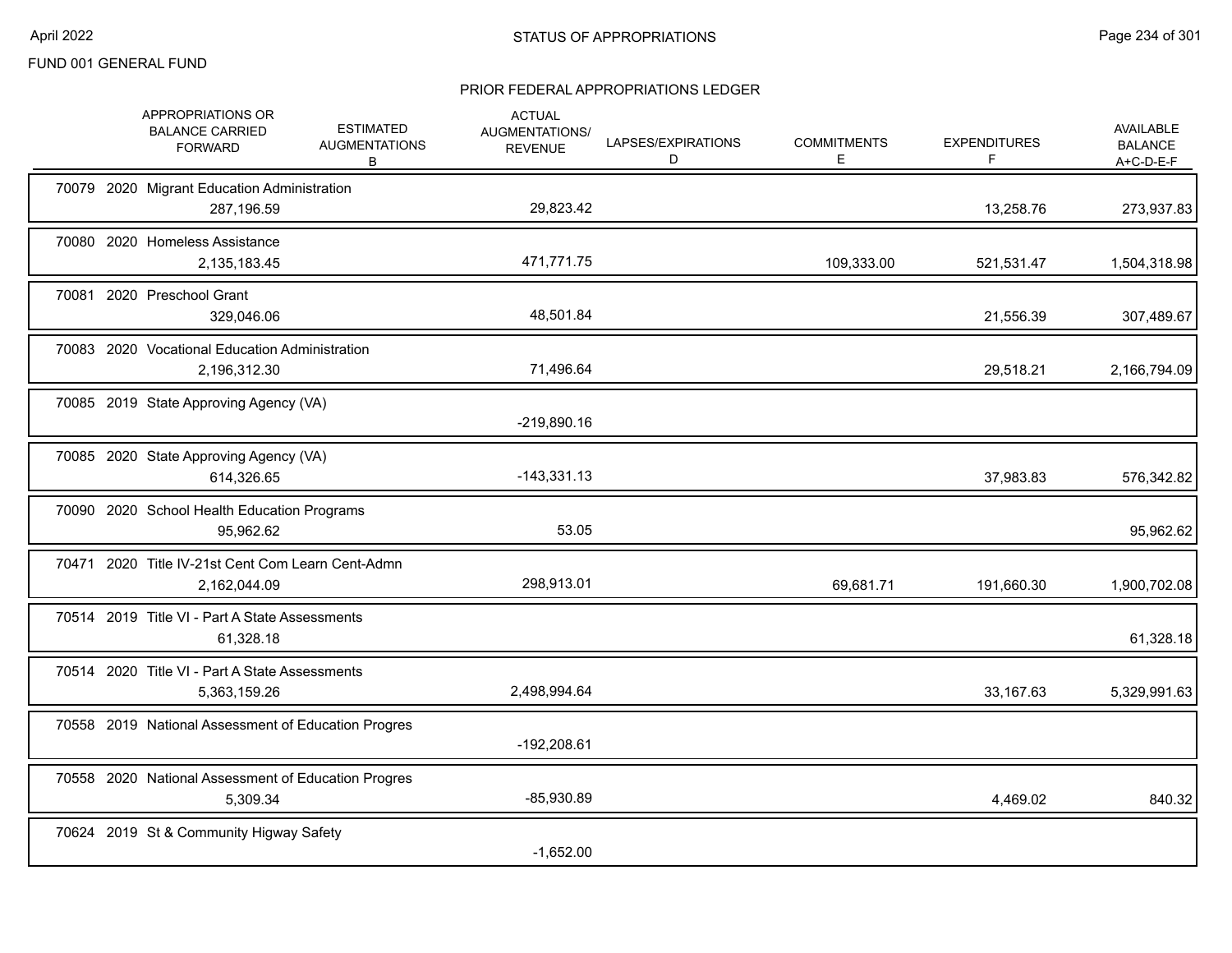| APPROPRIATIONS OR<br><b>BALANCE CARRIED</b><br><b>FORWARD</b>       | <b>ESTIMATED</b><br><b>AUGMENTATIONS</b><br>В | <b>ACTUAL</b><br>AUGMENTATIONS/<br><b>REVENUE</b> | LAPSES/EXPIRATIONS<br>D | <b>COMMITMENTS</b><br>Е | <b>EXPENDITURES</b><br>F | AVAILABLE<br><b>BALANCE</b><br>A+C-D-E-F |
|---------------------------------------------------------------------|-----------------------------------------------|---------------------------------------------------|-------------------------|-------------------------|--------------------------|------------------------------------------|
| 70624 2020 St & Community Higway Safety<br>825,234.35               |                                               | 528,555.58                                        |                         |                         | 19,465.82                | 805,768.53                               |
| 70693 2020 Migrant Education Coordination Prgm (F)<br>70,712.00     |                                               |                                                   |                         |                         |                          | 70,712.00                                |
| 70715 2017 School Improvement Grants<br>290,043.48                  |                                               |                                                   |                         |                         |                          | 290,043.48                               |
| 70715 2018 School Improvement Grants<br>1,258,635.89                |                                               | 126,302.85                                        |                         |                         | 126,302.85               | 1,132,333.04                             |
| 70715 2019 School Improvement Grants<br>1,643,709.28                |                                               | 816,324.64                                        |                         |                         | 816,324.64               | 827,384.64                               |
| 70715 2020 School Improvement Grants<br>15,403,039.23               |                                               | 909,122.41                                        |                         |                         | 909,122.30               | 14,493,916.93                            |
| 71014 2020 Pennsylvania Project Aware<br>1,800,000.00               |                                               |                                                   |                         |                         |                          | 1,800,000.00                             |
| 71032 2020 Preschool Development Grants<br>30,000,000.00            |                                               |                                                   |                         |                         |                          | 30,000,000.00                            |
| 71033 2019 Statewide Longitudinal Data Systems<br>23.50             |                                               | 4.99                                              |                         | 0.23                    | 4.99                     | 18.28                                    |
| 71033 2020 Statewide Longitudinal Data Systems<br>4,222,034.88      |                                               | 564,999.53                                        |                         | 59,893.83               | 331,918.41               | 3,830,222.64                             |
| 71105 2018 StudentSupport&Academic Enrichment-Admin<br>3,995.00     |                                               |                                                   |                         |                         |                          | 3,995.00                                 |
| 71105 2020 StudentSupport&Academic Enrichment-Admin<br>1,641,811.77 |                                               | 470,023.86                                        |                         | 378,825.13              | 463,824.86               | 799,161.78                               |
| 71106 2018 Troops to Teachers<br>19,692.81                          |                                               | 14,565.16                                         |                         | 19,692.81               |                          |                                          |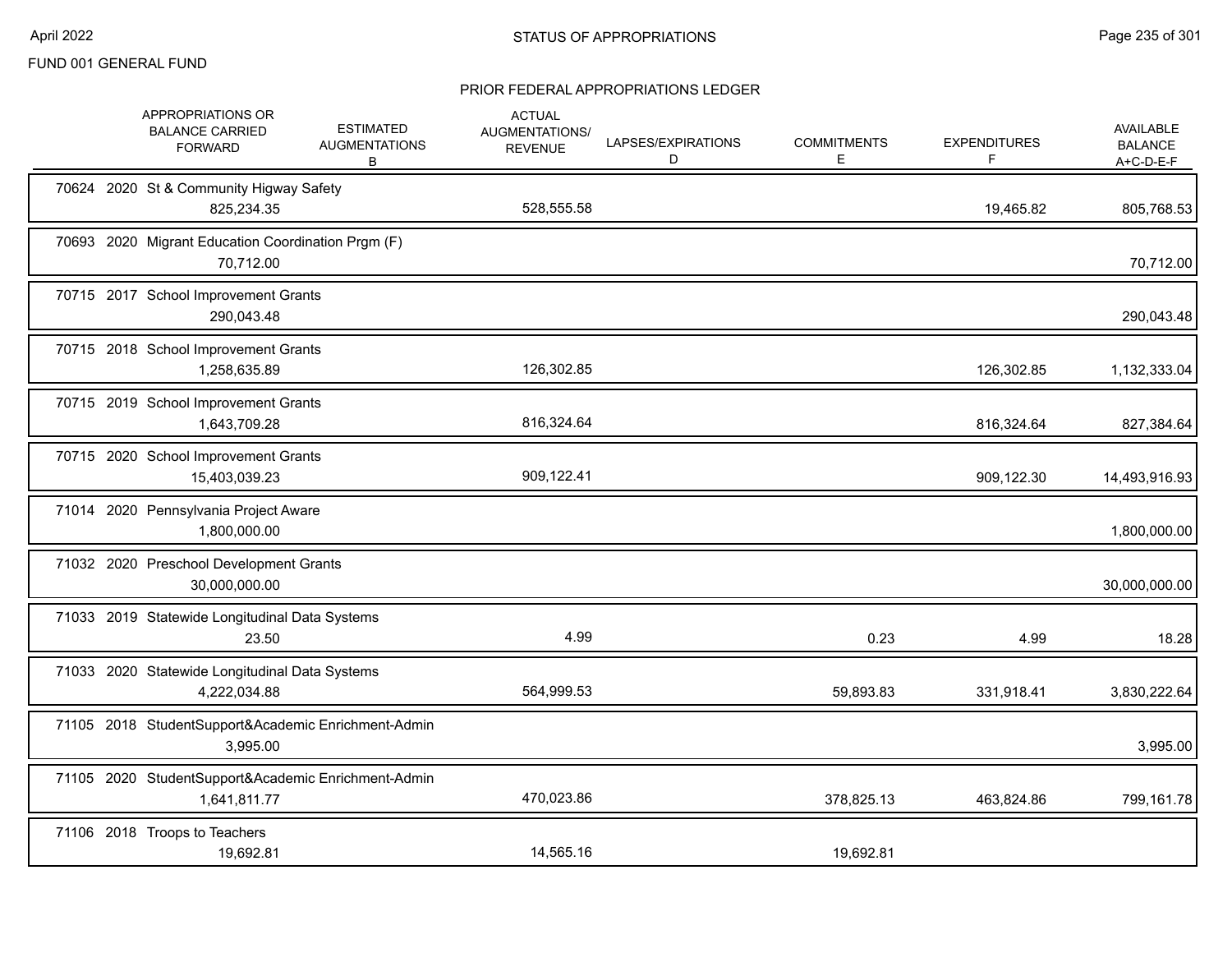|  | APPROPRIATIONS OR<br><b>BALANCE CARRIED</b><br><b>FORWARD</b>      | <b>ESTIMATED</b><br><b>AUGMENTATIONS</b><br>В | <b>ACTUAL</b><br>AUGMENTATIONS/<br><b>REVENUE</b> | LAPSES/EXPIRATIONS<br>D | <b>COMMITMENTS</b><br>E. | <b>EXPENDITURES</b><br>F | AVAILABLE<br><b>BALANCE</b><br>$A+C-D-E-F$ |
|--|--------------------------------------------------------------------|-----------------------------------------------|---------------------------------------------------|-------------------------|--------------------------|--------------------------|--------------------------------------------|
|  | 71106 2019 Troops to Teachers<br>79,226.80                         |                                               | 9,645.00                                          |                         | 79,226.80                |                          |                                            |
|  | 71106 2020 Troops to Teachers<br>283,878.34                        |                                               | 234,286.91                                        |                         | 63,000.24                | 118,165.25               | 102,712.85                                 |
|  | 71108 2020 Education Innovation & Research Program<br>4,000,000.00 |                                               |                                                   |                         |                          |                          | 4,000,000.00                               |
|  | 71109 2019 Emergency Impact Aid Program                            |                                               | 229.87                                            |                         |                          |                          |                                            |
|  | 71109 2020 Emergency Impact Aid Program<br>1,999,735.91            |                                               | 264.09                                            |                         |                          |                          | 1,999,735.91                               |
|  | 71110 2020 Assistance For Homeless Children & Youth<br>20,833.41   |                                               |                                                   |                         |                          |                          | 20,833.41                                  |
|  | <b>GRANTS AND SUBSIDIES</b>                                        |                                               |                                                   |                         |                          |                          |                                            |
|  | 70071 2015 Food and Nutrition - Local                              |                                               | $-0.27$                                           |                         |                          | $-0.27$                  | 0.27                                       |
|  | 70071 2016 Food and Nutrition - Local                              |                                               | $-3,724.61$                                       |                         |                          | $-3,724.61$              | 3,724.61                                   |
|  | 70071 2017 Food and Nutrition - Local                              |                                               | $-3,678.00$                                       |                         |                          | $-3,678.00$              | 3,678.00                                   |
|  | 70071 2018 Food and Nutrition - Local                              |                                               | $-29,489.38$                                      |                         |                          | $-29,489.38$             | 29,489.38                                  |
|  | 70071 2019 Food and Nutrition - Local<br>157,519.53                |                                               | $-24,828.52$                                      |                         |                          | $-24,086.37$             | 181,605.90                                 |
|  | 70071 2020 Food and Nutrition - Local<br>307,969,224.84            |                                               | 77,028,066.83                                     |                         |                          | 50,951,970.82            | 257,017,254.02                             |
|  | 70071 2012 Food and Nutrition Local                                |                                               | $-79,629.75$                                      |                         |                          | $-28.179.77$             | 28,179.77                                  |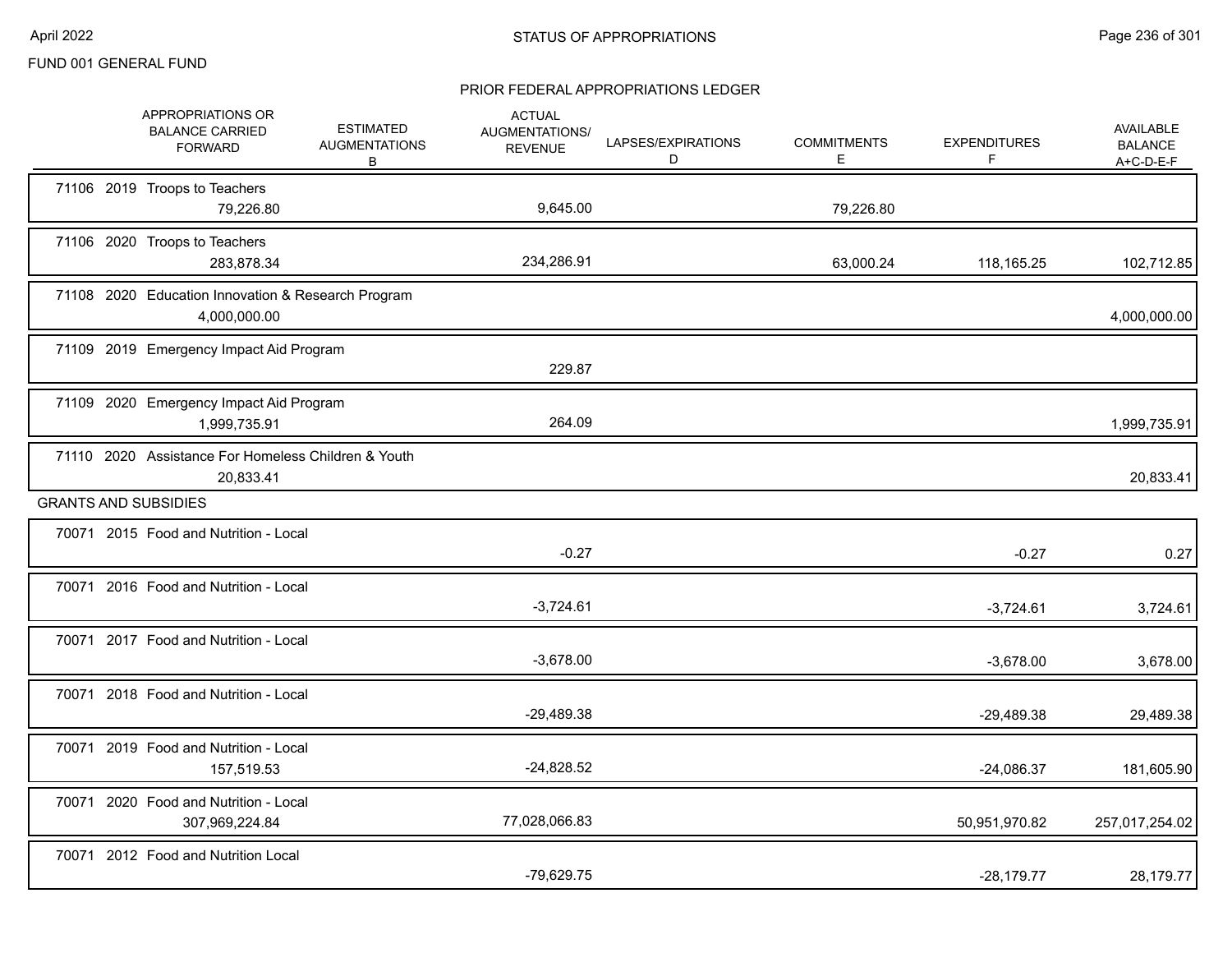|  | APPROPRIATIONS OR<br><b>BALANCE CARRIED</b><br><b>FORWARD</b>     | <b>ESTIMATED</b><br><b>AUGMENTATIONS</b><br>B | <b>ACTUAL</b><br>AUGMENTATIONS/<br><b>REVENUE</b> | LAPSES/EXPIRATIONS<br>D | <b>COMMITMENTS</b><br>Е | <b>EXPENDITURES</b><br>F | AVAILABLE<br><b>BALANCE</b><br>$A+C-D-E-F$ |
|--|-------------------------------------------------------------------|-----------------------------------------------|---------------------------------------------------|-------------------------|-------------------------|--------------------------|--------------------------------------------|
|  | 70075 2017 ESEA-Title 1 Local<br>72,447.23                        |                                               | $-74,067.26$                                      |                         | 72,447.23               |                          |                                            |
|  | 70075 2018 ESEA-Title 1 Local<br>91,978.83                        |                                               | $-11,770.37$                                      |                         |                         | $-11,770.37$             | 103,749.20                                 |
|  | 70075 2019 ESEA-Title 1 Local<br>5,508,370.33                     |                                               | 1,523,509.18                                      |                         | 3,770.71                | 1,523,509.18             | 3,981,090.44                               |
|  | 70075 2020 ESEA-Title 1 Local<br>250,930,297.48                   |                                               | 40,212,058.93                                     |                         | 331,502.59              | 40,058,289.41            | 210,540,505.48                             |
|  | 70075 2013 ESEA-TITLE 1-Local                                     |                                               | $-46,732.71$                                      |                         |                         |                          |                                            |
|  | 70086 2020 Vocational Education Act - Local<br>12,984,979.52      |                                               | 5,184,183.11                                      |                         |                         | 5,159,696.19             | 7,825,283.33                               |
|  | 70087 2014 Prof Development - Title II Local                      |                                               | $-24,868.92$                                      |                         |                         |                          |                                            |
|  | 70087 2017 Prof Development - Title II Local<br>61,426.49         |                                               |                                                   |                         |                         |                          | 61,426.49                                  |
|  | 70087 2018 Prof Development - Title II Local<br>199,194.32        |                                               | $-964.00$                                         |                         | 514.80                  | $-1,478.80$              | 200,158.32                                 |
|  | 70087 2019 Prof Development - Title II Local<br>804,807.71        |                                               | 95,373.79                                         |                         | 7,036.54                | 95,373.79                | 702,397.38                                 |
|  | 70087 2020 Prof Development - Title II Local<br>45, 177, 914. 79  |                                               | 6,609,960.73                                      |                         | 29,074.41               | 6,598,418.64             | 38,550,421.74                              |
|  | 70087 2006 Improve Teacher Quality - Title II - Local<br>1,334.49 |                                               |                                                   |                         |                         |                          | 1,334.49                                   |
|  | 70087 2013 Improve Teacher Quality - Title II- Local              |                                               | $-53,607.00$                                      |                         |                         |                          |                                            |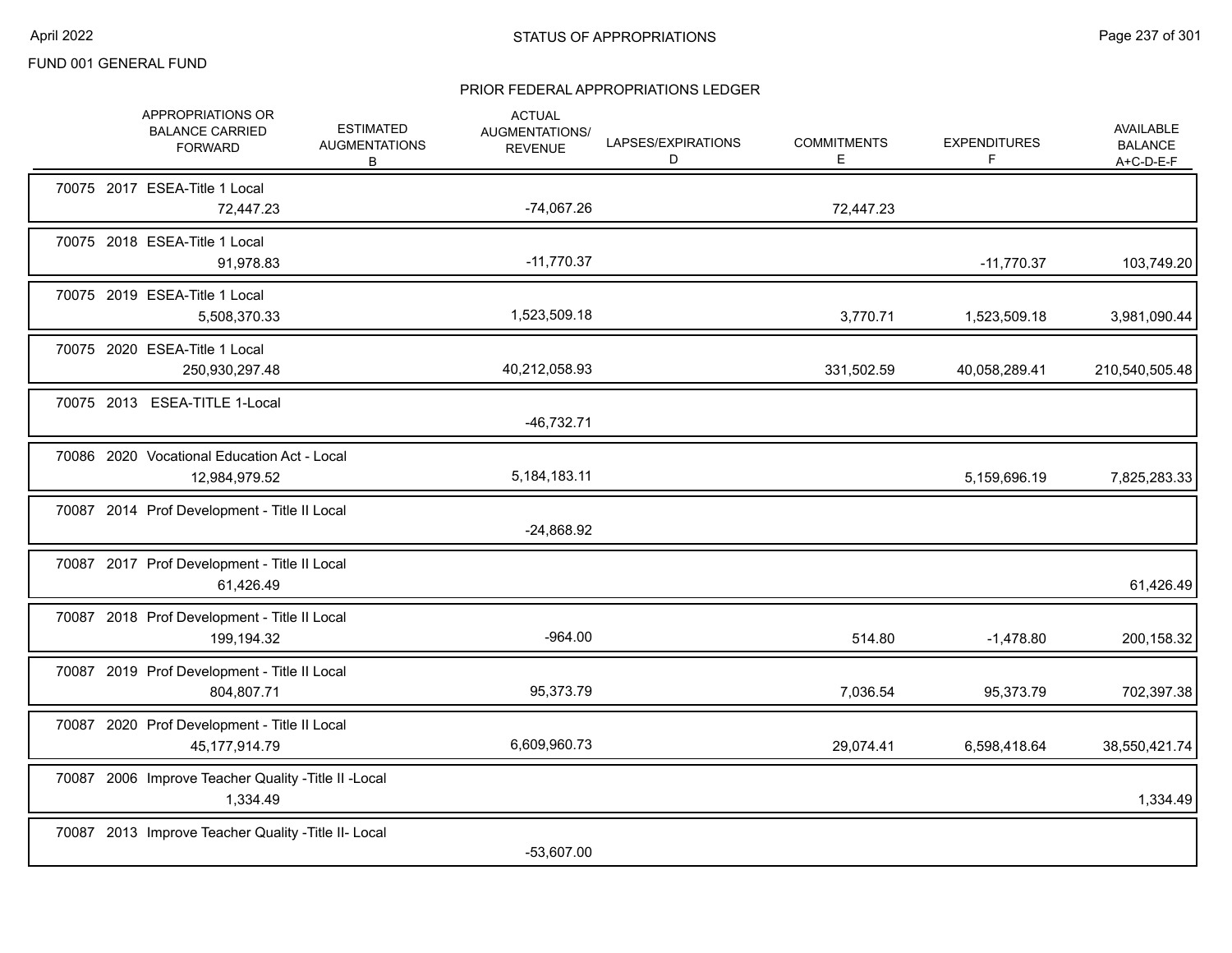|  | APPROPRIATIONS OR<br><b>BALANCE CARRIED</b><br><b>FORWARD</b>           | <b>ESTIMATED</b><br><b>AUGMENTATIONS</b><br>В | <b>ACTUAL</b><br><b>AUGMENTATIONS/</b><br><b>REVENUE</b> | LAPSES/EXPIRATIONS<br>D | <b>COMMITMENTS</b><br>E. | <b>EXPENDITURES</b><br>F. | AVAILABLE<br><b>BALANCE</b><br>A+C-D-E-F |
|--|-------------------------------------------------------------------------|-----------------------------------------------|----------------------------------------------------------|-------------------------|--------------------------|---------------------------|------------------------------------------|
|  | 70088 2019 Individuals w/Disabilities Educ - Local<br>1,140.17          |                                               | -162,667.32                                              |                         |                          | -162,667.32               | 163,807.49                               |
|  | 70088 2020 Individuals w/Disabilities Educ - Local<br>61,807,891.43     |                                               | 40,705,789.24                                            |                         | 628,002.86               | 40,358,469.22             | 20,821,419.35                            |
|  | 70093 2020 Adult Basic Education - Local<br>5,735,107.38                |                                               | $-318,452.57$                                            |                         |                          | $-318,452.57$             | 6,053,559.95                             |
|  | 70516 2018 Title IV - 21st Cent. Comm Learn - Local<br>141,658.00       |                                               |                                                          |                         |                          |                           | 141,658.00                               |
|  | 70516 2019 Title IV - 21st Cent. Comm Learn - Local<br>957,282.88       |                                               | 12,255.34                                                |                         |                          |                           | 957,282.88                               |
|  | 70516 2020 Title IV - 21st Cent. Comm Learn - Local<br>55, 134, 269. 57 |                                               | 14,337,269.76                                            |                         | 818,343.84               | 10,430,297.45             | 43,885,628.28                            |
|  | 70516 2012 Title IV - 21st Cent. Comm Learn - Local                     |                                               | $-77,865.58$                                             |                         |                          |                           |                                          |
|  | 70517 2016 Title III - Lan Inst Lep & Immig Student                     |                                               | $-8,499.76$                                              |                         |                          | $-8,499.76$               | 8,499.76                                 |
|  | 70517 2018 Title III - Lan Inst Lep & Immig Student<br>3,027.39         |                                               | $-1,123.74$                                              |                         |                          | $-1,123.74$               | 4,151.13                                 |
|  | 70517 2019 Title III - Lan Inst Lep & Immig Student<br>249,405.19       |                                               | 124,742.07                                               |                         | 218,274.87               | $-50,680.01$              | 81,810.33                                |
|  | 70517 2020 Title III - Lan Inst Lep & Immig Student<br>10,481,550.29    |                                               | 1,744,073.21                                             |                         | 17,557.73                | 1,690,017.33              | 8,773,975.23                             |
|  | 70518 2019 Title VI Rural & Low Income School-Local<br>40,451.35        |                                               |                                                          |                         |                          |                           | 40,451.35                                |
|  | 70518 2020 Title VI Rural & Low Income School-Local<br>784,080.04       |                                               | 173,646.27                                               |                         |                          | 173,646.27                | 610,433.77                               |
|  |                                                                         |                                               |                                                          |                         |                          |                           |                                          |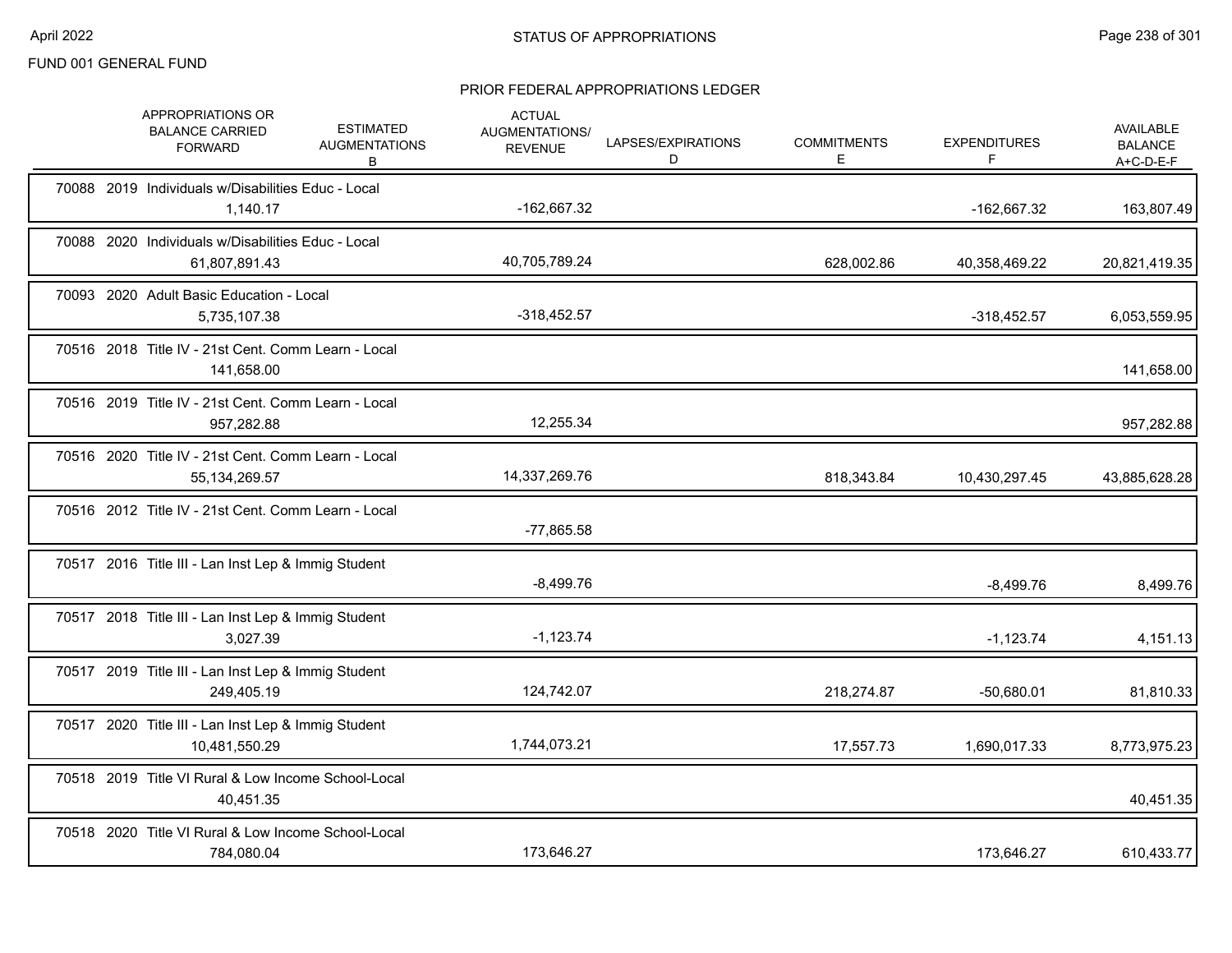|                   | APPROPRIATIONS OR<br><b>BALANCE CARRIED</b><br><b>FORWARD</b>        | <b>ESTIMATED</b><br><b>AUGMENTATIONS</b><br>В | <b>ACTUAL</b><br>AUGMENTATIONS/<br><b>REVENUE</b> | LAPSES/EXPIRATIONS<br>D | <b>COMMITMENTS</b><br>Е | <b>EXPENDITURES</b><br>F | <b>AVAILABLE</b><br><b>BALANCE</b><br>$A+C-D-E-F$ |
|-------------------|----------------------------------------------------------------------|-----------------------------------------------|---------------------------------------------------|-------------------------|-------------------------|--------------------------|---------------------------------------------------|
|                   | 70714 2020 Individuals With Disabilities-Education<br>3,121,878.00   |                                               | $-6,576.96$                                       |                         |                         | $-6,576.96$              | 3,128,454.96                                      |
|                   | 71107 2018 StudentSupport&Academic Enrichment-Local<br>17,055.36     |                                               | 7,965.58                                          |                         |                         | 7,965.58                 | 9,089.78                                          |
|                   | 71107 2019 StudentSupport&Academic Enrichment-Local<br>855,310.47    |                                               | 121,099.79                                        |                         | 16,000.00               | 121,099.79               | 718,210.68                                        |
|                   | 71107 2020 StudentSupport&Academic Enrichment-Local<br>20,319,846.13 |                                               | 3,616,427.99                                      |                         | 52,945.16               | 3,608,338.03             | 16,658,562.94                                     |
|                   | 77826 2011 ARRA-ESEA-Title I-School Improvement<br>15,800.93         |                                               |                                                   |                         |                         |                          | 15,800.93                                         |
| <b>DEPT TOTAL</b> | 893,166,025.51                                                       |                                               | 202,501,152.64                                    |                         | 3,736,069.84            | 166,975,319.25           | 722,454,636.42                                    |
|                   | BA 31 - PA Emergency Management Agency<br><b>GENERAL GOVERNMENT</b>  |                                               |                                                   |                         |                         |                          |                                                   |
|                   | 70238 2020 Fire Prevention<br>42,000.00                              |                                               |                                                   |                         |                         |                          | 42,000.00                                         |
|                   | 70239 2020 Civil Preparedness<br>10,028,318.22                       |                                               | 2,883,214.85                                      |                         |                         | 1,891,133.67             | 8,137,184.55                                      |
|                   | 70241 2020 Hazardous Materials Planning & Training<br>1,203,188.42   |                                               | 64,655.36                                         |                         |                         | 17,689.76                | 1,185,498.66                                      |
| <b>DEPT TOTAL</b> |                                                                      |                                               |                                                   |                         |                         |                          |                                                   |
|                   | 11,273,506.64<br><b>BA 35 - Environmental Protection</b>             |                                               | 2,947,870.21                                      |                         |                         | 1,908,823.43             | 9,364,683.21                                      |
|                   | <b>GENERAL GOVERNMENT</b>                                            |                                               |                                                   |                         |                         |                          |                                                   |
|                   | 70242 2018 Coastal Zone Management<br>25,335.57                      |                                               | 39,313.71                                         |                         |                         | 24,917.00                | 418.57                                            |
|                   | 70242 2019 Coastal Zone Management<br>42,523.11                      |                                               | 24.917.00                                         |                         | 15,655.25               | 26,867.86                |                                                   |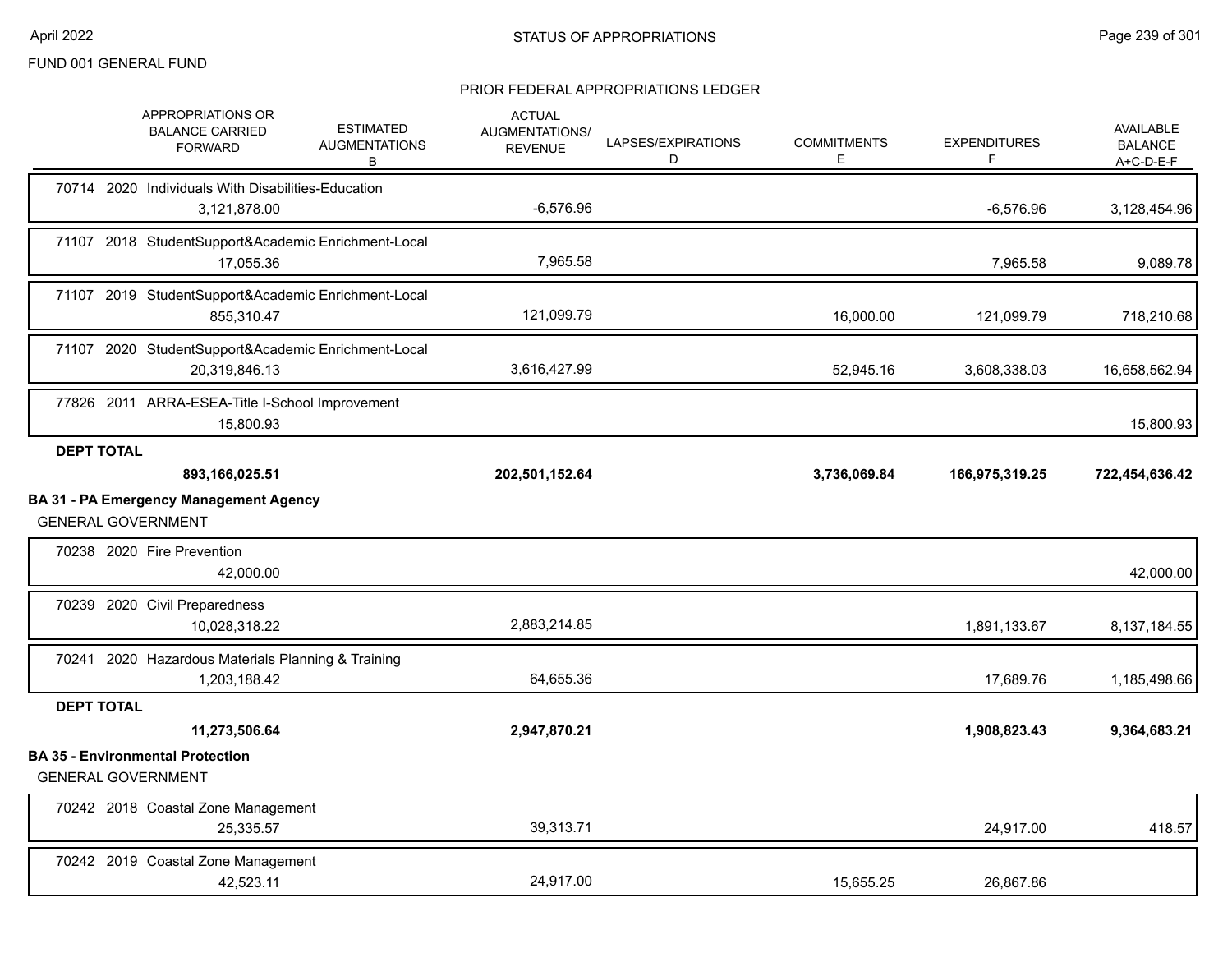|  | APPROPRIATIONS OR<br><b>BALANCE CARRIED</b><br><b>FORWARD</b>    | <b>ESTIMATED</b><br><b>AUGMENTATIONS</b><br>В | <b>ACTUAL</b><br>AUGMENTATIONS/<br><b>REVENUE</b> | LAPSES/EXPIRATIONS<br>D | <b>COMMITMENTS</b><br>E. | <b>EXPENDITURES</b><br>F | <b>AVAILABLE</b><br><b>BALANCE</b><br>$A+C-D-E-F$ |
|--|------------------------------------------------------------------|-----------------------------------------------|---------------------------------------------------|-------------------------|--------------------------|--------------------------|---------------------------------------------------|
|  | 70242 2020 Coastal Zone Management<br>3,376,090.85               |                                               | -433,701.03                                       |                         | 471,964.25               | 162,173.78               | 2,741,952.82                                      |
|  | 70243 2020 Surf. Mine Cons. A & E-Title V-Mgmt.<br>4,312,316.42  |                                               | -438,337.64                                       |                         |                          | 144,989.39               | 4, 167, 327.03                                    |
|  | 70244 2020 State Energy Program (SEP)<br>13,173,518.39           |                                               | 344,610.51                                        |                         |                          | 629,841.84               | 12,543,676.55                                     |
|  | 70245 2020 Surf. Mine Cons. A & E-Title V-Legal<br>478,715.58    |                                               | $-303,734.18$                                     |                         |                          | $-65,027.79$             | 543,743.37                                        |
|  | 70246 2020 Trg & Educ of Underground Miners-MSHA<br>1,477,353.61 |                                               | 413,023.92                                        |                         |                          | 351,188.12               | 1,126,165.49                                      |
|  | 70247 2020 Diagonstic X-Ray Equipment Testing<br>320,693.21      |                                               | 91,168.00                                         |                         |                          | 0.01                     | 320,693.20                                        |
|  | 70249 2020 Water Quality Outreach Training<br>200,000.00         |                                               |                                                   |                         |                          |                          | 200,000.00                                        |
|  | 70250 2020 Surf. Mine Cons. A & E-Title V-Oper.<br>5,325,879.97  |                                               | $-1,648,253.31$                                   |                         | 9,557.32                 | 542,130.81               | 4,774,191.84                                      |
|  | 70251 2018 Miscellaneous Survey Studies                          |                                               | $-23,745.00$                                      |                         |                          |                          |                                                   |
|  | 70251 2019 Miscellaneous Survey Studies                          |                                               | 23,745.00                                         |                         |                          |                          |                                                   |
|  | 70251 2020 Miscellaneous Survey Studies<br>5,312,544.22          |                                               | -369,046.80                                       |                         |                          | 92,764.88                | 5,219,779.34                                      |
|  | 70252 2020 Indoor Radon Abatement - SIRG<br>235,361.51           |                                               | $-117,731.24$                                     |                         |                          | 24,220.04                | 211,141.47                                        |
|  | 70253 2020 EPA Planning Grant - Admin. - RCRA<br>3,846,548.32    |                                               | 301,230.71                                        |                         | 10,929.88                | 253,658.17               | 3,581,960.27                                      |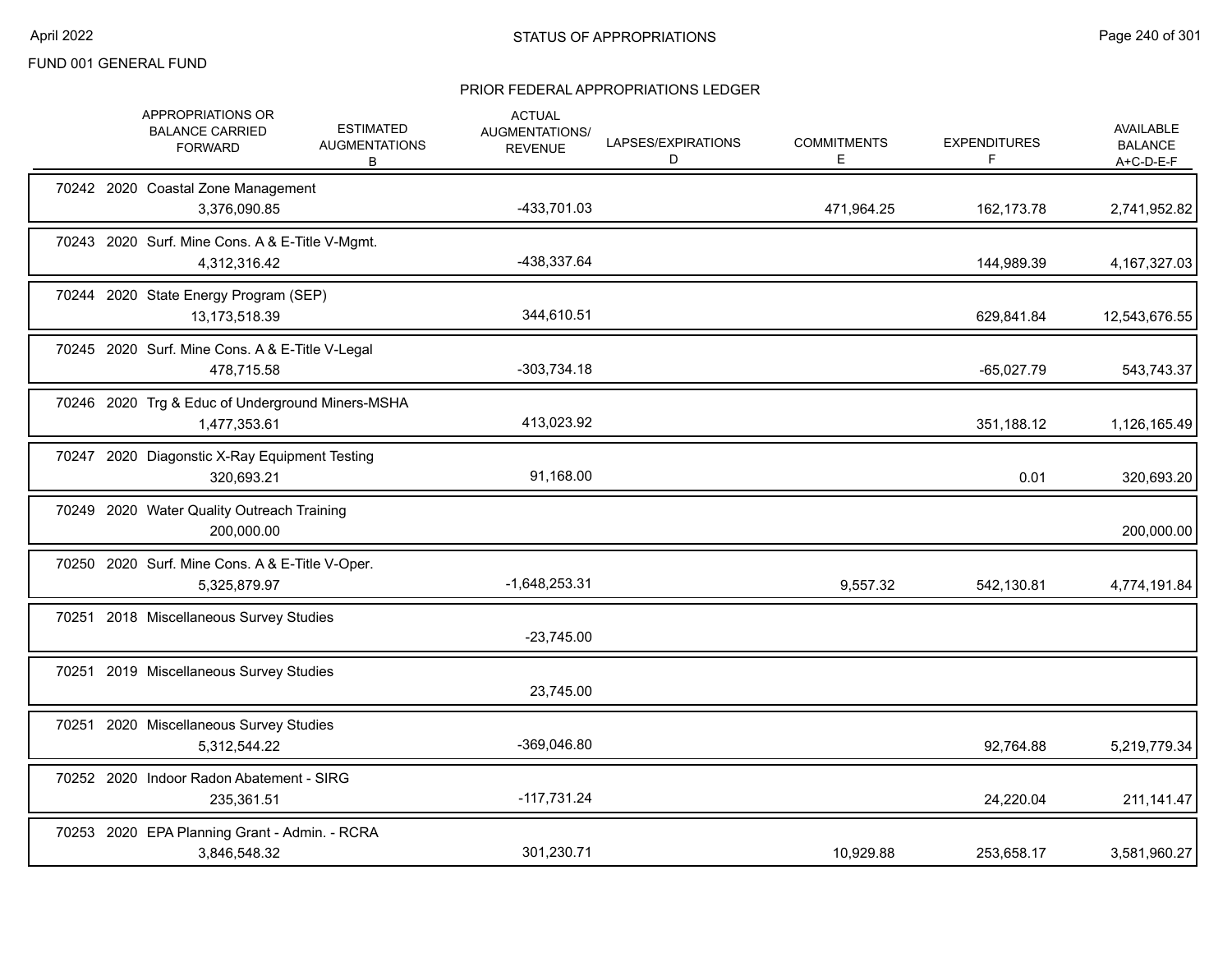|  | APPROPRIATIONS OR<br><b>BALANCE CARRIED</b><br><b>FORWARD</b>        | <b>ESTIMATED</b><br><b>AUGMENTATIONS</b><br>В | <b>ACTUAL</b><br>AUGMENTATIONS/<br><b>REVENUE</b> | LAPSES/EXPIRATIONS<br>D | <b>COMMITMENTS</b><br>E. | <b>EXPENDITURES</b><br>F | <b>AVAILABLE</b><br><b>BALANCE</b><br>$A+C-D-E-F$ |
|--|----------------------------------------------------------------------|-----------------------------------------------|---------------------------------------------------|-------------------------|--------------------------|--------------------------|---------------------------------------------------|
|  | 70254 2020 Hydroelectric Power Construction Fund<br>51,000.00        |                                               |                                                   |                         |                          |                          | 51,000.00                                         |
|  | 70255 2020 Wetland Protection Fund<br>638,685.48                     |                                               | 105,150.17                                        |                         |                          | 159,833.48               | 478,852.00                                        |
|  | 70256 2020 Wellhead Protection Fund<br>250,000.00                    |                                               |                                                   |                         |                          |                          | 250,000.00                                        |
|  | 70257 2020 National Dam Safety Program<br>1,261,495.79               |                                               | $-17,747.20$                                      |                         |                          | 3,480.41                 | 1,258,015.38                                      |
|  | 70258 2020 Chesapeake Bay Pollution Abatement<br>10,666,457.83       |                                               | 625,283.37                                        |                         | 59,693.25                | 1,580,312.67             | 9,026,451.91                                      |
|  | 70259 2020 Safe Water Drinking Act - PWSSP - Oper.<br>2,805,254.95   |                                               | $-494, 179.11$                                    |                         |                          | 83,882.03                | 2,721,372.92                                      |
|  | 70260 2020 Non-Point Source Implementation - 319(H)<br>12,582,095.35 |                                               | 311,662.74                                        |                         | 10,949.26                | 578,092.84               | 11,993,053.25                                     |
|  | 70260 2009 Non_Point Source Implementation                           |                                               | 6,410.00                                          |                         |                          |                          |                                                   |
|  | 70261 2020 Water Pollution Control 106 Grant-Oper.<br>5,292,913.04   |                                               | $-329,193.62$                                     |                         |                          | $-83,593.85$             | 5,376,506.89                                      |
|  | 70262 2020 Air Pollution Control 105 Grant-Oper.<br>1,945,321.42     |                                               | -458,045.25                                       |                         |                          | 161,985.18               | 1,783,336.24                                      |
|  | 70264 2019 Stormwtr Permit Initiative-NPDES 104(b)3<br>96.630.29     |                                               | 61,514.70                                         |                         | 35,115.59                | 61,514.70                |                                                   |
|  | 70264 2020 Stormwtr Permit Initiative-NPDES 104(b)3<br>2,139,950.95  |                                               | 43,097.62                                         |                         | 110,910.62               | 75,015.77                | 1,954,024.56                                      |
|  | 70265 2020 Energy & Environmental Opportunities<br>1,200,000.00      |                                               |                                                   |                         |                          |                          | 1,200,000.00                                      |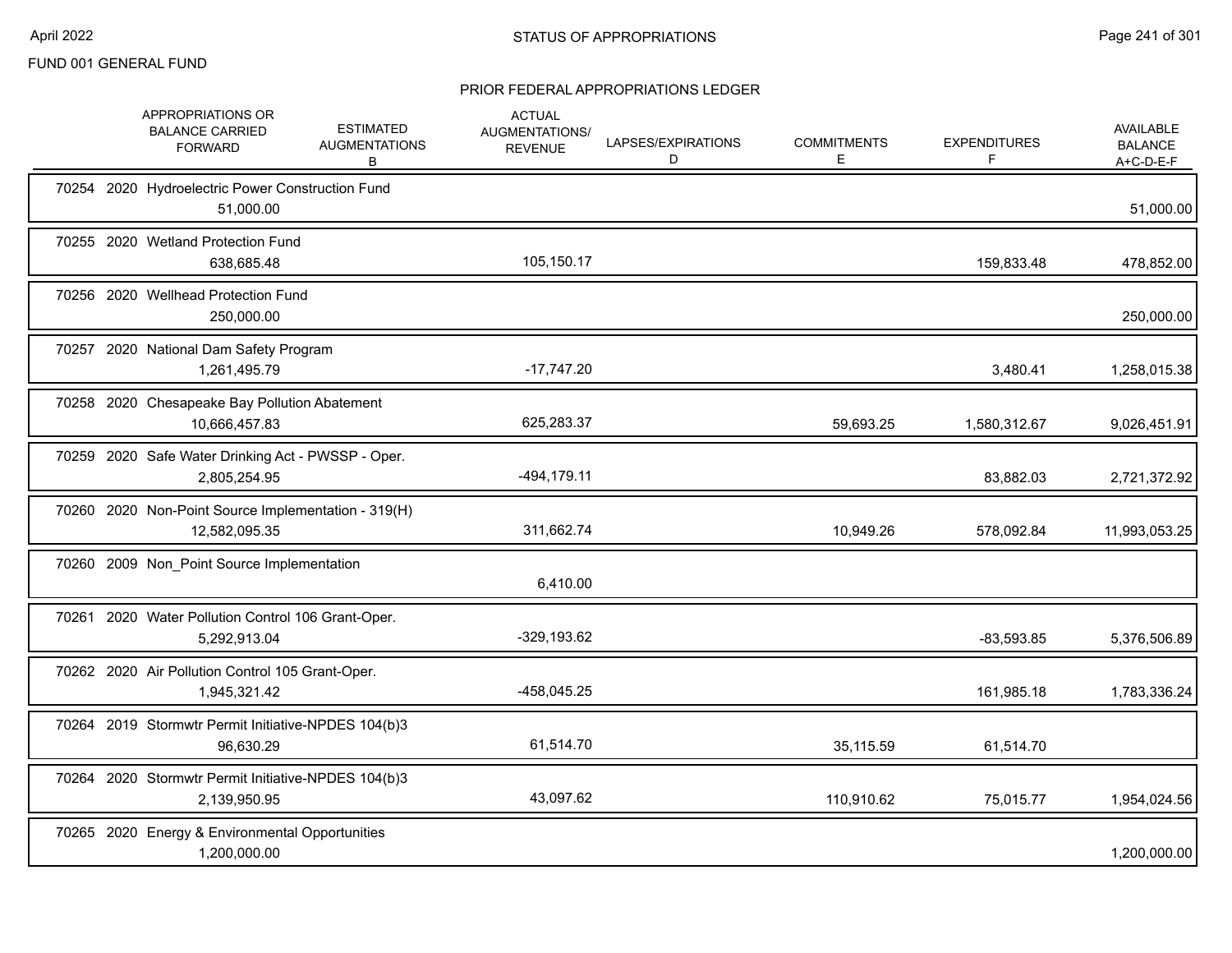|                   | APPROPRIATIONS OR<br><b>ESTIMATED</b><br><b>BALANCE CARRIED</b><br><b>AUGMENTATIONS</b><br><b>FORWARD</b><br>В | <b>ACTUAL</b><br>AUGMENTATIONS/<br><b>REVENUE</b> | LAPSES/EXPIRATIONS<br>D | <b>COMMITMENTS</b><br>Е | <b>EXPENDITURES</b><br>F | AVAILABLE<br><b>BALANCE</b><br>$A+C-D-E-F$ |
|-------------------|----------------------------------------------------------------------------------------------------------------|---------------------------------------------------|-------------------------|-------------------------|--------------------------|--------------------------------------------|
|                   | 70266 2020 Construction Mgmt Assistance Grant-Oper<br>350,000.00                                               |                                                   |                         |                         |                          | 350,000.00                                 |
|                   | 70267 2020 Wtr Quality Mgmt Plan Gr 205(j)(1)-604b<br>686,333.04                                               | $-115,090.98$                                     |                         |                         | $-25,738.96$             | 712,072.00                                 |
|                   | 70268 2020 Construction Mgmt Assistance Grant-Mgmt<br>1,375,000.00                                             | $-7,859.29$                                       |                         |                         |                          | 1,375,000.00                               |
|                   | 70269 2020 Pollution Prevention<br>800,000.00                                                                  |                                                   |                         |                         |                          | 800,000.00                                 |
|                   | 70270 2020 Small Operators Assistance - SOAP<br>300,000.00                                                     |                                                   |                         |                         |                          | 300,000.00                                 |
|                   | 70271 2020 Safe Water Drinking Act - PWSSP - Mgmt<br>5,033,565.43                                              | -461,230.42                                       |                         |                         | 10,965.18                | 5,022,600.25                               |
|                   | 70272 2020 Water Pollution Control 106 Grants-MGMT<br>2,883,430.72                                             | 187,461.94                                        |                         | 14,039.29               | 22,802.34                | 2,846,589.09                               |
|                   | 70273 2020 Air Polution Control 105 Grant - MGMT<br>992,945.07                                                 | $-179,160.67$                                     |                         |                         | 128,074.82               | 864,870.25                                 |
|                   | 70274 2020 Oil Pollution Spills Removal<br>1,000,000.00                                                        |                                                   |                         |                         |                          | 1,000,000.00                               |
|                   | 70523 2020 Training Reimbursement for Small Systems<br>3,500,000.00                                            |                                                   |                         |                         |                          | 3,500,000.00                               |
|                   | 71062 2020 Multipurp Grants-States&Tribes<br>576,025.18                                                        | 28,926.38                                         |                         |                         | 30,945.74                | 545,079.44                                 |
| <b>DEPT TOTAL</b> |                                                                                                                |                                                   |                         |                         |                          |                                            |
|                   | 94,553,985.30                                                                                                  | -2,789,539.97                                     |                         | 738,814.71              | 4,975,296.46             | 88,839,874.13                              |
| BA 67 - Health    | <b>GENERAL GOVERNMENT</b>                                                                                      |                                                   |                         |                         |                          |                                            |
|                   | 70295 2020 Clinical Laboratory Improvement<br>78,576.87                                                        | 135,112.00                                        |                         |                         |                          | 78,576.87                                  |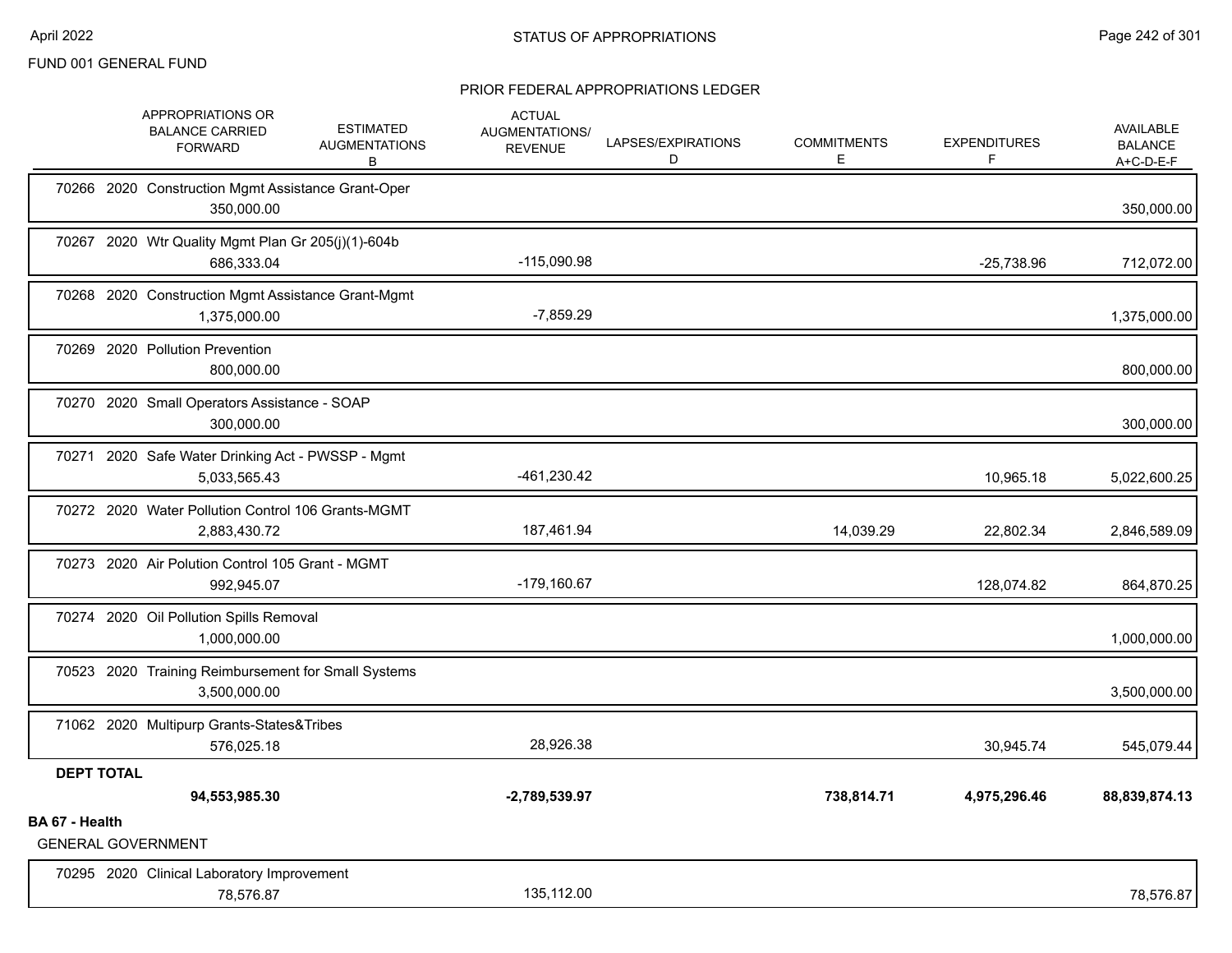|  | APPROPRIATIONS OR<br><b>BALANCE CARRIED</b><br><b>FORWARD</b>       | <b>ESTIMATED</b><br><b>AUGMENTATIONS</b><br>В | <b>ACTUAL</b><br><b>AUGMENTATIONS/</b><br><b>REVENUE</b> | LAPSES/EXPIRATIONS<br>D | <b>COMMITMENTS</b><br>E | <b>EXPENDITURES</b><br>F | AVAILABLE<br><b>BALANCE</b><br>$A+C-D-E-F$ |
|--|---------------------------------------------------------------------|-----------------------------------------------|----------------------------------------------------------|-------------------------|-------------------------|--------------------------|--------------------------------------------|
|  | 70296 2020 Health Assessment<br>422,994.28                          |                                               | 16,894.40                                                |                         |                         | 10,304.40                | 412,689.88                                 |
|  | 70297 2020 Primary Care Co-operative Agreement<br>324,150.57        |                                               | 9,213.62                                                 |                         |                         | 4,516.05                 | 319,634.52                                 |
|  | 70298 2018 TB - Administration and Operation                        |                                               | 74.37                                                    |                         |                         |                          |                                            |
|  | 70298 2020 TB - Administration and Operation<br>532,519.56          |                                               | 61,614.66                                                |                         |                         | 38,163.63                | 494,355.93                                 |
|  | 70300 2020 PHHSBG - Block Program Services<br>3,537,276.96          |                                               | 2,159,778.05                                             |                         | 1,224.41                | 1,509,329.73             | 2,026,722.82                               |
|  | 70301 2020 Health Statistics<br>29,477.70                           |                                               | 52,400.81                                                |                         |                         | 1,882.73                 | 27,594.97                                  |
|  | 70304 2020 Disease Control Immunization<br>6,145,785.27             |                                               | 1,415,462.46                                             |                         |                         | 964,776.71               | 5,181,008.56                               |
|  | 70305 2018 Survey & Follow-up STD                                   |                                               | 203.65                                                   |                         |                         |                          |                                            |
|  | 70305 2020 Survey & Follow-up STD<br>1,517,107.63                   |                                               | 170,208.51                                               |                         |                         | 137,698.77               | 1,379,408.86                               |
|  | 70307 2018 Epidemiology & Lab Surveillance & Resp                   |                                               | 11,124.12                                                |                         |                         |                          |                                            |
|  | 70307 2020 Epidemiology & Lab Surveillance & Resp<br>3,216,535.48   |                                               | 210,400.07                                               |                         | 280,369.40              | 93,419.29                | 2,842,746.79                               |
|  | 70310 2020 Medicare Hlth Serv. Agency Certification<br>5,146,496.62 |                                               | 26,646.88                                                |                         |                         | $-1,426,056.90$          | 6,572,553.52                               |
|  | 70313 2014 Cooperative Health Statistics                            |                                               | $-1,247,549.60$                                          |                         |                         |                          |                                            |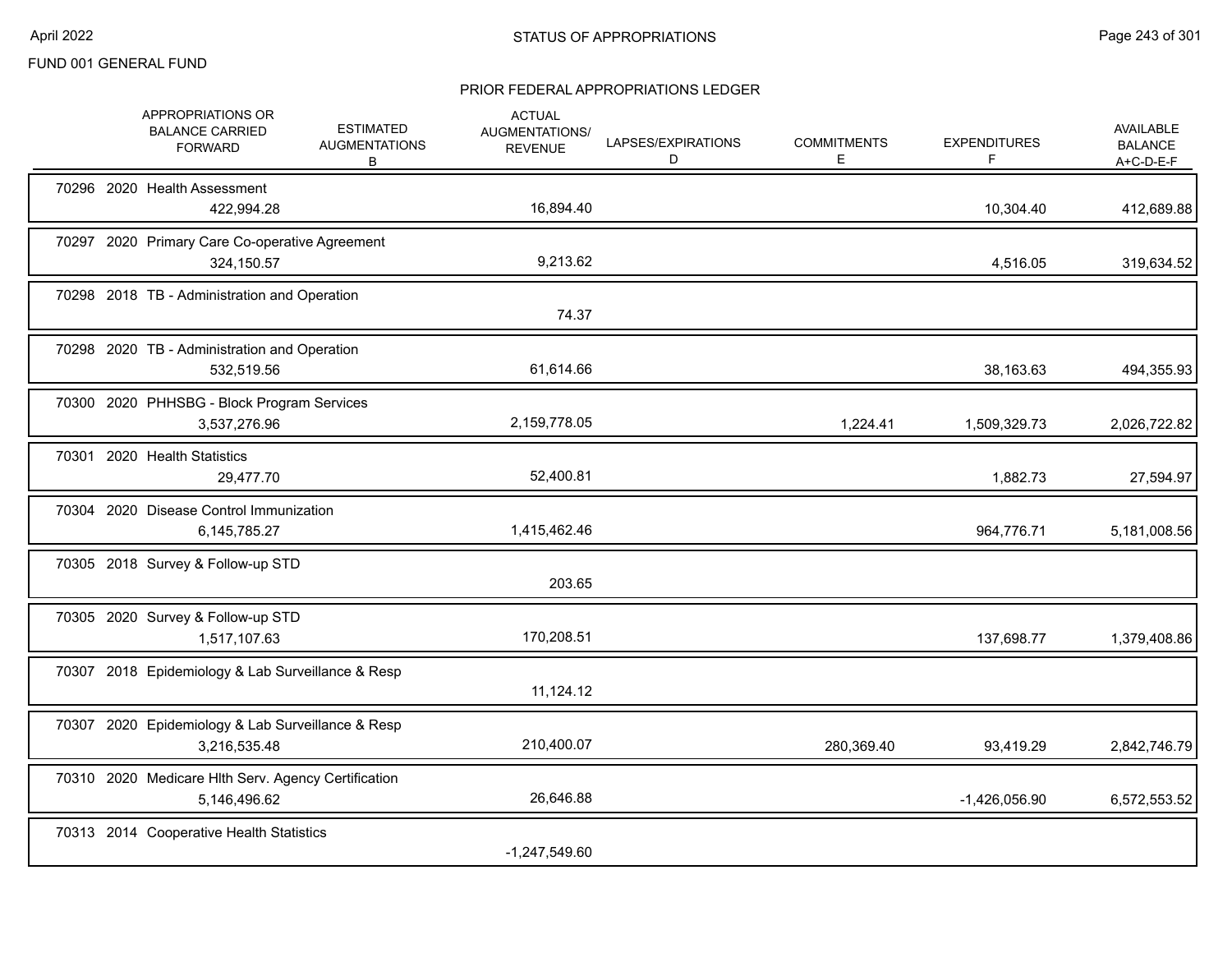|  | APPROPRIATIONS OR<br><b>BALANCE CARRIED</b><br><b>FORWARD</b>    | <b>ESTIMATED</b><br><b>AUGMENTATIONS</b><br>В | <b>ACTUAL</b><br><b>AUGMENTATIONS/</b><br><b>REVENUE</b> | LAPSES/EXPIRATIONS<br>D | <b>COMMITMENTS</b><br>Е | <b>EXPENDITURES</b><br>F | AVAILABLE<br><b>BALANCE</b><br>A+C-D-E-F |
|--|------------------------------------------------------------------|-----------------------------------------------|----------------------------------------------------------|-------------------------|-------------------------|--------------------------|------------------------------------------|
|  | 70313 2015 Cooperative Health Statistics                         |                                               | 298,597.70                                               |                         |                         |                          |                                          |
|  | 70313 2016 Cooperative Health Statistics                         |                                               | -238,791.24                                              |                         |                         |                          |                                          |
|  | 70313 2017 Cooperative Health Statistics                         |                                               | -449,064.20                                              |                         |                         |                          |                                          |
|  | 70313 2018 Cooperative Health Statistics                         |                                               | -176,337.32                                              |                         |                         |                          |                                          |
|  | 70313 2019 Cooperative Health Statistics                         |                                               | $-3,970.65$                                              |                         |                         |                          |                                          |
|  | 70313 2020 Cooperative Health Statistics<br>605,139.33           |                                               | 478,870.57                                               |                         |                         | 112,548.54               | 492,590.79                               |
|  | 70313 2013 Cooperative Health Statistics                         |                                               | $-1,018,240.35$                                          |                         |                         |                          |                                          |
|  | 70314 2020 Lead - Administration and Operation<br>689,125.02     |                                               | 184,739.24                                               |                         |                         | 4,960.23                 | 684,164.79                               |
|  | 70315 2020 Medicaid Certification<br>4,537,632.35                |                                               |                                                          |                         |                         | $-1,236,755.42$          | 5,774,387.77                             |
|  | 70316 2018 AIDS HIth Ed. - Admin and Oper                        |                                               | 9,326.64                                                 |                         |                         |                          |                                          |
|  | 70316 2020 AIDS HIth Ed. - Admin and Oper<br>5,343,203.16        |                                               | 958,353.85                                               |                         |                         | 855,147.97               | 4,488,055.19                             |
|  | 70317 2020 MCHSBG - Administration and Operation<br>7,923,371.58 |                                               | 613,377.87                                               |                         |                         | 486,481.88               | 7,436,889.70                             |
|  | 70318 2020 PHHSBG - Administration and Operation<br>2,627,855.08 |                                               | 1,276,582.41                                             |                         |                         | 164,656.14               | 2,463,198.94                             |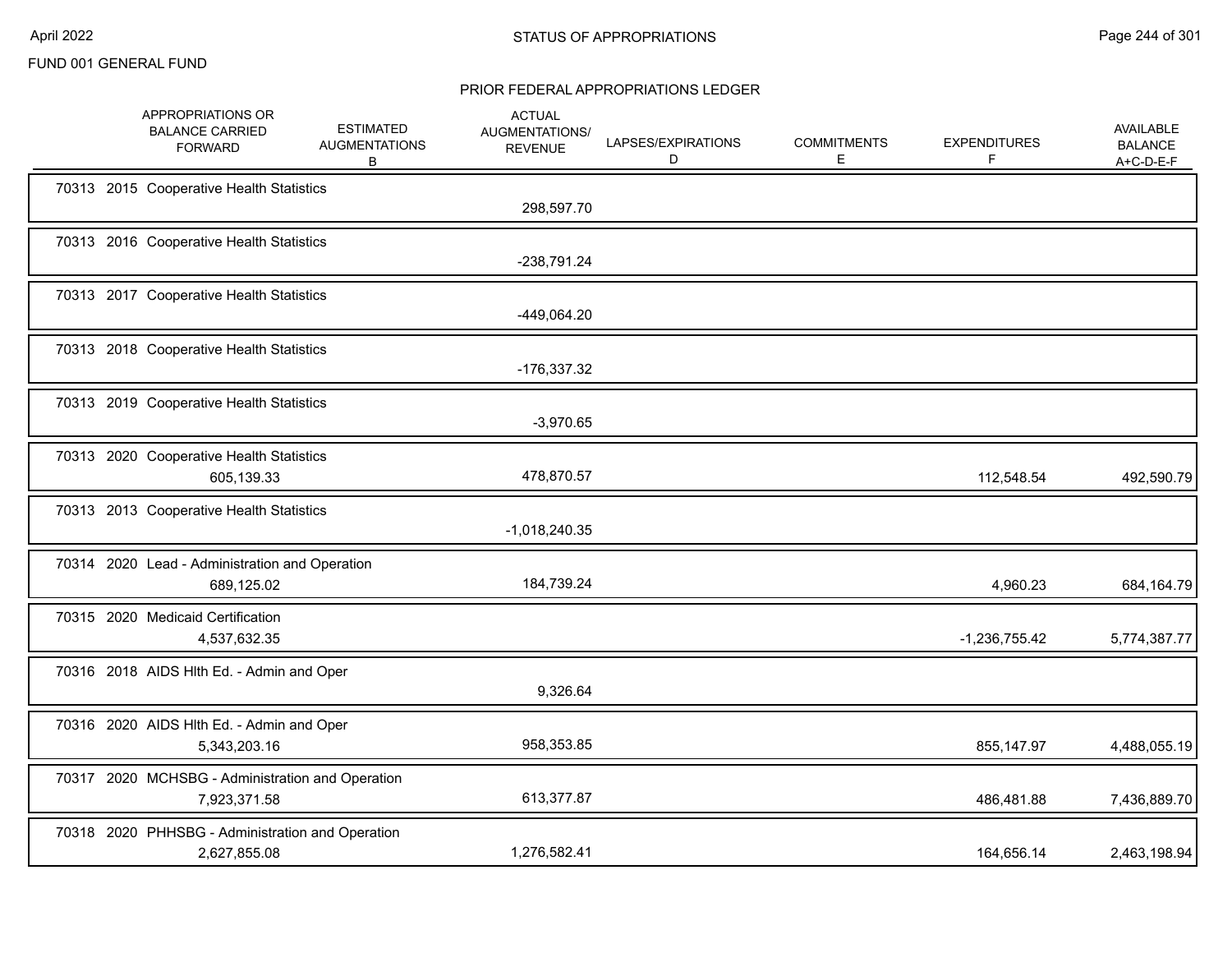|  | APPROPRIATIONS OR<br><b>BALANCE CARRIED</b><br><b>FORWARD</b>      | <b>ESTIMATED</b><br><b>AUGMENTATIONS</b><br>B | <b>ACTUAL</b><br>AUGMENTATIONS/<br><b>REVENUE</b> | LAPSES/EXPIRATIONS<br>D | <b>COMMITMENTS</b><br>E. | <b>EXPENDITURES</b><br>F | <b>AVAILABLE</b><br><b>BALANCE</b><br>$A+C-D-E-F$ |
|--|--------------------------------------------------------------------|-----------------------------------------------|---------------------------------------------------|-------------------------|--------------------------|--------------------------|---------------------------------------------------|
|  | 70319 2019 WIC Administration and Operation                        |                                               | 4,563.22                                          |                         |                          | $-1,536.99$              | 1,536.99                                          |
|  | 70319 2020 WIC Administration and Operation<br>31,466,237.91       |                                               | 987,317.52                                        |                         | 774,123.00               | 928,716.46               | 29,763,398.45                                     |
|  | 70323 2018 HIV Care - Administration and Operation                 |                                               | 56.44                                             |                         |                          |                          |                                                   |
|  | 70323 2019 HIV Care - Administration and Operation<br>684.91       |                                               |                                                   |                         |                          |                          | 684.91                                            |
|  | 70323 2020 HIV Care - Administration and Operation<br>3,990,235.77 |                                               | 8,102.71                                          |                         |                          | 3,819.66                 | 3,986,416.11                                      |
|  | 70329 2020 EMS for Children (F)<br>154,156.57                      |                                               |                                                   |                         | 33,500.00                | $-8,597.46$              | 129,254.03                                        |
|  | 70331 2020 HIV / AIDS Surveillance<br>167,995.60                   |                                               | 21,130.36                                         |                         |                          | 13,418.48                | 154,577.12                                        |
|  | 70339 2020 Preventive Health Special Projects (F)<br>1,826,525.86  |                                               | 335,226.51                                        |                         |                          | 226,158.90               | 1,600,366.96                                      |
|  | 70340 2020 Adult Blood Lead Epidemiology<br>166,115.80             |                                               |                                                   |                         |                          |                          | 166,115.80                                        |
|  | 70528 2020 Environmental Public Health Tracking<br>177,328.11      |                                               | 65,348.79                                         |                         |                          | 65,348.79                | 111,979.32                                        |
|  | 70529 2018 Cancer Prevention & Control                             |                                               | 737.52                                            |                         |                          |                          |                                                   |
|  | 70529 2020 Cancer Prevention & Control<br>3,248,441.25             |                                               | 641,472.33                                        |                         |                          | 482,475.65               | 2,765,965.60                                      |
|  | 70685 2020 Sexual Violence Prevention & Education<br>515,073.46    |                                               | 213,614.87                                        |                         |                          | 116,753.62               | 398,319.84                                        |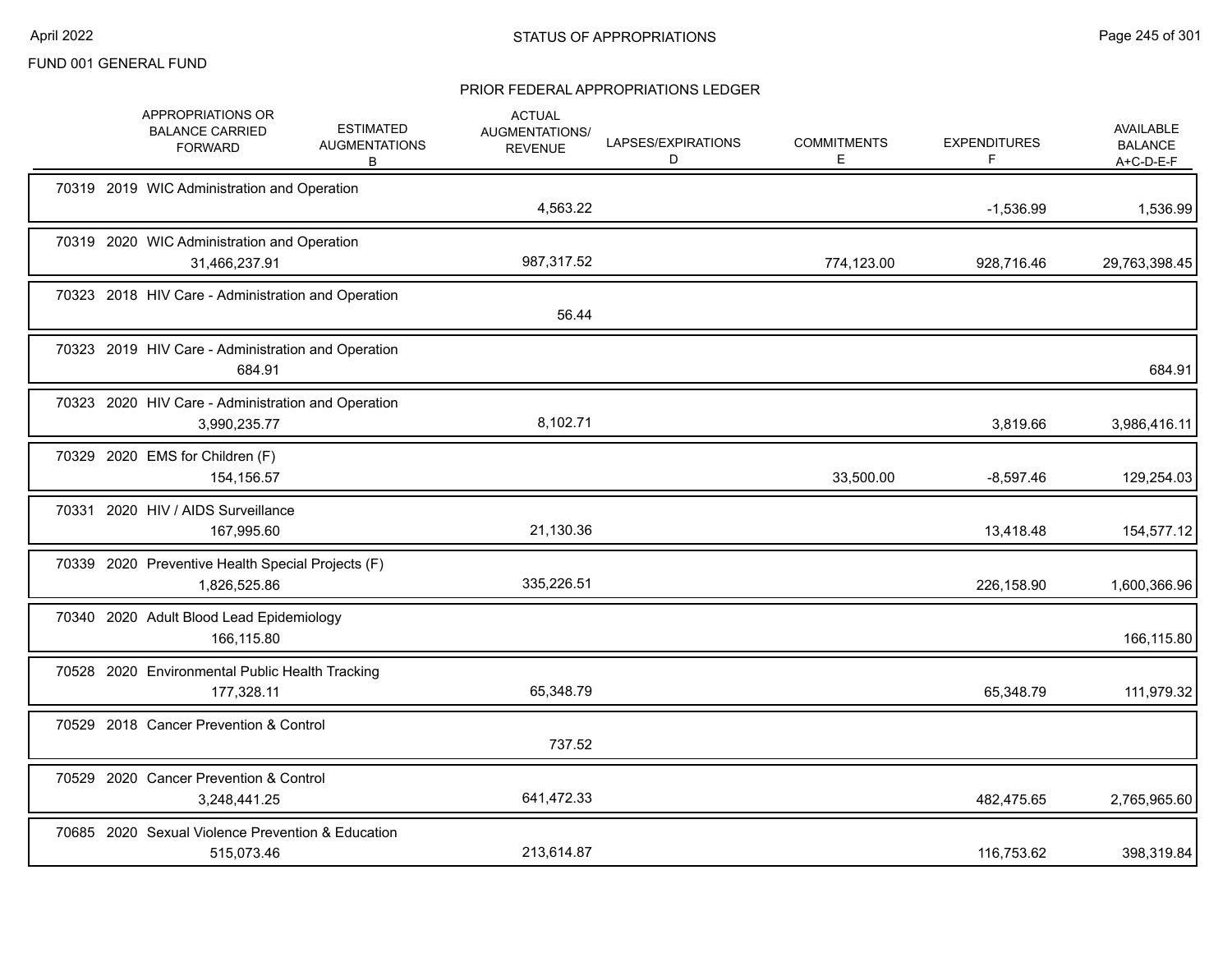|  | APPROPRIATIONS OR<br><b>BALANCE CARRIED</b><br><b>FORWARD</b>     | <b>ESTIMATED</b><br><b>AUGMENTATIONS</b><br>B | <b>ACTUAL</b><br><b>AUGMENTATIONS/</b><br><b>REVENUE</b> | LAPSES/EXPIRATIONS<br>D | <b>COMMITMENTS</b><br>E. | <b>EXPENDITURES</b><br>F | AVAILABLE<br><b>BALANCE</b><br>$A+C-D-E-F$ |
|--|-------------------------------------------------------------------|-----------------------------------------------|----------------------------------------------------------|-------------------------|--------------------------|--------------------------|--------------------------------------------|
|  | 70774 2020 Food Emergency Response<br>199,795.95                  |                                               |                                                          |                         |                          |                          | 199,795.95                                 |
|  | 70952 2018 Behavorial Risk Factor Surveilance Syste               |                                               | 819.25                                                   |                         |                          |                          |                                            |
|  | 70952 2020 Behavorial Risk Factor Surveilance Syste<br>385,424.90 |                                               | 127,148.98                                               |                         |                          | 136,876.62               | 248,548.28                                 |
|  | 70953 2018 Collaborative Chronic Disease Programs                 |                                               | 4.81                                                     |                         |                          |                          |                                            |
|  | 70953 2020 Collaborative Chronic Disease Programs<br>3,575,161.84 |                                               | 237,685.60                                               |                         |                          | 173,439.09               | 3,401,722.75                               |
|  | 71005 2020 Special Preparedness Initiatives<br>500,000.00         |                                               |                                                          |                         |                          |                          | 500,000.00                                 |
|  | 71036 2018 Live Healthy                                           |                                               | 21.00                                                    |                         |                          |                          |                                            |
|  | 71036 2020 Live Healthy<br>2,477,707.91                           |                                               | 808,933.07                                               |                         |                          | 782,813.21               | 1,694,894.70                               |
|  | 71037 2020 Prescription Drug Monitoring<br>11,004,326.25          |                                               | 2,388,434.93                                             |                         | 29,747.34                | 1,855,532.77             | 9,119,046.14                               |
|  | 71064 2020 Rural Health<br>7,115,161.12                           |                                               | 4,551.00                                                 |                         |                          | 4,551.00                 | 7,110,610.12                               |
|  | 71085 2020 State Loan Repayment Program<br>400,669.00             |                                               | 952,513.12                                               |                         |                          | 22,397.37                | 378,271.63                                 |
|  | <b>GRANTS AND SUBSIDIES</b>                                       |                                               |                                                          |                         |                          |                          |                                            |
|  | 70293 2019 MCH Lead Poisoning Prevent.& Abatement<br>0.09         |                                               | 16,800.00                                                |                         |                          |                          | 0.09                                       |
|  | 70293 2020 MCH Lead Poisoning Prevent.& Abatement<br>2,002,424.76 |                                               | 253,772.45                                               |                         |                          | 107,061.24               | 1,895,363.52                               |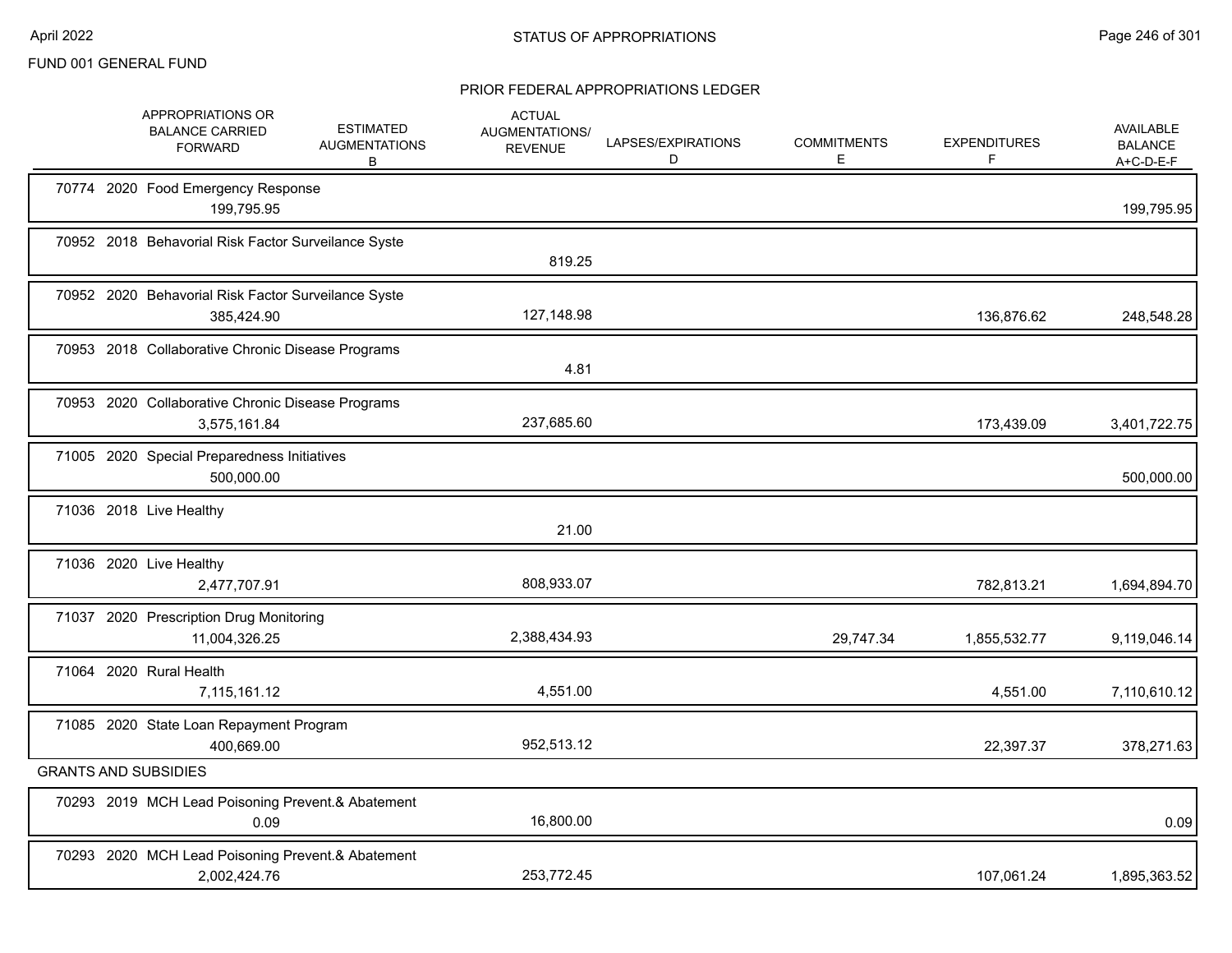|  | APPROPRIATIONS OR<br><b>BALANCE CARRIED</b><br><b>FORWARD</b>     | <b>ESTIMATED</b><br><b>AUGMENTATIONS</b><br>B | <b>ACTUAL</b><br>AUGMENTATIONS/<br><b>REVENUE</b> | LAPSES/EXPIRATIONS<br>D | <b>COMMITMENTS</b><br>E | <b>EXPENDITURES</b><br>F. | AVAILABLE<br><b>BALANCE</b><br>$A+C-D-E-F$ |
|--|-------------------------------------------------------------------|-----------------------------------------------|---------------------------------------------------|-------------------------|-------------------------|---------------------------|--------------------------------------------|
|  | 70294 2020 Tuberculosis Control Program<br>326,000.00             |                                               |                                                   |                         |                         |                           | 326,000.00                                 |
|  | 70306 2020 WIC-Women Infants and Children<br>187, 156, 110.04     |                                               | 6,134,257.82                                      |                         |                         | 4,319,311.49              | 182,836,798.55                             |
|  | 70320 2020 MCHSBG-Program Services<br>9,393,536.81                |                                               | 4,738,642.70                                      |                         |                         | 3,971,041.54              | 5,422,495.27                               |
|  | 70324 2018 Family Health Special Projects                         |                                               | $-12,145.30$                                      |                         |                         |                           |                                            |
|  | 70324 2020 Family Health Special Projects<br>4,050,709.29         |                                               | 107,766.52                                        |                         |                         | 76,742.23                 | 3,973,967.06                               |
|  | 70334 2020 Traumatic Brain Injury<br>178,679.98                   |                                               | 68,861.69                                         |                         |                         | 42,766.52                 | 135,913.46                                 |
|  | 70335 2020 Abstinence Education<br>3,659,508.54                   |                                               | 335,544.11                                        |                         |                         | 209,985.69                | 3,449,522.85                               |
|  | 70336 2020 Screening Newborns<br>791,790.41                       |                                               | 340,327.11                                        |                         |                         | 329,812.01                | 461,978.40                                 |
|  | 70338 2019 Newborn Hearing Screening & Intervention<br>25,434.54  |                                               |                                                   |                         |                         |                           | 25,434.54                                  |
|  | 70338 2020 Newborn Hearing Screening & Intervention<br>355,257.90 |                                               | 114,345.20                                        |                         |                         | 24,655.86                 | 330,602.04                                 |
|  | 70776 2020 Teen Pregnancy Prevention<br>4,645,732.19              |                                               | 238,643.44                                        |                         |                         | 204,909.56                | 4,440,822.63                               |
|  | 71015 2020 AIDS Health Education Program<br>1,739,578.25          |                                               | 175,769.21                                        |                         |                         | 153,644.05                | 1,585,934.20                               |
|  | 71016 2020 AIDS Ryan White And HIV Care<br>32,566,294.18          |                                               | 7,668,192.91                                      |                         |                         | 7,628,114.20              | 24,938,179.98                              |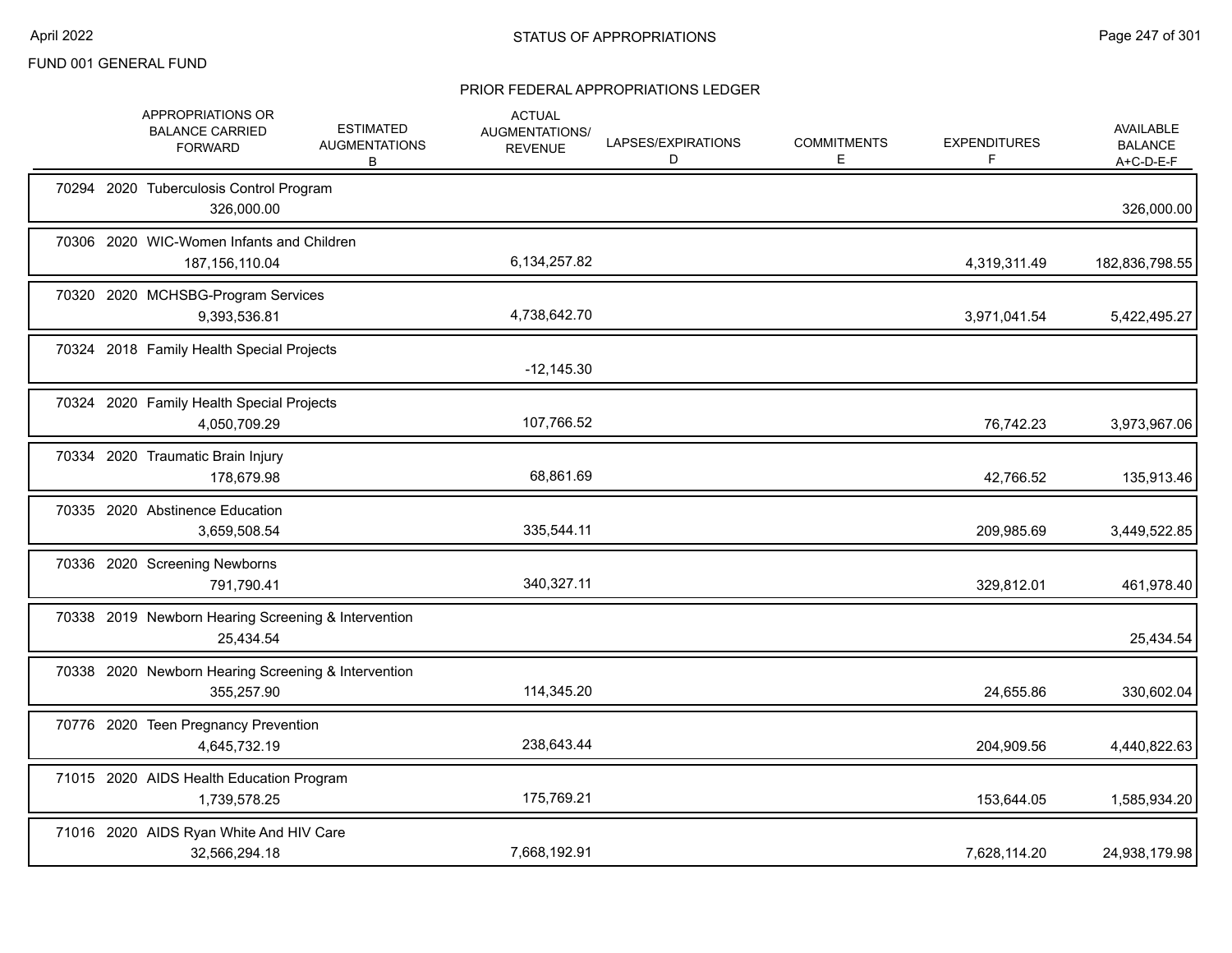|                   |                   | APPROPRIATIONS OR<br><b>BALANCE CARRIED</b><br><b>FORWARD</b>                  | <b>ESTIMATED</b><br><b>AUGMENTATIONS</b><br>В | <b>ACTUAL</b><br>AUGMENTATIONS/<br><b>REVENUE</b> | LAPSES/EXPIRATIONS<br>D | <b>COMMITMENTS</b><br>E. | <b>EXPENDITURES</b><br>F | <b>AVAILABLE</b><br><b>BALANCE</b><br>A+C-D-E-F |
|-------------------|-------------------|--------------------------------------------------------------------------------|-----------------------------------------------|---------------------------------------------------|-------------------------|--------------------------|--------------------------|-------------------------------------------------|
|                   |                   | 71017 2020 Housing For Persons With Aids<br>1,788,180.42                       |                                               | 784,632.73                                        |                         |                          | 422,186.96               | 1,365,993.46                                    |
|                   | <b>DEPT TOTAL</b> |                                                                                |                                               |                                                   |                         |                          |                          |                                                 |
|                   |                   | 358,727,527.07                                                                 |                                               | 32,718,121.14                                     |                         | 1,118,964.15             | 24,013,472.27            | 333,595,090.65                                  |
|                   |                   | <b>BA 30 - Historical &amp; Museum Commission</b><br><b>GENERAL GOVERNMENT</b> |                                               |                                                   |                         |                          |                          |                                                 |
|                   |                   | 70235 2019 Historic Preservation<br>124,989.27                                 |                                               |                                                   |                         |                          |                          | 124,989.27                                      |
|                   |                   | 70235 2020 Historic Preservation<br>818,184.41                                 |                                               | 949,313.09                                        |                         |                          | 34,243.48                | 783,940.93                                      |
|                   |                   | 70507 2020 Surface Mining Review<br>61,415.95                                  |                                               | 5,894.82                                          |                         |                          | 2,612.07                 | 58,803.88                                       |
|                   |                   | 70509 2020 Environmental Review<br>150,241.54                                  |                                               | 70,083.61                                         |                         |                          | 8,148.42                 | 142,093.12                                      |
|                   |                   | 71028 2020 American Battlefield Protection Program<br>1,052,362.72             |                                               |                                                   |                         |                          |                          | 1,052,362.72                                    |
|                   |                   | 71090 2020 Appalacian Development<br>100,000.00                                |                                               |                                                   |                         |                          |                          | 100,000.00                                      |
| <b>DEPT TOTAL</b> |                   |                                                                                |                                               |                                                   |                         |                          |                          |                                                 |
|                   |                   | 2,307,193.89                                                                   |                                               | 1,025,291.52                                      |                         |                          | 45,003.97                | 2,262,189.92                                    |
|                   |                   | <b>BA 33 - PA Infrastructure Investment</b><br><b>GRANTS AND SUBSIDIES</b>     |                                               |                                                   |                         |                          |                          |                                                 |
|                   |                   | 70411 2020 Drinking Water Revolving Loan Fund<br>66,982,000.00                 |                                               |                                                   |                         |                          |                          | 66,982,000.00                                   |
|                   |                   | 70412 2020 Sewage Projects Revolving Loan Fund<br>127,200,000.00               |                                               |                                                   |                         |                          |                          | 127,200,000.00                                  |
|                   |                   | 71113 2020 Infrastructure Improvement Projects<br>1,589,344.66                 |                                               |                                                   |                         | 984,163.80               | 64,470.00                | 540,710.86                                      |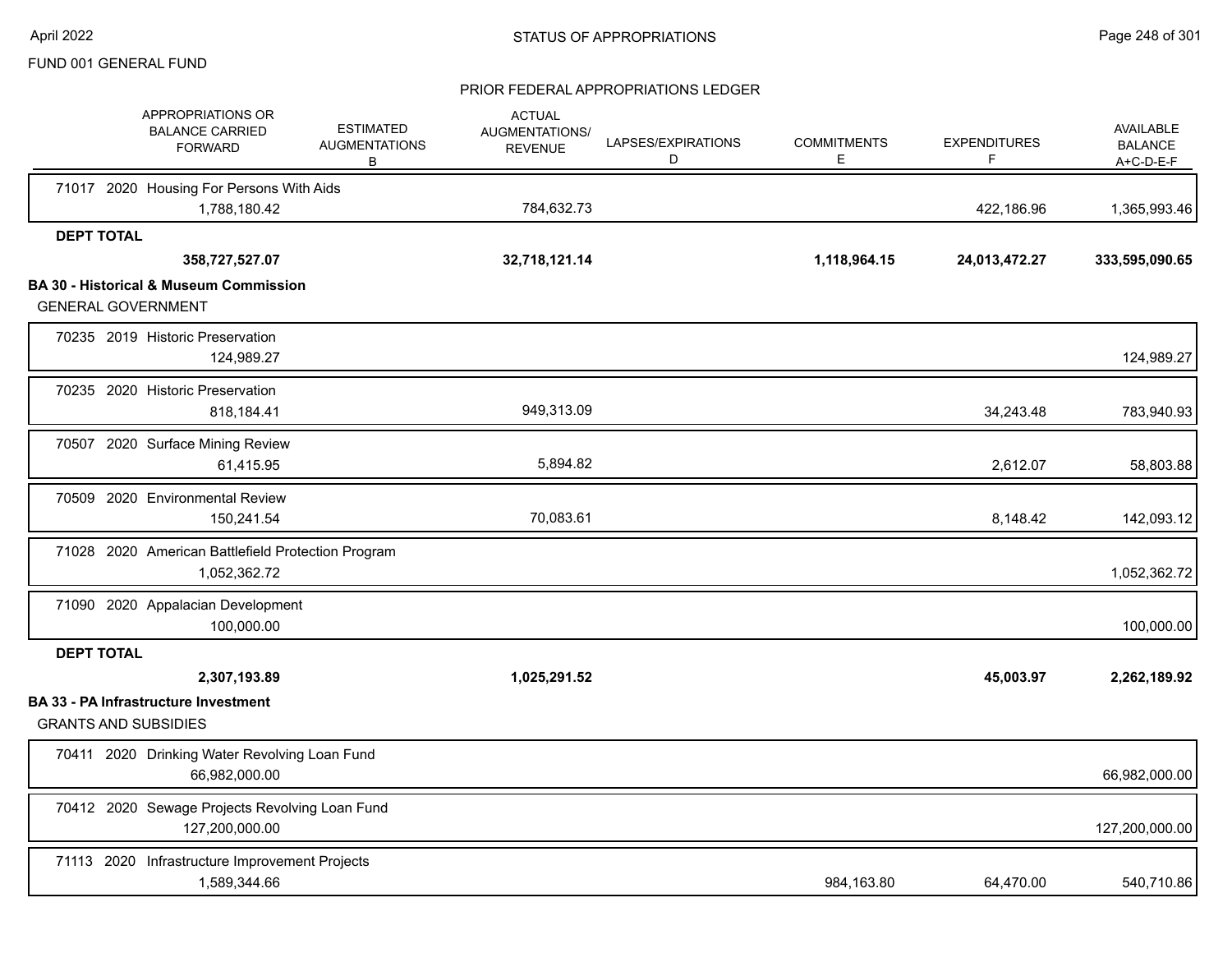|                          | APPROPRIATIONS OR<br><b>BALANCE CARRIED</b><br><b>FORWARD</b> | <b>ESTIMATED</b><br><b>AUGMENTATIONS</b><br>В | <b>ACTUAL</b><br><b>AUGMENTATIONS/</b><br><b>REVENUE</b> | LAPSES/EXPIRATIONS<br>D | <b>COMMITMENTS</b><br>E. | <b>EXPENDITURES</b><br>F | AVAILABLE<br><b>BALANCE</b><br>A+C-D-E-F |
|--------------------------|---------------------------------------------------------------|-----------------------------------------------|----------------------------------------------------------|-------------------------|--------------------------|--------------------------|------------------------------------------|
| <b>DEPT TOTAL</b>        |                                                               |                                               |                                                          |                         |                          |                          |                                          |
|                          | 195,771,344.66                                                |                                               |                                                          |                         | 984,163.80               | 64,470.00                | 194,722,710.86                           |
| <b>BA 79 - Insurance</b> |                                                               |                                               |                                                          |                         |                          |                          |                                          |
|                          | <b>GRANTS AND SUBSIDIES</b>                                   |                                               |                                                          |                         |                          |                          |                                          |
|                          | 71077 2020 Insurance Market Reform                            |                                               |                                                          |                         |                          |                          |                                          |
|                          | 4,901,582.72                                                  |                                               | 115,603.50                                               |                         |                          | 115,603.50               | 4,785,979.22                             |
| <b>DEPT TOTAL</b>        |                                                               |                                               |                                                          |                         |                          |                          |                                          |
|                          | 4,901,582.72                                                  |                                               | 115,603.50                                               |                         |                          | 115,603.50               | 4,785,979.22                             |
|                          | BA 12 - Labor & Industry<br><b>GENERAL GOVERNMENT</b>         |                                               |                                                          |                         |                          |                          |                                          |
|                          | 70023 2019 WIA-Administration<br>7,486,231.62                 |                                               | 65,922.67                                                |                         |                          | 65,922.67                | 7,420,308.95                             |
|                          | 70023 2020 WIA-Administration<br>5,253,876.78                 |                                               | 415,723.93                                               |                         | 6,434.98                 | 411,500.09               | 4,835,941.71                             |
|                          | 70024 2019 New Hires                                          |                                               | 203.25                                                   |                         |                          |                          |                                          |
|                          | 70024 2020 New Hires<br>1,121,453.37                          |                                               | 103,977.85                                               |                         | 145.18                   | 100,313.95               | 1,020,994.24                             |
|                          | 70027 2020 Community Service and Corps<br>3,165,884.47        |                                               | 1,650,937.78                                             |                         |                          | 1,112,370.01             | 2,053,514.46                             |
|                          | 70029 2015 Disability Determination<br>164.88                 |                                               | $-54.96$                                                 |                         |                          | 164.88                   |                                          |
|                          | 70029 2016 Disability Determination                           |                                               | $-1,801.18$                                              |                         |                          | $-54.96$                 | 54.96                                    |
|                          | 70029 2017 Disability Determination                           |                                               | 82.88                                                    |                         |                          | $-908.55$                | 908.55                                   |
|                          | 70029 2018 Disability Determination                           |                                               |                                                          |                         |                          | $-71.50$                 | 71.50                                    |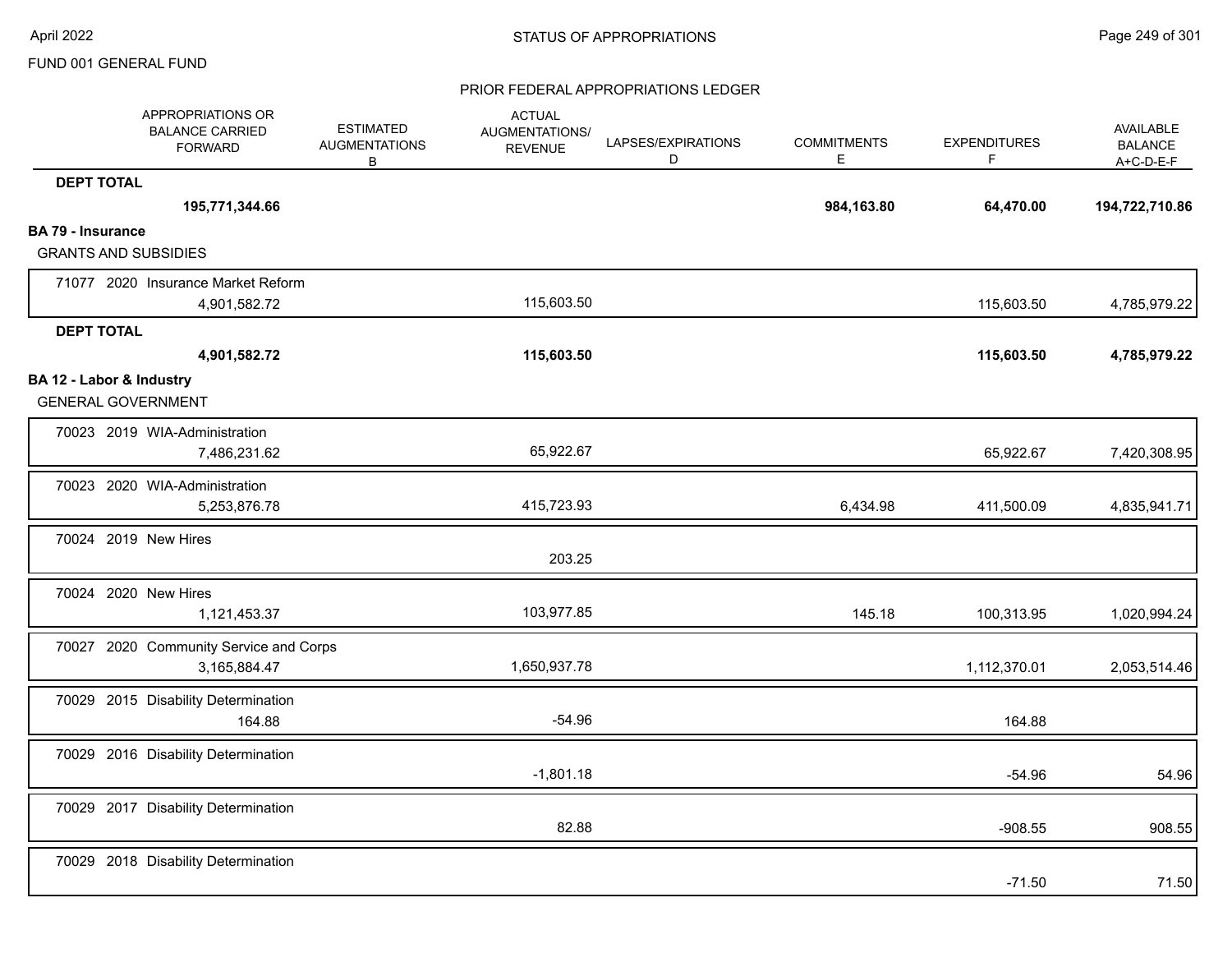|  | APPROPRIATIONS OR<br><b>BALANCE CARRIED</b><br><b>FORWARD</b> | <b>ESTIMATED</b><br><b>AUGMENTATIONS</b><br>B | <b>ACTUAL</b><br><b>AUGMENTATIONS/</b><br><b>REVENUE</b> | LAPSES/EXPIRATIONS<br>D | <b>COMMITMENTS</b><br>Е. | <b>EXPENDITURES</b><br>F | <b>AVAILABLE</b><br><b>BALANCE</b><br>$A+C-D-E-F$ |
|--|---------------------------------------------------------------|-----------------------------------------------|----------------------------------------------------------|-------------------------|--------------------------|--------------------------|---------------------------------------------------|
|  | 70029 2019 Disability Determination<br>68,505.65              |                                               | 95.47                                                    |                         |                          | $-1,105.44$              | 69,611.09                                         |
|  | 70029 2020 Disability Determination<br>32,066,709.99          |                                               | 8,998,849.73                                             |                         | 8,978,177.53             | 4,072,685.14             | 19,015,847.32                                     |
|  | 71078 2020 Lead Certification and Accreditation<br>167,466.06 |                                               | 42,624.06                                                |                         |                          | 41,278.95                | 126,187.11                                        |
|  | <b>GRANTS AND SUBSIDIES</b>                                   |                                               |                                                          |                         |                          |                          |                                                   |
|  | 70018 2020 Reed Act-Uemployment Insurance<br>5,000,000.00     |                                               |                                                          |                         |                          |                          | 5,000,000.00                                      |
|  | 70019 2018 WIOA-Dislocated Workers                            |                                               | 26,685.00                                                |                         |                          | $-20,775.00$             | 20,775.00                                         |
|  | 70019 2019 WIOA-Dislocated Workers<br>65,809,049.88           |                                               | 156,641.03                                               |                         |                          | 227,220.52               | 65,581,829.36                                     |
|  | 70019 2020 WIOA-Dislocated Workers<br>63,808,249.37           |                                               | 6,375,280.98                                             |                         |                          | 4,701,175.27             | 59,107,074.10                                     |
|  | 70020 2019 WIA-Adult Employment and Training<br>22,486,830.52 |                                               |                                                          |                         |                          |                          | 22,486,830.52                                     |
|  | 70020 2020 WIA-Adult Employment and Training<br>29,433,008.67 |                                               | 2,733,157.94                                             |                         |                          | 1,907,554.40             | 27,525,454.27                                     |
|  | 70021 2019 WIA-Youth Employment and Training<br>23,944,186.46 |                                               |                                                          |                         |                          |                          | 23,944,186.46                                     |
|  | 70021 2020 WIA-Youth Employment and Training<br>27,344,931.41 |                                               | 3,858,906.45                                             |                         |                          | 3,514,535.56             | 23,830,395.85                                     |
|  | 70022 2017 WIOA-Statewide Activities                          |                                               | 67.03                                                    |                         |                          |                          |                                                   |
|  | 70022 2018 WIOA-Statewide Activities                          |                                               | $-67.03$                                                 |                         |                          |                          |                                                   |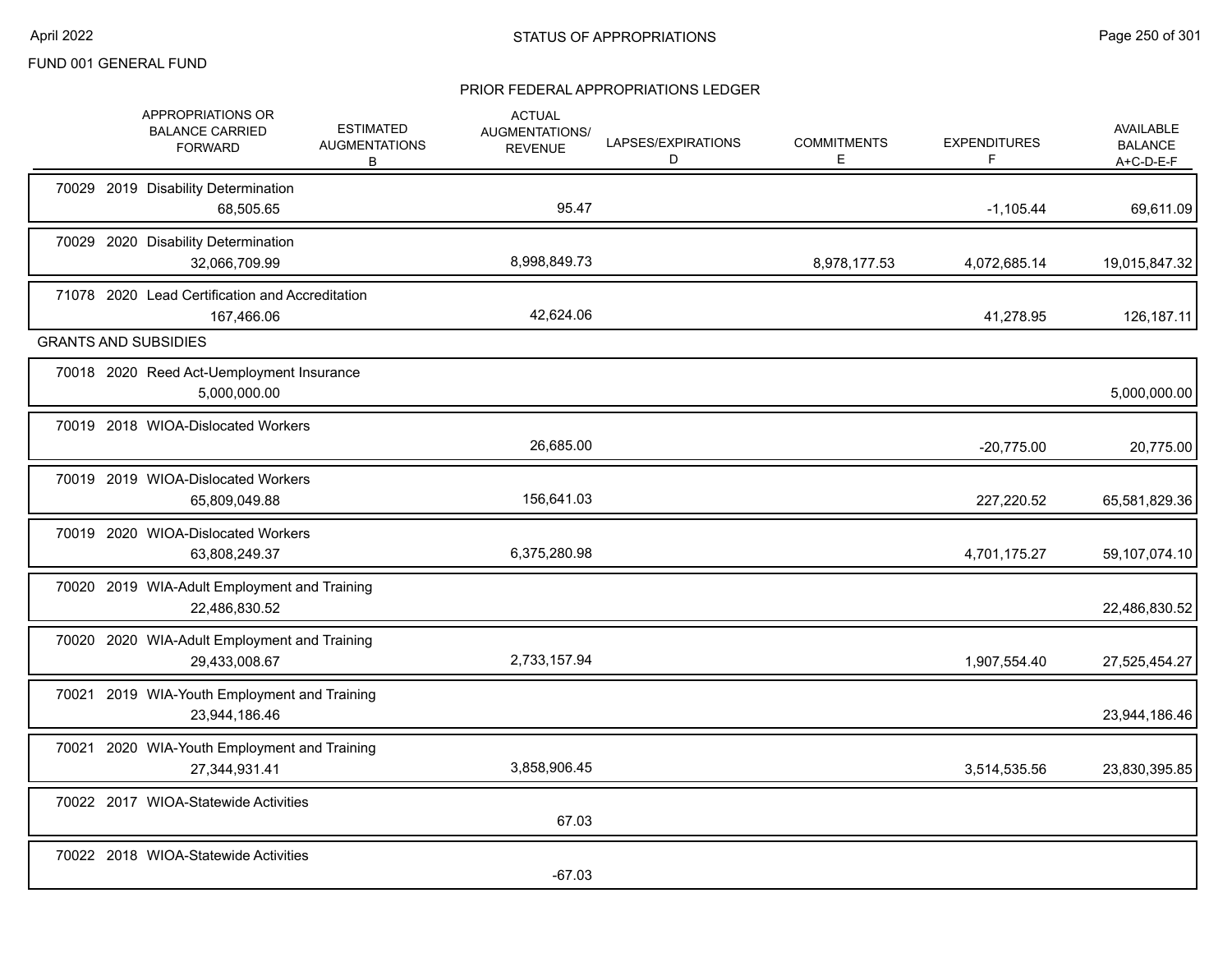|                   | <b>APPROPRIATIONS OR</b><br><b>BALANCE CARRIED</b><br><b>FORWARD</b>        | <b>ESTIMATED</b><br><b>AUGMENTATIONS</b><br>В | <b>ACTUAL</b><br><b>AUGMENTATIONS/</b><br><b>REVENUE</b> | LAPSES/EXPIRATIONS<br>D | <b>COMMITMENTS</b><br>Е | <b>EXPENDITURES</b><br>F | <b>AVAILABLE</b><br><b>BALANCE</b><br>$A+C-D-E-F$ |
|-------------------|-----------------------------------------------------------------------------|-----------------------------------------------|----------------------------------------------------------|-------------------------|-------------------------|--------------------------|---------------------------------------------------|
|                   | 70022 2019 WIOA-Statewide Activities<br>15,019,259.15                       |                                               | 63,485.77                                                |                         | 3,744.15                | 58,336.00                | 14,957,179.00                                     |
|                   | 70022 2020 WIOA-Statewide Activities<br>14,574,623.04                       |                                               | 3,214,651.87                                             |                         | 38,432.21               | 2,061,819.37             | 12,474,371.46                                     |
|                   | 70026 2018 TANFBG-Youth Employment and Training                             |                                               | $-84,625.19$                                             |                         |                         |                          |                                                   |
|                   | 70026 2019 TANFBG-Youth Employment and Training<br>1,080,378.01             |                                               | 1,167,444.46                                             |                         |                         | 1,073,990.62             | 6,387.39                                          |
|                   | 70026 2020 TANFBG-Youth Employment and Training<br>15,230,679.27            |                                               | 13,675,236.84                                            |                         | 1,586,139.61            | 13,606,801.74            | 37,737.92                                         |
|                   | 70480 2020 Reed Act - Employment Services<br>72,000,000.00                  |                                               |                                                          |                         |                         |                          | 72,000,000.00                                     |
|                   |                                                                             |                                               |                                                          |                         |                         |                          |                                                   |
| <b>DEPT TOTAL</b> | 405,061,488.60                                                              |                                               | 42,463,426.63                                            |                         | 10,613,073.66           | 32,932,753.72            | 361,515,661.22                                    |
|                   | <b>BA 13 - Military &amp; Veterans Affairs</b><br><b>GENERAL GOVERNMENT</b> |                                               |                                                          |                         |                         |                          |                                                   |
|                   | 70035 2017 Facilities Maintenance                                           |                                               |                                                          |                         |                         | $-1,453.83$              | 1,453.83                                          |
|                   | 70035 2018 Facilities Maintenance<br>29,192.39                              |                                               | 267,727.22                                               |                         |                         | 29,192.39                |                                                   |
|                   | 70035 2019 Facilities Maintenance<br>2,252,577.18                           |                                               | 9,400,157.62                                             |                         | 99,629.84               | 1,751,604.71             | 401,342.63                                        |
|                   | 70035 2020 Facilities Maintenance<br>19,801,652.00                          |                                               | 36,214,627.42                                            |                         | 1,275,811.34            | 15,060,834.91            | 3,465,005.75                                      |
|                   | 70481 2019 Federal Construction Grants<br>8,475,613.27                      |                                               | 6,644,236.24                                             |                         | 9,304,004.91            | $-845, 130.43$           | 16,738.79                                         |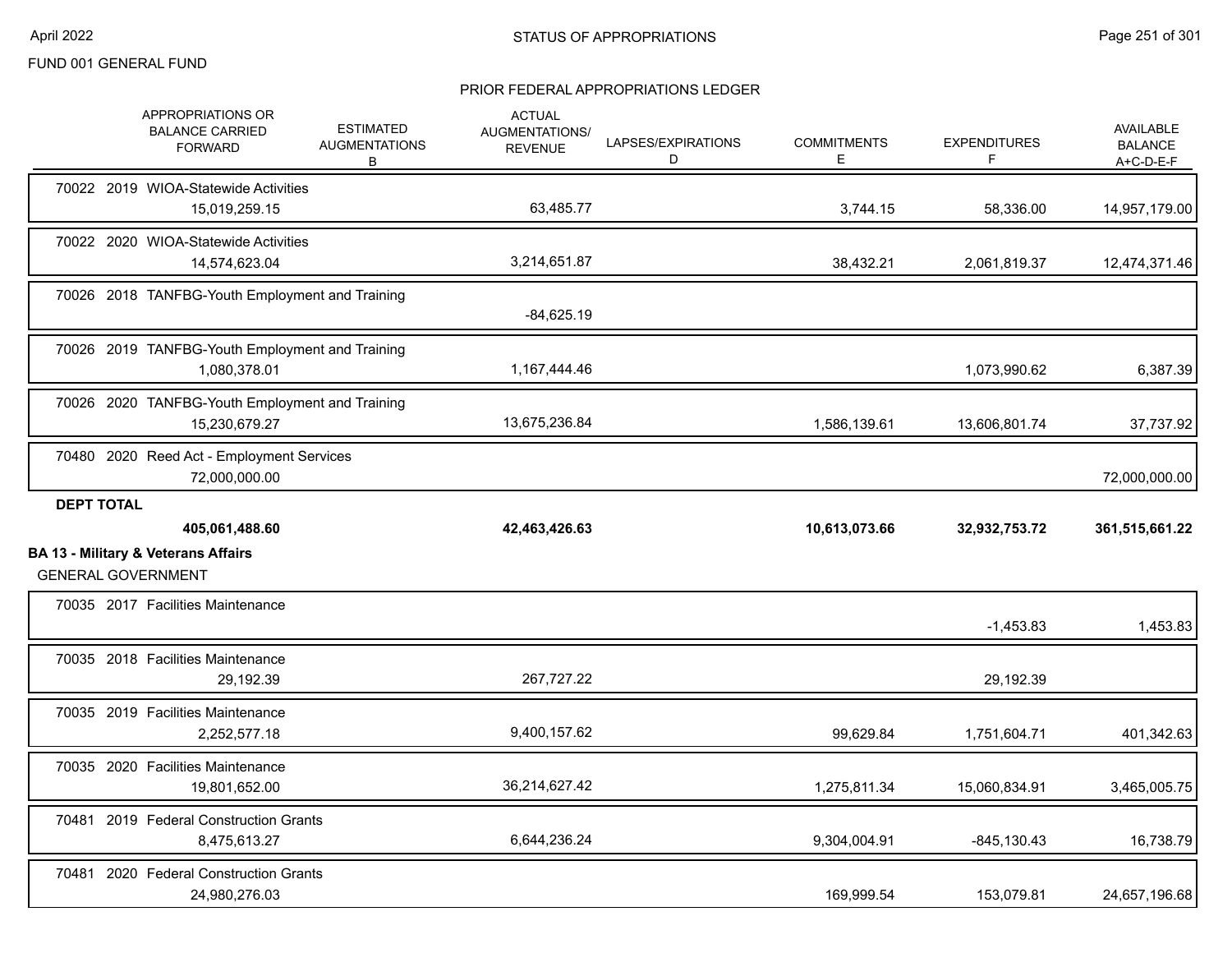|                   | APPROPRIATIONS OR<br><b>BALANCE CARRIED</b><br><b>FORWARD</b> | <b>ESTIMATED</b>                                                                                                                                                                                                                                              | <b>ACTUAL</b><br>AUGMENTATIONS/<br><b>REVENUE</b>                                                                                                                                                                                                                                                                                                                     | LAPSES/EXPIRATIONS<br>D | <b>COMMITMENTS</b><br>E | <b>EXPENDITURES</b><br>F | AVAILABLE<br><b>BALANCE</b><br>A+C-D-E-F |
|-------------------|---------------------------------------------------------------|---------------------------------------------------------------------------------------------------------------------------------------------------------------------------------------------------------------------------------------------------------------|-----------------------------------------------------------------------------------------------------------------------------------------------------------------------------------------------------------------------------------------------------------------------------------------------------------------------------------------------------------------------|-------------------------|-------------------------|--------------------------|------------------------------------------|
| INSTITUTIONAL     |                                                               |                                                                                                                                                                                                                                                               |                                                                                                                                                                                                                                                                                                                                                                       |                         |                         |                          |                                          |
|                   | 5,200,000.00                                                  |                                                                                                                                                                                                                                                               | 7,217,654.76                                                                                                                                                                                                                                                                                                                                                          |                         |                         |                          | 5,200,000.00                             |
|                   | 45,507.68                                                     |                                                                                                                                                                                                                                                               |                                                                                                                                                                                                                                                                                                                                                                       |                         |                         |                          | 45,507.68                                |
|                   |                                                               |                                                                                                                                                                                                                                                               | 41.98                                                                                                                                                                                                                                                                                                                                                                 |                         |                         |                          |                                          |
| <b>DEPT TOTAL</b> |                                                               |                                                                                                                                                                                                                                                               |                                                                                                                                                                                                                                                                                                                                                                       |                         |                         |                          |                                          |
|                   | 60,784,818.55                                                 |                                                                                                                                                                                                                                                               | 59,744,445.24                                                                                                                                                                                                                                                                                                                                                         |                         | 10,849,445.63           | 16, 148, 127.56          | 33,787,245.36                            |
|                   |                                                               |                                                                                                                                                                                                                                                               |                                                                                                                                                                                                                                                                                                                                                                       |                         |                         |                          |                                          |
|                   |                                                               |                                                                                                                                                                                                                                                               | $-1,043.00$                                                                                                                                                                                                                                                                                                                                                           |                         |                         |                          |                                          |
|                   | 1,679,581.77                                                  |                                                                                                                                                                                                                                                               | 372,848.00                                                                                                                                                                                                                                                                                                                                                            |                         |                         | 48,930.77                | 1,630,651.00                             |
|                   | 440,111.01                                                    |                                                                                                                                                                                                                                                               | 389,524.15                                                                                                                                                                                                                                                                                                                                                            |                         |                         | 198,057.55               | 242,053.46                               |
| <b>DEPT TOTAL</b> |                                                               |                                                                                                                                                                                                                                                               |                                                                                                                                                                                                                                                                                                                                                                       |                         |                         |                          |                                          |
|                   | 2,119,692.78                                                  |                                                                                                                                                                                                                                                               | 761,329.15                                                                                                                                                                                                                                                                                                                                                            |                         |                         | 246,988.32               | 1,872,704.46                             |
|                   |                                                               |                                                                                                                                                                                                                                                               |                                                                                                                                                                                                                                                                                                                                                                       |                         |                         |                          |                                          |
|                   | 15,000.00                                                     |                                                                                                                                                                                                                                                               |                                                                                                                                                                                                                                                                                                                                                                       |                         |                         |                          | 15,000.00                                |
|                   |                                                               |                                                                                                                                                                                                                                                               | $-57,502.20$                                                                                                                                                                                                                                                                                                                                                          |                         |                         |                          |                                          |
|                   |                                                               |                                                                                                                                                                                                                                                               | 57,502.20                                                                                                                                                                                                                                                                                                                                                             |                         |                         |                          |                                          |
|                   | 569,833.34                                                    |                                                                                                                                                                                                                                                               | -515,674.38                                                                                                                                                                                                                                                                                                                                                           |                         | 32,680.00               | 367,788.32               | 169,365.02                               |
|                   |                                                               | <b>BA 17 - Public Utility Commission</b><br><b>GENERAL GOVERNMENT</b><br>70102 2019 Natural Gas Pipeline Safety<br>70102 2020 Natural Gas Pipeline Safety<br>70525 2020 Motor Carrier Safety(F)<br><b>BA 21 - Human Services</b><br><b>GENERAL GOVERNMENT</b> | <b>AUGMENTATIONS</b><br>В<br>70602 2020 Operations and Maintenance<br>70603 2020 Medical Reimbursements (F)<br>70746 2020 Enhanced Veterans Reimbursement<br>70119 2020 Child Welfare Services - Administration<br>70120 2017 Medical Assistance - Administration<br>70120 2018 Medical Assistance - Administration<br>70120 2020 Medical Assistance - Administration |                         |                         |                          |                                          |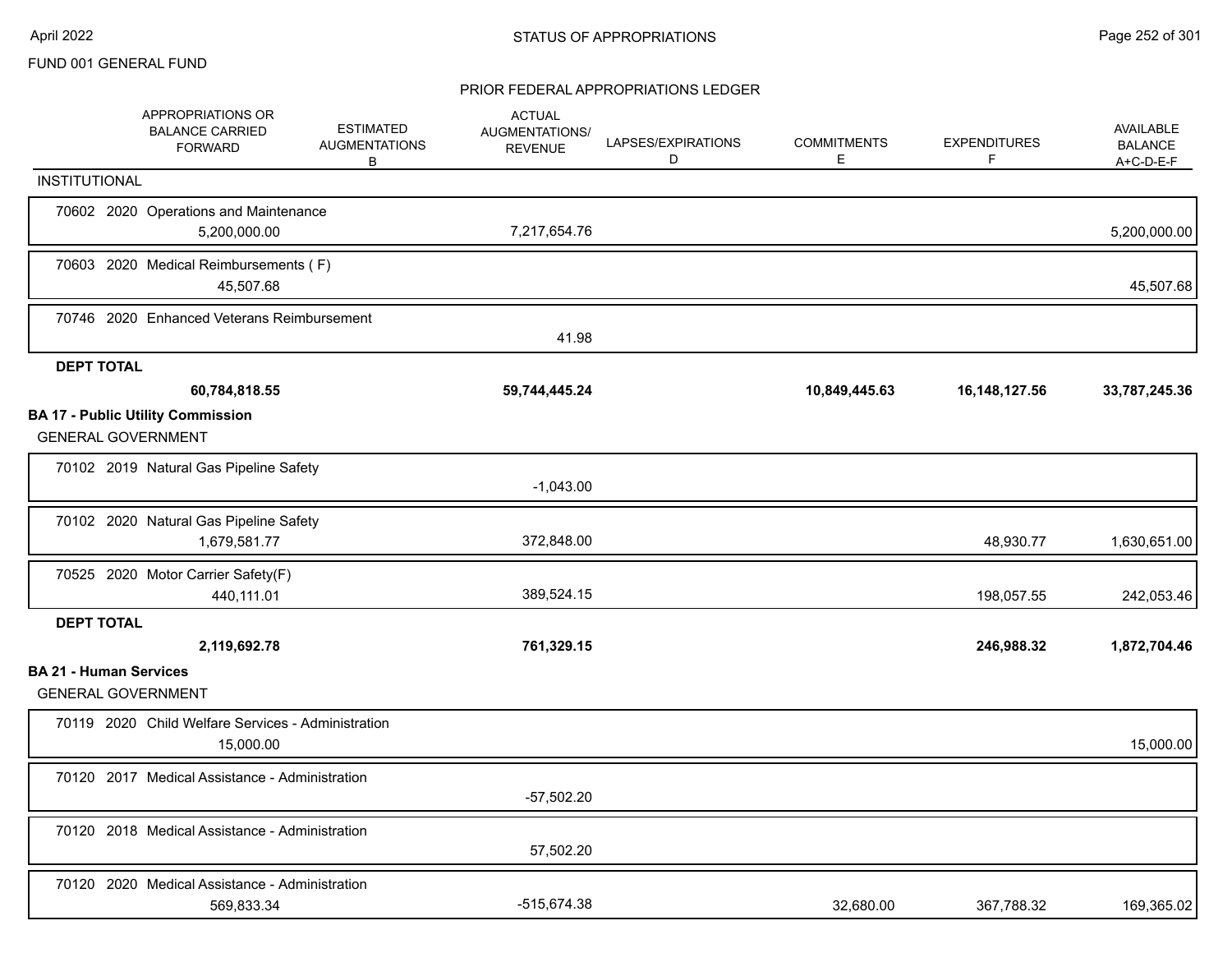|  | APPROPRIATIONS OR<br><b>BALANCE CARRIED</b><br><b>FORWARD</b>      | <b>ESTIMATED</b><br><b>AUGMENTATIONS</b><br>B | <b>ACTUAL</b><br>AUGMENTATIONS/<br><b>REVENUE</b> | LAPSES/EXPIRATIONS<br>D | <b>COMMITMENTS</b><br>Е | <b>EXPENDITURES</b><br>F | AVAILABLE<br><b>BALANCE</b><br>$A+C-D-E-F$ |
|--|--------------------------------------------------------------------|-----------------------------------------------|---------------------------------------------------|-------------------------|-------------------------|--------------------------|--------------------------------------------|
|  | 70121 2017 TANFBG - New Directions<br>151,189.85                   |                                               |                                                   |                         |                         |                          | 151,189.85                                 |
|  | 70121 2018 TANFBG - New Directions<br>1,138,330.40                 |                                               | 1,171.22                                          |                         | 730,306.47              | 1,171.22                 | 406,852.71                                 |
|  | 70121 2019 TANFBG - New Directions<br>3,839,454.31                 |                                               | 116,351.42                                        |                         | 3,408,516.54            | 116,351.42               | 314,586.35                                 |
|  | 70121 2020 TANFBG - New Directions<br>64,385,977.88                |                                               | 21,273,184.65                                     |                         | 10,083,659.74           | 16,134,831.08            | 38, 167, 487.06                            |
|  | 70122 2020 SSBG - Administration<br>16,000.00                      |                                               |                                                   |                         |                         |                          | 16,000.00                                  |
|  | 70123 2020 Child Welfare - Title IV-E                              |                                               | 245,088.51                                        |                         |                         |                          |                                            |
|  | 70130 2017 SNAP-New Directions<br>46,276.26                        |                                               | 11,480.33                                         |                         |                         |                          | 46,276.26                                  |
|  | 70130 2018 SNAP-New Directions<br>135,521.70                       |                                               | 121,493.94                                        |                         | 29,212.00               |                          | 106,309.70                                 |
|  | 70130 2019 SNAP-New Directions<br>396,863.74                       |                                               | 518,696.73                                        |                         | 324,372.00              | 16,409.16                | 56,082.58                                  |
|  | 70130 2020 SNAP-New Directions<br>5,169,008.84                     |                                               | 1,412,629.49                                      |                         | 104,851.22              | 1,335,295.92             | 3,728,861.70                               |
|  | 70132 2016 Medical Assistance-Information Systems                  |                                               | 135,233.30                                        |                         |                         | $-108.05$                | 108.05                                     |
|  | 70132 2017 Medical Assistance-Information Systems                  |                                               | $-5,415,745.08$                                   |                         |                         |                          |                                            |
|  | 70132 2018 Medical Assistance-Information Systems<br>77,563,718.21 |                                               | 5,415,745.08                                      |                         |                         |                          | 77,563,718.21                              |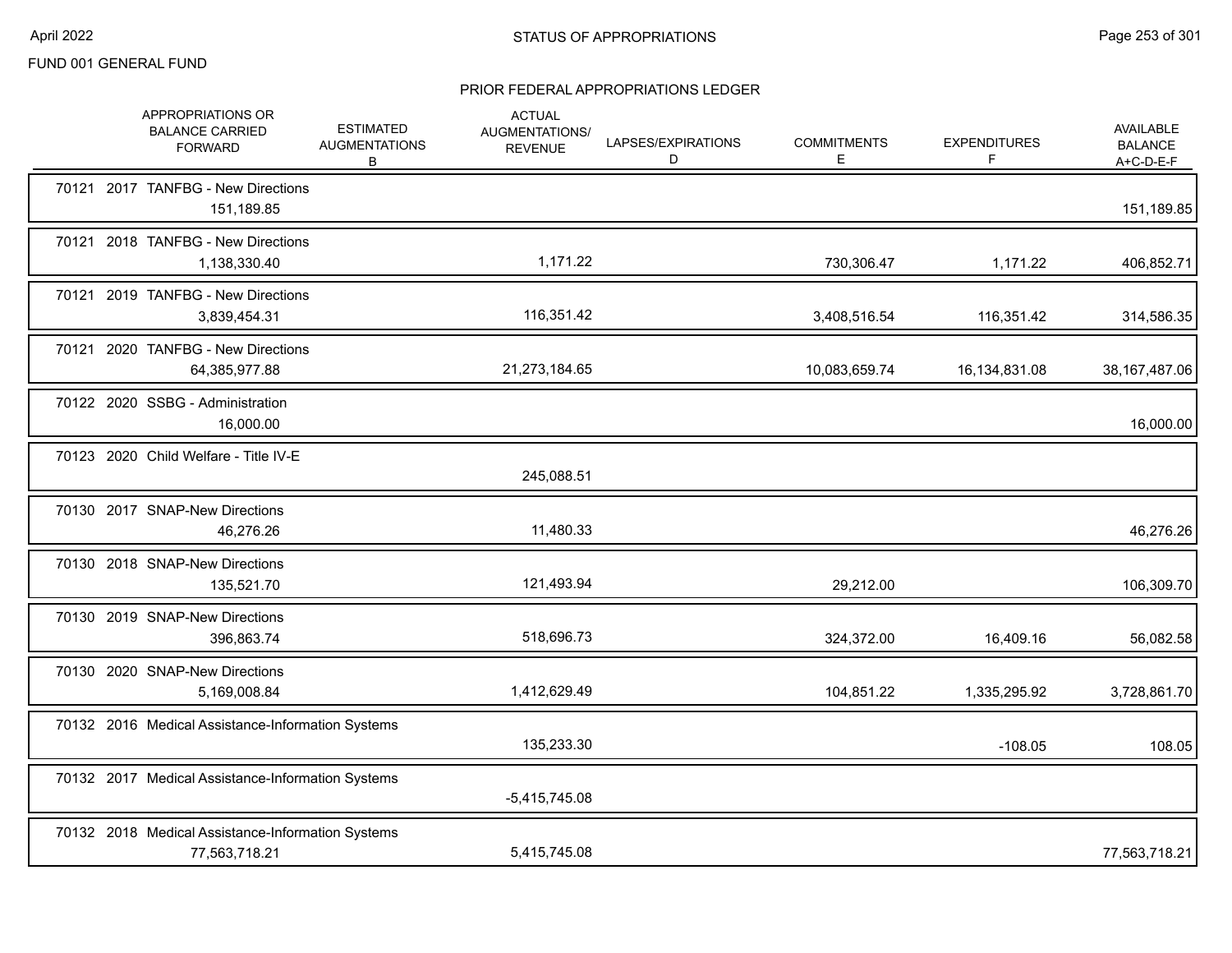| APPROPRIATIONS OR<br><b>BALANCE CARRIED</b><br><b>FORWARD</b>        | <b>ESTIMATED</b><br><b>AUGMENTATIONS</b><br>В | <b>ACTUAL</b><br>AUGMENTATIONS/<br><b>REVENUE</b> | LAPSES/EXPIRATIONS<br>D | <b>COMMITMENTS</b><br>E | <b>EXPENDITURES</b><br>F | <b>AVAILABLE</b><br><b>BALANCE</b><br>$A+C-D-E-F$ |
|----------------------------------------------------------------------|-----------------------------------------------|---------------------------------------------------|-------------------------|-------------------------|--------------------------|---------------------------------------------------|
| 70132 2019 Medical Assistance-Information Systems<br>36,289,006.00   |                                               | $-50,299.52$                                      |                         |                         |                          | 36,289,006.00                                     |
| 70132 2020 Medical Assistance-Information Systems<br>37, 345, 471.59 |                                               | 12,253,401.31                                     |                         | 137,005.26              | 317,956.04               | 36,890,510.29                                     |
| 70133 2018 SNAP-Administration                                       |                                               | 500.00                                            |                         |                         |                          |                                                   |
| 70133 2019 SNAP-Administration                                       |                                               | $-16,718.48$                                      |                         |                         |                          |                                                   |
| 70133 2020 SNAP-Administration<br>1,188,538.55                       |                                               | 342,891.37                                        |                         |                         |                          | 1,188,538.55                                      |
| 70136 2018 SNAP-Information Systems                                  |                                               | 5,765.57                                          |                         |                         |                          |                                                   |
| 70136 2019 SNAP-Information Systems                                  |                                               | 1,042,016.04                                      |                         |                         |                          |                                                   |
| 70136 2020 SNAP-Information Systems<br>3,243,617.04                  |                                               | -506,345.68                                       |                         |                         |                          | 3,243,617.04                                      |
| 70142 2019 Refugees/Persons Seeking Asylum - Adm<br>64,167.59        |                                               |                                                   |                         | 64,167.59               |                          |                                                   |
| 70142 2020 Refugees/Persons Seeking Asylum - Adm<br>480,622.88       |                                               | 111,533.68                                        |                         | 187,930.26              | 86,759.37                | 205,933.25                                        |
| 70144 2020 Disabled Education - Administration<br>7,000.00           |                                               | $-663,046.58$                                     |                         |                         |                          | 7,000.00                                          |
| 70146 2016 Development Disabilities - Basic Support<br>344.45        |                                               |                                                   |                         | 344.45                  |                          |                                                   |
| 70146 2017 Development Disabilities - Basic Support<br>0.03          |                                               |                                                   |                         | 0.03                    |                          |                                                   |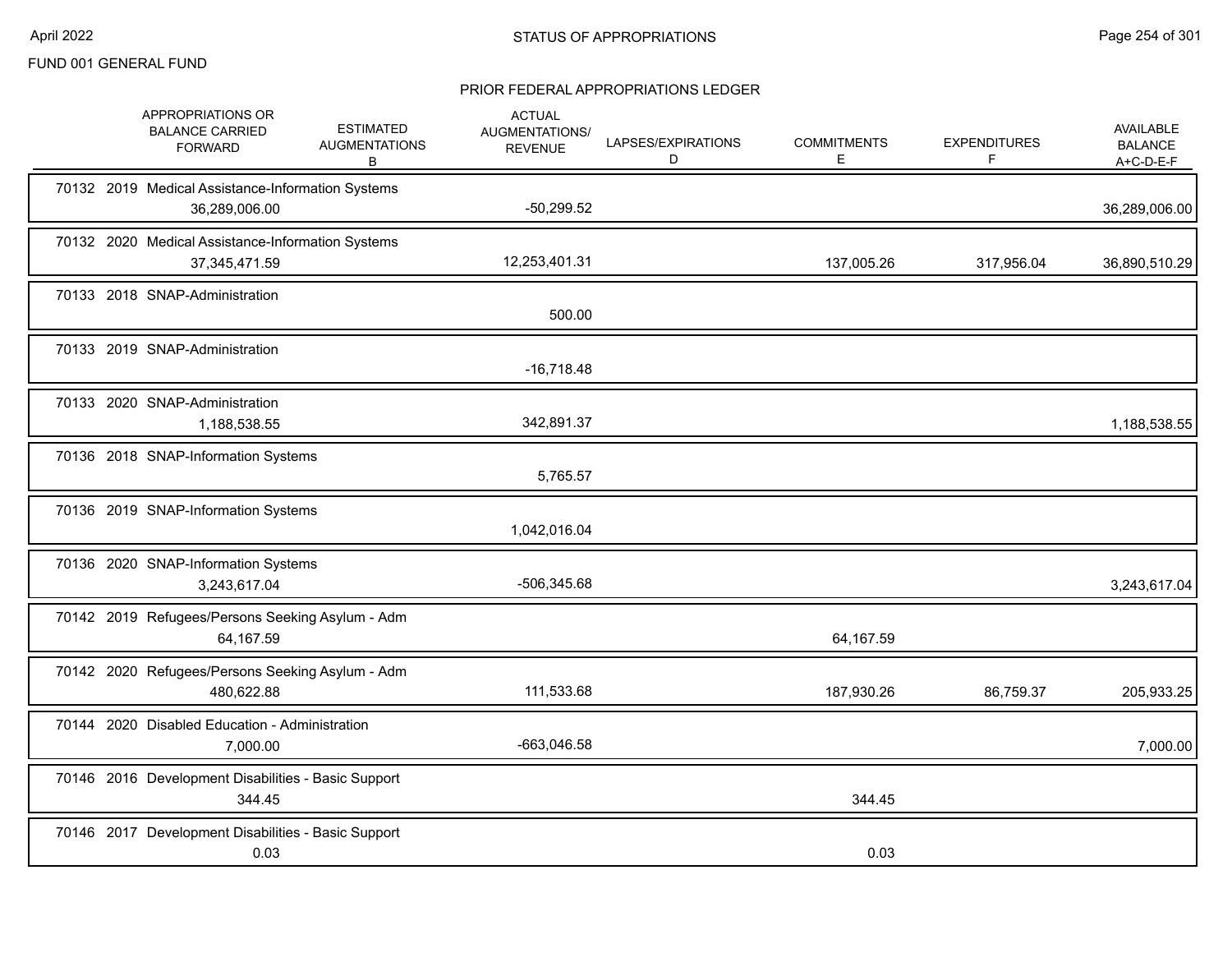|  | APPROPRIATIONS OR<br><b>BALANCE CARRIED</b><br><b>FORWARD</b>       | <b>ESTIMATED</b><br><b>AUGMENTATIONS</b><br>B | <b>ACTUAL</b><br>AUGMENTATIONS/<br><b>REVENUE</b> | LAPSES/EXPIRATIONS<br>D | <b>COMMITMENTS</b><br>Е | <b>EXPENDITURES</b><br>F | AVAILABLE<br><b>BALANCE</b><br>$A+C-D-E-F$ |
|--|---------------------------------------------------------------------|-----------------------------------------------|---------------------------------------------------|-------------------------|-------------------------|--------------------------|--------------------------------------------|
|  | 70146 2018 Development Disabilities - Basic Support<br>63,322.37    |                                               |                                                   |                         | 63,322.37               |                          |                                            |
|  | 70146 2019 Development Disabilities - Basic Support<br>238,406.84   |                                               | 3,528.74                                          |                         | 52,950.43               |                          | 185,456.41                                 |
|  | 70146 2020 Development Disabilities - Basic Support<br>1,794,267.44 |                                               | 827,021.92                                        |                         | 379,278.91              | 602,304.12               | 812,684.41                                 |
|  | 70147 2020 MHSBG - Administration<br>360,044.61                     |                                               | 24,536.18                                         |                         |                         | $-3,976.78$              | 364,021.39                                 |
|  | 70148 2019 LIHEABG-Administration<br>10,604.00                      |                                               |                                                   |                         |                         |                          | 10,604.00                                  |
|  | 70148 2020 LIHEABG-Administration<br>6,453,350.64                   |                                               | -283,272.23                                       |                         | 11,123.16               | $-430,452.11$            | 6,872,679.59                               |
|  | 70149 2020 TANFBG - County Assistance Offices<br>8,370,091.48       |                                               |                                                   |                         |                         |                          | 8,370,091.48                               |
|  | 70150 2016 Medical Asst-County Assistance Offices                   |                                               | 1,416,465.52                                      |                         |                         |                          |                                            |
|  | 70150 2020 Medical Asst-County Assistance Offices<br>19,038,000.00  |                                               | -7,724,028.84                                     |                         |                         |                          | 19,038,000.00                              |
|  | 70151 2019 Title IV-D                                               |                                               | 116.93                                            |                         |                         |                          |                                            |
|  | 70151 2020 Title IV-D<br>41,136,698.94                              |                                               | 34,140,961.68                                     |                         | 934,440.16              | 29,452,026.67            | 10,750,232.11                              |
|  | 70163 2020 Child Support Enf - Information Systems<br>1,032,634.72  |                                               | 462,781.37                                        |                         |                         |                          | 1,032,634.72                               |
|  | 70164 2019 SNAP-County Assistance Offices                           |                                               | $-1,036,394.11$                                   |                         |                         |                          |                                            |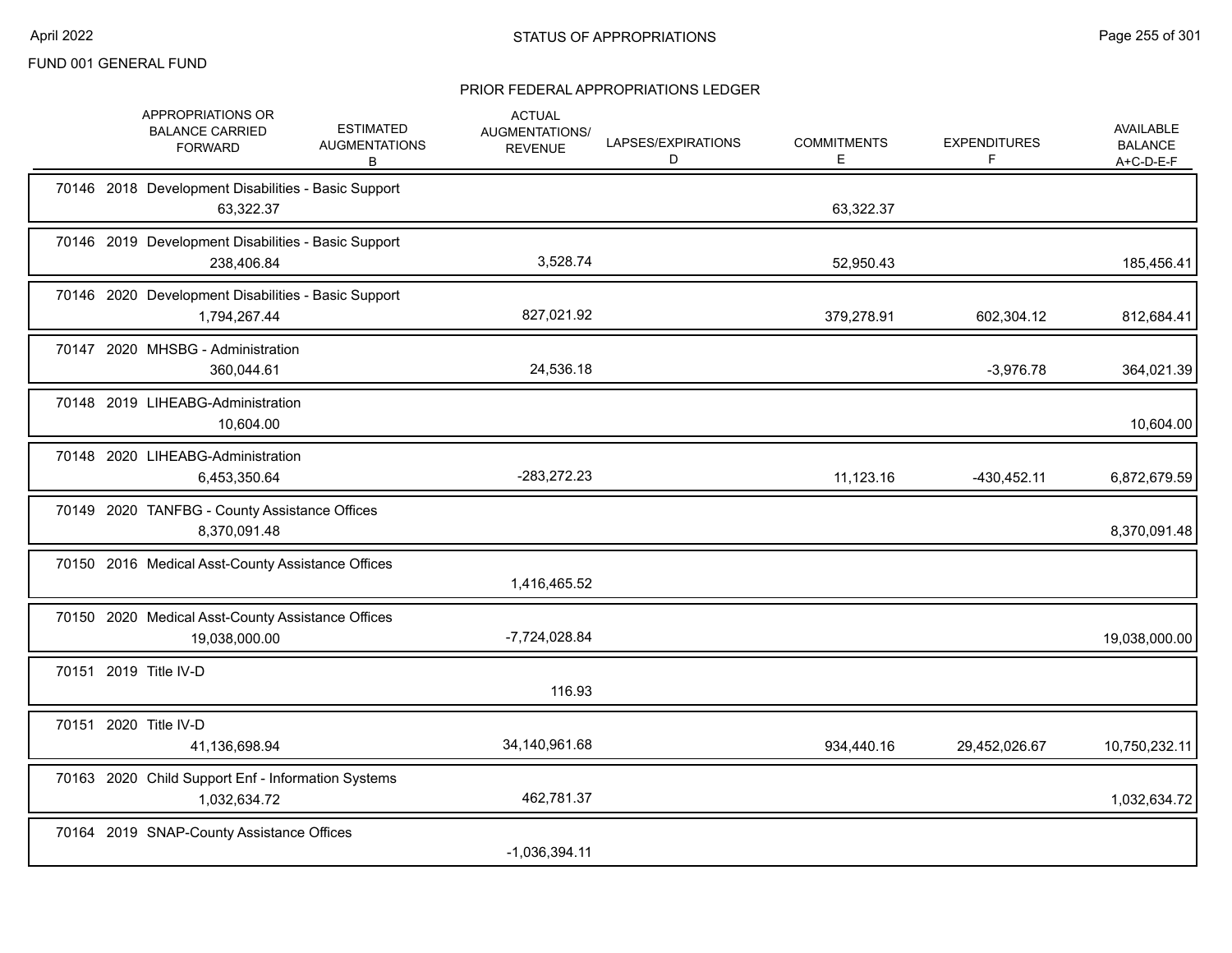|  | APPROPRIATIONS OR<br><b>BALANCE CARRIED</b><br><b>FORWARD</b> | <b>ESTIMATED</b><br><b>AUGMENTATIONS</b><br>B | <b>ACTUAL</b><br>AUGMENTATIONS/<br><b>REVENUE</b> | LAPSES/EXPIRATIONS<br>D | <b>COMMITMENTS</b><br>E | <b>EXPENDITURES</b><br>F | AVAILABLE<br><b>BALANCE</b><br>$A+C-D-E-F$ |
|--|---------------------------------------------------------------|-----------------------------------------------|---------------------------------------------------|-------------------------|-------------------------|--------------------------|--------------------------------------------|
|  | 70164 2020 SNAP-County Assistance Offices<br>12,261,074.63    |                                               | $-6,488,846.54$                                   |                         |                         |                          | 12,261,074.63                              |
|  | 70166 2020 Child Welfare Title IV-E<br>1,903,344.67           |                                               | 344,085.58                                        |                         |                         |                          | 1,903,344.67                               |
|  | 70174 2019 CCDFBG - Administration<br>44,114.25               |                                               |                                                   |                         |                         |                          | 44,114.25                                  |
|  | 70174 2020 CCDFBG - Administration<br>7,759,564.23            |                                               | 2,321,212.63                                      |                         | 735,008.83              | 1,669,460.24             | 5,355,095.16                               |
|  | 70179 2020 TANFBG-Statewide                                   |                                               | $-12,576.31$                                      |                         |                         |                          |                                            |
|  | 70182 2017 Medical Assistance                                 |                                               | $-2,615,271.52$                                   |                         |                         |                          |                                            |
|  | 70182 2018 Medical Assistance                                 |                                               | 1,307,635.76                                      |                         |                         |                          |                                            |
|  | 70182 2019 Medical Assistance                                 |                                               | $-159.36$                                         |                         |                         |                          |                                            |
|  | 70182 2020 Medical Assistance<br>6,082,466.01                 |                                               | 4,604,608.86                                      |                         |                         | 489,829.30               | 5,592,636.71                               |
|  | 70183 2017 SNAP-Statewide                                     |                                               | 1,545.03                                          |                         |                         |                          |                                            |
|  | 70183 2018 SNAP-Statewide                                     |                                               | 19.00                                             |                         |                         | $-2,909.25$              | 2,909.25                                   |
|  | 70183 2019 SNAP-Statewide                                     |                                               | 21,758.82                                         |                         |                         |                          |                                            |
|  | 70183 2020 SNAP-Statewide<br>21,958,811.06                    |                                               | 1,034,538.99                                      |                         | 2,636,320.90            | 15,827,742.49            | 3,494,747.67                               |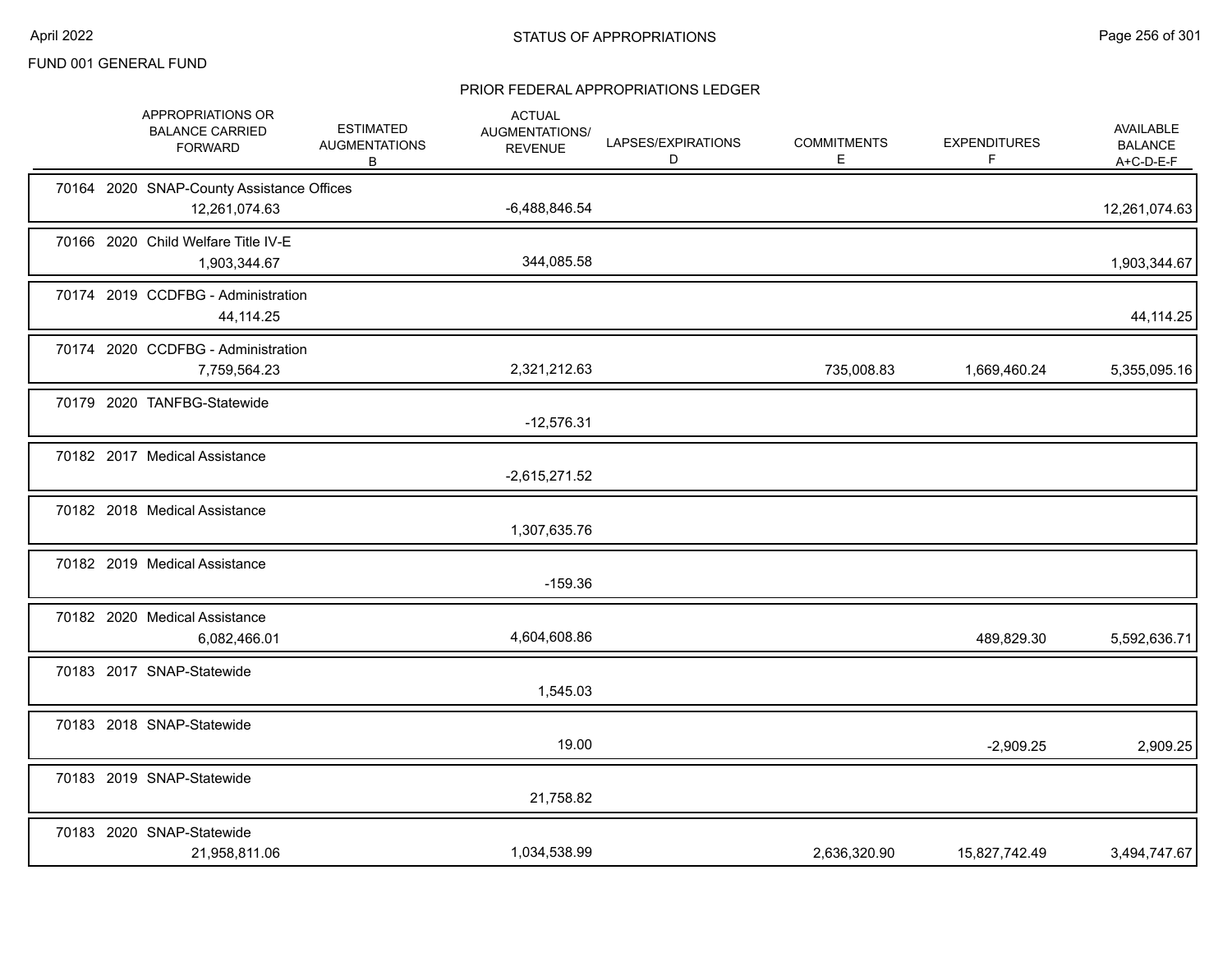|  | APPROPRIATIONS OR<br><b>BALANCE CARRIED</b><br><b>FORWARD</b>  | <b>ESTIMATED</b><br><b>AUGMENTATIONS</b><br>В | <b>ACTUAL</b><br>AUGMENTATIONS/<br><b>REVENUE</b> | LAPSES/EXPIRATIONS<br>D | <b>COMMITMENTS</b><br>E. | <b>EXPENDITURES</b><br>F | AVAILABLE<br><b>BALANCE</b><br>$A+C-D-E-F$ |
|--|----------------------------------------------------------------|-----------------------------------------------|---------------------------------------------------|-------------------------|--------------------------|--------------------------|--------------------------------------------|
|  | 70193 2020 TANFBG - Administration<br>4,646,661.45             |                                               |                                                   |                         |                          |                          | 4,646,661.45                               |
|  | 70194 2018 TANFBG - Information Systems<br>4,188,263.80        |                                               |                                                   |                         |                          |                          | 4,188,263.80                               |
|  | 70194 2019 TANFBG - Information Systems<br>5,421,018.84        |                                               |                                                   |                         |                          |                          | 5,421,018.84                               |
|  | 70194 2020 TANFBG - Information Systems<br>4,296,353.94        |                                               | 1,272,653.26                                      |                         | 14,148.52                | 463,257.92               | 3,818,947.50                               |
|  | 70205 2020 Comm Based Family Res & Support-Admin<br>201,711.21 |                                               | 137,209.55                                        |                         |                          | 130,041.40               | 71,669.81                                  |
|  | 70206 2020 Medical Assistance - New Directions<br>3,397,700.00 |                                               | $-1,575,752.12$                                   |                         |                          |                          | 3,397,700.00                               |
|  | 70955 2020 MCHSBG - Administration<br>36,952.33                |                                               | 9,094.09                                          |                         |                          | 9,094.09                 | 27,858.24                                  |
|  | 70975 2020 Early Head Start Expansion Program<br>8,044,860.12  |                                               | 1,177,485.70                                      |                         |                          | 1,177,485.70             | 6,867,374.42                               |
|  | 71056 2018 Children's Health Insurance Admin<br>322.30         |                                               |                                                   |                         |                          |                          | 322.30                                     |
|  | 71056 2019 Children's Health Insurance Admin                   |                                               | 27.88                                             |                         |                          |                          |                                            |
|  | 71056 2020 Children's Health Insurance Admin<br>1,728,653.28   |                                               | 749,396.22                                        |                         | 752.44                   | 174,533.87               | 1,553,366.97                               |
|  | 71074 2018 CHIP-Information Systems<br>45,458.44               |                                               |                                                   |                         |                          |                          | 45,458.44                                  |
|  | 71074 2019 CHIP-Information Systems<br>1,673,536.65            |                                               | 1,014,168.67                                      |                         |                          | 473,655.60               | 1,199,881.05                               |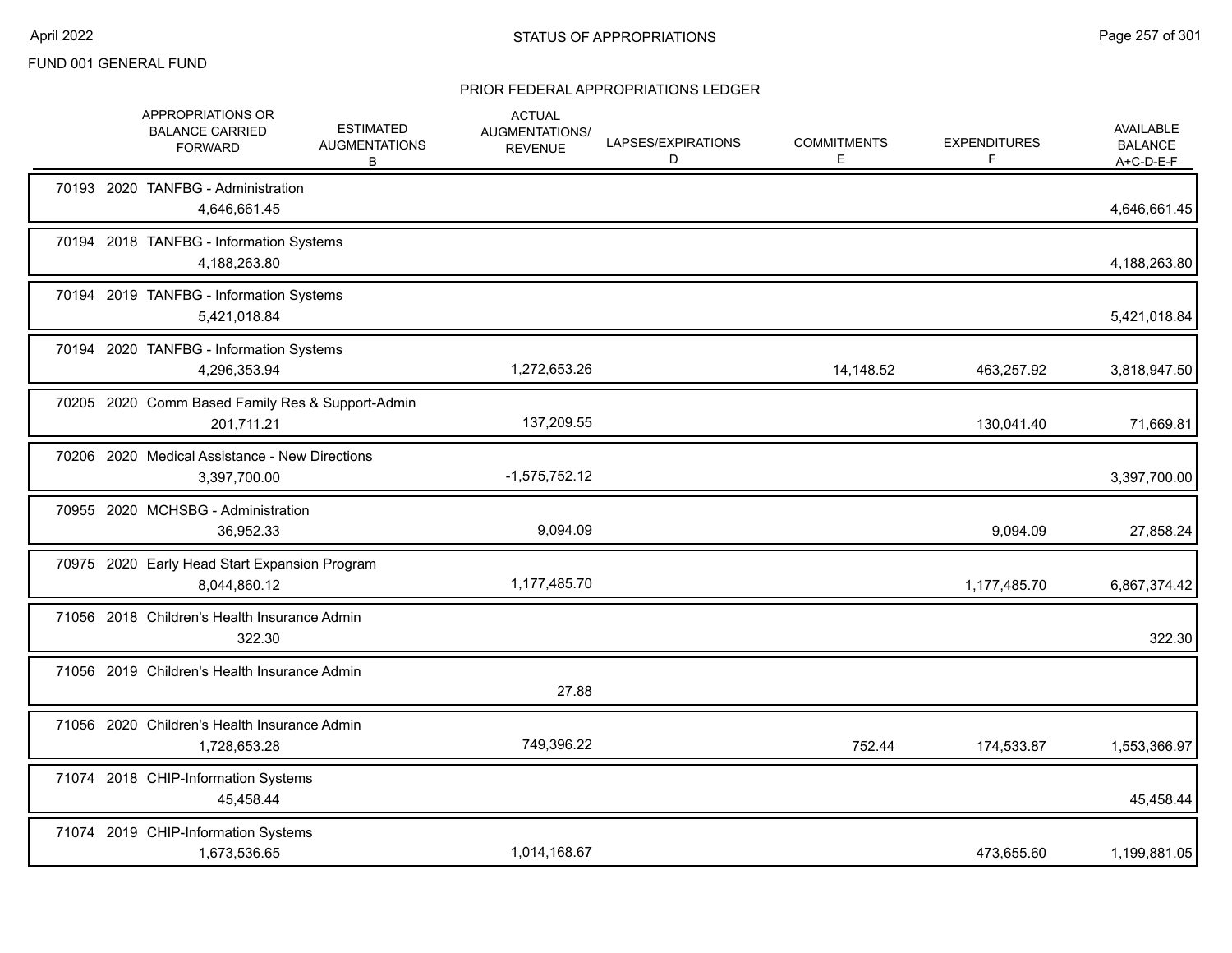|                      | APPROPRIATIONS OR<br><b>BALANCE CARRIED</b><br><b>FORWARD</b>      | <b>ESTIMATED</b><br><b>AUGMENTATIONS</b><br>В | <b>ACTUAL</b><br>AUGMENTATIONS/<br><b>REVENUE</b> | LAPSES/EXPIRATIONS<br>D | <b>COMMITMENTS</b><br>E | <b>EXPENDITURES</b><br>F | AVAILABLE<br><b>BALANCE</b><br>A+C-D-E-F |
|----------------------|--------------------------------------------------------------------|-----------------------------------------------|---------------------------------------------------|-------------------------|-------------------------|--------------------------|------------------------------------------|
|                      | 71074 2020 CHIP-Information Systems<br>10,476,643.07               |                                               | 1,717,874.85                                      |                         | 13,413.04               | 1,502,540.92             | 8,960,689.11                             |
|                      | 71207 2020 CHIP-Statewide<br>1,341,596.17                          |                                               |                                                   |                         |                         |                          | 1,341,596.17                             |
|                      | 77917 2019 ARRA-Health Information Technology<br>8,268,087.04      |                                               |                                                   |                         |                         |                          | 8,268,087.04                             |
|                      | 77917 2020 ARRA-Health Information Technology<br>8,362,997.73      |                                               | 1,035,301.83                                      |                         |                         | 926,810.24               | 7,436,187.49                             |
| <b>INSTITUTIONAL</b> |                                                                    |                                               |                                                   |                         |                         |                          |                                          |
|                      | 70127 2019 Medical Assistance - Mental Health                      |                                               | -35,389,686.17                                    |                         |                         | $-52.08$                 | 52.08                                    |
|                      | 70127 2020 Medical Assistance - Mental Health<br>7,034,899.44      |                                               | $-8,487,317.74$                                   |                         | 34,982.00               | 1,143,390.06             | 5,856,527.38                             |
|                      | 70134 2020 Medicare Services - State Centers<br>44,000.00          |                                               | -477,924.62                                       |                         |                         |                          | 44,000.00                                |
|                      | 70145 2019 Medicare Services-State Mental Hospitals                |                                               | $-5,313,859.72$                                   |                         |                         |                          |                                          |
|                      | 70145 2020 Medicare Services-State Mental Hospitals                |                                               | $-3,558,753.80$                                   |                         |                         |                          |                                          |
|                      | 70154 2019 Homeless Mentally III                                   |                                               | $-94,000.00$                                      |                         |                         |                          |                                          |
|                      | 70154 2020 Homeless Mentally III<br>109,818.00                     |                                               | 282,000.00                                        |                         |                         |                          | 109,818.00                               |
|                      | 70167 2019 MHSBG - Community Mental Health Service<br>22,029.00    |                                               |                                                   |                         |                         |                          | 22,029.00                                |
|                      | 70167 2020 MHSBG - Community Mental Health Service<br>8,497,410.68 |                                               | 26,666.64                                         |                         |                         | 26,666.64                | 8,470,744.04                             |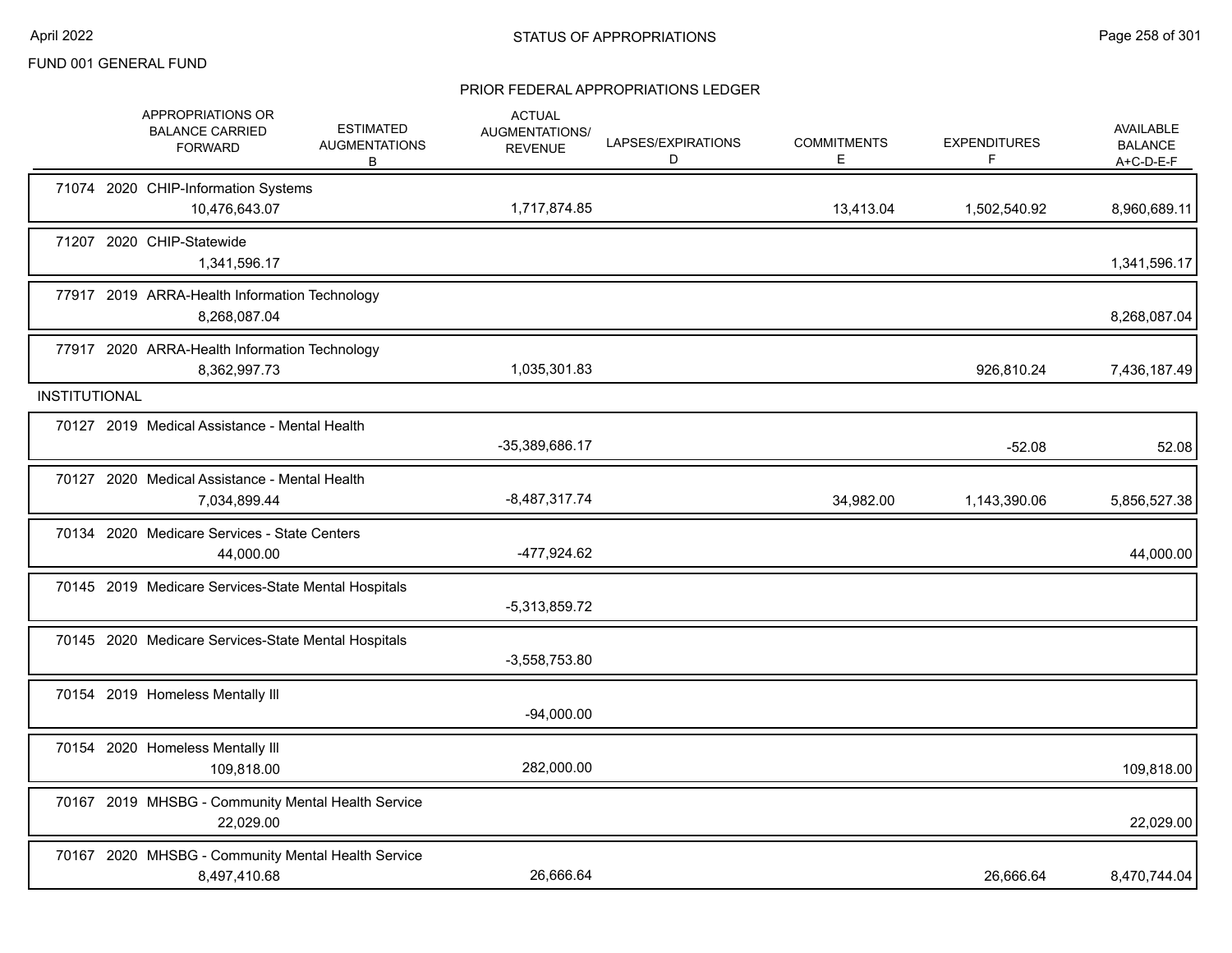|  | APPROPRIATIONS OR<br><b>BALANCE CARRIED</b><br><b>FORWARD</b>    | <b>ESTIMATED</b><br><b>AUGMENTATIONS</b><br>В | <b>ACTUAL</b><br>AUGMENTATIONS/<br><b>REVENUE</b> | LAPSES/EXPIRATIONS<br>D | <b>COMMITMENTS</b><br>Е | <b>EXPENDITURES</b><br>F | <b>AVAILABLE</b><br><b>BALANCE</b><br>$A+C-D-E-F$ |
|--|------------------------------------------------------------------|-----------------------------------------------|---------------------------------------------------|-------------------------|-------------------------|--------------------------|---------------------------------------------------|
|  | 70172 2020 Food Nutrition Services<br>258,315.88                 |                                               |                                                   |                         |                         |                          | 258,315.88                                        |
|  | 70409 2018 Medical Assistance-State Centers (F)<br>11,394,000.00 |                                               |                                                   |                         |                         |                          | 11,394,000.00                                     |
|  | 70409 2019 Medical Assistance-State Centers (F)<br>17,073,000.00 |                                               |                                                   |                         |                         |                          | 17,073,000.00                                     |
|  | 70409 2020 Medical Assistance-State Centers (F)<br>19,675,000.00 |                                               | $-60, 157, 107.95$                                |                         |                         |                          | 19,675,000.00                                     |
|  | 70522 2020 Mental Health Data Infrastructure<br>16,093.81        |                                               |                                                   |                         |                         | 65.00                    | 16,028.81                                         |
|  | 70651 2020 Suicide Prevention<br>1,376,000.00                    |                                               |                                                   |                         |                         | $-35,000.00$             | 1,411,000.00                                      |
|  | 70976 2019 Syst of Care Expansion Implementation<br>19,970.00    |                                               |                                                   |                         | 19,970.00               |                          |                                                   |
|  | 70976 2020 Syst of Care Expansion Implementation<br>4,888,741.51 |                                               | 601,632.00                                        |                         | 16,970.00               | 601,632.00               | 4,270,139.51                                      |
|  | 71022 2020 Youth Suicide Prevention<br>5,000.00                  |                                               |                                                   |                         |                         |                          | 5,000.00                                          |
|  | 71024 2020 Transition Age Youth<br>1,500,000.00                  |                                               |                                                   |                         |                         |                          | 1,500,000.00                                      |
|  | 71076 2019 Promoting Integration of Health Care<br>21,768.08     |                                               | 31,642.35                                         |                         |                         |                          | 21,768.08                                         |
|  | 71076 2020 Promoting Integration of Health Care<br>2,273,518.68  |                                               | 517,655.97                                        |                         |                         | 431,598.01               | 1,841,920.67                                      |
|  | 71086 2020 Early Childhood Mental Health<br>500,000.00           |                                               |                                                   |                         |                         |                          | 500,000.00                                        |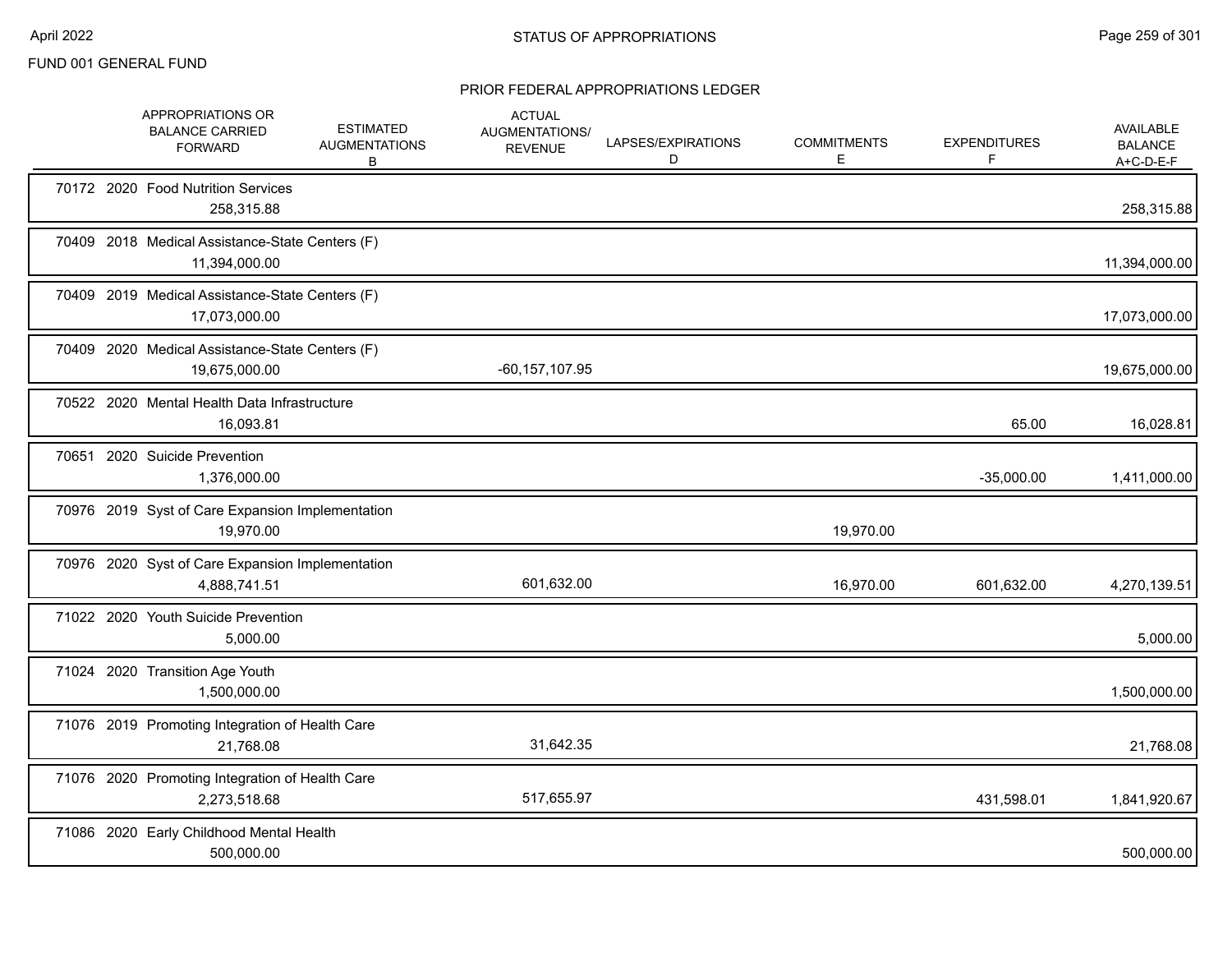|  | APPROPRIATIONS OR<br><b>BALANCE CARRIED</b><br><b>FORWARD</b>        | <b>ESTIMATED</b><br><b>AUGMENTATIONS</b><br>В | <b>ACTUAL</b><br><b>AUGMENTATIONS/</b><br><b>REVENUE</b> | LAPSES/EXPIRATIONS<br>D | <b>COMMITMENTS</b><br>E. | <b>EXPENDITURES</b><br>F | <b>AVAILABLE</b><br><b>BALANCE</b><br>$A+C-D-E-F$ |
|--|----------------------------------------------------------------------|-----------------------------------------------|----------------------------------------------------------|-------------------------|--------------------------|--------------------------|---------------------------------------------------|
|  | 71087 2020 TreatmntForIndividExperiencHomelessness<br>1,000,000.00   |                                               |                                                          |                         |                          |                          | 1,000,000.00                                      |
|  | 71088 2020 Adolesc& Young Adult At High Risk For Psychosis<br>524.00 |                                               |                                                          |                         |                          |                          | 524.00                                            |
|  | <b>GRANTS AND SUBSIDIES</b>                                          |                                               |                                                          |                         |                          |                          |                                                   |
|  | 70118 2020 Family Resource & Support - Family Ctrs<br>419,000.00     |                                               | 16,953.75                                                |                         |                          | 16,953.75                | 402,046.25                                        |
|  | 70124 2019 SSBG - Domestic Violence<br>323,657.49                    |                                               |                                                          |                         |                          |                          | 323,657.49                                        |
|  | 70124 2020 SSBG - Domestic Violence<br>1,143,075.86                  |                                               | 1,302,426.27                                             |                         |                          | 828,663.27               | 314,412.59                                        |
|  | 70128 2017 Other Federal Supports - Cash Grants                      |                                               | $-214.93$                                                |                         |                          |                          |                                                   |
|  | 70128 2018 Other Federal Supports - Cash Grants<br>232.75            |                                               | $-232.66$                                                |                         |                          |                          | 232.75                                            |
|  | 70128 2019 Other Federal Supports - Cash Grants<br>45,335.67         |                                               | 4,310.59                                                 |                         | 45,335.67                |                          |                                                   |
|  | 70128 2020 Other Federal Supports - Cash Grants<br>1,808,364.72      |                                               | 8,555.63                                                 |                         |                          | 15,418.49                | 1,792,946.23                                      |
|  | 70129 2020 Medical Assistance-ID/ICF (F)                             |                                               | $-8,611,529.18$                                          |                         |                          |                          |                                                   |
|  | 70137 2020 CCDFBG - School Age<br>1,260,000.00                       |                                               |                                                          |                         |                          |                          | 1,260,000.00                                      |
|  | 70155 2019 Child Welfare Services<br>1,055,436.92                    |                                               | 13,312.29                                                |                         |                          |                          | 1,055,436.92                                      |
|  | 70155 2020 Child Welfare Services<br>22,561,904.56                   |                                               | 967,594.94                                               |                         |                          | 933,423.08               | 21,628,481.48                                     |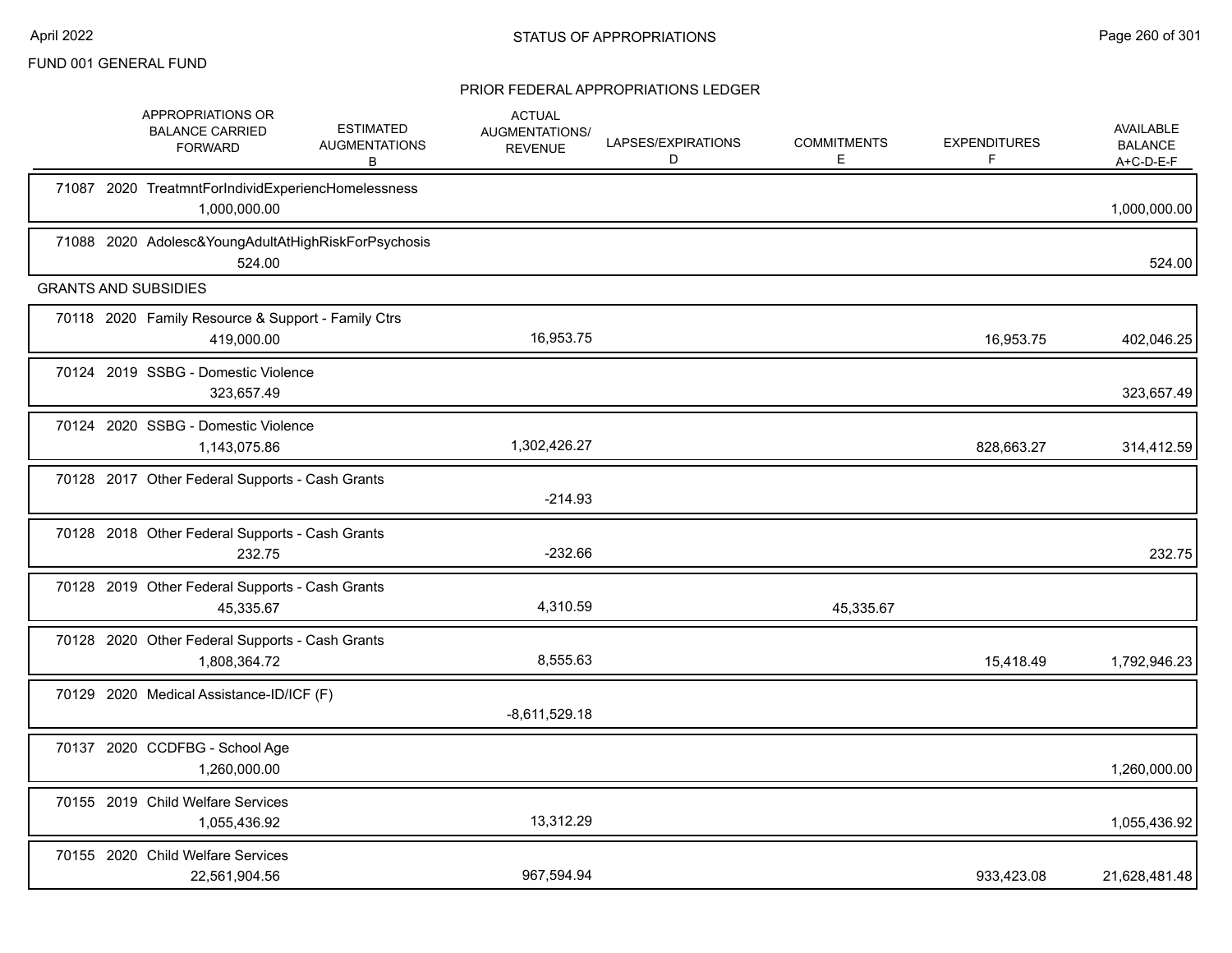|  | APPROPRIATIONS OR<br><b>BALANCE CARRIED</b><br><b>FORWARD</b>  | <b>ESTIMATED</b><br><b>AUGMENTATIONS</b><br>В | <b>ACTUAL</b><br>AUGMENTATIONS/<br><b>REVENUE</b> | LAPSES/EXPIRATIONS<br>D | <b>COMMITMENTS</b><br>E. | <b>EXPENDITURES</b><br>F | AVAILABLE<br><b>BALANCE</b><br>$A+C-D-E-F$ |
|--|----------------------------------------------------------------|-----------------------------------------------|---------------------------------------------------|-------------------------|--------------------------|--------------------------|--------------------------------------------|
|  | 70157 2014 Child Welfare - Title IV-E                          |                                               |                                                   |                         |                          | $-3,174,745.39$          | 3,174,745.39                               |
|  | 70157 2015 Child Welfare - Title IV-E                          |                                               |                                                   |                         |                          | $-3,229,285.81$          | 3,229,285.81                               |
|  | 70157 2016 Child Welfare - Title IV-E                          |                                               |                                                   |                         |                          | $-3,289,835.51$          | 3,289,835.51                               |
|  | 70157 2017 Child Welfare - Title IV-E<br>9,697,954.25          |                                               |                                                   |                         |                          | $-3,166,207.28$          | 12,864,161.53                              |
|  | 70157 2018 Child Welfare - Title IV-E<br>14,423,030.80         |                                               |                                                   |                         |                          | $-3,674,300.74$          | 18,097,331.54                              |
|  | 70157 2019 Child Welfare - Title IV-E<br>35,597,927.35         |                                               | 9,597,734.39                                      |                         |                          | 8,548,792.87             | 27,049,134.48                              |
|  | 70157 2020 Child Welfare - Title IV-E<br>255,788,686.61        |                                               | 179,245,539.02                                    |                         | 4,963,855.74             | 152,953,048.61           | 97,871,782.26                              |
|  | 70157 2012 Child Welfare - Title IV-E<br>1,294.44              |                                               |                                                   |                         |                          | 1,294.44                 |                                            |
|  | 70158 2020 SSBG - Child Care<br>5,778,676.40                   |                                               | 205,674.32                                        |                         |                          | 205,674.32               | 5,573,002.08                               |
|  | 70161 2017 Medical Assistance-Long-Term Living<br>1.17         |                                               |                                                   |                         | 1.17                     |                          |                                            |
|  | 70161 2018 Medical Assistance-Long-Term Living<br>219,272.45   |                                               |                                                   |                         | 219,272.45               |                          |                                            |
|  | 70161 2019 Medical Assistance-Long-Term Living<br>7,514,243.89 |                                               |                                                   |                         | 5,456,044.83             | 4,399.61                 | 2,053,799.45                               |
|  | 70161 2020 Medical Assistance-Long-Term Living<br>3,800,780.29 |                                               | 25,625,037.55                                     |                         |                          | $-65,108.70$             | 3,865,888.99                               |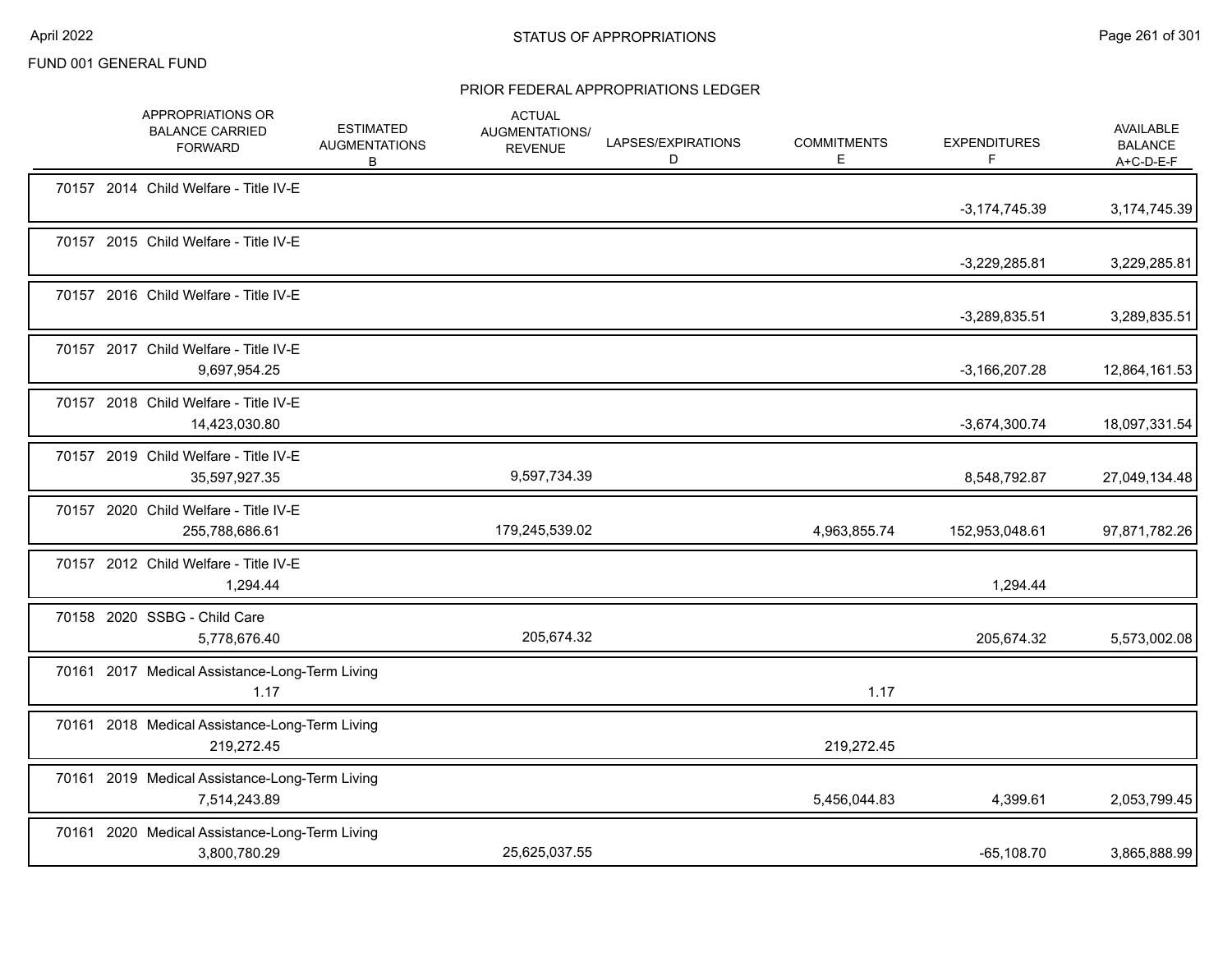|  | APPROPRIATIONS OR<br><b>BALANCE CARRIED</b><br><b>FORWARD</b>        | <b>ESTIMATED</b><br><b>AUGMENTATIONS</b><br>В | <b>ACTUAL</b><br><b>AUGMENTATIONS/</b><br><b>REVENUE</b> | LAPSES/EXPIRATIONS<br>D | <b>COMMITMENTS</b><br>E. | <b>EXPENDITURES</b><br>F. | <b>AVAILABLE</b><br><b>BALANCE</b><br>$A+C-D-E-F$ |
|--|----------------------------------------------------------------------|-----------------------------------------------|----------------------------------------------------------|-------------------------|--------------------------|---------------------------|---------------------------------------------------|
|  | 70165 2017 SSBG - Family Planning                                    |                                               | $-4,035.06$                                              |                         | 4,035.06                 | $-4,035.06$               |                                                   |
|  | 70165 2018 SSBG - Family Planning                                    |                                               | $-6,470.01$                                              |                         | 6,470.01                 | $-6,470.01$               |                                                   |
|  | 70165 2019 SSBG - Family Planning                                    |                                               | $-3,988.68$                                              |                         |                          | $-3,988.68$               | 3,988.68                                          |
|  | 70165 2020 SSBG - Family Planning<br>266,300.00                      |                                               | 505,866.52                                               |                         | 2,133.48                 | 264,166.52                |                                                   |
|  | 70168 2019 LIEABG-Low Income Families & Individuals<br>1,234.42      |                                               | $-148.47$                                                |                         |                          | $-8,735.66$               | 9,970.08                                          |
|  | 70168 2020 LIEABG-Low Income Families & Individuals<br>62,573,989.11 |                                               | 38,996,753.45                                            |                         |                          | 39,255,543.65             | 23,318,445.46                                     |
|  | 70169 2018 Medical Assistance - Child Welfare<br>1,010,164.42        |                                               | 132.74                                                   |                         |                          | 132.74                    | 1,010,031.68                                      |
|  | 70169 2019 Medical Assistance - Child Welfare<br>852,609.23          |                                               | 11,741.92                                                |                         |                          | 11,741.92                 | 840,867.31                                        |
|  | 70169 2020 Medical Assistance - Child Welfare<br>1,820,037.15        |                                               | 57,469.54                                                |                         |                          | 54,075.05                 | 1,765,962.10                                      |
|  | 70170 2020 Education for Children with Disabilities<br>453,127.53    |                                               | 540,081.33                                               |                         |                          | 422,708.13                | 30,419.40                                         |
|  | 70171 2020 Child Welfare Training & Certification<br>8,021,716.07    |                                               | 3,777,259.62                                             |                         | 4,235,464.00             | 2,615,477.07              | 1,170,775.00                                      |
|  | 70175 2015 Med Assist-Community ID Services<br>435,681.99            |                                               |                                                          |                         |                          |                           | 435,681.99                                        |
|  | 70175 2016 Med Assist-Community ID Services<br>309,587.84            |                                               | $-0.04$                                                  |                         |                          | 0.01                      | 309,587.83                                        |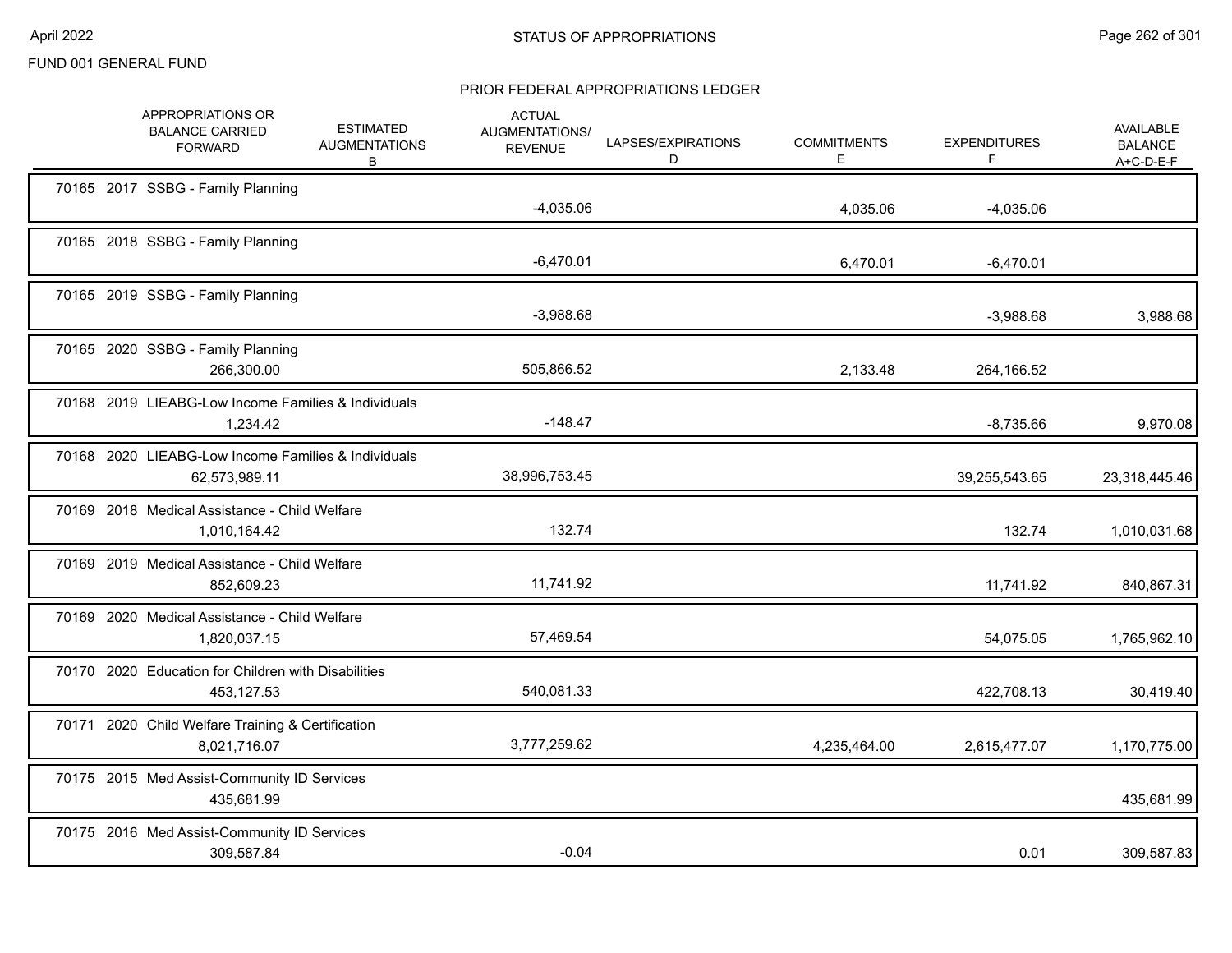|  | APPROPRIATIONS OR<br><b>BALANCE CARRIED</b><br><b>FORWARD</b>     | <b>ESTIMATED</b><br><b>AUGMENTATIONS</b><br>В | <b>ACTUAL</b><br><b>AUGMENTATIONS/</b><br><b>REVENUE</b> | LAPSES/EXPIRATIONS<br>D | <b>COMMITMENTS</b><br>E. | <b>EXPENDITURES</b><br>F | AVAILABLE<br><b>BALANCE</b><br>$A+C-D-E-F$ |
|--|-------------------------------------------------------------------|-----------------------------------------------|----------------------------------------------------------|-------------------------|--------------------------|--------------------------|--------------------------------------------|
|  | 70175 2017 Med Assist-Community ID Services<br>1,564,146.92       |                                               |                                                          |                         |                          | $-0.09$                  | 1,564,147.01                               |
|  | 70175 2018 Med Assist-Community ID Services<br>4,148,029.70       |                                               | 72,890.40                                                |                         |                          | 3,498.19                 | 4, 144, 531. 51                            |
|  | 70175 2019 Med Assist-Community ID Services<br>3,904,834.42       |                                               | 2,683,134.00                                             |                         |                          | -147,966.00              | 4,052,800.42                               |
|  | 70175 2020 Med Assist-Community ID Services<br>19,582,288.07      |                                               | 20,275,365.74                                            |                         |                          | 12,654,305.75            | 6,927,982.32                               |
|  | 70176 2019 SSBG - Rape Crisis<br>77.00                            |                                               |                                                          |                         |                          |                          | 77.00                                      |
|  | 70176 2020 SSBG - Rape Crisis                                     |                                               | $-4,105.22$                                              |                         | 728.00                   | $-4,105.22$              | 3,377.22                                   |
|  | 70184 2019 Medical Assistance-Early Intervention<br>536.33        |                                               | $-276,401.80$                                            |                         |                          | $-10,031.83$             | 10,568.16                                  |
|  | 70184 2020 Medical Assistance-Early Intervention<br>11,270,977.26 |                                               | 2,309,576.54                                             |                         |                          | 2,033,695.31             | 9,237,281.95                               |
|  | 70184 2009 Medical Assistance-Early Intervention<br>197.58        |                                               |                                                          |                         |                          |                          | 197.58                                     |
|  | 70185 2014 Medical Assistance - Transportation                    |                                               | 14,827,642.00                                            |                         |                          |                          |                                            |
|  | 70185 2015 Medical Assistance - Transportation                    |                                               | 36,624,539.48                                            |                         |                          |                          |                                            |
|  | 70185 2016 Medical Assistance - Transportation                    |                                               | 26,266,836.00                                            |                         |                          |                          |                                            |
|  | 70185 2017 Medical Assistance - Transportation<br>8,501,972.21    |                                               |                                                          |                         |                          |                          | 8,501,972.21                               |
|  |                                                                   |                                               |                                                          |                         |                          |                          |                                            |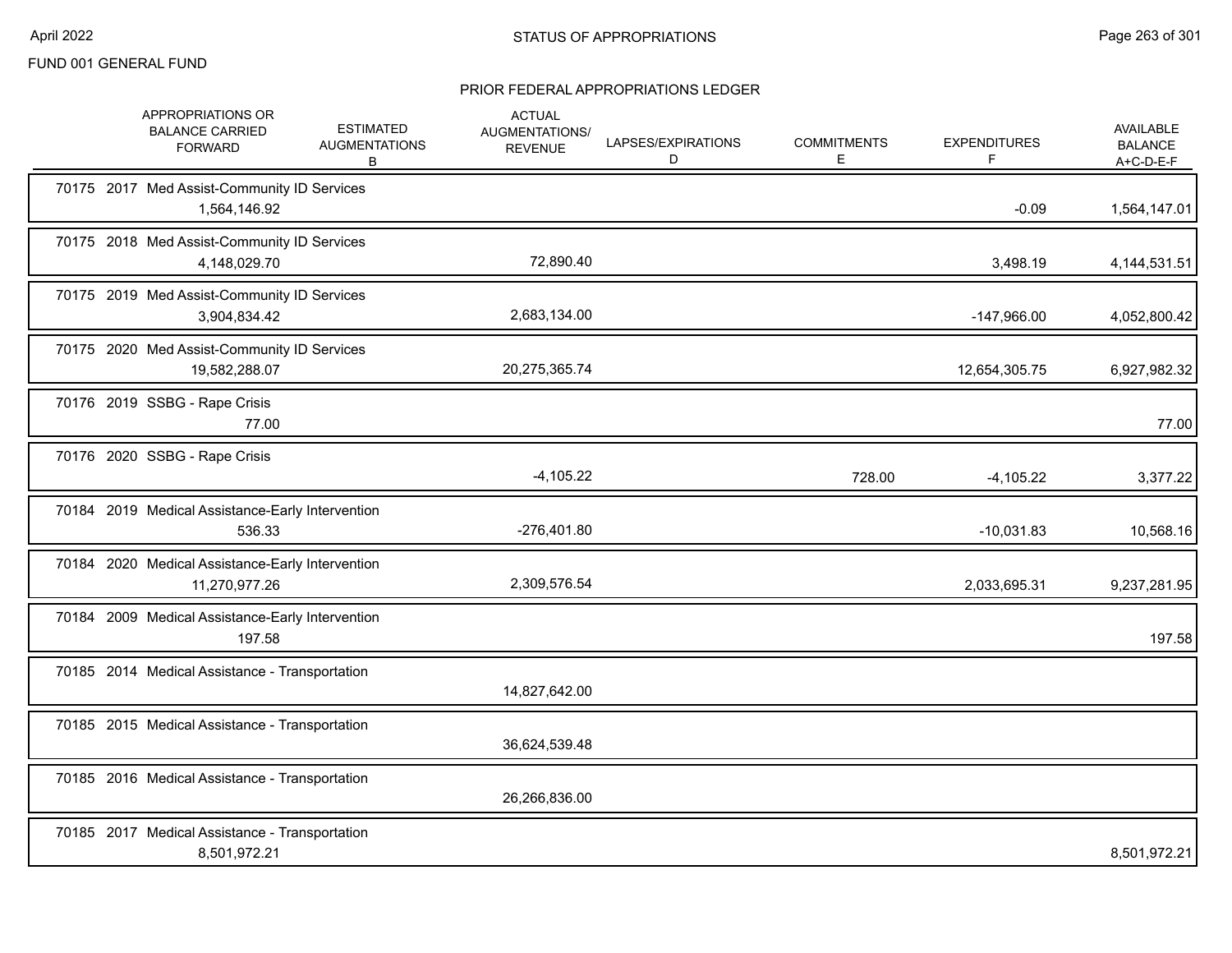|  | APPROPRIATIONS OR<br><b>BALANCE CARRIED</b><br><b>FORWARD</b>   | <b>ESTIMATED</b><br><b>AUGMENTATIONS</b><br>В | <b>ACTUAL</b><br>AUGMENTATIONS/<br><b>REVENUE</b> | LAPSES/EXPIRATIONS<br>D | <b>COMMITMENTS</b><br>Е | <b>EXPENDITURES</b><br>F | <b>AVAILABLE</b><br><b>BALANCE</b><br>$A+C-D-E-F$ |
|--|-----------------------------------------------------------------|-----------------------------------------------|---------------------------------------------------|-------------------------|-------------------------|--------------------------|---------------------------------------------------|
|  | 70185 2018 Medical Assistance - Transportation<br>8,056,664.86  |                                               |                                                   |                         |                         |                          | 8,056,664.86                                      |
|  | 70185 2019 Medical Assistance - Transportation<br>13,555,709.64 |                                               | 869,984.00                                        |                         |                         |                          | 13,555,709.64                                     |
|  | 70185 2020 Medical Assistance - Transportation<br>14,462,463.56 |                                               | 36,701,117.30                                     |                         |                         | 456,779.55               | 14,005,684.01                                     |
|  | 70185 2009 Medical Assistance - Transportation                  |                                               | $-7.54$                                           |                         |                         |                          |                                                   |
|  | 70185 2011 Medical Assistance - Transportation                  |                                               | -19,462,407.00                                    |                         |                         | -19,462,407.00           | 19,462,407.00                                     |
|  | 70185 2012 Medical Assistance - Transportation                  |                                               | 39,928,471.67                                     |                         |                         | -380,047.00              | 380,047.00                                        |
|  | 70185 2013 Medical Assistance - Transportation                  |                                               | 1,593,566.05                                      |                         |                         |                          |                                                   |
|  | 70186 2019 Medical Assistance-Capitation                        |                                               | -472,936.95                                       |                         |                         |                          |                                                   |
|  | 70186 2020 Medical Assistance-Capitation<br>25,081,946.06       |                                               | -89,161,535.08                                    |                         | 28,968.75               | 5,253,225.84             | 19,799,751.47                                     |
|  | 70187 2020 SSBG - Legal Services<br>385,259.78                  |                                               | 385,259.78                                        |                         |                         | 385,259.78               |                                                   |
|  | 70189 2020 Family Violence Prevention Services<br>1,117,590.24  |                                               | 1,299,293.14                                      |                         |                         | 635,453.78               | 482,136.46                                        |
|  | 70191 2020 Family Preservation - Family Centers<br>1,147,852.61 |                                               | 590,657.83                                        |                         | 36,768.08               | 384,709.53               | 726,375.00                                        |
|  | 70192 2020 Head Start Collaboration Project<br>39,119.93        |                                               | 39,119.93                                         |                         |                         | 39,119.93                |                                                   |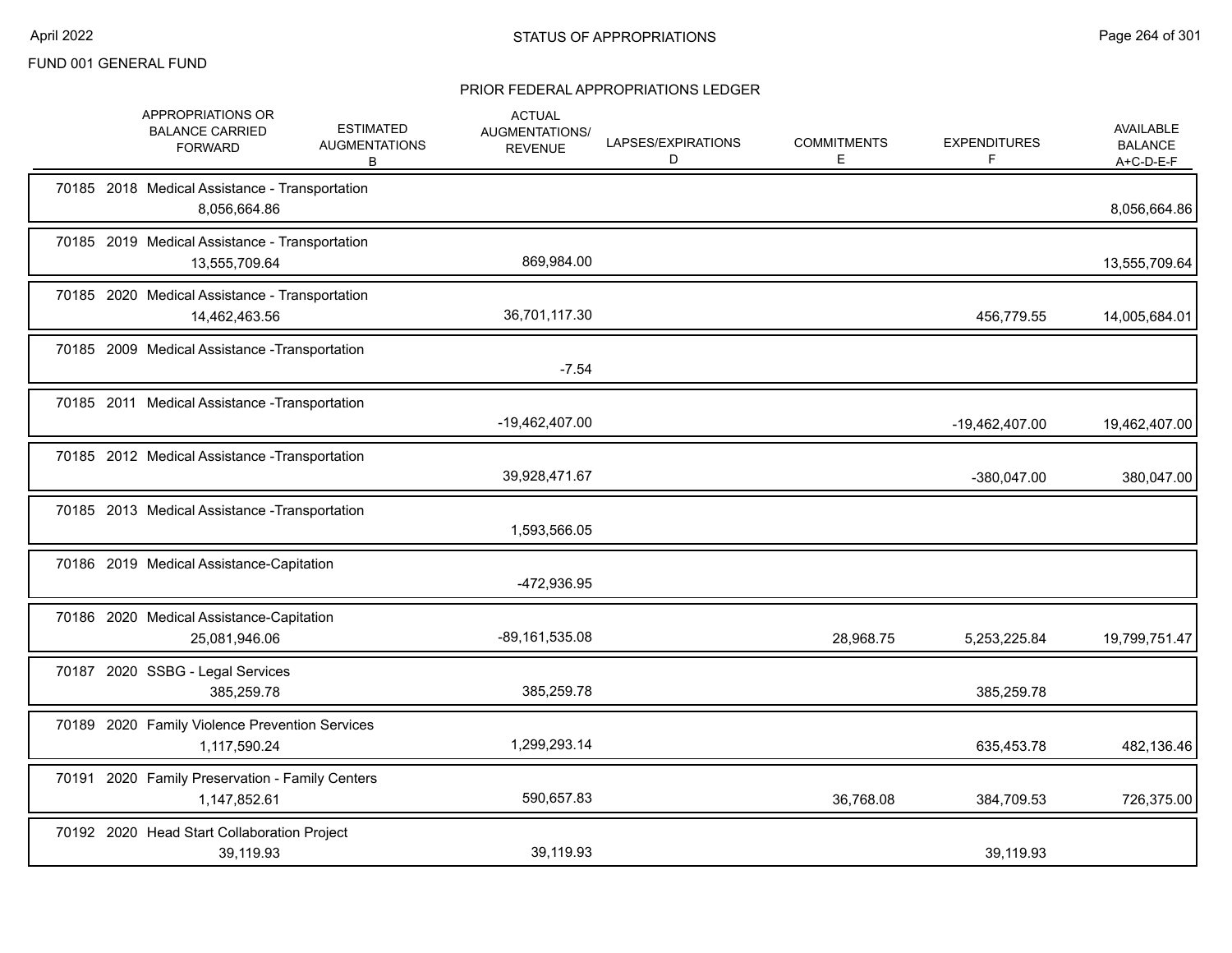| APPROPRIATIONS OR<br><b>BALANCE CARRIED</b><br><b>FORWARD</b> | ESTIMATED<br><b>AUGMENTATIONS</b><br>B | <b>ACTUAL</b><br>AUGMENTATIONS/<br><b>REVENUE</b> | LAPSES/EXPIRATIONS<br>D | <b>COMMITMENTS</b><br>E. | <b>EXPENDITURES</b><br>F | AVAILABLE<br><b>BALANCE</b><br>$A+C-D-E-F$ |
|---------------------------------------------------------------|----------------------------------------|---------------------------------------------------|-------------------------|--------------------------|--------------------------|--------------------------------------------|
| 70195 2017 TANFBG - Cash Grants<br>142,630.86                 |                                        |                                                   |                         | 142,630.86               |                          |                                            |
| 70195 2018 TANFBG - Cash Grants<br>277,897.54                 |                                        |                                                   |                         | 277,897.54               |                          |                                            |
| 70195 2019 TANFBG - Cash Grants<br>222,158.82                 |                                        | 35,690.61                                         |                         | 184,294.12               | 37,864.70                |                                            |
| 70195 2020 TANFBG - Cash Grants<br>95,701,663.30              |                                        | 2,220,298.22                                      |                         | 324,891.92               | 1,269,535.91             | 94, 107, 235. 47                           |
| 70197 2018 TANFBG - Child Welfare<br>88.700.77                |                                        | 21,313.12                                         |                         |                          | 21,313.12                | 67,387.65                                  |
| 70197 2019 TANFBG - Child Welfare<br>8,675,356.76             |                                        | 493,686.87                                        |                         |                          | 268,758.74               | 8,406,598.02                               |
| 70197 2020 TANFBG - Child Welfare<br>44,261,459.28            |                                        | 13,852,907.34                                     |                         |                          | 10,924,928.20            | 33,336,531.08                              |
| 70199 2019 CCDFBG - Child Care<br>74,048.25                   |                                        |                                                   |                         |                          |                          | 74,048.25                                  |
| 70199 2020 CCDFBG - Child Care<br>139,350,432.51              |                                        | 2,552,984.49                                      |                         | 7,130,901.03             | -3,685,670.59            | 135,905,202.07                             |
| 70204 2020 Comm. Based Family Resource & Support              |                                        | 3,688.48                                          |                         |                          |                          |                                            |
| 70527 2019 TANF - Alternatives to Abortion<br>582.06          |                                        |                                                   |                         |                          |                          | 582.06                                     |
| 70527 2020 TANF - Alternatives to Abortion                    |                                        | $-19,076.57$                                      |                         |                          | $-19,076.57$             | 19,076.57                                  |
| 70578 2020 Medical Assistance - Trauma Centers (F)<br>213.39  |                                        | 9,452,786.61                                      |                         |                          |                          | 213.39                                     |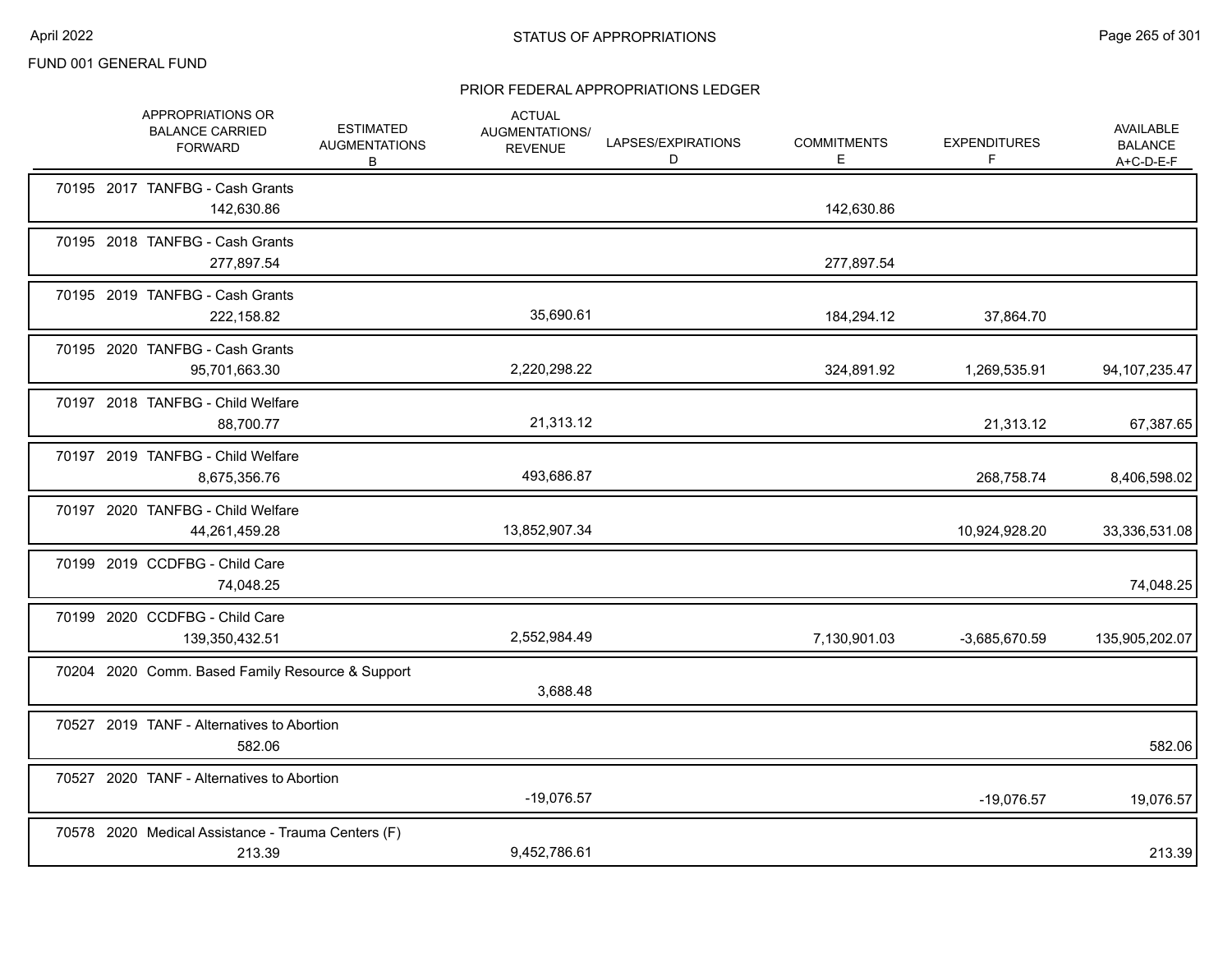|  | APPROPRIATIONS OR<br><b>BALANCE CARRIED</b><br><b>FORWARD</b>       | <b>ESTIMATED</b><br><b>AUGMENTATIONS</b><br>В | <b>ACTUAL</b><br>AUGMENTATIONS/<br><b>REVENUE</b> | LAPSES/EXPIRATIONS<br>D | <b>COMMITMENTS</b><br>E. | <b>EXPENDITURES</b><br>F | <b>AVAILABLE</b><br><b>BALANCE</b><br>$A+C-D-E-F$ |
|--|---------------------------------------------------------------------|-----------------------------------------------|---------------------------------------------------|-------------------------|--------------------------|--------------------------|---------------------------------------------------|
|  | 70600 2019 Medical Assistance Community ID Waiver<br>14,658.08      |                                               | $-3,339.54$                                       |                         |                          | $-57,200.65$             | 71,858.73                                         |
|  | 70600 2020 Medical Assistance Community ID Waiver<br>56,179,117.79  |                                               | 70,533,596.92                                     |                         |                          | $-36,829.95$             | 56,215,947.74                                     |
|  | 70649 2020 Medical Assistance-Academic Medical Cntr<br>421,108.79   |                                               | 25,860,841.00                                     |                         |                          |                          | 421,108.79                                        |
|  | 70661 2020 Title IV-B Family Centers<br>2,523,870.11                |                                               | 369,519.26                                        |                         |                          | 369,519.26               | 2,154,350.85                                      |
|  | 70669 2020 Medical Astnc-Nurse Family Prtnrshp (F)<br>1,841,458.88  |                                               | 95,405.67                                         |                         |                          | 78,847.15                | 1,762,611.73                                      |
|  | 70707 2020 Child Abuse Prevention and Treatment Act<br>3,832,231.18 |                                               | 335, 111.21                                       |                         | 270,485.01               | 335,111.21               | 3,226,634.96                                      |
|  | 70711 2018 MA-Autism Intervention and Services<br>1,193,332.18      |                                               | $-20,666.44$                                      |                         |                          | $-20,666.44$             | 1,213,998.62                                      |
|  | 70711 2019 MA-Autism Intervention and Services<br>9,174,355.17      |                                               |                                                   |                         |                          |                          | 9,174,355.17                                      |
|  | 70711 2020 MA-Autism Intervention and Services<br>1,662,848.24      |                                               | 1,821,229.81                                      |                         |                          | 567,634.44               | 1,095,213.80                                      |
|  | 70718 2020 TITLE IV B Caseworker Visits<br>671,960.00               |                                               |                                                   |                         |                          |                          | 671,960.00                                        |
|  | 70719 2020 TANF-Child Care Assistance<br>171,261,340.65             |                                               | 4,697.77                                          |                         |                          | 4,697.77                 | 171,256,642.88                                    |
|  | 70720 2020 CCDFBG-Child Care Assistance<br>916,039.00               |                                               | -389,528.61                                       |                         |                          | -389,528.61              | 1,305,567.61                                      |
|  | 70721 2018 SNAP-Child Care Assistance                               |                                               | $-28,823.50$                                      |                         |                          |                          |                                                   |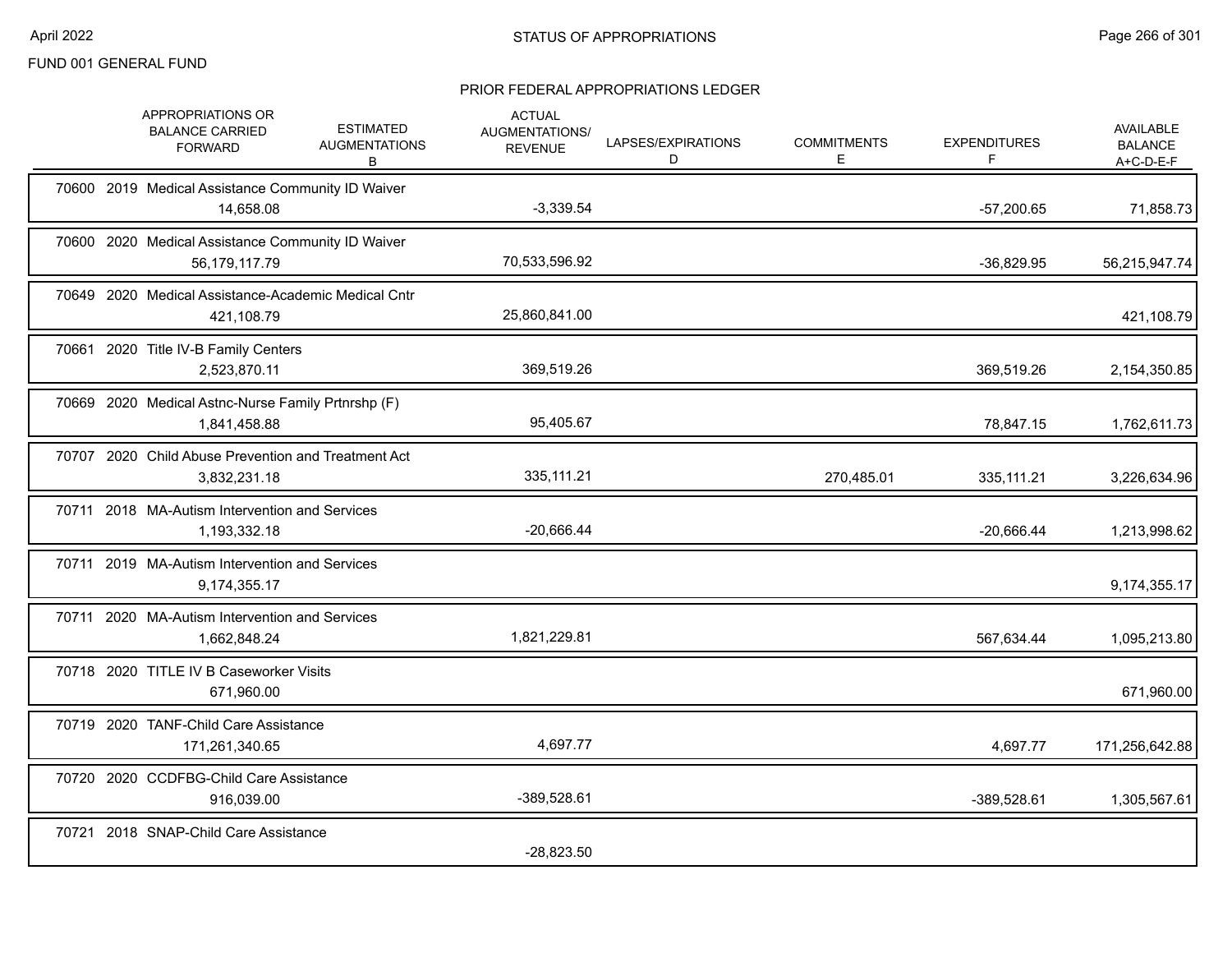|  | APPROPRIATIONS OR<br><b>BALANCE CARRIED</b><br><b>FORWARD</b>       | <b>ESTIMATED</b><br><b>AUGMENTATIONS</b><br>B | <b>ACTUAL</b><br>AUGMENTATIONS/<br><b>REVENUE</b> | LAPSES/EXPIRATIONS<br>D | <b>COMMITMENTS</b><br>Е | <b>EXPENDITURES</b><br>F | <b>AVAILABLE</b><br><b>BALANCE</b><br>A+C-D-E-F |
|--|---------------------------------------------------------------------|-----------------------------------------------|---------------------------------------------------|-------------------------|-------------------------|--------------------------|-------------------------------------------------|
|  | 70721 2020 SNAP-Child Care Assistance<br>1,596,655.17               |                                               | 2,088.79                                          |                         |                         | 2,088.79                 | 1,594,566.38                                    |
|  | 70729 2019 MA-Obstetric and Neonatal Services<br>893,627.90         |                                               |                                                   |                         |                         |                          | 893,627.90                                      |
|  | 70729 2020 MA-Obstetric and Neonatal Services<br>464,787.83         |                                               | $-516,854.50$                                     |                         |                         | -369,301.05              | 834,088.88                                      |
|  | 70730 2020 MA-Hospital Based Burn Centers<br>573.22                 |                                               | 4,845,426.78                                      |                         |                         |                          | 573.22                                          |
|  | 70748 2020 Med Assist - Critical Access Hospitals<br>1,408,417.19   |                                               | 266,225.68                                        |                         |                         | 266,225.68               | 1,142,191.51                                    |
|  | 70750 2019 Med Assist- Physician Practice Plans                     |                                               | 472,936.95                                        |                         |                         |                          |                                                 |
|  | 70750 2020 Med Assist- Physician Practice Plans<br>1,640,075.30     |                                               | 55,957,815.28                                     |                         |                         | 1,640,075.30             |                                                 |
|  | 70791 2020 MCHSBG - Early Childhood Home Visiting<br>7,011,827.52   |                                               | 795,696.80                                        |                         |                         | 795,696.80               | 6,216,130.72                                    |
|  | 70798 2020 MA- Workers with Disabilities<br>23,571,390.69           |                                               | 35,058,527.81                                     |                         |                         | 19,779,905.69            | 3,791,485.00                                    |
|  | 70958 2019 Refugees/Persons Seeking Asylum-Soc Serv<br>1,190,550.88 |                                               |                                                   |                         | 467,641.86              |                          | 722,909.02                                      |
|  | 70958 2020 Refugees/Persons Seeking Asylum-Soc Serv<br>8,825,299.96 |                                               | 2,105,035.60                                      |                         | 244,290.63              | 1,499,439.33             | 7,081,570.00                                    |
|  | 70960 2020 MA - Long-Term Care Managed Care                         |                                               | $-400,522.55$                                     |                         |                         |                          |                                                 |
|  | 70977 2019 Childrens Justice Act<br>769,046.44                      |                                               |                                                   |                         |                         |                          | 769,046.44                                      |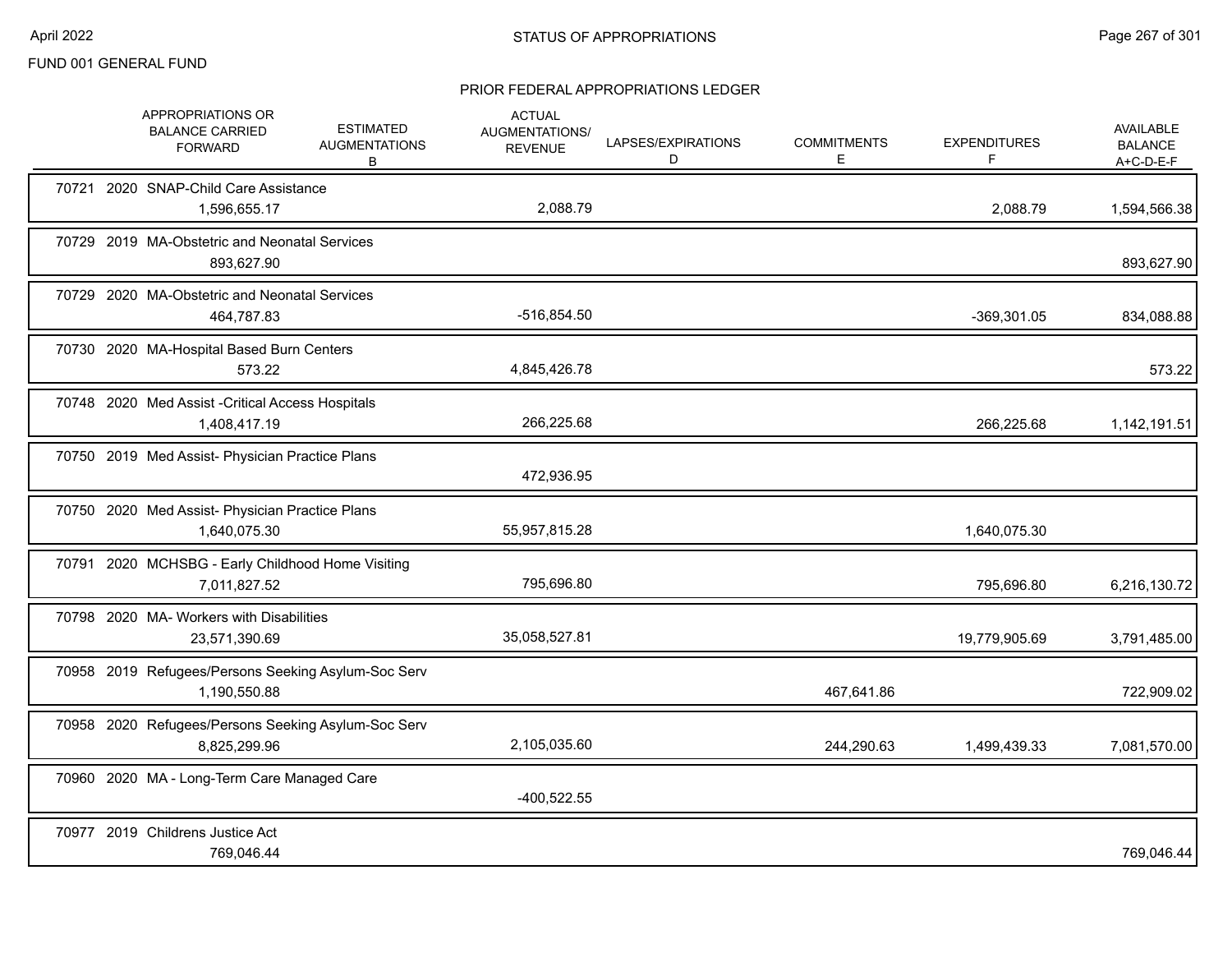#### PRIOR FEDERAL APPROPRIATIONS LEDGER

| <b>BA 19 - State Department</b> |                                                                      |                                               |                                                   |                         |                         |                          |                                                   |
|---------------------------------|----------------------------------------------------------------------|-----------------------------------------------|---------------------------------------------------|-------------------------|-------------------------|--------------------------|---------------------------------------------------|
|                                 | 2,004,190,625.15                                                     |                                               | 588,151,035.40                                    |                         | 48,932,500.25           | 327,247,593.10           | 1,628,010,531.80                                  |
| <b>DEPT TOTAL</b>               |                                                                      |                                               |                                                   |                         |                         |                          |                                                   |
|                                 | 77933 2020 ARRA - MA Health Information Technology<br>42,375,051.43  |                                               | 33,997.00                                         |                         |                         |                          | 42,375,051.43                                     |
|                                 | 77933 2019 ARRA - MA Health Information Technology<br>34,818,371.53  |                                               |                                                   |                         |                         |                          | 34,818,371.53                                     |
|                                 | 77933 2018 ARRA - MA Health Information Technology                   |                                               | 21,229.94                                         |                         |                         |                          |                                                   |
|                                 | 77846 2010 ARRA-Child Welfare-Title IV-E<br>2,993.37                 |                                               |                                                   |                         |                         | 365.89                   | 2,627.48                                          |
|                                 | 71089 2020 Medical Assist - Community Healthchoices<br>15,570,321.47 |                                               | 8,653,506.05                                      |                         | 4,859,177.92            | 4,280,668.22             | 6,430,475.33                                      |
|                                 | 71067 2018 Line And Track Improvement                                |                                               | 10,710.00                                         |                         |                         |                          |                                                   |
|                                 | 71066 2020 Access to Medication-AssistedTreatment<br>1,963,354.00    |                                               |                                                   |                         |                         |                          | 1,963,354.00                                      |
|                                 | 71055 2020 Children's Health Insurance Program<br>11,193,287.13      |                                               | 9,504,955.13                                      |                         | 0.01                    | 8,763,705.45             | 2,429,581.67                                      |
|                                 | 71055 2019 Children's Health Insurance Program                       |                                               | $-39,929.32$                                      |                         |                         |                          |                                                   |
|                                 | 71030 2020 Medical Assistance-Fee for Service<br>133,928,748.75      |                                               | 66,064,845.28                                     |                         |                         | 16,570,955.20            | 117,357,793.55                                    |
|                                 | 71030 2019 Medical Assistance-Fee for Service<br>128,987,938.10      |                                               | $-6,931,219.38$                                   |                         |                         | $-14,287.95$             | 129,002,226.05                                    |
|                                 | 70977 2020 Childrens Justice Act<br>1,094,210.11                     |                                               | 6,328.32                                          |                         | 15,485.79               | 6,328.32                 | 1,072,396.00                                      |
|                                 | APPROPRIATIONS OR<br><b>BALANCE CARRIED</b><br><b>FORWARD</b>        | <b>ESTIMATED</b><br><b>AUGMENTATIONS</b><br>B | <b>ACTUAL</b><br>AUGMENTATIONS/<br><b>REVENUE</b> | LAPSES/EXPIRATIONS<br>D | <b>COMMITMENTS</b><br>Е | <b>EXPENDITURES</b><br>F | <b>AVAILABLE</b><br><b>BALANCE</b><br>$A+C-D-E-F$ |

GENERAL GOVERNMENT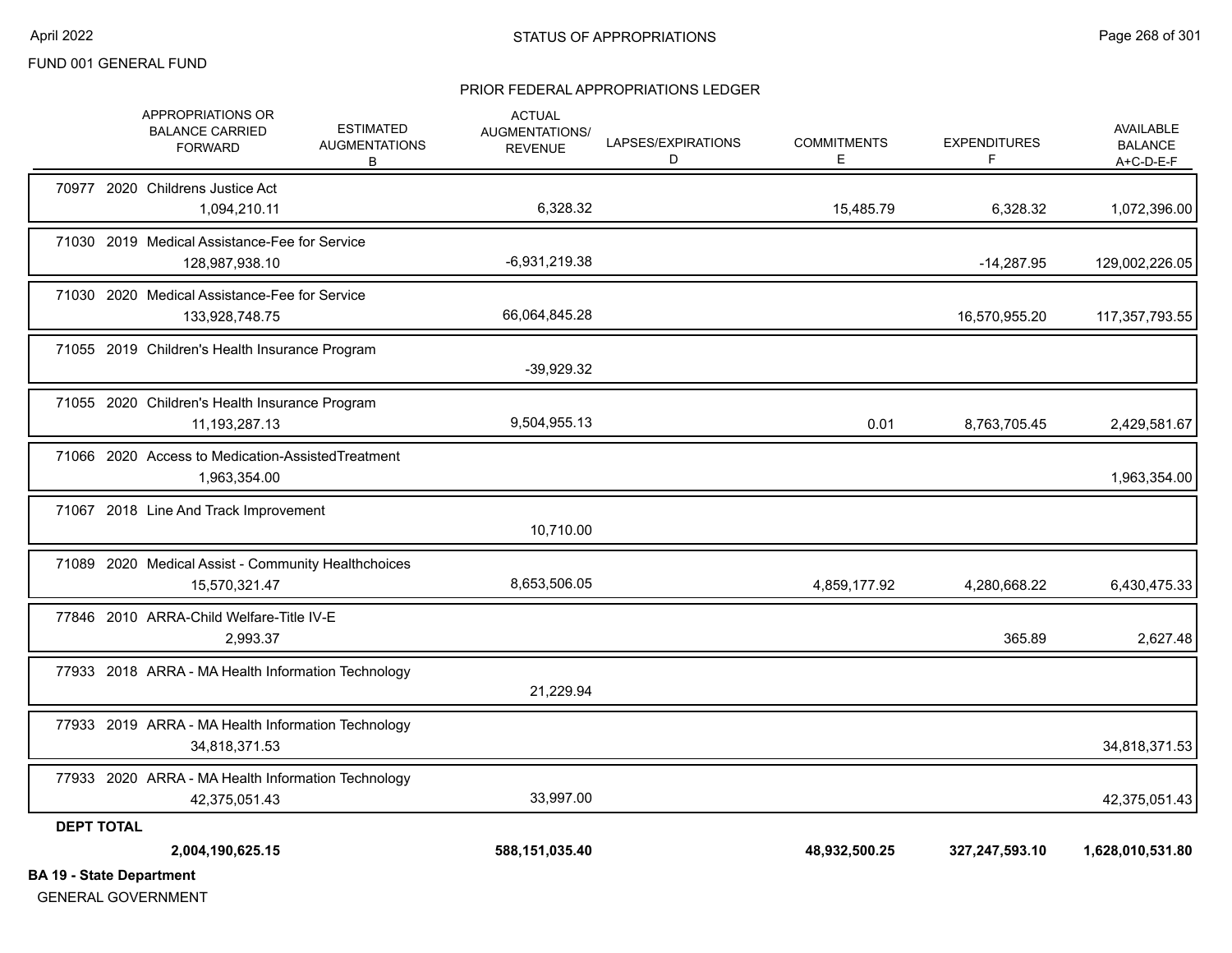|                             | APPROPRIATIONS OR<br><b>BALANCE CARRIED</b><br><b>FORWARD</b> | <b>ESTIMATED</b><br><b>AUGMENTATIONS</b><br>B | <b>ACTUAL</b><br>AUGMENTATIONS/<br><b>REVENUE</b> | LAPSES/EXPIRATIONS<br>D | <b>COMMITMENTS</b><br>E. | <b>EXPENDITURES</b><br>F | <b>AVAILABLE</b><br><b>BALANCE</b><br>$A+C-D-E-F$ |
|-----------------------------|---------------------------------------------------------------|-----------------------------------------------|---------------------------------------------------|-------------------------|--------------------------|--------------------------|---------------------------------------------------|
|                             | 70490 2019 Federal Election Reform<br>7,001.99                |                                               |                                                   |                         |                          |                          | 7,001.99                                          |
|                             | 70490 2020 Federal Election Reform<br>22,640,650.07           |                                               | 2,435,727.13                                      |                         | 375,012.49               | 1,689,590.24             | 20,576,047.34                                     |
|                             | <b>DEPT TOTAL</b>                                             |                                               |                                                   |                         |                          |                          |                                                   |
|                             | 22,647,652.06                                                 |                                               | 2,435,727.13                                      |                         | 375,012.49               | 1,689,590.24             | 20,583,049.33                                     |
| <b>BA 20 - State Police</b> | <b>GENERAL GOVERNMENT</b>                                     |                                               |                                                   |                         |                          |                          |                                                   |
|                             | 70541 2015 Area Computer Crime                                |                                               | 28,687.74                                         |                         |                          |                          |                                                   |
|                             | 70541 2016 Area Computer Crime                                |                                               | 82,737.12                                         |                         |                          |                          |                                                   |
|                             | 70541 2017 Area Computer Crime                                |                                               | 83,723.12                                         |                         |                          |                          |                                                   |
|                             | 70541 2018 Area Computer Crime                                |                                               | 78,160.16                                         |                         |                          |                          |                                                   |
|                             | 70541 2019 Area Computer Crime                                |                                               | 77,575.06                                         |                         |                          |                          |                                                   |
|                             | 70541 2020 Area Computer Crime<br>7,092,125.61                |                                               | 193,043.74                                        |                         | 33,945.25                | 434,373.57               | 6,623,806.79                                      |
|                             | 71007 2020 Broadband Network Planning (F)<br>4,050,000.00     |                                               |                                                   |                         |                          |                          | 4,050,000.00                                      |
|                             | <b>DEPT TOTAL</b>                                             |                                               |                                                   |                         |                          |                          |                                                   |
|                             | 11, 142, 125.61                                               |                                               | 543,926.94                                        |                         | 33,945.25                | 434,373.57               | 10,673,806.79                                     |
|                             | <b>BA 78 - Transportation</b><br><b>GRANTS AND SUBSIDIES</b>  |                                               |                                                   |                         |                          |                          |                                                   |
|                             | 70356 2019 Surface Transportation Assist-Operating            |                                               |                                                   |                         |                          |                          |                                                   |
|                             | 4,451,960.00                                                  |                                               |                                                   |                         |                          |                          | 4,451,960.00                                      |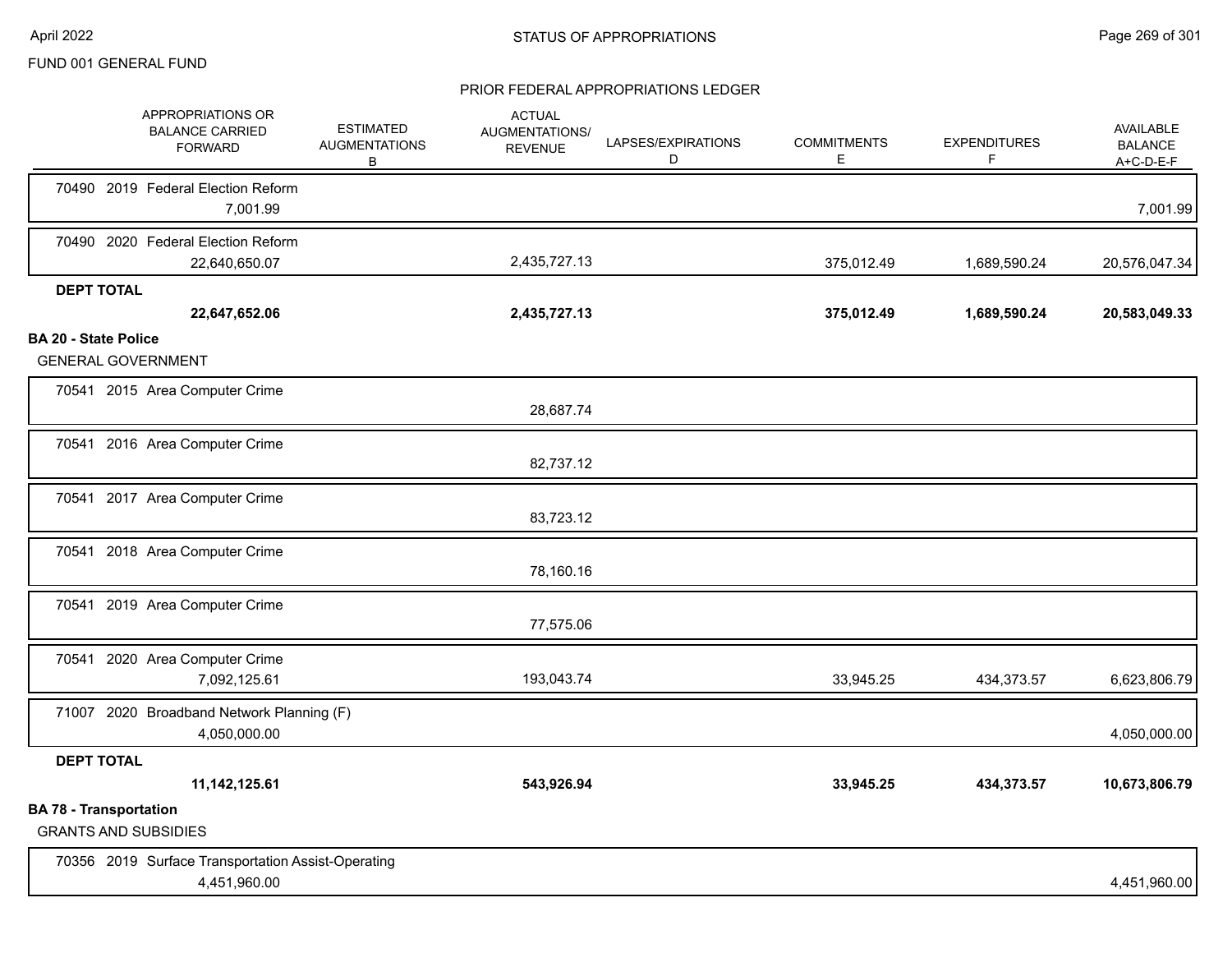|  | APPROPRIATIONS OR<br><b>BALANCE CARRIED</b><br><b>FORWARD</b>       | <b>ESTIMATED</b><br><b>AUGMENTATIONS</b><br>В | <b>ACTUAL</b><br>AUGMENTATIONS/<br><b>REVENUE</b> | LAPSES/EXPIRATIONS<br>D | <b>COMMITMENTS</b><br>Е | <b>EXPENDITURES</b><br>F | <b>AVAILABLE</b><br><b>BALANCE</b><br>A+C-D-E-F |
|--|---------------------------------------------------------------------|-----------------------------------------------|---------------------------------------------------|-------------------------|-------------------------|--------------------------|-------------------------------------------------|
|  | 70356 2020 Surface Transportation Assist-Operating<br>14,781,777.00 |                                               |                                                   |                         |                         |                          | 14,781,777.00                                   |
|  | 70357 2019 Surface Transportation Assist -Capital<br>22,938,627.00  |                                               |                                                   |                         |                         |                          | 22,938,627.00                                   |
|  | 70357 2020 Surface Transportation Assist -Capital<br>15,840,670.00  |                                               | 5,969,557.00                                      |                         |                         | 4,243,121.00             | 11,597,549.00                                   |
|  | 70358 2019 Sur Transp Assist-Operations & Planning<br>225,241.00    |                                               | 51,858.00                                         |                         |                         | 23,854.00                | 201,387.00                                      |
|  | 70358 2020 Sur Transp Assist-Operations & Planning<br>533,051.00    |                                               |                                                   |                         |                         |                          | 533,051.00                                      |
|  | 70360 2019 TEA 21 - Access to Jobs<br>1,880,879.00                  |                                               |                                                   |                         |                         |                          | 1,880,879.00                                    |
|  | 70360 2020 TEA 21 - Access to Jobs<br>2,000,000.00                  |                                               | 73,437.00                                         |                         |                         | 73,437.00                | 1,926,563.00                                    |
|  | 70361 2019 FTA-Capital Improvements<br>65,810,900.00                |                                               |                                                   |                         |                         |                          | 65,810,900.00                                   |
|  | 70361 2020 FTA-Capital Improvements<br>52,444,243.00                |                                               | 3,960,391.00                                      |                         | 530,945.00              | 3,960,391.00             | 47,952,907.00                                   |
|  | 70362 2019 FTA Capital Improvement Grants<br>16,993,992.00          |                                               |                                                   |                         |                         |                          | 16,993,992.00                                   |
|  | 70362 2020 FTA Capital Improvement Grants<br>20,075,549.00          |                                               | 1,782,773.31                                      |                         |                         | 850,597.31               | 19,224,951.69                                   |
|  | 70752 2019 FTA-Hybrid MassTransit Vehicles<br>28,925,784.00         |                                               |                                                   |                         |                         |                          | 28,925,784.00                                   |
|  | 70752 2020 FTA-Hybrid MassTransit Vehicles<br>29,913,974.00         |                                               | 96,241.00                                         |                         |                         | 96,241.00                | 29,817,733.00                                   |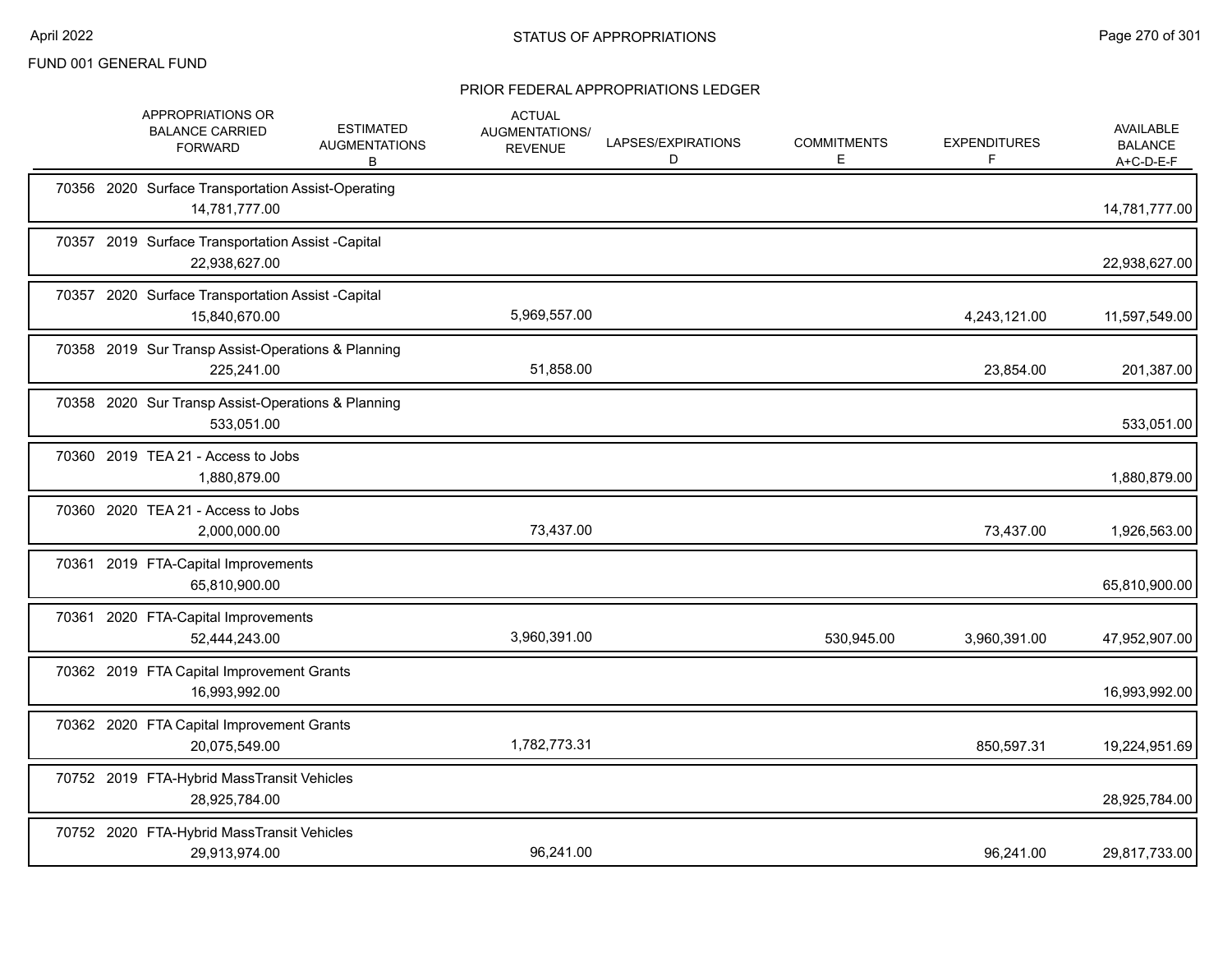| APPROPRIATIONS OR<br><b>BALANCE CARRIED</b><br><b>FORWARD</b> | <b>ESTIMATED</b><br><b>AUGMENTATIONS</b><br>В | <b>ACTUAL</b><br>AUGMENTATIONS/<br><b>REVENUE</b> | LAPSES/EXPIRATIONS<br>D | <b>COMMITMENTS</b><br>Е | <b>EXPENDITURES</b><br>F | AVAILABLE<br><b>BALANCE</b><br>$A+C-D-E-F$ |
|---------------------------------------------------------------|-----------------------------------------------|---------------------------------------------------|-------------------------|-------------------------|--------------------------|--------------------------------------------|
| 71027 2018 FTA-Safety Oversight<br>1,972,556.00               |                                               | 92.00                                             |                         |                         | 92.00                    | 1,972,464.00                               |
| 71027 2019 FTA-Safety Oversight<br>1,936,084.63               |                                               | $-23.00$                                          |                         |                         |                          | 1,936,084.63                               |
| 71027 2020 FTA-Safety Oversight<br>2,259,978.37               |                                               | 103,502.34                                        |                         |                         | 8,177.34                 | 2,251,801.03                               |
| 71067 2019 Line And Track Improvement<br>3,000,000.00         |                                               |                                                   |                         |                         |                          | 3,000,000.00                               |
| 71067 2020 Line And Track Improvement<br>3,000,000.00         |                                               |                                                   |                         |                         |                          | 3,000,000.00                               |
| 71112 2020 FRA-State of Good Repair<br>15,000,000.00          |                                               |                                                   |                         |                         |                          | 15,000,000.00                              |
| <b>DEPT TOTAL</b><br>303,985,266.00                           |                                               | 12,037,828.65                                     |                         | 530,945.00              | 9,255,910.65             | 294,198,410.35                             |
| <b>BA 51 - Supreme Court</b><br><b>GENERAL GOVERNMENT</b>     |                                               |                                                   |                         |                         |                          |                                            |
| 70654 2020 Court Improvement Project<br>688,271.41            |                                               |                                                   |                         |                         | 383,848.59               | 304,422.82                                 |
| 71068 2020 Adult Drug Court Outcome Eval<br>225,000.00        |                                               |                                                   |                         |                         | 175,000.00               | 50,000.00                                  |
| <b>DEPT TOTAL</b>                                             |                                               |                                                   |                         |                         |                          |                                            |
| 913,271.41                                                    |                                               |                                                   |                         |                         | 558,848.59               | 354,422.82                                 |
| <b>LEDGER TOTAL</b>                                           |                                               | 1,020,139,318.48                                  |                         | 91,221,276.50           | 640,541,728.22           | 4,364,061,133.58                           |
| 5,095,824,138.30                                              |                                               |                                                   |                         |                         |                          |                                            |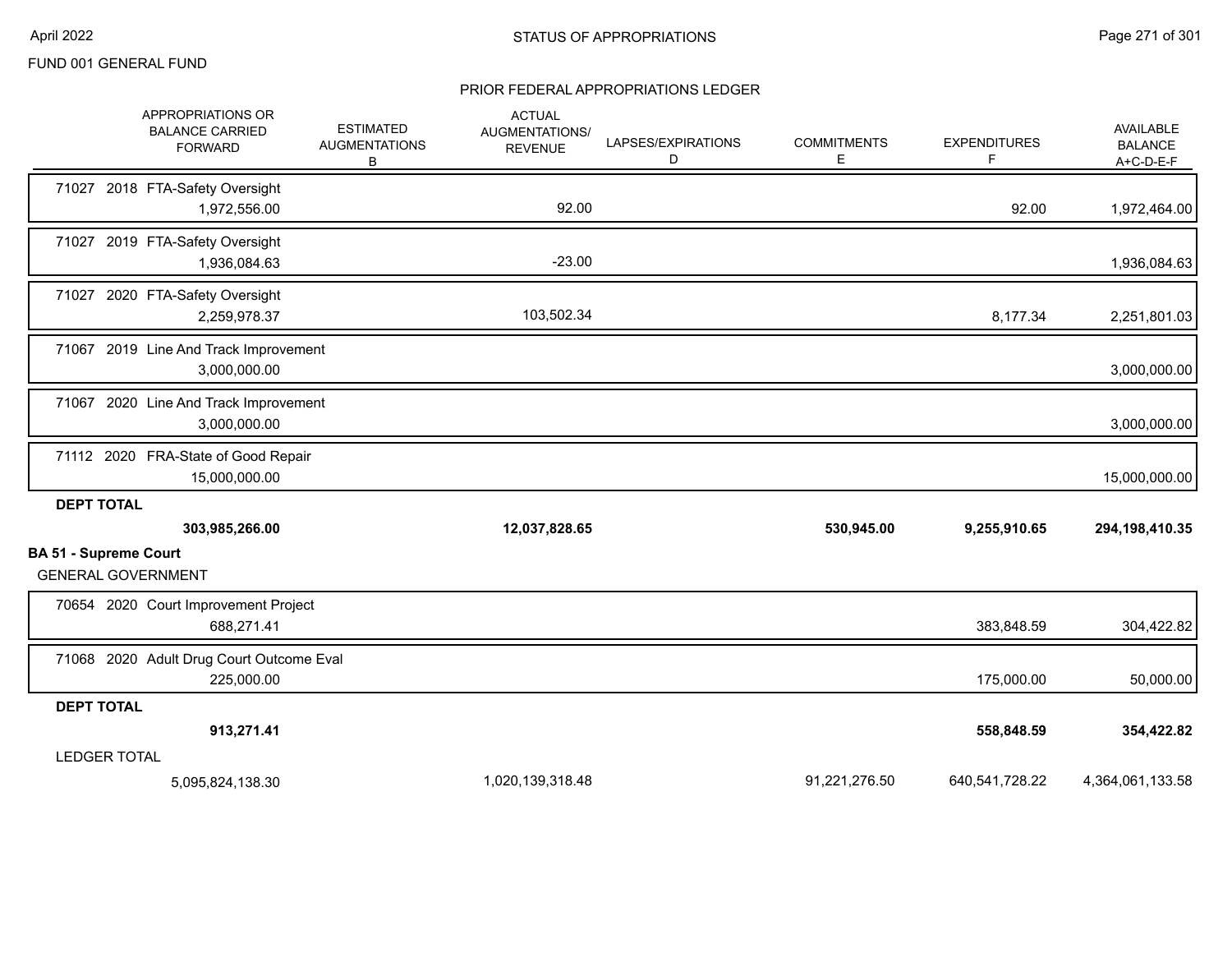|                                  | APPROPRIATIONS OR<br><b>BALANCE CARRIED</b><br><b>FORWARD</b> | <b>ESTIMATED</b><br><b>AUGMENTATIONS</b><br>В | <b>ACTUAL</b><br>AUGMENTATIONS/<br><b>REVENUE</b> | LAPSES/EXPIRATIONS<br>D | <b>COMMITMENTS</b><br>Е | <b>EXPENDITURES</b><br>F | <b>AVAILABLE</b><br><b>BALANCE</b><br>$A+C-D-E-F$ |
|----------------------------------|---------------------------------------------------------------|-----------------------------------------------|---------------------------------------------------|-------------------------|-------------------------|--------------------------|---------------------------------------------------|
| <b>BA 81 - Executive Offices</b> |                                                               |                                               |                                                   |                         |                         |                          |                                                   |
| <b>GENERAL GOVERNMENT</b>        |                                                               |                                               |                                                   |                         |                         |                          |                                                   |
|                                  | 80492 2019 Children's Justice Act<br>79,626.01                |                                               | 72,088.23                                         |                         |                         | 72,088.23                | 7,537.78                                          |
|                                  | 80492 2020 Children's Justice Act<br>277,770.76               |                                               | 37,447.00                                         |                         | 133,453.70              | 38,526.58                | 105,790.48                                        |
|                                  | 80550 2019 PA JCMS Assessment Evaluation<br>24,881.00         |                                               |                                                   |                         |                         |                          | 24,881.00                                         |
|                                  | 80550 2020 PA JCMS Assessment Evaluation<br>200,000.00        |                                               | 184,416.00                                        |                         |                         | 184,416.00               | 15,584.00                                         |
|                                  | 80559 2019 Drug Court Operations<br>834,302.71                |                                               |                                                   |                         |                         |                          | 834,302.71                                        |
|                                  | 80568 2019 JNET AOPC E-Filing Rewrite<br>137,481.75           |                                               |                                                   |                         |                         |                          | 137,481.75                                        |
|                                  | 80569 2019 PA State Opioid Response (SOR)<br>1,189,049.37     |                                               | 675,274.65                                        |                         | 172,791.28              | 743,693.66               | 272,564.43                                        |
|                                  | 80569 2020 PA State Opioid Response (SOR)<br>7,360,023.65     |                                               | 5,118,398.98                                      |                         | 1,964,852.73            | 4,818,353.67             | 576,817.25                                        |
|                                  | 80592 2019 JNET NCHIP (F)<br>265,576.73                       |                                               | 13,885.67                                         |                         |                         | 13,885.67                | 251,691.06                                        |
|                                  | 80593 2019 JNET Recidivator (F)<br>2,185.17                   |                                               |                                                   |                         |                         |                          | 2,185.17                                          |
|                                  | 80876 2019 PA Youth Survey-DDAP<br>50,000.00                  |                                               |                                                   |                         |                         |                          | 50,000.00                                         |
|                                  | 80888 2020 Substance Abuse Prevention DDAP<br>177,085.71      |                                               | 138,222.38                                        |                         |                         | 138,222.38               | 38,863.33                                         |
|                                  | 80905 2020 OIT PS DC NCHIP<br>1,333,000.00                    |                                               | 1,331,888.08                                      |                         |                         | 1,331,888.08             | 1,111.92                                          |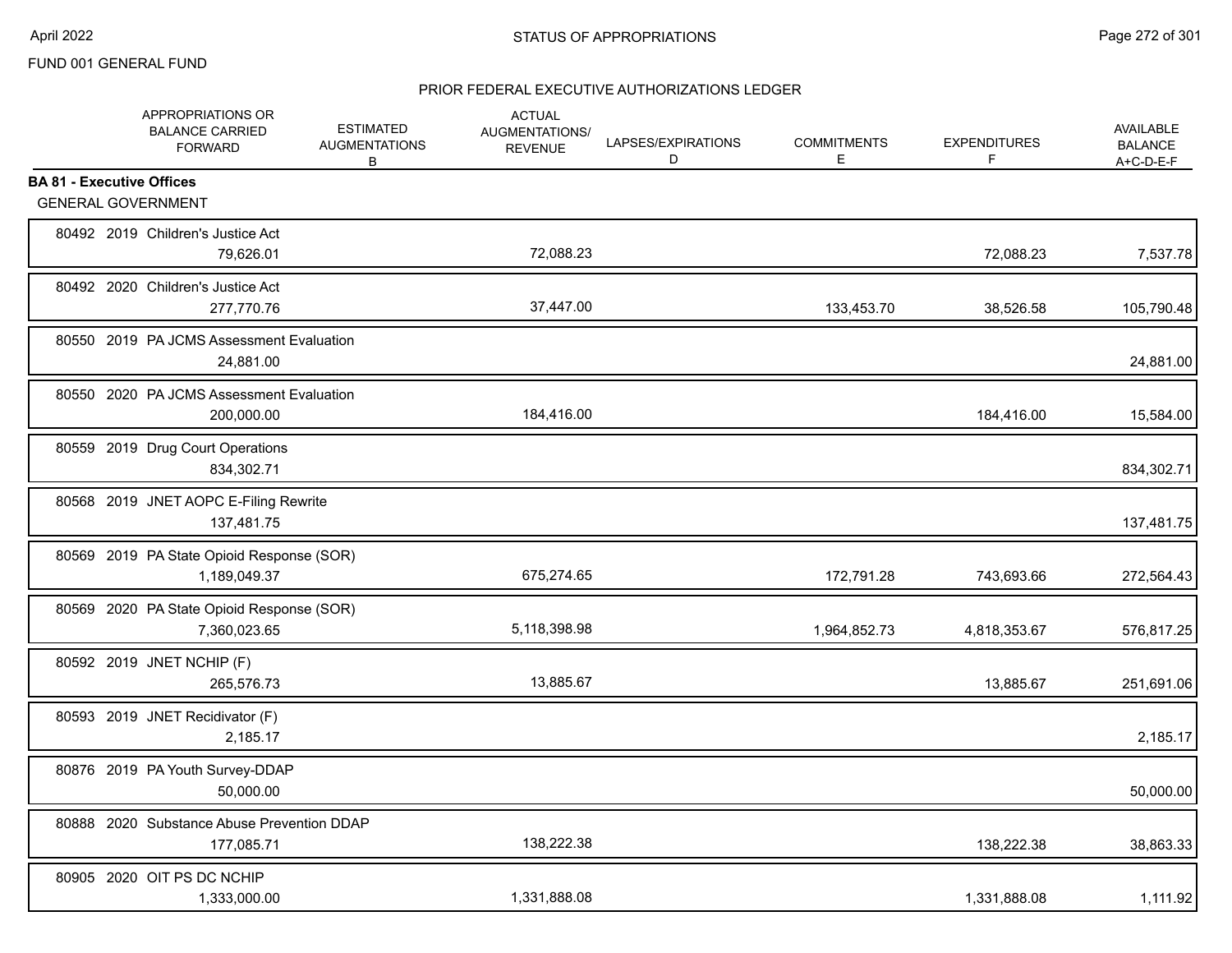|                                 | APPROPRIATIONS OR<br><b>ESTIMATED</b><br><b>BALANCE CARRIED</b><br><b>AUGMENTATIONS</b><br><b>FORWARD</b><br>В | <b>ACTUAL</b><br>AUGMENTATIONS/<br><b>REVENUE</b> | LAPSES/EXPIRATIONS<br>D | <b>COMMITMENTS</b><br>E. | <b>EXPENDITURES</b><br>F | <b>AVAILABLE</b><br><b>BALANCE</b><br>A+C-D-E-F |
|---------------------------------|----------------------------------------------------------------------------------------------------------------|---------------------------------------------------|-------------------------|--------------------------|--------------------------|-------------------------------------------------|
|                                 | 82596 2019 Antiterrorism and Emergency Assist Prgm<br>2,009,555.44                                             | 850,175.51                                        |                         | 1,075,472.06             | 772,911.38               | 161,172.00                                      |
|                                 | 82893 2020 Emergency Federal Law Enforcement<br>3,547,000.00                                                   |                                                   |                         |                          |                          | 3,547,000.00                                    |
|                                 | 87300 2020 COVID-State Fiscal Recovery<br>2,162,328,098.40                                                     | $-5,129,000,000.00$                               |                         |                          |                          | 2,162,328,098.40                                |
|                                 | 87490 2020 COVID-Emergency Rental Assistance                                                                   | -200,066,748.00                                   |                         |                          |                          |                                                 |
|                                 | 87647 2019 COVID-NEA Grants to the Arts-Admin<br>5,792.00                                                      |                                                   |                         |                          |                          | 5,792.00                                        |
|                                 | 87647 2020 COVID-NEA Grants to the Arts-Admin<br>937,000.00                                                    | 870,114.69                                        |                         | 25,699.59                | 888,471.54               | 22,828.87                                       |
|                                 | 87655 2019 COVID-Justice Assistance Grants<br>11,584,096.79                                                    | 4,229,854.37                                      |                         | 1,308,378.84             | 4,220,175.33             | 6,055,542.62                                    |
| <b>DEPT TOTAL</b>               | 2,192,342,525.49                                                                                               | $-5,315,544,982.44$                               |                         | 4,680,648.20             | 13,222,632.52            | 2,174,439,244.77                                |
| <b>BA 14 - Attorney General</b> | <b>GENERAL GOVERNMENT</b>                                                                                      |                                                   |                         |                          |                          |                                                 |
|                                 | 80586 2020 Innovative Prosecution Program<br>27,863.30                                                         | 68,647.56                                         |                         |                          | 8,729.93                 | 19,133.37                                       |
|                                 | 80587 2020 Project Safe Neighborhoods (F)<br>35.585.98                                                         | 13,573.63                                         |                         |                          | 13,768.72                | 21,817.26                                       |
|                                 | 80599 2020 ProjectSafeNeighborhoods-SW Philadelphia<br>52,453.02                                               | 11,149.45                                         |                         |                          | 6,378.85                 | 46,074.17                                       |
|                                 | 82589 2019 COPS Anti-Heroin Task Force                                                                         | $-6,793.35$                                       |                         |                          |                          |                                                 |
|                                 | 82589 2020 COPS Anti-Heroin Task Force<br>243,512.78                                                           | 420,110.65                                        |                         |                          | 70,716.08                | 172,796.70                                      |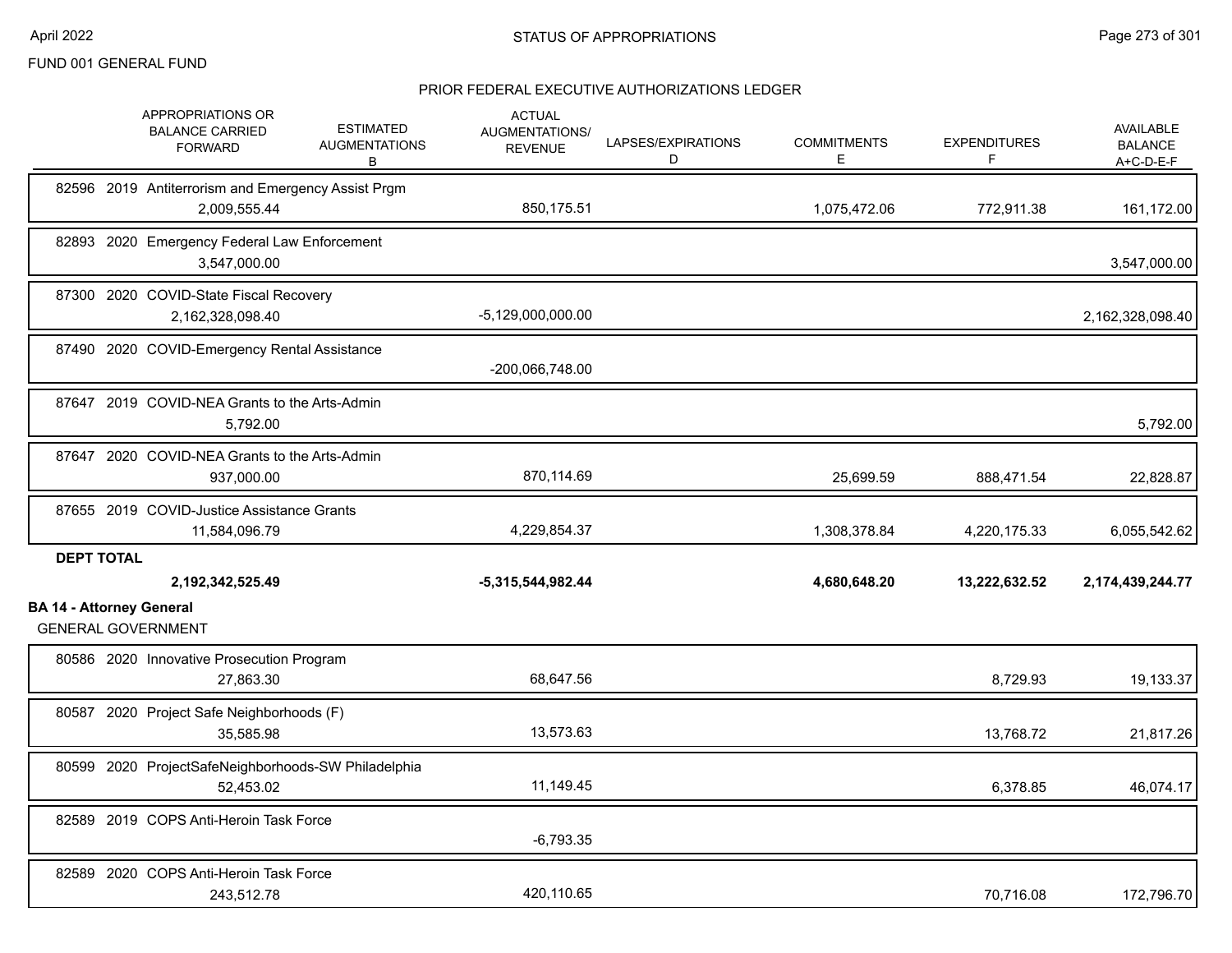|                   | APPROPRIATIONS OR<br><b>BALANCE CARRIED</b><br><b>FORWARD</b>       | <b>ESTIMATED</b><br><b>AUGMENTATIONS</b><br>В | <b>ACTUAL</b><br><b>AUGMENTATIONS/</b><br><b>REVENUE</b> | LAPSES/EXPIRATIONS<br>D | <b>COMMITMENTS</b><br>E | <b>EXPENDITURES</b><br>F | AVAILABLE<br><b>BALANCE</b><br>$A+C-D-E-F$ |
|-------------------|---------------------------------------------------------------------|-----------------------------------------------|----------------------------------------------------------|-------------------------|-------------------------|--------------------------|--------------------------------------------|
|                   | 82590 2019 COPS Anti-Methamphetamine Program                        |                                               | $-537.99$                                                |                         |                         |                          |                                            |
|                   | 82590 2020 COPS Anti-Methamphetamine Program<br>87,636.00           |                                               | 429,818.54                                               |                         |                         | 87,636.00                |                                            |
|                   | <b>GRANTS AND SUBSIDIES</b>                                         |                                               |                                                          |                         |                         |                          |                                            |
|                   | 87401 2020 COVID-Emergency Supplemental Funding<br>0.70             |                                               |                                                          |                         |                         |                          | 0.70                                       |
| <b>DEPT TOTAL</b> |                                                                     |                                               |                                                          |                         |                         |                          |                                            |
|                   | 447,051.78                                                          |                                               | 935,968.49                                               |                         |                         | 187,229.58               | 259,822.20                                 |
| BA 10 - Aging     | <b>GRANTS AND SUBSIDIES</b>                                         |                                               |                                                          |                         |                         |                          |                                            |
|                   | 80594 2020 Overdose Data to Action (F)<br>372.693.86                |                                               | 301,724.27                                               |                         |                         | 301,724.27               | 70,969.59                                  |
|                   | 87429 2020 COVID-PrgmAgingTitleIII-SuprtvSrvc-ADMIN<br>1,031,000.00 |                                               |                                                          |                         |                         |                          | 1,031,000.00                               |
|                   | 87430 2020 COVID-Programs for Aging-Title III-ADMIN<br>1,594,000.00 |                                               |                                                          |                         |                         |                          | 1,594,000.00                               |
|                   | 87431 2020 COVID-PrgmAgingTitleIII-CaregvrSpp-ADMIN<br>311,000.00   |                                               |                                                          |                         |                         |                          | 311,000.00                                 |
|                   | 87601 2019 COVID-Programs for the Aging Title III<br>119,756.82     |                                               | $-1,234,194.01$                                          |                         | 578,674.00              | $-1,234,194.01$          | 775,276.83                                 |
|                   | 87601 2020 COVID-Programs for the Aging Title III<br>37,375,000.00  |                                               | 6,007,808.00                                             |                         | 1,398,349.50            | 6,557,013.00             | 29,419,637.50                              |
|                   | 87603 2019 COVID-Medical Assistance-Attendant Care<br>84,240.07     |                                               |                                                          |                         |                         |                          | 84,240.07                                  |
|                   | 87603 2020 COVID-Medical Assistance-Attendant Care<br>8,170.48      |                                               |                                                          |                         |                         |                          | 8,170.48                                   |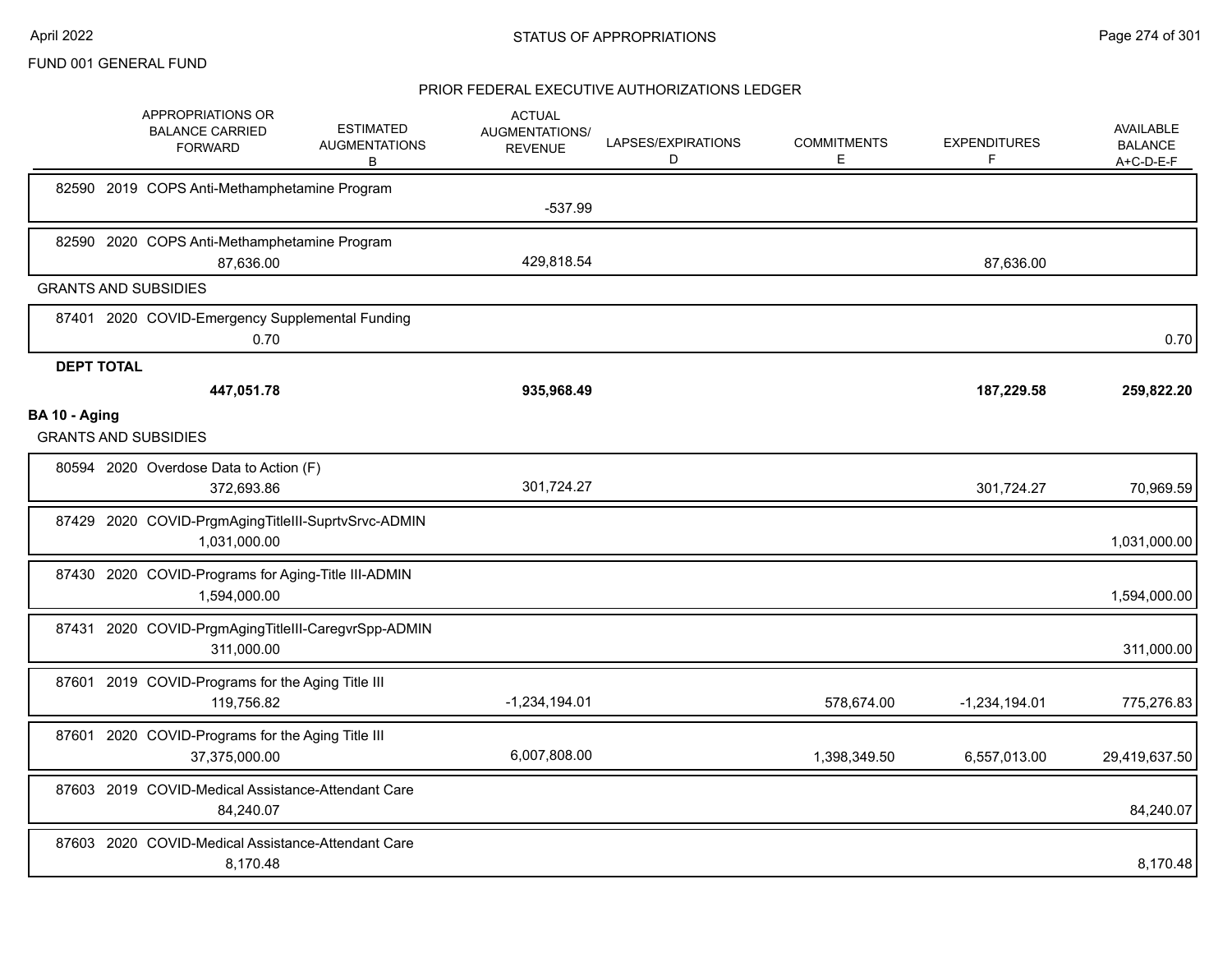|                            |                   | APPROPRIATIONS OR<br><b>BALANCE CARRIED</b><br><b>FORWARD</b>        | <b>ESTIMATED</b><br><b>AUGMENTATIONS</b><br>В | <b>ACTUAL</b><br><b>AUGMENTATIONS/</b><br><b>REVENUE</b> | LAPSES/EXPIRATIONS<br>D | <b>COMMITMENTS</b><br>E | <b>EXPENDITURES</b><br>F | <b>AVAILABLE</b><br><b>BALANCE</b><br>A+C-D-E-F |
|----------------------------|-------------------|----------------------------------------------------------------------|-----------------------------------------------|----------------------------------------------------------|-------------------------|-------------------------|--------------------------|-------------------------------------------------|
|                            |                   | 87650 2019 COVID-PFTA-Title III-Supportive Services<br>1,686,978.00  |                                               | $-602,701.79$                                            |                         | 829,153.50              | $-602,701.79$            | 1,460,526.29                                    |
|                            |                   | 87650 2020 COVID-PFTA-Title III-Supportive Services<br>28,951,000.00 |                                               | 5,098,854.80                                             |                         | 4,381,058.39            | 5,615,900.19             | 18,954,041.42                                   |
|                            |                   | 87651 2019 COVID-PFTA-Title VII-ElderRightsProtect<br>660,910.00     |                                               | 158,206.03                                               |                         |                         | 158,206.03               | 502,703.97                                      |
|                            |                   | 87652 2019 COVID-PFTA-Title III-Caregiver Support<br>1,306.71        |                                               | -172,989.25                                              |                         | 10,000.00               | $-172,989.25$            | 164,295.96                                      |
|                            |                   | 87652 2020 COVID-PFTA-Title III-Caregiver Support<br>6,491,000.00    |                                               | 1,615,590.00                                             |                         | 344,798.00              | 1,723,686.00             | 4,422,516.00                                    |
|                            | <b>DEPT TOTAL</b> | 78,687,055.94                                                        |                                               | 11,172,298.05                                            |                         | 7,542,033.39            | 12,346,644.44            | 58,798,378.11                                   |
| <b>BA 68 - Agriculture</b> |                   |                                                                      |                                               |                                                          |                         |                         |                          |                                                 |
|                            |                   | <b>GENERAL GOVERNMENT</b>                                            |                                               |                                                          |                         |                         |                          |                                                 |
|                            |                   | 80889 2019 Invasive Plant Suppression<br>56,000.95                   |                                               |                                                          |                         |                         |                          | 56,000.95                                       |
|                            |                   | 80992 2020 Chesapeake Bay Pollution Abatement<br>3,120,974.50        |                                               | 205,774.34                                               |                         | 466,548.17              | 205,774.34               | 2,448,651.99                                    |
|                            |                   | 87423 2020 COVID-Specialty Crops<br>1,399,000.00                     |                                               |                                                          |                         |                         |                          | 1,399,000.00                                    |
|                            |                   | 87424 2020 COVID-Commodity Supplemental Food<br>122,493.00           |                                               | 122,493.00                                               |                         |                         | 122,493.00               |                                                 |
|                            |                   | 87646 2019 COVID-Emergency Food Assistance<br>13,197.00              |                                               |                                                          |                         |                         |                          | 13,197.00                                       |
|                            |                   | 87646 2020 COVID-Emergency Food Assistance<br>194,421.00             |                                               | 194,421.00                                               |                         |                         | 194,421.00               |                                                 |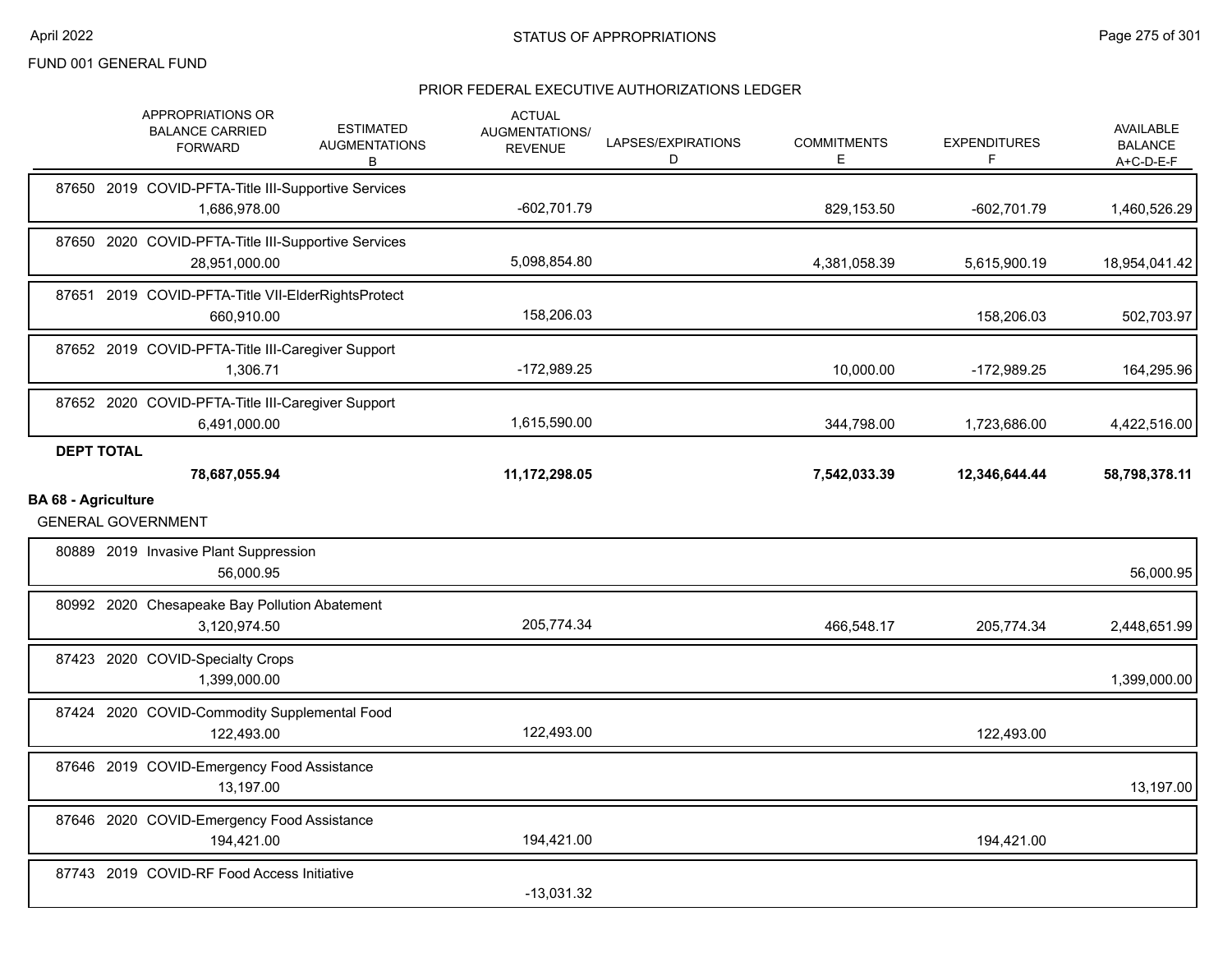|                   | APPROPRIATIONS OR<br><b>BALANCE CARRIED</b><br><b>FORWARD</b>        | <b>ESTIMATED</b><br><b>AUGMENTATIONS</b><br>B | <b>ACTUAL</b><br><b>AUGMENTATIONS/</b><br><b>REVENUE</b> | LAPSES/EXPIRATIONS<br>D | <b>COMMITMENTS</b><br>E. | <b>EXPENDITURES</b><br>F | AVAILABLE<br><b>BALANCE</b><br>A+C-D-E-F |
|-------------------|----------------------------------------------------------------------|-----------------------------------------------|----------------------------------------------------------|-------------------------|--------------------------|--------------------------|------------------------------------------|
| <b>DEPT TOTAL</b> |                                                                      |                                               |                                                          |                         |                          |                          |                                          |
|                   | 4,906,086.45                                                         |                                               | 509,657.02                                               |                         | 466,548.17               | 522,688.34               | 3,916,849.94                             |
|                   | <b>BA 24 - Community &amp; Economic Develop</b>                      |                                               |                                                          |                         |                          |                          |                                          |
|                   | <b>GENERAL GOVERNMENT</b>                                            |                                               |                                                          |                         |                          |                          |                                          |
|                   | 87481 2020 COVID-Local Fiscal Recovery<br>70,164,096.30              |                                               |                                                          |                         |                          | 68,403,756.64            | 1,760,339.66                             |
|                   | 87656 2019 COVID-CommunityDevelopmntBlockGrantAdmin<br>1,543,520.30  |                                               |                                                          |                         |                          |                          | 1,543,520.30                             |
|                   | 87656 2020 COVID-CommunityDevelopmntBlockGrantAdmin<br>3,246,845.17  |                                               | 13,571.67                                                |                         |                          | 13,571.67                | 3,233,273.50                             |
|                   | 87658 2019 COVID-Emergency Solutions Grant Admin<br>222.575.00       |                                               | 67,786.53                                                |                         | 111,522.47               | 71,377.53                | 39,675.00                                |
|                   | 87658 2020 COVID-Emergency Solutions Grant Admin<br>87,388.93        |                                               | 28,745.28                                                |                         |                          | 28,745.28                | 58,643.65                                |
|                   | 87674 2019 COVID-CommunityServicesBlockGrantAdmin<br>392.00          |                                               |                                                          |                         |                          |                          | 392.00                                   |
|                   | 87674 2020 COVID-CommunityServicesBlockGrantAdmin<br>14,545.21       |                                               | 7,015.66                                                 |                         |                          | 7,015.66                 | 7,529.55                                 |
|                   | <b>GRANTS AND SUBSIDIES</b>                                          |                                               |                                                          |                         |                          |                          |                                          |
|                   | 87413 2020 COVID-ELC Enhancing Detection                             |                                               | $-368,725.00$                                            |                         |                          | $-368,725.00$            | 368,725.00                               |
|                   | 87657 2019 COVID-CommunityDevelopmntBlockGrantPrgrm<br>90,440,000.00 |                                               |                                                          |                         | 7,504,500.00             |                          | 82,935,500.00                            |
|                   | 87659 2019 COVID-Emergency Solutions Grant Program<br>33,709,818.31  |                                               | 6,669,659.75                                             |                         | 26,235,759.69            | 7,103,494.62             | 370,564.00                               |
|                   | 87675 2019 COVID-CommunityServicesBlockGrantProgram<br>32,645,559.00 |                                               | 10,951,706.00                                            |                         | 20,316,428.00            | 11,294,311.00            | 1,034,820.00                             |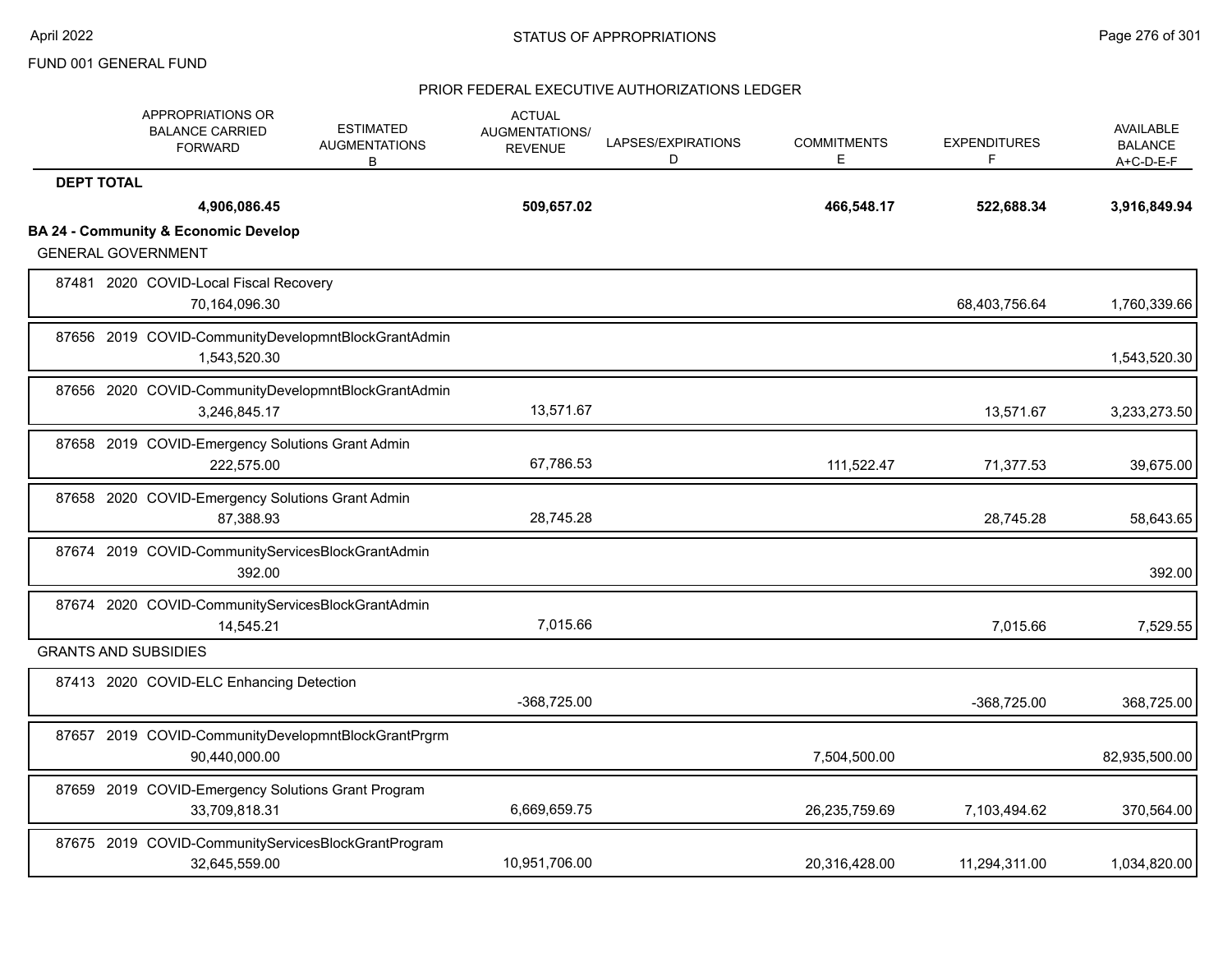|       |                   | APPROPRIATIONS OR<br><b>BALANCE CARRIED</b><br><b>FORWARD</b>                                    | <b>ESTIMATED</b><br><b>AUGMENTATIONS</b><br>В       | <b>ACTUAL</b><br>AUGMENTATIONS/<br><b>REVENUE</b> | LAPSES/EXPIRATIONS<br>D | <b>COMMITMENTS</b><br>Е | <b>EXPENDITURES</b><br>F | <b>AVAILABLE</b><br><b>BALANCE</b><br>A+C-D-E-F |
|-------|-------------------|--------------------------------------------------------------------------------------------------|-----------------------------------------------------|---------------------------------------------------|-------------------------|-------------------------|--------------------------|-------------------------------------------------|
|       |                   | 316,264.00                                                                                       | 87679 2019 COVID-LowIncomeHomeEnergyAssistanceProgm | 394,174.00                                        |                         |                         | 316,041.00               | 223.00                                          |
|       |                   | 43,000,000.00                                                                                    | 87679 2020 COVID-LowIncomeHomeEnergyAssistanceProgm | 15,309,229.00                                     |                         | 24,164,993.00           | 18,555,589.00            | 279,418.00                                      |
|       |                   | 87728 2019 COVID-RF Hazard Pay<br>$-47,366.14$                                                   |                                                     | $-47,366.14$                                      |                         |                         | -47,366.14               |                                                 |
|       |                   | 87742 2019 COVID-RF V, T&T Develop-Qualified Biotech<br>$-19.12$                                 |                                                     | $-19.12$                                          |                         |                         | $-19.12$                 |                                                 |
|       | <b>DEPT TOTAL</b> | 275,343,618.96<br><b>BA 38 - Conservation &amp; Natural Resourc</b><br><b>GENERAL GOVERNMENT</b> |                                                     | 33,025,777.63                                     |                         | 78,333,203.16           | 105,377,792.14           | 91,632,623.66                                   |
|       |                   | 80557 2019 PA Adoptive Toolbox Conservation Saturation<br>75,000.00                              |                                                     |                                                   |                         |                         |                          | 75,000.00                                       |
| 80557 |                   | 2020 PA Adoptive Toolbox Conservation Saturation<br>75,000.00                                    |                                                     |                                                   |                         |                         |                          | 75,000.00                                       |
| 80591 |                   | 2020 Chesapeake Bay Program<br>153,829.85                                                        |                                                     | 116,080.85                                        |                         |                         | 116,080.85               | 37,749.00                                       |
|       |                   | 80848 2019 Wetlands Program Development<br>205,297.36                                            |                                                     |                                                   |                         |                         |                          | 205,297.36                                      |
|       |                   | 80848 2020 Wetlands Program Development<br>243,252.55                                            |                                                     | 11,193.62                                         |                         |                         | 11,193.62                | 232,058.93                                      |
|       |                   | 80860 2015 PA Recreation Trails<br>8.00                                                          |                                                     | 106,100.00                                        |                         |                         |                          | 8.00                                            |
|       |                   | 80860 2016 PA Recreation Trails<br>15,458.00                                                     |                                                     |                                                   |                         |                         |                          | 15,458.00                                       |
|       |                   | 80860 2017 PA Recreation Trails<br>4,595,390.02                                                  |                                                     | 525,545.00                                        |                         | 471,012.00              | 128,700.00               | 3,995,678.02                                    |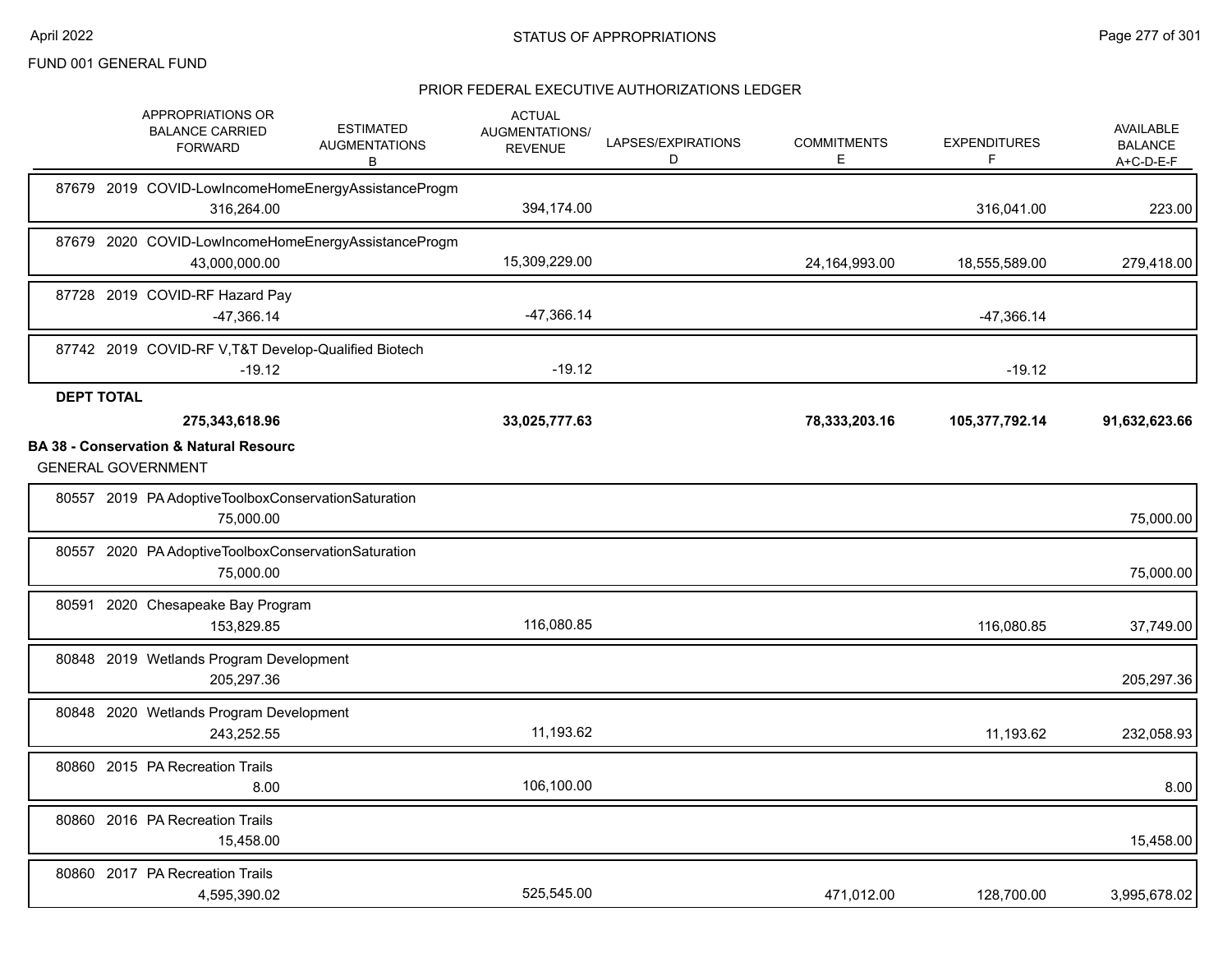|                            | <b>APPROPRIATIONS OR</b><br><b>BALANCE CARRIED</b><br><b>FORWARD</b> | <b>ESTIMATED</b><br><b>AUGMENTATIONS</b><br>В | <b>ACTUAL</b><br><b>AUGMENTATIONS/</b><br><b>REVENUE</b> | LAPSES/EXPIRATIONS<br>D | <b>COMMITMENTS</b><br>E. | <b>EXPENDITURES</b><br>F | AVAILABLE<br><b>BALANCE</b><br>A+C-D-E-F |
|----------------------------|----------------------------------------------------------------------|-----------------------------------------------|----------------------------------------------------------|-------------------------|--------------------------|--------------------------|------------------------------------------|
|                            | 80860 2018 PA Recreation Trails<br>6,055,324.18                      |                                               | 217,533.00                                               |                         | 929,048.00               | 258,364.00               | 4,867,912.18                             |
|                            | 80860 2019 PA Recreation Trails<br>6,355,147.44                      |                                               | 19,363.37                                                |                         | 330,750.00               | 346,088.00               | 5,678,309.44                             |
|                            | 80860 2020 PA Recreation Trails<br>6,387,475.34                      |                                               | 563,351.92                                               |                         | 745,270.00               | 243,298.55               | 5,398,906.79                             |
|                            | 80861 2019 Coastal Zone Management Special Projects<br>109,933.97    |                                               |                                                          |                         |                          |                          | 109,933.97                               |
|                            | 80861 2020 Coastal Zone Management Special Projects<br>150,000.00    |                                               |                                                          |                         |                          |                          | 150,000.00                               |
|                            | 82548 2019 Disaster Relief<br>760,892.90                             |                                               |                                                          |                         |                          | 760,892.90               |                                          |
|                            | 82548 2020 Disaster Relief<br>8,000,000.00                           |                                               |                                                          |                         |                          |                          | 8,000,000.00                             |
| <b>DEPT TOTAL</b>          | 33,182,009.61                                                        |                                               | 1,559,167.76                                             |                         | 2,476,080.00             | 1,864,617.92             | 28,841,311.69                            |
| <b>BA 11 - Corrections</b> | <b>GENERAL GOVERNMENT</b>                                            |                                               |                                                          |                         |                          |                          |                                          |
|                            | 80555 2019 OVA Sex Offender Regist & Notification<br>380.00          |                                               |                                                          |                         |                          |                          | 380.00                                   |
|                            | 80556 2019 OVA Dialogue Program<br>26,159.69                         |                                               |                                                          |                         |                          |                          | 26,159.69                                |
|                            | 80556 2020 OVA Dialogue Program<br>99,696.23                         |                                               |                                                          |                         |                          |                          | 99,696.23                                |
|                            | 80563 2019 Victim Voices Post Conviction<br>41,296.26                |                                               |                                                          |                         |                          |                          | 41,296.26                                |
|                            | 80563 2020 Victim Voices Post Conviction<br>305,382.20               |                                               |                                                          |                         |                          |                          | 305,382.20                               |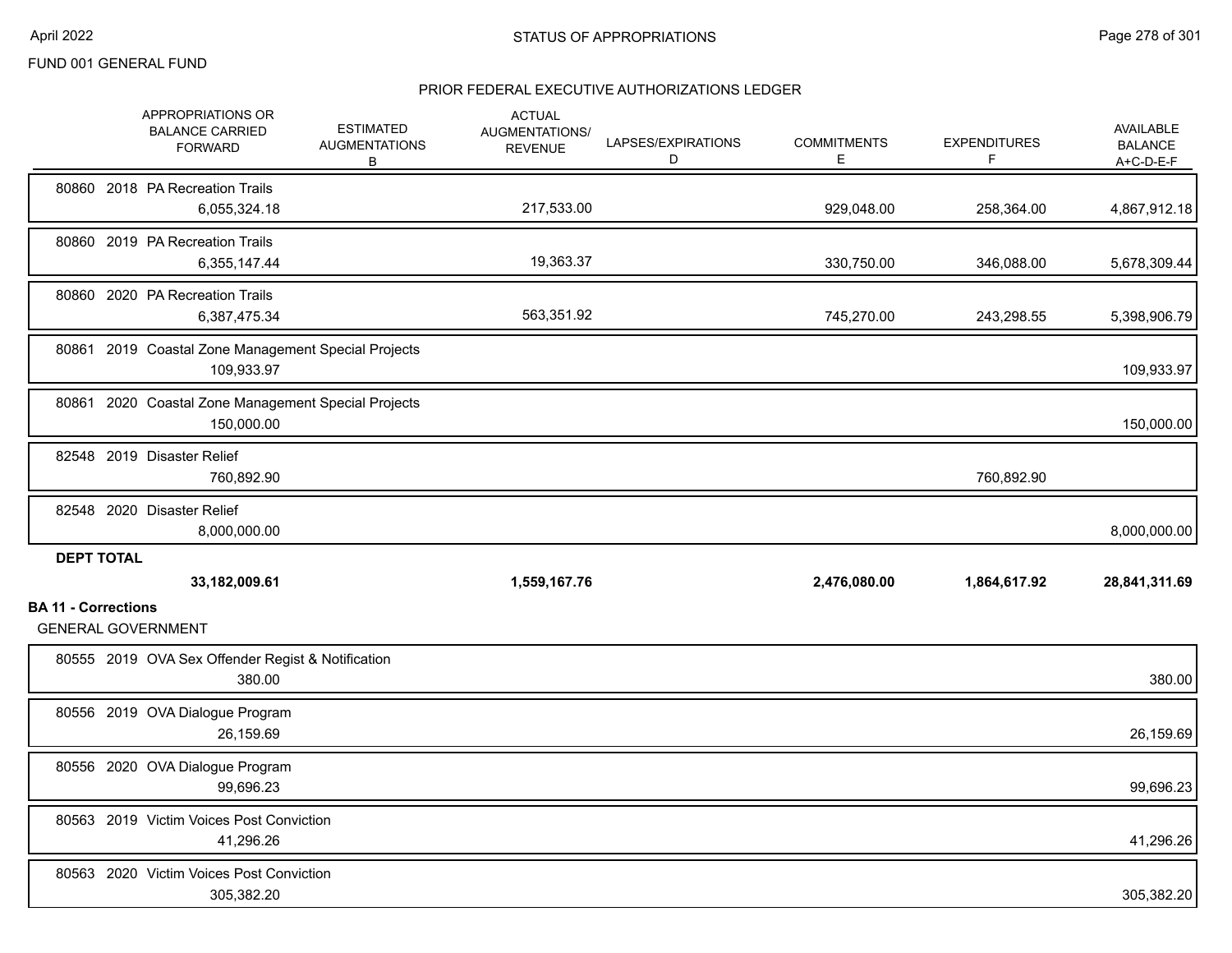|                      | APPROPRIATIONS OR<br><b>BALANCE CARRIED</b><br><b>FORWARD</b>     | <b>ESTIMATED</b><br><b>AUGMENTATIONS</b><br>В       | <b>ACTUAL</b><br>AUGMENTATIONS/<br><b>REVENUE</b> | LAPSES/EXPIRATIONS<br>D | <b>COMMITMENTS</b><br>Е | <b>EXPENDITURES</b><br>F | <b>AVAILABLE</b><br><b>BALANCE</b><br>$A+C-D-E-F$ |
|----------------------|-------------------------------------------------------------------|-----------------------------------------------------|---------------------------------------------------|-------------------------|-------------------------|--------------------------|---------------------------------------------------|
|                      | 80564 2019 Victim Notification<br>92,079.41                       |                                                     |                                                   |                         |                         |                          | 92,079.41                                         |
|                      | 36,737.94                                                         | 80579 2019 OVA STOP GrantTraining&TechnicalAssistnc |                                                   |                         |                         |                          | 36,737.94                                         |
|                      | 70,000.00                                                         | 80579 2020 OVA STOP GrantTraining&TechnicalAssistnc |                                                   |                         |                         |                          | 70,000.00                                         |
|                      | 101,890.82                                                        | 80580 2019 OVA TechnologicalUpgrades&TrainingGrant  |                                                   |                         |                         |                          | 101,890.82                                        |
|                      | 86,473.47                                                         | 80580 2020 OVA TechnologicalUpgrades&TrainingGrant  | 65,293.60                                         |                         |                         | 64,980.95                | 21,492.52                                         |
|                      | 80584 2020 OVA TraumaInfrmdRetrofitng&JuvenilJustic<br>386,883.77 |                                                     | 83,655.03                                         |                         |                         | 83,655.03                | 303,228.74                                        |
|                      | 80595 2020 SORNA Notifications<br>8,930.52                        |                                                     |                                                   |                         |                         |                          | 8,930.52                                          |
|                      | 32,335.18                                                         | 80902 2020 OVA PostConvictionVictimsRights&Services | 33,768.07                                         |                         |                         | 15,870.68                | 16,464.50                                         |
|                      | 80906 2020 SORNA Awareness Grant<br>3,000.00                      |                                                     |                                                   |                         |                         |                          | 3,000.00                                          |
| <b>INSTITUTIONAL</b> |                                                                   |                                                     |                                                   |                         |                         |                          |                                                   |
|                      | 80419 2019 RSAT-State Incarcerated Individuals<br>277,032.50      |                                                     |                                                   |                         |                         |                          | 277,032.50                                        |
|                      | 80419 2020 RSAT-State Incarcerated Individuals<br>106,687.87      |                                                     | 39,112.80                                         |                         |                         | 24,686.97                | 82,000.90                                         |
|                      | 80572 2019 PA State Opioid Response (SOR)<br>2,869,987.26         |                                                     | 623.87                                            |                         |                         | 623.87                   | 2,869,363.39                                      |
|                      | 80572 2020 PA State Opioid Response (SOR)<br>2,510,902.65         |                                                     | 590,742.11                                        |                         |                         | 400,183.65               | 2,110,719.00                                      |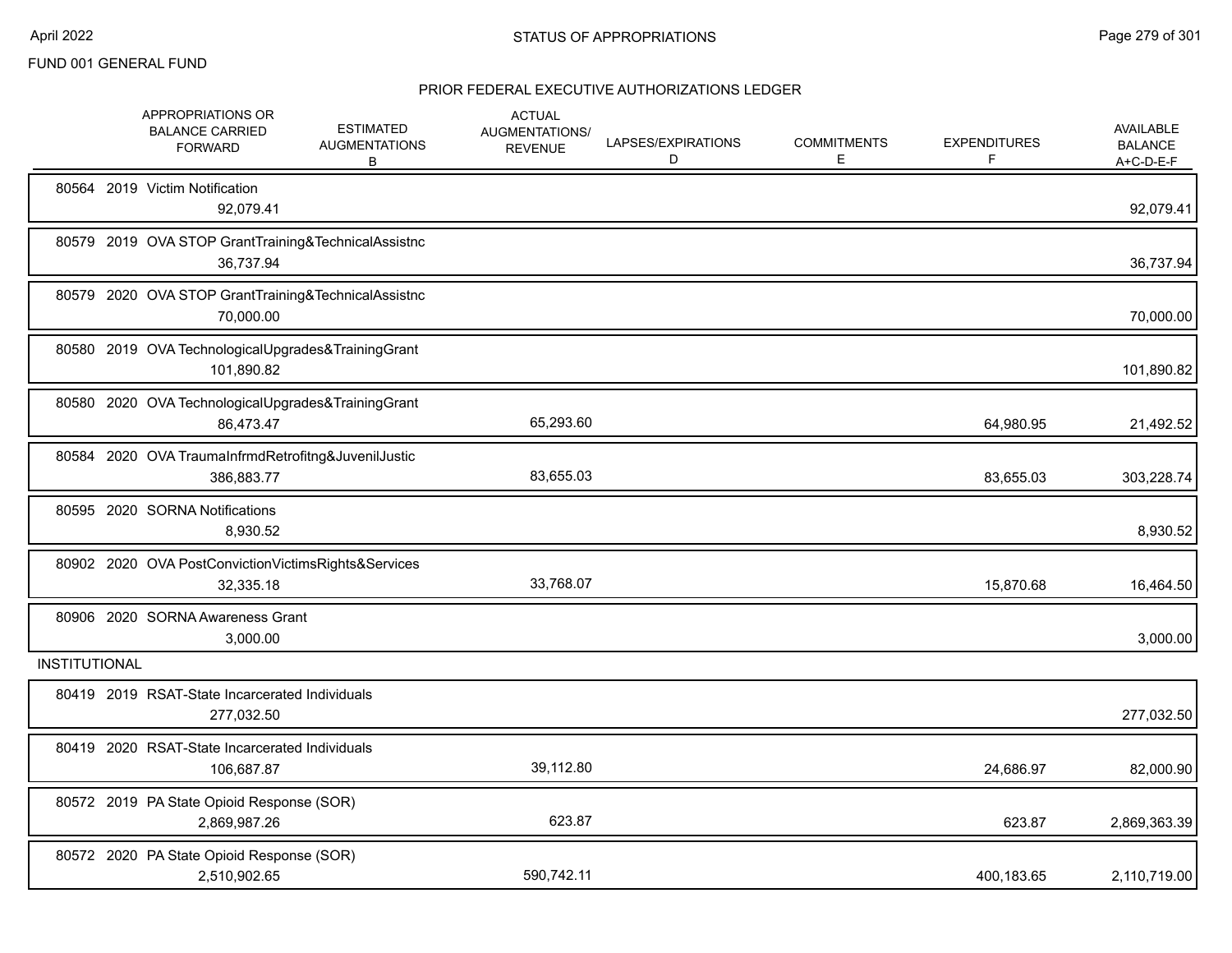|                          | APPROPRIATIONS OR<br><b>BALANCE CARRIED</b><br><b>FORWARD</b>         | <b>ESTIMATED</b><br><b>AUGMENTATIONS</b><br>В | <b>ACTUAL</b><br><b>AUGMENTATIONS/</b><br><b>REVENUE</b> | LAPSES/EXPIRATIONS<br>D | <b>COMMITMENTS</b><br>Е | <b>EXPENDITURES</b><br>F | AVAILABLE<br><b>BALANCE</b><br>$A+C-D-E-F$ |
|--------------------------|-----------------------------------------------------------------------|-----------------------------------------------|----------------------------------------------------------|-------------------------|-------------------------|--------------------------|--------------------------------------------|
|                          | 87402 2020 COVID-Emergency Supplemental Funding<br>369,471.00         |                                               | 369,471.00                                               |                         |                         | 369,471.00               |                                            |
|                          | 87437 2020 COVID-Enhanced Detection Expansion<br>13,600,000.00        |                                               | 8,272,963.05                                             |                         | 1,306,015.00            | 9,382,310.00             | 2,911,675.00                               |
|                          | 87438 2020 COVID-DisasterReliefStateCorrectnalInst<br>74,468,000.00   |                                               | 71,494,311.84                                            |                         |                         | 74,468,000.00            |                                            |
|                          | 87439 2020 COVID-Disaster Relief Medical Care<br>3,000,000.00         |                                               | 3,000,000.00                                             |                         |                         | 3,000,000.00             |                                            |
|                          | 87746 2020 COVID-RF State Correctional Institutions<br>21,130,284.74  |                                               | 21,130,284.74                                            |                         |                         | 21,130,284.74            |                                            |
| <b>DEPT TOTAL</b>        | 119,623,611.51                                                        |                                               | 105,080,226.11                                           |                         | 1,306,015.00            | 108,940,066.89           | 9,377,529.62                               |
|                          | <b>BA 74 - Drug and Alcohol Programs</b><br><b>GENERAL GOVERNMENT</b> |                                               |                                                          |                         |                         |                          |                                            |
|                          | 80895 2019 DUI Intervention Project<br>41,095.12                      |                                               |                                                          |                         |                         |                          | 41,095.12                                  |
|                          | 87406 2020 COVID-SABG Administration & Operation<br>4,516,000.00      |                                               | 134,814.29                                               |                         | 229,882.01              | 188,259.28               | 4,097,858.71                               |
|                          | <b>GRANTS AND SUBSIDIES</b>                                           |                                               |                                                          |                         |                         |                          |                                            |
|                          | 87407 2020 COVID-SABG-Drug & Alcohol Services<br>98,075,000.00        |                                               | 1,842,678.45                                             |                         | 40,056,089.65           | 9,093,915.75             | 48,924,994.60                              |
| <b>DEPT TOTAL</b>        | 102,632,095.12                                                        |                                               | 1,977,492.74                                             |                         | 40,285,971.66           | 9,282,175.03             | 53,063,948.43                              |
| <b>BA 16 - Education</b> | <b>GENERAL GOVERNMENT</b>                                             |                                               |                                                          |                         |                         |                          |                                            |
|                          | 80399 2019 Refugee School Impact Development (F)<br>489,297.04        |                                               | 8,131.32                                                 |                         |                         | 8,131.32                 | 481,165.72                                 |
|                          | 80399 2020 Refugee School Impact Development (F)<br>153,510.02        |                                               | 97,155.59                                                |                         |                         | 93,395.43                | 60,114.59                                  |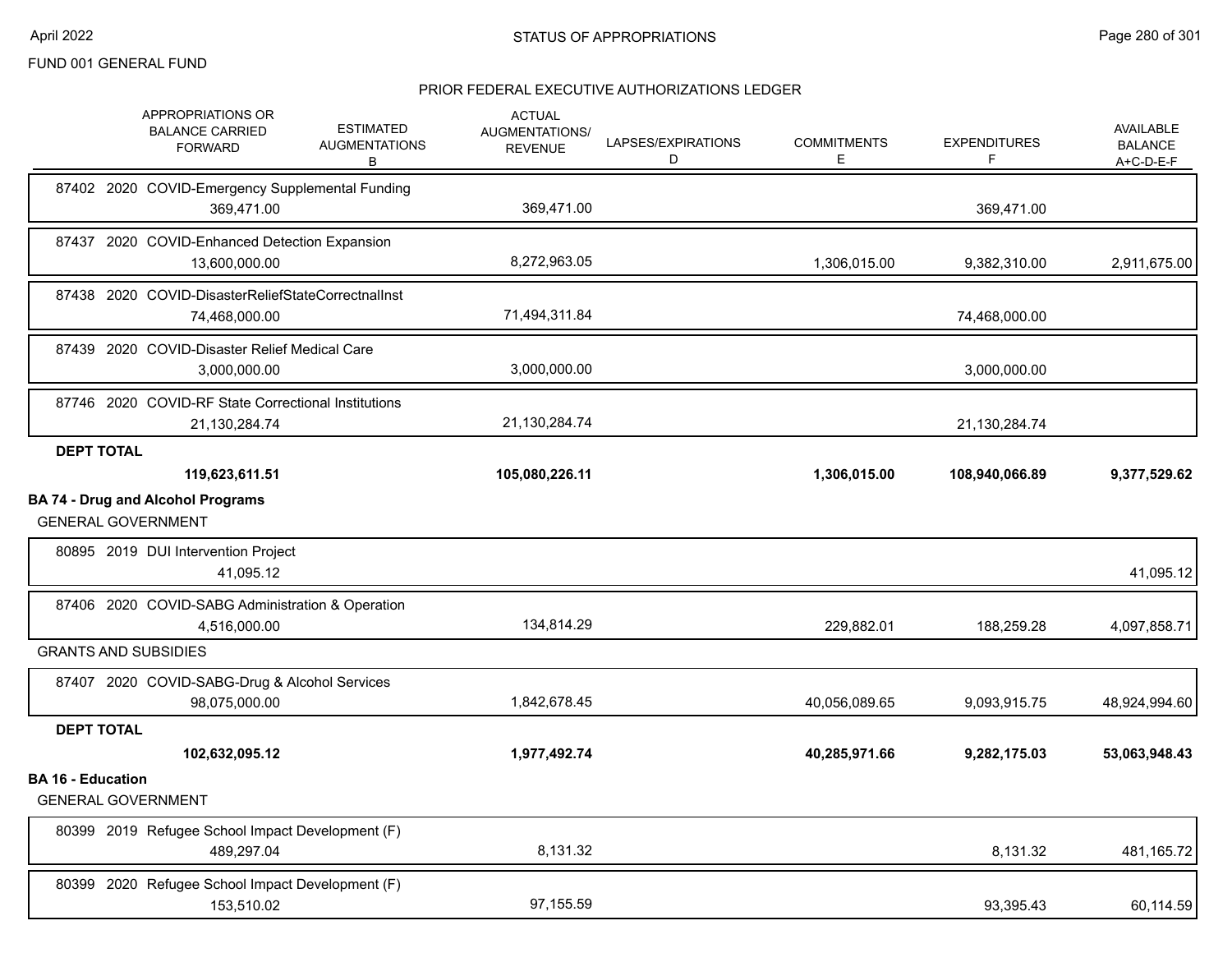|       | <b>APPROPRIATIONS OR</b><br><b>BALANCE CARRIED</b><br><b>FORWARD</b>  | <b>ESTIMATED</b><br><b>AUGMENTATIONS</b><br>В | <b>ACTUAL</b><br>AUGMENTATIONS/<br><b>REVENUE</b> | LAPSES/EXPIRATIONS<br>D | <b>COMMITMENTS</b><br>E. | <b>EXPENDITURES</b><br>F | <b>AVAILABLE</b><br><b>BALANCE</b><br>$A+C-D-E-F$ |
|-------|-----------------------------------------------------------------------|-----------------------------------------------|---------------------------------------------------|-------------------------|--------------------------|--------------------------|---------------------------------------------------|
|       | 87666 2019 COVID-LSTA-LibraryDevelpmntEmrgncyRelief<br>1,023,331.90   |                                               | 1,023,315.18                                      |                         |                          | 1,023,099.90             | 232.00                                            |
|       | 87695 2020 COVID-Training & Outreach<br>107.73                        |                                               |                                                   |                         |                          |                          | 107.73                                            |
|       | <b>GRANTS AND SUBSIDIES</b>                                           |                                               |                                                   |                         |                          |                          |                                                   |
|       | 80027 2019 TANFBG - Teen Parenting Education<br>1,036,474.55          |                                               |                                                   |                         |                          |                          | 1,036,474.55                                      |
|       | 80027 2020 TANFBG - Teen Parenting Education<br>5,075,720.00          |                                               | 4,415,672.18                                      |                         | 5,359.35                 | 4,403,418.52             | 666,942.13                                        |
| 87427 | 2020 COVID-IDEA-Grants to States<br>93,476,000.00                     |                                               | 46,639,360.89                                     |                         | 43,833,457.11            | 46,639,360.89            | 3,003,182.00                                      |
|       | 87428 2020 COVID-IDEA-Preschool<br>7,302,000.00                       |                                               | 2,928,740.89                                      |                         | 4,168,879.11             | 2,928,740.89             | 204,380.00                                        |
|       | 87492 2020 COVID-GovnrEmrgncyEducReliefNonPblcSchls<br>149,189,868.25 |                                               | 43,186,160.10                                     |                         | 104,105,639.15           | 43,186,160.10            | 1,898,069.00                                      |
|       | 87493 2020 COVID-GovnrEmergencyEducationReliefOther<br>46,983,601.02  |                                               | 27,332,635.61                                     |                         | 19,634,220.19            | 27,349,151.83            | 229.00                                            |
|       | 87667 2019 COVID-Food & Nutrition Emergency Relief<br>37,747,062.26   |                                               | -123,829.95                                       |                         |                          | -123,829.95              | 37,870,892.21                                     |
|       | 87667 2020 COVID-Food & Nutrition Emergency Relief<br>110,690,124.97  |                                               | 58,858,261.85                                     |                         |                          | 58,858,261.85            | 51,831,863.12                                     |
|       | 87669 2019 COVID-ESSER-SEA Administration<br>2,584,275.43             |                                               | 103,710.84                                        |                         | 406,995.82               | 99,206.68                | 2,078,072.93                                      |
|       | 87670 2019 COVID-ESSER-SEA<br>49,762,000.00                           |                                               |                                                   |                         |                          |                          | 49,762,000.00                                     |
|       | 87671 2019 COVID-ESSER-LEA<br>90,063,416.33                           |                                               | 80,600,412.05                                     |                         | 8.654.670.76             | 80,551,050.57            | 857,695.00                                        |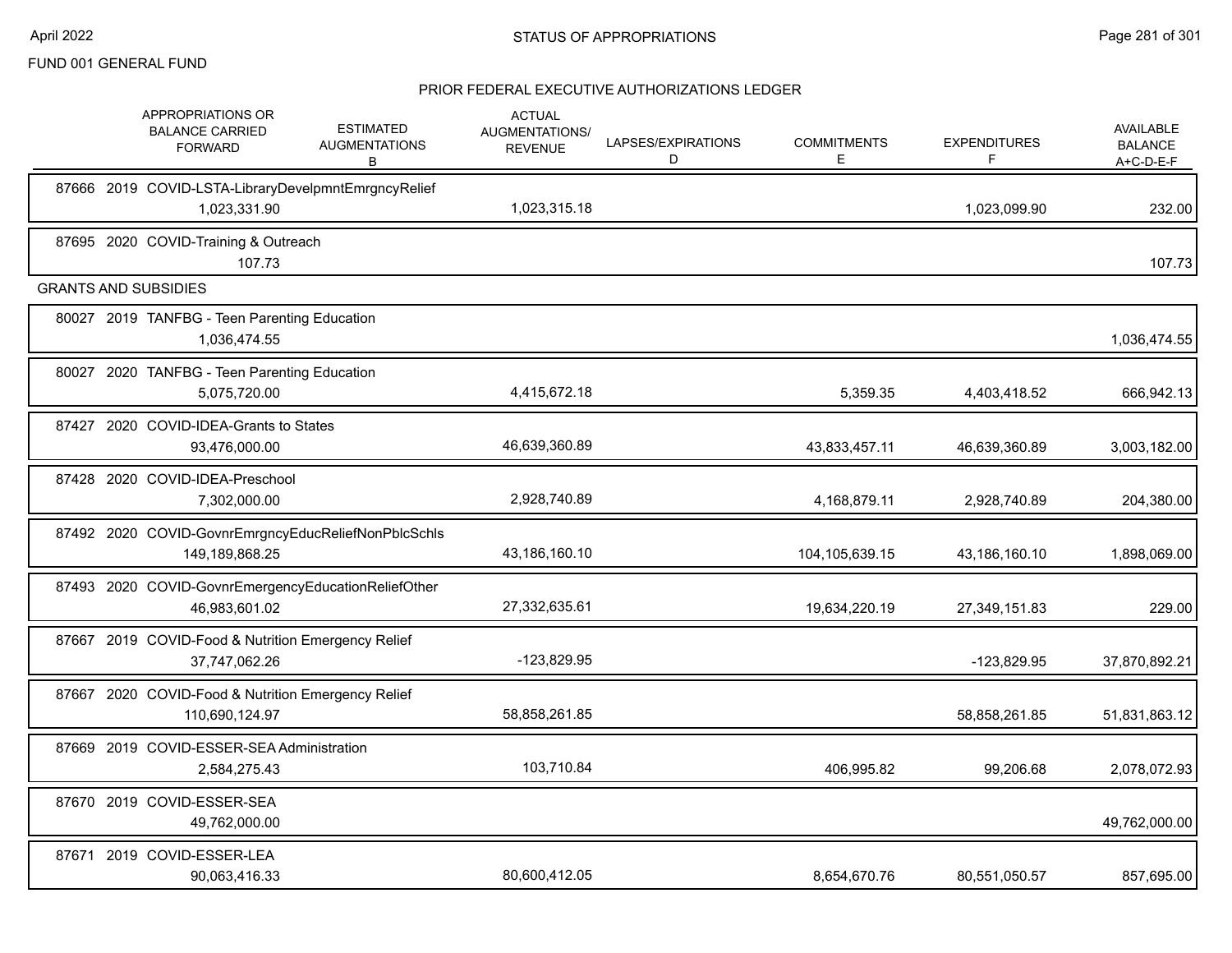|                   | APPROPRIATIONS OR<br><b>BALANCE CARRIED</b><br><b>FORWARD</b>              | <b>ESTIMATED</b><br><b>AUGMENTATIONS</b><br>В | <b>ACTUAL</b><br>AUGMENTATIONS/<br><b>REVENUE</b> | LAPSES/EXPIRATIONS<br>D | <b>COMMITMENTS</b><br>Е | <b>EXPENDITURES</b><br>F | <b>AVAILABLE</b><br><b>BALANCE</b><br>$A+C-D-E-F$ |
|-------------------|----------------------------------------------------------------------------|-----------------------------------------------|---------------------------------------------------|-------------------------|-------------------------|--------------------------|---------------------------------------------------|
|                   | 87671 2020 COVID-ESSER-LEA<br>2,143,313,534.33                             |                                               | 912,262,544.95                                    |                         | 1,216,567,278.56        | 912,254,137.79           | 14,492,117.98                                     |
|                   | 87680 2019 COVID-Governor's Emrgncy Education ReliefFd<br>36,680,055.18    |                                               | 22,655,736.73                                     |                         | 12,163,052.18           | 22,809,718.09            | 1,707,284.91                                      |
|                   | 87723 2019 COVID-RF Pre-K Counts<br>$-5,720.00$                            |                                               | $-5,720.00$                                       |                         |                         | $-5,720.00$              |                                                   |
| <b>DEPT TOTAL</b> | 2,775,564,659.01                                                           |                                               | 1,199,982,288.23                                  |                         | 1,409,539,552.23        | 1,200,074,283.91         | 165,950,822.87                                    |
|                   | <b>BA 31 - PA Emergency Management Agency</b><br><b>GENERAL GOVERNMENT</b> |                                               |                                                   |                         |                         |                          |                                                   |
|                   | 82284 2017 Domestic Preparedness - First Responders<br>27,403.08           |                                               | 403,595.43                                        |                         |                         |                          | 27,403.08                                         |
|                   | 82284 2018 Domestic Preparedness - First Responders                        |                                               | 90,784.94                                         |                         |                         |                          |                                                   |
|                   | 82284 2019 Domestic Preparedness - First Responders                        |                                               | 575,869.65                                        |                         |                         |                          |                                                   |
|                   | 82284 2020 Domestic Preparedness - First Responders<br>75,068,457.42       |                                               | 4,185,707.24                                      |                         |                         | 1,095,900.65             | 73,972,556.77                                     |
|                   | 82588 2020 Next Generation 911 (F)<br>2,880,057.00                         |                                               | 2,119,943.00                                      |                         |                         |                          | 2,880,057.00                                      |
|                   | 82873 2019 Firefighters Assistance Program                                 |                                               | 26,573.91                                         |                         |                         |                          |                                                   |
|                   | 82873 2020 Firefighters Assistance Program<br>193,810.66                   |                                               | 151,849.55                                        |                         |                         | 81,607.20                | 112,203.46                                        |
|                   | <b>GRANTS AND SUBSIDIES</b>                                                |                                               |                                                   |                         |                         |                          |                                                   |
|                   | 82887 2020 Disaster Relief (F)<br>62,795,273.51                            |                                               | 4,240,928.90                                      |                         | 964.811.68              | 4,053,979.24             | 57,776,482.59                                     |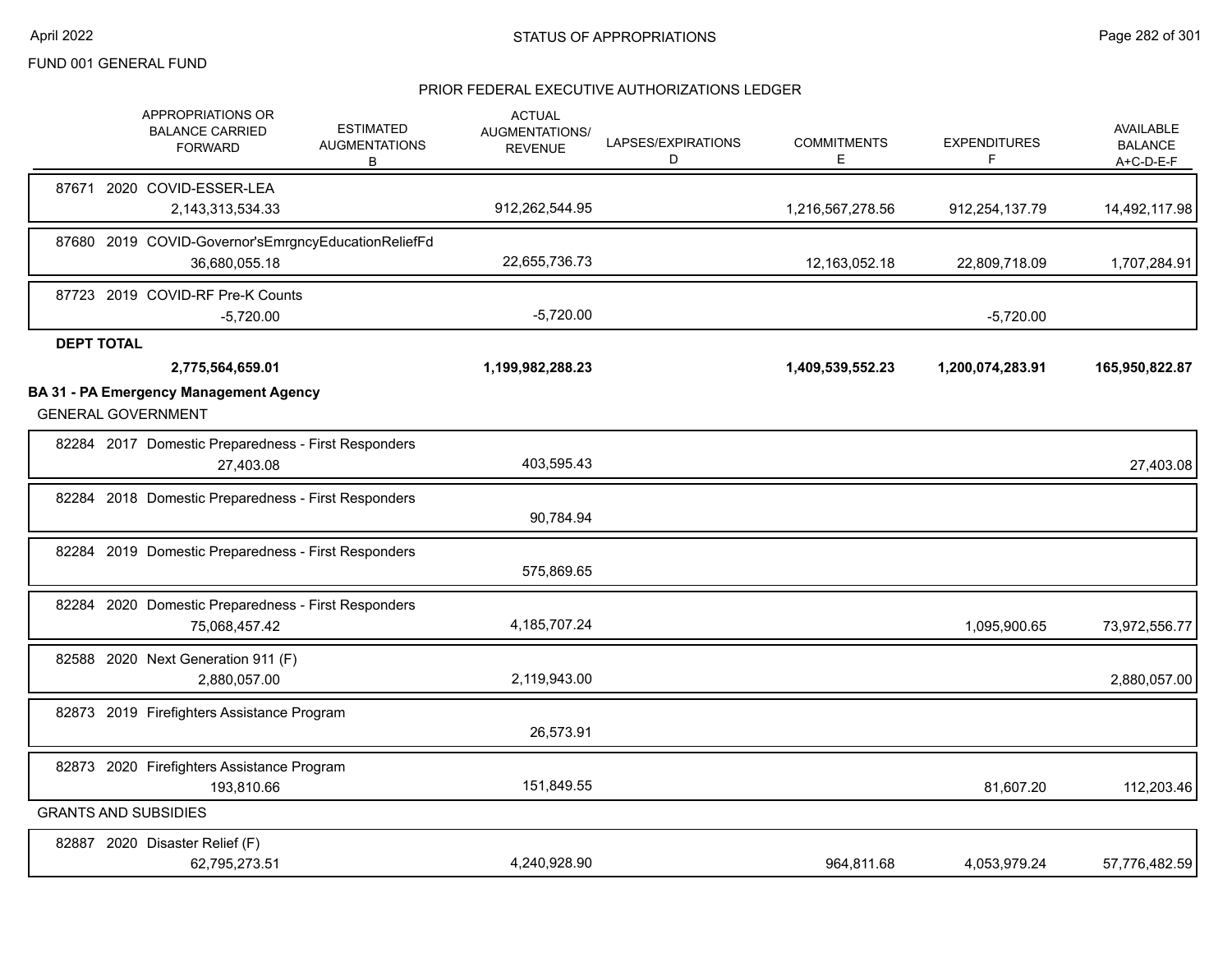|                   | APPROPRIATIONS OR<br><b>BALANCE CARRIED</b><br><b>FORWARD</b>        | <b>ESTIMATED</b><br><b>AUGMENTATIONS</b><br>В       | <b>ACTUAL</b><br>AUGMENTATIONS/<br><b>REVENUE</b> | LAPSES/EXPIRATIONS<br>D | <b>COMMITMENTS</b><br>Е. | <b>EXPENDITURES</b><br>F | <b>AVAILABLE</b><br><b>BALANCE</b><br>$A+C-D-E-F$ |
|-------------------|----------------------------------------------------------------------|-----------------------------------------------------|---------------------------------------------------|-------------------------|--------------------------|--------------------------|---------------------------------------------------|
|                   | 82894 2020 EmergencyFederalLawEnforcementAssistance<br>3,547,000.00  |                                                     |                                                   |                         |                          |                          | 3,547,000.00                                      |
|                   | 82899 2019 Hazard Mitigation                                         |                                                     | 122,770.20                                        |                         |                          |                          |                                                   |
|                   | 82899 2020 Hazard Mitigation<br>9,355,091.77                         |                                                     | 1,256,328.43                                      |                         |                          | 402,598.69               | 8,952,493.08                                      |
|                   | 87602 2019 COVID-PA Disaster Relief (F)<br>38,646,021.91             |                                                     | 11,004,822.06                                     |                         |                          | 8,296,021.91             | 30,350,000.00                                     |
|                   | 87602 2020 COVID-PA Disaster Relief (F)<br>187,679,340.54            |                                                     | 59,129,899.64                                     |                         | 29,535,076.85            | 63,011,766.08            | 95, 132, 497.61                                   |
|                   | 2.938.860.00                                                         | 87681 2019 COVID-EmergncyPerfrmncManagmntGrantCARES | 144,795.95                                        |                         | 42,642.02                | 132,375.95               | 2,763,842.03                                      |
|                   | 3,053,000.00                                                         | 87681 2020 COVID-EmergncyPerfrmncManagmntGrantCARES |                                                   |                         |                          |                          | 3,053,000.00                                      |
|                   | 87738 2019 COVID-RF FireCo & Emerg Medical Services<br>-719,308.80   |                                                     | -719,308.80                                       |                         |                          | -719,308.80              |                                                   |
| <b>DEPT TOTAL</b> | 385,465,007.09                                                       |                                                     | 82,734,560.10                                     |                         | 30,542,530.55            | 76,354,940.92            | 278,567,535.62                                    |
|                   | <b>BA 35 - Environmental Protection</b><br><b>GENERAL GOVERNMENT</b> |                                                     |                                                   |                         |                          |                          |                                                   |
|                   | 80119 2019 Technical Assistance To Small Systems<br>771,559.09       |                                                     |                                                   |                         |                          |                          | 771,559.09                                        |
|                   | 80119 2020 Technical Assistance To Small Systems<br>1,017,401.86     |                                                     | $-78,313.08$                                      |                         |                          | 23,809.67                | 993,592.19                                        |
|                   | 80120 2019 Assistance to State Program<br>3,291,880.88               |                                                     |                                                   |                         |                          |                          | 3,291,880.88                                      |
|                   | 80120 2020 Assistance to State Program<br>3,716,994.69               |                                                     | $-262,056.61$                                     |                         |                          | -156,297.23              | 3,873,291.92                                      |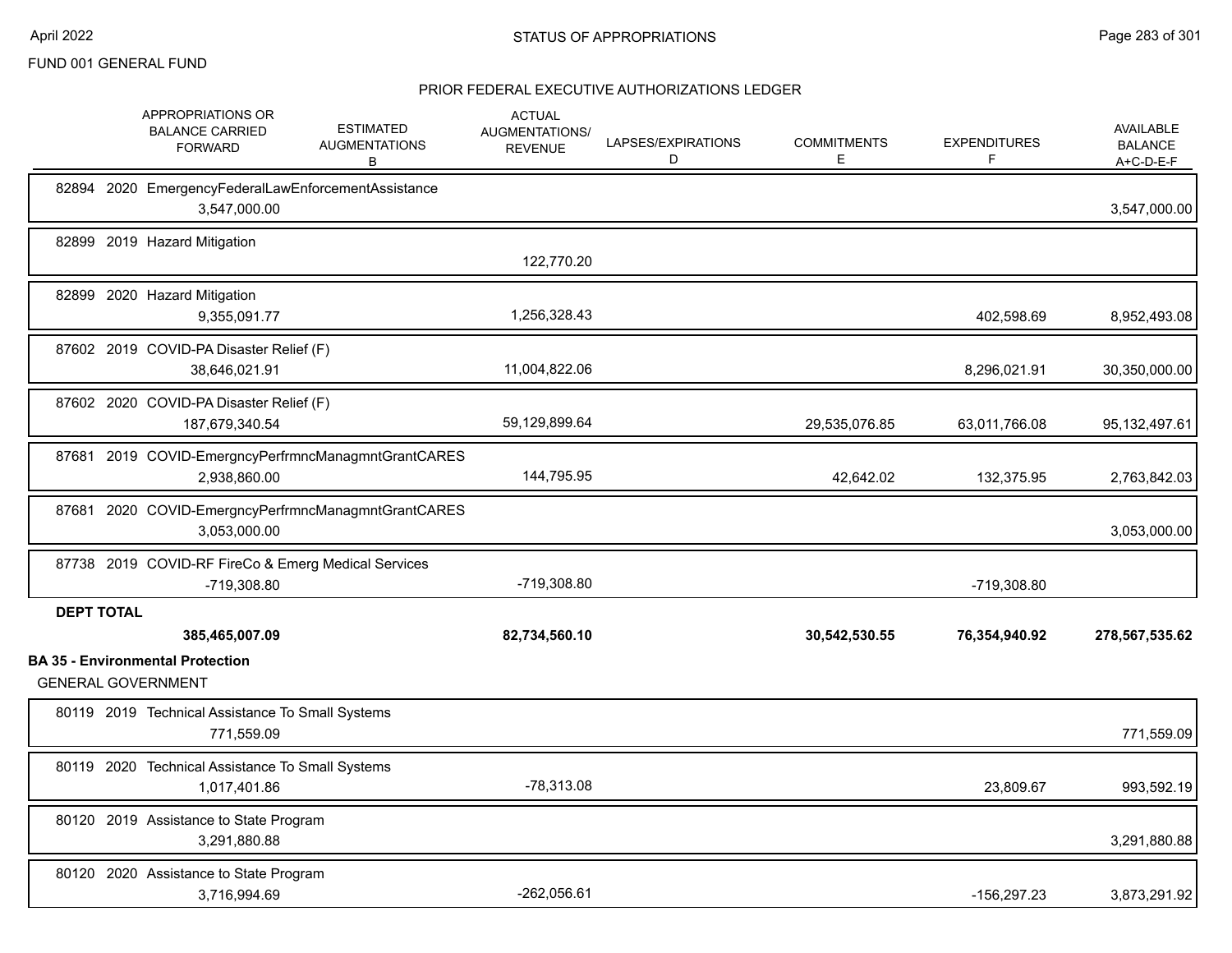|                                 | APPROPRIATIONS OR<br><b>BALANCE CARRIED</b><br><b>FORWARD</b>          | <b>ESTIMATED</b><br><b>AUGMENTATIONS</b><br>В | <b>ACTUAL</b><br>AUGMENTATIONS/<br><b>REVENUE</b> | LAPSES/EXPIRATIONS<br>D | <b>COMMITMENTS</b><br>Е | <b>EXPENDITURES</b><br>F | AVAILABLE<br><b>BALANCE</b><br>$A+C-D-E-F$ |
|---------------------------------|------------------------------------------------------------------------|-----------------------------------------------|---------------------------------------------------|-------------------------|-------------------------|--------------------------|--------------------------------------------|
|                                 | 80121 2019 Local Assistance & Source Wtr Protection<br>4,856,362.75    |                                               |                                                   |                         | 14,809.90               |                          | 4,841,552.85                               |
|                                 | 80121 2020 Local Assistance & Source Wtr Protection<br>5, 167, 842. 33 |                                               | -883,837.52                                       |                         | 35,348.51               | 144,705.39               | 4,987,788.43                               |
|                                 | 80212 2019 Homeland Security Initiative<br>440,731.60                  |                                               |                                                   |                         |                         |                          | 440,731.60                                 |
|                                 | 80212 2020 Homeland Security Initiative<br>707,499.20                  |                                               | $-315,288.06$                                     |                         |                         | $-14,270.01$             | 721,769.21                                 |
|                                 | 80546 2019 Zika Vector Control Response<br>15,384.04                   |                                               |                                                   |                         |                         |                          | 15,384.04                                  |
|                                 | 80546 2020 Zika Vector Control Response<br>822.00                      |                                               |                                                   |                         |                         |                          | 822.00                                     |
|                                 | 80896 2019 Great Lakes Restoration<br>202.91                           |                                               |                                                   |                         |                         |                          | 202.91                                     |
|                                 | 80995 2020 HazardousMaterialsEmergencyPreparedness<br>55,000.00        |                                               |                                                   |                         |                         |                          | 55,000.00                                  |
|                                 | 82122 2018 Abandoned Mine Reclamation<br>547,511.21                    |                                               | 162,586.03                                        |                         |                         | 10,097.24                | 537,413.97                                 |
|                                 | 82122 2019 Abandoned Mine Reclamation<br>8,318,426.02                  |                                               | 3,241,934.53                                      |                         | 854,188.87              | 2,525,873.11             | 4,938,364.04                               |
|                                 | 82122 2020 Abandoned Mine Reclamation<br>59,929,845.89                 |                                               | 8,856,977.63                                      |                         | 4,331,879.25            | 11,307,502.98            | 44,290,463.66                              |
| <b>DEPT TOTAL</b>               | 88,837,464.47                                                          |                                               | 10,722,002.92                                     |                         | 5,236,226.53            | 13,841,421.15            | 69,759,816.79                              |
| <b>BA 15 - General Services</b> | <b>GENERAL GOVERNMENT</b>                                              |                                               |                                                   |                         |                         |                          |                                            |
|                                 | 87425 2020 COVID-Disaster Relief<br>7,000,000.00                       |                                               |                                                   |                         |                         | 1,711,586.78             | 5,288,413.22                               |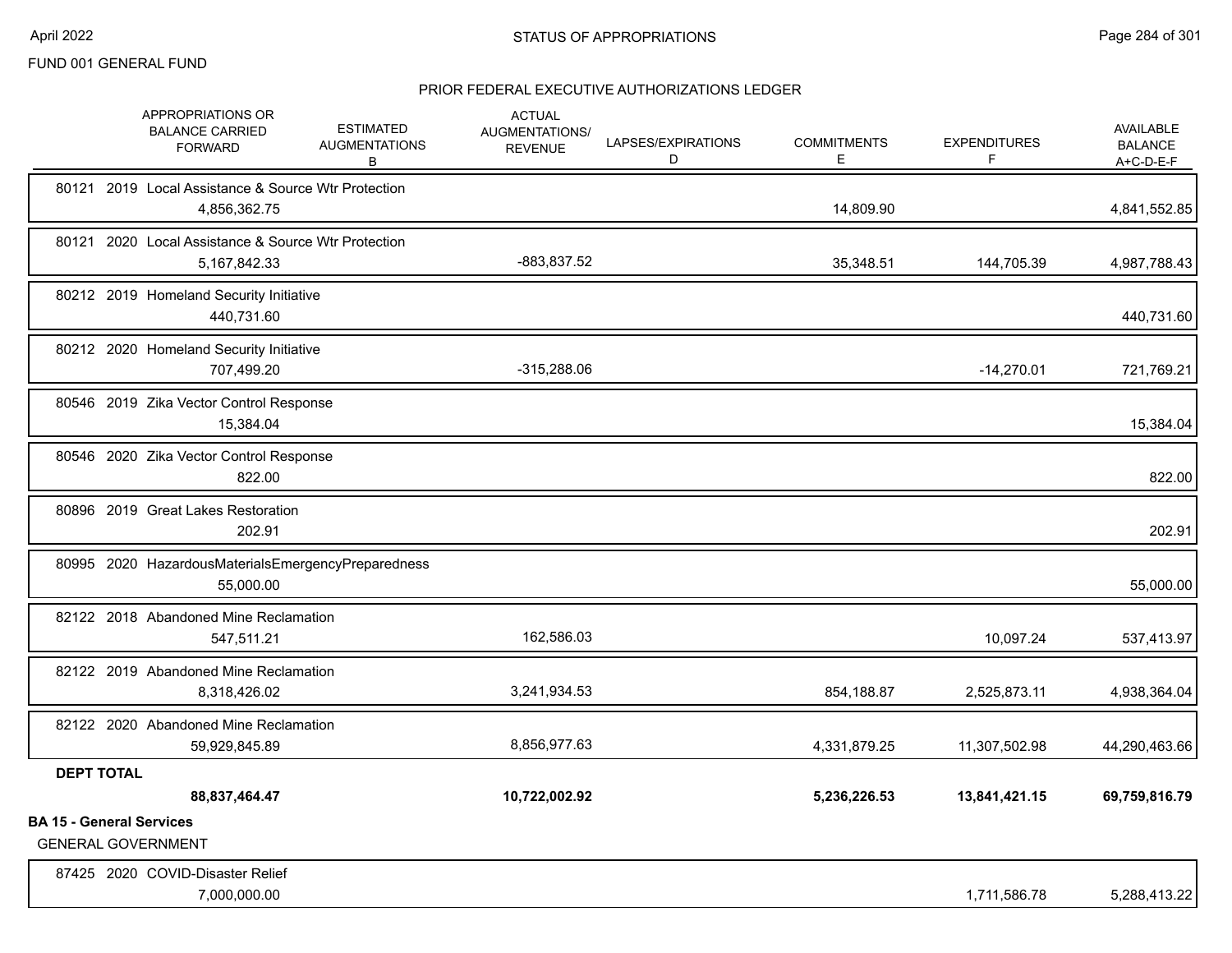|                   | APPROPRIATIONS OR<br><b>BALANCE CARRIED</b><br><b>FORWARD</b>    | <b>ESTIMATED</b><br><b>AUGMENTATIONS</b><br>B | <b>ACTUAL</b><br>AUGMENTATIONS/<br><b>REVENUE</b> | LAPSES/EXPIRATIONS<br>D | <b>COMMITMENTS</b><br>E | <b>EXPENDITURES</b><br>F | AVAILABLE<br><b>BALANCE</b><br>$A+C-D-E-F$ |
|-------------------|------------------------------------------------------------------|-----------------------------------------------|---------------------------------------------------|-------------------------|-------------------------|--------------------------|--------------------------------------------|
| <b>DEPT TOTAL</b> | 7,000,000.00                                                     |                                               |                                                   |                         |                         | 1,711,586.78             | 5,288,413.22                               |
| BA 67 - Health    | <b>GENERAL GOVERNMENT</b>                                        |                                               |                                                   |                         |                         |                          |                                            |
|                   | 80407 2019 Learning Management System (F)<br>36,500.00           |                                               |                                                   |                         |                         |                          | 36,500.00                                  |
|                   | 80407 2020 Learning Management System (F)<br>18,500.00           |                                               |                                                   |                         |                         |                          | 18,500.00                                  |
|                   | 80558 2019 State Opioid Response Programs<br>8,046,835.78        |                                               |                                                   |                         |                         |                          | 8,046,835.78                               |
|                   | 80558 2020 State Opioid Response Programs<br>15,574,076.51       |                                               | 1,327,051.00                                      |                         |                         | 829,409.27               | 14,744,667.24                              |
|                   | 80570 2019 Educate Older Adults Program<br>186,000.00            |                                               |                                                   |                         |                         |                          | 186,000.00                                 |
|                   | 80570 2020 Educate Older Adults Program<br>454,489.09            |                                               |                                                   |                         |                         |                          | 454,489.09                                 |
|                   | 80576 2019 VehicularSafetyAssessment&OutreachProgrm<br>39,256.34 |                                               |                                                   |                         |                         |                          | 39,256.34                                  |
|                   | 80576 2020 VehicularSafetyAssessment&OutreachProgrm<br>51,942.88 |                                               | 85,114.42                                         |                         |                         | 15,078.38                | 36,864.50                                  |
|                   | 80837 2019 SABG-DDAP Support Services<br>1,106.79                |                                               |                                                   |                         |                         |                          | 1,106.79                                   |
|                   | 80837 2020 SABG-DDAP Support Services<br>34,866.64               |                                               | 10,237.91                                         |                         |                         | 2,966.07                 | 31,900.57                                  |
|                   | 82155 2017 Public Hlth Emgcy Preparedness& Respnse<br>28,313.16  |                                               |                                                   |                         |                         |                          | 28,313.16                                  |
|                   | 82155 2018 Public Hlth Emgcy Preparedness& Respnse<br>119,541.00 |                                               | 419.85                                            |                         |                         |                          | 119,541.00                                 |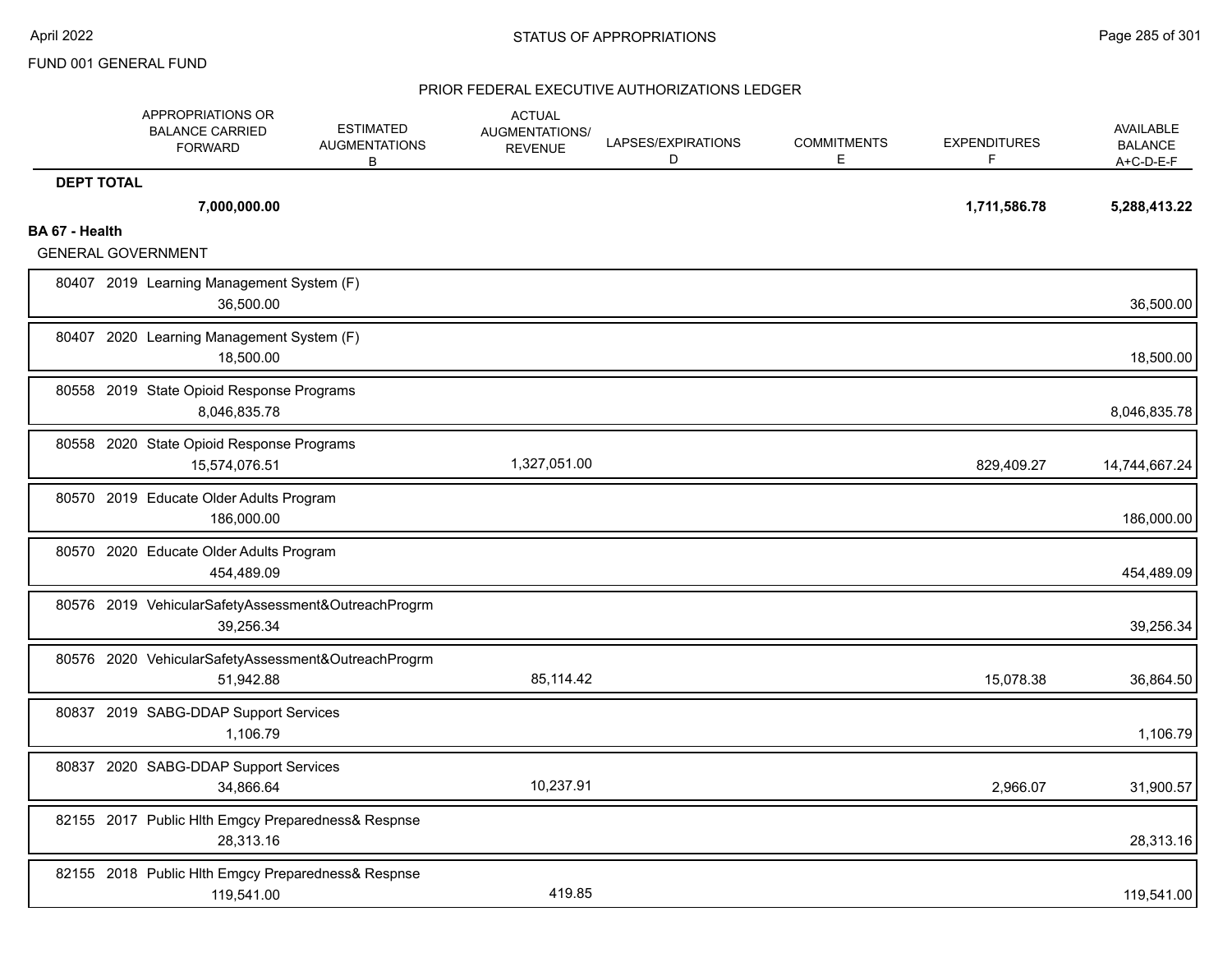|  | APPROPRIATIONS OR<br><b>BALANCE CARRIED</b><br><b>FORWARD</b>         | <b>ESTIMATED</b><br><b>AUGMENTATIONS</b><br>В | <b>ACTUAL</b><br><b>AUGMENTATIONS/</b><br><b>REVENUE</b> | LAPSES/EXPIRATIONS<br>D | <b>COMMITMENTS</b><br>E. | <b>EXPENDITURES</b><br>F | <b>AVAILABLE</b><br><b>BALANCE</b><br>A+C-D-E-F |
|--|-----------------------------------------------------------------------|-----------------------------------------------|----------------------------------------------------------|-------------------------|--------------------------|--------------------------|-------------------------------------------------|
|  | 82155 2019 Public Hlth Emgcy Preparedness& Respnse<br>340,039.11      |                                               | 97,673.35                                                |                         |                          | 267,167.95               | 72,871.16                                       |
|  | 82155 2020 Public Hlth Emgcy Preparedness& Respnse<br>37,528,961.00   |                                               | 12,419,054.57                                            |                         | 17,634.77                | 11,289,785.83            | 26,221,540.40                                   |
|  | 87422 2020 COVID-Health Equity<br>27.676.000.00                       |                                               | 1,541,427.81                                             |                         | 18,819,619.46            | 1,751,005.72             | 7,105,374.82                                    |
|  | 87538 2018 ARRA-Health Information ExchangeCapacity<br>277,645.62     |                                               |                                                          |                         |                          |                          | 277,645.62                                      |
|  | 87538 2019 ARRA-Health Information ExchangeCapacity<br>1,267,434.86   |                                               | -135,233.30                                              |                         |                          |                          | 1,267,434.86                                    |
|  | 87538 2020 ARRA-Health Information ExchangeCapacity<br>1,305,000.00   |                                               |                                                          |                         |                          |                          | 1,305,000.00                                    |
|  | 87604 2019 COVID-PublicHealthEmergPrepare/Response<br>6,628,911.12    |                                               | $-5,601,233.19$                                          |                         | 434,939.51               | 2,483,763.17             | 3,710,208.44                                    |
|  | 87604 2020 COVID-PublicHealthEmergPrepare/Response<br>74,240,938.15   |                                               | 1,713,332.33                                             |                         | 20,435,958.87            | 7,417,756.75             | 46,387,222.53                                   |
|  | 87645 2019 COVID-Public Assistance<br>2,502,860.48                    |                                               |                                                          |                         |                          |                          | 2,502,860.48                                    |
|  | 87645 2020 COVID-Public Assistance<br>3,636,489.26                    |                                               | $-21,713.75$                                             |                         |                          | 13,819.75                | 3,622,669.51                                    |
|  | 87664 2019 COVID-EpidemIgyLaboratrySurveilInceRespn<br>211,272,472.91 |                                               | 44,784,618.81                                            |                         | 132,486,262.96           | 49,032,741.29            | 29,753,468.66                                   |
|  | 87664 2020 COVID-EpidemIgyLaboratrySurveilInceRespn<br>996,479,934.89 |                                               | 54,703,188.03                                            |                         | 254,565,372.28           | 64,436,557.18            | 677,478,005.43                                  |
|  | 87676 2019 COVID-SexualViolencePreventionActivities<br>13,183.68      |                                               |                                                          |                         |                          |                          | 13,183.68                                       |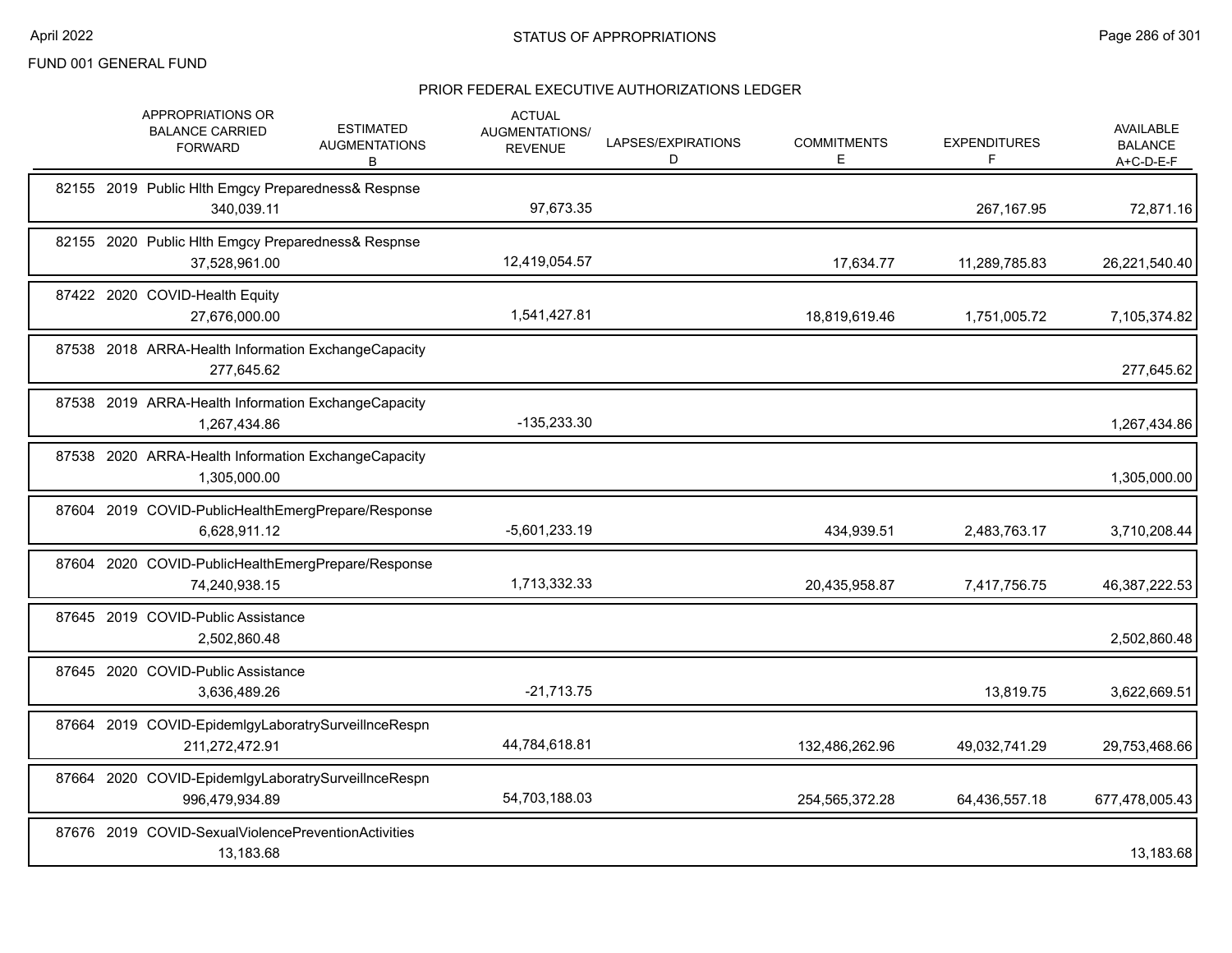|  | APPROPRIATIONS OR<br><b>BALANCE CARRIED</b><br><b>FORWARD</b>        | <b>ESTIMATED</b><br><b>AUGMENTATIONS</b><br>В | <b>ACTUAL</b><br>AUGMENTATIONS/<br><b>REVENUE</b> | LAPSES/EXPIRATIONS<br>D | <b>COMMITMENTS</b><br>E | <b>EXPENDITURES</b> | <b>AVAILABLE</b><br><b>BALANCE</b><br>$A+C-D-E-F$ |
|--|----------------------------------------------------------------------|-----------------------------------------------|---------------------------------------------------|-------------------------|-------------------------|---------------------|---------------------------------------------------|
|  | 87689 2019 COVID-Medicare-HIthSrvcAgncyCertificaton<br>10,304,000.00 |                                               |                                                   |                         |                         |                     | 10,304,000.00                                     |
|  | 87689 2020 COVID-Medicare-HIthSrvcAgncyCertificaton<br>1,690,167.00  |                                               |                                                   |                         |                         |                     | 1,690,167.00                                      |
|  | 87690 2019 COVID-Medicaid Certification<br>10,752,000.00             |                                               |                                                   |                         |                         |                     | 10,752,000.00                                     |
|  | 87690 2020 COVID-Medicaid Certification<br>809,332.15                |                                               |                                                   |                         |                         |                     | 809,332.15                                        |
|  | 87691 2019 COVID-Disease Control Immunization<br>766,679.38          |                                               | 710,109.90                                        |                         | 19,600.00               | 383,730.57          | 363,348.81                                        |
|  | 87691 2020 COVID-Disease Control Immunization<br>215,676,848.57      |                                               | 35,277,302.87                                     |                         | 81,617,354.60           | 46,513,706.78       | 87,545,787.19                                     |
|  | 87693 2020 COVID-Health Assessment<br>68,921.93                      |                                               |                                                   |                         |                         |                     | 68,921.93                                         |
|  | <b>GRANTS AND SUBSIDIES</b>                                          |                                               |                                                   |                         |                         |                     |                                                   |
|  | 87653 2019 COVID-Screening Newborns<br>57,475.00                     |                                               |                                                   |                         |                         |                     | 57,475.00                                         |
|  | 87653 2020 COVID-Screening Newborns<br>244,235.57                    |                                               | 20,284.13                                         |                         |                         | 20,284.13           | 223,951.44                                        |
|  | 87660 2019 COVID-RW HIV/AIDS Program Part B<br>704,748.00            |                                               | 428,240.00                                        |                         | 86,478.00               | 496,297.00          | 121,973.00                                        |
|  | 87661 2019 COVID-Women, Infants & Children (WIC)                     |                                               | 43.90                                             |                         |                         |                     |                                                   |
|  | 87661 2020 COVID-Women, Infants & Children (WIC)<br>14,861,255.43    |                                               | 3,302,950.52                                      |                         |                         | 4,557,462.88        | 10,303,792.55                                     |
|  | 87663 2019 COVID-Housing for Persons with AIDS<br>4,531.69           |                                               | 70,698.94                                         |                         |                         | 3,028.69            | 1,503.00                                          |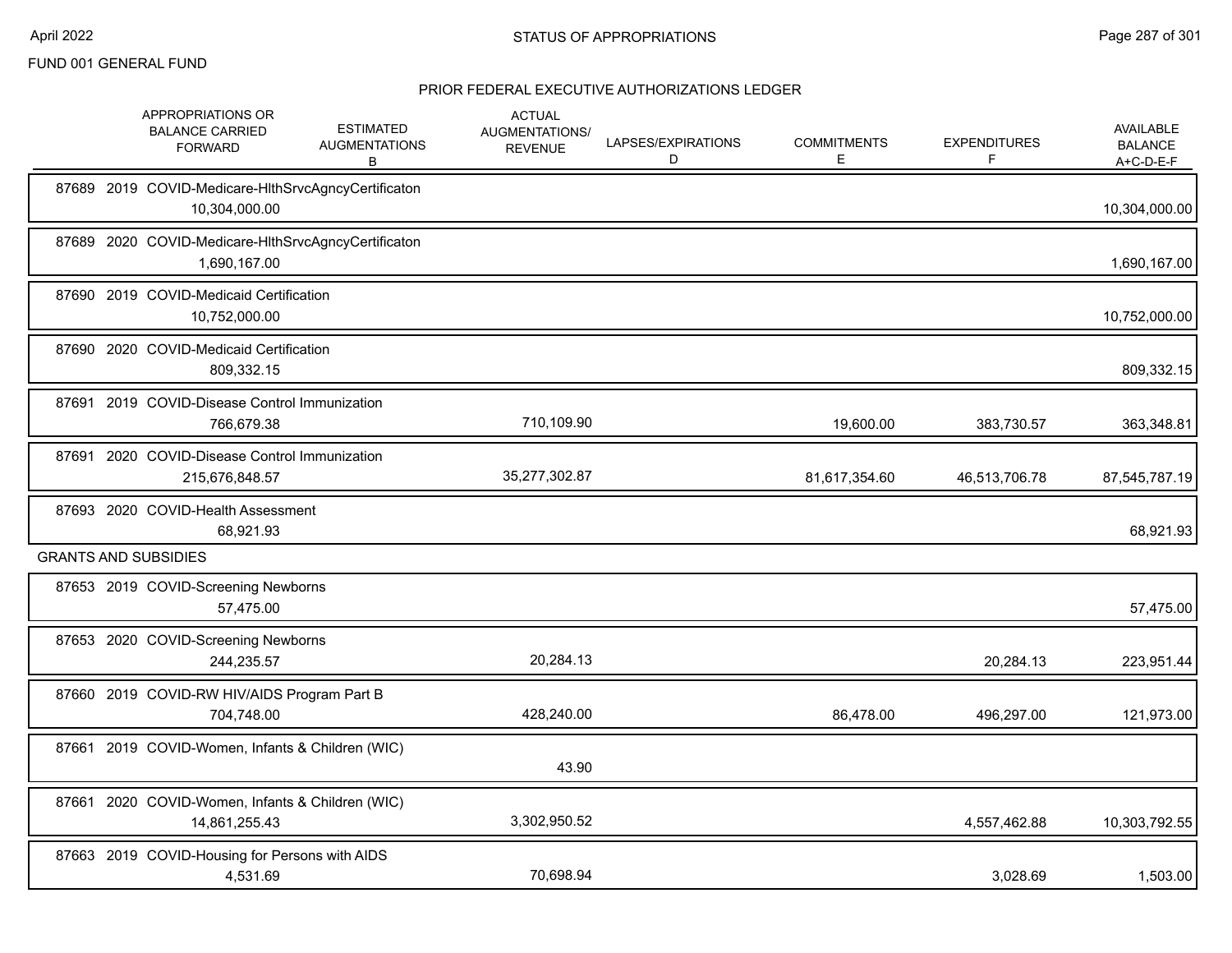#### PRIOR FEDERAL EXECUTIVE AUTHORIZATIONS LEDGER

|                          | APPROPRIATIONS OR<br><b>BALANCE CARRIED</b><br><b>FORWARD</b> | <b>ESTIMATED</b><br><b>AUGMENTATIONS</b><br>B | <b>ACTUAL</b><br><b>AUGMENTATIONS/</b><br><b>REVENUE</b> | LAPSES/EXPIRATIONS<br>D | <b>COMMITMENTS</b><br>E | <b>EXPENDITURES</b><br>F | <b>AVAILABLE</b><br><b>BALANCE</b><br>$A+C-D-E-F$ |
|--------------------------|---------------------------------------------------------------|-----------------------------------------------|----------------------------------------------------------|-------------------------|-------------------------|--------------------------|---------------------------------------------------|
| <b>DEPT TOTAL</b>        |                                                               |                                               |                                                          |                         |                         |                          |                                                   |
|                          | 1,643,701,493.99                                              |                                               | 150,733,568.10                                           |                         | 508,483,220.45          | 189,514,561.41           | 945,703,712.13                                    |
|                          | <b>BA 30 - Historical &amp; Museum Commission</b>             |                                               |                                                          |                         |                         |                          |                                                   |
|                          | <b>GENERAL GOVERNMENT</b>                                     |                                               |                                                          |                         |                         |                          |                                                   |
|                          | 82853 2019 Hurricane Sandy Disaster Relief                    |                                               | 2,695.87                                                 |                         |                         |                          |                                                   |
|                          | 82853 2020 Hurricane Sandy Disaster Relief                    |                                               |                                                          |                         |                         |                          |                                                   |
|                          | 171,234.39                                                    |                                               | $-2,695.87$                                              |                         |                         |                          | 171,234.39                                        |
|                          | 87696 2020 COVID-PA History To-GO                             |                                               |                                                          |                         |                         |                          |                                                   |
|                          | 164,526.28                                                    |                                               | 218,321.44                                               |                         | 1,400.00                | 162,626.28               | 500.00                                            |
| <b>DEPT TOTAL</b>        |                                                               |                                               |                                                          |                         |                         |                          |                                                   |
|                          | 335,760.67                                                    |                                               | 218,321.44                                               |                         | 1,400.00                | 162,626.28               | 171,734.39                                        |
| BA 12 - Labor & Industry | <b>GENERAL GOVERNMENT</b>                                     |                                               |                                                          |                         |                         |                          |                                                   |
|                          | 87405 2020 COVID-CommnwlthCivilianCoronavirusCorps            |                                               |                                                          |                         |                         |                          |                                                   |
|                          | 582,517.50                                                    |                                               | 304,808.56                                               |                         | 244,627.56              | 337,889.94               |                                                   |
|                          | <b>GRANTS AND SUBSIDIES</b>                                   |                                               |                                                          |                         |                         |                          |                                                   |
|                          | 80388 2019 Comprehensive Workforce Development                |                                               |                                                          |                         |                         |                          |                                                   |
|                          | 392,954.37                                                    |                                               | 2,744.17                                                 |                         |                         |                          | 392,954.37                                        |
|                          | 80388 2020 Comprehensive Workforce Development                |                                               |                                                          |                         |                         |                          |                                                   |
|                          | 423,714.12                                                    |                                               | 201,410.38                                               |                         |                         | 201,410.38               | 222,303.74                                        |
|                          | 87668 2019 COVID-WIOA-National Dislocated Worker              |                                               |                                                          |                         |                         |                          |                                                   |
|                          | 5,254,714.19                                                  |                                               | 161,143.32                                               |                         | 273,970.38              | 162,509.32               | 4,818,234.49                                      |
|                          | 87668 2020 COVID-WIOA-National Dislocated Worker              |                                               |                                                          |                         |                         |                          |                                                   |
|                          | 1,140,449.80                                                  |                                               | 638,177.87                                               |                         | 321,949.98              | 667,571.12               | 150,928.70                                        |
| <b>DEPT TOTAL</b>        |                                                               |                                               |                                                          |                         |                         |                          |                                                   |
|                          | 7,794,349.98                                                  |                                               | 1,308,284.30                                             |                         | 840,547.92              | 1,369,380.76             | 5,584,421.30                                      |
|                          | <b>BA 13 - Military &amp; Veterans Affairs</b>                |                                               |                                                          |                         |                         |                          |                                                   |

GENERAL GOVERNMENT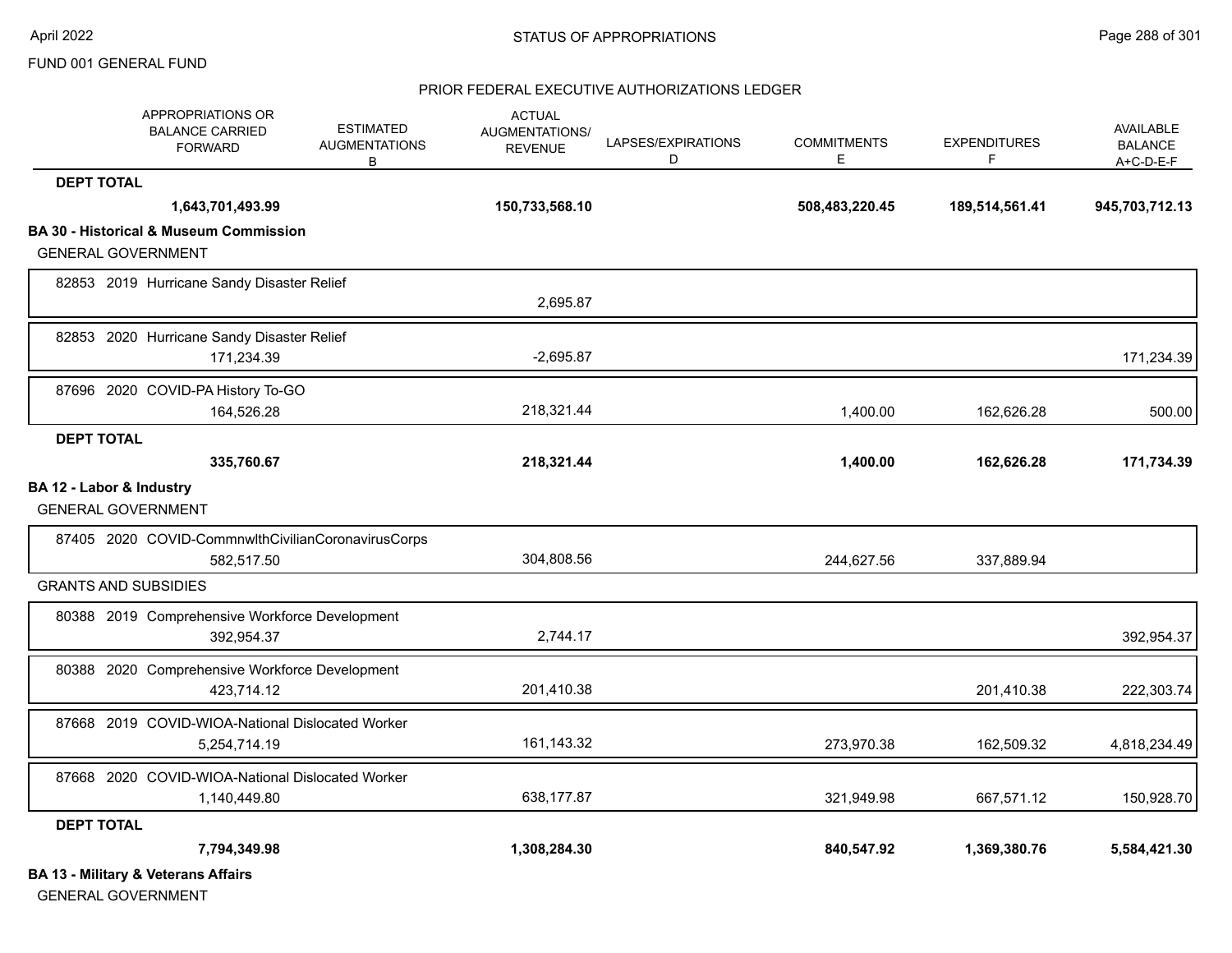|                      | APPROPRIATIONS OR<br><b>BALANCE CARRIED</b><br><b>FORWARD</b>     | <b>ESTIMATED</b><br><b>AUGMENTATIONS</b><br>B | <b>ACTUAL</b><br><b>AUGMENTATIONS/</b><br><b>REVENUE</b> | LAPSES/EXPIRATIONS<br>D | <b>COMMITMENTS</b><br>Е | <b>EXPENDITURES</b><br>F | AVAILABLE<br><b>BALANCE</b><br>$A+C-D-E-F$ |
|----------------------|-------------------------------------------------------------------|-----------------------------------------------|----------------------------------------------------------|-------------------------|-------------------------|--------------------------|--------------------------------------------|
|                      | 80565 2020 Spotted Lanternfly<br>85,824.17                        |                                               |                                                          |                         |                         |                          | 85,824.17                                  |
|                      | 80573 2019 PA State Opioid Response (SOR)<br>107,893.30           |                                               | 262,968.97                                               |                         |                         |                          | 107,893.30                                 |
|                      | 80573 2020 PA State Opioid Response (SOR)<br>795.50               |                                               | 877.00                                                   |                         |                         | $-49,123.00$             | 49,918.50                                  |
|                      | 87649 2019 COVID-Operations & Maintenance                         |                                               | 2,607.60                                                 |                         |                         |                          |                                            |
|                      | 87649 2020 COVID-Operations & Maintenance<br>3,191.01             |                                               | 1,330,693.00                                             |                         |                         |                          | 3,191.01                                   |
| <b>INSTITUTIONAL</b> |                                                                   |                                               |                                                          |                         |                         |                          |                                            |
|                      | 87411 2020 COVID-COVID Testing<br>11,336,560.77                   |                                               | 9,636,463.86                                             |                         | 2,918,544.75            | 8,363,155.39             | 54,860.63                                  |
|                      | 87600 2019 COVID-Veterans'HomesEnhancdVetsReimbrsmt<br>40,764.34  |                                               |                                                          |                         |                         |                          | 40,764.34                                  |
|                      | 87600 2020 COVID-Veterans'HomesEnhancdVetsReimbrsmt<br>533,901.18 |                                               |                                                          |                         |                         |                          | 533,901.18                                 |
|                      | 87683 2019 COVID-Facilities Maintenance Cares Act<br>210,918.24   |                                               |                                                          |                         |                         |                          | 210,918.24                                 |
|                      | 87683 2020 COVID-Facilities Maintenance Cares Act<br>29,686.27    |                                               |                                                          |                         |                         |                          | 29,686.27                                  |
|                      | 87697 2019 COVID-DirectReliefProvidersVeteran'sHome<br>129.89     |                                               |                                                          |                         |                         |                          | 129.89                                     |
|                      | 87697 2020 COVID-DirectReliefProvidersVeteran'sHome<br>873.42     |                                               |                                                          |                         |                         |                          | 873.42                                     |
| <b>DEPT TOTAL</b>    |                                                                   |                                               |                                                          |                         |                         |                          |                                            |
|                      | 12,350,538.09                                                     |                                               | 11,233,610.43                                            |                         | 2,918,544.75            | 8,314,032.39             | 1,117,960.95                               |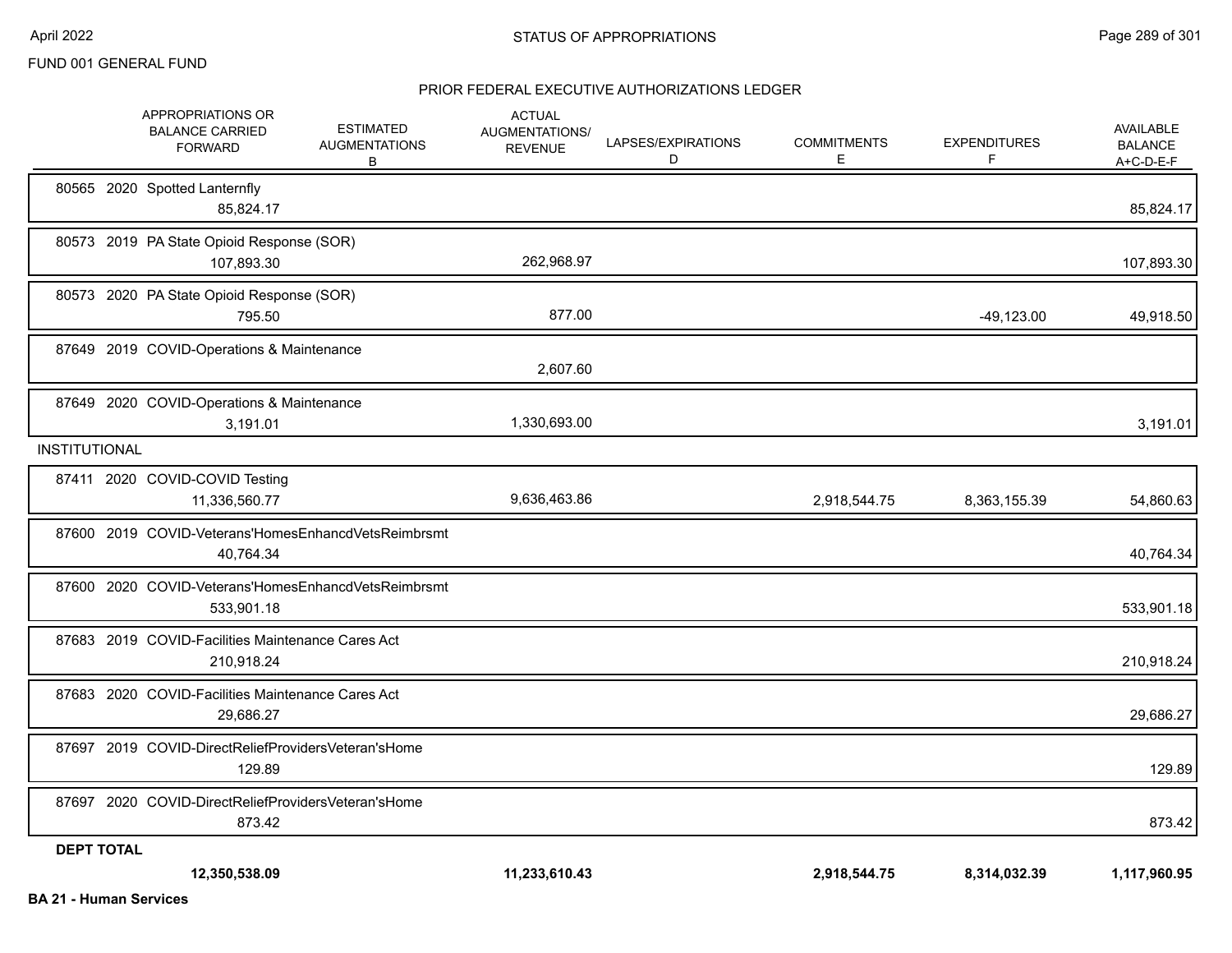|       | APPROPRIATIONS OR<br><b>BALANCE CARRIED</b><br><b>FORWARD</b>     | <b>ESTIMATED</b><br><b>AUGMENTATIONS</b><br>B | <b>ACTUAL</b><br><b>AUGMENTATIONS/</b><br><b>REVENUE</b> | LAPSES/EXPIRATIONS<br>D | <b>COMMITMENTS</b><br>E | <b>EXPENDITURES</b><br>F | <b>AVAILABLE</b><br><b>BALANCE</b><br>A+C-D-E-F |
|-------|-------------------------------------------------------------------|-----------------------------------------------|----------------------------------------------------------|-------------------------|-------------------------|--------------------------|-------------------------------------------------|
|       | <b>GENERAL GOVERNMENT</b>                                         |                                               |                                                          |                         |                         |                          |                                                 |
|       | 80577 2019 Preschool Development Grant (F)<br>5,132,906.91        |                                               |                                                          |                         |                         |                          | 5,132,906.91                                    |
|       | 80897 2019 Homeland Security<br>75,000.00                         |                                               |                                                          |                         |                         |                          | 75,000.00                                       |
|       | 80897 2020 Homeland Security<br>75,000.00                         |                                               |                                                          |                         |                         |                          | 75,000.00                                       |
|       | 87414 2020 COVID-EarlyHeadStartExpnsnChildCarePrtsp<br>782,951.87 |                                               | 742,745.00                                               |                         |                         | 742,745.00               | 40,206.87                                       |
|       | 87415 2020 COVID-SNAP P-EBT Administration<br>6,739,653.86        |                                               | 6,786,987.31                                             |                         |                         | 6,733,893.06             | 5,760.80                                        |
|       | 87416 2020 COVID-SNAP-State Admin Expense Grants<br>48,173,000.00 |                                               | 13,050,361.52                                            |                         | 7,504,750.37            | 13,956,135.46            | 26,712,114.17                                   |
|       | 87432 2020 COVID-DvlopmntIDisabilities-BasicSupport<br>149,000.00 |                                               | 100,470.00                                               |                         |                         | 100,470.00               | 48,530.00                                       |
|       | 87606 2019 COVID-LIHEABG-Administration<br>760,950.97             |                                               | 760,950.97                                               |                         |                         | 760,950.97               |                                                 |
|       | 87606 2020 COVID-LIHEABG-Administration<br>29,768,000.00          |                                               |                                                          |                         |                         |                          | 29,768,000.00                                   |
| 87607 | 2019 COVID-Children's Health Insurance Admin<br>49,093.56         |                                               |                                                          |                         |                         |                          | 49,093.56                                       |
|       | 87607 2020 COVID-Children's Health Insurance Admin<br>155,258.34  |                                               | 45,461.03                                                |                         |                         | 33,298.86                | 121,959.48                                      |
|       | 87665 2019 COVID-CHIP-Information Systems<br>84,132.81            |                                               |                                                          |                         |                         |                          | 84,132.81                                       |
|       | 87665 2020 COVID-CHIP-Information Systems<br>58,126.61            |                                               | 57,739.20                                                |                         |                         | 57,739.20                | 387.41                                          |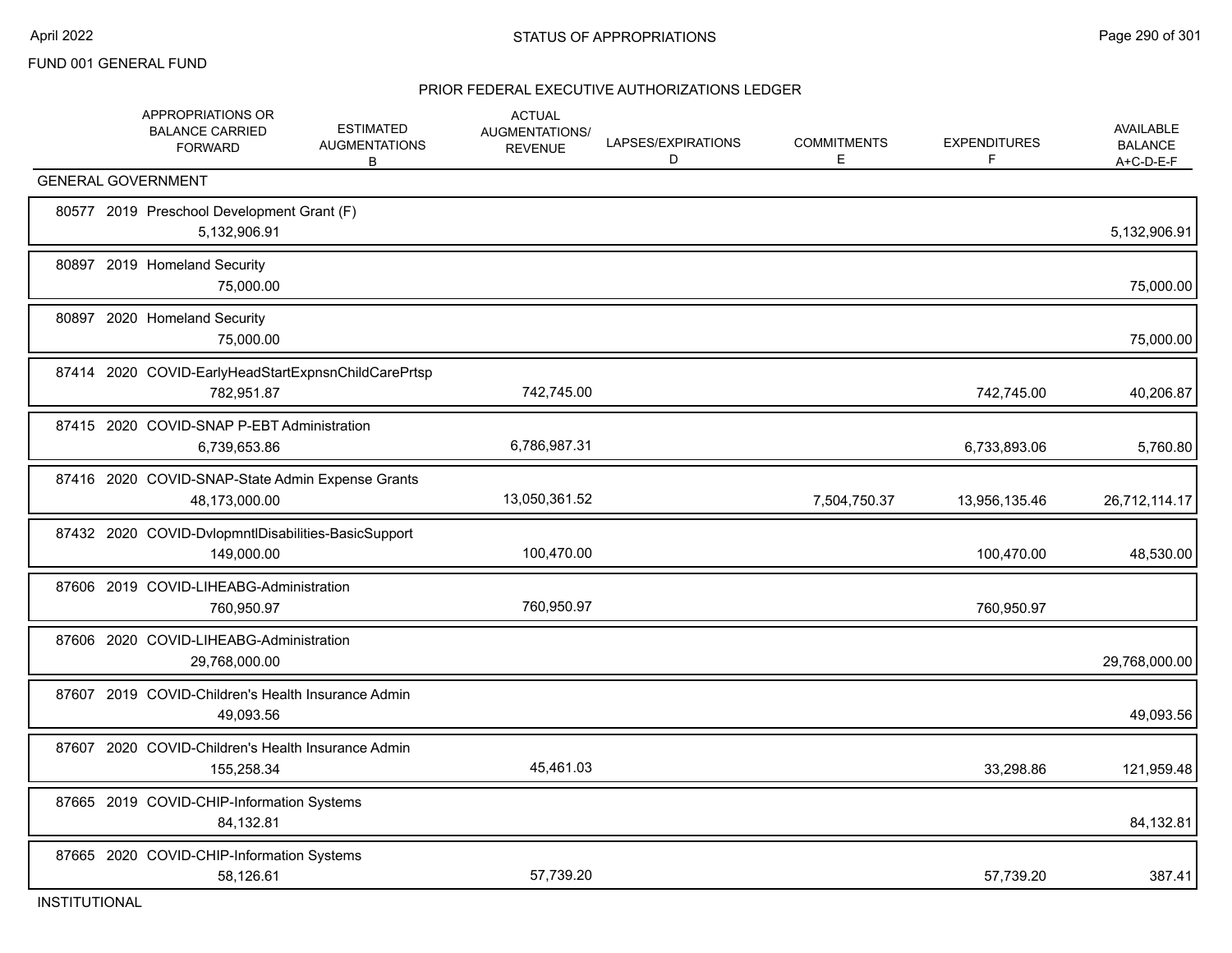|  | APPROPRIATIONS OR<br><b>BALANCE CARRIED</b><br><b>FORWARD</b>        | <b>ESTIMATED</b><br><b>AUGMENTATIONS</b><br>В | <b>ACTUAL</b><br>AUGMENTATIONS/<br><b>REVENUE</b> | LAPSES/EXPIRATIONS<br>D | <b>COMMITMENTS</b><br>E. | <b>EXPENDITURES</b><br>F | <b>AVAILABLE</b><br><b>BALANCE</b><br>$A+C-D-E-F$ |
|--|----------------------------------------------------------------------|-----------------------------------------------|---------------------------------------------------|-------------------------|--------------------------|--------------------------|---------------------------------------------------|
|  | 80343 2019 Bioterrorism Hospital Preparedness<br>5,000.00            |                                               |                                                   |                         |                          |                          | 5,000.00                                          |
|  | 80343 2020 Bioterrorism Hospital Preparedness<br>75,454.00           |                                               | 20,454.00                                         |                         |                          | 20,454.00                | 55,000.00                                         |
|  | 87410 2020 COVID-Mental Health Services Block Grant<br>73,963,000.00 |                                               | 21,762,011.00                                     |                         |                          | 21,762,011.00            | 52,200,989.00                                     |
|  | 87608 2019 COVID-Medical Assistance-Mental Health<br>404,608.72      |                                               |                                                   |                         |                          |                          | 404,608.72                                        |
|  | 87608 2020 COVID-Medical Assistance-Mental Health<br>10,775.53       |                                               | 1,185,518.34                                      |                         |                          | 2,433.79                 | 8,341.74                                          |
|  | 87609 2020 COVID-Medical Assistance-StateCenters                     |                                               | 4,294,425.94                                      |                         |                          |                          |                                                   |
|  | 87677 2019 COVID-Crisis Counseling<br>485,781.93                     |                                               |                                                   |                         |                          |                          | 485,781.93                                        |
|  | 87677 2020 COVID-Crisis Counseling<br>5,363,879.89                   |                                               | 766,314.97                                        |                         | 4,085,183.63             | 857,041.36               | 421,654.90                                        |
|  | 87698 2019 COVID-DirectReliefProviders/StateCenters<br>26,838.90     |                                               |                                                   |                         |                          | 26,038.20                | 800.70                                            |
|  | 87698 2020 COVID-DirectReliefProviders/StateCenters<br>75,041.93     |                                               |                                                   |                         | 106.00                   | 45,218.94                | 29,716.99                                         |
|  | 87699 2019 COVID-DirectReliefProvdrs/StateHospitals<br>1,626.66      |                                               |                                                   |                         |                          |                          | 1,626.66                                          |
|  | 87699 2020 COVID-DirectReliefProvdrs/StateHospitals<br>112,354.11    |                                               |                                                   |                         | 8,800.00                 | 102,688.25               | 865.86                                            |
|  | <b>GRANTS AND SUBSIDIES</b>                                          |                                               |                                                   |                         |                          |                          |                                                   |
|  | 80571 2019 State Opioid Response<br>1,522,581.90                     |                                               | 1,927,510.04                                      |                         |                          |                          | 1,522,581.90                                      |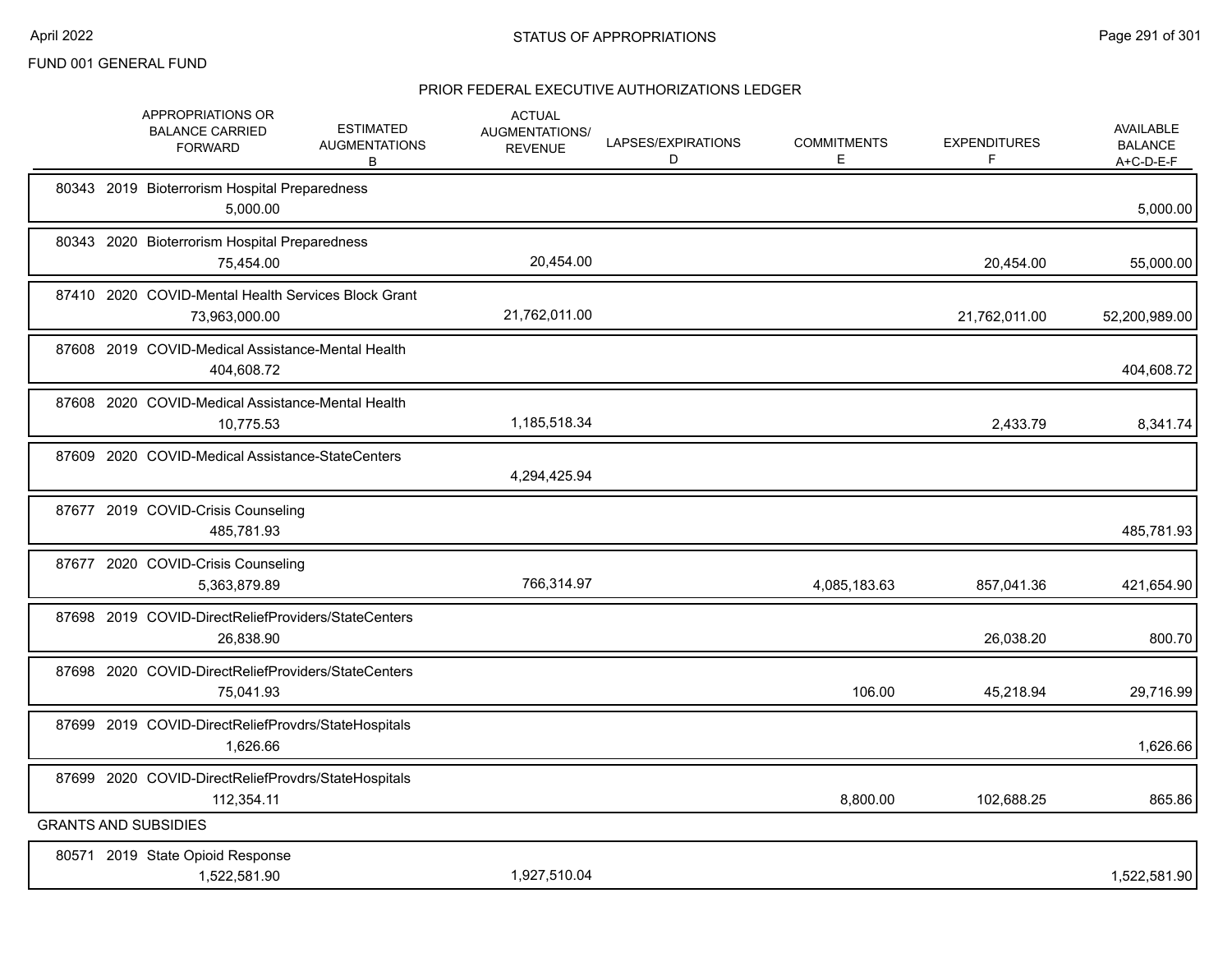|       | APPROPRIATIONS OR<br><b>BALANCE CARRIED</b><br><b>FORWARD</b>        | <b>ESTIMATED</b><br><b>AUGMENTATIONS</b><br>В | <b>ACTUAL</b><br>AUGMENTATIONS/<br><b>REVENUE</b> | LAPSES/EXPIRATIONS<br>D | <b>COMMITMENTS</b><br>Е | <b>EXPENDITURES</b><br>F | AVAILABLE<br><b>BALANCE</b><br>A+C-D-E-F |
|-------|----------------------------------------------------------------------|-----------------------------------------------|---------------------------------------------------|-------------------------|-------------------------|--------------------------|------------------------------------------|
|       | 80571 2020 State Opioid Response<br>1,722,749.96                     |                                               | 1,528,747.24                                      |                         |                         | 209,348.95               | 1,513,401.01                             |
|       | 80866 2019 PHHSBG Domestic Violence<br>100,000.00                    |                                               |                                                   |                         |                         |                          | 100,000.00                               |
|       | 80866 2020 PHHSBG Domestic Violence<br>67,898.27                     |                                               | 62,574.27                                         |                         |                         | 62,574.27                | 5,324.00                                 |
|       | 87408 2020 COVID-Chafee Foster Care Prgm & ETV (EA)<br>12,510,686.00 |                                               | 6,000,031.37                                      |                         |                         | 6,528,531.06             | 5,982,154.94                             |
|       | 87409 2020 COVID-Promoting Safe & Stable Families<br>2,739,000.00    |                                               | 793,804.50                                        |                         | 263,700.00              | 793,804.50               | 1,681,495.50                             |
|       | 87417 2020 COVID-PandemicEmergencyAssistncFd<br>26,445,000.00        |                                               | 10,927,935.91                                     |                         |                         | 15,000,000.00            | 11,445,000.00                            |
|       | 87418 2020 COVID-Child Abuse State Grants<br>3,574,000.00            |                                               |                                                   |                         | 123,461.00              |                          | 3,450,539.00                             |
|       | 87419 2020 COVID-Community-BasedChild busePreventin<br>8,788,000.00  |                                               |                                                   |                         |                         |                          | 8,788,000.00                             |
|       | 87420 2020 COVID-IDEA-Infants & Toddlers<br>7,180,000.00             |                                               |                                                   |                         |                         |                          | 7,180,000.00                             |
| 87421 | 2020 COVID-MCH-Early Childhood Home Visiting<br>1,369,000.00         |                                               | 648,296.22                                        |                         | 720,489.78              | 648,296.22               | 214.00                                   |
|       | 87491 2020 COVID Rental & Utility Assistance<br>5,272,608.60         |                                               |                                                   |                         | 3,883,087.28            | 1,389,521.32             |                                          |
|       | 87610 2019 COVID-LIHEABG-Low-Income Family/Individ<br>8,486,025.27   |                                               | 3,916,432.48                                      |                         |                         | 3,245,624.27             | 5,240,401.00                             |
|       | 87610 2020 COVID-LIHEABG-Low-Income Family/Individ<br>267,905,000.00 |                                               | 218,001,149.45                                    |                         |                         | 218,001,149.45           | 49,903,850.55                            |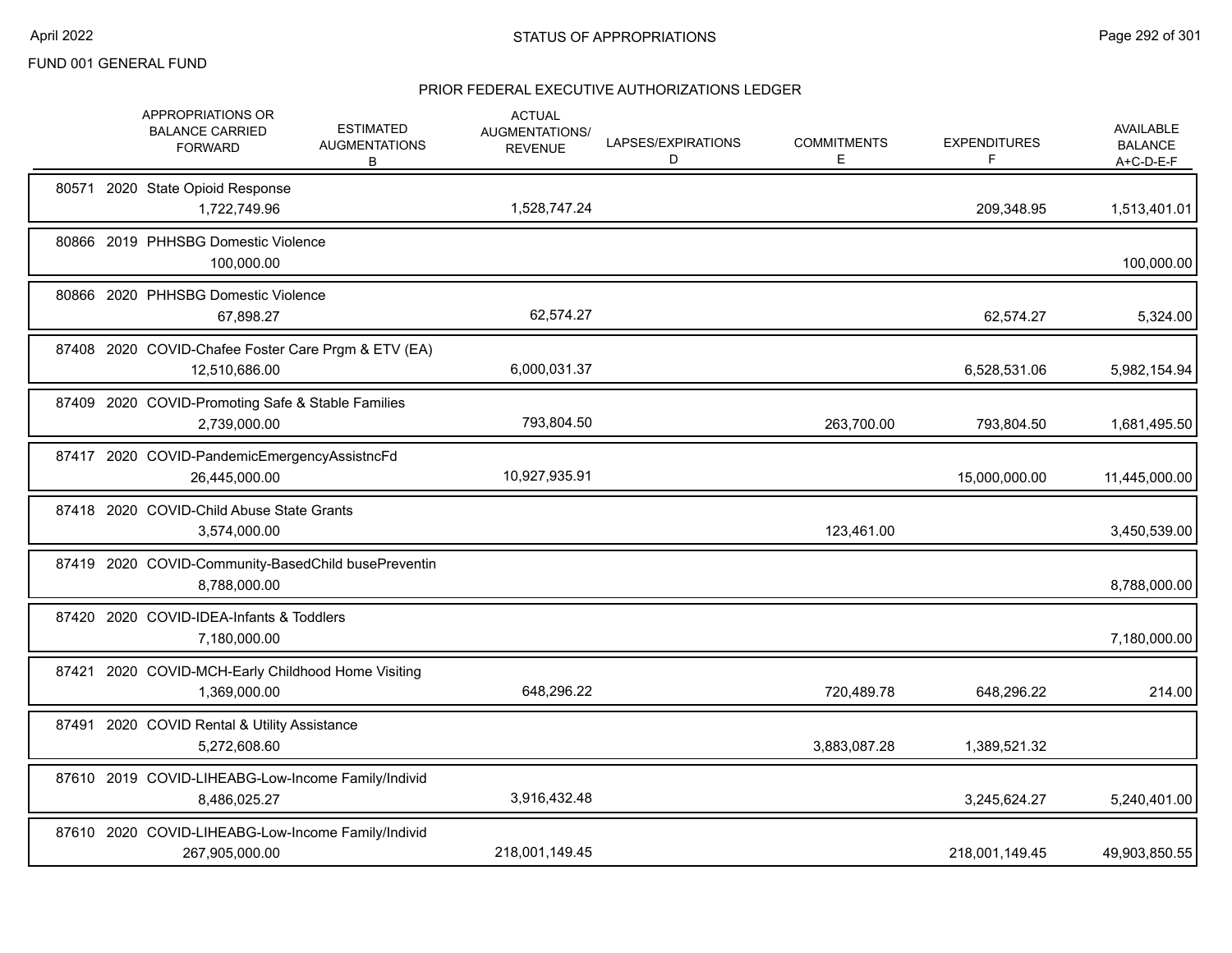| APPROPRIATIONS OR<br><b>BALANCE CARRIED</b><br><b>FORWARD</b>      | <b>ESTIMATED</b><br><b>AUGMENTATIONS</b><br>В | <b>ACTUAL</b><br>AUGMENTATIONS/<br><b>REVENUE</b> | LAPSES/EXPIRATIONS<br>D | <b>COMMITMENTS</b><br>E. | <b>EXPENDITURES</b><br>F | <b>AVAILABLE</b><br><b>BALANCE</b><br>A+C-D-E-F |
|--------------------------------------------------------------------|-----------------------------------------------|---------------------------------------------------|-------------------------|--------------------------|--------------------------|-------------------------------------------------|
| 87611 2019 COVID-Medical Assistance-Capitation<br>5,725,024.79     |                                               |                                                   |                         |                          |                          | 5,725,024.79                                    |
| 87611 2020 COVID-Medical Assistance-Capitation                     |                                               | 134,969,342.46                                    |                         |                          | $-5,478,901.49$          | 5,478,901.49                                    |
| 87612 2019 COVID-Medical Assistance-FeeForService<br>29,122,053.64 |                                               | $-148.50$                                         |                         |                          | $-148.50$                | 29,122,202.14                                   |
| 87612 2020 COVID-Medical Assistance-FeeForService                  |                                               | 33,191,581.92                                     |                         |                          | $-203,219.43$            | 203,219.43                                      |
| 87613 2020 COVID-MA-Workers with Disabilities<br>13,929,795.13     |                                               | 4,057,640.79                                      |                         |                          | 5,911,845.66             | 8,017,949.47                                    |
| 87614 2019 COVID-MA-Physician Practice Plans<br>2,114,549.74       |                                               |                                                   |                         |                          |                          | 2,114,549.74                                    |
| 87614 2020 COVID-MA-Physician Practice Plans<br>308,611.68         |                                               | 259,414.23                                        |                         |                          | 194,560.67               | 114,051.01                                      |
| 87615 2019 COVID-MA-Hospital-Based Burn Centers<br>68,886.91       |                                               |                                                   |                         |                          |                          | 68,886.91                                       |
| 87615 2020 COVID-MA-Hospital-Based Burn Centers<br>489.54          |                                               | 575,510.46                                        |                         |                          |                          | 489.54                                          |
| 87616 2019 COVID-MA-Critical Access Hospitals<br>222,602.98        |                                               |                                                   |                         |                          |                          | 222,602.98                                      |
| 87616 2020 COVID-MA-Critical Access Hospitals<br>167,099.36        |                                               | 31,620.65                                         |                         |                          | 31,620.66                | 135,478.70                                      |
| 87617 2019 COVID-MA-Obstetric & Neonatal Services<br>169,636.14    |                                               |                                                   |                         |                          |                          | 169,636.14                                      |
| 87617 2020 COVID-MA-Obstetric & Neonatal Services<br>96,074.36     |                                               |                                                   |                         |                          |                          | 96,074.36                                       |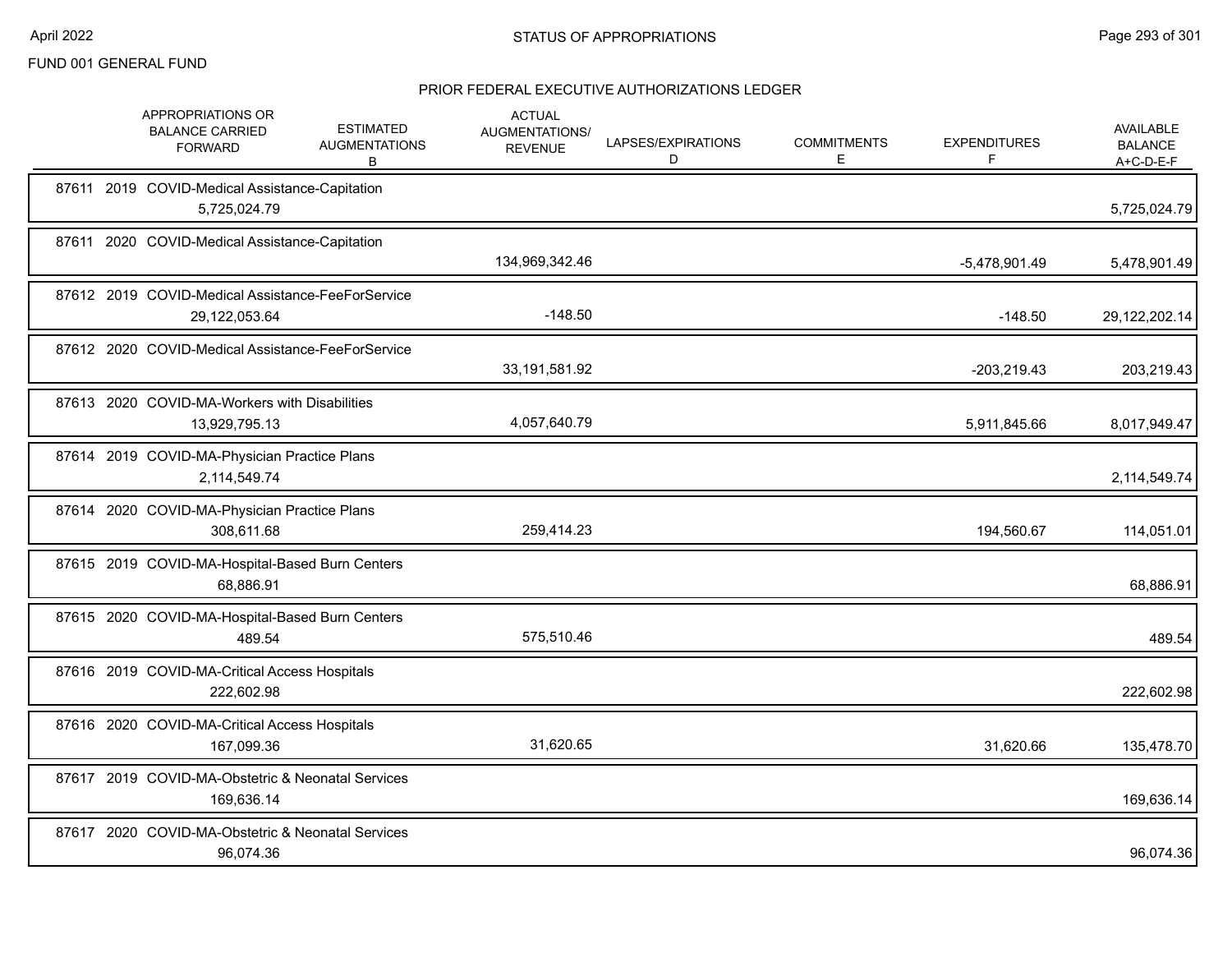|       | APPROPRIATIONS OR<br><b>BALANCE CARRIED</b><br><b>FORWARD</b>        | <b>ESTIMATED</b><br><b>AUGMENTATIONS</b><br>В | <b>ACTUAL</b><br>AUGMENTATIONS/<br><b>REVENUE</b> | LAPSES/EXPIRATIONS<br>D | <b>COMMITMENTS</b><br>E | <b>EXPENDITURES</b> | <b>AVAILABLE</b><br><b>BALANCE</b><br>A+C-D-E-F |
|-------|----------------------------------------------------------------------|-----------------------------------------------|---------------------------------------------------|-------------------------|-------------------------|---------------------|-------------------------------------------------|
|       | 87618 2019 COVID-Medical Assistance-Trauma Center<br>135,079.58      |                                               |                                                   |                         |                         |                     | 135,079.58                                      |
|       | 87618 2020 COVID-Medical Assistance-Trauma Center<br>255.23          |                                               | 1,122,744.77                                      |                         |                         |                     | 255.23                                          |
|       | 87619 2019 COVID-MA-Academic Medical Centers<br>384,346.60           |                                               |                                                   |                         |                         |                     | 384,346.60                                      |
|       | 87619 2020 COVID-MA-Academic Medical Centers<br>698.75               |                                               | 3,071,594.14                                      |                         |                         |                     | 698.75                                          |
|       | 87620 2019 COVID-Medical Assistance-Transportation<br>1,138,440.96   |                                               |                                                   |                         |                         |                     | 1,138,440.96                                    |
|       | 87620 2020 COVID-Medical Assistance-Transportation<br>272,897.28     |                                               | 423,122.48                                        |                         |                         |                     | 272,897.28                                      |
|       | 87621 2019 COVID-Children's Health Insurance Prgrm<br>386,662.13     |                                               |                                                   |                         |                         |                     | 386,662.13                                      |
| 87621 | 2020 COVID-Children's Health Insurance Prgrm<br>3,456,873.69         |                                               | 2,779,007.53                                      |                         |                         | 2,779,007.53        | 677,866.16                                      |
|       | 87622 2019 COVID-Medical Assistance-Long-TermLiving<br>45,069,713.96 |                                               |                                                   |                         |                         |                     | 45,069,713.96                                   |
|       | 87622 2020 COVID-Medical Assistance-Long-TermLiving                  |                                               | 6,647,691.90                                      |                         |                         | $-3,492.27$         | 3,492.27                                        |
|       | 87623 2019 COVID-MA-Community HealthChoices<br>2,951,158.46          |                                               |                                                   |                         |                         |                     | 2,951,158.46                                    |
|       | 87623 2020 COVID-MA-Community HealthChoices                          |                                               | 13,251,702.18                                     |                         |                         | -281,781.03         | 281,781.03                                      |
|       | 87624 2019 COVID-MA-Home&Community-Based Services<br>5,810,655.68    |                                               |                                                   |                         |                         |                     | 5,810,655.68                                    |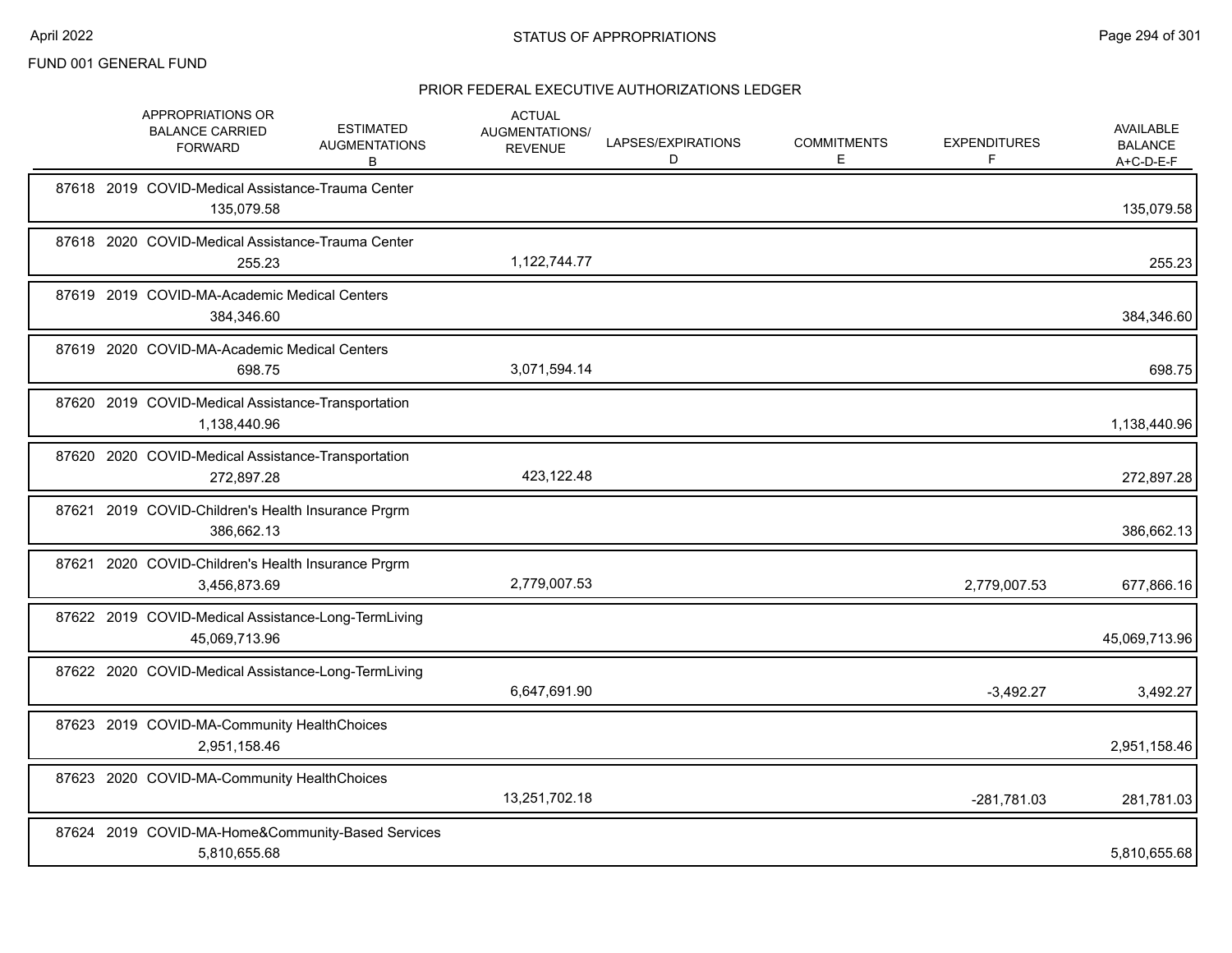|       | APPROPRIATIONS OR<br><b>BALANCE CARRIED</b><br><b>FORWARD</b>    | <b>ESTIMATED</b><br><b>AUGMENTATIONS</b><br>В | <b>ACTUAL</b><br>AUGMENTATIONS/<br><b>REVENUE</b> | LAPSES/EXPIRATIONS<br>D | <b>COMMITMENTS</b><br>E. | <b>EXPENDITURES</b><br>F | AVAILABLE<br><b>BALANCE</b><br>A+C-D-E-F |
|-------|------------------------------------------------------------------|-----------------------------------------------|---------------------------------------------------|-------------------------|--------------------------|--------------------------|------------------------------------------|
|       | 87625 2020 COVID-MA-Long-Term Care Managed Care<br>134,174.60    |                                               | $-14,561.93$                                      |                         |                          |                          | 134,174.60                               |
|       | 87626 2019 COVID-MA-Services to Persons w/Disab<br>3,516,018.33  |                                               |                                                   |                         |                          |                          | 3,516,018.33                             |
|       | 87627 2019 COVID-Medical Assistance-Attendant Care<br>637,133.29 |                                               |                                                   |                         |                          |                          | 637,133.29                               |
|       | 87628 2019 COVID-MA-Community ID Services<br>51,977.86           |                                               | $-38.11$                                          |                         |                          | $-38.11$                 | 52,015.97                                |
|       | 87628 2020 COVID-MA-Community ID Services<br>562,460.00          |                                               | 472,233.22                                        |                         |                          | 137,482.99               | 424,977.01                               |
|       | 87629 2019 COVID-Medical Assistance-ID/ICF<br>1,512,781.33       |                                               |                                                   |                         |                          |                          | 1,512,781.33                             |
|       | 87629 2020 COVID-Medical Assistance-ID/ICF<br>1,593,563.81       |                                               | 6,082,628.25                                      |                         |                          | 439,720.27               | 1,153,843.54                             |
|       | 87630 2020 COVID-MA-Community ID Waiver Program<br>5,724,061.85  |                                               | 52, 128, 725. 11                                  |                         |                          | 3,561,329.74             | 2,162,732.11                             |
|       | 87631 2019 COVID-MA-Autism Intervention Services<br>46,296.32    |                                               |                                                   |                         |                          |                          | 46,296.32                                |
| 87631 | 2020 COVID-MA-Autism Intervention Services<br>134,275.28         |                                               | 738,853.22                                        |                         |                          | 133,815.71               | 459.57                                   |
|       | 87632 2019 COVID-Child Welfare Services<br>389.00                |                                               |                                                   |                         |                          |                          | 389.00                                   |
|       | 87633 2019 COVID-CCDFBG-Child Care Services<br>3,609,400.00      |                                               | $-1,610,140.00$                                   |                         | 3,425,140.00             | $-1,610,140.00$          | 1,794,400.00                             |
|       | 87633 2020 COVID-CCDFBG-Child Care Services<br>550, 167, 177.00  |                                               | 135,335,185.44                                    |                         | 10,701,643.00            | 141,388,079.21           | 398,077,454.79                           |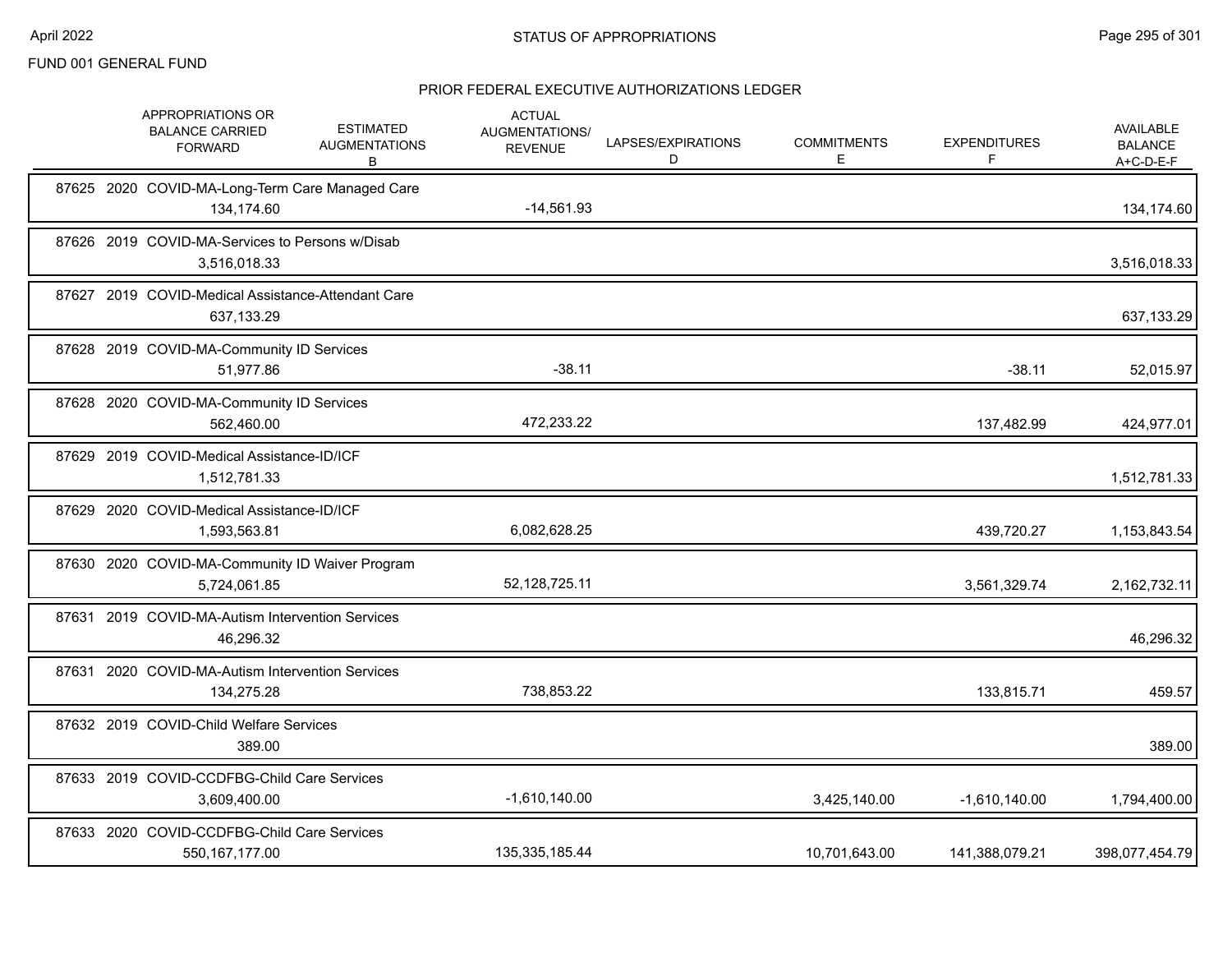|  | APPROPRIATIONS OR<br><b>BALANCE CARRIED</b><br><b>FORWARD</b>      | <b>ESTIMATED</b><br><b>AUGMENTATIONS</b><br>В | <b>ACTUAL</b><br>AUGMENTATIONS/<br><b>REVENUE</b> | LAPSES/EXPIRATIONS<br>D | <b>COMMITMENTS</b><br>E. | <b>EXPENDITURES</b><br>F | <b>AVAILABLE</b><br><b>BALANCE</b><br>A+C-D-E-F |
|--|--------------------------------------------------------------------|-----------------------------------------------|---------------------------------------------------|-------------------------|--------------------------|--------------------------|-------------------------------------------------|
|  | 87636 2019 COVID-MA-Nurse Family Partnership<br>20,506.00          |                                               |                                                   |                         |                          |                          | 20,506.00                                       |
|  | 87636 2020 COVID-MA-Nurse Family Partnership<br>7,070.24           |                                               | 25,877.92                                         |                         |                          | 7,070.24                 |                                                 |
|  | 87637 2019 COVID-MA-Early Intervention<br>199,637.04               |                                               | $-487.70$                                         |                         |                          | $-487.70$                | 200,124.74                                      |
|  | 87637 2020 COVID-MA-Early Intervention<br>267,574.51               |                                               | 1,467,718.91                                      |                         |                          | 168,273.06               | 99,301.45                                       |
|  | 87638 2019 COVID-FamilyViolence PreventionServices<br>599,885.94   |                                               | 599,113.25                                        |                         |                          | 599,113.25               | 772.69                                          |
|  | 87638 2020 COVID-FamilyViolence PreventionServices<br>4,507,000.00 |                                               | 293,551.47                                        |                         | 4,212,719.53             | 293,551.47               | 729.00                                          |
|  | 87654 2019 COVID-Child Welfare-Title IV-E<br>10,425,578.27         |                                               | 198,041.43                                        |                         |                          | 190,319.09               | 10,235,259.18                                   |
|  | 87654 2020 COVID-Child Welfare-Title IV-E<br>6,016,418.25          |                                               | 7,638,631.93                                      |                         |                          | 6,010,286.83             | 6,131.42                                        |
|  | 87672 2019 COVID-PA Disaster Relief (F)<br>22,076,849.09           |                                               |                                                   |                         |                          | 525,594.82               | 21,551,254.27                                   |
|  | 87688 2019 COVID-RefugeesPersonsSeekingAsylumSclSvc<br>421,000.00  |                                               |                                                   |                         |                          |                          | 421,000.00                                      |
|  | 87711 2019 COVID-RF Long Term Living<br>-18,934,365.42             |                                               | -19,087,865.74                                    |                         |                          | -19,495,339.32           | 560,973.90                                      |
|  | 87712 2019 COVID-RF Community HealthChoices<br>$-226,838.29$       |                                               | -226,838.29                                       |                         |                          | -226,838.29              |                                                 |
|  | 87713 2019 COVID-RF Long-Term Care Managed Care<br>$-64,764.34$    |                                               | $-64,764.34$                                      |                         |                          | $-64,764.34$             |                                                 |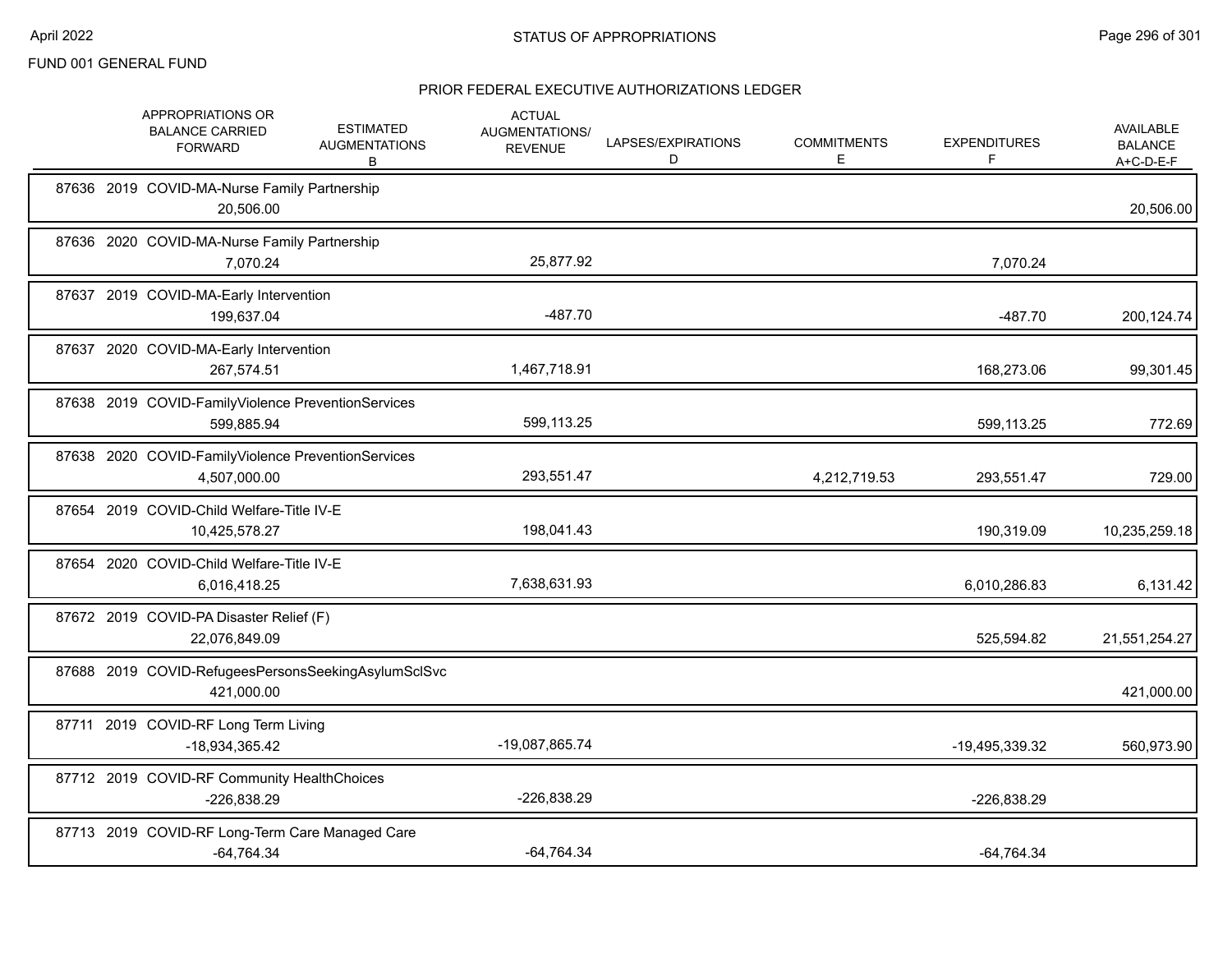|                                 | APPROPRIATIONS OR<br><b>BALANCE CARRIED</b><br><b>FORWARD</b>     | <b>ESTIMATED</b><br><b>AUGMENTATIONS</b><br>В | <b>ACTUAL</b><br>AUGMENTATIONS/<br><b>REVENUE</b> | LAPSES/EXPIRATIONS<br>D | <b>COMMITMENTS</b><br>E | <b>EXPENDITURES</b><br>F | <b>AVAILABLE</b><br><b>BALANCE</b><br>A+C-D-E-F |
|---------------------------------|-------------------------------------------------------------------|-----------------------------------------------|---------------------------------------------------|-------------------------|-------------------------|--------------------------|-------------------------------------------------|
|                                 | 87714 2019 COVID-RF ID Community Waiver Program<br>$-405, 110.05$ |                                               | -470,920.17                                       |                         |                         | -546,651.05              | 141,541.00                                      |
|                                 | 87717 2019 COVID-RF Domestic Violence Programs<br>$-15,000.00$    |                                               | $-15,000.00$                                      |                         |                         | $-15,000.00$             |                                                 |
|                                 | 87718 2019 COVID-RF Homeless Assistance Services<br>-422,519.00   |                                               | $-422,519.00$                                     |                         |                         | $-422,519.00$            |                                                 |
| <b>DEPT TOTAL</b>               |                                                                   |                                               |                                                   |                         |                         |                          |                                                 |
|                                 | 1,223,904,224.10                                                  |                                               | 676,828,170.64                                    |                         | 34,929,080.59           | 425,102,318.80           | 763,872,824.71                                  |
| <b>BA 19 - State Department</b> | <b>GENERAL GOVERNMENT</b>                                         |                                               |                                                   |                         |                         |                          |                                                 |
|                                 | 80566 2020 Occupational Licensing Assessment<br>193,948.87        |                                               | 6,020.28                                          |                         |                         | 6,020.28                 | 187,928.59                                      |
|                                 | 87641 2019 COVID-Election Security<br>2,366,054.42                |                                               |                                                   |                         |                         |                          | 2,366,054.42                                    |
| <b>DEPT TOTAL</b>               | 2,560,003.29                                                      |                                               | 6,020.28                                          |                         |                         | 6,020.28                 | 2,553,983.01                                    |
| <b>BA 20 - State Police</b>     | <b>GENERAL GOVERNMENT</b>                                         |                                               |                                                   |                         |                         |                          |                                                 |
|                                 | 80463 2019 Law Enforcements Projects<br>2,637,989.96              |                                               | 104,323.00                                        |                         |                         |                          | 2,637,989.96                                    |
|                                 | 80463 2020 Law Enforcements Projects<br>4,104,940.22              |                                               | 1,556,002.43                                      |                         | 428,000.00              | 672,007.18               | 3,004,933.04                                    |
|                                 | 80574 2019 PA State Opioid Response (SOR)<br>168,416.55           |                                               |                                                   |                         |                         |                          | 168,416.55                                      |
|                                 | 82235 2019 Law Enforcement Preparedness<br>227.17                 |                                               |                                                   |                         | 227.17                  |                          |                                                 |
|                                 | 82235 2020 Law Enforcement Preparedness<br>1,953,651.19           |                                               | 2,099,010.21                                      |                         |                         | 373,802.40               | 1,579,848.79                                    |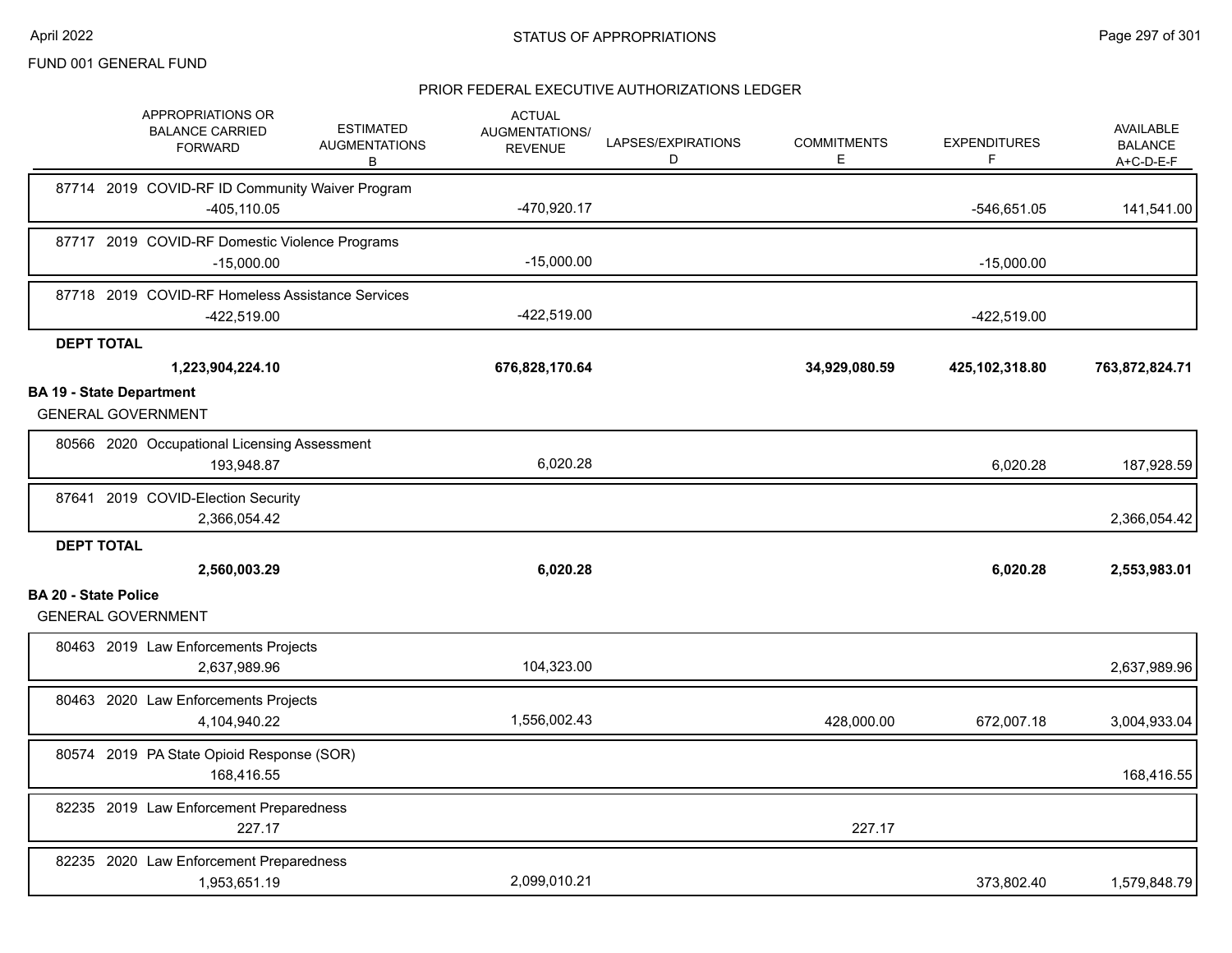|                               | APPROPRIATIONS OR<br><b>BALANCE CARRIED</b><br><b>FORWARD</b>                  | <b>ESTIMATED</b><br><b>AUGMENTATIONS</b><br>B | <b>ACTUAL</b><br><b>AUGMENTATIONS/</b><br><b>REVENUE</b> | LAPSES/EXPIRATIONS<br>D | <b>COMMITMENTS</b><br>E. | <b>EXPENDITURES</b><br>F | <b>AVAILABLE</b><br><b>BALANCE</b><br>A+C-D-E-F |
|-------------------------------|--------------------------------------------------------------------------------|-----------------------------------------------|----------------------------------------------------------|-------------------------|--------------------------|--------------------------|-------------------------------------------------|
|                               | 82340 2019 Homeland Security Grants<br>2,756,505.34                            |                                               |                                                          |                         |                          |                          | 2,756,505.34                                    |
|                               | 82340 2020 Homeland Security Grants<br>3,779,736.57                            |                                               | 366.138.83                                               |                         | 72,705.80                | 210,963.00               | 3,496,067.77                                    |
|                               | 82825 2019 Office of Homeland Security<br>1,052,777.10                         |                                               | 359.76                                                   |                         |                          | 359.76                   | 1,052,417.34                                    |
|                               | 82825 2020 Office of Homeland Security<br>1,217,667.61                         |                                               | 92,297.79                                                |                         |                          | 74,471.98                | 1,143,195.63                                    |
|                               | 87403 2020 COVID-Emergency Supplemental Funding<br>822,876.00                  |                                               |                                                          |                         |                          |                          | 822,876.00                                      |
| <b>DEPT TOTAL</b>             | 18,494,787.71                                                                  |                                               | 4,218,132.02                                             |                         | 500,932.97               | 1,331,604.32             | 16,662,250.42                                   |
| <b>BA 78 - Transportation</b> | <b>GRANTS AND SUBSIDIES</b>                                                    |                                               |                                                          |                         |                          |                          |                                                 |
|                               | 87412 2020 COVID-FTA-Enhanced Mobility<br>4,580,000.00                         |                                               |                                                          |                         |                          |                          | 4,580,000.00                                    |
|                               | 87684 2019 COVID-FTA-Non-Urbanized Formula<br>44,945,963.00                    |                                               | 12,001,737.00                                            |                         | 14,037,908.00            | 12,317,222.00            | 18,590,833.00                                   |
|                               | 87684 2020 COVID-FTA-Non-Urbanized Formula<br>5.426.000.00                     |                                               |                                                          |                         |                          |                          | 5,426,000.00                                    |
|                               | 87685 2020 COVID-FTA-KeystoneCorridorEquipmnt&Purch<br>92,929,000.00           |                                               |                                                          |                         |                          |                          | 92,929,000.00                                   |
| <b>DEPT TOTAL</b>             |                                                                                |                                               |                                                          |                         |                          |                          |                                                 |
|                               | 147,880,963.00                                                                 |                                               | 12,001,737.00                                            |                         | 14,037,908.00            | 12,317,222.00            | 121,525,833.00                                  |
|                               | <b>BA 45 - Legislative Misc &amp; Commissions</b><br><b>GENERAL GOVERNMENT</b> |                                               |                                                          |                         |                          |                          |                                                 |
|                               | 80362 2017 JAG-Consolidated Project Grants<br>1,280,000.00                     |                                               |                                                          |                         |                          |                          | 1,280,000.00                                    |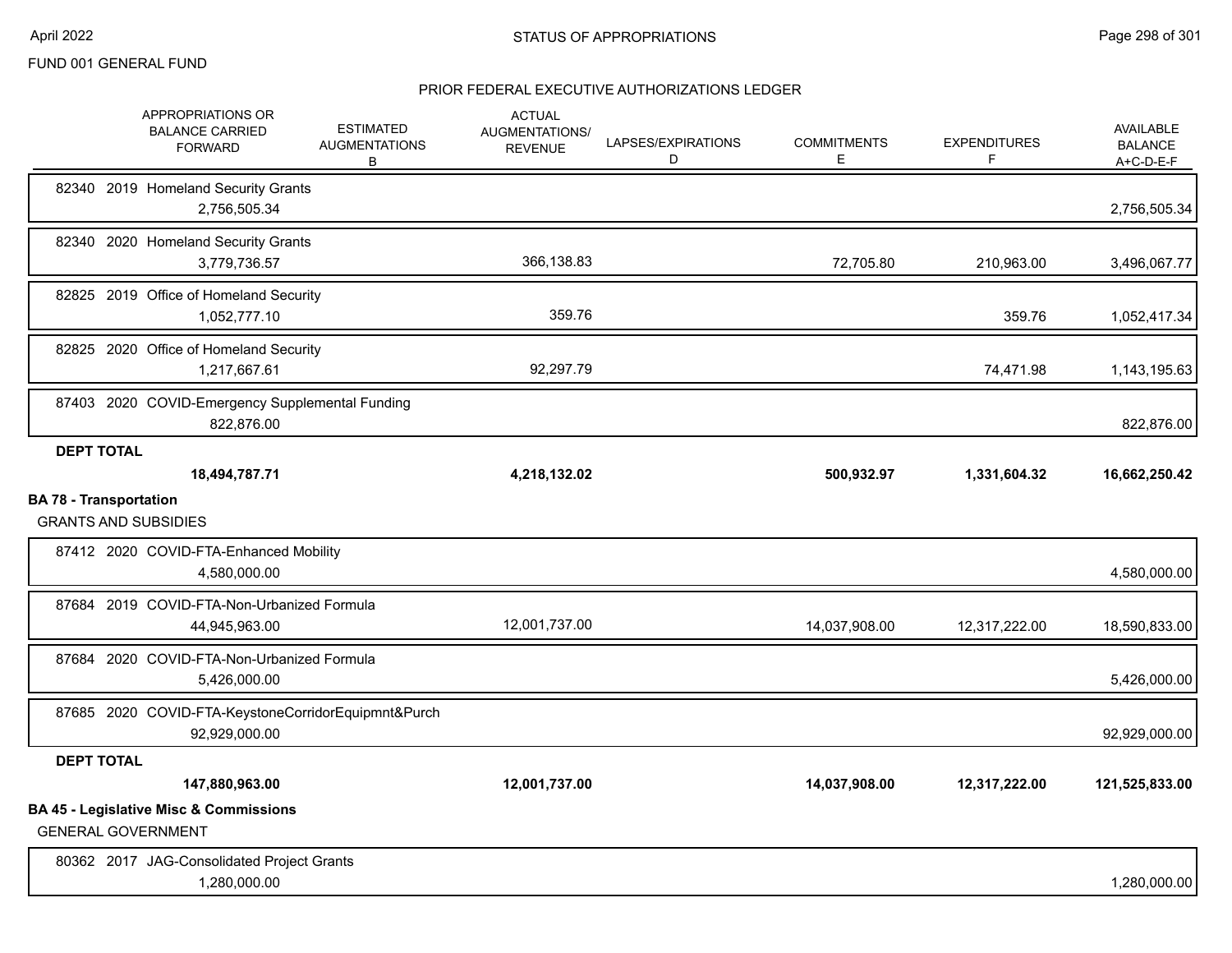|                              | APPROPRIATIONS OR<br><b>BALANCE CARRIED</b><br><b>FORWARD</b>         | <b>ESTIMATED</b><br><b>AUGMENTATIONS</b><br>В | <b>ACTUAL</b><br><b>AUGMENTATIONS/</b><br><b>REVENUE</b> | LAPSES/EXPIRATIONS<br>D | <b>COMMITMENTS</b><br>Е | <b>EXPENDITURES</b><br>F | AVAILABLE<br><b>BALANCE</b><br>$A+C-D-E-F$ |
|------------------------------|-----------------------------------------------------------------------|-----------------------------------------------|----------------------------------------------------------|-------------------------|-------------------------|--------------------------|--------------------------------------------|
| <b>DEPT TOTAL</b>            |                                                                       |                                               |                                                          |                         |                         |                          |                                            |
|                              | 1,280,000.00                                                          |                                               |                                                          |                         |                         |                          | 1,280,000.00                               |
| <b>BA 51 - Supreme Court</b> |                                                                       |                                               |                                                          |                         |                         |                          |                                            |
| <b>GENERAL GOVERNMENT</b>    |                                                                       |                                               |                                                          |                         |                         |                          |                                            |
|                              | 80400 2019 STOP Violence Against Women<br>4,279.82                    |                                               |                                                          |                         |                         | 4,279.82                 |                                            |
|                              | 80400 2020 STOP Violence Against Women<br>268,000.00                  |                                               |                                                          |                         |                         | 189,839.89               | 78,160.11                                  |
|                              | 82585 2020 Veteran's Treatment Court Strategic Planning<br>100,000.00 |                                               |                                                          |                         |                         |                          | 100,000.00                                 |
|                              | 87404 2020 COVID-Emergency Supplemental Funding<br>1,279,417.61       |                                               | 952,301.73                                               |                         |                         | 1,279,417.61             |                                            |
| <b>DEPT TOTAL</b>            |                                                                       |                                               |                                                          |                         |                         |                          |                                            |
|                              | 1,651,697.43                                                          |                                               | 952,301.73                                               |                         |                         | 1,473,537.32             | 178,160.11                                 |
| <b>GRANTS AND SUBSIDIES</b>  | <b>BA 94 - PA Housing Finance Agency</b>                              |                                               |                                                          |                         |                         |                          |                                            |
|                              | 87740 2019 COVID-RF Mortgage & Rental Assistance<br>$-8,840.00$       |                                               | $-8,840.00$                                              |                         |                         | $-8,840.00$              |                                            |
| <b>DEPT TOTAL</b>            |                                                                       |                                               |                                                          |                         |                         |                          |                                            |
|                              | $-8,840.00$                                                           |                                               | $-8,840.00$                                              |                         |                         | $-8,840.00$              |                                            |
| LEDGER TOTAL                 |                                                                       |                                               |                                                          |                         |                         |                          |                                            |
|                              | 9,123,976,163.69                                                      |                                               | $-3,010,354,237.45$                                      |                         | 2,142,120,443.57        | 2,183,308,543.18         | 4,798,547,176.94                           |
|                              | TOTAL TOTAL ALL PRIOR FEDERAL LEDGERS                                 |                                               |                                                          |                         |                         |                          |                                            |
|                              | 14,219,800,301.99                                                     |                                               | -1,990,214,918.97                                        |                         | 2,233,341,720.07        | 2,823,850,271.40         | 9,162,608,310.52                           |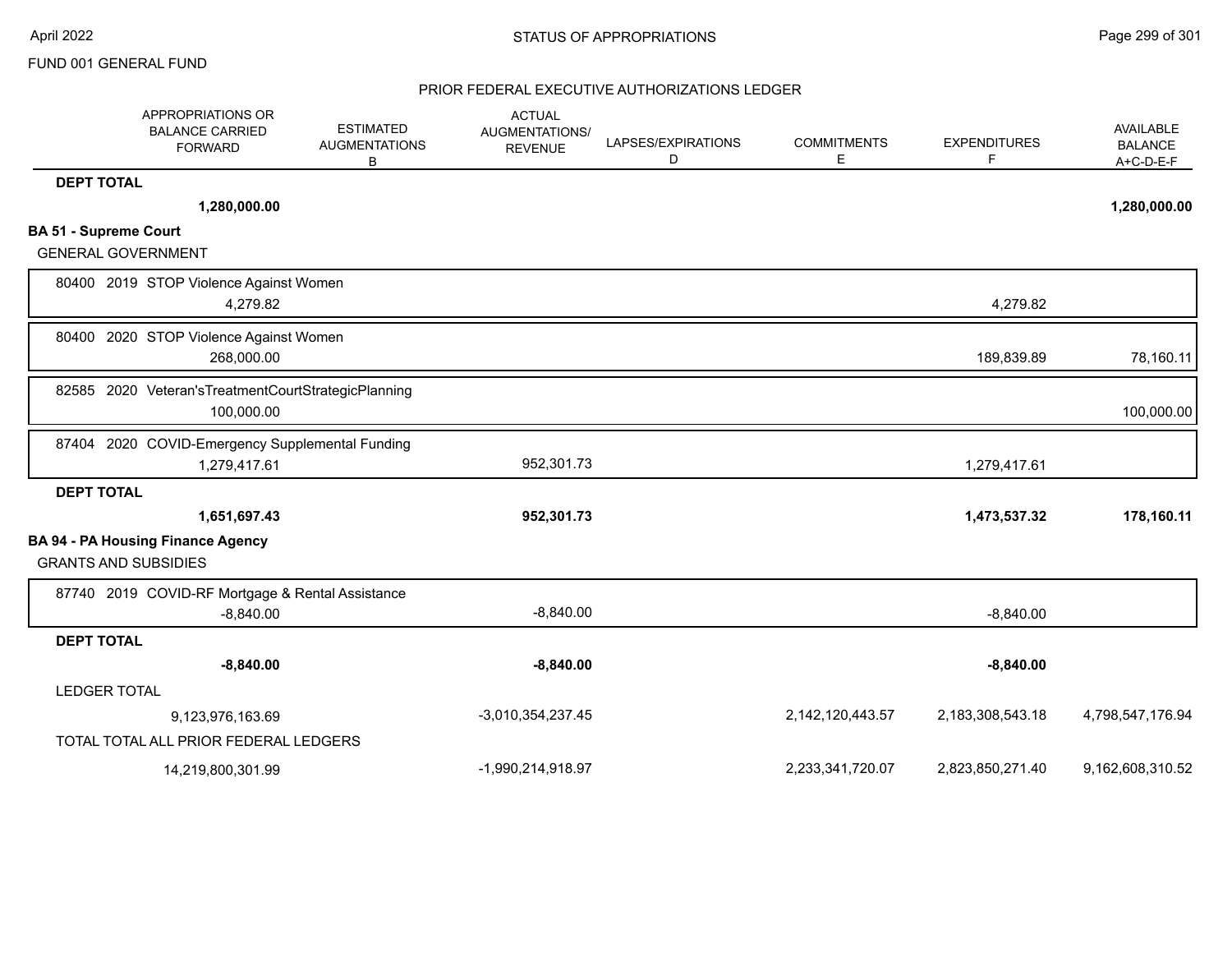# FEDERAL RESTRICTED RECEIPTS LEDGER

|                                                         | APPROPRIATIONS OR<br><b>BALANCE CARRIED</b><br><b>FORWARD</b>         | <b>ESTIMATED</b><br><b>AUGMENTATIONS</b><br>B | <b>ACTUAL</b><br>AUGMENTATIONS/<br><b>REVENUE</b> | LAPSES/EXPIRATIONS<br>D | <b>COMMITMENTS</b><br>E | <b>EXPENDITURES</b><br>F | <b>AVAILABLE</b><br><b>BALANCE</b><br>$A+C-D-E-F$ |
|---------------------------------------------------------|-----------------------------------------------------------------------|-----------------------------------------------|---------------------------------------------------|-------------------------|-------------------------|--------------------------|---------------------------------------------------|
| <b>BA 81 - Executive Offices</b>                        |                                                                       |                                               |                                                   |                         |                         |                          |                                                   |
| <b>GRANTS AND SUBSIDIES</b>                             |                                                                       |                                               |                                                   |                         |                         |                          |                                                   |
|                                                         | 49148 2021 Justice Assistance Grant<br>20,211,698.53                  |                                               | 904,193.66                                        |                         |                         |                          | 21,115,892.19                                     |
|                                                         | 49159 2021 Medicare Part D - Retiree Health<br>1,060,975.55           |                                               | $-1,060,975.55$                                   |                         |                         |                          |                                                   |
| <b>DEPT TOTAL</b>                                       |                                                                       |                                               |                                                   |                         |                         |                          |                                                   |
|                                                         | 21,272,674.08                                                         |                                               | -156,781.89                                       |                         |                         |                          | 21,115,892.19                                     |
| <b>GRANTS AND SUBSIDIES</b>                             | <b>BA 38 - Conservation &amp; Natural Resourc</b>                     |                                               |                                                   |                         |                         |                          |                                                   |
|                                                         | 49101 2021 Federal Land & Water Conservation Fd Act<br>3,637.00       |                                               | $-3,637.00$                                       |                         |                         |                          |                                                   |
|                                                         | 49103 2021 Federal Aid to Volunteer Fire Companies                    |                                               |                                                   |                         |                         |                          |                                                   |
|                                                         | 2,830.67                                                              |                                               | $-2,830.67$                                       |                         |                         |                          |                                                   |
|                                                         | 49105 2021 National Forest Reserve Allotment                          |                                               | 2,885,492.54                                      |                         |                         |                          | 2,885,492.54                                      |
| <b>DEPT TOTAL</b>                                       |                                                                       |                                               |                                                   |                         |                         |                          |                                                   |
|                                                         | 6,467.67                                                              |                                               | 2,879,024.87                                      |                         |                         |                          | 2,885,492.54                                      |
| <b>GRANTS AND SUBSIDIES</b>                             | <b>BA 74 - Drug and Alcohol Programs</b>                              |                                               |                                                   |                         |                         |                          |                                                   |
|                                                         | 49218 2021 SHARE Loan Program<br>212,647.49                           |                                               | 116.64                                            |                         |                         |                          | 212,764.13                                        |
| <b>DEPT TOTAL</b>                                       |                                                                       |                                               |                                                   |                         |                         |                          |                                                   |
|                                                         | 212,647.49                                                            |                                               | 116.64                                            |                         |                         |                          | 212,764.13                                        |
| <b>BA 16 - Education</b><br><b>GRANTS AND SUBSIDIES</b> |                                                                       |                                               |                                                   |                         |                         |                          |                                                   |
|                                                         | 49017 2021 Medical Assistance Reimbursement - LEA's<br>210,500,524.32 |                                               | 149, 184, 754.54                                  |                         | 256,684,817.62          | 96,866,943.53            | 6,133,517.71                                      |